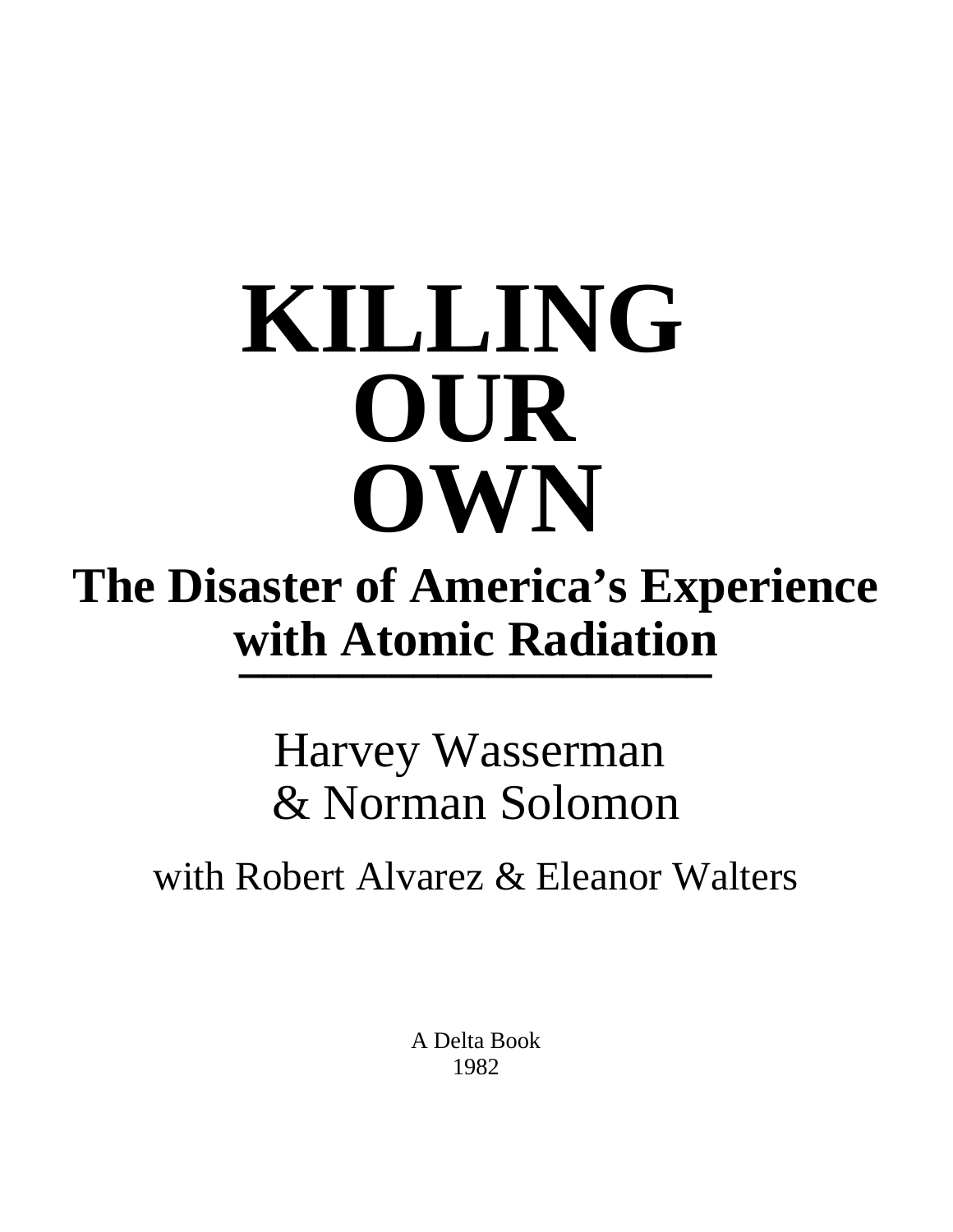A DELTA BOOK

Published by Dell Publishing Co., Inc. 1 Dag Hammarskjold Plaza New York, N.Y. 10017

Grateful acknowledgment is made for permission to use the following material:

Excerpts from "Three Mile Island: No Health Impact Found" by Jane E. Brody from *The New York Times,* April 15, 1980; "Nuclear Fabulists" from *The New York Times,* April 18, 1980; editorial from *The New York Times,* November 23, 1980. (c) 1980 by The New York Times Company. Reprinted by permission.

Excerpts from "The Down Wind People" by Anne Fadiman in *Life.* (c) 1980 Time, Inc. Reprinted with permission.

Excerpts from "No Place to Hide" by David Bradley. Copyright 1948 by David Bradley. By permission of Little, Brown and Company in association with the Atlantic Monthly Press.

Excerpts from NAAV Atomic Veterans' Newsletters. Reprinted by permission of the National Association of Atomic Veterans, 1109 Franklin Street, Burlington, Ia. 52601.

Excerpts from the editorial "The Bomb's Other Victims" in the *St. Louis Post-Dispatch,* December 1, 1979.

Excerpts from the editorial "Old or Dead Before Their Time" in the *Seattle Post-Intelligencer,* June 17, 1979. Copyright 1979 Seattle Post-Intelligencer.

Excerpt of letter from Penny Bernstein to authors, used with permission of Penny Bernstein.

Excerpt of letter from Pat Broudy to authors, used with permission of Pat Broudy.

Excerpt of letter from William Drechin to authors, used with permission of William Drechin.

Excerpt of letter from Bob Drogin to authors, used with permission of Bob Drogin.

Excerpt of letter from Frank Karasti to authors, used with permission of Frank Karasti.

Excerpt of letter from Alvin Lasky to authors, used with permission of Alvin Lasky.

Excerpt of letter from George Mace to Joseph Wershba, used with permission of George Mace.

Excerpt of letter from William Shufflebarger to authors, used with permission of William Shufflebarger.

Excerpt of letter from Gregory Troyer to authors, used with permission of Gregory Troyer.

Excerpt of letter from Joseph Wershba to authors, used with permission of Joseph Wershba.

Excerpt of letter from Warren Zink to authors, used with permission of Warren Zink.

No copyright is claimed on material from United States Government works.

Copyright (c) 1982 by Harvey Wasserman and Norman Solomon.

Introduction copyright (c) 1982 by Benjamin Spock.

All rights reserved. No part of this book may be reproduced or transmitted in any form or by any means, electronic or mechanical, including photocopying, recording or by any information storage and retrieval system, without the written permission of the Publisher, except where permitted by law.

Delta (R) TM 755118, Dell Publishing Co, Inc. Manufactured in the United States of America. First Delta printing *Designed by Judith Neuman*

Library of Congress Cataloging in Publication Data

Wasserman, Harvey. Killing our own. Includes bibliographical references and index. 1. Radioactive substances—Toxicology—United States. 2. Ionizing radiation—Toxicology—United States. 1. Solomon, Norman. II. Title. RA1231.R2W36 363.1'79 81-17438 ISBN 0-440-54566-6 AACR2

A hardcover edition of this work is available through Delacorte Press, 1 Dag Hammarskjold Plaza, New York, New York.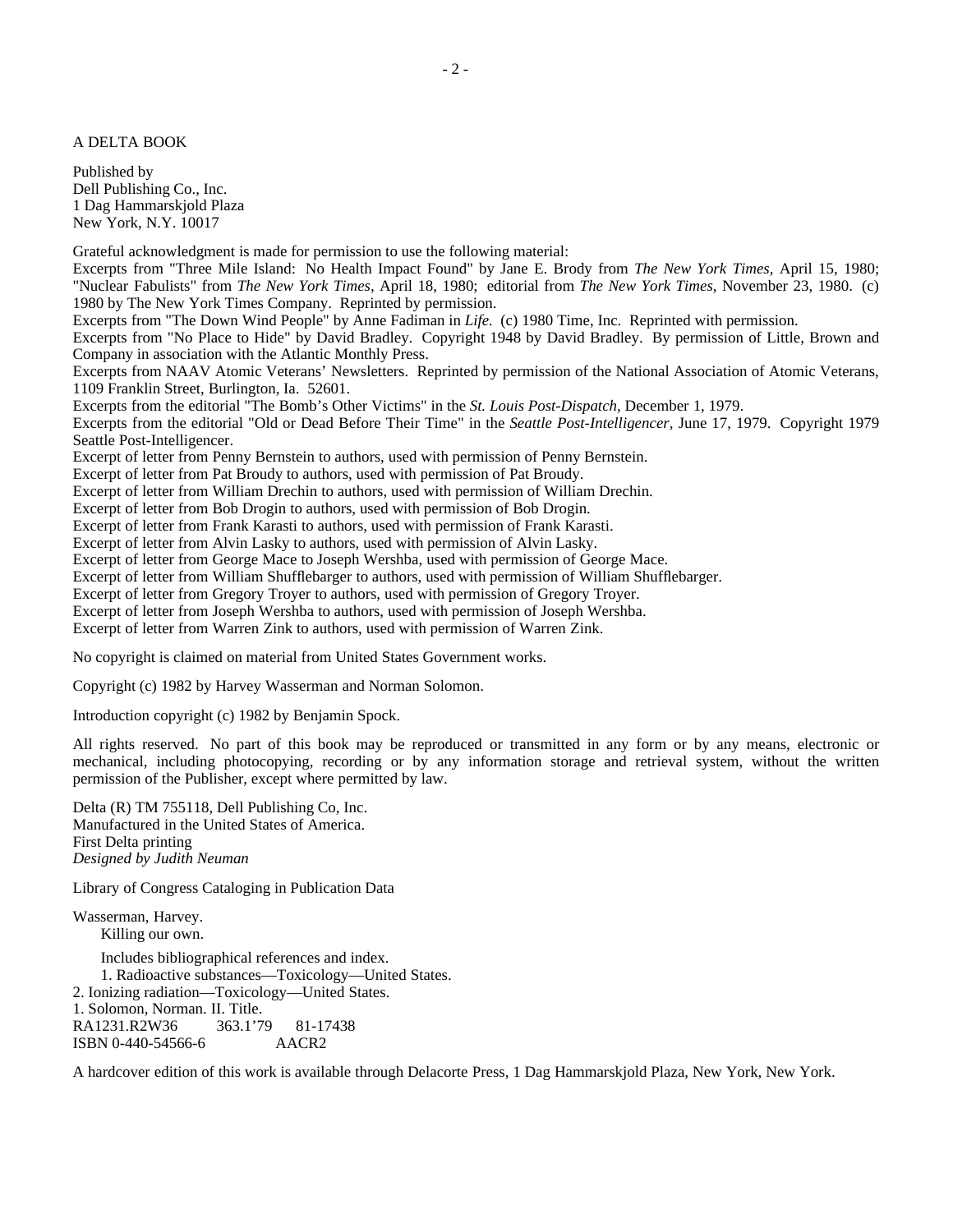In 1947 Albert Einstein wrote:

"Through the release of atomic energy, our generation has brought into the world the most revolutionary force since the prehistoric discovery of fire. This basic power of the universe cannot be fitted into the outmoded concept of narrow nationalisms. For there is no secret and there is no defense, there is no possibility of control except through the aroused understanding and insistence of the peoples of the world.

"We scientists recognize our inescapable responsibility to carry to our fellow citizens an understanding of the simple facts of atomic energy and its implications for society. In this lies our only security and our only hope—we believe that an informed citizenry will act for life and not death."

It is to that faith in an informed citizenry that we dedicate this book.

Harvey Wasserman Norman Solomon Robert Alvarez Eleanor Walters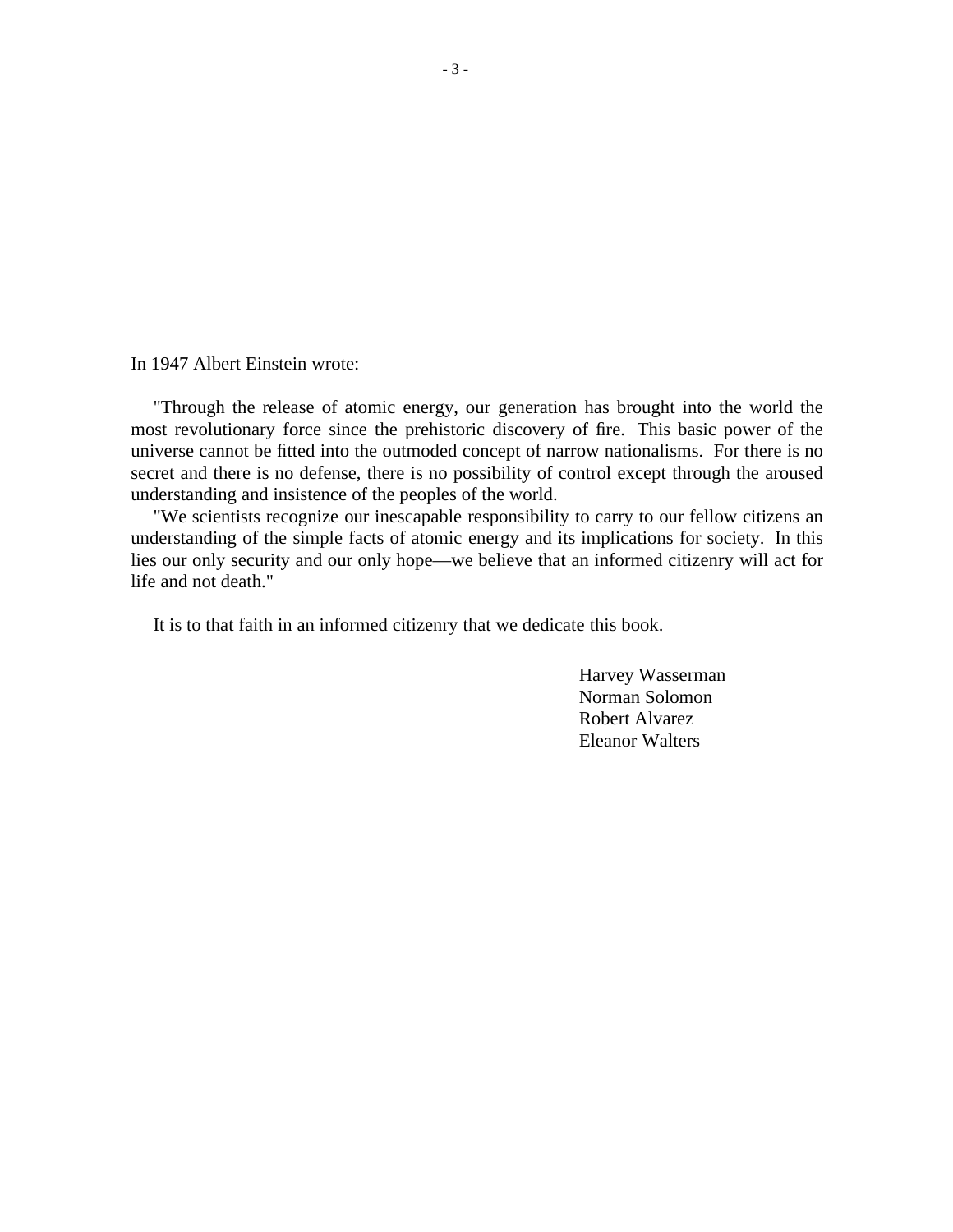### **CONTENTS**

Acknowledgments 5 Notes 6 *Introduction by Dr. Benjamin Spock* 7

### **PART I The Bombs**

- **1** The First Atomic Veterans 11
- **2** 300,000 GIs Under the Mushroom Clouds 32
- **3** Bringing the Bombs Home 54
- **4** Test Fallout, Political Fallout 73
- **5** Continued Testing: Tragic Repetitions 89

### **PART II X Rays and the Radioactive Workplace**

**6** The Use and Misuse of Medical X Rays 107

**7** Nuclear Workers: Radiation on the Job 119

### **PART III The Industry's Underside**

- **8** Bomb Production at Rocky Flats: Death Downwind 138
- **9** Uranium Milling and the Church Rock Disaster 147
- **10** Tritium in Tucson, Wastes Worldwide 158

### **PART IV The "Peaceful Atom"**

- **11** The Battle of Shippingport 170
- **12** How Much Radiation? 181
- **13** Animals Died at Three Mile Island 192
- **14** People Died at Three Mile Island 199
- **15** Conclusion: Surviving the New Fire 212

*Appendix A* The Basics of Radiation and Health 216 *Appendix B* Summary of Atomic Bomb Tests 223 *Appendix C* Commercial Nuclear Power Reactors in the U.S. 225 *Appendix D* Organizations 232 *Index* 234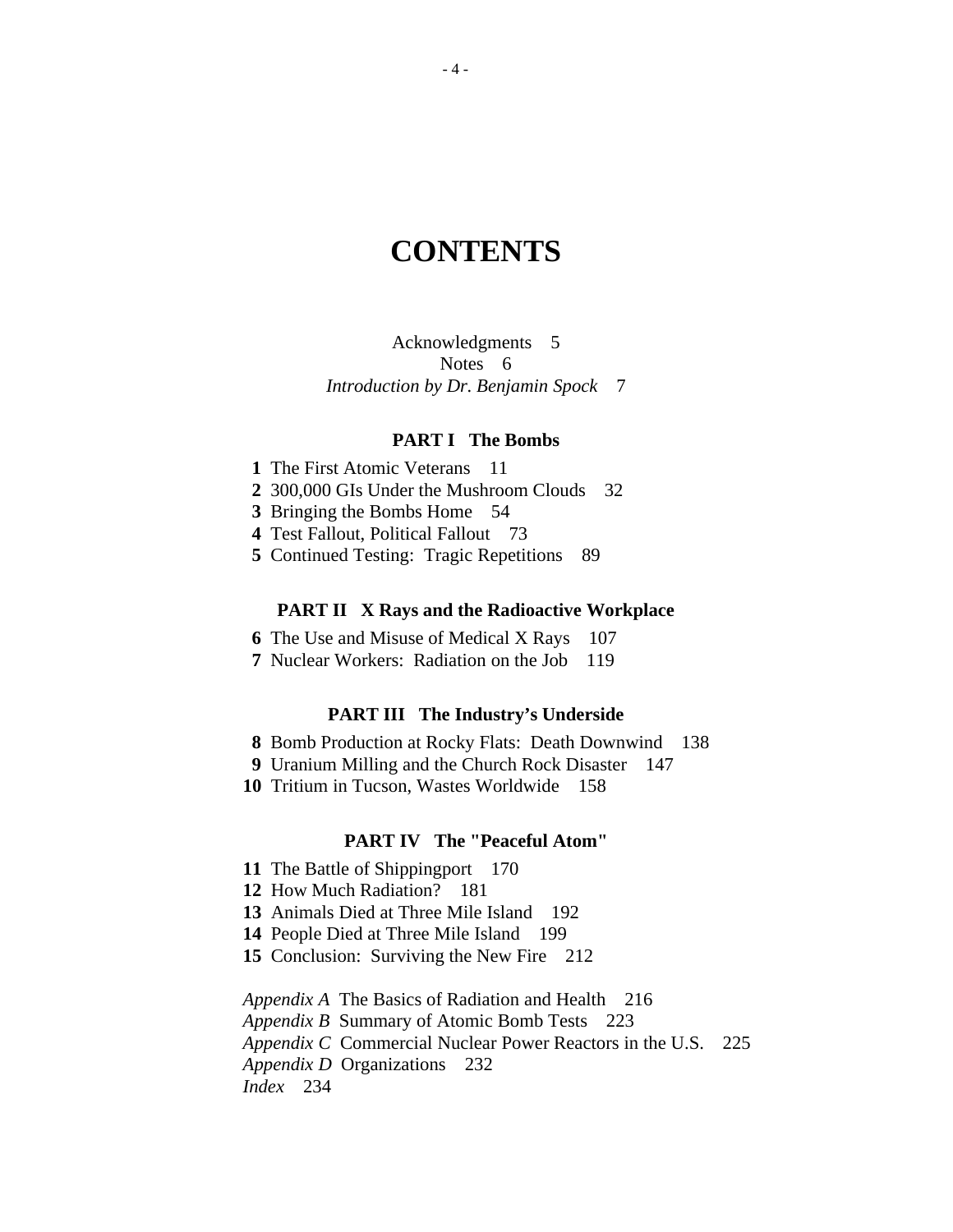### **Acknowledgments**

First and foremost we would like to thank Chris Kuppig and Gary Luke of Dell Publishing, without whose extraordinary efforts this book could not have been brought to completion. We would also like to acknowledge the Environmental Policy Center for its role in establishing the scientific veracity of this book, and in providing resources for its production. Ron Bernstein, Sr., Rosalie Bertell, Jay and Laura Kramer, Mary Brophy, Priscilla Laws, Ada Sanchez, Samuel H. Day, Jr., Monte Bright, Tony Hodges, and Karen Wilson also provided us with important resources.

There are far too many doctors, scientists, farmers, and other concerned citizens on whom we have relied for aid and information to list here. Most appear in the text or footnotes that follow. It should be clear that this book is very much a product of the willingness of private citizens to inquire independently into their own health and that of the community. Therein, almost certainly, lies the hope of the future health of the planet.

For personal love and support in a demanding venture, we would like to thank the Walters, Alvarez, Solomon, and Wasserman families; as well as Kitty Tucker, Shawn Tucker, Amber Alvarez, Ada Sanchez, Anne Betzel, Joiwind and Journey Williams, Carolyn Stuart, George and Ken Gloss, Amy Wainer, Alex Coote, John and Nancy Ramsay B. Lynn; the Chilewich, Shapiro, Stellman, Simon, and Styron families; and the Montague and Allen farmers.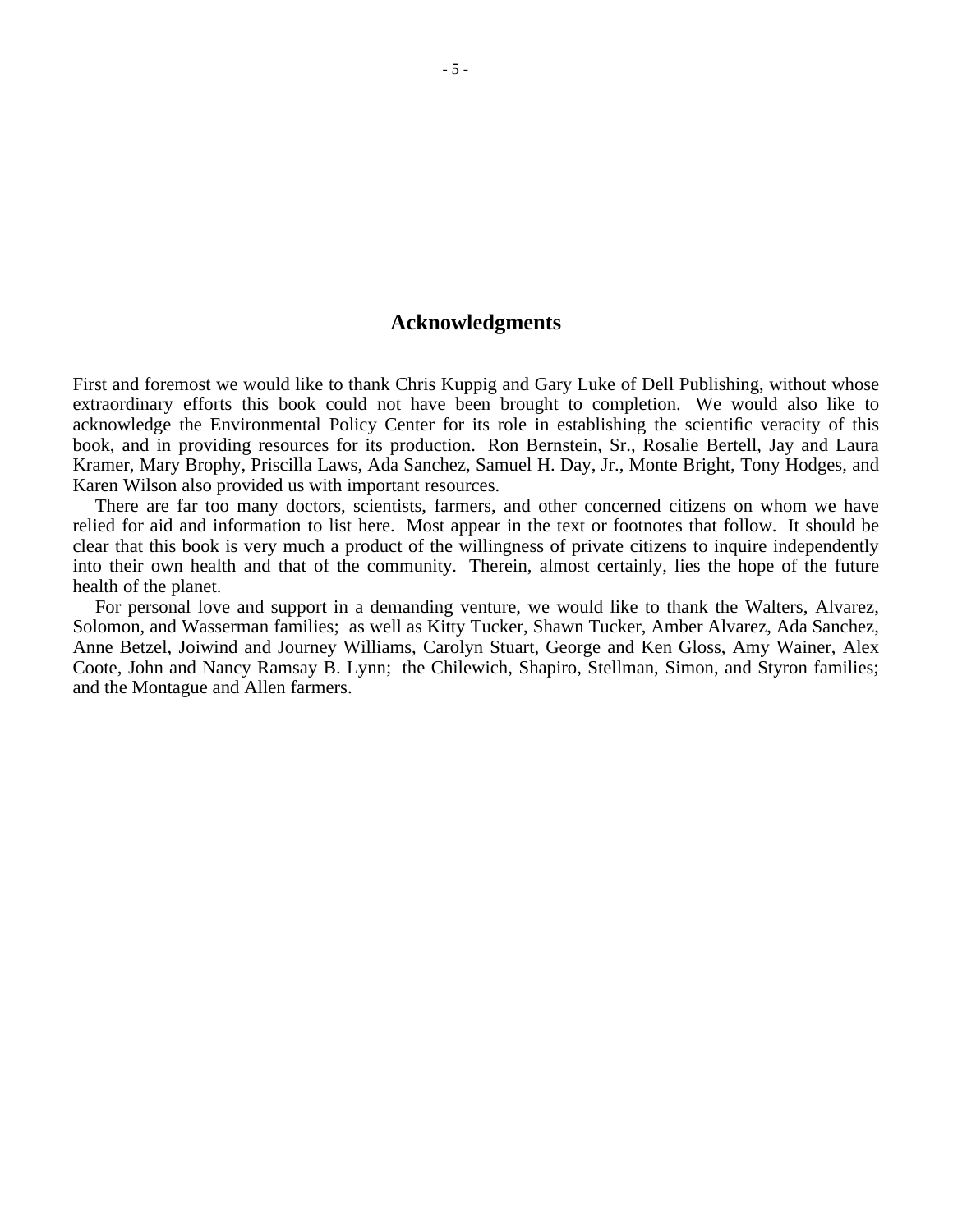### **Notes**

In researching this book, we have conducted more than two hundred interviews, many of which do not appear in the footnotes. In a number of cases we have interviewed the same person several times, but have denoted our talks with them with a single date. In denoting our printed sources, we have used a number of abbreviations, primarily for U.S. Government agencies. They are:

- ABCC: Atomic Bomb Casualty Commission
- AEC: Atomic Energy Commission
- CDC: Center for Disease Control
- DOD: Department of Defense
- DOE: Department of Energy
- DHEW: Department of Health, Education, and Welfare
- EPA: Environmental Protection Agency
- FRC: Federal Radiation Council
- FDA: Food and Drug Administration
- GAO: General Accounting Office
- ICRP: International Commission on Radiological Protection<br>
JCAE: Joint Committee on Atomic Energy
- Joint Committee on Atomic Energy
- NAS: National Academy of Sciences
- NIOSH: National Institute for Occupational Safety and Health
- NRC: Nuclear Regulatory Commission
- OTA: Office of Technology Assessment
- PHS: Public Health Service
- USMC: U.S. Marine Corps
- VA: Veterans Administration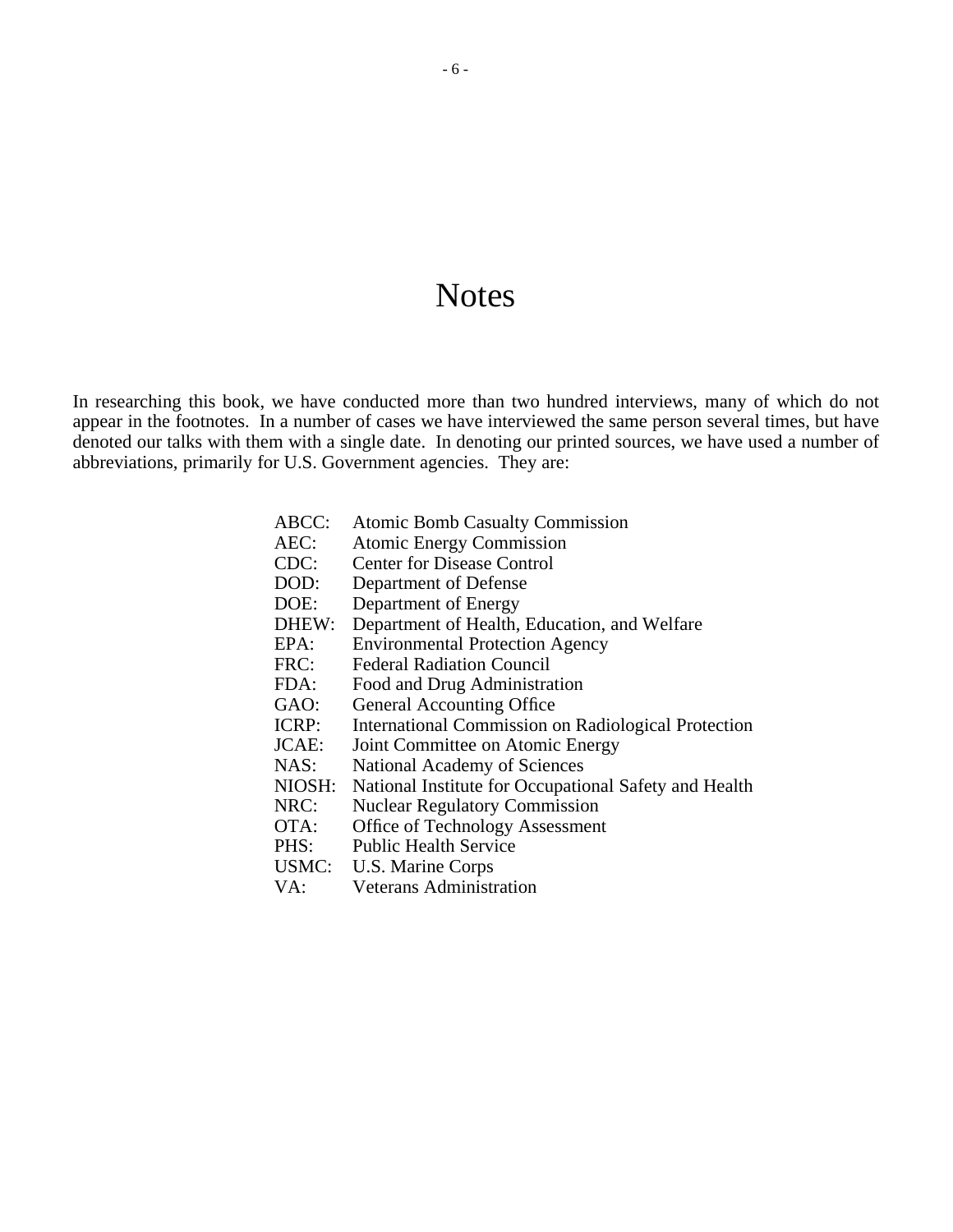### **Introduction by Dr. Benjamin Spock**

This is the frightening story of the damage that has already been done to our own people—to children even more than to adults—by the unlocking of the power of the atom. It investigates the testing of our nuclear weapons, the sloppy practices within the nuclear industry, and the problems with our atomic power plants. It is also about the future damage to be expected from mutation in our genes from radiation.

More than three and a half decades have now passed since the first atomic test at Alamogordo, New Mexico— July 16, 1945—and the subsequent detonations at Hiroshima and Nagasaki. Since then our own military has exploded more than 700 nuclear bombs on our own continental soil and in the Pacific. Many of the health effects are just now being felt.

It seems no accident that we are currently suffering from a national cancer epidemic, in which one of every five Americans dies of that dread disease. It would be plausible and prudent to assume that the radioactive fallout we've introduced into the global atmosphere, literally tens of tons of debris from bomb tests alone, is a significant factor in addition to industrial pollution and cigarette smoking. As early as the 1950s the American Linus Pauling and the Russian Andrei Sakharov—both Nobel prize winners—warned that literally millions of people would die worldwide because of these bomb tests.

There have been American "guinea pigs" who have amply confirmed these predictions. As this book documents for the first time, shortly after the blasts at Hiroshima and Nagasaki, American soldiers were sent in to help clean up the rubble. They were not warned that there was a danger in drinking the contaminated water and breathing the radioactive dust. Many of these men felt the lethal effects of the bombs' radiation almost immediately. Despite glib assurances from our government, they have suffered an extraordinary rate of rare cancers that could only have been caused by that radiation.

Similar tragedies have struck American soldiers present at scores of bomb tests that followed. From 1945 through the early 1960s, some 300,000 men and women in U.S. uniform were exposed to radiation from atmospheric, underwater, and underground bomb tests. The military wanted to know how armies would react to atomic weaponry in war and they used American soldiers to find out. Though the Pentagon has insisted all along that there was little or no danger from these tests, the authors here present irrefutable evidence, which has only gradually come to light, that many of our GIs have suffered and died from leukemia, cancer, chronic respiratory distress, progressive muscular weakness, and mental disturbance. Most tragically of all, some of their children have been born with physical and mental handicaps.

Yet in spite of overwhelming evidence, the Veterans Administration has adamantly refused to admit there is any proof that these illnesses are service-related, the vets and their widows and children have been consistently denied compensation. Of course, no individual case of leukemia or cancer or birth defect carries a label saying exactly what caused it. But the statistics, gathered by the veterans themselves, show that the tests were responsible.

With shocking callousness, our government has even refused to divulge the list of those hundreds of thousands who were deliberately exposed, a list that would greatly aid in the early detection of further cancers and save hundreds of lives.

Civilians unfortunate enough to live downwind from the tests, in towns like St. George, Utah, and Fredonia, Arizona, have also suffered disease and death. They were assured by the Atomic Energy Commission that the radiation would not harm them. But in ensuing years they have been afflicted with an outbreak of cancers and leukemia that could only have come from the test fallout. Yet, like the veterans, they have met a stone wall of governmental denial.

Frightening stories are also coming to light among people and animals living near nuclear weapons facilities, mining and waste storage sites, uranium processing plants, and nuclear power reactors. Farmers in central Pennsylvania, for example, began to observe abnormalities in their animals when Three Mile Island Unit One opened in 1974. They reported much worse problems in the wake of the accident at Unit Two in 1979. Many animals became infertile. Others developed bizarre behavior. Young were born with marked deformities. These farmers had seen such abnormalities only rarely in the past. Now they were occurring repeatedly and on many farms. But government investigators turned in reports that baldly denied a majority of the abnormalities, which had already been witnessed by neutral observers. In fact, the investigators never even visited some of the farms they reported on.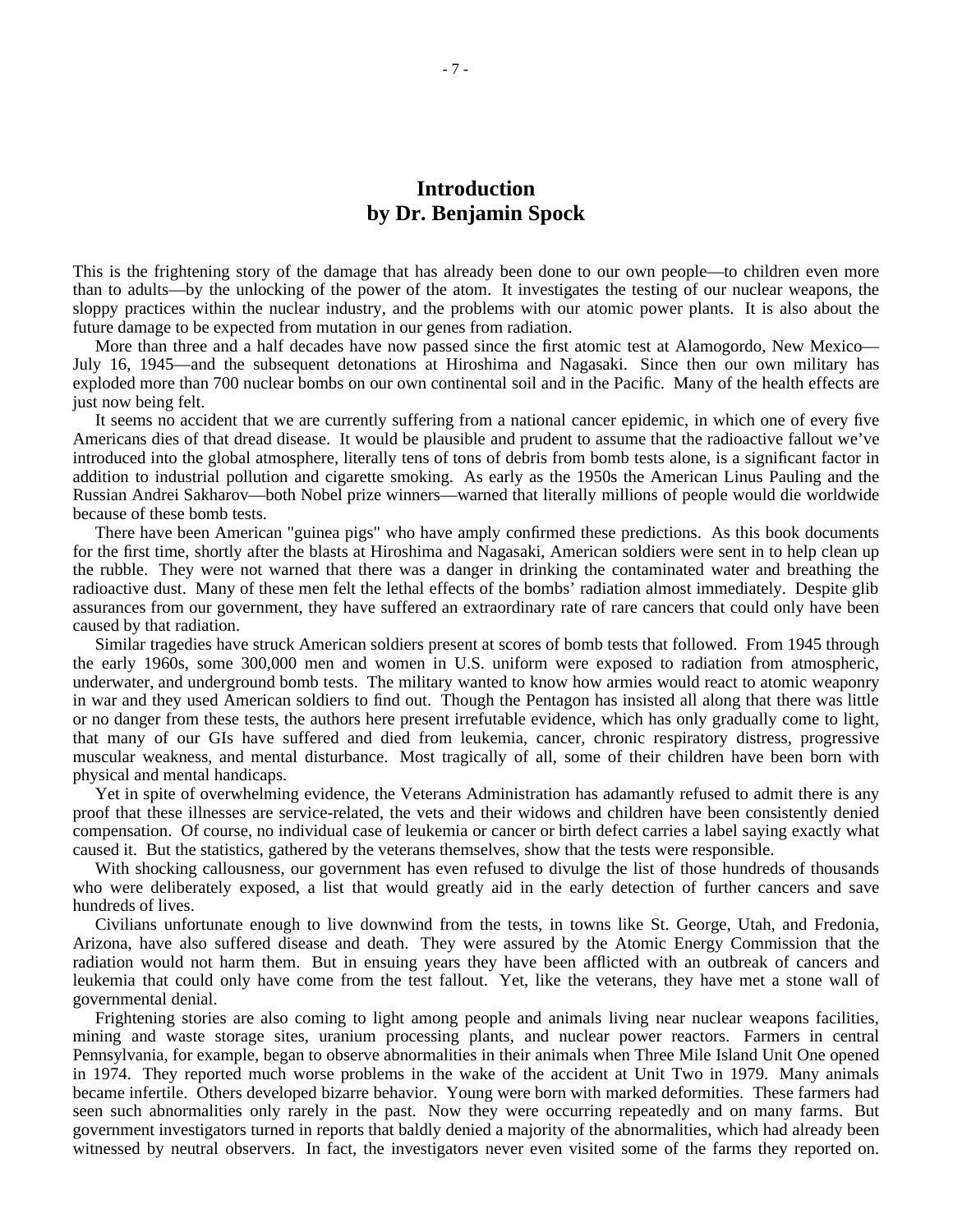They blamed what few disturbances they admitted to finding on mismanagement and ignorance on the part of the farmers.

Farmers living near the Rocky Flats plutonium factory in Colorado, near the West Valley atomic fuel reprocessing center in upstate New York, near a uranium mining waste pile in Colorado, and near four separate reactor sites—including Three Mile Island—have complained of similar defects and illnesses among their animals. They have documented the same kind of problems that first appeared back in the 1950s in sheep caught downwind from nuclear test blasts.

Parallel evidence is now in hand, from private citizens and independent researchers, that the rates of infant mortality and cancer and leukemia have risen among humans living near nuclear reactors. The government response has again been a condescending and blanket denial.

The government's own record of health studies has been stained with serious scandal and obvious cover-up. In the 1960s, the Atomic Energy Commission engaged a topflight expert named Thomas Mancuso to look into the health of workers at nuclear facilities such as the Hanford weapons plant in Washington state. But when he discovered, after more than a decade of research, that there was an elevated cancer rate at Hanford, the government fired him and tried to confiscate his data. Other top scientists, including Drs. John Gofman, Alice Stewart, Karl Z. Morgan, Rosalie Bertell, and Irwin Bross, have been censored, harassed, fired, or deprived of their grants for standing by their studies, which showed that humans and animals were being harmed.

Our government set up a massive study of the Japanese victims in Hiroshima and Nagasaki. But the data was kept secret, and it was later used in a way that brought charges of manipulation and deliberate suppression of the dangers of radiation. Now, nearly four decades later, it has become clear that radiation released was ten times more dangerous than anyone believed possible, not just to those killed at the time, but to the "survivors" as well.

There are great potential perils in the nuclear power industry that our government and the utilities consistently minimize. The most dramatic is the danger of a meltdown, which could kill many thousands of people immediately, and even more from the aftereffects. The accident at Three Mile Island revealed that the government and utilities are not in full control of this technology. They didn't know for several days what had gone wrong or what to do about it. There had been carelessness in maintenance. There were not adequate plans for meeting such a disaster. Part of the equipment was basically defective in design. The responses of government and the utility at the time, and later, to charges that radiation had already harmed infants and animals, showed again that their predominant impulse was to reassure the public that nothing serious was wrong and that there was no real danger—even when there was no technical or moral basis for such statements.

There are also problems related to the low-level radiation that leaks from all these reactors. *Killing Our Own* documents two cases—Three Mile Island and Arkansas Nuclear One—where strong evidence has been collected indicating an increased infant mortality rate from these emissions. Some scientists have charged that infant mortality rates have risen around other reactors as well. Yet neither the government nor the industry has ever conducted a definitive nationwide survey of cancer and infant mortality rates near atomic reactors, though one would be easy enough to perform.

Danger also arises from the production of nuclear fuel and its transport, and the transport and permanent storage of nuclear wastes, the latter being a problem for which even the government admits it has no solution. As this book documents, health problems have already arisen from even the short-term storage of these deadly radioactive poisons. Yet government and industry leaders continue to try to reassure us.

All of this has long since convinced me that we cannot trust these people and, more important still, that nuclear power is too dangerous to have around. But it is clear that our government is so deeply committed to nuclear weapons and nuclear power that it will ignore damning evidence, deny the truth, mislead our people, jeopardize health and even life itself, and try to blacken the reputation of scientists who disagree with its policies.

Atomic testing in the atmosphere was ended by the test ban of 1963. However, the testing has continued underground, on the assumption that radiation can be confined. The current administration has called for even more tests. But many of these explosions have vented dangerous amounts of radiation. The infamous Baneberry test in Nevada leaked thousands of times more radiation than the accident at Three Mile Island.

Is this dangerous testing really necessary?

A couple of years ago, Norris Bradbury, a former director of the Los Alamos Laboratory, where the first atom bomb was designed, and Hans Bethe, a recipient of the Nobel prize for his accomplishment in nuclear physics, wrote a petition (endorsed by the Federation of American Scientists) to President Carter asking to end the testing. They pointed out that the mechanical reliability of our nuclear weaponry had been proved "almost exclusively by nonnuclear testing"; it has been "rare to the point of nonexistence" for a nuclear test to be required to resolve any problem in our nuclear weapons arsenal. So why go on?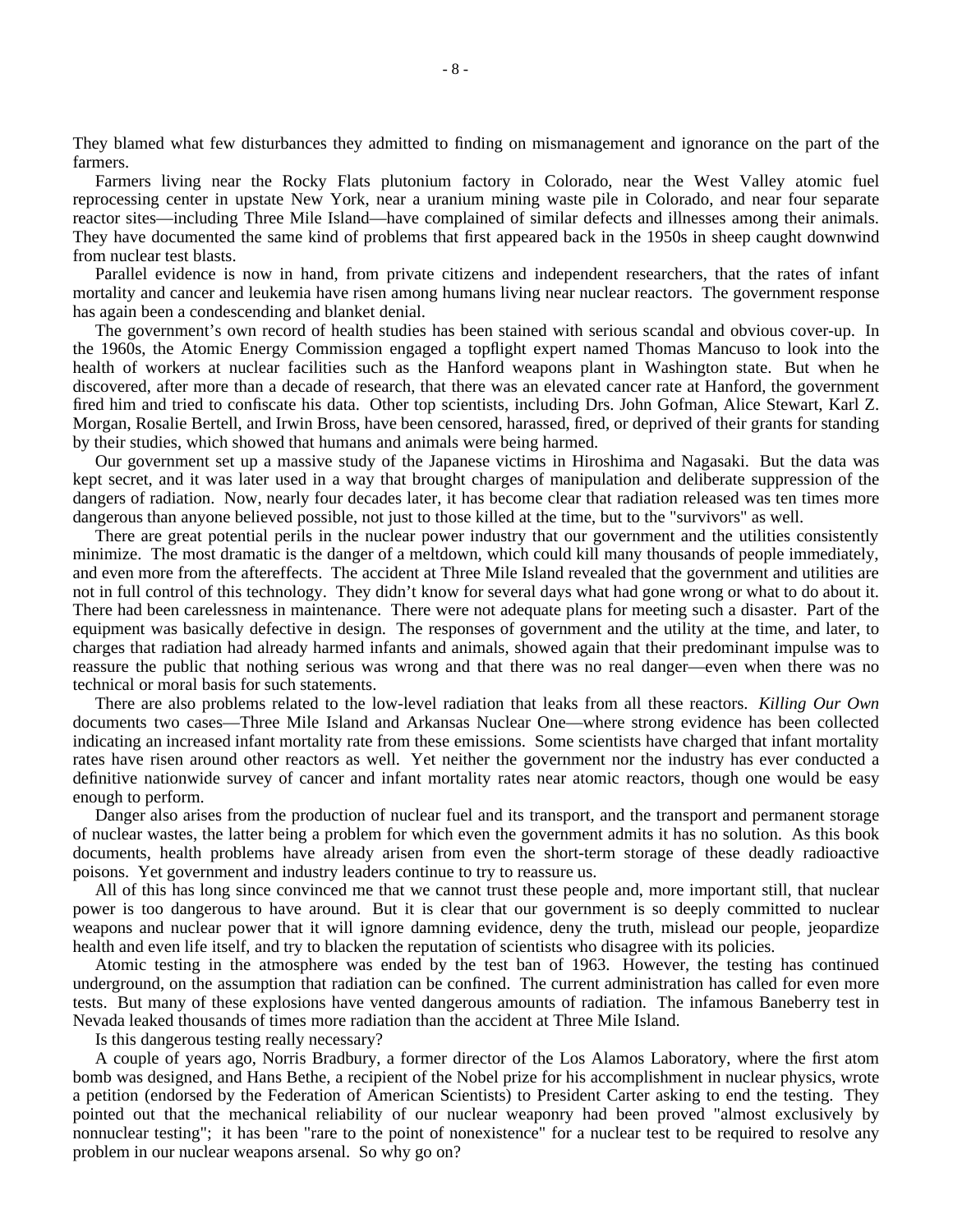I earnestly believe that as soon as there is a definite suspicion of harm from any source as malignant as radiation, it is time to make every effort to eliminate it. I feel particularly strongly about radiation because children are much more vulnerable than adults—not only in regard to the likelihood of developing leukemia and cancer, but also of being born with physical or mental defects. And once mutations have been produced in genes, they will be passed down forever.

What right do we have to threaten with deformity or death those who are too young to protest or those still unborn? What right do we as adult citizens have to allow our government to take this power for evil into its hands?

Such harm would be bad enough if there were no alternatives. But I believe that the perilous and senseless accumulation of nuclear weapons and their dispersal to more and more nations could be ended if our citizens would demand that our government stop stalling and get on with the negotiation of a true disarmament with the Soviet Union. The damage being done by the mere building of these bombs at places like Rocky Flats would then also be eliminated.

We could solve the problem of our energy needs without the multiple risks of nuclear power if our government would provide leadership for energy conservation and the development of nonpolluting, renewable sources such as the sun, the wind, the tides, the burning of wood.

Only you, as aroused citizens, can stop the terrifying plague of nuclear power and nuclear weapons. But first you should read the estimates of past and future damage assembled here, in order to make up your mind independently. Then, if you are convinced, you will be well-motivated to exert your full influence.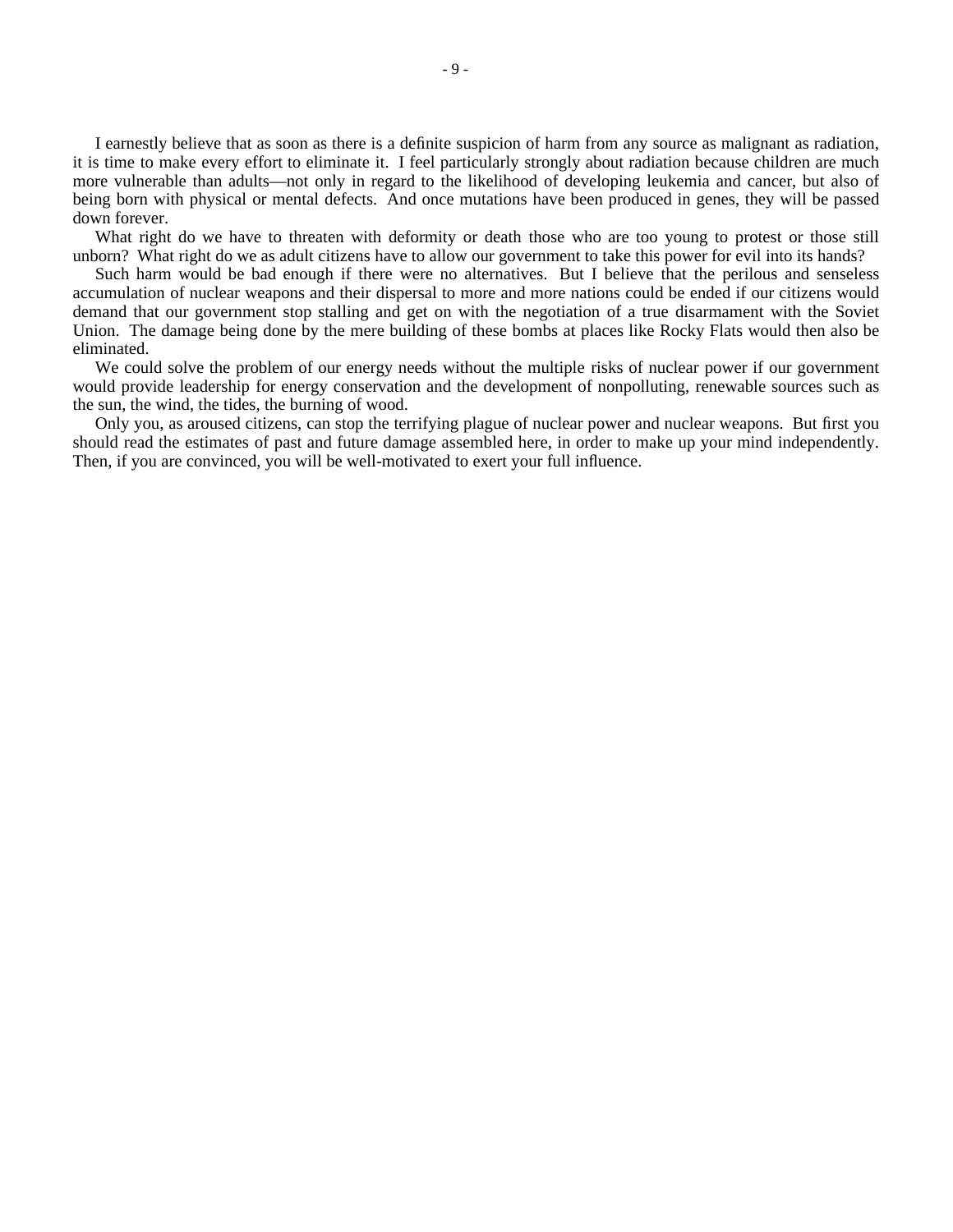# \_\_\_\_\_\_\_ **PART I**

### The Bombs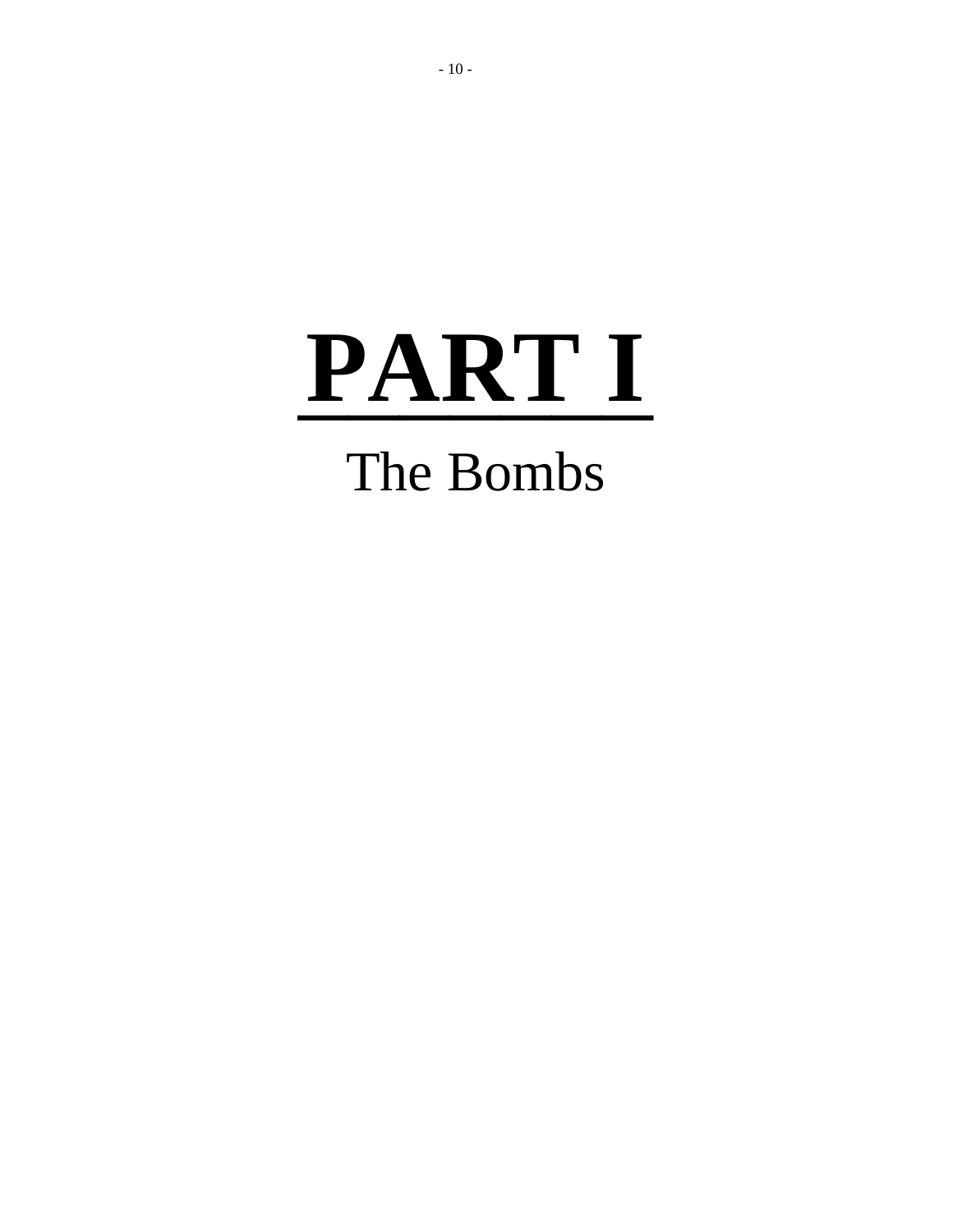### **1**

### The First Atomic Veterans

Like many millions of other Americans, Marine Corporal Lyman Eugene Quigley reacted to news about Hiroshima and Nagasaki with relief.

A tall, large-framed, handsome man with straight black hair, bushy eyebrows, and a friendly countenance, Quigley had enlisted in the Marines soon after Pearl Harbor, at the age of twenty. Leaving his job assembling electric motors in his native Illinois, Quigley went through boot camp and advanced training in California; by spring 1943 he was on a troop carrier in the South Pacific, headed to Australia and New Zealand.

As part of the 2nd Marine Division, during more than two years in the Pacific, he saw combat at Tarawa, Okinawa, then Tinian and Saipan. Quigley remained in the Mariana Islands, working in a Marines bulldozer crew, clearing away an air base for B-29s loaded with explosive bombs and—twice—with atomic weapons.

"All we knew was the war was over, and some kind of special bomb had been dropped," Lyman Quigley recollected a third of a century later. "All I was thinking was, the war was over, I'm coming back. We were so happy, we were going home. But it didn't turn out that way. Unfortunately."<sup>1</sup> After the long-awaited formal surrender took place on September 2, Quigley's orders sent him not home, but toward Nagasaki.

Peace notwithstanding, U.S. wartime censors kept both Hiroshima and Nagasaki off limits to journalists until mid-September. "The war was ended, as we had reported, but the censorship was not," wrote George Weller, a Pulitzer prizewinning war correspondent. "What the command wanted covered was the [POW] prison camps of northern Japan. . . . away from where the war had been decided a month earlier."<sup>2</sup>

Violating the U.S. Government's edict that declared all southern Japan forbidden to the press, Weller headed to the Japanese island of Kyushu; on September 6, 1945, he became the first known civilian Westerner to enter Nagasaki since its atomic bombardment, arriving four weeks after the nuclear assault. "When I walked out of Nagasaki's roofless railroad station, I saw a city frizzled like a baked apple, crusted black at the open core ..."<sup>3</sup>

Weller climbed a nearby hill, gaining an overview. "The long inlet of the main harbor looked eerily deserted, with the floating lamp of a single freighter smoking off the blistered, sagging piers and twisted derricks. We could see the main Mitsubishi plant, a long fallen Zeppelin of naked, twisted steel, bent like a child's structural toy crushed by a passing foot. Its form was still almost intact, though it was almost directly under the bomb. The sturdiness of the ceilings had taken the blast and blocked the ray. The workers were more fortunate than their families in the onestory bungalows around the plant. They did most of the dying."<sup>4</sup>

A U.S. military inspection team was dispatched for the nuclear-ravaged cities, reaching Hiroshima on September 8 and going on to Nagasaki a few days later. "In all the areas examined, ground contamination with radioactive materials was found to be below the hazardous limits," the U.S. Army's official history states.<sup>5</sup> Within two weeks after its inspection team began surveying the two Japanese cities, the War Department announced that scientists had ascertained that the residual radiation in Nagasaki did not merit concern. The situation was unprecedented, however,

hhhhhhhhhhhhhhhhhh

<sup>1.</sup> Lyman Quigley, and Bernice and Ron Quigley, interviews, November 1978; in addition, authors obtained hundreds of pages of medical and military service records in Quigley's claim file at the regional Veterans Administration office in Portland, Oregon.

<sup>2.</sup> David Brown and W. Richard Bruner, eds., *How I Got That Story* (New York: E. P. Dutton, 1967), p. 209.

<sup>3.</sup> Ibid., p. 211.

<sup>4.</sup> Ibid., p. 217.

<sup>5.</sup> William S. Augerson, M.D., Director, Health Care Operations, Department of the Army, Office of the Surgeon General, to Harry Shaich, University of Oregon Health Services Center, February 25, 1975, quoting from *Radiology in World War II* (Medical Department, U.S. Army, 1965).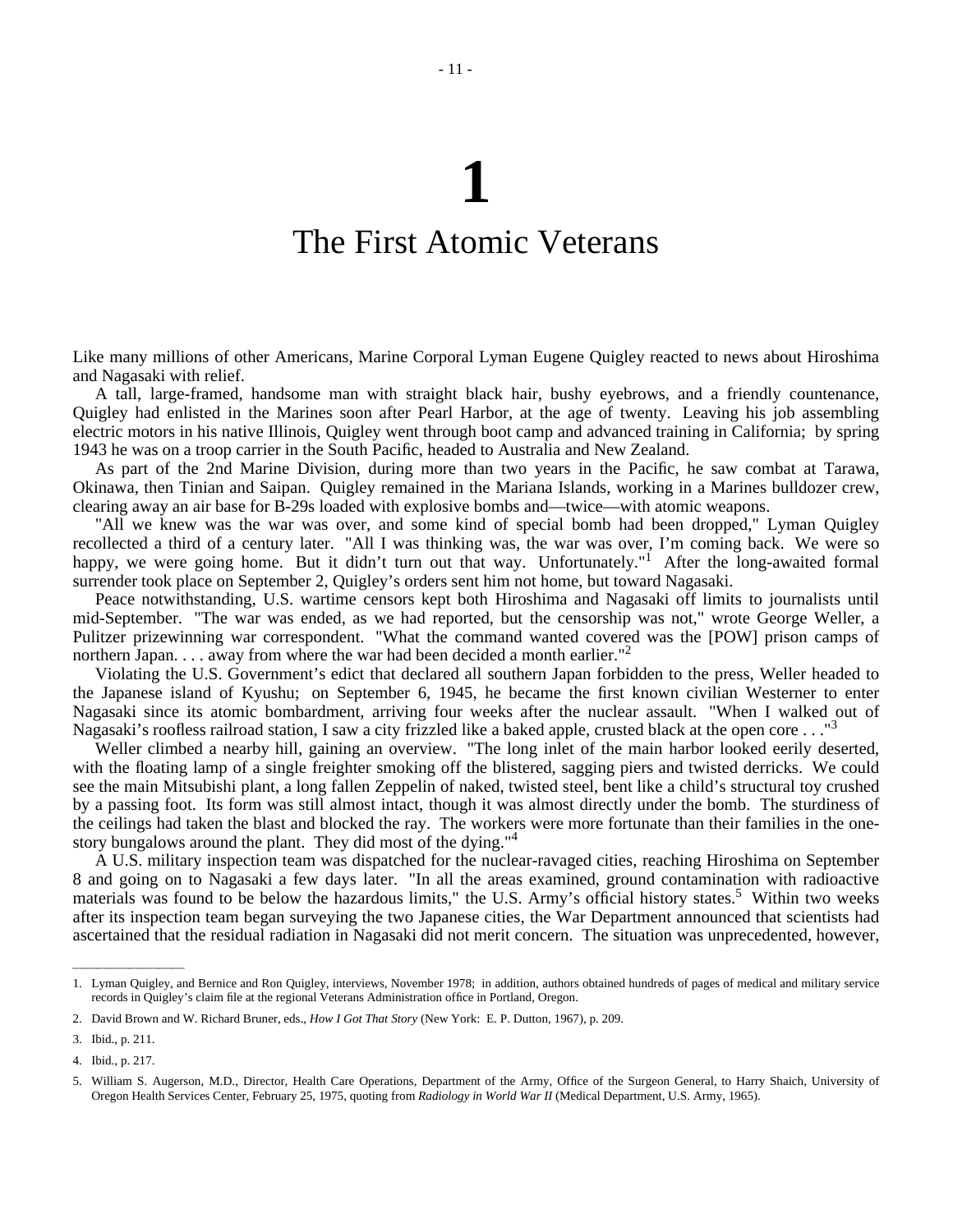and understanding of nuclear-fission particles' effects was in its infancy. On September 23, U.S. occupying troops disembarked at Nagasaki harbor—forty-five days after the bombing.

"They came along in Jeeps," Kayano Nagai recounted a few years later. She was four years old as she watched the occupiers enter her home city. "Daddy told me they were Marines and lots of them were college students. They were all very nice and they had very good manners, and whenever we said 'Haro' they gave us chocolate and chewing gum."<sup>6</sup> Much of Nagasaki was in ruins. Kayano's mother and an estimated eighty thousand other Nagasaki residents were dead from the atomic bombing; thousands of others were in agony.

"We walked into Nagasaki unprepared, and we were shocked as hell at what was there," Lyman Quigley remembered many years later. "Really, we were ignorant about what the hell the bomb was. We had no idea what we were going to see. We weren't given any instructions whatsoever. We were amazed, shocked—and yet stupefied." It was a grisly scene. Corpses were still being burned in the open air. "Women's hair was falling out, the men all had their heads shaved, and all of them had running sores on their heads, ears, all over."<sup>7</sup>

At the time, gruesome as the panorama of suffering was, it seemed to involve only other people's problems. Quigley and fellow members of Company C, 2nd Pioneer Battalion, 2nd Marine Division, made their way up a steep hill from the docks; about 150 strong, the Marines of Company C billeted at a partially destroyed concrete schoolhouse up the hill from the spot over which the atomic bomb had exploded.

Orders from above did not include any unusual precautionary guidelines or provisions. Quigley and his buddies drank city reservoir water, and worked in the midst of the most heavily damaged area without any protective clothing or special gear. They were not provided with radiation-dose badges or any other equipment to measure their exposure to radioactivity.

Quigley was in charge of a Marine bulldozer crew razing what was left of wrecked structures, cleaning up rubble, clearing out roads, and leveling the ground. For Company C Marines the long days settled into a busy routine amidst the dusty debris—bulldozing, hauling, standing guard duty in the blast center area by day, sleeping in the makeshift camp at the schoolhouse by night. Quigley bought some silk kimonos for his sister and some young women friends back home. But there was little time or incentive for sight-seeing.

Toward the end of autumn many of the Marines were sent out of Nagasaki. On November 4, after forty-three days of working in the radioactive rubble of Nagasaki, Corporal Quigley received a Good Conduct medal ("We used to call it a Ruptured Duck," he quipped with a chuckle) and later that month shipped back to the States.

"When I got back, I had burning, itching, running sores on the top of my head and the top of my ears," Quigley recalled. The sores looked to him like those on Nagasaki's residents. He called the running sores to the attention of a doctor during a routine discharge examination in December 1945. "They listed that in my medical records as a fungus, which is wrong—I know that now." Also: "I had a warm feeling in my lips. I remember that distinctly."<sup>8</sup>

On December 21, 1945, Lyman Eugene Quigley received an honorable discharge from the Marine Corps. On the surface his military service had the trappings of a traditional all-American tale. The troubling radioactive underside, with its ironic and disturbing twists, would not become apparent to him for decades.

### **A Hollow Triumph**

Five months previous to Lyman Quigley's return home, the President of the United States was contemplating the new vistas of atomic energy. "We have discovered the most terrible bomb in the history of the world," President Harry S. Truman wrote in his diary two weeks before the United States exploded nuclear weapons over the Japanese cities of Hiroshima and Nagasaki. "I have told the secretary of war, Mr. Stimson, to use it so that military objectives and soldiers and sailors are the target and not women and children." The atomic bomb, President Truman noted, "seems to be the most terrible thing ever discovered, but it can be made the most useful."<sup>9</sup>

Truman was weighing options left in the wake of an experimental detonation of the first atom bomb on July 16,

hhhhhhhhhhhhhhhhhh

<sup>6.</sup> Takashi Nagai, *We of Nagasaki* (New York: Duell, Sloan & Pearce, 1951), pp. 19-20.

<sup>7.</sup> Quigley interviews.

<sup>8.</sup> Ibid.

<sup>9.</sup> Robert H. Ferrell, ed., *Off the Record: The Private Papers of Harry S. Truman* (New York: Harper & Row, 1980); diary entry July 25, 1945, published in *The Oregonian* (Portland), October 12, 1980.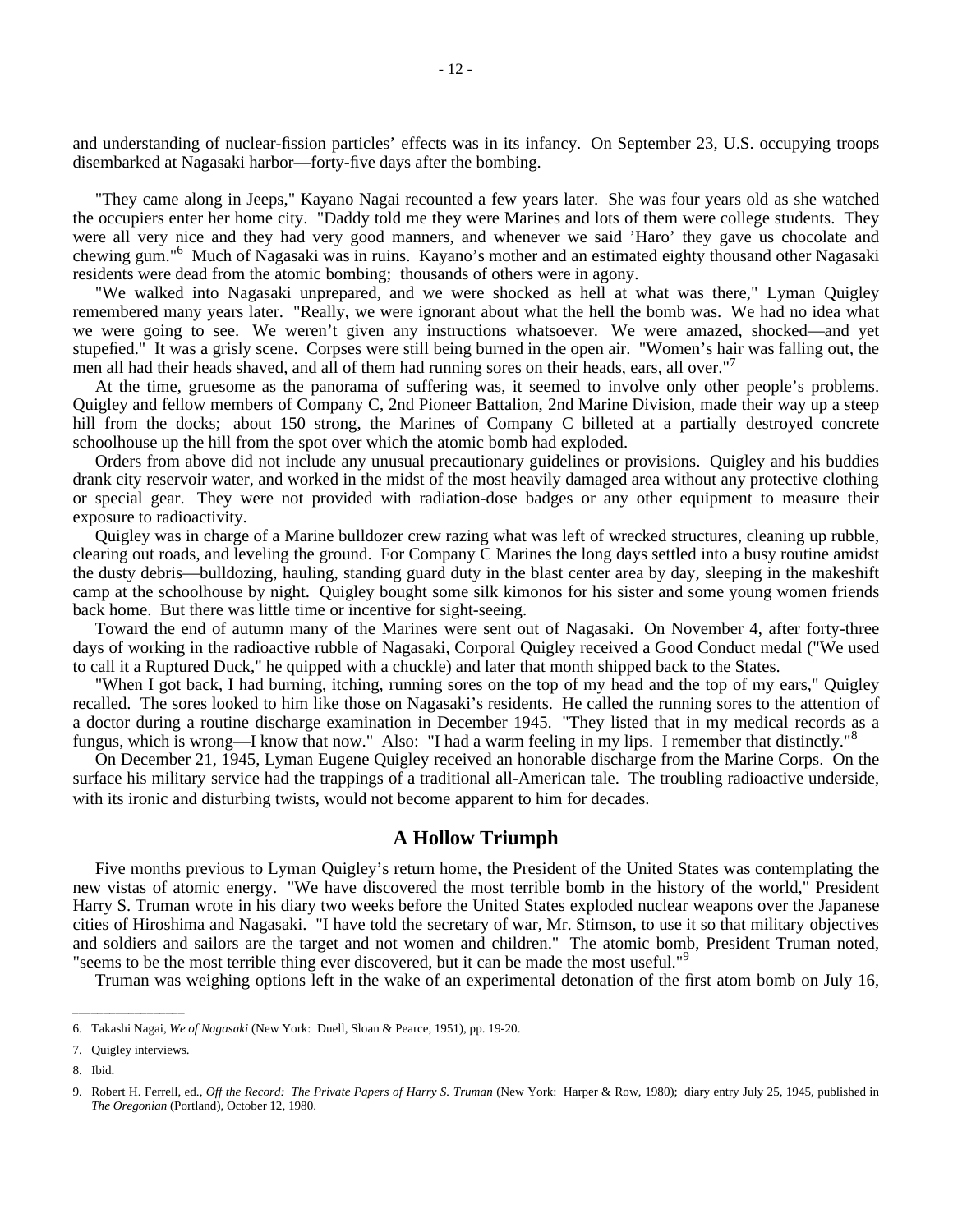1945. A nuclear blast named Trinity, set off in the New Mexico desert, had been a spectacular triumph for participants in the supersecret Manhattan Project, which developed the bomb.

But some Manhattan Project researchers were uneasy about the new weapon. Warnings, like the confidential Franck Report, which scientists presented to War Secretary Stimson, urged demonstration of an A-bomb at a sparsely populated spot. However, as a chief drafter of the Franck Report, Dr. Eugene Rabinowitch, remarked later, ". . . the American war machine was in full swing and no appeals to reason could stop it."<sup>10</sup>

At the U.S. War Department, senior officers believed "it was very important to prove the bomb a successful weapon, justifying its great cost," observed David H. Frisch, a physicist who worked on the Manhattan Project. Frisch remembered that America's military strategists were eager "to use the bomb first where its effects would be not only politically effective but technically measurable."<sup>11</sup>

Manhattan Project director General Leslie R. Groves recalled that it was "desirable that the first target be of such size that the damage would be confined within it, so that we could more definitely determine the power of the bomb." For the same reason criteria for targeted cities included absence of previous bombardments.<sup>12</sup> Thirty-five years after the atomic bombings of Hiroshima and Nagasaki, the U.S. Government was listing them as "Announced United States Nuclear Tests."<sup>13</sup>

"Nobody really knows how many people were killed in Hiroshima: anywhere from around 60,000 to 300,000," comments Dr. Robert Jay Lifton, whose study of A-bomb survivors won the National Book Award. "The city of Hiroshima estimates 200,000. It depends upon how you count, which groups you count, whether you count deaths over time. And it depends on emotional influences on the counters. It is of some significance that American estimates have tended to be lower than Japanese."<sup>14</sup>

Japan's dazed hierarchy in Tokyo had little time to assess the unprecedented, catastrophic chaos of Hiroshima. Three days later another searing flash—this one fueled with plutonium instead of uranium and detonated with a more sophisticated implosion apparatus—devastated Nagasaki. In both cities, despite Truman's diary vow, women and children were among the primary sufferers. Included were several thousand Americans of Japanese ancestry, stranded in Japan when the war began.<sup>15</sup> And at least eleven American POWs being held in Hiroshima died from the bombing. $16$ 

"All concerned should feel a deep satisfaction at the success of the operations," Brigadier General Thomas F. Farrell reported about the Nagasaki bombing in a memorandum to General Groves.<sup>17</sup> But when the war ended a few days later at the Los Alamos atomic weapons laboratory in New Mexico, according to journalist Lansing Lamont, "more than one scientist walked cold sober into the dark of that August night and retched."<sup>18</sup>

United States policymakers certainly were anxious to convey the image of a return to normality as soon as possible in Hiroshima and Nagasaki. When U.S. occupation troops reached Nagasaki in late September 1945, they were there to help calm a jittery world.

Entering Nagasaki six weeks after the nuclear bombing, about one thousand Marines and a smaller detachment of

<sup>10.</sup> Richard S. Lewis and Jane Wilson, eds., *Alamogordo Plus Twenty-Five Years* (New York: The Viking Press, 1971), p. 4.

<sup>11.</sup> Ibid., p. 254.

<sup>12.</sup> Ibid.

<sup>13.</sup> U.S. DOE, *Announced United States Nuclear Tests, July 1945 Through December 1979* (Las Vegas: DOE Office of Public Affairs, 1980), p. 5 (hereafter cited as *Announced U.S. Nuclear Tests*).

<sup>14.</sup> Robert Jay Lifton, "The Prevention of Nuclear War," *Bulletin of the Atomic Scientists,* October 1980, p. 38.

<sup>15.</sup> Approximately six hundred survived and returned home, mostly to California and Hawaii. Although U.S. citizens, none were able to gain medical assistance from their government for persistent health effects of being subjected to nuclear attack. See *San Francisco Chronicle,* May 12, 1979, p. 30; also, *American Atomic Bomb Survivors. A Plea for Medical Assistance* (San Francisco: National Committee for Atomic Bomb Survivors in the United States, 1979), available from Japanese American Citizens League, 1765 Sutter St., San Francisco, CA 94115.

<sup>16. &</sup>quot;Government documents and the testimony of former servicemen indicate that the United States has been concealing information about the deaths of these men for 34 years," historian Barton J. Bernstein concluded in 1979. The American government maintained its long silence about the POW deaths, the Stanford University professor contended, "so as not to weaken, impair or damage the reputation of U.S. leaders and to block any moral doubts at home about combat use of the atomic bomb." (United Press International, dateline San Francisco, reporting on July 23, 1979, press conference by Barton Bernstein.) See also *New York Times,* August 21, 1979.

<sup>17.</sup> Anthony Cave Brown and Charles B. MacDonald, eds., *The Secret History of the Atomic Bomb* (New York: Dial Press, 1977), p. 534.

<sup>18.</sup> Lansing Lamont, *Day of Trinity* (New York: Atheneum, 1965), p. 268.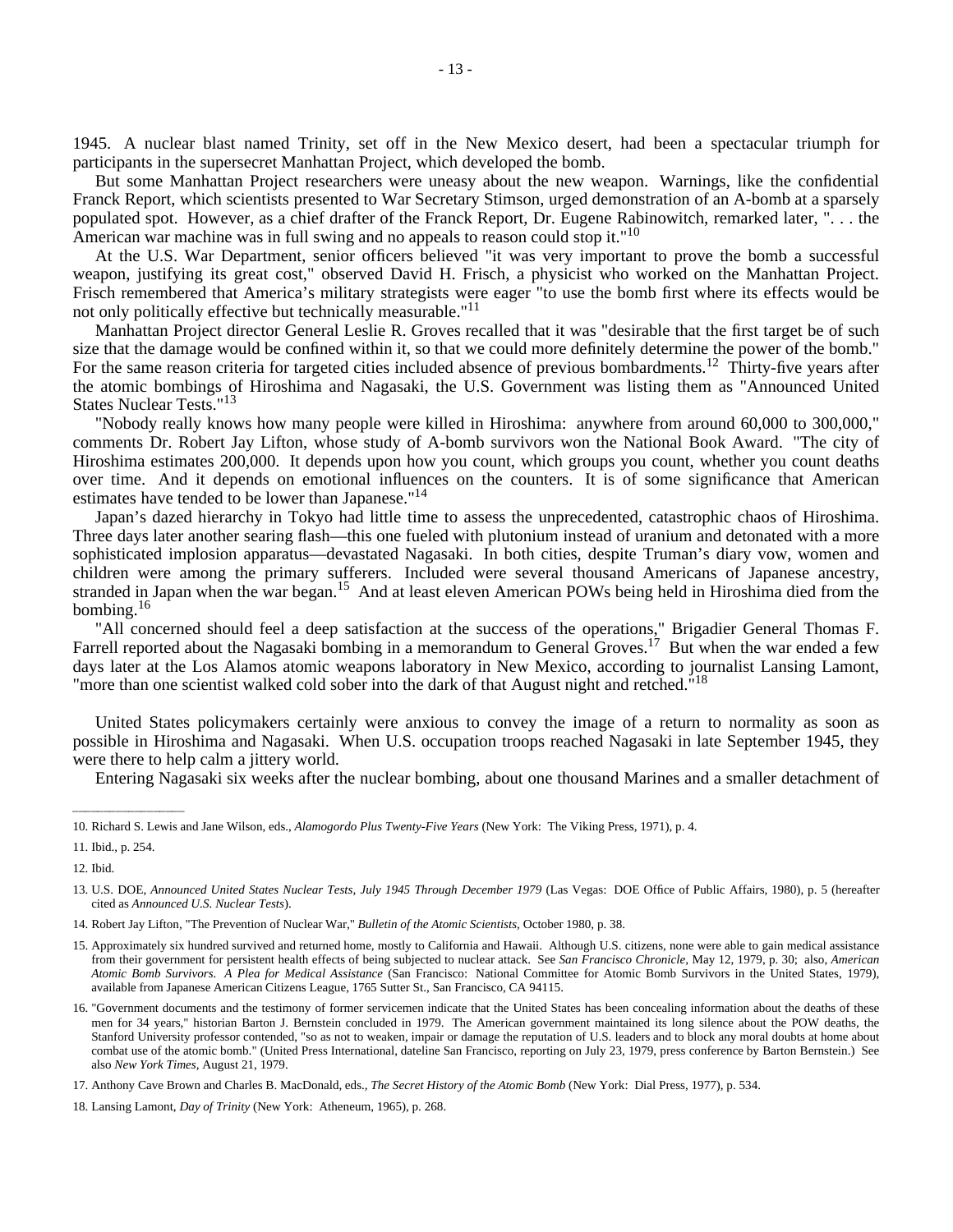Navy Seabees were billeted in the demolished core area around the blast center. Assigned cleanup duties, they arrived as U.S. military-command press releases announced that scientists had found no lingering radiation worth worrying about in Nagasaki. Two weeks later, in less extensive operations, U.S. Army troops moved into the Hiroshima area.<sup>19</sup>

What they endured in ensuing decades closely resembles the ordeals of a wide range of American radiation victims, consistently ignored and denied at every turn by the very institutions responsible for causing their problems. Accorded no place in official histories, many of these U.S. veterans suffered privately, with debilitating and often rare health afflictions as they reached middle age. Some developed terminal illnesses affecting bone marrow and blood production—the kind of biological problems long associated with radiation exposure. Others found that at unusually early ages they were plagued by heart attacks, severe lung difficulties, pain in their bones and joints, chronic fatigue, and odd skin disorders.

The ultimate question of the controversy about these veterans is whether they later suffered significantly higher rates of diseases compared with average occurrences among other American males of their age. Were serious illnesses among those veterans merely random—or were they part of a pattern of extraordinarily high ratios of particular diseases linked to their stints in postbomb radioactive rubble?

Normally among American men in their late fifties one would find multiple myeloma bone-marrow cancer at an average rate of about one-half case per one thousand, according to standard medical incidence tables.<sup>20</sup> So ordinarily perhaps one case of multiple myeloma might be expected to develop later among the one thousand U.S. Marines routinely present within about a mile of the atomic blast center point of Nagasaki during the last week of September 1945. We have found five cases of multiple myeloma among those particular Marines—an extremely high incidence of the terminal bone-marrow disease.

Additional blood-related afflictions—such as Hodgkin's disease, myelofibrosis, and leukemia—have been documented by the veterans, and their widows. And other painfully insidious illnesses became common.

#### **A Legacy Comes Home**

In the fall of 1946—a year after the atomic bombings of Japan—Lyman Quigley settled down in Portland, Oregon, where he went to work for the city transit company operating streetcars and buses. Very soon he began suffering acute abdominal attacks. "I'd wake up and be doubled up in pain at night. It kept getting more and more severe. I got haggard-looking. I can't describe it to you. You'd have to go through it to know what it is. Excruciating."<sup>21</sup> In December 1951 doctors removed Quigley's appendix. The severe stomach pains, however, persisted. He later developed stomach tumors.

One day, in March 1953, Quigley's lungs hemorrhaged suddenly, bleeding for over a week. A scar formed on a lung. He was thirty-one by then—married, and a father. "The doctors told me they couldn't figure out what was going on. This is when I first got a suspicion." More than twenty-five years later his memory was vivid about the day in the summer of 1953 when he spoke to his doctor about the bulldozer work in Nagasaki's radioactive rubble. "The doctor starts to diagram on the blackboard about the atom and the half-life and all this stuff. And all of a sudden he turns to me and says, 'I wish you wouldn't come see me anymore.' $"^{22}$ 

In the late 1950s a painful lump grew out of Quigley's head. Surgery removed the tumor, diagnosed as a lipoma (tumor of fatty tissue). Later doctors took out "a tumor about the size of a hen egg"23 from the back of his knee.

hhhhhhhhhhhhhhhhhh

22. Ibid.

23. Ibid.

<sup>19.</sup> Interviews with several dozen American veterans of Nagasaki cleanup. Also, U.S. DOD, *Hiroshima and Nagasaki Occupation Forces* (Washington, D.C.: Defense Nuclear Agency, 1980); U.S. DOD, *Radiation Dose Reconstruction U.S. Occupation Forces in Hiroshima and Nagasaki, Japan 1945-1946* (Washington, D.C.: Defense Nuclear Agency, 1981).

In some respects the U.S. servicemen's atomic cleanup experiences in Japan resembled events more than thirty years later in the South Pacific. In the late 1970s, about three thousand American GIs—some wearing surgical protective masks—obeyed orders to clean up Eniwetok atoll radioactivity left by scores of nuclear tests at those islands. The three-year, \$100 million cleanup project was backed by Defense Nuclear Agency officials eager to show that islands in the radiation-covered atoll could be made habitable. (See Steve Rees, "84th Eng Bn Exposed to Cancer Causing Elements on Clean-up Mission: But Why?" *Enlisted Times,* August 1979, pp. 5, 19.)

<sup>20.</sup> White House Domestic Policy Staff Assistant Director Ellen L. Goldstein to Committee for U.S. Veterans of Hiroshima and Nagasaki, December 18, 1979; available from Committee, P.O. Box 14424, Portland, OR 97214.

<sup>21.</sup> Quigley interviews.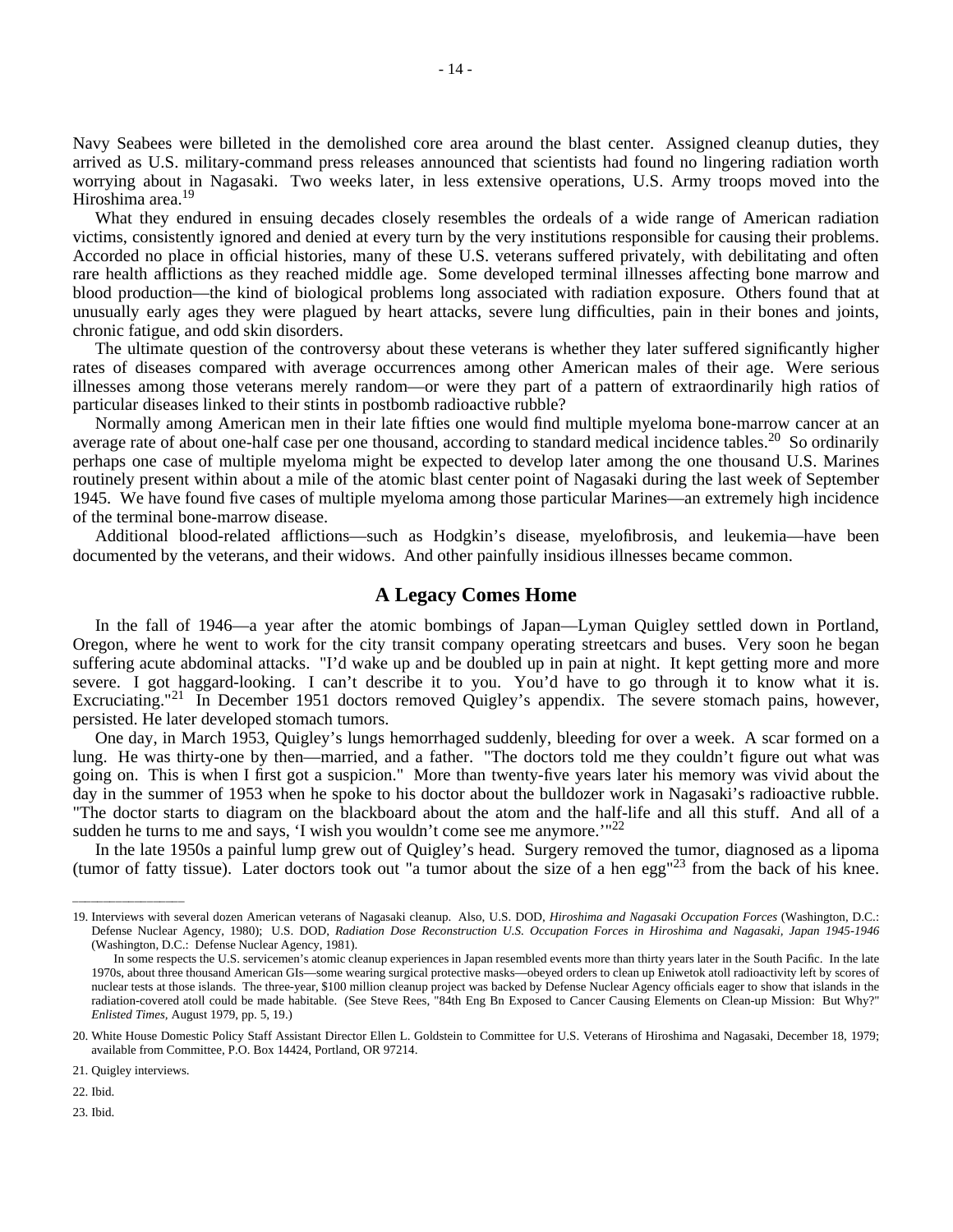Pain and weakness in his legs persisted. By this time Quigley was having trouble breathing; he was diagnosed as having "chronic obstructive lung disease." At the age of forty-three, he suffered a heart attack—the first of five.

Missed work and medical bills outstripped insurance coverage by many thousands of dollars. "We borrowed on the house, borrowed money on the car, borrowed money on the insurance policies we had," Quigley recounted. $^{24}$  In the early 1970s worsening health problems forced him into retirement. Monthly Social Security disability payments of about \$300 and a Teamsters union pension of \$140 did little to ease the financial strain. His wife of a quarter century, Bernice, started working in hospitals to counter the awesome financial toll.

In the autumn of 1978 Lyman Quigley received visitors at his house in northeast Portland. Pain-racked but determined, he sat next to a kitchen table piled high with correspondence from the Defense Department, Veterans Administration, and nongovernmental scientists. Thirty-three years after going ashore in Nagasaki, for Quigley, atomic and personal histories had become inextricably meshed.

He was a quintessential American man, raised in the Depression era, proud of his military service. His political views were mainstream; his favorite magazine, *Reader's Digest*. What set him apart was his belief that an unreported part of history had been telescoped into his own body, his organs and cells—and, he feared, perhaps into the genetic heritage passed on to his children, Ron and Linda, now in their twenties.

"When my father first started putting facts together and came to the realization that his illnesses might stem from exposure to radiation, we found that this was more frightening than the unknown," Ron remembered. "It was not only frightening but also it was financially and emotionally draining for me and my family. . . . I can remember times my father would isolate himself in another part of the house for two or three days at a time, he had such pains in his heart, his legs, his chest, and shortness of breath, so much so that he was unable to participate in family activities or even simple things such as getting the mail or sitting outside for a short time."<sup>25</sup>

For a score of years, with increasing intensity, Lyman Quigley had read everything he could get his hands on about atomic fallout and radiation effects. In *Radiation,* an authoritative book by Ralph E. Lapp and Jack Schubert, he found documentation that the Nagasaki reservoir water he and fellow Marines had drunk so freely was probably radioactive. About a mile from Nagasaki's nuclear blast center, "there was a fall-out at the Nishiyama reservoir area, where a total dosage of as much as 100 roentgens may have been delivered"<sup>26</sup>—a serious dose of radiation if absorbed into the human body.

Quigley had attempted to file a claim for service-connected benefits with the Veterans Administration in the fall of 1973, contending that his severe health deterioration resulted from radiation exposure while a Marine in Nagasaki. The VA official he spoke with dissuaded Quigley from filing a claim, saying there was no chance of approval. Two years later Quigley went back and insisted on filing a claim. In January 1976 the VA issued a denial.

After a hearing in Portland the following year the VA sent him a ruling dated March 10, 1978, reaffirming the rejection. "Service-connection for residuals of radiation exposure involving the heart, lung, stomach, head and knee is not warranted," the VA decision declared. "His present disabilities have been determined to be of nonserviceconnected origin."<sup>27</sup>

In Nagasaki "radioactivity decayed very fast and was all gone within five weeks of the blast," said a scrawled VA memo in Quigley's claim file.<sup>28</sup> In a 1976 letter, Dr. John D. Chase, then chief medical director of the VA, wrote: "Navy records indicate that ships did not approach Nagasaki until so long after the atomic blast that any residual radiation which might have existed would have been negligible."<sup>29</sup>

But by now Quigley understood that the Nagasaki bomb exploded with plutonium, known to lodge in human lungs and other internal soft tissue; plutonium diminishes so slowly that it will take twenty-four thousand years for half of its deadly alpha radiation to decay. Other radioactive isotopes left by an atomic bomb include strontium 90, a "bone-seeking" form of radioactivity remaining highly toxic for many decades, and cesium 137—which is assimilated by muscles.

<sup>24.</sup> Ibid.

<sup>25.</sup> Ron Quigley, *Newsletter,* Committee for U.S. Veterans of Hiroshima and Nagasaki, summer 1979, p. 5.

<sup>26.</sup> Jack Schubert and Ralph E. Lapp, *Radiation: What It Is and How It Affects You* (New York: The Viking Press, 1957), p. 219.

<sup>27.</sup> VA claim determination letter to Lyman Quigley, March 10, 1978.

<sup>28.</sup> VA "Report of Contact," October 26, 1978, Quigley file, No. C-20-303-320.

<sup>29.</sup> VA Chief Medical Director John D. Chase, M.D., to Congressman Robert B. Duncan, December 27, 1976.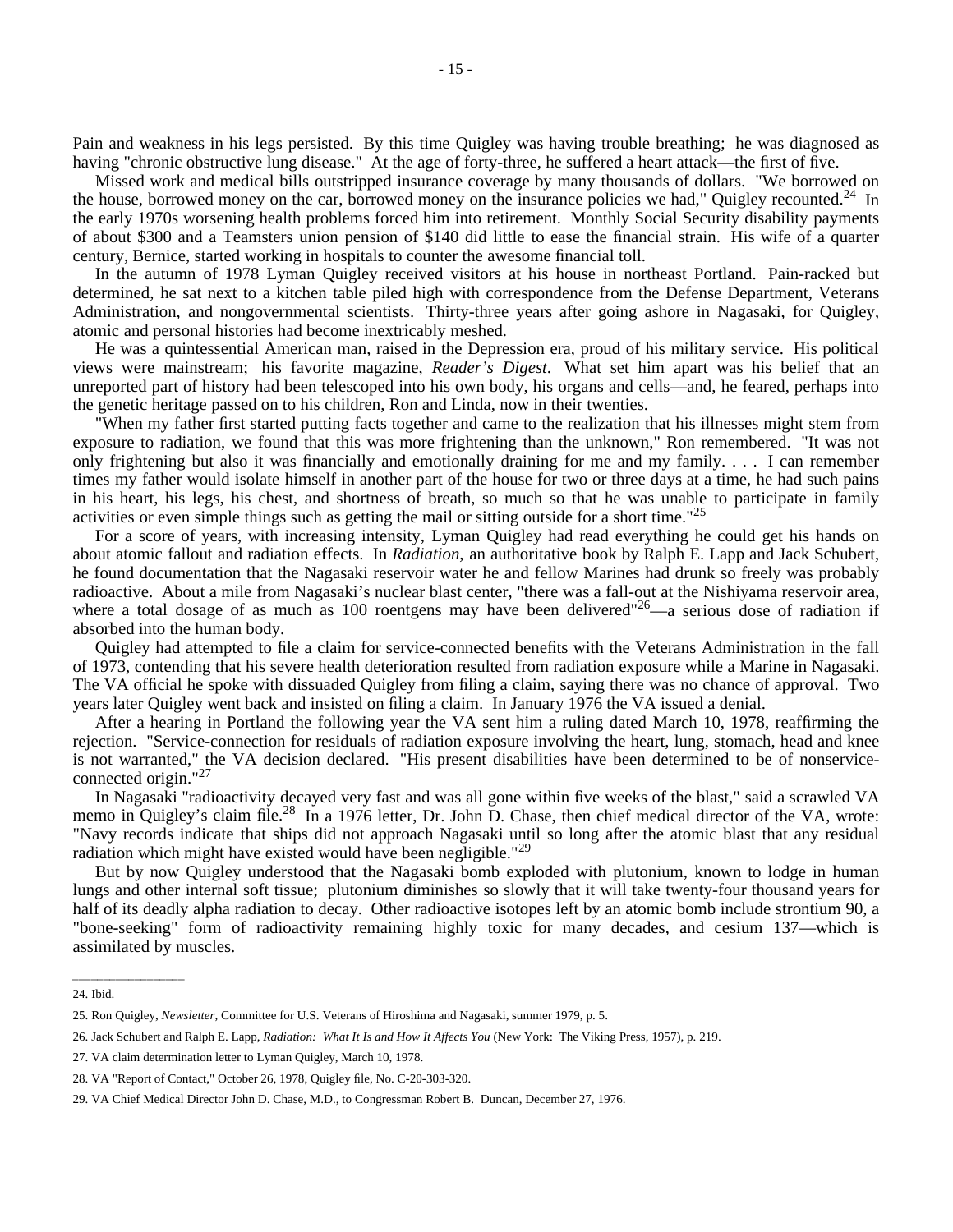Lyman Quigley pursued a hunch. He suspected that his was not an unusual case among veterans, now scattered throughout the United States, who had traveled up that Nagasaki hill with him as part of Company C, 2nd Pioneer Battalion, 2nd Marine Division.

After three decades it was not easy to track down Marine buddies from the Nagasaki cleanup days. Adding to the logistical obstacles for Lyman Quigley, life had long since become almost steady pain. Utilizing old address books, yellowed letters, and telephone directory assistance, by the end of 1978 he had located five men of the Company C Marines.

In the small town of Sparta in the eastern Tennessee mountains, Junior Hodge—who was with Quigley on the bulldozers in Nagasaki—had been living with chronic anemia for the past twenty years. "Seems like all my strength is going out of me," Hodge told us. One of his testes had become enlarged, while the other, with a small growth on it, had almost disappeared. "I ain't got much money, and I can't afford to go to doctors," he drawled mournfully. Hodge's chronology of stomach and lung afflictions was virtually identical to Lyman Quigley's.<sup>30</sup>

In Pittsburgh, Quigley tracked down John Zotter; in Toledo, Ohio, Willard Good; in Berwyn, Illinois, Philip Leschina; across town in Portland, William Gender. In addition Quigley located the mother of Floyd Crews, who had been part of the Company C bulldozing detail; he had died in 1972.

Quigley took extensive notes and accumulated medical records and affidavits. A pattern was emerging, with some strikingly similar ailments among the seven of them. Hodge, Good, Gender, Crews, and Quigley suffered severe lung difficulties, at times requiring surgery and in all cases causing chronic breathing problems for decades. Consistent intestinal attacks, often within a few months after leaving Nagasaki, became long-term realities of life for Hodge, Zotter, Gender, Crews, and Quigley; each of those men also experienced persisting painful conditions in their legs. And a pronounced chronic infestation of unusual weeping skin sores or ulcerations had been suffered by Hodge, Zotter, Good, Gender, and Quigley.<sup>31</sup>

Willard Good had begun treatments in the mid-1960s for polycythemia vera, an excess of red blood cells found in one out of every 250,000 Americans per year.32 In 1976, at age fifty-three, Good went on early retirement from his job as a shipping clerk in Toledo.

Most of the men spoke of feeling run down by the time they reached middle age—as though they were much older than their chronological years. Time after time medical specialists had been puzzled about their afflictions.

By mid-1979 Quigley had reached a total of fifteen men—or their next of kin—who had been stationed with him at that roofless Nagasaki schoolhouse. Dispersed all over the United States and unaware of each other's postwar medical woes, most of the men experienced agonizing health problems at an unusually early age. Six suffered heart attacks, four of them fatal, before the age of fifty. Serious lung ailments, ongoing acute stomach pains, bizarre skin afflictions, aching weakness in leg bones—each of these physical difficulties, occurring at young ages, was reported for about half of the fifteen Company C veterans tracked down.<sup>33</sup>

Little more than an hour's drive from Quigley's Portland home, in the southern Willamette Valley town of Lebanon, lived Company C veteran William Hoover. "Bill had been lucky, or so he thought," Juanita Hoover reflected a year after Quigley had located her husband. But rapid-fire events ended the Hoovers' feelings of good fortune. In quick succession, Bill Hoover's wife recalled, "he had a tumor removed from his hip and a skin cancer from his ear—also a testicle operation. Then on October 15, 1979, he discovered he had lung cancer. He had surgery immediately. It had grown so rapidly it had attached itself to the sac around the heart. They removed two thirds of his right lung." Hoover nearly died on the operating table.<sup>34</sup>

The fifteen former Marines' health histories that Quigley documented represented about a tenth of the total number of Company C servicemen who had been with him in Nagasaki. The fifteen had been a fairly random sampling, and had turned up a conspicuous pattern of early onset of particular diseases. What's more, Quigley pointed out, he had begun to do what the U.S. Government had always been in a far better position to accomplish,

<sup>30.</sup> Junior Hodge, interviews, December 1978.

<sup>31.</sup> Quigley, John Zotter, Willard Good, Philip Leschina, and William Gender, interviews, November 1978 to June 1979.

<sup>32.</sup> Stephen Chandler, M.D., Portland hematologist, interviews, April 1979.

<sup>33.</sup> Quigley and other fifteen Company C Marines he located, interviews, November 1978 to June 1979; plus correspondence and medical records.

<sup>34.</sup> *Atomic Veterans' Newsletter* (National Association of Atomic Veterans, 1109 Franklin St., Burlington, IA 52601), fall 1980, p. 6.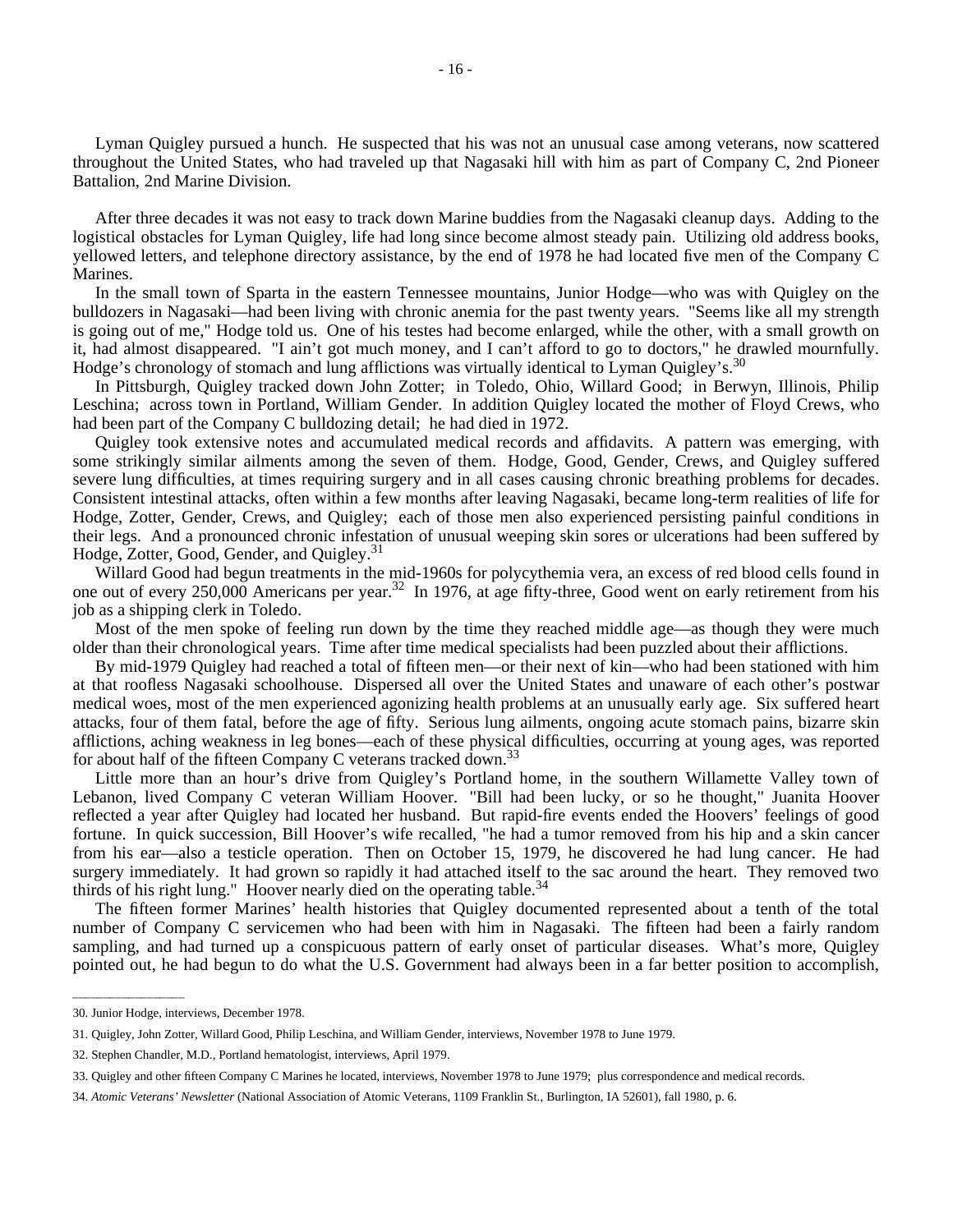with its resources and access to records; but the government had never tried, refusing even to lend a hand to Quigley's efforts.

For Lyman Eugene Quigley—a veteran of Tarawa, Okinawa, and other bloody battles in the Pacific during World War II—the most tenacious foes turned out to be severe health impairment teaming up with a recalcitrant U.S. Government. The new evidence he had uncovered didn't seem to make any difference to the Veterans Administration, which turned down his claim again. "I got a willpower to live," Quigley said as he leafed through stacks of negative replies under official United States Government letterheads. "I ain't giving up yet. I'm not ready."<sup>35</sup> He continued his research work, until a fifth heart attack killed him in spring 1980 at the age of fifty-eight.

A few hours after the funeral Bernice Quigley drove across Portland to meet a group of Japanese atomic bomb survivors who were visiting the city as part of a speaking tour. As she talked to them, she learned that a number of her late husband's ailments, including odd purple spots that would come and go and reappear on his legs, were quite familiar to the Japanese visitors who had lived in Hiroshima and Nagasaki when the atom bombs fell.<sup>36</sup> For Bernice Quigley, newly widowed, an insidious irony had completed a painful full circle.

Fifty miles east of Portland along the Columbia River, former U.S. Marine Ralph Sheridan Clapp settled down to raise a family after the Second World War. But ever since the autumn of 1945 his life had never been the same. "Before I was in Nagasaki, I had a friend who said I was more like a gazelle than a human being."<sup>37</sup> By the end of his few weeks of Nagasaki cleanup duties, according to Clapp and affidavits from ex-Marines who had been in that city with him, severe breathing problems began. As the years passed, Clapp spent more time in hospitals for oxygen and diagnostic tests.

In early spring 1979 we visited Sheridan Clapp at the Barnes VA Hospital in Vancouver, Washington. Clapp sat up in bed, his voice wheezing but resolute. "It's kind of ironic to go through a war like that with no scratches, hell in a half-acre, and then wind up like this," he said. Clapp had seen combat in Okinawa, but it was another legacy that preoccupied him at age fifty-seven. "I think, really and truly, the American public needs to be told. We went in there green as grass. We were just kind of cleaning up in Nagasaki, one thing or another. You're drinking water and all that, why hell it's all contaminated; it'd have to be." $38$ 

Turned down for Veterans Administration service-connected benefits, Clapp had developed a thick VA claim file containing the same official assurances—often word for word—as those received by Lyman Quigley.<sup>39</sup> "Why?" Clapp asked during an interview; looking around the noisy hospital wing, he responded to his own question: "It must be all the big money behind nuclear.<sup>"40</sup>

Chronic respiratory illness was not the only reason for Sheridan Clapp's hospitalization in the first months of 1979. Doctors had discovered a perplexing blood condition, requiring extensive tests as one after another of the most common blood diseases were ruled out. During the spring a medical verdict finally came in: Clapp was afflicted with a life-threatening lack of blood coagulant "factor VIII"—a condition so rare that no more than one hundred cases had been reported worldwide in the previous three decades, according to the hematologist treating Clapp, Dr. Scott H. Goodnight, Jr., of the Oregon Health Sciences Center.<sup>41</sup>

For Clapp the agony was intense—all the more because he was weary of hospitals, and what he perceived as political motives for VA rejections of claims by American veterans exposed to radiation while in military service. "This country had better get itself in gear if we're going to survive, that's all I've got to say," he told us during a hospital visit in March 1979. "All the doggone money in developing those nuclear plants. I can't understand what they're thinking about. I'm against any further development of it at all. Absolutely none."<sup>42</sup> On April 20, 1979,

42. Clapp interview.

hh<del>ahaa ka badaa ka badaa ka badaa ka badaa ka badaa ka badaa ka badaa ka badaa ka badaa ka badaa ka badaa ka bada</del> 35. Quigley interviews.

<sup>36.</sup> Bernice Quigley, interviews, July 1980.

<sup>37.</sup> Ralph Sheridan Clapp, interview, March 1979.

<sup>38.</sup> Ibid.

<sup>39.</sup> Authors obtained both Quigley's and Clapp's complete claim files of record at the VA regional office in Portland.

<sup>40.</sup> Clapp interview.

<sup>41.</sup> Scott Goodnight, interview, April 1979. Dr. Goodnight said Clapp's "factor VIII" inhibitor condition had been diagnosed as being a noninherited type, which greatly accentuated its rarity.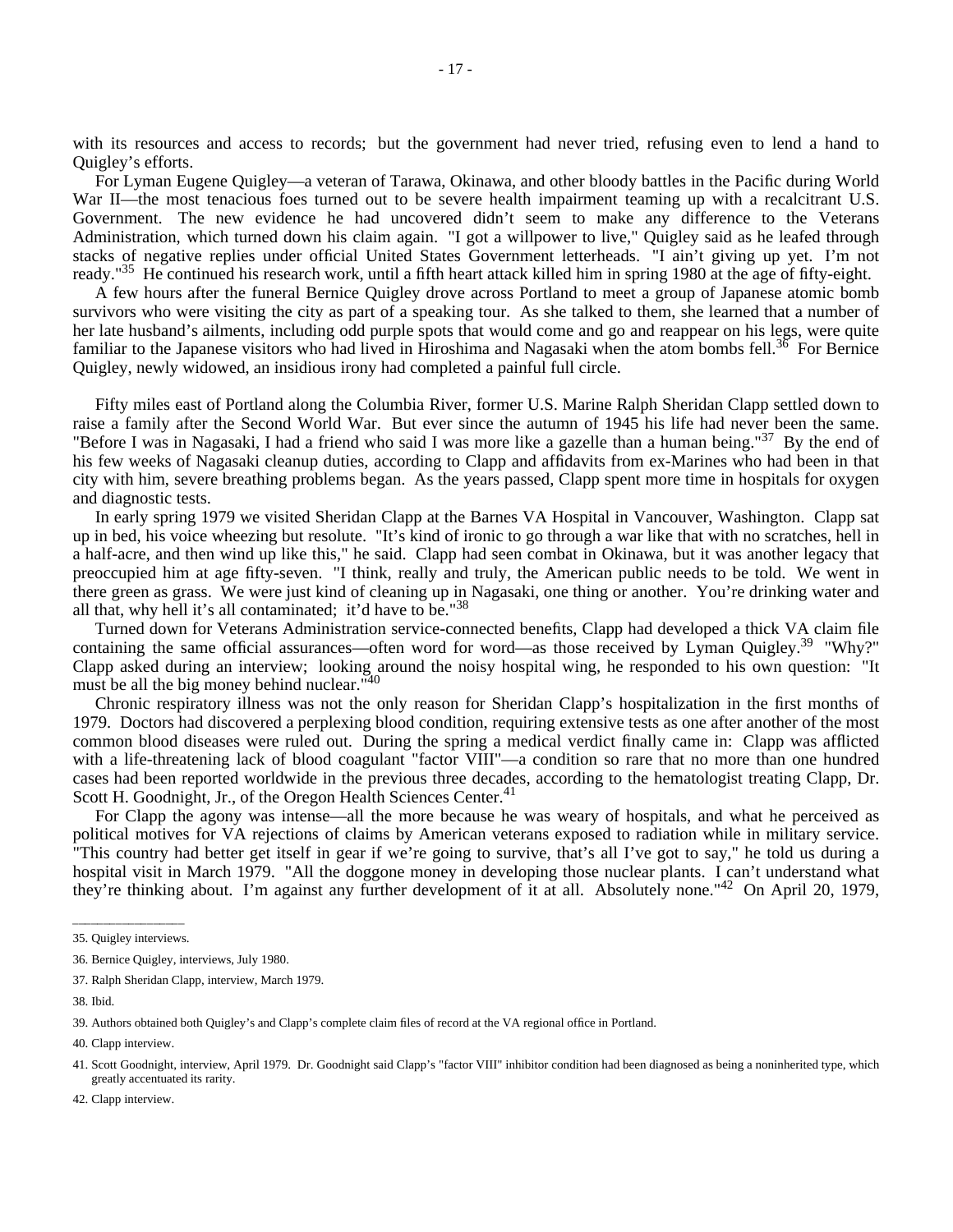Sheridan Clapp picked up a blunt pencil and wrote a letter mentioning plutonium and ending with the words: "Stop these people. Sincerely, Sheridan Clapp."<sup>43</sup> He died five weeks later.

Sheridan Clapp left behind a widow whose grief combined with outspoken anger. Two years after her husband's death there was a little less audible pain in Delores Clapp's voice, but the outrage had grown stronger. "Sheridan lost his life for his country just as sure as if he had died on a battlefield," she said, sitting in the living room of the house their family had shared in Hood River, Oregon. "If he hadn't been in Nagasaki, he'd be here today to enjoy his grandson. I feel so strongly about this. If it were just a matter of money, the government's refusal to admit the truth wouldn't be so important. But it's the principle of the thing." $44$ 

#### **Government Response**

Beginning in the late 1970s, the federal government publicly solicited toll-free phone calls from former GIs who were directly involved in A-bomb tests between 1946 and 1962. But Hiroshima and Nagasaki veterans were intentionally excluded from the scope of the telephone data-gathering program. At the Defense Department two of the project's top officials each admitted personally responding to about half a dozen such calls or letters.<sup>45</sup>

"We were able to reassure them that they didn't get any significant exposure,"<sup>46</sup> said Lieutenant Colonel Bill McGee at the Defense Nuclear Agency (ironically acronymed DNA), a branch of the Pentagon devoted to governmental assessments of atomic weapons impacts. McGee and other DNA officers would not tell us how many contacts regarding Hiroshima-Nagasaki cleanup their agency received.

At the Veterans Administration headquarters a few blocks from the White House, in January 1979 we inquired about claims for service-connected benefits based on Hiroshima or Nagasaki residual radiation exposure. VA Board of Veterans Appeals chief member Irving Kleinfeld said that "we probably know of a couple of cases" of VA claims in that category. Kleinfeld added he seriously doubted any other VA official would know anything more about it.<sup>47</sup>

In the VA's central public-relations office the story was about the same. When asked whether any claims based on Hiroshima or Nagasaki residual radiation exposure had ever been filed with the VA, public-information official Stratton Appleman replied: "We've had none for the Hiroshima and Nagasaki bomb."<sup>48</sup>

The VA's public-relations machinery was apparently telling other curious journalists much the same thing. In North Carolina, on January 21, 1979, *The Charlotte Observer* published an article about area resident Clifford Helms, fifty-four, a Navy Seabee veteran with paralysis and kidney trouble who had recently filed for VA benefits linked to his cleanup assignment at Nagasaki. The *Observer* article, written by staff reporter Bob Drogin, stated that "Helms is the first veteran to claim disability based on exposure to radiation from the atomic bombs dropped on Nagasaki and Hiroshima, according to Al Rayford, a Veterans Administration spokesman in Washington."<sup>49</sup>

Rayford later denied ever contending that Helms's claim was the only one due to Hiroshima or Nagasaki radiation.<sup>50</sup> Informed of the denial, Drogin responded with a written statement: "Al Rayford unequivocally told me Clifford Helms was the first and only vet to claim disability based on exposure at Hiroshima and Nagasaki. My notes are clear on this. Moreover, I specifically asked him this question several times because it seemed so unlikely to me." $51$ 

We also called second-level VA officials, some of whose names had appeared in Lyman Quigley's bulky claim file. The trail led to Robert C. Macomber, chief of the Veterans Administration rating-policy staff, a career VA employee who said he had never been asked such a question before by a reporter. As a matter of fact, Macomber said, he happened to have more than two dozen Hiroshima-Nagasaki claims right next to him in his office.<sup>52</sup>

hhhhhhhhhhhhhhhhhh

<sup>43.</sup> Clapp to authors, April 20, 1979.

<sup>44.</sup> Delores Clapp, interviews, May 1981.

<sup>45.</sup> Lieutenant Colonel Bill McGee and Colonel D. W. McIndoe, U.S. DNA, interviews, January 1979.

<sup>46.</sup> McGee interview.

<sup>47.</sup> Irving Kleinfeld, interview, January 1979.

<sup>48.</sup> Stratton Appleman, interview, January 1979.

<sup>49.</sup> *Charlotte Observer,* January 21, 1979.

<sup>50.</sup> Al Rayford, interview, February 1979.

<sup>51.</sup> Bob Drogin to authors, March 1979.

<sup>52.</sup> Robert Macomber, interviews, January 1979.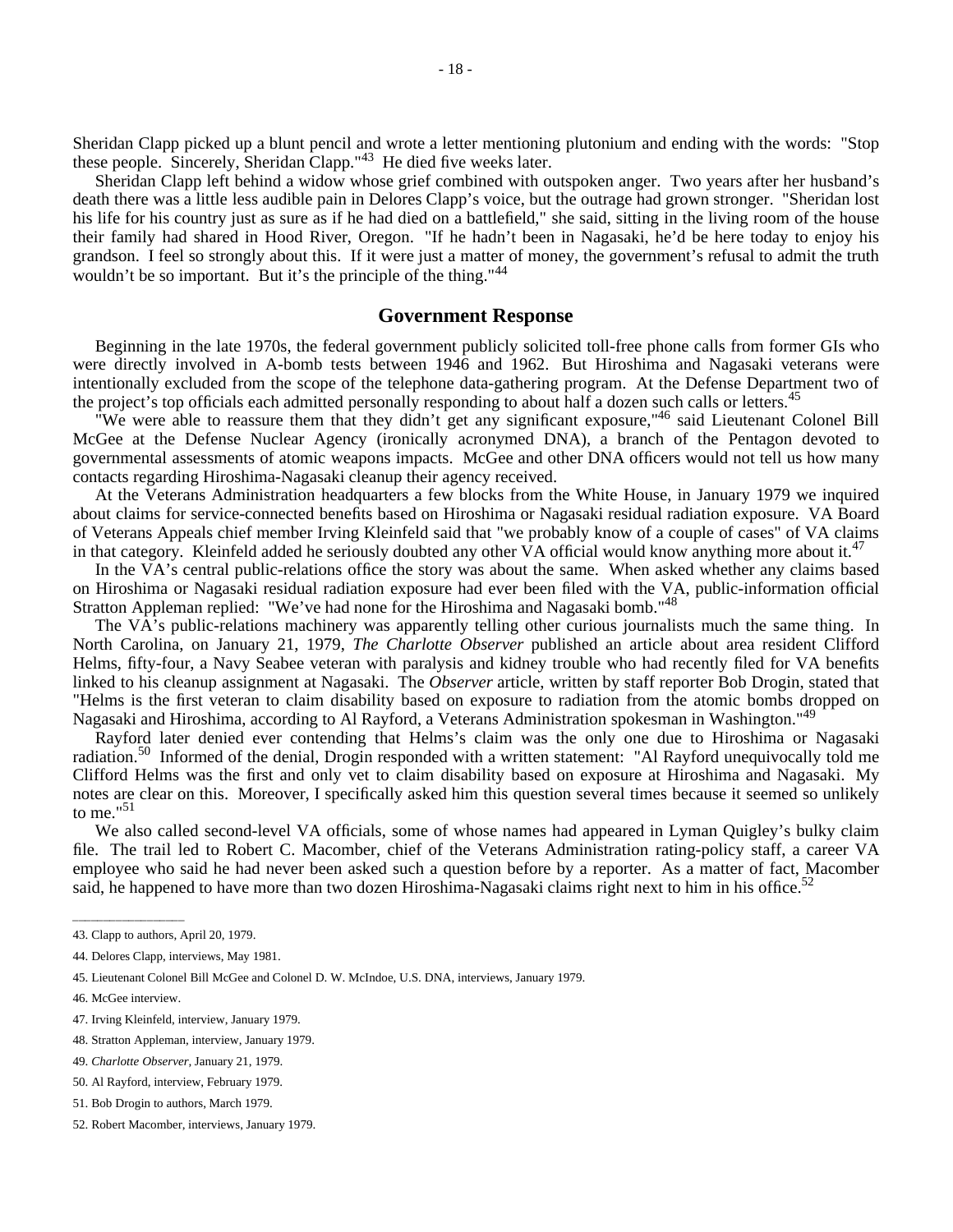For several hours over the phone Macomber patiently went through the files, omitting only claimant names, identification numbers, and addresses to protect confidentiality. Macomber estimated that approximately fifty such Hiroshima and Nagasaki residual radiation claims had been filed with the VA nationwide, with about twenty of those still at regional VA offices and not yet forwarded to headquarters for appeal. All those claims, he said, had been turned down. $53$ 

James (Jack) McDaniel volunteered for the Marine Corps when World War II broke out—then a tall athletic young man barely in his twenties. A few years later he was among about two hundred Marines quartered in a bombed-out waterfront hotel near the Nagasaki blast center. (As far as they could tell when they met thirty-three and a half years later, for a few days Sheridan Clapp had been in the same semidemolished hotel on the waterfront.) Like the rest of the U.S. troops assigned to cleanup there, he did not receive any precautionary instructions, radiation monitors, or protective gear.<sup>54</sup>

When discharge came in southern California, just about the only thing on McDaniel's mind was getting back to his wife a thousand miles north. He found employment as a diesel mechanic in the woods of the Pacific Northwest, remaining on the Weyerhaeuser Corporation job for more than twenty years in southwestern Washington. He enjoyed much about his life, working in lush forests and appreciating wonders of nature in the countryside around his home near the small town of Toutle.

But as time passed, McDaniel's health deteriorated drastically. In 1975 doctors diagnosed Waldenstrom's macroglobulinemia, an extremely rare cancer of bone marrow involving overproduction of blood protein.<sup>55</sup>

"I don't know if I'll be able to work the next four years to retirement. I'm going downhill fast," McDaniel said in early 1979. He spoke wistfully of the past—"I had the consistency of a horse, I was strong"—and of the government he had trusted for so long: "They don't want to admit they were wrong to send us in there without any warning, without any preparation, without any protection."<sup>56</sup>

McDaniel had recently applied, unsuccessfully, for Veterans Administration benefits based on his stint in Nagasaki;<sup>57</sup> the main concerns he expressed had to do with the future financial security of his wife. In the opinion of McDaniel's hematologist, Dr. Richard B. Dobrow of Vancouver, "the question of [VA] compensation will probably be answered politically, not medically."<sup>58</sup>

Despite intense pain accompanying his chemotherapy, McDaniel traveled to Washington, D.C. to speak at a press conference in June 1979. At the Commodore Hotel, near the Capitol, in the morning he met other press conference participants. Among them were two people who understood, as few Americans could, what he was going through: Virginia Ralph, whose ex-Marine husband, Harold Joseph Ralph, had died in 1978 from multiple myeloma, a brutal form of bone-marrow cancer;<sup>59</sup> and Harry A. Coppola, a former Marine also suffering from multiple myeloma. Coppola, McDaniel, and Mrs. Ralph's husband had all been in the core bombed area of Nagasaki in late September 1945.

Seated in the hotel lobby, McDaniel reached into a manila envelope and pulled out photos he had kept of Nagasaki's devastation, taken where he was billeted; Virginia Ralph pulled out her husband's photos of the Nagasaki rubble where he had been stationed. They were virtually identical pictures, taken from what looked like the same spot. $60$ 

Virginia Ralph, who had lost her husband in a protracted and terribly devastating death, sat next to Harry Coppola, who had the same disease's terminal agonies to look forward to in the near future. Alongside them, Jack McDaniel was losing ground to a deadly cancer of the same family of blood cells in his marrow. Atomic legacies were emerging in people's very bones.

<sup>53.</sup> Ibid.

<sup>54.</sup> James McDaniel, interviews, March 1979.

<sup>55.</sup> Richard B. Dobrow, M D., to VA regional office in Seattle, February 22, 1979.

<sup>56.</sup> McDaniel interviews.

<sup>57.</sup> McDaniel's claim file, 75-1022, obtained from VA Seattle office.

<sup>58.</sup> Dr. Dobrow, interview, April 1979.

<sup>59.</sup> Death certificate of Harold Joseph Ralph, state of Illinois, August 18, 1978.

<sup>60.</sup> Authors were present at June 8, 1979, meeting at Commodore Hotel.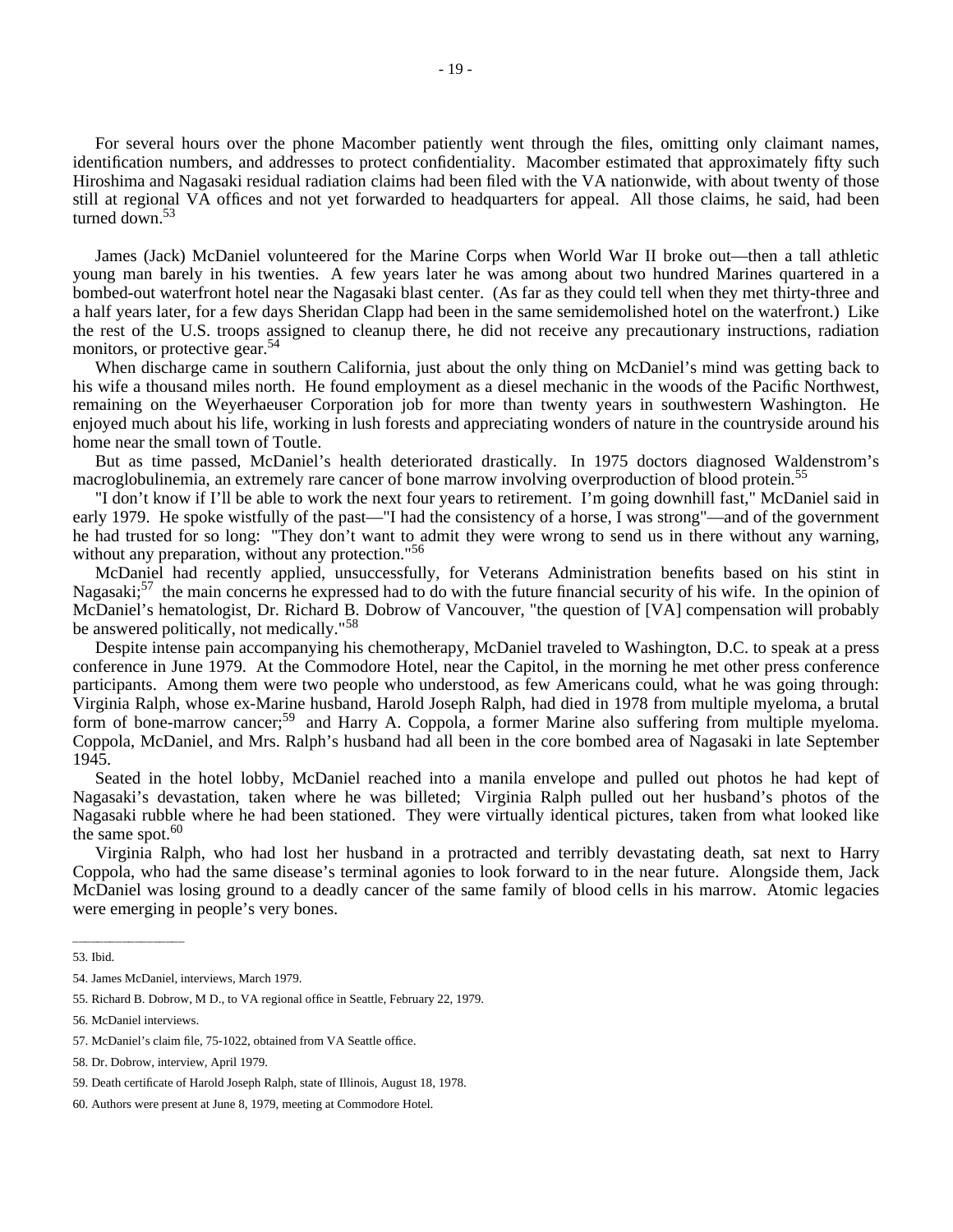Mrs. Ralph was accompanied by her twenty-one-year-old son Mike. Sorrows of losing a husband and father, in such a terribly painful way, were still fresh after nearly a year since Harold Joseph Ralph's death. For Virginia Ralph, a farm wife forced into the workaday world of secretarial chores in Streator, Illinois, to provide for her children, the runaround from federal agencies was infuriating. Along with the government's blanket policy of turning down all claims for U.S. veterans of Hiroshima and Nagasaki cleanup, she found it particularly galling that their own government never bothered to do any systematic study on the health of those veterans—and would not even admit that such a study was appropriate. "Actually, no one cared," Mrs. Ralph charged. "And now, the U.S. Government is stonewalling." She reflected on her husband's inexorable, anguishing drift toward death at age fiftyfour: "The last two years are better forgotten. The last ten days of his life were a nightmare for all of us. I would do anything in my power to spare another family what we have experienced."<sup>61</sup>

She and her son, Mrs. Ralph later recalled, "were saddened by the news that two more veterans had been found who are also suffering from bone-marrow cancer, but we were so happy to meet these two grand fellows, Jack McDaniel and Harry Coppola. Knowing very well how this illness affected my husband's strength and how this illness plays tricks on human beings, I was amazed at their bravery. I was so thankful to have them with us."<sup>62</sup>

Slowly the group walked across the mall area on the west side of the Capitol dome, to the Rayburn House Office Building. Cosponsored by *The Progressive* magazine and Colorado Congresswoman Patricia Schroeder (D), the press conference took place in the ornate grandeur of the House of Representatives Armed Services Committee room. "Far be it from me to bad-mouth my country, or the military. I still love it like I did when I joined the Marines," said McDaniel. "I can't understand in my hillbilly mind why I get a flat no. I want to know why we receive no assistance from our Government. Why no help?"<sup>63</sup>

Virginia Ralph found that her journey to Washington for the press conference in early June 1979 rekindled a flame of optimism. "For two-and-a-half years previous to the Washington trip," she remarked later that summer, "replies from our U.S. Government and the VA to all of my correspondence left me with the feeling of someone who has had his hands tied behind his back with his face pushed up against a brick wall. The trip to Washington offered hope! My hands are unleashed and the wall is beginning to crumble. In view of all we know, the U.S. Government cannot shun its responsibilities much longer."<sup>64</sup>

But the reconciliation Virginia Ralph hoped for was not to be.

Until the summer of 1979 federal agencies had never faced any widespread publicity raised about the U.S. veterans who went into the postbomb wreckage of Hiroshima and Nagasaki. The Washington press conference gave unprecedented visibility to the issue, and some federal officials began to devote more time and resources toward responding.

In late July 1979 at the Pentagon the Associated Press interviewed Defense Nuclear Agency Lieutenant Colonel Bax Mowery, and reported that the agency "has been trying to identify the estimated 250,000 servicemen exposed to radiation in the A-bomb tests and the two bomb blasts in Japan."<sup>65</sup> It was the first published report that the U.S. Government was expressing any interest in learning more about the American soldiers of Hiroshima and Nagasaki cleanup.

But such statements were not to be confused with a substantial change in practices and attitudes. "These guys are getting old enough so that they're just getting sick from being on the good old earth," a November 1979 issue of *Newsweek* quoted a Defense Nuclear Agency officer as saying about U.S. veterans of Hiroshima-Nagasaki cleanup. "Somebody has convinced them to blame it on radiation."<sup>66</sup> At the Veterans Administration and White House, officials responded to questions from journalists with the refrain that there was no reason to be concerned.

The intensifying media coverage included editorials in a number of newspapers criticizing government handling of the issue. The San Jose *Mercury* editors lamented the lack of forthright federal action;<sup>67</sup> the *St Louis Post-*

<sup>61.</sup> Virginia Ralph, interviews, March-July 1979.

<sup>62.</sup> Virginia Ralph, *Newsletter,* Committee for U.S. Veterans of Hiroshima and Nagasaki, summer 1979, p. 3

<sup>63.</sup> *Denver Post,* United Press International, June 9, 1979.

<sup>64.</sup> Ralph, *Newsletter,* Committee, p. 3.

<sup>65.</sup> *Los Angeles Times,* Associated Press, August 1, 1979.

<sup>66.</sup> *Newsweek,* November 26, 1979.

<sup>67.</sup> *Mercury* (San Jose), September 26, 1979 and May 6, 1980.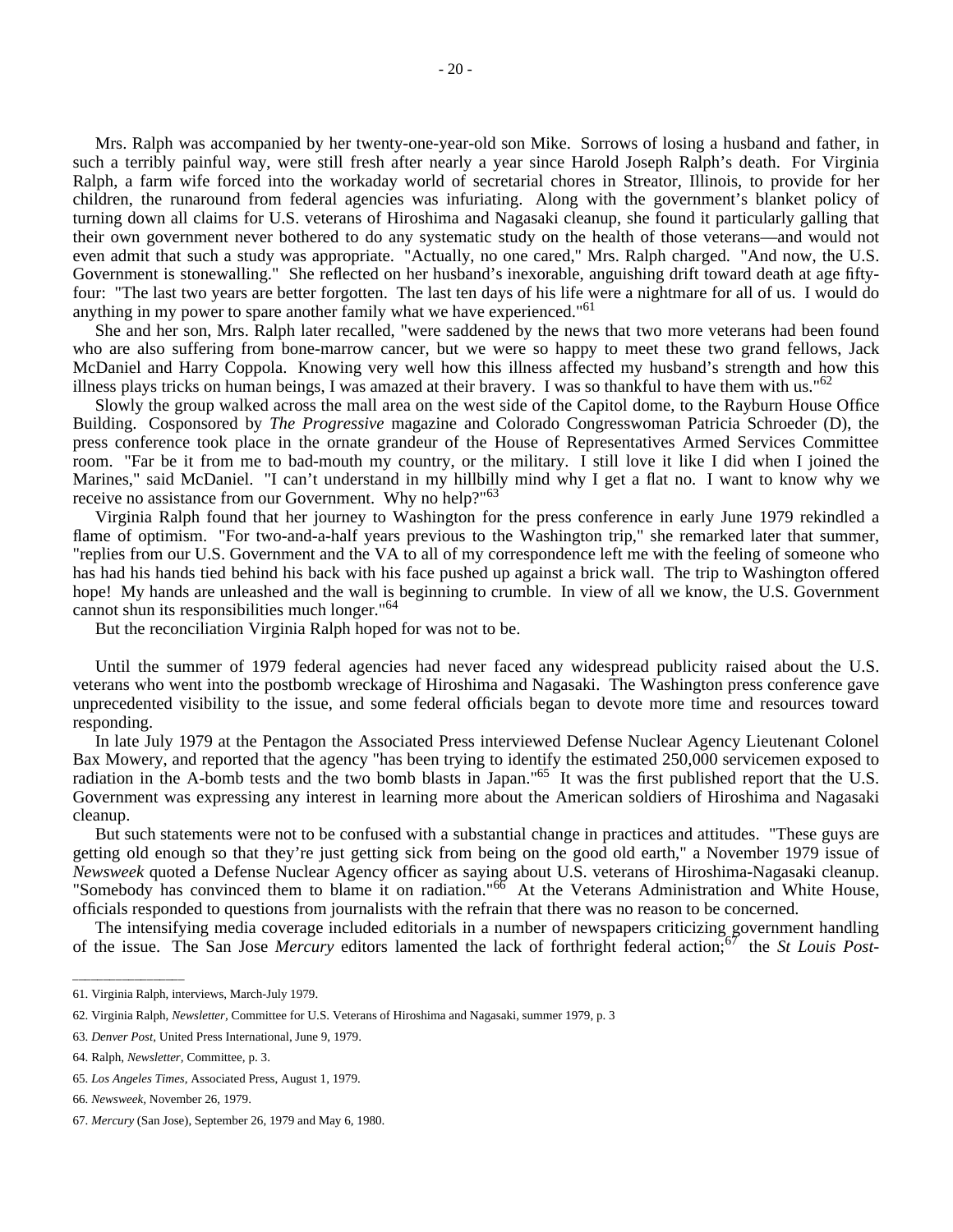*Dispatch* went further—running a series of editorials lambasting the government's conduct with increasing venom: "Either the Veterans Administration has difficulty understanding statistics or it is engaging in some callous stonewalling on the deaths and disabilities suffered by servicemen who were sent into Nagasaki and Hiroshima for cleanup operations. . . . Rather than admit it was wrong, and possibly heighten public doubts about its nuclear policies, the Government has chosen to dodge responsibility and ignore the suffering."<sup>68</sup>

Under the headline "Old or Dead Before Their Time," the *Seattle Post-Intelligencer* editorialized that "grim new evidence comes to us no thanks to the U.S. Government, which, for a third of a century, has swept aside, ignored and apparently suppressed information on the long-lasting effects of radiation exposure. . . . One would have thought that the Government would have kept records on the health of these veterans. Such has not been the case. For the past 33 years, the Government has asserted that radiation levels at Hiroshima and Nagasaki were safe during the cleanup. This seems a shabby artifice."

Concluded the *Post-Intelligencer* editorial: "We believe the Government now must take responsibility for the risks of the Nagasaki and Hiroshima cleanup. The disability assistance that these veterans could gain in the few years remaining to them is a small enough amount to pay for three decades of misery and denial."<sup>69</sup>

On Capitol Hill, few members of Congress were willing to step forward. When Junior Hodge, for instance, sought help from his representative, Al Gore, Jr., the ex-Marine veteran of Nagasaki bulldozer assignments got no help as he lay ailing in eastern Tennessee. An aide to Congressman Gore noted that the Tennessee Valley Authority's nuclear power plants carry enormous political clout back home. "I know nuclear weapons fallout isn't exactly the same thing," the aide told us, "but it's close enough to nuclear power that we'd rather stay away from it publicly."<sup>70</sup>

A few members of the U.S. House of Representatives did speak out. Among them the earliest was Patricia Schroeder. In addition to appearing alongside Nagasaki cleanup veterans at press conferences, Representative Schroeder fired off a strong letter to Veterans Administration director Max Cleland on August 9, 1979.

Terming the VA's treatment of veterans who had cleaned up after the wartime atomic bombings "unconscionable," Schroeder's message to the VA top administrator was blunt: "I am shocked and appalled by your lack of responsiveness to these servicemen who, without adequate precautions or protections, unknowingly subjected themselves to high levels of radiation and are now paying the fatal price." Schroeder went on to suggest that the VA "initiate a comprehensive study" probing the health of U.S. veterans of Hiroshima-Nagasaki cleanup, along with "testing and medical examination of all surviving servicemen, who officially or unofficially, were present at the blast sites within one year after the bombing." $71$ 

"Now that the latency period for these bone and blood cancers and diseases has expired, we can no longer excuse the Government's gross miscalculation which has resulted in these disorders," she added. "We cannot rectify the damage that has been done. We can, however, admit our mistakes and try to make these terrible afflictions which Marines have come to bear slightly less painful."<sup>72</sup>

VA director Max Cleland responded to Representative Schroeder two and a half months later, in a letter dated October 29, 1979. "At the outset," Cleland replied, "I should like to assure you that there is no effort whatsoever on the part of the Veterans Administration or, so far as I am aware, on the part of any other government agency to obfuscate or withhold the truth about any untoward biological effects of exposure to nuclear radiation."<sup>73</sup>

In Nagasaki, he contended, "one hour after the bomb burst, the radiation present from the fallout was about 10 rads . . . By way of comparison, an x-ray examination of one's gastrointestinal tract can deliver 5 to 30 rads, depending upon the circumstances of the examination. The 10 rads appearing one hour after the burst very rapidly decreased to a fractional amount . . . Radiation levels at Hiroshima declined at a similar rate."<sup>74</sup>

The facile comparison to external penetrating X rays did not take into account an atom bomb's fission products,

<sup>68.</sup> *St. Louis Post-Dispatch,* December 1, 1979.

<sup>69.</sup> *Seattle Post-Intelligencer,* June 17, 1979.

<sup>70.</sup> Aide to Congressman Al Gore, Jr., interview, September 1979.

<sup>71.</sup> Patricia Schroeder to Max Cleland, August 9, 1979.

<sup>72.</sup> Ibid.

<sup>73.</sup> Cleland to Schroeder, October 29, 1979.

<sup>74.</sup> Ibid.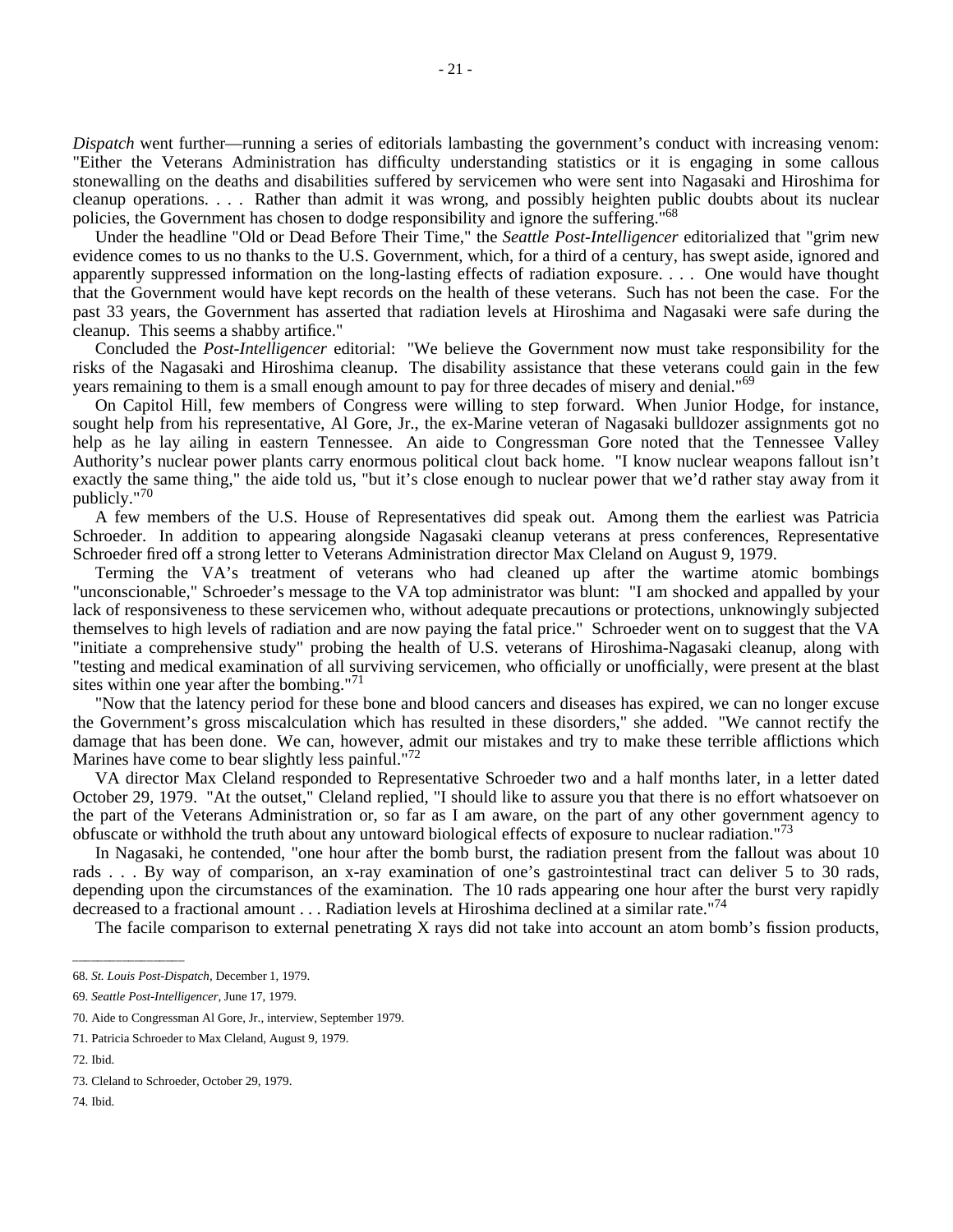some of which inevitably give off alpha and beta radiation for years or centuries after a nuclear explosion. Even a tiny particle—lodging in lungs, bones, muscles, or other vulnerable human tissue after being inhaled or swallowed—would continue to irradiate from inside the body, with potentially deadly consequences.

Cleland continued: "The Department of Defense advises that a combined United States and Japanese team made a complete survey of the fallout radiation levels at both Hiroshima and Nagasaki from October 3 to 7, 1945, about two months after the bombings. Radiation levels were measuring up to 0.015 milliroentgen per hour from Hiroshima and 1 milliroentgen per hour for Nagasaki."75

It all boiled down to no reason for alarm, Cleland insisted. "I again stress that we at the VA have no desire to 'cover-up' or otherwise prejudice the good-faith claims of our veterans. We are dealing, however, with a matter of ongoing scientific inquiry, and the medical knowledge presently available simply does not support a conclusion that malignancies or other diseases which have afflicted or are afflicting veterans are causally related to their proximity to Hiroshima or Nagasaki after the nuclear explosions. Your interest in veterans' benefits is appreciated, and I hope I have allayed your concern that we at the VA are in any way reluctant to address this complex and controversial issue." $76$ 

A few months after expressing optimism that the government would change its tune at last, Virginia Ralph sounded sadder but wiser. "It's a great cover-up," she said. "They're afraid to admit anything, because then people who are living near nuclear reactors would worry that 30 years from now the same thing will happen."<sup>77</sup>

#### **The Ordeal of Harry Coppola**

While certain government agencies were digging in for a protracted struggle, so were some of the victims. A group called the Committee for U.S. Veterans of Hiroshima and Nagasaki formed to take up the fight. Its membership included several hundred veterans and relatives who believed their families' lives had been forever harmed by cleanup participation in the two Japanese cities. One of the first activities of the new organization came in August 1979, when Virginia Ralph and Harry Coppola traveled to Japan on its behalf.

For Coppola—in the throes of an increasingly painful terminal disease—the journey to Nagasaki was his first visit to that city in nearly thirty-four years. Until recently there seemed to be no particular reason to return. A Bostonian of Italian descent, a patriotic Marine with official discharge papers listing combat in battles at Iwo Jima and Bougainville, a bakery worker and then a union house painter who saved a little money and moved to Florida—for three decades Harry Coppola almost forgot having been sent into Nagasaki's atomic blast center area in September 1945.

But in 1978 Coppola learned that he was dying of a cancer in his marrow—multiple myeloma—the cause of unexplained pain and frailty of his bones that had plagued him since  $1974<sup>78</sup>$  He did not have long to live, according to Dr. James N. Harris, a West Palm Beach specialist. Broward County medical examiner Dr. Abdullah Fatteh, based in Fort Lauderdale, reviewed Coppola's records and concluded it was "probable that Mr. Coppola's condition of multiple myeloma is causally related to the atomic bomb radiation exposure in  $1945.^{179}$ 

Coppola filed a Veterans Administration claim for service-connected benefits for himself, his three sons, and his widow-to-be, based on a connection between the Nagasaki duties and his terminal illness. As in all such cases the VA's answer was an unequivocal *no*.

Later, after his predicament received national publicity, Defense Nuclear Agency officers tried to undercut congressional concern by telling people at Michigan Congressman Robert W. Davis's (R) office that Harry Coppola had not been in Nagasaki in 1945.<sup>80</sup> But Coppola's Marine Corps discharge papers list his military service as including "Occupation of Japan—September 22, 1945, to October 6, 1945."<sup>81</sup> And an affidavit by Masuko Takaki, who was a young girl living in Nagasaki in the fall of 1945, recollects Coppola's presence as a patrol in the central

hhhhhhhhhhhhhhhhhh

<sup>75.</sup> Ibid.

<sup>76.</sup> Ibid.

<sup>77.</sup> *Newsweek,* November 26, 1979.

<sup>78.</sup> Diagnosis summary by James N. Harris, M.D., August 16, 1978.

<sup>79.</sup> Abdullah Fatteh, M.D., Ph.D., Office of District Medical Examiner, Fort Lauderdale, to John F. Romano, Esq., West Palm Beach, June 17, 1979.

<sup>80.</sup> Aides to Congressman Robert Davis, interviews, June 1980.

<sup>81.</sup> Discharge statement for Harry A. Coppola, signed by commanding officer E. W. Autry, Captain, U.S.M.C.R.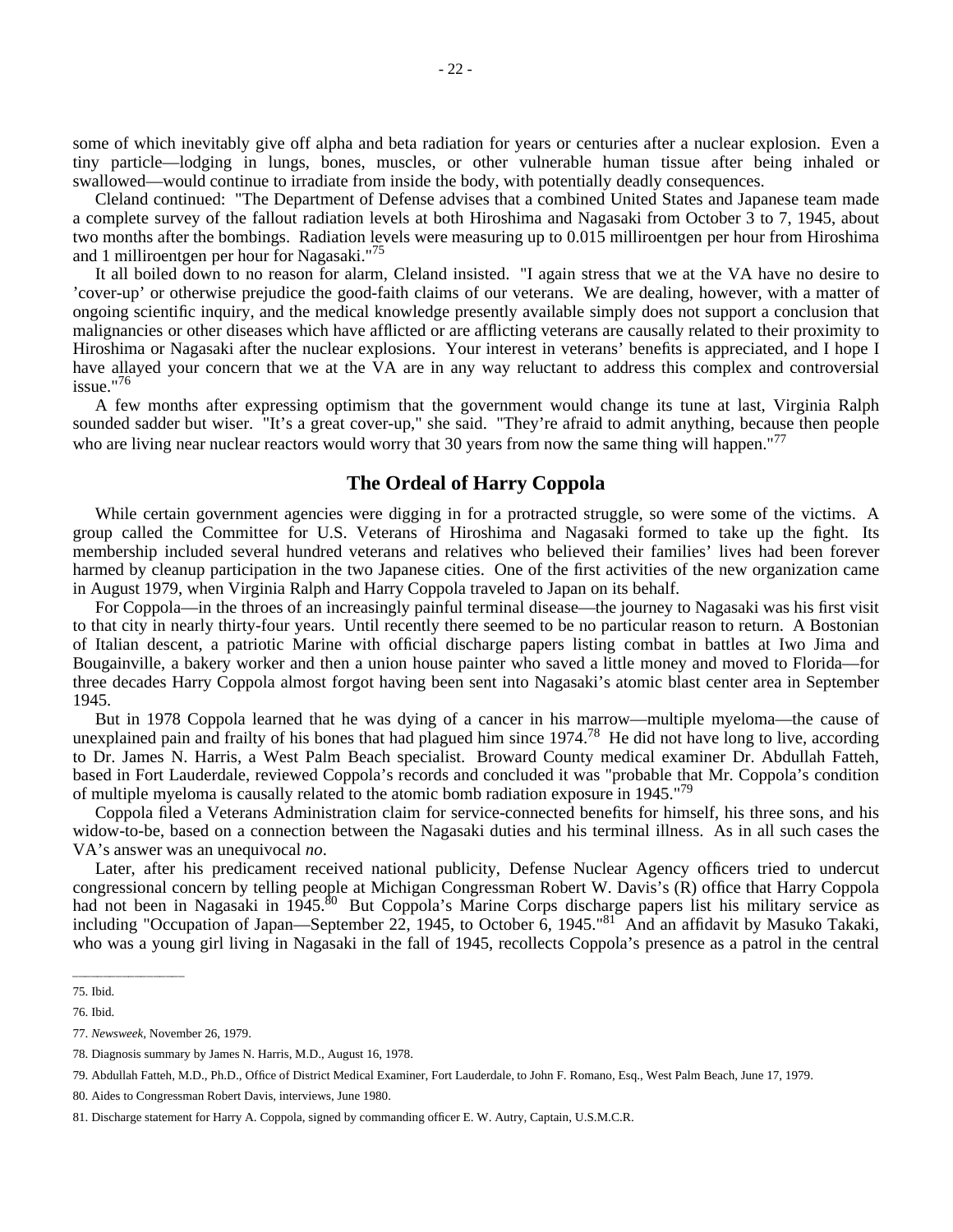A-bombed zone of the city at that time. "I remember specifically," the affidavit declares, "because my father invited him to our home several times for dinner, and I remember he gave my father American cigarettes. I also recognized his pictures in Japan's newspapers during his visit August 6, 1979, and made an effort to have a reunion with him."<sup>82</sup>

Coppola was part of a squad of a dozen crack machine-gunner Marine MPs arriving in Nagasaki shortly before the larger detachment of Marines and Seabees. He would never forget becoming "nauseous as hell" two weeks after getting to Nagasaki; he and another Marine with the same symptoms in the MP squad were quickly removed from the city and put on a Navy ship bound for the States. After a voyage during which he lost large amounts of hair, Coppola was discharged two days after arriving at Oceanside, California.<sup>83</sup> "They rushed us right through," Coppola remembered. "Other guys there were waiting for weeks to get discharged—they asked me, 'Who do you know, a congressman?" Coppola's impression was that "they wanted to get rid of me fast."<sup>84</sup>

It was to prove far more arduous to return to Japan in 1979 than it had been to arrive the first time.

"I'm going to Japan because the truth must be told," Coppola said in a written statement. "I've already gone to Washington, D.C., and the Veterans Administration doesn't want to help me. I'm feeling very bitter that my own government, that i fought for proudly, refuses to admit that the Nagasaki bomb is killing me. After what I've learned, what I've been going through, I'm against all this nuclear crap.<sup>"85</sup>

A few days later, with Coppola beginning to tour Japan, the Associated Press reported his intention to "seek financial aid in Japan to pay his medical costs." AP quoted Coppola as saying: "I know it's a lousy thing to do—to ask the country where we dropped the bomb, but the United States has turned a deaf ear." Owing to expenses of his bone-marrow cancer, Coppola said, "I've blown my life savings, about \$29,000, and I'm still in debt."<sup>86</sup>

Ostensibly a beneficiary of the nuclear bombings, at the age of fifty-nine Coppola had become living—and dying—symbolic evidence refuting the illusion that the effects of an atomic weapon can be confined to its intended victims.

"I really didn't know how they were going to accept me. I knew we were going to go on a speaking tour and all that, but the rest of it I couldn't anticipate. I didn't know what the hell to expect."<sup>87</sup> Emotion ran high, as the Japanese hosts and American visitors saw in each other common anguish. Coppola was besieged by scores of journalists; at times he was accompanied by Masuko Takaki, now a middle-aged woman who succeeded in her efforts to "have a reunion" with the former Marine she remembered from those dinner-table visits.

When Coppola reached Nagasaki for ceremonies on the thirty-fourth anniversary of the atomic bombing of that city, a huge amphitheater holding eighteen thousand people awaited his address. "When I got through with the speech, they gave me an applause until I left the arena. And every five or six feet I would give them a bow. And they all stood up. It was something; it was deafening, the roar that they gave me. Because I told them, in that speech, that Truman was livin' in hell, I told them that he shouldn't've dropped the bomb there. He didn't drop it on military targets, he dropped it right in the middle of two cities, with women and children."<sup>88</sup>

Sitting in the living room of his modest home outside of West Palm Beach, expecting his death would not be much longer in coming, memories of his second trip to Japan were bittersweet for Coppola. "They were very good to me. They offered me free medical service, they offered me everything there, live there free. But I figured what the hell, I don't want to die in Japan, I'd have to leave my family, go there, I'm not getting *cured* on it." His wife, Anna, leaned over the armchair and patted his shoulder. "Multiple myeloma means *many,* I'm loaded with it, they're not going to *cure* me. And I was told they could never really arrest it; they were trying to control it, but it'll never be arrested. But if I'm going to *die,* I says, I want to die *home*—I'm not going to die over there. That's the only reason

<sup>82.</sup> Affidavit by Masuko Takaki (1512-5 Waifu, Kikuchi City, Kumanoto-ken, Japan), September 1, 1979; available from Committee for U.S. Veterans of Hiroshima and Nagasaki.

<sup>83.</sup> The U.S.M.C. honorable discharge certificate for Coppola is dated November 9, 1945.

<sup>84.</sup> Harry A. Coppola, interviews, March 1979 to April 1980.

<sup>85.</sup> Press release by Coppola and Committee for U.S. Veterans of Hiroshima and Nagasaki, July 26, 1979. Working to get his passport in time to participate in ceremonies marking the thirty-fourth anniversaries of the atomic bombings, Coppola called his congressional representative, Daniel Mica. Coppola told us that Mica advised him to be careful not to say anything against the U.S. Government while abroad; to do so, Coppola recounted Mica's telling him, might be considered a violation of federal statutes.

<sup>86.</sup> *Los Angeles Times,* Associated Press, August 1, 1979.

<sup>87.</sup> Coppola, interview, March 1980.

<sup>88.</sup> Ibid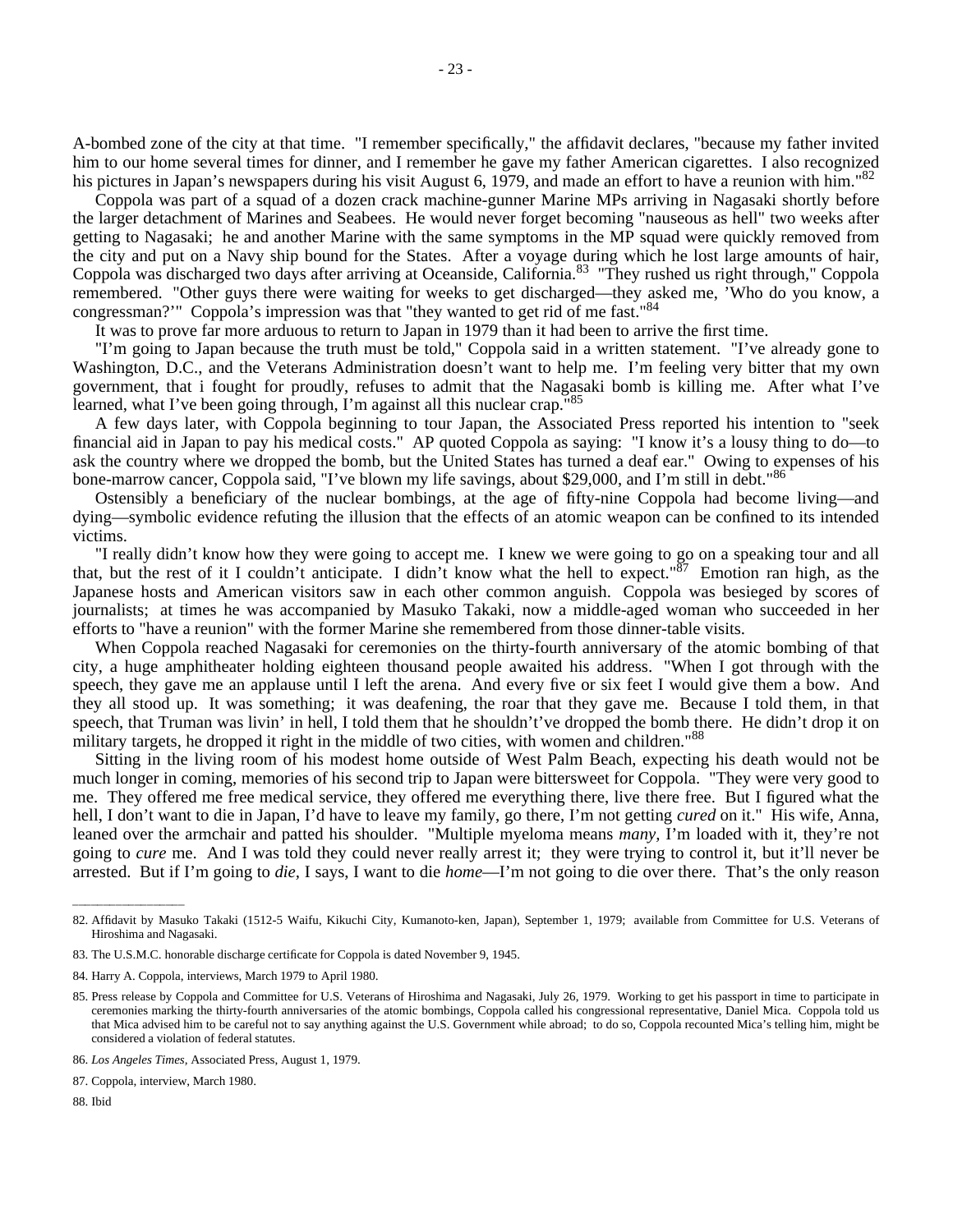why I didn't take 'em up on it. But they can't understand why the United States Government won't help me on this."<sup>89</sup>

Travel became still more difficult for Coppola, subject to frequent, torturous attacks. "Sometimes I feel like I'm in hell," he said, describing the pain searing his bones that all too often left him feeling "like someone cut your leg off." People told him they found it hard to believe, from looking at him, that he was so close to death. "An apple can look shiny, beautiful on the outside. But inside, it's rotten." $90^\circ$ 

Despite the increasing agony Coppola was eager to participate in activities planned for Washington, D.C., in late September.

Over the summer several dozen American veterans had signed a petition, addressed to President Jimmy Carter and Max Cleland, requesting fundamental changes in VA policies. "Some of the U.S. servicemen who were with us in Nagasaki cannot sign this petition, because they are dead—from premature heart attacks, blood disorders, bone marrow cancer or other ailments," the document said. "As time passed, it has become clear that our illnesses, and those of our buddies, were connected to the time we spent in the atomic blast center of Nagasaki in the fall of 1945, as we functioned under orders there."<sup>91</sup>

On Sunday, September 23, 1979—exactly thirty-four years after the Marine occupation troops entered Nagasaki's harbor—Harry Coppola, Virginia Ralph, and several other veterans and widows of Nagasaki cleanup walked through Lafayette Park to the northwest gate of the White House. Coppola, dressed in a suit and tie, and wearing a Veterans of Foreign Wars hat in the bright sunshine, handed a pile of signed petitions to William Lawson, executive director of the White House Federal Veterans Coordinating Committee.

The next morning, thirty-four years to the day after U.S. Marines and Seabees first awoke to begin their cleanup assignments in Japan, VA administrators and a White House aide sat down to discuss the aftermath of those duties with Nagasaki veterans and relatives from New York, North Carolina, Florida, Illinois, and California. There was appreciable tension in the national VA headquarters office suite. What followed were three hours of dialogue and often heated debate.

"We have very little choice but to accept the evidence given to us by the Defense Department as authoritative," John Wishniewski, deputy director of the VA Compensation and Pension Service, informed the delegation. "We have been assured by the Defense Department that the levels of exposure at Nagasaki and Hiroshima were very minimal."92

"I have got multiple myeloma, and you say to send new evidence in," Harry Coppola retorted. "Well, I have sent new evidence, medical evidence, by some of the biggest doctors in the country . . .'

Coppola added that while the VA's director "is living high off the hog, big salary, I am looking for—I am ready to eat dog food! I am living on Social Security! And now I submitted that evidence, now you say 'Go back to your military records.' Well I have asked for my military records, and half the stuff isn't in there. I went to a Japanese [language] school in Guadalcanal to learn how to speak Japanese, it is not in my record. I got wounded with shrapnel in the back on Bougainville, it is not in my record. I got wounded in the leg at Iwo Jima—it is not in my record. I am not even on the record that I was patrolling in Nagasaki! What records are you talking about? I applied for disability on this, got a form letter that says 'It is not in your military records.' But I have cancer ... "<sup>94</sup>

For Margaret E. Powers, widow of a Nagasaki cleanup veteran, the trip to Washington from her home in Castleton-on-Hudson, New York, was propelled by the same kind of long-standing frustrations. Her husband, ex-Marine William S. Powers, had died at the age of forty-eight, from gastrointestinal bleeding due to cancer, in 1965. Soft-spoken, her pent-up bitterness spilled out after a VA administrator offered assurances that the agency was interested in learning all it could about such veterans.

"Do they know the names of these Marines?" Mrs. Powers asked, turning to other visitors in the VA suite. "They

<sup>89.</sup> Ibid.

<sup>90.</sup> Coppola, interview, September 1979.

<sup>91.</sup> Petition presented to White House on September 23, 1979, and to VA national headquarters September 24, 1979; available from Committee for U.S. Veterans of Hiroshima and Nagasaki.

<sup>92.</sup> Transcription of tape-recorded meeting, September 24, 1979.

<sup>93.</sup> Ibid.

<sup>94.</sup> Ibid.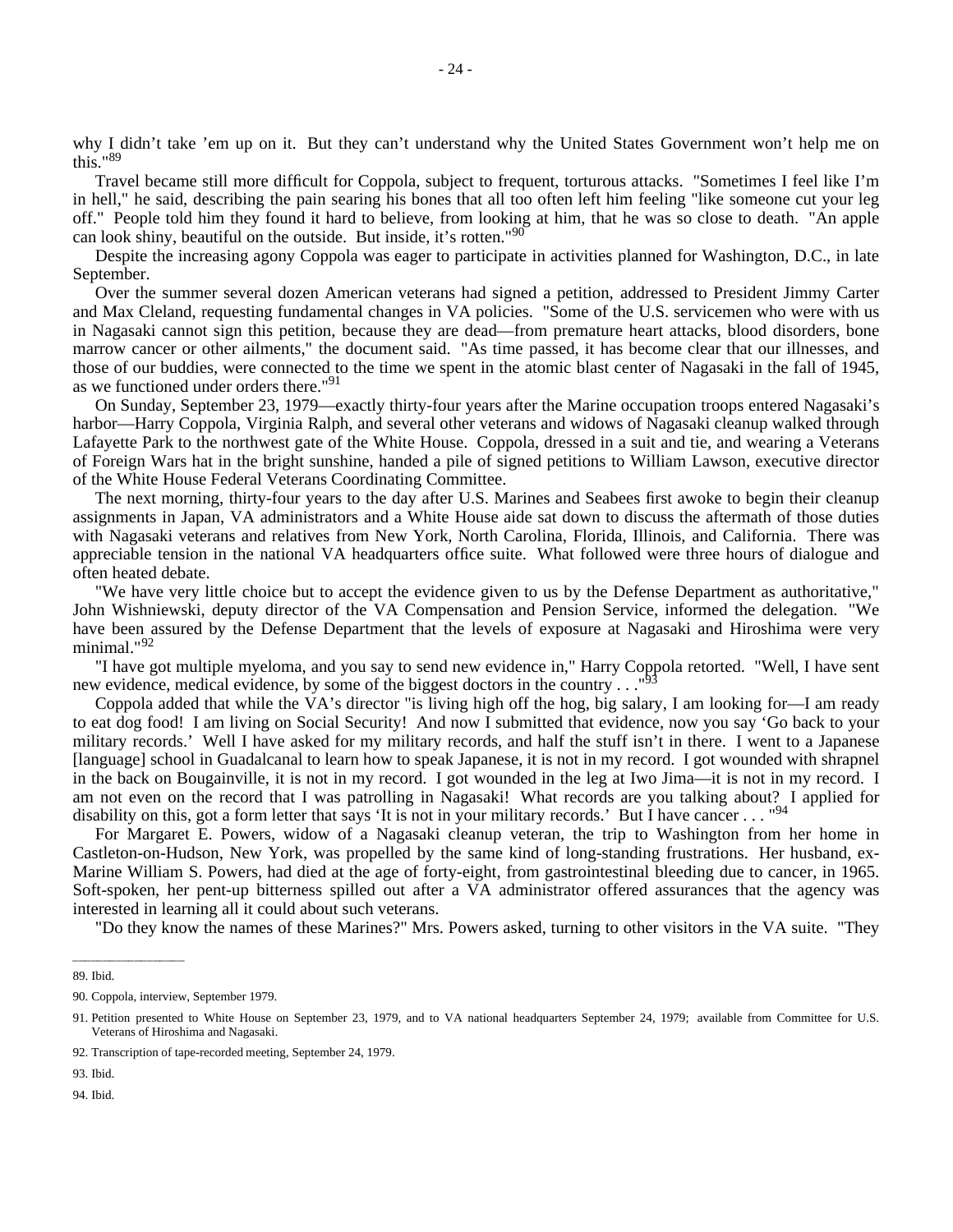never kept track of who was in there or for how long, the VA, did they? I mean, how do they know where to locate these men? Maybe they don't even know that this is going on...I only found this out myself, and I have been a widow for fourteen years, and my husband was in there on the day that they went, September 23, and he was there [in Nagasaki] for three months before they sent him to Sasebo, and they were cleaning up the area with bulldozers and whatnot, and still discovering bodies under the rubble, and getting sick just from the smell of the place. Now they weren't too concerned about it then, about sending these boys in there."<sup>95</sup>

Virginia Ralph added that the VA was refusing to accept responsibility for disabilities that cropped up decades after military service ended. "If a man is shot in the leg, or shot in the head, or loses an arm in service, immediately he is taken care of, because there is visual evidence. But when a man is exposed to radiation which is a silent invader, there is no way to detect that he has radiation illness. He may be lethargic; my husband had dizzy spells, the doctor said, 'It is something you must learn to live with.'

"But when his rib cage deteriorated, when the bones fell apart, when he was in his final stages, that is when the doctors at the VA hospital, every doctor that came in to take his history, the first question was, 'Have you ever worked in radiation?'" Ralph, a farmer, never had—except in Nagasaki. "It sounded to me as though the VA thought that my husband's illness struck overnight. This is false. I don't think it is handled individually, because I have seen several denial letters, and they have the same paragraph: 'Your husband received insignificant radiation.' 'Your husband received slight radiation.' In the case of plutonium, what is insignificant radiation? . . . What is slight radiation?"<sup>96</sup>

Back home in Florida, Coppola spoke with a steady stream of interviewers. "I can accept dying, we're not here for good," he told a *Tampa Tribune* reporter. "But I cannot accept the Government giving me a screwing."97

As 1979 drew to a close, the bone-marrow cancer grew still more excruciating. In anguish over her husband's worsening condition, Anna Coppola confided: "I don't know how a person can stand so much pain."<sup>98</sup>

Shortly before Christmas *The Miami Herald* quoted Coppola in a front-page article: "Does the Government want me dead? They hope I die tomorrow. Then my case is closed, and they've gotten rid of one royal pain."<sup>99</sup> The same month, Howard Rosenberg, a staff associate of columnist Jack Anderson, called the Defense Department for reaction to the national publicity often spearheaded by Coppola's flamboyant accusations and unswerving persistence. Chatting with an officer at the Defense Nuclear Agency, Rosenberg asked whether the publicized charges were angering the nuclear military brass. Replied the Pentagon official: "We don't get mad, we get even."<sup>100</sup>

In the spring of 1980 Coppola's appeal to the Veterans Administration was denied. The VA justified its decision by declaring that "service medical records do not reveal treatment for any condition which could be considered a result of radiation exposure and do not show any evidence of any early manifestation of multiple myeloma. The condition is not shown to have become manifest to a degree of at least 10 percent within one year of the veteran's release from active military service."101

As the *Palm Beach Post* noted in an editorial, "Coppola was outraged by this rationale, and rightly so."<sup>102</sup> The lag time between radiation exposure and multiple myeloma is known to run a quarter of a century or longer. Coppola responded, "I'm a very bitter man against the government. When my country needed me in Guadalcanal I was there. On Bougainville I was there. On Guam I was there. I was there in Iwo Jima; I gave machine-gun coverage while they put the flag up on Mount Suribachi."<sup>103</sup>

Out of his original Marine battalion of one thousand men, he recalled, only a dozen or so had survived the war. He had felt blessed to be among them. But American-made radioactivity seemed about to succeed where Japanese

<sup>95.</sup> Ibid.

<sup>96.</sup> Ibid.

<sup>97.</sup> *Tampa Tribune,* November 28, 1979.

<sup>98.</sup> Anna Coppola, interview, December 1979.

<sup>99.</sup> *Miami Herald,* December 7, 1979.

<sup>100.</sup> Howard Rosenberg, interview, February 1980.

<sup>101. &</sup>quot;Statement of the Case—In the Appeal of Harry A. Coppola," VA regional office, St. Petersburg, March 28, 1980.

<sup>102.</sup> *Palm Beach* (Fla.) *Post,* April 21, 1980.

<sup>103.</sup> Coppola, interview, April 1980.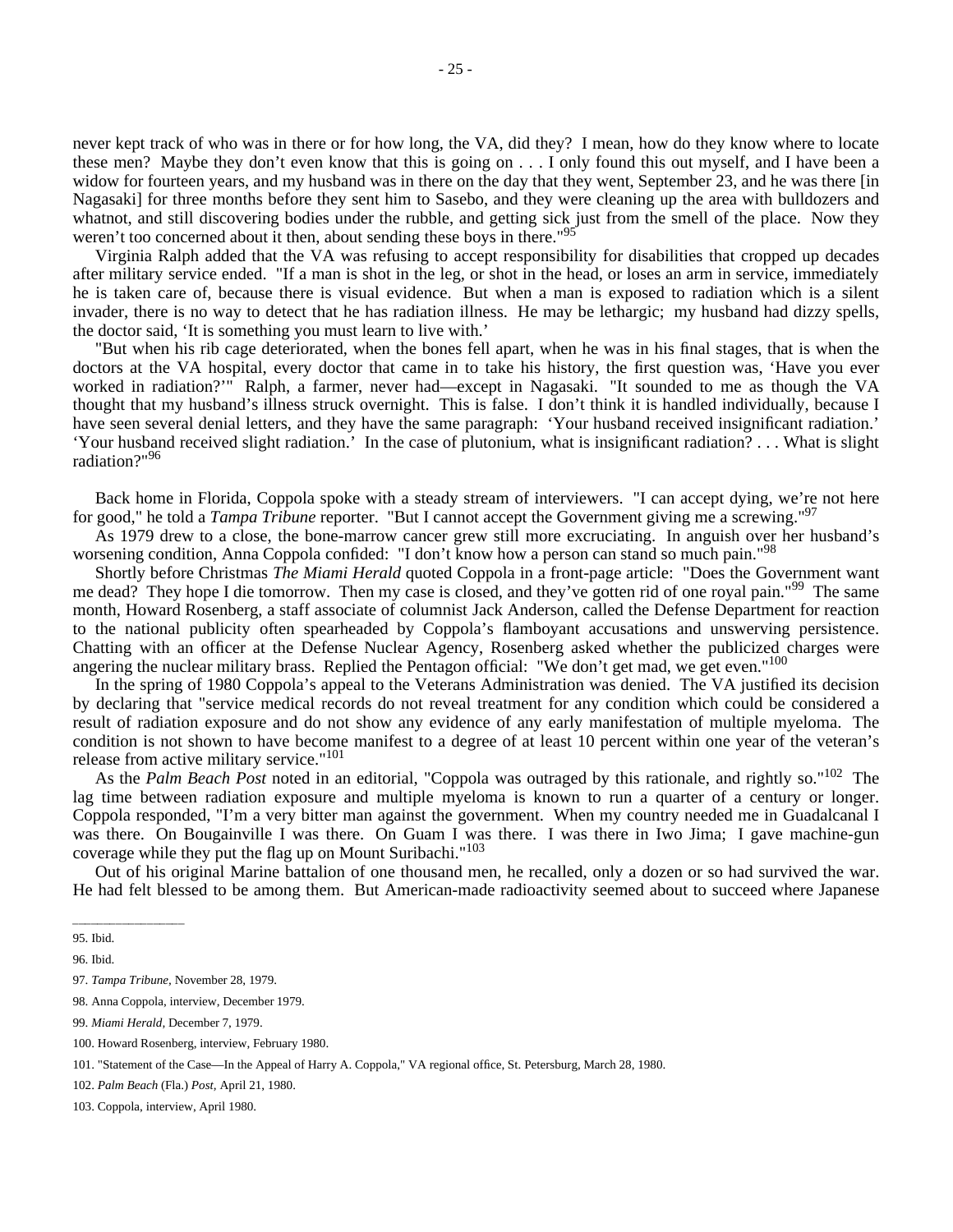troops had failed—and the Veterans Administration's refusals felt like salt in the festering radiation wounds.

Meanwhile, protests came from other quarters. Delegates to the 1979 national convention of the International Woodworkers of America approved a resolution observing that "the U.S. Government has failed to take responsibility for aiding veterans and their families—suffering from severe illnesses and financial hardships as a result of exposure to residual radiation from the atomic bombing of Hiroshima and Nagasaki." The labor union's resolution proclaimed that "we support the rights of these veterans and their widows to receive compensation from the Veterans Administration for service-connected disability."<sup>104</sup> A few months later the White House received a petition signed by dozens of prominent Japanese scientists and civic leaders, urging aid for Coppola and other U.S. veterans who had been sent into Hiroshima and Nagasaki in autumn 1945.<sup>105</sup>

During the spring of 1980 Harry Coppola was in hospitals much of the time. "In the last week I almost died two times, and I know time is running short," he said, speaking into a tape recorder, his voice still strong though audibly short of breath. "No human should suffer the pains of hell like we're suffering."106

By the time Harry Coppola died from multiple myeloma bone-marrow cancer on June 16, 1980—three months short of his sixtieth birthday—he was one of five ex-Marines whose multiple myeloma had been publicly linked to their presence in the core atomic blast area of Nagasaki in late September 1945.

### **A Toll in Blood**

Alvin N. Lasky, a St. Louis business executive, was "doing mostly cleanup and guard duty" in Weapons Company, 6th Marine Regiment, 2nd Marine Division—"billeted on the industrial site of the harbor" immediately next to the core blast site in Nagasaki.<sup>107</sup> Lasky was diagnosed with multiple myeloma in 1974, and was unusually successful in continuing to live with the usually terminal illness.  $108$ 

Richard W. Bonebrake, a member of B Company, 1st Battalion, 2nd Regiment, 2nd Marine Division, was ordered to patrol in the center of Nagasaki's nuclear-blasted area. In October 1977, living in Williamsport, Indiana, where he worked as a bank clerk, Bonebrake learned he had multiple myeloma, and began the long struggle with chemotherapy. $109$ 

George Proctor, also a 2nd Division Marine sent into Nagasaki's central area for cleanup, was forced to quit his job as a construction worker, suffering through several years of multiple myeloma before dying from the disease in October 1979. His widow, Agnes Proctor, living in Elwell, Michigan, recalled her husband's accounts of experiencing severe nausea and aching joints even while still in Japan during the occupation.<sup>110</sup> His claims to the VA for compensation were rejected.

Multiple myeloma was not confined to the five former Marines we located. Anthony Thomas Sirani, an Army radio operator attached to the 2nd Marine Division, arrived at Nagasaki's central zone on September 23.<sup>111</sup> At age fifty-five, in December 1979, Sirani died from multiple myeloma at Nassau Hospital in New York.112 The disease also emerged among U.S. naval personnel accompanying the Marines assigned to begin occupation cleanup duties in Nagasaki, and among Army veterans engaged in similar cleanup tasks in Hiroshima starting the second week of October 1945.

"How much longer can the Government ignore such statistics as 10 times the national average for such a rare disease?" demanded Congressman Robert Davis. A constituent of Davis's—Napoleon Micheau of Escanaba, Michigan—contracted multiple myeloma three decades after Army cleanup chores in Hiroshima.<sup>113</sup> His plight prompted Davis to issue a statement, in spring 1980, decrying "the tragedy of the Defense Department's refusal to

hhhhhhhhhhhhhhhhhh

<sup>104.</sup> International Woodworkers of America, 1979 Resolution No. 6; available from IWA national headquarters, Portland, Oregon.

<sup>105.</sup> Petition to White House by Japanese scientists; available from Committee for U.S. Veterans of Hiroshima and Nagasaki.

<sup>106.</sup> Coppola to authors, tape-recorded message, April 1980.

<sup>107.</sup> Alvin Lasky to authors, August 20, 1979.

<sup>108.</sup> Diagnosis summary by Virgil Loeb, Jr., M.D., St. Louis, January 8, 1979.

<sup>109.</sup> Richard Bonebrake, interview, May 1980; also, *Chicago Sunday Sun-Times,* May 25, 1980.

<sup>110.</sup> Agnes Proctor, interview, May 1980; also, *Chicago Sunday Sun-Times,* May 25, 1980.

<sup>111.</sup> Marie Sirani (widow of A. T. Sirani) to Virginia Ralph, February 6, 1981.

<sup>112.</sup> Death certificate of Anthony Thomas Sirani, New York State Department of Health, December 22, 1979.

<sup>113.</sup> Diagnosis summary by Robert E. Ryde, M.D., Escanaba, Michigan, July 24, 1979. Ilene and Napoleon Micheau to authors, June 28, 1979.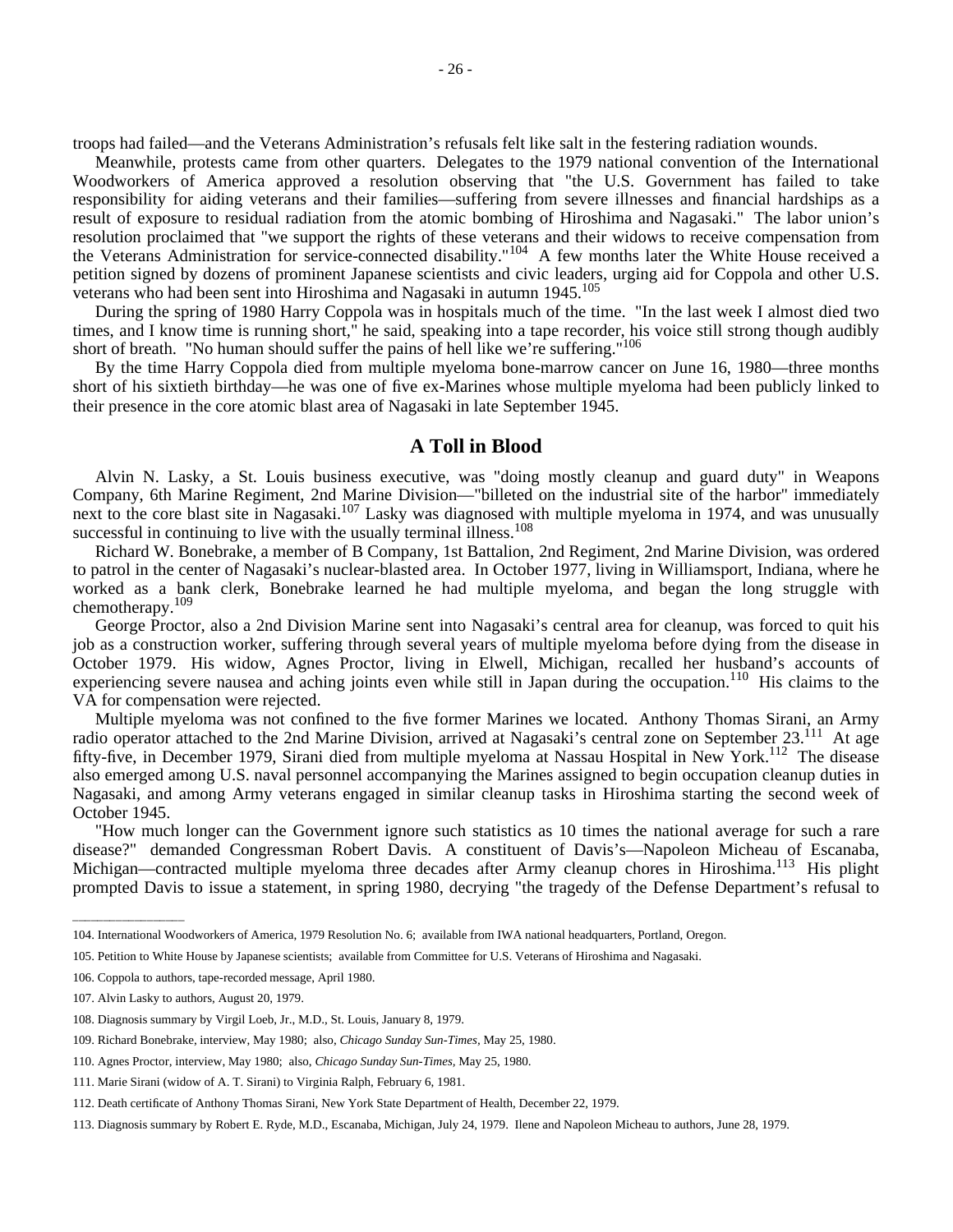cooperate in locating the military personnel involved in the cleanup operations in Hiroshima and Nagasak."<sup>114</sup>

The Department of Defense, however, was doing no more than stonewalling. In a letter sent to Illinois Representative Thomas Corcoran (R) on March 18, 1980, Defense Nuclear Agency director Vice Admiral R. R. Monroe contended that "medical science has, to date, identified only a 'borderline' relationship between exposure to radiation and the onset of multiple myeloma."<sup>115</sup>

Later, in a report dated August 6, 1980, DNA officials replayed the same theme: "Medical science believes multiple myeloma has a borderline relationship with exposure to ionizing radiation. That is, there are some indications that exposure to radiation may increase the risk of this disease, but science cannot yet be sure."<sup>116</sup>

Amid recent research scrupulously ignored by the Pentagon was a survey by the Government Accounting Office. Coordinated by Boston blood specialist Dr. Thomas Najarian and made public May 31, 1979, it indicated that veterans who were exposed to atomic bomb testing may have become far more susceptible to multiple myeloma as a result.<sup>117</sup> In releasing the survey results, Dr. Najarian noted that the disease has an incubation period of twenty-five to thirty years<sup>118</sup>—a time span precisely corresponding to the experiences of Nagasaki cleanup Marines Coppola, Ralph, Lasky, Bonebrake, and Proctor.

Meanwhile the Hiroshima-based Radiation Effects Research Foundation was reporting that Japanese survivors of the atomic bombings faced a risk of multiple myeloma 4.7 times higher than normal. It had taken at least twenty years for the excessive multiple myelomas to emerge.<sup>119</sup>

And, in 1981, the *New England Journal of Medicine* published a study linking radiation to increased risk of multiple myeloma. University of Oxford researcher Jack Cuzick pinpointed "a clear excess of myeloma among persons exposed to radiation." The British scientist had compiled information available from two decades of research around the world.<sup>120</sup>

In addition to multiple myeloma many other rare bone-marrow diseases plagued the Nagasaki veterans. When doctors found that former Marine Lyle Wohlfeil's bone marrow was being destroyed by myelofibrosis, "they kept asking him if he was ever connected with radiation," recalled his widow, Marilyn Morris, who settled in LaGrange, Illinois, after remarrying. Wohlfeil had been in the autumn 1945 Nagasaki cleanup, and went on to become a realtor. He succumbed to myelofibrosis, a severe scarring of the bone marrow, in 1968; he was fifty-four. Having heard VA officials discount the possibility that Nagasaki's residual radiation could have been harmful, neither Wohlfeil nor his widow filed with the VA for service-connected benefits.<sup>121</sup>

VA national headquarters records show that a claim was filed in March 1968 on behalf of another veteran who died from myelofibrosis—and who had arrived at the Nagasaki atomic blast center on September 23, 1945, serving there five weeks. Nagasaki-based VA claims also document deaths from such radiation-connected illnesses as Hodgkin's disease, granulocytic leukemia, and oat-cell carcinoma of the lung.<sup>122</sup>

In late 1979 Congresswoman Patricia Schroeder acquired photocopied summaries of sixty-four Veterans Administration claims filed by veterans and widows contending residual radiation had caused severe illnesses among the veterans of Nagasaki and Hiroshima cleanup. We obtained copies of the documents, which made staggering reading. There were a dozen cases of leukemia, plus various forms of organ cancers and several instances each of blood-related diseases like myelofibrosis, Hodgkin's disease, and bone-marrow cancer. A number of claimants mentioned chronic bizarre skin afflictions. All the claims had been submitted before any national publicity on U.S.

<sup>114.</sup> Press release, Committee for U.S. Veterans of Hiroshima and Nagasaki, May 18, 1980.

<sup>115.</sup> R. R. Monroe to Congressman Thomas Corcoran, March 18, 1980.

<sup>116.</sup> *Hiroshima and Nagasaki Occupation Forces*.

<sup>117.</sup> *The Oregonian,* Associated Press, June 1, 1979. See also, letter by Thomas Najarian, M.D., and Benjamin Castleman, M D., *New England Journal of Medicine,* May 31, 1979, p. 1278.

<sup>118.</sup> Ibid.

<sup>119.</sup> M. Ichimaru, et al., *Multiple Myeloma Among Atomic Bomb Survivors, Hiroshima and Nagasaki, 1950-1976,* Technical Report No 9-79 (Hiroshima: Radiation Effects Research Foundation, 1979).

<sup>120.</sup> Jack Cuzick, Ph.D., "Radiation-Induced Myelomatosis," *New England Journal of Medicine,* January 22, 1981, pp. 204-210.

<sup>121.</sup> Marilyn Morris, interview, March 1979.

<sup>122.</sup> Robert Macomber, interviews, January and February 1979. Regarding radiation and lung cancer tissue, see Archer et al., "Frequency of Different Histological Types of Bronchogenic Carcinoma as Related to Radiation," *Cancer,* Vol. 34, no. 6, 1974, pp. 2056-2060.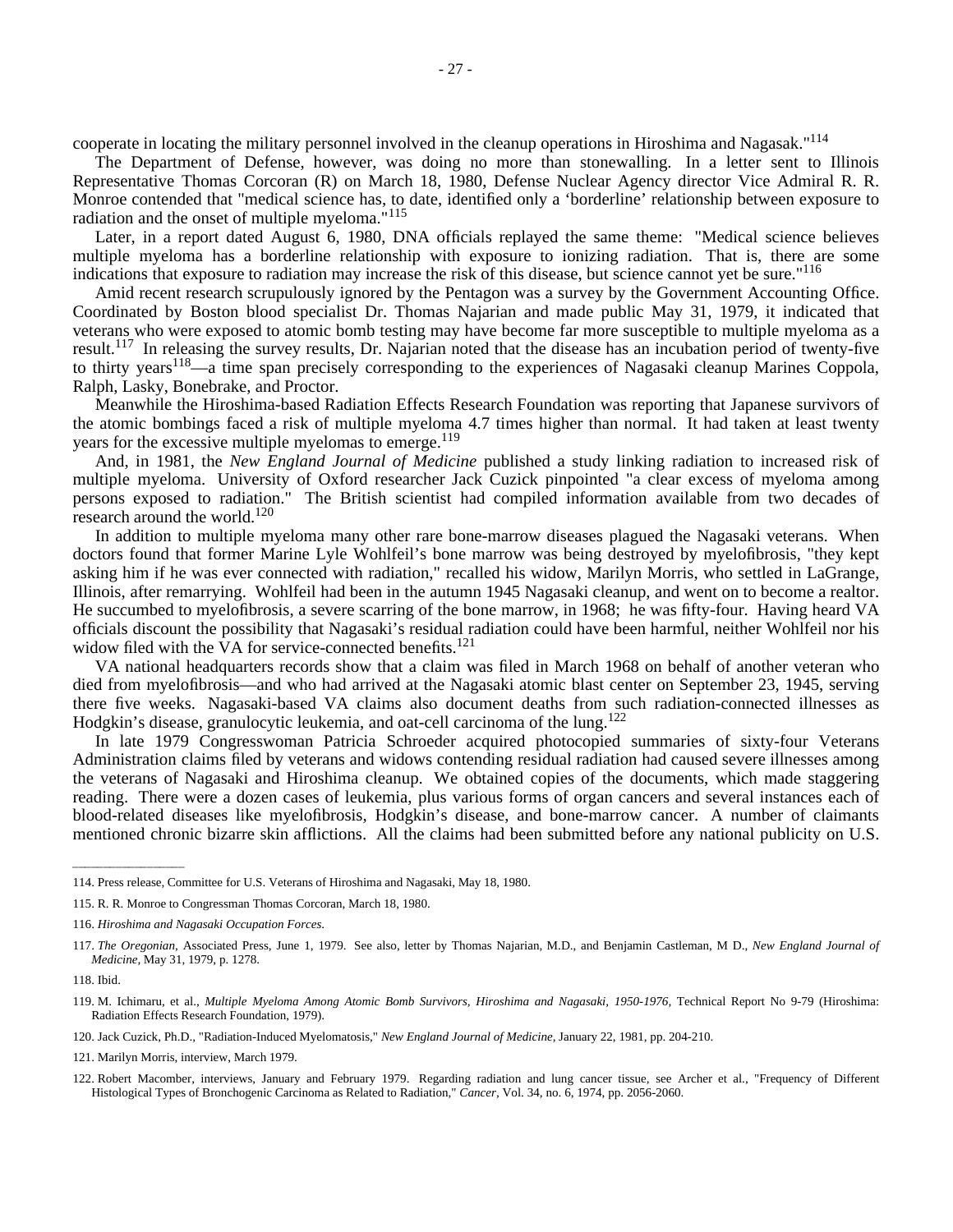veterans of Hiroshima-Nagasaki cleanup. Quietly the VA had been systematically rejecting all of them.<sup>123</sup>

There were good reasons to believe that the sixty-four claims acknowledged by VA headquarters represented a tip of the iceberg of claims filed by Hiroshima and Nagasaki cleanup veterans. The two dozen that VA rating-policy staff chief Robert C. Macomber described to us in January 1979 included a number that never turned up in the stack of claims that VA administrator Max Cleland later provided to Representative Schroeder. And some of the claims submitted in the late 1970s were not included in that stack of documents sent along to the congressional office.

*Chicago Sun-Times* journalist Claudia Ricci reported in December 1979 that "of 13 veterans of Nagasaki and Hiroshima whose cases have surfaced here, 10 have died, nine of them from cancer."<sup>124</sup> A Chicago widow, Margaret Ryan, recounted a discussion with physicians who discovered her husband, James—a Navy veteran who had been in Nagasaki after the atomic bombing—was suffering from myeloblastic leukemia: "At the time, the doctors asked if he was ever in Japan. We were in shock. 'Yeah, I was there,' he said. 'Well, you have the same kind of leukemia the Japanese had.'"<sup>125</sup> Ryan's application for VA benefits was rejected in the spring of 1977, a year before his death.

William Shufflebarger was twenty-two years old while a Marine stationed in Nagasaki at the end of September 1945—"just a few blocks from the devastated area of the city," as he described the location. Living in Oak Lawn, Illinois, thirty-five years later he was battling Hodgkin's disease, and cancer of the lymph nodes.<sup>126</sup>

Severe breathing problems have been frequently cited by America's veterans of assignments to clean up after atomic warfare. Sam Scione, of Warwick, Rhode Island, a Marine veteran of Nagasaki cleanup, was the subject of an article published in the Disabled American Veterans' magazine in March 1980. As a result of the article Scione heard from 180 veterans involved in the occupation of Hiroshima or Nagasaki; nearly half—eighty-three—reported severe respiratory maladies.<sup>127</sup>

### **A Continuing Dispute**

For the most part federal officials responded to the emerging controversy as they always had—by denying the danger of the radiation exposure. A December 1979 White House letter to veterans and widows maintained that maximum doses "received by any U.S. serviceman in either city, in an absolute *worst case,* is less than one rem. The estimate assumes the man arrived with the first unit in September 1945, remained until the last unit left in July 1946, and worked eight hours a day, seven days a week, for nine and a half months, in the highest-intensity portion of the very small fallout field (a few hundred meters in diameter). Since, in the actual situation, no one approximated this worst-case pattern, DNA believes the maximum dose any individual received was markedly less than one rem." The letter added that this dose was far below that allowed for radiation workers, and lower than common medical X rays. $^{128}$ 

By the middle of 1980 the Department of the Navy was sending out a new batch of letters designed to soothe veterans of Hiroshima or Nagasaki who had contacted a wide range of federal agencies with their concerns. "The Department of Defense and the U.S. Government continue to be deeply interested in the welfare of veterans and determined to insure that issues such as these are fully investigated, with wide dissemination of the results," Navy Captain J. R. Buckley wrote. Furthermore, Captain Buckley informed veterans receiving his letter, "It is reassuring to note that the likelihood of exposure to any radiation was quite low, that there was no possibility of any occupation force member having received a significant dose, and there is no cause whatsoever for concern over an increased risk of adverse health effects."<sup>129</sup>

The Defense Nuclear Agency prepared a lengthy "fact sheet" titled *Hiroshima and Nagasaki Occupation Forces,* releasing it to the media on August 11, 1980. The thirty-page Pentagon report did not stray from any previous

hhhhhhhhhhhhhhhhhh

<sup>123.</sup> VA claim files obtained from Schroeder's office, November 1979.

<sup>124.</sup> *Chicago Sunday Sun-Times,* December 23, 1979.

<sup>125.</sup> Ibid.

<sup>126.</sup> William Shufflebarger to authors, April 30, 1979.

<sup>127.</sup> Log of informational phone calls and correspondence compiled by Dora and Sam Scione.

<sup>128.</sup> Ellen Goldstein to Committee for U.S. Veterans of Hiroshima and Nagasaki, December 18, 1979.

<sup>129.</sup> Captain J. R. Buckley, USN, to Maurice E. Wilson, Portland, Oregon, October 22, 1980.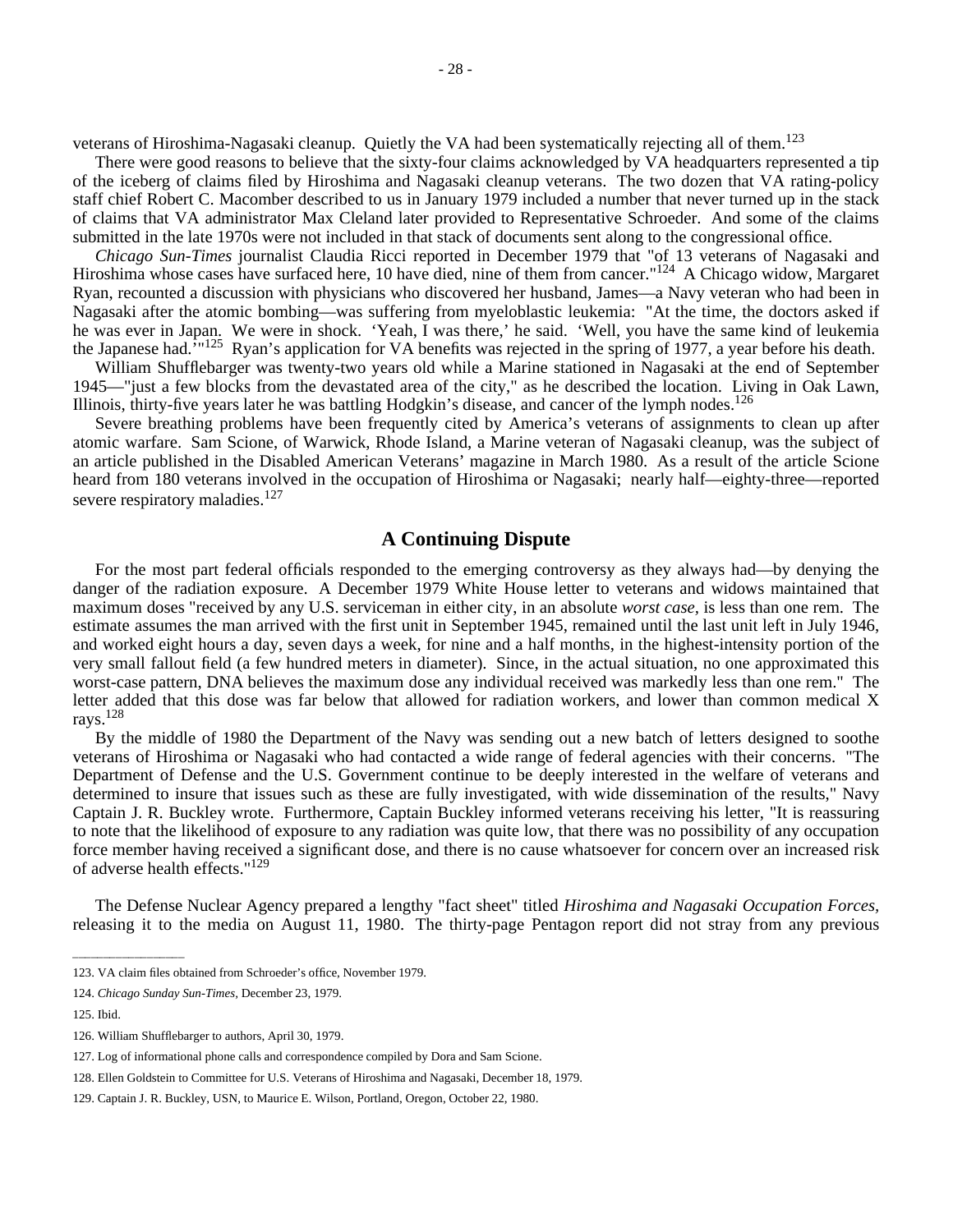positions. "The maximum radiation dose any member of the U.S. occupation forces in Japan could have received considering his external dose, his inhaled dose, and his ingested dose—was less than one rem. . . . the health risk from a dose such as this is negligible—so small statistically that it cannot be expressed in meaningful terms."<sup>130</sup>

The hot-off-the-press Defense Department document clearly impressed the Associated Press reporter on the Pentagon beat, Fred S. Hoffman, who promptly turned the DNA "Public Affairs Office" handout into article form<sup>131</sup> without seeking any contrary points of view.<sup>132</sup>

While conceding that "unquestionably there would have been occasions during the Nagasaki occupation on which patrols or other groups entered the areas of residual contamination to carry out specific missions,"<sup>133</sup> the Pentagon report stated that the troops closest to ground zero generally remained out of the blast center area.<sup>134</sup> Many Nagasaki cleanup veterans and widows found the depiction infuriating.

Virginia Ralph responded by pointing out that "no mention is made of the school building where Lyman Quigley was quartered, nor the bombed-out waterfront hotel where Jack McDaniel stayed nor the bombed-out warehouse where Joe [Ralph] was billeted."<sup>135</sup>

The Defense Department's description of the Marines as aloof from cleanup activities in the ground zero area did not jibe with remembrances of the ex-Marines themselves. Nor was it consistent with the results of a painstaking search of U.S. military archives, in 1979 and 1980, by a Hollywood-based independent documentary filmmaker, Trell W. Yocum.

Sifting through scene-by-scene descriptive logs accompanying thirty-two reels of footage lodged in the U.S. Marine Corps Histories Division, Yocum cross-referenced the information with interviews of ex-Marines who participated in the Nagasaki occupation. Yocum confirmed that a few companies of U.S. Marines totaling several hundred of the men who arrived in Nagasaki on September 23, 1945, were billeted in the immediate area of the atomic blast hypocenter—in direct contradiction to the claims made by the Defense Nuclear Agency thirty-five years afterward.<sup>136</sup>

The Pentagon's retrospective report, complete with tidy hand-drawn maps, portrayed the 2nd Marine Division occupation troops closest to the hypocenter as members of the 2nd and 6th Regiments billeting at Kamigo Barracks seventy-five hundred yards south of the hypocenter, and at Oura Barracks five thousand yards southwest of the hypocenter.<sup>137</sup>

But by matching up official maps, Marine Corps archival footage records, and independently conducted interviews, Yocum confirmed that at least three Marine companies from those regiments were actually billeted within a mile of the hypocenter. The partially destroyed schoolhouse occupied by Lyman Quigley and other Marines in the 2nd Pioneer Battalion's Company C "engineers" unit was approximately one thousand yards from the atomic blast's ground zero, according to Yocum's research for his film *The Other Victims of Hiroshima and Nagasaki.*<sup>138</sup> (In a scientific consultant's report distributed in 1981, DNA quietly acknowledged the 2nd Pioneer Battalion's constant involvement in hypocenter-zone cleanup, and noted the battalion was used "to rehabilitate two athletic fields in the 'bombed' area of the city." $)^{139}$ 

Throughout, the well-publicized 1980 "fact sheet" from the Pentagon strove to assert that scientific research had found insignificant levels of residual radiation at Nagasaki and Hiroshima.<sup>140</sup> Thus, the official story went, troops were ordered into an area where no threat to health existed.

hh<del>ahaa ka badaa ka badaa ka badaa ka badaa ka badaa ka badaa ka badaa ka badaa ka badaa ka badaa ka badaa ka bada</del>

135. Virginia Ralph, interview, August 1980.

138. Documents were obtained by Yocum from Motion Picture Film Video Tape Depository, Quantico, Virginia, aided by Support Branch, History and Museums Division.

<sup>130.</sup> *Hiroshima and Nagasaki Occupation Forces,* pp. 25, 29-30.

<sup>131.</sup> *San Francisco Chronicle,* Associated Press, August 12, 1980.

<sup>132.</sup> Fred Hoffman, interview, August 1980.

<sup>133.</sup> *Hiroshima and Nagasaki Occupation Forces,* p. 22.

<sup>134.</sup> Ibid., p. 21.

<sup>136.</sup> Trell Yocum interviews and correspondence (7471 Melrose Ave., Hollywood, CA 90028), December 1979 to February 1981.

<sup>137.</sup> *Hiroshima and Nagasaki Occupation Forces,* pp. 16, 21.

<sup>139.</sup> *Radiation Dose Reconstruction,* p. 23.

<sup>140.</sup> *Hiroshima and Nagasaki Occupation Forces,* pp. 25, 29-30.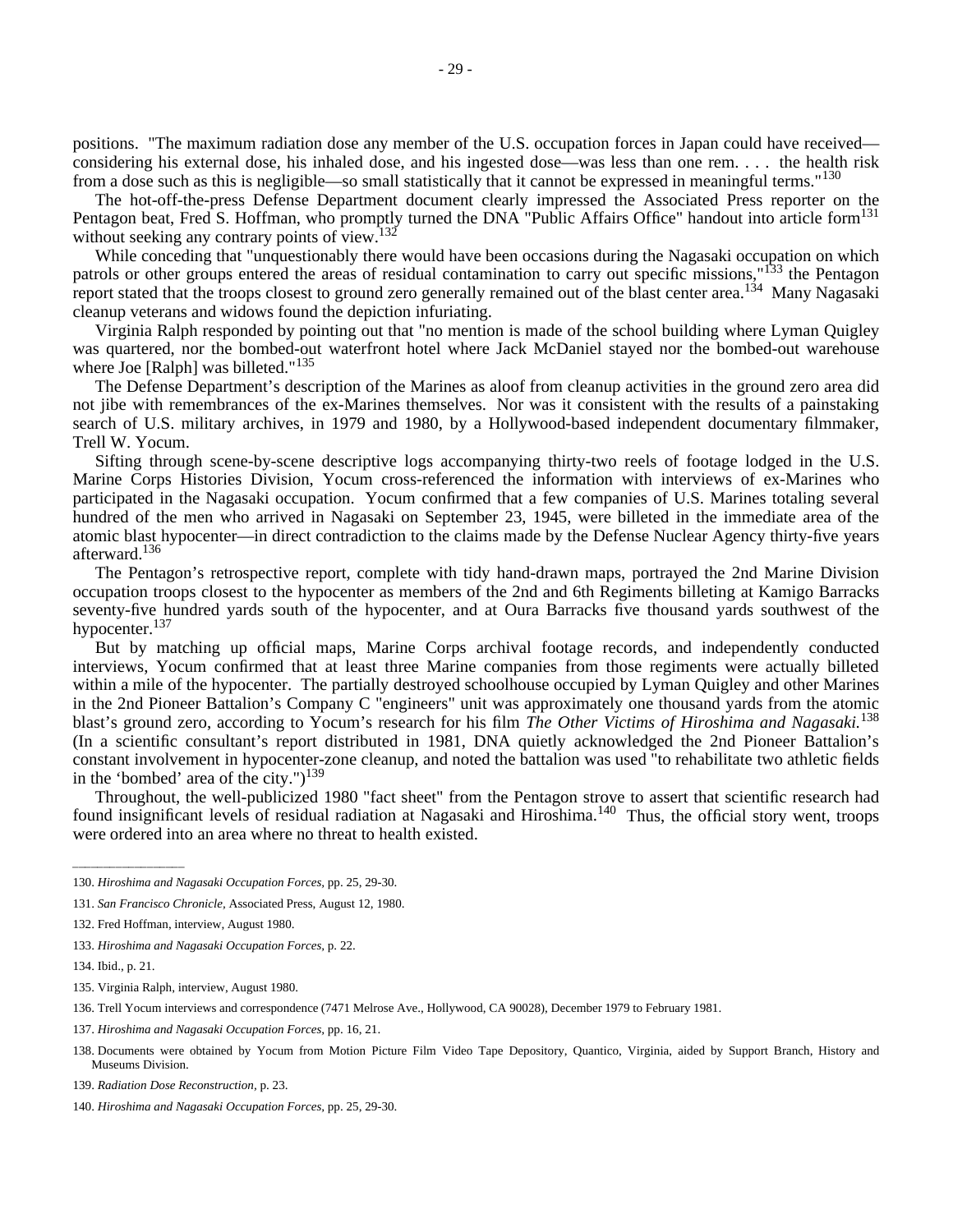But four months before the DNA released its report, *The Washington Post* had unearthed a declassified survey<sup>141</sup> from the National Archives on residual radiation levels in Hiroshima and Nagasaki that had been completed in 1946. In an article published April 13, 1980, the *Post* stated, "The once-secret reports are bound to increase the controversy that has developed over whether U.S. troops sent to Nagasaki and Hiroshima in 1945 absorbed enough radiation to cause cancers that appeared after 20 years or more." The *Post* noted that two teams of U.S. Government researchers, surveying the outskirts of Nagasaki two months after the atomic bombing, found radiation "that was twice the level now considered safe for nuclear workers and over 10 times the radiation safety standard for the general population."<sup>142</sup>

Left unacknowledged were the lethal qualities of minute alpha particles capable of lodging in human bone marrow, lungs, and other organs. The Defense Nuclear Agency preferred to focus attention on gamma—external radiation doses left in the wake of Hiroshima and Nagasaki nuclear attacks, while parenthetically claiming that plutonium and other forms of alpha-particle radiation were virtually nonexistent. It was not a bad assumption—if those veterans hadn't been breathing.

"The U.S. Defense Nuclear Agency estimate of the radiation dose received by these Marines is not accurate," concluded Dr. Ikuro Anzai, a Tokyo University professor and secretary general of the ten-thousand-member Japanese Scientists Association, who conducted a detailed study of the issue. Anzai was concerned with alpha-radioactivity intake: "Though, by my calculations, the external exposure would have been relatively small, the internal radiation dose received by the bone marrow of these men could have been exceedingly high. This was due to plutonium deposited in the water and soil of Nagasaki."<sup>143</sup>

Dramatic substantiation of that view came on October 10, 1980, at a medical symposium held in Tokyo. Not only was plutonium released at the time of the bombing; it is still there.

"Thirty-five years after the atomic bombing of Nagasaki, large amounts of deadly plutonium still lie buried under the city, a professor of medicine says," United Press International reported. "Professor Shunzo Okajima, a specialist in the effects of the atomic bombings in Japan, told a radiotherapeutics conference . . . that unusually large amounts of the radioactive substance were detected 3 kilometers (1.9 miles) east of the blast's center in the city's Nishiyama district."<sup>144</sup>

"Radioactivity levels in the Nishiyama district were far higher than I had expected," said Professor Okajima, who had just completed a study of radioactivity in Nagasaki's soil. "I don't expect immediate effects on human beings," he added.<sup>145</sup>

But, UPI recounted, Okajima "cautioned that extreme care must be taken with plutonium, which is believed to cause lung cancer. . . . The professor said he was alarmed because 76 percent of the plutonium was concentrated within 10 centimeters (4 inches) of the surface."<sup>146</sup>

All but two paragraphs of the nine-thousand-word Defense Nuclear Agency report issued August 6, 1980, skirted the specific health problems among United States veterans of Japan atomic bomb cleanup. As had been government policy before, the DNA report—dated precisely thirty-five years after the day in history when the atomic age was introduced to the world—still espoused the U.S. Government's theoretical conclusion that no appreciable health risks were involved.

The report's few sentences commenting on actual subsequent health ills among Nagasaki cleanup Marines illustrate how far down the road of misinformation the Pentagon had gone.

"One specific health risk deserves mention because it has received some recent publicity. This concerns a type of bone marrow cancer known as 'multiple myeloma.'" Conceding that "four veterans of the Nagasaki occupation have been diagnosed as having multiple myeloma," the report claimed, "This does not appear to represent an abnormal

<sup>141.</sup> Naval Medical Research Institute, *Measurement of the Residual Radiation Intensity at the Hiroshima and Nagasaki Atomic Bomb Sites,* NMRI-160A (Bethesda: National Naval Medical Center, 1946).

<sup>142.</sup> *Washington Post,* April 13, 1980.

<sup>143.</sup> Trell Yocum interviewed Dr. Ikuro Anzai in March 1980.

<sup>144. 144.</sup> United Press International, dateline Tokyo, October 10, 1980.

<sup>145.</sup> Ibid.

<sup>146.</sup> Ibid.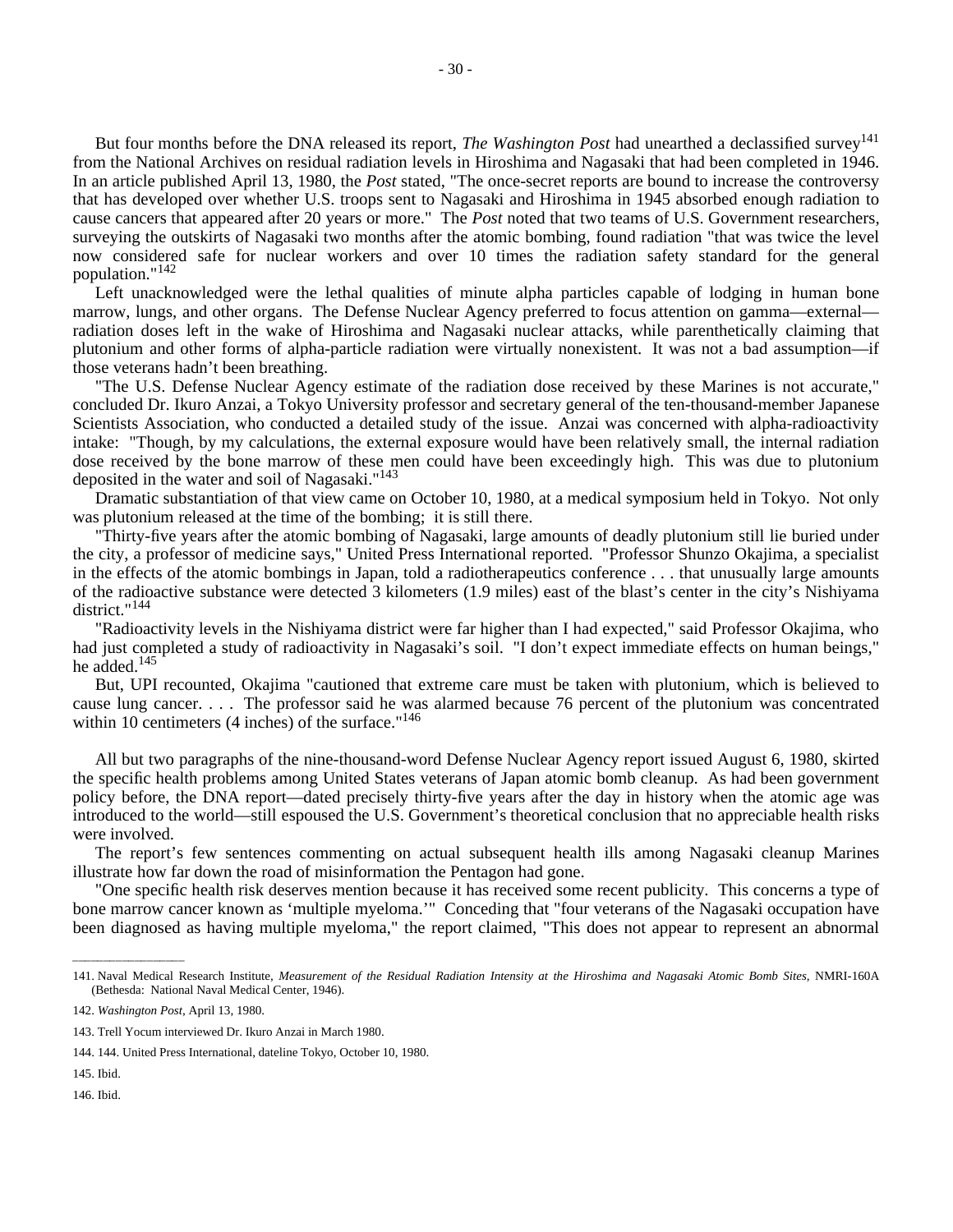incidence of this disease. The following statistics from the National Cancer Institute are pertinent. If you start with 10,000 males age 25, in 1945 (which approximates the Nagasaki Marines); then today, in 1980, about *7.7* deaths from multiple myeloma should have already occurred, based on normal statistics." The report concluded, then, that "the four multiple myeloma cases that are known are less than the number that would have been expected for a normal, non-radiation-exposed group of this age and size."<sup>147</sup>

In those few sentences the Pentagon had thoroughly distorted the situation. Use of the ten thousand Marines figure was misleading in the extreme, grossly inflating the statistical "data base" against which the multiple myeloma cases would be compared. By the Defense Department's own account the vast majority of those ten thousand Marine occupation troops remained several miles from ground zero in Nagasaki. But the five—not four—cases of multiple myeloma were all among the approximately one thousand Marines billeted in the immediate central area, within a mile of the hypocenter in late September 1945. In effect the Pentagon's DNA report was multiplying the epidemiological data base ten-fold by including the Marines stationed at the 6th Regiment's Oura Barracks three miles to the southwest and the 2nd Regiment's Kamigo Barracks more than four miles to the south of the hypocenter.

With the correct data base of one thousand, according to medical incidence tables cited by all sources in the dispute, the occurrence of multiple myeloma among the five Marine veterans was between 6.5 and 10 times higher than normal. And for all we know, Harry Coppola, Harold Joseph Ralph, Alvin Lasky, Richard Bonebrake, and George Proctor were not the only ones among the Marines at the blast core area that first occupation week who later developed multiple myeloma. The five of them represented the minimum, not the maximum of actual incidences of the rare bone-marrow disease.

Federal officials have refused to make detailed records available for systematic research on the cleanup veterans. Thanks to government intransigence, the full dimensions of the health toll probably will never be known.

U.S. servicemen sent into Nagasaki and Hiroshima amid residual radiation were the first Americans to confront the specter of invisible radiation from atomic weaponry. They were by no means the last. After 1945 nuclear bomb explosions proliferated—and so did their victims, in uniform and out.

<sup>147.</sup> *Hiroshima and Nagasaki Occupation Forces,* p 28.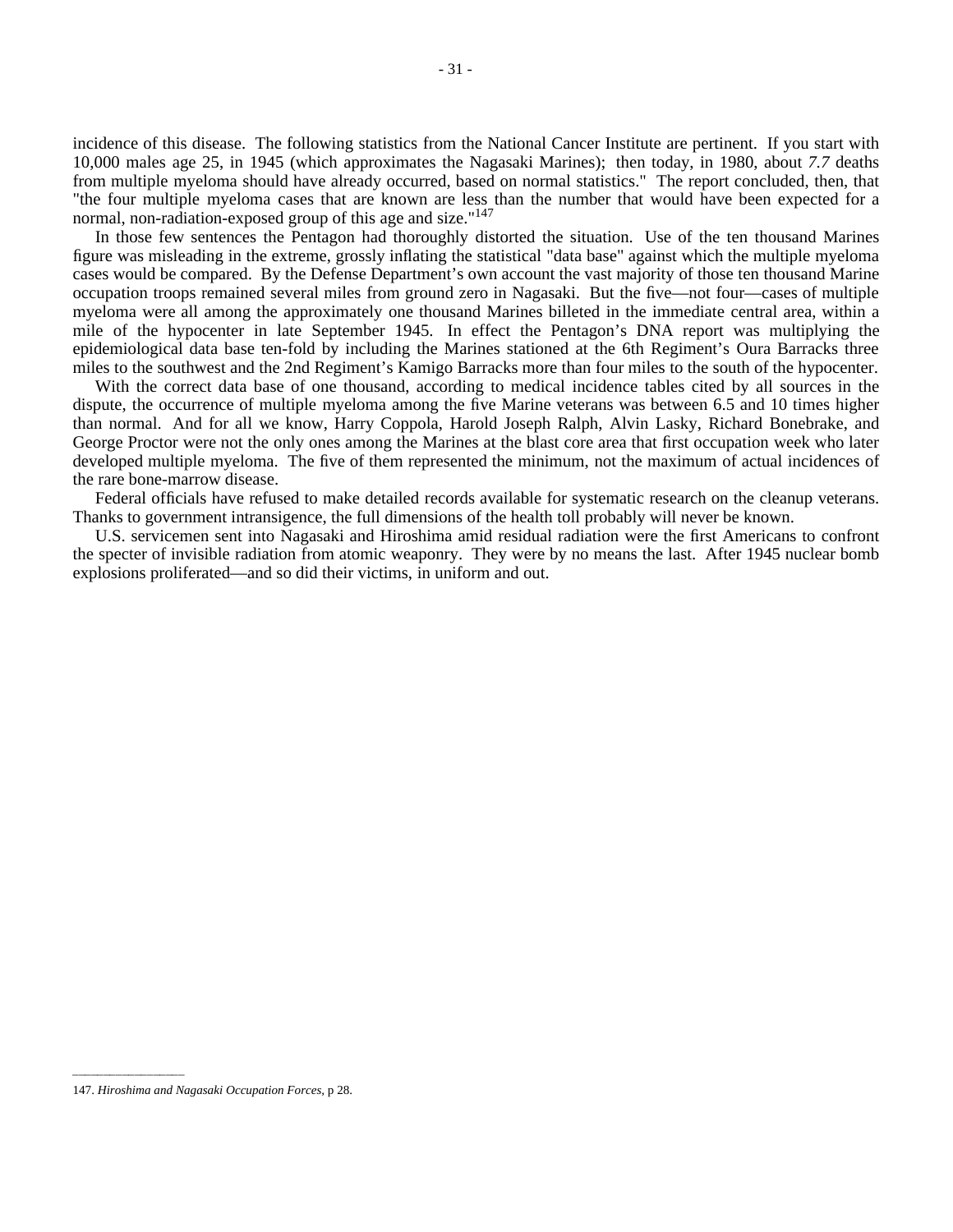### **2**

### 300,000 GIs Under the Mushroom Clouds

Dr. David Bradley sat among colleagues aboard a U.S. Navy ship docked just off the main island of the Bikini atolls in the midst of the Pacific Ocean, about two thousand miles southwest of Hawaii. Bradley, a young Army doctor, was one of a score of assembled physicians in training to be radiation monitors for the first peacetime atomic detonations.<sup>1</sup> He listened attentively as Colonel Stafford Warren, head of the Radiological Safety Section, explained the scenario set for seventeen days later, on July 1, 1946.

An atomic bomb—the same size as the weapon that exploded over Nagasaki—was scheduled to detonate at Bikini. In more ways than one the U.S. military high command and its civilian counterparts were testing the waters with this "Operation Crossroads"—the name given to the 1946 Bikini test series. There was very little question that the two plutonium bombs ready for detonation that July would work; the purpose of Operation Crossroads was to evaluate impacts of existing nuclear weapons rather than to experiment with any new designs.<sup>2</sup>

The psychological aspects of atomic detonations—among direct participants as well as the general public—were being carefully considered. It was no accident that journalists from around the world, photographers, and newsreel crews were solicitously encouraged to observe Operation Crossroads in all its breathtaking, awe-inspiring atomic glory. But the atomic test supervisors were able to meticulously control the stories those journalists turned in. All information about the blasts—including the quantity and significance of radioactive fallout affecting plants, animals, and humans—was most definitely the sole province of official sources.

To be stressed to the world in the summer of 1946 was the theme of fantastic power of nuclear weaponry, held only by the United States—a nation capable of controlling nuclear explosions to protect its own citizens and allies while inflicting enormous and selective damage on adversaries. The leadoff test, appropriately enough, was codenamed Able.

The first lectures that Dr. Bradley and other scientists aboard the U.S.S. *Haven* heard were about keeping quiet. Sitting on the balmy navigation deck of the sleek white ship equipped with elaborate laboratory instrumentation, Bradley had listened to the initial briefing three days after the *Haven* left San Francisco. "The naval equivalent of a Trial Judge Advocate read us the riot act on security, backing it up with selections from the Federal Espionage Act. Before he got through it began to look as though Bikini would be but a brief stop on the way to Leavenworth," Bradley later recorded in his personal log.<sup>3</sup>

The tests were mounted with assiduous attention to detail. Along with forty-two thousand U.S. armed forces personnel, and an armada of about two hundred ships and 150 planes dispatched to both withstand the atomic damage and help in assessing it,<sup>4</sup> there were hundreds of military and civilian specialists. The government had assigned an entire ship, carrying animals and physicians, to study effects of radioactivity on the fish, plant life, and coral atolls, and its spread by air and sea.<sup>5</sup> Over four thousand nonhuman test animals<sup>6</sup> were to be involved in the Able atomic blast—including goats, pigs, rats, and specially bred mice—in addition to fruit flies.

As he concentrated on the final briefing from Colonel Stafford Warren, one of the American military's top

<sup>1.</sup> David Bradley, *No Place to Hide* (Boston: Little, Brown and Company, 1948), pp. 18-20.

<sup>2.</sup> Herbert York, *The Advisors: Oppenheimer, Teller, and the Superbomb* (San Francisco: W. H. Freeman and Co., 1976), p. 19.

<sup>3.</sup> Bradley, *No Place to Hide,* p. 5.

<sup>4.</sup> Michael Uhl and Tod Ensign, *GI Guinea Pigs* (Chicago: Playboy Press, 1980), p. 34

<sup>5.</sup> Bradley, *No Place to Hide,* p. 15.

<sup>6.</sup> Uhl and Ensign, *GI Guinea Pigs,* p. 34.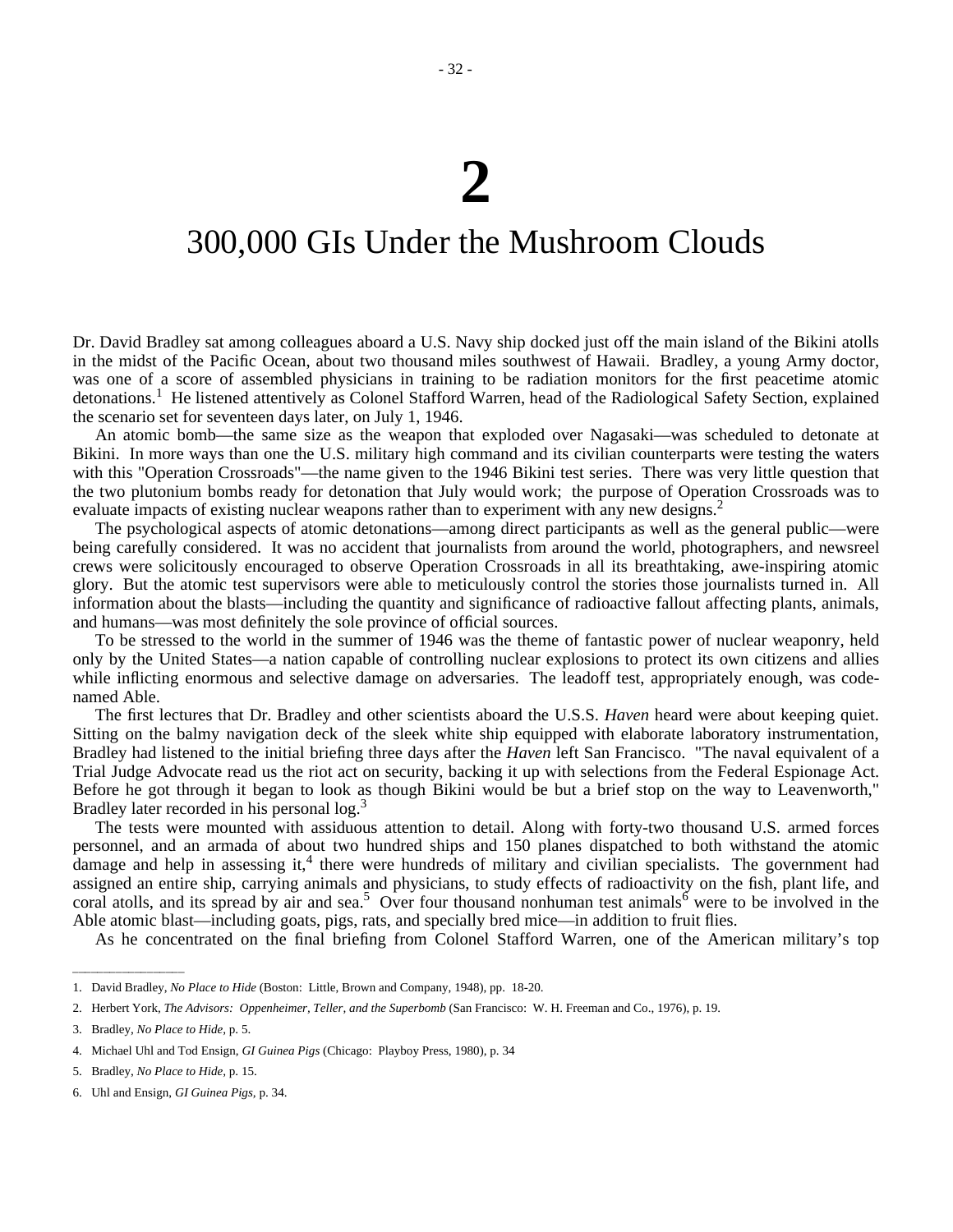radiation authorities, Bradley found himself both fascinated and concerned. To him, medicine was always destined to be practiced "somewhere in that intermediate zone which combines both science and humanism."<sup>7</sup> The scientist in Bradley was fascinated; the humanist in him was concerned.

Colonel Warren explained that a B-29 would fly over Bikini to drop an A-bomb. A mobile "live" fleet would be about twenty miles away, on the sea and in the air. The bomb would explode with a power of about twenty thousand tons of TNT, sending off blinding heat equal to the sun's. $8$ 

As the initial flash dissipated, two of the Navy's Marin PBM-S flying boats (Bradley was assigned to be in one of them) would cruise closer and closer to the blast until detecting radiation levels deemed "dangerous." While planes and destroyers would be sent off to follow the mushroom cloud's travel path, the "live" fleet would gradually head toward the blast center—where ships berthed under the nuclear explosion would be examined to find out what an atom bomb of twenty kilotons or so could do to aircraft carriers, battleships, and other military equipment.<sup>9</sup> U.S. commanders had designated seventy-three ships to serve as the atomic explosion's target fleet.<sup>10</sup>

Having heard the last briefing and received their assignments, Bradley and most of his scientific colleagues went ashore on Bikini's main island—four miles long and about two hundred yards wide—a sandy sliver in the Pacific immensity. "The sun was rich with its tropical intensity, and the sky full of the clustering thunderheads," Bradley wrote in his notebook. "The beauty of this Bikini setting seems to belong to another world entirely, having no relation to the strange mission which brings us here." $11$ 

Indeed, Bikini's beauty masked radioactive poisons that would prove fatal to natives and GIs alike.

#### **Tested, and Ignored**

It is not entirely accurate to describe the veterans of America's nuclear weapons tests as "guinea pigs." Until the late 1970s the U.S. Government had made no epidemiological inquiries into the health of these servicemen, established no studies about long-term effects of their radiation exposure. As "guinea pigs," at least 250,000 U.S. troops12—directly exposed to atomic radiation during seventeen years of nuclear bomb testing—were neglected by their overseers.

Between 1946 and 1962 orders routinely sent American soldiers close to hundreds of atomic blasts. The logistics of their roles changed, as did the kinds of terrain. But what did not vary were the presence of radioactive fallout and official assurances that it was harmless.

In the 1970s as some media attention focused on charges that participation in nuclear tests had caused serious diseases, the U.S. Government denied any responsibility. Continuing to reject service-connected radiation claims from veterans and their widows, the Veterans Administration asserted that servicemen had been exposed to harmless "low-level" radiation.

In 1977, more than thirty years after Able exploded, pressure from publicized battles between the VA and atomic vets moved a federal agency—the Center for Disease Control—to conduct the first health study of America's nuclear veterans.13

The survey was confined to the 3,224 men who were in the Nevada desert military maneuvers at a 1957 atomic test code-named Smoky. An initial eighteen-month assessment, released in 1979, discovered more than twice the normal leukemia rate among those servicemen. In more detailed statistics that followed, the federal researchers found nine cases of leukemia among those same soldiers—a ratio nearly three times the average. "This represents a significant increase over the expected incidence of 3 1/2 cases," reported a research team headed by Center for

hhhhhhhhhhhhhhhhhh

<sup>7.</sup> Bradley, *No Place to Hide,* p. 15.

<sup>8.</sup> Ibid., pp. 18, 19.

<sup>9.</sup> Ibid., p. 20.

<sup>10.</sup> *Time,* July 8, 1946, p. 20.

<sup>11.</sup> Bradley, *No Place to Hide,* p. 21.

<sup>12.</sup> The U.S. Department of Defense has estimated there were approximately 210,000 atomic test servicemen. Most other sources say the number was higher. The National Association of Atomic Veterans has calculated the figure at between 250,000 and 400,000. These estimates do not include the many thousands of civilians who participated in the testing at close range.

<sup>13.</sup> G. C. Caldwell, et al., "Leukemia Among Participants in Military Maneuvers at a Nuclear Bomb Test: A Preliminary Report," *Journal of the American Medical Association,* October 3, 1980, pp. 1575-1578.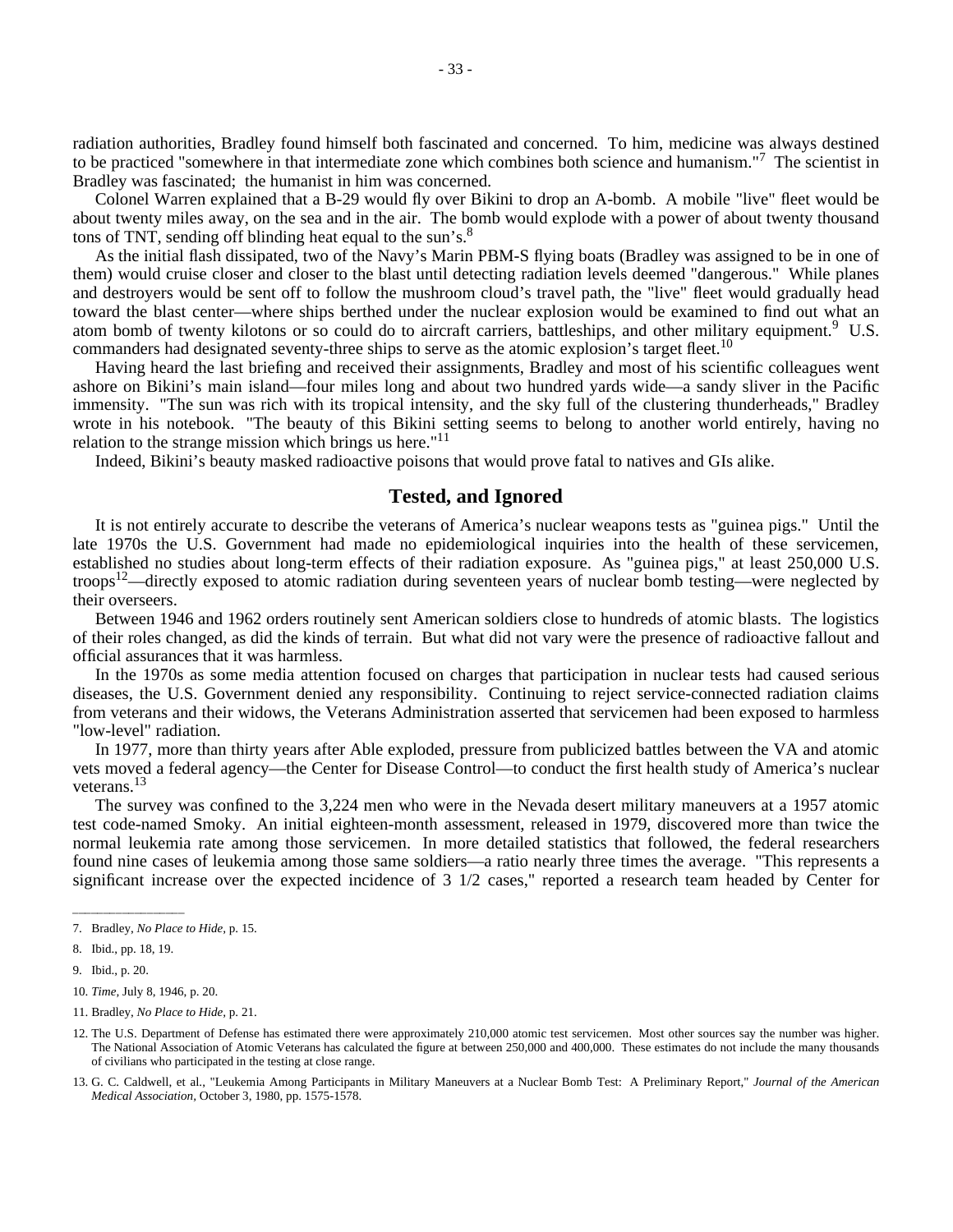Disease Control official Dr. Glyn C. Caldwell, in a study summary published in the *Journal of the American Medical Association* in autumn 1980.<sup>14</sup>

The Smoky test soldiers, however, represent only about 1 percent of U.S. servicemen exposed to nuclear testing. Extrapolation of the completed federal study conclusions would strongly indicate that several hundred veterans died from leukemia alone as a result of their involvement in the tests. The estimate does not include deaths from numerous forms of cancer, blood disorders, and other ailments.

The implications of the federal government's own study seemed to make no impact on the VA. Consistent with policies toward the veterans of Hiroshima and Nagasaki, the agency continued its practice of turning down the claims. The VA granted an occasional publicized atomic vet's request for benefits—being careful not to concede that the terminal illness was tied to bomb test radiation exposure. But for the overwhelming majority of irradiated veterans, the Smoky study results notwithstanding, encounters with the VA continued to mean dealing with an administrative stone wall.

Sensitive to mounting public accusations of unfair treatment toward nuclear test veterans, VA general counsel Guy H. McMichael III told Congress in 1979 that no individual autopsy or diagnosis could establish connection between an illness and prior radiation exposure. "There are serious difficulties inherent in the adjudication of claims involving more lengthy post-exposure development of cancer," he maintained, "when there is no pathological evidence to indicate that the disease process began in service."<sup>15</sup> The VA cited as a complicating aspect of radiation compensation policies "the fact that radiation-induced cancers have no unique pathological characteristics to distinguish them from cancer due to 'natural' factors. This makes it impossible to determine with *certainty* whether such a disease would have occurred regardless of the radiation exposure.<sup>"16</sup>

Meanwhile, as of 1981, the VA has turned down more than 98 percent of radiation-based claims for atomic veterans' service-connected benefits.<sup>17</sup> In the summer of 1980 the Pentagon issued a widely circulated press release claiming that "most exposures to DoD [Department of Defense] personnel during the tests were quite low averaging about half a rem. . . . Of course, many received no exposure at all, and some received more. Our research indicates that only a very small percentage exceeded 5 rem per year, the current Federal guideline for allowable annual dose to radiation workers."<sup>18</sup>

The Defense Department statement, released thirty-four years after America's first peacetime nuclear test, concluded on a soothing note: "In summary, based upon research to date, the average exposure of atmospheric nuclear test participants is about *one-tenth* of the level that is generally agreed as an acceptable annual exposure for radiation workers.<sup>"19</sup> Despite the Center for Disease Control's findings a year earlier, the Pentagon stated that "approximately one fatal cancer per 20,000 individuals" would result.<sup>20</sup>

But many of America's veterans of nuclear testing were in no mood to be placated by Pentagon press releases. Their voices, scattered around the nation, had grown louder and more cohesive as the 1970s progressed. In 1979 the National Association of Atomic Veterans was founded by former Army sergeant Orville Kelly, and his wife, Wanda. Kelly had witnessed twenty-two nuclear weapons test explosions while serving as commander of Japtan, a small land mass in the Marshall Islands, two decades earlier.<sup>21</sup>

Kelly's experiences were fairly typical. As described in an NAAV newsletter he "wore a film badge, which measured gamma radiation, from April 1, 1958 to August 31, 1958. During that time, the badge recorded an

hhhhhhhhhhhhhhhhhh

19. Ibid., p. 11.

20. Ibid.

<sup>14.</sup> Ibid., p. 1575.

<sup>15.</sup> U.S. Congress, Senate Committee on Veterans' Affairs, "Statement by Guy H. McMichael III," June 20, 1979, p. 6.

<sup>16.</sup> Ibid.

<sup>17.</sup> Lewis Golinker, attorney, National Veterans Law Center in Washington, D.C., interviews, February-May 1981.

Atomic veterans appealing to the courts for help, after VA rejections, have been blocked by the government's use of a 1950 Supreme Court decision in the case of *Feres v. United States*. The "Feres doctrine" has made it nearly impossible for veterans or family members to sue the government for injuries inflicted while in the U.S. military. (For an analysis of political and legal issues involved, see Lewis M. Milford, "Justice Is Not a GI Benefit," *Progressive,* August 1981, pp. 32-35.)

<sup>18.</sup> U.S. DOD, *Nuclear Test Personnel Review* (Washington, D.C.: Defense Nuclear Agency, 1980), pp. 5-6.

<sup>21.</sup> Account of Orville Kelly's life and founding of NAAV is drawn from *Atomic Veterans' Newsletter,* September-October 1979, pp. 6-7.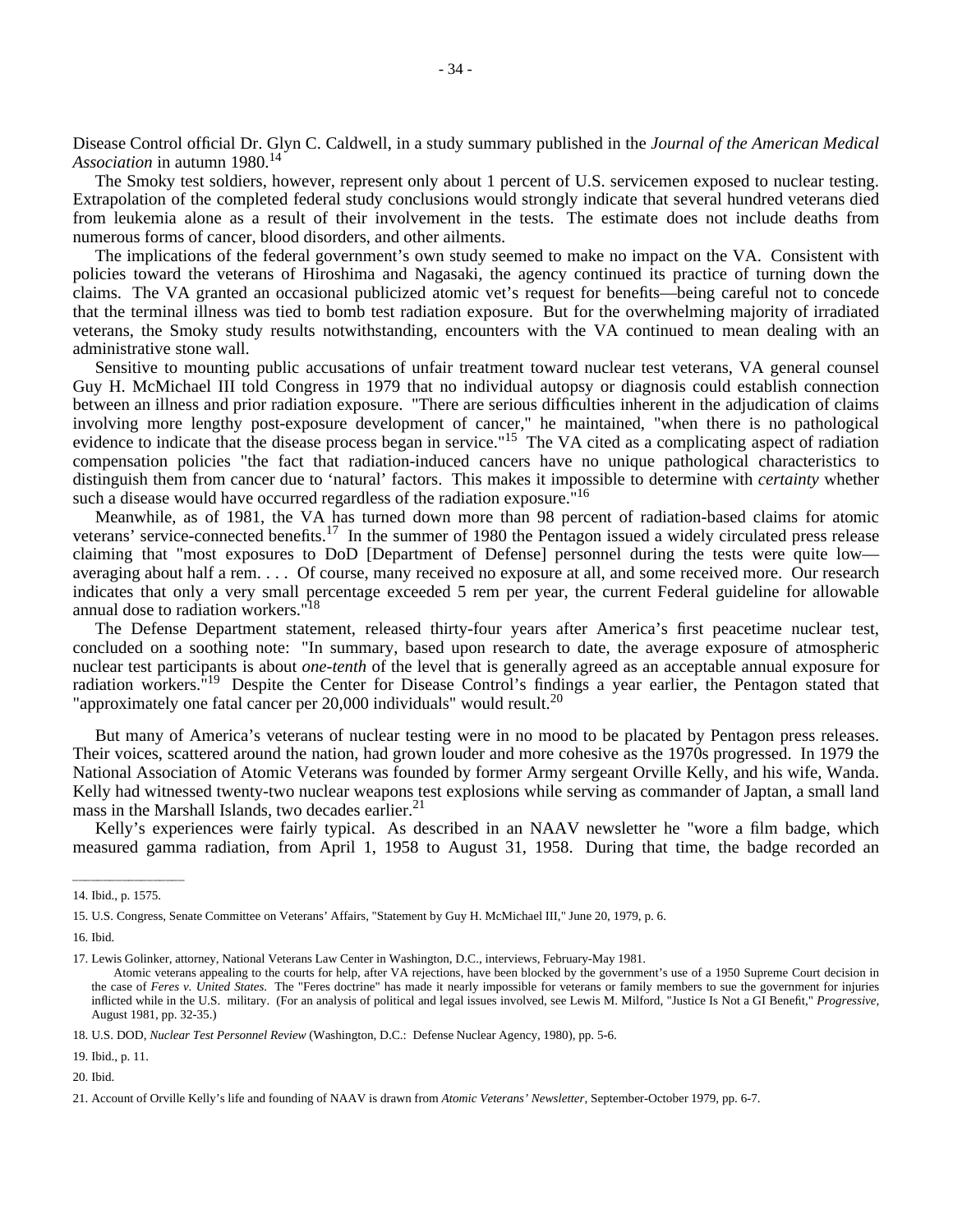exposure of 3.445 rems. At no time was he measured for beta radiation or for possible internal deposition of radionuclides. The equipment used on the island for environmental monitoring also only measured gamma radiation."<sup>22</sup>

Formation of NAAV in August 1979 brought a strong response from atomic veterans and widows all over the country. Within a year three thousand had become members of the association, operating out of headquarters in Burlington, Iowa, the hometown of Orville and Wanda Kelly. Together with nuclear veterans and supporters in every state, they set about challenging the Veterans Administration's treatment of former servicemen exposed to radiation while in the military.

Diagnosed as suffering from lymphocytic lymphoma in June 1973, Orville Kelly's claims for service-connected benefits were repeatedly rejected by the VA.<sup>23</sup> Hobbled by the pain of his cancer and powerful chemotherapy drugs, Kelly traveled as much as he could, meeting with atomic veterans and speaking out on their behalfs. In the process Kelly's own often-rebuffed claim became a cause celebre, and a severe embarrassment to the VA and Defense Department.

In November 1979, after five years of denials, the VA's Board of Veterans Appeals granted Kelly's claim. The decision conceded the *plausibility* of a link between in-service radiation exposure and later cancer, but stopped short of acknowledging a definite connection. The VA made clear that the Kelly decision would not serve as a precedent for other such claims, which would still be processed case-by-case. $^{24}$ 

Kelly was well aware that only a handful of atomic vets had been successful in gaining compensation. In April 1980, two months before he died, Orville Kelly said from his sickbed: "Although our claims are difficult to prove because we cannot feel, taste, hear or smell radiation, it is more deadly than bullets or shrapnel."<sup>25</sup>

Articulating the sentiments of thousands who had joined the National Association of Atomic Veterans, Kelly added: "I believe I should have been warned about the possible dangers of radiation exposure and that medical examinations should have been conducted on a regular basis after my exposure. The truth is that I was never warned nor were examinations ever performed. During all the years after I left the Army, I was never once told to get a physical because I participated in nuclear weapons testing. Even though I won my case, I have still lost the overall battle because doctors have told me I have but a short time to live."<sup>26</sup>

After Kelly's death it became clearer than ever that the NAAV would not disappear. In fact the organization showed signs of continued growth, issuing bimonthly newsletters to its thousands of members and establishing field organizers in every region of the nation. The federal department perhaps most hostile to the NAAV's aims was the Defense Nuclear Agency at the Pentagon. "We're not in the health effects business—we're in the defense business," DNA spokesman Colonel Bill McGee told an interviewer in 1980.<sup>27</sup> However, responding to adverse publicity, DNA had set up a toll-free telephone number in the late 1970s to gather information from veterans of nuclear testing—and by early 1981 had accumulated more than forty thousand names and current addresses of atomic veterans or next of kin.<sup>28</sup>

DNA refused requests by the National Association of Atomic Veterans for those names and addresses.<sup>29</sup> The Veterans Administration, meanwhile, after more than a year's delay, in January 1981 agreed to provide NAAV with its record of atomic vets' names and addresses.<sup>30</sup> But the VA had only 2 percent of the number of names

hh<del>ahaa ka badaa ka badaa ka badaa ka badaa ka badaa ka badaa ka badaa ka badaa ka badaa ka badaa ka badaa ka bada</del>

26. Ibid.

<sup>22.</sup> *Atomic Veterans' Newsletter,* September-October 1979, p. 6.

<sup>23.</sup> Ibid., p. 7.

<sup>24.</sup> *New York Times,* November 27, 1979, p. 18.

<sup>25. &</sup>quot;Statement of Orville Kelly," *Citizens' Hearings for Radiation Victims* (hereafter cited as *Citizens' Hearings*), Washington, D C., April 11, 1980 (National Committee for Radiation Victims, 317 Pennsylvania Ave., SE, Washington, D.C 20003.)

<sup>27.</sup> *People,* November 10, 1980, p. 44.

<sup>28.</sup> Years after they called DNA's toll-free phone number and submitted information, all the scores of atomic veterans we interviewed said they had received at most a form letter, and no substantial follow-up, from the government. For its part the Pentagon continued to gather informational responses from atomic veterans. In 1981 the overwhelming majority of backlogged responses from veterans were not being put to any apparent use by Pentagon agencies. Meanwhile the Defense Department was paying the National Academy of Sciences—an institution with long-standing and harmonious ties to governmental nuclear interests—to study the health of veterans who participated in a few bomb test series. With no results expected before 1982 at the earliest, that study addressed the health of about 15 percent of the veterans who took part in atomic tests.

<sup>29.</sup> Golinker, interview, February 1981; Golinker to authors, January 13, 1981.

<sup>30.</sup> VA Administrator Max Cleland to Golinker, January 2, 1981.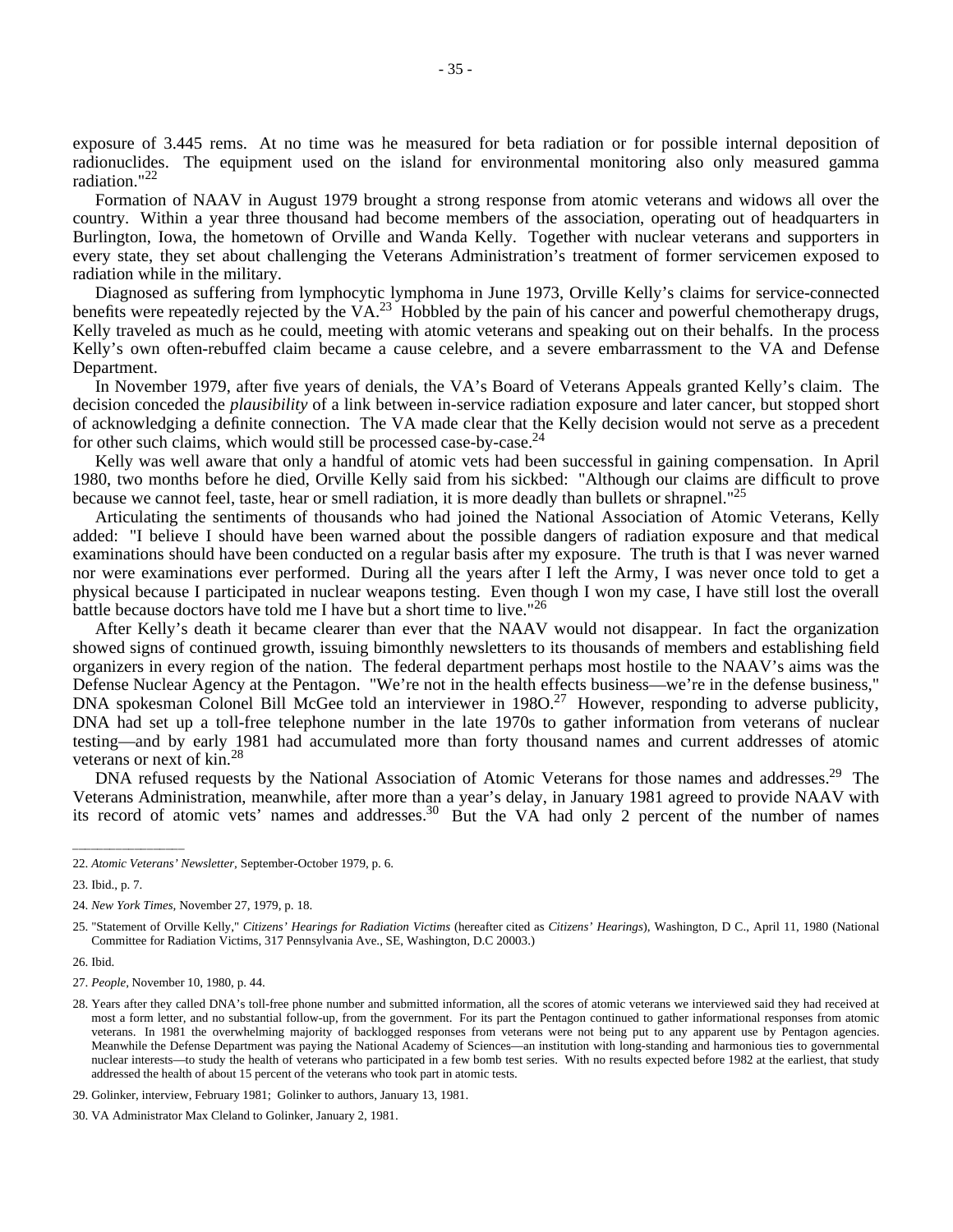accumulated by the Defense Nuclear Agency.<sup>31</sup>

DNA's refusal to share its large cache of data was consistent with the agency's combative posture toward the nation's nuclear veterans. A DNA refrain has been the contention that servicemen received very low levels of radiation.

But support for the NAAV cause came in the form of a rebuttal from Dr. Edward Martell, a former fallout analyst for the Air Force and Atomic Energy Commission. Testifying at a citizens' hearing in Washington on April 12, 1980, he said: "The best way of deceiving all of you about the effects of radiation is to talk about the effects of one kind of radiation when you're measuring the other."<sup>32</sup> A scientist at the National Center for Atmospheric Research based in Colorado, Martell stated that internally absorbed alpha and beta particles are intentionally ignored by government authorities.<sup>33</sup>

Martell alleged that Pentagon officials "take film badge records, which are a measure of penetrating radiation, and they discuss the small degree of effect expected in the way of cancers and leukemias. But most cancer and leukemias are due instead to internal emitters<sup>"34</sup>—nuclear-fission by-products such as strontium, cesium, and plutonium, which were not measured by dosimetry badges.<sup>35</sup>

Even journalists priding themselves on hard-hitting investigative research are inclined to defer to seemingly superior knowledge of Defense Department experts. Such was the case on September 28, 1980, when the CBS television program *60 Minutes* broadcast a segment on nuclear vets.

*60 Minutes* showed brief interviews with atomic veterans Orville Kelly and Harry Coppola, filmed only a few weeks before their deaths. But the program focused on DNA director Vice Admiral Robert R. Monroe.<sup>36</sup>

Admiral Monroe informed CBS correspondent Morley Safer—and tens of millions of TV viewers—that at the nuclear tests "meticulous precautions were taken to ensure that the exposures were within limits thought to be safe. We have almost no indication today that there is a statistically higher proportion of cancer deaths." And, the admiral added, "This weapon testing exposure is a very, very, very, very tiny amount of very low-level radiation." Admiral Monroe explained that about 16 percent of American men die of cancer, so of course the disease would occur among some nuclear veterans.<sup>37</sup>

The Pentagon representative's on-camera assertions went unchallenged as CBS presented no contrary scientific view. The *60 Minutes* segment did not mention the government's own Center for Disease Control study—public for well over a year by that time—showing a leukemia rate more than twice expected among veterans who participated in the Smoky test.<sup>38</sup>

Numerous veterans wrote angry letters to *60 Minutes,* which quoted from a couple of critical ones on the air. But the CBS editors seemed to have retained unshaken faith in the Pentagon's integrity. The program quoted a viewer's letter charging that "the government's treatment of these men is a national disgrace and perhaps the biggest whitewash since Tom Sawyer painted his Aunt Polly's fence." But *60 Minutes* immediately sought to dispel the aspersion on the Defense Department's sincerity, as anchorman Mike Wallace declared flatly: "However, the government is interested in getting the facts, and wrote to us to please tell atomic vets to call, toll-free 800-336- 3068."<sup>39</sup>

33. Ibid.

34. Ibid.

36. *60 Minutes,* CBS television network program segment titled "Time Bomb," September 28, 1980, transcript provided by CBS News.

37. Ibid.

38. Ibid.

39. Ibid., letters segment broadcast.

hh<del>ahaa ka badaa ka badaa ka badaa ka badaa ka badaa ka badaa ka badaa ka badaa ka badaa ka badaa ka badaa ka b</del> 31. Golinker interview.

<sup>32.</sup> *Citizens' Hearings,* pp. 26-28.

<sup>35.</sup> The Defense Nuclear Agency, in support of its claim that the exposure received by atomic soldiers was too small to cause cancer, uses an average obtained from film-badge readings. This approach is fraught with distortions. First, not everybody wore a film badge. Often a badge was issued to only one person in the platoon. Second, and perhaps most important, the largest source of exposure to the troops was probably the inhalation of radioactive dust, or the ingestion of contaminated water—neither of which was measured by badges. The several hundred isotopes produced immediately after an atomic detonation were swirled around by high-speed winds. Although only a small percentage of this fresh fallout is made up of long-lived isotopes like plutonium, there would still be a significant amount produced. Because the distribution of the fallout would not be uniform, there were no doubt several "hot spots" in the areas where troops were posted.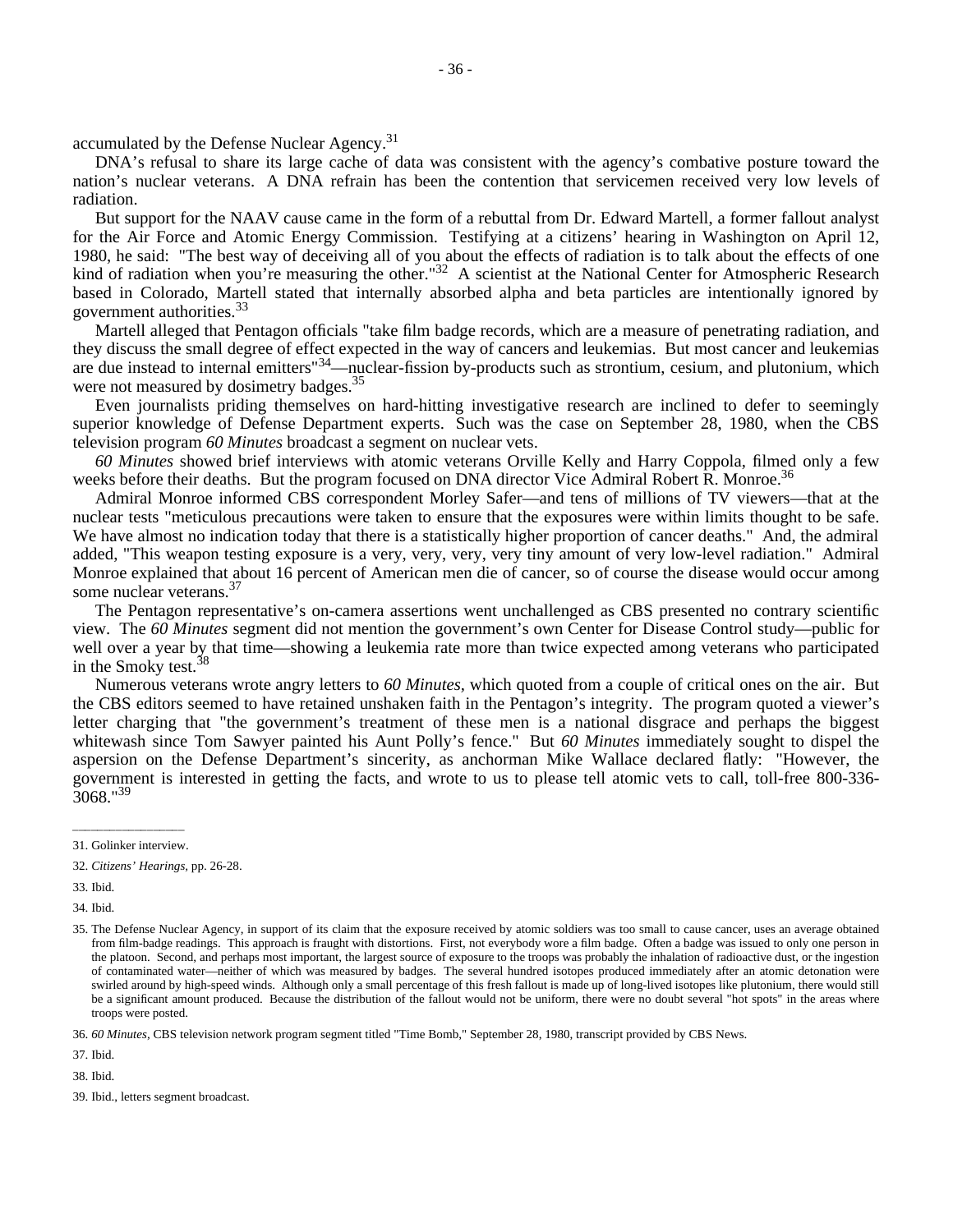Among the outraged atomic veterans was a Hagerstown, Maryland, resident—George E. Mace. In a letter to *60 Minutes* producer Joseph Wershba, Mace pointed out that "you graciously provided interested atomic veterans with the Defense Nuclear Agency toll free telephone number, so they could seek information and help from a Government which just the week before had said they were insignificant and financially not worth the bother.<sup>"40</sup>

Three weeks after the atomic veterans segment was aired, in a one-sentence footnote to its mailbag excerpts, *60 Minutes* finally mentioned the high leukemia rate among atomic vets found by the Center for Disease Control.

For George Mace, a participant in twenty-two atomic tests in 1958, the issues went far deeper than a sophisticated journalist was likely to convey.<sup>41</sup> "Cancer is not the only disease or health problems encountered by the atomic veteran," he wrote. "There are blood and bone marrow diseases, respiratory diseases, general deterioration of health, sterility, mental stress or breakdown, and genetic damage. $142$ 

In late 1980 the National Association of Atomic Veterans published a brief article advising members not to donate blood or sign up for organ donor programs. The newsletter notice expressed a deep sadness common to radiation victims: "All veterans who were exposed to radiation during atomic tests and are now participating in such programs are urged to notify the state or national organization that they are atomic veterans and request a decision on acceptability of future participation. It is a scientific fact that radioisotopes concentrate in specific organs of the body, one of which is bone marrow which produces mature blood cells. Let us not perpetrate this curse on another human being!"<sup>43</sup>

### **Selling the Bomb**

The root of the curse that plagued the atomic veterans had in fact been resisted as early as the 1946 Bikini detonations. Though their voices were overwhelmed by the emotions of the nascent Cold War, numerous top-level American scientists had argued strenuously against nuclear bomb testing. Some pleaded, with tragic foresight, that the testing would be biologically dangerous. Others warned that it was unnecessary and would make more difficult the job of controlling atomic energy worldwide.<sup>44</sup> The Federation of Atomic Scientists also expressed fear that in the midst of a vast ocean, the nuclear explosions would seem relatively puny, creating an unrealistic image of their power—which would be used to devastate cities rather than isolated battleships or remote atolls.

Before sending mushroom clouds up over the Bikini atolls, Operation Crossroads was the subject of several months of intensive media buildup.<sup>45</sup> U.S. military and civilian commanders carefully and successfully set the tone for press coverage of nuclear displays—thus defining the formative notions of atomic weapons for most citizens. Motivations for U.S. atomic tests were increasingly depicted as benign, circumscribed, and well-meaning.

*Newsweek* first headlined its advance coverage of Operation Crossroads scenarios "ATOMIC BOMB: GREATEST SHOW ON EARTH."46 By the time the week of Crossroads' first test blast arrived, *Newsweek* headed its preview coverage "SIGNIFICANCE: THE GOOD THAT MAY COME FROM THE TESTS AT BIKINI."<sup>47</sup>

Washington bureau chief Ernest K. Lindley urged *Newsweek*'s readers to keep in mind that the atomic explosions

<sup>40.</sup> George Mace to Joseph Wershba, October 20, 1980.

<sup>41.</sup> We asked Joseph Wershba for his response to the criticisms leveled by nuclear veterans regarding the *60 Minutes* story he produced. Wershba replied with a note, dated January 22, 1981, saying: "As for personal comment, we're responsible for what goes out over the air so the script and follow-up will have to stand for itself."

<sup>42.</sup> Mace to Wershba, October 20, 1980.

<sup>43.</sup> *Atomic Veterans' Newsletter,* winter 1980, p. 13.

<sup>44.</sup> Uhl and Ensign, *GI Guinea Pigs,* p. 37.

<sup>45.</sup> Originally announced for early May 1946, Operation Crossroads was delayed for a few weeks. The postponement enabled President Truman's emissary Bernard Baruch to proclaim U.S. support for worldwide nuclear controls, in his speech to the fledgling United Nations, *before* the U.S. proceeded with atomic bomb tests; "it was felt," noted historian Robert Jungk, "that they would be a discordant accompaniment to the forthcoming presentation of the American plan for international control to the United Nations Organization" (Robert Jungk, *Brighter Than a Thousand Suns* [New York: Harcourt Brace 1958], p. 240.) Other motives were involved, however. "The real reason for the delay was closer to home" than global tensions, *Newsweek* reported. "Operation Crossroads would have drawn 120 senators and representatives, a record-breaking number for Congressional junkets, away from Washington for six weeks and thus endangered the Administration's legislative program." At stake were proposals for extension of the peacetime draft, military appropriations, and measures to boost development of atomic energy. (*Newsweek,* April 1, 1946, pp. 21-22.)

<sup>46.</sup> *Newsweek,* February 4, 1946, p. 30.

<sup>47.</sup> *Newsweek,* July 1, 1946, p. 21.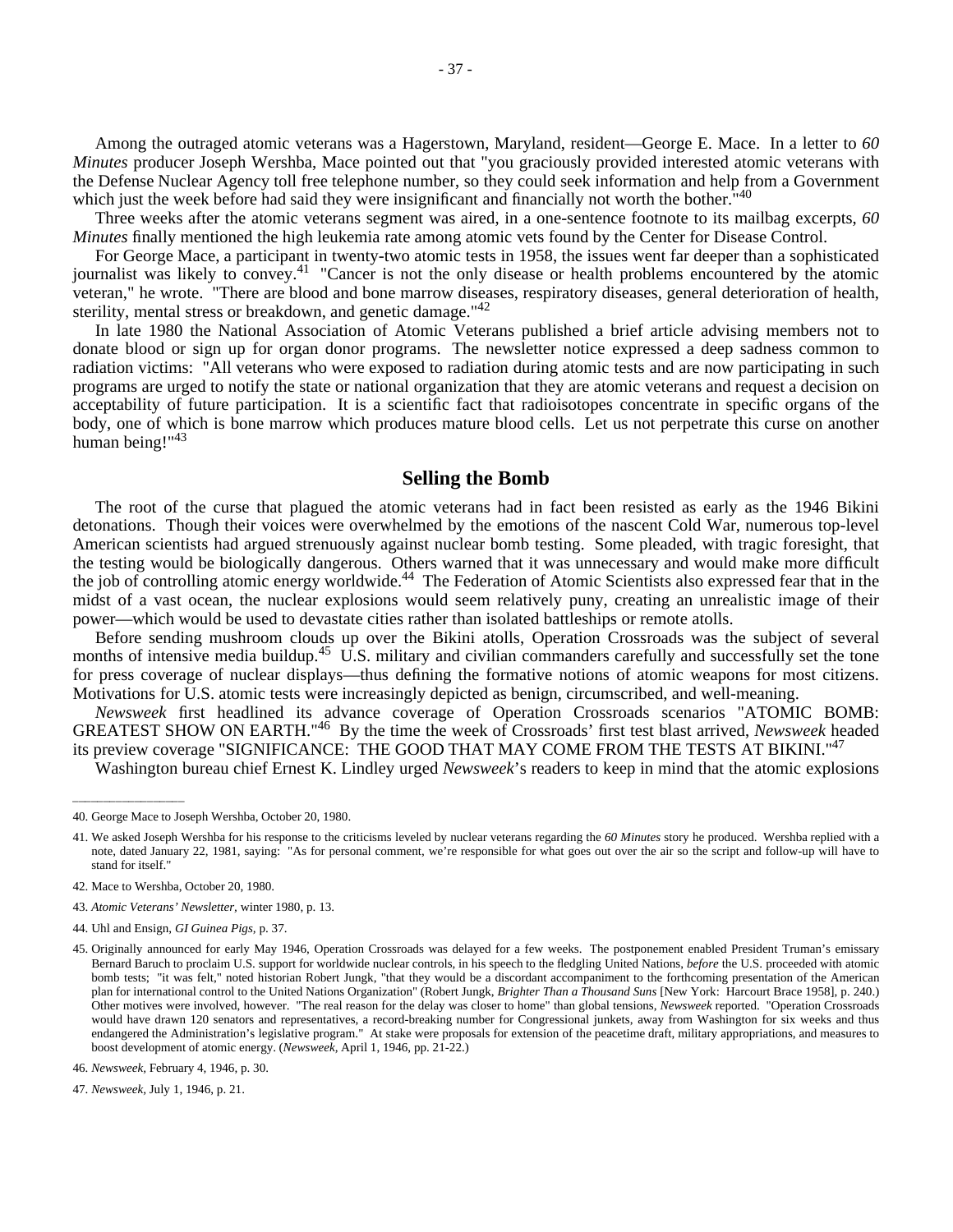were for scientific and military research, not for planetary saber-rattling: "None of these tests is planned as a spectacle; none is intended to show the world what a powerful weapon the atom bomb is. None is intended for diplomatic or political effect."48

With mass media uncritically relaying the military's line, the public image of Operation Crossroads became one of self-defense and even humanitarianism. "The Bikini tests are set up to measure the effects of atomic explosions, not only on ships but on a wide variety of equipment and military ground weapons and on life itself," *Newsweek* declared on the eve of the first Crossroads blast. "The tests on animals, at varying distances from the explosion should be especially valuable, through their contribution to medical knowledge."49 *United States News* informed readers that "only the coming tests can give the final answer to the main question of how today's modern warship can stand up in combat in an age of atomic warfare."<sup>50</sup>

The humanistic theme was reiterated. "One of the answers being sought in the tests will be to see whether more sensitive or more exact devices may be needed to indicate quickly enough the need for special medical treatment of atom bomb victims," reported *Science News Letter,* adding: "Whether the radiation injury from atom bombs will cause sterility in the victims or cause defects in such children as they might have will also be studied. While it will take many years before such genetic effects could be determined from following atom bomb survivors in Japan, laboratory animals and insects, such as drosophila, can provide the answers much faster."<sup>51</sup>

And, a later issue of the periodical went on—with unknowing irony—"Cancer research may get some help from the atomic bomb explosions at Bikini."<sup>52</sup>

Missing from the press billing of Operation Crossroads were any serious suggestions that subjects of the atomic test experiments included human beings.<sup>53</sup> *United States News* dubbed the blast target ships the "guinea-pig fleet," but devoted scant attention to the forty-two thousand human beings in uniform nearby.<sup>54</sup>

#### **Experimenting at Bikini**

In a twin-engine plane twenty miles from the falling atomic bomb Dr. David Bradley waited anxiously, looking out through black goggles toward the Bikini lagoon. "Then, suddenly we saw it—a huge column of clouds, dense, white, boiling up through the strato-cumulus, looking much like any other thunderhead but climbing as no storm cloud ever could." The atomic conflagration was rising from its midair detonation point at a speed of two miles per minute. "The evil mushrooming head soon began to blossom out. It climbed rapidly to 30,000 to 40,000 feet, growing a tawny-pink from oxides of nitrogen, and seemed to be reaching out in an expanding umbrella overhead."<sup>55</sup>

In the hours immediately after the explosion, with Geiger counters clicking rapidly, radiological monitoring planes swept through the air around the mushroom cloud. No one seemed to know whether the gas masks worn by the crews would filter out harmful radioactive particles.<sup>56</sup>

As Bradley's plane drew closer to the cloud, passengers could see many of the target ships afire below; a few were sinking. "Expecting much more dire and dramatic events our crew was disappointed," he recalled. "There was much pooh-poohing of the Bomb over the interphone."<sup>57</sup>

The Able test countdown and explosion seemed to bring the atomic bomb within human scale. "Awful as it was, it was less than the expectations of many onlookers," remarked *Time* magazine. "There was no earthquake, no 'tidal'

<sup>48.</sup> Ibid.

<sup>49.</sup> Ibid.

<sup>50.</sup> *United States News,* February 1, 1946, p. 27.

<sup>51.</sup> *Science News Letter,* May 11, 1946, p. 294.

<sup>52.</sup> *Science News Letter,* July 6, 1946, p. 4.

<sup>53.</sup> Some apprehensions about the Bikini atomic blasts were publicized. Fears of cracked ocean floors, vaporized seas, and gigantic oceanwide tidal waves plausibly destined to be disproved—received more general press attention than the issue of long-term radiation effects. See, for example, *Newsweek,* July 1, 1946, p. 20.

<sup>54.</sup> *United States News,* February 1, 1946, p. 26.

<sup>55.</sup> Bradley, *No Place to Hide,* p. 55.

<sup>56.</sup> Ibid., pp. 22-23.

<sup>57.</sup> Ibid., pp. 57-58.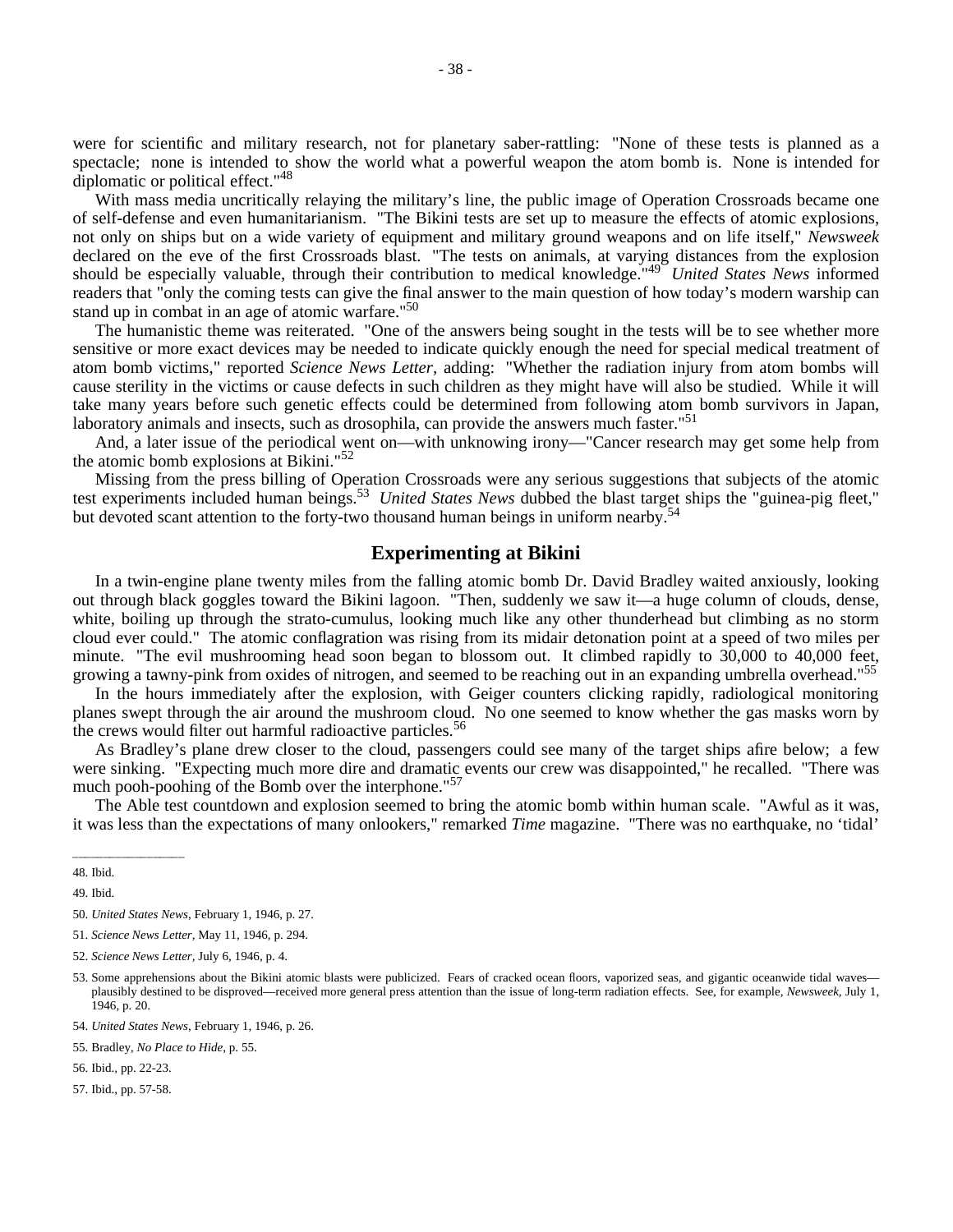(seismic) wave or other catastrophe to justify the fears of crackpots that the bomb would bring the end of the world."58 And *Newsweek* expressed some optimism in its coverage: "Man, pygmy that he is in the endless stretch of time, set off his fourth atom bomb this week. Trembling, he waited once again to see if he had wrought his own destruction. . . . Yet, as the macabre cloud of his fourth explosion rose majestically from Bikini's environs . . . he could sigh with relief. Alive he was; given time and the sanity of nations, he might yet harness for peace the greatest force that living creatures had ever released on this earth."<sup>59</sup> The limitation of visible physical impact was in the spotlight; little attention was devoted to invisible radioactive fallout.<sup>60</sup>

A week after the Able explosion Dr. Bradley boarded a patrol gunboat at Bikini and headed westward, reaching a small atoll after an hour's journey. "Even below the high water mark, on the south shore, whose rocky ledges are constantly being sluiced by the foaming breakers, even here we found radioactive material, invisibly and almost permanently adsorbed to the surface of the rocks. It isn't enough to be serious, but illustrates the difficulty of trying to clean any rough surface of fission products. Even the great Pacific itself cannot wash out a roentgen of it."<sup>61</sup>

The radiation could not be cleansed away. The situation became severely aggravated when the U.S. went ahead with its second postwar nuclear shot, code-named Baker, set off three and a half weeks later. Baker exploded underwater at a shallow location beneath the lagoon surface, displacing two million tons of water. $62$ 

Instruments in Bradley's monitor plane detected radiation from the targeted ships and the ocean water. Needles on all Geiger counters quickly went off scale.<sup>63</sup> Radioed orders to abandon the survey task were a great relief to the crews—"with radiation so intense at such an altitude, that at water level would certainly be lethal. And this wasn't just a point source, it was spread out over an area miles square."<sup>64</sup>

For many weeks afterward monitors found radiation permeating the ecosystem of the Bikini atolls.<sup>65</sup> Meantime many thousands of sailors were aboard ships anchored in Bikini's lagoon. Four days after the Baker detonation Dr. Bradley and his coworkers became aware that "the live fleet is lying at anchor in dangerous water. . . . By noon the intensity was such as to endanger our water intakes and evaporators."<sup>66</sup> The entire fleet pulled up anchors and moved in an attempt to escape the radioactivity.<sup>67</sup>

But U.S. servicemen were being sent aboard the target fleet—about one hundred ships—under orders to scrub off the persistent radiation. More than a week after the Baker blast Dr. Bradley observed "most of the ships are still in quarantine because of radioactivity." The decks were "still so hot as to permit only short shifts of twenty minutes to an hour. The rain which fell contained the equivalent of tons of radium.<sup>"68</sup> For Navy hands accustomed to swabbing the decks, it was an exercise in frustration. Scrubbing the vessels, with help from fire-fighting equipment, provided "no relief from the 'damned Geigers.'"<sup>69</sup> Two years later those ships remained highly radioactive.<sup>70</sup>

For all the official public talk about Operation Crossroads being a crucial experiment, from the standpoint of scientific inquiry it had a number of peculiarly flawed aspects.

hhhhhhhhhhhhhhhhhh

68. Ibid., p. 102.

70. Uhl and Ensign, *GI Guinea Pigs,* p. 44.

<sup>58.</sup> *Time,* July 8, 1946, pp. 20-21.

<sup>59.</sup> *Newsweek,* July 8, 1946, p. 19.

<sup>60.</sup> American media eagerly lacquered events even indirectly linked to the atomic test with thick coats of patriotic heroism. An Associated Press article headlined "SCIENTISTS RISK LIVES TO SAVE ATOMIC SECRETS" in the *Los Angeles Times*—disclosed that "a group of famous scientists flying to the United States from Bikini, deliberately gambled their lives today in a thunderstorm over Nebraska by refusing to bail out to save top secret photographic and instrument records of the atomic blast." (*Los Angeles Times,* July 5, 1946.)

<sup>61.</sup> Bradley, *No Place to Hide,* p. 73.

<sup>62.</sup> Bruce A. Bolt, *Nuclear Explosions and Earthquakes* (San Francisco: W. H. Freeman and Co., 1976), p. iv.

<sup>63.</sup> Bradley, *No Place to Hide*. p. 95.

<sup>64.</sup> Ibid., pp. 96-97.

<sup>65.</sup> Ibid., pp. 98, 107-108, 126.

<sup>66.</sup> Ibid., pp. 100-101.

<sup>67.</sup> Ibid., p. 101.

<sup>69.</sup> Ibid., p. 103.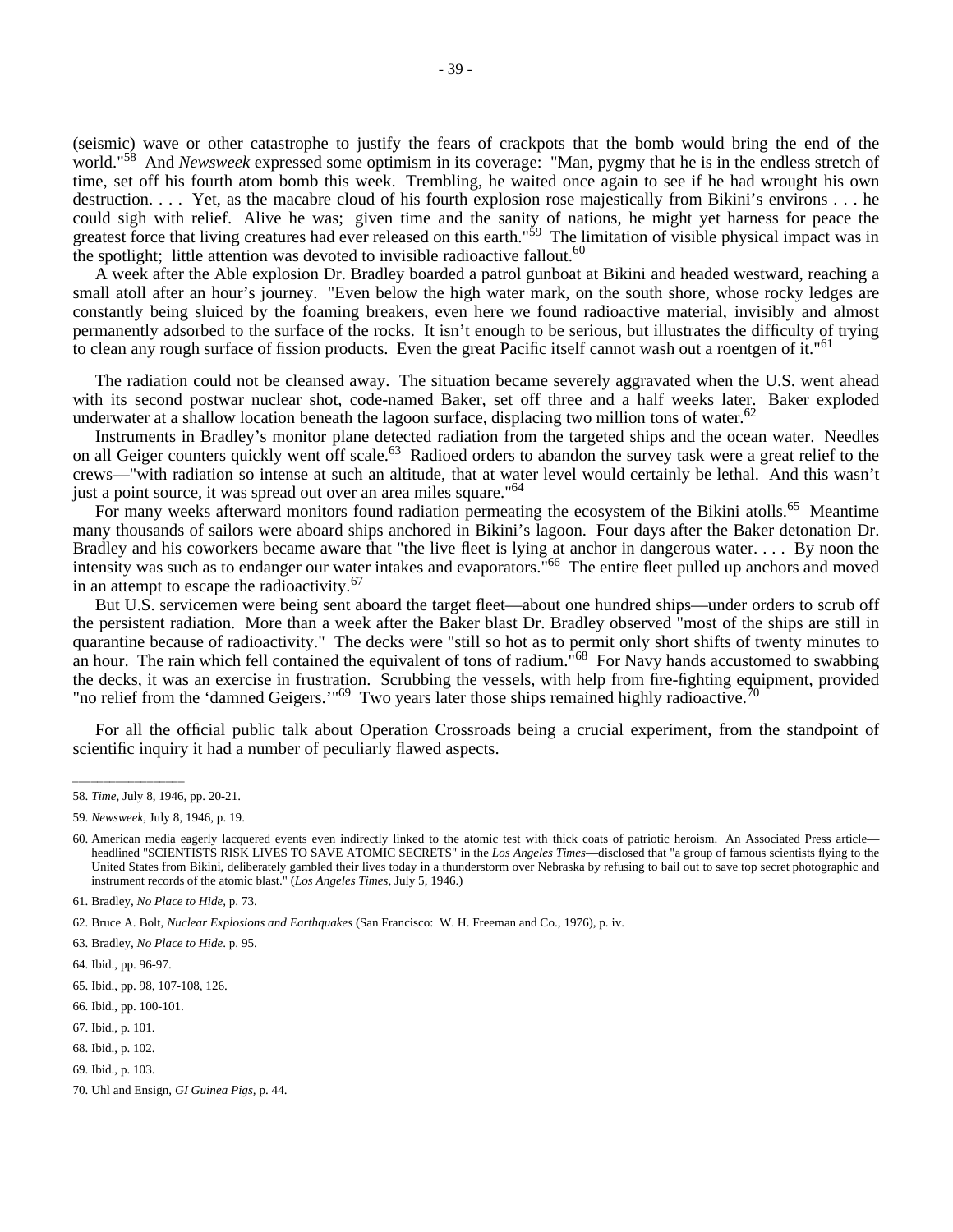For example the Navy killed Bikini atoll insects before the first atomic explosion there—preventing any accurate assessment of the bomb radiation impacts on the land food chain. Unlike mass circulation periodicals, the small journal *Science News Letter* noticed the action, reporting after the first blast: "The atom bomb's effect on Bikini's ecology will have a blurred record because DDT was sprayed over the atoll islands before Seabee forces went to work there weeks ago. This was done to abate the plague of flies that wrecked comfort and threatened health. Biologists making the 'before-B day' survey objected but Navy authorities decided in favor of the Seabees."<sup>71</sup>

Whether the test supervisors were merely concerned about servicemen's comfort—or whether they also wished to preclude the possibility of news accounts revealing that an atomic explosion had wiped out insect life—remained unclear. But, as *Science News Letter* correspondent Dr. Frank Thone pointed out, DDT indiscriminately kills almost all aboveground insects—including those transferring pollen to sustain plant life. So use of the DDT predictably clouded reasons for insect and plant deaths on Bikini.<sup>7</sup>

The government's DDT dousing prevented systematic evaluation of radiation effects on other atoll life as well. "Some birds and almost all lizards depend mainly on insects for food," Thone reminded readers. "Recent experiments indicate that DDT-poisoned insects do not kill birds and fishes that eat them but if the insects are killed off, where will the birds find food? . . . This one monkey-wrench, thrown into this atoll's ecology, sprinkles question marks all over the biological record."<sup>73</sup>

Those life forms that escaped the DDT were not missed by the radiation. After the Baker test ordinarily brighthued coral heads were white, and dead; their normally nurturing surroundings remained highly radioactive. Dr. Bradley's "first netfull of sand dumped upon the fantail of our boat proved to be so radioactive that in a panic I had the whole catch thrown overboard."<sup>74</sup>

The implications were disturbing. Intensive radiation on the lagoon bottom threatened to contaminate the ocean food chain. After two more weeks passed, Bradley found that nearly all seagoing fish caught around the atoll were radioactive.<sup>75</sup>

Government authorities and the mass media neglected such biological issues. More conspicuous, however, was the failure to decontaminate the target ships; the military had little choice but to concede a lingering problem.<sup>76</sup> In the words of Bradley's log, there remained "a real hazard from elements present which cannot be detected by the ordinary field methods. . . . recent studies with the alpha counter have established the presence of alpha emitters, notably plutonium."<sup>77</sup> A month after the Baker explosion it became clear that ship surfaces would shed radioactivity only through sandblasting or administering huge quantities of strong acid.<sup>78</sup> Seven weeks after the blast, laboratory studies were consistently detecting "a small but definite amount of plutonium spread atom-thin over most of the contaminated areas."79

The public version of Operation Crossroads was that no long-term harm had been inflicted by the tests. Bradley's conclusions were far different: "We don't know to what distances from Bikini the radiation disease may be carried. We can't predict to what degree the balance of nature will be thrown off by atomic bombs."<sup>80</sup>

### **Crossroads Veterans**

Like their later counterparts, servicemen at the 1946 atomic testing were almost nonpersons—little more than props in a grandiose show. Early onset of health problems among American troops sent onto the radioactive ships was not publicized. Operation Crossroads veterans were to recall, sometimes bitterly, that they were provided no

- 78. Ibid., pp. 131-132.
- 79. Ibid., p. 147.
- 80. Ibid., p. 149.

<sup>71.</sup> *Science News Letter,* July 6, 1946, p. 3.

<sup>72.</sup> Ibid.

<sup>73.</sup> Ibid.

<sup>74.</sup> Bradley, *No Place to Hide,* pp. 107-108.

<sup>75.</sup> Ibid., p. 126.

<sup>76.</sup> Ibid., pp. 115-116.

<sup>77.</sup> Ibid., pp. 116-117.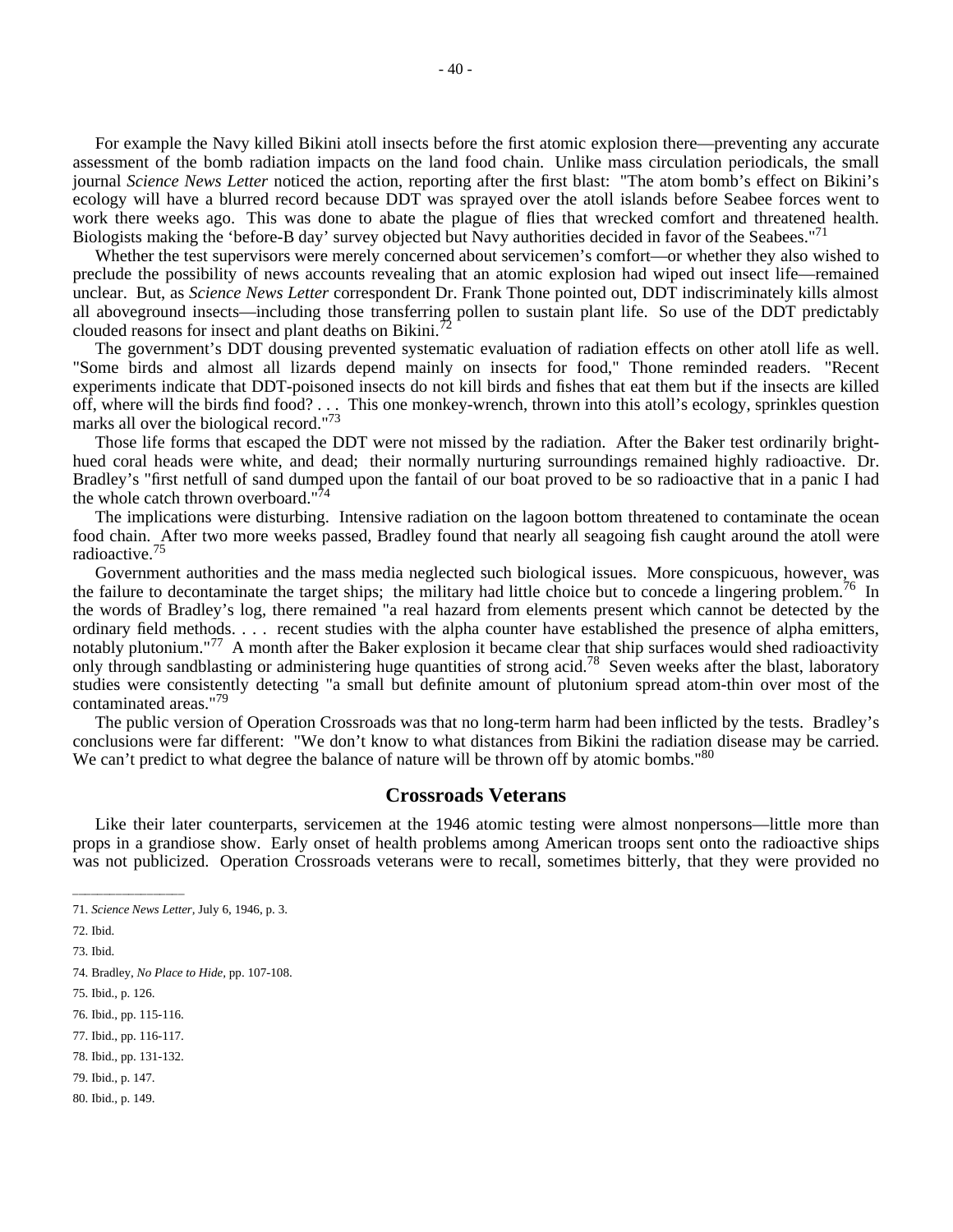special cleanup garb as they scrubbed the contaminated decks. Most emphasize they were provided no radiationdetection badges or other monitoring gear.

Three decades later, under short-lived congressional pressure, U.S. Department of Energy acting assistant secretary Dr. Donald Kerr admitted that the government could document radiation-exposure badges for only about one quarter of the servicemen at Operation Crossroads. The ratio dropped to about one tenth for the next atomic test series.<sup>81</sup>

For participants at Operation Crossroads the pair of twenty-three-kiloton nuclear detonations were only the start of their hazardous ordeals. Sent onto the targeted vessels within days—sometimes merely a few hours—after the atom bomb explosions, they scoured the irradiated surfaces for weeks on end, at times living on the same ships. They routinely drank water distilled—through frequently contaminated evaporators—from the lagoon that Dr. Bradley and his colleagues were finding to be so intensely radioactive.<sup>82</sup> Former Navy servicemen tell of entire crews falling violently sick soon after boarding ships hot with radioactivity. Chronic, painful illnesses inexorably followed.

Vice Admiral W. H. P. Blandy, commander of the Operation Crossroads joint Army-Navy task force, had been quick to proclaim the atomic experiment "highly successful." *Newsweek* reported at the time: "There had been no human casualties, though Admiral Blandy cautiously warned some might yet be overexposed to radiation [a rare public admission that received no substantive media follow-up]. For, he said, the personnel were eager to board the ships for the military and scientific findings that would affect the future of mankind.<sup>"83</sup>

Judging from dozens of interviews with Operation Crossroads veterans contacted for this book, Admiral Blandy may have greatly overstated just how eager "the personnel" were to climb aboard the radioactive vessels.

Jack Leavitt, for instance, had enlisted in the Navy in 1941, before his eighteenth birthday. Stationed in California, he was twenty-two years old when he learned he was headed for Operation Crossroads in early 1946. "Someone told me it was volunteer only, but I was not asked if I wanted to participate, only to report for duty. I had volunteered to join the Navy, and I guess that was good enough."<sup>84</sup>

After the Able atomic blast Leavitt was ordered to board the U.S.S. *Pensacola,* a heavy cruiser among the hardest-hit large ships in the Bikini target zone. He was assigned to a team "to scrub down the decks to wash off any radioactive fallout." Leavitt was aware that "at no time did I or anyone working with me—that is, naval personnel—have a Geiger counter, nor any other testing device to measure danger of radiation."

Leavitt and the others in his crew ate K-rations and sandwiches, and drank water filtered from the lagoon.<sup>85</sup>

Leavitt's stint aboard the *Pensacola* was cut short by news of the death of his mother, and he left for the United States after nine days on the radioactive cruiser. Ever since boarding the *Pensacola* his health had deteriorated. "I had diarrhea for some time after the test, but was told it was emotional and would go away. I had accompanying pain in the lower abdomen, and in the right side. And have had since. I have had stomach trouble since 1946."<sup>86</sup> His later ailments included colitis, bleeding of the bladder, and obstructive lung disease, all malfunctions of organs vulnerable to internally absorbed radioactive particles. The Veterans Administration refused to provide medical treatment.<sup>87</sup>

In 1981, at age fifty-seven, Jack Leavitt spoke to us from his home in Mesa, Arizona. "They asked me to participate in a test I knew nothing about, and gave no guarantee as to what could result from these tests. Upon completion of tests I felt I was forgotten and rejected for further testing of any ailments." For Leavitt, who served in World War II and the Korean War, the continuing injustice of Operation Crossroads remained hard to accept. The government, he noted, "still doesn't want to admit any possible guilt for cause of alteration of the lives of those 'volunteers' who *gave* at that time—but when they ask now for help they are rebuffed and told to simply forget it

<sup>81.</sup> Uhl and Ensign, *GI Guinea Pigs,* p. 43.

<sup>82.</sup> Bradley, *No Place to Hide,* pp. 103-104, 152.

<sup>83.</sup> *Newsweek,* July 8, 1946, p. 20.

<sup>84.</sup> Jack Leavitt, taped statement to authors, December 1980.

<sup>85.</sup> Ibid.

<sup>86.</sup> Ibid.

<sup>87.</sup> Ibid.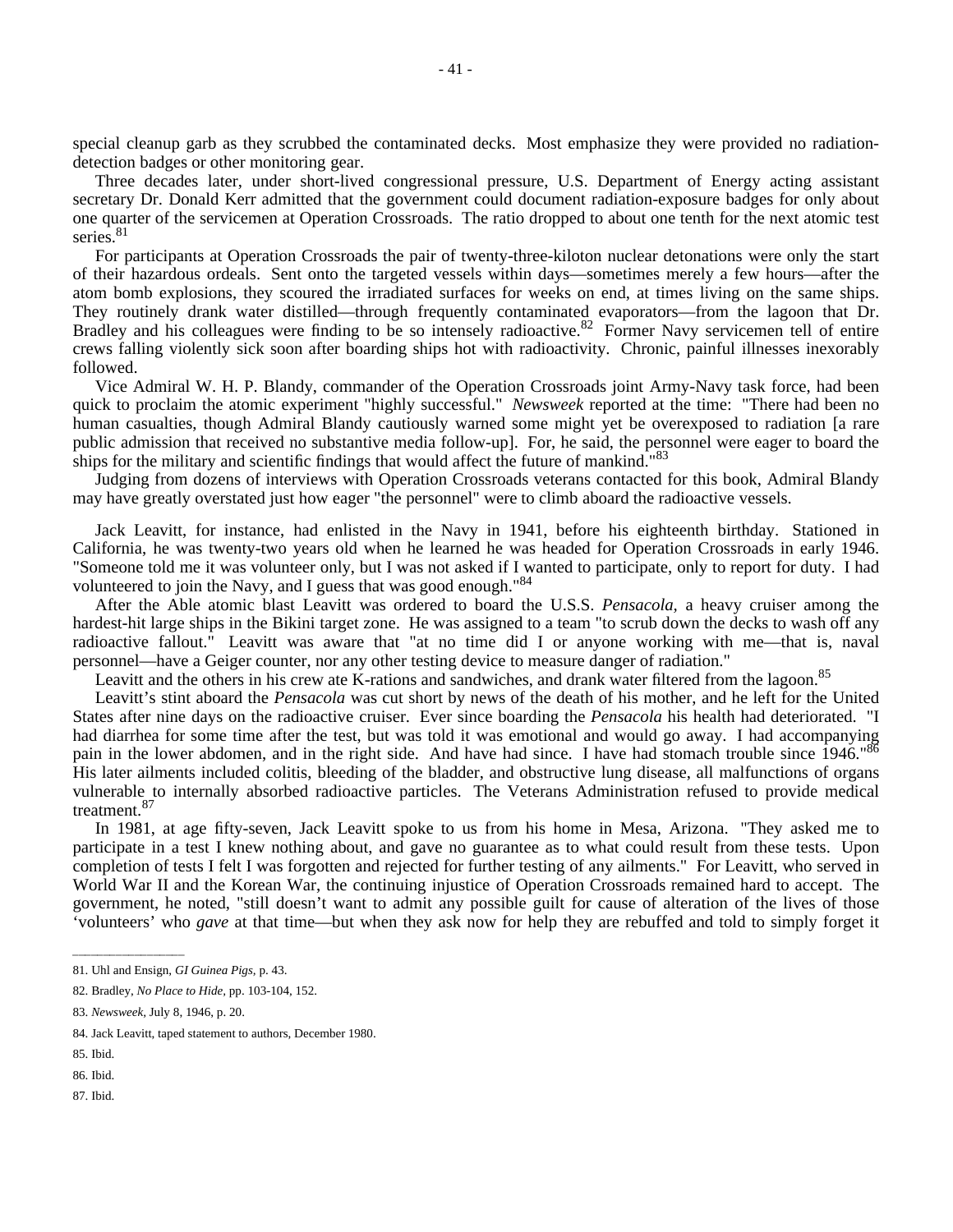ever happened."<sup>88</sup>

Like so many other atomic veterans Jack Leavitt refused to forget. "I am bitter because I have lost my ability to work, to take care of myself. I collect five hundred thirty-four dollars and ten cents Social Security. I am totally disabled." With a sad anger in his voice he said that the government declined to pay for his needed prescription drugs. His situation, Leavitt stressed, only represented a small part of a much larger problem. "There must be thousands still suffering, and loved ones left behind prematurely by early death to veterans who have passed on with claims pending, and some could still be alive today if proper treatment was given, and the responsibilities accepted by those responsible in the first place."<sup>89</sup>

Kenneth H. Tripke, of Brooklyn, Wisconsin, was aboard the U.S.S. *Quartz* supply ship at Operation Crossroads. "I personally was so sick," he recalled, "with diarrhea and vomiting for days. I went from 128 to 70-some pounds. I turned a funny color, lost all my hair on my body." Taken onto a hospital ship, Tripke was fed intravenously. Ever since, severe weight loss plagued him, along with calcium deposits in his eyes impairing his sight, and sharp hip pains. "My back, shoulders, nerves, etc., are in poor shape."<sup>90</sup>

A day after the Baker underwater blast Frank F. Karasti and three other seamen were sent aboard the destroyer *Hughes* to keep it from sinking. Karasti who later settled in Winton, Minnesota, was twenty-six years old at the time. "Out of the four hours we spent on her, two were spent vomiting and retching as we all became violently ill." Like many Crossroads veterans, Karasti never forgot that drinking water came from conversion of the Bikini lagoon water. Lesions appeared on his lungs about a month after the second Crossroads explosion; serious breathing problems evolved. Since 1948 he suffered from "uncontrollable hypertension." As with many Crossroads veterans Karasti's skin developed frequent severe disturbances. "My skin is deteriorating on my whole body and it is possible to wash off parts of it while bathing. . . . I have been aging ahead of my time and should I use any physical effort, I get ill for three days after."<sup>91</sup> Frank Karasti's afflictions—serious damage to breathing, nervous system, and skin, along with overall feelings of premature aging—are frequently reported by people exposed to atomic radiation.

The day after the first Crossroads blast, Karasti was assigned to putting out fires on several of the target vessels, including the bull's-eye ship, the U.S.S. *Nevada*, which had been painted orange.<sup>92</sup> About two weeks later a Navy crew of about sixty men boarded the *Nevada,* where they worked, ate, and slept. Among the crew was seaman Michael W. Stanco, who had in years past been wounded in the Japanese attack on Pearl Harbor, and again in the Philippines. On board the U.S.S. *Nevada,* "We became deathly ill after eating. I remember being so ill along with the others."<sup>93</sup>

Reflecting on the events, from his home in New Port Richey, Florida, Stanco recalled reading that the *Nevada* was later among ships intentionally sunk because of long-lived intensity of residual radioactivity. "If this ship was sunk for reasons of contamination, what effects do you think it had upon the 60 men who ate and slept aboard it?" he asked. "And what about the divers who sank to their armpits in ooze—and the other 42,000 men that also participated?"<sup>94</sup>

George McNish of Tampa, Florida, was on the U.S.S. *Coucal* as part of a radiation survey group at Bikini. "We scuba dived, ate coconuts from the island and swam, unaware of the danger involved. We had scientists dressed like for 'outer space,' with instruments like I had never seen. But when it came to diving or bringing up samples, all we had were 'skin and tanks.'" Seven years later he began treatment for tuberculosis; he later suffered from severe spine deterioration.<sup>95</sup>

A few days after the Baker test Navy seaman Richard Stempel "anchored among the ships in the target area, swimming nearly every day and using the water freely. We were never told not to do either. At one point in operations during rough seas, three other crewmen and I tied our landing craft to a mooring buoy anchored in the

hh<del>ahaa ka badaa ka badaa ka badaa ka badaa ka badaa ka badaa ka badaa ka badaa ka badaa ka badaa ka badaa ka bada</del>

94. Ibid.

<sup>88.</sup> Ibid.

<sup>89.</sup> Ibid.

<sup>90.</sup> *Atomic Veterans' Newsletter,* winter 1980, p. 4.

<sup>91.</sup> Frank Karasti to authors, December 8, 1980.

<sup>92.</sup> Ibid.

<sup>93.</sup> *Atomic Veterans' Newsletter,* fall 1980, p. 11.

<sup>95.</sup> *Atomic Veterans' Newsletter,* summer 1980, p. 13.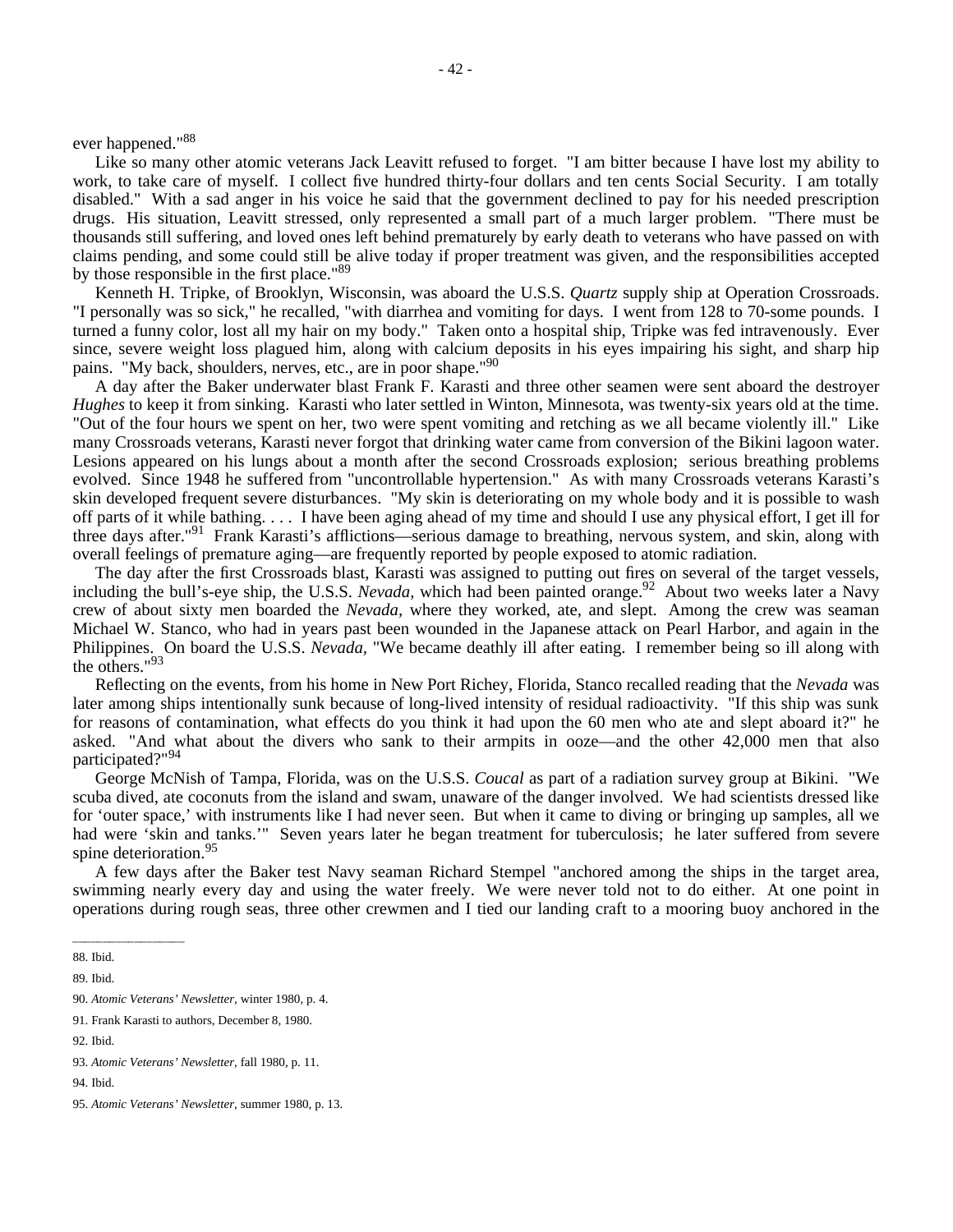blast area and climbed aboard. About two hours later, a high ranking officer came by and checked the radiation level of the moss on the buoy. The Geiger counter pegged and he ordered us off. He didn't advise us of any decontamination procedure."96

Within a few weeks Stempel "was being treated by ship's doctor for a skin disorder the doctor was unable to diagnose." The following year Stempel filed for service-connected VA benefits because of the severe skin affliction physicians had dubbed "atopic eczema"; the VA rejected his claim.<sup>97</sup>

Initially the VA's rejection had contended that "the evidence shows that you had had this affliction since early childhood and there was no evidence to show that it was aggravated by your military service."<sup>98</sup> Refiling the claim in 1980, Stempel, living in Grants Pass, Oregon, submitted "three notarized letters from my father and two brothers stating I had no skin problems before enlisting in the U.S. Navy. Again it was refused." Uncompensated, Stempel's skin "has now deteriorated to where the total skin surface is either red raw, white scales, or open bleeding sores that itch constantly."<sup>99</sup>

By the early 1980s numerous other Crossroads veterans had begun to speak out. As Navy veteran Jack Sommerfeld recalled: "We remained berthed in the lagoon and had to use sea water from the lagoon to make water with which to wash, bathe and brush teeth and for other purposes.  $\dots$  We were not issued radiation badges."<sup>100</sup> An in-service photo of Sommerfeld shows a cherubic, smiling youngster in sailor garb. But in 1980 he was blind, confined to a wheelchair, suffering from deteriorating skin, and diagnosed with mouth and throat cancer. His continued efforts to obtain VA compensatory aid went unrewarded.<sup>101</sup>

Warren E. Zink, an eighteen-year-old fireman first class at Operation Crossroads, was assigned to go aboard the heavy cruiser U.S.S. *Salt Lake City* two days after the Able explosion.<sup>102</sup> He was "accompanied by a scientist who was equipped with a Geiger counter," Zink explained. "We had no way of telling the severity of the level of radiation other than noticing the indicator went as far as it could on the counter."<sup>103</sup> After the Baker test Zink and his crew returned to the *Salt Lake City* for cleanup and repair work. The ship was eventually torpedoed because of its extreme contamination.<sup>104</sup>

"Within two years of my discharge from the U.S. Navy in 1948, I began having severe headaches, nausea and vomiting," recounted Zink, a resident of Woodridge, Illinois. After months of hospital tests the diagnosis was "migraine." In 1973 doctors found that Zink's lungs had deteriorated severely. "At that time, and I quote my doctor, 'my lungs are 15 years older than the rest of my body.' Today I am classified as an emphysema patient, I am also bothered by constant muscle spasms in my legs which never seem to let up."<sup>105</sup>

Pervasive among former military participants in Operation Crossroads—as well as for others exposed to radiation—are deep concerns about genetic damage to their children and future generations.

For William A. Drechin, of Old Forge, Pennsylvania, worries began on deck of the U.S.S. *Ottawa,* as he faced toward Bikini. He was nineteen years old. Dizziness and painful headaches soon became part of his life, and a softball-size lipoma tumor was surgically removed from his back three years later. But the most painful was yet to come. In 1954 he and his wife had a son, born nonambulatory. A year afterward another son was born with the same condition, later diagnosed as cerebral palsy. The first child died at age twenty-one; the second at age nine. "There is absolutely no history of defective births on either side of families," according to Drechin, who blames his participation in Operation Crossroads for the birth defects of his two sons. "The seeds of their physical woes were implanted when the destructive forces of the A-bomb were released on Bikini."<sup>106</sup>

<sup>96.</sup> *Atomic Veterans' Newsletter,* winter 1980, p. 9.

<sup>97.</sup> Ibid.

<sup>98.</sup> Ibid.

<sup>99.</sup> Ibid.

<sup>100.</sup> *Atomic Veterans' Newsletter,* spring 1980, p 11.

<sup>101.</sup> Ibid.

<sup>102.</sup> Warren Zink to authors, December 15, 1980.

<sup>103.</sup> *Atomic Veterans' Newsletter,* fall 1980, p. 5.

<sup>104.</sup> Ibid.

<sup>105.</sup> Ibid.

<sup>106.</sup> William Drechin to authors, December 10, 1980; *Atomic Veterans' Newsletter,* summer 1980, p. 9.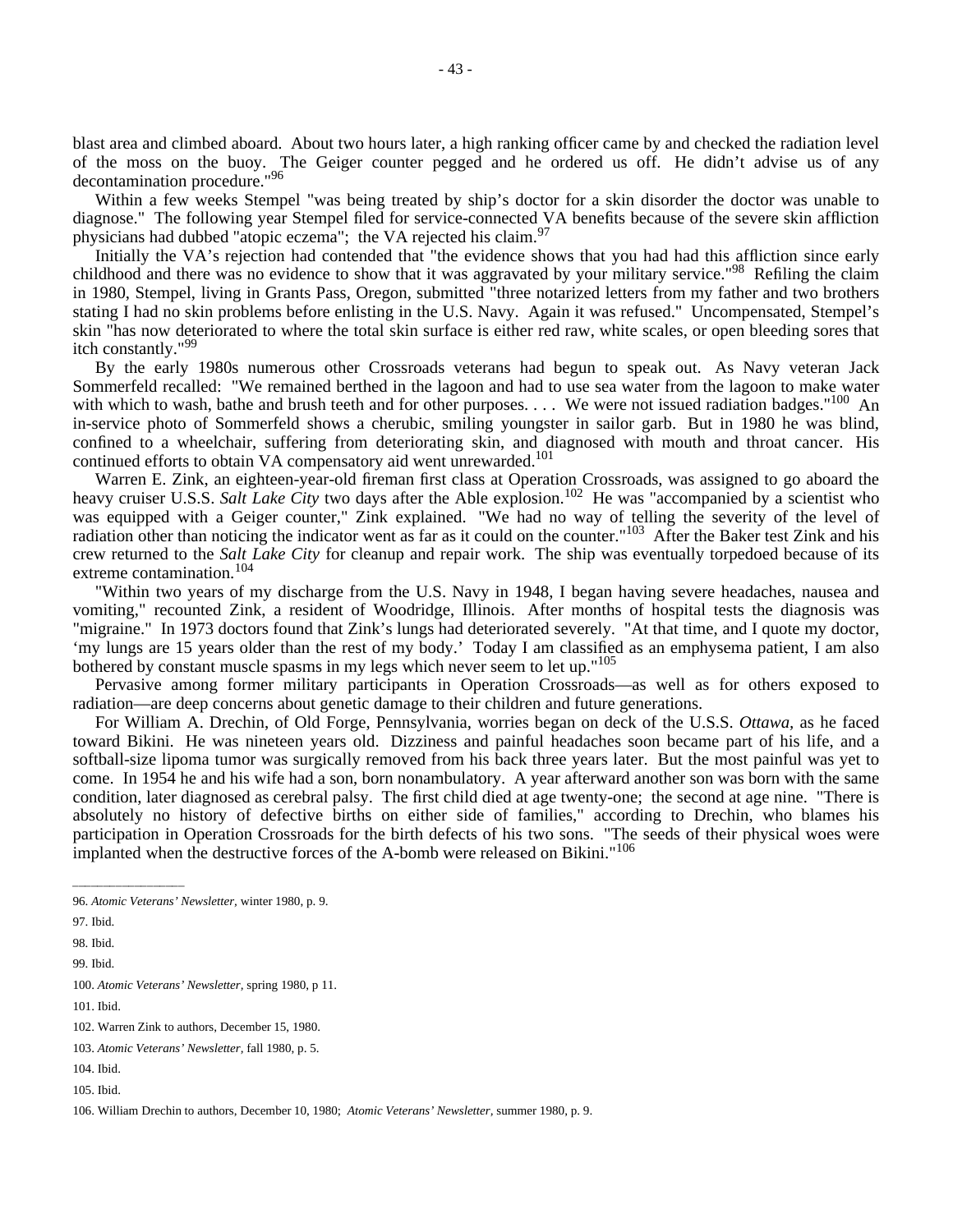Charlie Andrews, of Riverview, Florida, also was left to agonize over the genetic legacies of Operation Crossroads. For the last six months of 1946 he worked on radioactive ships that had been at Bikini. "We lived on board, drank the water filtered by contaminated evaporators, and some of the food had been aboard the vessels at the time of the blast, making it also contaminated." In 1980 the aftermath of Crossroads was still very much with Andrews: "I find it very difficult to explain to my 15-year-old son who was born with deformed legs and no heels, which have been corrected over the years no thanks to Uncle Sam, the possibility of his children ... being deformed also."<sup>107</sup>

Living in Lower Lake, California, Howard C. Taylor harkened back to his early pride in the Navy. At Bikini in 1946 he was a ship's officer on the target-zoned U.S.S. *Dawson,* sent onto the vessel after both test explosions. In the late 1950s, health problems appeared: lesions on his lungs, calcium deposits in his shoulder, and black, brittle teeth. They were only the start of his ills. Suddenly he lost nearly all his vision. He was forced into retirement in 1963. "I had five children and we were soon quite destitute. My children all have eye problems. I have a son in a mental institution and another son who is abnormal and in a foster home. My wife had several miscarriages."<sup>108</sup>

As occurred for so many atomic veterans, Taylor's strong patriotism and pride in the U.S. armed forces soured. "I am now disenchanted and disgusted with the Navy and our government. I and many more veterans have been deprived of the ability to enjoy and provide for our families and are now being treated like a bunch of 'social bums.'" $109$ 

There were civilians involved in Crossroads test operations as well; they and their families gained no more consideration than their military counterparts.

Thomas W. Scott received top-secret clearance as a civilian aerial-ground photographer to film the Able test for the government. After the explosion his plane followed the dissipating radioactive cloud for several hours. Scott's wife, Helena, of Camarillo, California, saw that "for 26 years following 'Able Day' his ailments slowly, but steadily, kept increasing: the choking cough, nausea, vomiting, nose bleeds, severe back pains, depression and so on, became a daily routine." Scott died of bone cancer in 1972.<sup>110</sup>

Nor did Americans' radiation exposure from Operation Crossroads end when the U.S. ships involved left the Bikini area. Scores of the vessels remained highly radioactive, and some were taken to Hawaii for disposal.

Gregory Bond Troyer, eighteen, was in the Navy at the time, working in the Base Craft, Pearl Harbor shipyard. His duties included securing vessels, still hot from Bikini, to a tug, towing them out to sea about ten to fifteen miles from Pearl Harbor, and sinking the ships. He worked without protective clothing; often his chest and feet were bare. His crew had no exposure badges or radiation monitoring gear.<sup>111</sup>

A few years later, after honorable discharge from the Navy, Troyer got married. Attempts to start a family were unsuccessful, intensive physical exams by doctors determined that Troyer was sterile. In the mid-1970s physicians discovered Troyer was suffering from hyperthyroidism. A lesion appeared on his scrotum, attributed to eczema. Arthritis of neck and shoulders, cysts around his eyes and forehead, prostate problems, and hearing loss set in also. In 1980, living in St. Paul, Minnesota, Troyer at age fifty-three remained under medication for his long-standing thyroid damage.<sup>112</sup>

### **Living with Nuclear Weapons**

Considering the government's deliberate control of information before and after Crossroads, it is perhaps no surprise that the test blasts actually allayed domestic fears of atomic war. "On returning from Bikini," wrote William L. Laurence, a *New York Times* science reporter, "one is amazed to find the profound change in the public attitude toward the problem of the atomic bomb. Before Bikini the world stood in awe of this new cosmic force. Since Bikini this feeling of awe has largely evaporated and has been supplanted by a sense of relief unrelated to the grim

hhhhhhhhhhhhhhhhhh

112. Ibid.

<sup>107.</sup> *Atomic Veterans' Newsletter,* fall 1980, p. 8.

<sup>108.</sup> *Atomic Veterans' Newsletter,* winter 1980, p. 8.

<sup>109.</sup> Ibid.

<sup>110.</sup> Helena Scott, "Written Statement," *Citizens' Hearings* April 12, 1980.

<sup>111.</sup> Gregory Troyer to authors, December 1980; Troyer's complete VA file, C-13470812.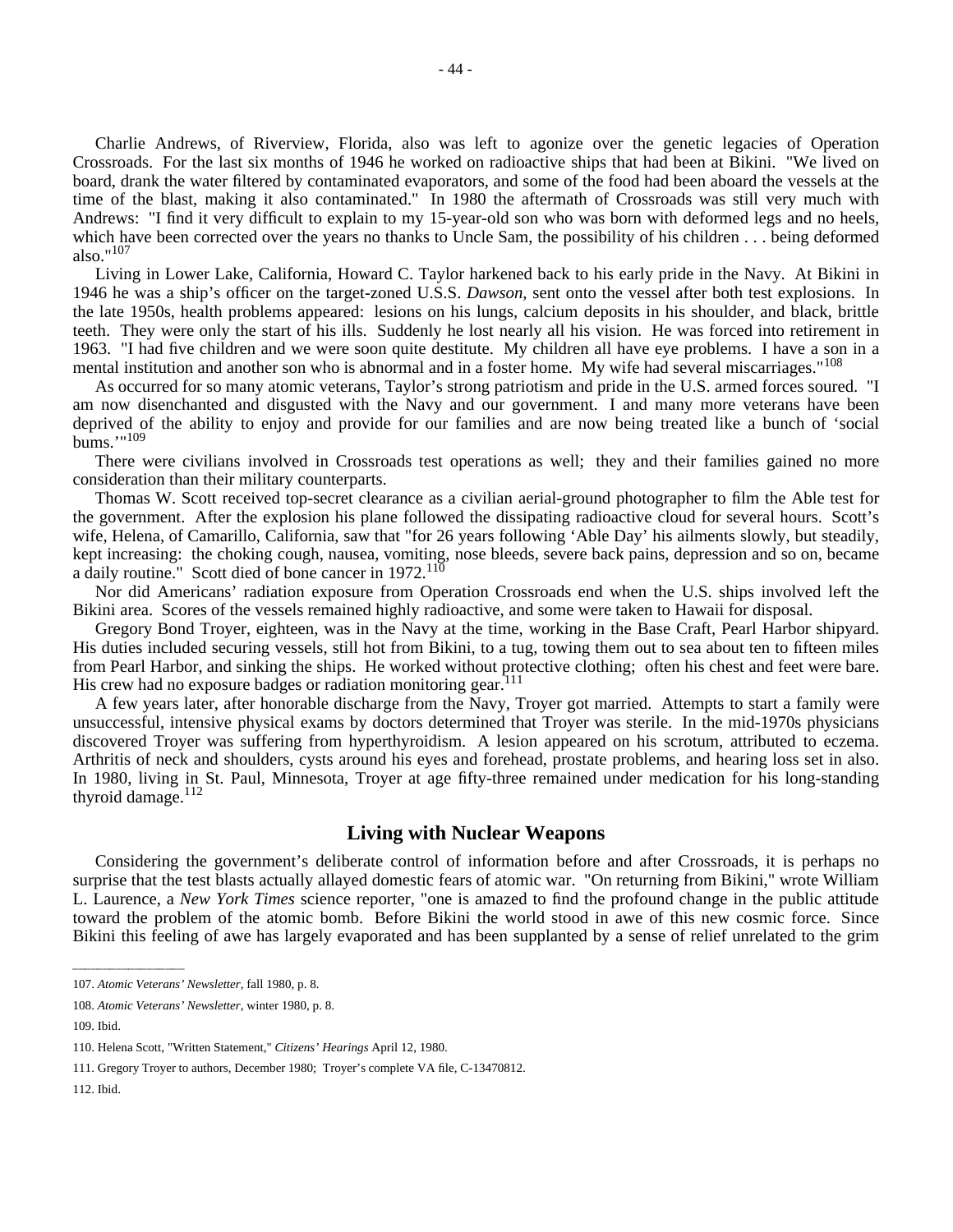reality of the situation. Having lived with the nightmare for nearly a year [since Hiroshima and Nagasaki], the average citizen is now only too glad to grasp at the flimsiest means that would enable him to regain his peace of  $mind$ ".  $113$ 

Many years later the public-relations role played by the Bikini tests of 1946 seemed apparent. "Their spiritual effect was great," wrote historian Robert Jungk. "For they soothed the fears of the American public almost as much as the bombs dropped on Japan had aroused them."<sup>114</sup>

There had been some opposition to the atomic explosions at Bikini. After the Federation of Atomic Scientists unsuccessfully attempted to prevent the tests protesters gathered in New York's Times Square.<sup>115</sup> But America's nuclear machinery—forged through extremely close cooperation between government and private industry during the wartime Manhattan Project—was picking up speed and consolidating alliances along the way.<sup>116</sup> America had entered the cold war, and atomic bombs were requisite materiel.

Rhetorical abhorrence of nuclear bombs accompanied the beefed-up nuclear weaponry appropriations and further atomic bomb test explosions.<sup>117</sup> President Truman inaugurated "an American political tradition," as authors Michael Uhl and Tod Ensign described it: "Denounce the proliferation of nuclear weapons, urge disarmament, and advocate peaceful uses of atomic energy, while continuing to produce and test nuclear weapons under the guise of national security."<sup>118</sup>

The issue of how the government should supervise atomic energy came to the fore in 1946, with a struggle over whether regulation should be entrusted to the U.S. military or civilian administrators. A petition campaign, spearheaded by the Federation of Atomic Scientists, deluged Congress with messages favoring civilian control of the atom. When the law establishing the Atomic Energy Commission (AEC) took effect in August 1946, its provisions seemed to reflect a victory for the forces backing civilian authority over nuclear development.<sup>119</sup>

The U.S. Government's executive and legislative branches, with appointments by the president and confirmation powers plus oversight duties by Congress, would keep watch over the AEC. Yet, underneath the proclaimed civilian umbrella, America's top military officers retained basic roles in the government's atomic policy decisions.

The 1946 law that established the AEC also set up the Military Liaison Committee, located in the Pentagon and charged with supervising America's nuclear program from a "national defense" standpoint. While usually a civilian, that panel's head represented the Defense Department; the committee's members were military officers.<sup>120</sup>

Supporters of civilian nuclear control soon began to realize they had won a hollow victory. The AEC was effectively interwoven with U.S. military authority—which was, after all, the prime user of the atom.<sup>121</sup>

Those eager for nuclear proliferation American-style found that in many respects they could enjoy the best of both worlds: the appearance of civilian control, with the military still calling the shots.<sup>122</sup> In the face of Pentagon

<sup>113.</sup> Jungk, *Brighter Than a Thousand Suns,* p. 240.

<sup>114.</sup> Ibid.

<sup>115.</sup> Bolt, *Nuclear Explosions and Earthquakes,* p. xiv.

<sup>116.</sup> Most members of a blue-ribbon consultant board, entrusted by the State Department to come up with an initial plan for international control of atomic capabilities, were top executives in large American business institutions—General Electric Company, Monsanto Chemical Company, and New Jersey Bell Telephone Company. The pattern of policy formulations dominated by representatives of corporations, standing to reap huge profits from further nuclear expansion, was well established.

<sup>117.</sup> For details on proposals and negotiations regarding international control of atomic energy in the late 1940s, see D. F. Fleming, *The Cold War and Its Origins,* Vol. I (Garden City and New York: Doubleday, 1961 ), Chapters 13 and 14; see also, Jungk, *Brighter Than a Thousand Suns,* Chapters 14 and 15; also, *The H Bomb* (New York: Didier, 1950), pp. 170-171, for comments by Professor Hans J. Morganthau.

<sup>118.</sup> Uhl and Ensign, *GI Guinea Pigs,* p. 32.

<sup>119.</sup> Fleming, *The Cold War and Its Origins,* pp. 382-383.

<sup>120.</sup> York, *The Advisors,* p. 61

<sup>121.</sup> See Jungk, *Brighter Than a Thousand Suns,* p. 244.

<sup>122.</sup> It soon became clear that entrenched enthusiasts for civilian jurisdiction over atomic matters generally saw it as the most effective way to bring the nuclear age to rapid maturity. In a speech aimed at rallying support for the civilian-control concept, one of its most influential boosters, Connecticut Senator Brien McMahon, left no doubt that he was seeking the most productive way to develop a wide array of atomic technologies: "Of course the military should be consulted on the military aspects of atomic energy and this is as far as any civilian commission should be required to go. The military is noted for its reactionary position in the field of scientific research and development. The most successful weapons of war throughout history have been conceived and developed by civilians and the atomic bomb was no exception. It is because I am concerned about the nation's security, as well as the development for peaceful use of atomic energy, that I want civilians to control this force unhindered by the military." (Fleming, *The Cold War,* p. 382.)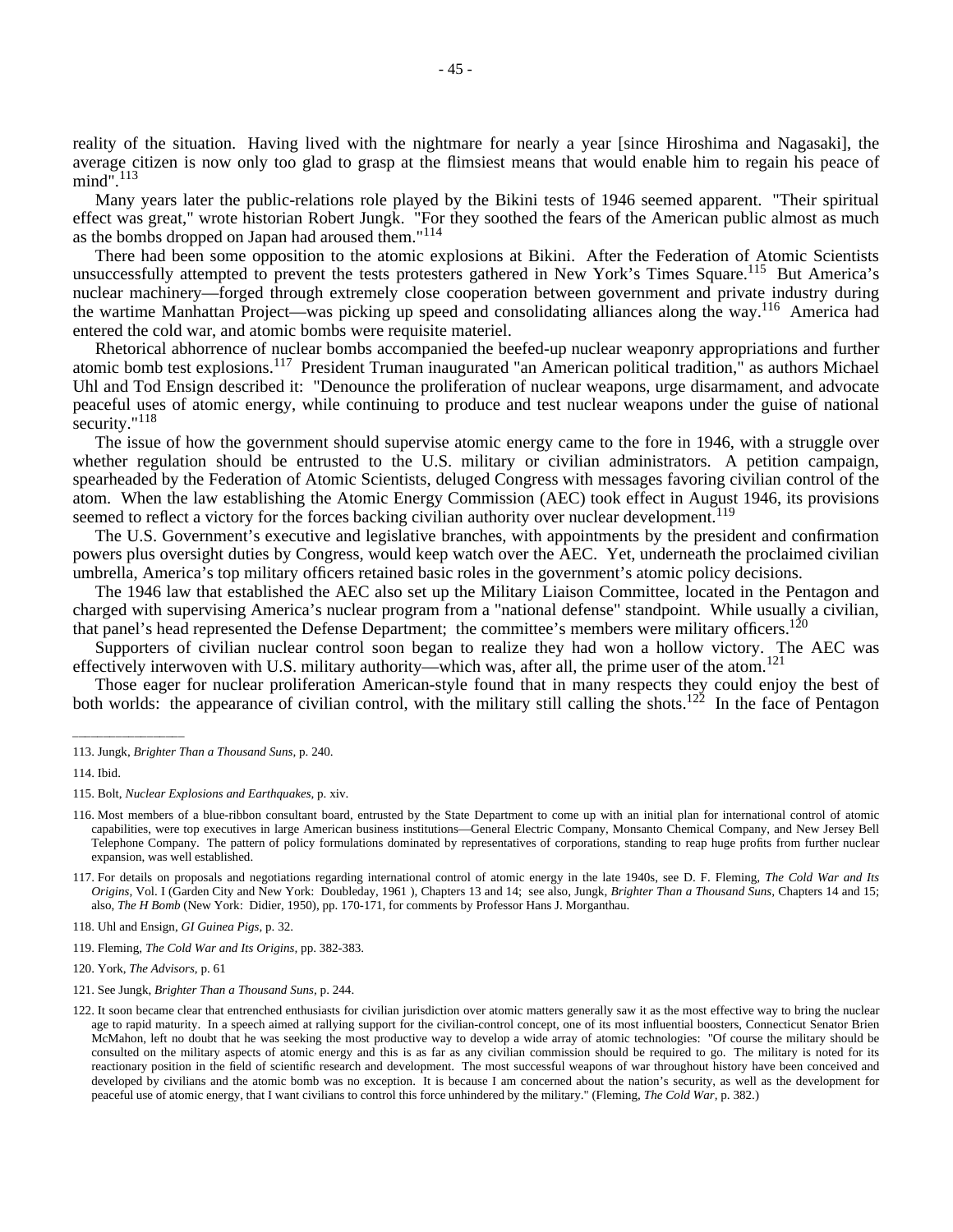expertise and clout, the legislative branch quickly accepted a junior role in nuclear matters. When the 1950s began, members of the congressional Joint Committee on Atomic Energy still were not privy to the number of bombs in the U.S. nuclear stockpile.<sup>123</sup>

The American military, meanwhile, rapidly became the primary source of funds for scientists in numerous fields. And those who paid the pipers composed the tunes. By autumn 1946 the trend was becoming painfully obvious to many atomic scientists, including Philip Morrison. Speaking at an annual public-affairs forum sponsored by the *New York Herald Tribune,* Morrison commented on this evolving relationship: "At the last Berkeley meeting of the American Physical Society just half the delivered papers . . . were 'supported in whole or in part' by one of the [Armed] Services . . . some schools derive 90 percent of their research support from Navy funds . . . the Navy contracts are catholic. . . . The now amicable contracts will tighten up and the fine print will start to contain talk about results and specific weapon problems. And science itself will have been bought by war on the installment plan.

"The physicist knows the situation is a wrong and dangerous one. He is impelled to go along because he really needs the money."<sup>124</sup>

The nation's major universities grew steadily entangled in the atomic funding net. In spring 1947 prime academic institutional involvement came from the University of California—operating Los Alamos in New Mexico and the Radiation Laboratory in Berkeley—and from the University of Chicago, main operator of the Argonne National Laboratory along with dozens of other colleges acting as copartners. By the end of the decade scores more large universities were under large atomic contracts from the government.

Less than seven months after the AEC came into existence, President Truman issued a "loyalty order" authorizing police investigations into the moral fiber and political fidelity of federal employees.<sup>125</sup> Atomic researchers with government grants were also subject to such inquiries. Robert Jungk characterized the results as an "unhealthy climate of suspicion, accusations and time-wasting defense against false charges."<sup>126</sup>

"From 1947 on," he added, "the atmosphere in which the Western scientists lived became more and more oppressive every year." Throughout the U.S., England, and France scientists faced "loyalty committees," firings, interference with international travel, and general harassment—so that "in the laboratories of the Western world people started whispering to one another, anxiously on the watch for the State's long ears, as had hitherto been the case only in totalitarian countries."<sup>127</sup>

The fear ran from the lowest lab intern to the most esteemed scientific pioneer. Attending the University of California, physics student Theodore Taylor and a few other pupils devised a proposal for a general strike by American physicists. They approached J. Robert Oppenheimer, then at the height of his considerable national power in nuclear policy circles. Taylor always remembered Oppenheimer's words. After he read over the written proposal, Oppenheimer said, "Take this paper. Burn it. Never recall it. Anyone who knew of this would label you a Communist and you would have no end of trouble the rest of your life."<sup>128</sup>

126. Ibid., p. 251.

127. Ibid.

hh<del>ahaa ka badaa ka badaa ka badaa ka badaa ka badaa ka badaa ka badaa ka badaa ka badaa ka badaa ka badaa ka b</del> 123. *The H Bomb,* p. 158.

<sup>124.</sup> Jungk, *Brighter Than a Thousand Suns,* p. 248. For an account of the military's atomic research contracting activities on campuses the spring after Morrison's speech, see *Business Week,* March 22, 1947, pp. 32-38.

<sup>125.</sup> Jungk, *Brighter Than a Thousand Suns,* p. 249.

<sup>128.</sup> John McPhee, *The Curve of Binding Energy* (New York: Farrar, Straus & Giroux, 1974), Ballantine paperback edition, p. 41.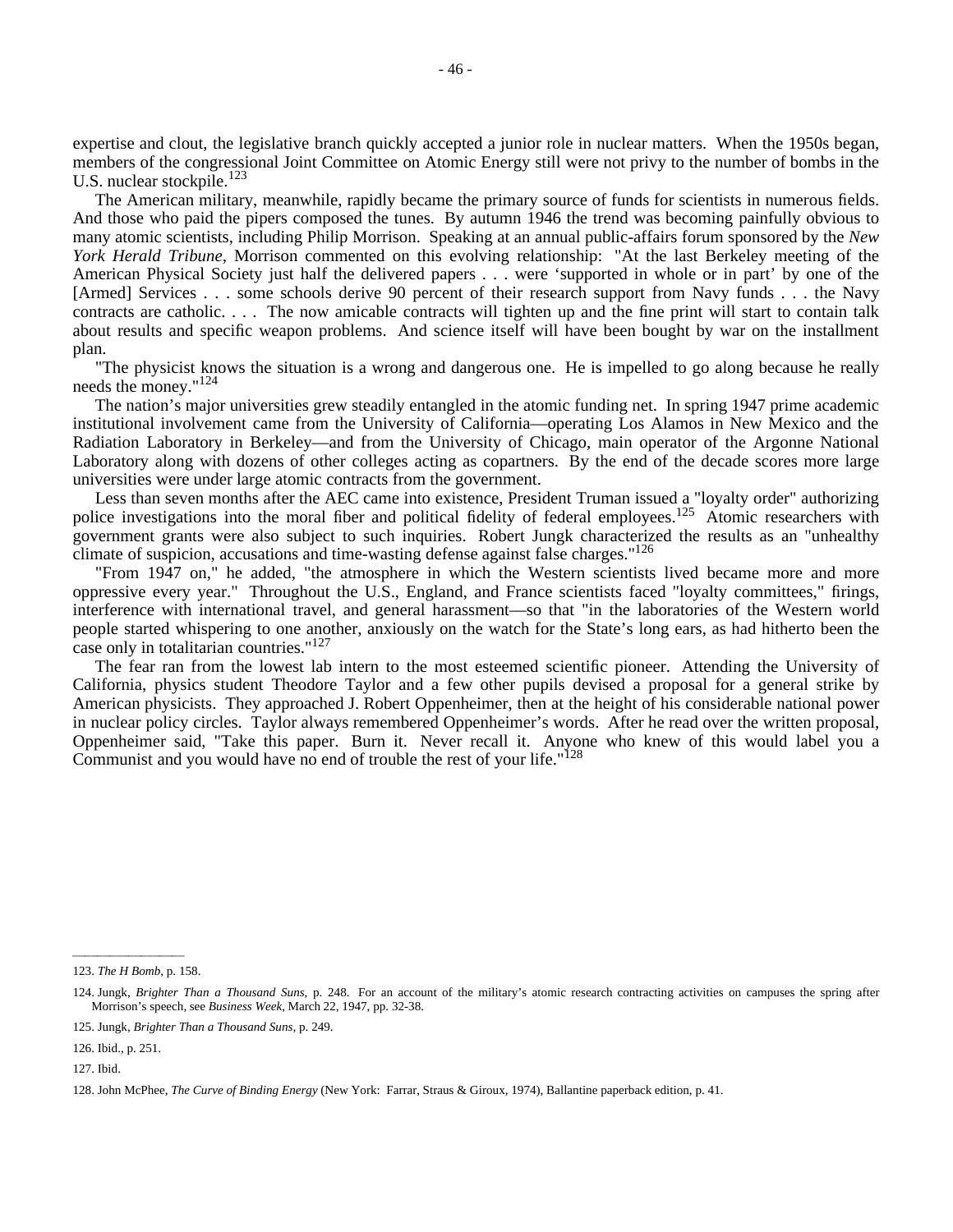### **Eniwetok**

When American students opened *Scholastic* magazine's first issue of 1948, they read that their country was planning more nuclear bomb tests. Under the headline "ADVANCING SCIENCE" was the periodical's account of upcoming Operation Sandstone:

Eniwetok is a lonely spot. It is a sort of coral necklace of 40 tiny island "beads," far out in the vast Pacific. It lies about halfway between Hawaii and the Philippines. The nearest land is more than 100 miles away. The 147 natives of the atoll are being moved to another island.

But don't get the idea that you can spend a nice, quiet vacation there. You couldn't even get near the place. Even the United Nations is barred.

For Eniwetok will become a "forbidden fortress of the atom." The U.S. Atomic Energy Commission plans to test atomic weapons there.<sup>129</sup>

Just two years after Operation Crossroads the United States was back exploding nuclear bombs in the Marshall Islands. About twenty thousand American servicemen were there,<sup>130</sup> during three atomic detonations from towers on Eniwetok in April and May 1948. Men like David Lloyd and John E. Knights and Claude E. Cooper participated, like the good soldiers they were, in the Pentagon's scenarios.

Ten years after Operation Sandstone, Air Force veteran Lloyd got married. His son Scotty was born in 1960; at the age of ten, Scotty was diagnosed with bone cancer. A year later Scotty was dead. His father was left with skin cancer, which doctors termed recurring basal cell carcinoma, on his nose. Twenty years after the death of his son, Lloyd, living in Topeka, Kansas, could not forget. "At the present time," he said, "I feel nothing but bitterness towards my Government for using me and thousands like me as human guinea pigs."<sup>131</sup>

Lieutenant Colonel John Knights, of Tampa, Florida, had a long military career spanning service in the Army, Navy, and Air Force. He was an Army major in 1948, exposed to high amounts of radiation a few days after the first nuclear shot at Eniwetok, when he helped extricate a tank from a blast crater. Knights testified about the experience in front of a citizens' commission in Washington, D.C., thirty-two years later: "Back on board the radiological safety ship, the needle on the radiation meter bounced off scale and I was sent to the showers for a scrub-down with stiff brushes. I was still very hot and in a state of shock after the shower and I was sent back to my state room to recuperate. An hour later I suffered severe nausea and vomited." Twenty years later he had bladder cancer, combined with chronically itching skin and sharp pain in his groin that persisted for decades.<sup>132</sup>

U.S. Navy Lieutenant Claude Cooper died in 1979, after suffering from prostatic cancer with metastases to his vital organs and all his bones. "I feel in my heart that my husband's death was attributable to the radiation he received while participating in Operation Sandstone at Eniwetok," said his widow, living in Long Beach, California.<sup>133</sup>

The response to Lloyd and Knights and Mrs. Cooper from the U.S. Government was the standard one: Denial of responsibility.

At Eniwetok in 1948 atomic weaponry took a substantial leap. Under joint auspices of the Defense Department and AEC, the Operation Sandstone tests "evidently did result in substantial improvements in the efficiency of use of fissile material," according to physicist Herbert York, a key researcher in U.S. nuclear weapons design.<sup>134</sup> One forty-nine-kiloton blast, code-named Yoke, expended more than twice the force of any atomic bomb detonation in previous years.<sup>135</sup>

Operation Sandstone gave a lift to the politicians, industrialists, generals, and scientists pushing for bigger nuclear

<sup>129.</sup> *Scholastic,* January 5, 1948, p. 6.

<sup>130.</sup> Uhl and Ensign, *GI Guinea Pigs,* p. 43.

<sup>131.</sup> *Atomic Veterans' Newsletter,* fall 1980, pp. 9-10.

<sup>132.</sup> *Citizens' Hearings,* pp. 17-19.

<sup>133.</sup> *Atomic Veterans' Newsletter,* summer 1980, p. 9

<sup>134.</sup> York, *The Advisors,* pp 19-20.

<sup>135.</sup> *Announced U.S. Nuclear Tests,* p. 5. Unless otherwise noted, nuclear bomb blast dates and magnitude figures were derived from this source.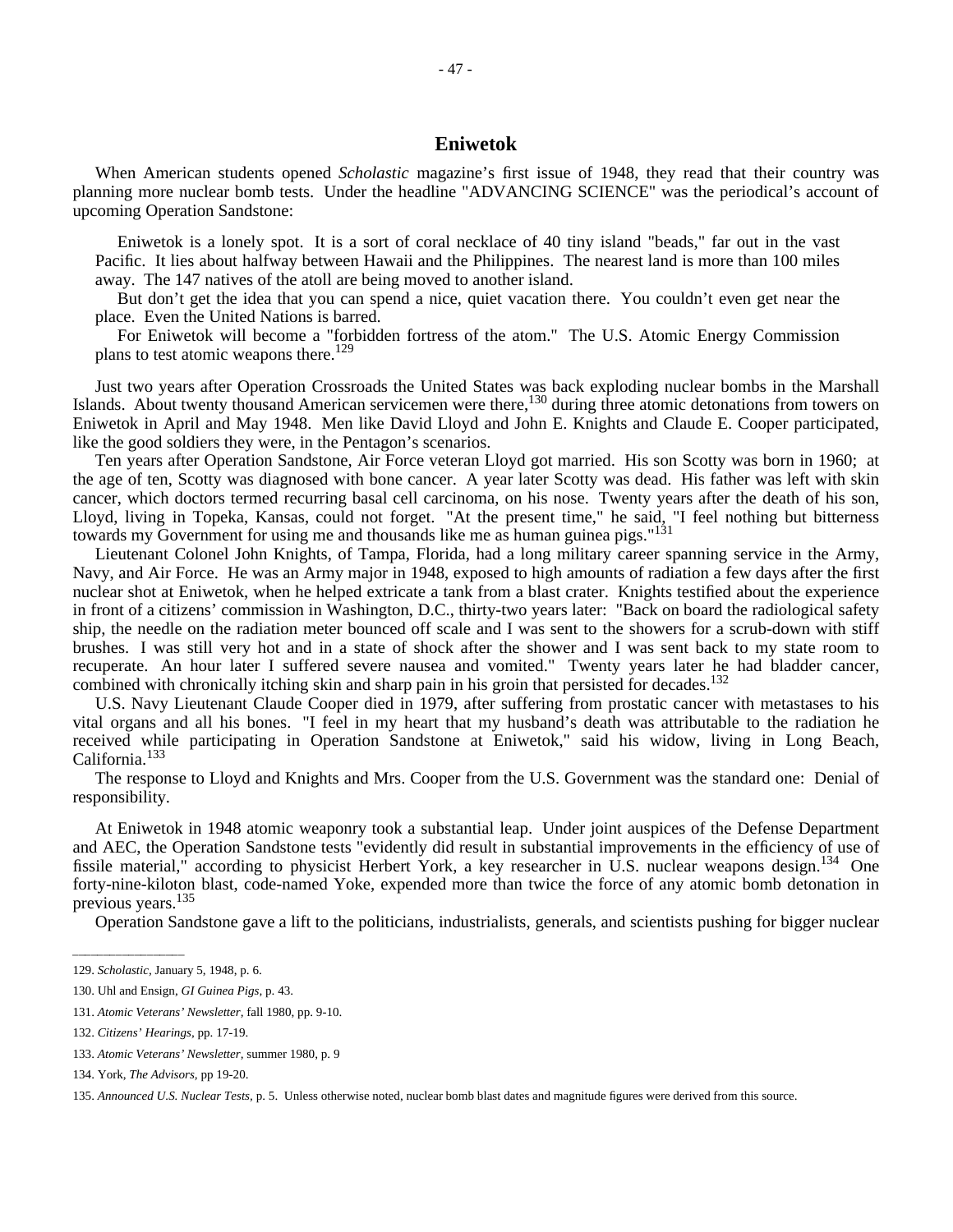weapons outlays. "Success" of the Sandstone tests "boosted morale at Los Alamos and helped garner further support for the laboratory in Washington," observed York. "As a result, the construction of a new laboratory, located nearby on South Mesa, was authorized as a replacement for the wartime facilities that were still being used."136 More than ever the fix was in for nuclear testing to be perpetual scenery on the American political, economic, scientific, and media landscapes; its tangible benefits had become obvious to its prime constituents.

One of the Los Alamos laboratory's leading physicists, Edward Teller, recognized that nuclear bomb test explosions would be pivotal for continually gearing up the nuclear weapons assembly line: from research and development to production of warheads in bulk. Offered the directorship of the Los Alamos theoretical division, Teller said he would accept the post only if the U.S. would conduct a dozen nuclear tests per year—a rate that seemed unrealistic to Los Alamos chief Norris Bradbury in the late 1940s.<sup>137</sup>

Unable to force such a commitment, Teller declined the position.<sup>138</sup> But his vision soon prevailed. In the first five years after the end of World War II the U.S. tested a total of five atomic bombs; from 1951 to 1955, the American government tested sixty-one nuclear bombs.

### **The H-Bomb**

The Soviet Union exploded its first atom bomb on August 29, 1949, in Siberia.<sup>139</sup> U.S. planes detected the fallout. On September 23, 1949, President Truman announced: "We have evidence that within recent weeks an atomic explosion occurred in the U.S.S.R." The President added, "Ever since atomic energy was first realized to man, the eventual development of this new force by other nations was to be expected. This probability has always been taken into account by us."<sup>140</sup>

Edward Teller called fellow atomic scientist Robert Oppenheimer and asked what to do in response to the news. According to Teller, Oppenheimer replied: "Keep your shirt on."<sup>141</sup> But for Teller and others demanding more federal monies to develop weapons, the revelation that the Soviets had the atom bomb provided a strong additional argument. The nuclear arms race was on!

A few days later *Time* commented on "a change in mood and tempo. Military planners were suddenly faced with a whole new timetable of strategic planning. . . ." Under the subheading "Red Alert," *Time* declared that "with atom bombs and bombers in the hands of an enemy, the Army and Navy, as well as the Air Force, took on new and immediate importance. If the U.S. wanted security, it would have to buy the full, costly package." $142$ 

While virtually everyone recognized that a nuclear war would cause unprecedented casualties and suffering, few people realized that more insidious peacetime effects were already under way. Routine operation of the atomic weapons assembly line—exposing an increasing number of Americans to radiation under normal conditions—was taking its toll. Ironically, Americans became primary victims of their own country's nuclear weapons program.

Like other major nuclear decisions before and since, the hydrogen bomb go-ahead came first. Public comment was welcome later. When it came to atomic development, the general public was in a position of reacting to one fait accompli after another. And proliferation of radiation victims followed as a consequence.

As the new decade began, the White House, Defense Department, and Atomic Energy Commission were coordinating hush-hush meetings about the H-bomb—a weapon involving fusion of hydrogen into helium. The required high temperature of hundreds of millions of degrees would be possible only from an atomic bomb detonation—so A-bomb capability was a prerequisite for triggering an H-bomb's "thermonuclear" explosion. Scientists estimated that if an H-bomb were possible, it could bring about one thousand times the explosive force of an A-bomb.

hh<del>ahaa ka badaa ka badaa ka badaa ka badaa ka badaa ka badaa ka badaa ka badaa ka badaa ka badaa ka badaa ka bada</del>

141. Ibid., p 63.

<sup>136.</sup> York, *The Advisors,* pp. 19-20.

<sup>137.</sup> Ibid., p 18.

<sup>138.</sup> Ibid.

<sup>139.</sup> Prior to the first Soviet atomic test, in 1948 and 1949, public speeches by a number of high-ranking American generals had contended that a preemptive nuclear attack on the Soviet Union's major cities and industrial centers might be a good idea. (See Fleming, *The Cold War,* p. 391.)

<sup>140.</sup> York, *The Advisors,* p. 34.

<sup>142.</sup> *Time,* October 3, 1949, p. 7.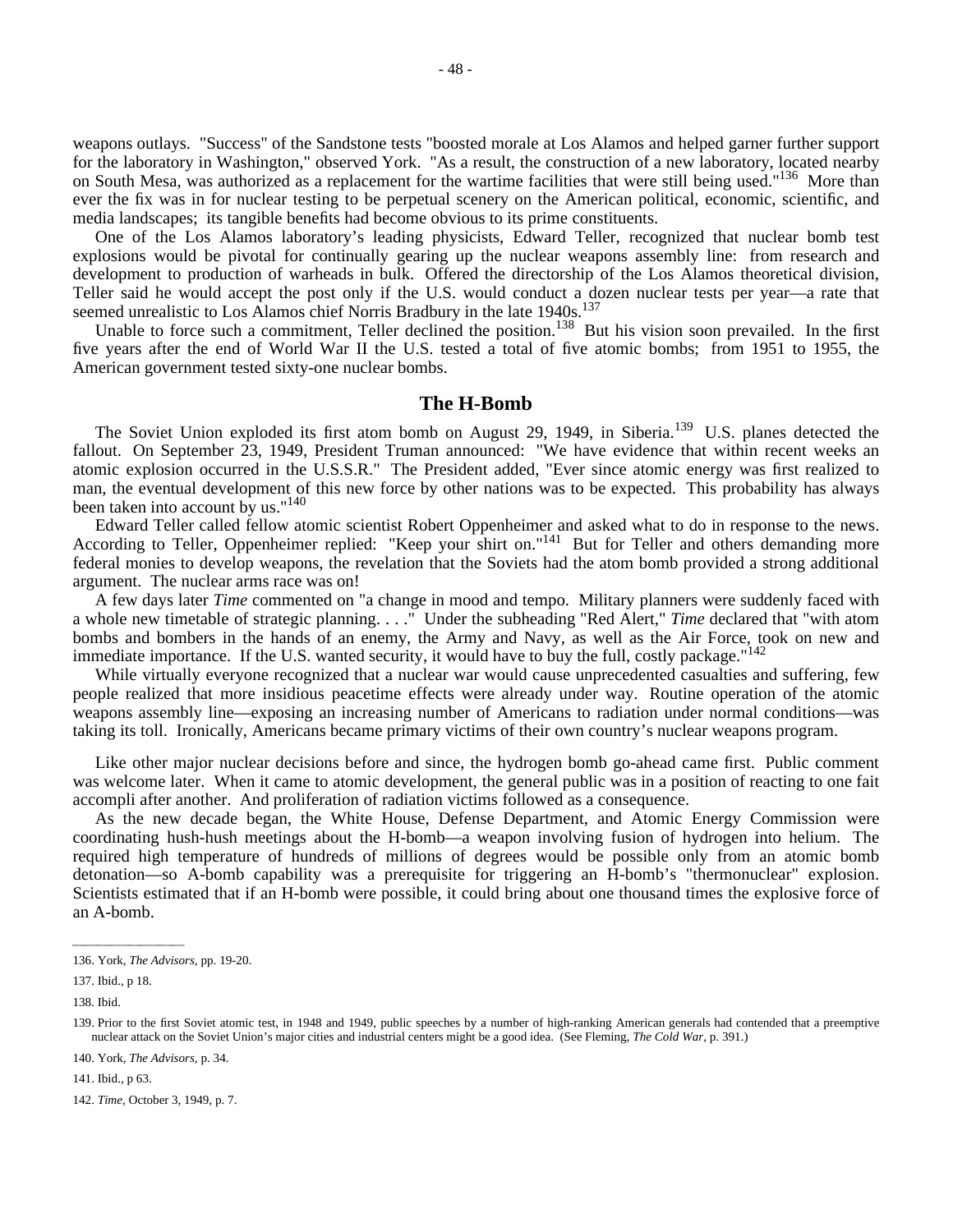Albert Einstein was among those in 1950 who viewed current events with trepidation. Within the U.S. he warned of "concentration of tremendous financial power in the hands of the military, militarization of the youth, close supervision of the loyalty of the citizens, in particular, of the civil servants by a police force growing more conspicuous every day. Intimidation of people of independent political thinking. Indoctrination of the public by radio, press, school. Growing restriction of the range of public information under the pressure of military secrecy."<sup>143</sup>

It was in this atmosphere that deliberations over whether to proceed with H-bomb research reached their climax. That secretive process is important to understand "because it is one of the relatively few cases where those who explicitly tried to moderate the nuclear arms race came within shouting distance of doing so," according to Herbert York, the first director of the Lawrence Livermore Laboratory where much of the hydrogen bomb R and D subsequently took place. Behind the scenes there was, in York's words, "a brief, intense, highly secret debate."<sup>144</sup>

Under federal law a key source of recommendations for the Atomic Energy Commission was its General Advisory Committee. Called upon by the AEC to take up the question of prospective H-bomb development, the Advisory Committee—chaired by J. Robert Oppenheimer and including such luminaries of nuclear physics as Enrico Fermi and I. I. Rabi—met in late October 1949. While urging continued efforts to magnify the power of atomic weaponry, the Advisory Committee urged that the United States *not* plunge ahead with developing the H-bomb, also known as the "super bomb."<sup>145</sup>

The panel presented arguments in terms of military strategies, technical aspects, and optimum use of present nuclear resources, concluding that the H-bomb was not needed for U.S. national security. The report also depicted the H-bomb choice as a profound moral issue: "It is clear that the use of this weapon would bring about the destruction of innumerable human lives; it is not a weapon which can be used exclusively for the destruction of material installations of military or semi-military purposes. Its use therefore carries much further than the atomic bomb itself the policy of exterminating civilian populations."<sup>146</sup>

An addendum to the Advisory Committee report, written by James B. Conant—later president of Harvard University—and signed by five other committee members including Oppenheimer, underscored the moral moment of the H-bomb decision: "Let it be clearly realized that this is a super weapon; it is in a totally different category from an atomic bomb. . . . Its use would involve a decision to slaughter a vast number of civilians. We are alarmed as to the possible global effects of the radioactivity generated by the explosion of a few super bombs of conceivable magnitude. If super bombs will work at all, there is no inherent limit on the destructive power that may be attained with them. Therefore, a super bomb might become a weapon of genocide."<sup>147</sup>

These and other anti-H-bomb scientists were in effect muzzled from openly expressing their viewpoints at critical junctures, held back by security-clearance status. Thus in the crucial months before Truman proclaimed his decision on H-bomb development, the public was allowed little information about a decision that could potentially result in millions of deaths and change the course of human history.

In top-secret circles the debate was fierce. Senator Brien McMahon, chairman of the Joint Committee on Atomic Energy, confided in Edward Teller that the anti-H-bomb Advisory Committee report "just makes me sick."<sup>148</sup> For their part McMahon and a constellation of atomic scientists, including Teller and University of California Radiation Laboratory director Ernest Lawrence, were determined to bring about development of the H-bomb as soon as possible, believing it to be the best possible response to Soviet possession of the atom bomb.<sup>149</sup>

Teller went out of his way to tell *Bulletin of the Atomic Scientists* readers at the time: "The scientist is not responsible for the laws of nature. It is his job to find out how these laws operate. It is the scientist's job to find the ways in which these laws can serve the human will. However, it is *not* the scientist's job to determine whether a hydrogen bomb should be constructed, whether it should be used, or how it should be used. This responsibility rests

hh<del>ahaa ka badaa ka badaa ka badaa ka badaa ka badaa ka badaa ka badaa ka badaa ka badaa ka badaa ka badaa ka bada</del>

149. Ibid., p. 45.

<sup>143.</sup> *The H Bomb,* pp. 13-14.

<sup>144.</sup> York, *The Advisors,* pp. ix, 2.

<sup>145.</sup> Ibid., pp. 150-159.

<sup>146.</sup> Ibid., p. 155.

<sup>147.</sup> Ibid., pp. 156-157.

<sup>148.</sup> Ibid., p. 60.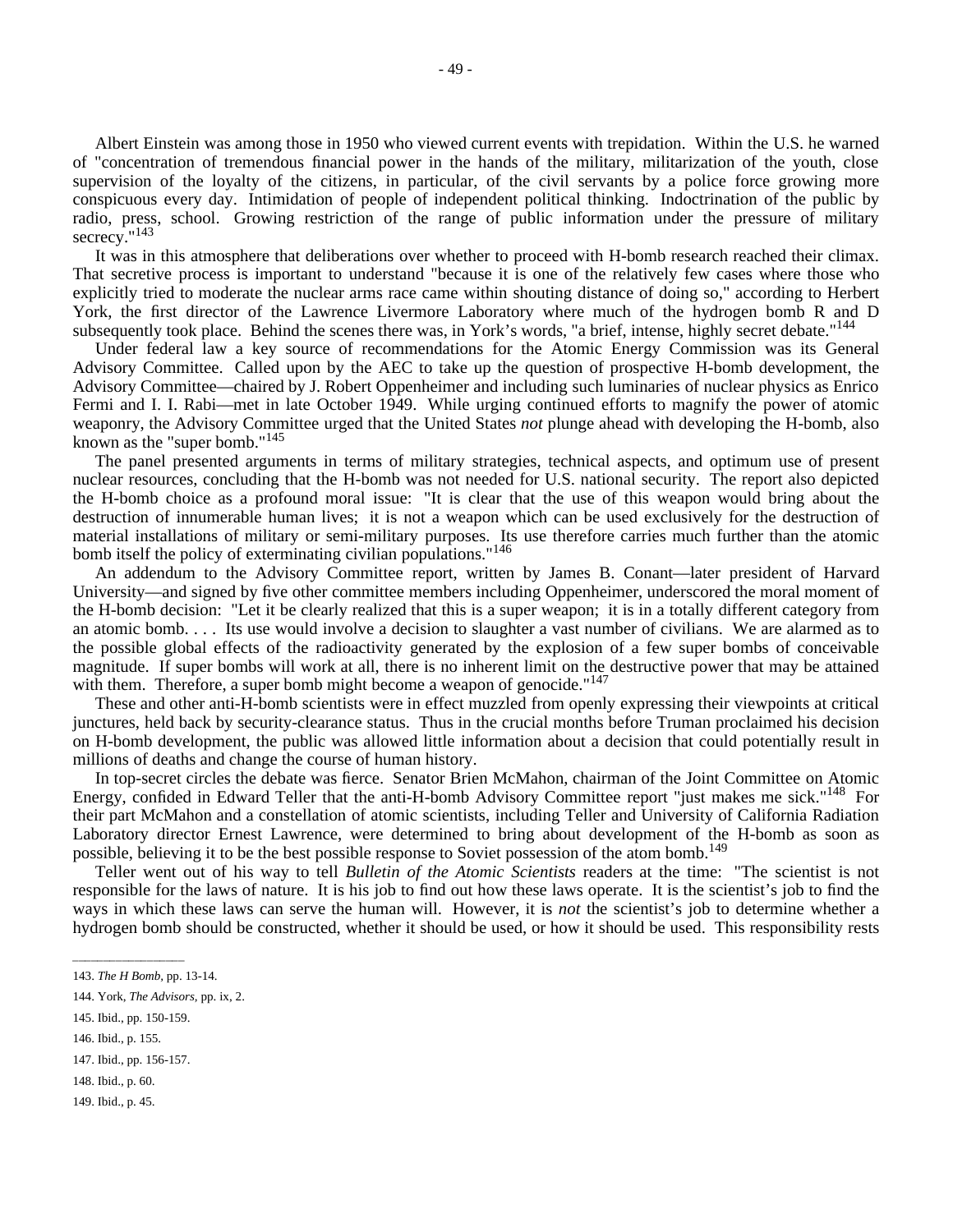with the American people and with their chosen representatives."<sup>150</sup> But in the real world—as Teller well knew secrecy restrictions prevented the American people from participating in the deliberative process until the basic decisions had already been made at governmental top levels, by men very much like himself.

The Pentagon provided important support for the hydrogen bomb. Defense Secretary Louis Johnson, Military Liaison Committee chairman Robert LeBaron, and, less strongly, the Joint Chiefs of Staff urged proceeding with the H-bomb.

Most of the five-member Atomic Energy Commission opposed development of the H-bomb, at least for the present. But commissioner Lewis Strauss vehemently argued that the AEC's Advisory Committee had inappropriately raised issues of morality.

In a letter to President Truman in late November 1949 Strauss urged approval of a crash program to come up with the H-bomb. Strauss—who later became chairman of the AEC—warned that the Soviet Union could be expected to develop the H-bomb. "A government of atheists," Strauss added, "is not likely to be dissuaded from producing the weapon on 'moral' grounds."<sup>151</sup> Neither would a government of Christians and Jews.

On January 31, 1950, President Truman announced he was ordering full-speed-ahead research and development for the H-bomb.

### **Atomic Escalation**

Without so much as hinting that tests of the H-bomb could vastly increase harmful radiation fallout, America's mass media applauded the President's latest nuclear-related action. "No presidential announcement since Mr. Truman entered the White House seemed, in the opinion of many observers, to strike such an instant or general chord of nonpartisan congressional support," *The New York Times* reported.152 "Under the circumstances," *Newsweek* added, "it was the only answer he could give."<sup>153</sup>

Reporting of the AEC Advisory Committee's moral objections to the H-bomb was lacking. As for the more general matter of scientists' compunctions about assisting research for a weapon of such mass annihilation, *Newsweek* did affirm that "many, if not most, of the nation's atomic scientists had developed 'a Hiroshima complex'; they were appalled by the death and destruction which the A-bomb had wrought; and they detested the idea of developing an even more murderous weapon." But, said the magazine, "as patriotic Americans, they were ready to squelch any moral reservations they might have if the AEC gave the go-ahead signal."<sup>154</sup>

Dissenting voices, published in some small periodicals, were all but ignored. "One difficulty created by the cold war is that it makes everything America does right and unquestionable for Americans and everything Russia does wrong and indefensible," observed a lengthy analysis in *The Nation.*<sup>155</sup> Much was being demanded in the name of *patriotism,* including the setting aside of moral reservations.

*The Nation* perceived that a perverse logic had taken hold of nuclear policy-making: "The decision to proceed with the construction of the hydrogen bomb carries the folly of present thinking about defense close to suicide. If fear is to be man's defense, the fear must be magnified to the greatest possible extent. That is to say that the greater the fear the greater the safety, another way of saying that the greater the danger the greater the safety."<sup>156</sup>

As a corollary in the prevailing atomic syllogisms, horrors of the past justified more lethal atomic weaponry for the future. Allied firebombing sieges of Dresden and Tokyo had been recalled as justifications for the later atomic bombings of Hiroshima and Nagasaki; these nuclear bombings, and the very existence of an atom bomb arsenal, in turn, provided rationales for preparing the hydrogen bomb.<sup>157</sup> In nuclear escalation today's awesomely repugnant

hhhhhhhhhhhhhhhhhh

156. Swing, "Prescription for Survival," p. 151.

157. For an example of the public arguments used to justify the H-bomb on grounds of earlier forms of brutality, see the 1950 essay by Robert F. Bacher, head of the California Institute of Technology physics department who had been a charter AEC commissioner, in *The H Bomb,* p. 142.

<sup>150.</sup> Ibid., p. 71.

<sup>151.</sup> Ibid., p. 58.

<sup>152.</sup> *New York Times,* February 1, 1950.

<sup>153.</sup> *Newsweek,* February 13, 1950, p. 20.

<sup>154.</sup> Ibid., p. 19.

<sup>155.</sup> Raymond Swing, "Prescription for Survival," *Nation,* February 18, 1950, p. 152. For another contemporary critique of Truman's H-bomb decision, see *Christian Century,* February 15, 1950, p. 198.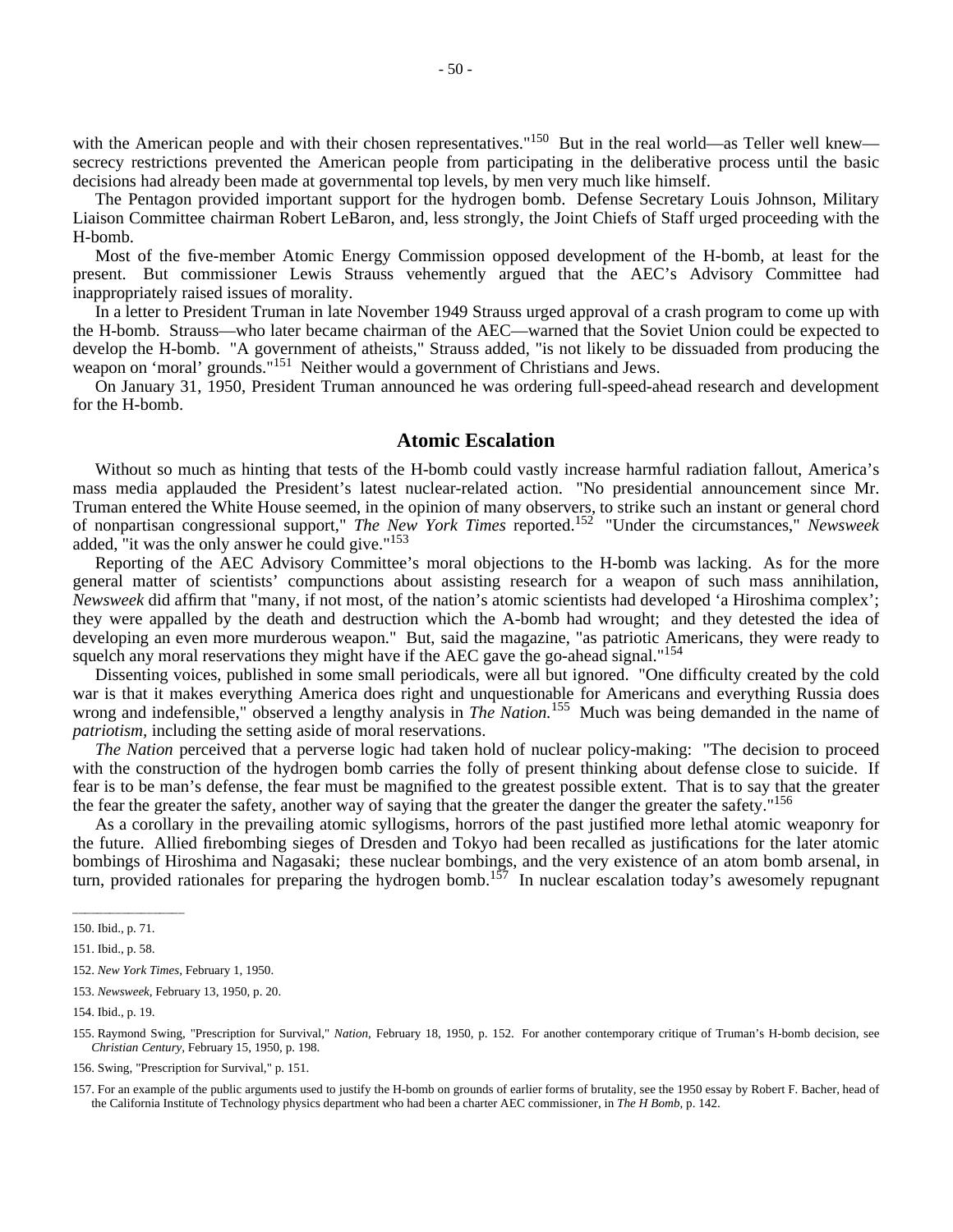spectacle became tomorrow's diminutive old hat.

The 180 American atmospheric nuclear bomb detonations between 1950 and 1960 carried with them great political power. Senators Millard Tydings and Glen Taylor were object lessons.

Tydings, an aristocratically mannered parliamentarian from Maryland, was chairman of the Senate Armed Services Committee. Taylor had been elected to the Senate from Idaho after a barnstorming career as a Western vaudevillian earned him the sobriquet "the handsome cowboy singer." Both men had become vocal foes of unbridled nuclear weapons development and indiscriminate disloyalty charges against dissenters from the cold war.<sup>158</sup> And, in 1950, both Tydings and Taylor were up for reelection.

At the same time Senator Joseph McCarthy was in the midst of launching to new depths his crusade to depict a wide array of citizens and organizations as un-American and pro-Communist—a drive that was to put the word *McCarthyism* into the political lexicon as a synonym for unsubstantiated, scurrilous smear tactics. Only ten days after Truman's directive favoring the H-bomb, McCarthy delivered a famous speech in Wheeling, West Virginia, claiming that there were many Communists in the U.S. State Department. McCarthy's witch-hunting star was on the rise, with nuclear weapons enthusiasm and anti-Communist hysteria dovetailing nicely for him and his backers.<sup>159</sup>

But, in 1950, Senator Millard Tydings unrepentantly advocated comprehensive disarmament talks to halt and reverse the nuclear arms race. He was one of McCarthy's prime targets. That autumn, running for reelection, Tydings went down to defeat in a campaign filled with charges that he had amiable relations with Communists and was not in favor of vigorously combating reds.<sup>160</sup>

Glen Taylor, elected to the Senate in 1944, was given to committing serious breaches of contemporary political etiquette. In 1948 Taylor ran as the vice-presidential candidate on the Progressive Party's national ticket headed by Henry Wallace. Taylor's decision to run for vice-president came after a meeting with Truman, who expressed views favoring military confrontation with the Soviet Union—an approach that Taylor found appalling in the atomic age. The Progressive Party involvement clearly jeopardized Taylor's Senate career, and even his future ability to support his children and send them through school. "Well hell, honey, if there's an atomic war, it won't matter none if the kids are educated or not," Taylor told his wife.<sup>161</sup>

During his unsuccessful campaign for reelection to the Senate in 1950 Taylor was called to account for his staunch opposition to nuclear boosterism; he was branded disloyal and worse. The sort of conduct that had made him a target was epitomized in a Senate debate two days after Truman's announcement that the U.S. was going ahead with the H-bomb.

"I feel that we have handicaps to overcome," Taylor told the Senate. "The fact that the evil influence of Dillon, Read & Co. was largely responsible for shaping our foreign policy and creating mistrust in many areas of the world, has placed us at a disadvantage."<sup>162</sup> Taylor had committed a severe indiscretion.<sup>163</sup> He had raised the issue of corporate control over U.S. nuclear policies.

The leading Wall Street banking firm of Dillon, Read & Co. was, in fact, well represented in the top echelons of the federal administration that brought the nuclear industry over the billion-dollar-a-year mark in 1950. Truman's secretary of defense, James V. Forrestal, was formerly president of Dillon, Read & Co.; William H. Draper, a highranking executive of the same firm, became undersecretary of defense.<sup>164</sup>

Truman's appointee as the AEC's research director, Dr. James B. Fisk, was a former executive of Bell Telephone

<sup>158.</sup> See Peter Collier, "Remembering Glen Taylor," *Mother Jones,* April 1977, pp. 43-53. For Senator Tydings' position on disarmament and ending U.S.- Soviet tensions, see Fleming, *The Cold War,* p. 527.

<sup>159.</sup> For news coverage of McCarthy and Tydings during this period, see *Newsweek,* July 31, 1950, pp. 25-29; also, *Newsweek,* March 5, 1951, p. 25.

<sup>160.</sup> Fleming, *The Cold War,* p 534.

<sup>161.</sup> Collier, "Remembering Glen Taylor," p. 48.

<sup>162.</sup> *The H Bomb,* p. 94.

<sup>163.</sup> Senator Brien McMahon, chairman of the Joint Committee on Atomic Energy, leapt up to chastise the errant Senator Taylor. "I cannot let go unchallenged the Senator's assertion that the foreign policy of the United States has been written by any banking firm be it Dillon, Read & Co. or any other firm," McMahon declared on the Senate floor. McMahon added: "We cannot tolerate without speaking up the attack which I feel has been made by the Senator from Idaho on the sincerity of our position, and which does not help the cause of peace." (*The H Bomb,* pp 94-95.) Idaho Senator Taylor had indeed touched a sensitive nerve.

<sup>164.</sup> Fleming, *The Cold War,* p. 437.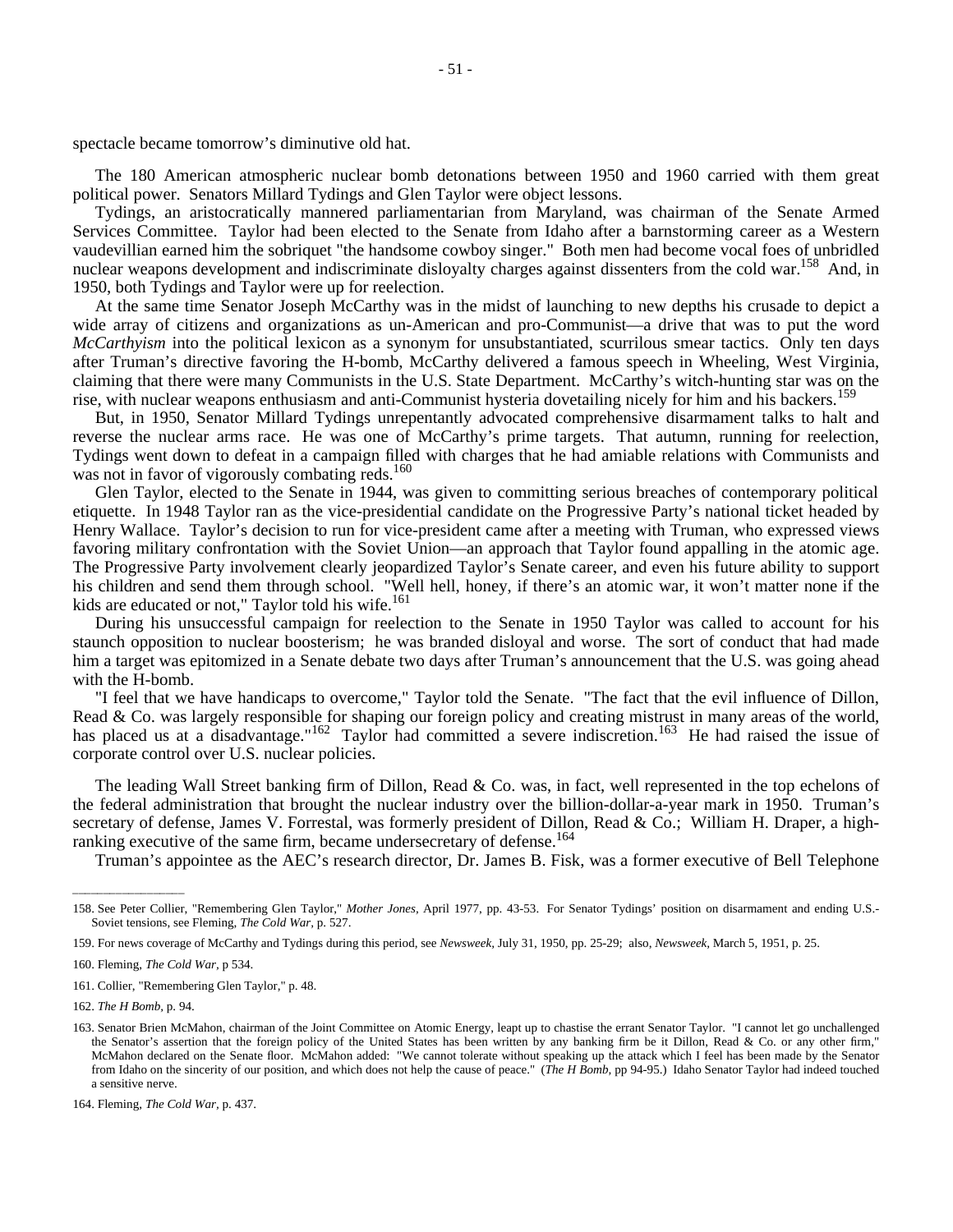Laboratories. The AEC commissioners included Sumner Pike, who had been a Republican member of the Securities and Exchange Commission, and Lewis Strauss—a rear admiral and New York banker.<sup>165</sup>

To astute financiers the late 1940s signaled prospects for huge profits to be made from nuclear investments.<sup>166</sup> Fairchild, General Electric, and Monsanto Chemical were taking the lead in postwar corporate nuclear involvements.<sup>167</sup> By the start of 1949 the list of postwar corporate investors had lengthened to include such major companies as Du Pont, Westinghouse, Standard Oil Development Co., Union Carbide, Kellex Corp., Blaw-Knox, and Dow Chemical.<sup>168</sup> A cornucopia of government contracts was anticipated.

"ATOM BECOMES BIG BUSINESS AT BILLION DOLLARS A YEAR," blared a 1950 headline in *US. News & World Report*. "All across the country, research installations and industrial projects are to be built or expanded as part of the rapid growth of the atom into a big business. Hydrogen-bomb development will be fitted into this pattern." $169$ 

There was talk, too, of developing nuclear power for electricity—a prospect that would evolve into the "Atoms for Peace" program a few years later. More certain to investors as the 1950s began, however, was the lure of nuclear weaponry.<sup>170</sup>

## **"To What Extent Can We Trust Ourselves?"**

With the twentieth century at its midpoint the United States geared up for a quantum leap in the magnitude and frequency of atomic bomb tests. Wrapped in the flag, the testing package grew bigger, costlier, and deadlier.

Even before the first of hundreds of U.S. nuclear test explosions took place in the 1950s, some nuclear scholars warned about the biological implications of large-scale atomic blasts. One of the first was Hans Bethe, a Nobel laureate credited with discovering energy mechanisms present within the sun—knowledge that proved integral to Hbomb development.

Bethe had served as director of theoretical physics at the Los Alamos laboratory during World War II. A professor at Cornell University, he and eleven other prominent physicists expressed deep concern about the H-bomb in a public statement issued at a Columbia University meeting of the American Physical Society, a few days after Truman's directive approving the new weapon.<sup>171</sup>

In late February 1950 Bethe appeared on an NBC radio round-table discussion that provoked national controversy. When the moderator raised the question of radiation dangers from thermonuclear weapons, Bethe responded: "You are certainly right when you emphasize the radioactivity. In the H-bomb, neutrons are produced in large numbers. These neutrons will go into the air; and in the air they will make radioactive Carbon-14, which is

<sup>165.</sup> *Business Week,* March 15, 1947, pp. 38, 41.

<sup>166.</sup> In 1948 the Atomic Energy Commission sought suggestions on how to best draw in the private sector, setting up the "Industrial Advisory Group" headed by the president of Detroit Edison and including executives in such corporations as Standard Oil of Indiana, Gulf, and Babcock & Wilcox. See *Newsweek,* January 10, 1949, p. 63.

<sup>167.</sup> *Business Week,* March 29, 1947, p. 22.

<sup>168.</sup> *Business Week,* January 1, 1949.

<sup>169.</sup> *U.S. News & World Report,* February 10, 1950, p. 11.

<sup>170.</sup> The issue of corporate interests in perpetuating atomic development and the nuclear arms race is commonly viewed as a rather indiscreet subject—perhaps all the more so because of its critical importance. Within the nuclear weapons and arms control establishment even those individuals who have served as voices of moderation prefer not to talk about it publicly. Herbert F. York, director of the Lawrence Livermore Laboratory from 1952 to 1958, later served in prominent positions related to nuclear arms control under Presidents Eisenhower, Kennedy, Johnson, and Carter. York became a fervent and articulate supporter of disarmament. Yet, in a book he wrote in the mid-1970s, York blamed the momentum of technology while disregarding corporate influence: "The possibilities that welled up out of the technological program and the ideas and proposals put forth by the technologists eventually created a set of options that was so narrow in the scope of its alternatives and so strong in its thrust that the political decision makers had no real independent choice in the matter." (*The Advisors,* p. 11.)

While stating that in his view responsibility for the cold war and arms race "is widely shared among the major powers of the world," York wrote "I do believe that the United States has pursued policies which caused the technological arms race to advance at a substantially faster pace than was really necessary for America's own national security." In diagnosing why this has happened, however, York sanitized the issue so that no one on Wall Street, in nuclear laboratories, or at government agencies need squirm: "The reasons for this are not that American leaders have been less sensitive to the dangers of the arms race than the leaders of other countries, nor that they are less wise or more aggressive. Rather, the reason is that the United States is richer and more powerful, and its science and technology are more dynamic and generate more ideas and inventions of all kinds, including ever more powerful and exotic means of mass destruction. In short the root of the problem has not been maliciousness, but rather a sort of technological exuberance that has overwhelmed the other factors that go into the making of overall national policy." (*The Advisors,* p. ix. )

<sup>171.</sup> *Science,* February 17, 1950, p. 190.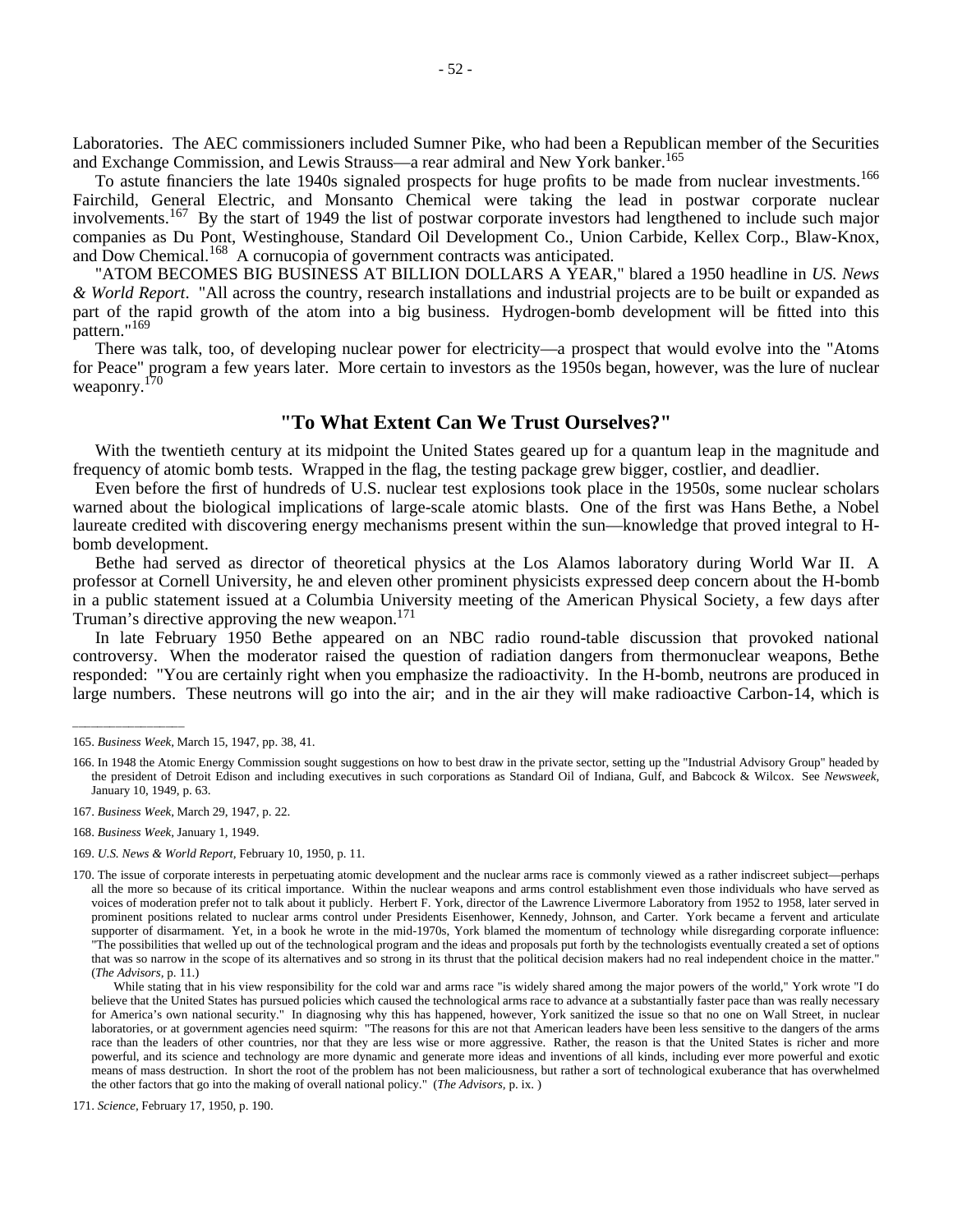well known to science. This isotope of carbon has a life of 5,000 years. So if H-bombs are exploded in some number, then the air will be poisoned by this Carbon-14 for 5,000 years. It may well be that the number of H-bombs will be so large that this will make life impossible."<sup>172</sup>

Another panelist on the NBC program was Leo Szilard, a University of Chicago professor of biophysics who had been influential in getting the U.S. to embark on atomic development for military purposes at the start of World War II. A physics pioneer whose work on uranium's neutron emissions had made it possible to sustain chain reactions, Szilard posed a profound overview for the national radio audience to ponder. Said Szilard:

In 1939 when we tried to persuade the Government to take up the development of atomic energy, American public opinion was undivided on the issue that it is morally wrong and reprehensible to bomb cities and to kill women and children. During the war, almost imperceptibly, we started to use giant gasoline bombs against Japan, killing millions of women and children; finally we used the A-bomb. I believe there is a general uneasiness among the scientists. It is easy for them to agree that we cannot trust Russia, but they also ask themselves: To what extent can we trust ourselves?<sup>173</sup>

Such talk from impeccably credentialed individuals, if widely disseminated, could have been a roadblock to the nuclear weapons testing program. David E. Lilienthal, who had just retired from his post as chairman of the Atomic Energy Commission, promptly denounced the scientists who had appeared on the NBC round-table radio show as "oracles of annihilation." Lilienthal, speaking at a Town Hall forum in New York City, warned that the "new cult of doom" was liable to bring about "hopelessness and helplessness. . . . And hopelessness and helplessness are the very opposite of what we need. These are emotions that play right into the hands of destructive Communist forces."<sup>174</sup>

If physicists of Bethe's and Szilard's stature could be taken to task for warning the public about perils of radiation, less secure critics had better watch their step. Those running the nuclear machinery were anxious to make clear that they would employ derision and innuendo to fight anyone opposing atomic proliferation. Such pressure would be felt for decades to follow as scientists attempted to investigate the full implications of radiation effects on human health.

Dr. Szilard's unpleasant question, however, would prove prophetic for many thousands of Americans whose lives were forever altered by the mushroom clouds that followed his broadcast words: *To what extent can we trust ourselves?*

hh<del>ahaa ka badaa ka badaa ka badaa ka badaa ka badaa ka badaa ka badaa ka badaa ka badaa ka badaa ka badaa ka bada</del> 172. *The H Bomb,* p. 112.

<sup>173.</sup> Ibid., pp. 118-19

<sup>174.</sup> *New York Herald Tribune,* March 2,1950; reprinted in *The H Bomb,* pp. 121-122.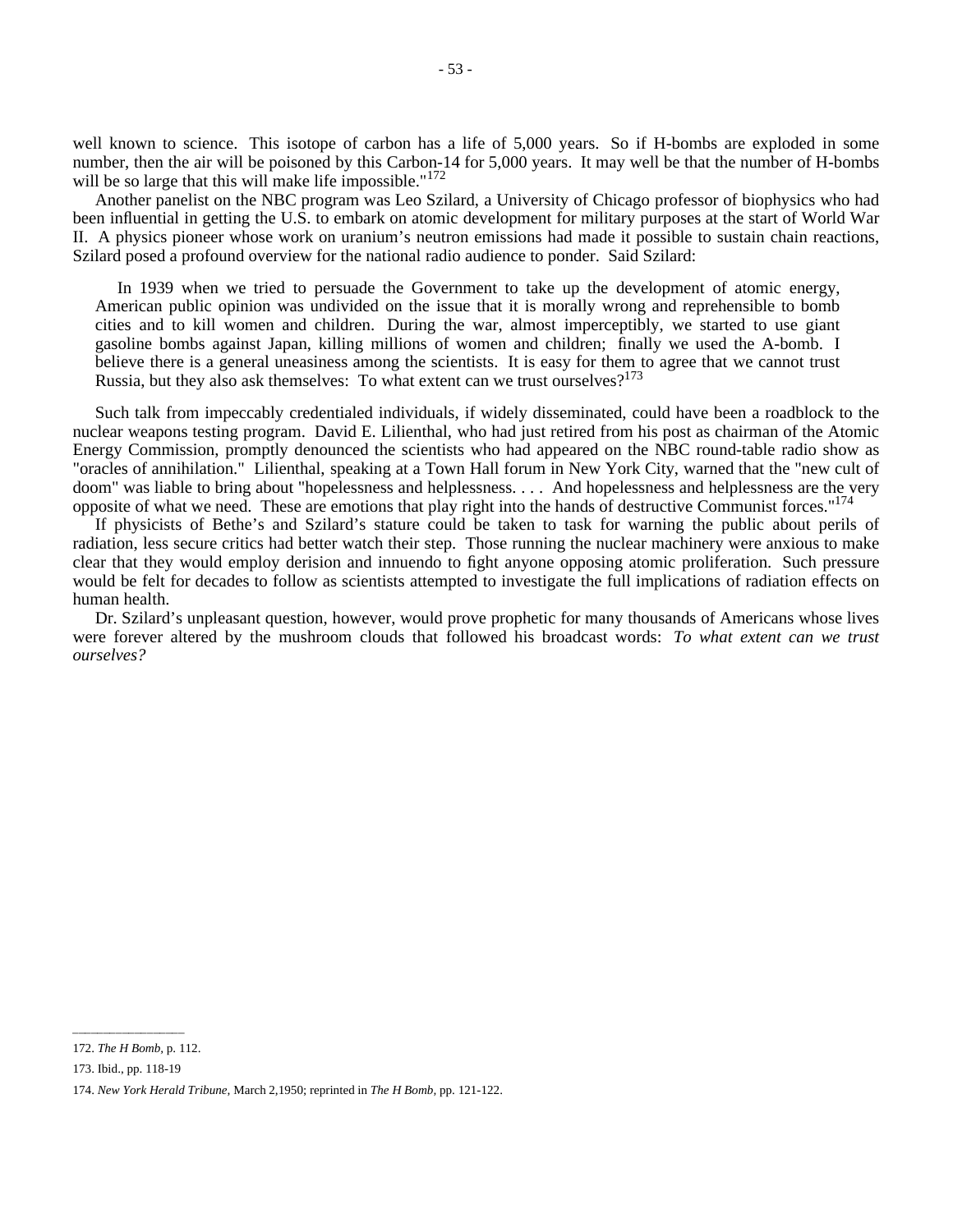# **3**

# Bringing the Bombs Home

In 1951 few people openly objected to the U.S. Government's announcement that it would begin exploding atomic bombs over Nevada along with continuing atmospheric tests in the Pacific. The reasons were couched in nationalsecurity terminology. The Korean War was well under way. Nuclear tests in Nevada would mean a far shorter supply line from weapons laboratories and materiel depots.<sup>1</sup> And continental testing meant diversified atomic war game scenarios for U.S. troops. These logistical and economic advantages all supported the government's decision to expand the nuclear test program by bringing it closer to home.

A test site on the mainland, stated the AEC's director of military application, would serve as "a location where its basic security and general accessibility cannot be jeopardized by enemy action."<sup>2</sup> Rejecting alternative spots in New Mexico Utah, and North Carolina, the AEC's commissioners agreed upon the desert area northwest of Las Vegas.<sup>3</sup>

The location in southern Nevada seemed almost ideal for the purpose at hand. The Nevada Test Site would be buffered from access by being placed within the Tonopah Bombing and Gunnery Range, which had already claimed over five thousand square miles. On the southern edge of the site the Air Force had already erected temporary buildings at Camp Mercury that could be handy in administering the nuclear tests.

Government nuclear planners held a series of meetings to pinpoint "radiological hazards" involved with exploding atom bombs in Nevada. A secret conference of more than a score of officials—including Enrico Fermi and Edward Teller—at Los Alamos on August 1, 1950, discussed anticipated off-site safety aspects. Concern was raised for keeping the most densely populated areas out of the heaviest fallout zones. Official minutes of the meeting acknowledged "the probability that people will receive perhaps a little more radiation than medical authorities say is absolutely safe."4

America plunged ahead with an intensive atomic bomb test program. During the 1950s and early 1960s more than two hundred nuclear weapons sent huge mushroom clouds of radioactivity into the atmosphere from the Pacific and Nevada. Total explosive force of those bombs, according to official figures, surpassed ninety thousand kilotons—ninety megatons—equivalent to more than seven thousand atomic bombs the size of the one dropped on Hiroshima.<sup>5</sup>

Some people were in the way, living in the wrong places at the wrong time.

### **Downwind Residents**

Routinely, large atomic clouds blew from the Nevada Test Site to rural communities like Enterprise—a small town, more than one hundred miles away in southwestern Utah, surrounded by productive farms and arid grazing country dotted with sagebrush and juniper trees.

<sup>1.</sup> For description of Los Alamos Laboratory discussion that led up to establishment of a continental test site, see McPhee, *Curve of Binding Energy,* pp. 59 60.

<sup>2. &</sup>quot;Location of Proving Ground for Atomic Weapons," AEC Memo 141/7, December 13, 1950, p. 2.

<sup>3.</sup> Meeting on December 12, 1950, the AEC approved recommendations for proceeding with plans to use the Nevada site, although some staff memoranda conceded that assumptions of safety for downwind residents were speculative. "These questions may be answered satisfactorily as test knowledge increases . . . but they're not satisfactorily answered at present," said one memo. (Uhl and Ensign, *GI Guinea Pigs,* p. 55.) For details of test-site selection, see Howard L. Rosenberg, *Atomic Soldiers* (Boston: Beacon Press, 1980), pp. 26-31.

<sup>4. &</sup>quot;Meeting: Discussion of Radiological Hazards Associated with a Continental Test Site for Atomic Bombs," AEC, Los Alamos, New Mexico, August 1, 1950, pp. 13, 23, 24. Conferees concluded that "a tower-burst bomb having a yield of 25 kilotons could be detonated without exceeding the allowed emergency tolerance dose of 6-12 r [roentgens] outside a 180-degree test area sector 100 miles in radius."

<sup>5.</sup> *Announced US Nuclear Tests*; "Joint Force Seven, Report WT-933: Cloud Photography," U.S. Government, January 27, 1958—cited in York, *The Advisors,* p. 86.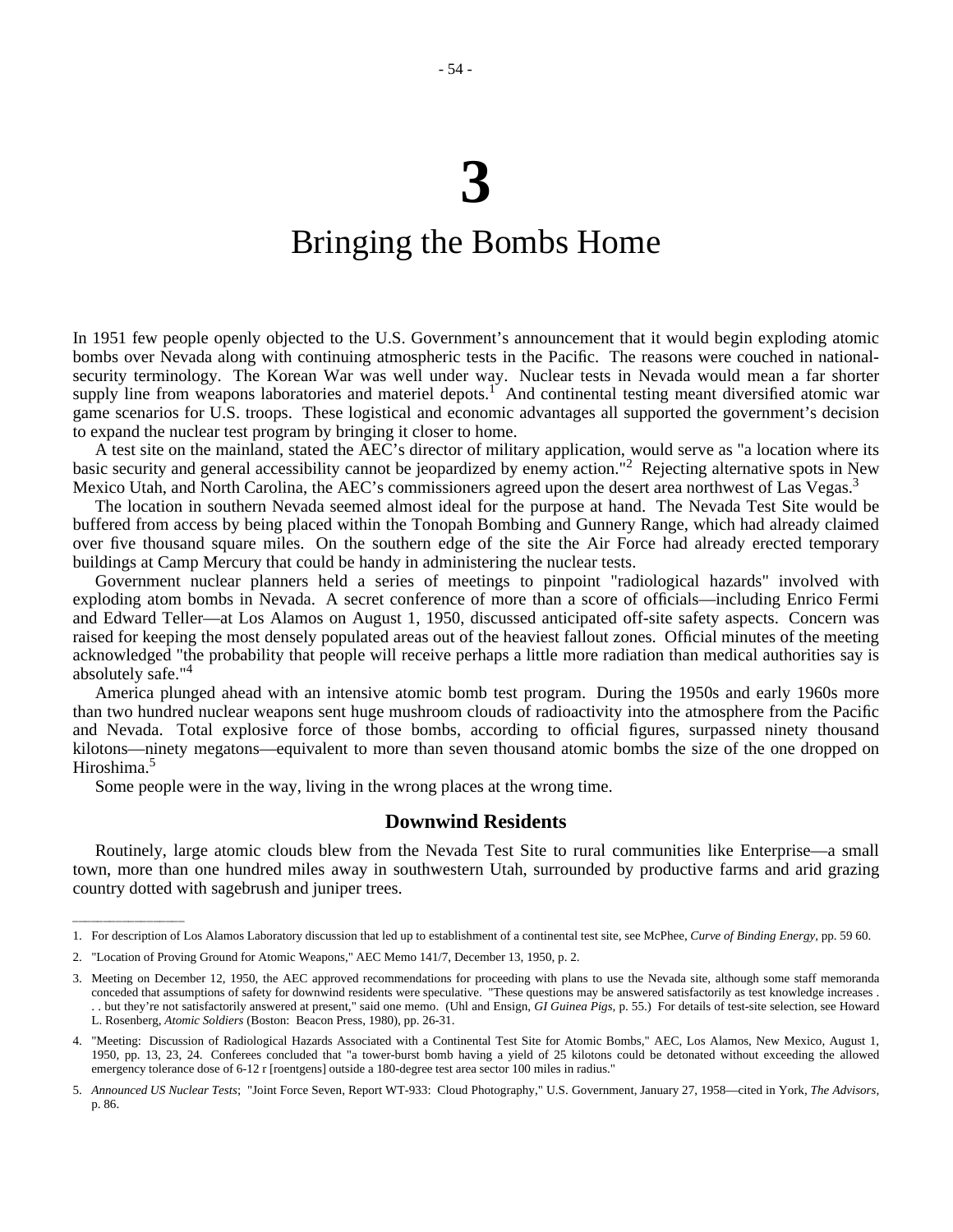The same year nuclear testing began, a boy named Preston Truman was born near Enterprise. His parents, ranchers and farmers, taught Preston to ride a horse at the same time he learned to walk. "I can remember," he would recall, "several times getting up with the rest of the family and driving out to my father's farm in the moments before dawn and watching the western sky light up with the flash from the bombs in Nevada approximately 112 miles away. I remember on occasion hearing the sound waves come over. I remember later in the mornings watching on a couple of occasions clouds come over. To a little child that didn't mean much. The atomic tests were very much a part of our lives."<sup>6</sup>

When he was in high school, Preston Truman was diagnosed with a form of cancer called lymphoma. Chemotherapy and other medical treatment over the next thirteen years cost about \$100,000. As was true for all other downwind residents, the government did not provide a penny. But Truman was relatively lucky. In 1980 he was in remission from the usually fatal lymphoma. Out of nine children who were his friends in the immediate area of Enterprise when he was a child, Truman was the only one who reached the age of twenty-eight. The rest died of leukemia or cancer.<sup>7</sup>

The lethal potential of the nuclear tests was not immediately apparent to Truman and others. Especially in the first years of the A-tests there was confidence in the government's trustworthiness. "It was kind of almost a carnival atmosphere in the beginning with the radio telling us where the clouds were going, following the tests, and always assuring us there was no danger," Truman recalled. "But that wasn't the way it continued."<sup>8</sup> The incubation periods, from initial radiation exposure to the development of consequent diseases, began to expire.

Always to remain vivid in Preston Truman's memory was a day when, five years old, he heard that all was not well for the young children of Enterprise. "I remember one morning going to the store with a friend of mine to cash in pop bottles, and listening to some people from the town talk about a boy our age who was dying of leukemia and listening to the details of the nose bleeds and the suffering he was going through. And this was a shock. I remember talking with my friend and wanting to know; we didn't know that little children could die, we had never seen that."<sup>9</sup>

Forty miles east of Enterprise, in Cedar City, Blaine and Loa Johnson buried their twelve-year-old daughter in 1965. She died of leukemia. A total of seven leukemia cases occurred for people within a two-hundred-yard radius of their home, in the space of a dozen years.<sup>10</sup>

In the next sizable town, twenty miles farther northeast along Interstate 15, residents in the devout Mormon community around Parowan were similarly hard hit. In 1978 Frankie Lou Bentley, whose mother and stepfather both died of cancer a year apart, listed more than 150 cancer victims in the Parowan-Paragonah-Summit area, which contained about fourteen hundred people during the nuclear tests in neighboring Nevada. The cancer was particularly startling because so few people smoked in the community. "It's amazing that there should be so many cancer cases in an area as small as this," she told a county newspaper. "It's to the point now where there's not a person in town who hasn't lost at least one relative or knows of several people who have died of cancer."<sup>11</sup>

A coworker with Frankie Lou Bentley at the Bank of Iron County office in Parowan, Wilma Lamoreaux, watched her fifteen-year-old son Kenneth die of leukemia in 1960.<sup>12</sup> During a two-year period, leukemia struck four youngsters in Parowan and Paragonah,<sup>13</sup> an extremely high rate for towns with a combined population of about one thousand. Normally, not even one leukemia would have been expected by medical statisticians.<sup>14</sup>

Eighteen years after her son's death from leukemia, Wilma Lamoreaux declared, "There's been wrong done. There's no relief in knowing your son died of negligence." She added: "I don't want to be a rabble-rouser or anything but I don't want another generation to go through this. Cancer is such a long, painful, drawn-out death.<sup>15</sup>

<sup>6.</sup> *Citizens' Hearings,* pp. 8-9.

<sup>7.</sup> Preston Truman, interviews, February 1980, December 1980, June 1981.

<sup>8.</sup> *Citizens' Hearings,* pp. 8-9.

<sup>9.</sup> Ibid.

<sup>10.</sup> *The Tribune* (Salt Lake), Associated Press, November 21, 1978; Loa Johnson, interview, June 1981.

<sup>11.</sup> *Color Country Spectrum* (Utah), December 22, 1978.

<sup>12.</sup> Ibid.

<sup>13.</sup> *The Tribune* (Salt Lake), Associated Press, November 21, 1978.

<sup>14.</sup> Clark W. Heath, Jr., M.D., Chief, "Subject: Leukemia in Fredonia, Arizona," U.S. Public Health Service Memo, Leukemia Unit, Epidemiology Branch, August 4, 1966.

<sup>15.</sup> *Color Country Spectrum,* December 22, 1978.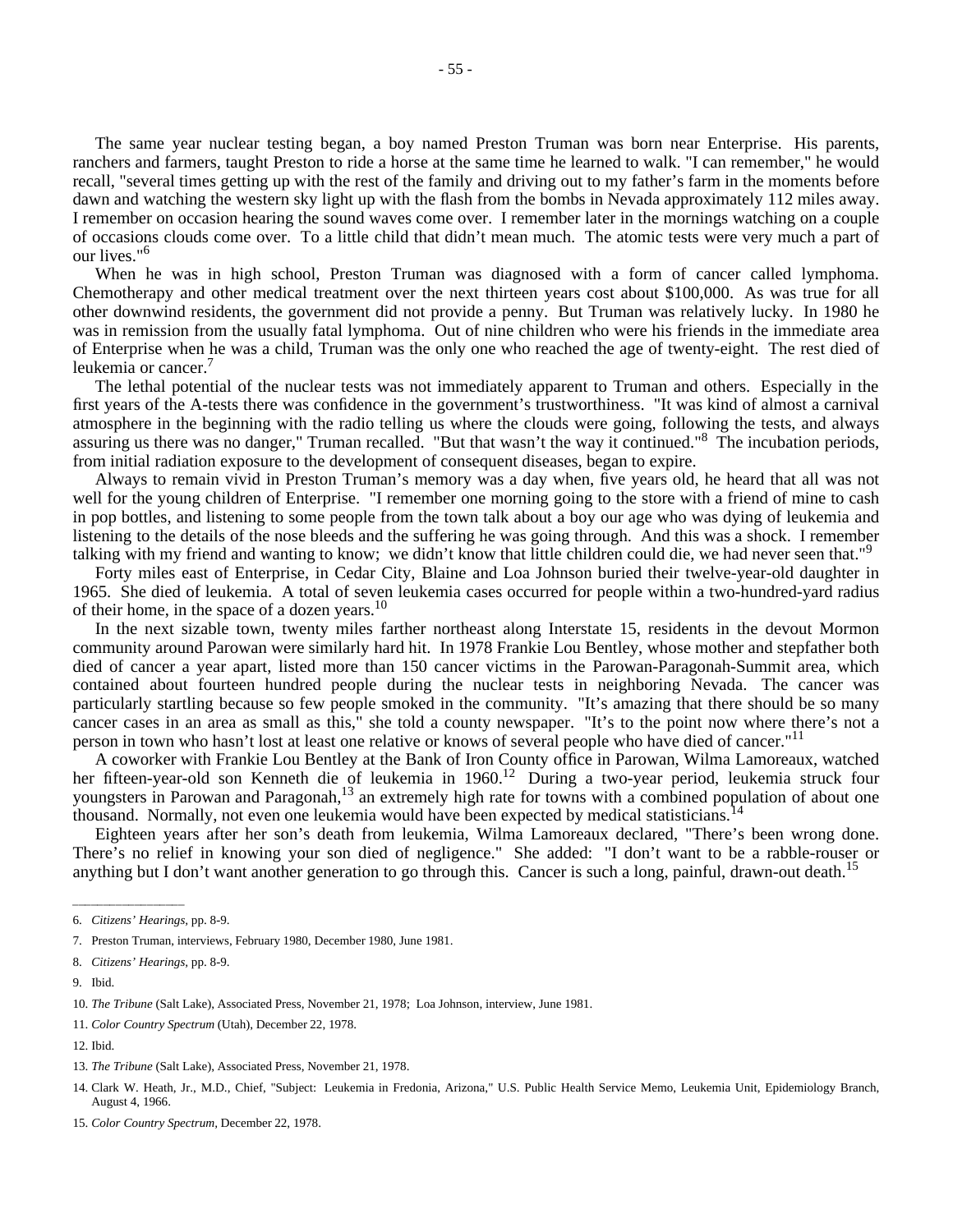In the nearby Escalante Valley cancer caused forty-eight of sixty-three "natural" deaths in official records since the atomic testing began—an extraordinarily high ratio.<sup>16</sup>

And there were other worries. One fifth of the male high school graduates of the 1950s and early 1960s in Cedar City discovered they were sterile,<sup>17</sup> a particularly grievous condition in a Mormon culture which places great stress on holy edicts to raise large families. For those who became parents, there were fears of genetic damage.

Elizabeth Catalan, who was a teenager while growing up in southwest Utah during the 1950s, lost her father to leukemia when he was forty-three, and a sister to complications from an enlarged thyroid. A surviving sister's daughter remained on her mind: "I watched my beautiful little niece, Kay's child, cope with the birth defect that left her with a ganglia that doubled the size of her tongue and wound around, like a weed, inside her neck and down into her shoulder."<sup>18</sup> Elizabeth Catalan thought too about girls she abnormalities in their children.

When Beth Catalan became pregnant, the fetus dissolved *in utero*. "One of the things I always wanted to be was a mother," she told a citizens' commission inquiry in Washington in 1980, adding that "you run a Geiger counter over my body and it'll click."<sup>19</sup> She decided not to take the risk of trying again to give birth to a baby.

Nestled in a picturesque valley, Beth Catalan's hometown of St. George long enjoyed bounties of the land. Since the days that Brigham Young, elder of the Church of Jesus Christ of Latter-Day Saints, wintered in St. George, the town seemed to epitomize reasons for Mormon references to the Utah region as "Zion." Benefiting from a warm winter climate, proudly sustaining a college, in the middle of the twentieth century St. George was a tranquil and in many ways idyllic place to live.

On a sunny day about three decades after nuclear weapons testing began upwind, a seventy-three-year-old woman named Irma Thomas opened the front door of a trim house on East Tabernacle Street in St. George. She had grown accustomed to welcoming out-of-state researchers carrying notepads and tape recorders and cameras.

Irma Thomas offered the visitors chairs in her living room, next to the shelves of ceramics she had made with her hands until disquiet with the gathering tragedies in the neighborhood had compelled her to put aside the potter's wheel. Few questions were necessary to prompt her to speak about painful realities: a town, and an entire region, devastated.

"We're not numbers, we're not statistics, we're human beings," she said, motioning to her living-room wall covered with family photos, an acute blend of pain and fury and vulnerability seeming to lace her words as she spoke. She did not mention the skin cancer across her back. Sometimes she laughed, an irrepressible zest for life surfacing through outrage and anguish. She talked about the suffering of her cancer-ridden husband, of her daughter, whose nervous system was in the process of falling apart, of her children's blood damage, stillbirths, hysterectomies, and miscarriages, of her brother, destined to die of bone cancer less than a year after the interview.<sup>20</sup> grew up with, now women, coping with aftermaths of miscarriages and physical

And she pointed through the living-room walls toward the homes of neighbors in the residential area. She had compiled a list of thirty-one cancer victims who lived in the houses within a block radius;<sup>21</sup> smoking was rare in the heavily Mormon community.

"They couldn't pay anyone for the loss of a child. I hope they realize that," she said, hands folded in her lap. "And the people of my generation are just dropping by the wayside."<sup>22</sup>

Punctuated by her special kind of laughter, and silences, eyes often brimming with tears, Irma Thomas shared her perceptions about living in a town A-bombed by its own government:

We accepted all this. It was our government and we accepted it. . . . We didn't connect it to people's cancer at first. It takes a while. . . . I've been at work on this for two years. I was concerned about it many

<sup>16.</sup> Samuel H. Day, Jr., "Rebellion in the Rockies," *Progressive,* February 1981, p. 9.

<sup>17.</sup> Ibid.

<sup>18.</sup> *Los Angeles Times,* April 11, 1980.

<sup>19.</sup> *Citizens' Hearings,* p. 6.

<sup>20.</sup> Irma Thomas, interview, February 1980.

<sup>21.</sup> Ibid.

<sup>22.</sup> Ibid.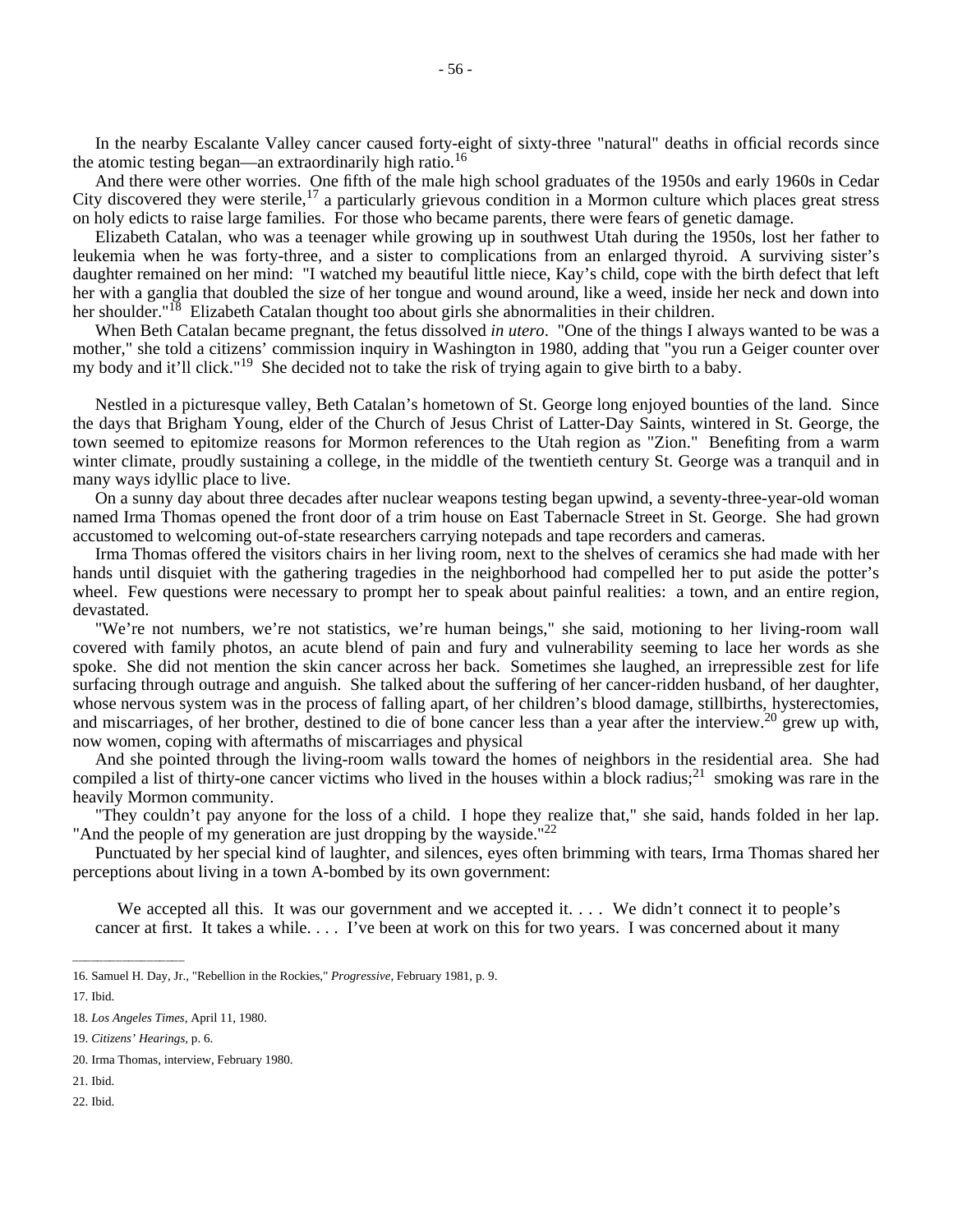years before that. The people of St. George, after the 1953 blast, some of the people got a little nervous . . . People had to have cars washed down . . . The AEC guys came by to soothe all the ruffled feathers. . . . And yet so many people died from that. You'd have to be blind, deaf, and dumb not to see it. And it's pretty horrendous....

I work to raise my children. And later I find out this has happened, it just infuriates me so I can hardly stand it. I get so upset and frustrated, I can hardly stand it . . . The victims are outraged. . . . Our earth is getting so filled with radioactive waste. And it doesn't go away. . . .

One of my favorite sayings, "Oh too much talk, hit 'em on the head with a rock." . . . I'm going to keep pounding, here and there and everywhere, till somebody hears me. . . . All I can do is right here, in this house. All I can do is do what I can, the way I can. . . . Look how long we suffered, for thirty years. Nobody makes a peep. When the congressional hearings were happening last year, I told them it looks like a big show for the politicians. . . . At the hearings it came out, about the government trying to confuse us with "fission" and "fusion" [a secret directive from President Dwight Eisenhower]. That big old Army president we had. I'd like to dig him up and hit him in the head.<sup>23</sup>

By 1980 recent national publicity had often left the impression that St. George and nearby towns were the main recipients of radioactive clouds from Nevada bomb blasts. But test fallout was not limited to the southern part of Utah. More than two hundred miles northeast of St. George, between the cities of Provo and Salt Lake City, is the town of Pleasant Grove, populated by several thousand people. Affidavits filed in federal court in 1980 cited ten leukemia deaths among people living in Pleasant Grove during the 1960s; seven of those leukemia fatalities were children.<sup>24</sup>

Still farther away from the Nevada Test Site, in the Uinta Mountains of northeast Utah some four hundred miles from where the atom bombs exploded aboveground, severe impacts have been reported as well. The Uinta mountain range tended to have a "sweeping effect," bringing down fallout on grasslands in the dairy country below the Uinta peaks. In the summer of 1980 a U.S. District Court suit charged that the government should be held liable for radioactive contamination of milk in the area and resulting cancer.<sup>25</sup>

One of the plaintiffs, David L. Timothy, grew up on a dairy farm in the mountainous region of northeastern Utah. When he was nineteen cancer was discovered in his thyroid—where radioactive iodine 131 from fallout is known to lodge. In 1981, after undergoing thyroid surgery eight times, Timothy angrily demanded to know "why the hottest spot in the state has been ignored by not only the officials but the news media too." $^{26}$ 

Rose Mackelprang also wondered about lack of attention to the town of Fredonia in northern Arizona, about two hundred miles from the nuclear test site. National journalists visiting St. George across the Utah border had not bothered to report what happened to Fredonia's residents in the wake of atomic fallout that regularly passed over their town.

Soft-spoken, demure, devoted to the Mormon Church, Rose Mackelprang was willing to talk about what she could never forget. "My husband and I moved to Fredonia in 1948. It's just a little town, and we have a very happy atmosphere down there. We did rather, anyway. They raise their own gardens and most of 'em have their own cows, a lot of them do, and they have gardens and bottle their own food, put it up, store it, that's just the life of a small community."<sup>27</sup> Rose Mackelprang's husband, Gayneld, became a teacher in the public schools of Fredonia, where the lumber industry was assuming economic importance alongside farming and livestock.

"At that time, when they started the testing in Nevada, it'd be at dawn when the tests would go off and we could see this big light and then the ground would shake, it'd billow up you could see the big mushroom cloud go way up and it was really quite exciting, it was different, we didn't really know that much about it. As far as we knew, why, it was really going to help us out, it was really something that our government was doing and it would be for our own

<sup>23.</sup> Ibid.

<sup>24.</sup> *The Tribune* (Salt Lake), May 17, 1980.

<sup>25.</sup> *The Tribune* (Salt Lake), August 13, 1980.

<sup>26.</sup> David Timothy, interview, January 1981.

<sup>27.</sup> Rose Mackelprang, speech to National Conference for a Comprehensive Test Ban, University of Utah, Salt Lake City, December 12, 1980.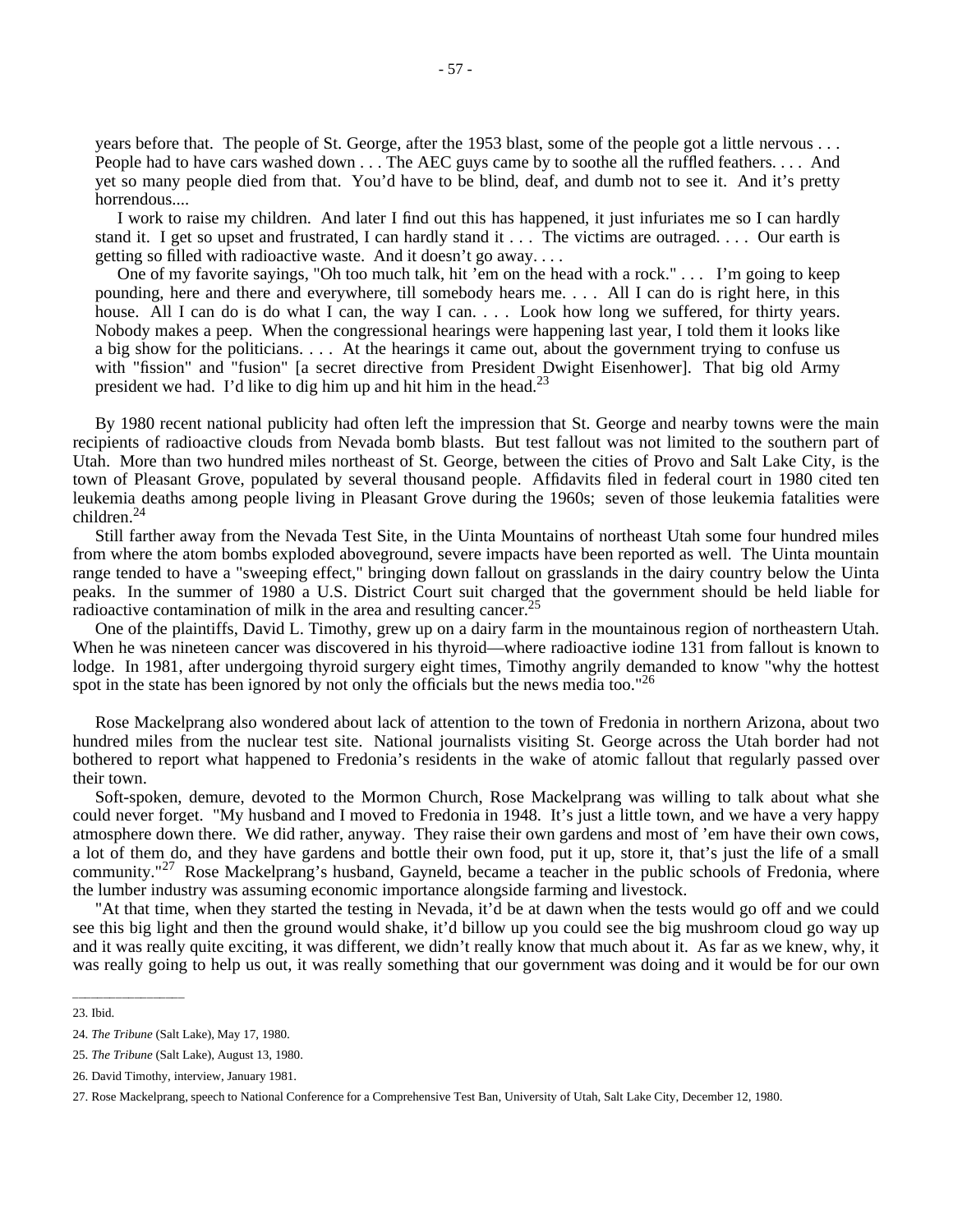good. We trusted the government, we figured that it was necessary because, after all, the government does look after us, and they're over the people and they will take care of anything that needs to be taken care of to see that it's healthy, or otherwise  $\dots$  So we didn't worry about it."<sup>28</sup>

In 1960 the population of Fredonia was 643. By 1965 four had passed away from leukemia—a truck driver, who died at age forty-eight; a fourteen-year-old girl; a lumber crane operator, thirty-six; and Gayneld Mackelprang, by that time forty-three years old and superintendent of the Fredonia Public Schools. A secret memorandum by the U.S. Public Health Service's leukemia unit director, Dr. Clark W. Heath, Jr., noted, "This number of cases is approximately 20 times greater than expected."<sup>29</sup> In the entire previous decade 1950 to 1960 no cases of leukemia had been reported among Fredonia residents. The memo, dated August 4, 1966, and sent to the head of the federal agency's Communicable Disease Center, was marked "FOR ADMINISTRATIVE USE ONLY, NOT FOR PUBLICATION."<sup>30</sup>

Soon after learning it was leukemia, Gayneld Mackelprang was dead. His widow recalled, "The doctors said it was a lot farther advanced than they ever guessed. It was a shock, I can tell you. We hardly knew what to do, no plans, no nothing. I had six children home, and I was expecting my seventh in six weeks."<sup>31</sup>

Cancer became commonplace in Fredonia. Rose Mackelprang ticked off the names of the next towns north along Highway 89—Kanab, Orderville, Glendale—where cancer and leukemia had appeared. "Some of them have died with leukemia, we have a lot of cancer, and it's not the end of it. It's still going on." Federal agencies continued to deny responsibility. "One thing that really upsets me," she added, "is that instead of telling us it was dangerous, they have denied it all the time, they've said they're not at fault." $32$ 

### **AEC Denials**

In the 1950s few Americans knew of the health risks associated with bomb fallout. The test program had been cast in a patriotic light by the official releases that the press circulated. For those who feared ill effects from radiation, government assurances were profuse. Year after year media conveyed U.S. Atomic Energy Commission announcements to downwind residents: "There is no danger."33

But sheep, thousands of them, abruptly sickened and died. Country dwellers noticed that wildlife, from deer to birds, thinned from expansive rangelands regularly dusted with fallout from the Nevada Test Site upwind. And in one small community after another, people died from diseases rarely seen there before: leukemia, lymphoma, acute thyroid damage, many forms of cancer.

"My father and I were both morticians, and when these cancer cases started coming in I had to go into my books to study how to do the embalming, cancers were so rare," remembered Elmer Pickett, a lifelong resident of St. George, Utah. "In '56 and '57 all of a sudden they were coming in all the time. By 1960 it was a regular flood."<sup>34</sup>

As latency periods came due, towns like St. George began to reap a grim harvest sown by the atomic whirlwinds. They were mostly populated by Mormons, devoutly obeying their Church's instructions not to smoke tobacco or drink alcohol. Cancer had never been a noticeable problem before. But, as the 1950s wore on, and for decades afterward, the ravaging effects came like a pestilence in serial form: the leukemias, usually quickest to result from radiation exposure, came first; numerous types of cancer, emerging in body organs or in bones, tended to arrive later.

Despite its claims that neither the detonations nor fallout were harmful, the Atomic Energy Commission routinely waited until the winds were blowing in the "right" direction.<sup>35</sup> That meant away from big cities like Las Vegas and Los Angeles. Occasionally at the last minute shifting breezes dumped fallout on large metropolitan areas—Las Vegas was sprinkled with radioactivity in 1955, for example, and three years later fallout clouds dropped on Los

<sup>28.</sup> Ibid.

<sup>29.</sup> Heath, "Subject: Leukemia," August 4, 1966.

<sup>30.</sup> Ibid.

<sup>31.</sup> Rose Mackelprang speech.

<sup>32.</sup> Ibid.

<sup>33.</sup> Jack Willis and Saul Landau, *Paul Jacobs and the Nuclear Gang* (New York: New Time Films, 1979), transcript p. 1.

<sup>34.</sup> *Life,* June 1980, p. 36.

<sup>35.</sup> This policy was reflected in numerous AEC deliberations and decisions; for example, commissioners' meetings of March 1 and March 14, 1955.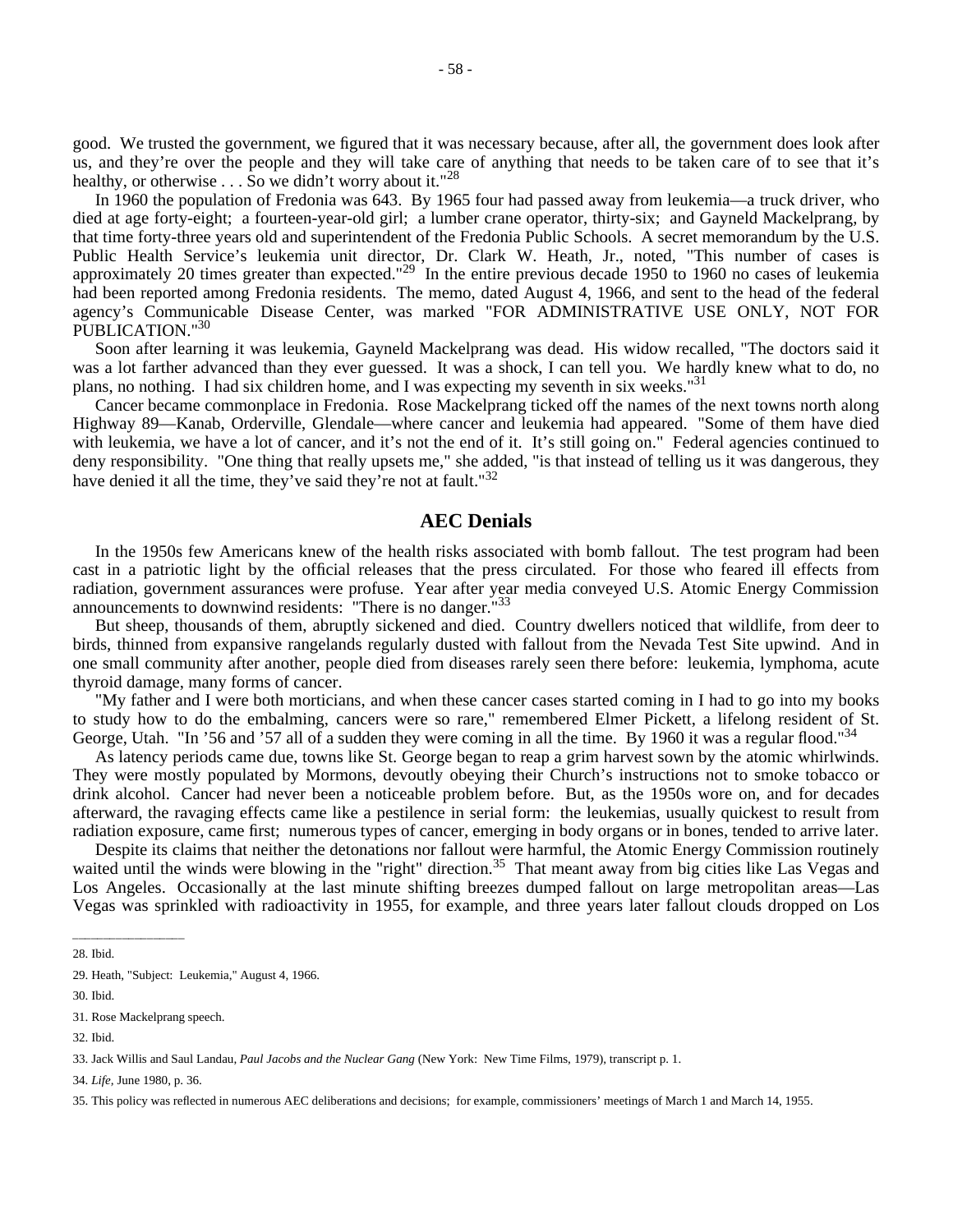Angeles. But for the most part America's continental nuclear tests went according to plan. The most deadly concentrations of fallout came down in rural areas of Nevada, Utah, and northern Arizona.

After southern Utah sheepherders lost massive numbers of their livestock, they unsuccessfully brought suit against the federal government in 1955. In court the government response was that "a combination of factors including malnutrition, poor management, and adverse weather conditions" led to the animals' deaths.<sup>36</sup> (Two decades later complaints near the Three Mile Island nuclear power plant in Pennsylvania, the Rocky Flats weapons production facility in Colorado, and other atomic installations would meet similar explanations.) Internal memos to the contrary from AEC researchers were suppressed. Sworn statements by sheepherders, who testified such epidemics among their livestock had never happened until the mushroom clouds rose upwind, were discounted.

However, the sheep were a kind of early-warning system for what was to follow. Starting in the mid-1950s, *leukemia* became a household word in Utah towns like St. George and Enterprise and Parowan; the same held true for communities like Tonopah in Nevada, Fredonia in Arizona. Children were especially vulnerable.

As early as 1959 a study disclosed higher radioactive strontium 90 levels in young children living downwind of the atomic tests.<sup>37</sup> In 1965 another suppressed study—this one by U.S. Public Health Service researcher Dr. Edward Weiss—correlated radioactive fallout with an inordinately high leukemia rate among downwind Utah residents. Weiss's report concluded: "An examination of leukemia death records in southwestern Utah" during the years of heavy fallout "shows an apparently excessive number of deaths."<sup>38</sup>

A joint AEC-White House meeting about the Weiss report took place in early September 1965; AEC representatives criticized the study. A week later the AEC's assistant general manager told AEC commissioners that researching such topics as downwind leukemia rates would "pose potential problems to the commission: adverse public relations, lawsuits and jeopardizing the programs of the Nevada Test Site."<sup>39</sup> Although atmospheric testing had been banned by then, underground tests were still releasing radioactivity into the air. And the AEC was gearing up for the civilian nuclear power program, predicated on the contention that low levels of officially permitted radiation were harmless.

The White House shelved the Weiss report in 1965, and blocked any follow-up research.<sup>40</sup> In fact there were many nuclear-testing-related documents and AEC meeting minutes that remained secret until 1979, when they were made public by journalists or Senator Edward Kennedy.<sup>41</sup> For the Weiss study that meant staying locked up in federal vaults for a full thirteen years.<sup>42</sup>

In 1979, however, University of Utah epidemiology director Dr. Joseph L. Lyon independently confirmed the validity of the Weiss report. In an article published in the *New England Journal of Medicine,* Dr. Lyon and associates documented that children growing up in southern Utah during the aboveground atomic weapons tests suffered a leukemia rate two and a half times higher than for children before the testing began and after it ended. $43$ 

In early 1981 results of the federal executive branch's Interagency Radiation Research Committee inquiry were made public—stating that a profusion of childhood cancer in southern Utah "remains unexplained on grounds other than possible fallout exposure."<sup>44</sup>

Health risks of living downwind from the nuclear tests were shared by Indians—particularly Duckwater Shoshones north of the test site, and Southern Paiutes to the east. Poor medical record-keeping has handicapped

hh<del>ahaa ka badaa ka badaa ka badaa ka badaa ka badaa ka badaa ka badaa ka badaa ka badaa ka badaa ka badaa ka bada</del> 36. *Life,* June 1980, p. 38.

<sup>37.</sup> *Washington Post,* April 14, 1979.

<sup>38.</sup> U.S. Congress, House Committee on Interstate and Foreign Commerce, Subcommittee on Oversight and Investigations, and Senate, Labor and Human Resources Committee, Health and Scientific Research Subcommittee, and the Committee on the Judiciary, *Health Effects of Low-Level Radiation,* 96th Cong., 1st sess. Serial No. 96-42, April 19, 1979, Vol. 2, p. 2195 (hereafter cited as *Health Effects of Low-Level Radiation*).

<sup>39.</sup> *Washington Post,* April 14, 1979.

<sup>40.</sup> *Deseret News,* February 27, 1979; *Washington Post,* April 14, 1979.

<sup>41.</sup> See *Health Effects of Low-Level Radiation,* Vols. 1 and 2.

<sup>42.</sup> *Washington Post,* April 14, 1979.

<sup>43.</sup> Joseph L. Lyon, et al., "Childhood Leukemias Associated with Fallout from Nuclear Testing," *New England Journal of Medicine,* February 22, 1979, pp. 397-402. Lyons's study has been criticized by nuclear proponents because in spite of the increase in leukemia rate among children in Utah, the rate was still below the U.S. average. This attitude seems to assume that every area of the U.S. "deserves" to be as polluted as the East Coast, where synergistic effects of multiple carcinogens and wash-out of radioactive chemicals from contaminated clouds compound the health problems.

<sup>44.</sup> *The Oregonian,* Associated Press, January 1, 1981.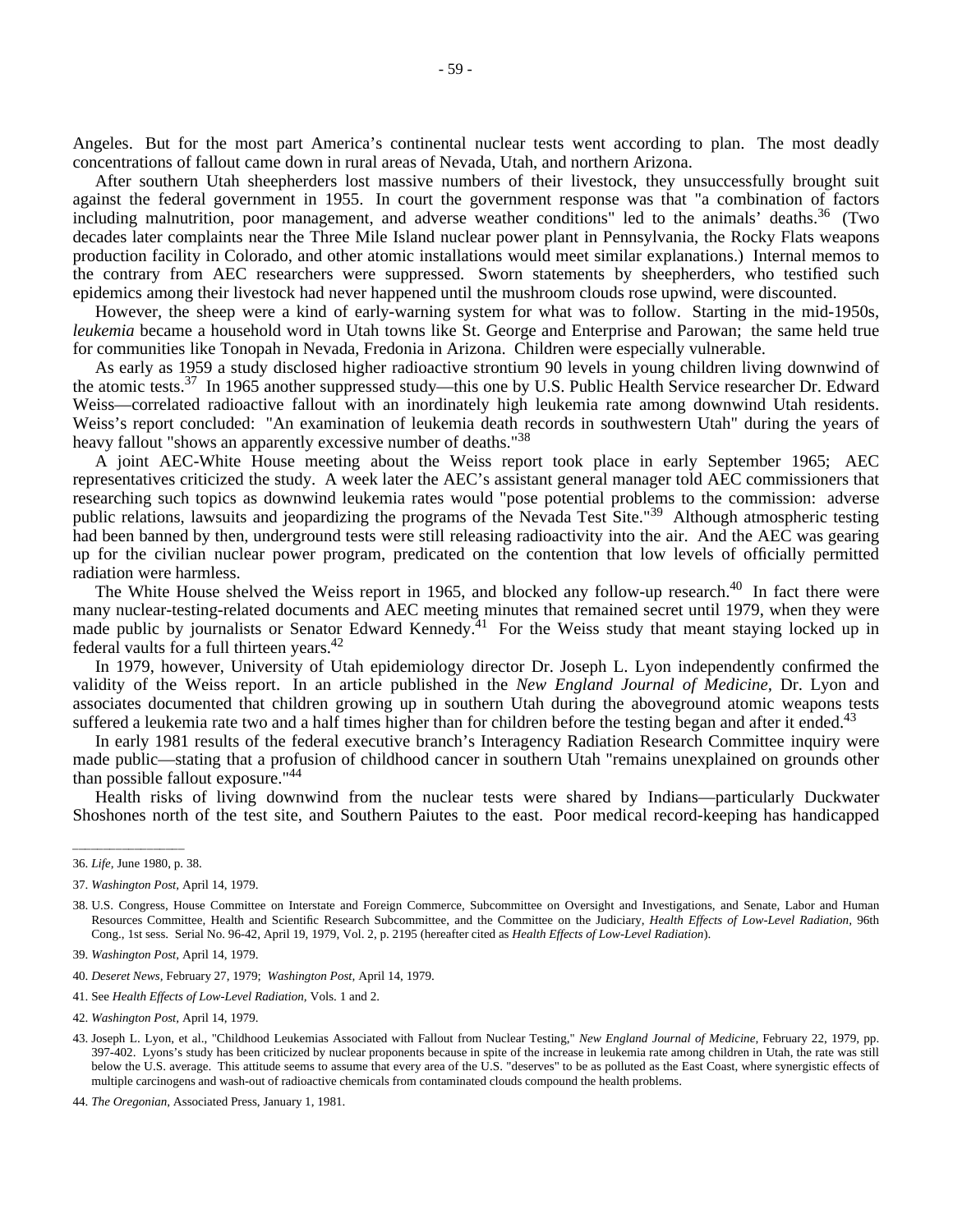efforts to assess fallout effects. But in 1981 Paiute Tribe of Utah vice-chair Elvis F. Wall blamed the radiation for adding to health woes among tribe members.<sup>45</sup>

Through it all, during three decades that started with the first mushroom clouds over Nevada in 1951, the U.S. Government nuclear weapons testing spokespeople continued to proudly observe that federal authorities had never lost a lawsuit based on radioactive fallout.<sup>46</sup> With about a thousand plaintiffs seeking damages in federal court as the 1970s ended, U.S. Justice Department attorneys were anxious to sustain their "perfect record" of eluding judicial pronouncements of atomic fallout culpability.

In 1979 plaintiffs accused the federal government of failing to inform area residents that fallout from the tests could cause cancer. Federal statements filed in U.S. District Court in Salt Lake City denied the charges, stating that citizens were told "there was some risk associated with exposure to radioactive fallout" during the 1950s.

Those denials infuriated citizens, who produced numerous written proclamations distributed by the federal government throughout the 1950s, claiming the radioactive fallout posed no danger. One widely posted statement, dated January 1951 and signed by AEC project manager Ralph P. Johnson, read: "Health and safety authorities have determined that no danger from or as a result of AEC activities may be expected . . . All necessary precautions, including radiological surveys and patrolling of the surrounding territory, will be undertaken to insure that safety conditions are maintained."<sup>48</sup>

In March 1957 the AEC distributed a booklet titled "Atomic Tests in Nevada" among downwind residents. "You people who live near Nevada Test Site are in a very real sense active participants in the Nation's atomic test program," the federal pamphlet said. "You have been close observers of tests which have contributed greatly to building the defenses of our country and of the free world. . . . Every test detonation in Nevada is carefully evaluated as to your safety before it is included in a schedule. Every phase of the operation is likewise studied from the safety viewpoint." Readers were assured that after six full years of open-air nuclear tests upwind, "all such findings have confirmed that Nevada test fallout has not caused illness or injured the health of anyone living near the test site."<sup>49</sup>

And, in an effort to keep the local citizenry from looking too closely, the AEC included in its booklet a drawing of an unshorn, bowlegged cowboy raising his eyebrows at a clicking meter in his hand. "Many persons in Nevada, Utah Arizona, and nearby California have Geiger counters these days," the pamphlet counseled. "We can expect many reports that 'Geiger counters were going crazy here today.' Reports like this may worry people unnecessarily. Don't let them bother you."<sup>50</sup>

Few residents of Utah, or Nevada, or northern Arizona were surprised by the conclusions of a 1980 report issued by the U.S. House of Representatives Subcommittee on Oversight and Investigations: "The Government's program for monitoring the health effects of the tests was inadequate and, more disturbingly, all evidence suggesting that radiation was having harmful effects, be it on the sheep or the people, was not only disregarded but actually suppressed."<sup>51</sup>

### **Nevada Veterans**

In early January 1951 President Truman approved the first series of Nevada atomic tests scheduled to begin later that month. When the nuclear testing started there, little information—let alone consultation—had been accorded residents in the surrounding region.

The first series of nuclear tests within North America was labeled "Operation Ranger." Over a period of ten days beginning January 27, 1951, five air-dropped A-bombs exploded over the Nevada Test Site, ranging from one to twenty-two kilotons. Sixty-five miles away, Las Vegas took the tests in stride; the only ostensible negative effects

<sup>45.</sup> Elvis F. Wall, vice-chairperson, Interim Tribal Council, Paiute Indian Tribe of Utah, Cedar City, Utah, printed statement, undated, distributed May 1981.

<sup>46.</sup> *Deseret News,* February 15, 1979.

<sup>47.</sup> *The Tribune* (Salt Lake), December 17, 1979.

<sup>48. &</sup>quot;WARNING," sign dated January 1951, obtained from Citizens' Call organization in Utah.

<sup>49.</sup> AEC, *Atomic Tests in Nevada,* March 1957, pp. 2, 4, 15.

<sup>50.</sup> Ibid., p. 23.

<sup>51.</sup> U.S. Congress, House Committee on Interstate and Foreign Commerce, Subcommittee on Oversight and Investigations, *The Forgotten Guinea Pigs,* 96th Cong., 2nd sess., Committee Print 96-1FC 53, August 1980, p. 37.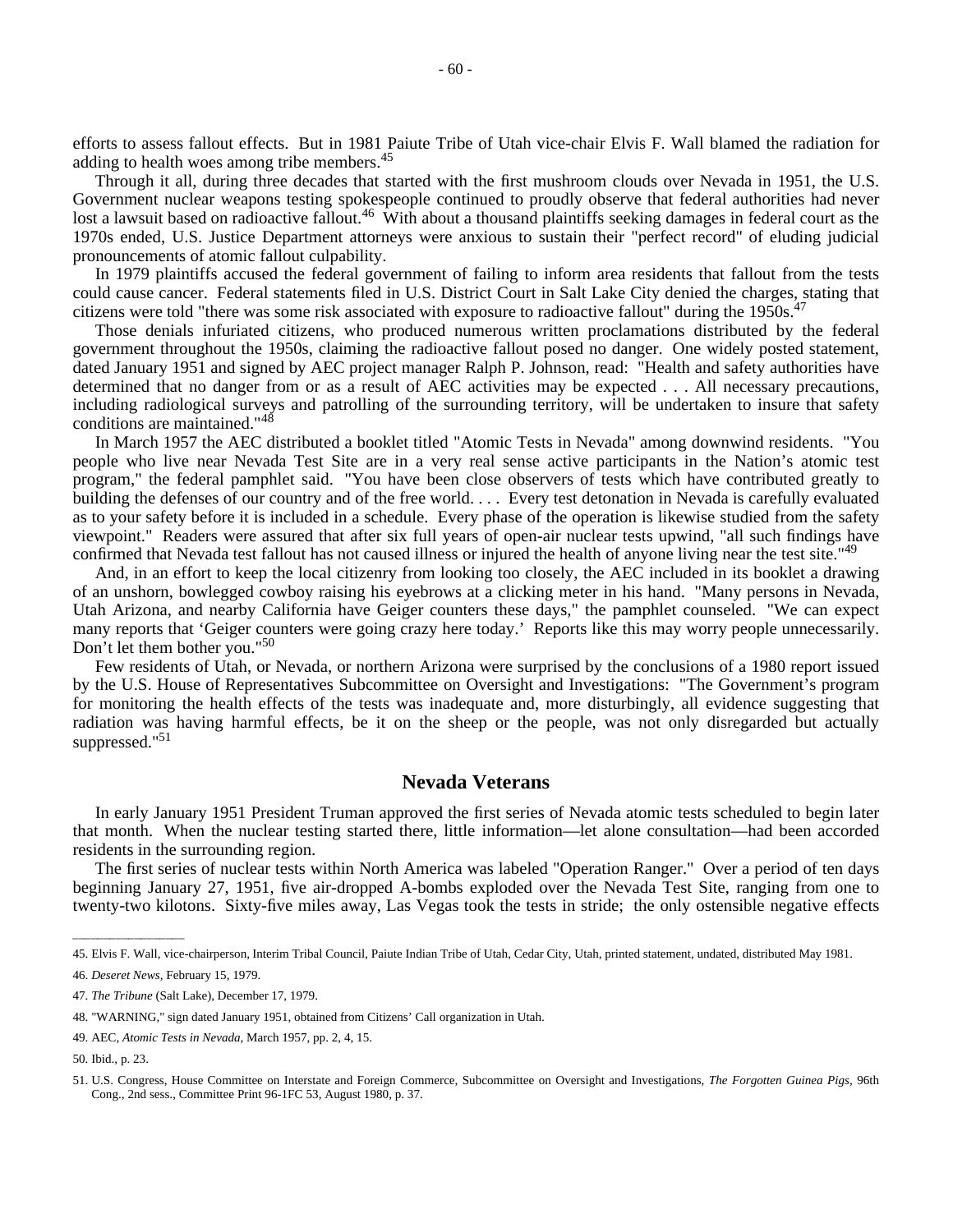were a couple of broken windows resulting from an eight-kiloton blast code-named Baker-2.<sup>52</sup>

As with the Pacific test program, no plans were incorporated to evaluate the impact of radiation on human beings. Rather, the Army chose to evaluate servicemen's psychological reactions to participating in atomic bomb tests. The plan got under way in the summer of 1951, financed by the Department of Defense and administered by George Washington University, under the heading of the "Human Resources Research Office."53 The Pentagon also entered into a similar arrangement with the Operations Research Office of Johns Hopkins University.

When soldiers arrived at Camp Desert Rock to participate in "Operation Buster-Jangle" in autumn 1951, they knew little about what they were in for.

Introduction to the bare facilities at the Nevada Test Site came partly from an "Information and Guide" booklet distributed to incoming GIs. "The officers and men of this operation share with you the hope that your visit to Camp Desert Rock will prove an informative and revealing experience which you will always remember," read a greeting signed by U.S. Army Major General W. B. Kean.<sup>54</sup> Every page bore the inscription "RESTRICTED," and the booklet was replete with injunctions against talking too much.

"To assist in maintaining the security of Exercise Desert Rock it is desired that you maintain secrecy discipline regarding classified information observed here. Everyone will want to know what you have seen—officials, friends, *and the enemy.*"<sup>55</sup>

The Army booklet handed to the first nuclear soldiers at the Nevada Test Site did not discuss atomic bomb radiation hazards. It did discuss possible hazards from indigenous reptiles and poisonous insects.<sup>56</sup>

Scenarios for tactical war games, assuming an enemy invasion sweeping inland from the West Coast, postulated that "the decision has been made to employ an atomic weapon to effect maximum destruction of the enemy." The maneuvers, while testing numerous facets of infantrymen's responses to atomic weaponry exploding in their midst, were depicted as realistic dry runs for future combat situations.<sup>5</sup>

"Indoctrination in essential physical protective measures under simulated combat conditions, and observation of the psychological effects of an atomic explosion are reasons for this desired participation," said a preparatory memorandum from the Pentagon's Military Liaison Committee to the AEC chairman. Added the Defense Department panel: "The psychological implications of atomic weapons used close to our front lines in support of ground operations are unknown."<sup>58</sup> The AEC ordered strict exclusion of the media during the forthcoming autumn nuclear tests in Nevada.<sup>59</sup>

Like Army buddies with him in the engineers A Company and other servicemen who arrived at the Nevada Test Site that October of 1951, twenty-two-year-old private William Bires did not know that military authorities were placing major importance on gauging mental and emotional impacts of close-range atomic blasts on foot soldiers like himself. $60$ 

Sleeping on the desert ground got very cold in October and November. ("We didn't even have decent sleeping bags. We froze our asses off.")<sup>61</sup> Of far more lasting significance was the actual experience of seeing half-a-dozen nuclear bomb detonations, ranging up to a thirty-one-kiloton blast code-named Easy.

Bires participated in the series of atomic tests over a period of a few weeks, with the largest nuclear explosions coming from bombs dropped by aircraft. Several thousand men watched from about seven miles away as fierce atomic light slashed across the desert; some were marched to within half a mile of ground zero. After the indescribably vivid bright flash Bires took note of "bizarre effects of the bombs"—weird designs of permanent

<sup>52.</sup> Rosenberg, *Atomic Soldiers,* p. 34.

<sup>53.</sup> For detailed account of role played by Human Resources Research Office in the U.S. nuclear testing program, see Rosenberg, *Atomic Soldiers*.

<sup>54.</sup> U.S. Army, "Exercise Desert Rock Information and Guide," 1951, p. 1.

<sup>55.</sup> Ibid., p. 8.

<sup>56.</sup> Ibid., p. 19.

<sup>57.</sup> Ibid., pp. 9-11.

<sup>58.</sup> Military Liaison Committee Memorandum MLC 31.4, July 16, 1951, pp. 1, 2.

<sup>59.</sup> AEC memo by General Manager M. W. Boyer, September 20, 1951.

<sup>60.</sup> William Bires, interview, March 1981.

<sup>61.</sup> Ibid.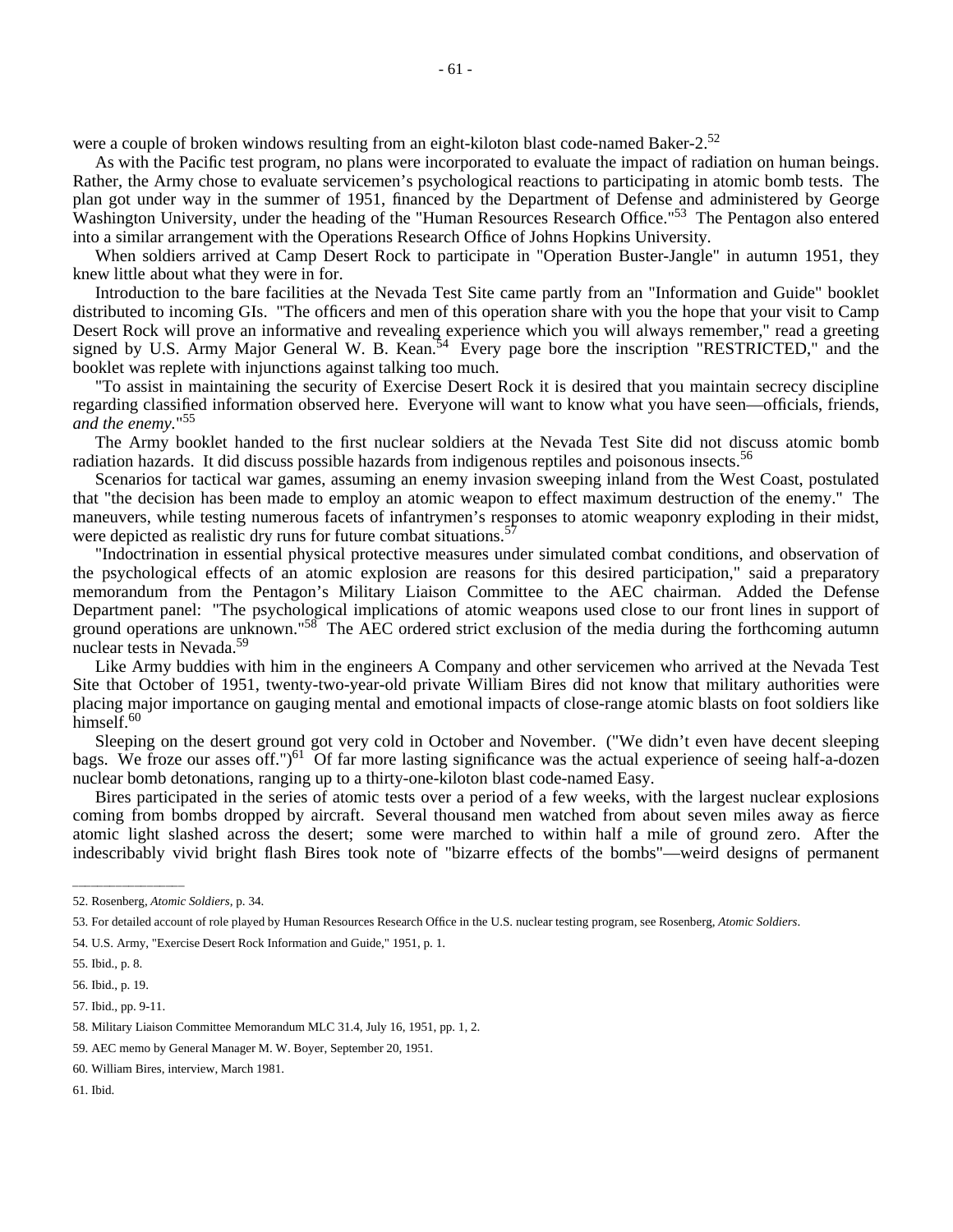shadows left in the atomic wake, charred into test range buildings, vehicles, gun emplacements. Animals situated in calibrated proximities to the A-blasts were singed and sometimes pathetic. "I can still see this damn sheep with its rump burnt," Bires commented three decades later.<sup>62</sup>

The Pentagon eagerly assessed behavior of GIs as they responded to orders soon after the half-dozen nuclear detonations, which totaled seventy-two kilotons. The more intimate, and more lasting, consequences apparently were not of great concern to the military brass.

"I was then, and I still am," William Bires said in 1981, "living with the firsthand knowledge that we do indeed have within our power the ability to destroy ourselves. Most people have heard this, but have not been able to observe firsthand the effects of those terrible weapons."<sup>63</sup>

When he filed the first in a series of claim statements with the Veterans Administration in 1978, Bires cited the psychological jolts left by his hitch at the Nevada nuclear tests. Recurrent fits of depression, the tenacious imagery of atomic weapons exploding close by, and an acutely painful spinal affliction came to plague him.<sup>64</sup>

Less than five months after the first troop maneuvers in the shadow of a mushroom cloud over Nevada, the U.S. military was pushing for more daring escapades for GIs. The distance of seven miles from nuclear blasts seemed too remote, and tame, to high-ranking occupants of Pentagon offices along the banks of the Potomac River. In the future, declared Air Force Brigadier General A. R. Luedecke, a less cautious policy would be appropriate. In a secret letter to the AEC in early 1952 he attributed "unfavorable psychological effects" among soldiers "to the tactically unrealistic distance of seven miles to which all participating troops were required to withdraw for the detonation."<sup>65</sup>

The Pentagon now suggested that soldiers be stationed a little less than four miles from the exploding nuclear weapons in subsequent tests. The AEC's director of biology and medicine, Dr. Shields Warren, didn't like the sound of it. "The explosion is experimental in type, and its yield cannot be predicted with accuracy," he warned. "Deviations from established safety practices would result . . . in larger numbers and more serious casualties the closer the troops were to the point of detonation."<sup>66</sup>

Despite such in-house warnings from its own staff experts the AEC capitulated to the Pentagon plan. Commission chairman Gordon Dean promised the Department of Defense that the AEC "would enter no objection to stationing the troops at not less than 7,000 yards from ground zero."<sup>67</sup> All discussions leading to the decision that would affect thousands of soldiers were conducted in secrecy. The Pentagon had exercised its unwritten dominance over the AEC.

In Nevada nearly eight thousand Army, Navy, Marine, and Air Force personnel were in the early stages of "Operation Tumbler-Snapper"—involving eight nuclear weapons dropped from airplanes or perched on towers, with total explosive force of over one hundred kilotons. During the largest blast of the series—a thirty-one-kiloton bomb air-dropped on April 22, 1952—selected reporters and television crews were allowed for the first time to record an A-bomb shot in progress.<sup>68</sup> At that test, and again the following month, soldiers were less than four miles from the explosions, often moving into the central blast area within two hours.

Back in Washington, according to classified AEC minutes, Commission chairman Gordon Dean "commented that a popular article on fall-out to reduce the possibility of public anxiety resulting from lack of information might be helpful."<sup>69</sup>

The kind of publicity the AEC sought did not come from Army veterans like James W. Yeatts, whose description of Operation Tumbler-Snapper would calm no public fears—neither at the time, nor twenty-eight years later, when Yeatts issued the following statement from his home in Keeling, Virginia:

<sup>62.</sup> Ibid.

<sup>63.</sup> Ibid.

<sup>64.</sup> Ibid.

<sup>65.</sup> USAF Brigadier General A. R. Luedecke to Director, AEC Division of Military Application, March 7, 1952.

<sup>66.</sup> Shields Warren, M.D., "Draft Staff Paper on Troop Participation in Operation Tumbler-Snapper," AEC memo, March 25, 1952.

<sup>67.</sup> Gordon Dean to Brigadier General H. B. Loper, April 2, 1952.

<sup>68.</sup> Rosenberg, *Atomic Soldiers,* p. 58.

<sup>69.</sup> AEC Commissioners Meeting Minutes, May 14, 1952.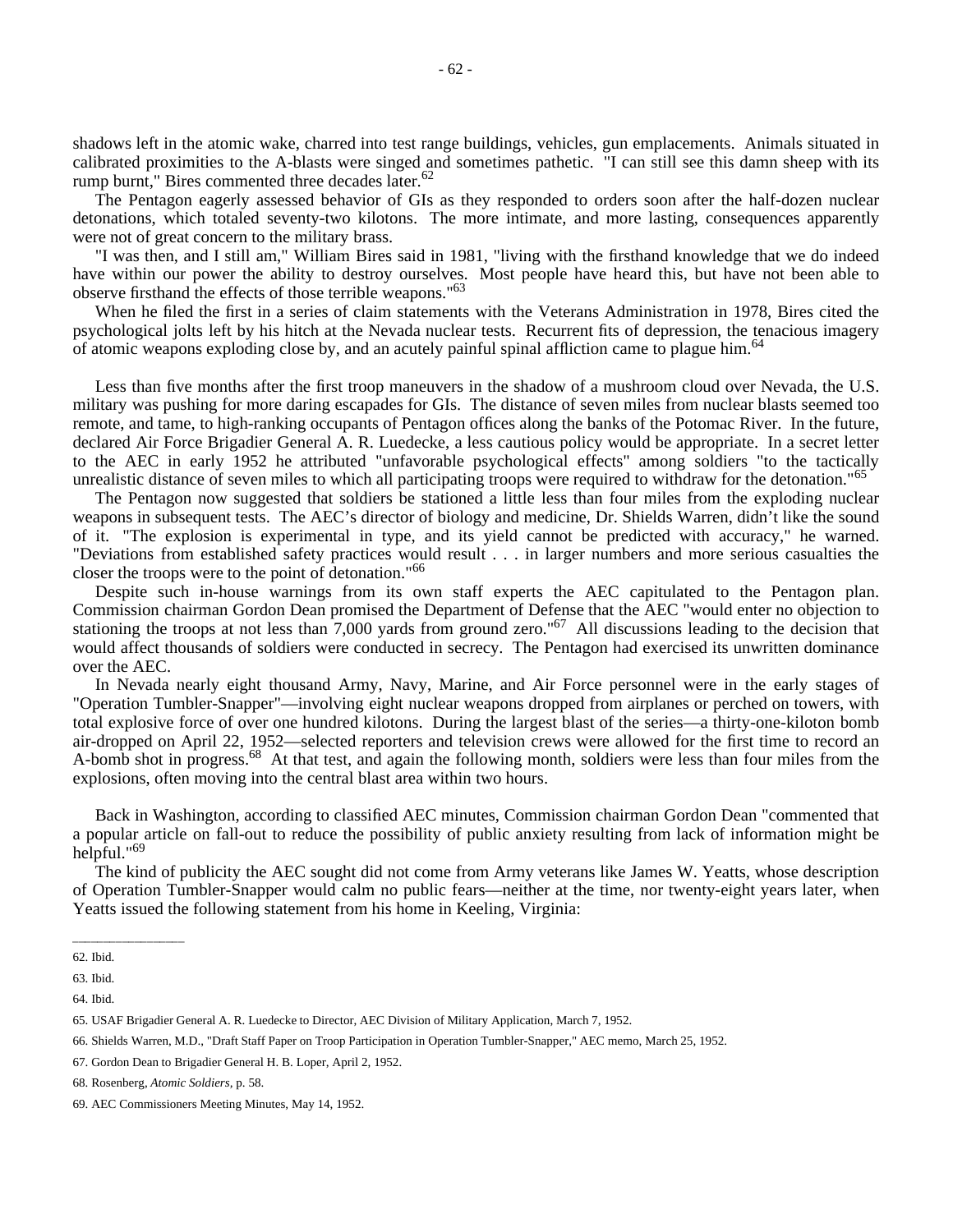At the test site we had no protective clothing or equipment, not even a gas mask. When the bomb was detonated, we had our backs to the blast, kneeling with our hands over our eyes and our eyes closed. The flash was so bright we could see the bones in our hands. Then we turned to see the fire ball form. The shock wave hit us and knocked me backward. The dust was so thick that we could not see anything. After the dust settled we marched toward Ground Zero until the radiation got too hot. We then turned back and had a Geiger counter check for radiation.

By the time we arrived back at Camp Desert Rock, most of us had severe headaches and were nauseated. We were told to lie down—that it would go away.

Two days later, back at Fort Bragg, North Carolina, I was told to turn the uniform that I wore in the tests in to the stock room. It was put in a rubber bag. Nothing was said about how much radiation we had received.<sup>70</sup>

Two months later Yeatts began having serious health problems—"rectal abscesses, headaches, nausea and severe back pains," which persisted into the 1960s. Ten years after his participation in the atomic testing Yeatts lost all his teeth. "They became so loose, I could pull them with no pain. About a year later I began having breathing problems." By the late 1970s Yeatts was unable to work. In 1980 his weight had declined to 103 pounds. "I can only walk a few steps. I am now losing control of my bowels and urine."<sup>71</sup>

As far as the family was concerned, the aftermath of Operation Tumbler-Snapper did not end with James Yeatts. "My son was born in 1969, with many birth defects—the sutures in his head were grown together, a severe heart problem, an imperforate anus, he had only one kidney and an obstruction in the urinary tract. He had to have a colostomy at one day old. At three months old he had a 'Pots procedure' operation on his heart. He had a ureterostomy at six months, which will be permanent. A pull through was done on his rectum at 2 years old. At the age of 5 he had open heart surgery. He cannot attend school and still suffers from these problems.  $\ldots$ <sup>72</sup>

Ultimately Yeatts asked physicians at the M.C.V. Hospital in Richmond, Virginia, "if radiation exposure I had could cause my son's defects. The doctors asked me why I did not tell them about the radiation exposure when my son was born. They said my son would have to have close check-ups for other problems that could come up."<sup>73</sup>

The Veterans Administration denied Yeatts any service-connected benefits. "It is not enough for the Government to use me for a guinea pig," he said, "but to cause something to children years later is more than I can take."<sup>74</sup>

### **Operation Upshot-Knothole**

As the U.S. Government prepared for "Operation Upshot-Knothole," slated for the spring and summer of 1953, civilian restraints over nuclear testing continued to erode. In a meeting between the AEC and the Department of Defense it was established that "in the forthcoming tests the usual limits of physical exposure to weapons effects would probably be exceeded." The AEC commissioners then acquiesced to a suggestion "that responsibility for the physical safety of the troops participating in the exercise be delegated to the DOD [Department of Defense] and that the DOD be informed of the possibility that exceeding the normal limits of exposure to radiation or pressure might endanger the participating personnel."<sup>75</sup>

Servicemen at the atomic tests were thus left to the tender mercies of the Department of Defense. Official notes depicted AEC chairman Gordon Dean's view that "since the DOD apparently considered it necessary to conduct the exercises in this manner, the AEC was not in a position to recommend that the normal limits [of radiation exposure and blast pressure] be observed."<sup>76</sup> For good measure, the AEC commissioners endorsed plans for a joint announcement that the Defense Department would be taking responsibility for the safety of troops during the

<sup>70.</sup> *Atomic Veterans' Newsletter,* summer 1980, p. 12.

<sup>71.</sup> Ibid.

<sup>72.</sup> Ibid.

<sup>73.</sup> Ibid., pp. 12-13.

<sup>74.</sup> Ibid., p. 14.

<sup>75.</sup> AEC Commissioners Meeting Minutes, December 23, 1952.

<sup>76.</sup> Ibid.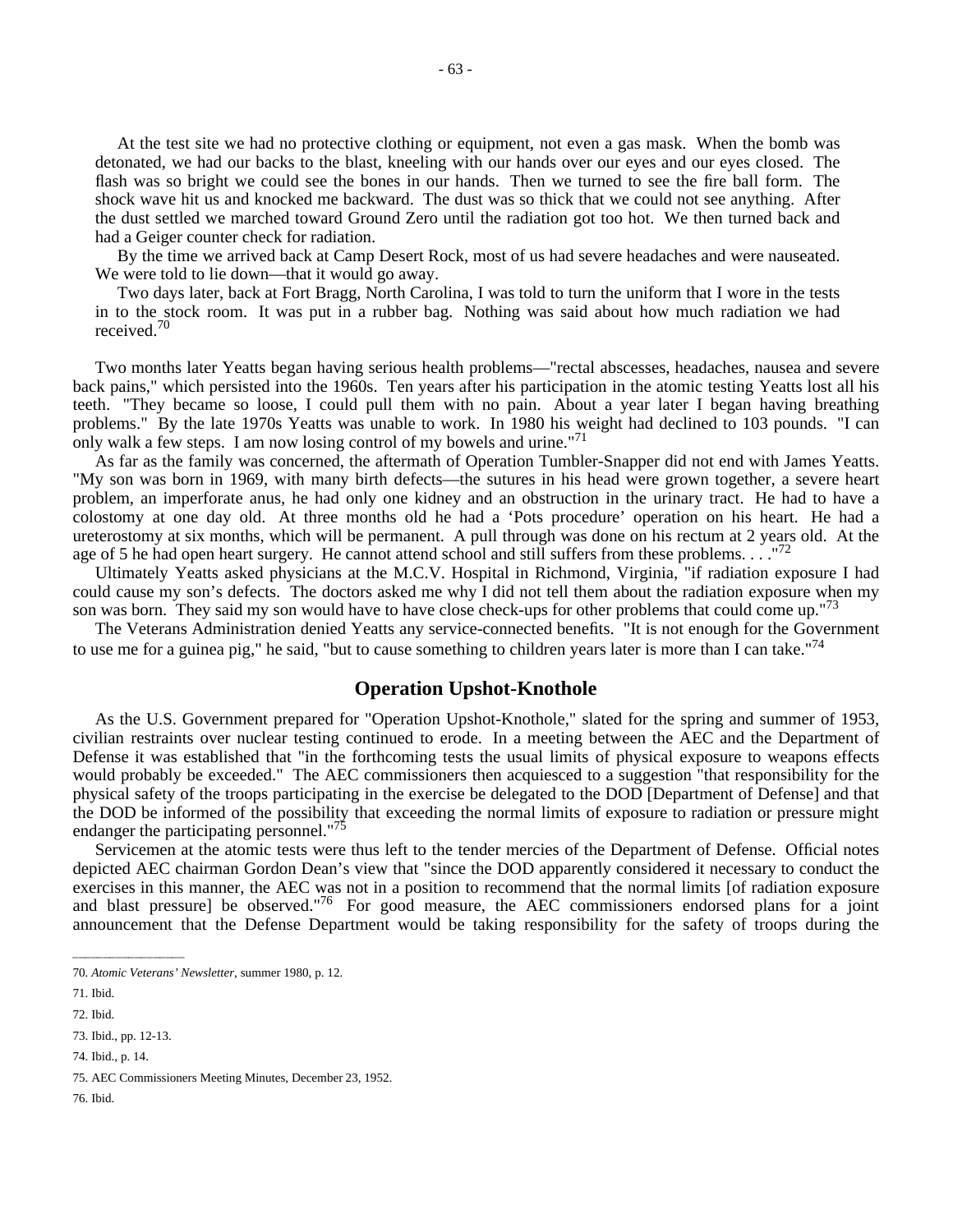forthcoming series of atom bomb tests in Nevada.77

As the newly elected President, Dwight Eisenhower, prepared to unveil his "Atoms for Peace" program, promoting use of nuclear energy for electric power, the AEC and Pentagon put finishing touches on Operation Upshot-Knothole. During the spring and early summer of 1953 a total of eleven nuclear test shots sent mushroom clouds over the Nevada desert, concluding with a sixty-one-kiloton explosion code-named Climax. In less than three months the Nevada blasts had unleashed a cumulative force of over 250 kilotons—about twenty times the power of the atom bomb that destroyed Hiroshima.

About seventeen thousand military personnel participated in Upshot-Knothole. Routinely thousands were in trenches within two miles of ground zero as a nuclear bomb exploded; obeying orders, they moved toward the blast center inside of an hour after detonation in mock attack. The exercises even included, for the first time, direct charges immediately after detonation. The Pentagon had nearly doubled the AEC's prior theoretical limit for radiation exposure of the servicemen, raising it to six roentgens.<sup>78</sup>

Meanwhile A-test overseers had been experimenting with nonhuman subjects as well—sheep, rabbits, and pigs confined at varying distances from the blast site. Scores of porkers were clothed with specially fitted "uniforms" made out of standard Army material, to test for protection of their skin. One of the more bizarre expenditures came when one set of pigs had to be refitted with new uniforms after they outgrew their originals while waiting for the weather to break.<sup>7</sup>

Former Army sergeant Cecil G. Dunn, an Operation Upshot-Knothole veteran, recounted from his home in Pensacola, Florida, "After the blast, they marched us to ground zero. I will never forget the smell after that shot. I have no idea how much radiation was there. I know of no film badges. I don't remember seeing any of the men wearing any. I know I never had one." Recalling subsequent chronic headaches lasting years, followed by nosebleeds, a nervous breakdown, festering spots on his legs, and dizzy spells, Dunn said: "I feel like I am drunk all the time, but I don't drink. I tire very easily now. . . . All I have ever asked is to live like other people. But I cannot help blaming the Government for subjecting me to nuclear testing without warning me of the potential consequences and I will always wonder why it happened."80

Outside the borders of the Nevada Test Site fallout clouds intensified as Operation Upshot-Knothole progressed. On April 25, 1953, four and half hours after a forty-three-kiloton<sup>81</sup> blast named Simon, a spot outside the Nevada Test Site boundaries registered 460 milliroentgens per hour along Route 93—nineteen miles north of the Nevada town of Glendale. The potential dose was far in excess of the current standards set by governmental agencies. Caught off guard, the federal government hastily set up roadblocks. A report by the U.S. Public Health Service estimated about fourteen hundred people were living in the immediate fallout area. Starting nine hours after the Simon explosion, for 150 minutes, traffic was stopped on major roads; out of some 250 vehicles stopped and checked for radiation, 40 were judged to require decontamination. A Greyhound bus, bound for Las Vegas with 30 passengers, gave off readings of 250 milliroentgens outside, 160 milliroentgens inside.<sup>82</sup>

Three hours after the blast the tiny town of Riverdale registered readings of sixteen milliroentgens an hour.<sup>83</sup> An Armed Forces Special Weapons Project report, which was to remain secret for twenty-five years, commented: "The amount of fallout was expected to be much larger than usual. However, due to the fact that no populated communities were expected to be in its path, the decision was made to fire on schedule.<sup>84</sup> But the Simon fallout cloud also passed over Utah, Colorado, Kansas, Missouri, Illinois, Indiana, Ohio, and Pennsylvania before it encountered a tumultuous thunderstorm over upstate New York, southern Vermont, and parts of western

<sup>77.</sup> Ibid.

<sup>78.</sup> Rosenberg, *Atomic Soldiers,* p. 57.

<sup>79.</sup> Ibid., pp. 61-63.

<sup>80.</sup> *Atomic Veterans' Newsletter,* spring 1980, p. 3.

<sup>81.</sup> In contrast to a continued official listing of forty-three kilotons, documents declassified in the late 1970s refer to the Simon test as a 51.5-kiloton blast. (*The Tribune* [Salt Lake], New York Times News Service, August 12, 1979.)

<sup>82.</sup> *The Tribune* (Salt Lake), New York Times News Service, August 12, 1979.

<sup>83.</sup> Ibid.

<sup>84.</sup> Ibid.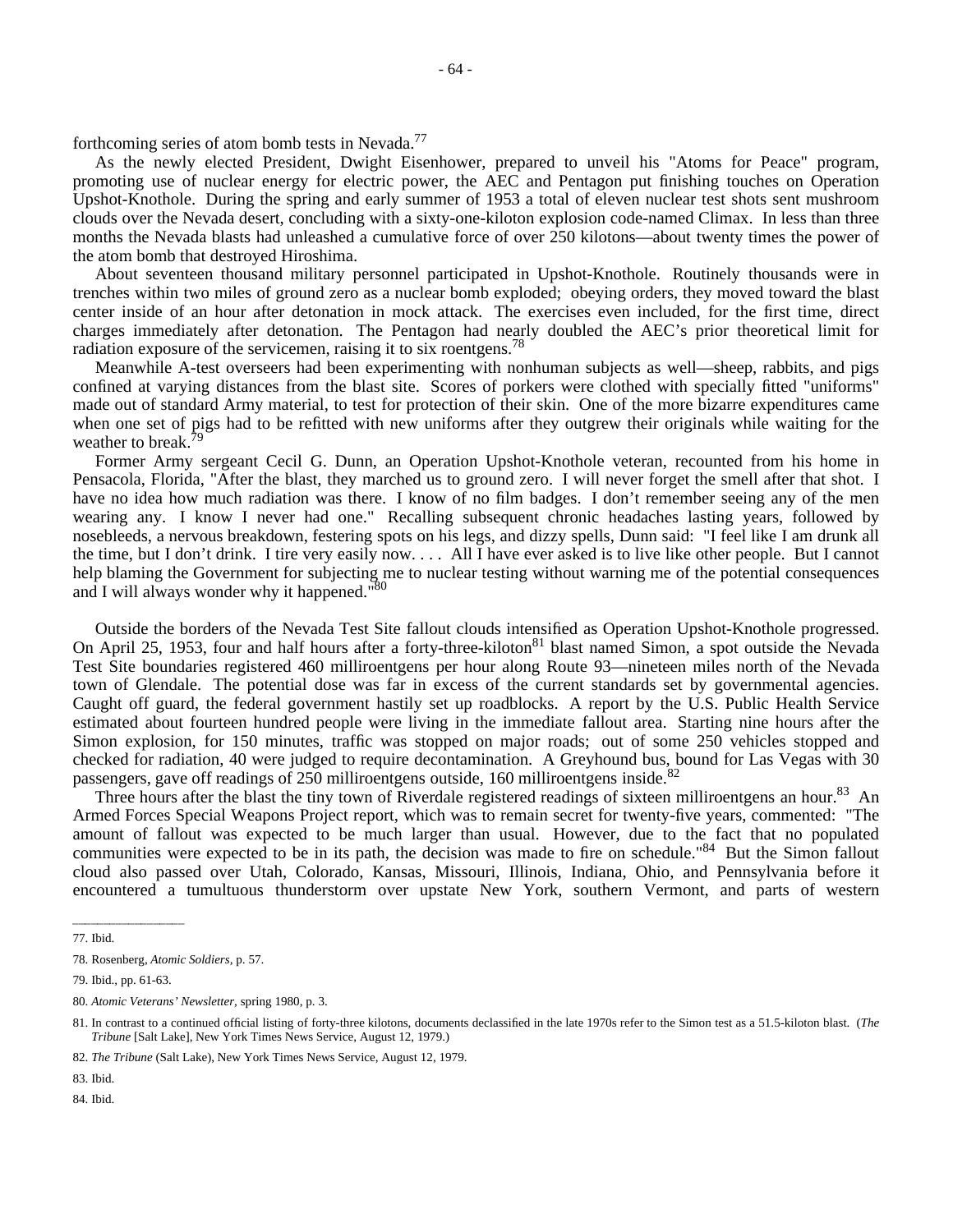Massachusetts. It was one of the heaviest flash storms in memory, bringing down torrents of rain.<sup>85</sup>

Two days after the Simon explosion a group of students at the Rensselaer Polytechnic Institute in Troy, New York—twenty-three hundred miles from the blast—noticed Geiger counters at their school radiochemistry lab were registering high readings. They went outside to discover that the previous evening's rain had brought down large amounts of fallout. Radiochemistry Professor Herbert Clark called the AEC, where an official first thought Clark was joking.<sup>86</sup>

But students systematically measured the area for radiation. Some samples from rain puddles showed 270,000 times more radioactivity than usually found in drinking water. Tests from city reservoir water showed levels 2,630 times higher than normal. Professor Clark and the Rensselaer students also discovered another problem. Radioactive fallout clung to the roof and walls despite hours of scrubbing; the surface radioactivity in Troy/Albany was comparable to measurements taken two hundred to five hundred miles from the point of the Simon detonation in Nevada.<sup>87</sup> In the mid-sixties that contamination would lead to a bitter controversy over health damage in the wake of bomb testing.

# **"Dirty Harry"**

Some downwind residents became apprehensive after the Simon blast when they witnessed the official concern over fallout levels on the highways outside of the test site. But the worst was yet to come that spring when the U.S. Government detonated a thirty-two-kiloton atomic bomb from atop a tower at the Nevada Test Site. The code name was Harry; people downwind now remember it with bitterness as "Dirty Harry."

As sixty-eight-year-old St. George resident William Sleight recorded the event in his diary:

### *May 19, 1953:*

Beautiful morning. We left St. George at 4 a.m. for Las Vegas, Nevada. We were watching for the A-Bomb explosion on the desert north of Las Vegas. At 5 a.m., just dawn, we saw the flash which lit up the skies, a beautiful red, visible for hundreds of miles away. It was a beautiful sight, a hundred miles or more away from it. I had my car radio on and at 5:01 a.m. the announcer on KFI, Los Angeles, Calif., said at 5 a.m. the bomb had been exploded and that it was visible at that station, and also in Idaho. I drove for ten minutes, then stopped the car on the roadside, got out and soon after we heard the report of the blast. It rumbled as thunder, not quite the same as other blasts we have heard. This is the 9th in a series of ten, another next week. It makes me shudder when I think of what misery we may face when men start dropping these terrific bombs on our cities. Some fanatics are now clamoring for their use in Korea.

After we came back on Highway 91, we were stopped and a young man examined our car with an instrument to see if we had picked up any radioactive dust while traveling on the Highway. Found none so we missed a free car wash (which would have been appreciated). . . . Returned to St. George in a high wind which seems to always follow these explosions.<sup>88</sup>

Winds easily carried radioactive fallout the 135 miles to William Sleight's home in St. George. Atomic Energy Commission monitors picked up readings of six thousand milliroentgens in the town, where news bulletins broadcast the agency's sudden advice to stay indoors from 9:00 A.M. till noon. Monitoring crews stopped about one hundred cars heading north from St. George; many vehicles were washed down in an attempt at decontamination. The fallout was coming down so hard, AEC scientists later reported at a confidential government conference, that the commission's workers gave up on washing off the cars in St. George until the radioactive particles stopped falling.<sup>89</sup> The AEC, meanwhile, told area media that "radiation had not reached a hazardous level."<sup>90</sup>

<sup>85.</sup> Ernest Sternglass, *Secret Fallout* (New York: McGraw-Hill, 1981), pp. 1-5. See also articles by Herbert M. Clark in *Science,* May 7, 1954, pp. 619-622, and by Clark, et al., in *Journal American Water Works Association,* November 1954, pp. 1101-1111.

<sup>86.</sup> Ibid.

<sup>87.</sup> Ibid.

<sup>88.</sup> William Sleight, diary, made available to authors with permission of family through Citizens' Call organization.

<sup>89.</sup> *Chicago Tribune,* April 1-5, 1979, published as booklet "Radiation," p. 11.

<sup>90.</sup> *Washington County News* (Utah), May 21, 1953.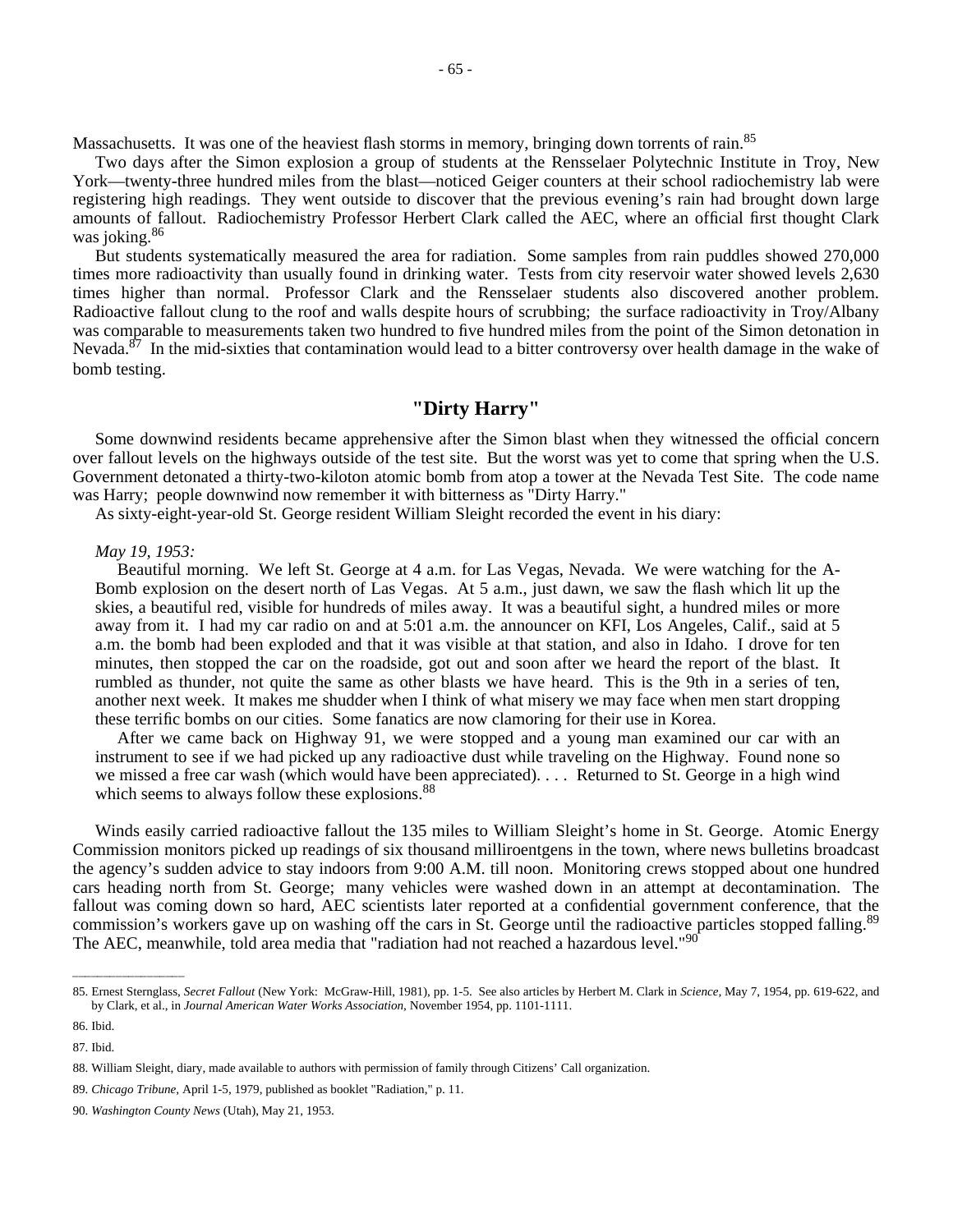In St. George the blanket of fallout left a bad taste in many people's mouths—in more ways than one. Lifetime residents of the town reported, for the first time, an oddly metallic sort of taste in the air.<sup>91</sup> (This condition would surface again at Three Mile Island, twenty-six years later.)

Forty miles farther east, according to another secret AEC report, at least five residents developed symptoms matching signs of radiation sickness from high doses. The classified AEC report also said that in the town of La Verkin, twenty miles northeast of St. George, goats turned blue after clouds of fallout wafted through their grazing area.92

The day after Dirty Harry, downwind residents barraged the AEC with complaints. "Reverberations from the atomic tests in Nevada Tuesday echoed in Washington Wednesday as Southern Utah residents protested to Representative Douglas R. Stringfellow (R-Utah) about radiation contamination in the area," narrated *The* (Salt Lake) *Tribune*.<sup>93</sup> Congressman Stringfellow followed up by asking the AEC to stop the Nevada test program because of fallout. The AEC refused. (The next year Stringfellow lost his race for reelection.)

Two days after the Harry explosion, while AEC commissioners discussed the heavy fallout dumped on St. George and vicinity, an AEC worker tried to obtain names of milk producers in the area and failed. "It was just as well," he reported in an agency memo. "I was afraid it would create a disturbance."<sup>94</sup> Rulan (Boots) Cox, operator of Cox Dairy in St. George for thirty years beginning in 1949, had radiation monitoring equipment at his dairy the entire time of atmospheric nuclear testing upwind. He sent samples to federal addresses on a regular basis, but was never informed of results.<sup>95</sup>

New downwind samples of milk initially showed high levels of radioactivity. By the time the milk was boiled in Las Vegas and Los Alamos laboratories, AEC researchers found little radioactivity; the iodine 131 was being destroyed in the lab heating process.<sup>96</sup>

After the Harry test the AEC was faced with a new problem. Commissioner Henry D. Smyth, according to agency minutes, "was concerned about the public relations aspects of the tests, especially in view of the St. George, Utah, incident and the large number of shots already fired." The other AEC commissioner in attendance, Eugene M. Zuckert, also perceived nascent difficulties. "A serious psychological problem has arisen, and the AEC must be prepared to study an alternate to holding future tests at the Nevada Test Site. In the present frame of mind of the public, it would take only a single illogical and unforeseeable incident to preclude holding any future tests in the United States."<sup>97</sup>

The Pentagon, however, pushed hard for the AEC to stand firm. At a joint meeting in late May 1953, according to classified minutes, Defense Department representatives conveyed "the opinion that AEC is making a serious mistake in over-emphasizing the effects of fall-out resulting from recent tests." One general criticized official measures such as washing down cars and urging residents to stay indoors for a few hours after the Harry test; he complained that "the precautions taken by AEC were extreme and caused undue public concern."<sup>98</sup>

Meanwhile, on the morning of May 27, AEC chairman Gordon Dean met with the Commander-in-Chief. President Eisenhower, Dean recorded in his diary, "expressed some concern, not too serious, but made the suggestion that we leave 'thermonuclear' out of press releases and speeches. Also 'fusion' and 'hydrogen.'" In the wake of hydrogen explosions in the Marshall Islands during the past year, and with more sophisticated nuclear weapons tests scheduled, Eisenhower instructed the AEC's top executive to keep the public "confused as to 'fission' and 'fusion.'"99

hhhhhhhhhhhhhhhhhh

95. Ibid.

97. AEC Commissioners Meeting Minutes, May 22, 1953.

98. AEC-MLC Joint Meeting Minutes, May 28, 1953. At the same meeting Military Liaison Committee chairman Robert LeBaron said that the government "must avoid arousing public fears to the point of large-scale public opposition to the continental tests."

99. Gordon Dean, diary, May 27, 1953.

<sup>91.</sup> Preston Truman, interview, February 1981. As state director of Citizens' Call and a lifelong resident of Utah, Truman said he had heard many accounts by St. George residents recalling a metallic taste after the Harry test.

<sup>92.</sup> *Deseret News,* September 5, 1979.

<sup>93.</sup> *The Tribune* (Salt Lake), May 21, 1953.

<sup>94.</sup> *Chicago Tribune,* April 1-5, 1979, "Radiation," p. 9.

<sup>96.</sup> *Deseret News,* September 5, 1979.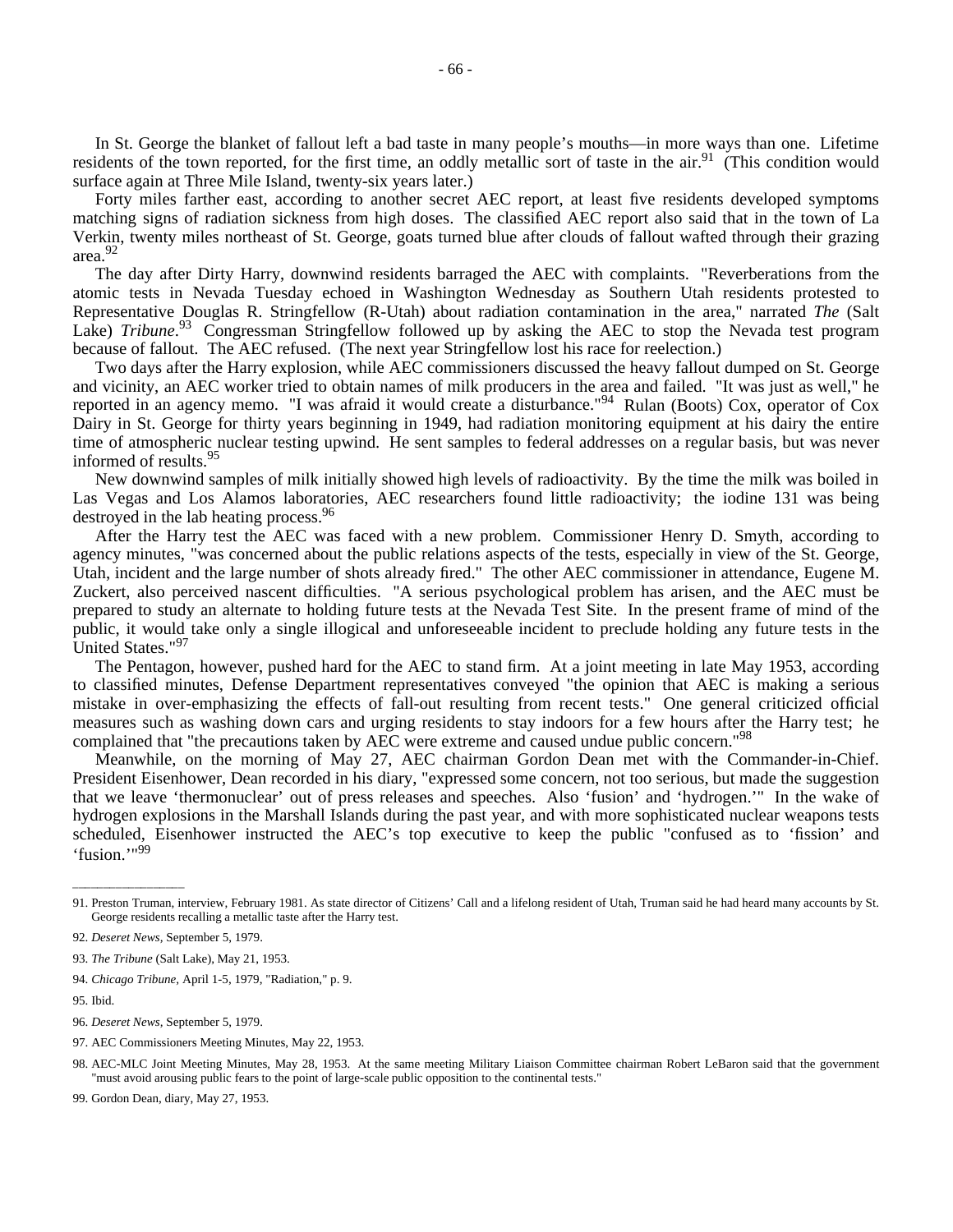### **Fallout on Livestock**

Downwind of the Nevada Test Site the epidemics of leukemia and cancer among residents would come later. Animals, however, were immediately affected. The AEC quietly paid a few hundred dollars to owners of some horses that suffered beta radiation burns in 1953.<sup>100</sup> But the concern about livestock burns was soon overshadowed as sheep began dropping dead—in unprecedented numbers and with unprecedented rapidity.

One hundred fifty miles from the test site, on Wheeler Mountain land owned by George Swallow in Nevada, about seventeen hundred sheep grazed on tender grass. It was lambing time in spring 1953. On the third Tuesday morning in May, George Swallow, his brother Dick, and a ranch hand named Lee Whitlock watched a pink fallout cloud (from the Harry detonation) drift overhead, toward the Utah line, Air Force jets following behind. Within a few weeks five hundred of the females in the flock of seventeen hundred sheep were dead. Sixty-five percent of new lambs were stillborn.<sup>101</sup>

The Swallows owned eleven sheep herds of the same size; the herd that sustained the high ratio of deaths and dead births was the one on Wheeler Mountain when the Harry blast fallout passed through.<sup>102</sup> George Swallow expressed his suspicions to the AEC. "We told Mr. Swallow that our experts have assured us that this sort of thing can't happen," AEC acting field manager Joe Sanders informed national headquarters.<sup>103</sup>

But the AEC's own files were filled with classified descriptions of similar incidents throughout Nevada, Utah, and Arizona. One Utah sheepherder reported twenty-five hundred stillbirths. Cattle and horses developed lesions and severe sores in large numbers.<sup>104</sup>

Dr. Stephen Brower was Iron County agricultural agent in southwestern Utah at the time. The Atomic Energy Commission stressed to Dr. Brower that the federal government had no intention of being held accountable for herd losses. Word first came from the chief of the AEC's Biology Branch of the Division of Biological Medicine, Dr. Paul B. Pearson.

Brower recalled that Pearson "told me . . . that the AEC could under no circumstances afford to have a claim established against them and have that precedent set. And he further indicated that the sheepmen could not expect under any circumstances to be reimbursed for that reason."<sup>105</sup>

In Cedar City, Utah, a U.S. Public Health Service veterinarian, Dr. Arthur Wolff, studied area sheep in June 1953. "My main concern was whether there was radioactivity involved," he recalled. "We autopsied a couple of animals, and I took some specimens back with me and took some [radiation] measurements. I was able to determine, yes, there was a relatively high level of radiation in the Iodine-131 in the thyroid and some radiation on the wool of these sheep. $106$ 

Cedar City sheepherder Kern Bulloch described what happened with his herd in 1953 this way:

We were over at Coyote Pass right next to the bomb site just herding our sheep. One morning we were sitting in the saddle there, and some airplanes come up and one of them dropped a bomb. Jesus, it was bright! I put my hands up like that and you could doggone near see your bones. And then that cloud come right over top of us, it mushroomed right over our camp and our herd. And we were sitting there—'course we didn't know a thing about radiation or bombs or anything else. Pretty soon here comes some jeeps with Army personnel, and they said to us, "My golly, you fellas are in a hot spot." We didn't even know what they were talking about.

Then we started driving the sheep back to Cedar [City], and we just started losing them. We got them in the yard there to get their lambs out, and gosh, every time you'd go in there, there'd be 20 or 30 dead sheep. The lambs were born with little legs, kind of potbellied. Some of them didn't have any wool, kind of a skin

<sup>100.</sup> *Deseret News,* February 15, 1979.

<sup>101.</sup> *Chicago Tribune,* April 1-5, 1979, "Radiation," p. 10.

<sup>102.</sup> Ibid.

<sup>103.</sup> Ibid.

<sup>104.</sup> Ibid.

<sup>105.</sup> *Forgotten Guinea Pigs,* p. vii.

<sup>106.</sup> *Deseret News,* February 20, 1979.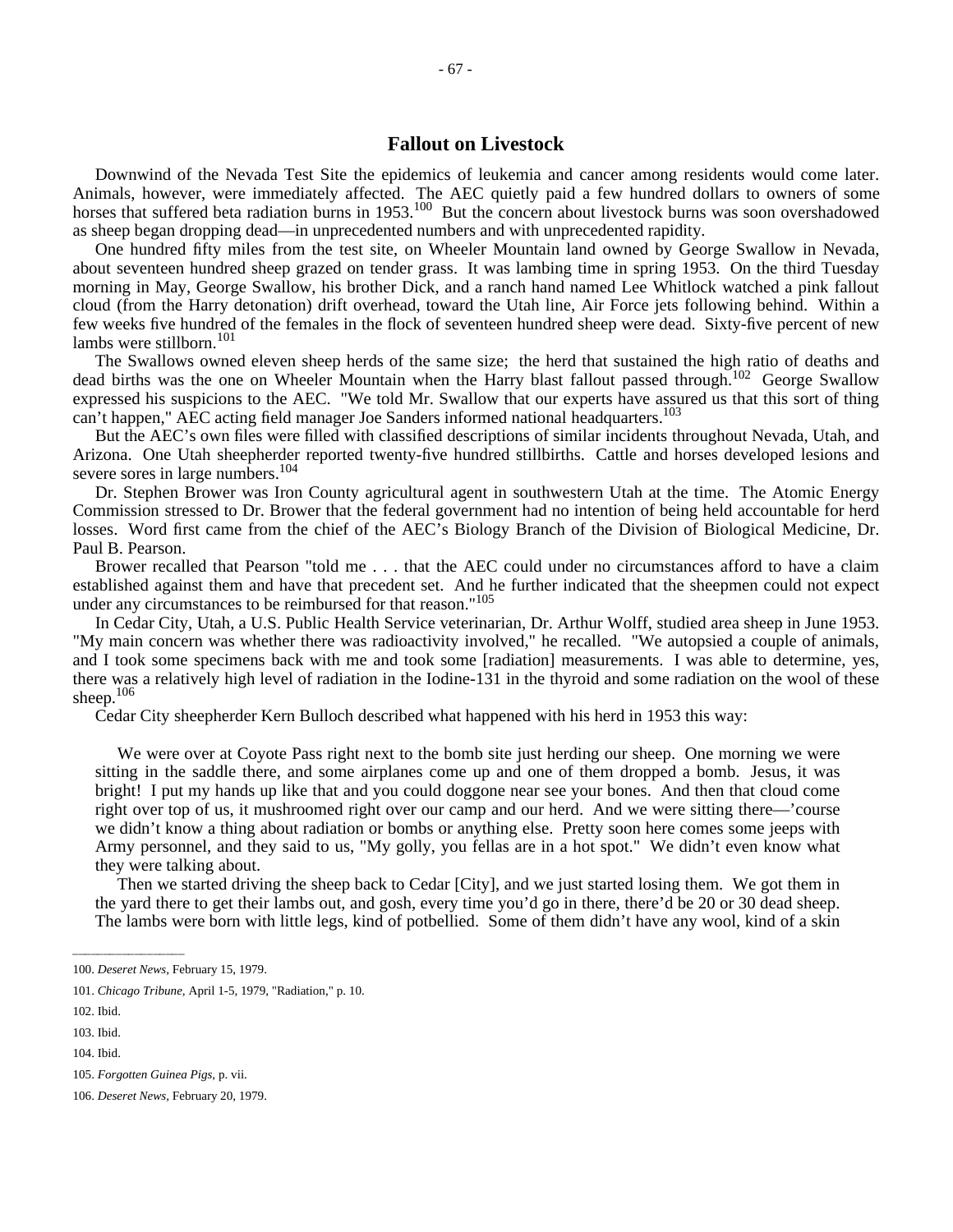instead of wool. We figure we lost between 1,200 and 1,500 head close to half our herd.

Later, the scientists come, we took them up to a pile of bones and I remember putting a Geiger counter down. Somebody said, "Are they hot?" And one of the scientists said, "Hot? I'll say! This needle just about hit the post."<sup>107</sup>

Kern Bulloch remembered, nearly three decades later, "we just started to losing so many lambs that my father— [who] was alive at that time—just about went crazy. He had never seen anything like it before. Neither had I; neither had anybody else."<sup>108</sup>

Twenty-seven years passed before some semblance of the full story reached beyond the memories of downwind herders and officials privy to classified government files. In 1980 the U.S. House of Representatives Subcommittee on Oversight and Investigations provided the sort of overview kept from a national spotlight for decades.

The committee reported that, at the time of the two heaviest fallout tests in Nevada during the spring of 1953, there were 11,710 sheep grazing in a zone from 40 miles north to 160 miles east of the test site. "Of these sheep, 1,420 lambing ewes (12.1 percent) and 2,970 new lambs (25.4 percent) died during the spring and summer of  $1953.^{109}$ 

This sheep mortality rate was considerably above normal.<sup>110</sup> But the government denied that there was anything amiss—refusing to admit radiation was involved. "It seemed like a policy decision had been made, and federal officials were there to implement it," Dr. Brower told us. "The government just wanted to cover up."<sup>111</sup>

Although the AEC profusely insisted in its public statements throughout the 1950s and beyond that fallout had nothing to do with sheep ills, a different assessment later came from Dr. Harold Knapp, a scientist who served with the AEC Fallout Studies Branch in the early 1960s. "The simplest explanation of the primary cause of death in the lambing ewes is irradiation of the ewe's gastrointestinal tract by beta particles from all the fission products that were ingested by the sheep along with open range forage," Dr. Knapp concluded. Radiation doses to the sheep internal tracts "are calculated to be in the range of thousands of rads, even though the external gamma dose to the sheep was within the 3.9 r limit per test series established by the Atomic Energy Commission as acceptable for persons living in areas adjacent to the test site."<sup>112</sup>

The 1980 House Oversight and Investigations Subcommittee report disclosed that its researchers had uncovered "substantial documentation from the files of the Government veterinarians and scientists assigned the task of investigating the 1953 sheep deaths, which revealed the Government's concerted effort to disregard and to discount all evidence of a causal relationship between exposure of the sheep to radioactive fallout and their deaths."<sup>113</sup>

Recently declassified minutes of a secret June 10, 1953, AEC meeting verify that the commissioners were aware that "sheep grazing in an area approximately 50 miles from the site were determined to have beta burns in their nostrils and on their backs and 500-1,000 out of a total of approximately 10,000 were reported to have died while being moved to grazing lands in Utah."<sup>114</sup>

But the AEC commissioners proved more concerned with publicity than health problems of either sheep or humans.<sup>115</sup> At a July 7 meeting Commissioner Henry Smyth observed that public concern could be allayed by

hh<del>ahaa ka badaa ka badaa ka badaa ka badaa ka badaa ka badaa ka badaa ka badaa ka badaa ka badaa ka badaa ka bada</del>

111. Ibid.

113. *Forgotten Guinea Pigs,* p. 4.

<sup>107.</sup> *Life,* June 1980, p. 36.

<sup>108.</sup> *Forgotten Guinea Pigs,* p. vii.

<sup>109.</sup> Ibid., p. 3.

<sup>110.</sup> Dr. Stephen Brower, interview, March 1981. When we spoke with him, Dr. Brower was a professor at Brigham Young University.

<sup>112.</sup> Dr. Harold Knapp, "Sheep Deaths in Utah and Nevada Following the 1953 Nuclear Tests," quoted in *Forgotten Guinea Pigs,* p. 4.

<sup>114.</sup> AEC Commissioners Meeting Minutes, June 10, 1953.

<sup>115.</sup> On October 26, 1953, the AEC convened a secret meeting at Los Alamos to take up the question of sheep deaths. The scientific method was not of paramount concern as the AEC's chief of the Weapons Radiation Effects Branch presided. Dr. George Dunning stressed to the assembled scientists the need for getting together a self-exonerating report for AEC commissioner Eugene Zuckert. As recorded by federal veterinarian Dr. Arthur Wolff, the influential Dr. Dunning informed the meeting's participants that a firm statement—concluding there was no connection between the nuclear tests and the sheep woes would be necessary "before Commissioner Zuckert [would] open the 'purse strings' for future continental weapons tests." Scientists present tacitly agreed to go along with such a declaration, despite the opinions of some that a judgment would be premature, with the understanding it would be tagged "for internal use only" within the AEC. See *Forgotten Guinea Pigs,* p. 7.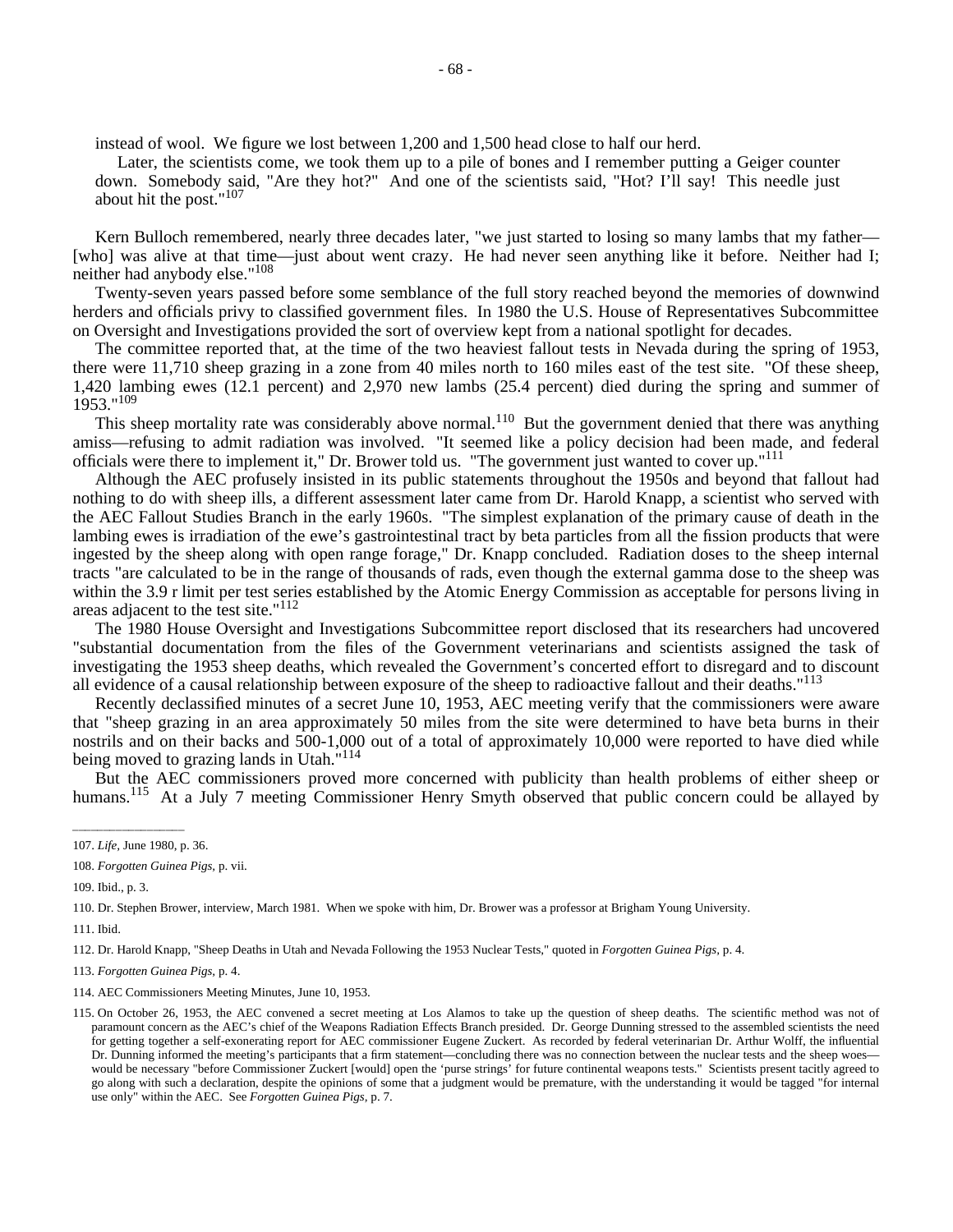comparing bomb fallout "to radiation incurred in the normal medical use of X-rays."<sup>116</sup> It was a public-relations angle that proved to be a favorite for the AEC, the Nuclear Regulatory Commission, and utilities operating nuclear power plants across the nation in future decades.

But the analogy—comparing X rays with radioactivity from nuclear fission—is highly misleading. An atomic bomb, or a nuclear reactor, produces radioactive alpha and beta particles that can be deadly if inhaled or swallowed even in minute quantities; the alpha and beta "internal emitters" are not present in the penetrating X rays used for medical purposes. The comparison with X rays also falsely assumes that bomb fallout or emissions from nuclear plants are evenly distributed in the population. A number of factors—including weather conditions and radioactive contamination of the ecological food chain<sup>117</sup>—can subject some animals or people to higher amounts of radioactivity.

Twenty-six years later the report by congressional investigators quoted from the AEC's conclusive press statement about the sheep, issued on January 6, 1954:

On the basis of information now available, it is evident that radioactivity from atomic tests was not responsible for deaths and illness among sheep in areas adjacent to the Nevada Proving Grounds last Spring, the U.S. Atomic Energy Commission reported today.

The AEC findings, reached as the result of extensive research studies, was concurred in by the U.S. Public Health Service and the Bureau of Animal Industry, U.S. Department of Agriculture. Prior to issuance by the AEC, the report was reviewed by the Department of Health, State of Utah. Special studies were conducted by veterinary and medical research scientists at Los Alamos Scientific Laboratory and Hanford Works and the University of Tennessee to determine whether radioactivity contributed to the deaths. $^{118}$ 

But some of the AEC's own experts disagreed. Veterinarian Dr. Richard Thompsett, for example, reported that lesions on downwind sheep typified effects of beta radiation—and that the atomic tests had been a factor in the mass deaths of sheep.<sup>119</sup> Dr. Thompsett's report was never published. Dr. Stephen Brower recounted that Thompsett's "report was picked up—even his own personal copy—and he was told to rewrite it and eliminate any reference to speculation about radiation damage or effects."<sup>120</sup>

Follow-up research by scientists at the Los Alamos lab—C. Lushbaugh, J. F. Spaulding, and D. B. Hale concluded that among sheep downwind from the Nevada Test Site "the skin lesion was remarkably similar, histologically, to severe beta ray burns as demonstrated experimentally." The researchers added, "It would appear from these gross observations that this and similar lesions seen in the field . . . confirm well enough to a presumptive diagnosis of a radiation-produced lesion."<sup>121</sup> Publicly the AEC stuck to its story—a story that would be repeated time and again to farmers and ranchers downwind from nuclear facilities.

In his role as county agricultural agent in southwest Utah, Dr. Brower accompanied sheep rancher Doug Clark to talk with federal administrators. "Doug raised some questions with the team of scientists, one of whom was a colonel," Dr. Brower remembered many years later. The colonel "seemed to be the leading spokesman to kind of press this issue that it couldn't have been radiation. Doug asked him some fairly technical questions about the effects of radiation on internal organs that he'd gotten from other veterinarians."<sup>122</sup>

In response the colonel called Doug Clark a "dumb sheepman" and told him he was "stupid—he couldn't understand the answer if it was given to him, and for just 10 or 15 minutes, just kind of berated him rather than

<sup>116.</sup> AEC Commissioners Meeting Minutes, July 7, 1953.

<sup>117.</sup> See *Washington Post,* November 11, 1979, for Dick Brukenfeld's article "A New German Study Challenges the NRC Assurances," on food chain concentrations of radiation.

<sup>118. &</sup>quot;AEC Report on Sheep Losses Adjacent to the Nevada Proving Grounds," January 6, 1954; quoted in *Forgotten Guinea Pigs,* p. 4.

<sup>119.</sup> *Forgotten Guinea Pigs,* p. 6.; *Deseret News,* February 15, 1979.

<sup>120.</sup> *Forgotten Guinea Pigs,* p. 6.

<sup>121.</sup> *Deseret News,* February 15, 1979.

<sup>122.</sup> *Forgotten Guinea Pigs,* p. viii.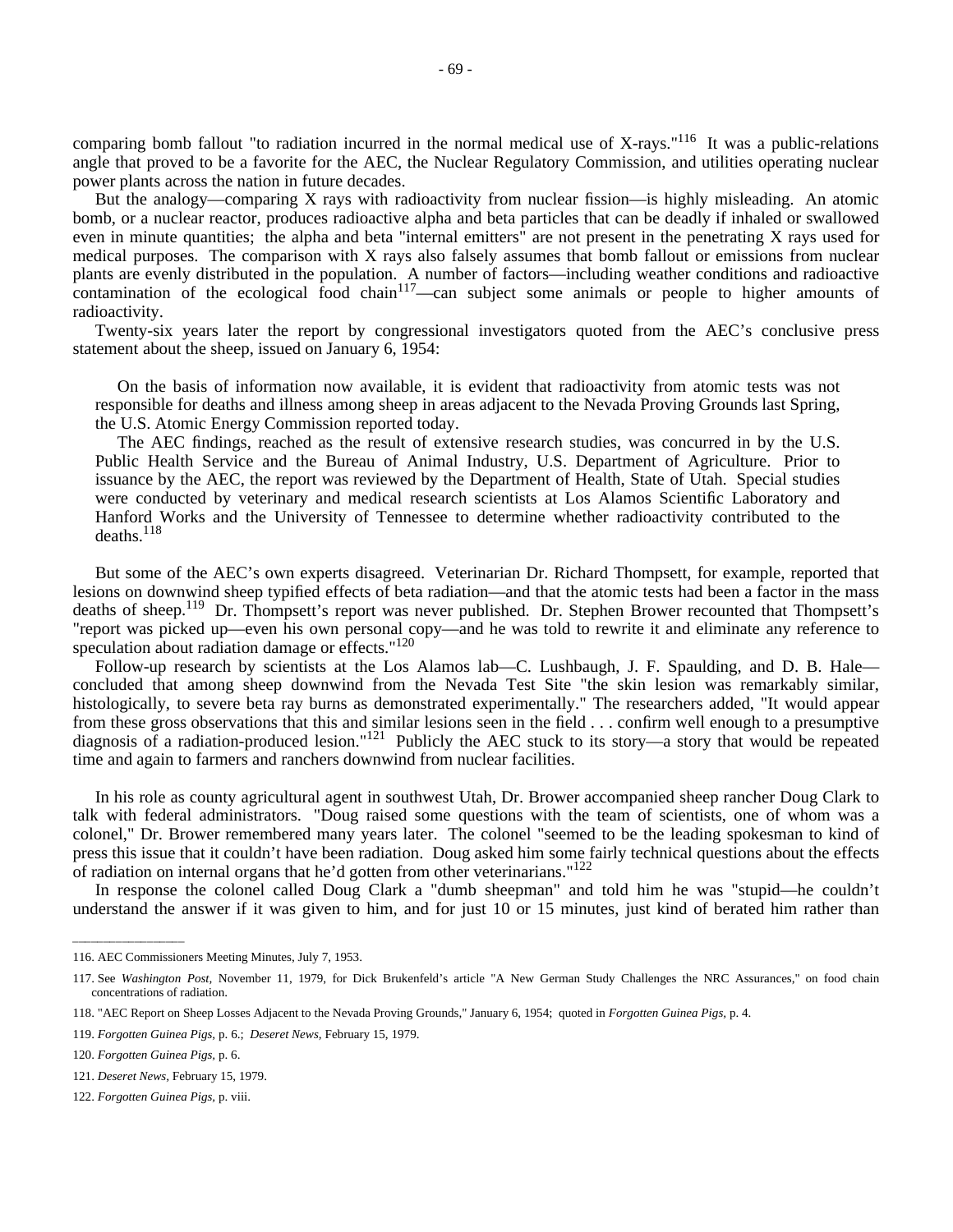answer the question."<sup>123</sup>

A week after the Atomic Energy Commission's unequivocal public denial that sheep had been harmed by atomic test fallout, AEC officials faced angry livestock owners in a conference room of the Cedar City firehouse. The January 13, 1954, meeting included a dozen or so federal officials and a roughly equal number of area livestock owners.

"We know that practically all the sheep that range in that area had these effects," said a local rancher. "We fed these sheep corn and tried to keep them up. I couldn't keep my sheep up where they were able to raise a lamb. I had never seen it before.<sup>124</sup>

"We would like to have an answer for you," responded AEC biological medicine chief Dr. Paul Pearson. "We don't have any explanation for it. There have been instances of disease coming in that caused different effects, we don't know what happened."<sup>125</sup>

"There is very little protein in corn and they could be low in protein," interjected Leo K. Bustad, a General Electric Company envoy from the AEC-controlled Hanford Nuclear Reservation, prime production center for weapons-grade plutonium. "How was their flesh?"<sup>126</sup>

Refusing to be drawn into a discussion about his sheep's flesh with the GE representative, the rancher said that his sheep got all the protein they needed from grazing. "Range is white sage and black sage. . . . Sage is very high in protein."<sup>127</sup>

And so it went. "The body dose radiation that these sheep got is around five roentgens," explained GE's Bustad midway through the meeting. "You can get more roentgens from a fluoroscope or an X-ray machine than these sheep got through body radiation." Bustad failed to note that the sheep ingested radioactive particles into their bodies, which does not occur during an X ray. Nor did he mention that five roentgens is a hazardous dose in either case.<sup>128</sup>

A year later the Bulloch family filed suit in federal court, suing the U.S. Government for the loss of fifteen hundred sheep because of fallout. When the case came to trial in 1956, the federal government presented testimony that the sheep died of natural causes.129 During initial investigations the Bullochs had heard researchers attribute the sheep deaths to radiation. "A lot of those scientists that checked the sheep and admitted it, when they got to court they had a different story," commented McRae Bulloch.<sup>130</sup>

The Bulloch family lost their court suit. Twenty-five years later no downwind rancher had been able to collect a penny from the federal government for a single dead sheep.<sup>131</sup>

### **Unwanted Controversy**

Anxious to counter its increasing credibility problems, in 1954 the Atomic Energy Commission entered into an off-site radioactivity surveillance agreement with the U.S. Public Health Service.<sup>132</sup>

Not until 1979 did the terms of the AEC-PHS arrangement become public knowledge. After award-winning journalist Gordon Eliot White, Washington correspondent for the Salt Lake City daily *The Deseret News,* dislodged more than fifteen thousand A-test documents he reported that "PHS furnished trained personnel who worked under AEC funding and under strict AEC control." Their mission was not to ensure public health, but rather "to protect the test site from controversy."<sup>133</sup>

<sup>123.</sup> Ibid. It was, as Dr. Brower put it, "a tough kind of experience for Doug. I remember he left there to go out to his ranch to meet with the loan company to account for what sheep he had left, and within a couple of hours, he was dead from a heart attack. I think that... part of the stress that he experienced at that time was that abuse that he had received from these officials."

<sup>124.</sup> Minutes of livestock owners' meeting with AEC officials, Firehouse, Conference Room, Cedar City, Utah, January 13, 1954.

<sup>125.</sup> Ibid.

<sup>126.</sup> Ibid.

<sup>127.</sup> Ibid.

<sup>128.</sup> Ibid.

<sup>129.</sup> *Deseret News,* February 20, 1979.

<sup>130.</sup> *Life,* June 1980, p. 36.

<sup>131.</sup> Bruce Findley of Salt Lake City (current attorney for downwind sheep ranchers), interview, March 1981; *Deseret News,* February 20, 1979.

<sup>132.</sup> *Forgotten Guinea Pigs,* p. 18; see also pp. 19-22.

<sup>133.</sup> *Deseret News,* April 5, 1979.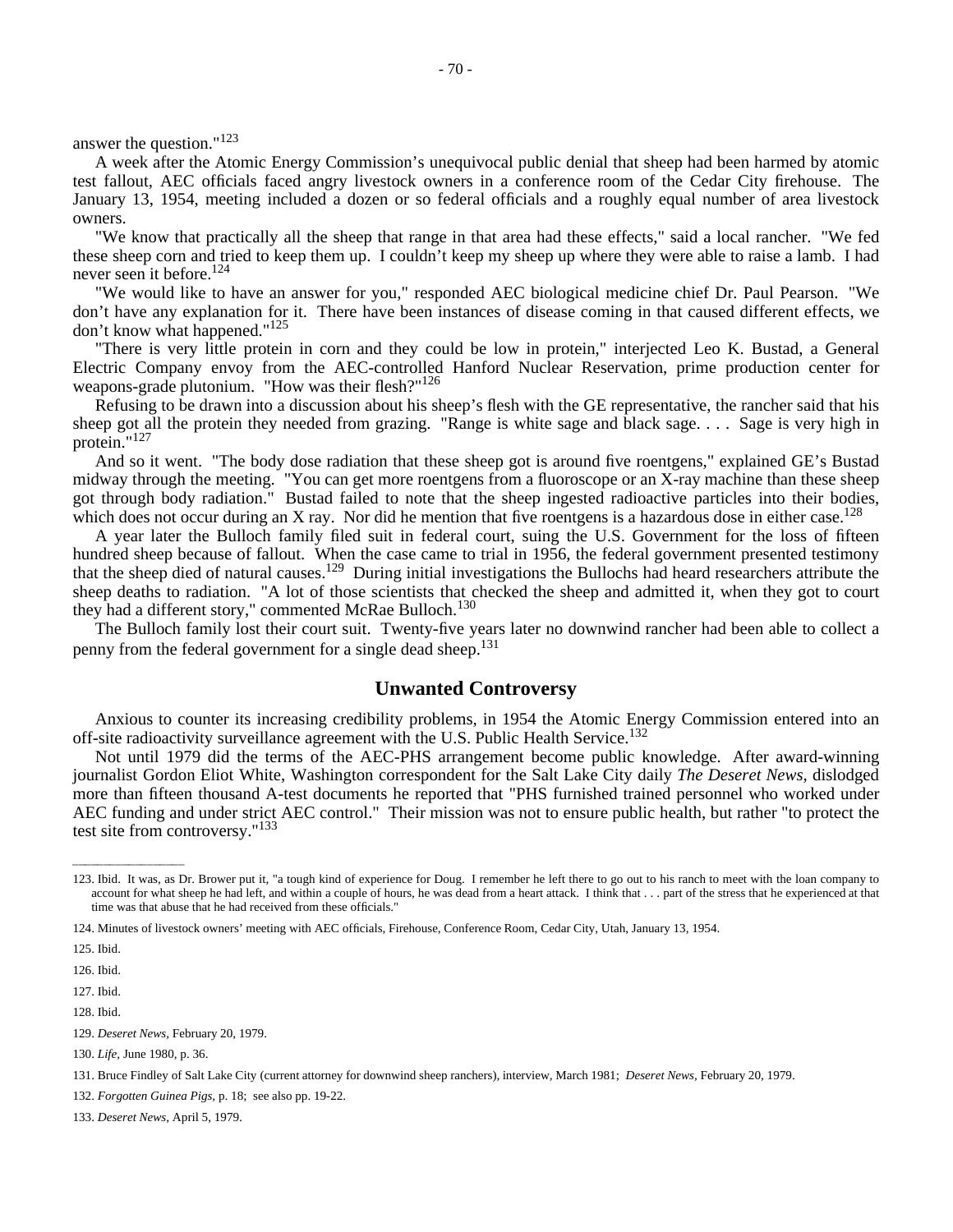The 1954 pact prohibited the PHS from any public release of its radiation data or "dissemination of information connected with activities under this agreement, except as prescribed by the AEC . . ." At the end of the year AEC tossed in a stipulation that any unauthorized release of information to the public could subject "the Public Health Service, its agents, employees, or subcontractors, to criminal liability" under the Atomic Energy Act.<sup>134</sup>

The AEC-PHS off-site monitoring agreement remained in effect not only during the last nine years (1954 to 1962) of atmospheric nuclear blasts at the Nevada Test Site, but also for the first eight years (1963 to 1970) of large underground nuclear bomb tests in Nevada.<sup>135</sup> Those underground detonations also spewed large quantities of radioactivity downwind for hundreds of miles.<sup>136</sup>

Despite the intense and pervasive downwind fallout from the Nevada Test Site in 1953 Washington remained enthusiastic for more continental nuclear weapons detonations. The prevailing sentiment at the federal level was aptly expressed in a letter to the acting chairman of the Atomic Energy Commission, Thomas E. Murray, written by AEC Biology and Medicine Advisory Committee head Dr. Elvin C. Stakman on March 25, 1954:

Paraphrasing General Forrest's famous saying, "Victory goes to the nation that gits there fastest with the mostest and bestest weapons." This is no less true in the atomic age.

It is therefore essential to continue the Nevada Proving Grounds in order to achieve maximum speed in the development of weapons. Speed is essential to national survival.

In emergencies such as this some risks, immediate and long term, must be accepted. These risks should be frankly and publicly acknowledged. However, the policy of minimizing these risks must be continued in both the local and national interest.<sup>137</sup>

Perhaps some unlikely victims of the Nevada test program were the Hollywood cast and film crew of Howard Hughes's production *The Conqueror*. In 1954 John Wayne, Susan Hayward, and Agnes Moorehead, and producerdirector Dick Powell filmed on the sandy dunes outside of St. George, Utah. They were there for three months.

A quarter century later John Wayne, Susan Hayward, Agnes Moorehead, and Dick Powell had all died of cancer. Wayne, a heavy smoker, succumbed to cancer of his lungs, throat, and stomach in 1979; Hayward died of skin, breast and uterine cancer in 1975; Moorehead passed away from uterine cancer in 1974. Another star of the movie, Pedro Armendariz, developed kidney cancer in 1960 and was later struck with terminal cancer of the lymphatic system. Dick Powell died from lymph cancer when it spread to his lungs in  $1963$ <sup>138</sup>

The coincidence of these cases was placed into a larger pattern when *People* magazine researched the subsequent health of the entire Hollywood entourage that had worked on location in St. George. They found that out of 220 people in the cast and crew, ninety-one had contracted cancer by late 1980, and half of the cancer victims had died of the disease.<sup>139</sup> (This survey did not include the couple of hundred local American Indians who served as extras in the film.)

"With these numbers, this case could qualify as an epidemic," remarked University of Utah radiological health director Dr. Robert C. Pendleton.<sup>140</sup> For two decades Pendleton had been warning that radioactive "hot spots" remained in numerous Utah locations, even after atmospheric testing had ceased.<sup>141</sup> Added Dr. Ronald S. Oseas of

<sup>134.</sup> Ibid. Summarizing the agreement, White's article added that PHS "was not permitted to set up a Nevada office until AEC approved the security arrangements, even though PHS was ordered only to measure readings outside the proving grounds. AEC retained the right of full access, at any time of day or night, to the PHS offices so commission officers could determine 'security obligations (to the AEC) are being met.' The ultimate responsibility for the off-site monitoring was retained by AEC . . ."

<sup>135.</sup> In 1970 the U.S. Environmental Protection Agency assumed operational authority for monitoring outside the Nevada Test Site. What agreements the EPA endorsed in secret covenants—with the AEC and its successor atomic military agency, the U.S. Department of Energy—remained a subject of speculation for anyone except those with high security clearances. Critics noted that EPA's radiation monitoring program remained heavily staffed by former AEC officials as the 1980s began.

<sup>136.</sup> Underground nuclear test leaks information and references are in Chapter Five.

<sup>137.</sup> Dr. Elvin C. Stakman to Thomas E. Murray, March 25, 1954.

<sup>138.</sup> *People,* November 10, 1980, pp. 42-47.

<sup>139.</sup> Ibid., p. 42.

<sup>140.</sup> Ibid.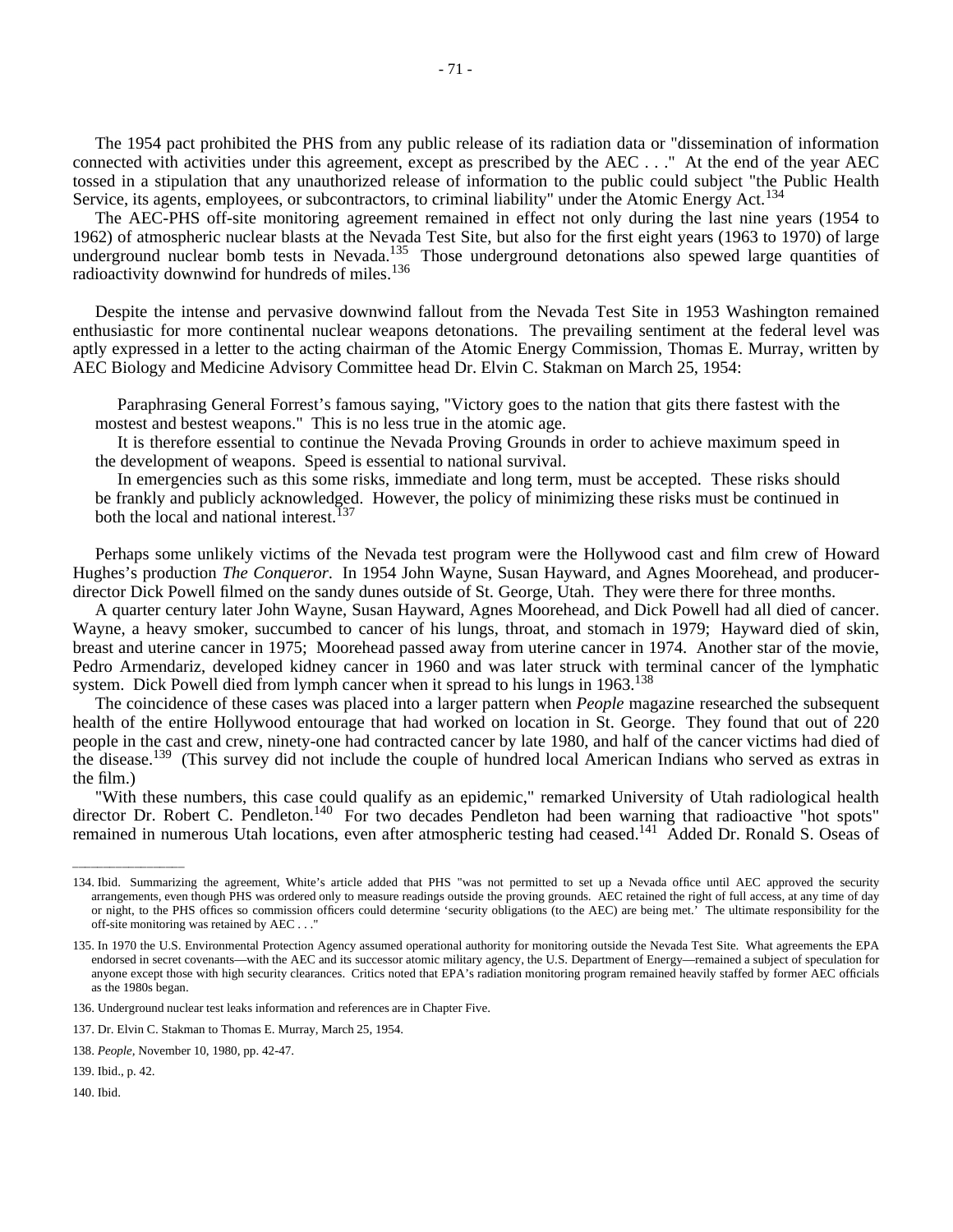the Harbor UCLA Medical Center: "It is known that radiation contributes to the risk of cancer. With these numbers, it is highly probable that the *Conqueror* group was affected by that additive effect."142

Ellen Powell, Michael Wayne, and Susan Hayward's son Tim Barker had accompanied their parents to the set in 1954. Tim Barker told of his mother's protracted cancer: "She was in a fetal position, and she had lost her swallowing reflex, she had pneumonia and she had lost her hair." In 1968 he had a benign tumor removed from his mouth. Michael Wayne later suffered from skin cancer. Barker echoed the sentiments of many residents downwind from the test site when he asked, "If the Government knew there was a possibility of exposure, why didn't they just warn us?"<sup>143</sup>

Federal nuclear authorities had long been aware of the deep resentment that had taken hold in numerous communities within a radius of several hundred miles of the Nevada Test Site. But the specter of culpability for the cancer deaths of such popular public figures caused concern at usually stolid government bureaus. At the Pentagon one official of the Defense Nuclear Agency responded to the news by murmuring, "Please, God, don't let us have killed John Wayne."144

<sup>141.</sup> *The Conqueror* health statistics were especially startling because no atom bombs were exploded in Nevada the year that the movie was filmed (1954); cast and crew were exposed to residual radioactivity left by Nevada atomic tests in previous years (1951-1953).

<sup>142.</sup> *People,* November 10, 1980, p. 44.

<sup>143.</sup> Ibid., p. 46.

<sup>144.</sup> Ibid.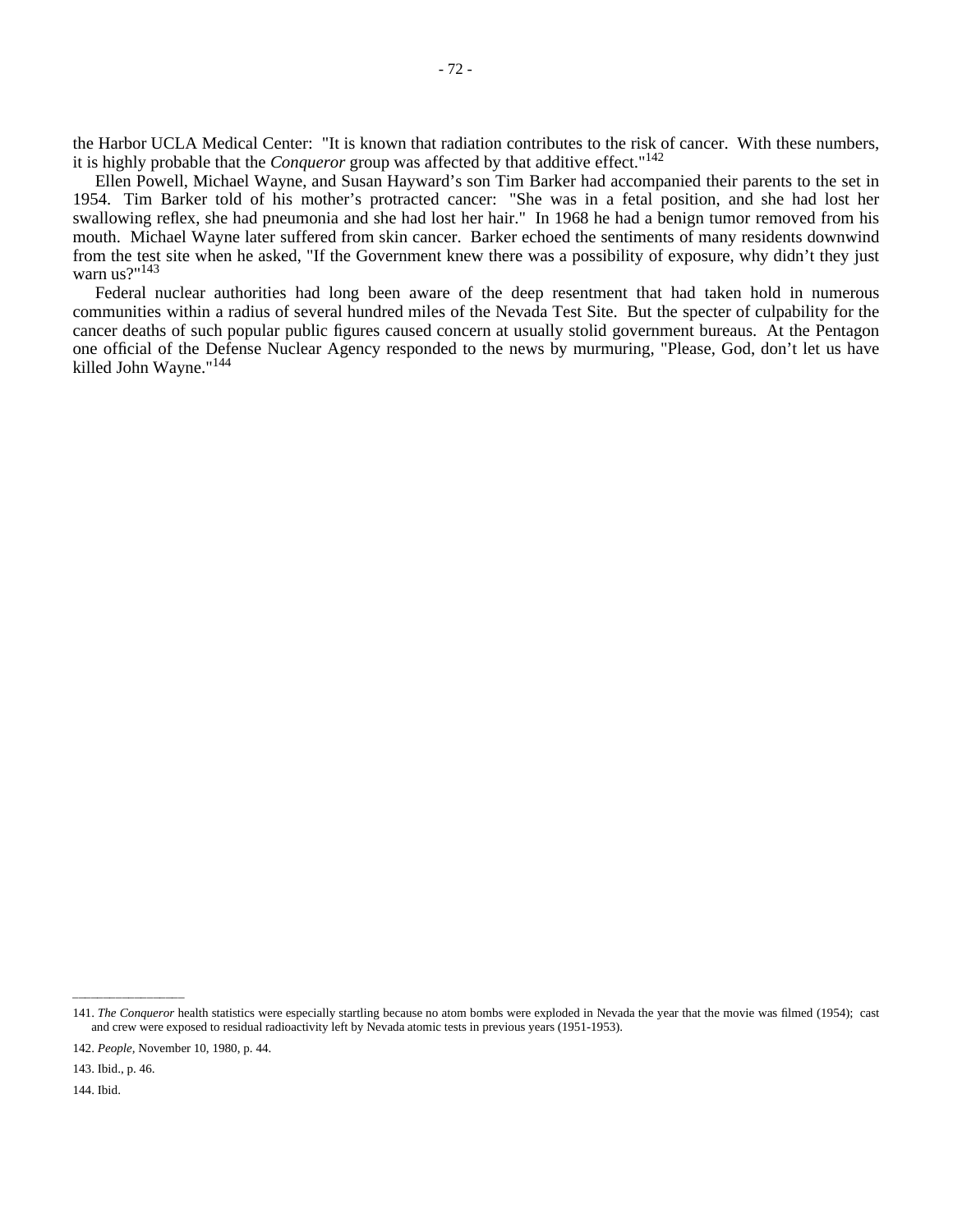# **4**

### Test Fallout, Political Fallout

Out in the Pacific, hydrogen bomb tests seemed far away from American communities. But the nuclear explosions there were producing unprecedented quantities of fallout—dropping on people around the world.

A 1951 two-page *Life* magazine photo spread hailing "Operation Greenhouse" at Eniwetok must have sounded rather glorious to most readers: "Finally at sunup one April morning a blinding flash and shattering rumble came from the tiny atoll. The AEC was busily engaged at its mid-ocean proving ground in testing its latest products. . . ."1

The first blast in May, code-named George and detonated from a tower on Eniwetok, proved to be a crucial building block for achieving the H-bomb. "Without such a test no one of us could have had the confidence to proceed further along speculations, inventions, and the difficult choice of the most promising possibility," Edward Teller later wrote. In the process thousands more American servicemen were exposed to atomic-fission products from nearby explosions.

After the George test, U.S. Navy seaman Artie Duvall was aboard a ship ordered to ferry scientists to the blast site. The scientists wore protective garb; the Navy seamen wore jeans, and many had their shirts off in the tropical sun. Duvall and his crew took sick and began vomiting. "It was like having some terrible flu," he remembered. They were ordered to sick bay. The next day, Duvall recalled, a wardroom briefing occurred, with an officer telling the men that they had "received a lethal dose of radiation." A physician recommended weekly blood tests—which were never conducted.<sup>3</sup>

Duvall developed skin cancer, and in 1962—unable to obtain dosimetry records—began a long battle with the government. A decade later he had a heart attack, followed by major heart surgery. He was forced to sell his house. The VA rejected his claim for service-connected benefits, telling him, "There is nothing that indicates that your heart condition is medically attributed by your physician to the history of radiation."<sup>4</sup>

Duvall reminisced, "We had no knowledge at all of atomic bombs. I had no fear at all of radiation. I didn't even really know what radiation was."5

At Eniwetok, when the military did raise the matter of health hazards of radiation, it did so in its customary fashion. Air Force Colonel Louis Benne—a decorated fighter pilot who received the Silver Star, Distinguished Flying Cross Air Medal with twelve oak-leaf clusters, and Purple Heart—recalled his introduction to radiation at Eniwetok as he lay dying from internal bleeding on May 11, 1978, at the age of fifty-six: "When we arrived at Eniwetok . . . or even before we left Hawaii . . . we got a briefing that said that a lot of people were concerned about the roentgens that we would be exposed to on these atomic shots . . . The Army said there was nothing to worry about because there was no doubt in their minds that five roentgens a month is nothing . . . and even 20 is nothing. . .

. Well, the funny thing is, blowing of the wind shifted and everyone got about 10 to 15 roentgens, so they had to up the roentgens to 20 on the first shot and, of course, we still had some shots to go. So, anyway, Dorothy, it was a big joke."<sup>6</sup>

<sup>1.</sup> *Life,* June 25, 1951, pp. 28-29.

<sup>2.</sup> York, *The Advisors,* p. 77.

<sup>3.</sup> *Atomic Veterans' Newsletter,* November/December pp. 10-11. For evidence linking radiation to heart disease, see Arthur Elkeles, M.D, "Alpha-ray Activity in Coronary Artery Discase," *Journal of the American Geriatric Society,* May 1968, pp. 576-583.

<sup>4.</sup> Ibid., p. 11.

<sup>5.</sup> Ibid., p. 10.

<sup>6.</sup> *Atomic Veterans' Newsletter,* spring 1980, p. 2.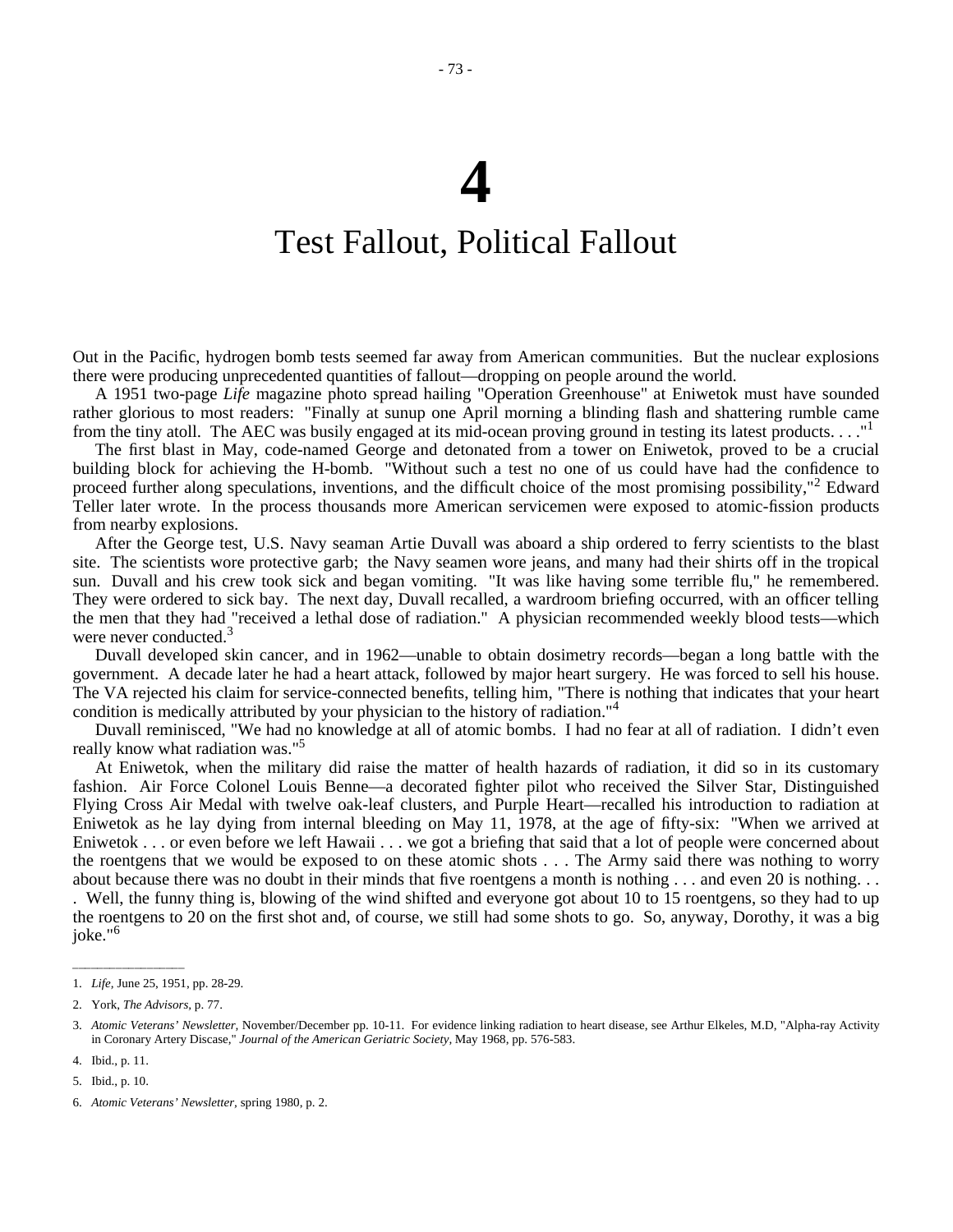Of course to Dorothy Benne, who tape-recorded her husband's statement, it seemed a very sad joke.

Another Operation Greenhouse veteran, Vernon Lee Hawthorne, was still a teenager when he boarded an Army troopship for Eniwetok. By the time he died at age thirty from pancreatic cancer at a VA hospital in Amarillo, Texas, the years of suffering had taken a severe financial as well as emotional toll on his family. "The last year he was alive, we had a total income of \$400," recalled his widow Bettye Hawthorne Fronterhouse. In the face of continued VA denials of claims for benefits, "my children and I came close to starving."<sup>7</sup> One son developed prostate trouble; another had four tumors removed including one from the jugular vein; the youngest son underwent surgeries for a two-pound mass tumor in his groin. Four of five grandchildren required treatment for anemia. A grandson developed a tumor in his scrotum like his father's, a granddaughter developed a tumor on her back. The ills had no precedent elsewhere in the family tree. $8$ 

Bettye Fronterhouse told a citizens' commission in Washington, "My husband should have had a right to know when he went there that he might die 10 years later from cancer at 30 years old and never have a chance to see his children grow and his grandchildren. Because we had plans for our future, but it was wiped out, taken away from  $us.$ "<sup>9</sup>

#### **Perfecting the H-Bomb**

In the northern section of Eniwetok Atoll, on the island of Elugelab, the U.S. constructed a large laboratory building in 1952<sup>10</sup> Placed in the lab was a bulky mechanism nicknamed Mike that included fission weaponry and deuterium frozen into liquid form. The cylindrical apparatus was twenty-two feet long, with a diameter of five and a half feet, weighing a total of twenty-one tons. On the first day of November 1952 the laboratory's contents exploded with a force of over ten megatons—nearly one thousand times more powerful than the atomic bomb dropped on Hiroshima. With the blast, proof existed that a hydrogen bomb was within reach. U.S. Government records listed Mike as the first detonated "experimental thermonuclear device."<sup>11</sup> The island on which it was situated disappeared.

The experience "so unnerved Norris Bradbury, the Los Alamos director," said a later narrative of the Mike explosion, "that for a brief time he wondered if the people at Eniwetok should somehow try to conceal from their colleagues back in New Mexico [at Los Alamos] the magnitude of what had happened." $1^2$ 

With the gigantic hydrogen explosions in the Pacific Ocean the fledgling Lawrence Livermore Laboratory in California was gaining great importance—as was one of its prime movers, Edward Teller. Fellow physicist J. Robert Oppenheimer, an opponent of H-bomb development and a rival of Teller's, came under growing attack.

America was at an apex of the cold war. The arms race between the U.S. and the Soviet Union, and the fears of internal subversion fomented by McCarthyism, made the AEC less prone than ever to tolerate dissension within its own ranks. That repressive atmosphere intensified in April 1953, when President Eisenhower signed an executive order launching an unprecedented far-reaching investigation into the "loyalty" of federal employees.<sup>13</sup> Two months later, with great fanfare, the government executed Ethel and Julius Rosenberg, convicted as spies who had conspired to give American atomic secrets to the Soviets.<sup>14</sup>

In 1954 the AEC held hearings on the matter of Robert Oppenheimer's security clearance. Oppenheimer's consultancy with the AEC was soon to expire, but this didn't prevent the AEC chairman, Lewis Strauss, from carrying on what many scientists considered a "witch hunt" against him.<sup>15</sup> On the basis of information supplied by

<sup>7.</sup> *Atomic Veterans' Newsletter,* November/December 1979, p. 8.

<sup>8.</sup> Michael Marchino, "A Wrongful Death," *Progressive,* November 1980, pp. 9-10.

<sup>9.</sup> *Citizens' Hearings,* pp. 24-26.

<sup>10.</sup> For a revealing planning document for the 1952 hydrogen tests at Eniwetok, see "Thermonuclear Research at the University of California Radiation Laboratory," Director of Military Application, AEC 425/20, Washington, D.C., June 13,1952; quoted in York, *The Advisors,* p. 82.

<sup>11.</sup> *Announced US Nuclear Tests,* p. 6.

<sup>12.</sup> McPhee, *Curve of Binding Energy,* p. 77. A key American designer of nuclear warheads, Theodore Taylor, later mused: "The theorist's world is a world of the best people and the worst of possible results." (McPhee, *Curve of Binding Energy,* p. 87.)

<sup>13.</sup> Douglas T. Miller and Marion Nowak, *The Fifties: The Way We Really Were* (New York: Doubleday, 1977), p. 405.

<sup>14.</sup> For accounts of the Rosenberg case that challenge the government's charges, see Walter Schneir and Miriam Schneir, *Invitation to an Inquest* (New York: Doubleday, 1965); Robert and Michael Meeropol, *We Are Your Sons* (Boston: Houghton Mifflin, 1975).

<sup>15.</sup> Carolyn Kopp, "The Origins of the American Scientific Debate over Fallout Hazards," *Social Studies of Science* (1979): 411 (hereafter cited as "Debate over Fallout Hazards").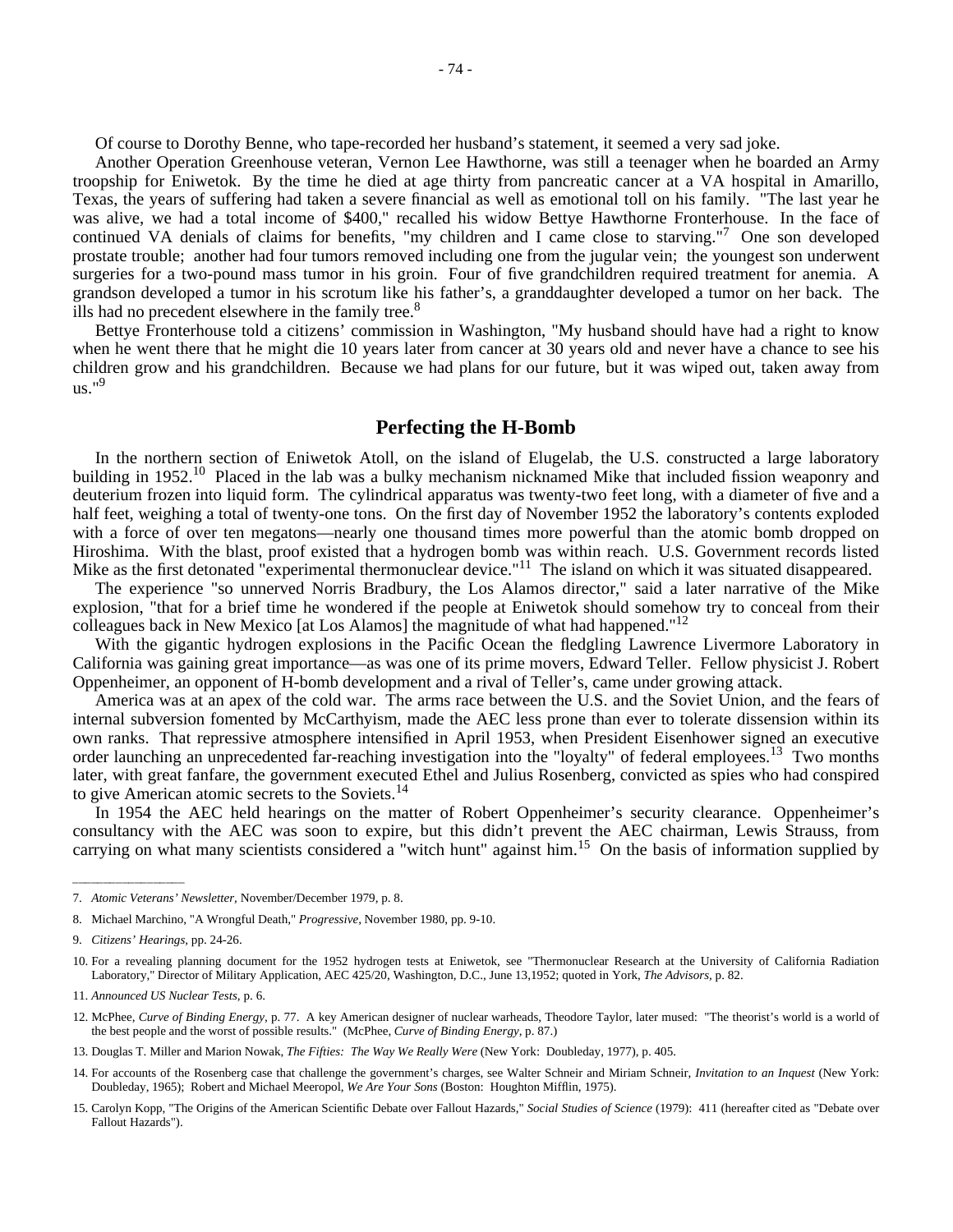the FBI, Oppenheimer was accused of guilt by association because of his long-known early contacts with Communist Party members in the 1930s.

A two-year-old statement to the FBI by Teller, questioning Oppenheimer's loyalty and character, had a major influence on the hearings. Teller, although not openly attacking Oppenheimer's loyalty, cited his opposition to development of the H-bomb—implying that Oppenheimer had a "defect" in his personality.<sup>16</sup> The AEC then filed a report stripping Oppenheimer of his security clearance. Chairman Strauss wrote the majority report echoing Teller's charge that Oppenheimer had "fundamental defects" in his character.<sup>17</sup>

The same year that Oppenheimer was purged from the AEC, America's nuclear weapons testers returned to the Marshall Islands with hydrogen explosives portable enough to qualify as bona fide bombs. From February to May six varieties of hydrogen bombs were detonated during "Operation Castle."<sup>18</sup> The first and largest, code-named Bravo, was fifteen megatons.

The American troops participating in Operation Castle were the first to get a close look at the H-bomb in action.

Marv Hyman was aboard the U.S.S. *Curtis* on March 1, 1954, when the Bravo shot inaugurated the hydrogen bomb. The ship's crew was kept below decks for three days as Bravo's fallout fell, Hyman recalled in 1980. "We were so well-indoctrinated, we were told not to say anything," recollected Hyman. But Navy denials did not change what had occurred. "I don't know how far away we were—they never told us. There was no way to get out of the fallout when the wind came right back at us. They set up a sprinkler system on deck."<sup>19</sup> Seawater was used.

"For three or four days we weren't allowed outside. They closed all the ports and hatches. Then they said it was 'low enough' to go out. They let us go on the islands in the Eniwetok and Bikini atolls and go swimming. I saw dead sea life all over, floating around by the millions." Later, sailing into San Francisco, the U.S.S. *Curtis* remained radioactive, Hyman said. "They wouldn't let us off the ship for three days."<sup>20</sup>

Navy seaman Robert Smith was twenty-three years old when he arrived at Bikini Island for Operation Castle. "We did not know nuclear weapons tests had already been conducted in this area. We even went swimming there," Smith recalled in 1979 from his home in Del, Oklahoma. "At the time, most of us did not even know what an Hbomb was."21

#### **The Islanders**

As the U.S. Government readied Operation Castle, it informed the chief of Rongelap Atoll about the nuclear tests scheduled for a farther west part of the Marshall Islands; no precautions were recommended. Eighty-six people were living on Rongelap when the Bravo H-bomb exploded. Winds were heading in their general direction.<sup>22</sup>

Like other people living on Rongelap, magistrate John Anjain noticed white flecks that looked like snow falling around them; soon the ground was covered with a layer of fallout over an inch thick.<sup>23</sup>

"We saw a flash of lightning in the west like a second sun rising," Anjain said as he talked of memories still vivid in 1980. "We heard a loud explosion and within minutes the ground began to shake. A few hours later the radioactive fallout began to drop on the people, into the drinking water, and on the food. The children played in the colorful ash-like powder. They did not know what it was and many erupted on their arms and faces."<sup>24</sup>

hhhhhhhhhhhhhhhhhh

24. Ibid.

<sup>16.</sup> P. M. Stern, *The Oppenheimer Case: Security on Trial* (New York: Harper & Row, 1969). See also D. J. Keveles, *The Physicists* (New York: Knopf, 1978), pp. 380-382.

<sup>17.</sup> *Bulletin of the Atomic Scientists,* September 1954, pp. 275-277.

<sup>18.</sup> More than a quarter century after Operation Castle there were indications that the U.S. Government was not unreservedly proud of it. When, in cooperation with the nation's nuclear weapons design labs, the Department of Energy published an official list of American nuclear tests through the end of 1979, the listing of Operation Castle omitted "yield range" for four of the test series' six hydrogen blasts. The omissions occurred for hydrogen weapons tests codenamed Romeo, Union, Yankee, and Nectar—which exploded at a combined power of over thirty-two megatons, according to a U.S. Government report declassified at the end of 1972. See *Announced US Nuclear Tests,* in comparison to "Joint Force Seven" cited in York, *The Advisors,* p. 86.

<sup>19.</sup> *Arizona Daily Star,* April 13, 1980.

<sup>20.</sup> Ibid.

<sup>21.</sup> *Atomic Veterans' Newsletter,* November/December 1979, p. 7

<sup>22.</sup> Giff Johnson, "Micronesia: America's 'Strategic Trust,'" *Bulletin of the Atomic Scientists,* February 1979, p. 11.

<sup>23.</sup> *Citizens' Hearings,* pp. 76-77.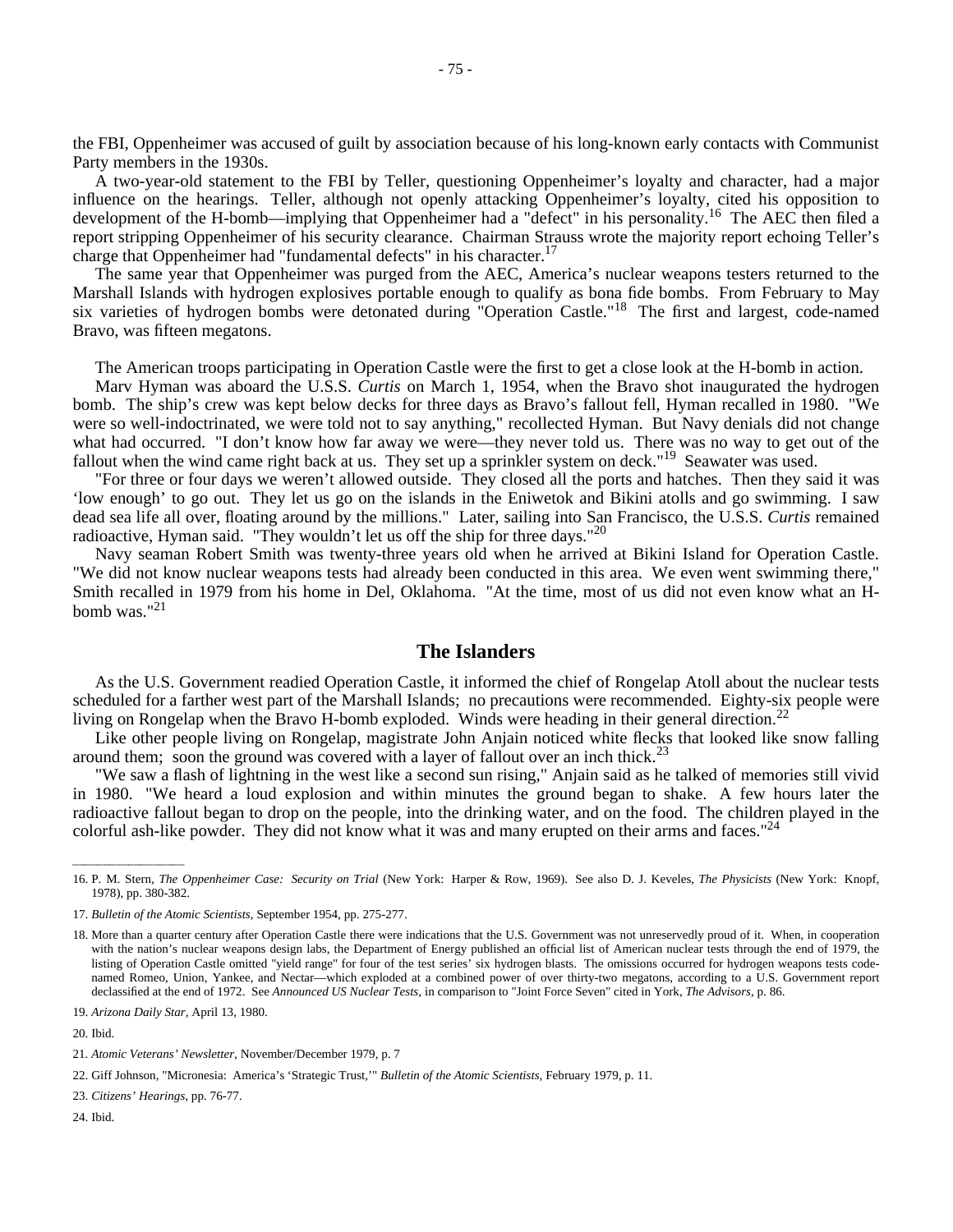On the neighboring Rongerik Atoll, U.S. monitoring equipment capable of measuring one hundred millirads per hour went off scale.<sup>25</sup> The Americans put on extra clothing and ducked inside a tightly closed building; within thirty-four hours, all twenty-eight Americans on Rongerik were evacuated.<sup>26</sup>

Back on Rongelap, which was closer to the Bravo blast, the people were not removed until more than two days had passed from the time the fallout first hit.<sup>27</sup> "Our people began to be very sick," John Anjain remembered. "They vomited, burns showed on their skin, and people's hair began to fall out."<sup>28</sup>

The AEC's own reports later conceded severe health damage, admitting to eighteen deaths among nineteen children in the Marshall Islands who received one-thousand-rad thyroid doses from U.S. hydrogen bomb tests in the area.<sup>29</sup> (Comparable dosages of radiation were absorbed by young children living in St. George, Utah, in 1953, according to secret estimates by top AEC officials—who calculated that thirty cases of cancer would be expected to develop among St. George residents as a result.)<sup>30</sup> Out of twenty-two Rongelap children exposed to the fallout from the Bravo test, nineteen have had thyroid nodules surgically removed.<sup>31</sup>

Nor was the damage confined to thyroids, as Anjain knew from grief-stricken personal experience. His son Lekoj, one year old when the fallout settled on Rongelap in 1954, was nineteen years old when he died of leukemia.<sup>32</sup>

In 1957, amid widespread publicity, Rongelapese were allowed to return to their atoll. But Rongelap women still experienced a stillbirth and miscarriage rate twice that of other Marshallese women who had not been exposed to the fallout. And radiation in their bodies increased rapidly. A 1961 Brookhaven study found body radiation levels had risen to sixty times normal for cesium; strontium 90 levels rose sixfold. $33$ 

Other Marshall Islanders were also affected. A day after the Bravo test mistlike fallout reached Utirik Atoll, about 275 miles east of the test site at Bikini. After two more days passed, the U.S. Navy evacuated Utirik's 157 residents.<sup>34</sup>

In a press release after the Bravo explosion the AEC declared: "During the course of a routine atomic test in the Marshall Islands, 28 United States personnel and 236 residents were transported from neighboring atolls to Kwajalein Island according to a plan as a precautionary measure. These individuals were unexpectedly exposed to some radioactivity. There were no burns. All were reported well. After completion of the atomic tests, the natives will be returned to their homes."<sup>35</sup>

The Marshall Islands were in the category of a protective "trust territory" arrangement engineered by the United States Government. The U.S. had signed a United Nations trusteeship agreement under which the American government had pledged to "promote the social advancement of the inhabitants, and to this end shall protect the rights and fundamental freedoms of all elements of the population without discrimination; protect the health of the inhabitants . . . "<sup>36</sup>

Some Rongelapese, like other Marshall Island natives, became bitter. "The American people used the Marshallese people as though they were animals," charged Mitsuwa Anjain, who was twenty-nine years old and mother of five when the Bravo fallout arrived at Rongelap. "While I am still alive, I can never forget what a horrible

hh<del>ahaa ka badaa ka badaa ka badaa ka badaa ka badaa ka badaa ka badaa ka badaa ka badaa ka badaa ka badaa ka bada</del>

34. Ibid., p. 11.

<sup>25.</sup> Johnson, "Micronesia," p. 11.

<sup>26.</sup> Ibid.

<sup>27.</sup> Ibid.

<sup>28.</sup> *Citizens' Hearings,* pp 76-77.

<sup>29.</sup> *Chicago Tribune,* April 1-5, 1979, published as booklet "Radiation," p. 11.

<sup>30.</sup> Michael M. May, Director, Lawrence Livermore Laboratory to Glenn T. Seaborg (AEC chairman), November 29, 1965; reprinted in *Health Effects of Low-Level Radiation,* April 19, 1979, Vol. 2, p. 2120.

<sup>31.</sup> Giff Johnson, "Paradise Lost," *Bulletin of the Atomic Scientists,* December 1980, p. 28. The article quotes a 1977 federally funded study by Brookhaven National Laboratory, stating: "Recently about 50 percent of the exposed Rongelap people showed hypothyroidism without clinical evidence of thyroid disease, a finding that probably portends trouble ahead."

<sup>32.</sup> *Citizens' Hearings,* pp. 76-77.

<sup>33.</sup> Johnson, "Micronesia," p. 12.

<sup>35.</sup> *Marshall Islands: A Chronology—1944-1978* (Honolulu: Micronesia Support Committee, 1212 University Ave., Honolulu, HI 96826), p. 4.

<sup>36. &</sup>quot;United Nations Trusteeship Agreement for the United States Trust Territory of the Pacific Islands," Article 6; reprinted in Greg Dever, M.D., *Ebeye, Marshall Islands A Public Health Hazard* (Honolulu: Micronesia Support Committee), p. 25.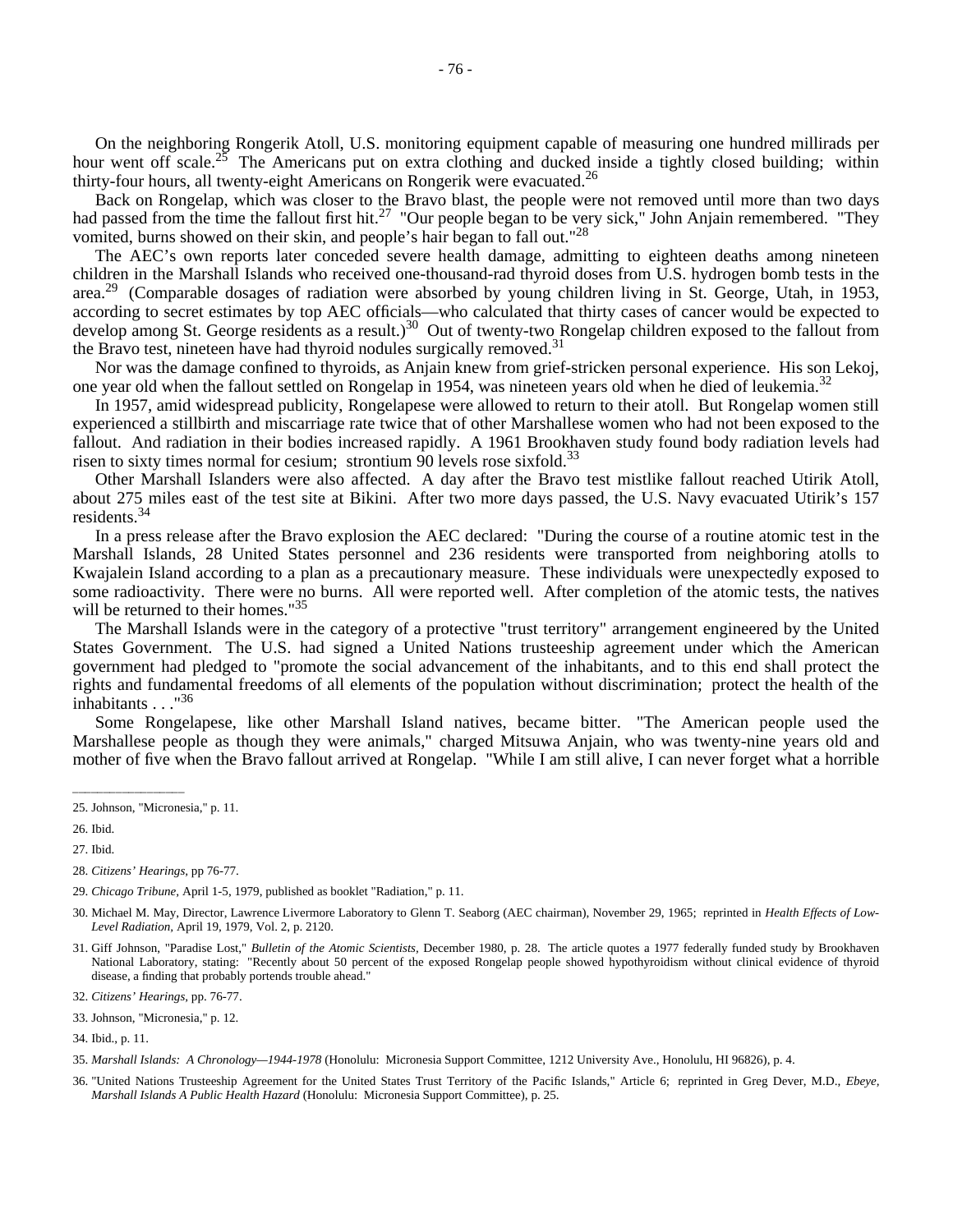fate the American people inflicted on the Marshallese people."<sup>37</sup>

Almira Matayoshi was eighteen years old when the fallout rained on her home in Rongelap. We interviewed her in Hawaii in 1980, with the help of a translator. A friendly woman in her mid-forties, Matayoshi had lost four babies at birth after the bomb explosion—one of which came into the world with no arms or legs. "The people who are testing don't care about people on Rongelap and did not care then," she said. "I will not forget what happened to the people of Rongelap."<sup>38</sup> And Nelson Anjain, fifty-two, a Rongelap tribal chief, told us: "The U.S. has to think about what it did to the people of Rongelap. Department of Energy came to the islands, knew everything was contaminated, but did not tell us.  $\dots$  They come and check people but no report, no nothing."<sup>39</sup>

For 166 natives of the Bikini isles, where the United States detonated twenty-three atomic and hydrogen bombs over a period of a dozen years, a never-ending nightmare began with the first nuclear blast in 1946. At that time, reflecting the American government's promises, *United States News* reported: "Experts are sure the radioactive danger is temporary, and eventually the islanders will be permitted to return."<sup>40</sup>

Relocated to the barren Rongerik Atoll in 1946, the Bikinians lived through food shortages as they tried to adapt to new surroundings within one-half square mile of dry land. Malnutrition followed for years. In 1948 they were shuttled to Kili Atoll. $41$ 

During the 1970s, after a widely fanfared return of Bikinians to their home islands, high concentrations of radioactivity were still found to be present in the land and food of the atoll. The U.S. Government removed the 140 residents of Bikini in 1978 after determining that dangerous amounts of strontium 90 and cesium 137 were being absorbed into their bodies.<sup>42</sup>

In 1981 the New York Times News Service noted, "No one lives on any of the islands in the Bikini atoll." Elected Bikinian legislator Henchi Balos issued a March 1981 statement lamenting that "our land is radioactive." Said Balos: "We never wanted to leave. If we cannot go back to Bikini, the United States must pay for taking and destroying our homeland, for the hardship and suffering we have experienced and for its failure to care for us."<sup>43</sup>

#### **The** *Lucky Dragon*

GIs and natives of the Marshall Islands were not the only victims of Operation Castle. Twenty-three fishermen aboard the Japanese fishing boat *Lucky Dragon* were sailing eighty miles east of the Bravo shot when it was fired. Within days they were tormented by symptoms of acute radiation exposure—itching skin, nausea, vomiting. When they arrived back in Japan two weeks after the Bravo test, the entire crew remained sick; a Geiger counter revealed their bodies contained radiation from the hydrogen bomb sixteen days after it had exploded. The boat's rear crew compartment gave off readings of one tenth roentgen per hour.<sup>44</sup>

The tuna aboard the *Lucky Dragon* were extremely contaminated with radioactivity. This, as it turned out, was not unusual. In 1954 Japan monitoring programs showed that "a total of 683 tuna boats were found to have contaminated fish in their holds," nuclear physicist Ralph E. Lapp wrote in his book *The Voyage of the Lucky Dragon*. "Some 457 tons of tuna fish were detected above the 'worry limit' and were discarded, either by dumping at sea or by burial in deep ditches in land. About one out of every eight boats inspected had contaminated fish on board."45

As a nation dependent on fish for food and commerce, the high radiation levels in tuna caused outrage throughout Japan. And the conspicuous dousing of the *Lucky Dragon* with fallout had caused great publicity and political sensitivity. The U.S. Atomic Energy Commission responded with a public-relations sideshow. Dr. John Morton,

<sup>37.</sup> *Marshall Islands: A Chronology,* p. 4.

<sup>38.</sup> Almira Matayoshi, interview, May 1980.

<sup>39.</sup> Nelson Anjain, interview, May 1980.

<sup>40.</sup> *United States News,* February 1, 1946, p. 26.

<sup>41.</sup> Johnson, "Micronesia," p. 10.

<sup>42.</sup> Ibid., pp. 14-15. See also, Johnson, "Paradise Lost," pp. 25-26; *New York Times,* October 13, 1980.

<sup>43.</sup> *The Oregonian,* New York Times News Service, March 16, 1981.

<sup>44.</sup> Ralph E. Lapp, *The Voyage of the Lucky Dragon* (New York: Harper & Brothers, 1958), pp. 81-83.

<sup>45.</sup> Lapp, *Voyage of the Lucky Dragon,* p. 178.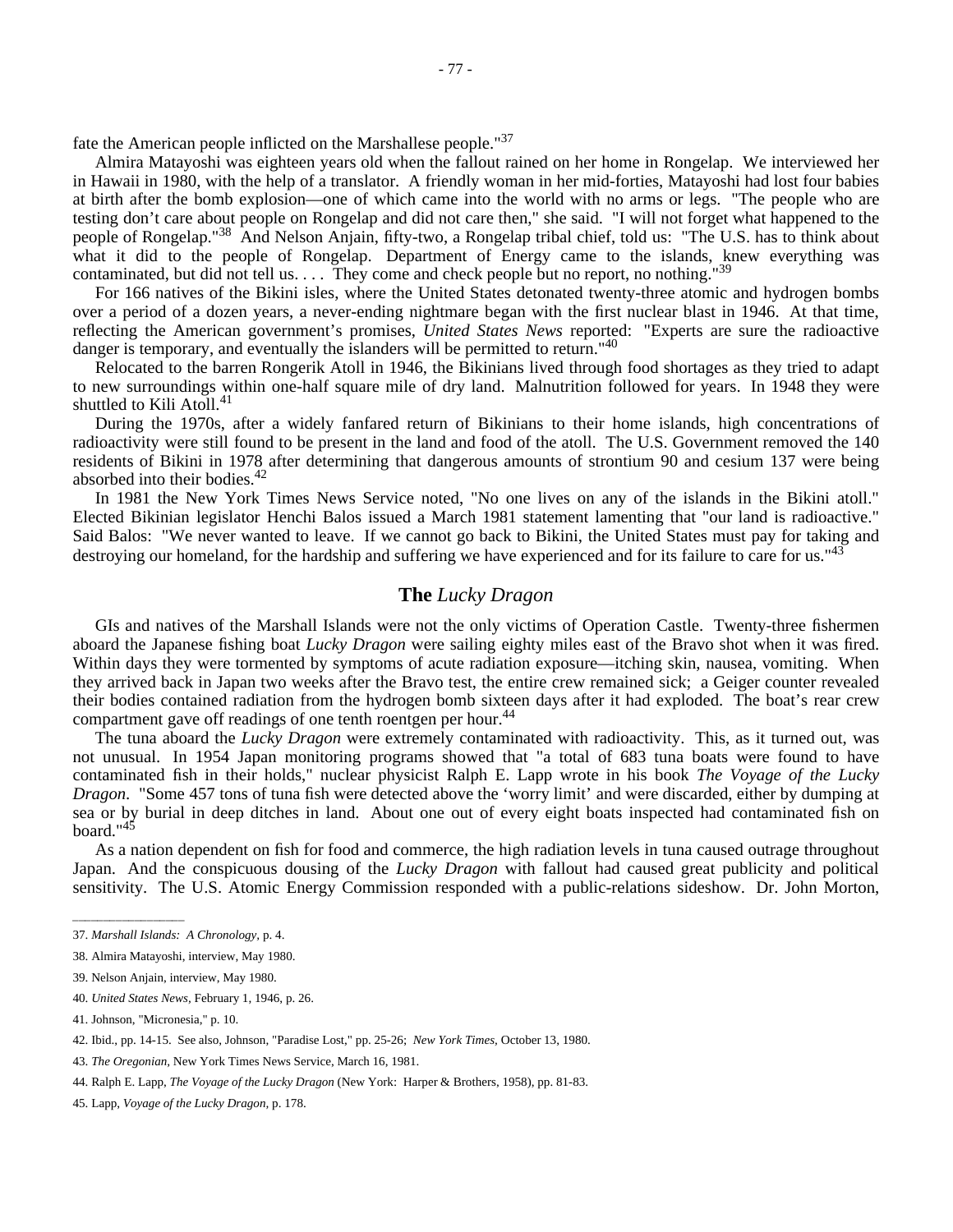director of the Atomic Bomb Casualty Commission, visited the stricken fishermen at the hospital and proclaimed them "in better shape than I had expected."<sup>46</sup> The Japanese considered Morton's remarks an insult.

After a second hydrogen bomb test AEC chairman Lewis Strauss returned from the Pacific test site and issued a statement to "correct certain misapprehensions" about the effects of the Bravo test. The exposed islanders and Japanese fishermen were recovering rapidly, Strauss claimed. $47$ 

Seven months after the Bravo test one of the *Lucky Dragon*'s twenty-three crew members died; the rest were still being hospitalized. Intensive care included frequent blood transfusions; low sperm counts indicated sterility. In 1955 the U.S. Government paid two million dollars in restitution for damage to the *Lucky Dragon,* its crew, and its cargo. The widow of *Lucky Dragon* fisherman Aikichi Kuboyama later told Ralph Lapp: "To a third person it might almost seem good to die if your death brings such sums of money. But I can't buy the life of my husband with money."<sup>48</sup>

Reflecting on the *Lucky Dragon* crew members three years after their encounter with radioactive fallout, Lapp observed: "The true striking power of the atom was revealed on the decks of the *Lucky Dragon*. When men a hundred miles from an explosion can be killed by the silent touch of the bomb, the world suddenly becomes too small a sphere for men to clutch the atom."<sup>49</sup>

But, in the midst of the controversy over the H-bomb test effects in spring 1954, AEC Chairman Strauss assured the American public there would be no significant impacts on the continental U.S. The "small increase" in radiation, he said, was "far below the levels which could be harmful in any way to human beings, animals and crops."<sup>50</sup>

The AEC chief's pronouncement provoked disbelief among independent scientists. Particularly disturbed was Dr. A. H. Sturtevant, chairman of the genetics department at the California Institute of Technology. In an address to the Pacific division of the American Association for the Advancement of Science, Sturtevant declared there was "no possible escape from the conclusion that bombs already exploded will ultimately produce numerous defective individuals." He further stated that an estimated "1,800 deleterious mutations" had already resulted from fallout.<sup>51</sup>

The AEC was stunned that the nuclear weapons testing program was being openly questioned by a prominent scientist like Sturtevant.

By early 1955 the AEC released a written response to Sturtevant's charges. Pointing to a "rather wide range of admissible opinion in this subject," the AEC dismissed the geneticist's assessment.<sup>52</sup> The AEC failed, however, to do any of its own calculations of genetic mutations—thus ignoring the scientific basis of Sturtevant's conclusions, which were derived from the work of the AEC's own Division of Biology and Medicine.

Comparing fallout hazards with other sources of radiation like medical X rays and "background radiation," the AEC concluded that fallout "would not seriously affect the genetic constitutions of human beings." With respect to the dangers to individuals from isotopes like radioactive strontium and iodine, the governmental report claimed that the levels of these nuclear products were too "insignificant" to pose any problem.<sup>53</sup>

#### **Continuing Tests in Nevada**

The furor in Utah that had resulted from fallout two years earlier prompted the AEC to exercise more caution as the continental atomic testing program—which excluded H-bombs during its first decade—restarted in February 1955 after a break of twenty months. But the AEC immediately received counterpressure. In a letter written three days after the first of fourteen nuclear shots slated for "Operation Teapot" at the Nevada site, Senator Clinton Anderson of New Mexico complained that he had been kept waiting for a week to witness the test series' premier blast, as one postponement after another was forced by poor weather conditions.<sup>54</sup>

<sup>46.</sup> Roger Rapoport, *The Great American Bomb Machine* (New York: Ballantine, 1971), p. 59.

<sup>47. &</sup>quot;Statement by Lewis L. Strauss, Chairman U.S. AEC," AEC release, March 31, 1954.

<sup>48.</sup> Lapp, *Voyage of the Lucky Dragon,* pp. 192-193.

<sup>49.</sup> Ibid., pp. 197-198.

<sup>50. &</sup>quot;Statement by Lewis Strauss," March 31, 1954.

<sup>51.</sup> A. H. Sturtevant, "Social Implications of the Genetics of Man," *Science,* September 10, 1954, pp. 406-407.

<sup>52. &</sup>quot;A Report by the United States Atomic Energy Commission on the Effects of High Yield Nuclear Explosions," AEC release, February 15, 1955. 53. Ibid.

<sup>54.</sup> AEC Commissioners Meeting Minutes, February 23, 1955, pp. 117-118.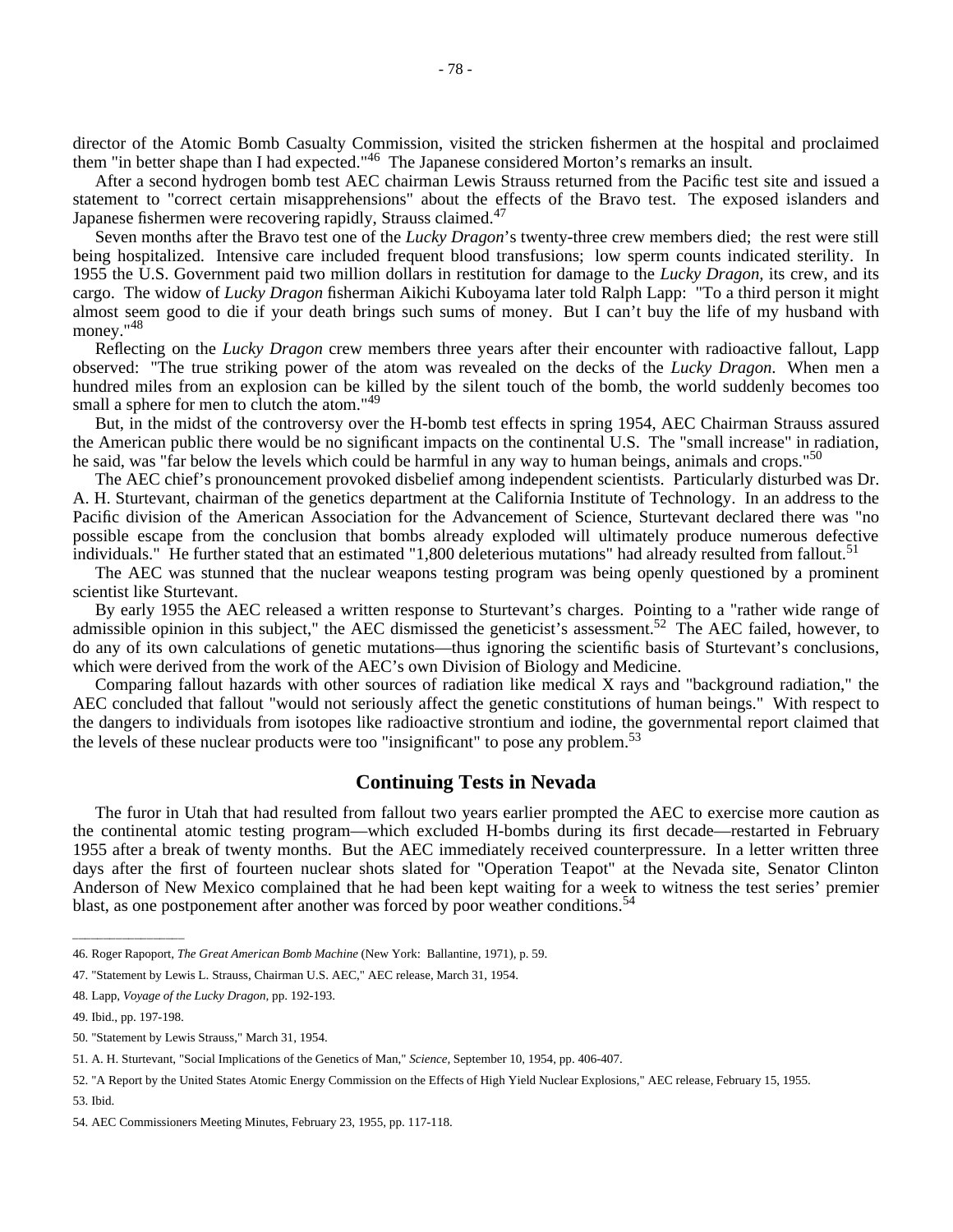Senator Anderson was in the midst of a personal feud with AEC chairman Lewis L. Strauss.<sup>55</sup> As head of the congressional Joint Committee on Atomic Energy, Anderson could cause trouble. "I do not advocate taking any real risk with public health and safety," the senator said. But his message was clear: If the AEC was willing to let weather interrupt testing schedules at the Nevada Test Site, then the tests might be banished to the far-flung Pacific.<sup>56</sup>

AEC commissioner Willard F. Libby fumed that confining tests to the Pacific would "set the weapons program back a lot."<sup>57</sup> But disregarding weather conditions in Nevada would bring more fallout to the St. George area— "which they apparently always plaster," in the words of AEC Chairman Strauss.<sup>58</sup>

"I have forgotten the number of people at St. George," Strauss said. Informed that forty-five hundred people were living in the town, Strauss ruminated, "So you can't evacuate them."<sup>59</sup>

"St. George is hypertensified . It is not a question of health or safety with St. George, but a question of public relations," commented AEC fallout expert Dr. John C. Bugher. "You remember the uproar at St. George last series." After that experience, Dr. Bugher recollected, "We regarded southern Utah as a forbidden zone for future fallout in this series."<sup>60</sup>

But the AEC decided that the people of Utah were less important than the atomic testing schedule. Former Rear Admiral Strauss, into his second year as chairman, concurred with a suggestion by commissioner Thomas Murray to "get on with the test."<sup>61</sup>

"I don't think we can change them at this stage of the game," said Strauss, referring to Nevada testing criteria.<sup>62</sup>

A forty-three-kiloton blast, code-named Turk, proceeded as planned at the Nevada Test Site. So did ten more blasts in the Teapot series, totaling 114 more kilotons.

At an AEC meeting midway through Operation Teapot spirits seemed to have improved. "People have got to learn to live with the facts of life, and part of the facts of life are fallout," Commissioner Libby said.<sup>63</sup>

"It is certainly all right they say if you don't live next door to it," responded Chairman Strauss.<sup>64</sup>

"Or live under it," chimed in K. D. Nichols.<sup>65</sup>

Vowed Commissioner Murray: "We must not let anything interfere with this series of tests—nothing."<sup>66</sup>

At the site about eight thousand troops—from the Army, Navy, Air Force, and Marine Corps—participated in Operation Teapot, observing from trenches officially described as being one and a half to five miles from the atom bomb explosions. But Major Donald H. Anderson of Northridge, California, a twenty-year veteran of the Air Force, remembered being still closer—one thousand yards from ground zero—when the nuclear shot Bee was fired on March 22, 1955. Formerly trained as an instructor of the Armed Forces Special Weapons Project at the Sandia Base in Albuquerque, Anderson was among "about 200 or 300 of us" closest to the blast, listed at eight kilotons. "Upon detonation, we were in trenches 1,000 yards from ground zero."<sup>67</sup>

After detonation, we had to dig our way out of the trenches which had collapsed on us. For about 10 or 15 minutes, I was blinded by the blast. . . . Then we were told we had to advance forward from the trenches to a location where toilet paper was lying on the ground. Not everybody who was in the trenches (about 200

hh<del>ahaa ka badaa ka badaa ka badaa ka badaa ka badaa ka badaa ka badaa ka badaa ka badaa ka badaa ka badaa ka bada</del>

62. Ibid.

<sup>55.</sup> Rosenberg, *Atomic Soldiers,* p. 71.

<sup>56.</sup> AEC Commissioners Meeting Minutes, February 23, 1955, pp. 117-118.

<sup>57.</sup> Ibid., p. 119.

<sup>58.</sup> AEC Commissioners Meeting Minutes, March 14, 1955, p. 122.

<sup>59.</sup> AEC Commissioners Meeting Minutes, March 14, 1955, p. 115.

<sup>60.</sup> Ibid., pp. 115-116.

<sup>61.</sup> Ibid., pp. 116-117.

<sup>63.</sup> AEC Commissioners Meeting Minutes, March 14, 1955, p. 121.

<sup>64.</sup> Ibid

<sup>65.</sup> Ibid.

<sup>66.</sup> Ibid.

<sup>67.</sup> *Atomic Veterans' Newsletter,* spring 1980, p. 14.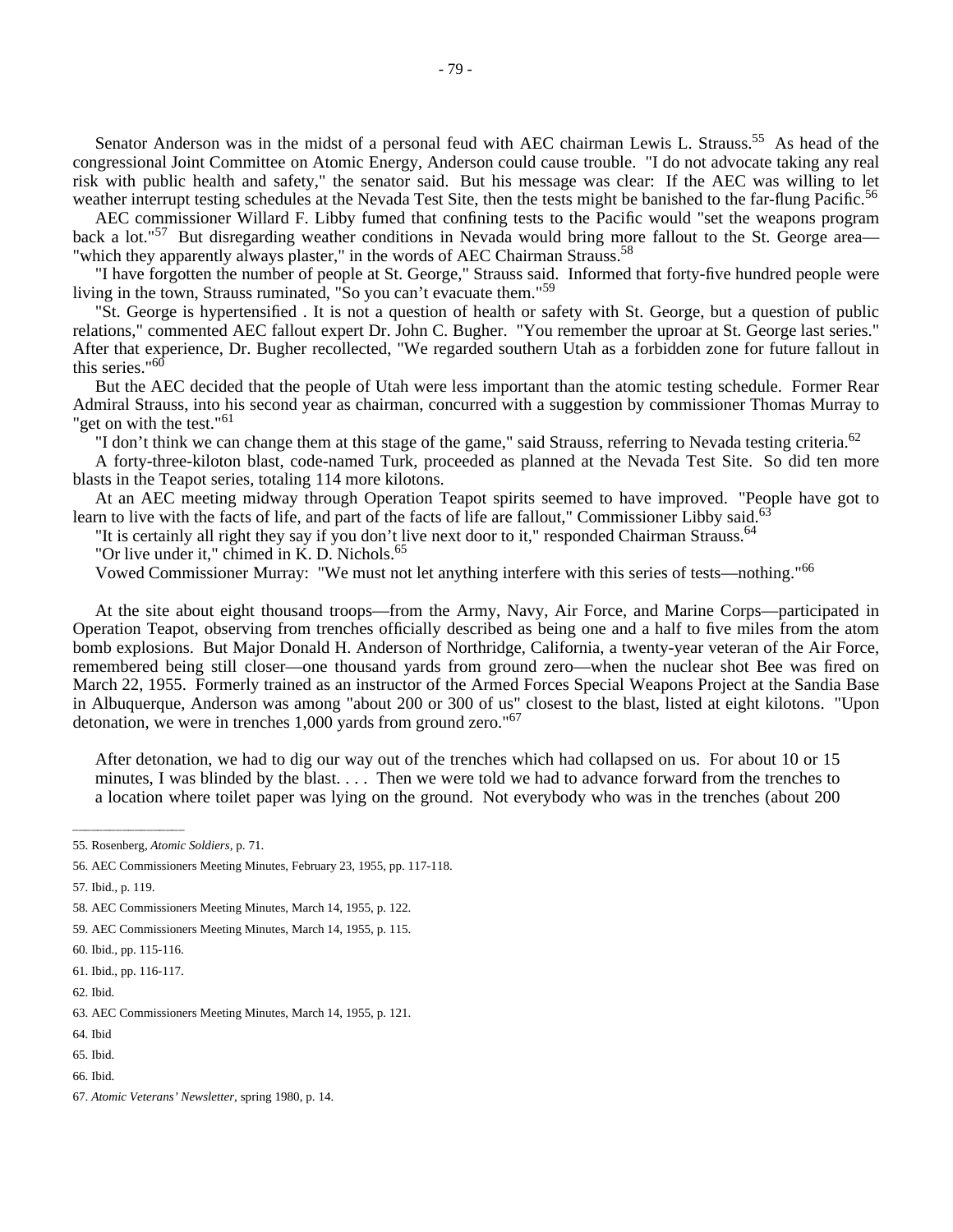or 300 people) advanced to the toilet paper marker which was about 200 or 300 yards from ground zero. About a dozen other people and I went down to it all the way. Then, an emergency jeep came up and an officer told us to get out of there—we did not belong there. He took our names and told us to report to an officer at camp. We had to go back for decontamination testing at Camp Desert Rock about 9 a.m. We reported to an officer who was threatening us with court martial because we did what we were instructed to do! No action was taken. Our film badges were not returned to us and we were not advised of the amount of radiation we had received.

I believe it was the commander or his adjutant at Camp Desert Rock who talked to us and threatened us with court martial. At no time did they tell us there would be any possibility of subsequent illness as a result of complying with their orders to advance down to the toilet paper laid out on the ground. We were close enough to see parts of the tower that had been reduced to molten metal. . . . We were told that something went wrong with the detonation—that it was larger than expected.<sup>68</sup>

Major Anderson later developed cancer, which he linked to "the radiation exposure I received while in the military."<sup>69</sup>

An official report of the 1955 atomic exercises, issued by Marine headquarters, declared that "the realism engendered by coming face-to-face with an actual nuclear detonation adds a great deal to the benefits derived, and augments the total fund of training and experience of the Marine Corps."<sup>70</sup> As an additional note of envisioned battlefield "realism" some servicemen sat in tanks, moving toward the nuclear blast point after detonation—with radiation readings up to twelve roentgens metered in the tanks.<sup>71</sup>

As usual Las Vegas newspapers presented the nuclear tests in optimistic terms: "ATOMIC WARHEAD NEWEST YANK DEFENSE WEAPON"; "'BABY' A-BLAST MAY PROVIDE FACTS ON DEFENSE AGAINST ATOMIC ATTACK." Often the news stories glorified anticipated military benefits, with themes replayed by media across the country. In California the *Oakland Tribune* announced "ATOM BLAST TESTS SMOKE SCREEN TO CURB RADIATION." When the government unveiled a taller detonation tower—five hundred feet instead of the previous three-hundred-foot height—the *Las Vegas Review-Journal* reported, "Use of taller towers from which atomic devices are detonated at the Nevada Test Site introduces an added angle of safety to residents living outside the confines of the Atomic Energy Commission's continental testing ground, nuclear scientists believe."<sup>72</sup>

Military spokesmen continued their public reassurances. "The time after a detonation of nuclear devices is a period of caution, but a safe period if experienced personnel equipped with proper safeguards are used," Major Earl R. Shappell, a radiological safety officer, told reporters. "Our Army clearing teams can frequently move with impunity into the general firing area within hours following a blast."<sup>73</sup> A few days after Major Shappell's explanation the National Broadcasting Company telecast its first TV coverage of an atomic bomb test.<sup>74</sup>

Meanwhile millions of American schoolchildren were being taught to hide under desks in air-raid drills, as though such measures would provide appreciable protection in case of nuclear attack. Imagery of atomic holocaust became part of American life. According to authors Douglas Miller and Marion Nowak in their study of the fifties, "For kids, to whom the whole bomb-culture message was a thing to be inhaled like air, defense security could not help but get garbled up with terror."<sup>75</sup>

With few exceptions Americans remained frozen in silence as the nuclear age progressed. It was only in the later

<sup>68.</sup> Ibid.

<sup>69.</sup> Ibid.

<sup>70.</sup> U.S. Marine Corps, "Report of Exercise Desert Rock VI," 1955, p. V11-2.

<sup>71.</sup> Rosenberg, *Atomic Soldiers,* p. 71.

<sup>72.</sup> *Las Vegas Review-Journal,* March 29, 1955; *Las Vegas Sun,* March 13, 1955; *Oakland Tribune,* March 13, 1955; *Las Vegas Review-Journal,* March 11, 1955.

<sup>73.</sup> *Las Vegas Review-Journal,* March 27, 1955.

<sup>74.</sup> *Las Vegas Review-Journal,* March 29, 1955.

<sup>75.</sup> Miller and Nowak, *The Fifties,* p. 54. Added Miller and Nowak: "Adults, more accomplished at psychological defense, had an easier time of it. They could dodge the great fears and moral questions with more deftness than their offspring."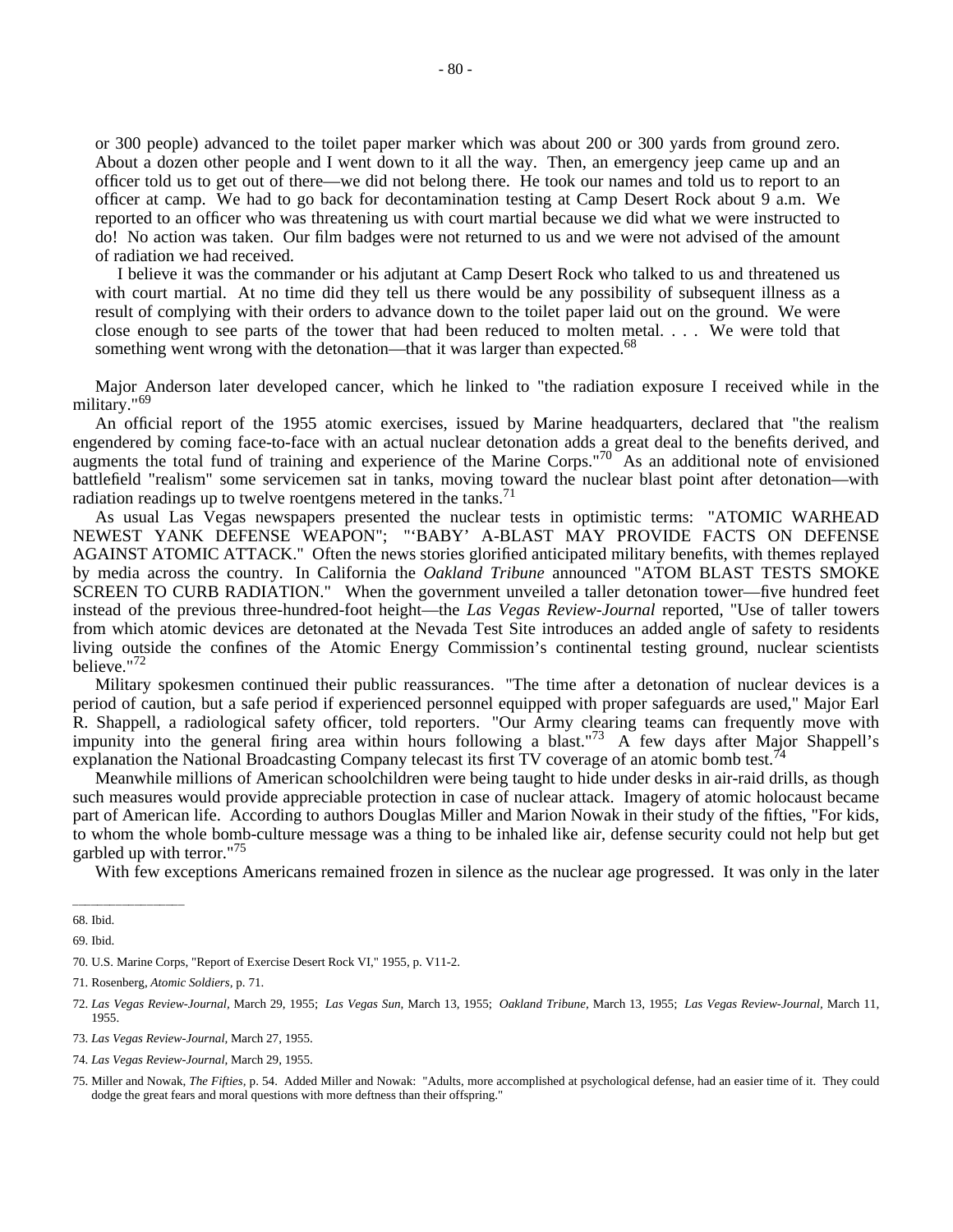years of the 1950s, with Red-baiting on the wane and scientists beginning to speak out about biological dangers of fallout, that implications of the bomb were questioned.

Meanwhile, the Nevada testing continued, and atomic blasts became fairly common sights for people living throughout the West. One nuclear test explosion was visible from eleven western states.<sup>76</sup> The thick fallout clouds mostly moved through the targeted downwind corridors in rural areas of Nevada, northern Arizona, and Utah. But sometimes, with shifting winds at various altitudes, large cities were contaminated, as in March 1955 when an atomic shot sent radioactivity directly to Las Vegas.

Within six hours of that explosion "the cloud dropped invisible bits of matter that gave a total radiation of 174 milliroentgens in North Las Vegas," reported the Associated Press, which usually did not deviate from the official government perspective on nuclear events. "Normal background radiation is 2 milliroentgens, but the Atomic Energy Commission said the fallout was not harmful. The AEC has set a safety minimum of 3.9 roentgens, or 3,900 milliroentgens, per year for civilians offsite. Test personnel are allowed to absorb that much in a 13-week period."<sup>77</sup> The *Las Vegas Review Journal* stated flatly: "Fallout on Las Vegas and vicinity following this morning's detonation was very low and without any effects on health." A front-page follow-up article relayed the AEC's commendations for the "matter of fact manner" in which Las Vegans responded to the fallout dusting.<sup>78</sup>

#### **The Fallout Debate**

As the spring 1955 nuclear test series continued, a heated controversy arose. Alarmed by increasing radiation in their home state, two scientists from the University of Colorado Medical Center went public. "For the first time in the history of the Nevada tests, the upsurge in radioactivity measured here within a matter of hours has become appreciable," said Dr. Ray R. Lanier, director of the university's radiology department. University biophysics department head Dr. Theodore Puck joined with Lanier in the public statement issued March 12.<sup>79</sup>

Colorado's governor Edwin C. Johnson immediately asserted that the two scientists "should be arrested," adding: "This is a phony report. It will only alarm people. Someone has a screw loose someplace and I intend to find out about it." $80$  He termed their statements "part of an organized... fright campaign." $81$ 

Meanwhile AEC media aides phoned Denver news outlets with a statement that the "trenchant reading in Colorado had absolutely no significance for public health."<sup>82</sup>

While insisting that "it is not our desire to alarm the public needlessly," Dr. Lanier said, "we feel it is our duty" to sound a warning. Drs. Lanier and Puck particularly infuriated the nuclear testing establishment when they publicly stressed that gamma-ray readings (and X-ray comparisons) did not provide the full health-hazard picture. Said Dr. Puck: "The trouble with airborne radioactive dust is that we breathe it into the lungs, where it may lodge in direct contact with living tissue." Thus, he explained, internal exposure from alpha or beta particles was "very different from having it lodge on skin or clothing where it can be brushed or washed off."83

The two Colorado scientists had dared to puncture the popularized myth that Geiger counter readings told the whole radiation danger story; that myth was based on the unspoken supposition that people would not breathe. Dr. Lanier also pointed out the absence of any "safe minimum below which danger to individuals or their unborn descendants disappears. Or at least we do not know what it is.<sup>"84</sup>

At the same time, more than a few scientists, particularly those not on government payrolls, were voicing intensified concern about cumulative fallout effects. Dr. M. Stanley Livingston, chairman of the Federation of American Scientists and a physics professor at the Massachusetts Institute of Technology, supported the embattled

<sup>76.</sup> *Las Vegas Sun,* March 13, 1955.

<sup>77.</sup> *Los Angeles Times,* Associated Press, March 23, 1955.

<sup>78.</sup> *Las Vegas Review-Journal,* March 22, and March 24, 1955.

<sup>79.</sup> *Los Angeles Examiner,* March 13, 1955; *Los Angeles Times,* March 13, 1955.

<sup>80.</sup> *Los Angeles Examiner,* March 13, 1955.

<sup>81.</sup> *Albuquerque Journal,* March 22, 1955.

<sup>82.</sup> *Los Angeles Examiner,* March 13, 1955.

<sup>83.</sup> Ibid.

<sup>84.</sup> Ibid.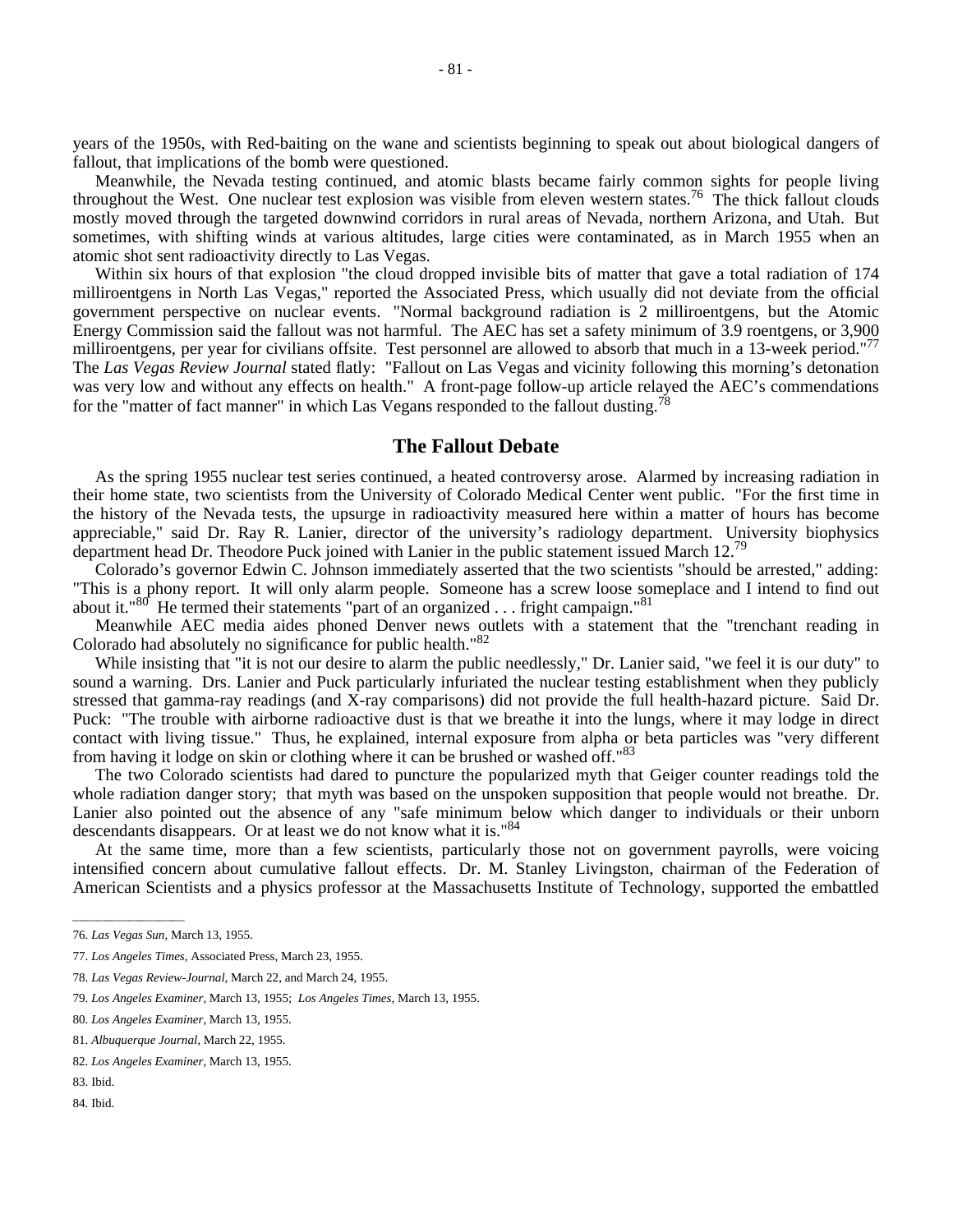Colorado scientists in a television interview. Livingston said scientists were growing apprehensive "that we may soon reach a level of radiation in the atmosphere which would be dangerous genetically to the future of the race."<sup>85</sup>

But within the AEC the cold war made it very difficult for scientists to question the testing program. Oppenheimer's banishment had set a powerful example. "There developed what I consider to be a strange psychological frame of mind," Dr. Karl Z. Morgan, director of the Oak Ridge Health Physics Lab during that era, reflected in 1980. "It became unpatriotic and perhaps unscientific to suggest that atomic weapons testing might cause deaths throughout the world from fallout." Morgan found many of his AEC colleagues holding "onto untenable and extremely shallow arguments . . . comparisons with medical and natural background exposures as if they were harmless."<sup>86</sup>

The press gave only limited coverage to scientists who challenged the wisdom of atomic testing. Those complaining about radioactivity were routinely accused of ignorance, hysteria, or involvement in Communist manipulations.

The *Los Angeles Examiner* published a March 1955 column by International News Service writer Jack Lotto, headlining it "ON YOUR GUARD: REDS LAUNCH 'SCARE DRIVE' AGAINST U.S. ATOMIC TESTS." "A big Communist fear campaign to force Washington to stop all American atomic hydrogen bomb tests erupted this past week," Lotto reported. He repeated the persistent argument that during the past ten years the radiation dose from the testing "has been about the same as the exposure from one chest x-ray.<sup>"87</sup>

In a *U.S. News & World Report* article called "The Facts About A-Bomb Fallout," AEC Commissioner Willard Libby cited "evidence" from AEC research which implied that bomb fallout would "not likely be at all dangerous."<sup>88</sup> Although the article did not explicitly claim to represent the AEC view, many scientists believed it had been approved in advance by the AEC.

That article caused a flurry of written protests from prominent scientists. Linus Pauling, a 1954 Nobel prize winner in chemistry, complained vigorously to Commissioner Libby.<sup>89</sup> Another Nobel laureate, geneticist Hermann Muller wrote to the AEC, saying that he was "shocked" by the article.<sup>90</sup> Bruce Wallace, of the Cold Spring Harbor Biological Laboratory, was "dismayed" that the AEC had misinterpreted his work in the magazine piece.<sup>91</sup> Dr. Curt Stern, of the University of California in Berkeley, warned the AEC that the article would only serve to increase distrust of AEC credibility. $92$ 

Major newspapers echoed the AEC's argument in the debate. One source of unequivocal disclaimers was nationally syndicated commentator David Lawrence. "Evidence of a world-wide propaganda is accumulating. Many persons are innocently being duped by it and some well-meaning scientists and other persons are playing the Communist game unwittingly by exaggerating the importance of radioactive substances known as 'fallout,'" Lawrence wrote in spring 1955. "The truth is there isn't the slightest proof of any kind that the 'fallout' as a result of tests in Nevada has ever affected any human being anywhere outside the testing ground itself."<sup>93</sup>

"The Nevada tests are being conducted for a humanitarian purpose—to determine the best ways to help civilian defense—and not to develop stronger weapons of war," Lawrence contended authoritatively in another column. "The big bombs are not tested in this country, but in ocean areas far away from this continent. The Communist drive, however, is to stop all tests, and many persons are being duped by the campaign into thinking all the tests held in Nevada are injurious and will hurt future generations. There isn't a word of truth in that propaganda."<sup>94</sup>

But profound issues of long-term atomic fallout effects could not be so easily dismissed.

<sup>85.</sup> *Albuquerque Journal,* March 14, 1955.

<sup>86.</sup> Karl Z. Morgan, "History of Developments in Nuclear Safety and the Development of International Standards," unpublished article submitted to Energy Department's Office of Consumer Affairs, December 1980, p. 2.

<sup>87.</sup> *Los Angeles Examiner,* March 24, 1955.

<sup>88.</sup> *US News & World Report,* March 25, 1955, pp. 21-26.

<sup>89.</sup> Linus Pauling to Willard Libby, March 30, 1955, Historian's Office, U.S. Department of Energy.

<sup>90.</sup> Hermann Muller to E. Green, March 29, 1955, A. H. Sturtevant Papers, California Institute of Technology, AHS-CIT, Archives Box 11, Folder 3.

<sup>91.</sup> Bruce Wallace to Hermann Muller, April 5, 1955, AHS-CIT, Archives Box 11,. Folder 3.

<sup>92.</sup> Curt Stern to John Bugher, March 28, 1955, GWB/BDR-CIT, Archives Box 96, Folder 1.

<sup>93.</sup> *Washington Post,* March 1955.

<sup>94.</sup> *Chicago Daily News,* March 25, 1955.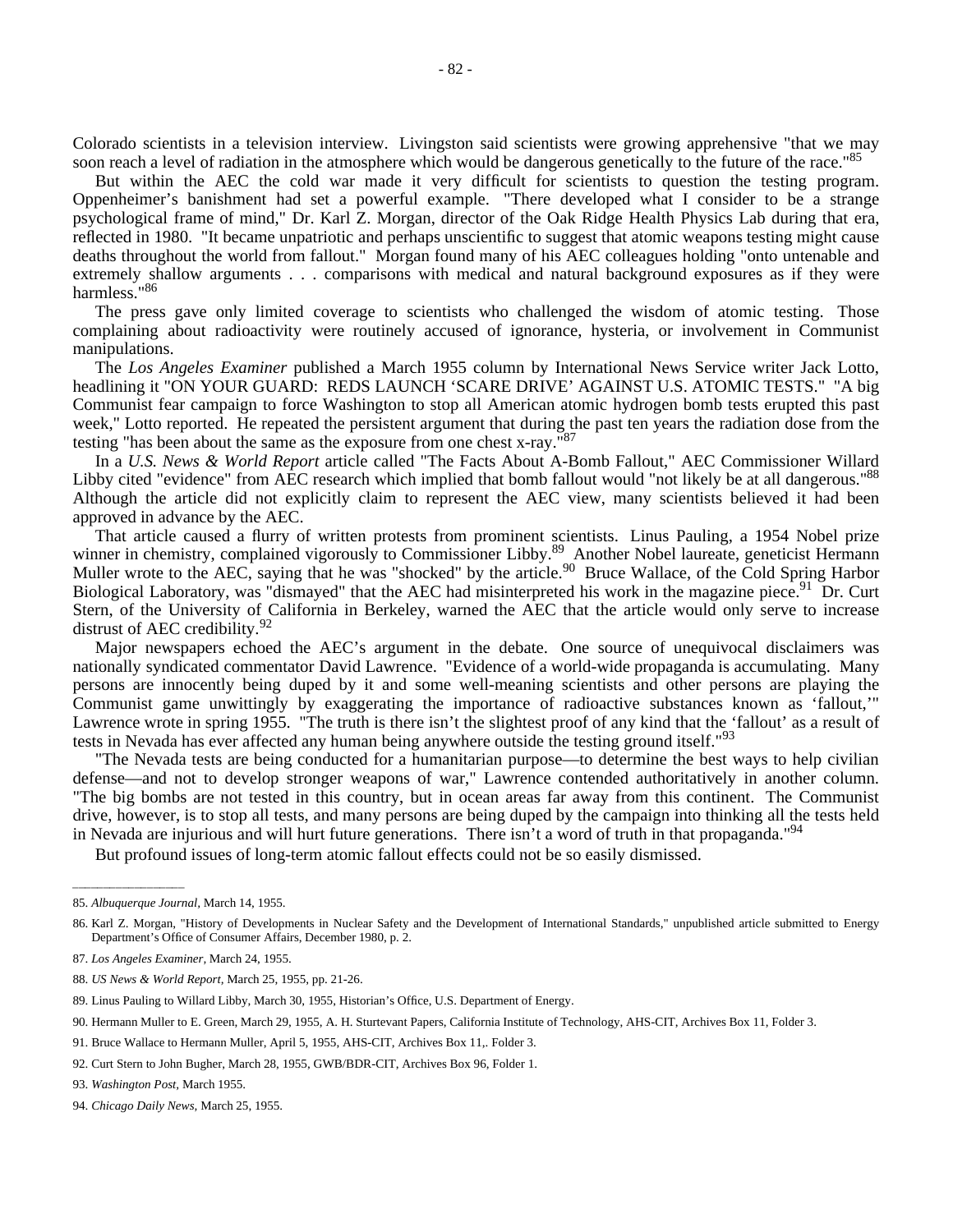#### **Cancer, Genetics, and Fallout**

In the autumn of 1955 AEC Chairman Strauss was caught suppressing a scientific paper by Hermann Muller on the genetic effects of radiation. In 1927 Muller had been the first to discover that exposure of plants and animals to X rays causes an increase in genetic mutations. Twenty years later he received the Nobel prize for his work in genetics.

Muller's 1955 paper assessed the worldwide fallout exposure to people's gonads and the genetic damage this could cause. He submitted it for presentation at the first United Nations meeting on "peaceful uses of the atom," scheduled for Geneva later that year. In May the AEC accepted Muller's abstract. When he tried to submit his full paper in July, the renowned geneticist was told that it had been taken out of the program by the U.N. because of "space limitations."

Two months later *The Washington Post* revealed that the AEC, not the U.N. had excised Muller's paper. Then the AEC admitted to blocking the paper because Muller had mentioned the Hiroshima bombing, a subject "definitely inadmissible" at a conference about the "peaceful" uses of atomic energy. As AEC chairman, Strauss apologized for the "regrettable snafu" and promised to publish Muller's paper in printed proceedings of the event. A few weeks afterward, Strauss stated on the TV show *Face the Nation* that "some irresponsible statements that had been made on the subject were liquidated in the course of the conference."95

The Muller incident so enraged George Beadle, president of the American Association for the Advancement of Science, that he wrote a lengthy editorial in *Science* magazine titled "Liquidating Unpopular Opinion."<sup>96</sup> Prior to publication of his essay, Beadle sent a draft to Gerard Piel, publisher of *Scientific American*. After reading both the draft and the final version, which had been toned down, Piel wrote back remarking on "what skulking deceit and dishonesty had been involved in Admiral Strauss' handling of the matter."<sup>97</sup>

Beadle's *Science* editorial asserted that "Chairman Strauss has consistently maintained that fallout from tests of nuclear weapons have been so low that they could not bring harm to human beings. Muller has repeatedly presented reasons for believing such complacency to be unjustified . . . could it be that Muller's persistence in disagreeing with the chairman of the Commission was a factor in barring his report?"98

By the late summer of 1956 the issue of fallout was being covered on nation-wide television at the Democratic National Convention. The Democratic Party was campaigning to halt H-bomb tests. Presidential candidate Adlai Stevenson, relying on the information of AEC critics, cited the genetic and strontium 90 hazards from tests. Nuclear testing advocates Edward Teller and Ernest O. Lawrence responded with a joint statement depicting radioactive fallout as "insignificant."<sup>99</sup>

Institutional differences over dangers of fallout became quite clear during the election. On one side was the AEC and its scientists, such as Commissioner Willard Libby, Shields Warren, John Bugher, Teller, and Lawrence. The other side included several prominent scientists from the California Institute of Technology—Linus Pauling, E. B. Lewis, A. H. Sturtevant, and George Beadle. Although Stevenson lost the election, his campaign provided a national forum for the fallout debate.

Another event in 1956 also had major impact. British physician Alice Stewart found the first firm evidence that low-level radiation causes cancer in human beings. "At the time," Dr. Stewart told us, "radiologists considered lowlevel radiation to be in the range of fifty to one hundred rems. We were able to demonstrate that the flicker from one X-ray photograph to a fetus could initiate a cancer. This was a tiny fraction of the amount considered safe."<sup>100</sup>

Stewart's findings were received with disbelief by radiologists and the international nuclear industry. If she was correct, then physicians were causing cancer among children—and the nuclear industry was doing the same.

In 1958 Stewart and her colleagues at England's Oxford University published their classic paper on effects of

<sup>95.</sup> Kopp, "Debate over Fallout Hazards," p. 412.

<sup>96.</sup> George W. Beadle, "Liquidating Unpopular Opinion," *Science,* October 28, 1955, p. 813.

<sup>97.</sup> Kopp, "Debate over Fallout Hazards," p. 412.

<sup>98.</sup> Beadle, "Liquidating Unpopular Opinion," p. 813.

<sup>99.</sup> *New York Times,* June 21, 1956.

<sup>100.</sup> Alice Stewart, interview, November 1980.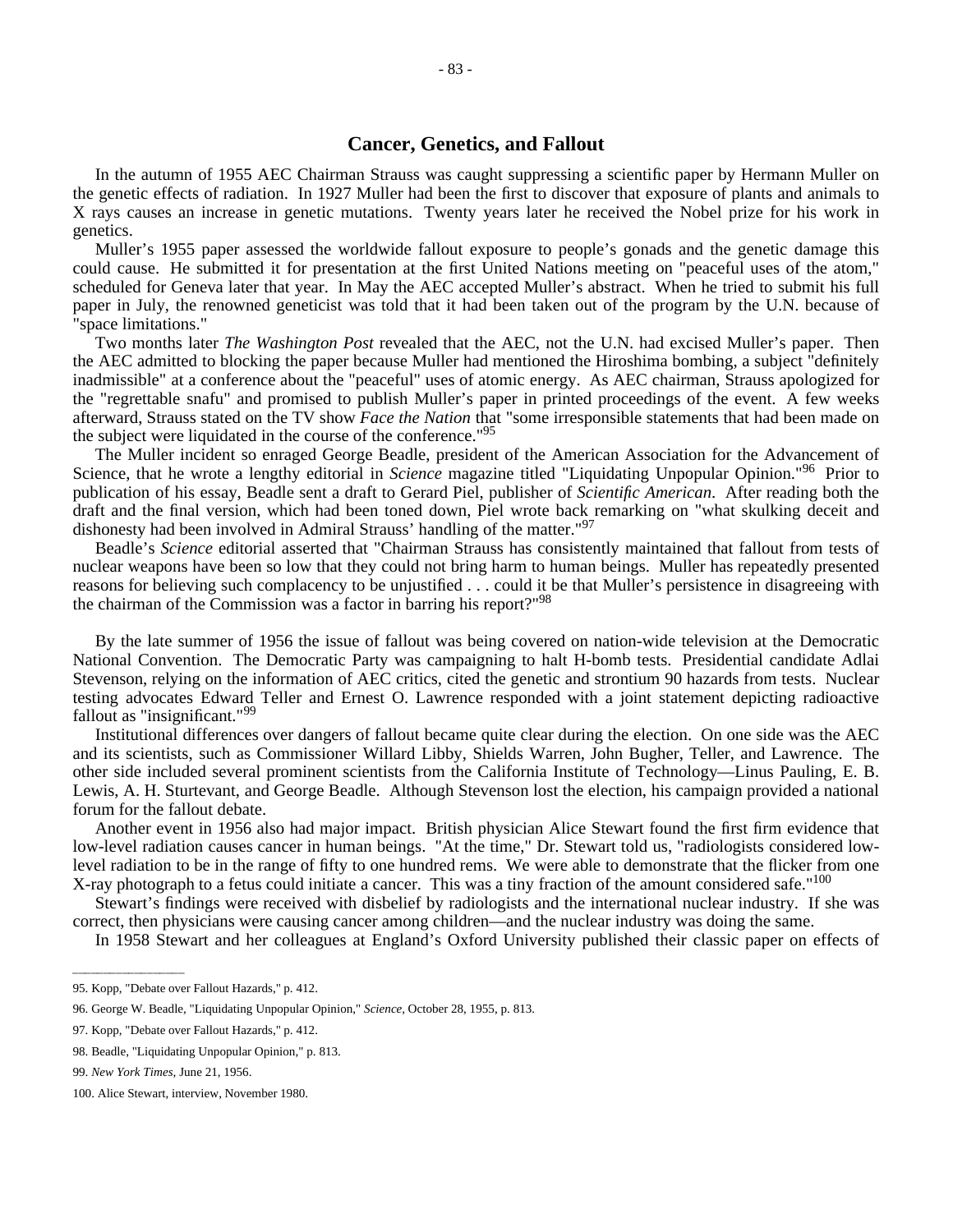fetal X rays, now one of the most often cited studies in the world.<sup>101</sup> Stewart found that X rays during the first three months of pregnancy increased the risk of cancer by ten times. With each X ray taken, there would be an increase in the cancer risk.

In June 1957 Linus Pauling estimated in a *Foreign Policy Bulletin* article that ten thousand persons had died or were dying from leukemia because of nuclear tests.<sup>102</sup> A month earlier Pauling's colleague E. B. Lewis had published a more detailed analysis in *Science*. <sup>103</sup> Using four sets of data, Lewis showed that there was no safe level of exposure; leukemia incidence seemed to be directly proportionate to the amount of the radiation dose. These articles documented the absence of any "safe" dose of radiation. And the pair of C.I.T. scientists also broke new ground by estimating the number of deaths from strontium 90 fallout.

The AEC countered Lewis in a later article in *Science* by Austin Brues, the commission's director of Biology and Medicine. Brues argued that the evidence wasn't strong enough to support Pauling or Lewis, calling their approach one of "superficial simplicity." Instead, Brues insisted, facts corroborated the existence of a "threshold" dose of radiation, below which no biological damage would occur.<sup>104</sup>

The Joint Committee on Atomic Energy hearings in 1957 proved to be a watershed in the fallout debate. Dr. Ralph Lapp cut short a trip to Japan to appear before the committee. His opening presentation pointed to "reckless and non-substantiated statements" made by the AEC.<sup>105</sup> He called attention to claims by the AEC's New York Health and Safety Lab chief Merrill Eisenbud, who had announced that "the total fallout to date from all tests would have to be multiplied by a million to produce visible deleterious effects in areas close to the explosion itself."<sup>106</sup>

Eisenbud took the stand in his defense, putting qualifications on his earlier statement. Eisenbud claimed to have been "talking about the immediate gamma radiation from the fallout which occurs in the eastern United States within a matter of a day or so after detonation in Nevada." He then accused Lapp of taking his statement "out of context."<sup>107</sup>

Lapp quickly responded from the audience by multiplying the amounts of radiation exposure calculated by Eisenbud to be present in the Troy/Albany area after the Simon bomb test in 1953 by a million times. It amounted to an average exposure of ten thousand roentgens. Stunned by this calculation, Senator Clinton Anderson asked if such a dose "would kill everybody in sight." Eisenbud, red-faced, answered with a meek "Yes."<sup>108</sup>

In 1958 the U.S. tested sixty-four weapons aboveground, the Soviet Union twenty-four, and Britain five. This was the highest rate since the first tests began.<sup>109</sup> After two and a half years a U.N. study by eighty-seven scientists confirmed allegations by critics of A-tests.<sup>110</sup>

Meanwhile strontium 90 levels in milk were rising dramatically, according to the AEC's own data. The northern Great Plains—particularly the Red River Valley dividing North Dakota and Minnesota—were fast becoming the most strontium-90-contaminated area in North America. Strontium 90 in the region's milk supply was far in excess of the AEC's own safe limit for human consumption.<sup>111</sup>

Reacting to the stepped-up nuclear testing, the National Council on Radiation Protection (NCRP) recommended doubling the "maximum permissible body burden" of strontium  $90<sup>112</sup>$  Other test advocates like Edward Teller began to contend publicly that radiation from fallout "might be slightly beneficial or have no effect at all."<sup>113</sup>

<sup>101.</sup> Alice M. Stewart, et al., "A Survey of Childhood Malignancies," *British Medical Journal* (1958): 1495-1508.

<sup>102.</sup> Linus Pauling, "How Dangerous Is Radioactive Fallout?" *Foreign Policy Bulletin,* June 15, 1957, p. 149.

<sup>103.</sup> E. B. Lewis, "Leukemia and Ionizing Radiation," *Science,* May 17, 1957, pp. 965-972.

<sup>104.</sup> Austin Brues, "Critique of the Linear Theory of Carcinogenesis," *Science,* September 26, 1958, pp. 693-699.

<sup>105.</sup> H. Peter Metzger, *The Atomic Establishment* (New York: Simon and Schuster, 1972), pp. 97-98.

<sup>106.</sup> New York *Daily News,* March 20, 1955.

<sup>107.</sup> Metzger, *Atomic Establishment,* pp. 97-98.

<sup>108.</sup> Ibid.

<sup>109.</sup> J. A. Young and R. W. Perkins, "Fallout from Nuclear Testing—A Position Paper with Recommendations to the EPA," Battelle Pacific Northwest Laboratories, Richland, Washington, September 19, 1979, Table 1.

<sup>110.</sup> United Nations, "United Nations Scientific Committee on the Effects of Atomic Radiation, 1958 Report," New York. See also *New York Times,* August 11, 1958.

<sup>111.</sup> AEC, "Strontium Program Quarterly Report," New York Operations Office, February 24, 1959.

<sup>112.</sup> Metzger, *Atomic Establishment,* p. 99.

<sup>113.</sup> Edward Teller, "The Compelling Need for Tests," *Life,* February 10, 1958, pp. 64-66.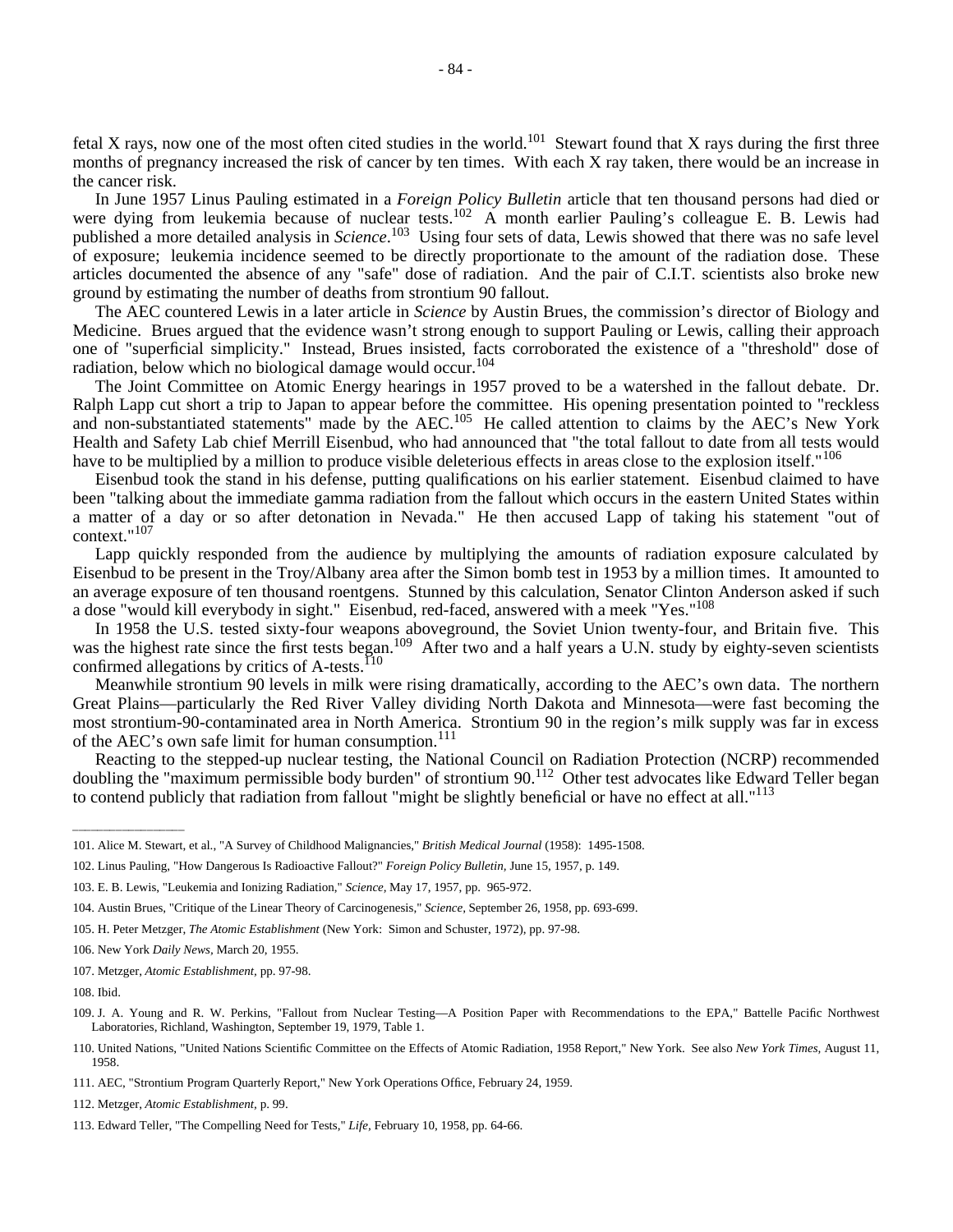During this period Dr. Karl Z. Morgan attended an NCRP meeting where Teller gave a speech about fallout. "To my amazement, and certainly to the amazement of others, Ed [Teller] was claiming that since naturally occurring radiation played a part in the evolutionary process, the increase in fallout would simply speed up the evolution."<sup>114</sup> Was Teller speculating that fallout would weed out the weak in the society to enhance the development of a superrace?

Linus Pauling was the first to sound the alarm concerning the dangers of carbon 14. This radioactive form of carbon exists in nature and is easily absorbed by plants and people. But the incremental increase of carbon 14 from test fallout concerned Pauling.<sup>115</sup> By 1958 he estimated that carbon 14 from "the bomb tests  $\dots$  will ultimately produce about one million seriously defective children and about two million embryonic and neonatal deaths, and will cause many millions of people to suffer from minor heredity defects."<sup>116</sup>

Pauling and others realized that it was not enough to exchange scientific papers with the AEC in order to stop the continuing radioactive fallout from testing. The circle of scientists necessary to alert the people of the U.S. and the world had to become much larger.

On April 23, 1957, Nobel peace prize winner Albert Schweitzer made a radio speech that inspired Pauling to take a first important step in recruiting scientists of the world. Schweitzer concluded his speech by saying that "the end of further experiments with atom bombs would be like early sunrays of hope longed for by suffering humanity."<sup>117</sup> AEC Commissioner Willard Libby responded with the standard AEC line: "Exposures from fallout are very much smaller than those which would be required to produce observable effects in the population."<sup>118</sup>

Three weeks after Schweitzer's speech Pauling addressed an audience at Washington University in St. Louis, the headquarters of the Committee for Nuclear Information—an active antitesting organization recently cofounded by Dr. Barry Commoner. That afternoon Pauling sat down with Commoner and Edward Condon of the committee and told them of his idea for a petition campaign to enlist American scientists in opposition to nuclear testing. With their help Pauling drafted "An Appeal by American Scientists to the Governments and People of the World," urging that "an international agreement to stop testing of nuclear bombs be made now."<sup>119</sup>

"Each nuclear test spreads the added burden of radioactive elements over every part of the world," read the petition. "Each added amount of radiation causes damage to the health of human beings all over the world and causes damage to the pool of human germ plasm such as to lead to an increase in the number of seriously defective children that will be born in future generations . . ."<sup>120</sup> Within two weeks the signatures of two thousand American scientists were collected and released in the midst of the 1957 hearings of the Joint Committee on Atomic Energy.

President Eisenhower, in a press conference shortly after Pauling publicized his appeal, implied that the scientists' petition was the work of an "organization" that didn't necessarily have the best interests of the nation in mind. When later asked to clarify his statement, Eisenhower backed off and replied, "I said that there does seem to be an organization behind it. I didn't say a wicked organization."<sup>121</sup>

Two days later Pauling told a reporter that "I would like to see signatures of thousands of Russian scientists, of scientists of all countries of the world to this appeal." The response was an immediate outpouring of signatures from scientists all over the globe. By January 1958 Pauling had collected 11,021 signatures from 50 nations—including 216 from the Soviet Union, 701 from Britain, and 1,161 from Japan.<sup>122</sup> Pauling personally delivered the petition to

119. Ibid., p. 160.

- 120. Ibid.
- 121. Ibid., p. 172.
- 122. Ibid., pp. 173, 174-178.

<sup>114.</sup> Karl Z. Morgan, interview, November 1980.

<sup>115.</sup> Vast amounts of carbon 14 are produced by hydrogen bombs and large nuclear reactors. A beta-emitter with a half-life of about five thousand years, carbon 14, can be incorporated into the DNA of cells, creating significant biological damage. Another of the worrisome fallout isotopes is strontium 90, which is chemically similar to the nutrient calcium and therefore is taken up in soil, plants, and animals, as calcium is. The principal "pathway" for radioactive strontium is the ingestion of contaminated food, particularly milk, leafy vegetables, fruit, and root vegetables. Once it enters the body, strontium eventually lodges in the bone, particularly the growing bone tissue of children, where half of it remains for twenty-eight years. Once inside the bone tissue it emits beta particles, which can eventually lead to such diseases as leukemia or bone-marrow cancer.

<sup>116.</sup> Linus Pauling, *No More War* (New York: Dodd, Mead, 1958), pp. 74-75.

<sup>117.</sup> Albert Schweitzer, "A Declaration of Conscience," *Saturday Review,* May 18, 1957, pp. 17-20.

<sup>118.</sup> Pauling, *No More War,* p. 169.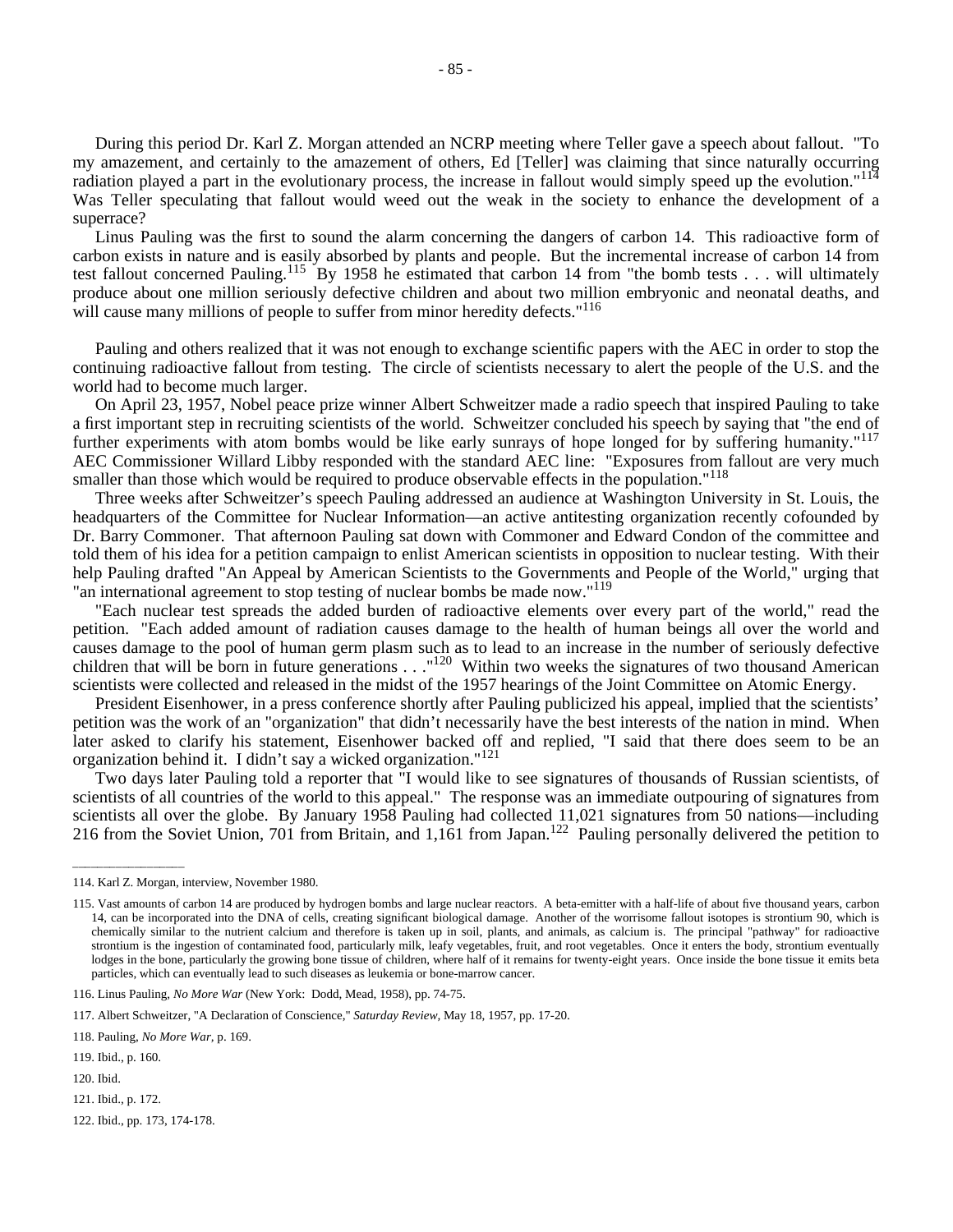the United Nations secretary general, Dag Hammarskjold, on January 15, 1958. By the end of the year the U.S. and the Soviet Union agreed to a voluntary moratorium on testing—a move to enhance negotiations for a test ban treaty.

Attacks against Pauling and his so-called "organization" intensified. Syndicated columnist Fulton Lewis, Jr., estimated that such a petition drive would have cost \$100,000, and he demanded to know who had funded the campaign.<sup>123</sup>

The Nobel prize winner was called before the House Un-American Activities Committee. According to Pauling, "the cost of gathering the 7,500 signatures of scientists outside the U.S. amounted to about \$250.00 . . . for stationery, postage and secretarial help. . . . My wife and I have expended altogether about \$600 on the appeal and petition."<sup>124</sup> Pauling's "organization" consisted of his wife and a circle of friends.

Congress was unable to prove that Pauling's petition was a Communist conspiracy. But Pauling's detractors in the government assured that he would no longer receive a penny of federal money for his research. More than two decades later Pauling had received no federal government funds for his work. However in 1962 Pauling received a second Nobel prize—this one the peace prize for his efforts to end nuclear testing.

Antibomb protests during the late fifties included small-scale sit-ins at missile bases, and refusals to participate in New York City air-raid drills. The most dramatic civil disobedience against nuclear explosions occurred as activists attempted to steer their ships into the Marshall Islands test zones. In 1958 four pacifists in a thirty-foot ketch christened the *Golden Rule*—tried to set sail from Hawaii for Eniwetok; they were arrested by the U.S. Coast Guard. A similar expedition the same year, by the crew of the *Phoenix,* sailed toward the Bikini testing area; U.S. authorities halted that demonstration as well.<sup>125</sup>

Other tactics against the nuclear tests took hold, widening the pressure campaign participation beyond scientific experts and pacifists. Less than a year after its founding in November 1957, the National Committee for a Sane Nuclear Policy (SANE) had enlisted 130 chapters and twenty-five thousand members in opposition to the tests.<sup>126</sup>

With public mistrust of the AEC deepening, near the end of his presidency Dwight Eisenhower created the Federal Radiation Council to "advise the president with respect to radiation matters." Although appearing to represent public-health interests, the FRC was dominated by advocates of nuclear testing. Two out of six members were from the AEC and Department of Defense. The council's director, Paul Tompkins, came directly from the nuclear weapons program. One of the first acts of the council was to increase the amount of sanctioned strontium 90 exposures from testing by six times.<sup>127</sup>

On September 1, 1961, during the height of tensions over Berlin, the voluntary moratorium on testing was broken by the Soviet Union. The U.S. followed suit by resuming atomic tests later that month. During the next year the two countries conducted the most intense series of aboveground tests in history.<sup>128</sup> In 1962 more than one hundred nuclear weapons exploded and sent radiation into the atmosphere. By the summer of 1962, iodine 131 in milk across the United States was reaching dangerous levels.

As fallout quantities approached "safe" governmental limits, the AEC looked to the Federal Radiation Council for help. By September 1962 the council announced that the U.S. Government's radiation guidelines didn't apply to fallout<sup>129</sup>—in essence, giving the AEC a blank check to contaminate the earth as it deemed necessary. "I-131 doses from weapons testing conducted through 1962 have not caused undue risk to health," the council contended.<sup>130</sup> Two years later the panel secretly raised its guidelines for radioactive iodine by a factor of twenty, to accommodate "underground" nuclear tests.<sup>131</sup>

<sup>123.</sup> Ibid., p. 171. (The Fulton Lewis, Jr., broadcast was on February 12, 1958.)

<sup>124.</sup> Ibid., p. 175.

<sup>125.</sup> Miller and Nowak, *The Fifties,* pp. 63, 80, 413.

<sup>126.</sup> Ibid., p. 413.

<sup>127.</sup> *Background Material for the Development of Radiation Standards,* Federal Radiation Council Report No. 2 (Washington, D.C.: U.S. Government Printing Office, 1961). (Paul Tompkins was formerly deputy director of the AEC's Office of Radiation Standards.)

<sup>128.</sup> Young and Perkins, "Fallout from Nuclear Testing," September 19, 1979.

<sup>129.</sup> *Estimates and Evaluation of Fallout in the United States from Nuclear Weapons Testing Conducted Through 1962,* Federal Radiation Council Report No. 4 (Washington, D.C.: U.S. Government Printing Office, 1963).

<sup>130.</sup> *New York Times,* September 18, 1962.

<sup>131.</sup> Federal Radiation Council Report No. 5 (Washington, D.C.: U.S. Government Printing Office, 1964).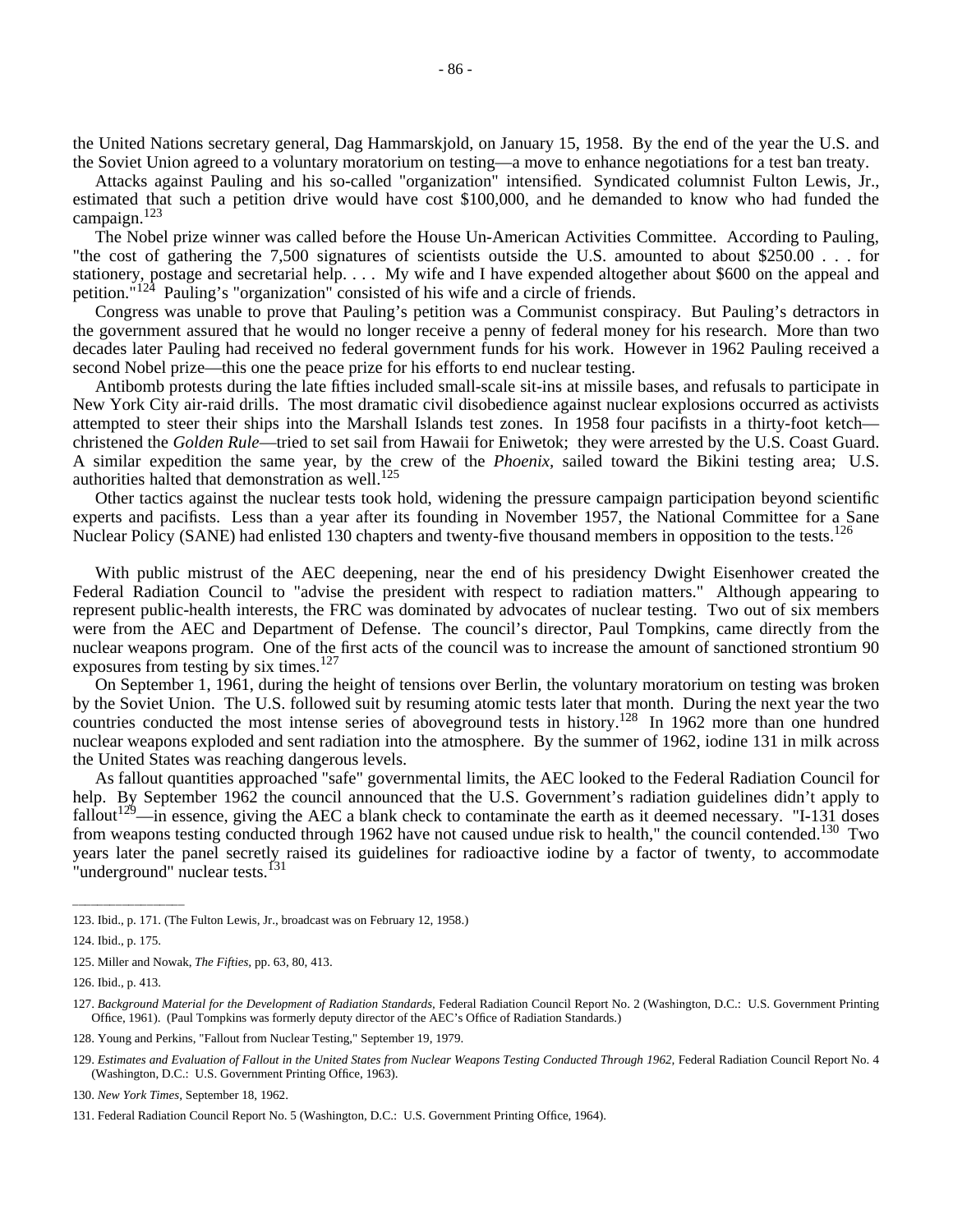The Federal Radiation Council's director, Paul Tompkins, justified the increase by claiming "we had to take our choice between that much iodine or a predictable level of malnutrition from pricing the milk off the market. We made the choice . . . "<sup>132</sup>

In St. Louis, where fallout readings were very high during the 1962 tests, the Committee for Nuclear Information vocally denounced the persisting nuclear blasts. In an effort to blunt the criticisms the AEC transported a group of children from St. Louis to New York and measured them for radioactive iodine. The AEC's Merrill Eisenbud reported that "tests completed at the New York University Medical Center indicate that the amount of radioactive iodine entering the thyroid glands of children has not approached the danger level."<sup>133</sup> Eisenbud did not mention that iodine 131 has an eight-day half-life. By the time the children reached New York and were analyzed, almost all of the radioactivity had decayed—with the damage already done in the meantime.

In 1960, fifteen years after the first nuclear testing, the AEC had finally established a Fallout Studies Branch. Harold Knapp was working in the AEC general manager's office at the time. Asked to join the Fallout Studies Branch in 1962, Knapp's first task was to review the AEC's rebuttal to a series of criticisms by Ralph Lapp. Knapp found that the rejoinder, written by the prestigious General Advisory Committee of the AEC, "didn't answer anything" and was a "wholly inadequate response."<sup>134</sup> Particularly, Knapp found that the issue of radioactive "hot spots" raised by Lapp deserved further exploration.

AEC officials were continuing to assume uniform distribution of fallout—a woefully inaccurate assumption, ignoring variations in fallout patterns, owing to weather conditions and other factors. "For three months I held them off on a daily basis," while working to come up with a better response, Knapp recollected in a 1981 interview.<sup>135</sup> He found evidence that agreed with Lapp's claims about hot spots. The paper, sent to the Joint Committee on Atomic Energy, elicited praise for its candor.

Knapp decided to make a systematic and detailed analysis of the problem of fallout by first looking at radioactive iodine. To his surprise "no systematic approach to the study of fallout had been done before." The monitoring data were "spotty," and evidently there was no real consistent approach to the collection of radiation samples.

"They had inadequate measuring techniques. It takes four days for the radioiodine to build up to a maximum in milk. Within two weeks everything is gone. Either they would analyze the sample too soon or wait too long."<sup>136</sup>

In examining milk data for the 1953 tests, Knapp discovered, "by pot luck someone was measuring the right thing at the right time" for St. George, Utah. Knapp estimated that during the 1950s the dose to the thyroid from iodine 131 in cow's milk was ten times the Federal Radiation Council standards.<sup>137</sup>

Knapp's report was sent upstairs to Charles Dunham, director of the AEC's Division of Biology and Medicine. It was immediately classified.<sup>138</sup> Dunham sent the paper to Gordon Dunning, AEC deputy director for operational safety, who suggested that a special AEC committee, composed of "qualified scientists with specialized backgrounds,"139 be established to comment on the report.

Four of five reviewers favorably commented on Knapp's paper and urged its release. The only unfavorable review came from the Nevada Test Site's off-site radiological safety officer, Oliver R. Placak.<sup>140</sup> Over Dunning's objections, the AEC assistant general manager for research, Spoford English, reluctantly okayed release of the Knapp report.

The basic point of Knapp's research was that after more than ten years of atomic weapons testing at the Nevada

<sup>132.</sup> U.S. Congress, House and Senate Joint Committee on Atomic Energy, *Environmental Effects of Producing Electric Power,* (91st Cong., 1st sess.), October-November 1969, Part 1, p. 409.

<sup>133.</sup> Metzger, *Atomic Establishment,* p. 107.

<sup>134.</sup> Harold Knapp, interview, February 1981.

<sup>135.</sup> Ibid.

<sup>136.</sup> Ibid.

<sup>137.</sup> Ibid.

<sup>138.</sup> Charles L. Dunham, "Draft Document Average and Above Average Doses to the Thyroid of Children in the United States from Radioiodine from Nuclear Weapons Tests," AEC Memo, October 24, 1962, files of House of Representatives Commerce Subcommittee on Oversight and investigations, Washington, D.C.

<sup>139.</sup> Gordon Dunning to N. H. Woodruff, AEC Memo Re: Knapp Paper, files of House Subcommittee on Oversight and Investigations.

<sup>140.</sup> U.S. Congress, House and Senate Joint Committee on Atomic Energy, *Fallout, Radiation Standards and Countermeasures,* (88th Cong., 1st sess.), August 1963, Part 2, pp. 914-1082.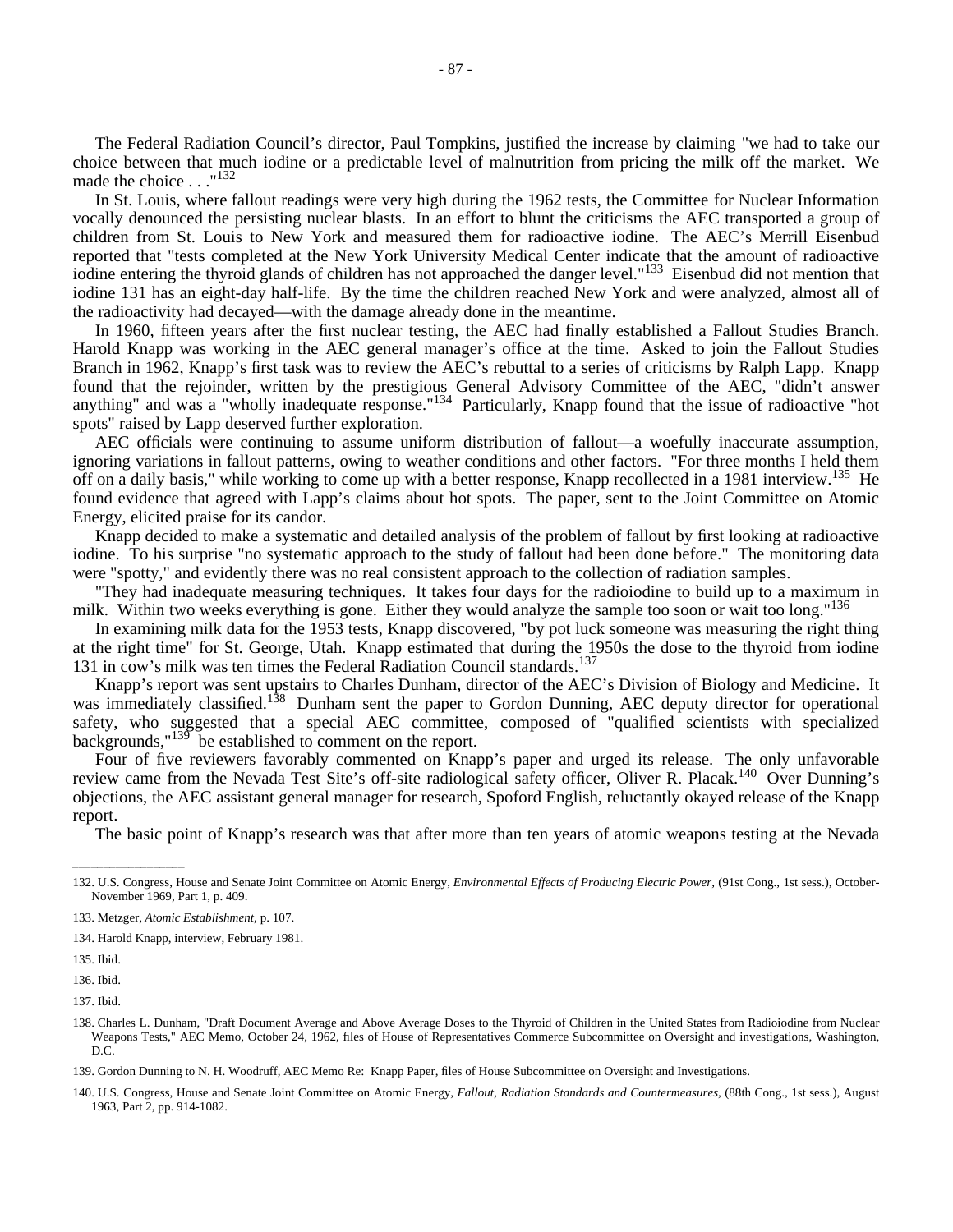site, the AEC had never actually bothered to methodically assess the impact of fallout on people living nearby. The Knapp report, issued in early 1963, warned that "At the Nevada Test Site, over 1,000 kilotons equivalent of Iodine-131 were released before we obtained any reliable data on Iodine-131 in milk in off-site communities following deposition from specific shots." The amount was more than five thousand times as much as had been released at a 1957 accident at the British reactor at Windscale, which caused a national emergency to be declared because of milk contamination.<sup>141</sup>

The broad outlines of the fallout disaster came into focus even while atmospheric nuclear testing persisted. Two decades later Robert Minogue, research director for the Nuclear Regulatory Commission, told us: "High AEC officials knew very well the biological effects of low-level radiation in the 1950s. They can't use ignorance as an excuse."<sup>142</sup> But, as grim evidence mounted, the nuclear policymakers tried to keep the truth from the public.

<sup>141.</sup> Harold Knapp, "Observed Relations Between Deposition Level of Fresh Fission Products from Nevada Tests and Resulting Levels of I-131 in Fresh Milk," AEC Report, March 1, 1963, files of House Subcommittee on Oversight and Investigations.

<sup>142.</sup> Robert Minogue, interview, February 1981.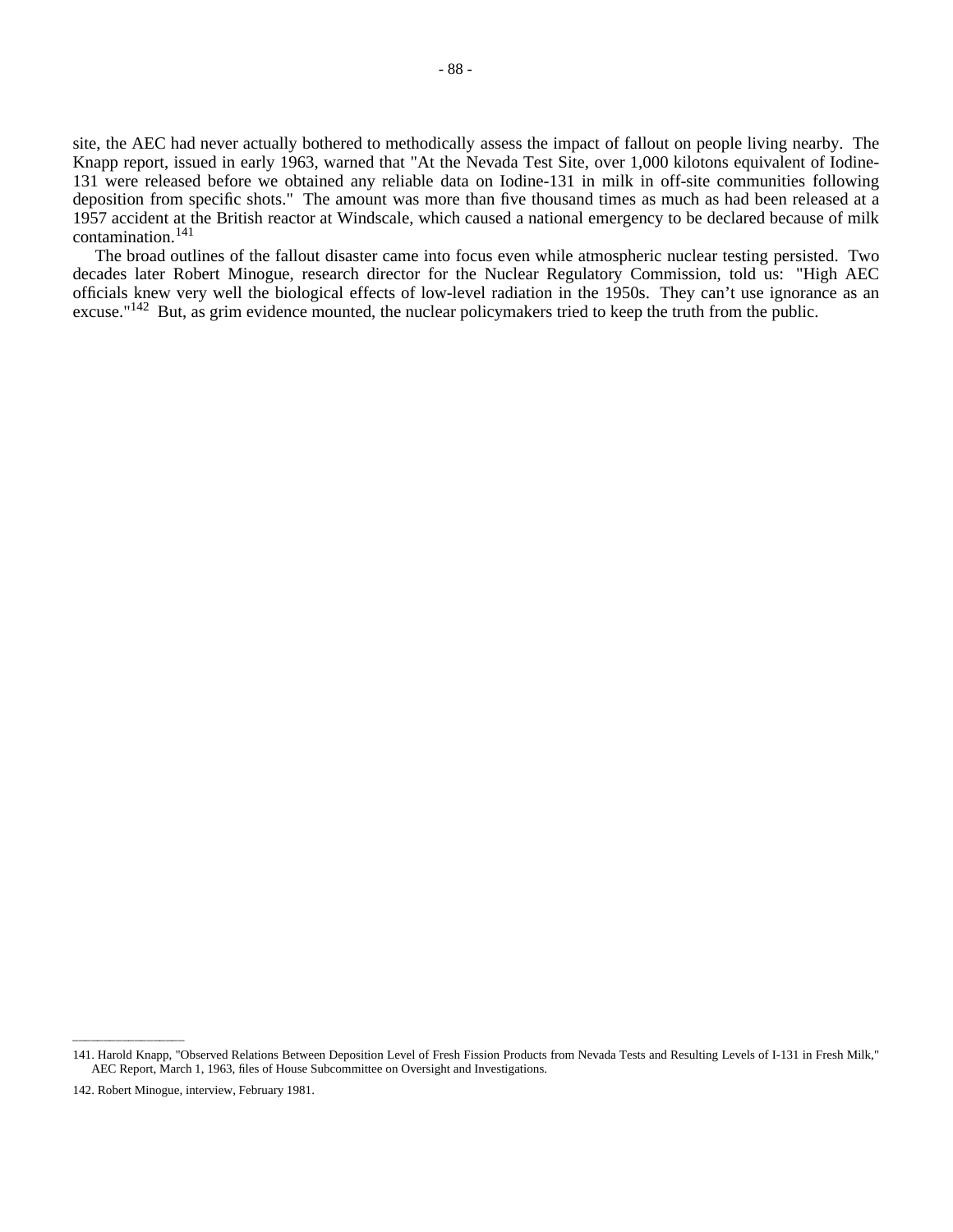# **5**

## Continued Testing: Tragic Repetitions

While the fallout debate raged during the mid-1950s, the U.S. nuclear weapons testing program continued to escalate. American servicemen and civilians were, more than ever, in the radioactive line of fire. The government gave scant priority to the health and safety of its own citizens.

The practice of exploding atomic weapons underwater was a case in point.

The first time the United States set off an atom bomb beneath the ocean surface, at the 1946 Baker test in the shallow Bikini lagoon, the military vessels had been shellacked with unexpectedly tenacious, and long-lived, radioactivity. The U.S. Government scuttled plans for a follow-up deep-water explosion to climax the first series of atomic tests at Bikini.

There was no official acknowledgment that dangers of sub-ocean-surface nuclear explosions had prompted the indefinite postponement.<sup>1</sup> However, an analysis published in *Science Digest* in summer 1947 said such detonations involve "some highly unpredictable phenomena." In fact, remarked author John W. Campbell, "no one has the slightest idea of what might happen if an atomic bomb were set off at a depth of half a mile in sea water."<sup>2</sup>

The Atomic Energy Commission, in a report to the National Security Resources Board, later conceded that "if a bomb is exploded in water, such as the [1946] Test Baker at Bikini, there will be considerable amounts of residual radioactivity, depending upon wind, currents, tides, and the size of the body of water."<sup>3</sup>

American military officers, briefed by the Armed Forces Special Weapons Project during the late 1940s, were warned that underwater nuclear tests entailed special risks. The secret handbook used in the course cautioned that radioactive mist from an underwater nuclear blast could be expected to spray "serious contamination over a large area."4

On pages marked "RESTRICTED" the government's own experts elaborated on the dangers. Dr. Herbert Scoville, Jr., who later became deputy director of the Central Intelligence Agency, wrote: "In an underwater detonation the nuclear radiation effects are quite different from those resulting from an air burst and are of considerably greater magnitude." Scoville recalled that the only underwater nuclear test up until that time, in the lagoon at Bikini, had left enormous quantities of radioactivity—"estimated to be equivalent to thousands of tons of radium shortly after the detonation. This is a billion times the radioactivity from a gram of radium. Such is the truly fantastic radioactivity associated with an atomic bomb detonation."<sup>5</sup>

And, Scoville pointed out, in Bikini's lagoon "intensities above tolerance were measured for almost a week." Even "nontarget vessels" were severely contaminated.<sup>6</sup>

But nine years later the United States exploded a thirty-kiloton nuclear bomb two thousand feet below the surface of the Pacific Ocean—just five hundred miles southwest of San Diego.<sup>7</sup>

<sup>1.</sup> Rather, the official explanation as *United States News* reported it was that the deep-water explosion set for Bikini was axed "chiefly because of the danger to military security in tying up the needed technical man power and equipment at this time." (*United States News,* September 20, 1946, p. 19.)

<sup>2.</sup> John W. Campbell, "Why Atom Test 3 Was Canceled," *Science Digest,* July 1947, p 7.

<sup>3.</sup> *The H Bomb,* p. 35.

<sup>4.</sup> Dr. Herbert Scoville, Jr., "Nuclear Radiation Effects of Atomic Bomb Detonations," "Medical Indoctrination Course," Armed Forces Special Weapons Project, Army Medical Center, Washington, D.C., undated, late 1940s, p. 4.

<sup>5.</sup> Ibid.

<sup>6.</sup> Ibid.

<sup>7.</sup> U.S. DOD, *Prototype Report, DOD Personnel Participation, Operation Wigwam* (Washington, D.C.: Defense Nuclear Agency, 1980), p. 12. Wigwam blast location was 28 degrees 44 minutes north latitude and 126 degrees 16 minutes west longitude.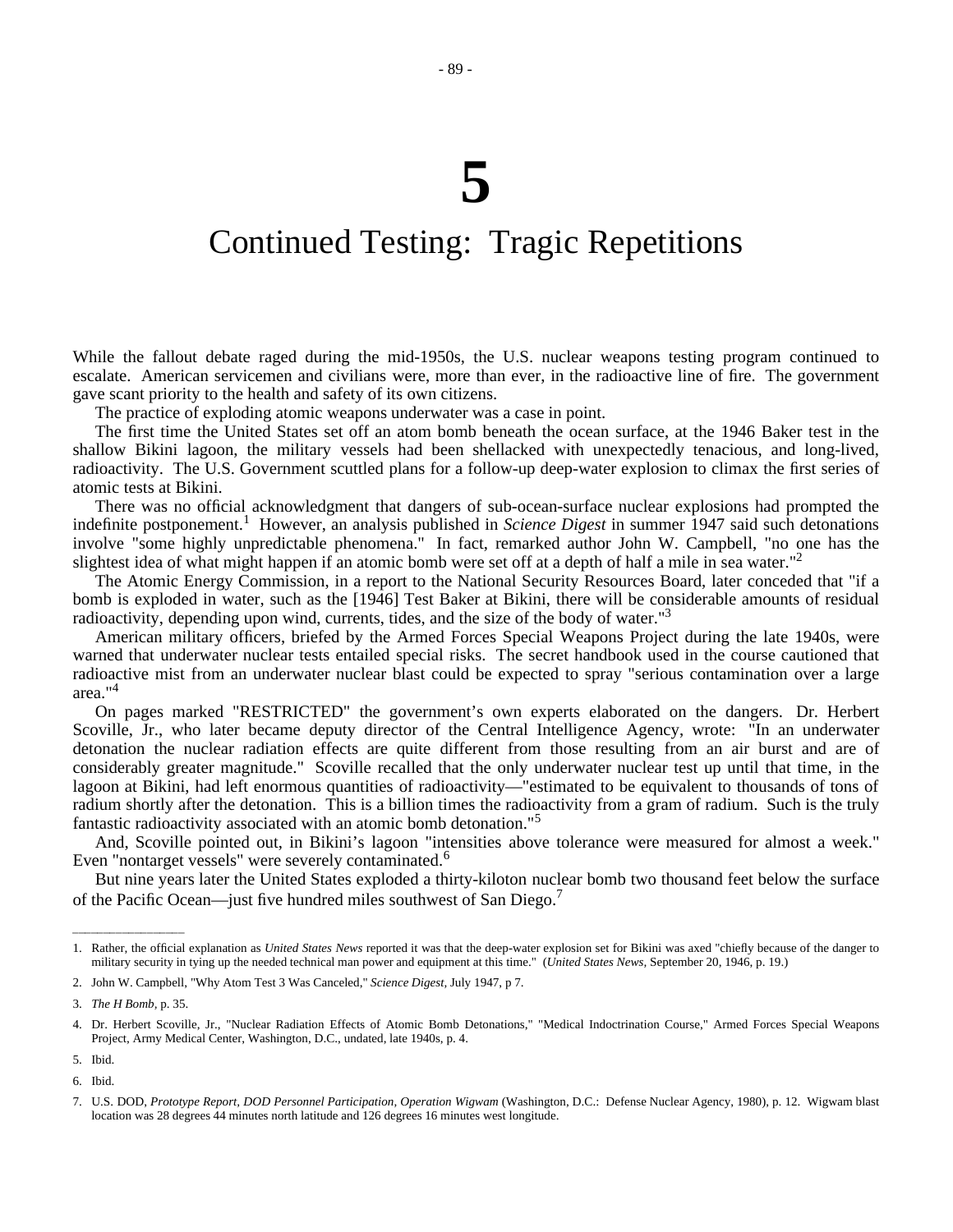#### **Wigwam**

For those who heard about the 1955 deep-water test ahead of time, it didn't sound like much to worry about. Government public-relations specialists saw to that. In the five months between President Eisenhower's approval of the detonation and the day it actually occurred, Pentagon image-makers busily prepared for the unusual nuclear blast, tagged "Operation Wigwam."

About sixty-five hundred people, almost all of them servicemen, were scheduled to be there, so secrecy was out of the question. But the AEC barred news correspondents from observing Operation Wigwam. And, although the bomb was thirty kilotons—more than twice the size of the Hiroshima atomic weapon—the government succeeded in depicting it as rather small. The *San Diego Evening Tribune* informed its readers that the Wigwam bomb was "thought to have had an energy equivalent of 1 to 5 kilotons, certainly smaller than 20 kt."<sup>8</sup>

Internal government documents about Operation Wigwam remained classified for more than twenty years. In 1980 the California-based Center for Investigative Reporting was able to study official records and films of the underwater test. The team of journalists concluded that "the planners' major concerns were for the scientific and military results of the test; concern for the possible hazards facing the thousands of men stationed at the blast site appears to have been secondary."9

When the A-bomb exploded on May 14, 1955, it sent huge shock waves and gigantic walls of seawater at thirty ships with more than six thousand servicemen aboard—many of whom had no idea they were participating in an atomic test. A confidential document declared that the men were subjected to "extremely hazardous respiratory conditions."<sup>10</sup> And the Center for Investigative Reporting found that nearly 40 percent of interviewed Operation Wigwam veterans recalled having no radiation-detection badges during the nuclear test.<sup>11</sup> Out of thirty-five Wigwam veterans located, seventeen had illnesses they attributed to radiation exposure during the blast.<sup>12</sup>

Twenty-four years after the Wigwam test Elroy L. Runnels faced television cameras in Honolulu and remembered: "We weren't told anything of the . . . gravity of the situation."<sup>13</sup> Two days after Runnels's filmed statement he was dead—a leukemia victim. He had been seventeen years old while aboard the U.S.S. *Moctobi* in the Operation Wigwam armada.

One of Runnels's last efforts, from his deathbed in late summer of 1979, was to file a class action lawsuit against the U.S. Government, charging it intentionally endangered him and the other servicemen involved in Operation Wigwam. And because the government continued to stay mum about possible risks, Runnels maintained, his leukemia "festered undetected until it had advanced to an acute, severely debilitating state."<sup>14</sup>

Elroy Runnels's charges exposed basic inconsistencies in the government's accounts of the nuclear test. Despite the Navy's contention that no servicemen were closer than five miles to the blast, the logs of Runnels's ship showed it as being well under a mile from the bomb detonation.<sup>15</sup> He was not informed that he had participated in a nuclear test until several weeks after Operation Wigwam was over.<sup>16</sup>

Nor was Operation Wigwam the last American underwater nuclear explosion. In the summer of 1958 two nuclear blasts went off beneath the sea at Eniwetok. And on May 11, 1962, a test code-named Swordfish exploded with a force of twenty kilotons, under the Pacific Ocean at a spot 360 miles southwest of San Diego. About five thousand Navy servicemen were at the Swordfish test, which subjected them to what the Defense Nuclear Agency has termed "extremely low-yield" radiation.<sup>17</sup>

<sup>8.</sup> Dan Noyes, Maureen O'Neill, David Weir, "Operation Wigwam," *New West,* December 1, 1980, p. 28.

<sup>9.</sup> Ibid., p. 27.

<sup>10.</sup> Ibid., p. 29.

<sup>11.</sup> ABC-TV, *20/20* program broadcast, March 5, 1981, transcript p. 7.

<sup>12.</sup> Ibid., p. 6.

<sup>13.</sup> Ibid., p. 3.

<sup>14.</sup> *Honolulu Star-Bulletin,* September 4, 1979.

<sup>15.</sup> *San Francisco Chronicle,* United Press International, September 7, 1979.

<sup>16.</sup> *Honolulu Advertiser,* September 7, 1979.

<sup>17.</sup> *The Oregonian,* Associated Press, December 13, 1979.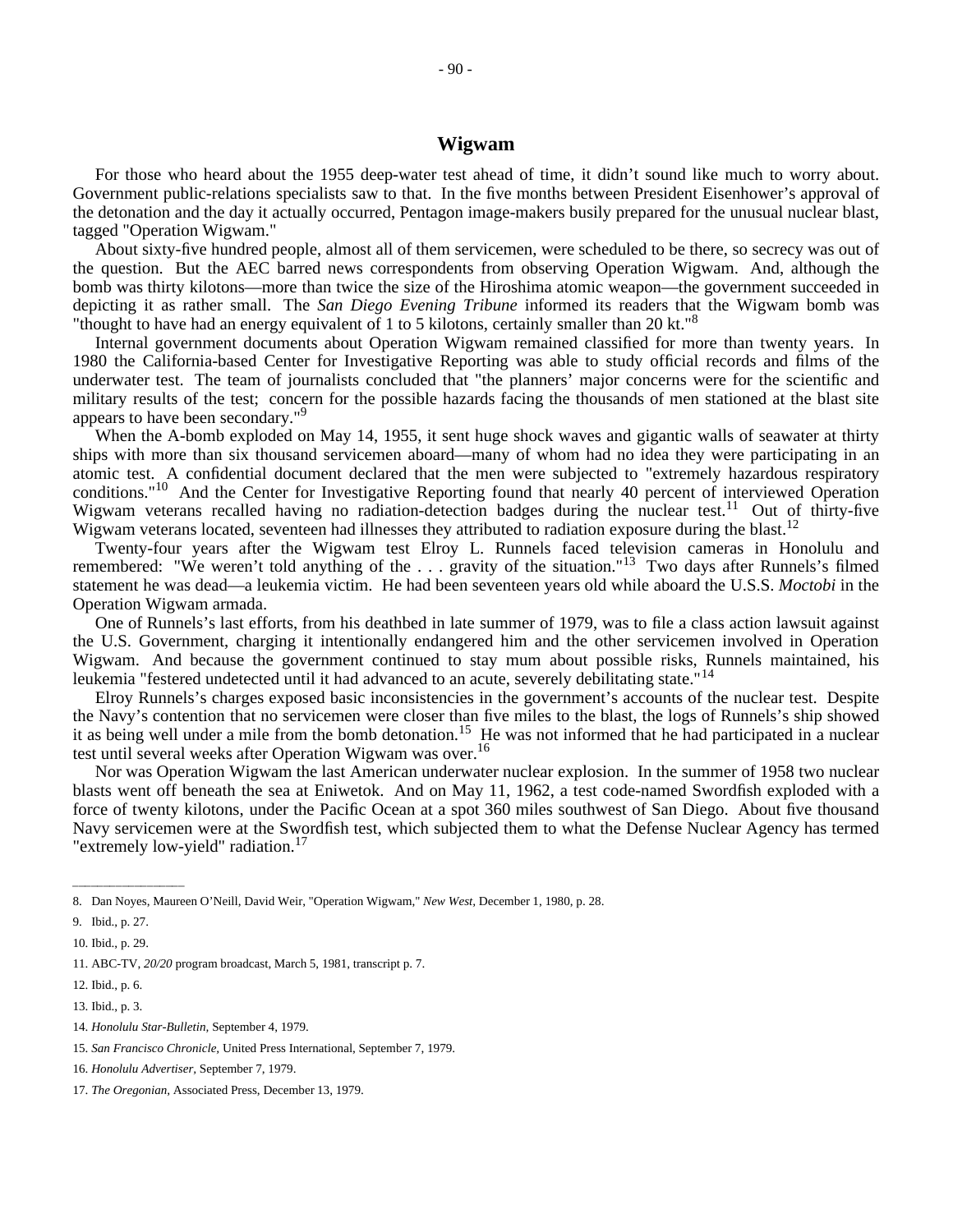For the most part America's nuclear testers were content to detonate new warheads above sea level in the Pacific Ocean. In 1958—a dozen years after the first atomic test in the Marshall Islands—the United States was exploding massive thermonuclear (hydrogen) bombs amidst those scenic isles. One Eniwetok blast, dubbed Oak, went off with a force of 8.9 megatons on June 28, 1958. Two months later the last nuclear weapons test occurred in the Marshall Islands.

The Pentagon moved on to other parts of the Pacific Ocean—Christmas Island and Johnson Island areas—where in 1962 thousands more American servicemen were exposed to nuclear test radiation.<sup>18</sup> Over a span of more than sixteen years, beginning with Operation Crossroads in 1946, the United States exploded 106 nuclear weapons in various parts of the Pacific.

#### **The "Clean" Bomb**

At the Nevada Test Site atmospheric nuclear bomb tests continued until mid-1962.<sup>19</sup> Leukemia and cancer deaths rose noticeably as mushroom clouds continued to darken the horizon.

For residents downwind, radioactive fallout—as AEC Commissioner Willard Libby had predicted in closed session—had indeed become a fact of life. Living in rural range lands of Nevada's Railroad Valley north of the test site, Martin Bardoli was just beginning elementary school in 1956 when he was diagnosed with leukemia. He died before the end of the year.<sup>20</sup> Believing the fallout clouds were responsible, Martin's parents circulated a petition and sent it to their senators and the Atomic Energy Commission.

In a responding letter Senator George Malone warned against alarmism about fallout. And, the senator added, "it is not impossible to suppose that some of the 'scare' stories are Communist inspired. $121$ 

AEC chairman Lewis Strauss replied by quoting former President Truman: "'Let us keep our sense of proportion in the matter of radioactive fallout. Of course, we want to keep the fallout in our tests to the absolute minimum, and we are learning to do just that. But the dangers that might occur from the fallout involve a small sacrifice when compared to the infinitely greater evil of the use of nuclear bombs in war.'"<sup>22</sup> Such reasoning did not convince the bereaved parents.

Health matters remained low priority for the nation's nuclear weapons testers. When the AEC's Advisory Committee on Biology and Medicine convened in January 1957, panelists discussed how best to counter public statements being made by independent scientists failing to toe the government line on fallout dangers.<sup>23</sup>

Two months later the AEC distributed its assurances-filled *Atomic Tests in Nevada* booklet to thousands of downwind residents.<sup>24</sup> With two dozen or so atomic explosions during Operation Plumbbob slated to begin soon at the Nevada site, new methods of cultivating trust among residents went into effect.

Federal administrators discovered that "good public relations in the off-site area were more difficult to maintain" than during the test series two years earlier, an in-house government report lamented. But the U.S. Government's evaluators had some encouraging news. Innovations for gaining the confidence of residents seemed to pay off. "The

<sup>18.</sup> Among the megaton-range explosions at Johnson Island was the 1.4-megaton Starfish Prime blast set off via rocket at an altitude of 248 miles on July 8, 1962. "For some time thereafter," *Science* magazine reported nineteen years later, "physicists puzzled over a resulting series of odd occurrences. Some 800 miles away in Hawaii, streetlights had failed, burglar alarms had rung, and circuit breakers had popped open in power lines. Today, the mysterious agent is known as electromagnetic pulse (EMP). Physicists say a single nuclear detonation in near space would cover vast stretches of the earth with an EMP of 50,000 volts per meter." A few such nuclear detonations could shut down electrical power grids and communications systems for thousands of miles around. (William J. Broad, "Nuclear Pulse (1): Awakening to the Chaos Factor," *Science,* May 29, 1981, pp. 1009-1012.)

<sup>19.</sup> Even when the bombs weren't exploding, the radiation burden was being increased because of test-site activities. From 1955 to 1958, and again in 1962, the government conducted dozens of "safety experiments"—sometimes labeled "plutonium dispersal" in official logs—sprinkling deadly plutonium particles to the winds in the southern Nevada desert. At the time, the general public was unaware those tests were going on. The Environmental Protection Agency discovered in 1974 that soil in the two states contained the nation's highest plutonium concentrations. The thickest blankets of plutonium in Utah were found in northern parts of the state—including Salt Lake City. (U.S. Energy Research and Development Administration, *Final Environmental Impact Statement, Nevada Test Site, Nye County, Nevada* (Washington, D.C.: ERDA, September 1977), pp. 2-88 to 2-91; *Health Effects of Low-Level Radiation,* April 19, 1979, Vol. 1, pp. 65-66.

<sup>20.</sup> *Deseret News,* April 24, 1979; *Life,* June 1980, pp. 38-39.

<sup>21.</sup> *Life,* June 1980, p. 38.

<sup>22.</sup> Ibid., p. 39.

<sup>23.</sup> AEC Advisory Committee on Biology and Medicine Meeting Minutes, January 16-19, 1957, pp. 4-6.

<sup>24.</sup> AEC, *Atomic Tests in Nevada*.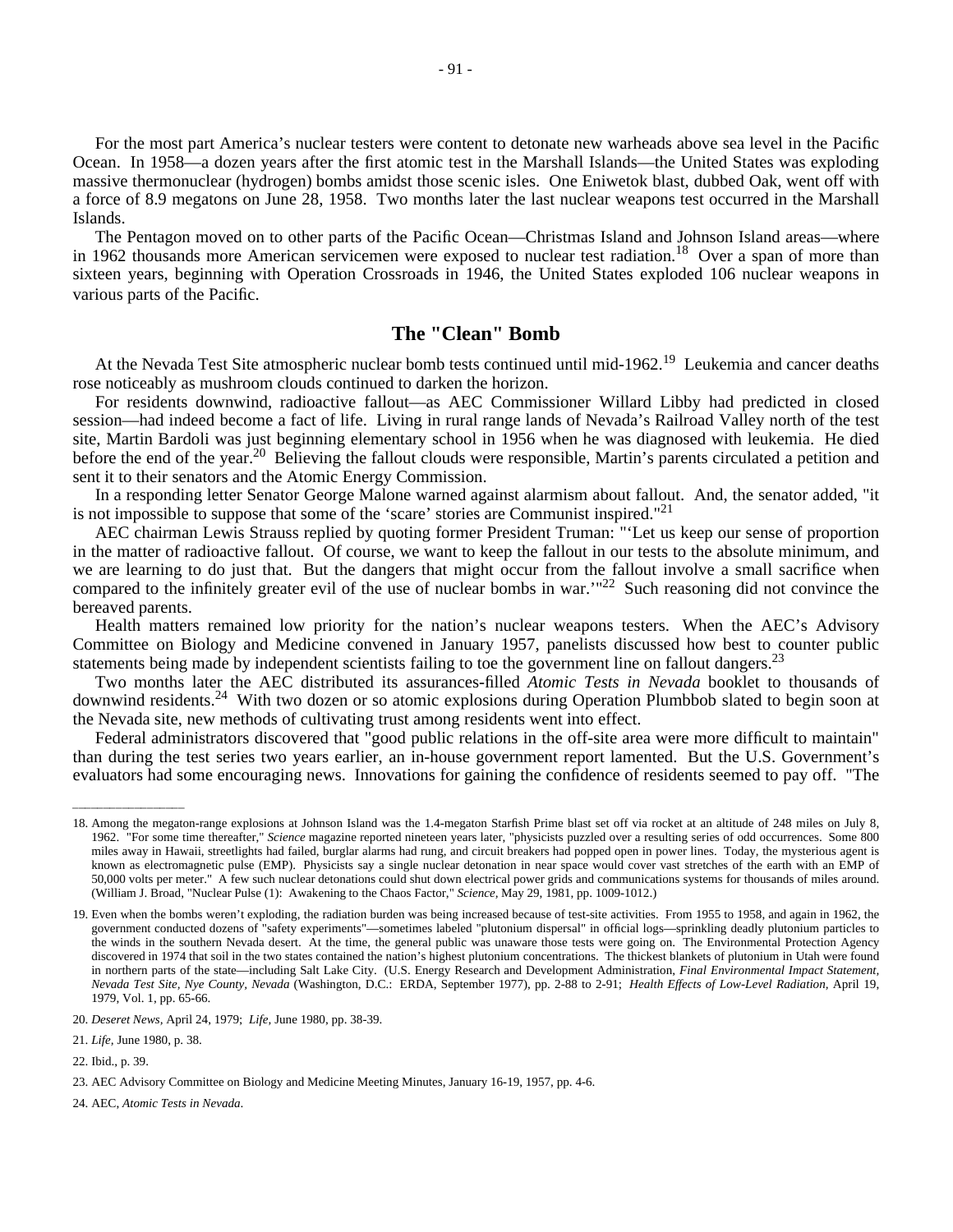single fact that off-site monitors (many with families) lived in communities went a long way in establishing good public relations."<sup>25</sup>

Amid customary heavy and laudatory publicity American troops maneuvered beneath mushroom clouds of the 1957 tests.

Stationed in southern Nevada, Marine Major Charles Broudy placed a long-distance call to his wife on July 4, 1957. Excitement and urgency in her husband's voice were apparent to Pat Broudy as she listened from their home in Santa Ana, California, about three hundred miles away.

"You've got to get the kids up and face the east tomorrow morning around four Nevada time," she would always remember his telling her. "You'll see a miracle."<sup>26</sup>

After the "miracle"—a massive atomic explosion named Hood that official logs peg at seventy-four kilotons— Charles Broudy returned home. An often-decorated pilot whose awards included a Distinguished Flying Cross, Broudy was a career Marine with a top-secret clearance. He said little about the nuclear tests.

Nineteen years later he was diagnosed with lymphoma, a radiation-linked cancer. "He suffered terribly," recounted his widow, "but was convinced that his government would take care of him in his final days and would take care of his family after his death."<sup>27</sup>

However, after the drawn-out death occurred, the Veterans Administration denied service-connected benefits to his widow and children. Pat Broudy undertook detailed research. Aided by Princeton University physicist Frank von Hippel, she found that the Hood shot had exposed her late husband to about seventy thousand millirads of radiation—more than five thousand times above the thirteen-millirad dose the government said his film badge read at the test blast. $28$ 

But the Veterans Administration continued to turn down the Broudy family's appeals. "I buried my husband and swore to avenge his death if it takes the rest of my life, and well it may," Pat Broudy said in 1981.<sup>29</sup>

In response to a growing public awareness of the threat of nuclear fallout, President Eisenhower introduced the notion of the "clean" bomb. At a press conference on June 5, 1957, he declared that "we have reduced fallout from bombs by nine-tenths." Nevada test detonations were continuing in order "to see how clean we can make them."<sup>30</sup>

A few weeks later, three top American atomic scientists, including Dr. Edward Teller, met with President Eisenhower to support the "clean bomb"' rationale for further nuclear testing. Teller told reporters the meeting occurred to inform Eisenhower "what we are accomplishing in the current weeks and what we hope to and plan to accomplish in the coming years, if we can continue to work.<sup>"31</sup> Teller made the comment a few hours after a thirtyseven-kiloton nuclear bomb named Priscilla had exploded in Nevada.

"Clean bomb" verbiage sought to put a relatively pretty face on the testing program. "This was done to counter the increasing public protests in the late 1950s against radioactive contamination resulting from atmospheric nuclear test explosions," a later article in the *Bulletin of the Atomic Scientists* remarked. "In addition, the possible development of an 'absolutely clean' bomb was used as an argument against a nuclear test ban, then under negotiation with the Soviet Union."<sup>32</sup>

After his June 1957 meeting with Teller and other physicists, President Eisenhower shared his enthusiasm with the nation. "What they are working on is . . . the production of clean bombs," Eisenhower proclaimed. "They tell me that already they are producing bombs that have 96 percent less fallout than was the case in our original ones, or what we call dirty bombs, but they go beyond this. They say: 'Give us four or five more years to test each step of our development and we will produce an absolutely clean bomb.'" *The New York Times* headline, for the article conveying the President's statements, revealed one of the significant motives behind the announcement:

<sup>25.</sup> AEC, "Plumbbob Off-Site Rad-Safety Report," 1958, p. 19.

<sup>26.</sup> Pat Broudy to authors, January 2, 1981.

<sup>27.</sup> Ibid.

<sup>28.</sup> *Atomic Veterans' Newsletter,* p. 19.

<sup>29.</sup> Broudy to authors, January 2, 1981.

<sup>30.</sup> *New York Times,* June 25, 1957.

<sup>31.</sup> Ibid.

<sup>32.</sup> Wim A. Smit and Peter Boskma, "Laser Fusion," *Bulletin of the Atomic Scientists,* December 1980, p. 34.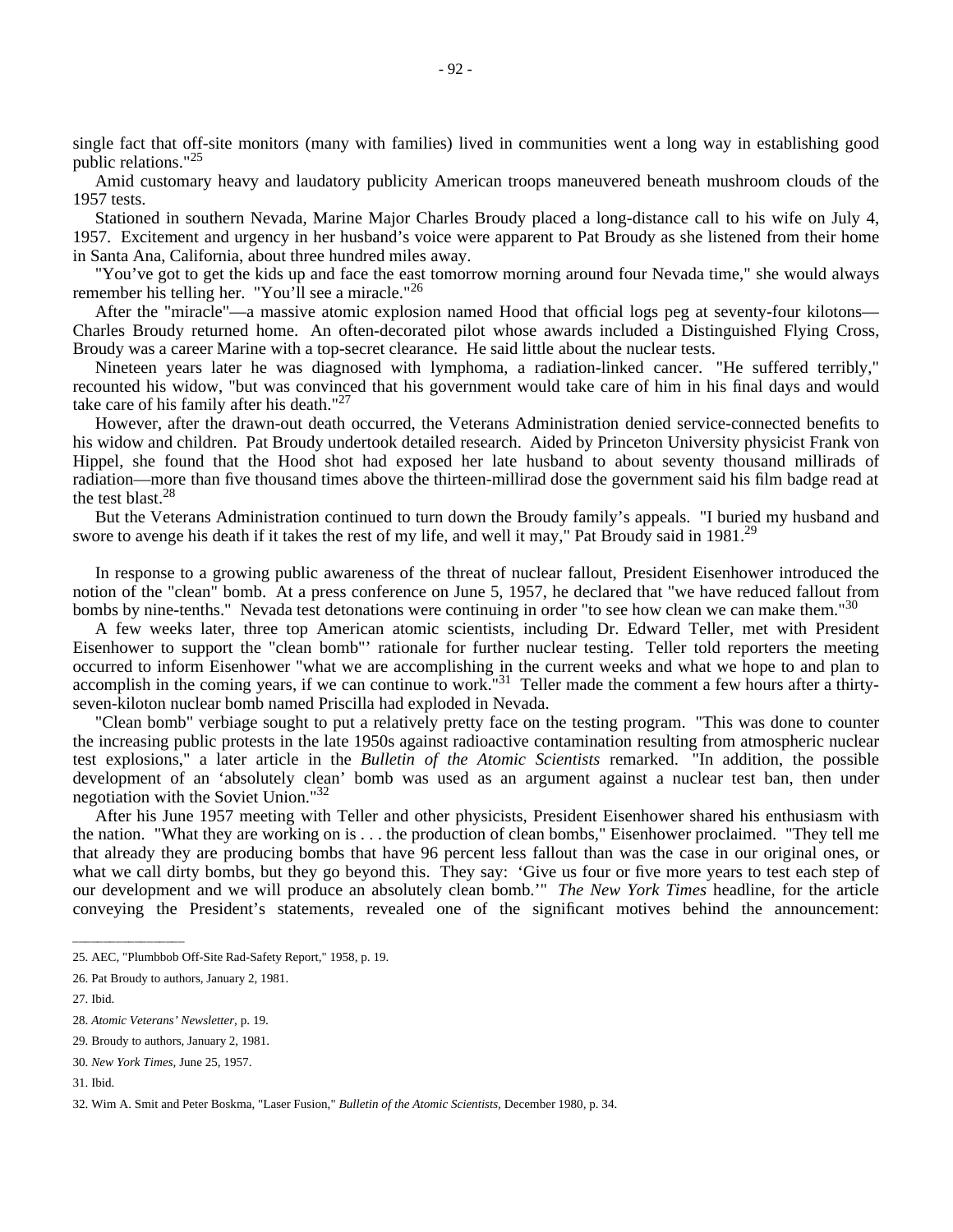#### "EISENHOWER WARY OF ATOMIC TEST BAN."<sup>33</sup>

But promises about cleanliness of nuclear bombs did not decontaminate the radiation still rising from Pacific Ocean and Nevada test sites in 1958—during which the U.S. exploded seventy-seven nuclear weapons. Even America's major metropolitan areas were not exempt from intensely radioactive fallout clouds. Rapid-fire atmospheric nuclear tests in Nevada, plus Russian atomic detonations, sent radiation readings to the highest ever recorded in Los Angeles by the end of October 1958. Government officials announced that the fallout on Los Angeles was "harmless." Yet privately the National Advisory Committee on Radiation termed the L.A. radioactivity "an emergency."<sup>34</sup>

Panel members met in secret session on November 10, 1958, to discuss the problem. "If you ever let these numbers get out to the public, you have had it," said Lauriston S. Taylor, head of the Atomic Radiation Physics Division of the National Bureau of Standards.<sup>35</sup>

The average radiation dose in Los Angeles hovered at the maximum levels deemed "permissible" according to federal guidelines—and some citizens received more than that amount. Taylor admitted that references to permissible levels "carry the implication that we know what we are talking about when we set them. But in actual fact, they really represent the best judgment we would exercise now in the total absence of any real knowledge as to whether they are correct or not."<sup>36</sup>

U.S. surgeon general Dr. LeRoy Burney commented, "If I were in Los Angeles, I would consider I was insulted for somebody in the Federal Government  $\dots$  to say, 'This is nothing to be alarmed about.'"<sup>37</sup>

The huddled government scientists observed that radiation dosages at least as high as those besetting Los Angeles had been found the previous year in Salt Lake City. But twenty years would pass before residents of either city learned about what was said at that closed governmental meeting.<sup>38</sup>

By the time the provisional nuclear test moratorium began in November 1958, the United States had set off 196 nuclear bombs, while the Soviet Union had detonated 55.

For nearly three years the world got relief from atmospheric nuclear tests—except for a few fired by France in 1960 and 1961. Amid growing world tensions—the Berlin and Cuban crises in particular—the Soviets resumed testing with a huge nuclear explosion in September 1961, and the U.S. soon followed that example.<sup>39</sup> But the movement for a formal test treaty continued.

#### **Fallout in New York State**

By 1963 an atmospheric nuclear test ban was in final stages of negotiation between the United States, the Soviet Union, and Great Britain. Carrying through promises of the 1960 campaign, President John Kennedy had made it respectable for people to question fallout from testing.

In a July 1963 speech televised to the nation Kennedy urged Senate ratification of the test ban treaty: "The number of children and grandchildren with cancer in their bones, with leukemia in their blood, or with poison in their lungs might seem statistically small to some, in comparison with natural hazards, but this is not a natural health hazard—and it is not a statistical issue. The loss of even one human life, or malformation of one baby—who may be born long after we are gone—should be of concern to us all. Our children and grandchildren are not merely statistics towards which we can be indifferent."<sup>40</sup>

On August 20, 1963, Edward Teller testified before the Senate Foreign Relations Committee in opposition to the test ban treaty. "From the present levels of worldwide fallout, there is no danger," he said. "The real danger is that

<sup>33.</sup> *New York Times,* June 27, 1957, cited in Smit and Boskma, "Laser Fusion," p. 34.

<sup>34.</sup> *Deseret News,* April 24, 1979.

<sup>35.</sup> Ibid.

<sup>36.</sup> Ibid.

<sup>37.</sup> Ibid.

<sup>38.</sup> Ibid.

<sup>39.</sup> For a list of nuclear tests by all nations, see Melvin W. Carter and A. Alan Moghissi, "Three Decades of Nuclear Testing," *Health Physics,* July 1977, pp. 55- 71.

<sup>40.</sup> Ernest Sternglass, *Secret Fallout,* pp. 27-28.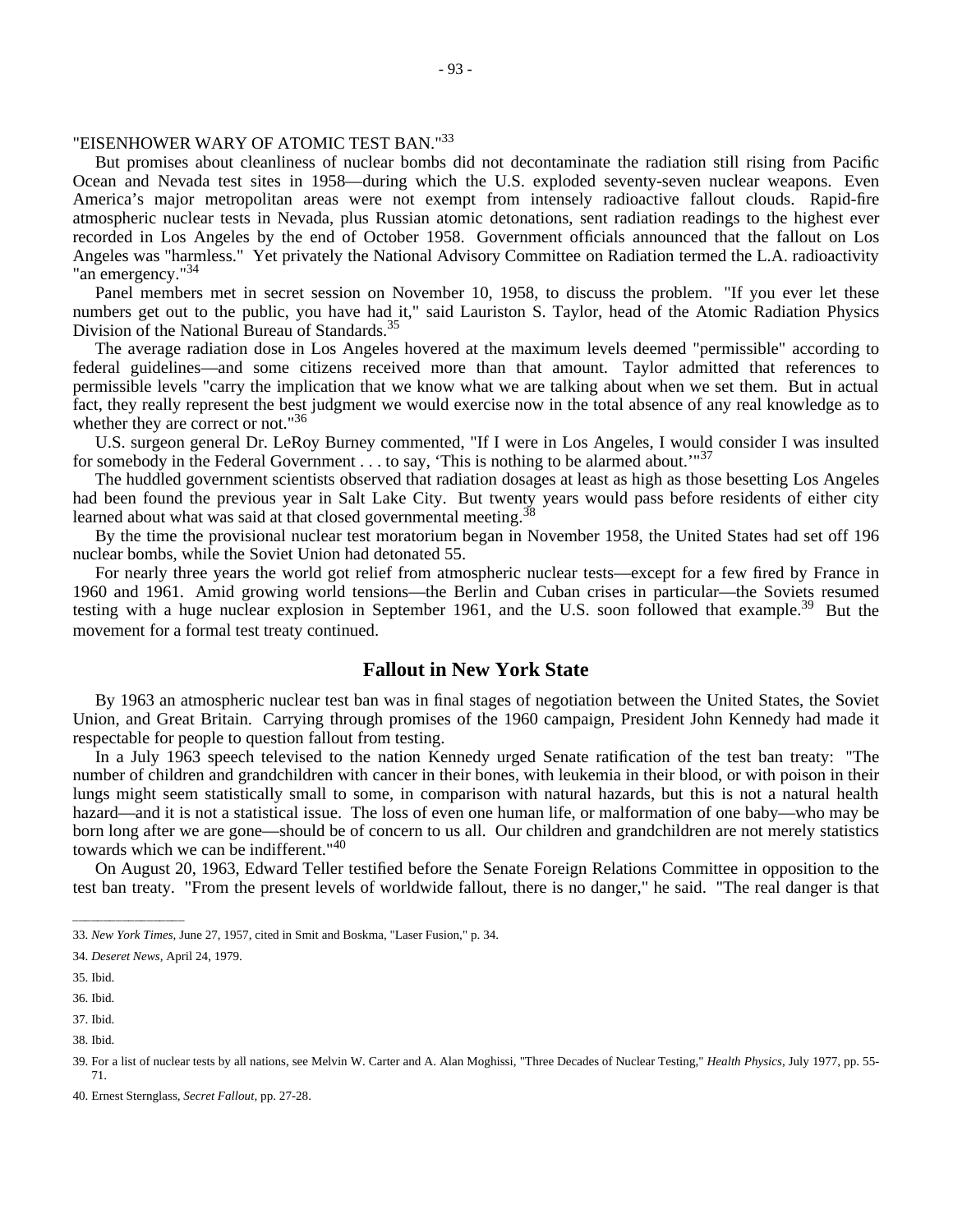you will frighten mothers from giving milk to their babies. By that, probably more damage has been done than by anything else concerning this matter."<sup>41</sup>

Across the Capitol, at a Joint Committee on Atomic Energy hearing, University of Utah scientists Robert Pendleton and Charles Mays presented evidence that because of the 1962 tests approximately a quarter-million young children in Utah may have been exposed to average thyroid doses of 4.4 rads. Their analysis had compelled the state of Utah to dump several thousand gallons of milk—which contained radioactive iodine levels eight times above the official Federal Radiation Council guidelines. Dr. Mays estimated that as a result of the Harry test in 1953, seven hundred infants in St. George received radiation doses to their thyroids 136 to 500 times higher than existing permissible levels.<sup>42</sup> Those doses could cause death, genetic mutation, brain damage, and hypothyroidism among other diseases.

Underscoring this point, witness Eric Reiss, cofounder of the St. Louis Committee for Nuclear Information, added that "in the period 1951-62, a number of local populations, especially Nevada, Idaho, and Utah... have been exposed to fallout so intense as to represent a medically unacceptable hazard to children who may drink fresh locally produced milk."<sup>43</sup>

On the next day a University of Pittsburgh Medical School professor of radiology, Dr. Ernest Sternglass, presented testimony. His work evoked the greatest amount of concern from the Joint Committee. In a 1963 paper in Science magazine,<sup>44</sup> Sternglass had calculated that the latest two years of nuclear testing fallout exposed everybody living in the Northern Hemisphere to a radiation dose of two hundred to four hundred millirads, roughly equivalent to a pelvic X ray. Citing Dr. Alice Stewart's findings of a 50 percent increase in childhood cancer risks from fetal X rays,<sup>45</sup> Sternglass estimated that there would be an additional eight hundred childhood cancer deaths in the U.S. from the 1961-1962 tests alone.

Sternglass had applied those estimates to the Troy/Albany area in upstate New York—where average radiation doses went as high as a few thousand millirads as a result of fallout from the 1953 Simon test in Nevada. Sternglass calculated a doubling in child cancer risks for the residents of Troy/Albany.<sup>46</sup>

Sternglass submitted his findings on fallout effects to *Science* magazine for publication. In its early days, *Science* had strongly questioned the atomic establishment. In 1955 the magazine vigorously attacked Lewis Strauss for scientific suppression and had published E. B. Lewis's papers opposing the "threshold" concept of radiation safety.

But now the editorship of *Science* had passed to Philip Abelson, a physicist deeply involved in the government's nuclear program from the Manhattan Project on. Abelson also served on the AEC's General Advisory Committee and on its Project Plowshare Committee, which was promoting "peaceful" uses of nuclear explosives. Not surprisingly, Abelson rejected Sternglass's article on fallout contending that "there is really no evidence of the functional relationship between the number of X-rays taken and cancer mortality." $47$ 

Sternglass soon resubmitted his paper with comments from Dr. Russell Morgan, one of America's foremost experts on X rays and the effects of low-level radiation. Morgan praised Sternglass's paper and voiced support for Alice Stewart's findings of definite links between X rays and cancer—findings which by then had been confirmed by Dr. Brian MacMahon of Harvard. Within a month after resubmission, *Science* was forced to accept Sternglass's paper.

But in March of 1964 the magazine printed a letter from James H. Lade of the New York State Health Department attacking Sternglass's findings. Lade wrote that "the cancer report files of this department reveal no increase in the incidence of cancer or leukemia over the past 10 years in children of the Albany, Troy and Schenectady areas—who were 15 years or younger in 1963—as compared with children of this age elsewhere in upstate New York."48

<sup>41.</sup> U.S. Congress, Senate Foreign Relations Committee, (88th Cong., 1st sess.), August 12-27, 1963.

<sup>42.</sup> *Fallout, Radiation Standards and Countermeasures,* June 1963, Part 1.

<sup>43.</sup> Ibid., August 1963, Part 2.

<sup>44.</sup> Ernest J. Sternglass, "Cancer: Relation of Prenatal Radiation to Development of Disease in Childhood," *Science,* June 7, 1963, pp. 1102-1104.

<sup>45.</sup> Stewart, et al., "Survey of Childhood Malignancies," pp. 1495-1508.

<sup>46.</sup> Sternglass, *Secret Fallout,* p. 21.

<sup>47.</sup> Ibid., p. 23.

<sup>48.</sup> J. H. Lade, "More on the 1953 Fallout in Troy," *Science,* March 6, 1964, pp. 994-995.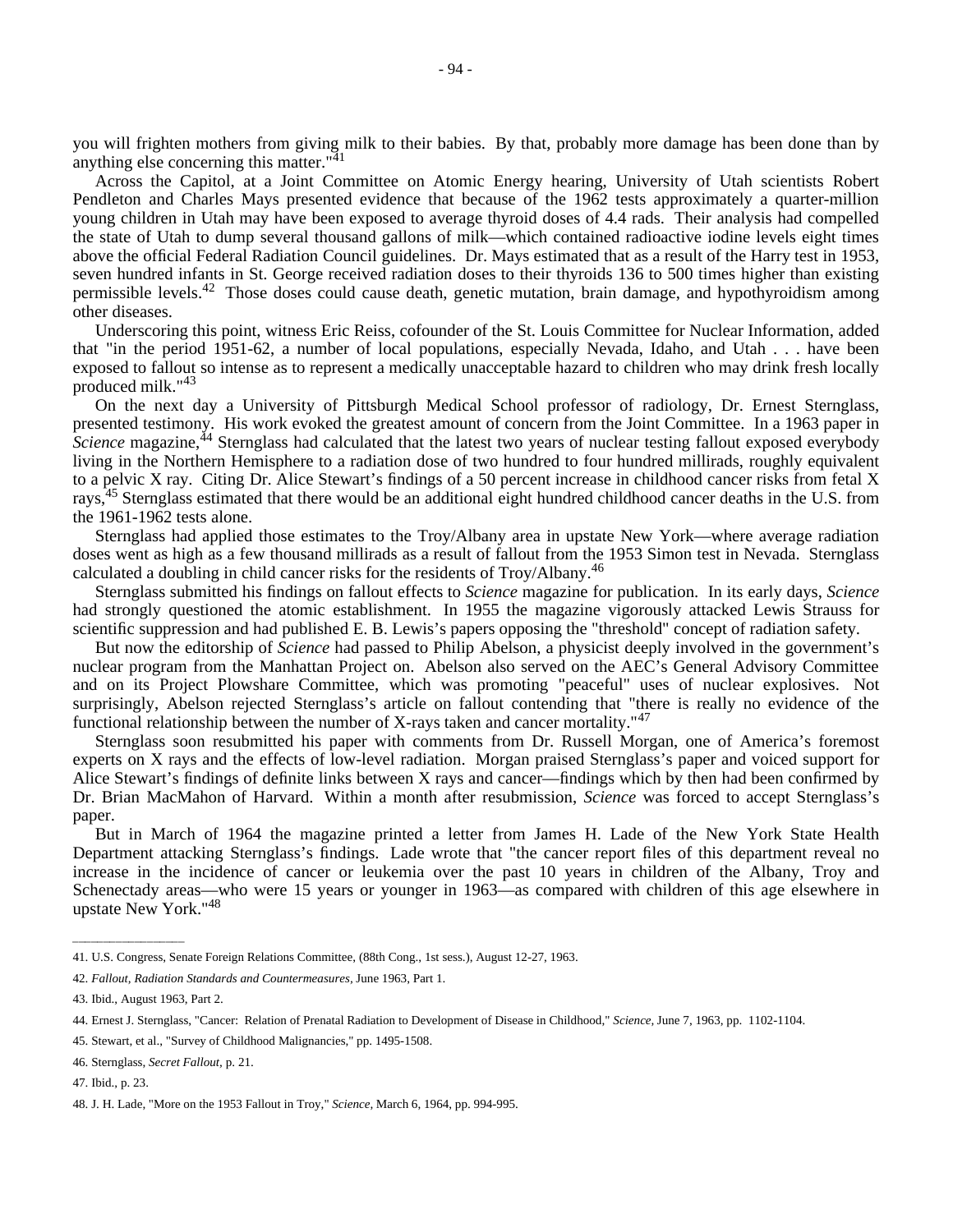A key phrase in Lade's argument came when he said the Albany area's leukemia rate appeared normal "*as compared with children of this age elsewhere in upstate New York."* The entire upstate New York region had received heavy fallout on April 26, 1953, but measurements there had been classified as secret by the AEC. "Under these circumstances," Sternglass reasoned, "there would of course be little or no difference in leukemia rates between Troy, Albany, Schenectady and elsewhere in upstate New York." Lade's new information actually "showed that beginning in the fourth to fifth years after the 1953 rainout, the yearly number of reported leukemia cases quadrupled," according to Sternglass.<sup>49</sup>

Unable to pry loose any further data from New York State's uncooperative health department, Ernest Sternglass presented an update of his Troy/Albany paper to the Health Physics Society's annual meeting, held in Denver in June 1968. Reports of Sternglass's findings received wide publicity in the U.S. and abroad. A month after the annual meeting R. E. Alexander, chairman of the Health Physics Society public-relations committee, sent a letter to the society's board members, complaining that the "publicity about the paper of E. J. Sternglass . . . was damaging to the nuclear industry."<sup>50</sup> Continuing his research, Sternglass began poring through U.S. vital statistics for the three upstate counties in New York. While copying the numbers he noticed that births had increased by only about 50 percent while leukemia cases went up by more than 300 percent. What was even more striking, fetal deaths stopped declining while intense fallout was taking place; seven years after testing, fetal deaths resumed a downward trend. He then began a detailed comparison of actual measured fallout levels made public by the AEC, with fetal and infant death rates in New York State. "Each time the levels of the short lived isotopes, such as I-131 and Strontium-90, shot up to their highest peaks, there was a sharp rise in fetal mortality within a year."51

The first large jumps in fetal deaths were "followed by a second slower rise culminating between three and five years later," Sternglass discovered. The second peaks were especially high "probably because each of the enormous fusion bombs . . . produced hundreds of times as much Strontium-90 . . . in order to get a 'bigger bang for a buck,' as U.S. Secretary of Defense Charles Wilson put it. Edward Teller and his weapons engineers had surrounded the hydrogen bombs with cheap, abundant Uranium-238. As a result, the total explosive force could be doubled . . . but the levels of Strontium-90 in the bones of living creatures vastly increased."52

By fall 1968 Sternglass had estimated that atmospheric nuclear testing caused the deaths of 375,000 babies—in the United States alone—before their first birthdays between 1951 and 1966.<sup>53</sup>

Sternglass discussed his research with colleagues in the Federation of American Scientists. They agreed to hold a public meeting in Pittsburgh on October 23, 1968. Meanwhile, Sternglass submitted copies to *Science* and the *Bulletin of the Atomic Scientists*.

Pittsburgh television reporter Stuart Brown contacted *Science* editor Philip Abelson for his comments on the Sternglass paper. Contrary to the standard procedure of keeping editorial correspondence confidential, Abelson read statements from scientific reviews of Sternglass's paper responding to Lade on the Troy/Albany situation. Abelson then advised Brown against using Sternglass's findings on the air.54 A few weeks later *Science* returned the Troy/Albany and infant-mortality papers with a rejection notice.

The *Bulletin of the Atomic Scientists,* after a review of Sternglass's infant-mortality paper, agreed to publish it in their April 1969 issue. Sternglass later learned from the magazine's managing editor, Richard S. Lewis, that the *Bulletin* withstood pressure "both before and after publication in the form of long distance phone calls from Washington from individuals who claimed to be long-term Government friends of the journal." The callers informed Lewis that publication of the Sternglass article was a "grave mistake."<sup>55</sup>

hh<del>ahaa ka badaa ka badaa ka badaa ka badaa ka badaa ka badaa ka badaa ka badaa ka badaa ka badaa ka badaa ka bada</del>

53. Ibid., p. 73.

<sup>49.</sup> Sternglass, *Secret Fallout,* p. 43.

<sup>50.</sup> Ibid., p. 52.

<sup>51.</sup> Ibid., pp. 56, 57, 63.

<sup>52.</sup> Ibid., p. 65.

<sup>54.</sup> Ibid., p. 75.

<sup>55.</sup> Ibid., p. 97.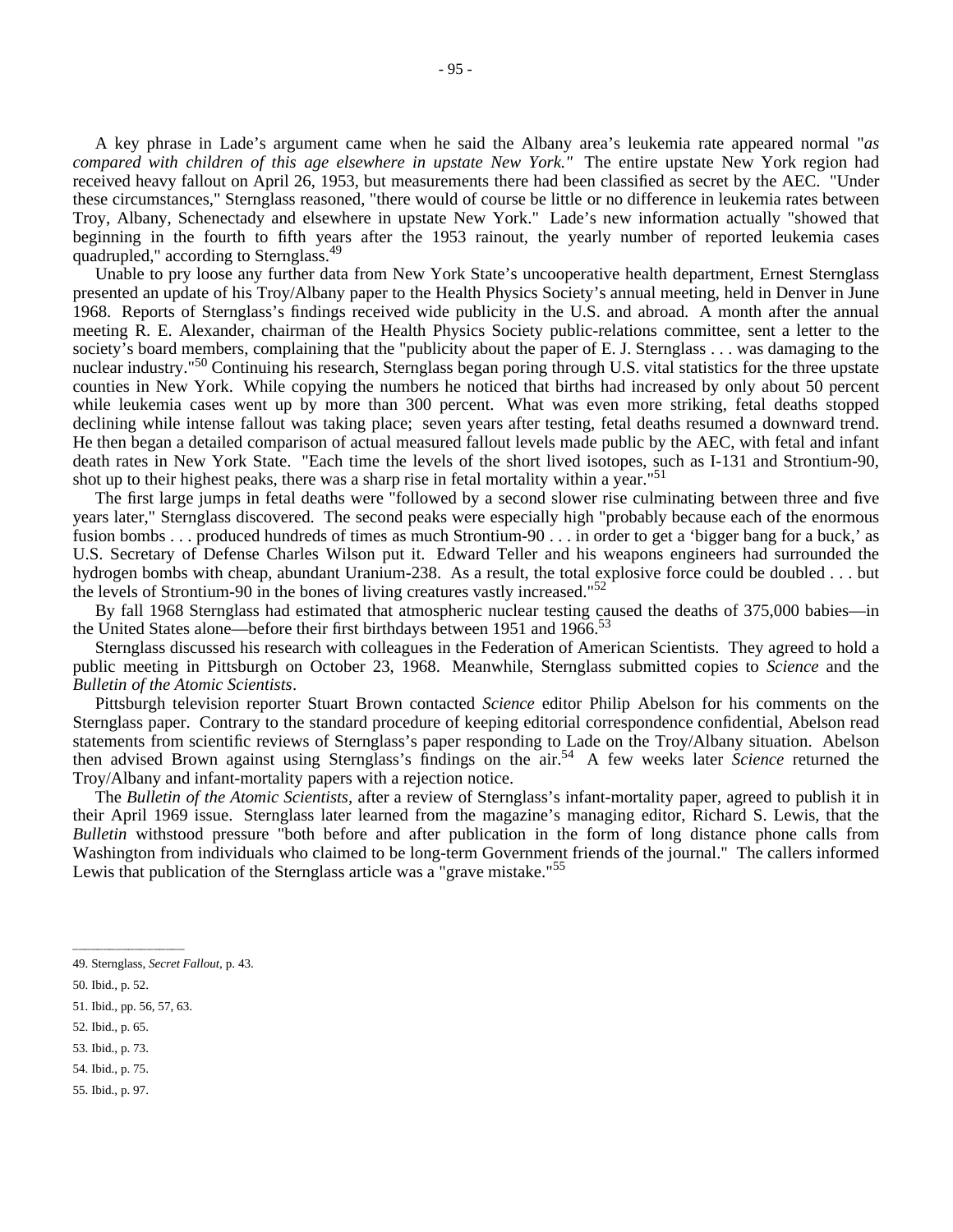#### **Nuclear Experiments**

In retrospect there is chilling irony in the atomic bomb's—and the nuclear industry's—origins. Stopping Nazi barbarism provided the initial rationale for the Manhattan Project, which developed the atomic bomb. At the Nuremberg trials some Nazi scientists and other functionaries were charged with grotesque experiments on humans; the Nuremberg judges rejected excuses and rationalizations.

But since then, in the United States, "we have already accepted the policy of experimentation on involuntary human subjects,"<sup>56</sup> concluded Dr. John W. Gofman, a pioneer in radiation research who codiscovered the fissionability of uranium 233 and helped isolate the world's first milligram of plutonium.

"In the mid-'50s—when the toxi[ci]ty of low-dose radiation was still uncertain—we were testing nuclear bombs in the atmosphere and launching the Atoms for Peace Program," Gofman recalled in a 1979 statement. "It should have been clear to me, even then, that both atmospheric bomb-testing and nuclear power constituted experimentation on involuntary human subjects, indeed on all forms of life."<sup>57</sup>

With extraordinarily blunt self-criticism Gofman—a physicist and medical doctor—went on: "I am on record in 1957 as *not* being worried yet about fallout and still being optimistic about the benefits of nuclear power. There is no way I can justify my failure to help sound an alarm over these activities many years sooner than I did. I feel that at least several hundred scientists trained in the biomedical aspect of atomic energy—myself definitely included—are candidates for Nuremberg-type trials for crimes against humanity through our gross negligence and irresponsibility." And, Gofman added, "Now that we *know* the hazard of low-dose radiation, the crime is not experimentation—it's *murder*."<sup>58</sup>

People viewing such an assessment as unfair or excessively strident might find it less so after visiting small towns like St. George, Utah, or Fredonia, Arizona, or Tonopah, Nevada. The pain, for many, has just begun.

Before dawn on January 27, 1981—exactly thirty years after the first mushroom cloud ascended from the Nevada Test Site—lifelong Utah residents gathered at the steps of the state capitol and lit candles in memory of dead relatives and friends. Around the state other memorial candles flickered in the darkness.

At the operations center for the Nevada Test Site daylight brought simply the beginning of another working day. An Associated Press reporter phoned for comment on the candlelight observances downwind. He took notes, and wrote in an article sent across the nation a few hours later: "The Department of Energy maintains there is 'no positive evidence' of a link between fallout and the cancer cases, said Dee Jenkins, test site spokeswoman."59

We called Dee Jenkins and asked for clarification. Had she been accurately quoted?

Yes, she replied. "There is no positive link between low-level radiation and cancer cases."<sup>60</sup>

We asked whether the downwind residents had received "low-level radiation" exposure during the atmospheric testing years.

"I'm not qualified to answer that question," she responded after a pause.<sup>61</sup> Our request for a clarifying official statement was never answered.

Three decades after the first fallout clouds from Nevada, in some respects not much had really changed at federal agencies making pronouncements about nuclear testing.

And, with some exceptions, American mass media have continued to be influenced by substantial pressures to treat nuclear weapons testers with deference.

In 1957 *The Reporter* magazine published an exceptional in-depth article, "Clouds from Nevada," by investigative reporter Paul Jacobs.<sup>62</sup> Raising basic questions about the safety of nuclear tests, the article was a

<sup>56.</sup> John W. Gofman, *An Irreverent, Illustrated View of Nuclear Power* (San Francisco: Committee for Nuclear Responsibility, Main P.O. Box 11207, San Francisco, CA 92401; 1979), p. 227.

<sup>57.</sup> Ibid.

<sup>58.</sup> Ibid., pp. 227-228.

<sup>59.</sup> *The Oregonian,* Associated Press, January 28, 1981.

<sup>60.</sup> Dee Jenkins, interview, February 1981.

<sup>61.</sup> Ibid.

<sup>62.</sup> Paul Jacobs, "Clouds from Nevada," *The Reporter,* May 16, 1957, reprinted in *Health Effects of Low-Level Radiation,* Vol. 1, pp. 45-64. Jacobs was one of the few people to write about the Nevada testing's destructive impact on downwind residents as early as 1957 for a national readership. Another was Ralph Friedman, a free-lance journalist who had written for the U.S. Army weekly *Yank* during World War II. *The Nation* published Friedman's reportage headlining it "NEXT DOOR TO GROUND ZERO"—in autumn 1957. The federal government, Friedman concluded in his article, "has done a top-flight Madison Avenue public-relations job in playing down all issues relating to radiation." But, he noted, "AEC publicists have the painful task of double-dealing. They tell the isolated stockmen and miners that they have nothing to worry about . . . They then tell the people of the cities that the tests are 'safe' because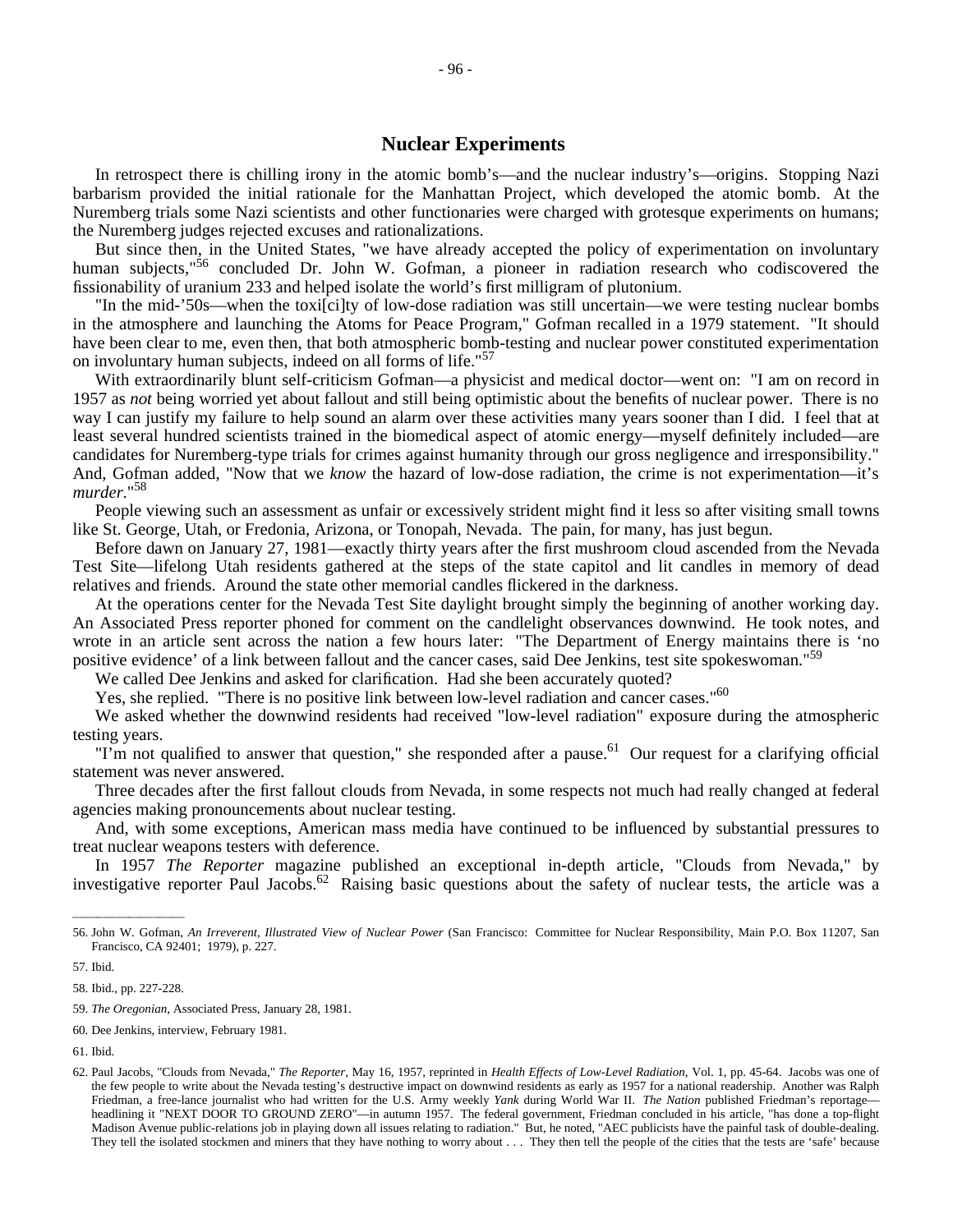classic instance of prophetic journalism that—if heeded at the time of publication—would have prevented a great deal of fallout-induced harm yet to come. Twenty years later Jacobs set about working on a documentary film to update the story.

Jacobs died from cancer in 1978, before completion of the project.<sup>63</sup> Associates at New Time Films, based in New York, finished the movie, titling it *Paul Jacobs and the Nuclear Gang*. <sup>64</sup> The result was a devastating chronicle of life and death downwind from the test site.

To the nuclear industry, that was the problem. The movie was clearly dangerous. And so when the Public Broadcasting Service scheduled *Paul Jacobs and the Nuclear Gang* for national telecast, the Atomic Industrial Forum—an advocacy organization for nuclear energy corporations—swung into action. It mounted an intensive nationwide drive against the film, denouncing it as biased and unfit for broadcast. In addition stations in some localities received letters from regional reactor-committed electric utilities, urging that the film not be broadcast.<sup>65</sup>

"After the Atomic Industrial Forum wrote to PBS to protest, the censorship then took place on a local level," the film's associate producer, Penny Bernstein, told us.<sup>66</sup> When the evening scheduled for telecast came, public TV stations in nine of the nation's twenty-four largest television areas refused to air *Paul Jacobs and the Nuclear Gang*. Some, like the five public stations in New Jersey, said they could not find broadcasting time for the film—ever. Other stations postponed it to less popular time slots.<sup>67</sup>

In St. Louis, where public television station KETC scheduled the movie and then yanked it at virtually the last minute, a *Post-Dispatch* editorial expressed doubt that the program would have been treated the same way if it had down-played radiation risks. Most likely, the newspaper concluded, the TV station sought to avoid controversy "only because the show questioned the safety of radiation and because government and industry . . . have invested millions in promoting nuclear power (with its accompanying radiation) as safe."<sup>68</sup>

*Paul Jacobs and the Nuclear Gang* won the only Emmy award that the Public Broadcasting Service received for 1979. But as of late 1981 PBS—heavily reliant on government and corporate funding—had not provided any money to the documentary movie's producers for a follow-up film they had proposed.<sup>69</sup>

#### **Underground Nuclear Tests**

One of the most pervasive—and erroneous—beliefs about the U.S. nuclear testing program is that its radioactive fallout ended when the Limited Test Ban treaty took effect in 1963. When the nuclear tests went underground, people assumed the weapons-testing radiation threat disappeared. This comforting notion, carefully nurtured by the government, is false.

In 1979 the U.S. Government admitted that more than 35 of approximately 330 "underground" nuclear blasts sent radioactivity outside the boundaries of the Nevada Test Site, during the 1960s and early 1970s.<sup>70</sup> And the DOE's test site manager, General Mahlon Gates, said that the government still was not sure it had made public all the atomic tests that occurred in Nevada.<sup>71</sup> Prior to that announcement governmental spokespeople were admitting to only half as many underground test mishaps venting radioactivity off-site. "During 18 weapons tests which accidentally

hhhhhhhhhhhhhhhhhhhhhhhhhhhhhhhhhhhhhhhhhhhhhhhhhhhhhhhhhhhhhhhhhhhhhhhhhhhhhhhhhhhhhhhhhhhhhhhhhhhhhhhhhhhhhhhhhhhhhhhhhhhhhhhhhh

the fallout comes to rest in 'virtually uninhabited desert terrain.'" (Ralph Friedman, "Next Door to Ground Zero," *Nation,* October 19, 1957, pp. 256-259.) When we asked Friedman what the response was to *The Nation* article, he replied: "None—as far as I could see." (Friedman, interview, March 1981.)

63. For a eulogy to Paul Jacobs see Saul Landau and Jack Willis, *In These Times,* April 11-17, 1979.

64. Jack Willis and Saul Landau, *Paul Jacobs and the Nuclear Gang*.

65. "PBS Stations Yield to Industry Pressure, Decline to Air Program on Effects of Nuclear Radiation," *ACCESS,* March 26, 1979; Penny Bernstein to authors, January 27, 1981.

67. "PBS Stations Yield to Industry Pressure."

69. Bernstein to authors, January 27, 1981.

71. Ibid.

<sup>66.</sup> Bernstein to authors, January 27, 1981.

<sup>68.</sup> *St. Louis Post-Dispatch,* March 3, 1979.

<sup>70.</sup> U.S. Congress, House Committee on Interstate and Foreign Commerce, Subcommittee on Oversight and Investigations, Testimony of General Mahlon Gates, U.S. DOE manager of the Nevada Test Site, and Richard E. Stanley, acting director of the U.S. Environmental Monitoring and Support Laboratory," Las Vegas, Nevada, April 23, 1979, unpublished transcript.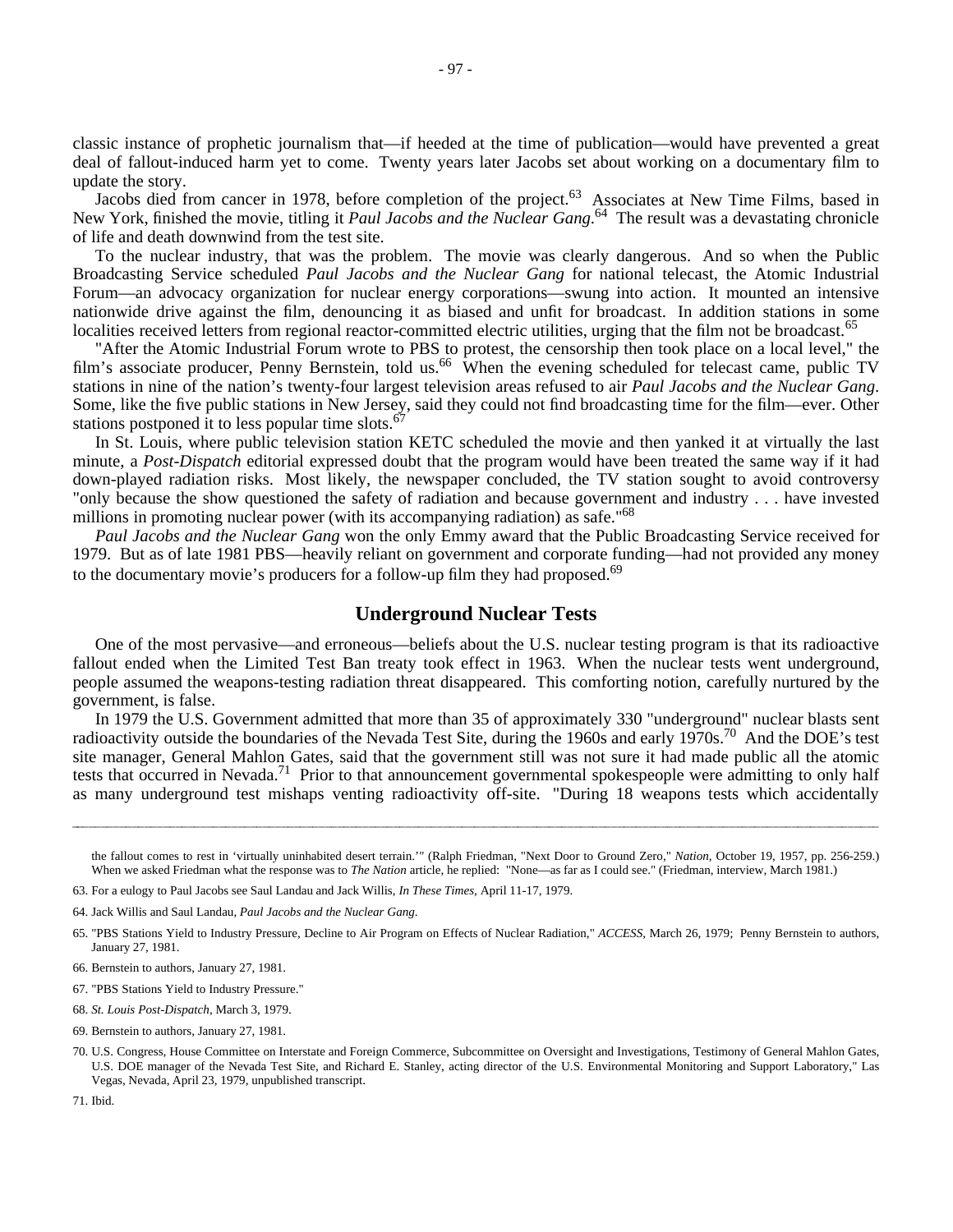released radioactivity during the period, 1962-1971, very, very, small releases occurred," DOE media liaison David Miller said in December 1978.<sup>72</sup>

While understating the number of underground tests spewing radioactivity beyond site boundaries, officials were even more determined to belittle the severity of those ventings. "We didn't believe it was a health hazard then and don't believe it is today," Miller insisted.<sup>73</sup> But that kind of assurance sounded more than a little familiar. In St. George, Irma Thomas—who had lived through the atmospheric testing days as a middle-aged woman—told us the underground nuclear testing continued to infuriate her. "I don't trust all that stuff about how safe it is," she said. "We've heard that before."<sup>74</sup>

Across the Arizona border, in the town of Fredonia where the leukemia epidemic killed four people including her husband, Rose Mackelprang reacted to the underground testing with gentle anger: "I don't think that we really should have to have any more radiation, I think we have plenty without adding to it all the time. We have about all that we need."<sup>75</sup>

In 1980 we visited the Nevada Test Site, touring the windswept expanse of desert, accompanied by federal officials. Signs at heavily guarded checkpoints now say "U.S. Department of Energy." As always it is a military operation.

Amid the ugly pockmarks of the test site, where craters give off the appearance of a moonscape from the air, the austere yet ecologically intricate desert seemed transmuted, and profoundly violated.

For the record, Nevada Test Site representatives were resolute—speaking of preparedness, national defense, a strong "military posture." But an old hand at nuclear testing said, after asking us to turn off our tape recorder, "No head of state, in the world, has ever seen a nuclear bomb explosion. To me, that's scary." He added: "I don't think anyone who has ever seen a nuclear explosion has ever not asked the question—*My God, what have we done?*"<sup>76</sup>

When the 1980s began, nuclear detonations under the Nevada desert—ranging up to 150 kilotons each—were occurring at an average rate of once every three weeks.<sup>77</sup> After the Reagan administration gained power in 1981, it pledged to increase that pace.

A cone-shaped crater, measuring several hundred feet deep and a quarter-mile across, was left by the hydrogen "device" code-named Sedan. Eighteen years after it was created by the 104-kiloton thermonuclear blast, the crater—graced with an overlook platform and an explanatory sign—had become a monument to the destructive force of nuclear weaponry. But when it was detonated, as an experiment in possible excavation uses of nuclear energy, Sedan sent intense radiation all the way to the Eastern Seaboard. Probably little would have been learned about this planned disaster had not some University of Utah graduate students and their outspoken professor been visiting a canyon about twenty miles southeast of Salt Lake City.

On July 7, 1962, radiologist Dr. Robert C. Pendleton was with students on a field trip in Big Cottonwood Canyon. "We were measuring levels of radioactivity in different environmental situations," Dr. Pendleton remembered. "A cloud of radioactive material came over and all the measurements began to go nuts. I recognized that we were getting fallout and took the students off the hill and back down in the valley."<sup>78</sup> The fallout had multiplied normal radiation readings a hundredfold.<sup>79</sup>

There had been no warning from the government—only "the usual announcements that atomic shots were taking place," according to *Deseret News* environmental reporter Joseph Bauman.<sup>80</sup> Although the federal government was content to let the matter rest, Dr. Pendleton was not: "We found radioactive iodine in all of the children, milk and vegetation that we measured in the whole northern section of the state."<sup>81</sup>

<sup>72.</sup> *Washington County News* (Utah), December 14, 1978.

<sup>73.</sup> Ibid.

<sup>74.</sup> Irma Thomas, interview, February 1980.

<sup>75.</sup> Rose Mackelprang, speech to National Conference for a Comprehensive Test Ban, University of Utah, Salt Lake City, December 12, 1980.

<sup>76.</sup> DOE official, who requested anonymity, during tour of Nevada Test Site, interview, February 1980.

<sup>77.</sup> David Jackson, DOE spokesman, interview, September 1980.

<sup>78.</sup> *Deseret News,* May 23, 1979.

<sup>79.</sup> *The Tribune* (Salt Lake), May 17, 1980.

<sup>80.</sup> *Deseret News,* May 23, 1979.

<sup>81.</sup> Ibid.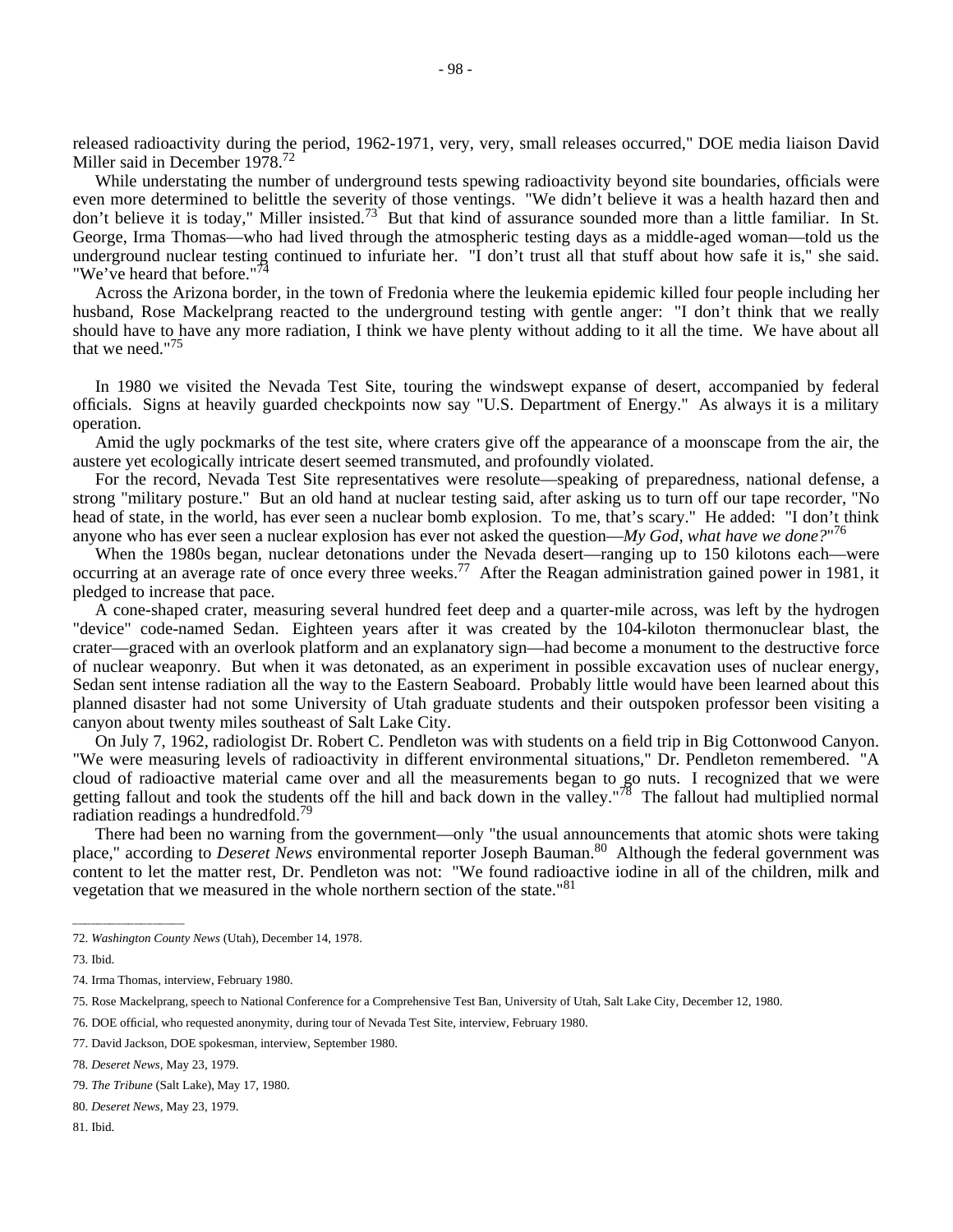Pendleton's determination to analyze impacts of the Sedan fallout caused the Utah Department of Health to divert thousands of gallons of milk—laced with radioactive iodine 131, a voracious destroyer of human thyroids—that would have been otherwise consumed by Utah residents.<sup>82</sup> The action partially deflected health damage to Utahns from the Sedan test fallout. But it angered the White House—which "responded by ordering the Public Health Service to clear its radiation reports through the White House press office," *The Deseret News* reported seventeen years later on the basis of newly declassified federal documents.<sup>83</sup>

As long-secret records came to light, the Salt Lake City newspaper published an interview with Dr. Pendleton about aftermaths of ostensibly nonatmospheric nuclear testing in July 1962. Radioactive iodine, cesium, and strontium increased "very markedly" after the Sedan blast, Pendleton recalled. "We told Governor George D. Clyde there was a risk, but the [U.S.] Public Health Service was telling the State Division of Public Health a different story." The federal policy of dismissing radiation alarms prevented use of precautions that could have helped guard people from exposure. As Pendleton observed, "Public relations statements that there was no harm in the fallout clouds were reprehensible."84

During the 1960s, as Pendleton continued warning of radiation damage from underground nuclear tests, official hostility toward him grew. The conflict escalated in 1963 with the publication of a *Science* magazine article on Utah's summer 1962 iodine 131 levels.<sup>85</sup> Pendleton and two colleagues pointed out that the thyroids of many thousands of Utah people were seriously threatened by nuclear detonations in Nevada the previous summer—with children in their first two years of life put at the greatest risk of all.

In 1964 a follow-up article in *Science* made clear that the country as a whole remained in jeopardy from ventings of underground nuclear tests.<sup>86</sup> Dr. Edward A. Martell, formerly employed by the U.S. Government to monitor fallout, documented findings that underground nuclear blasts were responsible for significant levels of iodine 131 in milk from the Pacific Northwest and the Midwest to the southeastern United States.

"Even underground tests which are largely contained below ground with only a limited release of radioactive gases and vapors cannot be overlooked as sources of Iodine-131," Martell wrote. He added: "Control of Iodine-131 fallout will be more effective if we control its sources rather than the distribution and consumption of fresh dairy products. . . . The high frequency of venting of radioactive products from previous underground tests suggests that either there was no serious attempt to contain them, or that containment is difficult and uncertain."<sup>87</sup>

To a casual observer the scientific debate over iodine 131 from underground testing might have seemed somewhat academic. But in a community like Pleasant Grove—located near Provo, Utah, in the fallout path of Sedan and other tests several years earlier—the issue appeared much less abstract. During the late 1960s seven children in that town of about five thousand people died from leukemia<sup>88</sup>—a rate more than ten times higher than the national average.<sup>89</sup>

Pendleton found himself faced with cuts in federal research funds because he was coming up with Utah radiation readings deemed "too high."<sup>90</sup> Some of the most ominous nuclear tests were being executed under the category of Plowshare explosions to develop nuclear technology for functions like excavation. "Surely each person to be showered with radioactive dust from engineering tests should be fully informed of this possible hazard, and should be given a chance to decide whether the risk is justified," Pendleton told a *Science Digest* interviewer in 1967. He went on, "While we are making such strong efforts all over the nation to clear up the air and remove pollution, we have an agency proposing to release massive quantities of radioactive air pollution to drift down over the inhabitants of the country without even asking a by-your-leave as to whether they may do so."<sup>91</sup>

<sup>82.</sup> *The Tribune,* (Salt Lake), May 17, 1980.

<sup>83.</sup> *Deseret News,* April 24, 1979.

<sup>84.</sup> *Deseret News,* January 27, 1979.

<sup>85.</sup> Robert C. Pendleton, et al., "Iodine-131 in Utah During July and August 1962," *Science,* August 16, 1963, pp. 640-642.

<sup>86.</sup> E. A. Martell, "Iodine-131 Fallout from Underground Tests," *Science,* January 10, 1964, pp. 126-129.

<sup>87.</sup> Ibid., p. 129.

<sup>88.</sup> *The Tribune* (Salt Lake), May 17, 1980.

<sup>89.</sup> Heath, "Subject: Leukemia."

<sup>90.</sup> *Deseret News,* January 27, 1979.

<sup>91.</sup> Nelson Wadsworth, "Underground A-Tests May Be Making Us Radioactive," *Science Digest,* September 1967, pp. 15, 17.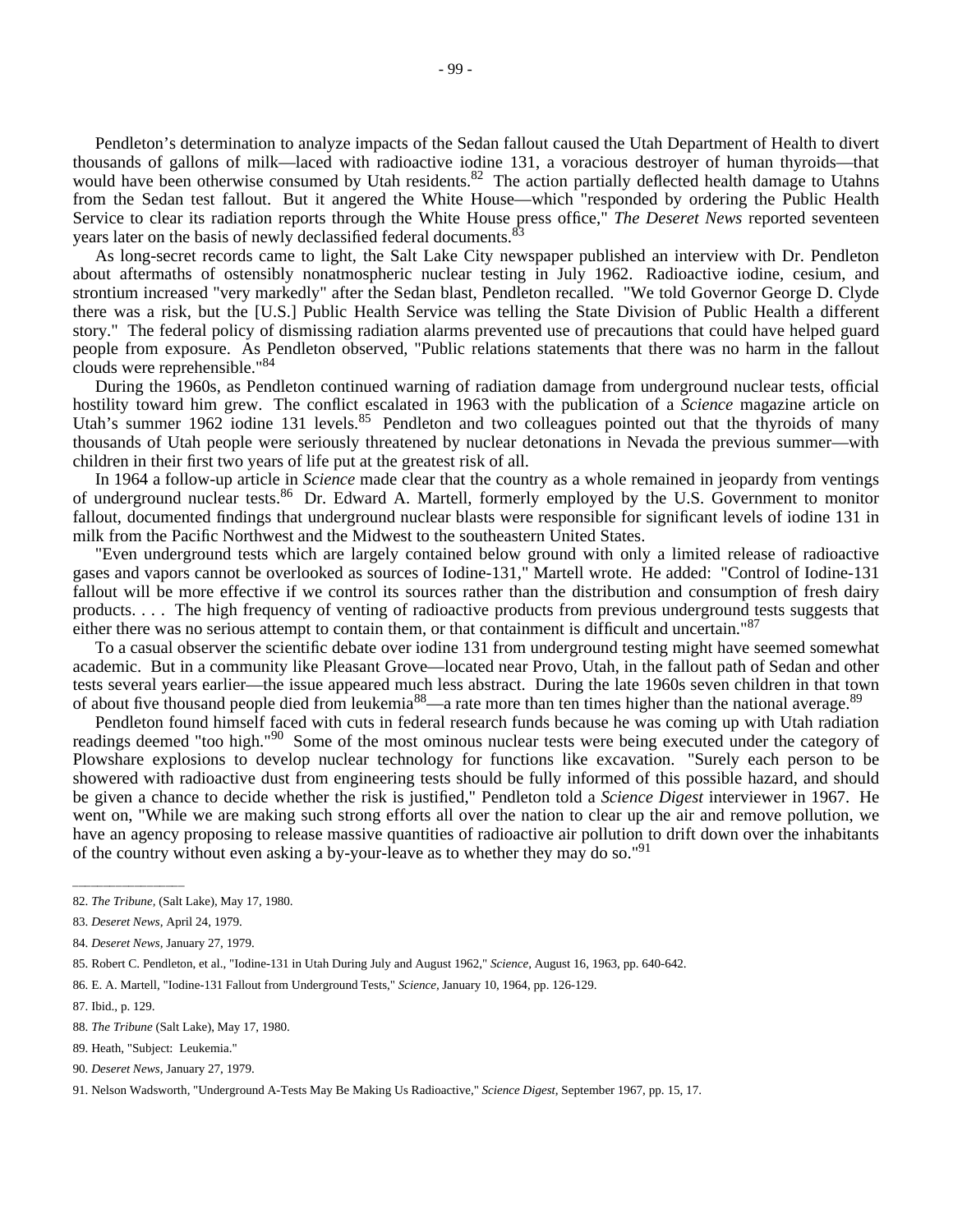In 1981 we asked Robert Pendleton to comment on his two-decade altercation with nuclear weapons testing authorities. Continuing his research as director of the Radiological Health Department at the University of Utah, Dr. Pendleton seemed weary of the struggle. He declined to discuss past cover-ups and coercion directed against him.<sup>92</sup>

#### **More Radiation Clouds**

In the late 1960s and beyond, the kind of additional fallout that underground testing critics had labored to prevent did indeed occur—with several subsurface nuclear tests shooting radioactivity across the U.S. and into Canada.

From 1966 to 1975 the federal officer responsible for monitoring of off-site fallout from underground detonations was Colonel Raymond E. Brim, chief of operations for the Air Force Technical Applications Center. On December 8, 1968, a thirty-kiloton Plowshare blast named Schooner sent up a storm of radioactivity over the Nevada Test Site. As usual Brim's agency began to monitor the fallout.

"This effluent cloud was tracked continuously by Air Force planes until it reached the border of Canada where standing orders prevented tracking outside the United States," Brim revealed more than a decade afterward. "I remember a few days later an article appeared in the *New York Times* which reported an increase in radiation detected in Canada. When we read the article, we knew that it was the cloud we had tracked to the border."<sup>93</sup> But, at the time, Brim and his colleagues kept silent. And, with neither the U.S. nor Canadian governments willing to state definitely that the American test was the cause of increased radiation levels in Canada, the matter dropped, unresolved, from public sight.  $94$ 

The Schooner test clouds also dropped radiation across the continent. "It didn't register anywhere east of the Mississippi because the AEC had no monitoring stations east of the river," according to Brim—who termed the government's strategy "a clever adaption of the switch-the-monitors-off ploy."<sup>95</sup>

While working for the Air Force, Brim went along with the Pentagon program and held his peace. During the first several years after retirement, however, Colonel Brim mulled the implications of underground testing radiation leaks. On August 1, 1979, he testified at a hearing of the House Subcommittee on Oversight and Investigations.

"There is indisputable evidence on record that shows that the people, not just of Utah and Nevada but of a much wider and more encompassing area of the United States, were unknowingly subjected to fallout of radioactive debris that resulted from ventings of underground and cratering tests conducted at the Nevada Test Site," Brim told the congressional panel. "Because of weather and wind patterns, this debris was frequently carried much farther than has been reported to the public."<sup>96</sup>

Although Brim's testimony came at an open hearing on Capitol Hill, *The New York Times, The Washington Post,* and the nation's other most influential newspapers did not print a word about it.

More than a year later, in January 1981, Brim declared flatly that "Americans were exposed to dangerous levels of radiation from 'safe' underground tests all through the 1960s and 1970s, and remain in danger today." In an article published by *The Washington Monthly* magazine, Colonel Brim charged: "Just as the risk of fallout continues, so does the conscious government effort to cover up the situation. Department of Energy officials fully understand that underground testing can't fully contain radiation, yet downplay the information or even withhold it from the public. Exactly as they did in the 1950s, officials refuse to reveal information necessary for those who live near radiation accidents to protect themselves."<sup>97</sup>

It was a strong statement from someone who—for nearly ten years—served as the Pentagon's top officer in charge of monitoring leaks from underground nuclear tests. "Today it seems incredible that straight-faced government spokesmen could proclaim that standing downwind of an open-air nuclear explosion was perfectly safe," Brim went on. "It seems equally incredible that people believed the claims. Yet that twin mentality continues to

<sup>92.</sup> Robert Pendleton to authors, January 19, 1981.

<sup>93.</sup> U.S. Congress, House Committee on Interstate and Foreign Commerce, Subcommittee on Oversight and Investigations, "Testimony of Raymond Brim, Retired Colonel, U.S. Air Force, Washington, D.C., August 1, 1979, unpublished transcript.

<sup>94.</sup> Ibid.

<sup>95.</sup> Raymond E. Brim and Patricia Condon, "Another A-Bomb Cover-up," *Washington Monthly,* January 1981, p. 48.

<sup>96. &</sup>quot;Testimony of Raymond Brim."

<sup>97.</sup> Brim and Condon, "Another A-Bomb Cover-up," p. 45.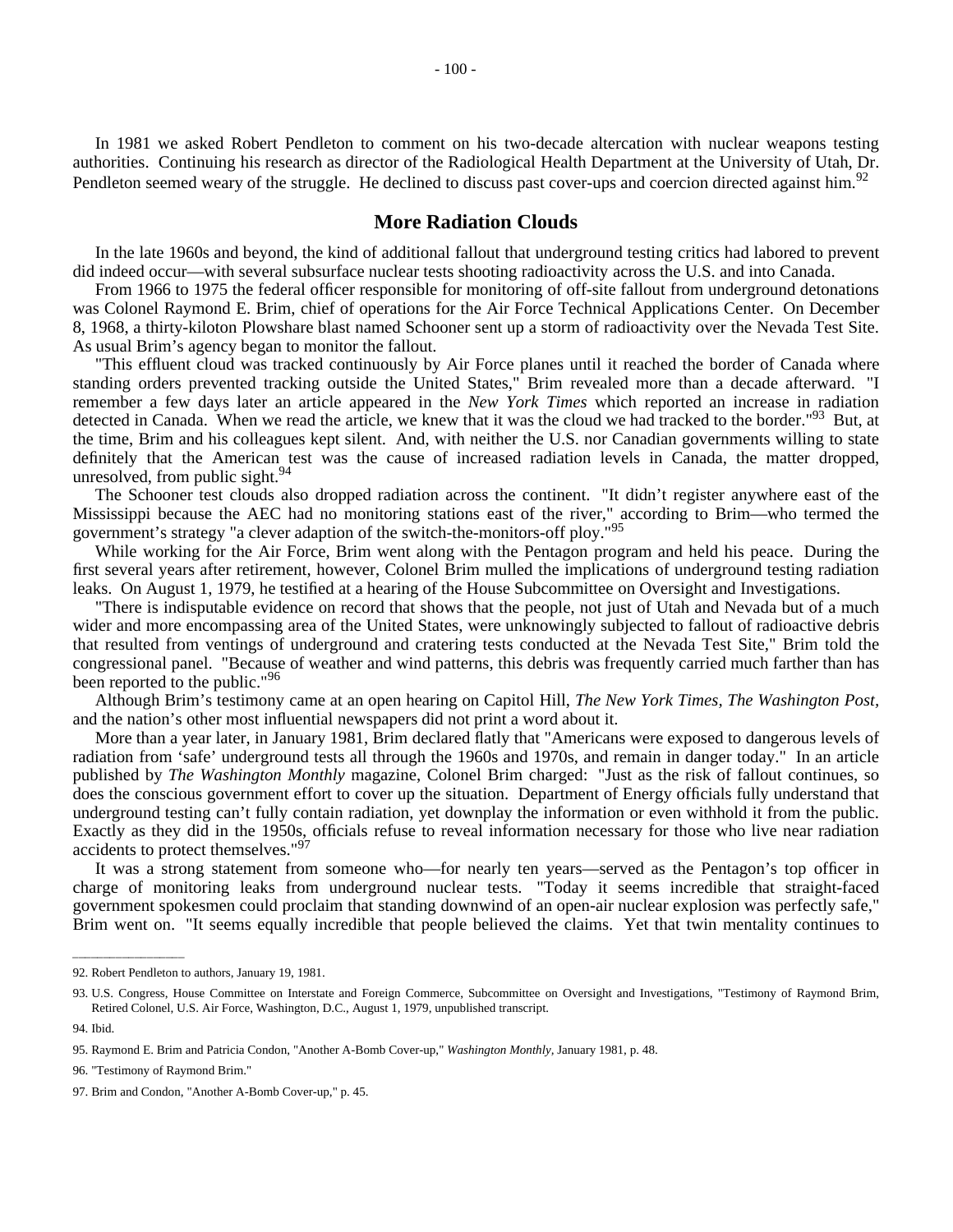operate, with Washington making what will, in years to come, be considered preposterous claims about the safety of underground tests, and most people nodding their heads in agreement."<sup>98</sup>

The Nevada Test Site's current manager, Mahlon Gates, made a public appearance before a 1979 congressional hearing, ostensibly making a clean breast of past underground test radiation ventings. Colonel Brim observed, however, that Gates's "estimate of the *total* amount of radiation downwind of a test site in the period from 1951 to 1969 . . . worked out to less than a quarter of the radiation the Public Health Service recorded after a *single blast* on the same site."<sup>99</sup>

Indicative of the kind of present-day hazards—and governmental deceit—Brim alluded to was the underground nuclear test Baneberry. When it vented on the morning of December 18, 1970, Baneberry sent a mushroom cloud of radioactivity eight thousand feet into the air. Ten years later the U.S. Government's official log of nuclear tests was still claiming that only "minor levels of radioactivity" were detected off-site from the Baneberry explosion.<sup>100</sup>

But Colonel Brim, who was responsible for off-site monitoring during the Baneberry test, has pointed to evidence "that a dangerously high concentration of Iodine-131, a radiation byproduct, was found in the milk of Utah and Nevada cows which had eaten vegetation exposed to Baneberry's fallout. Deer and sheep as far as 400 miles from the test range had abnormal concentrations of iodine in their thyroid glands, and the thyroid of a fetus from one sheep contained five times more iodine than the thyroid of its mother."<sup>101</sup>

Favorable weather conditions mitigated the Baneberry fallout impact. Dr. Robert Pendleton calculated that if the accident had happened in summertime the result for Utah residents could have been "a very significant radiation dose to the thyroid." $102$ 

Baneberry radioactivity rode the winds to the Northwest, Midwest, and New England, also reaching Canada. The following spring Dr. Ernest Sternglass and associates accumulated data on where the fallout had descended. They compared the findings to U.S. Monthly Vital Statistics reports on mortality of infants born after the vented test blast. "In all of the states where the total radioactivity rose highest—Idaho, Montana, Oregon, Nevada, Washington, Nebraska, and as far away as Minnesota and Maine—infant mortality also rose sharply during the first three months after the test," Sternglass discovered. "Across the rest of the U.S., the pattern of general decline continued."<sup>103</sup>

The fetal deaths for Bannock County in southeastern Idaho, directly in the path of the December 1970 Baneberry fallout,  $104$  rose to their highest level in 1971, compared with any of the five previous or five following years.<sup>105</sup> That year there were twenty-one officially recorded fetal deaths in Bannock County—62 percent higher than the average annual total for the years 1966 to  $1976$ .<sup>106</sup>

Was the Baneberry underground test venting a fluke unlikely to be repeated? The United States Government says yes. But a 1974 confidential U.S. military memo, written by nuclear testing program officer Captain William Gay, says otherwise. Made public through efforts by Senator Edward Kennedy in 1979, Captain Gay's memorandum stated that "on the basis of past experience at NTS [Nevada Test Site], a rather high incidence prevails for a release of radioactivity like Baneberry." The Gay memo added that "the risk is not like one in a million or so low as to be comfortable. Ventings have happened and will probably happen again."<sup>107</sup>

Captain Gay, director for tests in the Atomic Energy Commission's Division of Military Application, also wrote

- 100. *Announced US Nuclear Tests,* p. 30.
- 101. Brim and Condon, "Another A-Bomb Cover-up," p. 47.

<sup>98.</sup> Ibid., p. 46.

<sup>99.</sup> Ibid., p. 48.

<sup>102.</sup> *Deseret News,* January 27, 1978.

<sup>103.</sup> Sternglass, *Secret Fallout,* p. 181.

<sup>104.</sup> The Baneberry fallout split into three general trajectories after venting. The westernmost segment went over the Idaho Falls area of southeastern Idaho, passing directly over Bannock County. (*Deseret News,* January 27, 1978. See also, EPA, "Final Report of Off-Site Surveillance for the Baneberry Event, December 18, 1970," Western Environmental Research Laboratory, SWRHL-107r, February 1972, especially pp. 31, 51.)

<sup>105.</sup> Bannock County and overall Idaho fetal death statistics are contained in anthropology master's thesis by Edward B. Beldin, Idaho State University, "A Bioanthropological Approach to the Effects of Air Quality on Human Health, with Emphasis on the Incidence of Stillbirths in Two Southeast Idaho Cities," 1978.

<sup>106.</sup> Ibid. When put in ratio to live births, the Bannock County fetal deaths in 1971 were even more anomalous in comparison with preceding and subsequent years.

<sup>107.</sup> *Health Effects of Low-Level Radiation,* Vol. 1, p. 125.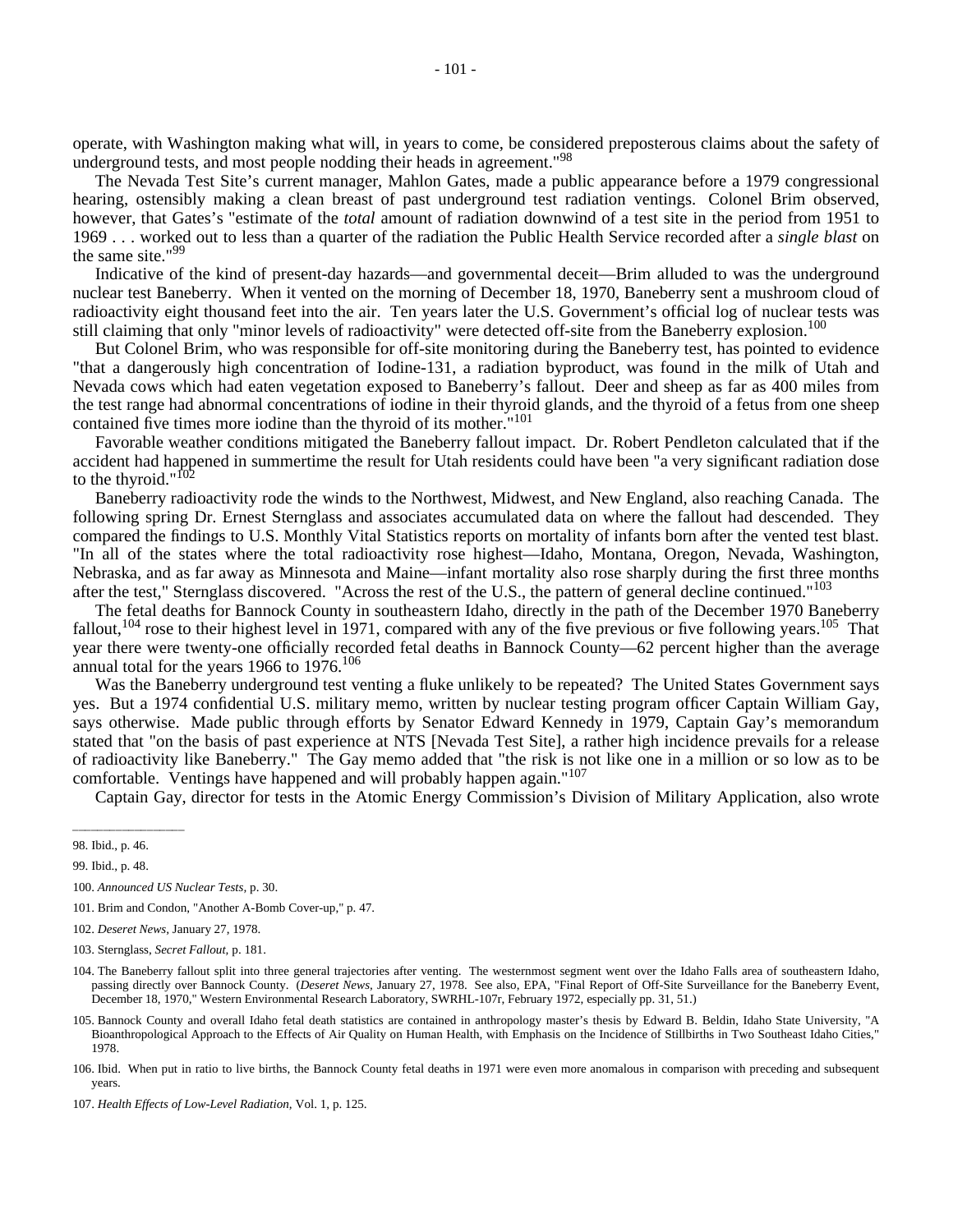in the memo: "Considering past experience, massive venting can be expected in about one [ratio blanked out by censors] events."<sup>108</sup> Even after the decision was made to declassify the document in 1979, the American people apparently could not be trusted to hear a candid official estimate of the chances for future disastrous ventings of underground nuclear bomb tests.

#### **Irradiated Test Workers**

Bennie F. Levy was thirty-two years old when he began working at the Nevada Test Site in 1951, the first year of nuclear explosions there.

Born and raised on an Arizona cattle ranch, he had left college to volunteer for the Air Corps soon after Pearl Harbor, helping to service B-24s and other Allied bombers at Pacific Ocean bases. After the war, he became an ironworker, on jobs at dam construction along the Colorado River, then electrical transmission lines in the Southwest. A member of the Structural Ironworkers Union, he was laboring on a dam project in the Pacific Northwest when he first heard about a big new source of employment.

"I was in Walla Walla, Washington, when I got a letter from a friend in September 1950 to come to Las Vegas, Nevada, that there was a big job breakin' here," Levy recalled in an interview.<sup>109</sup>

In autumn 1951 Levy's career as a Nevada Test Site ironworker got under way. "We were workin' a lot around radiation," he told us. "We asked, 'Is it safe to go in?' They say, 'Oh, yeah, it's safe, nothing wrong with it, it's safe $\cdot$ "<sup>110</sup>

Levy and other ironworkers built towers the atom bombs would be perched on for detonation. In early 1952 he helped set up a test for the first time. "We got everything ready and then we came home." From the town of Henderson, nearly a hundred miles away, he watched the orange light glow of the atomic blast. "It was pretty. It was a pretty shot. They were all pretty."<sup>111</sup>

The work settled into a routine. After a nuclear detonation a few ironworkers would be directly involved in retrieving instrumentation from ground zero. On a rotating basis Levy and fellow ironworkers "were recovering the data for the scientists. And we'd go in anywhere from thirty minutes to an hour after the event, after the shot. And the fallout—we went right through it." Levy paused. "Of course we were 'rad-safed' with cotton coveralls and a little cap." How about protection for mouth and nose? "Never wore a respirator," he replied.<sup>112</sup>

During the early and middle 1950s Levy personally went on the reentry mission dozens of times—"at least thirty, forty, maybe more than that." And, as a matter of course, along with coworkers he ate lunch in "forward areas" hot with radioactive particles, including plutonium. "On occasion," he remembered, "monitors would come by with Geiger counters and get readings on my lunch pail or tools. This common occurrence leaves no doubt in my mind that I was breathing and swallowing radioactive debris all the time. We had no facilities to wash our hands or face, and we could not leave the contaminated areas for lunch as that would take an extra thirty minutes."<sup>113</sup>

Bennie Levy had been employed at the test site for about a year when—unbeknownst to him or his fellow workers, or the general public—Atomic Energy Commission policymakers met to discuss their working conditions. In the words of then-secret AEC minutes, "the commissioners expressed concern that workers might be exposed to radiation hazards for too long a time."<sup>114</sup> At a follow-up meeting two weeks later, AEC records show, the commissioners heard that "the means used to determine the intensity and duration of exposure are not always as reliable as might be desired and in general it cannot be said that exposure problems at the test site have been completely solved."<sup>115</sup>

But test site employees like Bennie Levy heard nothing of the sort from official quarters. They continued at their

hhhhhhhhhhhhhhhhhh

113. Ibid.

<sup>108.</sup> Ibid.

<sup>109.</sup> Bennie Levy, interview, December 1980.

<sup>110.</sup> Ibid.

<sup>111.</sup> Ibid.

<sup>112.</sup> Ibid.

<sup>114.</sup> AEC Commissioners Meeting Minutes, September 23, 1952, p. 504.

<sup>115.</sup> AEC Commissioners Meeting Minutes, October 7, 1952, p. 536.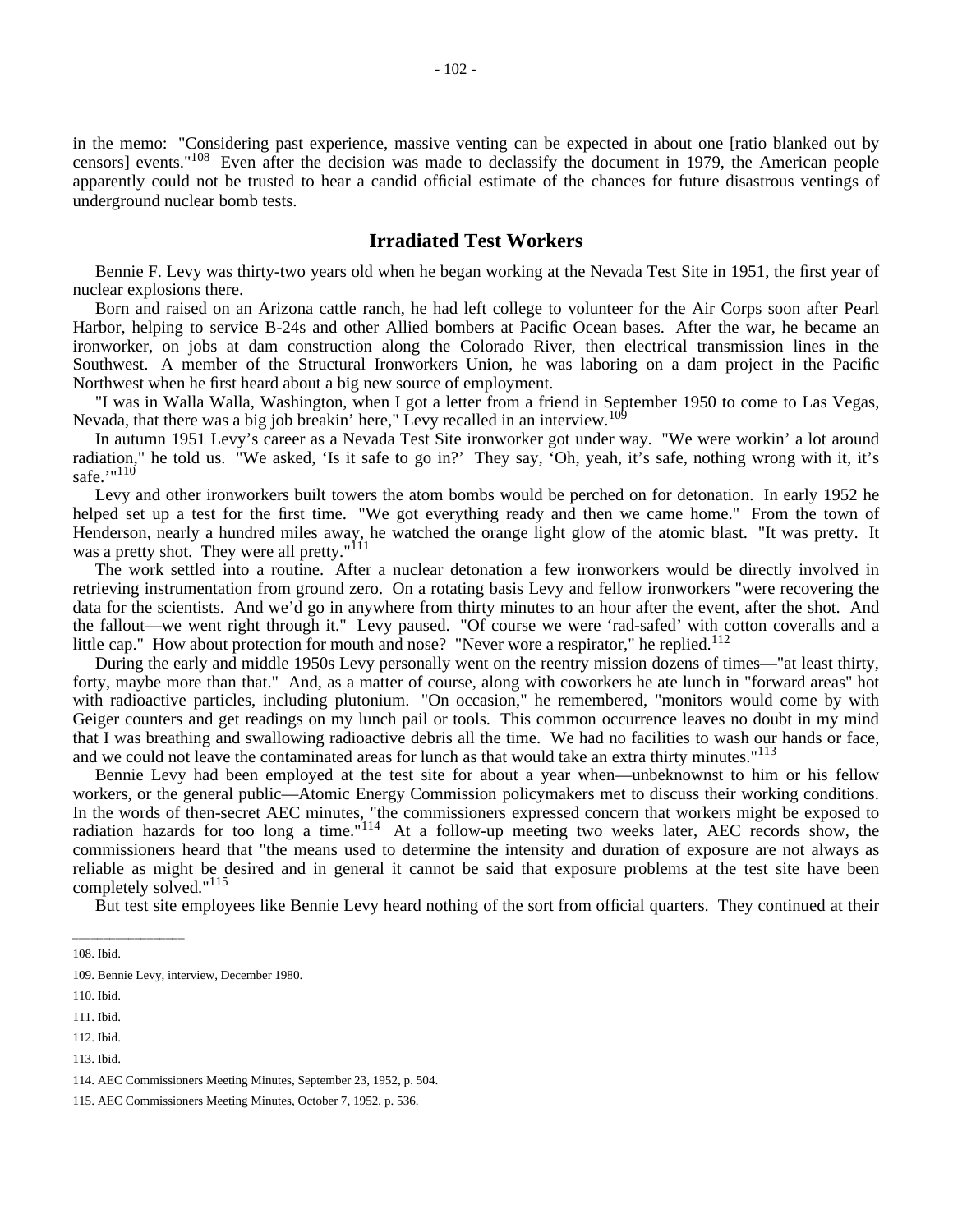high-paying jobs, believing their work shored up national security. Yet Levy noticed a few odd things. "Although we were assured that there was no danger, I thought it was a bit curious that supervisors and AEC personnel did not remain in the area. I questioned them on various occasions and was told that they did not have to remain."<sup>116</sup>

When the nuclear testing program shifted underground in the early 1960s, Bennie Levy took part in drilling tasks. In the process, "I was involved in operations which caused me to be exposed on many occasions." Often the underground shots leaked badly, scattering radiation, "but we continued to work in these same areas as if there was no danger at all."<sup>117</sup>

And caverns left by the nuclear blasts seeped radiation for days—even years—afterward.<sup>118</sup>

Mounting cancer and leukemia deaths among test-site workers became conspicuous to those who had labored side by side. But the government conducted no health study of test-site employees. "In fact," according to Levy, "any suggestion that radiation had caused cancer was fought bitterly. In my own craft, the ironworkers, I do not need to be told that cancer has been caused by radiation. I have seen my fellow workers die before my very eyes."<sup>119</sup>

In the late 1970s, after more than twenty-five years of employment at the test site, Levy left the job and began to research the health of people with whom he had worked. Levy documented that, out of only 350 fellow ironworkers at the test site, two had died of leukemia.<sup>120</sup> Among 350 men, even a single instance of leukemia would have been unusual under ordinary circumstances.

By 1981 he had accumulated a list of 132 men who died of cancer or blood diseases, out of 3,100 constructiontrades employees working in highly contaminated forward areas at the Nevada Test Site. Three men on the list— Clarence Crockett, Robert Sendlein, and Warren Snyder—died of multiple myeloma bone-marrow cancer during 1977 and 1978.<sup>121</sup> And in just three months of spring 1981 three who worked in the test-site drilling division died of brain cancer.<sup>122</sup>

Eighteen of the men on Bennie Levy's list died of leukemia, a rate of approximately five times the normal.<sup>123</sup> Two others—caught in thick radiation clouds after the Baneberry underground test venting—died of acute myeloid leukemia.<sup>124</sup>

In 1981 the U.S. Government was still denying that the Baneberry blast's radiation caused the leukemia that killed those two workers, test-site guard Harley Roberts and welder William Nunamaker. They had been among eighty-six workers taken to the site's center for treatment after being covered by radioactive clouds that erupted out of the shaft.<sup>125</sup> The two leukemia deaths, out of eighty-six individuals, vastly surpass normal rates of incidence.

"We just would like it to be on record that we know our husbands died of leukemia by radiation," widow Louise Nunamaker told a congressional subcommittee in 1979 as she sat next to Dorothy Roberts. "I saw a very well, healthy man die, a beautiful person that loved his country, served his country in the war and also was in the field from 1957.... I don't think anyone will know the hell we have been through with the testimony and [the government's] saying that the records of my husband have been destroyed and so forth and so forth. Things we know are untruths. It was very, very difficult for both of us."<sup>126</sup>

Bill Nunamaker, his widow recalled, "never said anything until his deathbed. He said, 'Mother, you know what I

hh<del>ahaa ka badaa ka badaa ka badaa ka badaa ka badaa ka badaa ka badaa ka badaa ka badaa ka badaa ka badaa ka bada</del>

124. *Los Angeles Herald Examiner,* March 11, 1979.

125. Ibid.

126. U.S. Congress, House Committee on Interstate and Foreign Commerce, Subcommittee on Oversight and Investigations, "Testimony of Louise Nunamaker and Dorothy Roberts," Las Vegas, April 23, 1979, unpublished transcript.

<sup>116.</sup> Levy, interview, December 1980.

<sup>117.</sup> Ibid.

<sup>118.</sup> *Final Environmental Impact Statement,* Nevada Test Site, pp. 2-99, 2-106. In addition to leakage from "drillback" operations, the EPA has conceded that craters left by Sedan and other subsurface blasts have continued to seep radiation. (EPA, "Off-Site Environmental Monitoring Report for the Nevada Test Site and Other Areas Used for Underground Test Detonations," Las Vegas, 1977, 1978.)

<sup>119.</sup> Levy, interview, December 1980.

<sup>120.</sup> Joe Naves and Raymond Browers.

<sup>121. &</sup>quot;Deceased Nevada Test Site Workers," list provided by Levy, 1981.

<sup>122.</sup> Levy, interview, June 1981.

<sup>123.</sup> The usual rate of leukemia among a comparable number of American males as determined for the Smoky bomb test participants study cited in Chapter 2, would be less than four cases—in contrast to the eighteen instances of leukemia found by Levy among test-site building-trades workers.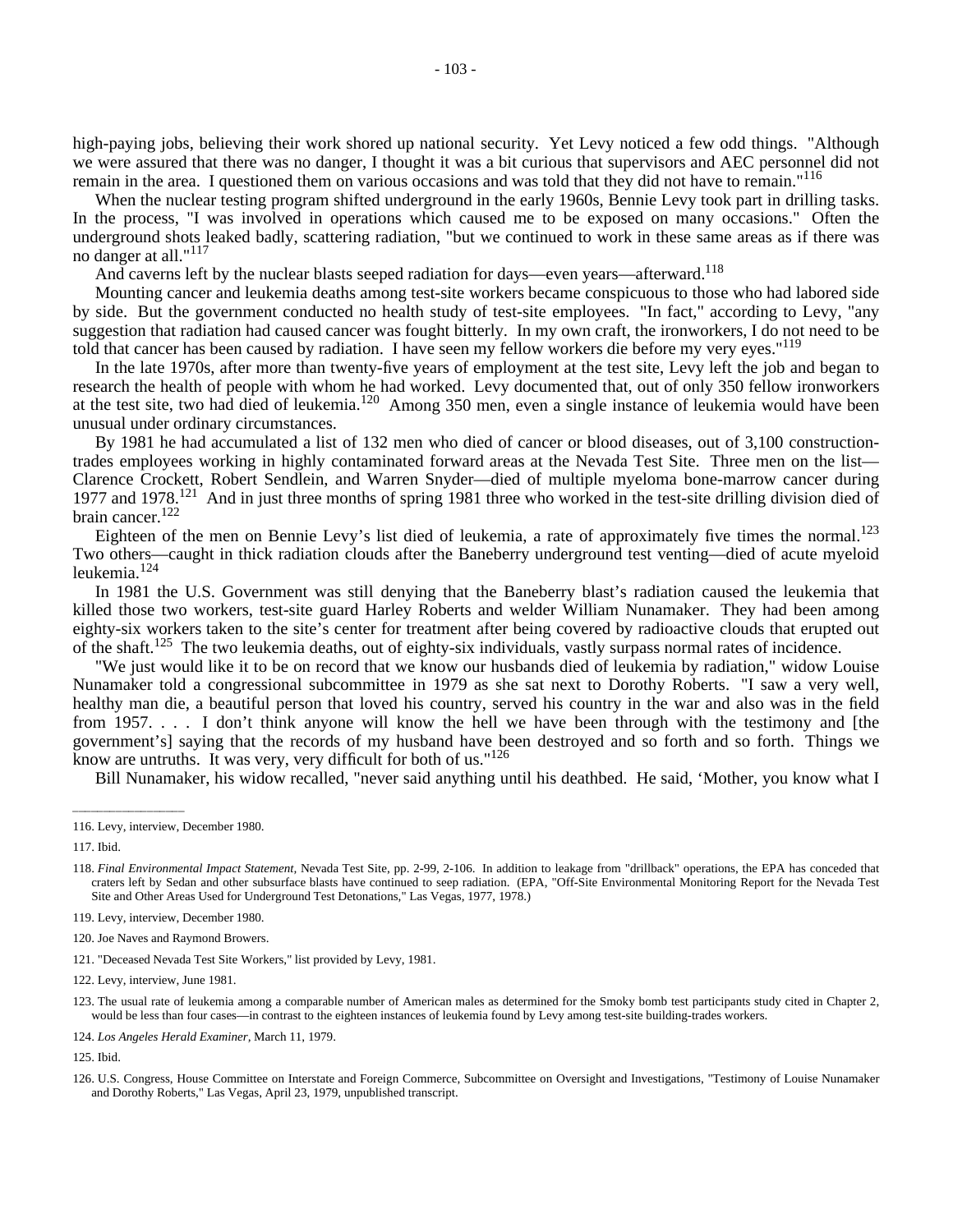died from. Go get them.'"<sup>127</sup>

Louise Nunamaker and Dorothy Roberts tried. When the DOE turned a deaf ear to their entreaties, they went to federal court with a lawsuit. But the two widows had meager financial resources to use against a courtroom adversary with virtually unlimited funds. When a reporter for the *Los Angeles Herald Examiner* asked the U.S. Justice Department's head attorney on the case, William Z. Elliott, how much the government was spending to defeat the Nunamaker/Roberts suit, he replied, "As much as it takes to win."<sup>128</sup>

#### **No End in Sight**

In autumn 1980 yet another underground test in Nevada sent radiation off-site.<sup>129</sup> For residents it was a bad case of deja vu.

Utah governor Scott M. Matheson was disgusted. "This lack of communication is too much like what occurred between the state of Utah and the Atomic Energy Commission . . . 30 years ago," the governor asserted in a letter to the U.S. Department of Energy. "I object to the disregard for the rights of Utahns to know when there is even the possibility of risk for increased radioactivity in our state as a result of nuclear testing in Nevada."<sup>130</sup>

Indeed, events had followed a classic pattern. The Energy Department waited twelve hours after detection of the September 25 radioactive leakage before alerting the Environmental Protection Agency, the federal department responsible for off-site monitoring of radiation.<sup>131</sup> Despite public assurances by DOE that radiation "is not expected to leave the Nevada Test Site," the EPA later reported finding radioactive xenon gas near the California border.<sup>132</sup>

Like Utah state officials, California authorities learned of the nuclear accident from the news media—about four hours after EPA was informed of the problem, and a full sixteen hours after on-site DOE personnel reportedly discovered the leak.<sup>133</sup> Meanwhile less than eighteen hours after the mishap the radioactive gas traveled forty miles in a southwesterly direction and reached Lathrop Wells, a small Nevada town about ten miles from the California  $\text{line}$ . 134

EPA spokesman Chuck Costa acknowledged, when we interviewed him, that his agency did not have monitoring equipment available in California capable of detecting radioactive gases such as xenon. The only such EPA monitors were stationed in Nevada, he said. As for the delay in revealing the leak, Costa—EPA's deputy director for nuclear radiation assessment—said that "there was an obvious screw-up in communication over at DOE. They should have called us much earlier than they did." $135$ 

When we asked DOE for comment, the response was tight-lipped. "We feel that they were notified in what we considered to be a timely manner," test-site spokesman David Jackson said. "That was the way it was, and I have no further comment.<sup>136</sup>

The U.S. Government has remained especially anxious to retain its nuclear testing prerogative in Nevada. Federal officials would be hard pressed to find another state hospitable to such activities. After nuclear tests in 1969 and 1973 Colorado voters passed a referendum requiring ballot approval of any further atomic blasts within the state.<sup>137</sup>

hhhhhhhhhhhhhhhhhh

134. *The Oregonian,* September 28, 1980; Costa, interview, September 1980.

<sup>127.</sup> Ibid.

<sup>128.</sup> *Los Angeles Herald Examiner,* March 11, 1979. In 1980 and early 1981 a total of 263 suits were filed in U.S. District Court on behalf of former Nevada Test Site workers, seeking compensation payments for cancer and other radiation-linked illnesses. (*San Diego Evening Tribune,* Associated Press, November 14, 1980; *Las Vegas Sun,* February 26 1981.) In 1980 the Nevada Test Site Radiation Victim Association came into existence with Bennie Levy serving as president. (NTSRVA, P.O. Box 18414-192, Las Vegas, NV 89114.)

<sup>129.</sup> *The Oregonian,* Associated Press, September 28, 1980.

<sup>130.</sup> *The Tribune* (Salt Lake), October 9, 1980.

<sup>131.</sup> DOE spokesman David Jackson and EPA official Chuck Costa, interviews, September 1980.

<sup>132.</sup> *The Oregonian,* September 28, 1980; Costa, interview, September 1980.

<sup>133.</sup> James Mahoney, California Department of Health Services, and Alvin Rickers, state of Utah, interviews, September 1980.

<sup>135.</sup> Costa, interview, September 1980.

<sup>136.</sup> Jackson, interview, September 1980. But nuclear health physics pioneer Karl Z. Morgan was far from complacent about the delay. "It's very important that appropriate monitoring be done. If you wait till the cloud has passed over, you miss entirely what was in it," Dr. Morgan said. (Morgan, interview, September 1980.)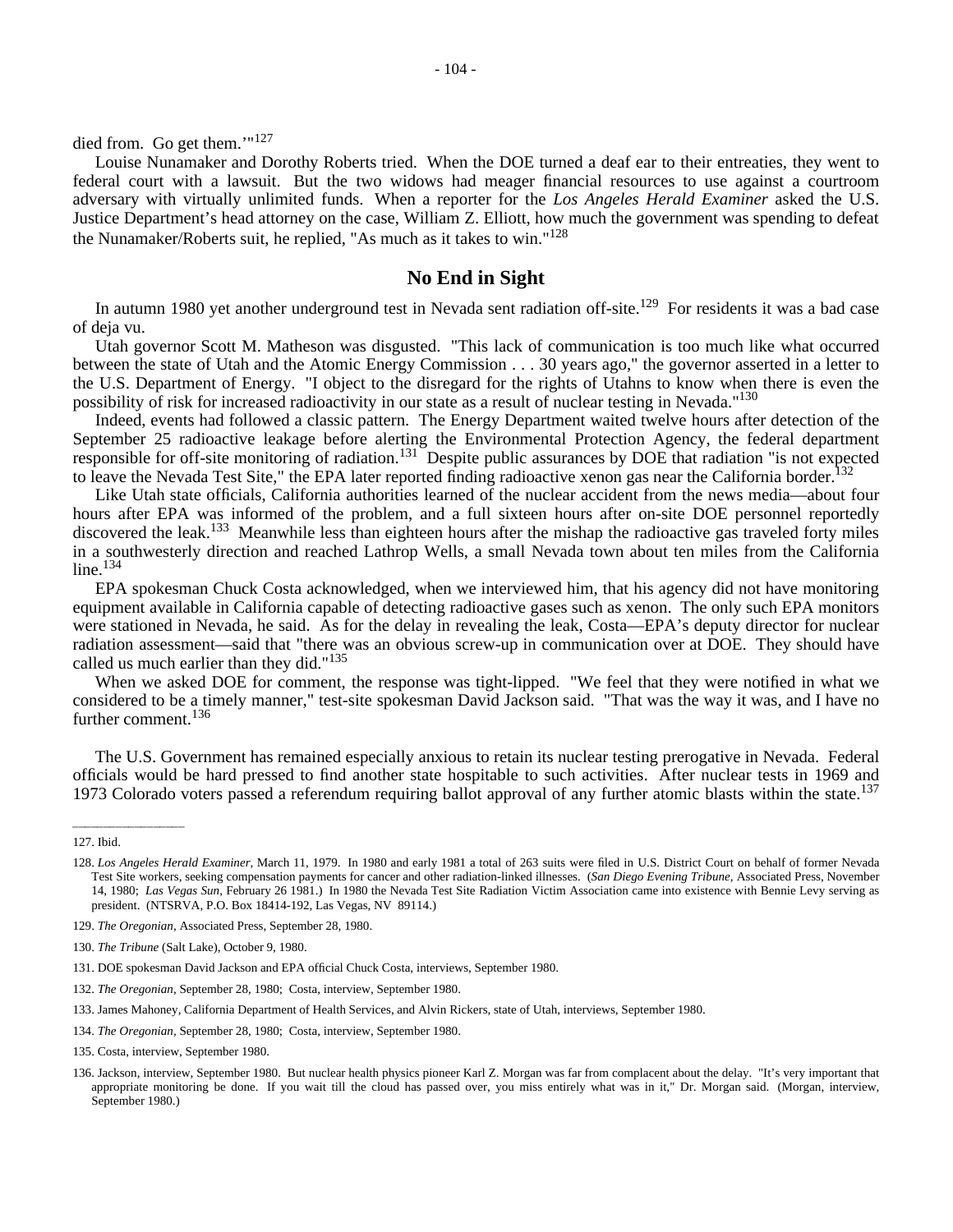In southern Mississippi two underground atomic explosions during the mid-1960s occurred near the town of Hattiesburg. A decade and a half later, an Associated Press dispatch noted, Governor Cliff Finch urged families nearby to evacuate "after the University of Mississippi reported that scientists had found radioactive and deformed toads, frogs, and a lizard above the Tatum Salt Dome, a shelf of salt used in the 1960s for nuclear explosions." Tests of one frog detected radioactivity one thousand times normal.<sup>138</sup>

At Carlsbad, New Mexico, a 1961 underground nuclear test, named Gnome, sent radiation airborne. Two years later, in congressional testimony, Dr. Eric Reiss said that the Gnome test "delivered sufficient fallout to the vicinity of Carlsbad, New Mexico, to cause thyroid dose levels of from 7 to 55 rads to children."<sup>139</sup>

There are strong indications the radioactivity caused second-generation genetic defects. Dr. Catherine Armstrong, a pediatrician in Carlsbad since 1950, told us that during thirty-one years of practice she noticed a startling upswing of serious congenital damage apparent at birth. That trend did not get under way until well after the underground atomic blast vented radiation in 1961.<sup>140</sup>

"Young people coming along are having a noticeable increase of congenital abnormalities, much more than we used to have in this area," Dr. Armstrong said in a 1981 interview. "Congenital heart diseases" have been far more prevalent, along with increased bone defects, severely immature livers, and jaundice among newborns in the Carlsbad community. Dr. Armstrong noticed that those problems became conspicuous during the mid-1970s—years when many area residents who were small children at the time of the Gnome nuclear test began raising families. "It's got to be more than coincidental," she declared.<sup>141</sup>

As with every presidency since Franklin D. Roosevelt was in the White House, the administration of Ronald Reagan eagerly embraced nuclear testing as part of national defense. The desert of southern Nevada has become the place where America culminates work on the nuclear weapons development assembly line. Even without detonation in combat, those atomic warheads have been endangering the lives of many Americans and of future generations around the world.

"Our nuclear program was built in the name of national security—protecting the lives of Americans," Congresswoman Patricia Schroeder commented in 1980. "One can't help but wonder, who was protected and at whose expense?."142

<sup>137.</sup> Anna Gyorgy and Friends, *NO NUKES: Everyone's Guide to Nuclear Power* (Boston: South End Press, 1979), p. 443.

<sup>138.</sup> *Boston Globe,* Associated Press, May 26, 1979.

<sup>139.</sup> *Fallout, Radiation Standards and Countermeasures,* August 1963, Part 2.

<sup>140.</sup> Dr. Catherine Armstrong, interview, May 1981.

<sup>141.</sup> Ibid.

<sup>142.</sup> Patricia Schroeder, press release statement, April 12, 1980.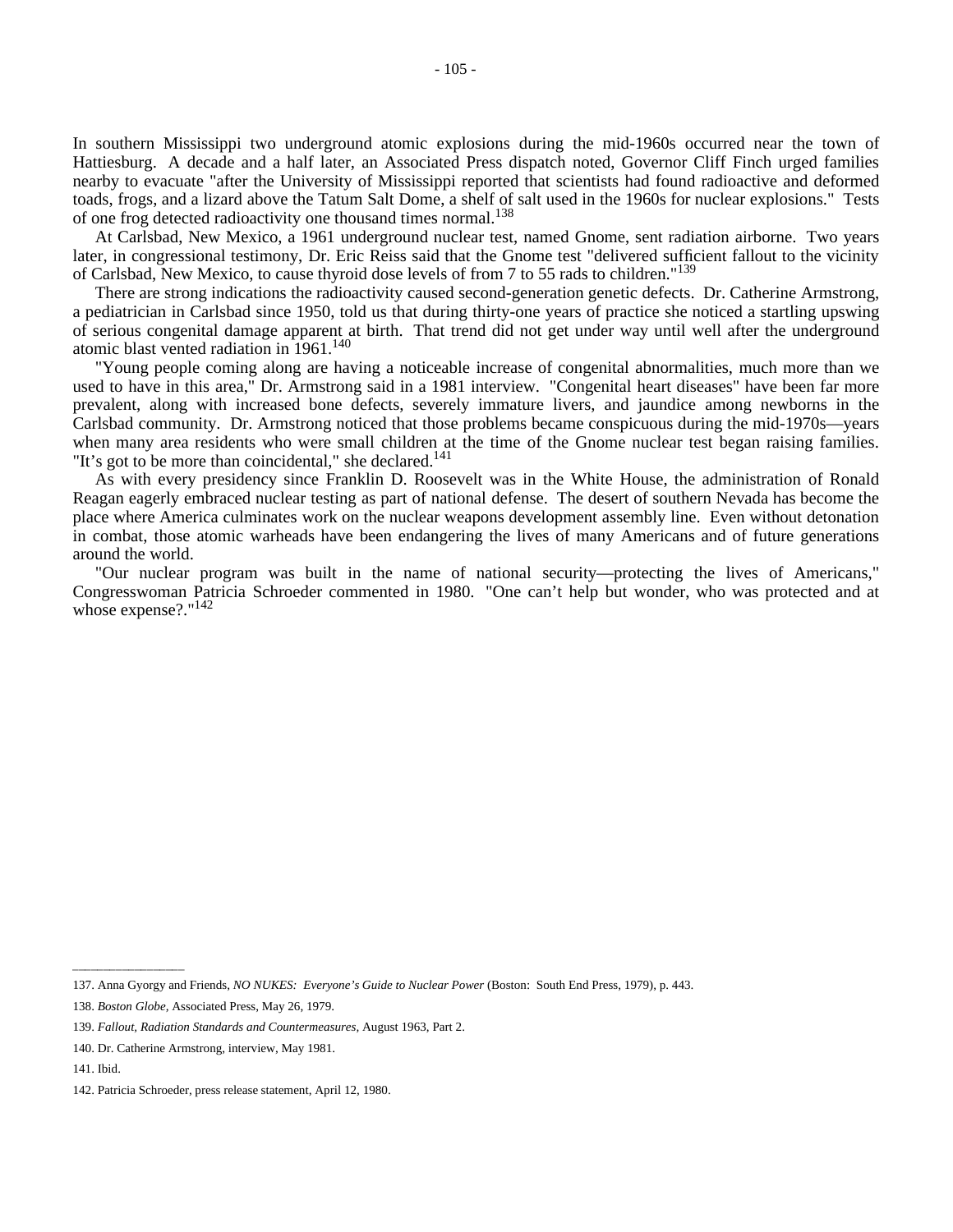# PART II

## X Rays and the Radioactive Workplace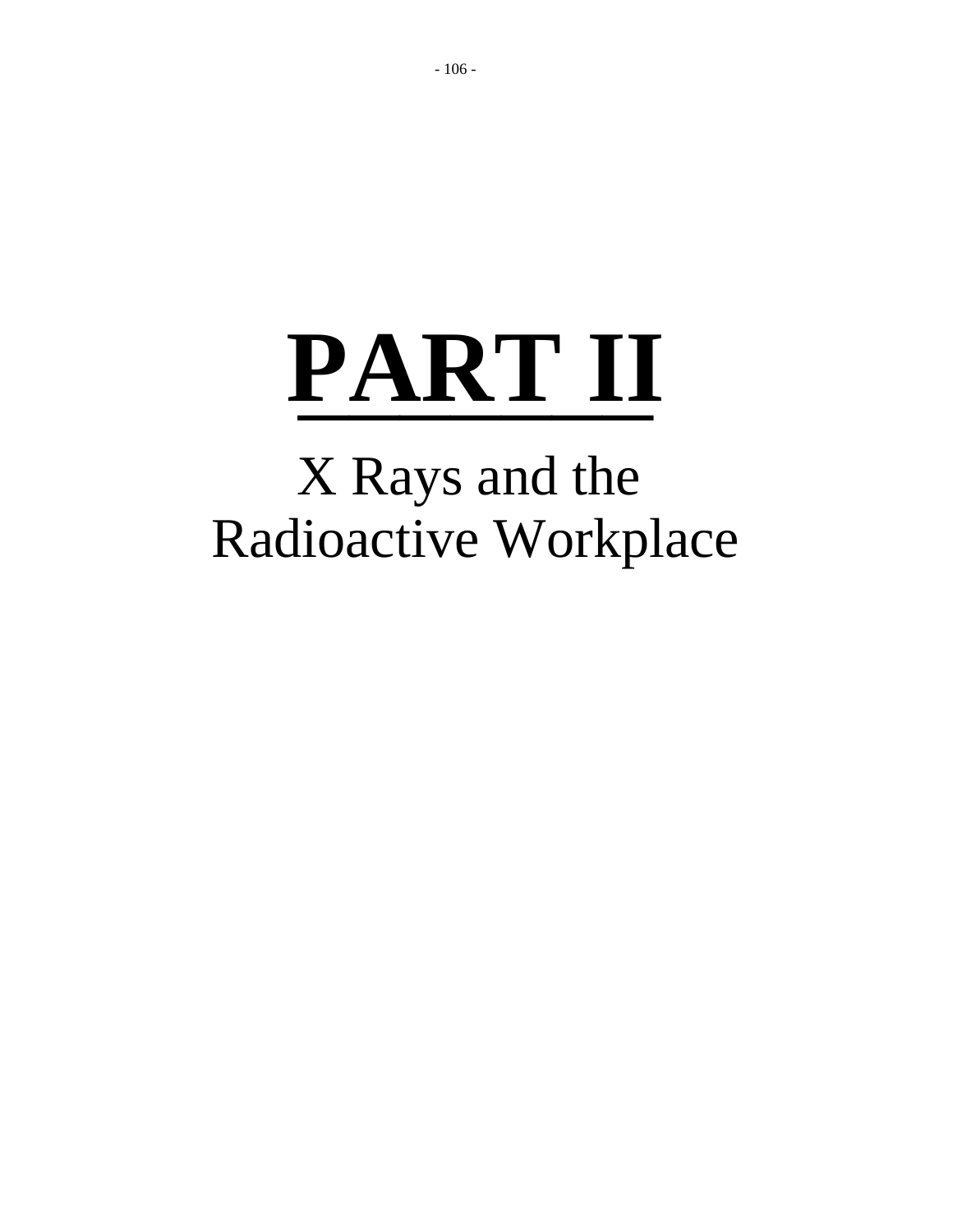## **6**

## The Use and Misuse of Medical X Rays

During 1979 congressional hearings on medical and dental X rays, Congressman Albert Gore (D-Tenn.) recalled taking his young daughter to a hospital emergency room after she had inhaled some pillow stuffing. She was having trouble breathing. Recalled Gore: "The first thing the doctor said is, 'Let's have an X ray.'" Gore asked the doctor if the pillow stuffing would show up on the X ray. The doctor said it would not. Gore then asked why an X ray was necessary. The doctor said it would be good to have as a base against which to compare future X rays in case some pneumonia developed. Gore decided not to allow the  $X$  ray to be taken.<sup>1</sup>

Gore's action was a rare one. In 1979—the year of the accident at Three Mile Island—the American population received over 270 million individual X rays.<sup>2</sup> They constituted the largest single source of human-made external radiation doses to the American public. In 1980 some \$6.7 billion was spent on radiology equipment, insurance, and personnel;<sup>3</sup> approximately 300,000 people are currently employed operating medical and dental X-ray equipment.<sup>4</sup> Yet the doses administered by this industry were hardly insignificant. In some cases they may have harmed rather than helped their patients.

There is no question that X rays can perform enormously important medical services, and that their use has made an inestimable contribution to human health. Surgical therapy; treatment of bone fractures; location of various cancers, internal diseases, and malformations—all have become possible with the use of X rays, and all have resulted in the alleviation of pain and the saving of lives on a mass scale. As a result, X-ray diagnosis has rightfully taken its place as a vital and necessary part of medical therapy throughout the world.

The problems arise when the technology is overused and its dangers are not fully appreciated by the medical profession or the public. Every indicator now points to new warnings that caution is advised, and that there are those—particularly pregnant women and their unborn children—who have already suffered from the misuse of this medical miracle.

#### **The Dawn of the X Ray**

X rays were discovered accidentally on November 23, 1895, by the German physicist Wilhelm Roentgen. Roentgen was working in a darkened room, trying to determine whether recently discovered cathode rays could travel through a glass vacuum tube. "Suddenly, about a yard from the tube," recounted Dr. Otto Glasser, Roentgen's biographer, "there was a weak light that shimmered on a little bench he knew was located nearby. It was as though a ray of light or a faint spark from the induction coil had been reflected by a mirror."

Not believing this possible, Roentgen repeated the process, and another faint light appeared, this time looking "like a faint green cloud." Excited, Roentgen soon found the fluorescence was caused by the rays striking a chemically treated screen. After extensive experiments he determined that the rays had a very short wavelength that gave them special penetrating power, enabling them to pass through various substances—including human flesh. Human bones, he found, cast a denser shadow than surrounding soft tissues—a property that would form the basis for

<sup>1.</sup> U.S. Congress, House Committee on Interstate and Foreign Commerce, Subcommittee on Oversight and Investigations, *Unnecessary Exposure to Radiation from Medical and Dental X-rays,* 96th Cong., 1st sess., July 24 and 31, 1979, pp. 86-87 (hereafter cited as *1979 X-ray Hearings*).

<sup>2.</sup> *1979 X-ray Hearings,* p. 79.

<sup>3.</sup> Joseph D. Calhoun, "President's Address," *American Journal of Roentgenology* 135 (September 1980): 636-646.

<sup>4.</sup> *1979 X-ray Hearings,* p. 71.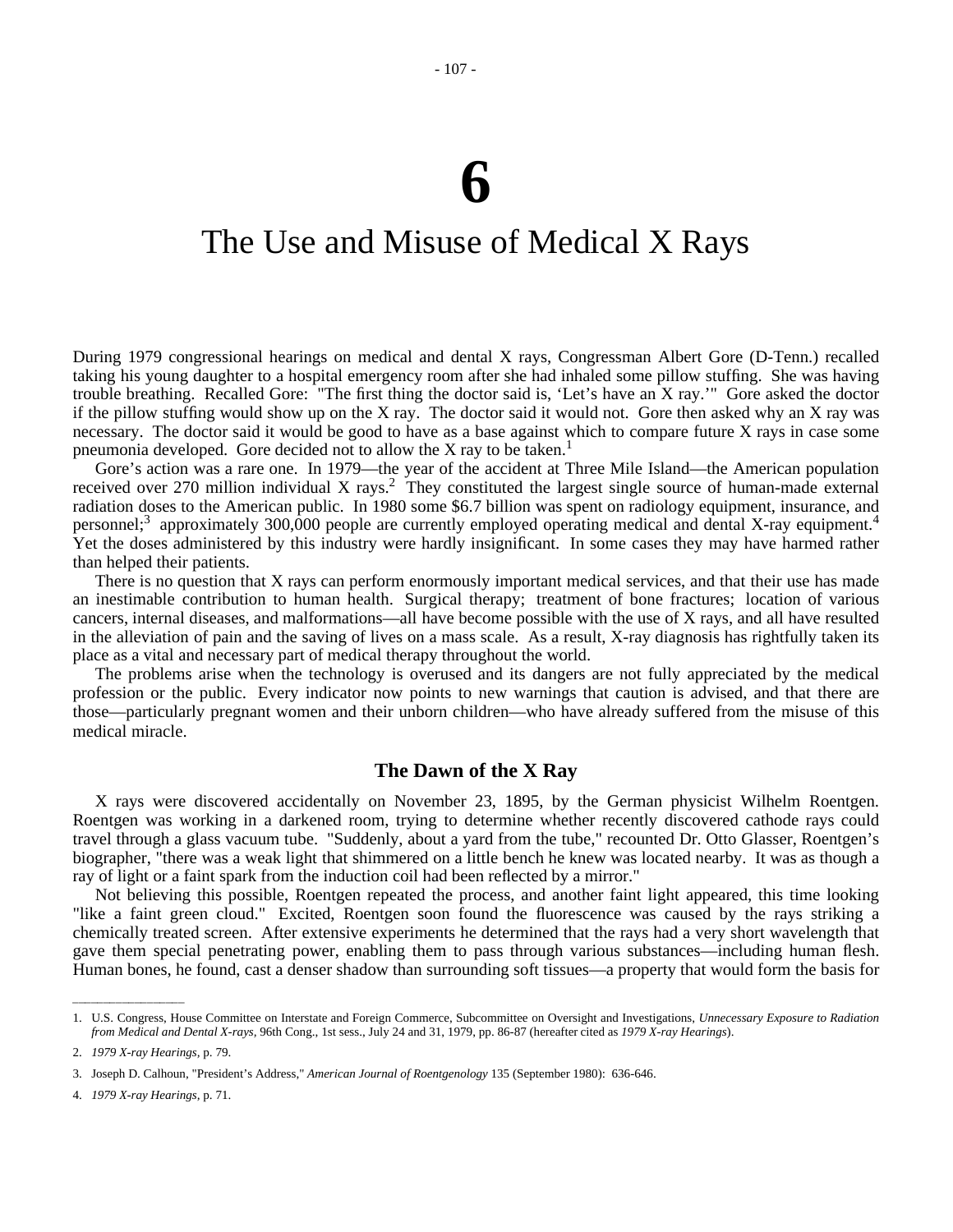the global medical X-ray industry. $5$ 

Roentgen published his first article on the phenomenon in late December 1895. By February of 1896 American physicists were using X rays in clinical medicine. One patient—a young boy named Eddie McCarthy—had a broken forearm X-rayed. A young New Yorker named Tolson Cunningham had a bullet removed from his leg after it was located with a forty-five-minute X-ray exposure. Soon University of Pennsylvania professor Henry W. Cattell wrote in *Science* that "the manifold uses to which Roentgen's discovery may be applied in medicine are so obvious that it is even now questionable whether a surgeon would be morally justified in performing a certain class of operations without first having seen pictured by these rays the field of his work—a map, as it were, of the unknown country he is to explore."

Within months X rays were used to find a bullet in the brain of a twelve-year-old child, a severed drainage tube in a lung, and to photograph a broken hip joint. By the end of 1896 a Chicago electrical engineer named Wolfram C. Fuchs had performed more than fourteen hundred X-ray examinations, and doctors were regularly referring their patients to "specialists" with the simple, primitive machines they had bought or built themselves.<sup>6</sup>

Not surprisingly the early X-ray pioneers had little understanding of the potential dangers of radiation. They rarely bothered to protect their patients or themselves from overexposure. Machine operators often tested their equipment by placing their hands—time and again—in the beam. With fluctuating power ratios and errant beams, doctors, patients, machine operators, and bystanders alike were exposed. The X rays could even penetrate walls and irradiate people in other rooms.<sup>7</sup>

And the side effects were not long in surfacing. In 1896 Dr. D. W. Gage of McCook, Nebraska, writing in New York's *Medical Record*, noted cases of hair loss, reddened skin, skin sloughing off, and lesions. "I wish to suggest that more be understood regarding the action of the x rays before the general practitioner adopts them in his daily work," Gage warned.<sup>8</sup>

As the technology was refined and the equipment became more powerful, increasingly serious damage began to surface. A part-time machine demonstrator named H. D. Hawks was forced to quit his job after only four days because his hands began to redden and swell. The skin on his knuckles disintegrated from overexposure, fingernail growth halted, and the hair on exposed skin fell out.<sup>9</sup> Hawks's problems were minor compared with those of Clarence Madison Dally, a glassblower at Thomas Edison's Menlo Park laboratory and the first American X-ray worker known to have been killed by X-ray exposure. Dally frequently tested the output of radiation tubes by placing his hands directly in the beam. Though he was severely burned in 1896, Dally continued X-ray work for two more years. In 1902 his right arm was amputated at the shoulder to arrest the spread of skin cancer; two years later his left arm was amputated for the same reason. Dally died that October, prompting Edison to discontinue radiation research in his laboratory. By the 1930s so many people had fallen victim to the misuse of X rays that an entire book (entitled *American Martyrs to Science Through the Roentgen Rays*) was published by Dr. Percy Brown, a Boston radiologist who himself died of cancer in 1950.<sup>10</sup>

As the demand for X rays expanded, so did the number of people operating the machines. Radiology grew from a

<sup>5.</sup> Otto Glasser, *Dr. W. C. Roentgen,* 2nd ed. (Springfield, Ill.: Charles C. Thomas, 1958), p. 36.

<sup>6.</sup> Ruth Brecher and Edward Brecher, *The Rays: A History of Radiology in the United States and Canada* (Baltimore: Williams & Wilkins, 1969), pp. 9, 16, 63, 64.

<sup>7.</sup> Joel Griffiths and Richard Ballantine, *Silent Slaughter,* (Chicago: Henry Regnery Company, 1972), p. 39; Charles Panati and Michael Hudson, *The Silent Intruder: Surviving the Nuclear Age* (Boston: Houghton Mifflin, 1981), pp. 3-43.

X rays are produced by bombarding a tungsten target with high-speed electrons in a vacuum tube. They are invisible to the human eye, but they may be captured as a visible image on film. The making of film records of internal body parts by X-ray exposure is called radiography; the film image, a radiograph. Advances in equipment design capability and procedures led to radiation's rapid growth in the medical field after 1920. Refinements—limiting source size, providing radiation shields and high voltage protection, and disposing of excess heat—allowed the number and types of radiologic examinations to increase. Present-day X-ray films and intensifying screens provide physicians with high-quality images of bones and internal organs, while delivering much less radiation to the patient.

Today, films are coated with chemical emulsions to enhance their sensitivity to X rays. The more sensitive a film, the smaller the dose of radiation needed to produce an image. Some of the newer sophisticated films are in the experimental stages or not yet widely used. Intensifying screens are thin sheets of plastic or cardboard coated with a substance that emits blue light when struck by X rays. This acts with the X rays to produce an image of a bone or internal organ with less radiation exposure. Rare-earth metals are used in the most sensitive intensifying screens.

<sup>8.</sup> Brecher and Brecher, *The Rays,* p. 88.

<sup>9.</sup> *Electrical Review,* 1896, p. 250.

<sup>10.</sup> Percy Brown, *American Martyrs to Science Through the Roentgen Rays* (Springfield, Ill.: Charles C. Thomas, 1936), p. 37.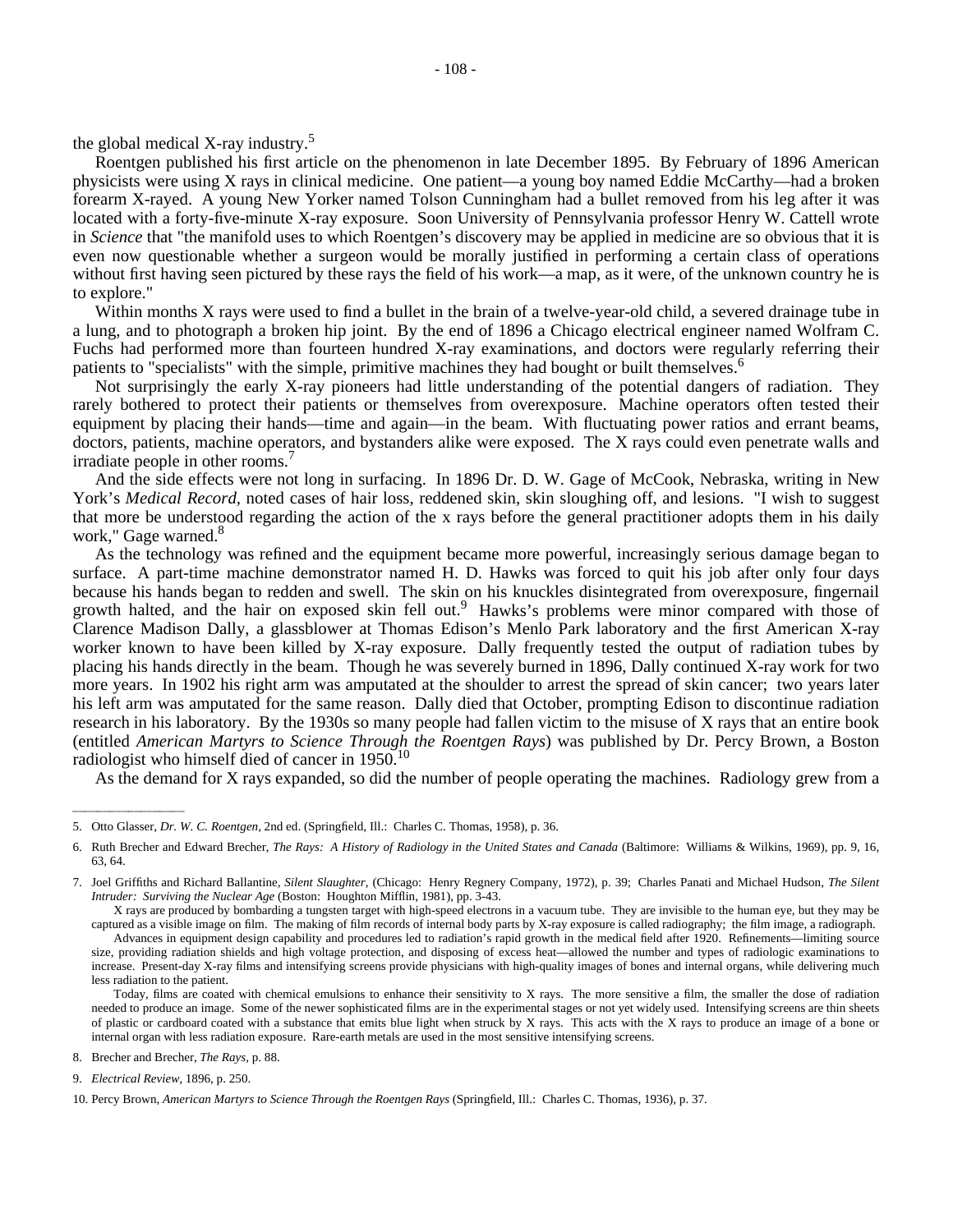specialty of only a few hundred practitioners in 1913 to a burgeoning profession with more than fifteen thousand people in 1981—roughly 6 percent of the nation's physicians. To become certified radiologists, doctors generally complete a three-year residency following their medical-school training and internship. A one-year fellowship in a specialty may also be taken. They must then pass a national examination before practicing.<sup>11</sup> As an elite group of medical doctors with radiation training, they raised the use of diagnostic X rays to the status of a high-powered medical specialty.

Unfortunately the health of radiologists declined dramatically with the expansion of their trade. In 1946 a statistical study of obituaries in the *New England Journal of Medicine* by Dr. Helmuth Ulrich found the leukemia rate among radiologists to be eight times that of other doctors.<sup>12</sup> In 1956 the National Academy of Sciences (NAS) supported those findings in a report that concluded that radiologists lived 5.2 years less than other doctors.<sup>13</sup> In 1963 a study by Dr. E. B. Lewis found a significant excess of deaths from leukemia, multiple myeloma, and aplastic anemia among radiologists, and two years later two Johns Hopkins researchers discovered a 70 percent excess of cardiovascular disease and certain cancers among radiologists as opposed to the general population, and a 730 percent rise in leukemia deaths.<sup>14</sup> In 1981 Dr. Genevieve Matanowski, who is directing the continuation of the Johns Hopkins study, wrote that there is additional evidence that radiologists also suffer an increased risk of contracting multiple myeloma, and an increased chance of death from strokes and heart disease.<sup>15</sup>

And though they have become the human guinea pigs of the X-ray industry, radiologists unfortunately are not the only people administering X rays. In fact many medical practitioners obtain their M.D. certificates and go on to use X-ray machines extensively in their practices without even rudimentary training in radiology. Dr. Herbert Abrams, professor of radiology at the Harvard Medical School, has warned that the problem "can be traced to medical schools, where all too often one finds too few radiologists on the faculty, too little support of the department, too little time in the curriculum and too few radiology clerkships." The result, he warns, "may be a graduating class with limited knowledge of what radiology can do."<sup>16</sup> Indeed, Dr. Karl Z. Morgan, founder of the profession of radiation health physics, has stated: "If you ask many of these doctors what is a roentgen or a rad, they are not even able to give you the definition."<sup>17</sup> Surveys have shown, in fact, that nonradiologists who provided their own X-ray services ordered twice as many X rays as those doctors who referred patients to trained radiologists expert in the field, with a more complete understanding of the technology and its dangers.<sup>18</sup>

And if doctors are largely ignorant of the potential health effects of the X-ray machines in their offices, often the roughly 150,000 people who actually operate them understand the dangers even less. As of 1981 less than a third of the states in the U.S. required licensing of X-ray machine operators, and even those programs are by no means uniform. Most of the licensing only pertains to full-time X-ray equipment operators and does not cover people who operate the machines part time. Only California, of all the fifty states, requires that all X-ray machine operators be specially trained.<sup>19</sup>

Meanwhile the vast majority of the people administering X rays may not really know what they are doing. Congressman Bob Eckhardt, chairman of the House Subcommittee on Oversight and Investigations, found it "particularly disturbing, if not outright frightening . . . that in many states any person can walk off the streets and operate machines which are capable of inflicting great harm upon those exposed to them."<sup>20</sup> Daniel Donohue,

<sup>11.</sup> Brecher and Brecher, *The Rays,* p. 211.

<sup>12.</sup> Helmuth Ulrich, "Incidence of Leukemia in Radiologists," *New England Journal of Medicine,* January 10, 1946, Vol. 234, pp. 45-46.

<sup>13.</sup> NAS, *Pathologic Effects of Atomic Radiation,* Publication No. 452 (Washington, D.C.: National Academy of Sciences, 1956).

<sup>14.</sup> E. B. Lewis, "Leukemia and Ionizing Radiation," *Science,* 125(7255): 965, May 17, 1957. (The absence of chronic lymphatic leukemia deaths lead Lewis to suggest that the excess deaths were due to radiation exposure or some other factor acting in a similar manner.) Raymond Seltser and Phillip Sartwell, "The Influence of Occupational Exposure to Radiation on the Mortality of American Radiologists and Other Medical Specialties," *American Journal of Epidemiology* (January 1965): 2-22.

<sup>15. &</sup>quot;Job Hazards of Radiologists Studied," *Washington Star,* February 23, 1981; "Radiologists Take X-ray to Heart, Disputed Study Suggests," *Medical World News* 22, No. 6 (March 16, 1981): 36.

<sup>16.</sup> Herbert L. Abrams, "The 'Overutilization' of X rays," *New England Journal of Medicine* 300 (May 24, 1979): 1213-1216.

<sup>17.</sup> *Citizens' Hearings,* p. 93.

<sup>18.</sup> *1979 X-ray Hearings,* p. 75.

<sup>19.</sup> Arizona, California, Florida, Hawaii, Kentucky, Montana, New Jersey, New York, Vermont, West Virginia, and Puerto Rico have operating programs for licensing X-ray technologists. Delaware, Georgia, Indiana, Iowa, Michigan, and Minnesota have enabling legislation to begin licensing programs.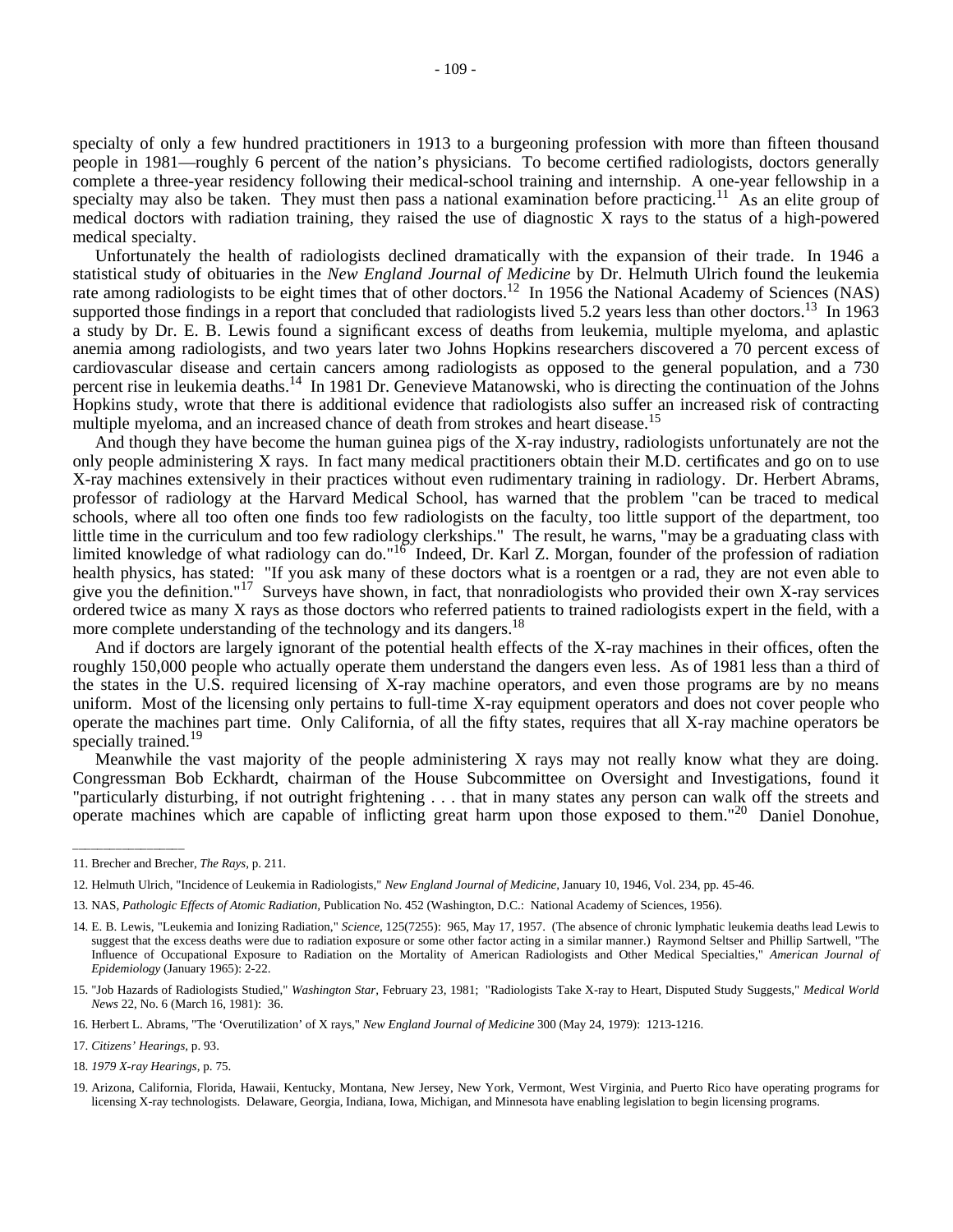president of the American Society of Radiologic Technologists, has echoed the sentiment. After assisting in a training program he found that many prospective X-ray machine operators "were told never to adjust the controls of the equipment, but to increase the time of exposure when they X-rayed a larger patient. Many were told to experiment on their patient and to try different techniques . . . to learn how to use the equipment." Some, Donohue added, had been instructed "not to limit the beam of radiation in the area of interest." The technique of limiting tissue exposed is now seen as a basic safety practice in medical radiology.

Donohue found the experience deeply disturbing. "Most of these operators—which included nurses, medical assistants, secretaries, receptionists—who were employed and expected to perform radiological examinations as part of their job requirements were not provided radiation monitoring devices to determine their accumulated dosage, and were unaware that a potential hazard existed for either themselves or their patients."<sup>21</sup>

Herbert Abrams has added his opinion that improper focusing and shielding may be widespread among untrained X-ray operators.<sup>22</sup> And a nationwide evaluation by the Bureau of Radiological Health (BRH) has borne out that fear. In 1975 the BRH found that 63 percent of the noncredentialed operators tested failed to properly restrict the X-ray beam to the size of the film for a given examination and thus unnecessarily overexposed the patient. Forty percent of the credentialed technologists taking that same test failed. In some cases exposure levels varied from patient to patient by a factor of two thousand.<sup>23</sup>

In August 1981, under intense pressure from portions of the radiation health community, Congress passed a law requiring the states to establish federally approved programs for the training and licensing of radiological technologists. The programs are to be in place by 1985.

#### **X Rays** *in Utero*

Though the X-ray industry and its medical proponents emphasize that the doses from diagnostic radiation are small, considerable evidence has surfaced indicating that the health effects can be devastating, particularly to the unborn fetus. $24$ 

In fact, one of the world's first and biggest radiation surveys was conducted in the mid-1950s on the effects of X rays on unborn children, and it has had an important effect on all debate over safe radiation exposures since.

The study began in 1955, when David Hewitt, a statistician at England's Oxford University, noticed that in the preceding few years there had been more than a 50 percent increase in the number of British children dying of leukemia. His preliminary statistics convinced Dr. Alice Stewart of Oxford's Department of Preventative Medicine to search for a reason. Trained as a pediatrician and epidemiologist, Stewart began crisscrossing Britain, persuading local health officials to interview the mothers of each of the 1,694 children who died of cancer the previous two years. An equal number of healthy mothers and children were used as controls.

As the interviews began to accumulate, a cause for the excess cancers emerged. Stewart and Hewitt sifted through the data and found that twice as many cancer deaths occurred before the age of ten among children whose mothers had received a series of pelvic X rays while pregnant.<sup>25</sup> "It was quite by accident that we bumped into the radiation story," Stewart told us.<sup>26</sup>

The "accident" was not well received by either the medical community or the nuclear industry. An X-ray picture

<sup>20.</sup> *1979 X-ray Hearings,* p. 69.

<sup>21.</sup> *1979 X-ray Hearings,* p. 8.

<sup>22.</sup> Abrams, "'Overutilization' of X rays," p. 1213.

<sup>23.</sup> DHEW, *Bulletin of the Bureau of Radiological Health, Supplement no. 1* (Washington, D.C.: Department of Health, Education and Welfare, July 1976); U.S. Congress, Senate Committee on Commerce, Science and Transportation, *Radiation Health and Safety,* June 16, 17, 27, 28, 29, 1977, p. 49. The Bureau of Radiological Health is following up on facilities with readings above or below the average doses for certain examinations and has reported significant drops in patient doses. Use of gonad shielding is part of the educational programs for both medical and general audiences.

<sup>24.</sup> DHEW, *X-Ray Examinations A Guide to Good Practice* (Washington, D.C.: Department of Health, Education and Welfare, 1970), p. 6. The unborn face greater risk of radiation damage than adults receiving the same amount of exposure. The stage of pregnancy determines, in large measure, the type of fetal damage. During the first trimester risks of accidental miscarriage, congenital malformation, and brain damage predominate. From the ninth day through the sixth week of pregnancy, organogenesis—the period of organ and limb development—occurs. The greatest radiation-induced deformities can be produced because of the specialized rapid development and division of cells and tissues. Ear, nose, eye, and structural brain deformities can result.

<sup>25.</sup> Griffiths and Ballantine, *Silent Slaughter,* p. 41.

<sup>26.</sup> Alice Stewart, interview, November 1980.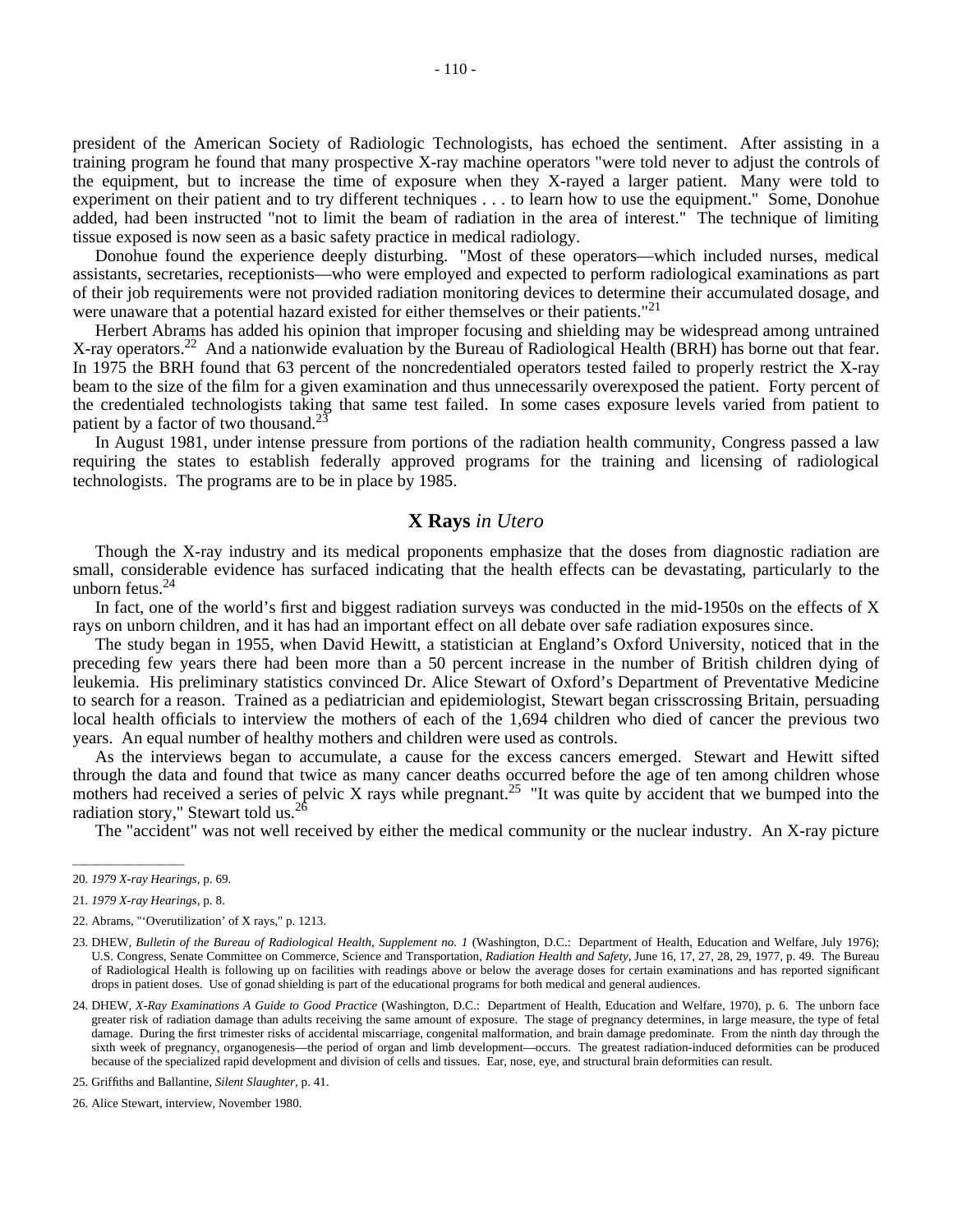of a fetus *in utero* had been secured as early as February of 1896—two months after Roentgen's discovery—and it had become common practice to use X rays to detect multiple births or abnormal conditions in the uterus, and to clarify the outlines of the mother's pelvis to aid in delivery.<sup>27</sup> Hewitt's and Stewart's findings jeopardized those practices and threw into doubt the entire foundation of the safety standards for radiation. Such doses from X rays were believed to be safe. At the time their study was issued, it was generally believed that the "threshold" below which radiation exposure was safe was roughly ten rads. The new findings indicated that a single rad of X-ray dosage to an infant *in utero* could lead to a higher chance of childhood leukemia.<sup>28</sup>

Dr. Stewart soon found herself under a barrage of criticism. She lost her staff and her funding for the Oxford survey. But she continued nonetheless. In 1958, with an expanded data base, she concluded that a fetus exposed in the first three months of development was ten times more likely to develop cancer than an unexposed fetus. The risk increased with the number of exposures, even a single X ray was found to contribute. Stewart also found that X rays to a woman who was not pregnant could also lead to damage in future offspring. Women carry their eggs from birth, and Stewart found the X rays would be particularly harmful if they affected the mothers' ovaries.<sup>29</sup>

In 1962 Stewart's embattled study received powerful confirmation from Dr. Brian MacMahon of the Harvard School of Public Health. A study of 700,000 children born between 1947 and 1964 was conducted in thirty-seven major maternity hospitals in the Northeast. MacMahon compared the children of seventy thousand mothers who had received pelvic X rays during pregnancy with the children of mothers who had not been X-rayed. He found that cancer mortality was 40 percent higher among the children with X-rayed mothers.<sup>30</sup> It was a stunning confirmation of Stewart's findings, a crucial turning point in the radiation controversy, and made essentially inescapable the conclusion that the human fetus was far more vulnerable to miscarriage, malformations, and cancer from X rays than anyone had previously believed possible. In 1963 MacMahon told a Joint Committee on Atomic Energy hearing on bomb fallout in southern Utah that "we must consider very seriously the possibility of cancer production by low doses of radiation such as encountered in x ray diagnosis and even fallout."<sup>31</sup>

Yet two decades after Stewart first published her findings, and fourteen years after MacMahon confirmed them, little had been done to warn the public. A 1976 telephone survey by the New York Public Interest Research Group indicated that women of childbearing age who underwent X-ray examinations were often not asked beforehand if they were pregnant.<sup>32</sup> At 1980 hearings for radiation victims, held in Washington, Dr. Karl Z. Morgan remembered how he and others had "fought for years to pass a recommendation . . . that women in the childbearing age should not be given x rays in the pelvic and abdominal region except during emergency situations and except during the ten-day interval following the beginning of menstruation." The failure of the X-ray industry to comply was, he said, "one of the biggest problems in reducing the harmful effects of radiation."<sup>33</sup>

In 1970, the last year in which the federal government analyzed X-ray records on a national scale, it found that 23 percent of the 3.5 million pregnant women in the United States were exposed to medical X rays—some eight hundred thousand women. In 9 percent of these cases—involving more than seventy thousand individuals—the fetus was exposed to the X-ray beam. Five years later a study of sixty-eight thousand single deliveries in sixteen hospitals during 1969 and 1970 estimated that pelvic X rays were given in 6.9 percent of the cases. Current estimates indicate that pelvic X rays are still given in about 6 percent of all live births in the United States, though some facilities administer them at a far higher rate.<sup>34</sup>

30. Brian MacMahon, "Prenatal X-ray Exposure and Childhood Cancer," *Journal of the National Cancer Institute* 28 (1962): 1173.

<sup>27.</sup> Brecher and Brecher, *The Rays,* p. 60.

<sup>28.</sup> Stewart, et al., "Survey of Childhood Malignancies," *British Medical Journal* (1958), p 1495.

<sup>29.</sup> Alice Stewart and George W. Kneale, "Radiation Dose Effects in Relation to Obstetrics, X Ray and Childhood Cancer," *Lancet* 1 (1970): 1185-1187.

<sup>31.</sup> *Fallout, Radiation Standards and Countermeasures,* U.S. Congress, Joint Committee on Atomic Energy, Subcommittee on Research, Development, and Radiation, August 20-22, 27, 1963, p. 595.

<sup>32.</sup> Deborah Van Brunt, *Consumer Perspectives on X Rays* (New York: New York Public Interest Research Group, November 15, 1976).

<sup>33.</sup> *Citizens' Hearings,* p. 88.

<sup>34. &</sup>quot;Considerations of Possible Pregnancy in the Use of Diagnostic X Rays," FDA Publication 75-8029, Health Physics in the Healing Arts, 7th Mid-year Topic Symposium, Health Physics Society (Washington, D.C.: DHEW, December 1972), p. 599; J. A. Campbell, "X-ray Pelvimetry: Useful Procedure or Medical Nonsense," *Journal of National Medical Association* 68 (November 1976): 514-520; K. M. Kelly, et al., "The Utilization and Efficacy of Pelvimetry," *American Journal of Roentgenology* 125, No. 1 (September 1975): 66-74.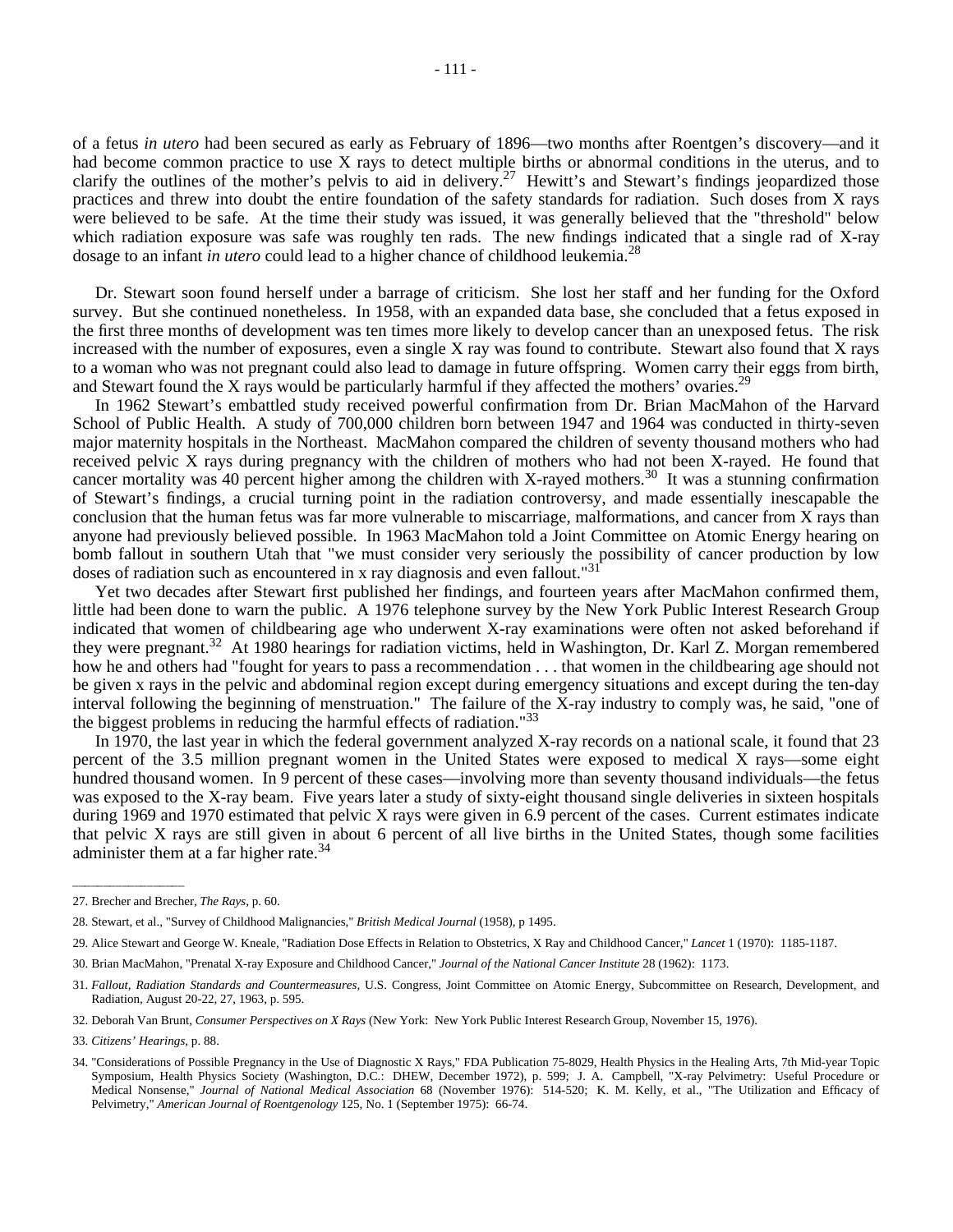Unfortunately the practice of X-raying pregnant women already has had tangible effects. In January of 1957 Emma Rita Mihal, an Ohio housewife, visited an obstetrician and told him she was pregnant. "But," she remembers, "he insisted that I was not pregnant" and then ordered month-long radiation treatments for endometritis, an inflammation of the lining of the womb. A few weeks after completion of the treatment Mrs. Mihal returned to the obstetrician. The doctor, she said, "took the stethoscope and he listened, and then . . . he turned to me and said, 'Mrs. Mihal, you are pregnant.' . . . It was the last thing that man ever told me." Worried about what the radiation treatment might have done to her unborn child, Mihal visited her radiologist. "He took me by the shoulder and he said, 'I want you to go home, your baby will be fine.'" But when Kathleen Mihal was born on September 19, 1957, she came into the world with the undersized head of a microcephalic. Radiation burns scarred her back.

Mihal recalled that her doctors "never told me I shouldn't have another child. I did become pregnant again, and here again my other child is greatly damaged, because she has genetic damages. She was very sickly from the day she was born."<sup>35</sup>

Though the Mihals' story was an extreme one, it and other cases ultimately could not be ignored. Additional studies have now linked X-ray doses to women *even before pregnancy* with significant rises among offspring in Down's syndrome and fatal cancer before the age of fifteen.<sup>36</sup> Finally, in April of 1980, the Bureau of Radiological Health and the American College of Obstetricians and Gynecologists launched a massive public education program warning of the damaging effects of radiation (as well as certain drugs) on pregnancies.<sup>37</sup> The consumer education program is part of BRH's nonpersonnel budget, which was cut in fiscal year 1981 from \$6.3 million to \$6.1 million. Projections for FY 1982 at the time of this writing put that budget at \$5.9 million.<sup>38</sup>

#### **Mammography and Other Problems**

Unfortunately, children *in utero* have not been the only ones to suffer from the misuse of X-ray technology. One major program of X-ray diagnosis—mammography, aimed at tracking down breast cancer in women—has also resulted in disaster. Breast cancer is the leading cause of death among American women between the ages of fortyfour and fifty-five. Apparently X rays have contributed to the problem rather than helping to solve it.<sup>39</sup>

An X ray of the breast can reveal tumors in their early stages, and thus can have beneficial results. But because the breast is highly radiation-sensitive, the mammogram itself can cause cancer. The danger can be heightened by the subject's genetic makeup, preexisting benign breast disease, artificial menopause, obesity, and hormonal

hhhhhhhhhhhhhhhhhh

This statement was subsequently approved and adopted by the American College of Radiology in July 1980.

The American College of Obstetricians and Gynecologists has approved the following statement in June 1980, which is comparable to the panel statement:

"X-ray pelvimetry provides limited additional information to physicians involved in the management of labor and delivery. It should not be a prerequisite to clinical decisions concerning obstetrical management. Reasons for requesting x-ray pelvimetry should be individually established."

FDA's public education campaign "X-Rays: Get the Picture on Protection" includes American College of Obstetricians and Gynecologists and FDAapproved materials on X rays and pregnancy. The information is available free from: X Rays, FDA, Rockville, MD 20857.

38. A revised FDA operating budget of \$336 million for fiscal 1982 has been submitted to Congress by President Reagan. This is \$16.9 million below the request submitted in January by the previous administration. The new proposed figures are:

| Fiscal Year | <b>Budget</b>                           | <b>Paid Staff Years</b> |
|-------------|-----------------------------------------|-------------------------|
| 1981        | \$327 million                           | 7.627                   |
| 1982        | \$336 million                           | 7.379                   |
|             | Source: FDA Talk Paper, March 10, 1981. |                         |

<sup>39.</sup> J. D. Boice, "Risk of Breast Cancer Following Low-Dose Radiation Exposure," *Radiology* 131 (June 1979): 589-597; G. W. Beebe, et al., "Studies of the Mortality of A-bomb Survivors, Report 6, Mortality and Radiation Dose, 1950-1974," *Radiation Research* 75 (July 1978): 138-201; F. A. Mettler, "Breast Neoplasms in Women Treated with X-rays for Acute Postpartum Mastitis," *Journal of the National Cancer Institute* 43 (October 1969): 803-811.

<sup>35.</sup> *Citizens' Hearings,* p. 35; Robert W. Gibson, et al., "Leukemia in Children Exposed to Multiple Risk Factors" *New England Journal of Medicine* 279, No. 17 (October 24, 1960): 906-909.

<sup>36.</sup> Griffiths and Ballantine, *Silent Slaughter,* p. 46; A. T. Sigler, et al., "Radiation Exposure in Parents of Children with Mongolism (Down's Syndrome)," *Johns Hopkins Hospital Bulletin* 117 (December 1965): 374-399.

<sup>37.</sup> The FDA panel on X-ray pelvimetry approved the following statement on January 26, 1979:

<sup>&</sup>quot;Pelvimetry is not usually necessary or helpful in making the decision to perform a cesarean section. Therefore, pelvimetry should be performed only when the physician caring for the patient feels that pelvimetry will contribute to the decisions concerning diagnosis or treatment. In those few instances, the reason for requesting the pelvimetry should be written on the patient's chart. This statement does not apply to x-ray examinations for purposes other than measurement of the pelvis."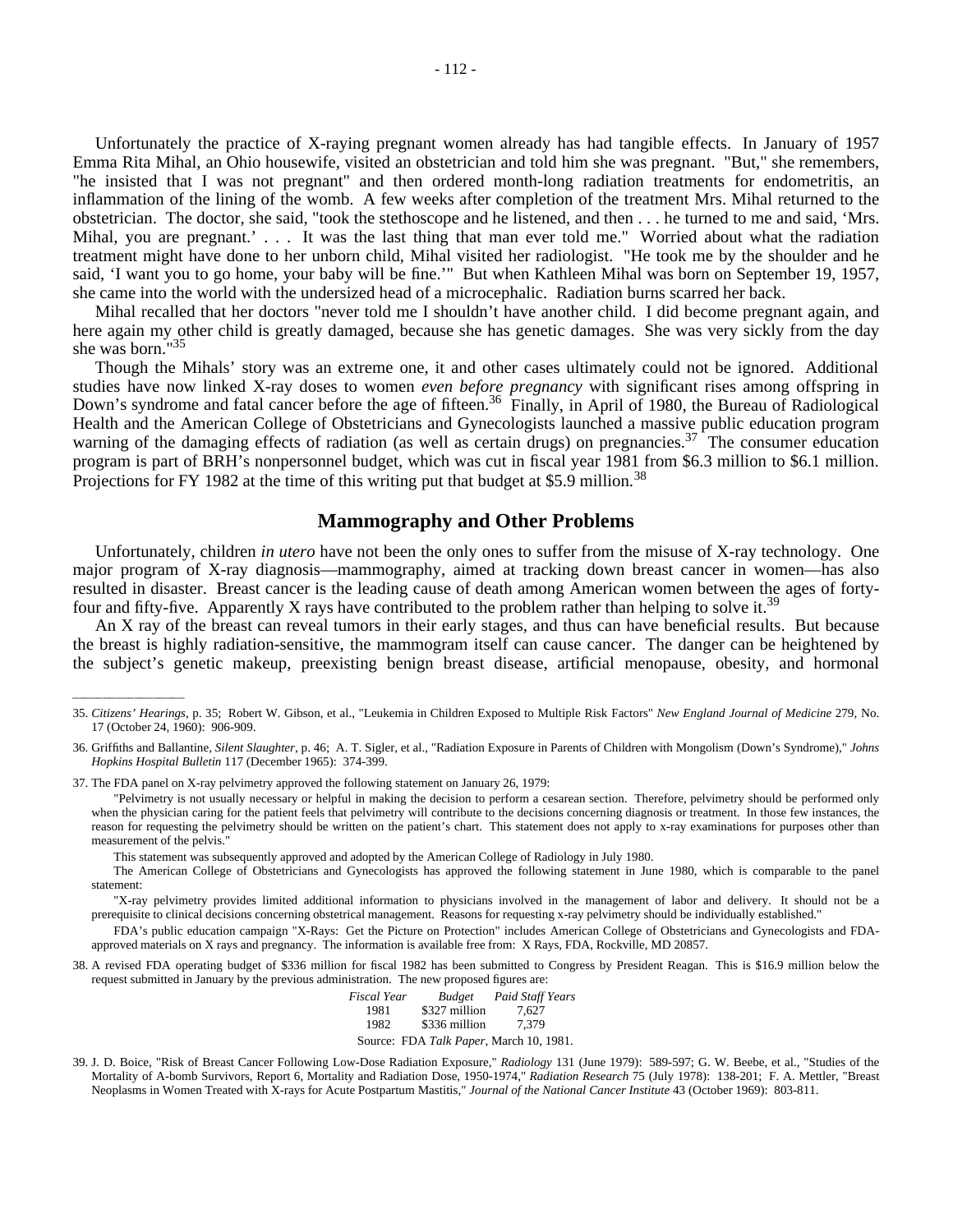imbalances. Ironically, because the breast tissue of younger women is denser than that of older women, detection of their cancer through mammography is more difficult, if not impossible, in many cases.

The idea of using X rays to detect breast cancer gained credence in the 1930s. By the 1960s mammography was in common use, and a study begun in 1963 by the Health Insurance Plan of New York (HIP) concluded that mammography could reduce mortality rates among women.<sup>40</sup> In 1973 the American Cancer Society and National Cancer Institute cosponsored the establishment of the Breast Cancer Detection Demonstration Projects (BCDDP). Twenty-seven projects were established with the goal of examining a quarter million women. The project program included instruction in breast self-examinations, an initial clinical history, and a physical examination which included a thermogram (which uses an infrared camera to study body temperatures) and a mammogram X ray. The entire program was repeated each year for five years, with a five-year observation period after screening. By 1976 about eighteen hundred cases of breast cancer had been detected.<sup>41</sup>

But the program took on the aura of a fad. In 1974, after Betty Ford and Happy Rockefeller suffered mastectomies, the interest in methods of preventing breast cancer soared. Rose Kushner, executive director of the Maryland-based Breast Cancer Advisory Center, found that "women all over the country were inundated with information about this life-saving machine, and waiting lists for mammograms were often months long. Omitted from this flood of media coverage, however, was the behind-the-scenes conflict among scientists about the potential danger of exposing healthy breasts to a known carcinogen:  $x \text{ ray.}^{\text{42}}$ 

In January of 1975 Dr. John C. Bailar III published an article in the *Annals of Internal Medicine* warning that the Health Insurance Plan study, which had prompted so much faith in mammography, had not in fact demonstrated any increase in survival rates among the women under fifty who had been given the X rays.<sup>43</sup> Drs. Irwin Bross and Leslie Blumenson of Buffalo's Roswell Park Memorial Laboratory soon estimated that based on dosage levels, twice as many deaths as cures could result from mammographic screenings.<sup>44</sup> By early 1977 Bross had become an outspoken critic of the program, calling it a "disastrous mistake" that would "produce the worst . . . epidemic of cancer in medical history." At a meeting sponsored by the National Cancer Institute, Bross accused the American Cancer Society and the American College of Radiology of subjecting a quarter million American women to X-ray dosages equivalent "to death warrants with a 15-year delay in the execution."<sup>45</sup> Dr. Rosalie Bertell, a mathematician and an expert in radiation and the causes of cancer, later explained that a basic arithmetical error had been made in the design of the mammography program, which may well have resulted in serious health effects to early participants in the program. Some changes were made after the error was pointed out, she said, but had the program continued as originally planned, it might have caused up to twelve breast cancers for every one it picked up. "A lot of this I blame on the nuclear establishment," she said, "which has gone out of its way to convince everybody that low level radiation is no hazard. The nuclear physicist gives cancer risk per year, whereas health professionals give reproductive lifetime (30 year) or lifetime (70 year) risk. A physician using a physicist's estimates and not noting the timeframe difference will underestimate the risk." The medical profession, she said, was also accepting the word of the weapons industry about the magnitude of the risk per year, even if corrected for longer time spans, letting nuclear physicists determine what doses of radiation were safe, and what were not. Thus, she charged, "the doctors have abdicated responsibility in this area."<sup>46</sup>

The medical establishment gradually responded to the criticism. In August of 1976 the National Cancer Institute set interim guidelines for X rays at the screening centers, warning that "we cannot recommend the routine use of mammography in screening [women without demonstrable symptoms] ages 35 to 50."<sup>47</sup> In 1977 the federal

<sup>40.</sup> S. Shapiro, et al., *Changes in Five-year Breast Cancer Mortality in a Breast Cancer Screening Program,* presented at the Seventh National Cancer Conference (Philadelphia: J. B. Lippincott, 1973), pp. 663-678.

<sup>41.</sup> Winifred F. Malone, "National Cancer Institute Guidelines for Mammography," presented at Ninth National Conference on Radiation Control, Seattle, Washington, June 19-23, 1977, p. 51.

<sup>42.</sup> *1979 X-ray Hearings,* p. 115.

<sup>43.</sup> John C. Bailar, "Mammography, A Contrary View," *Annals of Internal Medicine* 84 (1976): 77-84.

<sup>44.</sup> I. D. Bross and Leslie Blumenson, "Screening Random Asymptomatic Women Under 50 by Annual Mammographies: Does it Make Sense?" *Journal of Surgical Oncology* 8, No. 5 (1976): 437-445.

<sup>45.</sup> I. D. Bross, "Written Statement Submitted for the NIH/NCI Consensus Development Meeting on Breast Cancer Screening, September 14-16, 1977, at the Invitation of Dr. Donald Frederickson," p. 1.

<sup>46.</sup> *Citizens' Hearings,* p. 85.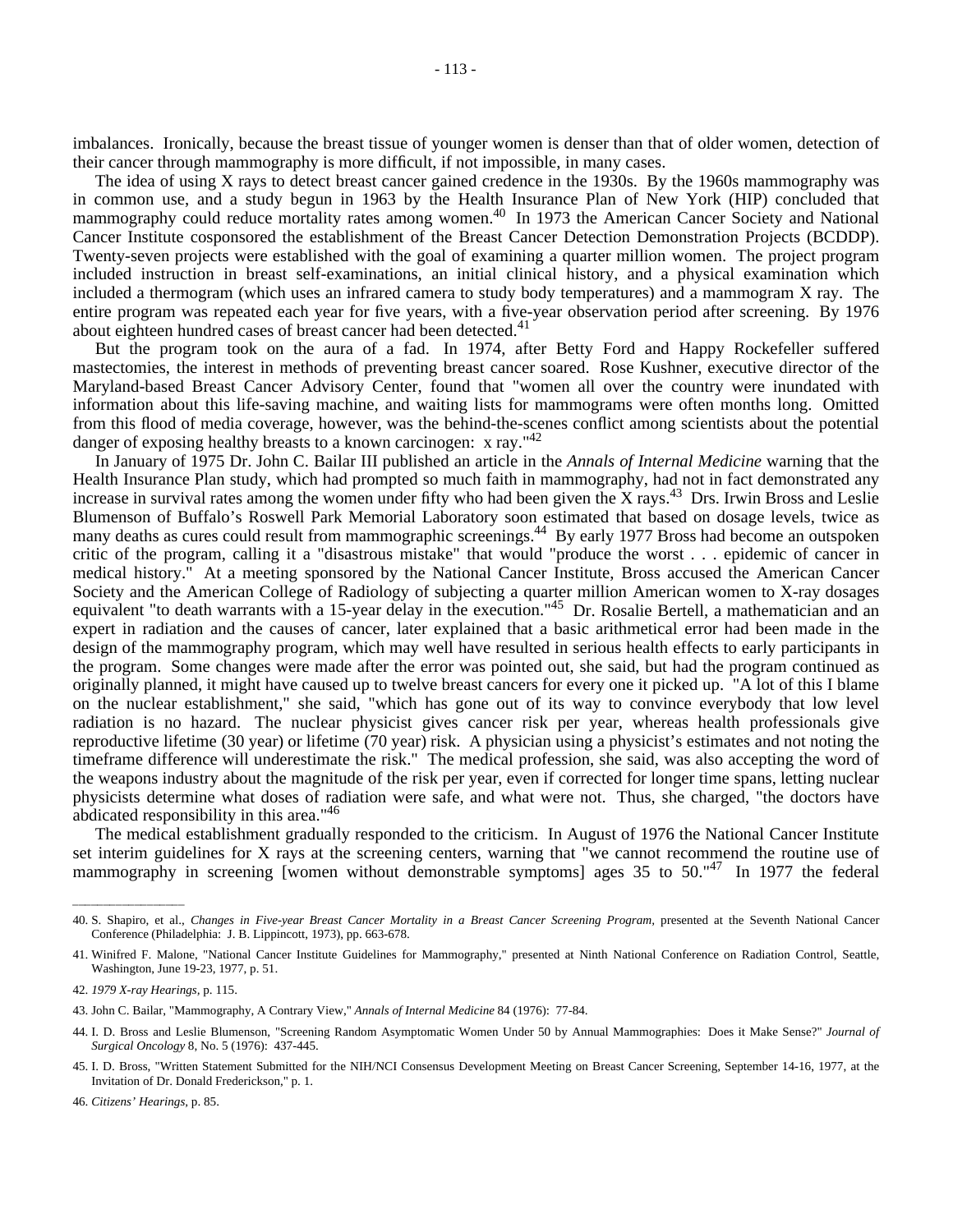government recommended that women below the age of fifty be X-rayed only if they or a member of their immediate family had a history of breast cancer. The American Cancer Society has suggested that women under thirty-five be given mammographies only if there is clear evidence of a need for it.<sup>4</sup>

Nonetheless the controversy continued. Leonard Solon, director of New York City's Bureau of Radiation Control, worried in 1976 that inadequate training was leading to faulty administration of mammograms.<sup>49</sup> In 1977 the BRH found that roughly 35 percent of the mammograms being taken had technical problems affecting their usability.<sup>50</sup> Bross warned that "the irresponsible or incompetent use of x ray" could not be stopped if health agencies waited for the medical profession to give the word. "If one million women each receive 1,000 millirem of x rays, between 50 and 200 can be expected to develop breast cancer as a result," he said. "The risk for radiation-induced breast cancer is higher than for all other radiation-induced cancers, including thyroid, lung, leukemia, and bone tumors."<sup>51</sup>

Though infants *in utero* and women have proved extremely sensitive to X rays, the problem is not restricted to them. In the early 1960s one of the largest radiation-related population studies ever done was begun at Johns Hopkins University. Known as the Tri-State Leukemia Survey, the study covered some six million subjects in New York, Maryland, and Minnesota who had undergone diagnostic X rays. By 1972 results of an analysis by Dr. Bross and Nachimuthu Natarajan indicated that children with chronic diseases were also at special risk from low levels of X ray. The study also lent crucial confirmation to the problem of *in utero* X rays, showing that children of mothers X-rayed during pregnancy suffered 1.5 times the leukemia rate as children of mothers not X-rayed. In certain selected sub-categories of children, exposed groups are 5 or even 25 times as likely to develop leukemia as is the general population.<sup>52</sup> Dr. Rosalie Bertell, in examining the data, added that "young adults with asthmas, severe allergies, heart disease, diabetes, arthritis and so on, were about 12 times as susceptible to radiation-related leukemia as were healthy adults." She measured the equivalence in effect of X ray and natural aging. Although the aging acceleration had been recognized as radiation-related, the effect had gone unmeasured. Nor had there been a full accounting for what X rays might be doing to the gene pool. "I think we need to face up not only to the long-term effects on the individual of exposure to radiation," she warned, "but on the long-term effects to the species." $53$ 

50. Ronald G. Jans and Thomas R. Ohlhaber, "Breast Exposure: Nationwide Trends—Progress to Date," presented at Ninth Annual National Conference on Radiation Control, Seattle, WA, June 19-23, 1977, p. 222.

<sup>47.</sup> Diane Fink, "Letter of Screening Guidelines to Breast Cancer Center Directors," August 1976.

<sup>48. &</sup>quot;Modification #1, Operational Memorandum #6," Breast Cancer Detection Demonstration Project, National Cancer Institute, May 5, 1977.

During a 1977 lecture Dr. Richard G. Lester of the University of Texas Department of Radiology discussed the statistical limitations of the screening program. There is a sharp increase in the incidence of breast cancer among women between the ages of forty to forty-five. The BCDDP program established the screening program at age thirty-five because proponents "believed, despite the fact that it was more recognized that the HIP Study showed no improvement in survivorship under the age of 50, that techniques had improved enough so that such an improvement would be demonstrated."

In October 1975 the National Cancer Institute initiated three committees to review the use of X-ray mammography for women under age fifty. One group, headed by Dr. Lester Breslow of UCLA, was to estimate the benefits of adding mammography to history and physical examination in the HIP breastcancer screening project. The Breslow report, presented in July 1976, recommended that routine mammographic screening in women less than fifty years of age be discontinued; the amount of radiation in mammography for women in all ages be standardized at the lowest level possible for diagnostic quality; and additional randomized clinical trials involving women under fifty be carried out to more clearly define the value of mammography in relation to other means of detecting breast cancer.

A second group, under the direction of Dr. Louis Thomas, a NCI pathologist, reviewed the pathology data from the HIP survey. The third group, under Dr. Arthur Upton, was asked to lead a group evaluating the relation between the benefit and risk of mammographic screening for the detection of breast cancer. The Upton report found that although the risk of a mammogram increasing an individual's risks of developing breast cancer was small, the total risk to a large population of healthy women was not justified.

<sup>49.</sup> Leonard Solon, "The Options: New York City Mammography Regulations," presented at the Eighth National Conference on Radiation Control, Springfield, Illinois, May 2-7, 1976, p. 241; M. J. Homer, "Mammography Training in Diagnostic Radiology Residency Programs," *Radiology* 135, No. 2 (May 1980): 529-531.

In a letter to the *American Journal of Roentgenology* ("National Conference on Breast Cancer: Adequacy of Mammography Training," 133, No. 1 [July 1979]: 161) Dr. Marc J. Homer of the New England Medical Center Hospital stated: "Not too long ago I prepared for my oral boards in radiology. Though subjects as esoteric as congenital hypophosphatemia and the Mounier-Kuhn syndrome were covered . . . I was never required to learn mammography. Though last year I saw more breast cancers on my viewbox than all the colon, stomach, and kidney cancers combined, I never had to interpret a single mammogram as a resident . . . Anything less than a resident learning the technical and interpretative aspects of mammography is inadequate and will only serve to keep mammography as a 'second class radiology examination.'"

<sup>51.</sup> Bross, "Written Statement," p. 2.

<sup>52.</sup> I. D. Bross and N. Natarajan, "Leukemia from Low Level Radiation: Identification of Susceptible Children," *New England Journal of Medicine* 287 (1972): 107-110; S. Graham, et al. "Methodological Problems and Design of the Tri-State Leukemia Survey," *Annals of the New York Academy of Science,* 107: 557-69 (1963).

<sup>53.</sup> *Citizens' Hearings,* p. 83; R. Bertell, "Radiation Exposure and Human Species Survival," *Environmental Health Review,* June 1981, pp. 43-52.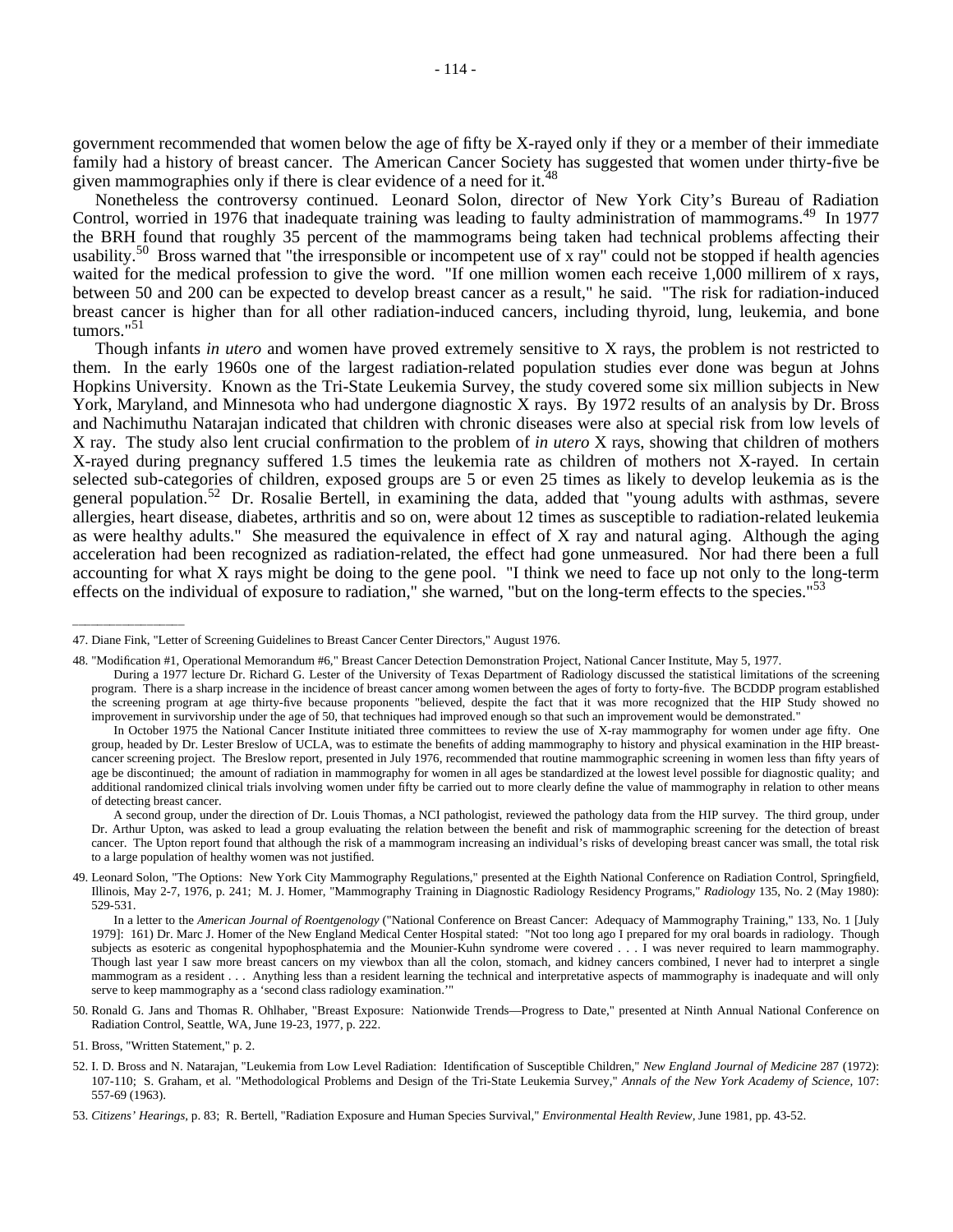In May 1977 the outspoken Bross coauthored an article in the *Journal of the American Medical Association,* blaming doctors for excess cancers and increased risks of genetic damage because of misuse of X rays. Within weeks he was notified that federal funding for his work on the Tri-State Survey was being terminated. The National Cancer Institute, which supported the survey for a decade, put two of Bross's best-known opponents on its review committee. Said Bross: "We became the most recent victims of a pattern of censorship and repression that has been going on in the United States ever since the furor over fallout from weapons."<sup>54</sup>

#### **Why So Many X Rays?**

Proponents of atomic power and weaponry have long been concerned that indications that small doses of X rays may be harmful would reflect badly on the viability of atomic reactors and the safety of bomb testing. Dr. Stewart's initial study, for example, was the first major epidemiological indication that low-level fallout could be far more dangerous than the currently accepted limits. In fact, even as late as 1979, during the accident at Three Mile Island, nuclear proponents were arguing that exposure levels from the plant were comparable to a single X ray, and thus safe. But Dr. Stewart's study, and a host of others, had indicated that even a single X ray could have disastrous effects on an infant *in utero* and other susceptible members of the community. As Dr. Allan Reiskin, professor of radiology at the University of Connecticut, told a congressional subcommittee in the wake of the accident, "these comparisons are inappropriate because they fail to recognize dramatically different distribution of radiation energies, different dose rates, different types of radiation, and different types of population that are irradiated."<sup>55</sup>

Another reason for an excess of X rays may be that they add to the income of doctors and medical institutions. X-ray equipment is costly and as the state of the art quickly changes, older but still usable models become obsolete. Doctors who invest thousands of dollars in X-ray machines may well be inclined to use them more than absolutely necessary in an attempt to recoup their investment. Perhaps the technology most vulnerable to this kind of financial consideration is the new "computerized axial tomography scanning" machine—the CT scanner. This device was introduced in 1973 and can perform precise examinations of the brain and, more recently, the whole body. It contains an X-ray tube and an electronic detector situated on a circular track. While rotating, the scanner can take thousands of radiographs in a few minutes and create a computer-processed cross-section view of the patient's body on a video screen. A visual slice can be taken of any body part.<sup>56</sup>

The CT scanner can be enormously useful—and also enormously expensive, costing up to \$1 million to buy and \$500,000 per year to maintain. A body scan can cost \$250 (CT radiation therapy can run as high as \$36,000 per patient) and by the early 1980s more than two million Americans were undergoing CT examinations each year.<sup>57</sup> Unfortunately the radiation doses are not inconsiderable, ranging as high as forty-five hundred millirems for some scans.<sup>58</sup>

The question must inevitably arise as to whether the machines once bought might be overused for financial reasons. That question has also arisen in the field of dental X rays. The average skin dose per dental X-ray film is about 910 millirems, nearly triple the whole body dose from background radiation. Though the dose to the bone is much lower—four millirems—a full mouth series can involve sixteen or more individual X-ray films and can deliver a substantial dose of radiation to the mouth.<sup>59</sup> A 1976 telephone survey of five hundred New York dentists by the New York Public Interest Research Group found that 89 percent of them ordinarily included a full set of full-mouth X rays during a patient's first visit to the office. Nearly half the dentists repeated X rays of the mouth at least once a year.<sup>60</sup> According to radiological health specialist James L. Walker, many dentists "feel that the dental x-ray is a

<sup>54.</sup> I. D. Bross and N. Natarajan, "Genetic Damage from Diagnostic Radiation," *Journal of the American Medical Association* 237 (May 30, 1977): 2399; and U.S. Congress, House Interstate and Foreign Commerce Committee, Hearings on Effect of Radiation on Human Health, January-February 1978 (Vol. I): p. 995.

<sup>55.</sup> *1979 X-ray Hearings,* p. 10.

<sup>56.</sup> K. Z. Morgan, "The Need for Radiation Protection," *Radiologic Technology* 44, No. 6 (1973): 385-395; OTA, *Policy Implications of the Computerized Tomography (CT) Scanner* (Washington, D.C.: Office of Technology Assessment, August 1978), pp. 15-20.

<sup>57.</sup> Michael Goldstein, "CT Benefits and Cost in Therapy," *Journal of the American Medical Association* 244, No. 12 (September 19, 1980).

<sup>58.</sup> OTA, *Policy Implications,* p. 39.

<sup>59.</sup> DHEW, *Population Exposure to X rays U.S. 1970* (FDA) Publication 73-8047 (Washington, D.C.: Food and Drug Administration, November 1973), Appendix III; ICRP, *Protection of the Patient in X-ray Diagnosis,* Publication No. 16 (New York: Pergamon Press, 1970).

<sup>60.</sup> Deborah Van Brunt, *Consumer Perspectives*.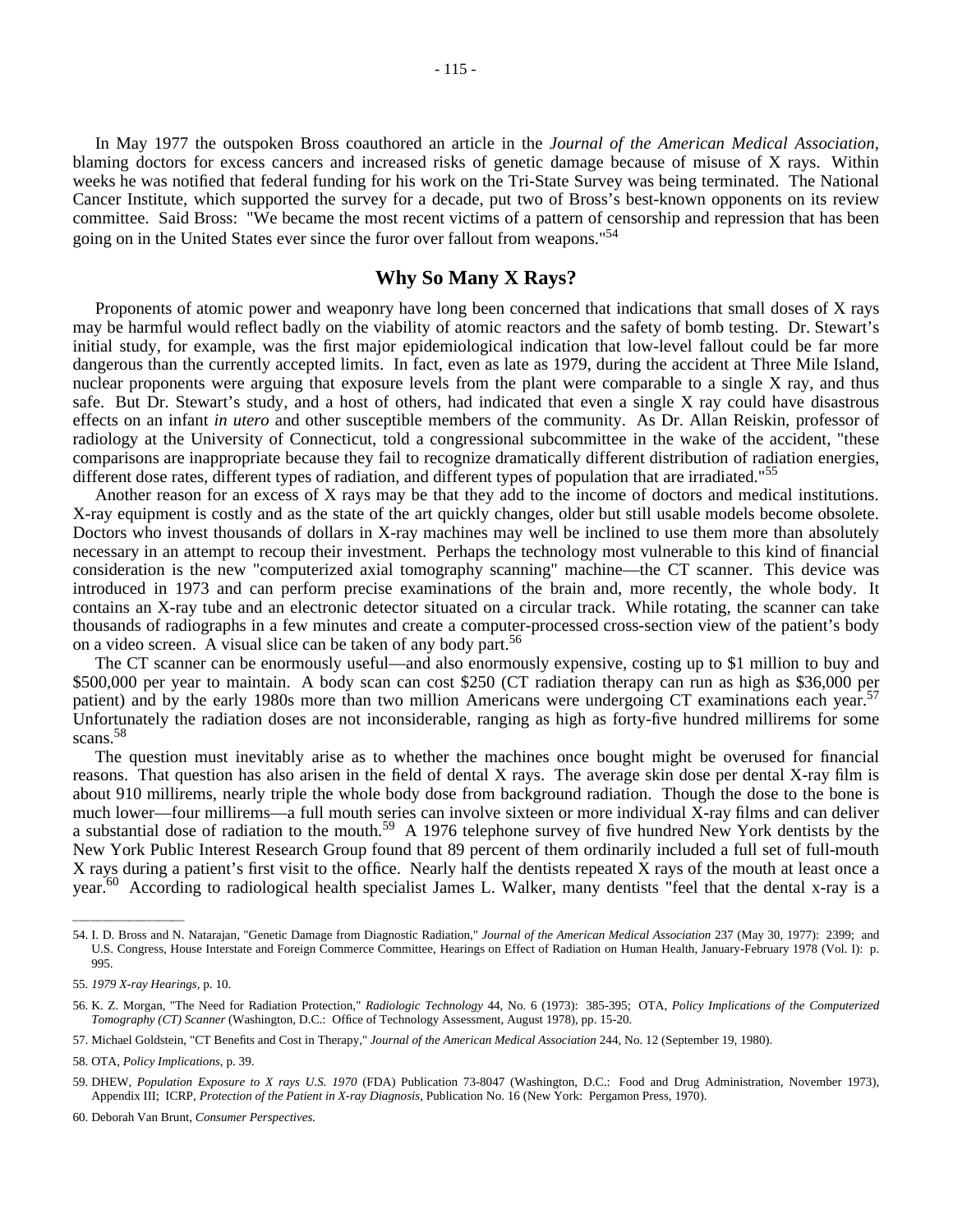Unfortunately, many of the technicians administering dental X rays are no better trained than those working in doctors' offices. And though lead "bibs" have been recently introduced to protect patients in some dentists' offices, sensitive organs such as the thyroid, salivary glands, active bone marrow, and lymphatics are still being exposed. Scatter radiation may also affect other parts of the body, including the gonads, a particularly important problem among children.<sup>62</sup>

Experts at the 1981 National Council on Health Care Technology Conference on Dental Radiology agreed that dentists rely too much on X rays. Conference participants concluded that X rays should be administered only when clinically indicated, i.e., after the patient's mouth has been visually examined and there appears to be a definite need for more information.<sup>63</sup>

Another form of exploratory X ray under scrutiny is the use of chest X rays to find cancers and tuberculosis. As early as 1965 the Public Health Service called for an end to routine chest X rays as a means of detecting tuberculosis. PHS argued that tuberculosis was on the decline and that 95 percent of the people with active TB had been identified without X-ray screening. PHS also learned that chest X-ray units—many of which were mobile, moving around in vans—produced higher levels of exposure than other radiological equipment, and that a large segment of the population was receiving unnecessary amounts of radiation with little return. Nonetheless X-raying of children with mobile units continued essentially unabated until 1972, when the PHS again called for an end to the practice, this time in conjunction with the American College of Radiology and the American College of Chest Physicians.<sup>64</sup>

Chest X rays remain a part of many routine health physicals and screening programs aimed at finding heart and breathing diseases. Serious questions have been raised by the Medical College of Pennsylvania about their effectiveness in promoting early treatment of lung cancer.<sup>65</sup> But in 1977 thirty-seven million chest X rays were performed in hospitals across the country. In February of 1978 President Jimmy Carter approved a directive recommending, among other things, that routine X-ray screening of patients who showed no particular symptoms should be discontinued, except in specific circumstances of high disease risk because of social or economic factors.<sup>66</sup>

In April of 1979 the Joint Commission on Accreditation of Hospitals announced that it no longer required or recommended routine laboratory or X-ray examination upon admission to the hospital. In February of 1981, as part of the Reagan reductions in domestic expenditures, the federal government saved four million dollars and perhaps numerous lives by eliminating its program of routine chest X rays for some 160,000 government employees in thirty-seven agencies.<sup>67</sup>

But X rays continue to be prescribed and shot all over America in what Irwin Bross has described as a "mindless" fashion.68 Ironically, one of the chief contributors to this ongoing exposure is the American insurance program. Medical malpractice liability varies from state to state. Numerous insurance companies require an X ray before they will reimburse a patient for treatment. The Social Security Act requires an X ray to be submitted as proof of need for chiropractic treatment.<sup>69</sup>

67. "X'ing Out Unneeded X Rays," *FDA Consumer,* April 1981, p. 19.

<sup>61.</sup> Susan Lockamy, "X-Rays: Many Tidewater Dentists' Machines Exceed FDA Levels," *Virginian-Pilot,* August 20, 1979.

<sup>62.</sup> S. Julian Gibb, "Radiation Risks in Dental Practice," prepared for the Council on Dental Materials, Instruments, and Equipment, American Dental Association, p. 12; Panati and Hudson, *Silent Intruder*.

<sup>63.</sup> *Washington Star,* July 2, 1981; National Council on Health Care Technology, Conference on Dental Radiology, Arlington, Virginia, June 29-July 1, 1981.

<sup>64.</sup> Valerie Britain, "Mass Chest X Rays Are on the Way Out," *FDA Consumer,* February 1973.

<sup>65.</sup> W. Weiss, et al., "The Philadelphia Pulmonary Neoplasm Research Project, Thwarting Factors in Periodic Lung Cancer," *American Review of Respiratory Diseases* 3, No. 30 (March 1975): 389-397.

<sup>66.</sup> *Federal Register,* February 1, 1978, pp. 4377-4380. Recommendation #3 of "Radiation Protection Guidance to Federal Agencies for Diagnostic X Rays": "Routine or screening examinations in which no prior clinical evaluation of the patient is made, should not be performed unless exception has been made for specified groups of people on the basis of a careful consideration of the magnitude and medical benefit of the diagnostic yield, radiation risk, and economic and social factors. Examples of examinations that would not be routinely performed unless such exception is made are: a) chest and lower back x-ray examinations in routine physical examinations or as a routine requirement for employment; b) tuberculosis screening by chest radiography; c) chest x rays for routine hospital admission of patients under age 20 or lateral chest x rays for patients under age 40 unless a clinical indication of chest disease exists; d) chest radiography in routine prenatal care; e) mammography examinations of women under age 50 who neither exhibit symptoms nor have a personal or strong family history of breast cancer."

<sup>68.</sup> I. D. Bross, "An Action Program to Protect the Public Against the Mindless Use of Diagnostic Radiation and Other Technology," June 17, 1977.

<sup>69.</sup> *1979 X-ray Hearings,* p. 162; U.S. Congress, House Interstate and Foreign Commerce Committee, Subcommittee on Oversight and Investigations, *Report on Unnecessary Exposure to Radiation from Medical and Dental X-rays,* Committee Print 96-52, August 1980, pp. 3-7.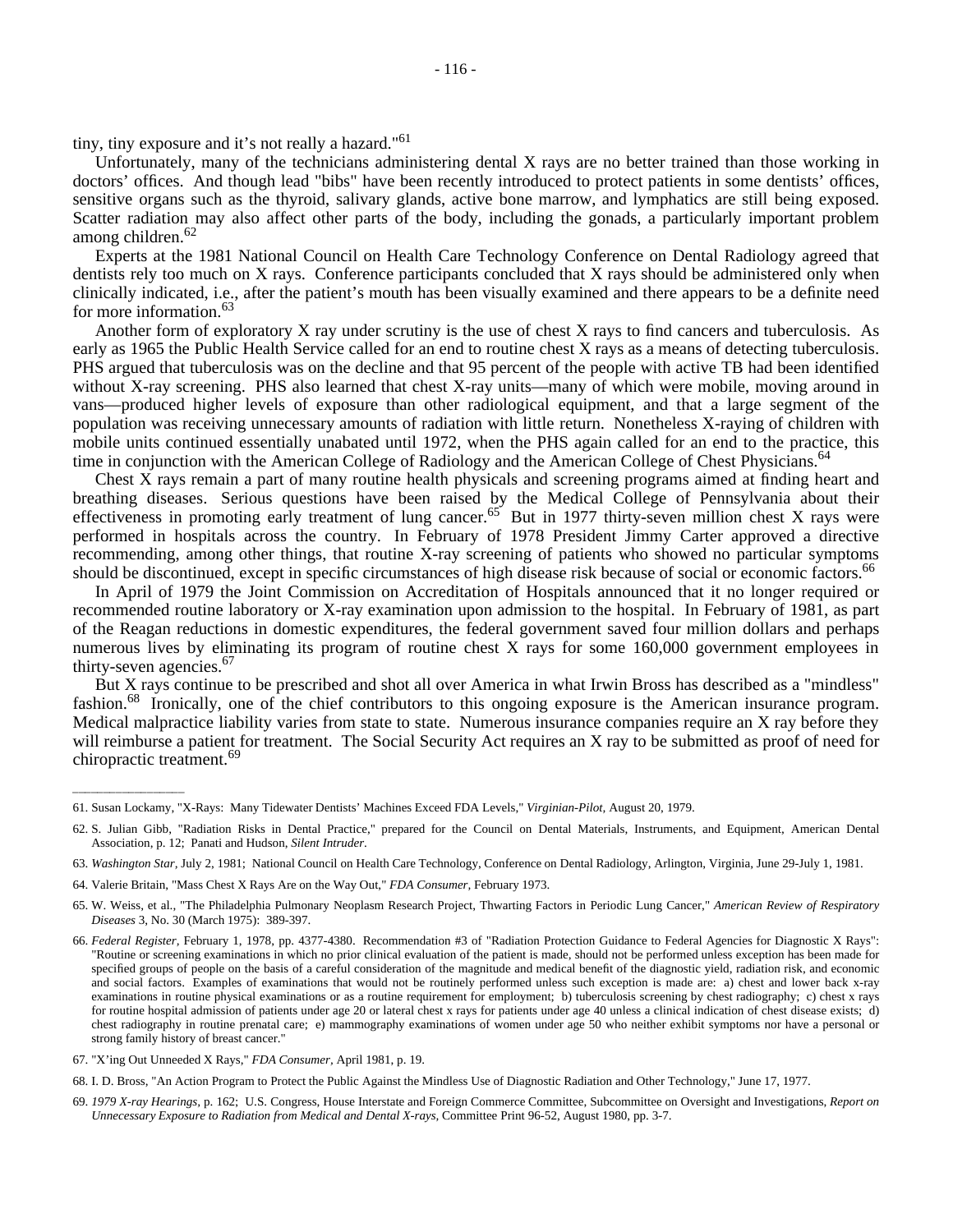Perhaps the worst problem resides in the medical malpractice laws. These vary from state to state, but in general they are a strong incentive to doctors to give numerous X rays far in excess of real medical need, in the hopes of establishing a record with which to defend themselves in case of a lawsuit. This "defensive medicine" can be carried to extremes. Dr. John McClenahan, a Pennsylvania radiologist, describes the syndrome thusly: " If a tennis player suffers elbow pain after a truck scratched the fender of his car, a radiologist will be called on to take pictures of not only the elbow, but of a shoulder . . . a forearm, a neck, chest and, after the diarrhea ensuing as the result of stress imposed by the accident, of the patient's entire gastro-intestinal tract."<sup>70</sup> Though radiologists and doctors may find such treatment excessive, few would risk losing an expensive lawsuit by refusing to use it. A 1973 survey by the Federal Commission on Medical Malpractice found that more than half the doctors polled admitted to engaging in some form of defensive medicine, and four years later an American Medical Association poll found 75 percent of the doctors contacted were ordering extra X rays to protect themselves from lawsuits.<sup>71</sup>

#### **Radiation Therapy**

X rays and other forms of radiation have been used in medicine for purposes other than taking diagnostic pictures. In the early days of radioactive science it was widely believed that radium had immense curative properties, in large part because its rays affected tissue growth. Injection of radioactive materials into some tumors and growths can reduce and destroy them; radiation can also be used to destroy cancerous cells in the body, and arrest the spread of the disease. Great care must be taken to ensure that all the cancerous growth is destroyed and that none of the surrounding tissue is harmed. The size, type, and location of the cancer dictates exactly the form of therapy used.<sup>72</sup>

But the use of radiation as a medical treatment has often been misunderstood and abused. Large amounts of radium, used as a source of gamma rays, have been used to treat lupus, eczema, psoriasis, and other skin diseases, and for removing benign skin tumors and moles. Such radiation treatments were administered from the 1920s through the 1950s, and were also deemed acceptable for treating enlarged thymus and thyroid glands, enlargement and inflammation of tonsils and adenoids, deafness due to hypertrophy of lymphoid tissues around eustachian tubes, ringworm of the scalp, cervical and other types of inflammation, tuberculosis of cervical nodes, asthma, whooping cough, and even breast problems after birth.<sup>73</sup> Throughout the 1950s American children and adults were even allowed to have their feet X-rayed in shoe stores to determine their proper size. The practice may well have damaged millions of people's feet, and scatter radiation from the relatively cheap machines may have done other damage as well.<sup>74</sup>

Some of the more primitive applications of radiation persist. In 1981 we discovered pamphlets from two operating Montana "health spas" advertising the benefits of radon gas in curing "arthritis, sinusitis, migraine, eczema, asthma, hay fever, psoriasis, allergies, diabetes and other ailments." The pamphlets claimed that by sitting in abandoned mine shafts and breathing radioactive gases, people's pain will disappear, joints will loosen, and skin lesions will heal. Unfortunately, the pamphlets do not mention that it has been well established for at least a decade that radioactive gas in uranium mines is a cause of a fivefold increase in lung cancer among miners.<sup>75</sup>

The toll from misdirected medical uses of radiation through the decades is impossible to fully document. But there have been tragic victims. One, a man named Joe Victor, told his story at the 1980 Citizens' Hearings for Radiation Victims in Washington. "I was burned by x rays on my face," he told a packed hearing room. "I have had more than twenty operations to remove the irradiated and malignant skin that the radiation caused ...I will be disfigured for the rest of my life."

<sup>70.</sup> John McClenahan, "A Radiologist's View of the Efficient Use of Diagnostic Radiation," presented at the Seventh Annual National Conference on Radiation Control, Springfield, Massachusetts, April 27-May 2, 1975, p. 72.

<sup>71.</sup> *Medical Economics,* September 30, 1974, p. 75; "Fear of Lawsuits Boosts MD Bills," *Buffalo Courier,* March 29, 1977.

<sup>72.</sup> Brecher and Brecher, *The Rays,* pp. 137-160.

<sup>73.</sup> E. L. Saenger, et al., "Neoplasia Following Therapeutic Irradiation for Benign Conditions in Childhood," *Radiology* 74 (June 1960): 880-884; L. H. Hemplemann, et al., "Neoplasms in Persons Treated with X-rays in Infancy: Fourth Survey in 20 Years," *Journal of the National Cancer Institute* 50, No. 3 (September 1975) 519-530; NAS, *A Review of the Use of Ionizing Radiation in the Treatment of Benign Diseases* (Washington, D.C.: National Academy of Sciences, September 1977).

<sup>74.</sup> Karl Z. Morgan and J. E. Turner, *Principles of Radiation Protection* (New York: John Wiley & Sons, 1967), p. 49.

<sup>75.</sup> Merry Widow Health Mine (P.O. Box 3444, Basin, MT 59631), pamphlet; and Sunshine Health Mine (Box E, Boulder, MT 59632), pamphlet.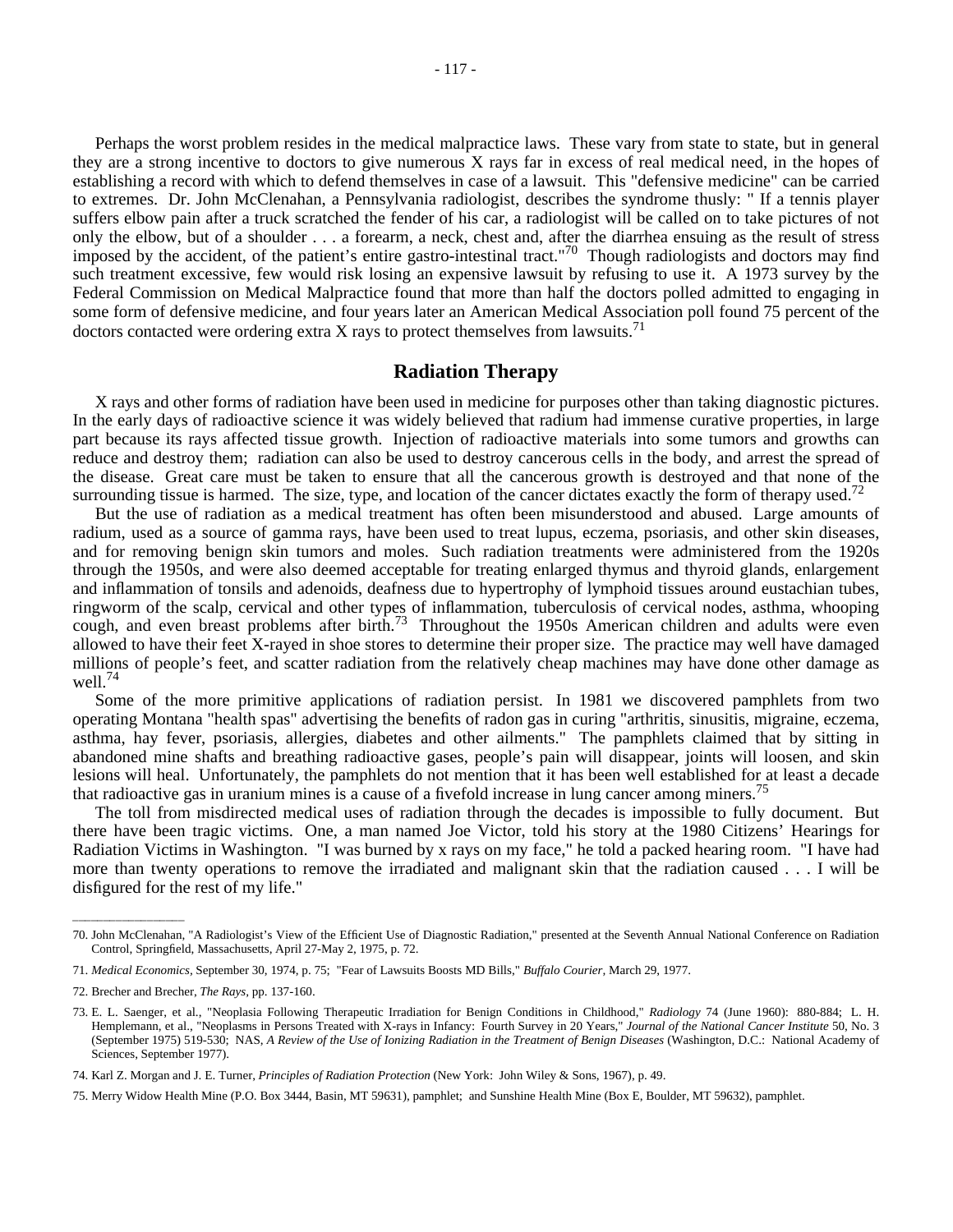At the end of World War II, as a handsome young Marine, Victor underwent radiation therapy for a facial rash called "barber's itch." When the rash recurred in 1947, he again underwent therapy. Five years later an X-ray technologist told him he thought Victor had been overexposed. And when he visited a radiologist at a Veterans Administration hospital in Boston, Victor was bewildered when "doctors congregated around me. The one in charge asked the others a lot of questions about how they would diagnose my problem, and then he turned to them—I'll never forget it, he was very dramatic about it—and said, 'This is what happens when you guys are careless with x rays.'"

Later Victor called the radiologist who had treated him and was told not to worry. But within ten years of his "treatment," Joe Victor developed skin cancer on his nose, chin, neck, and eventually on his chest. Huge pieces of flesh had to be removed from his face. Though skillfully done, the reconstruction was patchy, discolored, scarred, and incomplete. His nose was reshaped, his upper lip partly cut away, and he was left unable to close his mouth. Scars left on his neck resembled those of a burn victim, and his chest was permanently disfigured. "I considered getting married," Victor testified. "But aside from the problems my condition created in relationships with women, I was also worried that all this radiation would affect any kids I had. I would be afraid they would be deformed.

"What's happened, to put it bluntly, is that my life's been ruined," Victor added. "They tell me in the hospital now how I'm so well adjusted. But you never really adjust."<sup>76</sup>

At the time Joe Victor was irradiated for a skin rash, faith in radiation as a diagnostic aid and medical cure was nearly boundless. X-ray therapy for a wide range of noncancerous illnesses of the head, neck, and upper chest during childhood has, according to some studies, resulted in a significant excess of both malignant and benign thyroid tumors.<sup>77</sup> X rays used to treat illnesses related to the thyroid directly have also resulted in that sensitive gland's being exposed. Because much of the treatment was done in private doctors' or radiologists' offices, there are no firm records on how many people received such treatment and who they were. But the National Cancer Institute estimated the number to be as high as four million.<sup>78</sup>

Meanwhile the use of radioactive substances to treat a wide range of diseases—and particularly cancer—is becoming increasingly sophisticated. There continues to be widespread debate over the advisability of such therapy, and the possibilities of natural, alternative cures. There has also been some tragic fallout.

In the late 1970s James L. Kline of Hagerstown, Maryland, suffered an overdose of radiation which was given him as a precaution after the surgical removal of his prostate gland. The radiation burned away his buttocks and destroyed his right hip, leaving him, in the words of his lawyer, "hopelessly and totally disabled." Bedridden since May 1978, Kline recently won a two-million-dollar malpractice settlement.<sup>79</sup>

Despite Kline's case and a growing controversy over the uses and abuses of radiation, portions of the medical profession remain enthusiastic. "Recent advances in radiation therapy allow the maximum potential cure with the minimum of side-effects, such as nausea, vomiting, skin reactions and scarring," says Dr. Luther W. Brady, Jr., of Philadelphia's Hahnemann Medical College and Hospital. "With a growing number of early cancer patients, radiation therapy techniques are emerging that are as viable now as radical therapy."80

But the question remains whether this early enthusiasm for yet another use of radiation may someday result in a long list of tragic, unexpected side effects, as has the use of medical X rays.

<sup>76.</sup> *Citizens' Hearings,* p. 80

<sup>77.</sup> B. J. Duffy and P. J. Fitzgerald, "Cancer of the Thyroid in Children: A Report of 28 Cases," *Journal of Clinical Endocrinology and Metabolism* 10 (October 1950): 1296-1308; T. Winship, "Symposium of Thyroid Tumors: Carcinoma of the Thyroid in Children," *Transactions of the American Goiter Association,* 1951, p. 364; T. Winship and W. W. Chase, "Thyroid Carcinoma in Childhood, a Report of 275 Cases," *Surgical, Gynecology and Obstetrics* 101 (August 1955): 217-224; E. M. Uhlmann, "Cancer of the Thyroid and Irradiation," *Journal of the American Medical Association* 161 (1956): 504-507.

<sup>78.</sup> Margaret H. Sloan, "Thyroid Irradiation Followup Studies," presented at the Ninth Annual Conference on Radiation Control, Seattle, Washington, June 19- 23, 1977, p. 369.

<sup>79.</sup> Chip Brown, "Maryland Cancer Patient Gets \$3 Million in Malpractice Claim," *Washington Post,* February 26, 1981. The award was eventually lowered to \$2 million. Loretta Tofani, "Malpractice Award Is Cut to \$2 Million," *Washington Post,* February 27, 1981.

<sup>80.</sup> Lawrence Galton, "New Victories for Radiation Therapy," *Parade Magazine,* March 1, 1981.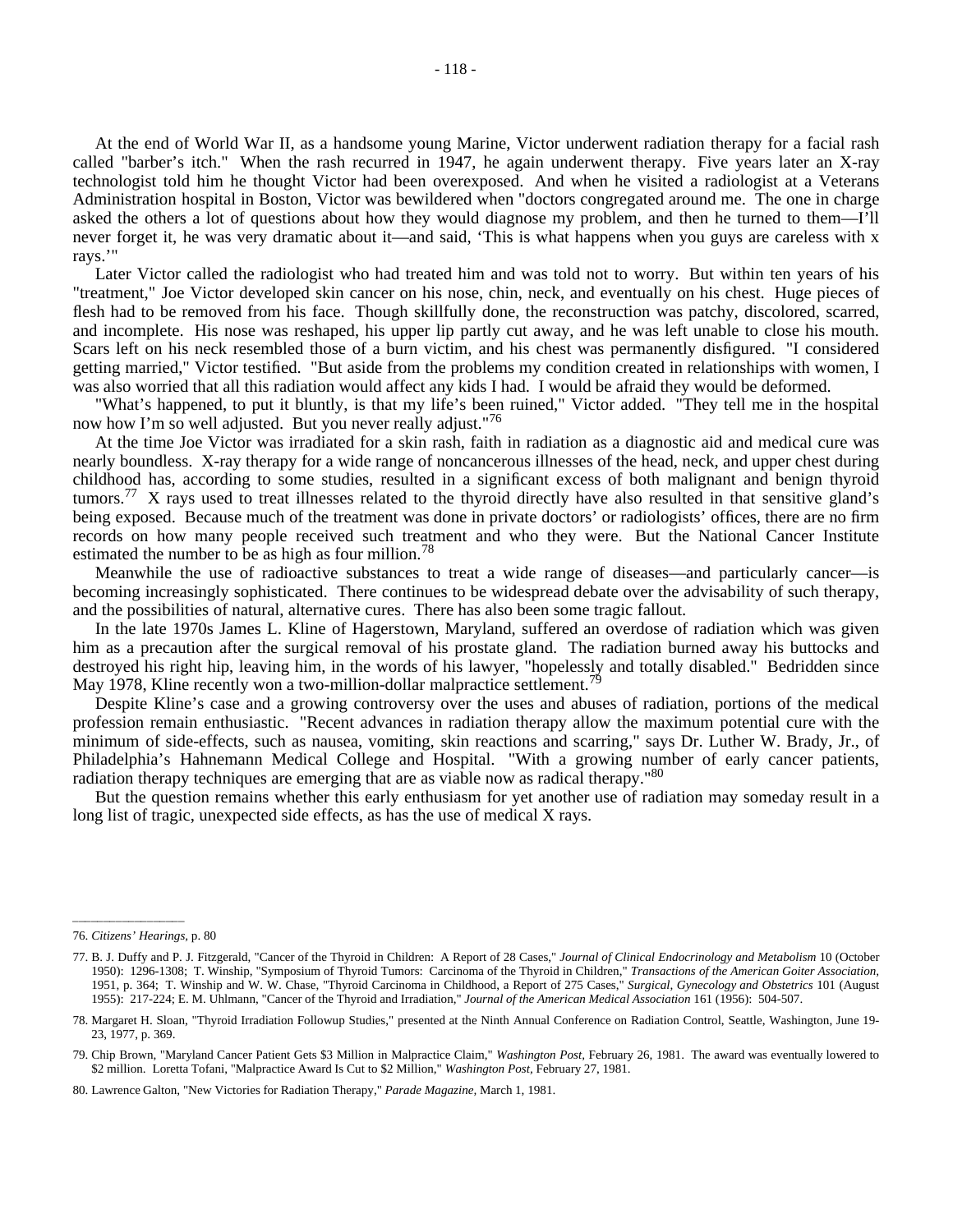# **7**

## Nuclear Workers: Radiation on the Job

While the use of radiation in medicine has led to some unpleasant surprises, its presence in the workplace has served as a sort of early-warning system to the general population. "Since workers are first exposed and most heavily exposed," writes Dr. Irving Selikoff, "the workers give us first indication. Most things that cause cancer in society are discovered in the workplace."<sup>1</sup> Ever since Czech miners began digging for uranium four centuries ago, evidence has been piling up to indicate that radioactivity has been killing and debilitating people who work with it. Unfortunately the nuclear industry and its supporters in government have consistently resisted that conclusion, even to the point of suppressing numerous broad-based studies they themselves commissioned and then quashed when the conclusions went the "wrong" way.

The key point of debate has centered on how much radiation was really considered safe. Since 1898, when Pierre and Marie Curie began working with radium in a run-down shed outside Paris, millions of people have worked in diverse industries that use radioactive materials in such varied applications as the making of false teeth and numerous industrial products, the painting of watch dials, the shooting of X rays, and the building of atomic bombs and power plants.

Because it cannot be smelled, tasted, seen, heard, or felt, early physicists assumed that radiation was not dangerous unless it produced immediate, visible effects, such as skin burns. Soon it began to dawn on those close to the field that there might be other effects, and standards began to come into existence in succeeding years on a hitand-miss basis. The first exposure standards, set in the 1920s, allowed workers to receive as much as 730 rems per year—146 times the current U.S. limit.<sup>2</sup> By the 1940s it was widely acknowledged that radiation did cause cancer. But the prevailing scientific view at that time was that there was a safe "threshold" of exposure below which radiation caused no harm. If that particular "harmless" dose could be found, then a permanent standard could be set.

While the search for the threshold went on, it became well known that radium-dial painters who had ingested bits of radium in their work were suffering agonizing deaths from cancer. In 1941 a standard that limited radium ingestion was set based on their experience.<sup>3</sup> By 1959 industry-wide concern over genetic damage and other radiation-related disease had grown to the point where an across-the-board limit of five rems per year was set for all radiation-related work. The formal limit persisted through 1981, but various loopholes in the standards allowed a worker to legally receive as much as forty-two rems per year. And in the late 1970s industry and its supporters began a concerted move to raise exposure limitations in the workplace.<sup>4</sup>

Meanwhile, by 1980, EPA estimates put the number of Americans working with radiation at 1.5 million. At least eight federal departments, two independent scientific advisory committees, and fifty states have some authority over

<sup>1.</sup> D. Zinman, B. Wyrick, and B. Hevisi, "Job-Related Diseases Kill 300 a Day," *Newsday,* February 9, 1977.

<sup>2.</sup> David M. Scott, "A Review of Radiation Protection Principles and Practices and the Potential for Worker Exposure to Radiation," a research report for the National Institute for Occupational Safety and Health (NIOSH), March 30, 1980, pp. 10-13 (hereafter cited as "Scott/NIOSH Report").

<sup>3.</sup> Ibid.

<sup>4.</sup> According to Volume 10 of the Code of Federal Regulations, Part 20 (10 CFR), a radiation worker can receive three rems per quarter or twelve rems total body exposure in a given year using the 5(n-18) age averaging formula. By adding the thirty-rem bone or thyroid dose permitted under these regulations, the forty-two-rem figure is arrived at. In 1977 the International Commission on Radiological Protection (ICRP) issued worker exposure recommendations in their Publication No. 26 (ICRP No. 26, Pergamon Press) which would have the effect of increasing single organ exposures significantly. For example, the current thyroid dose of thirty rems would be raised to fifty rems in cases where radiation is deposited in one organ alone. ICRP No. 26 in terms of regulations would raise twenty-three out of forty-nine maximum permissible concentrations of airborne radioactivity in the workplace—such as strontium 90, which would be increased by a factor of seventeen.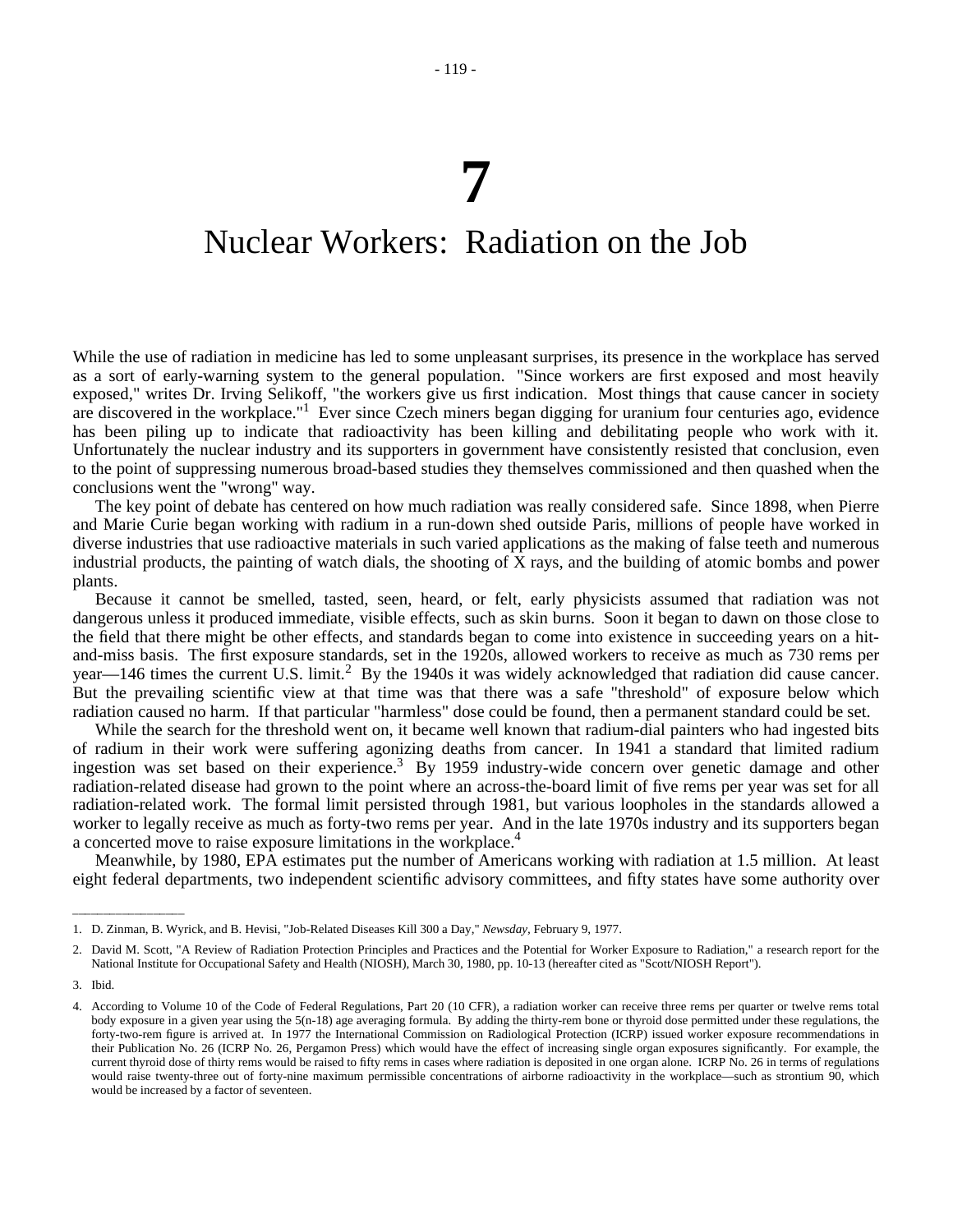worker protection.<sup>5</sup> As an editorial in the prestigious journal *Health Physics* put it in August 1980: "Policies vary from location to location. Regulations and regulatory guidance are in such a hopeless muddle that it is impossible to derive consistent practices. Thus many exposures . . . go unrecorded or unrecognized."<sup>6</sup>

Perhaps more important for the general public, the debate over what is thought to be a "safe" dose of radiation rages on, with people who work with radiation serving as society's guinea pigs. By the mid-1970s the federal government and the broad mainstream of independent radiation specialists had agreed that it was simply impossible to set a 100 percent safe level of exposure. The extreme vulnerability of children, the potential for genetic damage, and variations in individual susceptibilities made even the tiniest bit of exposure potentially lethal. As the studies of Hewitt, Stewart, and Kneale had shown in England, small doses of X ray had already proven far more dangerous than previously believed.

And now, with billions of dollars invested, radiation and its dangers became the core of yet another debate, this time with the health of workers at center stage, but with serious implications for the well-being of the global community at stake.

#### **The Mancuso Report**

At the heart of the conflict sits a quiet, unassuming health-research pioneer named Dr. Thomas Mancuso. A spry man in his late sixties, Mancuso walks daily to an office cluttered with computer printouts at the University of Pittsburgh. The printouts form the basis of Mancuso's research in occupational health, a field he has helped nurture since seventeen years of service as director of the Ohio Department of Industrial Hygiene in the 1940s and 1950s. During those years Mancuso helped write one of the nation's first occupational disease codes, and he pioneered a method of studying long-term health effects based on Social Security data, which has essentially revolutionized occupational cancer research. Given a career award by the National Cancer Institute as one of America's top researchers, Mancuso linked heightened cancer rates to work in the rubber, chemical dye, asbestos, chromate, and beryllium industries.<sup>7</sup>

Because of his unique prestige and unquestioned scientific integrity, Mancuso was approached in 1964 by the Atomic Energy Commission to study the potential health effects of work in their facilities at Oak Ridge, Tennessee; Savannah River, South Carolina; Los Alamos, New Mexico; and Hanford, Washington.

The AEC was then under fire from opponents of bomb testing and, as AEC adviser Brian MacMahon put it, "much of the motivation for starting this study arose from the 'political' need for assurance that AEC employees are not suffering harmful effects." Though they knew Mancuso's study would be extensive, AEC administrators expected it to prove nothing. Some referred to it as "Mancuso's folly" and openly viewed it as a public-relations sham.<sup>8</sup>

But what Mancuso actually found turned out to be more than they bargained for. His investigation—which constituted one of the largest and probably the most reliable of all the epidemiological studies on the health effects of radiation—proved conclusively that exposure levels in industry were far too high, and that the health effects of emissions from nuclear power plants and fallout from nuclear bombs may be far worse than suspected. When Mancuso's first results were finally published in 1977, the industry response changed rapidly from bemused tolerance to outright suppression, including attacks on Mancuso's findings and reputation, and an attempt to physically remove the data from his possession.

Trouble had surfaced even before 1977. Mancuso's methods were necessarily slow, but the AEC desperately wanted to have something with which to assure the public their industry was safe. In the early 1970s, after about a decade, the commission was looking for ways to phase Mancuso out. Mancuso, however, continued to resist pressure to force publication of his preliminary findings, essentially because he knew it could take up to thirty years for cancers to surface in affected workers. His data only began in the mid-1940s, and Mancuso wanted to wait before

<sup>5.</sup> Robert Alvarez, "Statement before the House Government Operations Subcommittee on Energy, Environment, and Natural Resources, July 14, 1978" (available from the Environmental Policy Center, 317 Pennsylvania Ave. SE, Washington, D.C. 20003).

<sup>6.</sup> Ronald Katheren, "What Is Occupational Exposure?" *Health Physics,* 39, No 2 (August 1980): 141.

<sup>7.</sup> Thomas F. Mancuso, "Methods of Study of the Relations of Employment and Long-term Illness by Cohort Analysis," *American Journal of Public Health,* 1959.

<sup>8.</sup> Thomas F. Mancuso, interview, October 1980; Professor Brian MacMahon, letter to Leonard Sagan, AEC contract officer, November 8, 1967.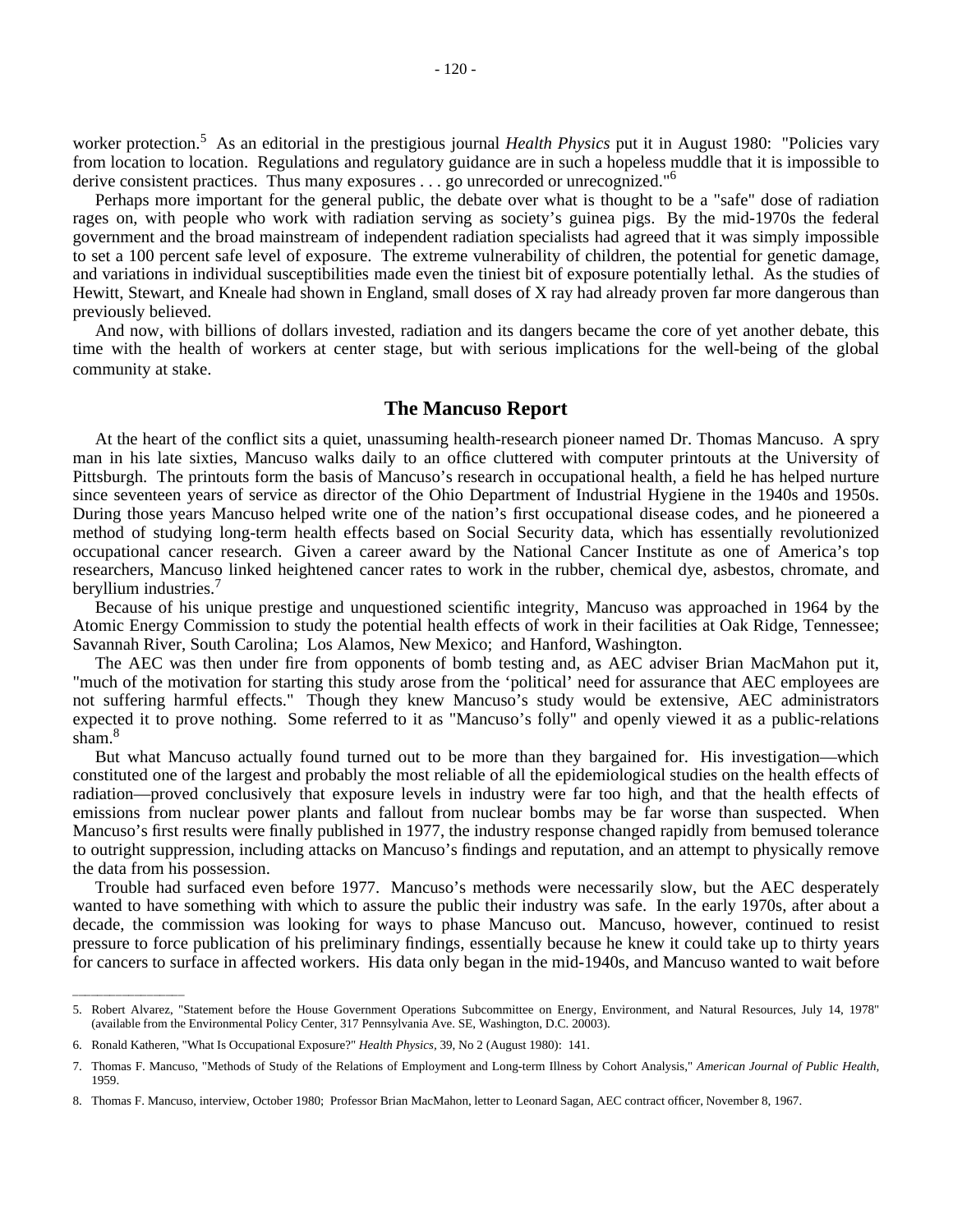terming any findings "conclusive."<sup>9</sup>

Then, in the summer of 1974, the situation changed abruptly. The problem focused on the massive AEC installation at Hanford, Washington, where a reactor complex—which produced the plutonium for the bomb dropped on Nagasaki—a waste dump, and other nuclear facilities were operating. As one of the oldest and largest nuclear facilities in the world, Hanford was—and is—a keystone to the American nuclear weapons program.

The controversy began there when Dr. Samuel Milham, an epidemiologist with the Washington State Department of Health, noticed a 25 percent cancer excess among Hanford nuclear workers when compared with the rates among the state's nonnuclear workers. Milham also found four cases of multiple myeloma, when less than one would normally be expected.<sup>10</sup> It was the same disease found among GIs who first went into Hiroshima and Nagasaki after the bombings.

When the AEC got wind of Milham's findings, Mancuso's contract officer called on Mancuso to issue a statement attacking Milham and contending that his own figures showed there was no problem at Hanford. Mancuso was stunned. He knew Milham to be a reliable researcher, and he had no intention of publishing any of his own data at that point. His initial findings were proving negative, but he felt that publishing anything then—especially in light of what Milham had found—was "premature."<sup>11</sup>

That, apparently, was intolerable to the AEC. In less than a year Mancuso got word that his funding would be gradually shut off, and that by 1977 he would be compelled to turn over his enormous store of data to the federal government. The 18-month "grace period" was essentially to allow Mancuso time to organize his files, and to ease the political impact of an action the authorities hastened to describe as strictly "administrative."<sup>12</sup>

Meanwhile the AEC commissioned Battelle Northwest, a think tank with extensive Hanford contracts, to reassess Milham's findings. According to AEC records, the study found precisely what the government did not want to hear—"that there is a relationship between cancer as a cause of death and the total dose of external radiation received."<sup>13</sup> Alex Fremling, manager of the Hanford Research Lab, lamented that "the message is clear that Battelle's data suggests that Hanford has a higher proportion of cancer deaths for those under 65 than the U.S." But, Fremling continued, "even more disturbing from our standpoint" was the fact that "the analysis tends to show a much higher incidence of certain types of cancer" even among those exposed to levels of radiation believed to be "safe." Thus, Fremling concluded, "we hoped to get a good answer to the Milham report, and instead it looks like we have confirmed it." $^{14}$  The Battelle study was quickly buried.

But Thomas Mancuso persisted. In the wake of the Milham affair he turned to Dr. Alice Stewart, the internationally recognized British X-ray researcher and a member of his advisory committee. With the help of statistician George Kneale, Stewart carefully examined Mancuso's data at their office at England's University of Birmingham. In the summer of 1976 they showed definitively that there were indications of 5 to 7 percent excess in radiation cancer deaths among Hanford workers at exposure levels as much as thirty times *below* what had been considered safe.15

The Mancuso-Stewart-Kneale findings were shattering not only to the industry, but to public perceptions of what

<sup>9.</sup> In a draft memorandum from Sidney Marks, Mancuso's AEC contract officer, dated February 20, 1973, Marks stated that "unless an immediate replacement [for Mancuso] is found, a public charge may be made that the AEC is stopping the program out of fear that positive findings will emerge." Marks continued by adding ". . . overtures to possible candidates must be carried out in a clandestine atmosphere . . ." to phase out the uncooperative Mancuso.

<sup>10.</sup> Samuel Milham, Jr., "Increased Cancer Mortality Among Male Employees of the Atomic Energy Commission, Hanford Facility, Washington, June 1974," unpublished manuscript.

<sup>11.</sup> Mancuso interview.

<sup>12.</sup> U.S. Congress, House Committee on Interstate and Foreign Commerce, Subcommittee on Health and the Environment, *Effect of Radiation on Human Health,* 95th Cong., 2nd sess., January 24-26, February 8, 9, 14, and 28, 1978, Serial No. 95-179, Vol. 1, p. 523.

<sup>13.</sup> Draft AEC Memorandum, from Alex Fremling, AEC Director of the Hanford Research Laboratory, July 17, 1975.

<sup>14.</sup> Ibid.

<sup>15.</sup> Thomas F. Mancuso, Alice M. Stewart, and George W. Kneale, "Radiation Exposures of Hanford Workers Dying from Cancer and Other Causes," *Health Physics Journal* 33, No. 5 (November 1977): 369-384; Mancuso, et al., "A Reanalysis of Data Relating to the Hanford Study of the Cancer Risks of Radiation Workers," *International Atomic Agency Symposium Proceedings on the Late Biological Effects of Ionizing Radiation,* Vienna, Austria, 1978, IAEA-SM-224/510; Stewart, et al., "Hanford IIb, The Hanford Data—a Reply to Recent Criticisms," *Ambio* 9 (June 1980): 66-73; Kneale, et al., "Hanford III, a Cohort Study of the Cancer Risks from Radiation to Workers at Hanford (1944 to 1977 deaths) by Method of Regression Models in Life-Tables," *British Journal of Industrial Medicine* (in press), summer 1981; Mancuso, et al., "Hanford IIIb, Delayed Effects of Small Doses of Radiation Delivered at Slow Dose Rates," *Proceedings of a Symposium on Industrial Cancers,* Cold Spring Harbor, Banberry Center, Long Island, N.Y., March 1981.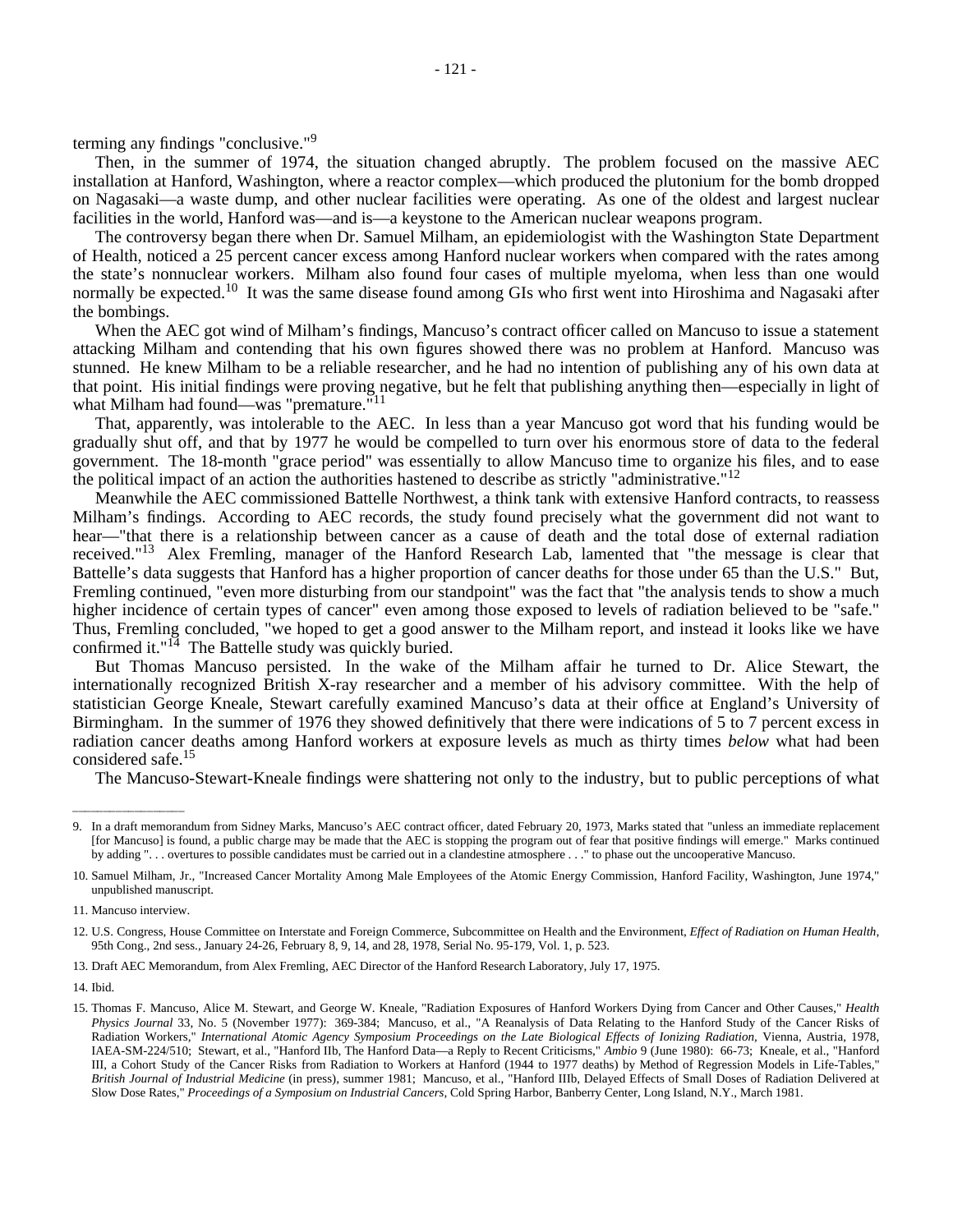might be a safe dose of radiation from reactors, bomb tests, or a nuclear war. As described by the 1980 *Encyclopaedia Britannica,* the survey had become "the largest study of a normal adult population exposed to lowlevels of ionizing radiation" in the world.<sup>16</sup> Because it was a largely homogeneous sample of relatively healthy white males whose exposure and health histories had been carefully recorded, there was little reason to doubt its conclusions. And the study had shown, quite simply, that human beings were up to thirty times more sensitive to radiation-induced cancer than previously believed.

Now the AEC turned the tables on Mancuso. Having demanded that he publish his preliminary findings to attack Milham, the AEC now exerted enormous pressure to keep Mancuso's final statistics out of print. "They were clearly unhappy," Mancuso told us. "They urged us not to publish. . . . My job in their eyes was simply to transfer the data to them."<sup>17</sup>

By the fall of 1977 Mancuso's research funds had run out. In November he published his paper in *Health Physics,* creating a firestorm of controversy. Though he continued to draw a salary from the University of Pittsburgh, Mancuso had no funds with which to continue his research. Though it was a bare fraction of what was needed, Mancuso began cutting into his personal retirement money to continue working on the Hanford study. Meanwhile the federal government persisted in its attempts to take the data away from him.

But it also had come under public attack for its treatment of Mancuso. Under pressure, Dr. James Liverman, who had been director of the AEC's Division of Biology and Medicine, explained that Mancuso was being fired because of his "imminent retirement" from the University of Pittsburgh. On that basis, he said, the Mancuso study was being moved to the government-controlled Oak Ridge Associated Universities. Liverman failed to note, however, that Mancuso had a full eight years left in his position with the University of Pittsburgh. Liverman arranged for the Hanford portion of the Mancuso study to be handed over to Battelle Laboratories, where the same former AEC official who had tried to use Mancuso to attack the first warning signals of a problem at Hanford would now be in charge of further investigations into the situation at Hanford.<sup>18</sup> Liverman also charged that an early peer review of Mancuso's work had been critical of him, when in fact it had lauded his capabilities and recommended that the study be continued under his control.<sup>19</sup>

By January of 1978 the public furor over Mancuso's findings and other radiation-related issues had led to a congressional investigation and to hearings in front of the House Commerce Subcommittee on Health and the Environment. The hearings marked a major watershed in the controversy over the health effects of radiation, signaling the first major congressional attention given not only the Mancuso report but also the facts of high exposures to the  $250,000$ -plus military personnel used as "guinea pigs" during atomic bomb tests.<sup>20</sup>

In the course of the hearings Congressmen Paul Rogers (D-Fla.) and Tim Lee Carter (D-Tenn.) charged that the justifications for the decision to fire Mancuso were "not supported" and the decision to transfer Mancuso's study to Oak Ridge was "highly questionable at best." The whole process, they said, reflected "serious mismanagement and is of highly questionable legality." $^{21}$ 

Nonetheless the attacks continued. Mancuso kept the study going with private donations and his retirement money until August of 1979, when labor-union pressure forced the National Institute of Occupational Safety and Health to reinstate the study. But in the spring of 1981 the Reagan administration notified Mancuso his funding would once again be cut off.

#### **Responses to the Mancuso Report**

Mancuso's critics—including his former project manager—have consistently conceded that his data indicate an excess of bone-marrow and pancreatic cancers among the Hanford workers. But the critics contend that a carcinogen

<sup>16.</sup> Karl Z. Morgan, "The Hazards of Low-Level Radiation," *Encyclopaedia Britannica,* 1980 edition.

<sup>17.</sup> Mancuso interview.

<sup>18.</sup> U.S. Representatives Paul Rogers and Tim Lee Carter, letter to James Schlesinger, secretary, Department of Energy, May 4, 1978 (hereafter cited as "Rogers, Carter letter to Schlesinger").

<sup>19.</sup> Ibid.

<sup>20. &</sup>quot;Statement of Donald M. Kerr, acting assistant secretary for defense programs, Department of Energy," *Effect of Radiation on Human Health,* January 26, 1978, pp. 331-404.

<sup>21. &</sup>quot;Rogers, Carter letter to Schlesinger."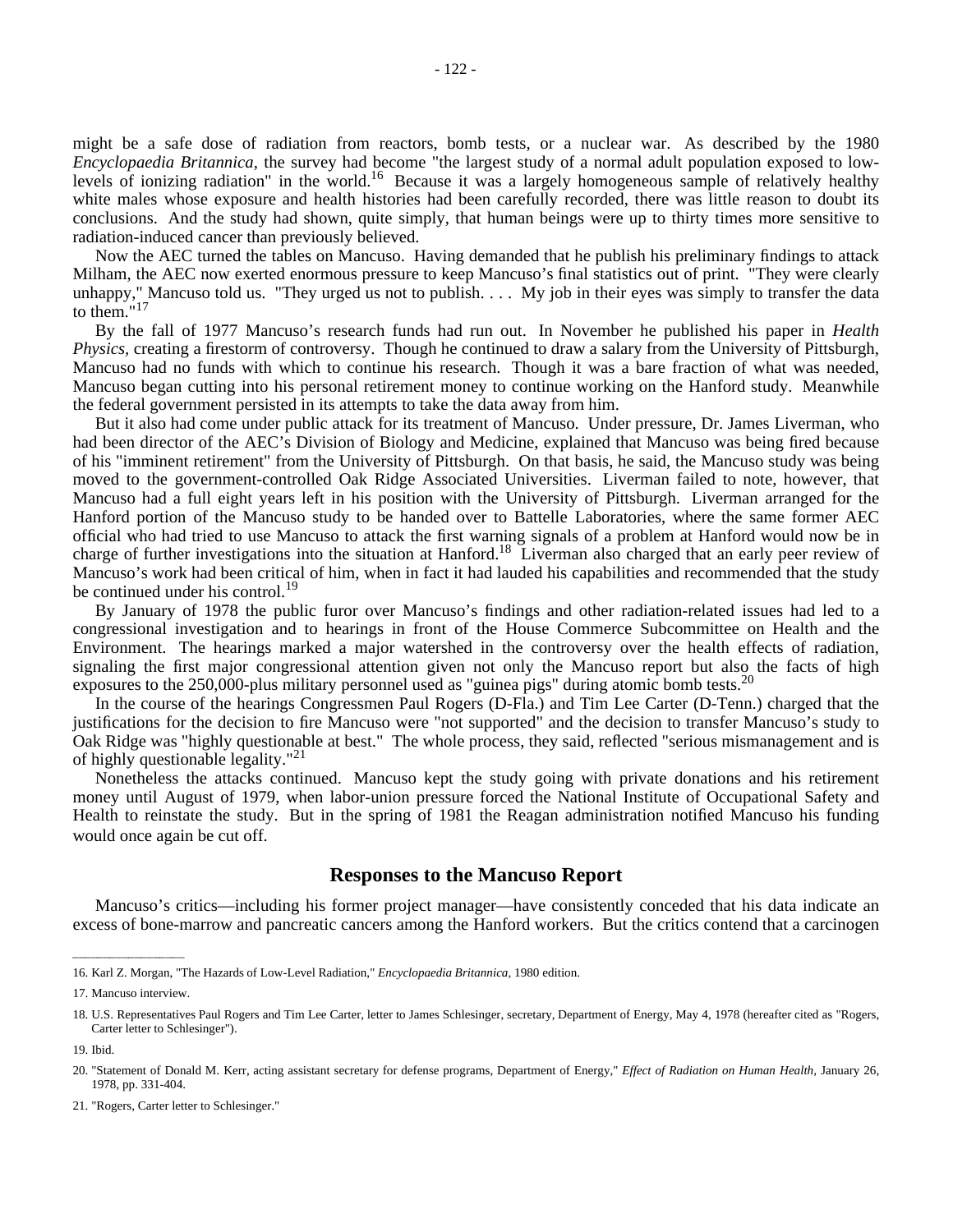The prime basis for that contention comes from a government-sponsored investigation into the Japanese casualties at Hiroshima and Nagasaki. According to official interpretations of that study, dose estimates from the Japanese bombings would indicate that similar effects surfacing in the Mancuso data were "impossible" given the reported levels of radiation at Hanford. But the bomb study itself has since come under devastating reevaluation, and it may in fact confirm rather than deny Mancuso's conclusions. $^{23}$ 

The study was begun in 1950 under the auspices of a high-level U.S. Government group called the Atomic Bomb Casualty Commission (ABCC). Beginning its work a full five years after the bombings, the ABCC was dominated by members of the Atomic Energy Commission. Though the board was originally composed almost entirely of Americans, the Japanese government has recently taken an increasingly important role. Essentially the ABCC undertook to reconstruct the bombings of Hiroshima and Nagasaki through computer models designed to estimate the doses received by local victims and to apply that to what could be learned about their health histories after the bombings. The study has served in part as the basis for the five-rem annual exposure standards in the workplace, and as the pace-setter for calculating all other dose levels for the general public. Moreover, it has been used as the scientific litmus test for all other radiation studies.

Unfortunately the ABCC study has been seriously flawed. Its dose estimates result from computer models built around atomic tests conducted in the U.S.; the blasts at Hiroshima and Nagasaki were not monitored, and the actual doses they delivered are not precisely known. The ABCC study is considered in the scientific community to be a "high-acute dose" study, for the obvious reason that the people of Hiroshima and Nagasaki were hit with a massive "burst" of radiation. But the results of the ABCC study have consistently been applied to long-term exposures of low doses of radiation, which may well be an entirely different type of medical response. The Mancuso study is acknowledged as the largest of the "low-dose" studies because the workers involved were exposed over long periods of time to measured low-level exposures.

The ABCC has also been highly secretive about its data, with access given only to a select group of scientists leading to the criticism that only those friendly to the nuclear industry have been allowed to use this seminal information. Japanese scientists have also charged that the data have been kept from them and systematically dominated by Americans who might have an interest in discouraging compensation claims from Japanese victims of the bombing.<sup>24</sup> Indeed, in 1957 Dr. John Gofman, a leading atomic scientist and survivors tried to collect compensation."<sup>25</sup>

Additional scientific questions about the study have been raised over the nature of the populations of the two afflicted cities. The systematic analysis of what happened to them did not begin until 1950, and thus there is little base-line data about what occurred in those crucial five years after the bombs were dropped. Nonetheless, for statistical purposes the ABCC began its studies by assuming that the Hiroshima and Nagasaki populations of 1950 could serve as a viable test sample.<sup>26</sup>

But Dr. Alice Stewart has challenged that assumption. Aberrations inflicted among the survivors of the bombings had, she said, created a population that was both atypical and prone to diseases caused by bone-marrow scarring and other effects that might not turn up in the ABCC calculations. After an in-depth independent study she concluded that a more realistic appraisal of the Hiroshima-Nagasaki populations might well reveal that the radiation effects of the bombings were ten times more serious than what the ABCC was saying—and thus the entire issue of what constituted a "safe" radiation dose was very much in doubt. "The A-bomb survivors are a highly abnormal population," Stewart told us in a 1980 interview. "It seems incredible that radiation standards for workers and the general public would be based on A-bomb survivors when we now have data on normal, healthy workers from the Mancuso study."<sup>27</sup> scientist that data were being manipulated to prepare "for the time when

<sup>22.</sup> George Hutchinson, Charles Land, Brian MacMahon, and Seymour Jablon, "Review of Report by Mancuso, Stewart and Kneale of Radiation Exposure of Hanford Workers," *Health Physics Journal* 37 (August 1979): 207-220; Ethyl S. Gilbert and Sidney Marks, "An Analysis of Mortality of Workers in a Nuclear Facility," *Radiation Research* 79 (1979): 122-148.

<sup>23. &</sup>quot;New A-Bomb Studies Alter Radiation Estimates," *Science* 212 (May 1981) (hereafter cited as "New Studies Alter Estimates").

<sup>24.</sup> Frank Barnaby, *Bulletin of the Atomic Scientists,* December 1977, p. 50.

<sup>25.</sup> John W. Gofman, interview, February 1981.

<sup>26.</sup> See Gilbert W. Beebe, et al., *Life Span Study Report 8, Mortality Experience of Atomic Bomb Survivors, 1950-74,* Technical Report TR 1-77, Radiation Effects Research Foundation.

<sup>27.</sup> Alice M.Stewart, interview, September 1980; Alice M. Stewart, "Delayed Effects of A-Bomb Radiation—a Review of Recent Mortality Rates and Risk Estimates for Five Year Survivors," submitted to the *British Journal of Epidemiology,* May 1981 (available through the Environmental Policy Institute, 317 Pennsylvania Ave. SE, Washington, D.C. 20003).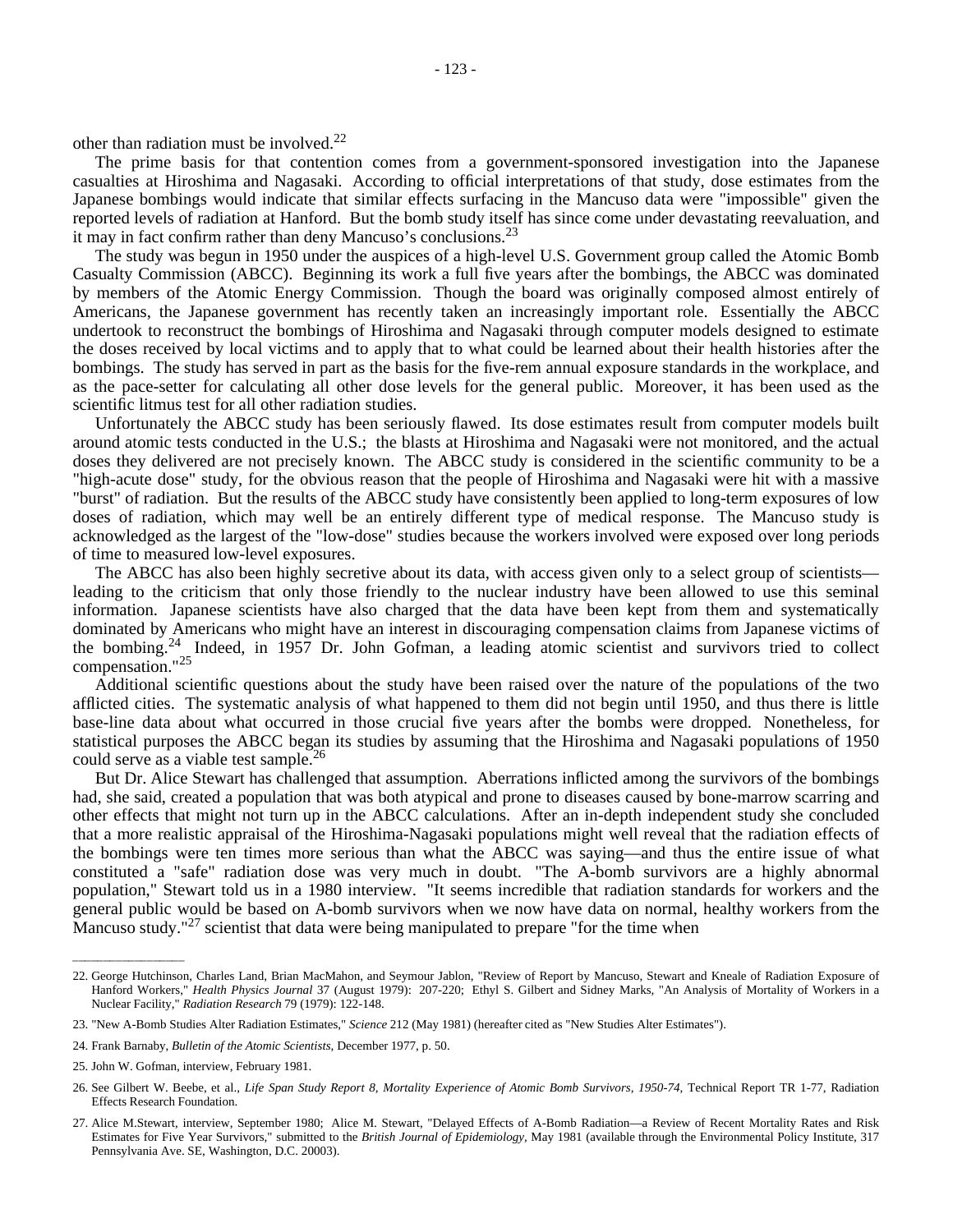The flow of new scientific evidence seems to be going Dr. Stewart's way. In August 1981 Iwanami Shoten of Tokyo and Basic Books of New York jointly published *Hiroshima and Nagasaki: The Physical, Medical and Social Effects of the Atomic Bombings,* the first comprehensive survey of the damage done by the nuclear attacks. Compiled by a team of Japanese scientists and social workers, the massive volume delineated the "irreversible injury" to human cells, tissues, and organs which still plagued bomb victims, causing a rise in deaths from leukemia and on-going suffering from other blood diseases, cataracts, genetic damage, nervous system disorders, and a general loss of disease-resistance. According to the study, which received worldwide attention, the overall toll from the bombs was far more serious than previous surveys had indicated.<sup>28</sup> at that time a strong industry supporter, was told outright by a military

Similar revisions with specific focus on radiation damage were already being fiercely debated. In 1980 a key high-level study group—the National Academy of Sciences Advisory Committee on the Biological Effects of Ionizing Radiation (the BEIR committee)—used ABCC data to conclude that workplace cancer risks from radiation had been overestimated by a factor of two. The committee's chairman, Dr. Edward Radford, disagreed, arguing that exposure levels to workers should in fact be tightened by a factor of ten. Nationally known as a leading expert in the radiation field, Radford was subsequently excluded from key final BEIR committee deliberations.

But in early 1981 supporters of relaxed standards in the workplace and elsewhere were given a devastating shock. Researchers at the Lawrence Livermore Laboratory in California and at the Oak Ridge National Laboratory in Tennessee were forced to conclude that the doses received by the people of Hiroshima thirty-five years earlier had been seriously misinterpreted. "Some of the most important data on the effects of nuclear radiation on humans may be wrong," wrote *Science* magazine. The amount of neutron radiation delivered by the bombs had been grossly overestimated, perhaps by a factor of ten. Thus the people of Hiroshima and Nagasaki may have suffered cancer and other radiation side effects from doses far smaller than previously believed. That meant the radiation itself was far more deadly. "The new findings are far from welcome," one consultant told *Science*. All the revisions were "moving in the wrong direction" because they now indicated that low doses of radiation could kill far more people than anyone had previously thought possible—the very conclusion to which Thomas Mancuso's work had been pointing since 1977.

The impact of the new findings was hard to overstate. "The implications are far-reaching for health regulation and nuclear power in this country in general," said David Auton, a physicist with the Defense Nuclear Agency. Standards for neutron radiation in particular might have to be tightened by a factor of ten and on crucial jobs, the nuclear industry might have to hire ten times as many people. Exposure levels for people living near nuclear power plants would have to be reevaluated, as would potential casualty statistics for a nuclear war. The new data said Dr. Arthur Upton, former director of the National Cancer Institute, greatly strengthened the argument that there is no "safe" level of exposure to radiation.<sup>29</sup>

#### **Death in the Mines**

Though the Mancuso and Hiroshima/Nagasaki studies based their conclusions on data dating to the 1940s, deaths from radiation exposure among workers have occurred for four centuries, since the beginnings of the uranium-mining industry. As early as the sixteenth century, miners in the Erz Mountain region of what is now Czechoslovakia complained of a chest disease they called "mountain sickness." The ore they dug was pitchblende—uranium—which served as a pigment in pottery and lent sparkle to ornaments used by European royalty. The disease it brought caused deep, stabbing pains, difficult breathing, and an early death.

By the 1870s pioneer health researchers had identified the disease as lung cancer. An early epidemiologist named Arnstein recorded a 40 percent cancer death rate among Czech uranium miners. In 1939 a researcher named Peller reported that the lung-cancer death rate among those miners was twenty times higher than that among control subjects in Vienna. J. A. Campbell, an Englishman, found that mice exposed to dust from those mines developed

hhhhhhhhhhhhhhhhhhhhhhhhhhhhhhhhhhhhhhhhhhhhhhhhhhhhhhhhhhhhhhhhhhhhhhhhhhhhhhhhhhhhhhhhhhhhhhhhhhhhhhhhhhhhhhhhhhhhhhhhhhhhhhhhhh

<sup>28.</sup> The Committee for the Compilation of Materials on Damage Caused by the Atomic Bombs in Hiroshima and Nagasaki, translated by Eisei Ishikawa and David L. Swain, *Hiroshima and Nagasaki The Physical, Medical and Social Effects of the Atomic Bombings* (New York: Basic Books, 1981). See also, Herbert Mitgang, "Study of Atom Bomb Victims Stresses Long-Term Damage," *New York Times,* August 6, 1981, p. A8.

<sup>29. &</sup>quot;New Studies Alter Estimates."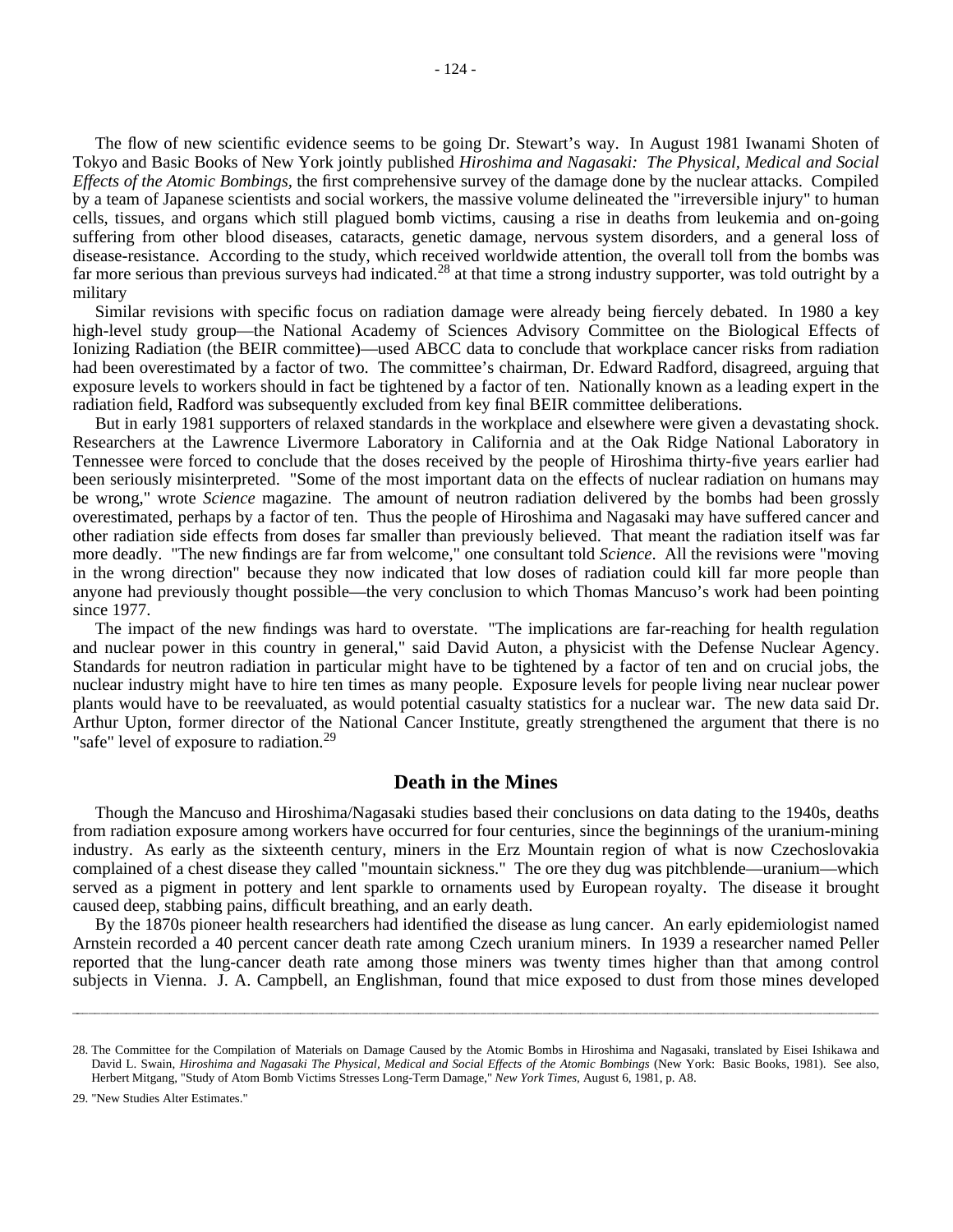lung tumors at a rate ten times normal.<sup>30</sup>

hh<del>ahaa ka badaa ka badaa ka badaa ka badaa ka badaa ka badaa ka badaa ka badaa ka badaa ka badaa ka badaa ka b</del>

The source of the problem was radon gas, which is naturally emitted in small quantities from uranium ore. This gas, in turn, decays into heavy isotopes called "radon daughters," including isotopes of polonium, bismuth, and lead. Unlike the gas that carries them, some of these isotopes have extremely long half-lives. They emit dangerous alpha particles; minuscule amounts of them can cause cancer when they are introduced into the body. Underground, the radon gas from uranium ore is trapped long enough for its "daughters" to be deposited as solids in the earth. But when the ore is exposed to air, as it is when mined, the gas escapes. Miners without adequate protection inevitably inhale that gas—and its lethal alpha-emitting "daughters."<sup>31</sup>

Such dangers were already well known in the 1940s and 1950s, when the pressure to build atomic bombs and fuel reactors sent prospectors into the western hills to find uranium. Much of it was discovered on Indian land. Soon hundreds of miners—many of them Native Americans—were at work digging out the radioactive ore.

But precious few of them were warned of any special dangers in the mines. Working conditions were, as one researcher put it, "medieval," probably not significantly better than in the Czech mines of the 1500s. One particular problem arose when mine owners used explosives to loosen ore. "When the blast was made it got all smoky," miner James Bennally told a crew from the New York-based Eleventh Hour Films. "We would enter the mines while the smoke was still in the air and take out the ore. They never told us about protective equipment. We went in in our own clothes." The miners were paid seventy-five cents an hour; they drank water that seeped through the radioactive ore they dug. They were sometimes given masks to wear, but even at that, said Bennally, "we still got dust through the nose. There was a bitterness in it which we breathed and tasted. We were not aware of the grave illness that might occur." The effects, however, were real enough. "Across my rib-cage it is constantly hurting," said Bennally. "The doctors do not tell me what is happening. But I know the hurt is there."<sup>32</sup>

<sup>30.</sup> Joseph Wagoner, interview, October 1981. See also, Wagoner, "Uranium Mining and Milling: The Human Costs," remarks at the University of New Mexico Medical School, Albuquerque, N.M., March 10, 1980; and Wagoner, "Uranium: The United States Experience" (Washington: Environmental Defense Fund, 1525 18th St. NW, 20036); and Glen Peterson, "Lung Cancer Rate Among Uranium Miners Five Times Higher than National Average," *National Health Federation Bulletin,* March 1980.

<sup>31.</sup> Radon 222 is a gas found in uranium-containing ores. It has a half-life of 3.9 days. As radon 222 decays, a series of radioactive elements called radon daughters are formed. Radon daughters, including polonium, lead, and bismuth, emit alpha radiation, which can become attached to dust or water particles in the mines and then inhaled by miners. Once inhaled, the alpha radiation is delivered through the respiratory system where the particles are deposited.

Lung diseases among uranium miners have been documented since the 1500s. Cancer was first identified in 1879. Since then, studies of German, Czech, Yugoslav, and U.S. miners have demonstrated that exposure to radon daughters is associated with increased risk of lung cancer for workers in underground mines generally and uranium mines specifically.

Studies of miners in the United States began in the early 1960s, nearly twenty years after large-scale uranium mining began for the nuclear weapons program. A review of environmental records shows that many miners were exposed to radon levels greater than one working level (WL) (1.3 X 10°5 MeV of alpha radiation from radon daughters per liter of air). In 1955 health officials and scientists recommended that radon levels in mines be no greater than 1 WL. As late as 1968 nearly 30 percent of underground uranium mines still had radon daughter exposures to higher than 1 WL. Proceedings are currently under way to reduce mining exposures to 0.7 working level month (WLM) from the current 4 WLM (a working level month is 173 hours per month exposure to an air level of 1 WL).

During the 1960s researchers found the U.S. uranium miners suffering from shortness of breath, persistent cough, pneumoconiosis, wheezing, and chest pain. Pulmonary emphysema, fibrosis, and chronic bronchitis were also linked with chronic exposures to airborne radiation in the mines. In 1976 an epidemic of nonmalignant respiratory diseases among U.S. miners was confirmed when 80 such deaths were observed when 24.9 deaths were expected.

Excess lung-cancer mortality among U.S. uranium miners with three or more years of underground experience was reported in 1962. One year later 47 cancer deaths (contrasted to 16.1 expected cancer deaths) were reported among miners who received chronic radon daughter exposure in the 1 to 2 WL range. In 1964 a tenfold excess of respiratory cancer surfaced among white miners with five or more years of underground exposures. A 1950-1978 follow-up of white underground U.S. uranium miners found 205 lung-cancer deaths when 40 were expected. Follow-up done on 780 American Indian miners found 11 deaths when 2.6 lung-cancer deaths were expected.

Early epidemiologic studies found that the histologic cell type of lung cancer among U.S. miners was the small cell undifferentiated type, very different from the type found in the general population. Later studies, however, have found three types—epidermoid, small cell undifferentiated, and adenomatus prevalent among uranium miners. The early studies also indicated that uranium miners who smoked were more apt to develop cancers than nonsmokers. Recent studies of lung cancer among nonsmoking Indian miners and follow-ups of the early epidemiologic studies, however, show that smoking serves only to shorten the lung-cancer latency period—the same types of cancer were found among both smokers and nonsmokers, the nonsmokers' cancers appearing approximately two to five years after those in smokers were diagnosed.

References: V. E. Archer, J. D. Gillam, and J. Wagoner, "Respiratory Disease Mortality Among Uranium Miners," in *Annals, New York Academy of Sciences* 271 (1976): 280; D. A. Holaday, et al., *Control of Radon and Daughters in Uranium Mines and Calculations on Biological Effects,* PHS Publication No. 494 (Washington, D.C.: U.S. Government Printing Office, 1957); F. E. Lundin, et al., *Radon Daughter Exposure and Respiratory Cancer Quantitative and Temporal Aspects,* NIOSH and NIEHS Joint Monograph No. 1 (Springfield, Va.; NTIS, 1976); V. E. Archer, et al., "Hazards to Health in Uranium Mining and Milling," *Journal of Occupational Medicine* 4 (1962): 55-60; J. K. Wagoner, et al., "Cancer Mortality Patterns Among U.S. Uranium Miners and Millers, 1950-1962," *Journal of the National Cancer Institute* 32 (1964): 787-801; J. K. Wagoner, et al., "Mortality of American Indian Uranium Miners," *Proceedings,* XI International Cancer Congress, 1975.

<sup>32.</sup> *In Our Own Back Yard,* transcripts, Eleventh Hour Films, 29 Jones St., New York City 10014.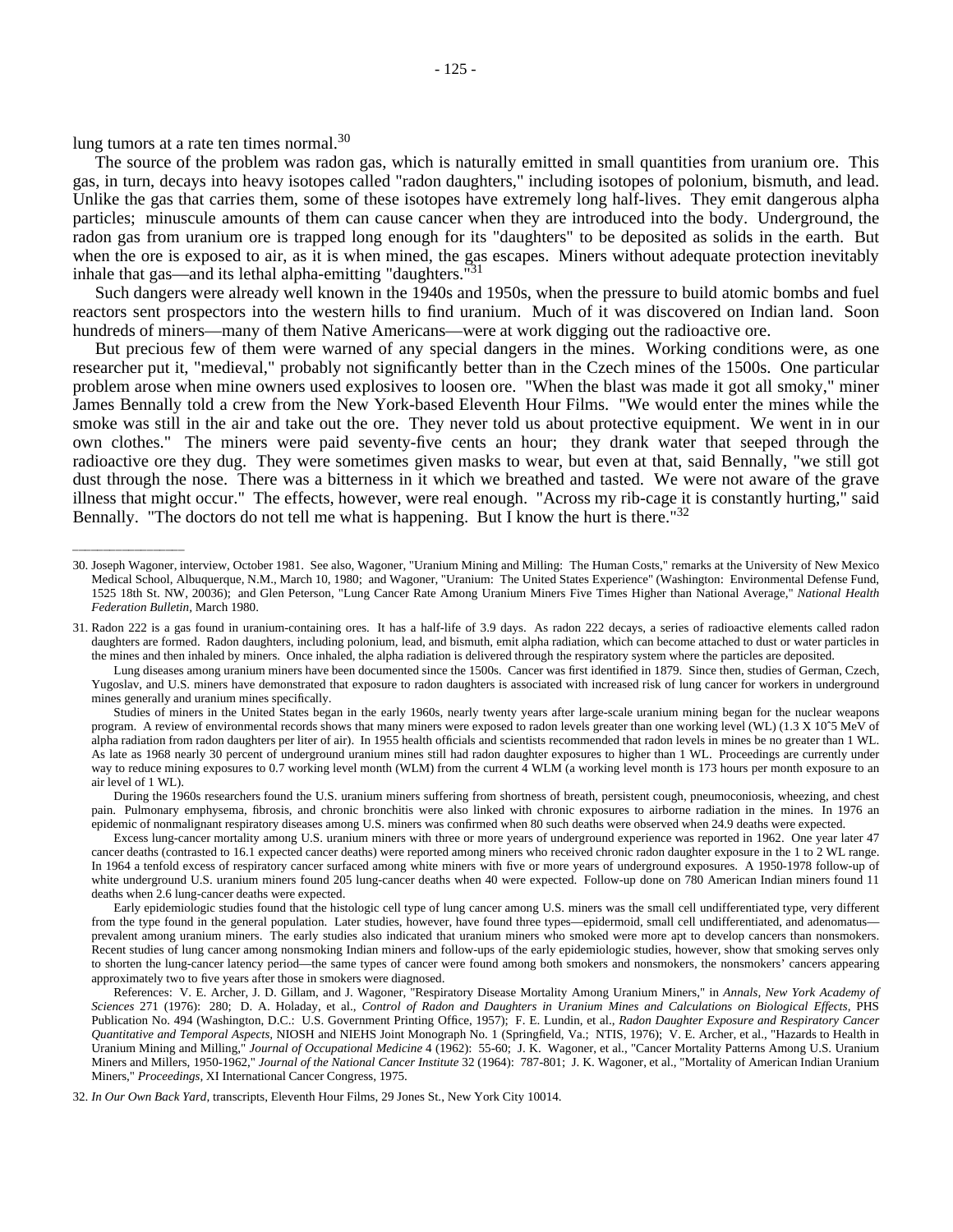The dust Bennally and his fellow miners breathed was laced with radon. Ventilation systems that had been installed in Czech mines as early as the 1930s, and that were being operated at a relatively low cost in France, were nowhere to be found in the U.S.<sup>33</sup> In fact the National Council on Radiation Protection had recommended mineworker exposure standards as early as 1941. At that time the Atomic Energy Commission was the sole purchaser of uranium in the U.S. It also operated some of the mines directly. Under federal law it was responsible for working conditions in those mines. And at the end of the 1940s, as the nuclear arms race accelerated demand, the AEC's Office of Raw Materials Operations recommended taking control of exposure levels underground. "Since we were the only customer for the ore," said Dr. Merrill Eisenbud, who was head of that office at that time, "we should see to it that the standards that already existed could be met." Soon after issuing that recommendation, the functions of Eisenbud's office were inexplicably removed from his department in New York to Washington.

Then, despite the billions of government dollars spent to develop atomic weaponry, the AEC claimed it lacked the funding to enforce mine safety, and turned the job over to the states and the mining companies.<sup>34</sup> The companies did little. And when the states tried to intervene, they were charged with bureaucratic meddling and endangering the national security. One Colorado inspector commented that in the 1950s "anybody that said a thing against uranium mining was suspected of being a communist."<sup>35</sup>

In 1967 Eisenbud helped develop a machine that could identify miners who had already suffered heavy radon exposures, thus aiding them in getting early treatment. The machines were available for use in both Denver and Salt Lake City. But the AEC and the Public Health Service declined to use them, claiming that funds for a testing program were not available. Eisenbud found that "hard to believe . . . because we were talking about a very small amount of money."<sup>36</sup>

And by that time evidence was beginning to pile up that the mines were creating an epidemic of lung cancer. Colorado and other states began to fear a landslide of compensation claims that could cost taxpayers and industry millions. Their fears were substantiated by a PHS study that had begun in 1950, when the service began collecting data on uranium miners and how they were dying. In 1960 the PHS handed the figures to Joseph Wagoner, a recent doctoral graduate of the Harvard School of Public Health. Wagoner told us in an extensive Washington interview that by 1964 "we showed twelve lung cancers in this group where just 2.8 were expected. We then updated the analysis one more year, and showed twenty-two lung cancers where there should have been only 5.7. When we went through 1965 we found thirty-seven lung cancers where there should have been just seven. And through 1978, with that same group, we now show 205 lung cancers where there should have been only forty. In other words there has been a consistent fivefold increase in lung cancer among this group right down the line."<sup>37</sup>

Still, however, the AEC refused to take responsibility for the enforcement of mine-safety regulations. Backed by the pronuclear Joint Committee on Atomic Energy (JCAE), which had effectively blocked any congressional attempts to regulate the mining industry, the AEC sailed along with little regard for the health of its miners—until 1967. Then, at a stormy JCAE hearing session, Secretary of Labor Willard Wirtz charged that "the best available evidence is that over two-thirds of the approximately 2,500 underground miners are working under conditions which at least triple their prospects for dying from lung cancer if they continue this work and these conditions remain unchanged." Year after year of "debate and discussion had produced nothing."<sup>38</sup>

The JCAE continued to insist that more study was needed. But one of its members complained that people were now "saying that the Joint Committee was for love, motherhood, apple pie and lung cancer."<sup>39</sup> During the Nixon administration it tried to recapture lost ground by staging more hearings, hoping to restore its public image and forestall enactment of new regulations. This time the JCAE focused on the possibility that cigarette smoking rather than radon was at fault. But the PHS statistics indicated otherwise. Robert Finch, Nixon's secretary of health,

<sup>33.</sup> H. Peter Metzger, *The Atomic Establishment* (New York: Simon and Schuster, 1972), p. 120.

<sup>34.</sup> U.S. Congress, Senate Committee on Labor and Human Resources, Subcommittee on Health and Scientific Research, and the Committee on the Judiciary, *Health Impact of Low-Level Radiation, 1979,* 96th Cong., 1st sess., June 19, 1979, pp. 19-23 (hereafter cited as *1979 Radiation Hearings*.)

<sup>35.</sup> Metzger, *Atomic Establishment*.

<sup>36.</sup> *1979 Radiation Hearings,* pp. 19-23.

<sup>37.</sup> Wagoner interview.

<sup>38.</sup> Metzger, *Atomic Establishment,* pp. 131-133.

<sup>39.</sup> Ibid.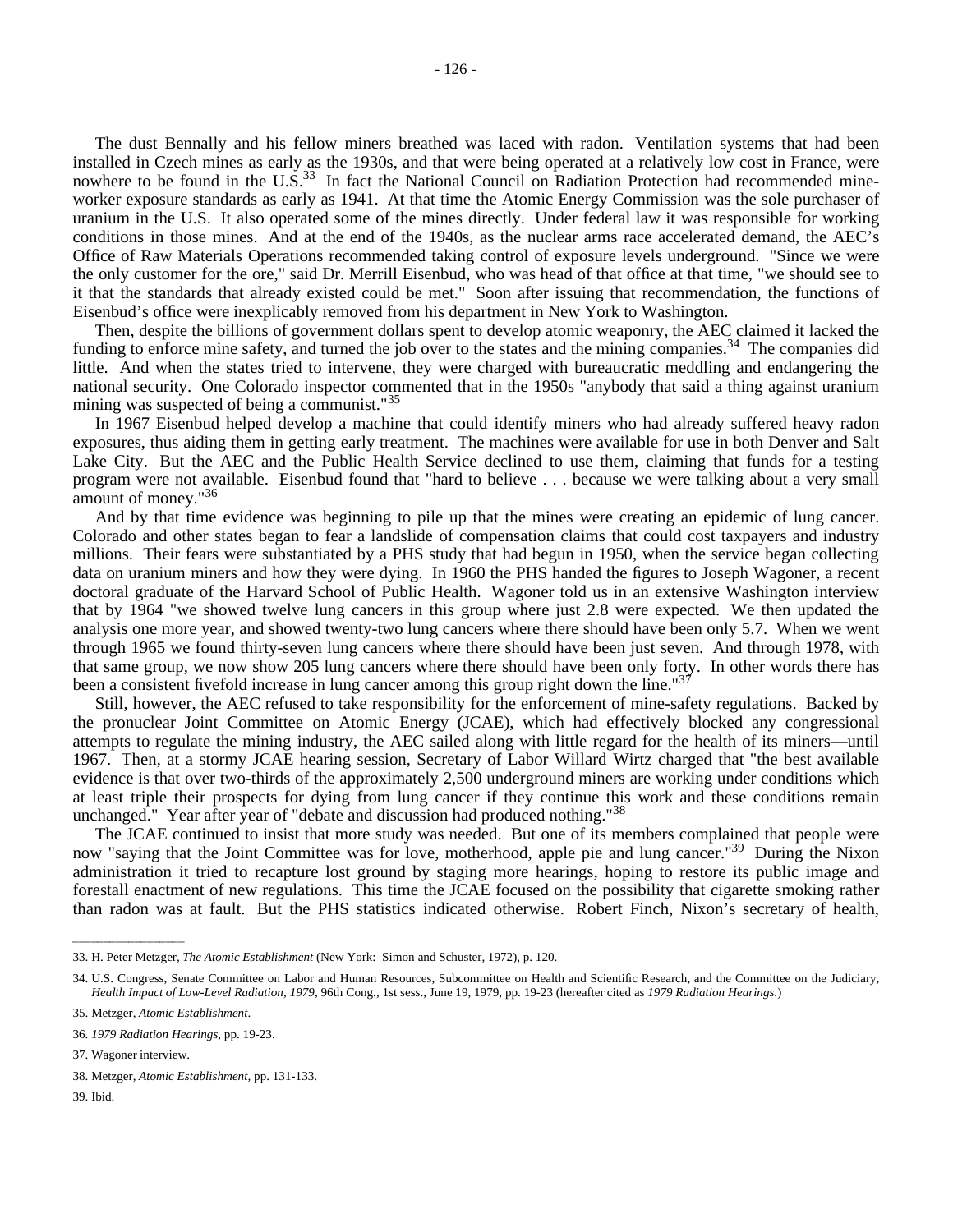education, and welfare found the thesis "not persuasive." Undersecretary of Labor James Hodgson noted that "European pitchblende miners were dying of lung cancer before the introduction of tobacco to Europe."<sup>40</sup>

By 1971, despite continued resistance by the JCAE, federal standards for radon gas levels in uranium mines were created. But for many they were too little, too late. In 1979 Merrill Eisenbud, long a nuclear supporter, told a Senate hearing that the plague of lung cancer among American uranium miners was "totally avoidable." There was, he said, "a total failure of initiative with respect to the radon exposure problem, and I believe the fact that the Atomic Energy Commission did not take the steps it took everywhere else in this program to safeguard the employees, is uniquely responsible for the death of many men who developed lung cancer as a result of the failure of the mine operators, who must also bear the blame, because they too had the information, and the Government should not have had to club them into ventilating their mines."<sup>41</sup>

Dr. Joseph Wagoner, however, felt even the new standards were far from adequate. And enforcing them was yet another story. Mine owners were deliberately deceiving the government about the levels of exposure, and they were getting away with it. The radon levels were being measured by setting collection bags on ventilation shafts. The air in the bags would then be tested for radon. "But," Wagoner told us, "the government had only a single inspector [per mine]. So all the companies had to do was find out when the inspector was coming and have somebody run in front of the guy and get to the bags and reduce the concentration."

Wagoner also told us that the companies would time their blasting schedules to circumvent the measurements. The government would often monitor mine air in the morning and evening. So the companies "were sending the workers out of the mines at lunch break, shutting off the ventilation and blasting inside the mine to loosen the ore. When the workers came back at one o'clock in the afternoon, they were getting walloped with seventeen working levels," which was seventeen times the legal standard. The miners left work having been hit with extreme doses, which were never recorded in company files. It was "false bookkeeping, pure and simple."

In 1980 Wagoner quit the Public Health Service after twenty years. He told us that fall that uranium mining as practiced in the U.S. remained the moral equivalent of "genocide." His last official act, he said, "was to recommend that the current standards in the mines are so totally inadequate that they are causing a doubling of lung cancer among miners. Fully 40 percent of the mines are working in violation of those standards, which are inadequate anyway." $42$ 

Conditions in the uranium mills—where the raw ore is crushed and treated to extract the uranium—may not be any better. In the late 1970s two mill workers joined a major suit by sixty-five miners, charging working conditions had destroyed their health. The men reported regularly eating lunch in areas thick with uranium dust. Some were given cloth respirators, but they became caked with dust and were so rarely cleaned by the company that many workers simply stopped wearing them. Dust was so pervasive that a cleanup operation at one abandoned mill recovered \$100,000 worth of uranium dust between two layers of roofing.<sup>43</sup> In another case the Colorado Bureau of Investigation confirmed that a mill owner—the Commonwealth Edison Company of Chicago—had regularly falsified exposure levels to avoid cleaning up their operations or paying compensation to workers.<sup>44</sup>

Neither the miners nor the mill workers were generally informed of the special dangers of radiation. Again that policy had tragic costs. In 1979 a Utah miner named George Val Snow told hearings on low-level radiation chaired by Senator Edward Kennedy that of the forty-two miners with whom he had worked, twenty-two were already dead of various causes. He had worked in the Marysvale mine from 1950 to 1960; his father and brother, both victims of lung cancer, were among the dead. Snow told of a game the workers would play to see whose breath was most radioactive. The company, Snow said, "had a Geiger counter out to measure the ore to see whether it was ore or waste. As we would come out at night we would blow on it to see who could put it furthest up on the scale. Sometimes we could put it clear off scale."

But despite four centuries of experience with death in the mines, and decades of knowledge that radon gas caused

<sup>40.</sup> Ibid., p. 140.

<sup>41.</sup> *1979 Radiation Hearings,* pp. 19-23.

<sup>42.</sup> Wagoner interview.

<sup>43.</sup> *High Country News,* September 5, 1980.

<sup>44.</sup> Peggy Strain, "Edison Unit's Uranium Mill Health Data Falsified: Study," *Chicago Sun-Times,* September 28, 1980.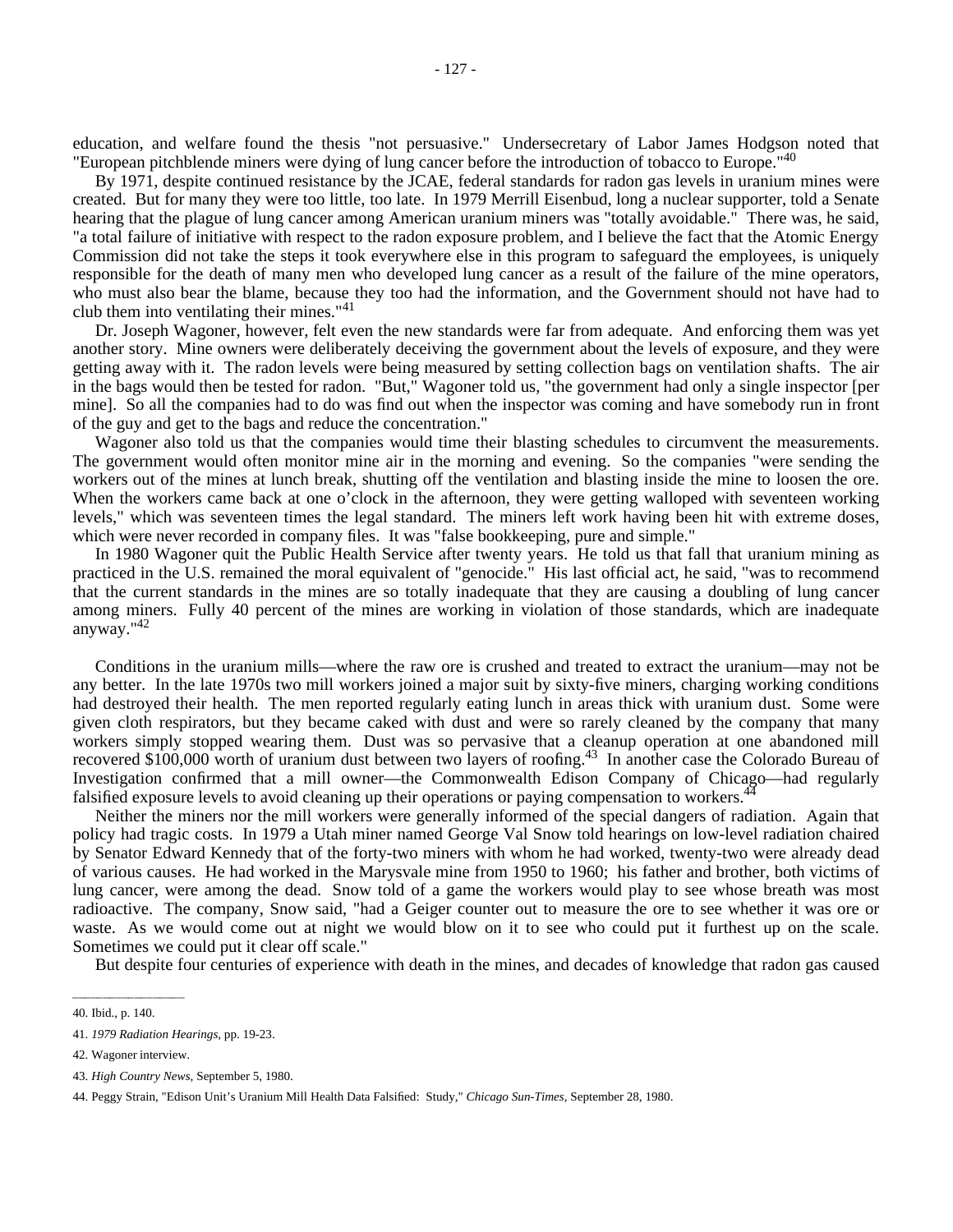lung cancer, no one had told George Snow or his coworkers there was ever a danger. Said Snow: "We were not concerned that there was anything wrong."45

#### **The Radium-Dial Painters**

Other workers also have been uninformed about their exposures to radiation—and have paid a fearsome price. Among the first were several thousand Americans—most of them women—hired to paint radioactive radium onto watch faces, making them glow in the dark. $46$ 

Radium is a by-product of uranium ore, found in nature. In the 1920s company managers told many employees that ingesting radium would add to their vitality, curl their hair, improve their complexions, and make them sexually attractive. The dial painters thus eagerly licked their paintbrushes to give them the fine point they needed to paint the watch dials. Many also applied the radioactive substance to their rings, buttons, and belts. One man even painted his teeth to make them glow—an act that anticipated the current widespread use of uranium in the manufacture of false teeth and ceramic tooth caps.

By 1924 news that four employees of the U.S. Radium Corporation had died of necrosis of the jaw—a rare degenerative disease—reached the Board of Health of Orange County, New Jersey. Eight other women were seriously ill, and local dentists were reporting still more cases. But when Katherine Wiley of the National Consumers League approached the company, she was told the problem was due to poor dental hygiene. $47$ 

The company, however, had already secretly hired Dr. Cecil Drinker of Harvard to study the plant. Drinker found radium paint spattered throughout the work area, on employees' clothes and even on their underwear. He also learned U.S. Radium had ordered its workers to stop licking their paintbrushes, a clear indication they knew something was wrong. Drinker's report clearly implicated radium as the source of the necrosis epidemic.<sup>48</sup>

The company responded with hostility. Katherine Wiley was given an edited version of Drinker's report, which said "every girl is in perfect condition." Drinker protested and was threatened with a lawsuit. When he later published his full paper anyway, U.S. Radium brought in Dr. F. B. Flinn of Columbia University. Flinn gave the company a clean bill of health. But in 1925 Dr. Harrison Martland, a local health official, confirmed five deaths from radium poisoning and estimated the average radium-dial painter might well ingest, over a five-year period, one thousand micrograms of radium—ten thousand times the 1981 standard.<sup>49</sup> In light of Martland's findings, Flinn repudiated his own study.

Ensuing studies continued to confirm the worst, with indications of increased bone cancer, cancer of the colon, diseases of the blood-forming organs, respiratory problems, and necrosis of the jaw. One study showed that the exhumed bones of former dial painters exhibited such high levels of radium that they photographed themselves on unexposed film.<sup>50</sup> And as the victims themselves began complaining of their diseases and filing lawsuits, media coverage led to increased public pressure on the companies to tighten up their procedures. That slowed, but did not stop, the epidemic. Because it emits alpha radiation, radium can be lethal when ingested in sufficient amounts. But radium also emits penetrating gamma rays, and working with it outside the body can lead to exposures that cause a wide range of diseases, including breast cancer and multiple myeloma, which continued to surface even in the "modernized" dial plants.<sup>51</sup>

Finally, faced with a raft of lawsuits, one operation—the Illinois-based Radium Dial Company—went out of business in 1934. Soon thereafter, however, a "new" company called Luminous Processes emerged as the owner of Radium Dial's plant and paymaster of its employees. Joseph Kelley, Sr., former president of Radium Dial, now

<sup>45.</sup> *1979 Radiation Hearings,* pp. 48-50.

<sup>46.</sup> Scott/NlOSH Report, p. 8.

<sup>47.</sup> Roger J Cloutier, "Florence Kelley and the Radium Dial Painters," *Health Physics Journal* 39, No. 5 (November 1980): 711-717.

<sup>48.</sup> Ibid.

<sup>49.</sup> Harrison S. Martland, "Occupational Poisoning in the Manufacture of Luminous Watch Dials," *Journal of the American Medical Association* 92 (1929): 466-477.

<sup>50.</sup> Cloutier, "Florence Kelley and the Radium Dial Painters."

<sup>51.</sup> Baverstock, et al., "Risks of Radiation at Low Dose Rates," *Lancet* 21 (February 21, 1981): 430-433; Jack Cuzick, "Radiation-Induced Myelomatosis," *New England Journal of Medicine* 304, No. 4 (January 22, 1981).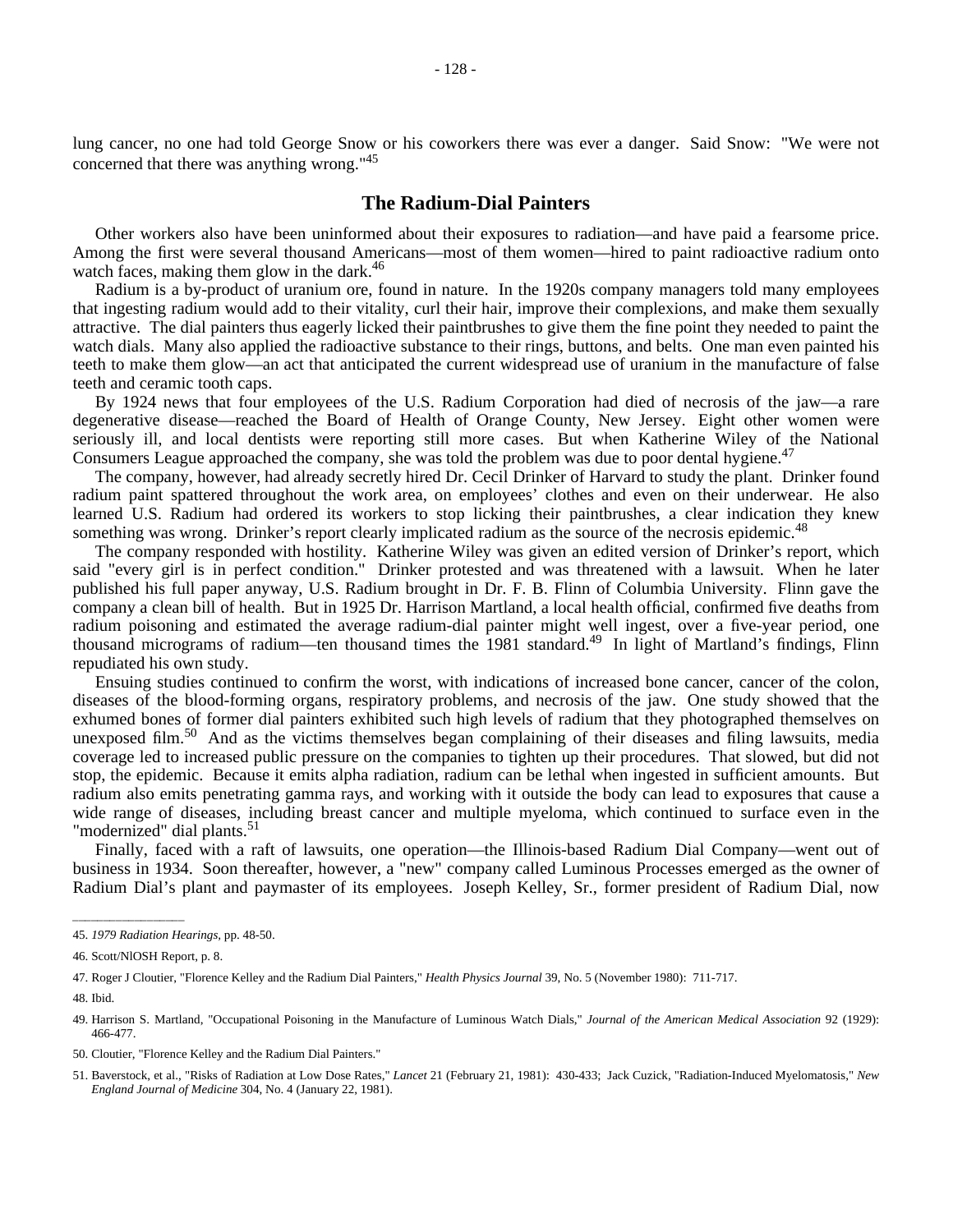became president of Luminous Processes, whose practices were remarkably similar to those of Radium Dial. Investigative reporter Anna Mayo reported in *The Village Voice* that Luminous had grown, by the 1970s, into a multinational concern with offices in Manhattan, Switzerland, and Hong Kong.<sup>52</sup>

But despite its expansion Luminous apparently maintained many of its traditional modes of production. In 1976 the NRC fined Luminous for sloppy practices at its Illinois factory. In 1978 the commission ordered the plant shut. Luminous responded by hastily ordering its equipment trucked to Georgia, where it had a plant free of NRC jurisdiction. The commission caught the trucks and confiscated the equipment. The Georgia plant was closed soon thereafter; local officials were still reporting high radiation levels on site in 1980.<sup>53</sup> Mayo later visited the Illinois site and reported that seven of the ten former Luminous workers she interviewed there were suffering from breast cancer and tumors on their feet.<sup>54</sup>

In the mid-1970s luminous watch-dial production shifted from radium to the use of thin glass slivers filled with tritium, a radioactive isotope of hydrogen capable of glowing without an electric source. Though the process was generally believed to be safer than painting with radium, the American Atomics Corporation of Tucson in 1979 contaminated an entire neighborhood with tritium, including the kitchen of the Tucson public school system. Meanwhile radioactive materials continue to be used in a wide range of light sources including some coffeepots, hand-held calculators, and nightlights.

#### **The Manhattan Project**

Although several radium-dial workers won compensation claims in court, publicity of the primitive conditions in which they worked did little to better the lot of workers elsewhere in the nascent nuclear industry. While the people of Hiroshima and Nagasaki were the most obvious victims of the atomic attack, Americans also died from those bombs—many from the work of producing them.

Part of the problem was a cavalier attitude among scientists toward the potential dangers of radiation. In the 1930s, for example, Dr. J. Robert Oppenheimer would occasionally drink a solution of highly radioactive sodium 24 and then, to the amazement of onlooking graduate students, send a Geiger counter off-scale with his hand.<sup>55</sup> In 1944 Dr. John Gofman, then a young graduate student working on the Manhattan Project, which produced the first atomic bomb, was heavily dosed when he was ordered to perform by hand a highly dangerous task involving plutonium that should have been handled only by machine. Gofman told us that in another instance the chief concern of safety personnel at the Berkeley Laboratory in California was the stacking of cardboard boxes that "might fall and hit someone." The room in which they were stacked, however, was highly radioactive, and the people in it were being severely exposed—with no particular concern on the part of the safety teams.<sup>56</sup> In another case Dr. Karl Z. Morgan, an original member of the Manhattan Project Health Physics Group, could not convince plant engineers to separate the workers' drinking-water system from the industrial-process system. Thus a leak or a mistaken turn of a valve could result in plant workers drinking radioactive water.<sup>57</sup>

Another Los Alamos scientist named Harry Daglian caused his own death in a process he called "tickling the dragon's tail." By arranging a wall of tungsten-carbide bricks around a uranium or plutonium source, Daglian could determine how much material was needed to cause a chain reaction. But on August 21, 1945, Daglian accidentally caused a plutonium source to go critical. The air in his laboratory turned blue and radiation seared Daglian's flesh. He died a horrifying death. Less than a year later Daglian's boss, Louis Slotin, suffered a similar fate.<sup>58</sup>

The haphazard practices inevitably carried over to the workers at Los Alamos, many of them enlisted GIs. One, a

<sup>52.</sup> Anna Mayo, "We Are All Guinea Pigs," *Village Voice,* December 25, 1978, p. 18.

<sup>53.</sup> Environmental Radiation Surveillance Report, Georgia Department of Natural Resources and Environmental Protection Division, summer 1979 to summer 1980, pp. 177-186.

<sup>54.</sup> Mayo, "We Are All Guinea Pigs."

<sup>55.</sup> Rapoport, *The Great American Bomb Machine,* p. 122.

<sup>56.</sup> Gofman interview.

<sup>57.</sup> Karl Z. Morgan, interview, October 1980.

<sup>58.</sup> Karl F. Hubner and Shirley Fry, "The Medical Basis for Radiation Accident Preparedness," *Proceedings of the REAC/TS International Conference,* Oak Ridge, Tenn., October 1979, p. 17.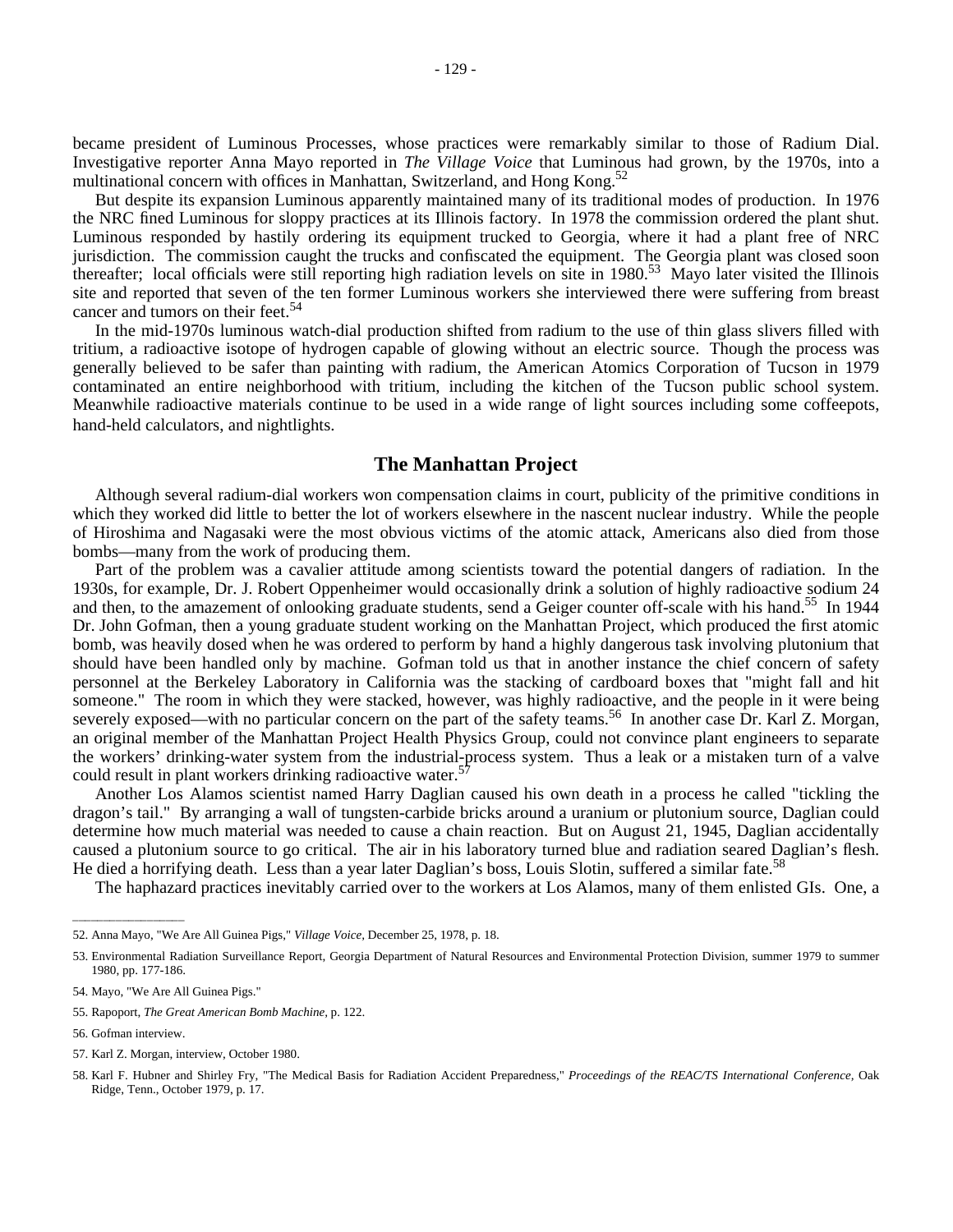GI named Ted Lombard, remembered that he and his coworkers often handled dangerous materials with their bare hands, and without proper monitoring. "Contamination was rampant," he said. In certain shops "the fumes and dust were constantly in the air . . . The dust was on the floor. Uranium chips would be in your shoes. You went to eat with the same clothes and sat on the beds."<sup>59</sup>

By the summer of 1945 Lombard was complaining of stomach problems. In December the Army gave him a medical discharge. His health deteriorated, with the tissue in his lungs becoming fibrous and his skin developing sores that would not heal. The worst of it, however, came with his children and grandchildren. "I have a daughter, 31 [who] appeared to be healthy until we looked back," Lombard said to the 1980 Citizens' Hearings for Radiation Victims in Washington. "It's a slow, insidious thing. Now she's in a wheel chair with neuromuscular, undiagnosed, multi-type seizures, lack of antibodies, lack of digestive enzymes. . . . My youngest son is a deaf mute, subject to multiple seizures, blood conditions and other undiagnosed problems. He's mentally retarded too. Another son has migraine headaches . . . is aphasic and has blood problems. The two grandchildren are starting to show signs of digestive problems and blood conditions."<sup>60</sup> Lombard has filed a claim with the Veterans Administration. The VA has acknowledged his exposures at Los Alamos but refuses to provide his medical records.

Evidence has also surfaced that operation of Los Alamos may have harmed the entire community. A 1979 study by the New Mexico tumor registry showed that from 1969 to 1974, breast cancer in white females in Los Alamos County was more than twice the national average. Cancers of the stomach, pancreas, bladder, and rectum were three times the state average. Cancer of the colon was more than double the state average.<sup>61</sup> The only long-term health survey of Manhattan Project workers at Los Alamos was conducted by Dr. George Voeltz, director of Health Effects Research at Los Alamos. Voeltz concluded, after contacting twenty-six employees, that "no medical findings were reported which could be attributed definitely to plutonium."<sup>62</sup> But his findings have been disputed. Dr. Edward Martell, a

radiation researcher for the National Center for Atmospheric Research in Boulder, examined Voeltz's data and concluded that "with equal justification one may state that most of the serious medical findings in this group can be attributed to plutonium.<sup>"63</sup>

In 1974 Voeltz began a larger study of 224 workers exposed to plutonium at Los Alamos. Ted Lombard was not in either of Voeltz's samples. But in a form letter to prospective participants for his second study, Voeltz revealed the results he anticipated: he asked former workers to "please cooperate to help us prove that exposures to low-levels of plutonium are not harmful."<sup>64</sup>

#### **The Portsmouth Naval Shipyard**

No such bias was apparent in the work of Dr. Thomas Najarian, a blood specialist at Boston Veterans' Hospital. In the fall of 1977 Najarian was examining a former nuclear welder named Adolph Pohopek, who was suffering from leukemia. Pohopek had worked at the Portsmouth Naval Shipyard in New Hampshire, and asked Najarian if radiation exposure at the shipyard might have had anything to do with his leukemia.

Portsmouth, which is about sixty miles north of Boston along the Atlantic coast, has been building warships since 1800. It constructed the first American military submarine in 1917. Between 1954 and 1977 a total of sixty-three atomic subs were either built, overhauled, or repaired at Portsmouth. The General Dynamics Corporation operates the yard on government contract, and roughly a third of the 24,525 workers listed as having worked at PNS have been exposed to radiation, among them Adolph Pohopek.<sup>65</sup>

Pohopek told Najarian that numerous Portsmouth workers seemed to die unusually young, and that working

<sup>59. &</sup>quot;Statement of Ted Lombard," *Citizens' Hearings*.

<sup>60.</sup> Ibid.

<sup>61. &</sup>quot;Cancer Rate Elevated in Los Alamos County," *Albuquerque Journal,* October 12, 1979.

<sup>62.</sup> Ibid.

<sup>63.</sup> Ibid.

<sup>64.</sup> Ibid.

<sup>65. &</sup>quot;Epidemiologic Study of Civilian Employees at the Portsmouth Naval Shipyard, Kittery, Maine," National Institute of Occupational Safety and Health, released December 3, 1980 (hereafter cited as "NIOSH/PNS Report").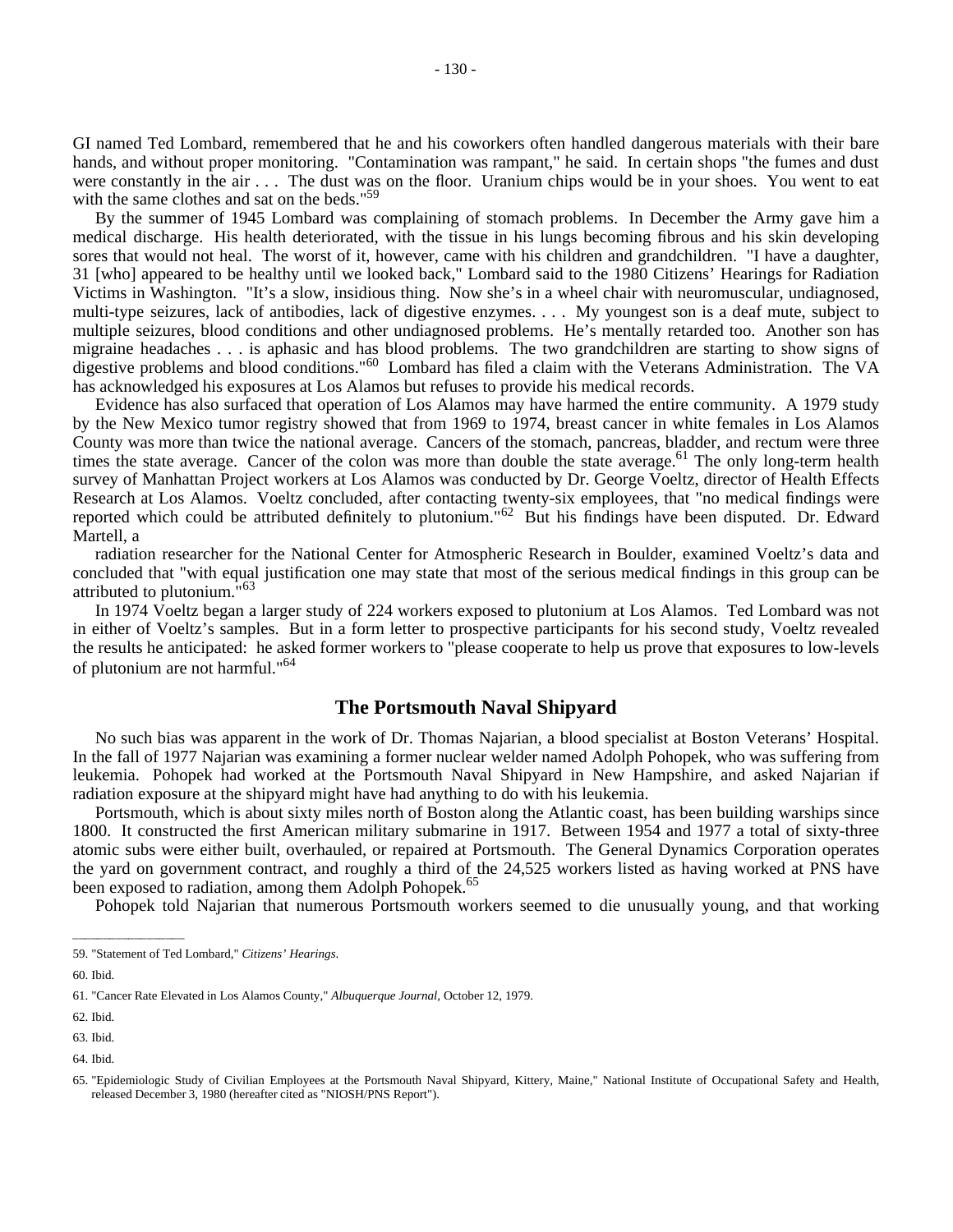conditions in the yards were not all they should be. Pohopek then gave Najarian the names of fifty people who had recently worked at Portsmouth. Najarian found that ten of them were already dead, and he asked the VA for funds to do some follow-up research. The VA turned him down, saying exposures at Portsmouth were too low to have caused any of the deaths.<sup>66</sup>

But Najarian persisted. Using his own money for postage and paper, he mailed questionnaires to about forty past and present Portsmouth workers. Within a week the head of the VA's research division in Washington called Najarian, demanding to know who was funding his research and asking for all his correspondence with naval personnel. When Najarian asked that the request be put in writing, he never heard from the VA official again.<sup>67</sup>

When the questionnaires themselves began coming in, they revealed what Najarian considered an alarmingly high rate of leukemia deaths. In mid-November of 1977 Najarian asked *The Boston Globe* for help. Although the Navy had refused to give Najarian any of its records, he and an investigative team from the *Globe* were able to gather some seventeen hundred death certificates relating to Portsmouth workers. The Navy also refused to release any worker exposure records. But with the help of statistician Dr. Theodore Colton, Najarian was able to isolate those workers whose families could confirm that they were exposed to radiation at Portsmouth. In June of 1978 Najarian and Colton published a paper in *Lancet,* indicating a leukemia rate among exposed Portsmouth workers that was four times normal.<sup>68</sup>

The study was soon attacked by Admiral Hyman Rickover, chief of the Navy's nuclear programs and pioneer of the atomic submarine. A hard-driving perfectionist who was former President Jimmy Carter's mentor while Carter was in the Navy, Rickover has an almost legendary reputation for turning out the best-trained personnel in the nuclear field. In 1958, under his watchful eye, an enlarged version of the nuclear sub reactor opened at Shippingport, Pennsylvania, as the world's first commercial demonstration reactor to produce electricity. Rickover also had a great stake in the Portsmouth operation, and vigorously defended the record of the nuclear Navy. In 1978 he told a congressional hearing that "we have had no accidents which caused people to be injured or which had a radiobiological effect on the environment." But he scrupulously added that "I do not include the long-term effects of low-level radiation."<sup>69</sup>

And that was precisely what was at issue. Rickover, after congressional pressure, soon agreed to have the Center for Disease Control (CDC) evaluate Najarian's findings. The CDC turned the study over to its subagency, the National Institute for Occupational Safety and Health, which asked—among others—Dr. Thomas Mancuso to serve on its independent scientific "watchdog" panel which had been mandated by Congress.

Controversy soon clouded the study. Mancuso refused an appointment to the watchdog panel after NIOSH refused to guarantee him access for an on-site evaluation of the data sources. In December 1980 several NIOSH researchers concluded that "excesses of deaths due to cancer and due specifically to cancers of the blood and blood forming organs were not evident" at Portsmouth.<sup>70</sup> But on January 5, 1981, the *Globe* reported that five of six advisory committee members they polled felt that the NIOSH data had in fact revealed "a trend toward higher leukemia rates among workers who received higher doses of radiation." One panel member, Dr. George Hutchinson, who is generally known to be pronuclear, conceded to the *Globe* that "there is a trend of leukemia with dose"—that the evidence indicated the more radiation the Portsmouth workers received, the more likely they were to contract leukemia. $71$ 

In fact NIOSH submitted its final report for publication without giving its full congressionally mandated advisory committee a chance to discuss its conclusions. Committee member Irwin Bross threatened to sue NIOSH to get them to send him the data, and then charged that the numbers "flatly contradict statements made by CDC/NIOSH." Bross found a large excess of lung cancer linked to radiation exposure.<sup>72</sup>

<sup>66. &</sup>quot;Statement of Thomas Najarian," *Effect of Radiation on Human Health,* February 28, 1978, p. 1236.

<sup>67.</sup> Ibid.

<sup>68.</sup> Thomas Najarian and Theodore Colton, "Leukemia among Shipyard Workers," *Lancet,* June 1978.

<sup>69. &</sup>quot;Statement of Hyman Rickover, Adm. H.G., Deputy Commander, Nuclear Power Naval Sea System Command, USN, Department of Defense," *Effect of Radiation on Human Health,* p. 1272.

<sup>70. &</sup>quot;NIOSH/PNS Report," p. 31.

<sup>71.</sup> N. Breslius, "Questions Raised in Shipyard Cancer Study," *Boston Globe,* January 5, 1981, p. 22.

<sup>72.</sup> Irwin D. J. Bross, director of biostatistics, Roswell Park Memorial Cancer Research Institute, memorandum to "Competent and Responsible Members of the Oversight Committee," January 26, 1981.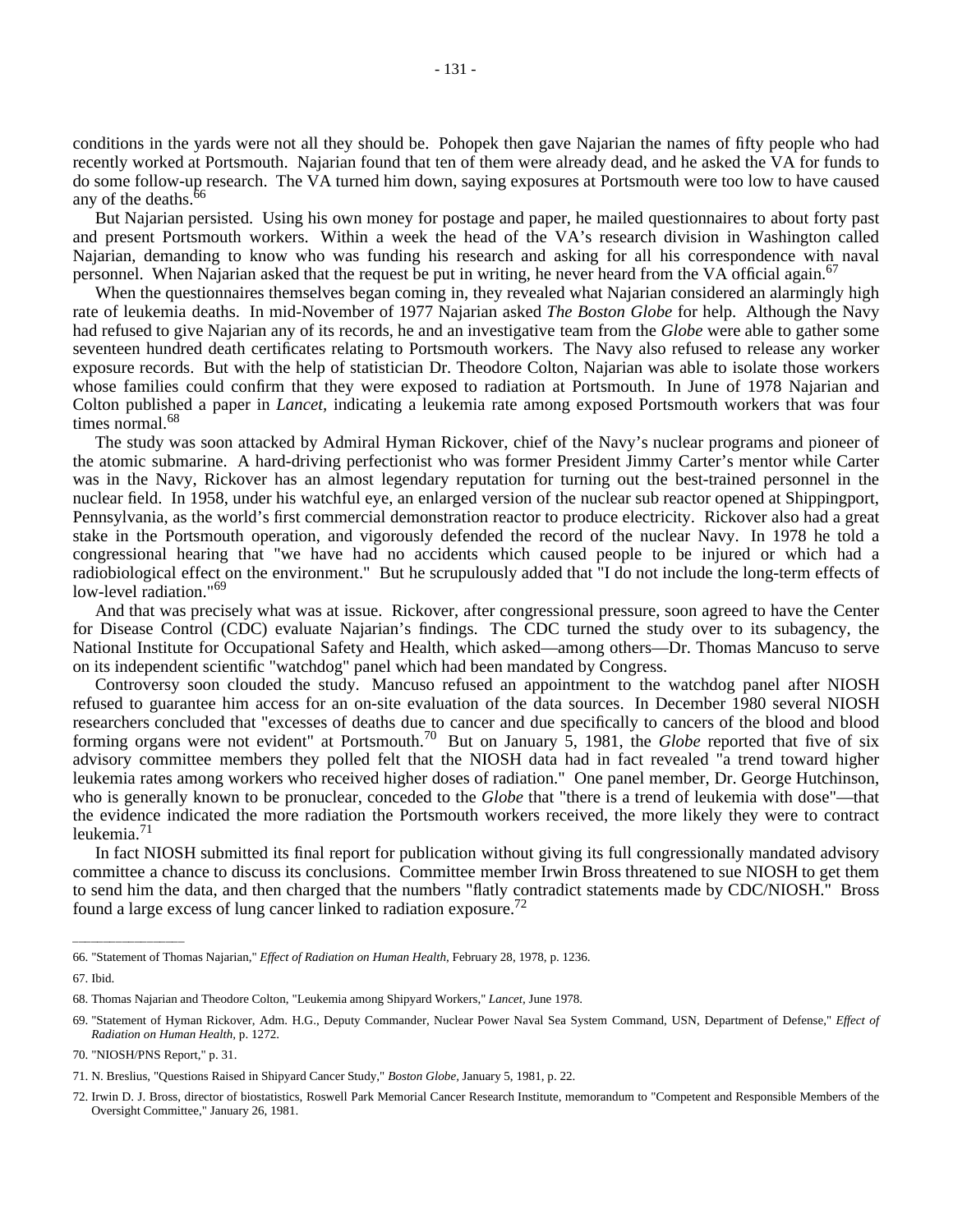Though controversy still rages over the Portsmouth studies, there seems little doubt in the minds of the people working there that something might be seriously wrong. In January of 1979 Dr. John Cobb of the University of Colorado Medical School, a member of the NIOSH advisory panel, visited Portsmouth to evaluate the situation for NIOSH director Dr. Tony Robbins. When he got there, Cobb found "antagonistic" and "explosive" differences between the unions and the Navy over health and safety issues, and that the unions felt "the Navy would lie, cheat and do anything to cover up their deficiencies in management."<sup>73</sup>

Cobb also discovered "that there could be an incentive for workers to keep their recorded radiation exposure lower than actual exposure," and that the Navy would often issue "waivers" to workers to keep them working in radioactive areas even after they had exceeded exposure limits. Cobb said he "was told that workers were led to believe that radiation exposure would not harm them."<sup>74</sup> Because radiation work brought higher pay, employees were reluctant to wear film badges for fear of being put in lower-paying jobs if they "burned out."

#### **Enrichment and Reactors**

Labor anger and questions of radioactive workers' safety are also epidemic in America's uranium enrichment industry. Enrichment—the process of turning milled uranium ore into high-grade reactor fuel and weapons material—involves huge quantities of energy, thousands of workers, and billions of dollars in taxpayer investments and subsidies.

These are three major enrichment plants in the U.S.—at Paducah, Kentucky; Piketon, Ohio; and Oak Ridge, Tennessee.

At Paducah, which is operated under government contract by the Union Carbide Corporation, a worker named Joe Harding has charged that company management put a tight lid on all discussions of plant safety. Words like *radiation* were banned from conversation, he said. "Before you worked there, the FBI ran a security check. And after you were hired, the FBI would keep an eye on you."<sup>75</sup>

Through his eighteen and a half years at Paducah, Harding, a maintenance worker, regularly breathed radioactive gases "so thick you could see the haze in the air when you looked at the ceiling light, and you could taste it coated on your teeth and in your throat and lungs. After a couple hours of work the uranium dust on the floor was so thick you could see your tracks when walking around." Leaks were rampant, Harding added, and protective clothing was minimal. "There was no particular lunch room or lunch hour. You just sat down somewhere, blew away the uranium dust and had your lunch."<sup>76</sup>

According to Dr. Karl Z. Morgan, working in air laden with uranium hexafluoride gas, prevalent at the enrichment plants, can contaminate the lungs and entire gastrointestinal tract and can give the body heavy doses of alpha, beta, and gamma radiation. Serious beta radiation to the skin can also result. There is a double risk because the hexafluoride, which is combined with the uranium, is itself highly corrosive and toxic.<sup>77</sup>

By late February of 1980 Harding—at age fifty-nine—had lost 95 percent of his stomach and suffered from chronic lung problems and skin sores that would not heal. There was a large tumor wrapped around his spine in the abdominal cavity, and fingernail-like growths protruded from his joints. Despite confinement to a wheelchair, Harding spent the last years of his life speaking out against conditions at Paducah. When he had started work at age thirty-one, he said, he was a strong, vigorous man who was "never sick" and "could eat anything." His plant supervisors had told him "you will not get any more radiation in this work than you get from wearing a luminous dial wristwatch."<sup>78</sup>

Three decades later, an eighty-pound cripple racked with constant pain, Harding extracted a promise from the DOE that his case would be fully evaluated. But after he died, his widow, Clara, was told her husband had rarely

<sup>73.</sup> John C. Cobb, *Report of Visit and Recommendations Regarding Studies of Cancer Incidence at Portsmouth Naval Shipyard,* NIOSH Report, January 30-31, 1979, p. 5 (hereafter cited as *Cobb/NIOSH Report*).

<sup>74.</sup> Ibid., p. 6.

<sup>75.</sup> Joe Harding, interview with Pierre Fruling, published in newsletter, "Uranium Killed Joe" (available from the National Committee for Radiation Victims, 317 Pennsylvania Ave. SE, Washington, D.C. 20003).

<sup>76.</sup> Ibid.

<sup>77.</sup> Karl Z. Morgan, letter to Robert Hagar, Esq., February 4, 1981 (hereafter cited as Morgan letter).

<sup>78.</sup> Joe Harding interview.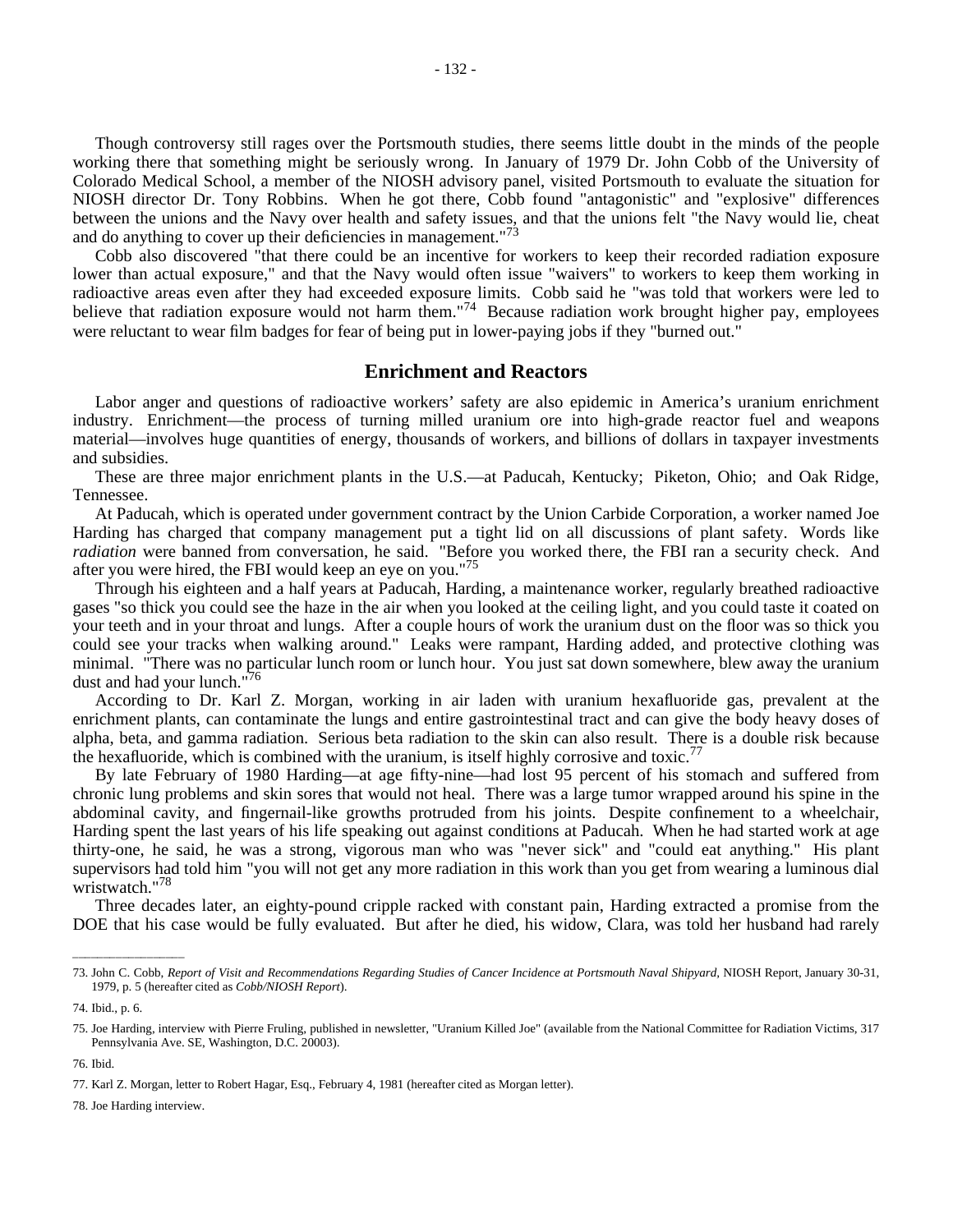been monitored for radiation "because of the low potential for exposure" among workers in his field.<sup>79</sup>

The DOE records did reveal that at one point in Harding's career he had produced a urine sample which showed ten times the allowable limit of radiation. But a sample taken the next day was said to have shown a dramatic drop in radiation levels. According to Dr. Morgan it takes several days for uranium to pass through the body, and thus "either the second sample taken of Mr. Harding's urine was mistakenly analyzed, or it was falsified."<sup>80</sup>

Ironically, though no reliable studies have been done of worker health at Paducah, the Kentucky Health Department has found that the counties around the plant have the highest cancer rate in the state, well above the national average. Breast cancer among women and prostate cancer in men were the most prominent. Communities near the plant showed excesses of colon and lung cancer among both sexes—diseases commonly linked to radiation.<sup>81</sup>

Unfortunately conditions at Paducah do not appear to be unique. According to Dennis Bloomfield, president of the Oil, Chemical and Atomic Workers local union at Piketon, one incident there spread so much contaminated dust that workers were forced to destroy their shoes for fear of carrying radiation home to their families. "The lunch table we were eating on was so contaminated it had to be destroyed," he said.<sup>82</sup>

In 1979 Bloomfield's union waged a long and bitter strike for improved health and safety conditions at the plant. Among other things it demanded that monitoring of worker conditions be taken out of the hands of the DOE and given to the Occupational Safety and Health Administration (OSHA), which the union hoped would offer better protection for its workers. According to a 1980 GAO report the DOE had inspected all three enrichment plants only a total of three times in the five years from 1975 to 1980. Neither the NRC nor OSHA were allowed to monitor radiation exposures inside any of the enrichment plants, and the GAO noted that by and large company management was very slow to respond to worker complaints of unsafe conditions.<sup>83</sup> Finally, after the workers' costly strike, Goodyear—which operates Piketon under federal contract—gave in to some of the union's demands. The DOE, however, still dominates access and monitoring of working conditions at all enrichment facilities.

Because of such lack of controls, many American enrichment workers live in fear of what their jobs might be doing to them. Two such Piketon employees—Mike and Kathy Schuller—were interviewed by British television in 1980. They were both contaminated after having been told by Goodyear that their particular jobs were safe from radioactivity. When Kathy complained, she was told "either you do it, or you get sent home."<sup>84</sup> Pregnant at the time, she told the TV crew, "I kind of worry about what is going to happen to my unborn child." Kathy said she "will feel better after it gets here, and that it's got everything—all ten fingers and ten toes."<sup>85</sup> On December 18, 1980, the Schullers' son was born with only one hand.

Fears like those of the Schullers are also starting to surface in the nuclear power field. Since 1957, when operations began at the first commercial demonstration power reactor at Shippingport, Pennsylvania, a burgeoning industry has evolved employing more than eighty thousand people. In 1972 the EPA predicted annual exposure levels per worker would not exceed .225 rem by the year 2000. Within six years the reported average exposures at atomic reactors had more than tripled that EPA prediction.<sup>86</sup> Ironically efforts to reduce exposures to the general public may be partly at fault. By trapping radiation on site that would normally be vented, levels within the plant go up—at peril to the employees.

And during crisis situations at a plant conditions become even worse. Utilities often hire "jumpers," short-term workers who handle high-exposure jobs, where legal limits of exposure are quickly consumed. The practice is sometimes called "body banking," whereby unskilled and often uninformed laborers are sent into "hot" areas at high

<sup>79.</sup> Department of Energy, letter to Clara Harding, January 1981 (available from Robert Hagar, Mrs. Harding's attorney, 1471 N. Capitol St., NW, Washington, D.C.).

<sup>80.</sup> Morgan letter.

<sup>81.</sup> *Sun Democrat* (Paducah, Ky.), November 2, 1977, p. 1.

<sup>82.</sup> Dennis Bloomfield, interview, *For My Working Life,* film transcript, copyright ATV, April 28, 1981 (hereafter cited as *ATV Transcript*).

<sup>83.</sup> Sheila Hershow, "Atomic Plant Probe Confirms Charges Aired Six Years Ago," *Federal Times,* August 25, 1980, p. 13.

<sup>84.</sup> *ATV Transcript*.

<sup>85.</sup> Ibid.

<sup>86.</sup> Scott/NlOSH Report, p. 30.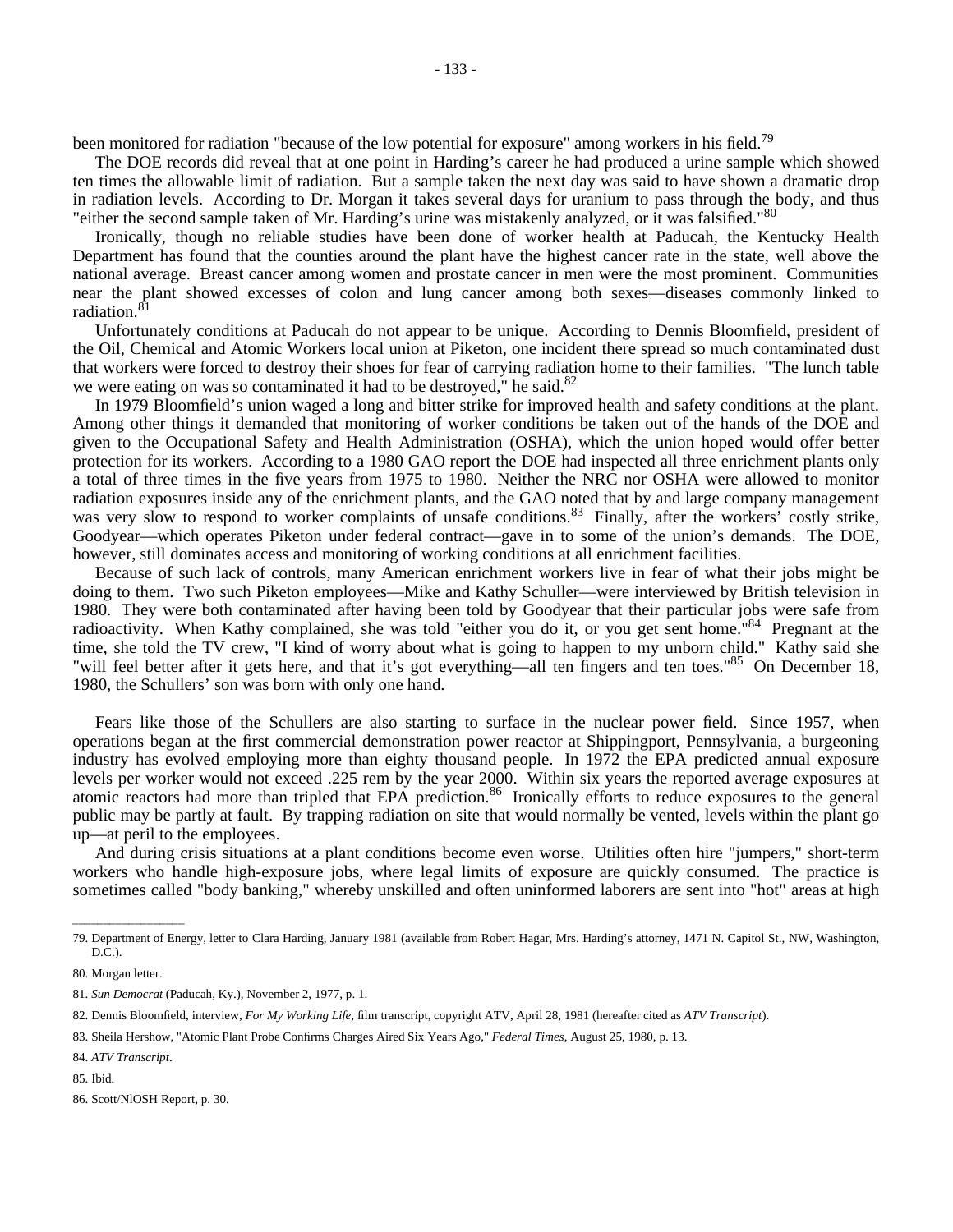hourly wages for brief but dangerous stints. In 1971 the Nuclear Fuel Services reprocessing facility at West Valley, near Buffalo, New York, used nearly one thousand jumpers to handle an emergency. According to Dr. Marvin Resnikoff, a professor of physics at the nearby Rachel Carson College, the jumpers were often "high school graduates with minimal job experience, unable to find employment in the depressed job market in Buffalo. They were given extremely limited information regarding radiation hazards."<sup>87</sup> Though federal standards dictated that they not work with radiation for at least three months after their initial employment, many of the jumpers returned to NFS within days bearing false identification, and were sent back in for more doses. Former President Carter served as a jumper after a nuclear accident at Chalk River, Canada, in 1952. Carter got a year's dose in less than ninety seconds.<sup>88</sup>

One of the problems that makes "body banking" and all other nuclear work even more dangerous is that few if any of the workers involved may be getting reliable exposure records from their employers. Much of the monitoring relies on the use of dosimeter "badges," which are usually worn while a person works in a hot area. The badges are generally built around a special film designed to record gamma radiation.

But other lethal forms of radiation escape the badges. And even for gamma radiation they may not be reliable. A 1980 study by the Nuclear Regulatory Commission found that 80 percent of all radiation monitoring devices tested failed to come within 50 percent accuracy. Conducted by the University of Michigan, the study covered fifty-nine processing firms and involved a sample of about 90 percent of the radiation-dosimetry industry. By mixing in "control" badges with those coming from work sites, the Michigan researchers found that a large part of the dosimetry work being done at American nuclear sites was unreliable at best. When test badges were exposed to levels of radiation corresponding to a major nuclear accident, the extreme doses went undetected.<sup>89</sup> The response by the Health Physics Society, which sets monitoring standards, however, was not to improve the technology—but rather to relax the dosimetry standards, making it easier for the industry to pass future tests.<sup>90</sup>

Meanwhile preliminary indications from reactor work are not encouraging. According to death certificates obtained by the union representing workers at the Shippingport and Beaver Valley I reactors in Pennsylvania, multiple myeloma and leukemia rates among former workers at those two plants are far above normal state rates.<sup>91</sup> Indications are also strong that there may have been serious damage incurred by workers at Three Mile Island (TMI). According to the Kemeny Commission, which was established by President Carter to study the accident, workers at TMI were exposed to levels that "exceeded the limits of the licensee's measurement capability of one thousand rads per hour." During the accident several repair parties entered these high-radiation areas without knowledge of radiation protection supervisors. According to an NRC report on the accident, "items of protective clothing were not worn, resulting in several instances of head contamination." Sample containers of highly radioactive water were "handled directly without the use of remote tools or shielding."<sup>92</sup>

90. Ibid.

hh<del>ahaa ka badaa ka badaa ka badaa ka badaa ka badaa ka badaa ka badaa ka badaa ka badaa ka badaa ka badaa ka b</del>

1 accident (crushed chest) 9 cancer: 5 non-bone-marrow related cancers

4 bone-marrow related cancers

2 bone-marrow leukemias

2 multiple myelomas

22 deaths total among operating engineers at Shippingport (1970-79)

<sup>87.</sup> Marvin Resnikoff, "On the Job at NFS—Occupational Hazards in the Reprocessing Business," Sierra Club Radioactive Waste Campaign, Buffalo, N.Y.

<sup>88.</sup> Jimmy Carter, *Why Not the Best?* (New York: Bantam, 1976), p. 60.

<sup>89. &</sup>quot;Performance Testing of Personnel Dosimetry Services, Report of a Two Year Pilot Study, October 1977—December 1979," NUREG/CR 1304 (Washington, D.C.: U.S. Nuclear Regulatory Commission).

<sup>91.</sup> *Deaths Among Operating Engineers Who Worked at the Shippingport Site*

<sup>12</sup> heart and other diseases

<sup>92.</sup> J. G. Kemeny, et al., *The President's Commission on the Accident at Three Mile Island, the Need for Change: The Legacy of TMI,* Washington, D.C., 1979, Appendix iii, Nos. 4 and 18. (hereafter cited as *Kemeny Report*).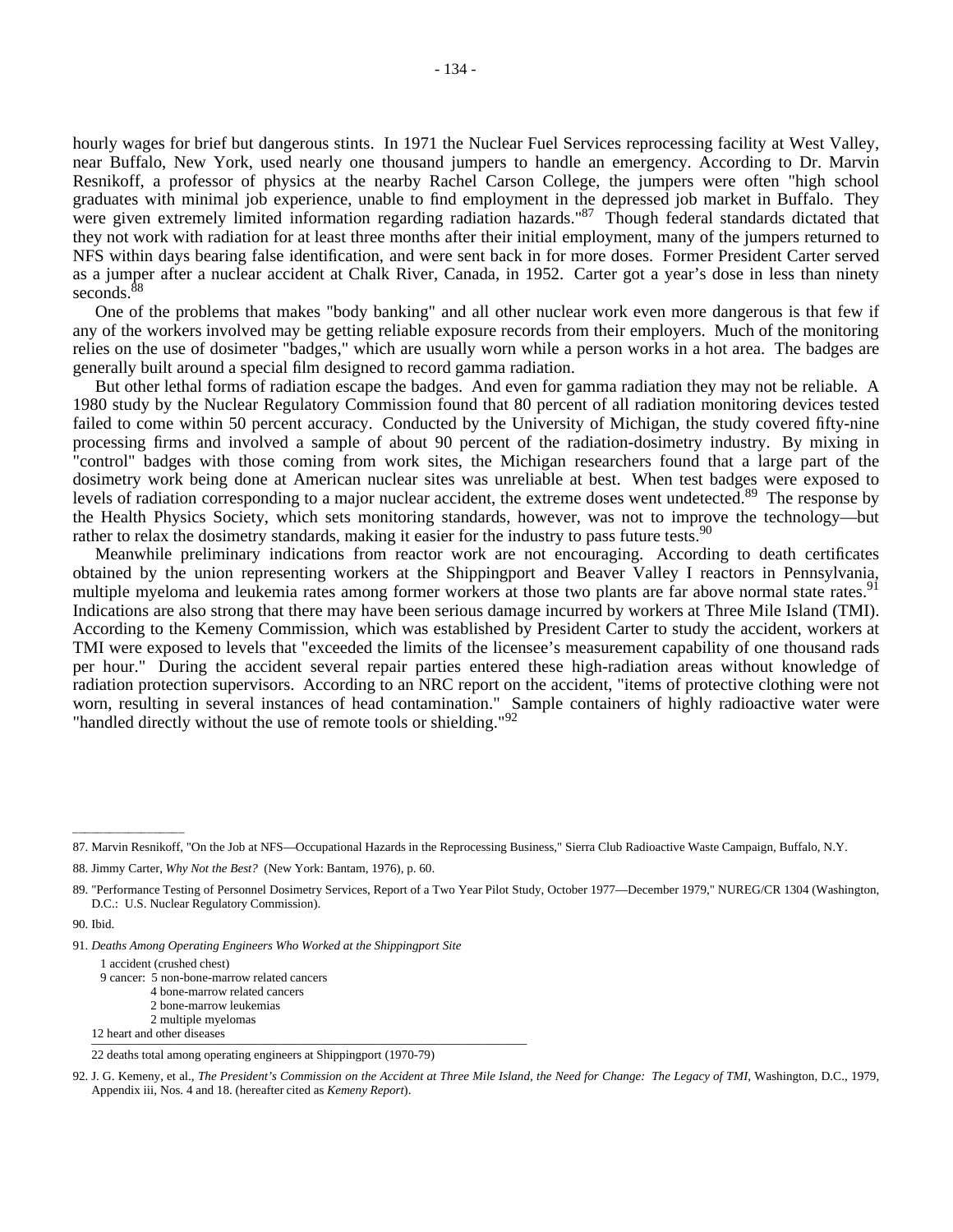#### **Rocky Flats**

Problems among workers in the reactor industry are just starting to surface, but such complaints have long been common at the Rocky Flats plutonium factory near Denver. Rocky Flats is the "Grand Central Station" of the nuclear weapons industry. It recycles fissionable materials from "obsolete" bombs, and it also produces plutonium "triggers" for new ones. Its core is an elaborate system of ventilated stainless-steel glove boxes where workers smelt, press, machine, polish, and measure the plutonium for America's nuclear bombs.

Rocky Flats was operated under government contract by Dow Chemical from the time it opened in 1953 until 1975, when management was taken over by Rockwell International. Dissatisfaction with both Dow and Rockwell has been widespread, and numerous fires and spills have plagued the plant. At least 325 workers are known to have been seriously contaminated in that period. One 1958 survey of an on-site cafeteria showed contamination in fifty of fifty-four areas above "allowable tolerances" for plutonium.<sup>93</sup> In 1965—a year in which at least forty-five workers were contaminated with plutonium—a local union attempted to establish a management-worker safety committee. Dow Chemical management refused to cooperate. In October of that year a fire contaminated an entire production crew of twenty-five workers with up to seventeen times the maximum allowable exposure.<sup>94</sup>

Since the plant opened, thousands of people have been employed at Rocky Flats. But no reliable independent health survey of the work force has ever been published. And some of the indications that have surfaced are not encouraging and have resulted in fierce court battles that may have a profound impact on all radiation-related work to come.

Don Gabel, for example, began work at Rocky Flats fresh out of high school in 1969. A significant part of his day was spent operating a furnace that treated plutonium. In one case a pipe leaked nitric acid laced with plutonium onto his head. Despite assurances from his boss, Gabel became concerned about the effects of working near so much radiation. In one case the pipe that he worked near for long periods of time was tested and "pegged the needle off the dial."<sup>95</sup>

In 1979, after a decade in the plant, Gabel began to suffer from serious headaches, then seizures. Doctors found a malignant brain tumor, which could not be removed. Gabel finally had to move his wife and three children to the Los Alamos Laboratory in New Mexico, hoping to be saved by experimental treatment. It failed. In the fall of 1980 Don Gabel died at the age of thirty. An ensuing autopsy revealed significant quantities of plutonium and americium in his lungs, liver, and bones.

Three months before his death Gabel filed a workers compensation claim against Rockwell International. His wife is pursuing the battle.

The case of Dan Karkenan, a college-trained professional who began work at Rocky Flats in 1968, was never resolved. Karkenan was a mechanical engineer who helped in the cleanup and reconstruction of Rocky Flats after a fire on May 11, 1969, seriously contaminated the plant and sent an uncertain amount of plutonium into the areas south of the plant.

By the spring of 1975 Karkenan began showing symptoms of numbness in his fingers and toes, followed by a loss of coordination and then paralysis in his arms and legs. Doctors were unable to diagnose Karkenan's disease, but he and his family were convinced it could be traced to his work during the cleanup after the 1969 fire, when the entire Rocky Flats area was heavily contaminated.<sup>96</sup> Just before Karkenan died in 1976, he asked his wife Miriam to have tissue samples examined as a part of his autopsy—as was later done with Don Gabel. But when she authorized the autopsy, Miriam Karkenan was told by the hospital that permission was required from Rockwell before her husband's tissues could be analyzed for radioactivity. After three months of wrangling with the company, she obtained permission—and was then told by the hospital that the tissues had been discarded. Karkenan continued to pursue her husband's records from Rockwell International and in late 1979 was sent a "report" ostensibly detailing her husband's exposure history. The document discussed Dan Karkenan's "on-the-job" exposures in 1977, 1978, and 1979—three years after he was already dead. $97$ 

<sup>93.</sup> Rapoport, *Great American Bomb Machine,* p. 24.

<sup>94.</sup> Ibid., p. 25.

<sup>95.</sup> Don Gabel, interview with film makers of *Dark Circle: A Documentary on Nuclear Weapons and Nuclear Power,* produced by the Independent Documentary Group (395 Elizabeth St., San Francisco, CA 94114; 1981) (hereafter cited as *Dark Circle*).

<sup>96.</sup> *Citizens' Hearings*.

<sup>97.</sup> Ibid.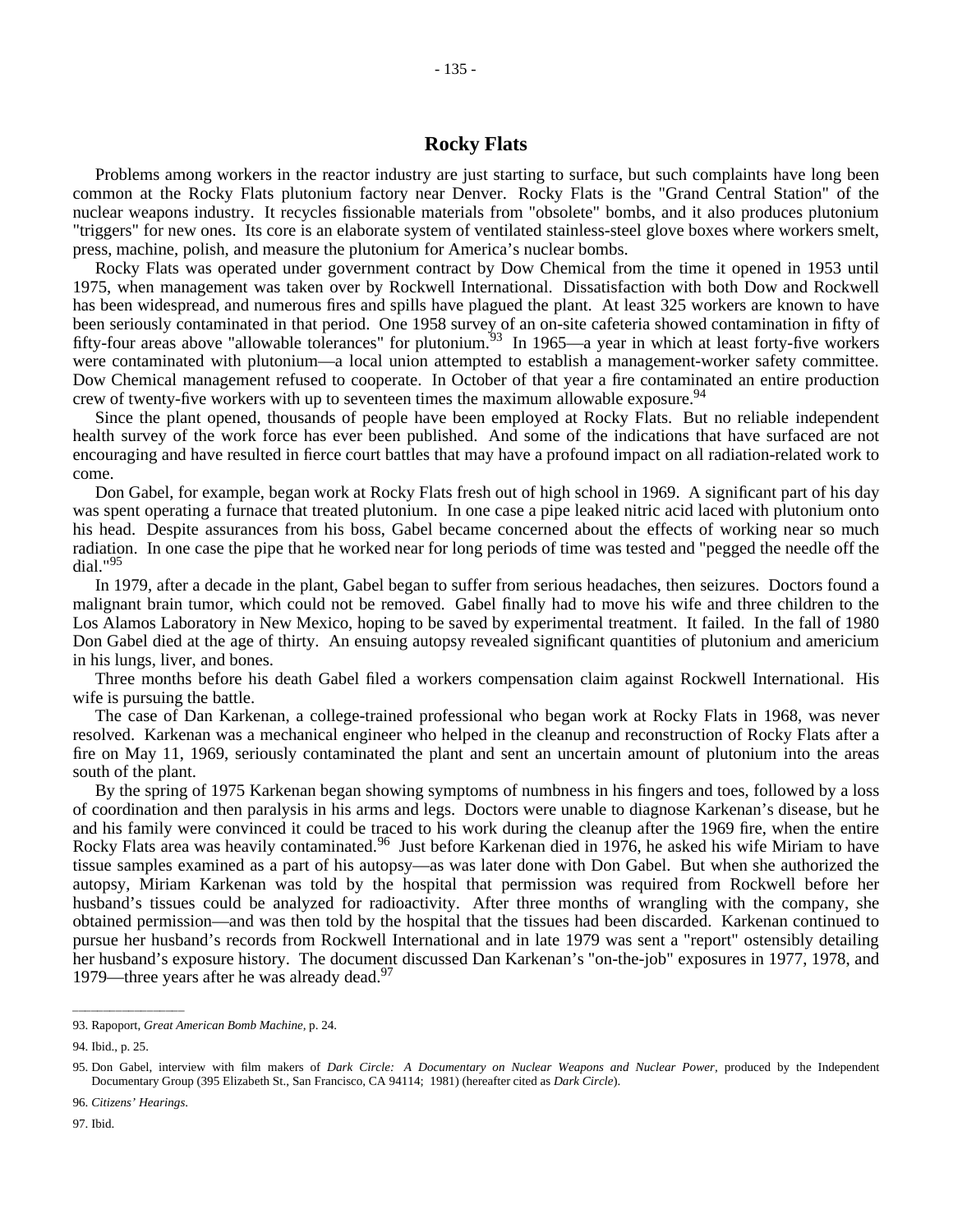One landmark case of immense potential impact has been won—against Dow Chemical for its operation of Rocky Flats. It involves the family of Leroy Krumback. Krumback worked with plutonium at Rocky Flats from 1959 through 1974, when he died at age sixty-five of colon cancer. His widow Florence was never told how much exposure her husband was getting, but remembered him coming home often with his hands rubbed raw from Clorox scrubs designed to remove contamination, and with descriptions of how his eyes, nostrils, and feet had been contaminated as well. Florence Krumback's attempts to receive compensation for her husband's death dragged on fruitlessly until 1979, when a young lawyer named Bruce DeBoskey joined her case.

His involvement was well timed. By 1980 public sentiment in Denver and surrounding communities had swung sharply against Rocky Flats. Colorado's governor Richard Lamm had urged President Carter to move the plant to another state, and a business group, organized in part by a local contractor named Rex Haag, was actively working to shut Rocky Flats down.

In February, Dr. Alice Stewart testified at Krumback's compensation hearing. Krumback's records showed he had received 45.67 rems of whole body exposure, which Dow Chemical claimed was a safe dose. But Stewart calculated that the actual "effective" dose was much higher because Krumback had received a substantial portion of it while over the age of forty, when his sensitivity to radiation was greater. His "effective" dose, said Stewart, was more like 222 rems, far more than enough to cause his cancer.<sup>98</sup>

At another hearing in August of 1980 Dr. Karl Z. Morgan found it "unthinkable" that records showed Krumback had on ten separate occasions been allowed to exceed his quarterly exposure limit. "I am appalled at what happened," said Morgan, who had worked for twenty-eight years as a top health officer at Oak Ridge National Laboratory. He commented that he would have shut down Oak Ridge if similar exposures had been shown there. He estimated the effective plutonium dose to Krumback's colon in the thousands of rems, and agreed with Dr. Stewart that the plutonium exposure was more than sufficient to cause Krumback's cancer.<sup>99</sup>

With the unexpected addition of testimony from Drs. Stewart and Morgan, Dow Chemical saw what had seemed like a routine suit—destined for denial—turn into a watershed battle. On June 3, 1981, the tide turned toward the nuclear workers. Colorado granted Florence Krumback a twenty-one-thousand-dollar settlement, which seemed bound to open the door for a whole backlog of suits like those of the Gabel family. The sum was a small fraction of the medical expenses from Leroy Krumback's illness. But Florence Krumback hoped her victory would help force the industry to make the changes in the radioactive workplace. "If it saves one life," she said, "then it will be worth it."<sup>100</sup>

<sup>98.</sup> Alice M. Stewart, testimony before the Colorado Workers Compensation Department hearings, *Krumback v. Dow Chemical,* February 1980.

<sup>99.</sup> Karl Z. Morgan, testimony before the Colorado Workers Compensation Department hearings, *Krumback v. Dow Chemical,* August 1980.

<sup>100.</sup> Pamela Avery, "Rocky Flats Cancer Death Blamed on Radiation," *Rocky Mountain News,* June 4, 1981, p. 4.

While the commercial reactor industry is undergoing a serious decline, well hidden from the public eye is the proposed massive expansion of nuclear weapons production. Insofar as military strategic policy serves as the vehicle of the nuclear arms race, the plants that make fissionable material, manufacture bomb components, and assemble them make up the engine. Because several of these weapons plants have reached the end of their productive cycle of thirty years, the federal government is already moving to commit the nation to another thirty years of large-scale nuclear weapons material production.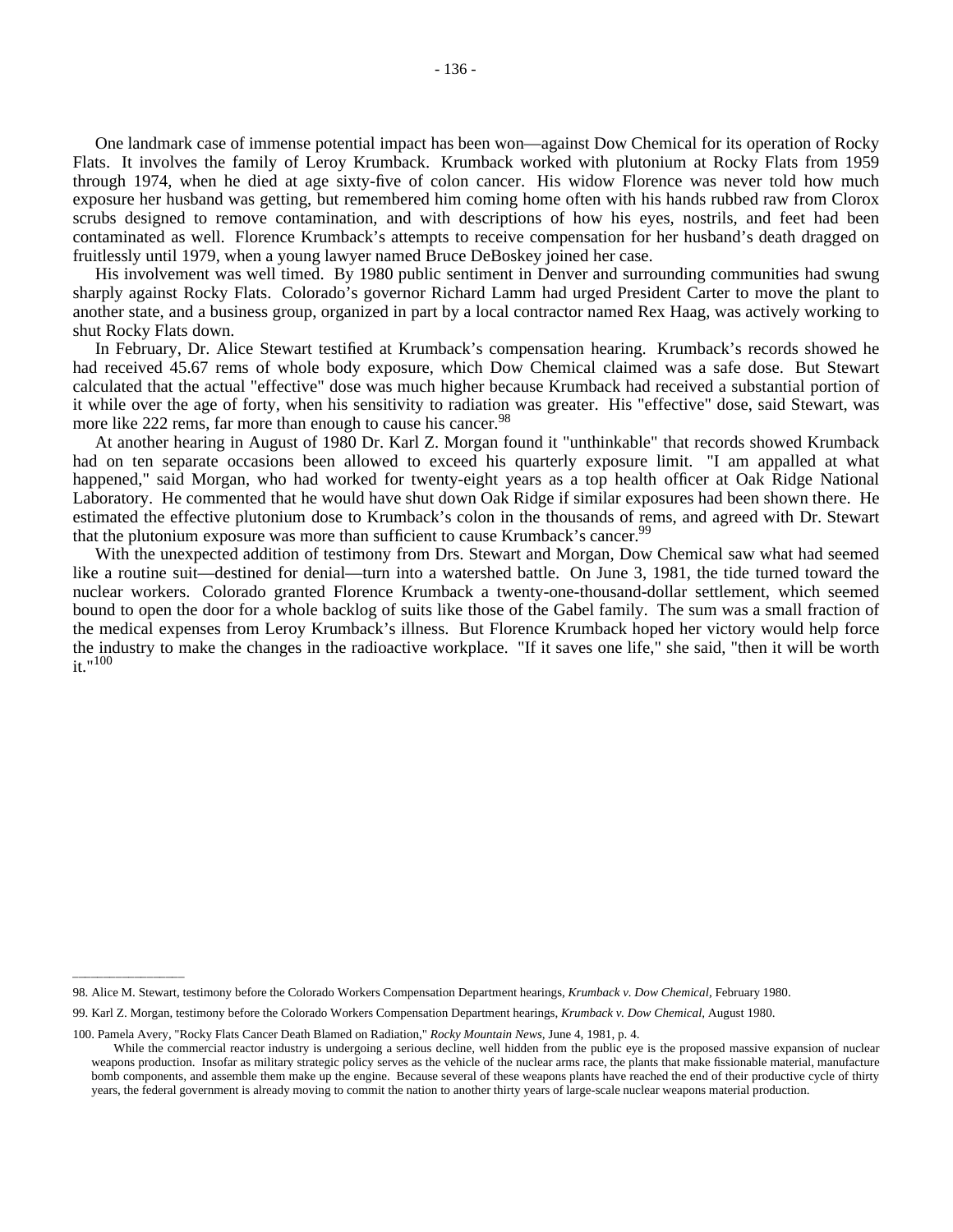# PART III The Industry's Underside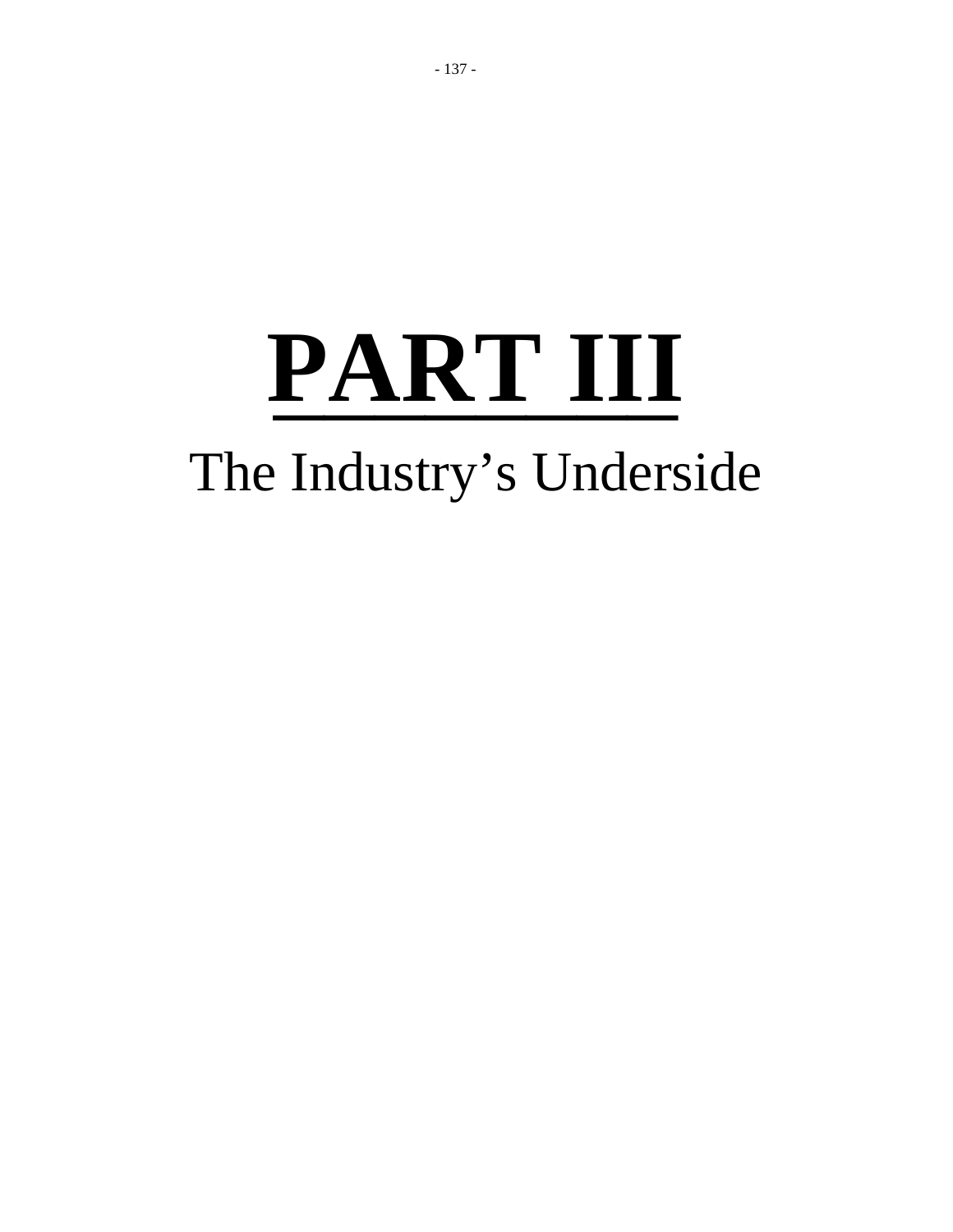# **8**

### Bomb Production at Rocky Flats: Death Downwind

Kristen Haag was born in 1967. Rex, her father, was a well-to-do contractor in suburban Denver who did all he could to show his blue-eyed daughter the world. "She had a happy childhood," he said. "She rode horses, she rode motorcycles. She went to Hawaii, she went to the mountains. She was just a beautiful, high-spirited girl that everybody loved, that never really lacked for anything."

In March of 1979, at age eleven, Kris bumped her knee. In early May doctors found a malignancy; she was diagnosed as having bone cancer. Her leg was amputated, and she began undergoing chemotherapy. "It didn't slow her down much," Haag said. "She swam. She got her swimming certificate, her life-saving at the end of the summer." Kristen asked her parents to get her amputated leg analyzed, "so other children won't get what I've got."

Kris Haag died before the year ended. Her parents agonized over where her disease could have come from and then heard about a fire at the Rocky Flats plutonium facility, six miles from their home. "When she was just two years old I built her a sandbox in the backyard," her father told us. "I later found out that was the year they had the big fire at Rocky Flats."

In talking with us and with a film crew from *Dark Circle,* a documentary on nuclear hazards, Rex Haag outlined his fear that the same factory whose sloppy practices had killed Leroy Krumback and his coworkers inside its walls had also claimed his daughter six miles away. "The plutonium that went out with that fire must've carried right into her sandbox. It just tears me up to think about it now. We were right downwind."<sup>1</sup>

So was Denver.

hh<del>ahaa ka badaa ka badaa ka badaa ka badaa ka badaa ka badaa ka badaa ka badaa ka badaa ka badaa ka badaa ka bada</del>

Like the dozen-odd other facilities in the American nuclear weapons production chain, Rocky Flats has been plagued not only with hazardous working conditions, but with accidents and uncontrolled radiation emissions that have threatened the health of millions of downwind Americans like the Haag family.

At Rocky Flats two major fires and a wide range of accidents and unexpected leaks have led to charges that the plant has seriously contaminated the nearby countryside; has caused a plague of reproductive problems, mutations, and death among farm animals downwind; and has led to an escalated cancer rate among human residents in the Denver area. It has also raised serious questions about the entire process of producing nuclear bombs.

#### **Bombs Away**

The American handling of atomic weapons in peacetime has been riddled with mishaps. The most spectacular accidents have come in the mere transport of the bombs from one place to another.

In early 1958, for example, a B-47 crashed into a fighter plane and jettisoned a nuclear weapon into the sea off Savannah Beach, Georgia. The bomb was never found.

Later that year another B-47 accidentally dropped an atomic bomb while flying over Florence, South Carolina. When it hit the ground, an explosion with the power of several hundred pounds of TNT blasted out a crater thirty-five feet deep and spread a ring of plutonium around the area. Local residents preparing for a family picnic heard it coming and barely had time to duck for cover. "It blew out the side and top of the garage just as my boy ran inside with me," said Walter "Bill" Gregg, whose family was injured in the blast. "The timbers were falling around us. There was a green, foggy haze, then a cloud of black smoke. It lasted about thirty seconds. When it cleared up, I looked at the house. The top was blown in and a side almost blown off." The government later dragged Gregg's

<sup>1.</sup> Rex Haag, quoted in *Dark Circle,* and Rex Haag, interview, May 1981.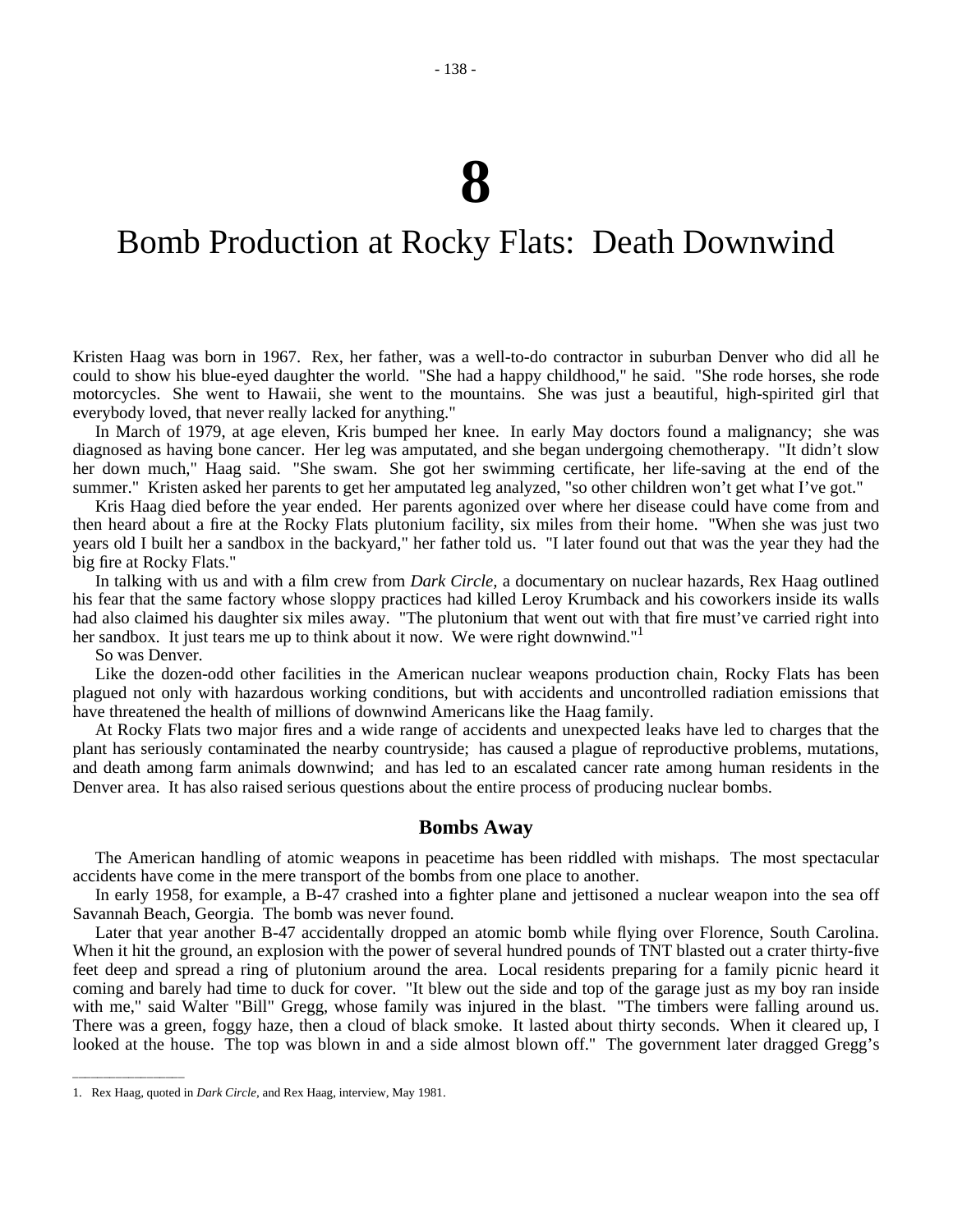compensation claims through the courts. He finally won fifty-four thousand dollars, but was left deeply embittered by the experience. $<sup>2</sup>$ </sup>

In 1961 two more American atomic bombs were dropped over Goldsboro, North Carolina, by a crashing B-52. One deployed a parachute, which eased its fall to earth; the other broke apart on impact. Another B-52 with four hydrogen bombs aboard crashed into an ice floe near Thule, Greenland. The entire plane and its cargo apparently disintegrated, leaving a radioactive hole nearly half a mile long in its wake. With abundant apologies to the Danish government, which rules Greenland, the military was forced to ship 1.7 million gallons of contaminated ice and snow back to the United States for disposal. In January of 1966 yet another B-52 crashed into its refueling tanker and spewed three hydrogen bombs onto the fishing village of Palomares, Spain. A fourth bomb dropped into the Mediterranean. TNT exploded in two of the bombs and spread plutonium over a square mile, forcing the U.S. to destroy local crops and remove tons of radioactive topsoil back to South Carolina for burial.

In all, the U.S. military admits to twenty-seven accidents involving nuclear weapons—which it terms "Broken Arrows." Independent critics charge the figure is more like 125.<sup>3</sup>

If the handling of nuclear bombs has been less than perfect, so has their production. In 1963, for example, a fire at the AEC's Medina works in San Antonio touched off 120,000 tons of explosives and sent a uranium cloud into the environs of one of Texas's largest cities. At least two major explosions also ripped through the AEC's Burlington, Iowa, bomb-assembly plant. And the AEC's hydrogen-bomb fabrication plant at Pantex, Texas (near Amarillo), was severely damaged by a freak hailstorm, despite its supposed invulnerability to enemy attack.<sup>4</sup>

Significant quantities of radiation have also leaked into the environment. In 1974 the operators of the huge Savannah River weapons facility at Aiken, South Carolina, accidentally released some 435,000 curies of radioactive tritium in a single day—the largest single tritium emission ever reported in the U.S. Studies of the local water system show serious contamination, and there are preliminary indications of an escalated cancer rate among people living near the plant. $5$ 

Overall, the American nuclear weapons production program has been plagued with mismanagement, cost overruns, sloppy handling of radioactive materials, and low worker morale.

All of which may have found its ultimate expression at the Idaho Nuclear Engineering Laboratory (INEL), a vast outpost where research-and-development projects are conducted for the military, spent nuclear submarine fuel is recycled, and military radioactive wastes are stored.

INEL has a bleak history. In 1960 three technicians were killed there when a fuel rod blew out of a small test reactor, piercing the body of one and pinning him to the reactor containment, high above the core. The other two men were hopelessly contaminated, and pieces of their bodies had to be buried in lead caskets. An NRC official later indicated that the "accident" may have been caused deliberately by one of the technicians in a bizarre suicide-murder plot stemming from a love triangle at the plant.<sup>6</sup> In subsequent years INEL has been plagued with sloppy handling of nuclear wastes. Concentrated uranium was accidentally dumped on a nearby road. Far more serious, INEL management from 1952 to 1970 deliberately dumped some sixteen billion gallons of liquid wastes into wells that feed directly into the water table below. Radioactive contamination has been found 7.5 miles away, angering local farmers and raising questions about the long-term fate of the huge Snake River Aquifer, a major underground water source for much of the American Northwest.<sup>7</sup>

An even more severe accident, however, occurred during the 1978 World Series. With the Yankees leading the Dodgers 7-2, the plant supervisor was engrossed in the game on a portable TV set he had sneaked, against regulations, into the facility. Had he not been so involved in watching New York win yet another World Championship, he might have noticed that an abnormal buildup of radioactivity was occurring in a small uranium-

<sup>2.</sup> Clyde W. Burleson, *The Day the Bomb Fell on America* (Englewood Cliffs, N.J.: Prentice-Hall, 1978), p. 13. The Savannah Beach incident appears on p. 16.

<sup>3.</sup> David E. Kaplan, "Where the Bombs Are," *New West,* April 1981, p. 80.

<sup>4.</sup> Rapoport, *Great American Bomb Machine,* pp. 22-23.

<sup>5.</sup> Robert Alvarez, *Report on the Savannah River Plant Study* (Washington, D.C.: Environmental Policy Institute, 1980) (hereafter cited as *Savannah River Study*).

<sup>6.</sup> Stephen Hanauer, NRC, interview, June 1981.

<sup>7.</sup> *High Country News,* February 8, 1980, p. 10, see also, *Progressive,* October 1980, and J. T. Barraclough, et al., *Hydrology of the Solid Waste Burial Ground, as Related to the Potential Migration of Radionuclides, Idaho National Engineering Laboratory,* Open File Report #76-471 (Idaho Falls: U.S. Geological Survey, Water Resources Division, August 1981) (hereafter cited as *Hydrology*).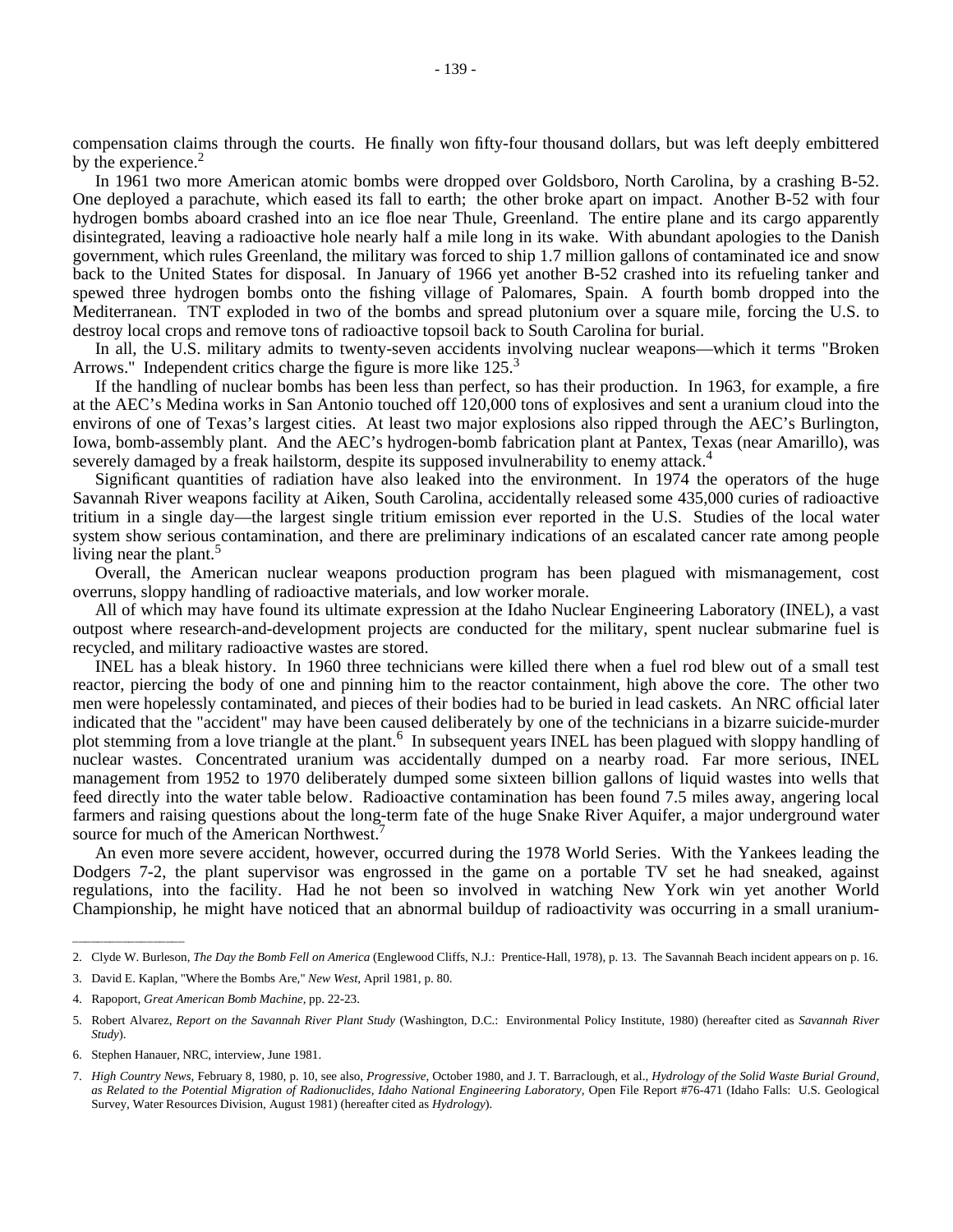processing column nearby. No one was checking the plant's monitoring devices. One recording chart had run out of paper two weeks earlier. Meanwhile the solution in the processing column was dangerously unbalanced. As the game was getting under way, uranium concentrations in the column were sixty times what they should have been.

Suddenly, at 8:45 P.M., high-radiation alarms began ringing around the plant. The panicked supervisor abandoned the Yankees. Operators in the control room fled to a sheltered area.<sup>8</sup> Fortunately the column was brought under control. But official figures showed that at least eight thousand curies of radioactive iodine, krypton, and xenon had been released into the atmosphere, more than enough to threaten the health of anyone downwind.9

The supervisor was later fired. An investigation of worker alienation and low morale at INEL concluded that the situation was bad, with no easy solutions available. As a health physicist who worked on the study told *The Idaho Statesman:* "It's a generic question that I have no answer for."<sup>10</sup>

#### **Disaster at Rocky Flats**

Two decades before that incident a devastating but little-known fire at Rocky Flats laced the Colorado winds with deadly plutonium.

Built in the early 1950s at a cost of \$240 million, the huge factory produces plutonium triggers for hydrogen bombs. It sprawls at the eastern edge of the Rocky Mountains, its tall stacks jutting out of the flatlands. Steady winds rush through the canyons and into those plains, often reaching blasts of up to eighty miles per hour—and quite often heading toward Denver, sixteen miles to the east/southeast.

In fact the air currents are so powerful that in the late 1970s the Department of Energy chose a patch of land just west of the plutonium plant as its prime national site for testing windmill components.

As a key link in the cold war rush to nuclear supremacy Rocky Flats was built under great secrecy. The handling of large quantities of plutonium at the plant was not made public until 1955, two years after it had opened. There was no public input into choosing the site. The military, said Dr. Tony Robbins, former director of the Colorado Department of Health, "made a decision to place a plant with a large quantity of plutonium and a lot of other trace elements pretty much within the Denver metropolitan area." The siting was "clearly a mistake."<sup>11</sup> Approximately 600,000 people live within twenty miles of the plant.

A major component of the Rocky Flats operation is the glove box production line. In it lumps of plutonium are measured, machined, milled, and shaped to use in bomb triggers. The material is kept in airtight boxes and manipulated by workers from the outside who use rubber gloves fastened to the boxes, thus avoiding any contact with the toxic metal inside.

But plutonium can catch fire spontaneously in air. In the evening of September 11, 1957, some of the "skulls" on the glove box line of Room 180 in Building 771 ignited. The fire was found by two plant production men shortly after 10:00 P.M.

The area was designed to be fireproof. But it was soon a radioactive inferno. Firemen switched on ventilating fans, but that backfired, spreading flames to still more plutonium. They then sprayed carbon dioxide into the area. That also failed. Meanwhile the filters designed to trap plutonium escaping up the stacks caught fire. The shift captain and other observers reported a billowing black cloud pouring some 80 to 160 feet into the air above the 150 foot-high stack of Building 771.

As the crisis intensified, plant officials struggled to find a solution. They knew water would destroy millions of dollars' worth of complex equipment. They also knew the intense heat might flash the water into enough steam to blast into an explosion and send even more plutonium particles flying toward Denver. But when the carbon dioxide failed, there was no alternative. In the early hours of the morning water began pouring into the blaze. Fortunately it worked. The fire went dead roughly thirteen hours after it began.<sup>12</sup>

<sup>8.</sup> *Idaho Statesman,* April 25, April 26, and May 22, 1979. The bulk of the "World Series" story appears in the May 22 edition.

<sup>9.</sup> DOE, *Radioactive Waste Management Information: 1978 Summary and Record-to-Date* (Washington, D.C. July 1979), p. 12 (DOE, Nuclear Fuel Cycle Division, Idaho Operations Office, prepared by E.G. & G. Idaho).

<sup>10.</sup> *Idaho Statesman,* May 22, 1979.

<sup>11.</sup> Rocky Flats Action Group, *Local Hazard, Global Threat Rocky Flats Nuclear Weapons Plant* (Rocky Flats Action Group, 2239 E. Colfax, Denver, CO, 1977), p. 3 (hereafter cited as *Local Hazard*).

<sup>12.</sup> Carl Johnson, "Comments on the 1957 Fire at the Rocky Flats Plant, in Jefferson County, Colorado," report to the Conference on the Relation of Environmental Pollution to the Cancer Problem in Colorado, at the American Medical Center Cancer Research Center and Hospital in Lakewood, Colorado, September 1980 (hereafter cited as "Comments"); and Rapoport, *Great American Bomb Machine,* pp. 27-28.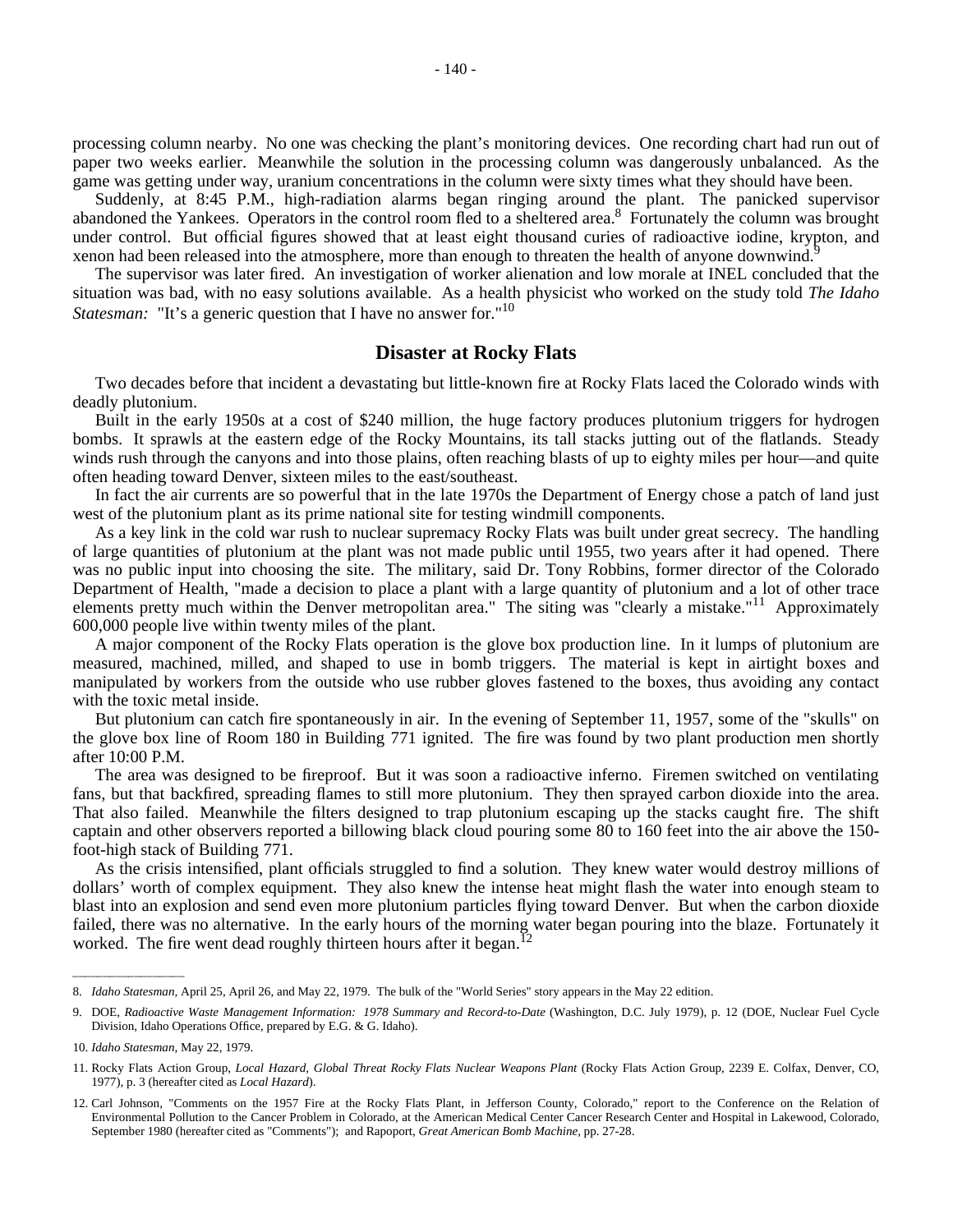The damage was extensive. Initial AEC reports contended that there was "no spread of radioactive contamination of any consequence." Seth Woodruff, manager of the Rocky Flats AEC office, told the local media that "possibly" some radiation had escaped. "But if so," he emphasized, "the spread was so slight it could not immediately be distinguished from radioactive background at the plant.<sup>13</sup>

But—as at Three Mile Island twenty-two years later—there was no reliable equipment operable at the time to monitor the amount of radiation that actually went out the stacks. Not until a week after the fire were working gauges installed. Then, in a single day, emissions registered sixteen thousand times the permissible level—a full fifty years' worth of the allowable quota.

Some fourteen to twenty kilograms were estimated to have burned in the fire, enough to make at least two bombs equivalent to the one dropped on Nagasaki.<sup>14</sup> And that may not have been the worst of it. According to a study based on figures from Dow Chemical, which operated Rocky Flats at the time, some thirteen grams of plutonium were routinely deposited daily on the first stage of filters in Building 771. According to government documents obtained in a lawsuit against the plant, the 620 filters in the building's main plenum had not been changed since they were installed four years before the fire. Thus a pair of local researchers theorized that as much as 250 kilograms of airborne plutonium could have gone out the stacks from the burning filters alone.<sup>15</sup>

Such an enormous release of plutonium struck some in the Denver area as beyond plausibility. But a much lower estimate of 48.8 pounds of plutonium—one tenth of the 250-kilogram figure—was calculated as enough to administer each of the 1.4 million people in the Denver environs a radiation dose one million times the maximum permissible lung burden.<sup>16</sup> "I find the high release estimates hard to believe," we were told by Dr. John Cobb of the University of Colorado Medical School. "But even if only one gram of plutonium escaped, as the plant operators say, that would be cause for concern."<sup>17</sup> Nor was plutonium the fire's only by-product. The water used to extinguish it became infused with radioactivity. In this case some thirty thousand gallons of it escaped unfiltered, thus spreading its contamination into local streams and the water table.

Through the whole crisis there had been no warning to local schools, health departments, police, or elected officials that something extraordinary and dangerous was happening at Rocky Flats. There were no backup plans for evacuation, no notification to area farmers or ranchers to safeguard their health or that of their animals.

And though some of the buildings were heavily contaminated, bomb-trigger production was back under way within a few days. Over the next thirteen months, Rocky Flats's operators recorded twenty-one fires, explosions, spills of radioactive material, and contamination incidents inside the plant.<sup>18</sup>

#### **More Fires**

A continent and an ocean away, in countryside that could hardly have been less like the flatland at the foot of the Rockies, Britain was also facing a disaster from bomb production. Amid the cold, deep lakes and lush farmlands of the English north country, fire struck the plutonium production reactor at Windscale in early October 1957—less than a month after the first fire at Rocky Flats. Windscale was designed to produce plutonium for bombs. Rocky Flats made such plutonium—once it was chemically processed—into triggers.

On October 7 uranium fuel pellets in the Windscale reactor caught fire. Attempts to quench them failed.

Though the plant was a military facility, word of the accident soon spread. The public was told the radiation releases were harmless, and there was no danger of an explosion. Both statements were false. Radiation monitors at

<sup>13.</sup> *Denver Post,* September 12, 1957.

<sup>14.</sup> Johnson, "Comments."

<sup>15.</sup> For the 250-kilogram estimate, Johnson in "Comments" cites R. W. Woodward, "Plutonium Particulate Study in Booster System No. 3 (Building 771) Filter Plenum" (Golden, Colo.: The Rocky Flats Plant, January 27, 1971); and H. Holme and S. Chinn, "Pre-Trial Statement," Civil Action Nos. 75-M-1111, 75-M-1162, and 75-M-1296 (Denver: U.S. District Court for the District of Colorado, 1978). See also, J. B. Owen, "Reviews of the Exhaust Air Filtering and Air Sampling, Building 771," unpublished manuscript, Rocky Flats Plant, Golden, Colorado, March 14, 1963.

<sup>16.</sup> Rocky Flats Action Group, *Local Hazard,* p. 3; see also, F. W. Krey and E. P. Hardy, *Plutonium in Soil Around the Rocky Flats Plant* (New York: AEC Health and Safety Library, 1970), p. 36; Carl Johnson, et al., "Plutonium Hazard in Respirable Dust on the Surface of Soil," *Science,* August 6, 1979, pp. 488-490; and Jack Anderson, "Colorado Plant Eyed as Radiation Source," *Washington Post,* March 25, 1979, p. D25.

<sup>17.</sup> John C. Cobb, interview, May 1981.

<sup>18.</sup> Rapoport, *Great American Bomb Machine,* p. 28.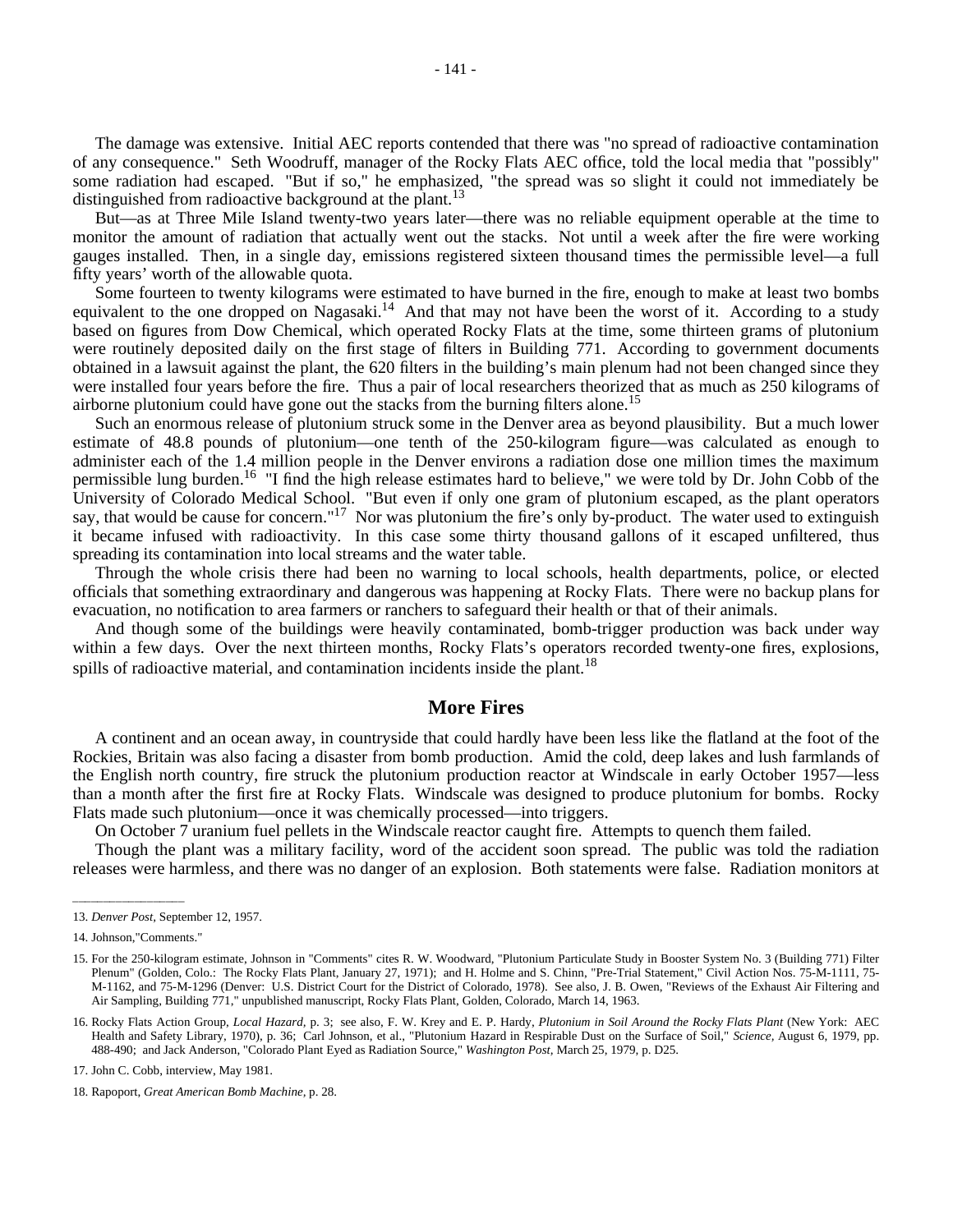the plant site and in the countryside showed high levels of contamination. As at Rocky Flats, carbon dioxide could not extinguish the fire.

On its fifth day plant officials prepared to use their last resort—water.

At 9:00 A.M. two plant technicians and a local fire chief dragged a hose to the top of the containment dome and aimed it at the flaming core within. Plant workers and firemen ducked behind steel barriers and braced themselves for the worst. As water surged through the hose, radioactive steam poured out the stacks and into the wind. There was no explosion. The core was soon flooded; danger of a meltdown was over.

But by Monday, October 14, a ban on the sale of milk had been enforced over a two-hundred-square-mile area. Thousands of gallons of contaminated milk were dumped into the Irish Sea. Hundreds of cows, goats, and sheep were confiscated, shot, and buried. Farmers who slaughtered their animals for meat were told to send the thyroid glands to the government for testing.

Workers at the nearby Calder Hall reactor were ordered to scrub down with stiff brushes to remove contamination from their skin. Coal miners working in nearby shafts were replaced with "fresh" workers who had not been exposed to the radiation that had filtered through the mine ventilation systems. And in London, three hundred miles away, radiation monitors noted significantly increased levels.

Despite the national emergency that had been proclaimed, British officials told the public it was unlikely "in the highest degree" that anyone had been harmed by the accident.<sup>19</sup> But several months later British officials conceded to a United Nations conference at Geneva that nearly seven hundred curies of cesium and strontium had been released, plus twenty thousand curies of I-131. The admitted iodine dose represented more than fourteen hundred times the quantity American officials later claimed had been released during the 1979 accident at Three Mile Island.<sup>20</sup>

Like its ally across the Atlantic, the British government studiously avoided systematic follow-up studies on the health of area residents. When a local health officer named Frank Madge used a Geiger counter to confirm abnormal radiation levels in mosses and lichens, officials from the British Atomic Energy Authority actively discouraged publication of his findings.<sup>21</sup>

A study of health data in downwind European countries later indicated a clear impact of the accident on infantmortality rates. It was, Dr. Ernest Sternglass told us, "as if a small bomb had been detonated in northern Great Britain."<sup>22</sup>

Eight years and eight days after the accident at Windscale—on October 15 1965—yet another major fire at Rocky Flats contaminated twenty-five workers with up to seventeen times the maximum permissible dose.

In 1968 a truck carrying contaminated soil to an off-site burial ground was found to be leaking, forcing plant operators to repave one mile of road. It was a modest measure at best, considering that the half-life of plutonium is more than twenty-four thousand years, while the "full-life" of asphalt paving is far less.<sup>23</sup>

Then, on Sunday, May 11, 1969—at a time when little Kristen Haag was likely to be playing in her sandbox six miles downwind—plutonium stored in a cabinet at Rocky Flats ignited. The flames leapt into the glove boxes of Buildings 776 and 777. At 2:27 P.M., when the fire alarms sounded, the blaze was out of control.

According to veteran reporter Roger Rapoport, author of *The Great American Bomb Machine:* "When company firemen reached [Building] 776-777 they found tons of flammable radiation shielding feeding the blaze. The firefighters donned respirators and charged into the dense smoke." Once again plant officials hesitated to use water. But when the carbon dioxide supplies ran out—after ten minutes—they had no choice. At times the smoke billowed so thickly that firemen were "forced to crawl out along exit lines painted on the floor." After four hours the fire was under control. But isolated areas continued to burn through the night.

The AEC first estimated the damage at three million dollars. It soon proved to be more like forty-five million dollars, ranking it as the most expensive industrial fire in American history at that time. It would take two years and

<sup>19.</sup> John G. Fuller, *We Almost Lost Detroit* (New York: Reader's Digest Press, 1975), p. 86. The Windscale story is told on pp. 71-87.

<sup>20.</sup> Virginia Brodine, *Radioactive Contamination* (New York: Harcourt Brace, 1975).

<sup>21.</sup> Ibid.

<sup>22.</sup> Ernest Sternglass, interview, October 1980. High cesium levels in people eating fish caught "in the path of the Windscale effluent" are noted in E. D. Williams, et al., "Whole Body Cesium-137 Levels in Man in Scotland, 1978-9," *Health Physics Journal* 40 (January 1981): 1-4. The contamination seems to be coming from ongoing operations at the Windscale reprocessing facility.

<sup>23.</sup> Rapoport, *Great American Bomb Machine,* pp. 31-36.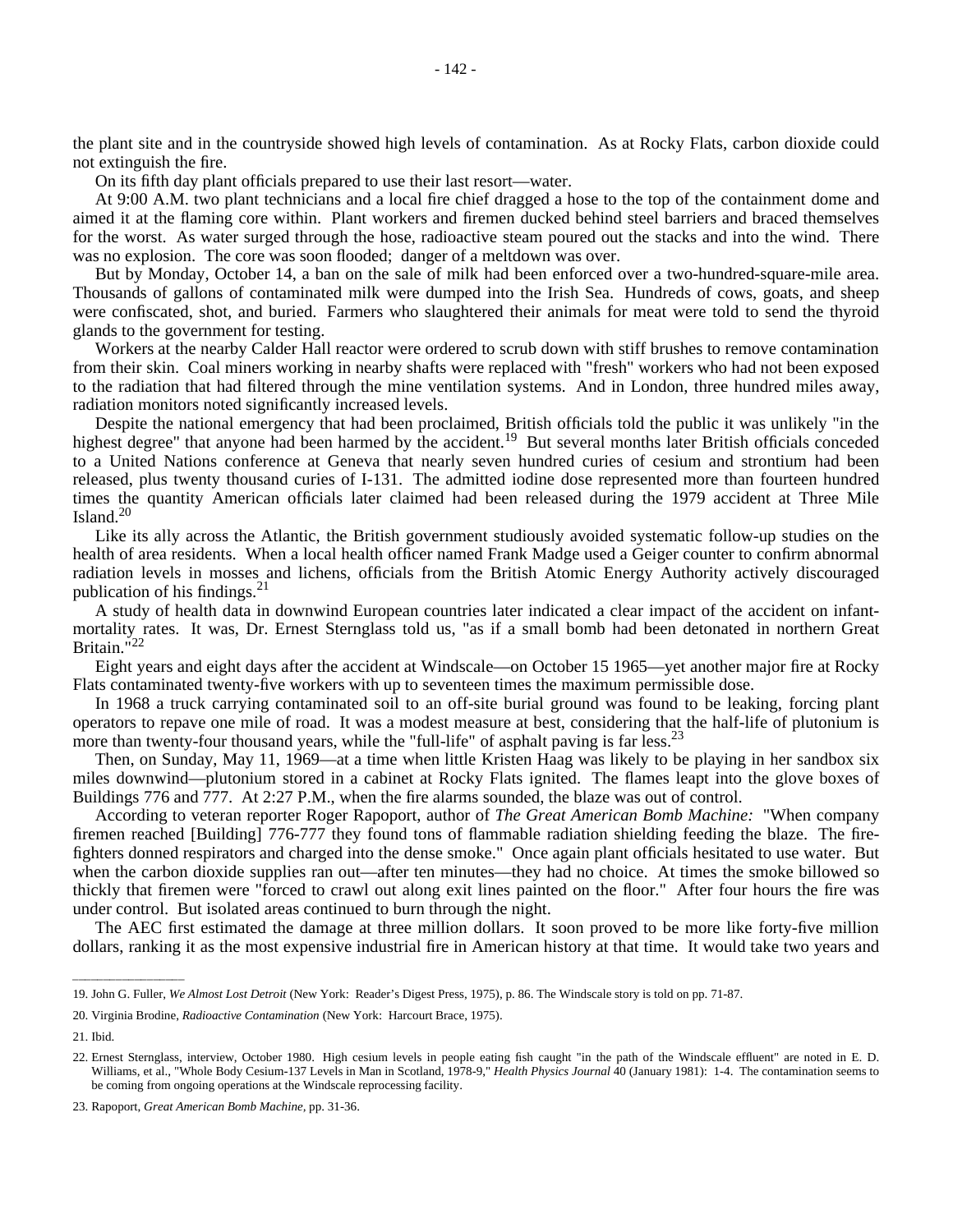hundreds of regular and part-time employees to clean up the mess. One regular plant janitor refused to help in the cleanup for fear of radiation poisoning. He was fired.

Far from letting a major radioactive fire slow down bomb production, Rocky Flats operators continued full-speed construction of a seventy-four-million-dollar addition designed to increase plant capacity by half.<sup>24</sup>

Nor were the fires the only source of contamination. Dow records showed that at least one thousand barrels of contaminated lathe oil were burned in the open air during their operation of the plant, sending unknown quantities of uranium into the air. And despite assurances to the public that no radioactive waste was being stored on site, more than fourteen hundred barrels of it were found there.

When AEC officials decided to move those barrels in the spring of 1970, a Dow report confirmed that "ten percent of the drums had holes apparently caused by rust and corrosion. . . . Many of the liquid drums developed leaks during handling or after exposure to air and sun."<sup>25</sup>

One Dow study indicated that up to forty-two grams of plutonium had been carried off by winds blowing through the drum storage area. $^{26}$ 

Another Dow report conceded that normal plant operations were resulting in the daily release of millions of individual particles of plutonium, each of which could lodge in a human or animal lung, or be ingested with localgrown food and feed. Such particles are known to cause serious internal damage.

DOE monitoring records kept from 1970 to 1977 indicated that levels of airborne plutonium were higher in the Rocky Flats area than at any of fifty other stations around the U.S. Dust samples downwind showed plutonium concentrations 3,390 times what might be expected from fallout. Evidence also surfaced that the nearby town reservoir had been contaminated.<sup>27</sup>

Constant mishaps at Rocky Flats led to a growing distrust among area residents. As early as 1969, in the wake of the fire that spring, a group of scientists from local industries and universities asked DOE and the AEC to monitor the soil downwind. Their request was refused.

So Dr. Edward Martell, a nuclear chemist working at the National Center for Atmospheric Research, with considerable experience from the bomb-testing era, decided in the fall of 1969 to conduct some tests of his own. His findings confirmed some of the community's worst fears. Abnormal plutonium levels were clearly evident in soil to the east and southeast of the plant.

Martell quickly came under attack from plant supporters. But when the AEC did its own study of downwind soil, it also had to admit to significant contamination. "We find his results are accurate," conceded a ranking military spokesman. "We don't disagree with his new data. As far as measurements, sampling techniques, and knowledge of science, we think Martell is a very competent scientist." The AEC did, however, question Martell's health conclusions. "While it is true," they said, "that some plutonium is escaping from the plant, we don't believe it presents a significant health hazard to Denver."

Dr. Arthur Tamplin—at the time a leading AEC health researcher—strongly disagreed. The Martell study "shows about one trillion pure plutonium oxide particles have escaped from Rocky Flats," he warned. "These are very hot particles. You may only have to inhale 300 of them to double your risk of lung cancer." Tamplin calculated that if plutonium had been spread as Martell suggested, lung-cancer rates in Denver could rise, over time, 10 percent. An additional two thousand Coloradans could fall victim to Rocky Flats.<sup>28</sup>

<sup>24.</sup> Ibid.

<sup>25.</sup> Ibid., p. 25.

<sup>26.</sup> S. E. Hammond, "Industrial-Type Operations as a Source of Environmental Plutonium" (Golden, Colo.: Dow Chemical Company, 1970).

<sup>27.</sup> Carl Johnson, "Cancer Incidence in an Area Contaminated with Radionuclides Near a Nuclear Installation" (report presented at a session sponsored by the Occupational Health and Safety, Environment, Epidemiology, and Radiological Health sections of the American Public Health Association at the 107th Annual Meeting, New York, November 9, 1979) (hereafter cited as "Cancer Incidence"). For a notation of contamination in the Broomfield Reservoir, see also Rocky Flats Action Group, *Local Hazard,* pp. 4-5.

<sup>28.</sup> Rapoport, *Great American Bomb Machine,* pp. 38-39.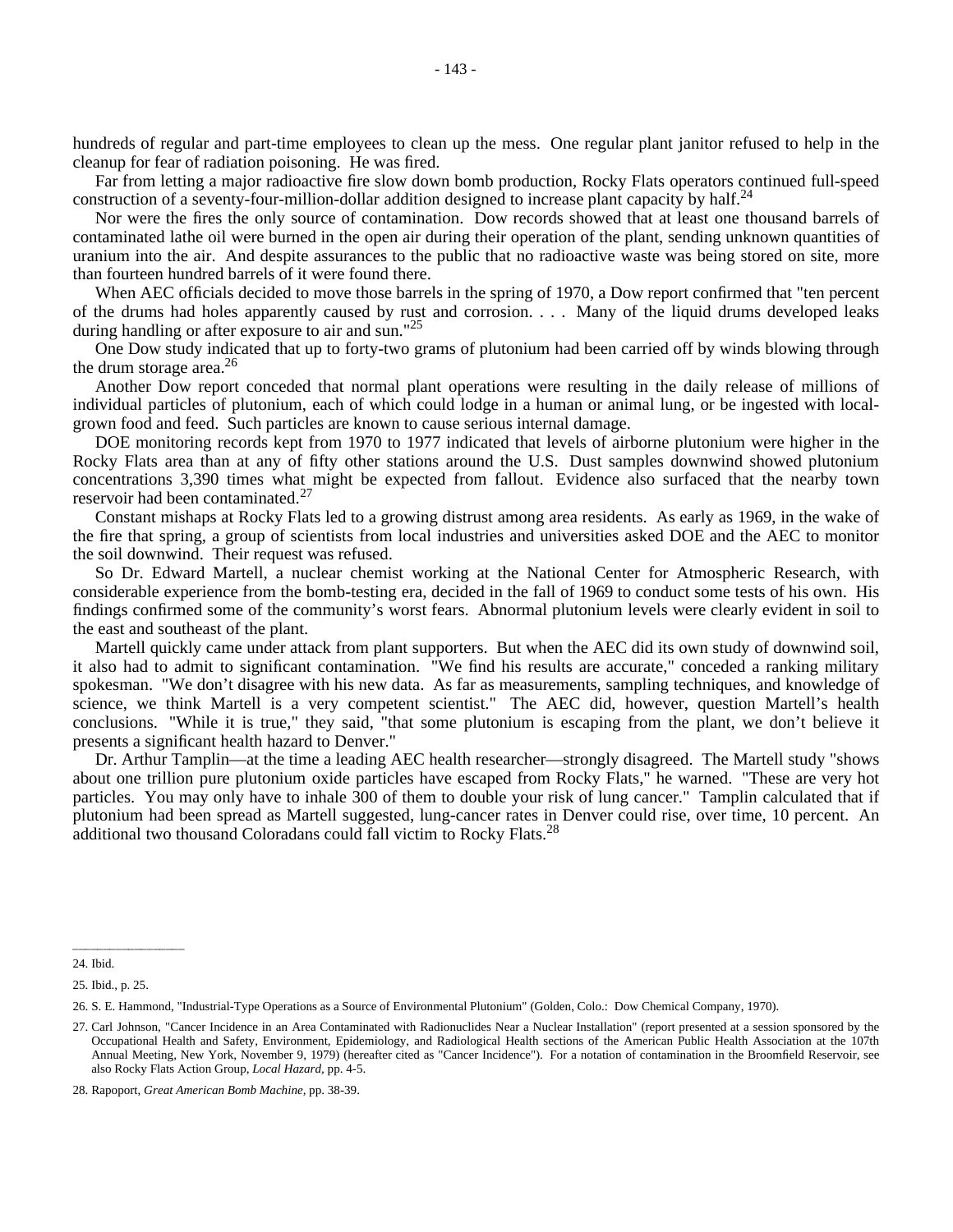#### **A Grim Harvest**

To Lloyd Mixon, Rocky Flats is an unwelcome newcomer. "I can walk out the back door twenty feet and see where I was born," he told us from his thirty-acre farm in Broomfield. "I was here a long time before that plant was." Six miles to the east, Mixon can see the tall stacks of the plutonium factory, with the winds blowing toward him "right down out of the canyon."

In 1975 he told a joint congressional-gubernatorial commission that bizarre problems had begun surfacing among his animals, problems in quantities he had never seen before. There was a calf born hairless with a body full of a watery substance and a liver "three times normal." There were pigs and fowl with mutations. There was another calf born dead with tissue that tested similar to cows exposed to radiation under experimental conditions.

Mixon later told the crew from *Dark Circle* that pigs had been born on his farm whose "nose and mouth [are] twisted, where they're not able to nurse." Some, he added, had been born with five toes instead of the normal four. Others had hips and ears badly deformed, "with eyes that were not like they're supposed to be."

"We've had chickens with no eyes," he added, "you break open the shell, they've got beaks like needles." Mixon continued, "We've had them where their legs have been so badly twisted and turned that they were unable to kick out of the shell. We had a chicken hatch with the brains right on top of his head."

State health inspectors told Mixon his problems stemmed from poor feed and hygiene. "They brought down what was supposed to be an expert, and he didn't even know how long it took for the eggs of different birds to hatch," said Mixon. But those birds that had allegedly been deformed because of poor food and hygiene had been kept in sanitary wire cages and fed commercial grain. "According to the ticket on the feed we buy, it has everything adequate in it. So it's caused from something else." Inbreeding was also suggested, but in one case "the female came out of Pennsylvania and the male came out of Texas. There's no way they could be related."

There were also charges of mismanagement. "I've had livestock ever since I've been three years old," Mixon said. "My people back years and years have had livestock."

Mixon's anger was reminiscent of the days when the AEC had scorned sheep farmers whose animals had died in bomb fallout. And his experiences matched those of a growing roster of farmers near nuclear facilities whose animals seemed to serve as a bellwether for bad news to come from radiation. In Pennsylvania, New York State, Vermont, New Hampshire, Arkansas, and Colorado farmers have complained of bizarre deformities, reproductive problems, and unexplained deaths among their animals—problems that seem to have no other possible cause except nearby nuclear facilities. In nearly every case "experts" from state agriculture departments have discounted the claims, blaming other factors ranging from weather to bad feed to inbreeding to mismanagement.

But Lloyd Mixon blamed Rocky Flats. "We used to have several different varieties of pheasants," he told *Dark Circle*. "We got where they wouldn't produce. The eggs were infertile. So we just went out of it. Then we had some lambs born with the guts, or the insides hanging out. [Some would] be alive. We've had some born dead that way. We've had kid goats born with growths on them...."

And, he told us, there've been "geese who would walk across the yard and all of a sudden, they'll stiffen up and die. There've been deformities in cats, and they've stopped reproducing the way they should. We've lost a couple of dogs with cancer."

The health department, Mixon added, won't release any data on other cases. But Mixon has received numerous calls from neighbors, including one who complained of eleven colts, all born in the same season, all born blind. And there was general agreement that wildlife had disappeared from the area. "You don't see a rabbit around here anymore," he said. "And people that try to raise them . . . they just stop reproducing."<sup>29</sup> Mixon noted that many of his neighbors prefer to keep quiet about what is happening for fear of undercutting the value of their property and their produce.

One of his neighbors who did agree to talk with us—anonymously—told us she had lost so many colts to stillbirths and deformities that she went out of the horse-raising business altogether. "The animals aren't what they used to be and nobody's is getting any better," she said. $30$ 

Unfortunately the problems do not seem to be limited to animals. In the late 1970s Dr. Carl Johnson began

<sup>29.</sup> Lloyd Mixon, "Statement," *Hearings of Governor Lamm's Task Force on the Rocky Flats Plutonium Facility* (Boulder, Colo.: April 1975); in *Dark Circle,* and interview, May 1981.

<sup>30.</sup> Anonymous, interview, April 1981.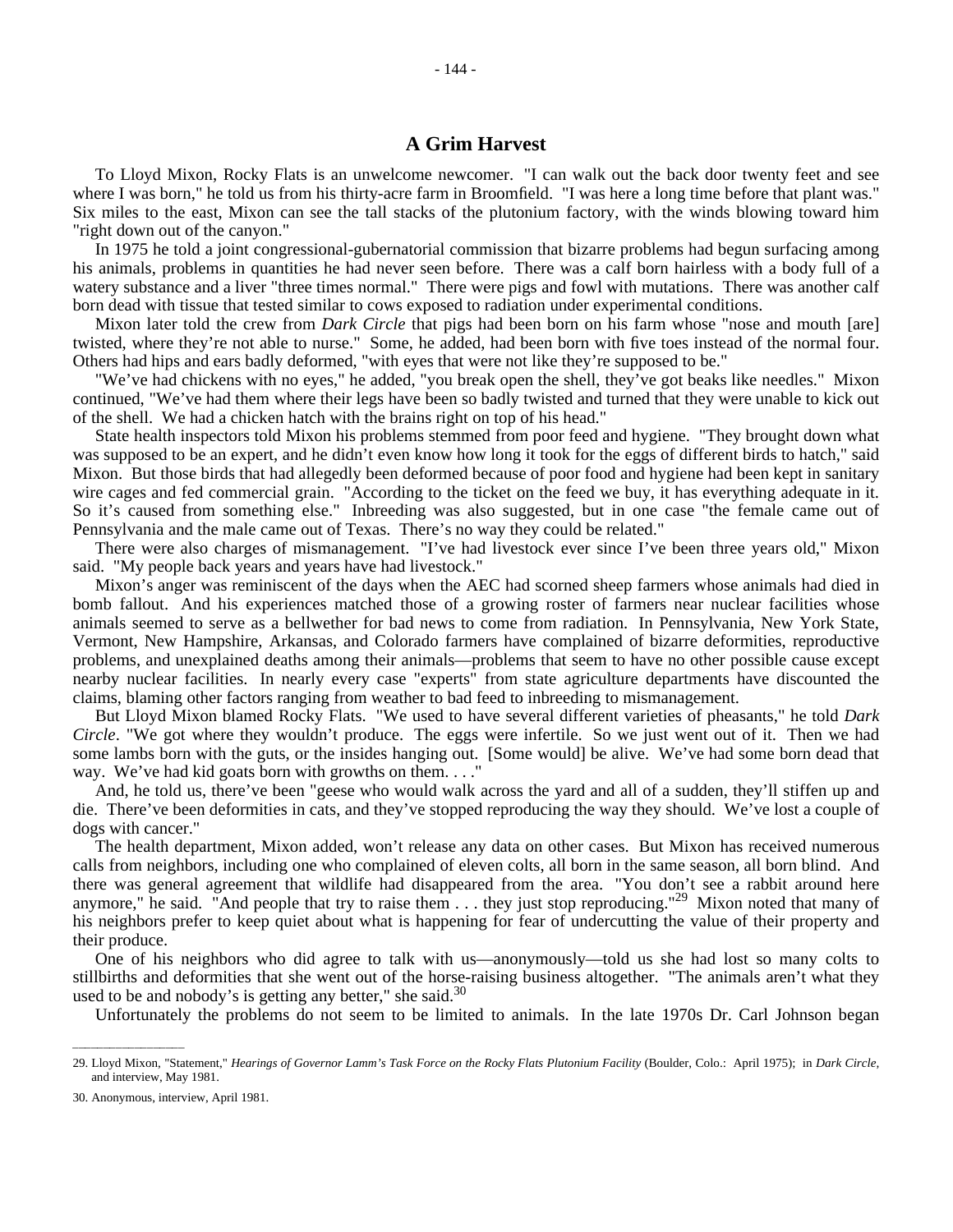finding abnormal cancer rates among human beings downwind from Rocky Flats.

The stolid, conservative Dr. Johnson is former director of the Health Department of Jefferson County, which encompasses Rocky Flats. He is also an officer with the Army Reserve and maintains a top-secret "Q" clearance. As a public-health officer Johnson became disturbed by the constant malfunctioning of the nuclear industry and began his own studies to confirm or deny what the AEC and DOE were telling—and not telling—the public about Rocky Flats.

Dividing the downwind area into four zones and correcting for age, race, sex, and ethnicity, Johnson found male cancer rates in the zone closest to the plant to be 24 percent higher than in the zone farthest away. Intermediate zones showed excess rates of 15 percent and 8 percent. Female cancer rates were 10 percent higher in the near zone as opposed to the farthest one, with intermediate zones showing excesses of 5 percent and 4 percent. The excess cases for both sexes involved cancers of the lung and bronchus, upper respiratory tract, colon, rectum stomach, gonads, liver, thyroid, and brain as well as leukemia, lymphoma, and myeloma.

There were other alarming statistics as well. Johnson's studies of people forty-five to sixty-four years of age in eight census tracts near the plant showed a doubled lung-cancer and leukemia death rate over subjects living in "relatively uncontaminated" zones. In essence Johnson found 491 excess cancer cases when the DOE said there would be less than one.

A separate study of a large suburban area near Rocky Flats found a congenital malformation rate of 14.5 per 1000 births as opposed to 10.4 per 1000 for the rest of the county, and 10.1 for the state overall.<sup>31</sup>

Johnson's findings raised public awareness of Rocky Flats and helped fuel a movement to close the plant. His findings also put him in a difficult political position. Local real-estate interests began applying pressure to have Johnson fired from his job as Jefferson County health director. In May of 1981 they succeeded.

Meanwhile autopsy reports on workers at Rocky Flats showed plutonium concentrations in all organs of their bodies. And a study for the EPA by Dr. John C. Cobb of the University of Colorado School of Medicine indicated preliminary evidence of excess plutonium levels among other local human autopsy specimens plutonium that was traceable by its isotope-ratios to Rocky Flats. But in an interview Cobb warned us that plutonium might not necessarily be the chief culprit in any area health problems that might surface. "I'm not sure plutonium is the right thing to look for," he told us. "They also burned thousands of gallons of oil with uranium chips in it out there. A combination of the uranium in the cutting oil might be more important than the plutonium." $32$ 

Whether it was uranium or plutonium, or both, Lloyd Mixon had been directly exposed. "I had some tumors taken off my chest," he told the *Dark Circle* crew. "I've had my thyroid taken out. I'm tired quite a bit of the time, more than what was usual, and [I've] got a numbness in my left side, my shoulders. They found a growth on my right arm between my elbow and my shoulder. . . . My daughter was born with a hole in her heart," he said. Mixon also noted that his neighbors complained of being perpetually overtired, numbness in their hands, and other inexplicable health problems.

There was also talk of "children being born retarded," he told us, "of them with mental problems."

Few of his neighbors, he said, would point an accusatory finger at Rocky Flats. But, he asked us, "if it isn't that place, what is it?" $33$ 

For Rex Haag there wasn't much doubt. He had lived within six miles of the plutonium factory, and as a contractor had built another five dozen houses nearby "without the least bit of knowledge of that being a dangerous area."34

After Kristen Haag's death from bone cancer, the body was cremated. At her father s request, her ashes were sent away for testing. When the results were slow in coming back, Johnson called the laboratory, where a technician told him "there was some problem because there appeared to be a large amount of plutonium 238" in the ashes.

34. Haag in *Dark Circle*.

<sup>31.</sup> Johnson, "Cancer Incidence"; and Carl Johnson, "Evaluation of Cancer Incidence for Anglos in the Period 1969-1971 in Areas of Census Tracts with Measured Concentrations of Plutonium Soil Contamination Downwind from the Rocky Flats Plant in the Denver Standard Metropolitan Statistical Area," 5th International Congress of the International Radiation Protection Association, Jerusalem, Israel, March 9-14, 1980.

<sup>32.</sup> John C. Cobb, et al., "Weapons Grade Plutonium in Humans Near Rocky Flats," abstract submitted for a poster session at the AAAS Annual Meeting, Toronto, Canada, January 1981; and Cobb, interview, April 1981.

<sup>33.</sup> Mixon in *Dark Circle,* and interview.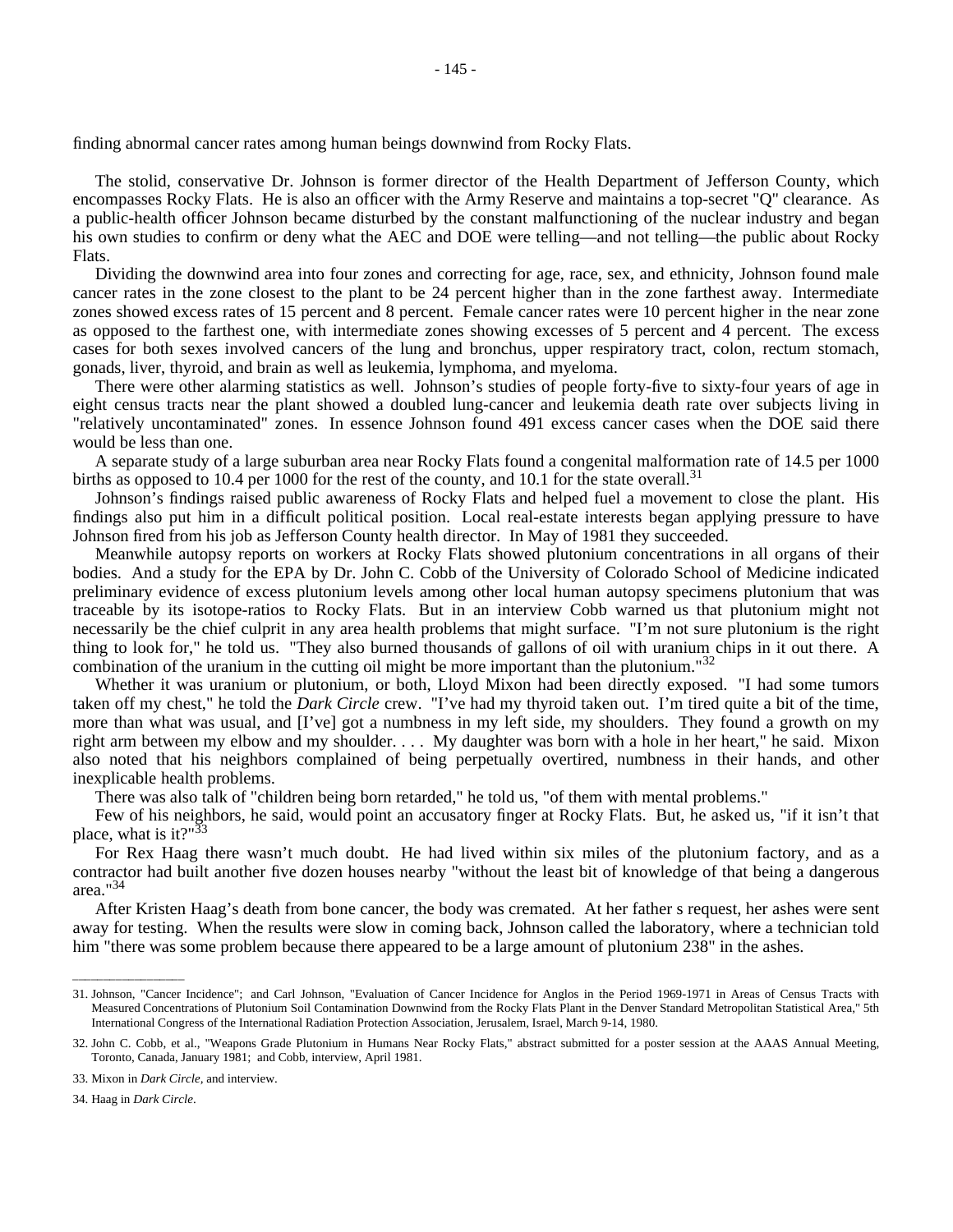And when the official report finally arrived months later, it cited what Johnson termed "rather high" levels of plutonium 238.<sup>35</sup>

Rex Haag soon helped organize a business coalition to help close Rocky Flats. People justify the operation of the plant "in the name of national interest, or national security," he said. "But I wonder if the same people who are saying that, if it were *their* child, if they could actually sit there and say the same thing."<sup>36</sup>

Lloyd Mixon had similar questions. "I've been hearing a lot more problems lately," he told us. "In a few years things are gonna get a lot worse."<sup>37</sup>

<sup>35.</sup> Johnson in *Dark Circle,* and interview, July 1981.

<sup>36.</sup> Haag in *Dark Circle*.

<sup>37.</sup> Mixon interview.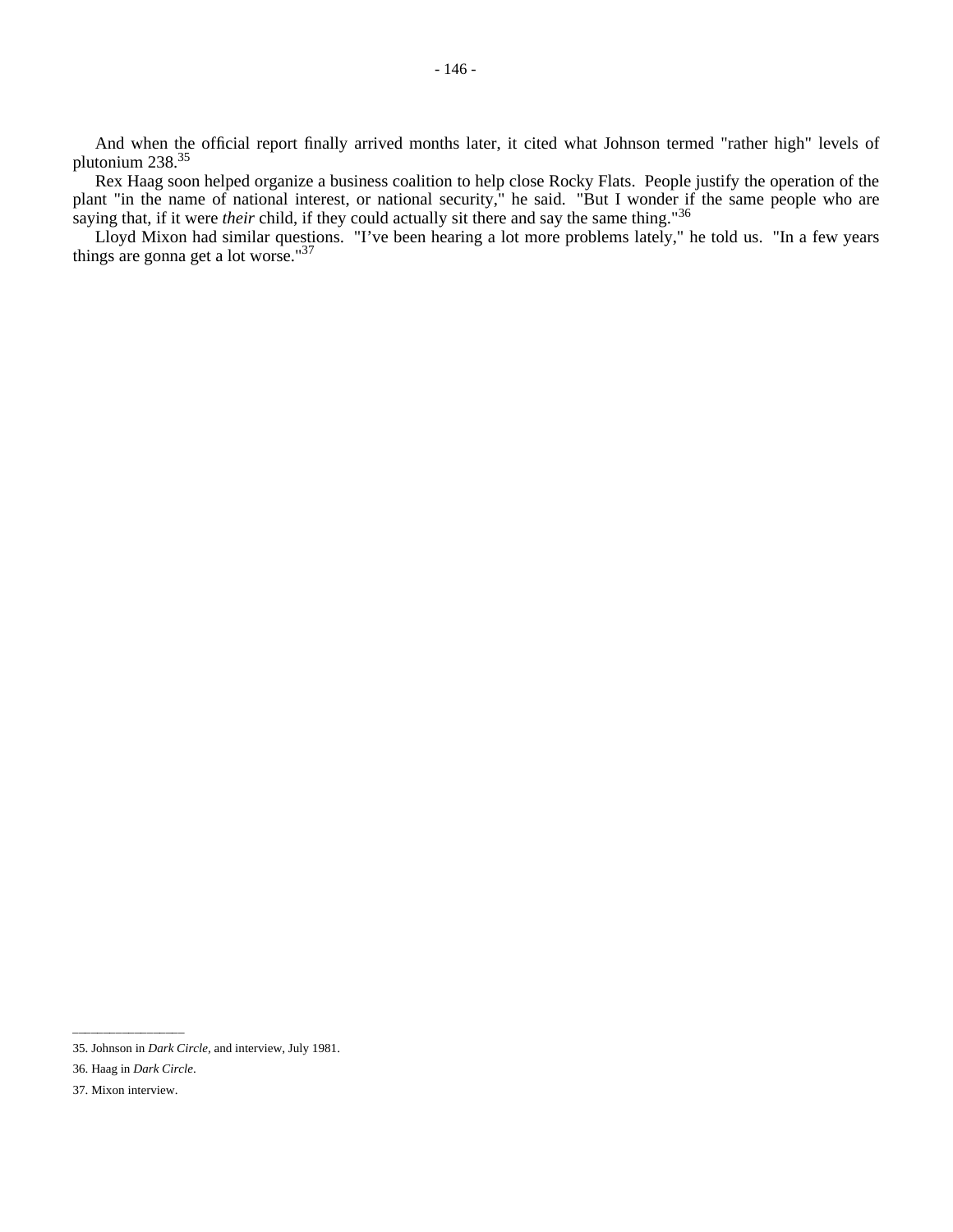## **9**

## Uranium Milling and the Church Rock Disaster

Church Rock, New Mexico, would seem an improbable spot for a nuclear disaster. A dusty cluster of industrial machinery set in the arid mesas of the great Southwest, its most distinguishing feature might be considered a large pond of murky liquid, unusual in such dry terrain. Church Rock also hosts a series of underground uranium mine shafts, a mill, and a scattered community of Navajo families who survive by herding cattle, goats, and sheep.

A deep gully leads from the mine site into the Rio Puerco, which once flowed only when fed by spring rains. Now it is wet year round, bolstered by water pumped from the mine shafts to keep them from flooding. That water flowing from the mine is laced with radioactive isotopes. And the pond hides a burden of contaminated waste.

The 350 families who water livestock in the Rio Puerco rely on their small herds to eke out a meager existence. Many are members of the Dine—Navajo—Nation, with incomes in the range of two thousand dollars per year. During the hot days of the desert summer local children would play in the stream as their parents tended the goats, sheep, and cattle.

#### **A Wall of Radioactive Water**

In the early morning hours of July 16, 1979—fourteen weeks after the accident at Three Mile Island—all of that changed. The dam at Church Rock burst sending eleven hundred tons of radioactive mill wastes and ninety million gallons of contaminated liquid pouring toward Arizona. The wall of water backed up sewers and lifted manhole covers in Gallup, twenty miles downstream, and caught people all along the river unawares. "There were no clouds, but all of a sudden the water came," remembered Herbert Morgan of Manuelito, New Mexico. "I was wondering where it came from. Not for a few days were we told."<sup>1</sup>

No one was killed in the actual flood. But along the way it left residues of radioactive uranium, thorium, radium, and polonium, as well as traces of metals such as cadmium, aluminum, magnesium, manganese, molybdenum, nickel, selenium, sodium, vanadium, zinc, iron, lead and high concentrations of sulfates.<sup>2</sup> The spill degraded the western Rio Puerco as a water source. It carried toxic metals already detectable at least seventy miles downstream.<sup>3</sup> And it raised the specter that uranium mining in the Colorado River Basin may be endangering Arizona's Lake Mead, and with it the drinking water of Las Vegas, Los Angeles, and much of Arizona.

Except for the bomb tests, Church Rock was probably the biggest single release of radioactive poisons on American soil. Ironically it occurred thirty-four years to the day after the first atomic test explosion at Trinity, New Mexico, not far away.

The source of the catastrophe was uranium mill wastes. Usable uranium is extracted from the sandstone in which it is usually found by grinding it fine and leaching it with sulfuric acid. The acid carries off the desired isotopes. But the leftover waste sands—"tailings"—still contain 85 percent of the ore's original radioactivity, and 99.9 percent of its original volume. There are now some 140 million tons of them scattered around the West. NRC commissioner

<sup>1.</sup> Kathie Saltzstein, "Navajos Ask \$12.5 Million in UNC Suits," *Gallup Independent,* August 14, 1980 (hereafter cited as "Navajos"); for a general analysis of the relationship between Indians and uranium development, see Joseph G. Jorgenson, et al., "Native Americans and Energy Development" (Cambridge, Ma.: Anthropology Resources Center, 1978); for a broad range of information on the issue of uranium mining and milling, contact the Black Hills Alliance, Box 2508, Rapid City, SD 57709.

<sup>2.</sup> Edwin K. Swanson, "Water Quality Problems in the Puerco River," paper presented at the American Water Resources Association Symposium, Water Quality Monitoring and Management, Tucson, Arizona, October 24, 1980.

<sup>3.</sup> Edwin K. Swanson, interview, May 1981.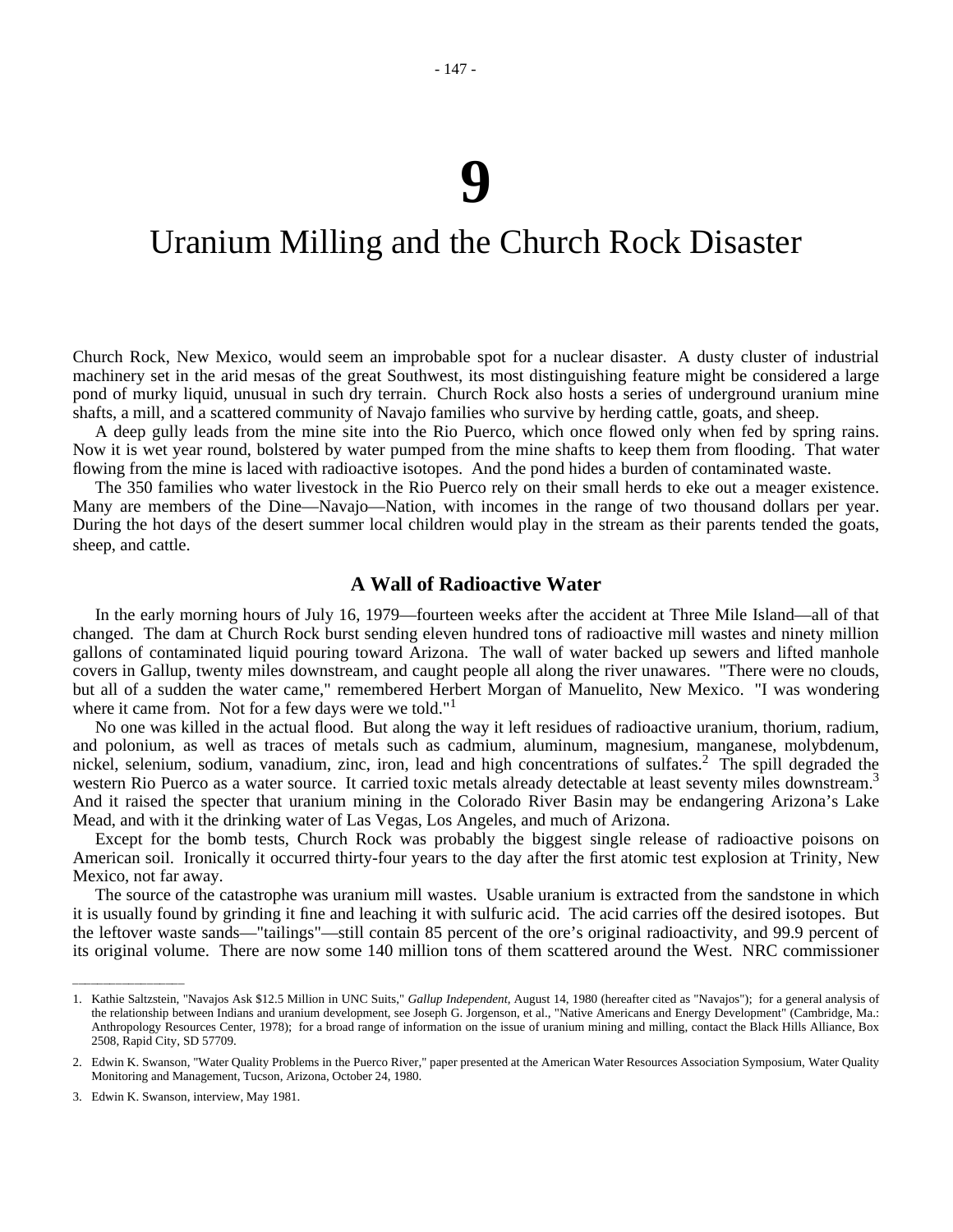Victor Gilinsky and others consider them "the dominant contribution to radiation exposure" of the entire nuclear fuel cycle.<sup>4</sup> The acid milling liquids—called "liquor"—also dissolve dangerous traces of thorium 230, radium 222, lead 210, and other isotopes. Because of their high radioactivity the tailings and liquor both must be isolated from the environment—but nobody has yet demonstrated a method with any long-term success.

At Church Rock several hundred million gallons of the liquor were being held in a large pond so the liquids could evaporate off and the solid tailings be stored. The whole complex was owned by the United Nuclear Corporation (UNC), a Virginia-based firm with assets in the hundreds of millions of dollars and influence in the New Mexico state government. Its dam and pond at Church Rock were opened with the understanding that they would operate just eighteen months; twenty-five months later, at the time of the accident, no alternative sites were being developed.

The UNC dam wall was an earthen structure with a clay core, twenty-five feet high and thirty feet wide. On the morning of the accident a twenty-foot-wide section of it gave way, wreaking havoc downstream. In the desert, water is synonymous with life. In contaminating the Rio Puerco, UNC had threatened the basis of existence for all of the people who lived downstream. For the first time they confronted the terrors of radioactivity. "Our hearts have been broken," said Bodie McCray of Tsayotah. "We don't sleep worrying about it. I worry about our children and their children."

Indeed the hundreds of families living near the spill now had to live with the same kinds of uncertainties just beginning to plague the people of central Pennsylvania. "Ever since the accident we've been wanting the truth," said Kee Bennally, a silversmith playing a lead role in the multimillion-dollar lawsuit against UNC. "They say it's not dangerous and in a couple of days they say it is dangerous. It's been really confusing, especially for the old people. They don't know anything about this, the contamination, the radiation. . . ."<sup>5</sup>

What made the Church Rock disaster especially tragic was that it could have been avoided. Soon after the spill an angry U.S. representative Morris Udall (D-Ariz.) told a congressional hearing that "at least three and possibly more Federal and state regulatory agencies had ample opportunity to conclude that such an accident was likely to occur." Even before the dam had been licensed "the company's own consultant predicted that the soil under this dam was susceptible to extreme settling which was likely to cause [its] cracking and subsequent failure."<sup>6</sup>

Cracks had developed in the dam the year it opened, said Udall. Aerial photographs revealed that liquor, which was supposed to be kept away from the dam face, was lapping against it. State-required seepage devices and monitoring wells had never been built or inspected for.<sup>7</sup>

UNC's chief operating officer, J. David Hann, countered Udall by blaming the accident on "a unique rock point, beneath the breach." Because the dam had been built partly on bedrock and partly on softer ground, that rock point "served as a fulcrum, resulting in transverse cracking." The breach was "like many things you undertake," Hann told the congressional hearing. "They have a risk, and we undertook this. There was a circumstance that was not foreseen at the time."<sup>8</sup>

But coming in the wake of Three Mile Island, and in light of considerable evidence of impending disaster, Hann's arguments seemed to carry little weight. In a special report the U.S. Army Corps of Engineers charged that if the dam had been built to legal specifications, according to approved design, "it is possible that the failure would not have occurred."<sup>9</sup> And a spokesman from the New Mexico State Engineer's Office added that a "consensus" of engineers who reviewed the accident agreed that "had the drain zone been constructed according to the approved plans and specifications, and had the tailings beach been in place as recommended by [UNC's] engineers, it is likely that failure would not have occurred."<sup>10</sup>

7. Ibid.

8. Ibid., p. 120.

hh<del>ahaa ka badaa ka badaa ka badaa ka badaa ka badaa ka badaa ka badaa ka badaa ka badaa ka badaa ka badaa ka bada</del>

9. Ibid., p. 3.

10. Ibid., p. 42.

<sup>4.</sup> Victor Gilinsky, "The Problem of Uranium Mill Tailings," paper presented at the Pacific Southwest Minerals and Energy Conference, Anaheim, California, May 2, 1978 (Washington, D.C.: NRC Office of Public Affairs), No. S-78-3, p. 3 (hereafter cited as "Problem"). See also, EPA, *Environmental Analysis of the Uranium Fuel Cycle, Part I—Fuel Supply,* EPA-520/9-73-003-B, Washington, D.C: EPA Office of Radiation Programs, 1973, p. 26.

<sup>5.</sup> Chris Shuey, "Calamity at Church Rock, New Mexico," *Saturday Magazine, Scottsdale Daily Progress,* Part 1, February 14, 1981, p. 3 (hereafter cited as "Calamity").

<sup>6.</sup> U.S. Congress, House Committee on Interior and Insular Affairs, Subcommittee on Energy and the Environment, *Mill Tailings Dam Break at Church Rock, New Mexico,* 96th Congress, October 22, 1979, pp. 1-4 (hereafter cited as *Church Rock Hearings*).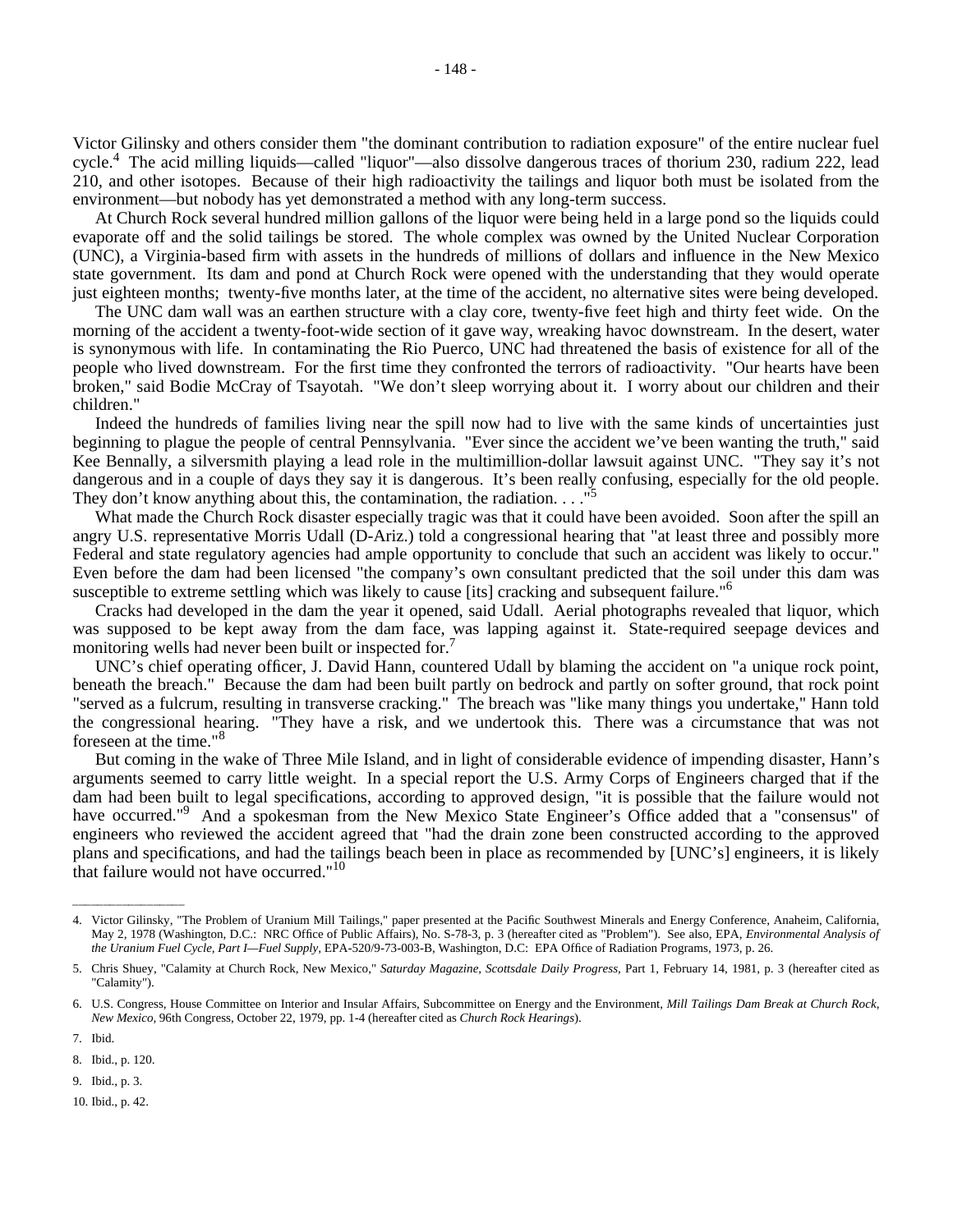At the time of the disaster the dam was carrying a load of tailings liquor at least two feet higher than allowed for in its designs. The company had also failed to tell the state that cracking had been observed. "There were significant warnings appearing before the dam broke," said William Dircks, director of the NRC's Office of Nuclear Material Safety and Safeguards. "I think that is the troubling part of it." $11$ 

Ultimately, for the company, the accident would mean a loss of some revenue and bad publicity. For the people downstream life itself was at stake. "Somehow," complained Frank Paul, vice-president of the Navajo Tribal Council, "United Nuclear Corporation was permitted to locate a tailings pond and a dam on an unstable geologic formation. Somehow UNC was allowed to design an unsafe tailings dam not in conformance to its own design criteria. Somehow UNC was permitted to inadequately deal with warning cracks that had appeared over two years prior to the date the dam failed. Somehow UNC was permitted to continue a temporary dam for six months beyond its design life. Somehow UNC was permitted to have a tailings dam without either an adequate contingency plan or sufficient men and material in place to deal with a spill. Somehow UNC was permitted to deal with the spill by doing almost nothing."<sup>12</sup>

Ironically the Church Rock dam was a "state-of-the-art" structure. Paul Robinson, an Albuquerque-based expert on mining issues, warned the Udall hearings that "UNC-Church Rock was the most recently built and the most carefully engineered tailings dam in the state." Similar dams owned by Anaconda, Kerr-McGee, UNC-Homestake Partners, and Sohio were "disasters waiting to happen."<sup>13</sup>

#### **Thorium and Other Damage**

Soon after the spill UNC sent small crews downstream with shovels and fifty-five-gallon drums to begin cleaning up. Bitter complaints from local residents and the state soon forced UNC to expand its crews to thirty to thirty-five workers. "We have removed more than 3500 tons of potentially affected sediment from the streambed to a distance of more than 10 miles from the mill," Hann told the Udall hearings. "The combination of these clean-up efforts, and natural effects, such as rain, have largely restored normal conditions in the area."<sup>14</sup>

But an Arizona water-quality official complained in an interview with us that the rains had merely transported the pollutants into his state.<sup>15</sup> And Robinson pointed out that UNC had in fact removed just 1 percent of the tailings and liquid known to have spilled from the dam. More than eighteen months after the accident indications were strong that radiation and other pollutants had penetrated thirty feet into the earth. A report by a Cincinnati-based firm brought in as a consultant by the EPA warned that at least two nearby aquifers had been put "at risk."<sup>16</sup>

Furthermore when the spill overflowed the banks of the Rio Puerco, it left behind a series of pools. When ordered by the state to monitor them, UNC chose to look for their uranium content.

But uranium was precisely what the company had been working to remove in the milling process. "It was a subterfuge on the company's part," said Dr. Jorge Winterer, an M.D. working with the Indian Health Service in Gallup at the time of the spill. "There were children up and down the river playing in those stagnant pools, and they were deadly poisonous. But UNC chose to monitor them for the element they knew was least likely to be there."<sup>17</sup>

In fact the NRC's William Dircks told the Udall hearing that those pools showed levels of radiation one hundred to five hundred times natural background. What UNC might have missed were substantial quantities of thorium 230 and radium 226. Both are alpha-emitters and are extremely dangerous if ingested or inhaled.

Thorium 230, for example, has a half-life of eighty thousand years and is believed by some to be as toxic as plutonium. A silver-white metal, thorium tends to deposit in the liver, bone marrow, and lymphatic tissue, where even minute quantities can cause cancer and leukemia. If inhaled as dust it can cause lung cancer. According to a study by Winterer, under some circumstances thorium can become "trapped" in the body, making it "a permanent

<sup>11.</sup> Ibid., p. 39.

<sup>12.</sup> Ibid., p. 8.

<sup>13.</sup> Ibid., pp. 225-232.

<sup>14.</sup> Ibid., pp. 120-121.

<sup>15.</sup> Swanson interview.

<sup>16.</sup> Paul Robinson, interview, February 1981; and Shuey, "Calamity," Part 2, February 21, 1981, p. 5.

<sup>17.</sup> Jorge Winterer, interview, October 1980.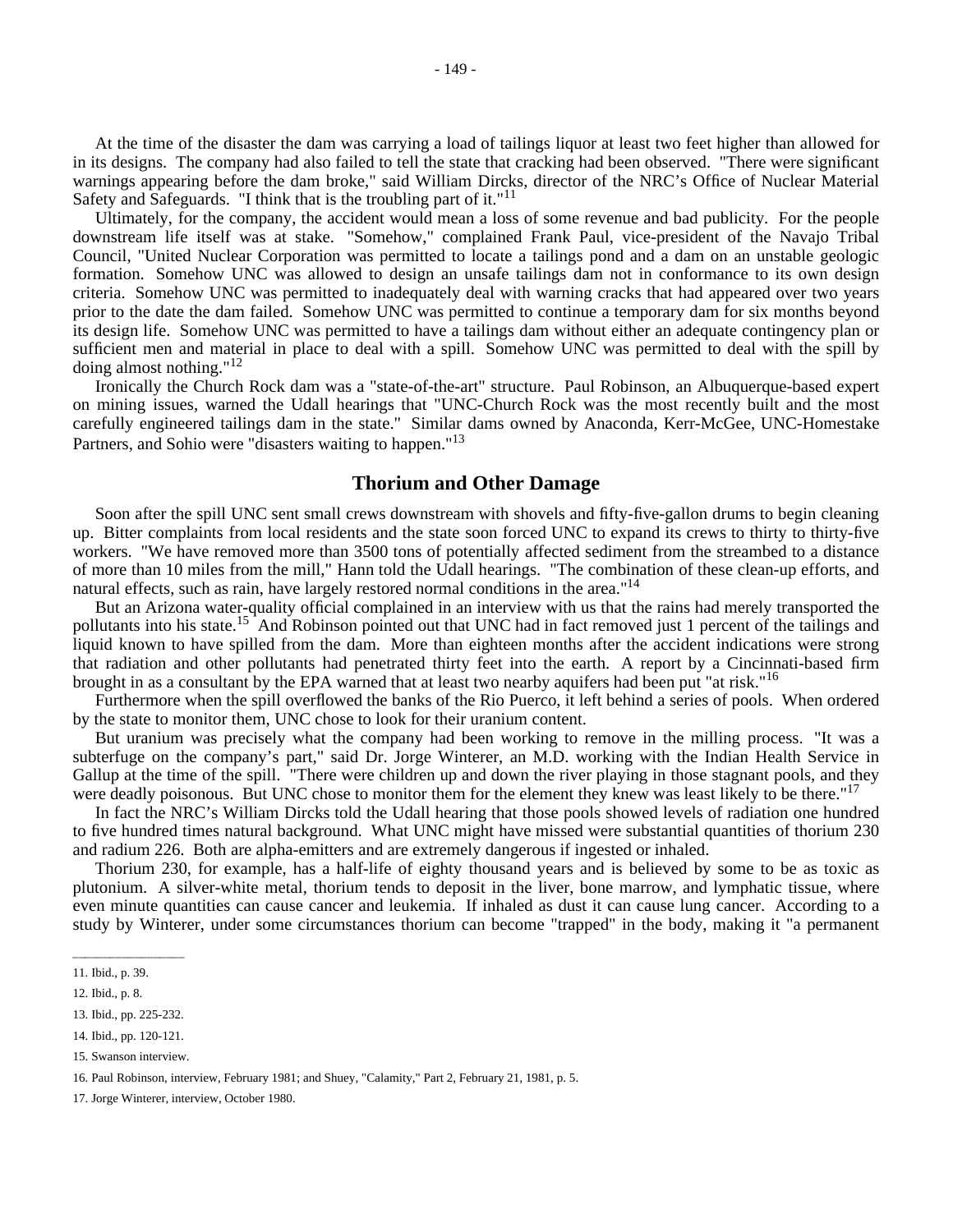source of radiation" there, and thus doing untold damage to the human organism.<sup>18</sup>

Winterer soon came under personal attack in the wake of his candid comments. UNC was a power in state politics. It had twenty-three hundred employees and an annual budget within New Mexico of \$140 million.<sup>19</sup> When Winterer contradicted assertions from his superiors that there were no health effects from the spill, he was threatened with legal action. And when he began holding seminars in the local library on the dangers of radiation, Winterer was told by a former friend that he and his family "would be a lot better off if we got out of New Mexico right away."<sup>20</sup>

Jorge Winterer was not the only one concerned about UNC's assessment of the spill. Dr. Thomas Gesell, a health physics professor at the University of Texas School of Public Health, and a staff member of the Presidential Kemeny Commission on the effects of the accident at Three Mile Island, also testified at the Udall hearings. Gesell said UNC's monitoring data were self-contradictory and out-of-phase with the state's. One UNC report had listed background levels as being *lower* after the spill than before it. Some company reports on downstream radiation levels claimed findings 150 times lower than the state's. $^{21}$ 

Meanwhile contamination had apparently spread to local animals. One veterinarian told a documentary crew from Eleventh Hour Films that abnormal radiation levels had been found in the tissues of goats and sheep that were drinking Rio Puerco water.<sup>22</sup> A study of eleven animals by the Center for Disease Control confirmed the problem. The CDC warned that kidneys and livers of local livestock might concentrate high doses and should not be eaten.

The CDC also warned locals not to drink water from the river, and to avoid its banks during windstorms, when radioactive particles might be more easily inhaled. The CDC emphasized that radiation levels in local animals did not exceed New Mexico standards. But it was important to exercise caution because "the health risks of low doses of radiation" were "not completely understood."<sup>23</sup>

A year after the spill Cubia Clayton of the state's Environmental Improvement Division confirmed that the Rio Puerco was still too dangerous for human or animal consumption. Clayton stated that it was "obvious" that "there has been some buildup of radiation" in some of the animals tested.<sup>24</sup>

Ironically some of those animals had drunk *upstream* of the spill, indicating the stream—fed by water pumped out of the uranium mines—may well have been contaminated even before the accident.

Soon after the dam break, two West German radiation biologists, Bernd Franke and Barbara Steinhilber-Schwab, sharply criticized the CDC report for downplaying the potential dangers of the accident and for sampling too few of the local livestock. They urged chromosome checks on area residents and called for the establishment of cancer and birth registries as well as intense ongoing radiation monitoring in the area. They also warned that thorium and other isotopes from the spill could enter the human body not only through eating contaminated animals, but also when radioactive dust settled on vegetables.<sup>25</sup>

Dr. Carl Johnson, director of Colorado's Jefferson County Health Department, further warned that detectable radiation levels in the tissues of children might only surface "over a period of many years." Dangerous levels of thorium, radium, and other isotopes could build up through the ingestion of contaminated food, air, and water. Thus he too urged careful monitoring of local children, plus a shutdown of the mines and mills until the public had determined that "a satisfactory method for preventing a subsequent incident" had been found.<sup>26</sup>

But the UNC mine and mill were back in operation in less than five months. The same pond was in use. Some changes were made in the dam, but constant seepage—up to eighty thousand gallons of contaminated liquid per

<sup>18.</sup> Jorge Winterer, *Potential Health Impact of United Nuclear-Church Rock Spill* (Gallup, N.M.: Physicians for Social Responsibility: fall 1979).

<sup>19.</sup> *Church Rock Hearings,* pp. 9-11.

<sup>20.</sup> Winterer interview.

<sup>21.</sup> *Church Rock Hearings,* pp. 9-11.

<sup>22.</sup> Allan Shauffler, interviewed for *In Our Own Back Yard*.

<sup>23.</sup> *Albuquerque Journal,* July 17, 1980.

<sup>24.</sup> *Gallup Independent,* June 16, 1980.

<sup>25.</sup> Bernd Franke and Barbara Steinhilber-Schwab, press statement, Albuquerque International Airport, Albuquerque, N.M., July 24, 1980. The question of contamination in local humans did come up when seven local residents were sent to Los Alamos for testing. Seven months later reports indicated no contamination. But it was soon discovered that the equipment used to measure the radiation levels was not capable of recording small doses—doses that were nonetheless large enough to do harm. See Shuey, "Calamity," Part 2, pp. 5-6.

<sup>26.</sup> Carl Johnson, letter to Lynda Taylor, July 14, 1980.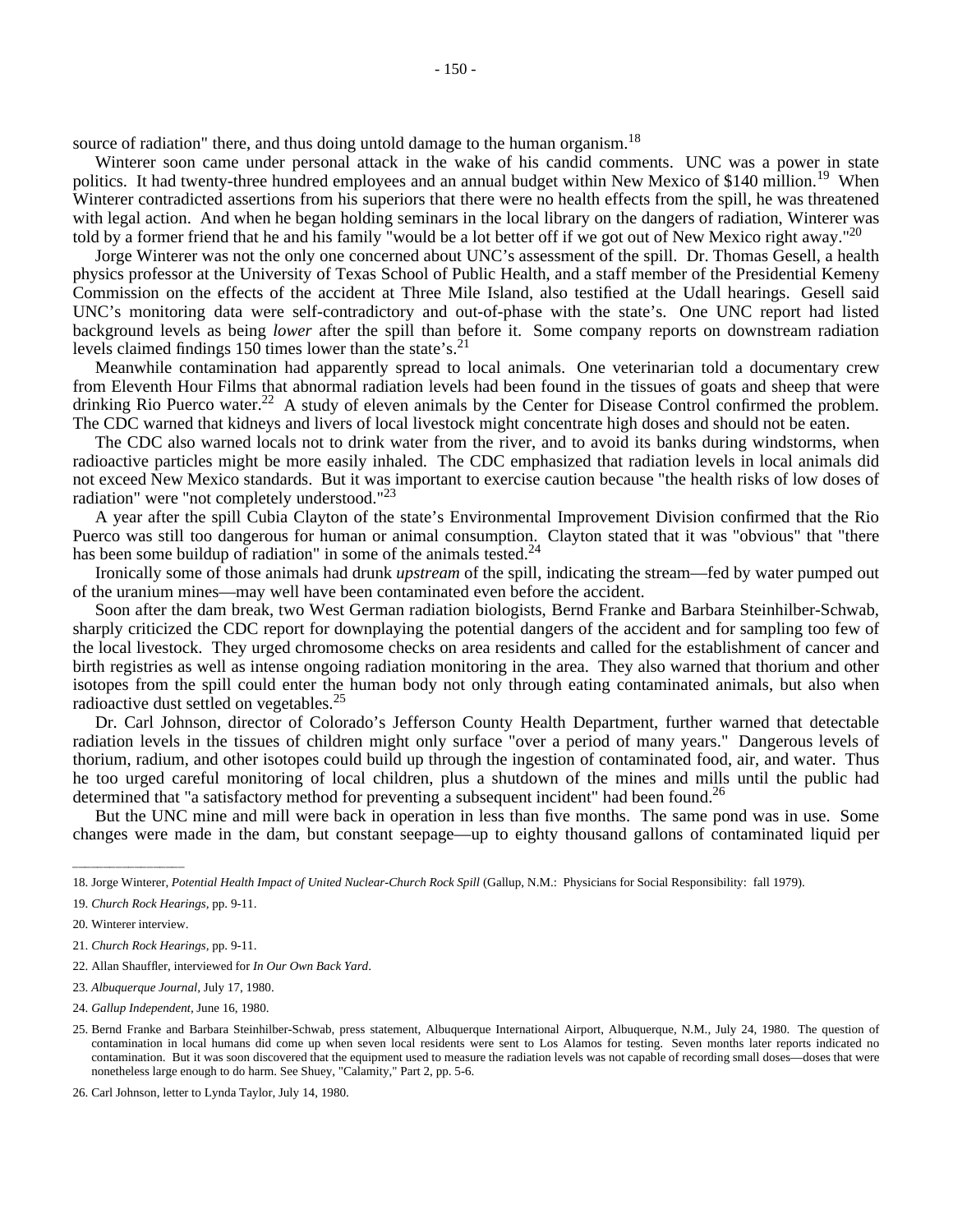day—had become a mainstay.<sup>27</sup>

UNC had promised to provide local residents and their animals with clean drinking water. But an Arizona newspaper confirmed that the company was delivering just half the promised amounts.<sup>28</sup> A request by some of the downstream residents for emergency food stamps to replace their lost livestock was denied by the government.

And at least one family was forced to eat a sheep known to have ingested radioactive residues. "If you come to Lupton, you will see a lot of shepherds running along the side of the wash trying to keep the sheep out," said Navajo shepherd Tom Charlie.

The UNC had put up signs saying "contaminated wash, keep out. But our cows, sheep and horses can't read that. Most of us can't read, write or speak English. The signs do no good. If [neighbors] know we are from the Rio Puerco wash, they won't shake our hands," he added. "They think we have a high level of radiation. They ran from me. They are afraid of us. That's why people look at us, that's why no one comes to help us. It is wet now, but on days when it dries up, the wind will come along. The dust settles on the grass. The sheep eat it. We eat the sheep. We wonder what that does to our lives."<sup>29</sup>

#### **Tailings Forever**

Church Rock was the biggest tailings spill on record, but it was not the only one. And though the Navajo and other New Mexicans nearby were the most directly affected, people as far away as Los Angeles had cause for concern.

As Congressman Udall put it, Church Rock fit a pattern of "sloppy and haphazard" handling of mill tailings throughout the nation. Other spills, he said, had dumped "millions of gallons of hazardous liquids" and jeopardized the water supply of much of the West.<sup>30</sup> In fact NRC statistics acknowledged at least fifteen accidental releases of tailings solution from 1959 to 1977, including seven dam breaks, six pipeline failures, and two floods. In at least ten of the events radioactivity reached a major watercourse.<sup>31</sup> One accident cited by Udall sent twenty-five thousand gallons of slurry directly into the Colorado River. A flood washed some fourteen thousand tons of tailings directly into Utah's Green River.<sup>32</sup>

At Durango, Colorado, a huge hundred-foot-high tailings pile sits just sixty feet from the Animas River, a tributary of the Colorado. The state Department of Health has found abnormal radium levels in water thirty miles downstream.33 According to Washington-based uranium expert David Berick operators of the Durango mill "just took the residues and threw them in the river. There's really no way of knowing how much of it went how far downstream."34

Because the milling process renders many of the isotopes in the tailings highly soluble, they can be washed into streams and water tables by rain. A 1979 Oak Ridge National Laboratory study noted groundwater contamination at two New Mexico tailings piles.<sup>35</sup> Company records admit to severe groundwater contamination at Colorado's Uravan mill.<sup>36</sup> One tailings dam near Wyoming's Sweetwater River failed six times between 1957 and 1979 and was reporting a daily seepage rate of 1.7 million gallons.<sup>37</sup> And a major 1976 EPA study indicated that some  $200,000$ 

31. Ibid., p. 9.

35. D. G. Jacobs and H. W. Dickson, *A Description of Radiological Problems at Inactive Uranium Mill Sites and Formerly Utilized MED/AEC Sites* (Oak Ridge, Tenn.: Oak Ridge National Laboratory, February 1979), p. 5.

36. *High Country News,* February 22, 1980, p. 1.

37. Ibid., December 14, 1979, p. 10.

hhhhhhhhhhhhhhhhhh 27. Robinson interview.

<sup>28.</sup> Shuey, "Calamity," Part 2, p. 6.

<sup>29.</sup> Saltzstein, "Navajos." In a July 1981 letter to authors, Edwin Swanson said the state of Arizona asked UNC to post signs along the river as far as Navajo, Arizona, but that the company did not do it.

<sup>30.</sup> *Church Rock Hearings,* p. 1.

<sup>32.</sup> William Sweet, "Unresolved: The Front End of Nuclear Waste Disposal," *Bulletin of the Atomic Scientists,* May 1979, p. 45

<sup>33.</sup> Jack Miller, "Environmental and Health Effects," Uranium Information Network, unpublished. For this finding Miller cites the Colorado Department of Health, *Uranium Wastes and Colorado's Environment,* second edition (Denver: Colorado Department of Health, August 1971 ), p. 10.

<sup>34.</sup> David Berick, interview, March 1981.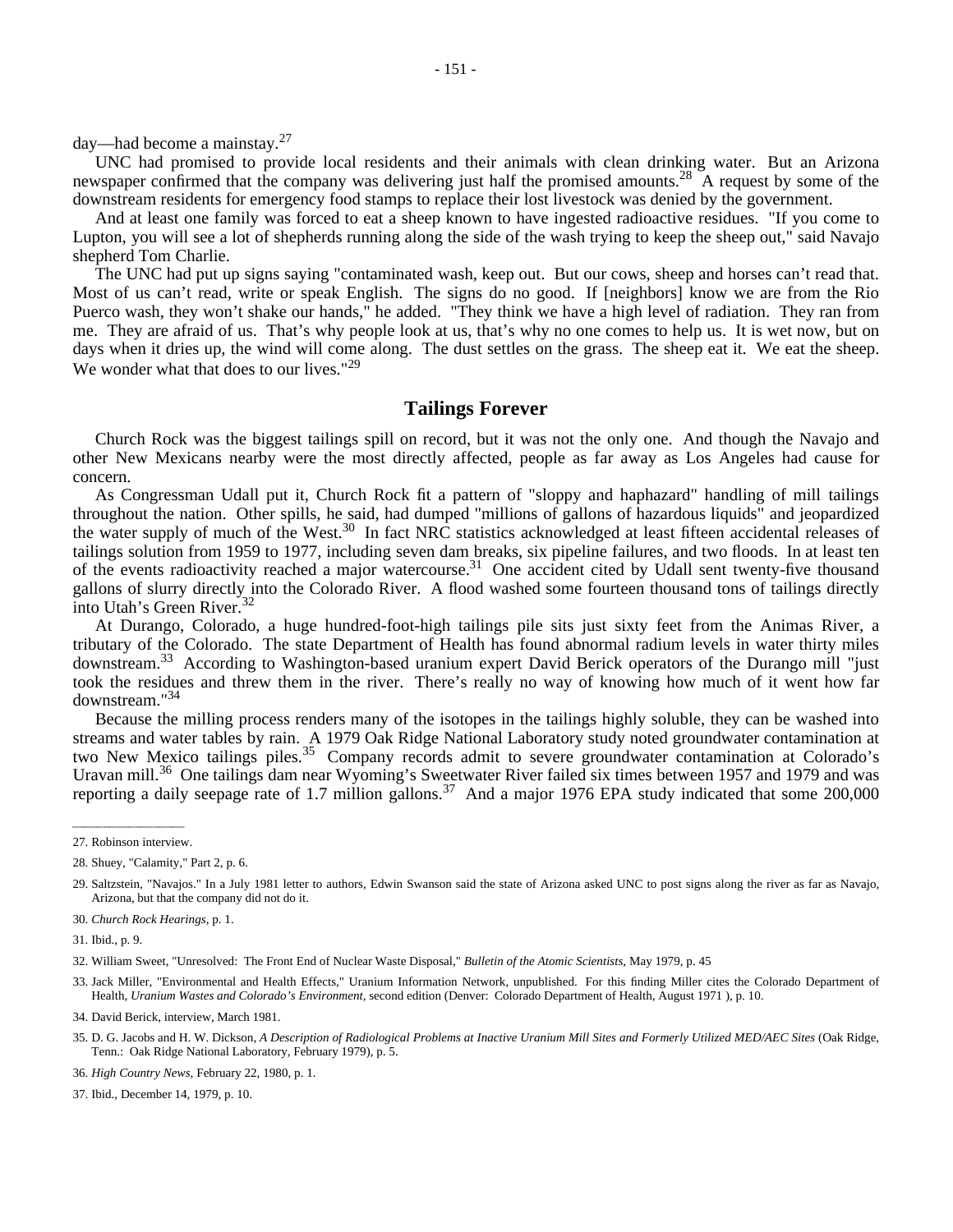kilograms of dissolved uranium had been introduced to subsurface water by seepage and "direct injection" at mills belonging to Anaconda and Kerr-McGee. The study warned the problem was widespread: "The stark contrast between a typical 20-year mill life and an 80,000-year half life for the dominant radionuclide (thorium 230) necessitates a much greater forward look than is now evident in waste disposal practices and preservation of groundwater quality."<sup>38</sup>

Nor has the problem stayed underground. As early as 1964 the Federal Water Pollution Control Administration told a congressional hearing that fish caught downriver from the Naturita and Uravan uranium mills showed higher radium concentrations than those caught upriver. Downriver hay samples also showed contamination, as did cows' milk. "In this case," said the authorities, "the prime source of radium intake for the cows is believed to be from eating hay irrigated with contaminated river water."<sup>39</sup>

As for Church Rock, Edwin Swanson, a water-quality expert for the state of Arizona, told us traces of the spill though dilute and possibly undetectable—would eventually reach Arizona's Lake Mead, 470 miles downstream.<sup>40</sup>

And though most of America's uranium mills seem far removed from major population centers, concern is growing for such crucial water sources as Lake Mead, which supplies southern California, Las Vegas, and parts of Arizona with much of their drinking water.

The huge reservoir sits downstream from numerous uranium mining and milling operations. The distances are sometimes great, but so are the half-lives of many of the isotopes slowly making their way downriver. As early as 1972, H. Peter Metzger, writing in *The Atomic Establishment,* warned that bottom sediments in Lake Mead were showing three times the concentration of radium as similar sediment samples taken upstream of the uranium mills.<sup>41</sup>

The implications of a contaminated Lake Mead, and of a radioactive western water system, are catastrophic. But the uranium problem involves an immense volume of tailings and is not limited just to water quality.

According to the Government Accounting Office (GAO) at least twenty-two uranium mills had shut down on the continental United States by 1978. They left behind some twenty-five million tons of tailings in "unattended piles and ponds" in eight western states plus Pennsylvania and New Jersey. Another sixteen mills were in operation, with an additional 115 million tons on site—bringing the total to 140 million tons. In the early 1980s another six to ten million tons of tailings were being produced per year. Based on high growth estimates, the NRC in 1981 predicted another 109 mills could be operating by the year 2000 producing 470 million more tons of tailings and scores of acid ponds like the one at Church Rock.<sup>42</sup> One estimate from Los Alamos Laboratory put the total far higher, predicting 900 million tons of tailings by the year 2000 in New Mexico alone.<sup>43</sup> Such a total would involve some twenty trillion cubic feet of tailings.

And the piles threaten air as well as water, a problem considered by many experts—including NRC Commissioner Gilinsky—even more serious than the better-known "high-level" wastes from reactors and bomb factories. The reason is radon gas, the same deadly substance that has caused a five-fold increase in lung cancer among uranium miners. Because radon is a gas, it is possible, as Gilinsky said, "for large populations thousands of miles away from the source to be exposed, albeit to an extremely low dose."<sup>44</sup>

In fact the NRC has attempted to present long-term calculations for New Mexico tailings-gas emission levels in

<sup>38.</sup> Robert F. Kaufman, et al., "Effects of Uranium Mining and Milling on Ground Water in the Grants Mineral Belt, New Mexico," *Ground Water* 14, No. 5 (September-October 1976). See also, EPA *Radioactivity in Drinking Water,* EPA #570/9-81-002 (Washington, D.C.: EPA, January 1981).

<sup>39.</sup> U.S. Congress, Senate Committee on Public Works, Subcommittee on Air and Water Pollution, *Radioactive Water Pollution in the Colorado River Basin,* 89th Congress, May 6, 1966, pp. 101-104.

<sup>40.</sup> Swanson interview.

<sup>41.</sup> Metzger, *Atomic Establishment,* p. 164. For this information Metzger cites: DHEW, U.S. PHS, *Waste Guide for the Uranium Milling Industry,* Technical Report W62-12 (Cincinnati: PHS, 1962); PHS, Region VIII, *Radiological Content of Colorado River Basin Bottom Sedimentation,* Report PR-10 (Denver: PHS, June 1963); and *Radioactivity in Water and Sediments of the Colorado River Basin, 1950-1963,* Radiological Health Data and Reports (Washington: U.S. Government Printing Office, November 1964).

<sup>42.</sup> GAO, *The Uranium Mill Tailings Cleanup: Federal Leadership At Last?,* EMD-78-90, (Washington, D.C.: GAO, June 1978) (hereafter cited as *Tailings Leadership*); and, NRC, *Final General Environmental Impact Statement on Uranium Milling,* Vol 1, NUREG-0706 (Washington, D.C.: NRC Office of Material Safety and Safeguards, September 1980), pp. 3-15 (hereafter cited as *GEIS-Milling*). See also, GAO, *The U.S. Mining and Mineral-Processing Industry: An Analysis of Trends and Implications,* ID-80-04 (Washington, D.C.: GAO, October 1979).

<sup>43.</sup> David R. Dreesen, *Uranium Mill Tailings: Environmental Implications,* LASL 77-37 (Los Alamos, N.M.: Los Alamos Scientific Laboratory, February 1978).

<sup>44.</sup> Gilinsky, "Problem," p. 2.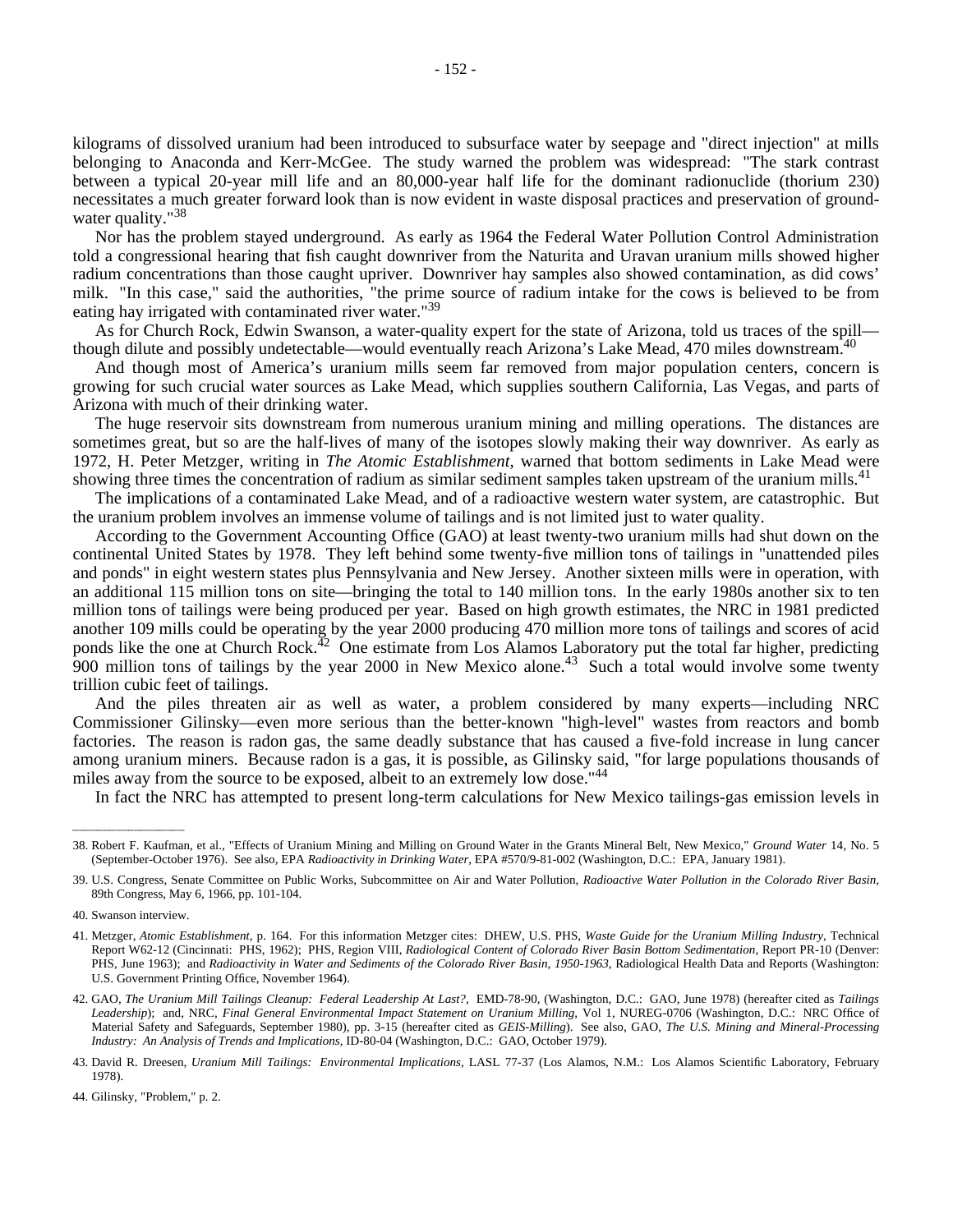such distant locations as Los Angeles, Chicago, Miami, Washington, D.C., and New York City.<sup>45</sup> NRC staff member Reginald Gotchy told us that despite its short half-life (3.8 days) radon gas from a tailings pile in New Mexico can carry to the East Coast of the United States. On its way contamination would appear "on grain grown in the Midwest" and elsewhere. "This stuff," he said, "goes everywhere." Gotchy hastened to add that he and the NRC consider the doses "minuscule."<sup>46</sup>

But in 1977 Dr. Chauncy Kepford, a chemist based in State College, Pennsylvania, testified during hearings on the license for Three Mile Island Unit 2 (which caused the 1979 accident) that the quantity and health effects of radon tailings emissions had been vastly underestimated. Kepford stated that the NRC had failed to account for continued emissions over the full decay chains of the elements involved. Assuming a stable human population and society, he estimated that tailings from the fuel needed to operate TMI-2 for just one year could cause a million cancer cases over time.<sup>47</sup>

In 1978 Dr. William Lochstet of Pennsylvania State University argued that the operation of a single uranium mine could result in 8.5 million deaths over time.<sup>48</sup> And Dr. Robert O. Pohl of Cornell told the NRC that the potential health effects from mill tailings could "completely dwarf" those from the rest of the nuclear fuel cycle and add significantly to the worldwide toll of death and mutations.<sup>49</sup>

The essence of those conclusions was substantiated, surprisingly, from within the Nuclear Regulatory Commission itself. In the fall of 1977 Dr. Walter H. Jordan of the commission's Atomic Safety and Licensing Board wrote an internal memorandum arguing that the NRC "had underestimated radon emissions from tailings piles by a factor of 100,000."

Because of the long half-lives of the isotopes in the solid tailings, radiation will continue to be emitted from the tailings piles for billions of years. Said Jordan: "It is very difficult to argue that deaths to future generations are unimportant."<sup>50</sup>

In estimating the long-term effects of radon gases, the NRC assumed the tailings piles would be covered with dirt. The belief is that covering the piles will trap the gas and force it—after its relatively short half-life—to deposit its radioactive "daughters" in the form of less mobile solids.

But questions have been raised about how long dirt covering the piles would last through the millennia the tailings will be radioactive. Or if the piles can actually be covered at all. In some instances they are a hundred feet high and more, and cover hundreds of acres of ground. Huge strip-mining operations would be required just to get enough soil to do the job. $51$ 

The NRC has also considered returning the tailings to the mines from which they came. In some instances the procedure may be viable. But many workers would be contaminated in the process, and much fuel consumed. One estimate for removing the Durango tailings involves 65,860 trips with twenty-five-ton dump trucks. Returning the 140 million tons of tailings now lying around the U.S. would require more than 5.5 million such truck trips.<sup>52</sup>

In the meantime NRC Commissioner Gilinsky has warned that "none of the abandoned sites can be considered to be in satisfactory condition from the long-term standpoint."<sup>53</sup> In fact most of the piles continue to lie exposed to the winds and rain. Residents of Durango, Colorado, have experienced plumes of dust towering thousands of feet in the air, covering cars and houses with radioactive dust. Children have played in the "dunes." The piles were "the

hh<del>ahaa ka badaa ka badaa ka badaa ka badaa ka badaa ka badaa ka badaa ka badaa ka badaa ka badaa ka badaa ka bada</del>

53. Gilinsky, "Problem," p. 5.

<sup>45.</sup> NRC, *Radon Releases from Uranium Mining and Milling and Their Calculated Health Effects,* NUREG-0757 (Washington, D.C.: Office of Material Safety and Safeguards, February 1981), p. 7-3 (hereafter cited as *Radon 0757*).

<sup>46.</sup> Reginald Gotchy, interview, April 1981.

<sup>47.</sup> Chauncy Kepford, *Comments on NUREG-00332* (State College, Pa.: Environmental Coalition on Nuclear Power, 1977), p. 8; and Chauncy Kepford, interview, June 1981.

<sup>48.</sup> William Lochstet, "Radiological Impact of the Proposed Crownpoint Uranium Mining Project," August 1978, unpublished manuscript.

<sup>49.</sup> Robert O. Pohl, "In the Matter of Public Service Company of Oklahoma, Associated Electric Coop., Inc. and Western Farmers Coop., Inc. (Black Fox Station Units 1 and 2," testimony before the Atomic Safety and Licensing Board, Docket Nos. STN 50-556 and STN 50-557.

<sup>50.</sup> Walter Jordan, "Errors in 10 CFR Section 51.20, Table S-3," memorandum to James R. Yore, NRC, September 21, 1977; and Walter Jordan, letter to Congressman Clifford Allen, December 9, 1977.

<sup>51.</sup> NRC, *Radon 0757,* p. 4-7.

<sup>52.</sup> *High Country News,* May 16, 1980, p. 6.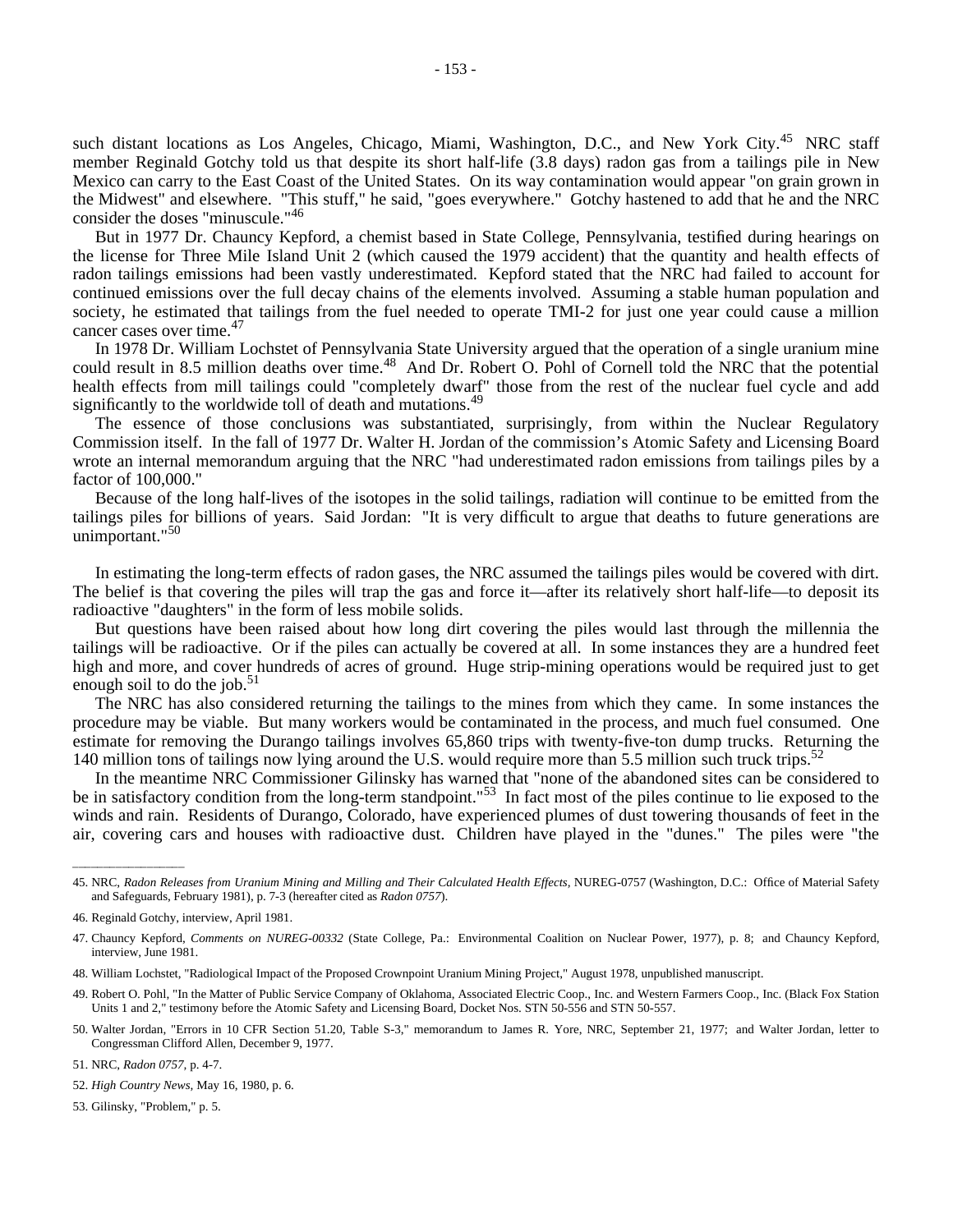biggest, best sandpile in the world," Greta Highland of Durango told the *High Country News*. "After school my friends would sneak into the mill yard and play in the tailings."<sup>54</sup>

But the consequences may be lethal. High levels of background radiation from thorium, for example, have been linked to spontaneous abortion and mental retardation.<sup>55</sup> Leukemia and lung-cancer rates in south Durango, near the piles, have been reported higher than the rest of the town and the state.<sup>56</sup>

And Monticello, Utah (population: 1900), has also reported problems. From 1949 to 1960 the town hosted a large uranium mill, which processed weapons material for the AEC. In the mid-1960s four young residents died of leukemia. A fifth began a long battle against it. In a normal town Monticello's size just one case would be expected every twenty-five years.

A preliminary study by the Center for Disease Control concluded that "there appears to be no relationship" between the mill and the leukemias. But the authors conceded that such a high leukemia incidence "would be expected to occur in fewer than one of 1,000 towns this size or smaller during the same period of time." The report also said that gamma readings at the perimeter of the tailings areas "ranged up to twenty times background" and that "a nuisance and possibly a hazard also existed due to blowing of the tailings as they dried out."<sup>57</sup> All five of the young victims had grown up within a half mile of the mill. "For a place this small, it had to be something," said Dale Maughan, whose son Alan died of leukemia in 1966, at age sixteen.<sup>58</sup>

The damage has not been limited to humans. Farmers near the Cotter mill at Canon City, Colorado, have also complained of unexplained problems with their animals, problems reminiscent of those reported by Lloyd Mixon at Rocky Flats. Local residents Clarence Ransome and Wanda Bosco told us the illnesses among their livestock included diarrhea, weight loss, hair falling out, and difficulties in reproduction. Tests discovered contamination in at least one local well and in alfalfa being raised nearby. Bosco told us the problems with her animals disappeared when they were given uncontaminated water trucked in from town.<sup>59</sup>

The presence of uranium mining and milling has also been linked to high birth-defect rates in the states of New Mexico, Arizona, Colorado, and Utah. Overall conclusions are tenuous, complicated by a wide range of social and environmental factors. But Dr. Alan Goodman, director of Program Development for the Area Health Education Center at the University of New Mexico's School of Medicine, has cited "a disturbing pattern" of sex ratio changes and birth defects that correspond to "the same patterns of uranium mining and milling on the Colorado Plateau. I'm not saying that they are caused by uranium, but one would have to be a fool not to see that there is a possibility that they are related."<sup>60</sup>

Particular attention has been focused on the twenty-thousand-person community of Shiprock, New Mexico, where an abandoned 1.7-million-ton tailings pile covers seventy-two acres in the heart of town. According to Dr. Leon Gottleib, a pulmonary specialist long associated with the Indian Health Service, during the rainy season, water leaching through the tailings pile carries radioactive particles into the nearby San Juan River. "Children swim in the contaminated river; cattle drink from the river; and contaminated fish inhabit these waters," he told us in a letter. In windstorms, radioactive particles are blown into school and residential areas, as well as onto grazing and garden land.

In January 1981 Dr. Evelyn Odin, a Shiprock pediatrician, told *The Albuquerque Tribune* that she had been

<sup>54.</sup> *High Country News,* May 16, 1980, p. 6.

<sup>55.</sup> N. Kochupillai, et al., "Down's Syndrome and Related Abnormalities in an Area of High Background Radiation in Coastal Kerala," *Nature* 262 (July 1, 1976): 60-61.

<sup>56.</sup> *High Country News,* May 16, 1980, p. 6.

<sup>57.</sup> Peter McPhedran and John R. Crowell, "Leukemia in Monticello, Utah," EPI-67-48-2, Memorandum to the Director, National Communicable Disease Center, Atlanta, July 5, 1967. See also, John R. Crowell and Clark W. Heath, Jr., "Leukemia in Parowan and Paragonah, Utah," EPI-67-70-2, memorandum to the Director, National Communicable Disease Center, Atlanta, April 26, 1967. In a June 1981 interview, Peter McPhedran told us a more detailed study of Monticello "looked like a good idea, but nobody asked us to pursue it any further." As a result, he said, the study was dropped. Area drinking water had not been studied.

<sup>58.</sup> Bill Curry, "Small Utah Town, 4 Leukemia Deaths," *Washington Post,* July 16, 1978. In a March 1981 interview Alan Maughan's mother told us she was certain the tailings piles had caused her son's death. Dr. Carroll Goon, whom we also interviewed, said the large number of leukemia cases surfacing at the same time did seem extraordinary, but that there was no conclusive proof they had been caused by the tailings. There has been, he said, "nothing like it since" in Monticello.

<sup>59. &</sup>quot;Bad Water Tough on Families," *Rocky Mountain News,* June 26, 1978, p. 8; and Clarence Ransome and Wanda Bosco, interviews, June 1981.

<sup>60.</sup> Christopher McLeod, "Uranium Link: New Studies Reveal High Birth Defect Rate in Southwest," Pacific News Service, April 1, 1981.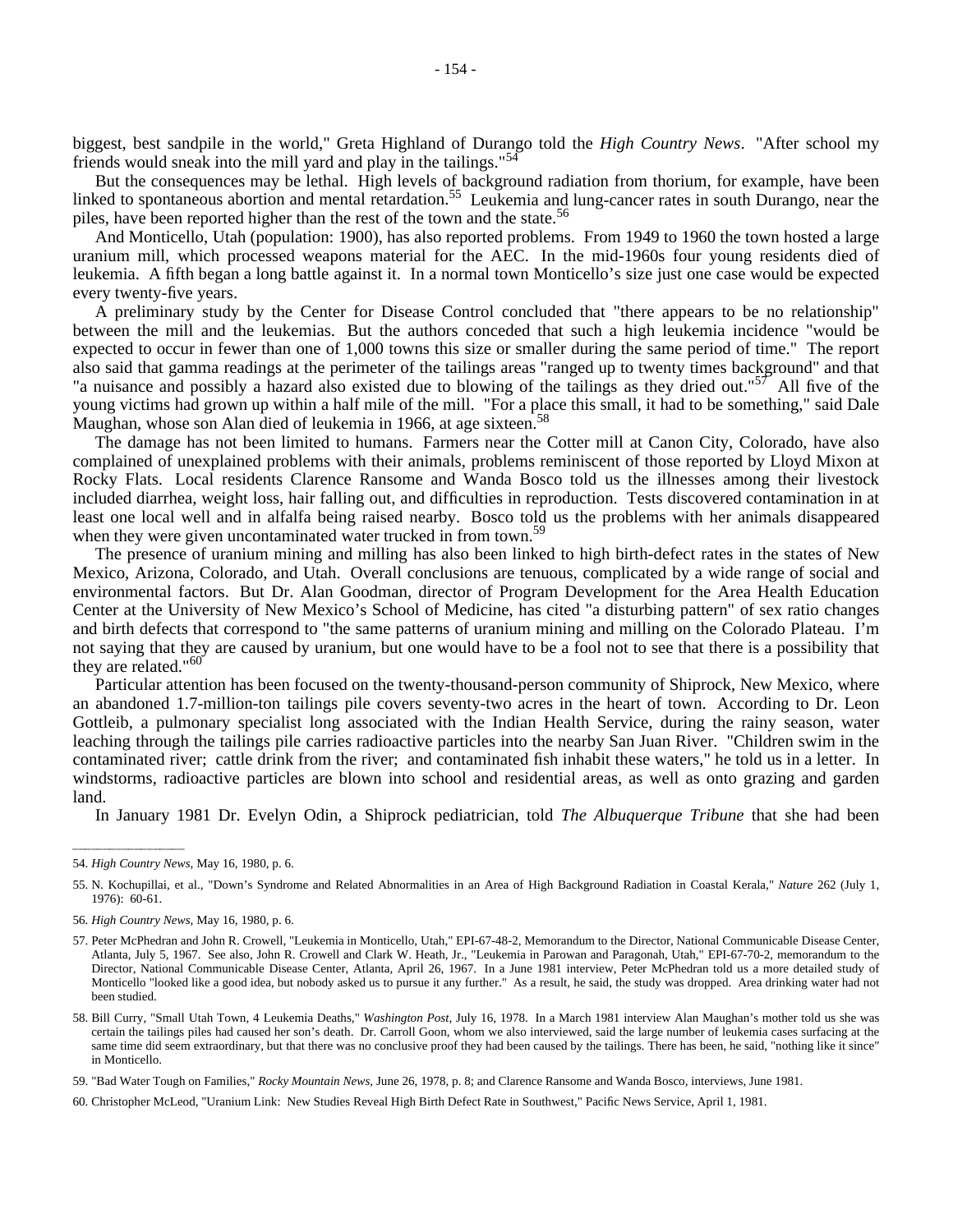disturbed by the number of babies being born prematurely with small heads. One child, she said, was born with its esophagus and trachea joined together; another was born without an abdominal wall and with its intestines hanging out.

Dr. John Ogle, also of Shiprock, hesitated to blame the defects on radiation. But he told the *Tribune* that "my gut feeling is that the incidence here is too high." Ogle said in six months he had seen three infants born with heart diseases two with cleft lips and palates, two with skull defects, two with Down's syndrome one with a section of backbone missing, and several with thyroid conditions.<sup>61</sup> A study by Sarah Harvey, director of the Community Health Representative Program, found a doubling of spontaneous abortions, stillbirths, and congenital abnormalities among children of uranium-mining families as opposed to nonminers. Her survey has formed the basis for an investigation of the area partially funded by the March of Dimes.<sup>62</sup>

Problems in the Shiprock area may be compounded by the fact that numerous local residents have built their homes with radioactive rock from the mines, or with tailings from the mills. The use of tailings as a building material was widespread throughout the 1950s and early 1960s. Despite repeated warnings from independent experts, the AEC did not investigate the possibility that such use of tailings could harm people.<sup>63</sup>

The carelessness has had a direct cost. In Grand Junction, Colorado, more than six thousand structures including several schools—are now known to have tailings deposits in the building materials or in the landfill under them. Streets and sidewalks were also laid with them. In all at least 270,000 tons of tailings were used, resulting in dangerous radiation levels in many Grand Junction houses. A state- and federal-funded program that has thus far cost taxpayers at least \$6.5 million has brought "remedial action" to only seven hundred sites. Costs have been estimated at fifteen thousand dollars per home and seventy-five thousand dollars per commercial building.<sup>64</sup>

For some the cleanup may have come late. A 1978 study by the state of Colorado indicated cancer rates in Mesa County, where Grand Junction is the prime population center, showed an acute leukemia rate twice the state average. More women were suffering from the disease than men, an indication of radiation poisoning.<sup>65</sup>

At Edgemont, South Dakota, an EPA study found sixty-four "hot spots" related to a nearby tailings pile.<sup>66</sup> In 1978 the Neil Brafford family was forced to abandon their home there when they learned it had been built on tailings. The basement in which their young son Chris lived showed radiation levels thirty-nine times normal background. Brafford had bought the house from a mill worker and only later discovered tailings had been used as backfill. "We don't know how much he used," Brafford explained, "but we do know that we're never going to live here again."<sup>67</sup>

When they moved out, Brafford's young daughter stopped suffering from a long bout of diarrhea, which had begun when the family moved in. Laboratory tests showed that young Chris Brafford had broken chromosomes. He was also suffering from aching bones, a symptom of potential leukemia. In May of 1981 the Braffords filed a fortymillion-dollar lawsuit against the Susquehanna Corporation, owners of the nearby tailings pile.<sup>68</sup>

#### **Canonsburg**

Ironically one of the worst tailings problems occurred in a community east of the Mississippi—Canonsburg, Pennsylvania, twenty miles southwest of Pittsburgh. As early as 1911 the Standard Chemical Company was importing carload after carload of radioactive ore from a mine at Montrose, Colorado, to extract uranium. At the time, it took about five hundred tons of ore to produce a single gram of radium—a gram that sold for up to \$150,000.

<sup>61.</sup> Burt Hubbard, "Navajos Build Radioactive Homes; Offspring May be Bearing Burden," *Albuquerque Tribune,* January 27, 1981, p. A-2. The problems in Shiprock were also confirmed by Dr. Leon Gottleib, who worked in the area for many years, in an April 1981 interview and in an August 23, 1981 letter.

<sup>62.</sup> Lynda Taylor, Southwest Research Institute, interview, June 1981.

<sup>63.</sup> Metzger, *Atomic Establishment,* p. 164.

<sup>64.</sup> GAO, *Tailings Leadership,* p. 8; and *GEIS-Milling,* p. 2-2. See also, Joanne Omang, "EPA Proposes Rules for Cleaning Up Old Uranium Mills' Radioactive Waste," *Washington Post,* April 17, 1980.

<sup>65. &</sup>quot;Mesa County Leukemia, Cancer Incidences High," *Rocky Mountain News,* United Press International, March 2, 1978.

<sup>66.</sup> *High Country News,* April 4, 1980, p. 13.

<sup>67.</sup> Neil Brafford, interview, July 1980.

<sup>68.</sup> Andrew Reid, interview, March 1981. Reid is lead attorney in the Braffords' lawsuit.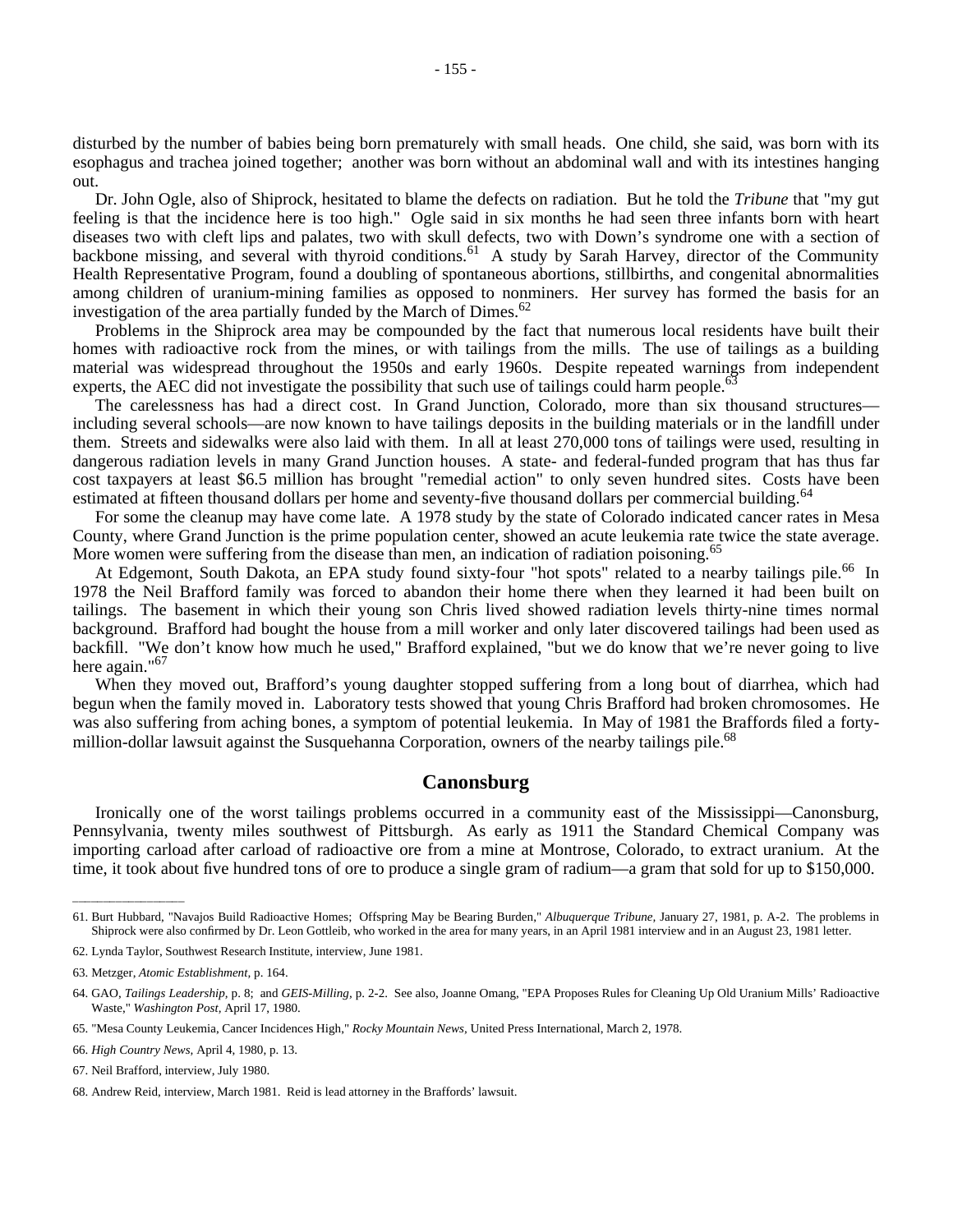There were few questions asked. In 1914 company president Joseph M. Flannery told a local newspaper that radium would cure "such things as insanity, tuberculosis, rheumatism and anemia, and a lot of cancers." Flannery and at least two other principals in the company eventually died of radiation sickness.<sup>69</sup>

Standard Chemical and the companies that followed it quit the radium business in Canonsburg in 1942. But by then the push was on to build the atomic bomb. The government contracted in secret with the Vitro Corporation to extract leftover uranium from the discarded ore.

When Vitro finished operations in the late fifties, it was ready to go into the waste-storage business. At least 160,000 tons of radioactive residues were strewn around Canonsburg, some of them lining the bottom of a three-acre lagoon where local children regularly waded in the summer and skated in the winter.

In the early sixties the AEC allowed the lagoon to be filled in with tailings. It was an extraordinary decision, since—contrary to regulations—the government did not own the site. Health physicist Robert Gallagher, who performed a preliminary survey there, called the move "incredible." He charged that the AEC approval was either "a special favor or an oversight of gigantic magnitude."<sup>70</sup> As for the fill job, Joseph Swiger, project manager for the dumping, termed it "the worst and sloppiest job I've ever worked on." It was "morally objectionable," he told *The Pittsburgh Press,* "because the material was hazardous."71

In 1967 the site was sold for \$130,000 to a local entrepreneur named Vaughn Crile, who was never warned that there might be a radiation problem. Crile built an industrial park on top of the tailings and brought in fourteen tenants along with his family business. The DOE surveyed the site in 1978 and found that the 125 workers there were being exposed to radon concentrations fourteen times above the level officially considered safe.<sup>72</sup>

The news was not well received by Crile's tenants. At least eight had left by early 1981. Workers were hesitant to take jobs there, and at least one claimed the place had ruined his health.

He was George Mahranus, a mechanic at the park for eight years, who finally quit in fear. "Towards the end," he told us, "I could hardly lift anything, couldn't pull on the wrenches. I got a soreness in my joints. Most of my hair fell out. My front teeth came loose on me. I never felt like this before in my life." Mahranus, who was in his forties, spent most of his working days on the plant floor, fixing tires and engines. "The radiation never occurred to me till they started drilling at the site to test for it," he said. "Then I decided to get the hell out of there." With just ten teeth left in his mouth and an unexplained lump behind his ear, Mahranus was apprehensive of doctors confirming his worst fears. "I do feel better since I left there," he told us. "But now I can't sit long and my fingertips go numb on me. I always did hard work. But now there's no way for me to go out and put in eight hours. It would kill me."<sup>73</sup>

Park owner Vaughn Crile was skeptical of Mahranus's claims, but was also deeply bitter toward the government, which he said had cost him thousands of dollars. "They should relocate us, but they're so ungodly slow," he complained.<sup>74</sup>

At least eighteen other radioactive "hot spots" were identified around town including a ballfield and an American Legion park. A spot near the lagoon registered five hundred times normal background levels.

Some locals complained that their gardens would not grow; others were warned not to eat the vegetables that did come up. A rain barrel at one Canonsburg home showed radiation levels eight thousand times background, while materials used to build one house registered 240 times the normal radium count. At least 150 homes were marked for decontamination.<sup>75</sup>

But, as at Grand Junction, the cleanup orders may have been too late. Epidemiologist Evelyn Talbott of the University of Pittsburgh studied the area. She told us preliminary figures indicated a lung-cancer rate twice normal among men over forty-five, and three times normal among men over seventy.<sup>76</sup>

Informal studies indicate things may be even worse. Agnes Engel, a mother of two in her late thirties and a

<sup>69.</sup> Ben A. Franklin, "U.S. Testing Workers for Effects of 13 Years Amid Atomic Wastes" *New York Times,* May 5, 1979, p. A-1.

<sup>70.</sup> *Pittsburgh Press,* January 23, 1980, p. C-1.

<sup>71.</sup> Ibid., January 21, 1980, p. A-8.

<sup>72.</sup> Franklin, "U.S. Testing Workers."

<sup>73.</sup> George Mahranus, interview, April 1981. See also, Albert Neri, "Radioactive Park Site Has Mechanic 'Scared,'" *Pittsburgh Post-Gazette,* March 19, 1979.

<sup>74.</sup> Vaughn Crile, interview, April 1981.

<sup>75.</sup> *Pittsburgh Press,* March 2, 1979, and June 22, 1980, p. A-10.

<sup>76.</sup> Evelyn Talbott, interview, October 1980. See also, *Pittsburgh Press,* July 30, 1980, p. B-3.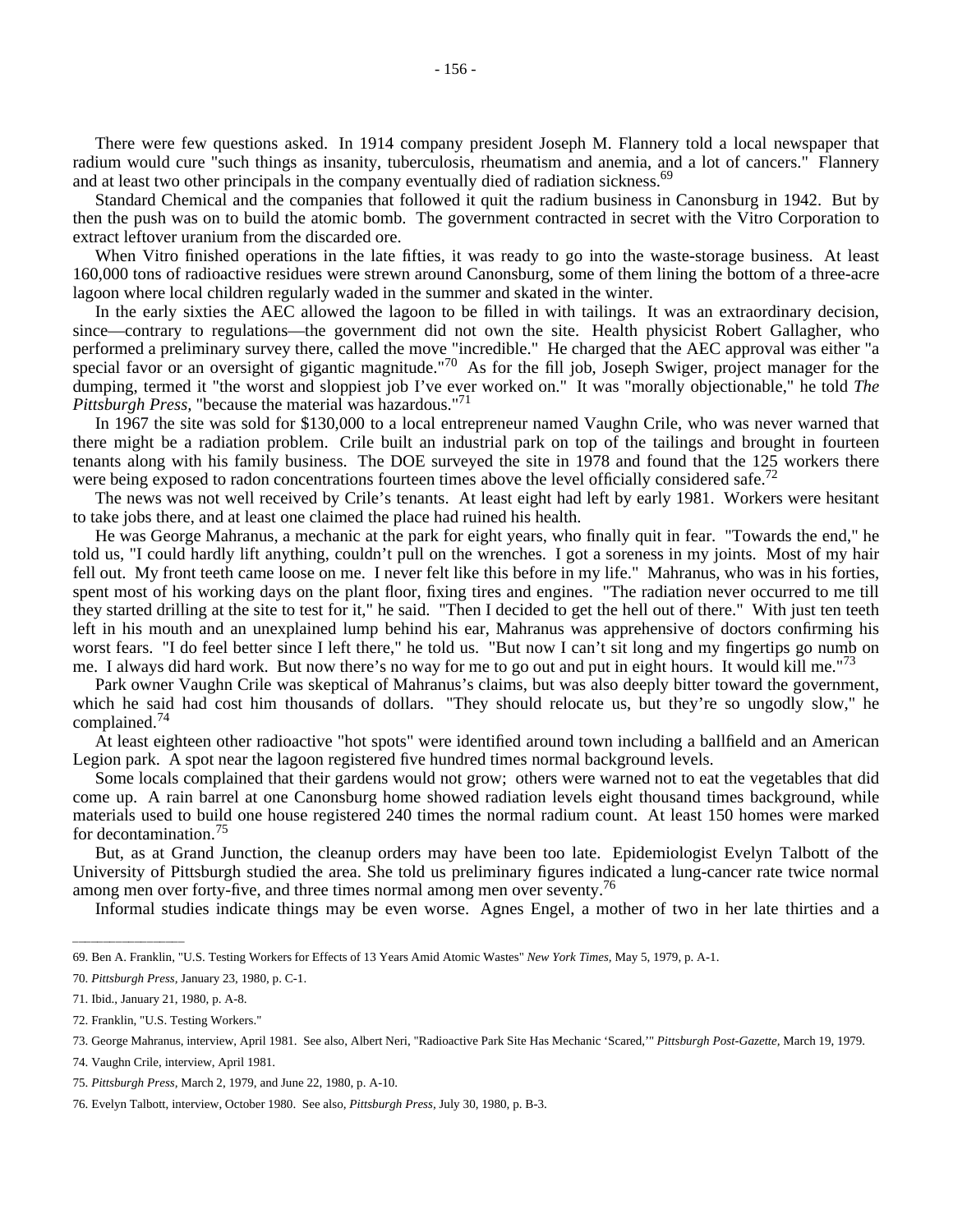lifelong resident, surveyed 150 of her neighbors. She found an astonishing fifty-three of them complaining of thyroid problems. Like scores of other local children, Engel had been drawn to the contaminated lagoon when she was young. Before it was filled in, she told us, "there were cattails and frogs there. It was an irresistible attraction."

But there had been no warning of the radioactive chemicals at the lagoon's bottom. Engel has since suffered from multiple health disorders including strange bleeding problems, a thyroid condition at age seventeen, a minimally brain-damaged son, a hysterectomy at thirty-five. "My two sisters have also had similar problems," she told us. "And there are so many other women here who've had them  $\dots$  so many strange things.  $\dots$ "77"

<sup>77.</sup> Agnes Engel, interview, October 1980. See also, *Pittsburgh Post-Gazette,* March 19, 1979; and Agnes Engel, *Residential Research Survey of Thyroid Disorders* (Strabane, Pa.: U.C.A.R.E., March 21, 1979).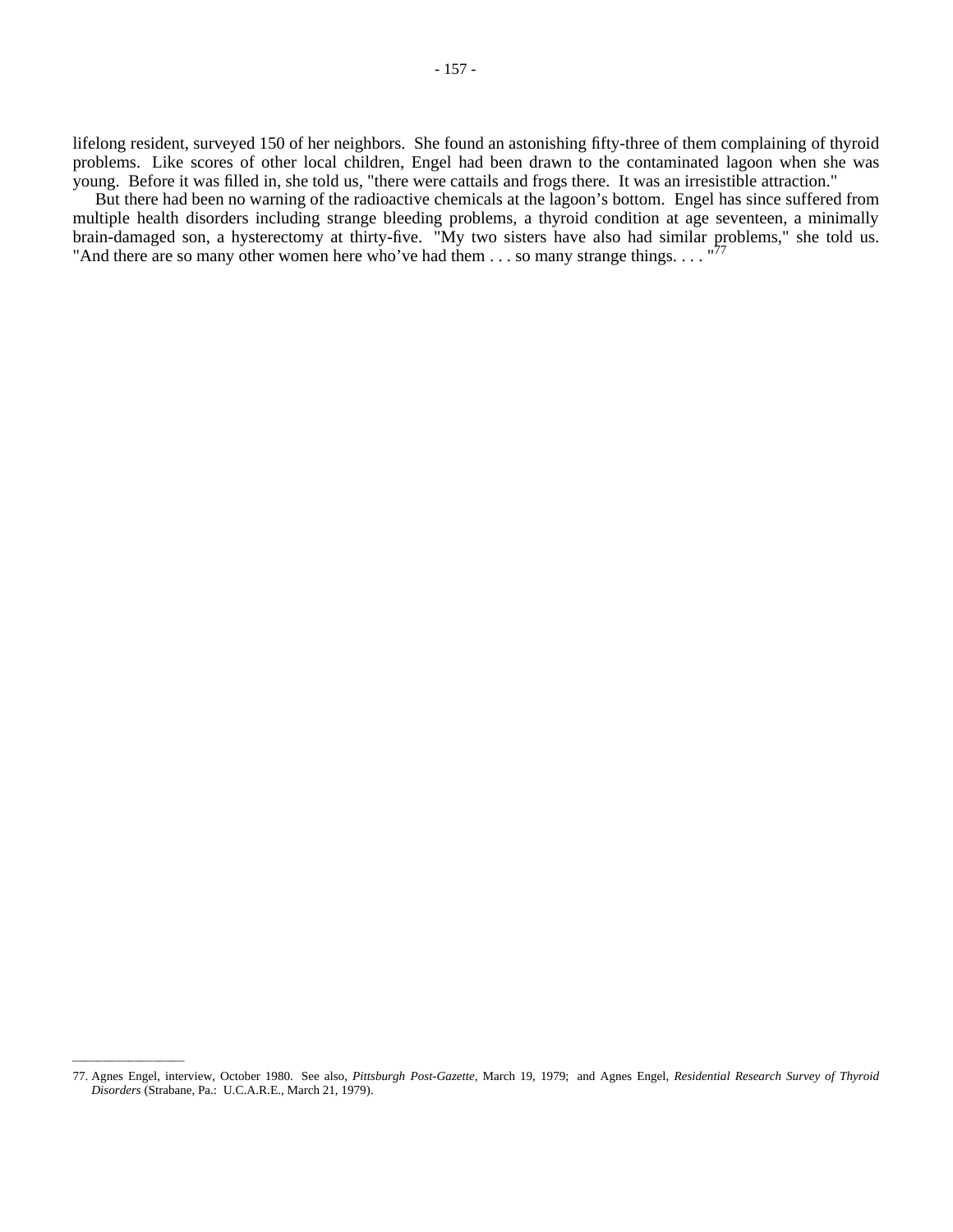# **10**

### Tritium in Tucson, Wastes Worldwide

Like Agnes Engel of Canonsburg, Tom Charlie downriver from Church Rock, and the Haag and Mixon families near Rocky Flats, radiation has affected the life of Rita Linzy. A mother of two and a lifelong resident of Tucson, Linzy knew little of the intricacies of atomic power until one of her near neighbors accidentally leaked radioactive tritium, introducing it into food being served to forty thousand local schoolchildren. It happened in the summer of 1979. During the incident—which Linzy called "our Three Mile Island"—her hair fell out and scores of her neighbors began wondering if their health had been damaged.<sup>1</sup>

The source of the contamination was American Atomics, a ten-million-dollar-a-year operation employing some two hundred workers in midtown Tucson. The company made a business of buying tritium from the federal weapons program and inserting it into thin glass slivers used in digital watches. The tritium makes the slivers glow without electricity.

As it functioned quietly in Tucson, American Atomics was just one of seventeen thousand medical, academic, industrial, and military organizations licensed to handle radioactive isotopes in the United States. Those licensees range in size from megacorporations like General Electric and Westinghouse to small colleges and hospitals that handle tiny quantities of isotopes for research and medical purposes.<sup>2</sup> Literally hundreds of millions of items containing some quantity of radioactivity are produced in the U.S. each year, including luminous timepieces, static eliminators, false teeth, welding rods, eyeglasses, electron tubes, fluorescent lamp starters, ceramic tableware, and some smoke detectors.<sup>3</sup>

Many of the factories that produce these items are legally permitted to release large quantities of radiation in the course of normal operations. Cobalt 60 fabrication plants, for example, are allowed to expose the public to twenty times more radiation than a commercial reactor.<sup>4</sup>

Many of the small radiation by-product plants are also located in thickly populated areas. American Atomics sat just a few hundred yards from a trailer park, a church, a day-care center, a potato chip warehouse, several homes, and the central kitchen for the Tucson public school system. The plant regularly leaked large quantities of tritium gas into the atmosphere—285,000 curies of it in 1978 alone, according to company records. In September of that year a maintenance worker opened the wrong valve and sent into the Tucson air a single "puff" of twenty-one thousand curies, a sizable dose. The public was not informed.<sup>5</sup>

But tritium can be deadly. A radioactive form of hydrogen, it has a half-life of twelve years. Because it gives off relatively small amounts of beta (electron) radiation, it is considered less dangerous than many other isotopes. However tritium behaves chemically and biochemically like ordinary hydrogen. When ingested, it can incorporate itself into all forms of body cells, including those of the reproductive system. Researchers theorize that because of its ability to act like regular water, tritium can incorporate with the DNA in living cells, multiplying the prospects for damage leading to genetic mutations and cancer<sup>6</sup>

<sup>1.</sup> *Arizona Daily Star,* June 3, 1979.

<sup>2.</sup> Clair Miles, NRC, interview, February 1981.

<sup>3.</sup> Buckley, et al., *Environmental Assessment of Consumer Products Containing Radioactive Material,* NUREG CR-1755 (Washington, D.C.: NRC).

<sup>4. 10</sup> Code of Federal Regulations, Part 40. As of December 1979 the public exposure limit at "nuclear fuel cycle" facilities such as power reactors and fabrication plants was set at twenty-five mrem. But the limits at "by-product" facilities, waste dumps, weapons plants, and certain industrial facilities was set twenty times higher—at five hundred millirem.

<sup>5.</sup> *Arizona Daily Star,* April 15, 1979, and January 4, 1981.

<sup>6.</sup> H. Kasche, et al., "Dose Estimations for Tritium and C-14 Released in the Nuclear Fuel Cycle—A Biological and Radiobiological Evaluation," University of Bremen, SAIU, available through Environmental Policy Center.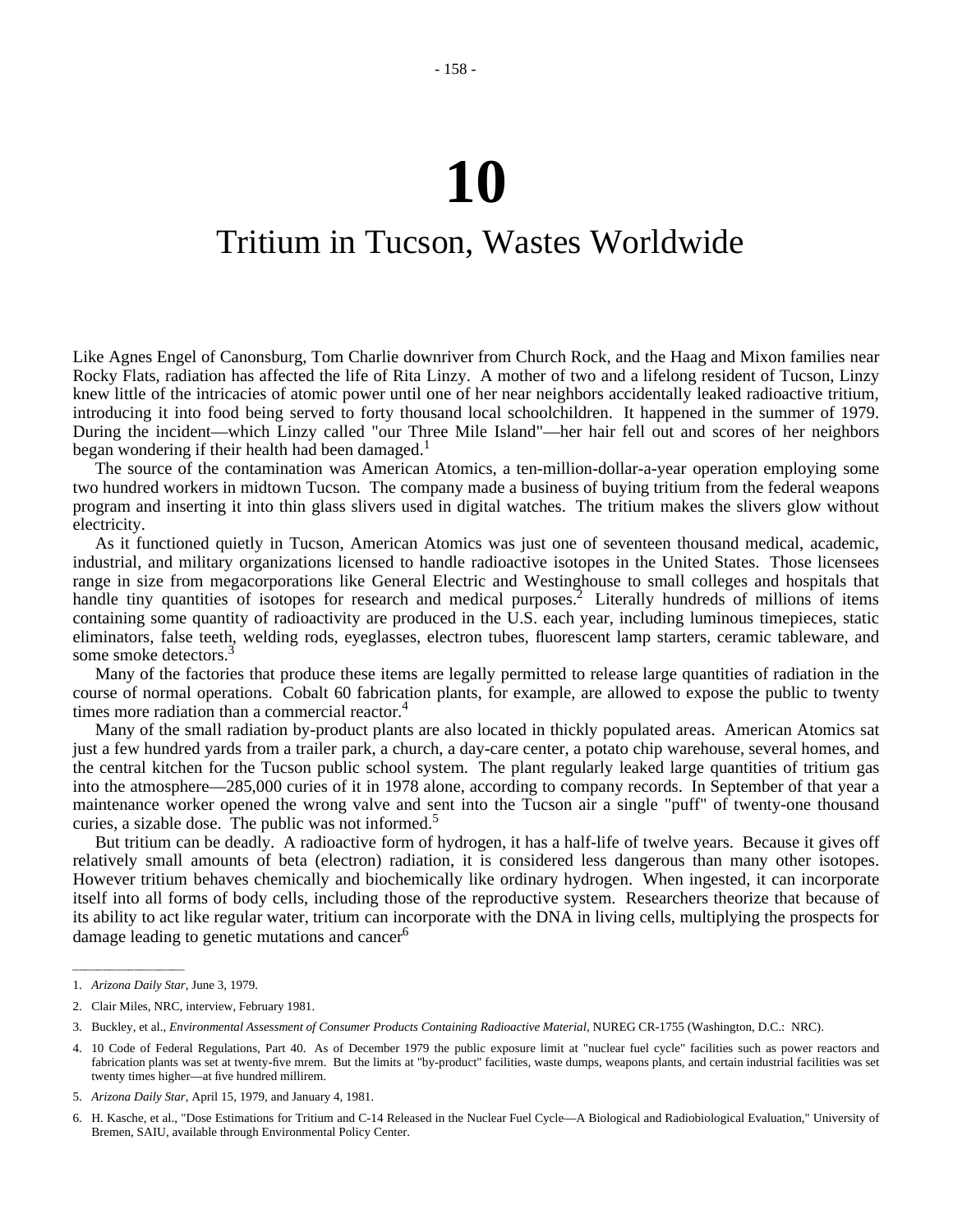In addition to tritium, at least one worker at American Atomics was also contaminated with "hot" oil. Other workers charged the company regularly falsified quality-control data and deliberately mislabeled radioactive cargo to avoid air-freight restrictions. In all, the company seemed a tragic throwback to the days of radium-dial painting—a practice tritium slivers made obsolete.<sup>7</sup>

Finally, American Atomics employee Elaine Hunter blasted the company in a letter printed in the local *Arizona Daily Star*. She was quitting work at American Atomics, she said, "not in fear of radioactivity," but "in disgust and anger that those greedy men were making a fast buck while jeopardizing the physical and emotional well-being of those involved with the fabrication of their product.<sup>8</sup>

Meanwhile plant neighbors complained of emission alarms that rang constantly. In August of 1978 the Arizona Atomic Energy Commission (AAEC) inspected American Atomics and warned of large losses of tritium because of sloppy handling. The findings were delivered to AAEC director Donald C. Gilbert, who let them sit on his desk for seven months. The reason for the inaction, Gilbert later told *Daily Star* reporter Jane Kay, was that he had been assured by Harry H. Dooley, Jr., that the situation was being corrected. Dooley was an AAEC commissioner—and a vice-president of American Atomics. The obvious conflict of interest apparently bothered no one at the AAEC. Only when Director Gilbert was fired in March of 1979 during a commission shake-up did the report find its way to the public.<sup>9</sup>

Four days after Gilbert's departure AAEC inspector Lynn FitzRandolph was sent to American Atomics. He cited the company with four counts of violating state regulations, and recommended that the plant be closed. The company was "out of control," FitzRandolph later explained. "I came away with pretty good ideas the tritium was going up the stacks and into the sewer." FitzRandolph was scorned at the time by some of his scientific peers, who told him his demands for strict enforcement were "ridiculous."<sup>10</sup>

But in the spring of 1979 the *Star* also reported the company had been dumping radioactive liquid "down the drain," directly into the city sewer system, without filtration or monitoring. American Atomics replied that the total radioactive content was "very low."<sup>11</sup>

But routine tests in early June at the Tucson school system's central kitchen, near the plant, found food with radiation counts 2.5 times above permissible levels. The kitchen regularly fed approximately forty thousand students. Water in cake that had been served to twenty-eight thousand pupils contained fifty-six thousand picocuries per liter; federal standards allowed only twenty-thousand picocuries. Vegetation outside the kitchen tested at levels thirty-six times the legal limit. Radiation, said acting AAEC director Kenneth Geiser, was "in the humidity in the air. Everywhere. And all the time. Cake or bread left on a table gets kind of soggy; it picks up moisture like a sponge—and tritium with it."

Tucson was shocked. The school board was soon forced to bury seventeen thousand cases of food. In all some \$300,000 in perishables and \$90,000 in canned goods were destroyed, at taxpayer expense.<sup>12</sup>

Meanwhile urine tests of people living near the plant revealed at least six cases of abnormal levels of tritium. Six-year-old Tony Bruckmeier tested at 89,100 picocuries per liter, a level termed by Gail Schmidt of the Bureau of Radiation Health as "small but not negligible."<sup>13</sup> Though federal officials emphasized the levels were not likely to be

<sup>7.</sup> *Arizona Daily Star,* July 18 and July 20, 1979.

<sup>8.</sup> Elaine Hunter, letter to the *Arizona Daily Star,* April 15, 1979.

<sup>9.</sup> Jane Kay, *Arizona Daily Star,* interview, January 1981.

<sup>10.</sup> *Arizona Daily Star,* February 11, 1980, and October 4, 1979.

<sup>11.</sup> Ibid., May 14, 1979.

<sup>12.</sup> Ibid., June 2, 1979; and Associated Press, October 25, 1979, as seen in *New York Times,* October 26, 1979.

<sup>13.</sup> Gail Schmidt, interview, June 1981. Dr. Schmidt told us that EPA standards for tritium in drinking water are twenty thousand picocuries per liter, constant intake of which could result in a whole-body dose of four millirems a year. The NRC standard for tritium in urine among nuclear workers is twenty-eight million picocuries per liter. Schmidt calculated that if the tritium levels in Tony Bruckmeier's urine had come from a single exposure, they would reflect a whole-body dose of roughly 0.37 millirems. If they reflected a whole year's constant exposure, Schmidt estimated the dose at roughly 8.9 millirems. In a June 1981 interview Dr. Alan Moghissi, principal adviser for Radiation and Hazardous Materials to the EPA's Office of Research and Development, told us that if he were the parent of a child who had suffered such exposure, he "would not be concerned." Moghissi, who worked extensively on the Arizona Atomics case, said the highest environmental doses were estimated at ten to seventeen millirems. "There is no such thing as zero danger," he told us. But Tony Bruckmeier's apparent dose was "comparable to what one would receive on a round-trip air flight from New York to Tucson."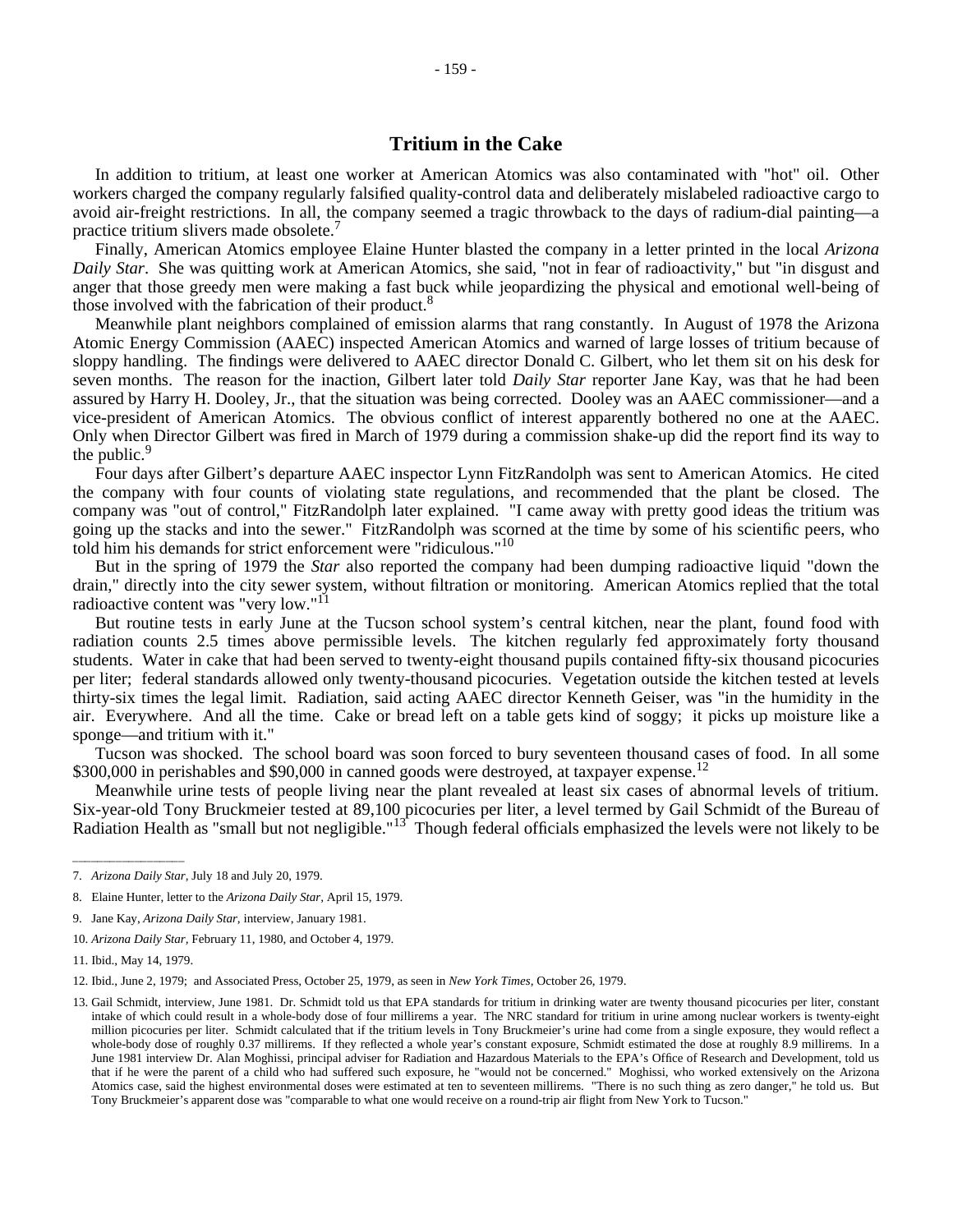harmful, local residents had their doubts. Mrs. Gloria Mendoza, who had lived in the neighborhood more than a quarter century, showed levels of 71,700 picocuries per liter. The AAEC, she told the *Star,* "told us to see our own physicians or call the Health Department. They told me it was nothing to be alarmed about. But I've had blisters inside my mouth, and the doctors say they haven't seen anything like it since World War II. It's all cracked and constantly purplish red."

"They told us they were making little components," said Joe Valenzuela, a grandfather and amateur gardener who lived in the same house for thirty years. "They never said they were using radioactive materials. No one knew.... The prevailing winds are south to southwest, and we're right here," he continued. "We have no defense against this. The employees work eight hours and wear coats and gloves. But my wife is here 24 hours. What about her kitchen?"<sup>14</sup>

When news of the contamination became public, parents began forbidding their children to come into the area even to visit grandparents. Neighbors began leaving fruit on trees they had tended for years rather than risk eating radiation. Backyard swimming pools were also abandoned when they showed high tritium levels—one with 413,000 picocuries per liter, twenty times EPA drinking standards. But American Atomics continued to manufacture tritium slivers. "The safeguards are there," said company president Peter J. Biehl. "The performance here is super, and we're within the established standards. If we were a safety hazard we'd shut down."<sup>15</sup>

They did. Faced with the possibility of an official hearing, American Atomics surrendered its licenses to handle radioactive materials. The Tucson City Council and Pima County had already voted to deny the company permission to relocate within their borders.

The company then abandoned its factory, leaving behind tritium and other contaminated wastes. A break-in, fear of fire, and other problems at the deserted site brought on still more anger and anxiety in Tucson. Finally, on September 26, Arizona governor Bruce Babbitt used emergency powers to seize the leftover tritium. The American Atomics experience, he said, had been "a complete failure of regulation."<sup>16</sup> On September 28, six National Guardsmen packed several hundred thousand tiny glass vials filled with tritium into thirty-eight barrels and trucked them to a former military depot at Flagstaff, where they were buried.

The experience left bitter memories in Tucson—and more. During the height of the crisis health officials assured local residents any ingested tritium would be eliminated from the human system in three to six months.

But in the spring of 1981 a study of fifty former American Atomics workers showed a majority with tritium levels still ten times above normal. The ex-employees had not been exposed to high tritium concentrations for at least twenty-one months.

Dr. Michael Gray of the Arizona Center for Occupational Safety and Health reported that a survey showed a "long residency period in the system of very low concentrations of tritium." Some of the workers, he said, produced urine samples containing tritium levels twenty times above normal. Rates of decay found in the survey suggested that tritium "can reside in the body" not just for the three to six months promised during the crisis, but "for up to ten years."<sup>17</sup>

That was bad news for the people of Tucson, who banned all radioactive production from their town in the wake of the scandal. "It never entered my mind that they would even think of putting a plant in this area when they knew it could contaminate a neighborhood," Rita Linzy told the *Star* at the height of the American Atomics crisis. She was then suffering from an undiagnosed ailment that left her feeling tired and feverish, and made her hair fall out. Her dog's hair was also falling out.

When we interviewed her eighteen months later, she told us she was feeling better, and that there was no firm evidence that her ailment—or her dog's—had been caused by radiation. But she was still worried. "I don't know if the illness was from the plant or not," she said. "If any damage was done, we won't know for twenty years. And there won't be anything we can do about it."<sup>18</sup>

<sup>14.</sup> *Arizona Daily Star,* June 3, 1979, and June 12, 1979.

<sup>15.</sup> Ibid., April 15, 1979.

<sup>16.</sup> U.S. Congress, House Committee on Interior and Insular Affairs, Subcommittee on Energy and the Environment, *Nuclear Regulatory Commission's Agreement States Program,* 96th Cong., 1st sess., July 19, 1977, pp. 2-6 (hereafter cited as *Agreement States Hearings*).

<sup>17.</sup> *Arizona Daily Star,* March 5, 1981.

<sup>18.</sup> Ibid., June 3, 1979, and Rita Linzy, interview, January 1981.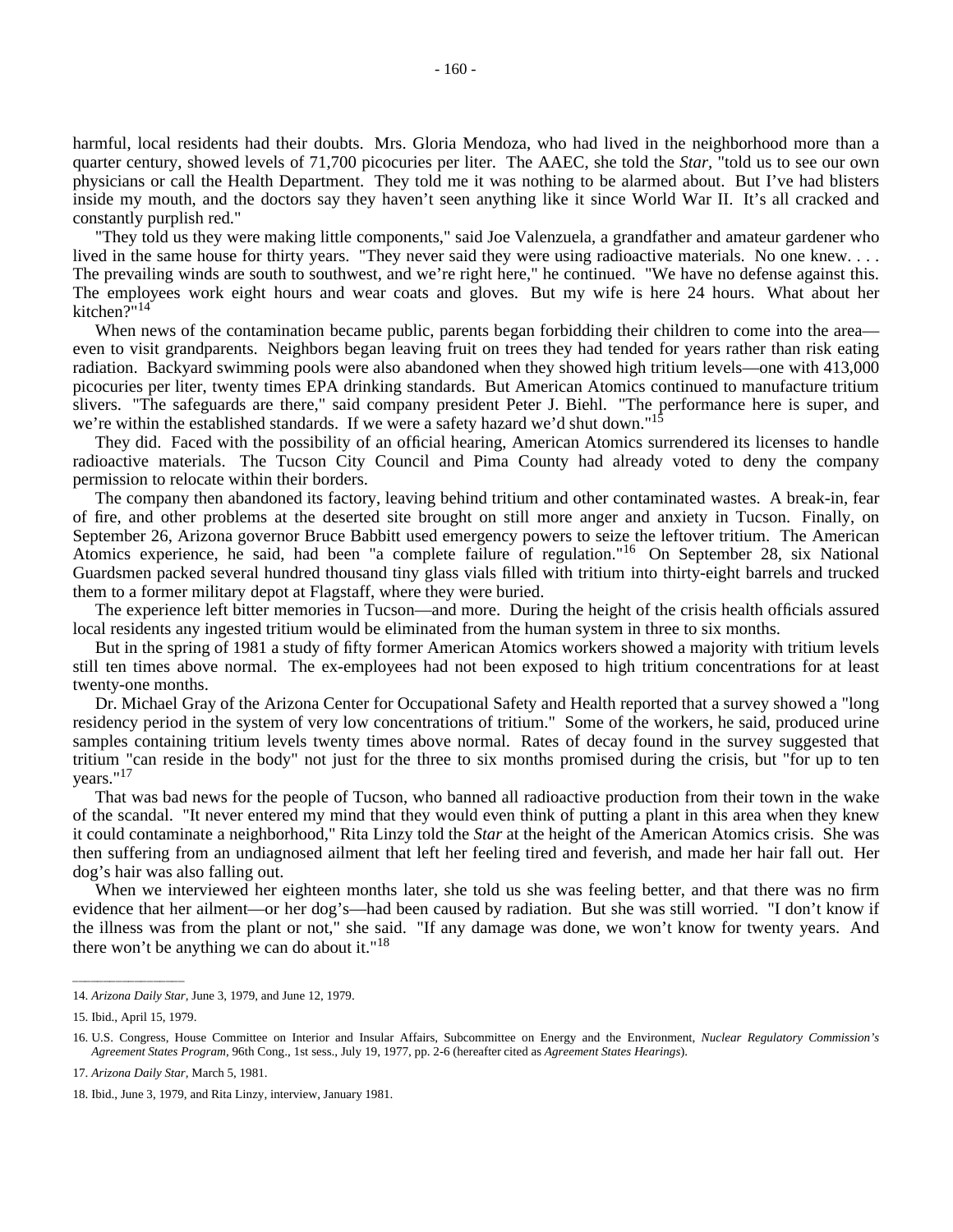#### **A World of Waste**

The closing of American Atomics in Tucson did not end the problems it created. The leftover tritium had to be trucked to a burial ground. Though no accidents marred that particular trip, other shipments haven't fared so well. Every year the NRC and Department of Transportation (DOT) log several thousand movements of radioactive wastes, fuel, ore, medical isotopes, and the like over American roads, rails, waterways, and airways. In 1979, when the American Atomics tritium was moved to Flagstaff, 122 nuclear-related transport accidents were reported, including at least seventeen that resulted in environmental contamination.<sup>19</sup>

How many more went unreported remains unknown. But in November of 1980 the GAO warned that with DOT's "limited staffing and funding resources" the agency could not "determine the extent of problems involved in transporting hazardous materials" let alone solve them.<sup>20</sup>

The problems seemed epidemic, from faulty vehicles and untrained drivers to inadequate safeguards and sloppy packaging. Nevada's governor Robert List, for example, complained to a 1979 House Interior Committee hearing that "simple tape" had been used to seal a metal container carrying liquid wastes from a Michigan reactor into his state. The tape had been painted over to conceal the problem. But the cask was dripping and may have contaminated roads for more than a thousand miles. Three months earlier hospital wastes being trucked into Nevada caught fire. $21$ 

These incidents and scores like it prompted List and the governors of South Carolina and Washington to announce they would accept no more low-level wastes into their states after 1987. Numerous municipal governments—such as New York City—have banned the transport of radioactive material through their streets altogether.

No such problems existed for the Tucson tritium, which got to its burial ground under the aegis of a state emergency. But once there it became part of a much bigger problem—the disposal of atomic wastes, generally considered the Achilles' heel of the nuclear industry. The issue has become so hard-fought that in 1980 the voters of Washington State overwhelmingly approved a referendum to ban all further shipments of radioactive waste into the state. And Ronald Reagan—whose campaign platform included the strengthening of states' rights—instructed the federal Justice Department to overturn the act and force the state to continue accepting radioactive wastes against its will.<sup>22</sup> In June 1981 the federal district court in Seattle ruled against the state.

What has people upset is an enormous and uncertain legacy of permanently toxic and potentially explosive garbage. It comes from two sources—the military and the commercial uses of the atom—and it breaks into three categories—low-level, transuranics, and high-level waste.

For three decades the weapons program was the principal source of radioactive waste. With their plutoniumproducing reactors, uranium enrichment plants, bomb fabrication complexes, and research laboratories, the armed forces by the late 1970s were producing some seventy million gallons of high-level wastes per year, plus thousands of cubic yards of less toxic low-level solid trash. The military also had 460 buildings and sites in need of decontamination and, in many cases, burial.<sup>23</sup>

Overall, as the 1980s began, the weapons program remained the leading producer of radioactive wastes *by volume*. But because of the extreme intensity of the poisons in a power reactor core, the commercial nuclear program by 1977 had outstripped the military program in its production of nuclear wastes by *quantity of radioactivity*.<sup>24</sup> Both programs continue to produce both high-level and low-level wastes.

The latter are low in radioactivity, low-emitter items like tools and clothing contaminated during site work, test tubes, detergents, worn-out machinery, experimental carcasses, and the like. One 1979 DOE estimate of the total quantity of this material put it in the range of 2.5 million cubic meters, with 10 million cubic meters predicted by the year 2000. Much of it so far has been stored in metal barrels or dumped in trenches.<sup>25</sup>

hhhhhhhhhhhhhhhhhh

24. Ibid.

<sup>19. &</sup>quot;Nuclear Shipments: Accidents on the Rise," *The Guardian,* December 3, 1980.

<sup>20.</sup> GAO, *Programs for Insuring the Safe Transport of Hazardous Material Need Improvement,* CED/81-5 (Washington, D.C.: GAO, November 4, 1980).

<sup>21.</sup> *Agreement States Hearings,* pp. 6-12.

<sup>22. &</sup>quot;U.S. Disputes Washington State Law on A-Waste," *Washington Post,* Associated Press, April 14, 1980.

<sup>23.</sup> Marvin Resnikoff, "Nuclear Wastes—The Myths and the Realities," *Sierra,* July/August 1980, p. 32 (hereafter cited as "Realities").

<sup>25.</sup> DOE, *Spent Fuel and Waste Inventories and Projections,* ORO-778 (Oak Ridge, Tenn.: Oak Ridge Operations Office, August 1980), p. 6 (hereafter cited as *Spent Fuel*).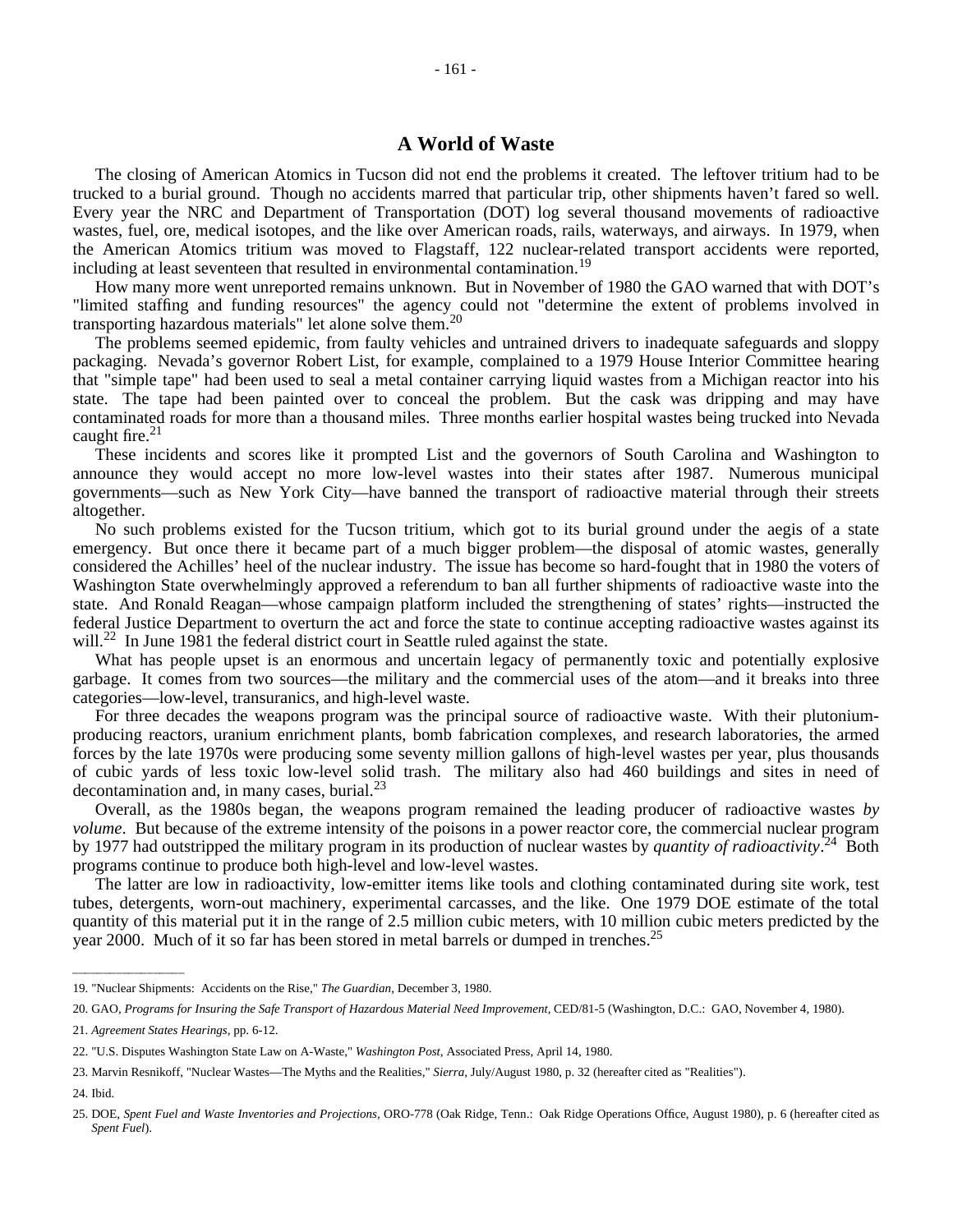In March of 1981, under the Reagan administration, the NRC "solved" part of the low-level storage problem by allowing hospitals and research institutions to simply burn their wastes in the open air or dump them down drains leading into public sewer systems. Research labs and hospitals regularly produce 200,000 to 400,000 gallons of liquid wastes each year, plus large numbers of contaminated animal carcasses and soiled equipment. Their radiation will now go directly into the environment. $^{26}$ 

This method of waste disposal is not new. Government figures indicate that in the 1940s and 1950s the AEC dumped at least fifty thousand barrels of wastes directly into the Atlantic and Pacific oceans, and the Gulf of Mexico. Government officials claimed that the barrels were dumped far from heavily populated areas on shore, and that only a small number leaked once they hit bottom.

But testimony from military personnel and employees involved in the actual operations indicate many thousands of additional barrels may have been involved.<sup>27</sup> And a 1981 investigative report by *Mother Jones* magazine indicated a very high percentage of those barrels were leaking. In fact some of them had actually been shot with holes by ships' captains when the barrels were slow to sink after being thrown overboard.<sup>28</sup> Many of the barrels were also much closer to shore and in shallower water than the government said. And as early as 1975 two EPA scientists in a deep-diving submarine reported traces of radioactive cesium leaking from containers dumped 120 miles off Ocean City, Maryland. Fish caught at another site two hundred miles out showed significant levels of radioactive americium in their bodies.<sup>29</sup>

Divers at a dump site off San Francisco have found abnormal giant sponges similar to ones growing near nuclear outtake pipes at reactors in Japan. And a suppressed EPA report confirmed that small marine life was feeding near numerous broken barrels; they could, in turn, introduce the radioactivity into the ocean food chain.

The ocean dumping program was not limited to low-level wastes. In 1958 the military threw an entire atomic reactor vessel, containing thirty thousand curies of radiation, into the Atlantic. It later tried to retrieve the vessel, but could not find it.  $30$ 

Both liquid and solid high-level wastes can be laced with plutonium, thorium, radium, strontium, cesium, and a broad spectrum of other dangerous isotopes. Many of them have long half-lives, are extremely toxic, and, in some cases, explosive. With its half-life of 24,800 years, plutonium must be stored to virtual perfection for 248,000 years before scientists estimate it may be safe to handle. Thorium, with its eighty-thousand-year half-life, will remain deadly even longer.

In both cases ingestion of even minuscule particles can result in cancer. And the storage of plutonium has become an even more pressing issue because it can be made into bombs. Public fears that it might be stolen and used by small nations or terrorist groups are well justified, and have already prompted one major international incidence of extreme violence—the June 1981 Israeli raid on an Iraqi reactor. More—possibly worse—events of its kind seem inevitable.<sup>31</sup>

Thus far the U.S. military has stored the worst of its wastes at the Hanford, INEL, and Savannah River sites. At each location there have been disastrous contaminations of land and water. At Hanford at least 430,000 gallons of caustic liquids have leaked from storage tanks, including 115,000 gallons over a single 50-day period in 1973. Though the wastes must be safely contained for millennia, numerous tanks at Hanford under ten years of age have leaked profusely. $32$ 

When a Hanford safety engineer named Stephen Stalos complained about the problem to his superiors, he was

<sup>26.</sup> Environmental Policy Center, "Biomedical Waste Disposal Regulations Adopted," in *Radioactive Readings* 2, No. 4 (March 20, 1981).

<sup>27.</sup> Barry Hagar, Chief Counsel, Subcommittee on Environment, Energy and Natural Resources, of the U.S. House Government Operations Committee, interview, February 1981; and Douglas Foster, "You Are What They Eat," *Mother Jones,* July 1981.

<sup>28.</sup> Ibid.

<sup>29. &</sup>quot;Pilot Recalls Navy Sank Nuke Waste," *Sacramento Journal,* Associated Press, January 3, 1981, p. 12.

<sup>30.</sup> Foster, "You Are What They Eat."

<sup>31.</sup> It was the potential of using plutonium in bombs that prompted the Carter administration to prohibit the export of reprocessing technology. With characteristic inconsistency Carter continued to promote the sale of reactors at the same time, thus making the production of more plutonium inevitable anyway. In 1975, at the trial of community activist Sam Lovejoy, who toppled a weather tower in Montague, Massachusetts, to help stop a nuclear project, Dr. John Gofman asked in reference to the plutonium question: "Is there anything you'd like to guarantee will be done 99.9999% perfectly forever?" From Green Mountain Post Films, *Lovejoy 's Nuclear War,* Turners Falls, MA., 1975.

<sup>32.</sup> *Seattle Post-Intelligencer,* June 15, 1979, p. 1.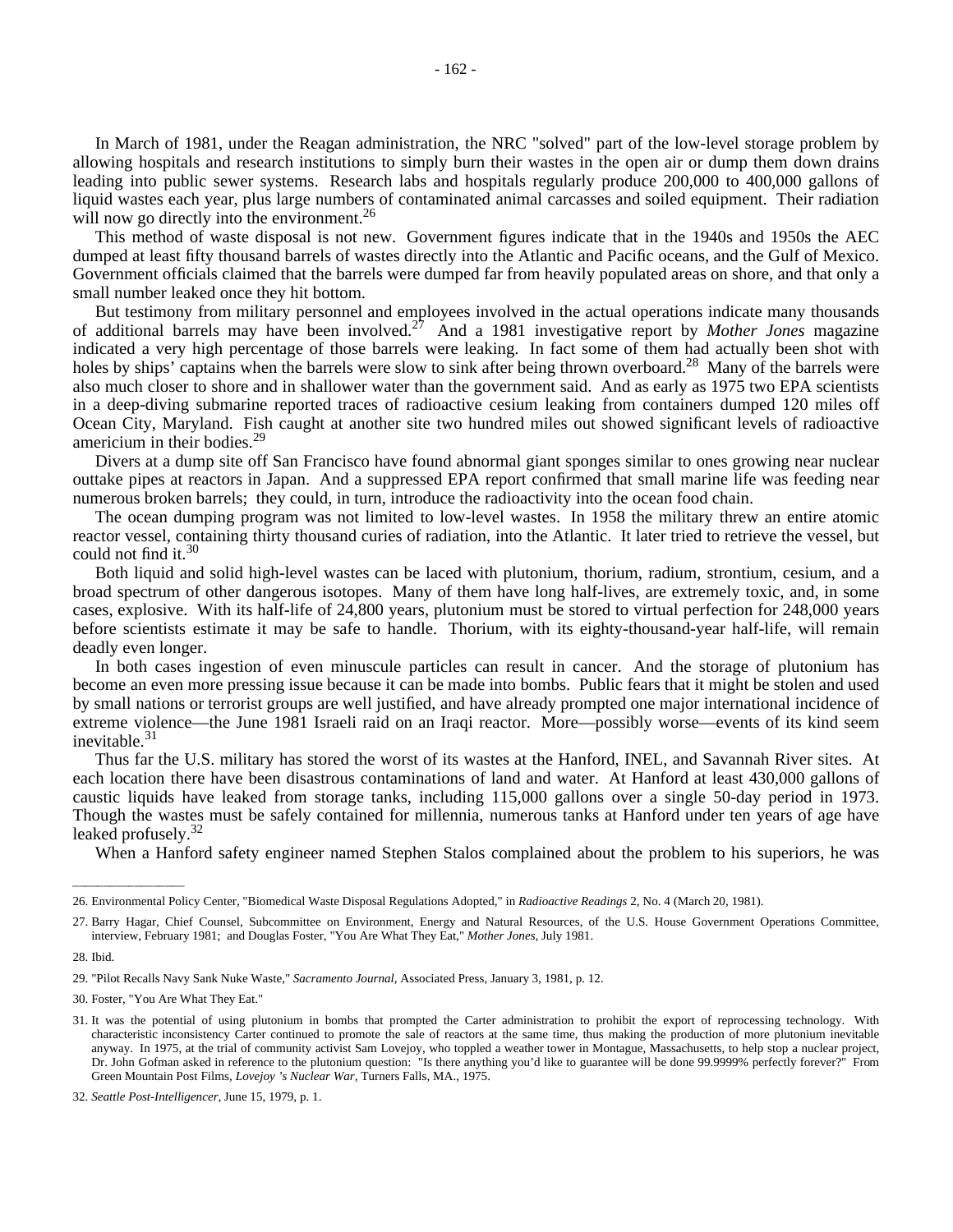told no public report would be made because "such an admission would give bad publicity to the nuclear industry." Another Hanford worker, Allen Wegle, warned in a U.S. Senate hearing that radioactive liquids leaked at Hanford in the 1950s are "just reaching the Columbia River at this time."<sup>33</sup> Though the speed with which Hanford contaminants are moving toward the Columbia is a matter of some dispute, their long half-lives and the quantities poured into the soil make their arrival there at some point in the future a virtual certainty.

And if the Columbia is contaminated, the hundreds of thousands who live along it and who eat fish from it will be put at serious risk. Those who depend on the huge Snake River Aquifer, which has already been contaminated with wastes from Idaho's Nuclear Engineering Laboratory, have similar worries.<sup>34</sup>

Residents on and near the Savannah River, which has been contaminated by the government's huge weapons and waste storage facility at Aiken, South Carolina, are in the same position. Wastes there are stored within thirty feet of a huge aquifer that underlies parts of South Carolina, Georgia, and Florida. One hundred eleven waste accidents have been reported by the DOE at Aiken, and approximately one thousand square miles around the plant have been contaminated by plutonium from a weapons production reactor and reprocessing plants there.<sup>35</sup>

At Hanford dust made radioactive by wastes dumped on the ground has been carried by windstorms into the surrounding desert. Traces of some contaminants have been found at a nearby schoolyard. Contamination has also been detected in mice, snakes, wasp's nests, and coyote trapped nearby.<sup>36</sup>

Leaks at Maxey Flats, Kentucky, have also proved devastating. Maxey Flats handles "transuranic" wastes materials contaminated by elements such as plutonium, which have a higher atomic weight than uranium. When it was first built, government officials assured local residents that the Maxey Flats burial ground would retain all plutonium and other dangerous isotopes on site forever. But in just ten years detectable quantities of the two hundred pounds of plutonium there had moved hundreds of meters. Tritium was found in streams three miles away. The site was closed in the 1970s.<sup>37</sup>

So far numerous experiments with various means of disposing of rad-wastes have been tried—all without proven success. In the wake of such failure the official focus has been on downplaying the potential dangers—especially in the case of commercial reactor waste. A standard industry claim has been that the fuel for operating a one-thousandmegawatt reactor for a year comes to about two cubic meters. As a public-relations gimmick various utilities have handed out small plastic pellets, which they compare to the size of each person's yearly share.

But the comparisons are deceptive.

First, they ignore the fact that mining and milling the fuel for one average reactor for one year will create roughly 180,000 metric tons of uranium mill tailings—of the type that poured out of the Church Rock dam, and that are sitting in piles throughout the West. According to the NRC's Ross Scarano 1.6 metric tons of tailings occupy a cubic meter of space. Those 180,000 metric tons of tailings created to fuel a reactor for a year will occupy roughly 100,000 cubic meters of space—a long way from the two cubic meters of "rear-end" wastes advertised by the industry.<sup>38</sup>

As for those smaller volumes of "rear-end" wastes that come directly from the reactors, they make up in intensity what they may lack in size.

Longtime nuclear advocate Bernard Cohen, of Pittsburgh, argues that those yearly rear-end wastes "would fit comfortably under a dining-room table."<sup>39</sup>

But anyone eating at that table would have a hard time walking away. The heat and radiation generated by spent fuel demand that it be diluted and spaced apart to avoid a chain reaction. Dr. Marvin Resnikoff of the State

<sup>33.</sup> U.S. Congress, Senate Subcommittee on Environment and Public Works, 96th Cong. 1st sess., September 11 and December 11, 1979, Serial #96-H27, p. 210.

<sup>34.</sup> Lonnie Rosenwald and Rod Gramer, "So What if the Water's Nuked?" *Progressive,* October 1980; and J. B. Robertson, et al., *The Influence of Liquid Waste Disposal on the Geochemistry of Water at the National Reactor Testing Station, Idaho. 1952-1970,* UC-70 (U.S. Geological Survey, 1970); and Barraclough, *Hydrology.*

<sup>35.</sup> Alvarez, *Savannah River Study*.

<sup>36.</sup> *Seattle Post-Intelligencer,* May 3, and June 15, 1979.

<sup>37.</sup> Marvin Resnikoff, *West Valley: A Challenge for the 80's* (Buffalo: Sierra Club Radioactive Waste Campaign, Box 64, Station G, Buffalo, NY 12224).

<sup>38.</sup> Ross Scarano, NRC, interview, July 1981.

<sup>39.</sup> Bernard Cohen, "The Disposal of Radioactive Wastes from Fission Reactors," *Scientific American* 236 No. 6 (1977): 21. Dr. Cohen has one of the most active scientific imaginations on the nuclear scene. See also, "The Role of Radon in Comparisons of Effects of Radioactivity Releases from Nuclear Power, Coal Burning and Phosphate Mining," *Health Physics Journal* 40, No. 1 (January 1981): pp. 19-27.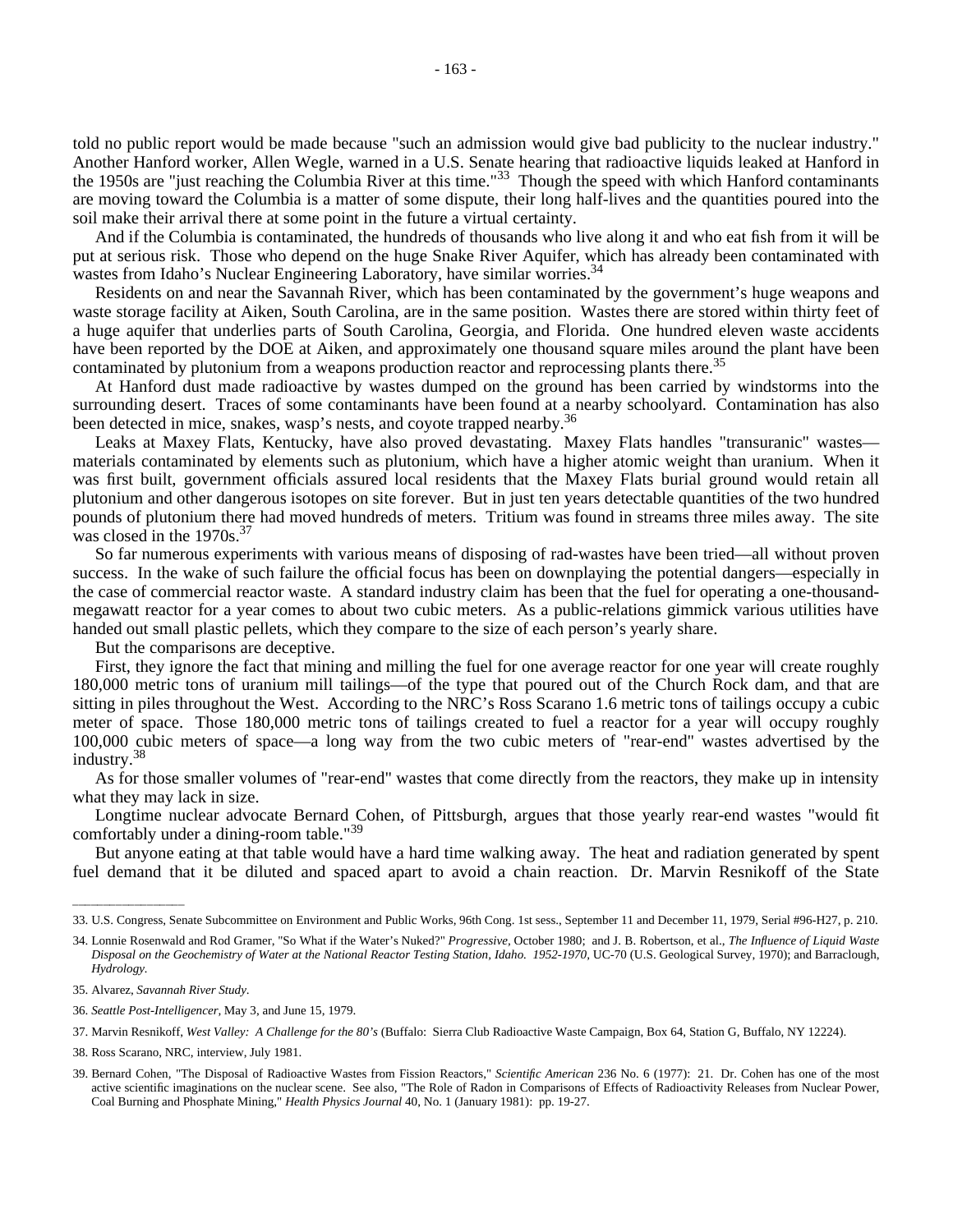University of New York at Buffalo estimates those "two cubic meters" would require ten thousand times that much space for safe storage. Any "dining-room table" they'd fit under would need a top the size of a football field and legs ten feet high.<sup>40</sup>

At West Valley, New York, an attempt at commercial reprocessing of spent fuel has left a radioactive legacy that may eventually cost state and federal taxpayers \$1.5 billion to clean up—if it can be done at all.<sup>41</sup> In addition to trenches of high-level wastes a "toxic stew" of 560,000 gallons of cesium, strontium, plutonium, and other isotopes is sitting in a leaking tank there. At one point so much potent residue settled out of the liquid that some experts feared it might eat through the vat, releasing large quantities of high-level radiation.<sup>42</sup>

Nearby farmers may already have felt the effects of West Valley's operations. Floyd Zell, who keeps 130 Holsteins four miles east of the plant, told us that while it operated, his dairy herd experienced breeding problems, and that a number of calves were born with deformities he has not seen since the plant shut in 1972. Several he described as "grotesque monsters," including one born blind with its front legs bowed "like it was straddling a barrel." Another came into the world with its tail protruding from the midback, directly opposite the umbilical cord. "Underneath the tail," said Zell, "was the rectum and vulva. Then, down the spinal column, its two hind legs were real miniature, about half the size they should have been. They were tucked way under."<sup>43</sup>

Emil Zimmerman, who keeps seventy Brown Swiss cows one mile east of the plant, charged that fallout from West Valley "took twenty-five hundred dollars per year out of my pocket" while the plant operated. A father of three who has worked the same farm since 1943, Zimmerman said that when West Valley began operations, he was getting a 45 to 50 percent "first service" success rate with artificial insemination of his cows. The last three years it operated the rate dropped to 35 percent, but then jumped to 65 to 75 percent after it shut. Zimmerman said his cows' abortion rate doubled after the plant opened, then dropped back to normal after it closed. He also blamed the reprocessing center for the birth of several "monster calves," some abnormally large, some whose bones "literally fell apart." The problems peaked in the early 1970s, he said, then declined to the point where, in the last few years, he has had no abnormal births at all.<sup>44</sup>

Nuclear Fuel Services, a subsidiary of Getty Oil, owns West Valley. It refuses to accept the burden of cleaning it up. In the fall of 1980 President Carter signed a bill authorizing \$300 million in tax money to begin the job. It probably will not be enough.

Other commercial reprocessing and storage sites at Morris, Illinois, and Barnwell, South Carolina, have also been costly failures. And without reprocessing of fuel, or proven storage sites, atomic wastes are backing up at reactor sites all across the U.S. As a result scores of spent fuel assemblies are now being stored in "swimming pools" at the plants. In some cases operators have obtained permission to stack in three times as many fuel assemblies as the pools were originally designed to hold. By inserting control rods and lacing the liquids with neutron-absorbing boron, reactor operators contend they can store the spent fuel safely.

But any geological disruption or structural failure or cooling system breakdown could cause a catastrophic radiation release. There are those who believe the pools themselves are at least as dangerous as the reactors nearby.<sup>45</sup>

Near Lewiston, New York, there are those who believe rad-wastes have already begun to take their human toll. Lewiston was the site of the Lake Ontario Ordnance Works, a military facility. It is sixty miles from West Valley and just ten from the infamous Love Canal.

Between 1944 and 1950 the operators of the ordnance works left 20,489 tons of radioactive waste—most of it

44. Emil Zimmerman, interview, June 1981.

hh<del>ahaa ka badaa ka badaa ka badaa ka badaa ka badaa ka badaa ka badaa ka badaa ka badaa ka badaa ka badaa ka bada</del> 40. Resnikoff, "Realities."

<sup>41.</sup> Marvin Resnikoff, interview, June 1981. Dr. Resnikoff told us costs for waste solidification at West Valley are estimated at \$385 million, and for exhuming the low-level burial grounds there at \$1 billion. To recoup some of the costs the state of New York has sued Nuclear Fuel Services and Getty Oil. See *NYSERDA v. NFS and Getty Oil,* Civ. 81-18E, Western District of Federal District Court, New York.

<sup>42.</sup> Minna Hamilton, Sierra Club, interview, May 1981.

<sup>43.</sup> Floyd Zell, interview, June 1981.

<sup>45.</sup> In a June 1981 interview, Gordon Thompson of the Union of Concerned Scientists told us he felt that a coupling of cooling systems and the proximity of the storage pools to the reactors made the odds on an accident in those pools "at least as high" as in the reactors themselves. "The danger is very real," he said. According to the DOE, in 1980 there were some 7460 metric tons of uranium in spent fuel assemblies in the U.S., with a predicted 90,000 tons to be on hand by the year 2000. (*Spent Fuel,* p. 3.)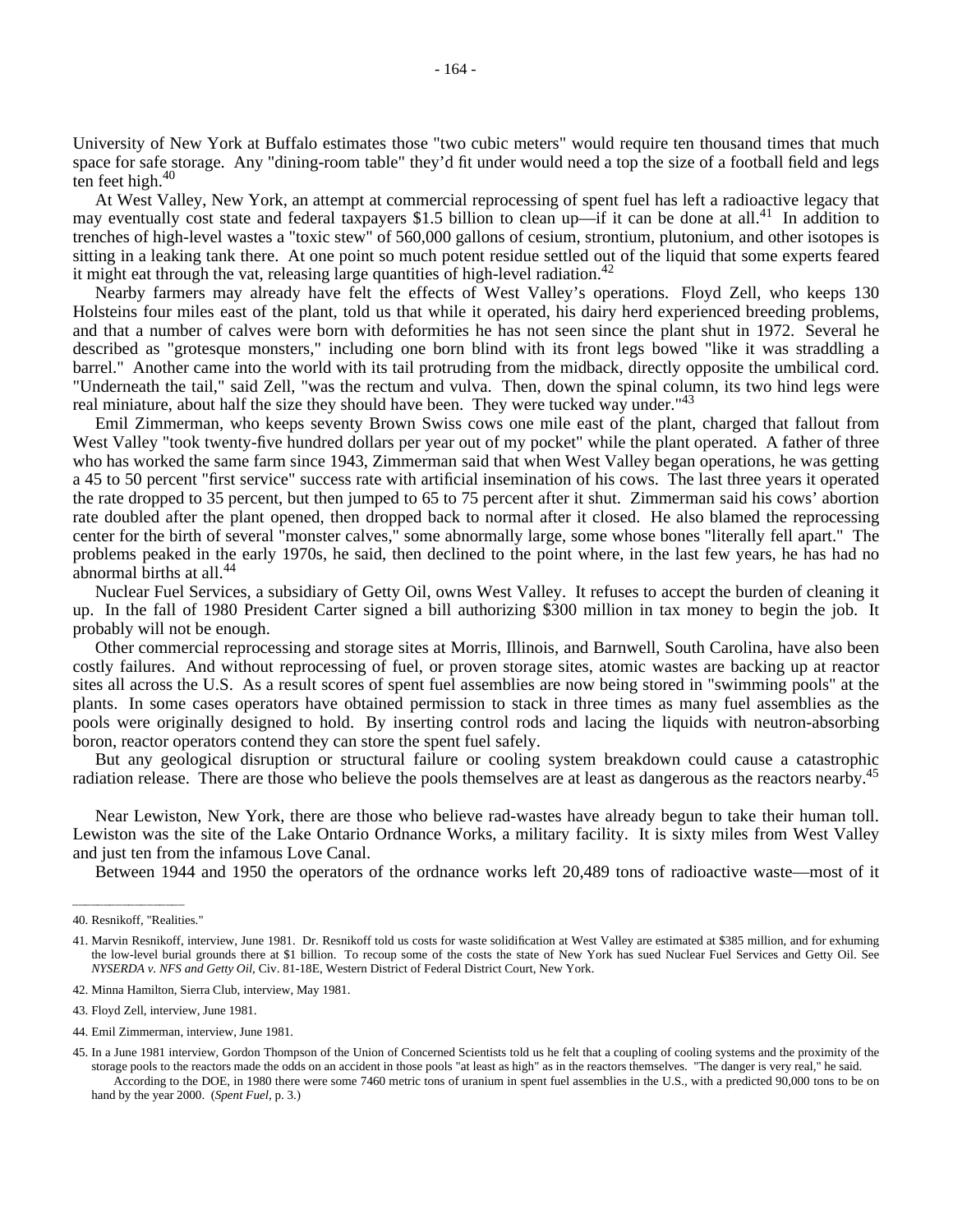from the Manhattan Project—strewn around a fifteen-hundred-acre site. Some of the wastes were packed into a reinforced concrete water silo, making it one of the world's most concentrated deposits of radium. But eight thousand tons were also just dumped on the ground, exposed to the elements and likely to be washed into nearby creeks, three of which empty into Lake Ontario.

The Department of the Interior has also confirmed that during the course of plant operations, radioactive liquids were intentionally spilled on the ground after storage tanks were full. "There is no question the material was handled just like any other ore," the DOE's Robert Ramsey told *The New York Times*. "There was just very little regard given to the fact that it was radioactive."<sup>46</sup> Similar attitudes were also in force at a Manhattan Project site in nearby Tonawanda where some thirty-seven million gallons of radioactive chemical wastes were dumped into unmonitored wells.<sup>47</sup>

In early 1981 a report from the New York State Assembly cited "an incredible occasionally surreal history of federal mismanagement" at Lewiston and other toxic dump sites in the area. The mismanagement at Lewiston was "manifested by sloppy and deficient record-keeping procedures, inadequate mapping of buried wastes, and technological primitivism. . . ." Because of high rainfall and poor drainage, it was "clear that the [Lewiston] site should never have been chosen for the storage of radioactive materials in the first place." Federal officials knew of the problems, but "ignored them."

The key determinants of the program were "expediency and economy," and it featured "the dumping of radioactive wastes in open and often unmapped pits in rusting barrels stacked along the roadside, and in inadequate structures originally designed for different purposes. Inevitably these practices and others resulted in the contamination of the . . . site and in the leaching of radioactive contaminants off the site and onto land outside the control of the Federal Government."<sup>48</sup> And, in fact, spot readings at the site showed radiation levels one thousand times above normal. $49$ 

No official health studies have been done on the area. But informal surveys by local citizens have indicated a frightening aftermath. Dr. Resnikoff reported finding fifteen deformities among twenty deer captured near local dump sites. Initial autopsies of some of them indicated high levels of radium and cesium in their livers.<sup>50</sup>

A local reverend noted twelve new cases of cancer among his eight-hundred-member congregation in the last three months of 1979. And a survey by local resident Donna Siock of eleven households on a street bordering the former ordnance works uncovered nineteen cases of major illness, including respiratory ailments, blood disease, and cancer. $51$ 

Nearby dump sites also host large quantities of high-level toxic chemicals, so few people in the area believe their health problems are strictly attributable to radiation. But few doubt its lethal contribution. "I think that place is an obscenity," Lewiston resident Danielle DeGolier told us. Of seventy-one people in the immediate vicinity, she said, thirty-three had cancer. Eleven homes in the near periphery reported nine cases of cancer. The nearby elementary school had already suffered four cases of childhood leukemia.

"The World Health Organization says eighty to ninety percent of cancers are environmentally induced," DeGolier told us. "We've got radiation here and every other pollution you can think of. Ten years from now, this place will make Love Canal look like a drop in the bucket."<sup>52</sup>

<sup>46.</sup> Ralph Blumenthal, "Atom Wastes of War Haunt Niagara Area from 'Grave,'" *New York Times,* June 23, 1980 (hereafter cited as "Haunt").

<sup>47.</sup> New York State Assembly Task Force on Toxic Substances, *The Federal Connection: A History of US Military Involvement in the Toxic Contamination of Love Canal, and the Niagara Frontier Region* (Albany: Task Force on Toxic Substances, January 29, 1981), p. 120.

<sup>48.</sup> Ibid., pp. i and viii.

<sup>49.</sup> Blumenthal, "Haunt."

<sup>50.</sup> Marvin Resnikoff, "Radioactivity Measurements of Four Deer Liver Samples," Sierra Club Radioactive Waste Campaign, March 30, 1981.

<sup>51.</sup> Blumenthal, "Haunt." See also, Ralph Blumenthal, "Big Atom Waste Site Reported Found Near Buffalo," *New York Times,* January 31, 1981.

<sup>52.</sup> Danielle DeGolier, interviews, March and April 1981; see also, *Maclean's Magazine* 94, No. 7 (February 16, 1981): 12.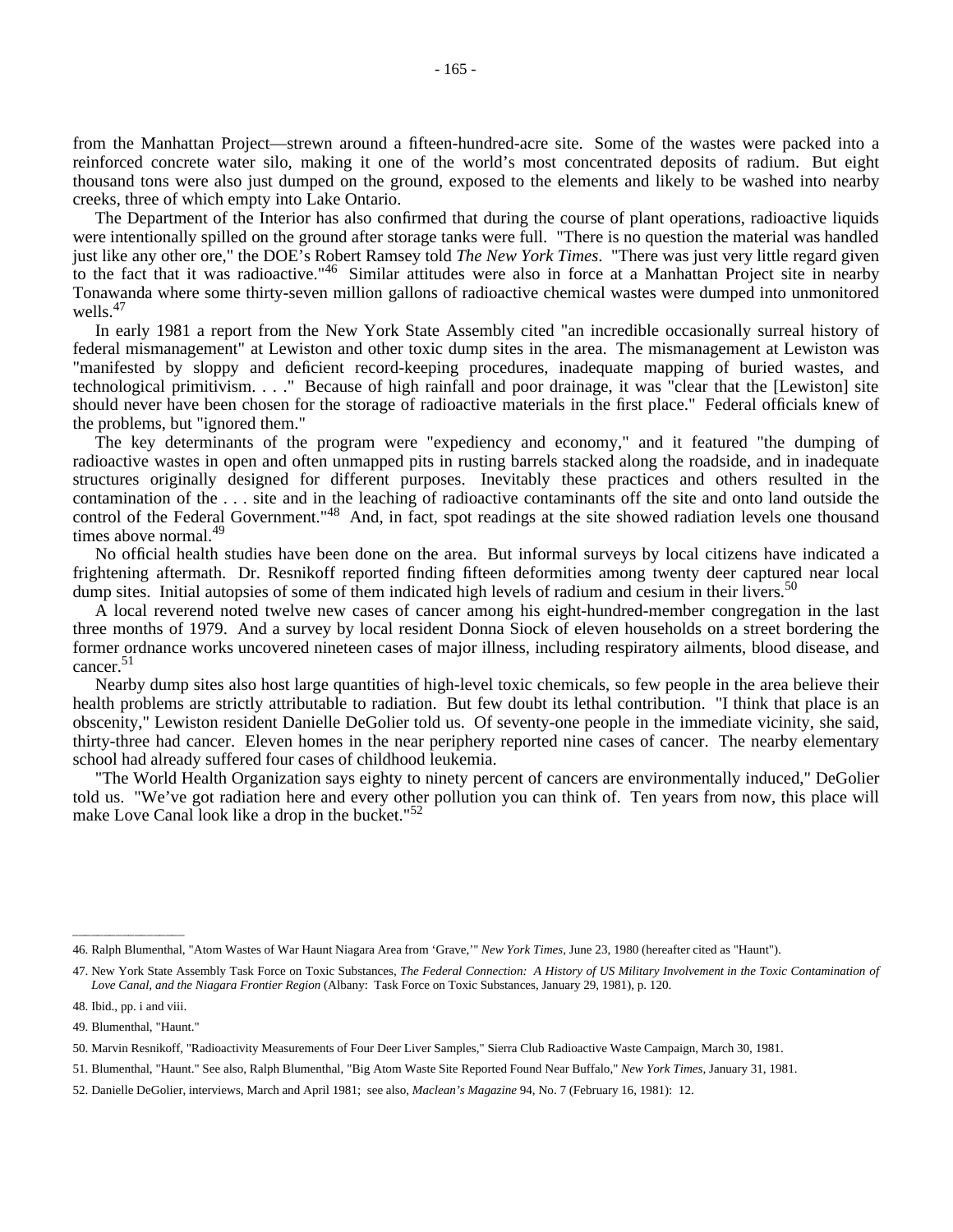#### **Catastrophe at Kyshtym**

In the fall or winter of 1957-1958—within months of the fires at Rocky Flats and Windscale, and while wastes were simmering at Lewiston and Tonawanda and still piling up at INEL, Savannah River, and Hanford—a massive explosion blew apart a radioactive-waste dump in the Ural Mountains of the Soviet Union.

The blast sent huge quantities of radiation into the air. It killed hundreds—possibly thousands—of people. It made permanently unlivable an area at least fifty kilometers square. And it ended forever any possible illusions about the dangers of radioactive waste.

When it happened, Soviet authorities quickly muzzled news of the disaster. So did the Central Intelligence Agency, which knew about it within the year, but kept it secret from the American public for two decades. Word of the explosion finally leaked into the western press in 1976, when emigre scientist Dr. Zhores Medvedev published "Two Decades of Dissidence" in the British journal *New Scientist*. The article was primarily about Soviet science. But in the course of his discussion Medvedev devoted a section to the Kyshtym accident, which he attributed to sloppy Soviet handling of rad-wastes.

"There was an enormous explosion, like a violent volcano," Medvedev explained. "The nuclear reactions had led to an over-heating in the underground burial grounds. The explosion poured radioactive dust and materials high up into the sky." The human fallout was "terrible. . . . Tens of thousands of people were affected, hundreds dying, though the real figures have never been made public. The large area, where the accident happened, is still considered dangerous and is closed to the public."<sup>53</sup>

Medvedev's passing descriptions drew outraged attacks from an unexpected quarter—Sir John Hill, head of the United Kingdom Atomic Energy Authority. Hill called the story "rubbish," "pure science fiction," and "a figment of the imagination." In a letter to *The Times* (London), Hill charged that "there may have been some other accident, but at a time when the public are concerned about the problems of nuclear waste I feel I should make it absolutely clear that in my view the burial of nuclear waste could not lead to the type of accident described."<sup>54</sup>

Medvedev was bewildered by the response. The accident was well known in the Urals. Having been exiled from Russia for his "western" views, he was now being blasted in the West for mentioning something he had assumed was common knowledge.

But within a week after the controversy began, news stories appeared in *The Denver Post, Los Angeles Times,* and elsewhere, acknowledging that an accident had taken place. The articles relied on "American intelligence experts"—the CIA—who asserted the accident was caused by a runaway reactor. The agency knew otherwise, but its "experts" said estimates of "hundreds of deaths and thousands of injuries" were "hard to believe."<sup>55</sup>

A month later a Russian emigre named Lev Tumerman wrote the *Jerusalem Post* that in 1960 he had driven through the Urals and had seen a road sign that "warned drivers not to stop for the next 30 kilometers and to drive through at maximum speed. On both sides of the road as far as one could see the land was 'dead'; no villages, no towns, only the chimneys of destroyed houses, no cultivated fields or pastures, no herds, no people. . . . nothing. The whole country around Sverdlovsk was exceedingly 'hot.' An enormous area, some hundreds of square kilometres, had been laid waste, rendered useless and unproductive for a very long time, tens or perhaps hundreds of years."

As for the crucial question of what had actually caused the accident, Tumerman said, "I cannot say with certainty" whether waste was the culprit. "However," he added, "all people with whom I spoke—scientists as well as laymen—had no doubt that the blame lay with Soviet officialdom who were negligent and careless in storing nuclear wastes."56

Ironically Tumerman was an avid supporter of nuclear power and had written to the *Post* in part to assure the Israeli public that the catastrophe had not been caused by a reactor.

Now, still under attack, Medvedev began a painstaking survey of Russian scientific literature. Though explicit mention of the accident was banned, scores of scientists had gone to the Urals to study its aftereffects. One of Kyshtym's great ironies was that despite official secrecy far more will be known to future generations about the

55. Ibid., pp. 6-7.

<sup>53.</sup> Zhores Medvedev, "Two Decades of Dissidence," *New Scientist,* November 4, 1976, pp. 264-267; see also, Zhores Medvedev, "Facts Behind the Soviet Nuclear Disaster," *New Scientist,* June 30, 1977, pp. 761-764 (hereafter cited as "Facts").

<sup>54.</sup> Zhores Medvedev, *Nuclear Disaster in the Urals* (New York: Vintage, 1980) pp. 5, 6, and 14.

<sup>56.</sup> Ibid., pp. 11-12.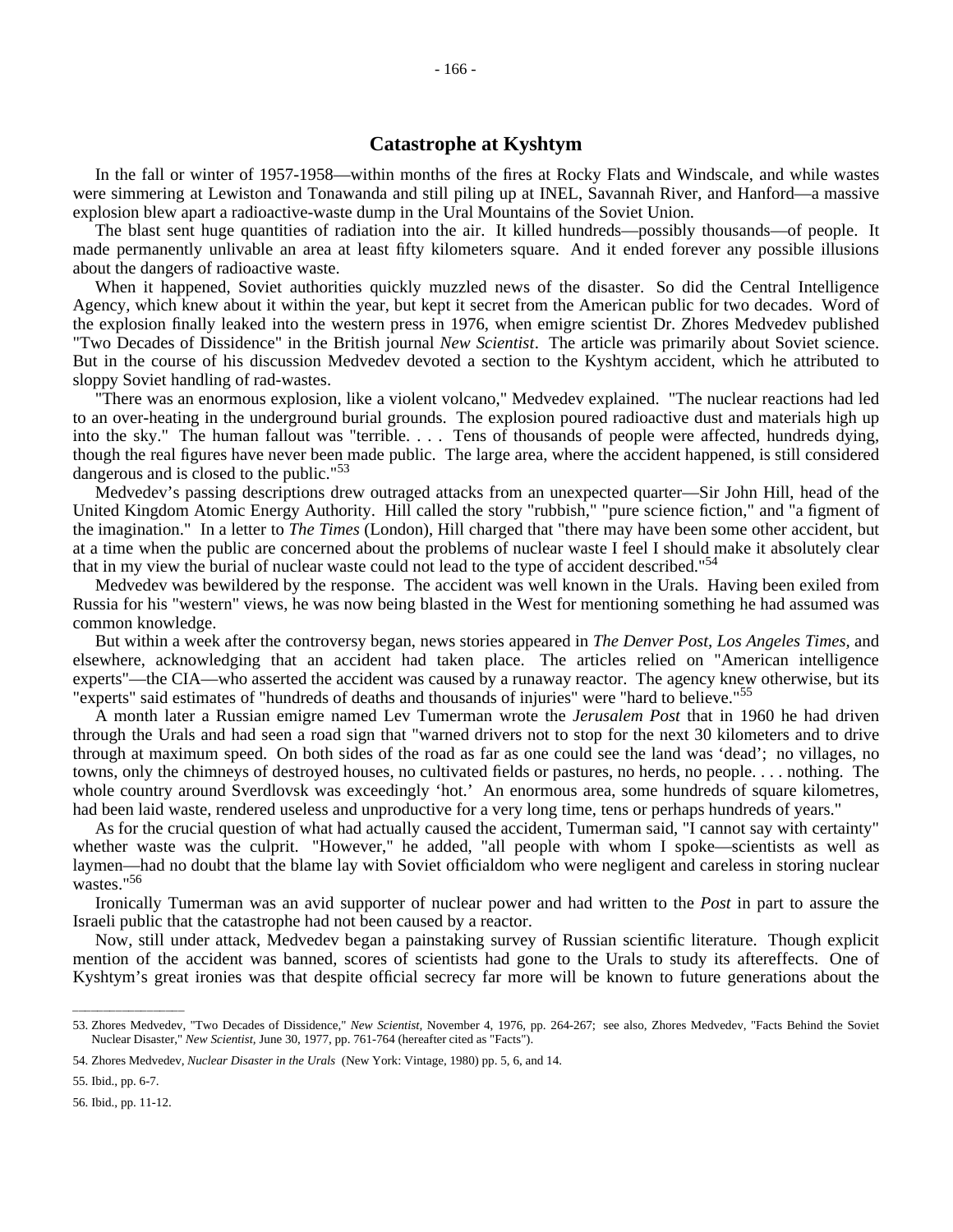radiation damage surrounding it than about either Windscale or Rocky Flats, where official scientific follow-up was virtually nonexistent.

Medvedev knew that his former colleagues had written more than a hundred studies involving lakes and the fish in them, insects, mammals, birds and vegetation that were "somehow" exposed to heavy doses of radiation in late 1957 or early 1958. By identifying the types of plant and animal life, the weather patterns, and other key features of the area, Medvedev pieced together an indisputable portrait of the "vast nothing" created by the catastrophe.

With the 1979 publication of his *Nuclear Disaster in the Urals* even John Hill capitulated. "As a piece of scientific detection work," Hill conceded in *New Scientist,* "Medvedev's book... makes a very strong case for the occurrence of a major nuclear accident in the southern Ural region."<sup>57</sup>

In late 1979 a special report from the Oak Ridge National Laboratory confirmed that a system of fourteen lakes had been contaminated by the Kyshtym blast. About thirty small towns listed in Soviet maps before the accident were gone from contemporary maps.<sup>58</sup>

After being forced by a Freedom of Information suit to release some of its documents, the CIA also confirmed the accident. As early as 1959 the agency had obtained eyewitness accounts confirming that "all stores in Kamensk-Uralskiy which sold milk, meat and other foodstuffs were closed as a precaution against radiation exposure, and new supplies were brought in two days later by train and truck. The food was sold directly from the vehicles, and the resulting queues were reminiscent of those during the worst shortages during World War II. . . . The people in Kamensk-Uralskiy grew hysterical with fear, and with incidence of unknown 'mysterious' diseases breaking out. A few leading citizens aroused public anger by wearing small radiation counters which were not available to everyone.  $\ldots$ "<sup>59</sup>

One eyewitness reported a "terrific explosion" that made the ground and buildings shake, and that resulted in all the leaves on nearby trees being covered with "a heavy layer of red dust. . . . Very quickly all the leaves curled up and fell off the trees" and leafy green vegetables also "curled up and died."

The agency learned of a hospital "completely filled with victims of the explosion. . . . Some were bandaged and some were not. . . . The skin on their face, hands and other exposed parts of the body was sloughing off."

Meanwhile homes had been burned to prevent people from reentering them, and many local citizens "were allowed to take with them only the clothes in which they were dressed." There was also "common knowledge" that the area "had an abnormally high number of cancer cases."<sup>60</sup>

"One of the current topics of conversation at the time," said another source, "was whether eating fish or eating crabs from the radioactive rivers of the area was more dangerous. . . . Hundreds of people perished and the area became and will remain radioactive for years."<sup>61</sup>

Once news of the accident leaked out, official American response was restrained. "We've handled tens of thousands of pounds of this stuff now for better than 30 years," said John O'Leary, then the Carter administration's deputy secretary of energy. "You can say they had an accident there. But what does that say? It says they were careless."62

U.S. experts and analysts generally theorized the Urals catastrophe had been caused by a chemical or steam explosion, and that it could not happen here. "They don't know what they're doing and we do," said one Ford administration official. American wastes "leak, but they don't explode."<sup>63</sup>

hh<del>ahaa ka badaa ka badaa ka badaa ka badaa ka badaa ka badaa ka badaa ka badaa ka badaa ka badaa ka badaa ka b</del> 57. Ibid., afterword.

<sup>58.</sup> J. R. Trabalka, et al.,*Analysis of the l957-58 Soviet Nuclear Accident,* ORNL-5613 (Oak Ridge: Oak Ridge National Laboratory, December 1979), pp. 12-17. This report also contains an interesting discussion of speculative causes of the accident, on p. 41.

<sup>59.</sup> Central Intelligence Agency, *Accident at the Kasli Atomic Plant,* Report #CS 3/389, 785 (Washington, D.C.: CIA, March 4, 1959). In citing this and other CIA reports by date and number, we are trying to best approximate their exact source. But given the heavily censored and rough photocopied state of the documents in our possession, some of the dates and/or numbers here may not correspond properly to the quoted material. The information itself, however, seems incontrovertible. See also Medvedev, *Nuclear Disaster in the Urals,* and "Facts."

<sup>60.</sup> Central Intelligence Agency, *Miscellaneous Information on Nuclear Installations in the U.S.S.R.,* Report #CS K-3/465,141 (Washington, D.C.: CIA, February 16, 1961); and *Mysterious Explosion in Chelyabinsk Oblast/Possible Radioactive Fallout Causing Destruction of Trees and Vegetation/Many People Burned as Result of Explosion,* Report #3,202,034 (Washington, D.C.: CIA, January 17, 1962).

<sup>61.</sup> Central Intelligence Agency, *1958 "Kyshtym Disaster"/Nuclear Accident Involving Plutonium Wastes from Military Nuclear Reactors,* Report #B-321/06645-77 (Washington, D.C.: CIA, March 25, 1977). These documents were made public as a result of a Freedom of Information suit.

<sup>62.</sup> Richard Corrigan, "Nuclear Disaster—Could Whatever Happened There Happen Here?" *National Journal,* August 19, 1979, p. 1329.

<sup>63.</sup> Ibid.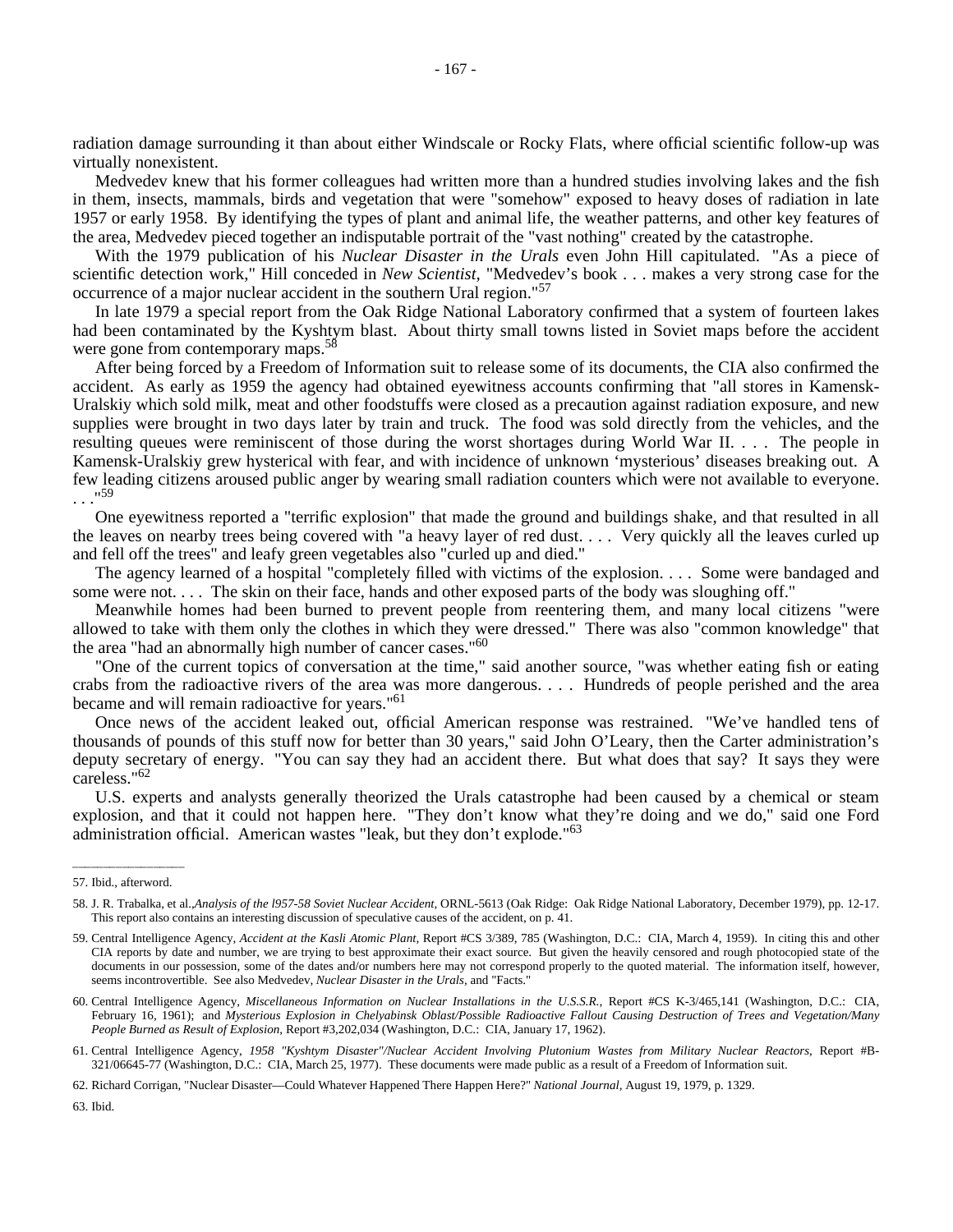A special 1972 AEC report warned otherwise. Entitled "WASH-1520," the study said a waste-dumping trench at Hanford—labeled Z-9—had been pumped with wastes containing plutonium. The plutonium had clustered. About one hundred kilograms of it—enough for at least ten Nagasaki-sized bombs—had accumulated in about eighteen hundred cubic feet of soil. That, warned "WASH-1520," led to a situation where "it is possible to conceive of conditions which could result in a chain reaction."<sup>64</sup>

The report emphasized that the chances of that were minimal. But Congress hastily voted two million dollars, and the trench was dug up.

How close we came to a Kyshtym at Hanford is unknown. A better question might be how close we *will* come at Hanford, at those reactor site "swimming pools," at Lewiston, at West Valley, at Savannah River, and at INEL. The United States, John O'Leary assured the *National Journal,* has developed "elaborate standards" for dealing with radiation. But, he conceded, "tomorrow morning you could have a very bad accident because of stupidity."<sup>65</sup>

Kyshtym was "a tragedy of extraordinary dimensions," added Richard Pollock of Ralph Nader's Critical Mass Energy Project, which had sued for the release of the CIA documents. The explosion of nuclear wastes had underscored the dangers of both weapons production and the "peaceful atom." Pollock called for a moratorium on nuclear reactor construction, and asked: "Will U.S. energy policy makers be willing to accept the risk of hundreds of square miles of heavily contaminated cropland or metropolitan areas as the price for electricity? Will we be willing to write off a New York or Chicago or a Seattle or Miami as the Soviets have with cities in their country?"<sup>66</sup>

<sup>64.</sup> Medvedev, *Nuclear Disaster in the Urals,* pp. 152-153.

<sup>65.</sup> Corrigan, "Nuclear Disaster."

<sup>66.</sup> Richard Pollock, in *Nader Group Discloses Federal Report Confirming Soviet Nuclear Accident in 1957-58* (Washington, D.C.: Critical Mass Energy Project, P.O. Box 1538, Washington, D.C. 20013; February 14, 1980).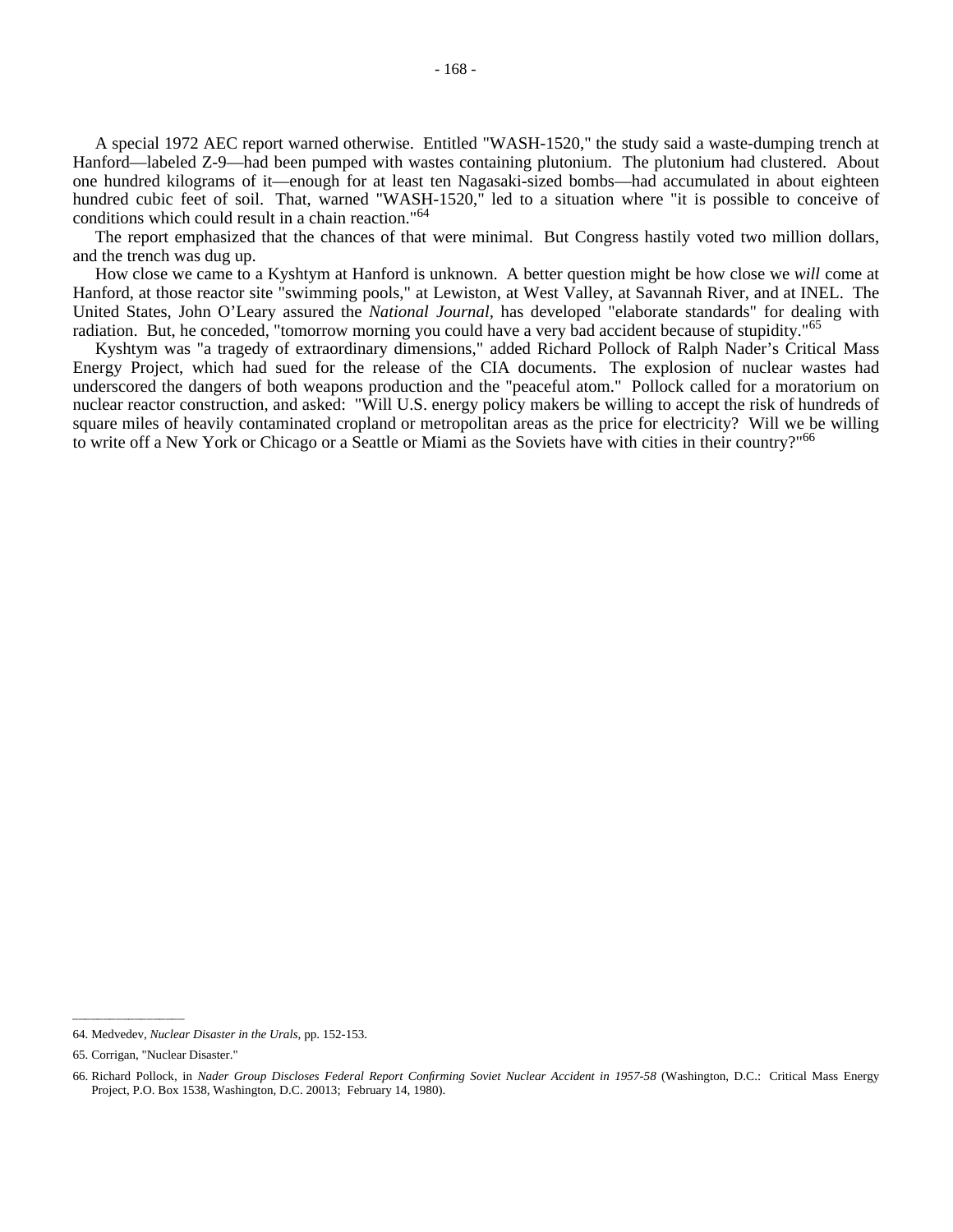# PART IV The "Peaceful Atom"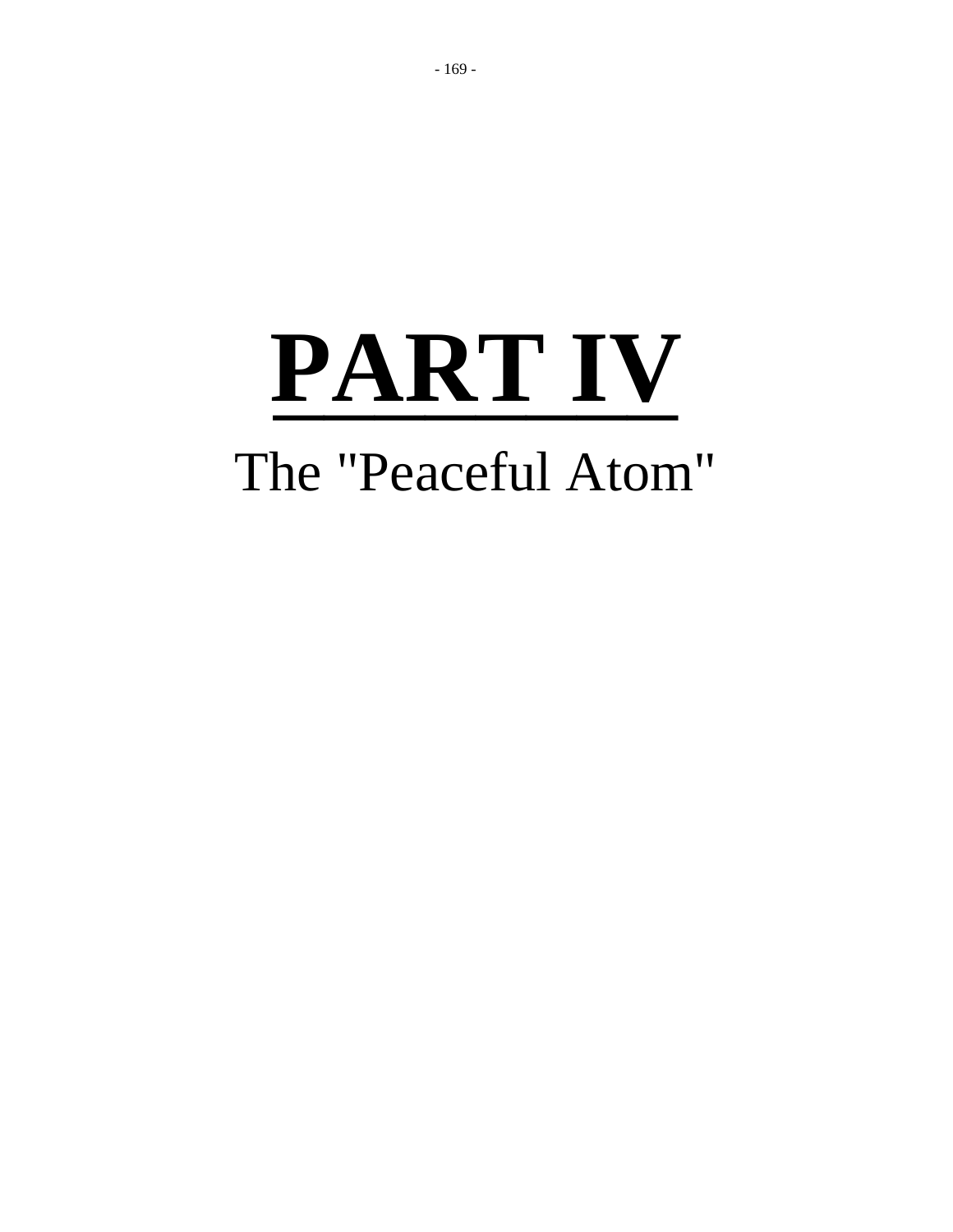## **11** The Battle of Shippingport

Dwight Eisenhower stood in the Oval Office of the White House and waved what his press secretaries had dubbed a "neutron wand." The date was May 23, 1958, a year in which the United States would detonate seventy-seven atomic tests, but one that would also see the first tentative test ban agreement. The ceremonial shaft, which had been topped with a futuristic phosphorescent bulb, passed through an electric eye as Eisenhower waved it. The President thus tripped a circuit that fired up America's first commercial atomic reactor—at Shippingport, Pennsylvania, three hundred miles west of the White House.

Shippingport, he said, "represents the hope of our people that the power of the atom will ease mankind's burdens and provide additional comforts for human living.<sup>"1</sup> The global impact was hard to overstate. Shippingport embodied a fervent promise that the technology that had obliterated Hiroshima and Nagasaki would at last serve some useful peacetime purpose.

Eisenhower had set the stage four and a half years earlier. In December of 1953, just prior to the first hydrogen bomb blasts in the Marshall Islands, Eisenhower told the United Nations that America was committed to turning its nuclear sword into a plowshare. Atomic power would generate electricity to help build a better world. "The United States," he said, "pledges before you—and therefore before the world—its determination to help solve the fearful atomic dilemma—to devote its entire heart and mind to find the way by which the miraculous inventiveness of man shall not be dedicated to his death, but consecrated to his life."<sup>2</sup> As Eisenhower introduced the "peaceful atom," nuclear weapons testing continued in Nevada and in the Pacific.

Nuclear reactors had been in use in the U.S. since the early 1940s. Their chief function had been to generate plutonium for use on Nagasaki, and in later tests. But as a by-product these reactors also generated large quantities of heat. By harnessing this heat to boil water, steam would be created to turn turbines and generate electricity. Given the apparently infinite power of the atom, there seemed no reason why nuclear electricity could not also be infinitely inexpensive, or—as its supporters would later put it—"too cheap to meter." A new industry had been born.

But America's private utilities were skeptical. With a few exceptions its generally conservative executives were worried about the dangers of a nuclear accident and the risks of sinking so much capital into an untested technology. It was only with government-insurance guarantees, fuel subsidies, and lavish research-and-development help that commercial atomic power moved ahead. Even at that, private utilities did not become heavily involved until faced with the threat of being squeezed out of business by federal competition in the form of the Tennessee Valley Authority and other government-owned utilities. To this day TVA remains the nation's single largest reactor buyer. As Sam Day, former editor of the *Bulletin of the Atomic Scientists,* told us: "The private electric companies did not jump into nuclear power. They were kicked in."<sup>3</sup>

#### **Gofman and Tamplin**

One enthusiastic backer of the peaceful atom, however, was Duquesne Light. As its Shippingport turbine approached full capacity, Duquesne executives saw the fulfillment of a dream. "We went out and found the best

<sup>1.</sup> Harry Black, *Pittsburgher Magazine*.

<sup>2.</sup> Dwight Eisenhower, "Address Before the General Assembly of the United Nations on Peaceful Uses of Atomic Energy," New York City, December 8, 1953. (In Public Papers of the Presidents.)

<sup>3.</sup> Sam Day, interview, June 1981. See also, Irwin Bupp and Jean-Claude Derian, *Light Water* (New York: Basic Books, 1978), p. 35.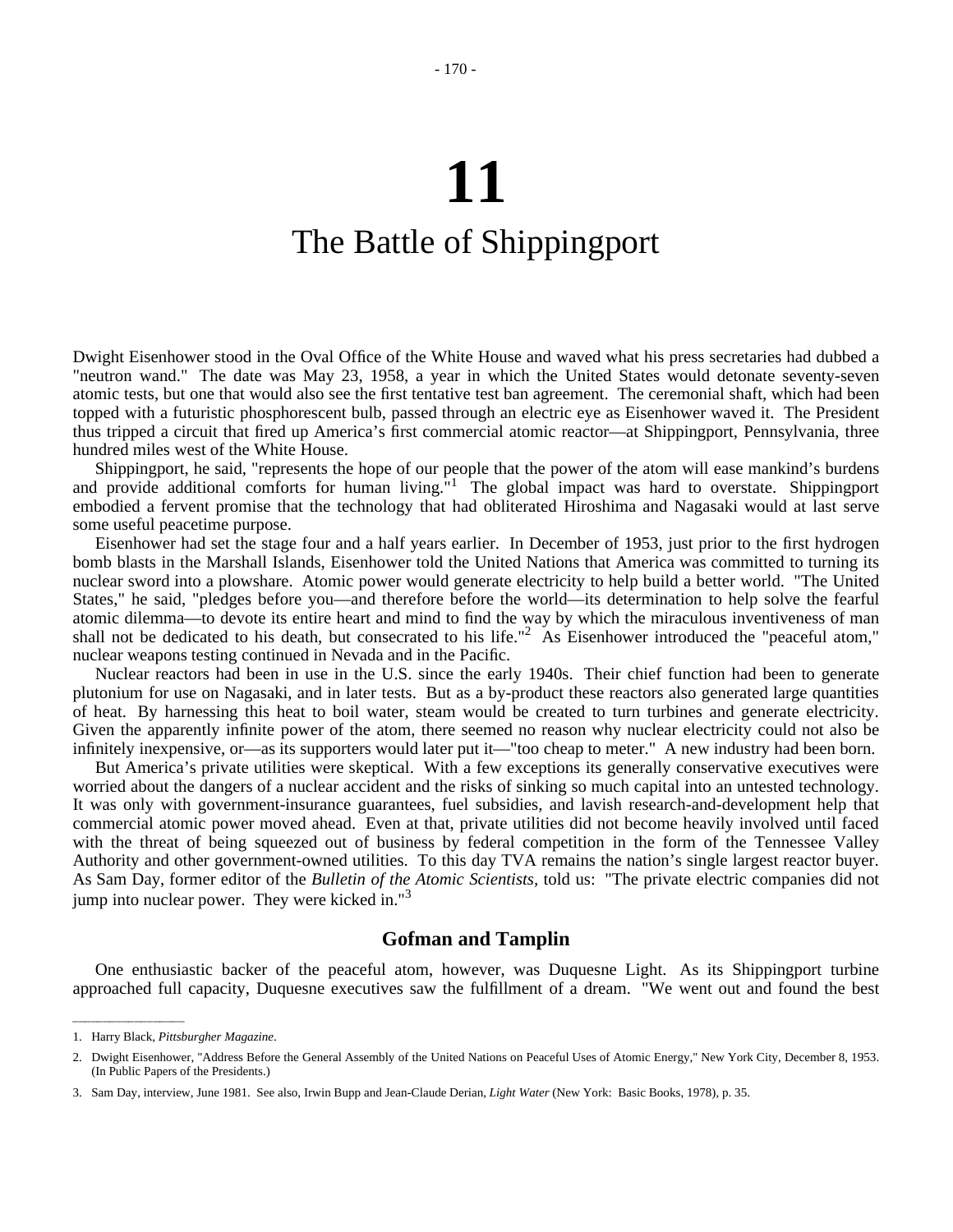contractors," said the company's Earl Woolever more than a decade later. "We built the station following the most exact requirements in less than four years."

In general the plant, located thirty miles northwest of Pittsburgh, seemed to operate trouble-free. Built with strict supervision from the legendary Hyman Rickover, and in the backyard of the giant Pittsburgh-based Westinghouse Corporation, which would become a center of the nuclear industry, Shippingport seemed destined to set the tone for all commercial reactors to follow. "We never had any trouble with it," Woolever boasted to *The Pittsburgher Magazine* years later. It "ran like a top."<sup>4</sup>

The apparent success at Shippingport was heartening news to the nascent reactor industry. Despite his Republican philosophy of a free-market approach, Eisenhower was pouring billions of tax dollars into the development of atomic power. Kennedy and Johnson would follow (by 1980 the Department of Energy would estimate that government subsidies to commercial atomic power would total thirty-nine billion dollars.<sup>5</sup>) The AEC's early predictions that there would be twelve hundred reactors in the United States by the year 2000—two dozen for each state of the Union—began to gain credibility.<sup>6</sup>

In the early sixties, as the test ban treaty took hold, scientists who had devoted long years to fighting for it went back to their laboratories with a sense of pride, accomplishment, and relief. For most of them there was no hint of any further controversies over radiation.

But the furor over bomb testing and the accompanying fallout had sown the seeds of distrust. As early as 1956, just three years after Eisenhower's "Atoms for Peace" speech, the United Auto Workers (UAW) intervened against the construction of the Fermi fast breeder reactor, proposed for the town of Monroe, forty miles south of Detroit.

Led by Walter Reuther and his assistant Leo Goodman, the UAW challenged Detroit Edison's plan as being illconceived and untested. The union took the utility all the way to the Supreme Court before losing 7-2. But Justices Hugo Black and William O. Douglas issued a minority opinion full of portent. Allowing an unproven technology to go ahead with such force, they said, was "a light-hearted approach to the most awesome, the most deadly, the most dangerous process that man has ever conceived."

In the early 1960s, as the debate over fallout peaked in the last days of atmospheric testing, the Atomic Energy Commission undertook its first systematic investigation of the health effects of atomic radiation. Nearly eighteen years after the bombings at Hiroshima and Nagasaki, the commission in May of 1963 announced the establishment of a "comprehensive, long-range program exploring in greater breadth and depth . . . man-made environmental radioactivity and [its] effects upon plants, animals and human beings."<sup>8</sup>

The program would be conducted at the Lawrence Livermore Laboratory under the direction of Dr. John Gofman. Gofman seemed the perfect choice. He had been a graduate student under Glenn Seaborg, an atomic pioneer later to become chairman of the AEC. Gofman himself was a brilliant nuclear chemist whose pioneering research helped make possible the discoveries of plutonium and an isotope of uranium, without which atomic reactors would not have been possible.

Gofman had since become a medical doctor and a nationally known health researcher, holding a number of prestigious awards for his work on heart disease.

Most important of all—from the AEC's standpoint—Gofman was an atomic loyalist. During the days of the test ban campaign he had served on the commission's "Truth Squad," which toured the country in the path of Linus Pauling and others, attacking their antitesting opinions.

But soon after taking charge of the AEC's radiation health program, Gofman was submerged in controversy. Summoned to Washington to "discuss radioactive iodine," he found himself in the midst of a heated discussion about Harold Knapp, an AEC scientist whose study of fallout in southern Utah had shown levels of radiation far in excess of commission standards. The real purpose of the meeting, Gofman said later, was to find a way to suppress Knapp's findings, which would, "in effect, make the AEC reports over the past ten years look untrue."<sup>9</sup> After dissecting

<sup>4.</sup> Black, *Pittsburgher Magazine*.

<sup>5.</sup> Joanne Omang, "Study Says A-Power Has Gotten \$40 Billion in U.S. Subsidies," *Washington Post,* December 26, 1980.

<sup>6.</sup> AEC, *Nuclear Power Growth, 1974-2000,* WASH-1139 (Washington, D.C.: AEC, February 1974).

<sup>7.</sup> Fuller, *We Almost Lost Detroit,* pp. 118-119.

<sup>8.</sup> AEC, San Francisco Operations Office, "Biomedical Studies Planned for AEC's Livermore Laboratory," press statement, May 31, 1963.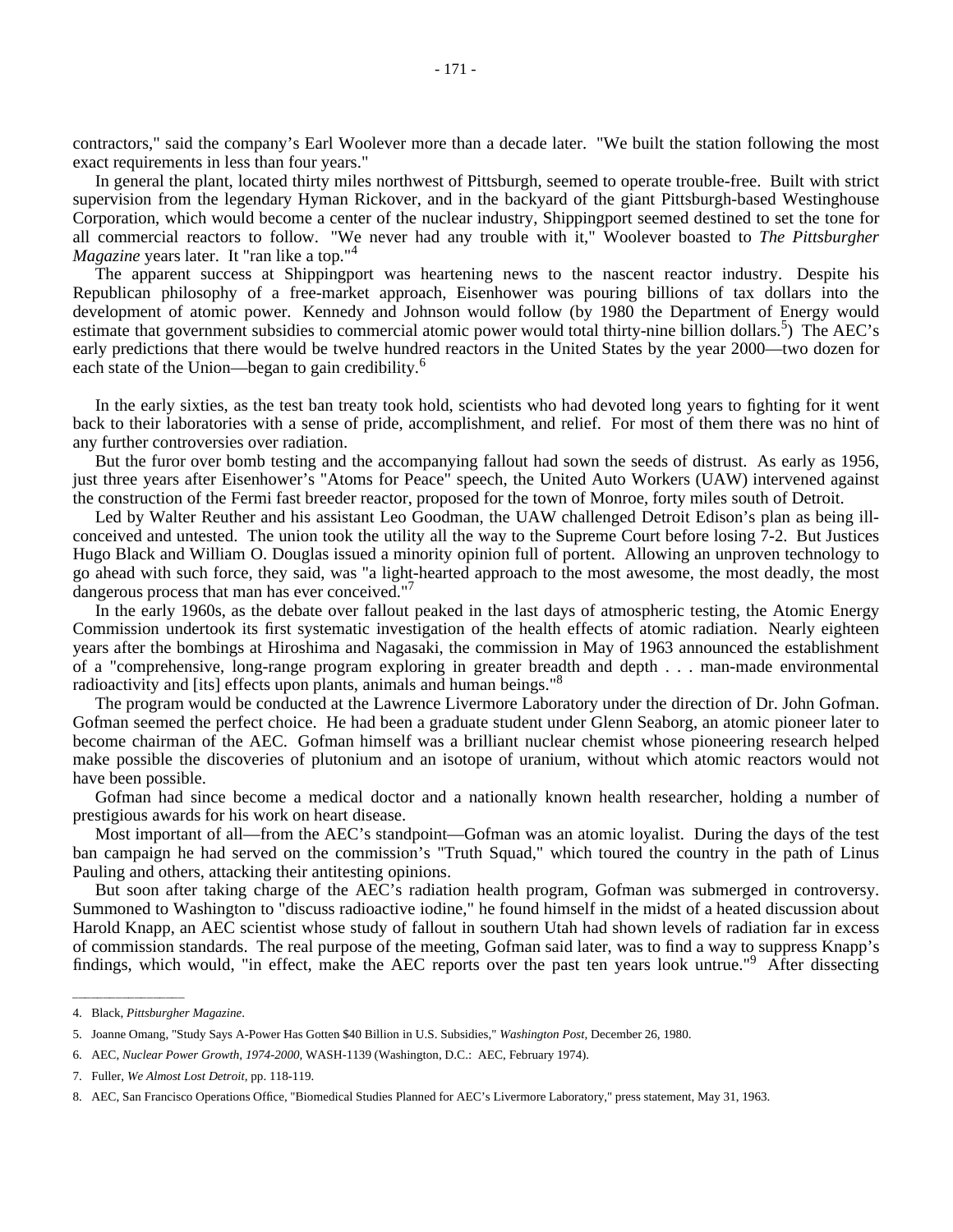Knapp's research, Gofman and three other committee members could find nothing wrong with it. They recommended publication of his paper.

AEC commissioner James Ramey responded by trying to cancel the entire Lawrence Livermore health program. He failed to kill the whole project, but did succeed in reducing its budget.

Soon thereafter Gofman was joined in his research work by Dr Arthur Tamplin. Tamplin had come to Lawrence Livermore from the Rand Corporation. With his doctorate in biophysics he was a veteran of high-level research on the space program and nuclear weaponry. He had welcomed the shift to health work. "Instead of finding out better ways to kill people," he remembered, "I was now finding ways to save their lives."<sup>10</sup>

They began researching the anticipated health effects of Operation Plowshare, a peaceful atom offshoot. It was aimed at using nuclear explosions to dig canals, tunnels, harbors, fuel-storage caverns, river diversions, and the like.

But the program ran afoul of the dangers of radiation. An attempt to use hydrogen bombs to build a port in northern Alaska was scrapped when it was shown the fallout would threaten nearby Eskimos. Plans for blasting natural-gas storage domes into Pennsylvania and Colorado mountainsides were also stopped by citizen opposition.

Inside the AEC, Gofman and Tamplin were coming to some hard conclusions. "By 1967," they later wrote, "we had become thoroughly convinced that the entire approach to the handling of public health and safety aspects of nuclear energy development was erroneous." They expressed their belief that projects such as those envisioned in Operation Plowshare would make "an irreversible contribution of pollution of the earth" and should be abandoned.<sup>11</sup>

For their trouble Gofman and Tamplin soon became known to the AEC hierarchy as "the enemy within." In 1969 they lived up to that reputation by urging a tenfold reduction in the AEC's maximum permissible radiation doses to the general public from nuclear reactors.

The recommendation stunned backers of the peaceful atom. Gofman's and Tamplin's findings had enormous weight; they resulted from six years' work by men recognized as experts in their field, conducting a major project initiated by the AEC itself.

Before 1969 only a tiny handful of scientists had considered the issue of leaking reactors at all. The leaks in general came from the breakdown of fuel sheathing in the controlled but superhot reactor core. As cooling water flows around the core, it picks up radioactive isotopes, itself becomes radioactive, and carries that through the maze of pipes and valves around the plant.

Some of the emitters then escape through the plant stacks as gases and particulate matter, in particular lethal isotopes of iodine, strontium, cobalt, carbon, cesium, and noble gases. Some—particularly tritium—are also flushed out with waste water and into local rivers and the oceans. Some neutrons and gamma radiation also penetrate the containment vessel that tops the reactor. Such releases are an ongoing aspect of normal power reactor operations.<sup>12</sup>

Both the scientific community and the public had been assured that reactor leakage would be virtually nonexistent, and at any rate would pose no serious health threat. Now John Gofman and Arthur Tamplin were saying otherwise. At a major symposium in San Francisco in October of 1969 they warned that emissions from commercial atomic power plants considered "acceptable" could in fact kill large numbers of people. "If the average exposure of the U.S. population were to reach the allowable 0.17 rads per year average," they warned, "there would in time be an excess of 32,000 cases of fatal cancer plus leukemia per year." And the deaths would occur "year after year."<sup>13</sup>

Thus they recommended an immediate lowering of the legal exposure limit by a factor of ten, to 0.017 rads.

The paper was greeted by a storm of outrage. AEC and industry supporters argued that Gofman's and Tamplin's fears were baseless. The tightening of standards, they added, would cost billions of dollars and was simply a financial impossibility for the fledgling industry.

But the two scientists persisted in presenting their findings to the public. In the late fall of 1969, after testifying in front of a Senate subcommittee, Tamplin was ordered by his superior at Lawrence Livermore to submit all future public speeches and writings to the AEC for prior review. It was not for censorship, he was told, but only to give the

<sup>9.</sup> John W. Gofman and Arthur R. Tamplin, *Population Control Through Nuclear Pollution* (New York: Nelson-Hall, 1970).

<sup>10.</sup> Arthur Tamplin, interview, November 1980.

<sup>11.</sup> Gofman and Tamplin, *Population Control,* p. 111.

<sup>12.</sup> W. Boland, et al., "Radioecological Assessment of the Wyhl Nuclear Reactor," NRC Translation #520, May 1978.

<sup>13.</sup> John W. Gofman and Arthur R. Tamplin, *Poisoned Power* (Emmaus, Pa.: Rodale Press, 1971 ), p. 96.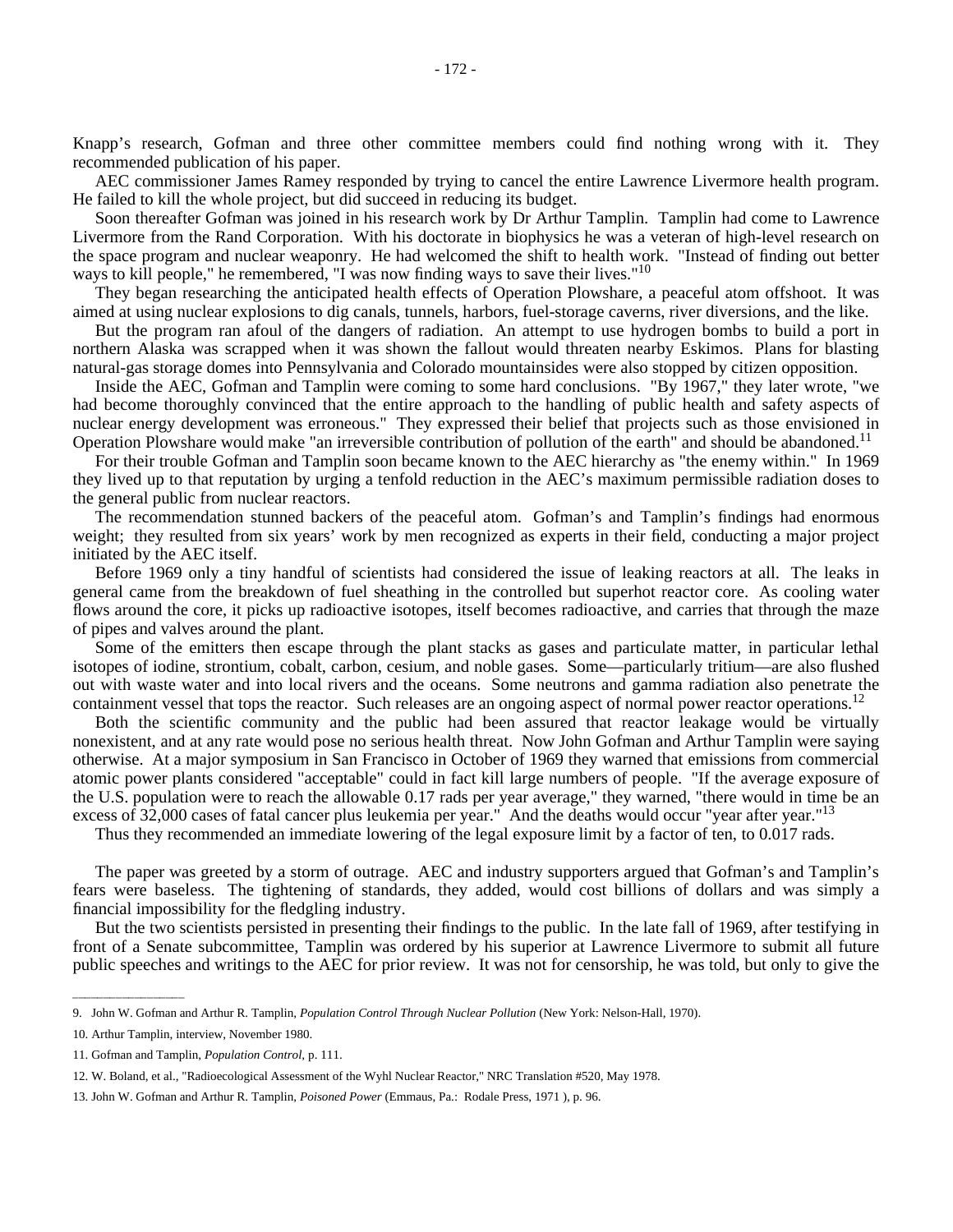commission time to respond.

On that understanding Tamplin submitted a paper he had been asked to present at a Boston meeting of the American Association for the Advancement of Science (AAAS). It was returned to him heavily censored. When Tamplin protested, he was quickly informed that a strong contingent within the AEC had wanted to fire him outright, but that he would be allowed to deliver the paper if he went to the AAAS meeting on his own time, at his own expense.

Soon John Gofman intervened on Tamplin's behalf, and a compromise was reached. Tamplin went to the meeting under commission auspices. But he deleted from his paper a call for a five-year moratorium on reactor construction.

Two weeks later seven of the twelve people on Tamplin's staff were removed from his supervision. His project on estimating internal radiation doses from nuclear facilities was taken away from him. And the following June four more staff members were cut, leaving him one coworker. The actions were not political, said the AEC, but "were taken for reasons related to budgetary reduction allocations, of resources to programs of highest priority and a judgement of relative scientific productivity." By 1975 Tamplin could hang on no longer, and he resigned.<sup>14</sup>

Two years earlier John Gofman had also resigned. His own budget had been slashed, his research and writings were being constantly subjected to AEC scrutiny, his public utterances open to commission harassment.

By the early 1970s the stakes had indeed grown enormous. In 1969, when Gofman and Tamplin issued their call for stricter health standards, ninety-five reactors were already operating, under construction, or on order in the U.S. In 1976 the number would peak at 219. Richard Nixon would by then have labeled nuclear energy the keystone of "Project Independence," designed to make the U.S. free of its need for foreign oil.

"What surprised us beyond belief," Gofman and Tamplin wrote in their book *Poisoned Power,* "was that from all over the country our colleagues in various aspects of nuclear energy, particularly nuclear electricity, expressed their shock and disbelief that such a massive cancer-plus-leukemia risk could conceivably accompany exposure to 'the allowable' Federal Radiation Guideline." Indeed, twenty-five years after Hiroshima, a dozen after the first atmospheric test moratorium, "a whole new industry, nuclear electricity, was growing up in the country with all of its experts totally unaware of the true hazards associated with it."<sup>15</sup>

#### **Enter Ernest Sternglass**

Among those scientists who had not considered the possible dangers of atomic power reactors was Dr. Ernest Sternglass. As a Navy technician about to be sent to the Pacific, Sternglass had welcomed the end of World War II—signaled by the atomic bombing of Japan—which "meant I wouldn't have to go fight there."

After the war he worked in the Naval Ordnance Laboratories, got his doctorate from Cornell, and in 1952 joined Westinghouse in Pittsburgh as a researcher. Like dozens of other leading American scientists, Sternglass also campaigned for an end to atmospheric bomb testing. When the treaty was finally signed in 1963, he—like most of his colleagues—"went back to my laboratory and didn't think about radiation issues for a while." In 1967 Sternglass joined the faculty of the University of Pittsburgh, where he headed up the newly created laboratory for radiological physics.

While at both Westinghouse and the University of Pittsburgh, Sternglass worked actively as an inventor. He played a key role in developing a number of radiation-related innovations, including an image tube used in the space program to send back pictures from the moon, and technology key to a new type of gas-cooled power reactor. When we talked with him in the fall of 1980, he was finishing work on a new method using a computer to take X rays without film.

During that interview Sternglass told us that the work of Alice Stewart had first alerted him to the dangers of small doses of radiation. "We all knew from the bombs that large doses could be dangerous," he said. "But when Dr. Stewart showed that small X-ray doses could harm infants *in utero,* that opened up a whole new way of looking at things."

Official researchers had made a crucial mistake in measuring the effects of radiation by looking primarily at damage to genes without also looking at the embryo. "A human fetus in the first trimester of development can be

<sup>14.</sup> R. S. Lewis, *The Nuclear Power Rebellion* (New York: The Viking Press, 1972), p. 102.

<sup>15.</sup> Gofman and Tamplin, *Poisoned Power,* p. 98.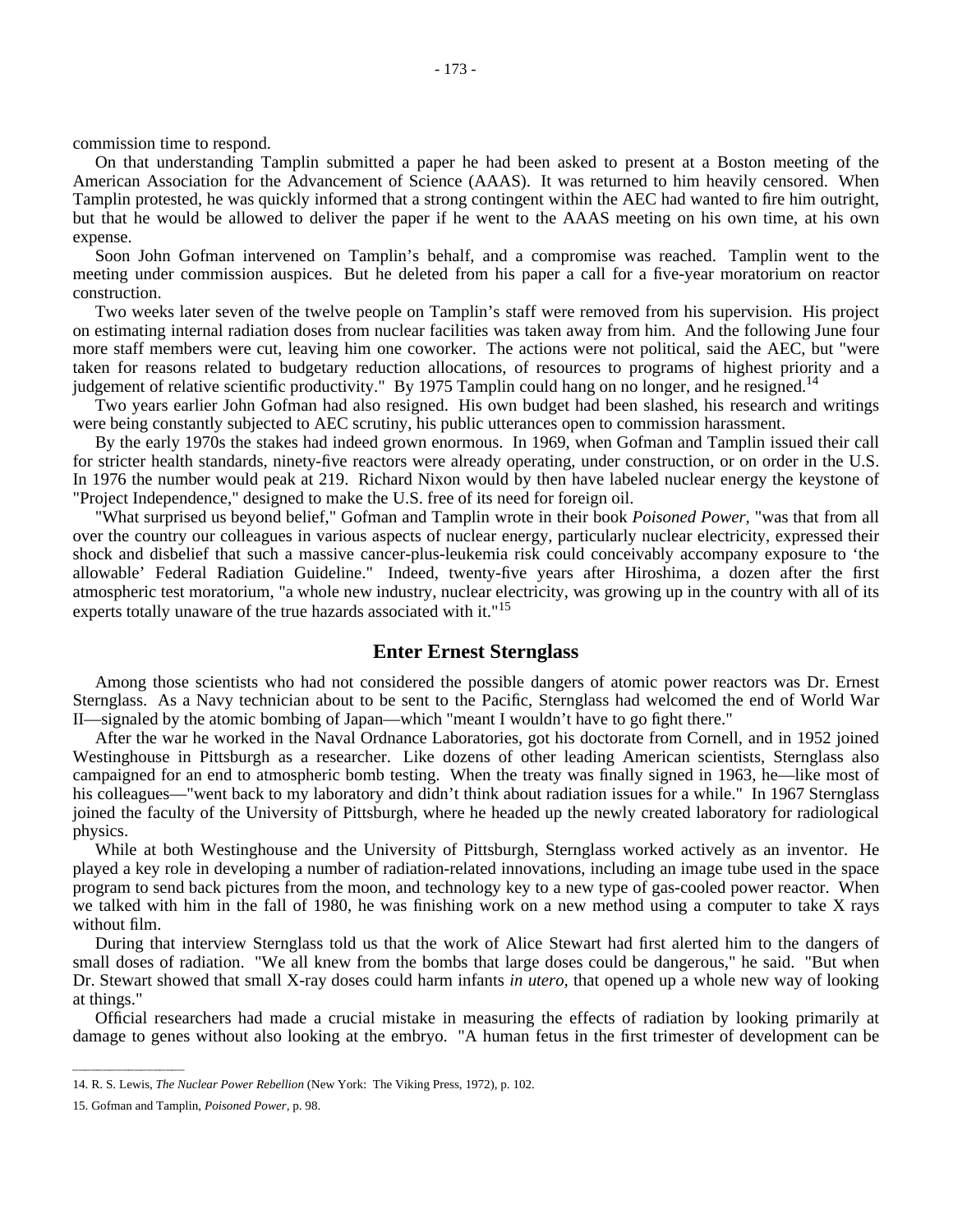many times more radiation-sensitive than human genes," Sternglass said. "When the AEC failed to consider what fallout was doing to infants, they missed the most important effect of them all, and thus vastly underestimated the damage being done by the bomb tests."<sup>16</sup>

In 1969 Sternglass published an article in the *Bulletin of the Atomic Scientists,* contending that some 375,000 American infants had died as a result of atomic bomb testing. The thesis rested on the idea that as medical technology was advancing, the rate of infant mortality dropped, essentially by a constant percentage each year. The better the technology got, the fewer babies were dying at birth. But when the bomb testing began, the rate of decline slowed. When the tests stopped, the rates began to drop again as they had before, in keeping with continued medical advances.

It was the "bump" in the line—a bump involving roughly 375,000 American babies—that Sternglass attributed to radioactive bomb fallout. Particularly important in that calculation was iodine 131, which could travel through the placenta and irradiate the tiny prenatal thyroid. By destroying cells in that crucial gland, in its early stage of development, radiation would cause stunted growth brain damage, and underdeveloped lungs that could make it impossible for the new baby to survive the first few days of life. Congenital deformities, underweight, hypothyroidism, and a breathing problem called hyaline membrane disease can be considered symptoms of I-131 poisoning because of fallout. They had, said Sternglass, slowed the downward trend of infant deaths below what should have been expected during the height of the bomb testing, and in so doing had killed those 375,000 American babies. $17$ 

Sternglass's assertions came in the same year—1969—as Gofman's and Tamplin's recommendation of a tenfold reduction in exposure levels from atomic reactors.

As shocking as Sternglass's findings seemed, they were by no means the most radical estimates of death from fallout. In 1958—eleven years before Sternglass's article—Nobel prizewinner Linus Pauling had predicted that 140,000 people would die from *each and every* bomb test, a prediction that translated into literally millions of total deaths over time.<sup>18</sup> Pauling also wrote that a single fallout product, radioactive carbon 14, from a single year's bomb testing—30 megatons of explosions—could cause 425,000 embryonic and neonatal deaths (deaths before one month of age), 170,000 stillbirths and childhood deaths, and result in another 55,000 children being born with "gross physical or mental defects."19 Russian scientist Andrei Sakharov added his own calculation that bomb-produced carbon 14 would kill ten thousand people for every megaton blown off in the atmosphere, a toll that translated into millions of deaths over time. As a "conservative estimate" Sakharov said that testing by the mid-fifties had caused half a million human deaths. "We cannot exclude the possibility that the total number of victims is already approaching 1 million persons," he added and that each year continued testing increases this number by 200 to 300 thousand persons."20

A decade later Sternglass was pointing specifically at the American people. He was saying that as of 1969, based on national infant-mortality statistics, about 375,000 American infants had already died from the tests, and countless more American children and adults were suffering ill-effects. Because it dealt with hard statistics about American children, it was an assertion that cut to the very core of the nuclear industry.

Quickly the AEC searched its ranks for someone to refute Sternglass. It chose Arthur Tamplin at Lawrence Livermore. Tamplin dissected Sternglass's study and decided the case had been overstated. Fallout, he said, had killed about 4,000 American babies, not 375,000. The rest of the excess had been due to social factors, including poverty.<sup>21</sup>

The AEC was pleased with Tamplin's findings, and urged him to publish his refutation of Sternglass in *Science*.

<sup>16.</sup> Ernest Sternglass, interview, October 1980.

<sup>17.</sup> Ernest Sternglass, "Infant Mortality and Nuclear Tests," *Bulletin of the Atomic Scientists,* April 1969. Vol. 25. See also, Ernest Sternglass, "The Death of All Children," *Esquire,* September 1969.

<sup>18.</sup> Pauling, *No More War,* p. 108.

<sup>19.</sup> Linus Pauling, "Genetic and Somatic Effects of Carbon-14," *Science* 128, No. 3333 (November 14, 1958).

<sup>20.</sup> Andrei Sakharov, "Radioactive Carbon from Nuclear Explosion and Nonthreshold Biological Effects," *Soviet Journal of Atomic Energy* (translated from Russian by Consultants Bureau, Inc., 227 W 17th St., New York City; January 1956).

<sup>21.</sup> Arthur R. Tamplin, "Infant Mortality and the Environment," *Bulletin of the Atomic Scientists* 25 (December 1969): 23-29. See also Metzger, *Atomic Establishment,* pp. 277-278. For an additional view on Sternglass's calculations, see Michael Friedlander and Joseph Klarmann, "How Many Children?" *Environment Magazine* 11, No. 10 (December 1969). The issue also contains a comment from Sternglass.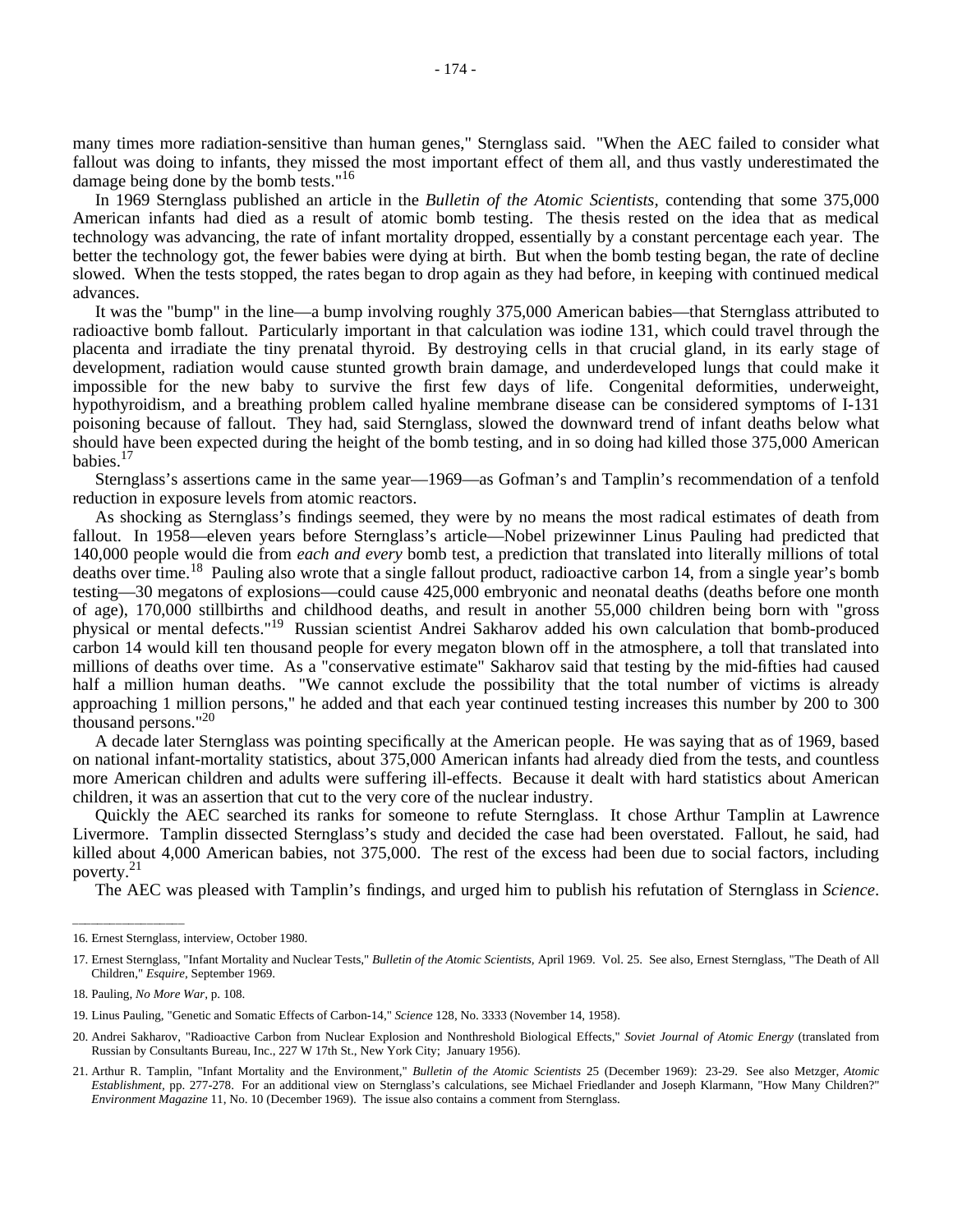But they asked him to omit the assertion that the bombs had killed four thousand infants.

Sternglass stuck to his figures—and does to this day. Over the decade-plus since publication of his first major article, he has been frequently attacked. One public-relations firm—Charles Yulish Associates—has published an entire volume aimed at refuting Sternglass; this book is primarily circulated among utility executives. The industry as a whole has devoted thousands of dollars to undercutting his reputation.<sup>22</sup>

Nuclear opponents have also had their complaints. In the wake of Three Mile Island, Tamplin told *The New York Times* that Sternglass "never completes his studies. He doesn't go back several years to see what kinds of fluctuations might be expected, and he doesn't examine enough different areas to get meaningful data."<sup>23</sup>

But as radiation continued to prove more dangerous than previously believed, and Sternglass persisted in his research, key confirmation of his major conclusions continued to surface. In 1969, for example, soon after issuing his estimates on the infant fallout toll, Sternglass attacked the theory of the antiballistic missile system (ABM). The multibillion-dollar proposal, then under serious consideration in Congress, would have placed nuclear missiles around American cities. In case of attack they would be fired into the air. The atomic explosions would then bring down incoming Soviet missiles, thus protecting American soil. Sternglass charged in *Esquire* magazine that such a system would jeopardize the survivability of future human generations. In "The Death of All Children," he argued that just as testing fallout had caused a rise in infant-death rates, radiation released by ABMs exploding over American cities would virtually guarantee that no future children would survive in them—or anywhere else on the planet. "A full-scale ABM system," he wrote, "protecting the United States against a Soviet first strike, could, if successful, cause the extinction of the human race. $124$ 

Sternglass also outlined his case in the *Bulletin of the Atomic Scientists,* which printed his conclusions alongside a counter-article by Princeton physicist Freeman Dyson, who had worked on the hydrogen bomb. Dyson argued in favor of the ABM. But when he read Sternglass's article, he decided to write the *Bulletin* a letter. "The evidence is not sufficient to prove Sternglass is right," Dyson said. But "the essential point is that Sternglass may be right. The margin of uncertainty in the effects of world-wide fallout is so large that we have no justification for dismissing Sternglass's numbers as fantastic."<sup>25</sup>

Sternglass's conclusions on the ABM also convinced U.S. congressmen Jonathan Bingham of New York and Lucien Nedzi of Michigan, who noted in the *Congressional Record* that his findings made a nuclear first strike "unthinkable." Bingham later said Sternglass's correlation of bomb test fallout to a rise in infant deaths "appears to be the only explanation currently available to explain the excess infant mortality in this country noted in recent years by the Public Health Service." Indeed, Bingham added, "no theory currently has much evidence to support it other than that now offered by Dr. Sternglass."<sup>26</sup>

Sternglass also found later confirmation of some of his fallout conclusions from a most unexpected source—the U.S. Navy. In 1979 he and Stephen Bell, an educational psychologist, presented a paper before the American Psychological Association suggesting that the atmospheric tests were linked to a decline in college-entrance Scholastic Aptitude Test (SAT) scores among American teenagers. The argument hinged on the theory that test fallout had affected the mental capacities of children born downwind. The effects were particularly strong in Utah, said Sternglass and Bell, where average SAT scores among young adults seventeen to eighteen years after the bomb tests had plunged twenty-six points while the decline was much less in control states where fallout levels were much lower. The drop was additionally significant because it had occurred among a nonsmoking, nondrinking, and highly success-oriented Mormon population. Sternglass and Bell further predicted that once children who had been born after the test ban came of age, the scores would again begin to rise.<sup>27</sup>

<sup>22.</sup> C. B. Yulish, ed., *Low-Level Radiation: A Summary of Responses to Ten Years of Allegations by Dr. Ernest Sternglass* (New York: Charles Yulish Associates, 1973). Attacking Ernest Sternglass has posed a particularly difficult problem for the nuclear industry. Most scientists have been dependent on the government or industry for their salaries and grants. As a tenured professor with patents of his own, Sternglass has been financially beyond the industry's grasp, leaving them only his reputation to attack.

<sup>23.</sup> Jane Brody, "3 Mile Island: No Health Impact Found," *New York Times,* April 15, 1980.

<sup>24.</sup> Sternglass, "Death of All Children."

<sup>25.</sup> Freeman Dyson, "A Case for Missile Defense," *Bulletin of the Atomic Scientists,* April 1969; and Dyson, "Comments on Sternglass's Thesis," *Bulletin of the Atomic Scientists,* June 1969, p. 27.

<sup>26.</sup> Richard S. Lewis, *The Nuclear-Power Rebellion* (New York: Viking, 1972), pp. 68-9.

<sup>27.</sup> Ernest Sternglass and Stephen Bell, "Fallout and the Decline of Scholastic Aptitude Scores," a paper presented at the Annual Meeting of the American Psychological Association, New York, New York, September 3, 1979.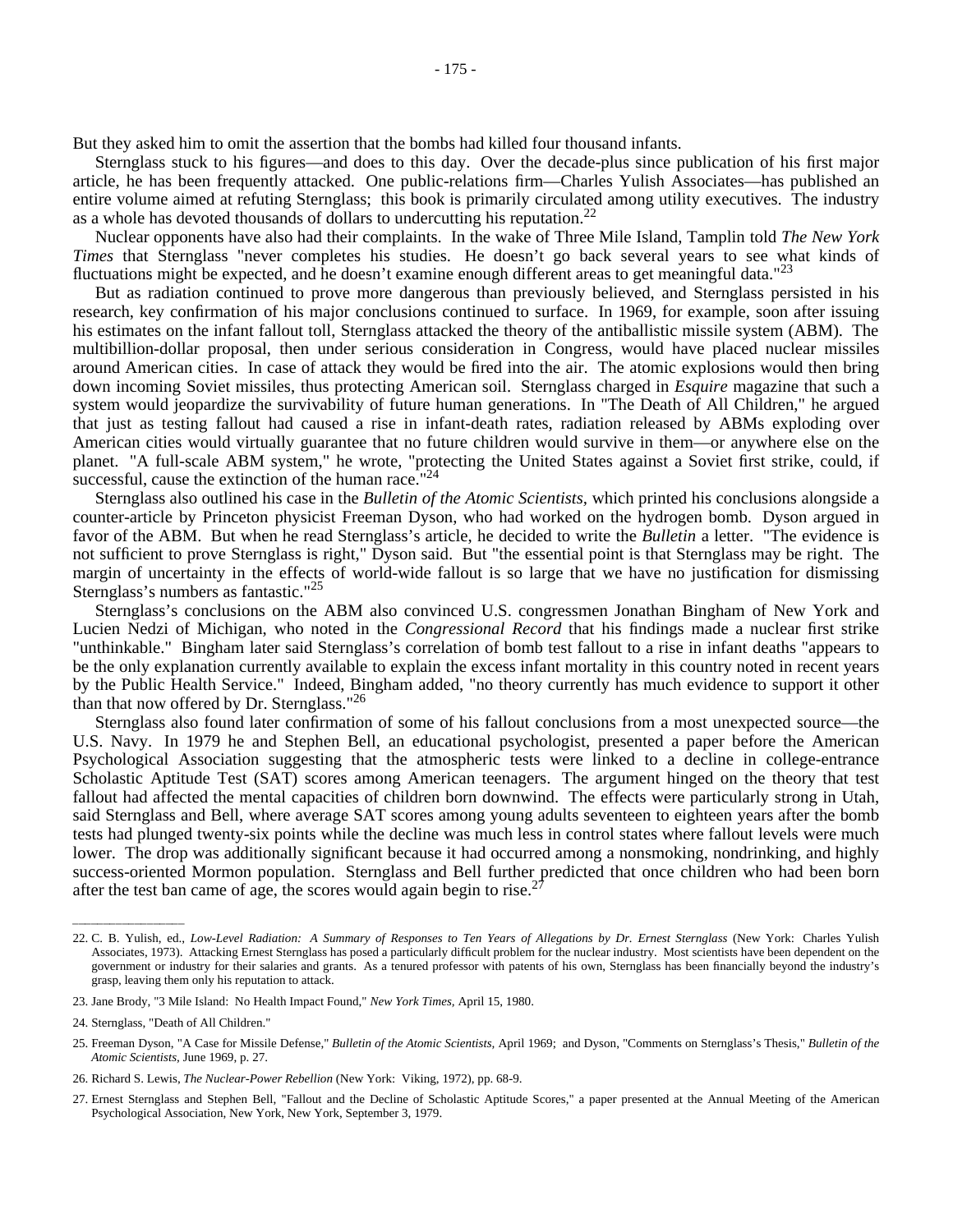The paper met with harsh criticism from the nuclear establishment. Among other things, an increase in television watching and the consumption of junk food were blamed for the SAT declines.

But in 1980 a study commissioned by the U.S. Navy substantiated the thesis. The Navy was concerned that its increasingly complex weapons technology was outstripping the abilities of new recruits to manage it, and it worried about a decline in the mental abilities of American youth. Researchers Bernard Rimland and Gerald Larson agreed that radiation probably played an important role. In terms of the SAT, they said, the findings were "consistent to the hypothesis that the proximity to the tests or high rainfall downwind from the point of detonation should lead to the largest decline."

In fact, Rimland and Larson added: "The state having the largest drop in scores from children born during this two-year period [1956-58] was Utah, a fact which is consistent with Utah's proximity to the Nevada Test Site and the general northeastern motion of the fallout clouds produced by the Nevada tests." Thus they said, "Sternglass and Bell provide very convincing and disquieting evidence closely linking the SAT score decline to the cumulative effects of nuclear fallout." "I wish it weren't so," Bernard Rimland told us in a 1981 interview, "but I don't think anyone could look at the data and come to any other conclusion. Sternglass's work is very sound and very convincing."<sup>28</sup>

But by the time Rimland and Larson had confirmed Sternglass's findings on fallout, another radiation source atomic power reactors—had moved to center stage.

#### **Showdown at Shippingport**

In May of 1970 the Shippingport atomic plant was generally well accepted by the people of western Pennsylvania. So there were few objections when Duquesne Light opened hearings for a new reactor project to be built a few hundred yards away. The multireactor complex would be named after the area—Beaver Valley. It would be financed by a consortium of five utilities serving some 2.3 million customers. The first 850-megawatt unit at the plant would be on line by the mid-1970s.

Almost by chance Ernest Sternglass decided to take a look at the Environmental Impact Statement for Beaver Valley. To his surprise he found that the plant operators were planning to emit sixty thousand curies per year, an amount he termed "absolutely unthinkable."

"We already knew that small doses from fallout were causing problems with pregnant mothers and infants," Sternglass told us. "And here Gofman and Tamplin had pointed out that the allowed reactor dose of one hundred seventy millirems could kill thirty-two thousand people per year. And then to see that for Beaver Valley they were talking about regular releases of sixty thousand curies per year, which even without an accident meant a high dose for people all around the plant  $\dots$  well, it was totally unacceptable."<sup>29</sup>

By this time plans to build Beaver Valley were well under way. In keeping with federal regulations, Duquesne Light had contracted with the Nuclear Utilities Services Corporation (NUS) of Rockville, Maryland. NUS specialized in site surveys for utilities preparing environmental assessments for nuclear reactors.

Beginning in January of 1971 NUS technicians worked their way through the Beaver Valley, monitoring game animals, testing river and well water, sampling the air and soil, and inspecting conditions at local dairy farms. In April of 1972 NUS's conclusions began finding their way into the offices of Duquesne Light. By the end of the year the utility had a full report to send to the media.

But the supervisor of the new plant, in an effort to convince Sternglass the project would be safe, sent him a copy of the report. Sternglass read it and labeled it "a bombshell." Among other things the NUS survey indicated that radiation levels in the vicinity of the existing Shippingport reactor far exceeded normal expectations—by as much as a factor of fifty thousand.

Sternglass quickly issued a paper accusing the operators of the nation's premier commercial reactor of misrepresenting how much radiation was leaking into the environment. In fact, said Sternglass, the NUS statistics showed that levels of strontium 90 in milk at six nearby farms "followed the rises and declines of the monthly power output of the Shippingport plant." The strontium levels only went down when the plant shut for repairs.

<sup>28.</sup> Bernard Rimland and Gerald E. Larson, "Manpower Quality Decline: An Ecological Perspective," *Armed Forces and Society,* Fall 1981; and Rimland, interview, August 1981.

<sup>29.</sup> Sternglass interview. See also, Anna Mayo, "Necrophiliac Nit-Pickers," *Village Voice,* September 11, 1973.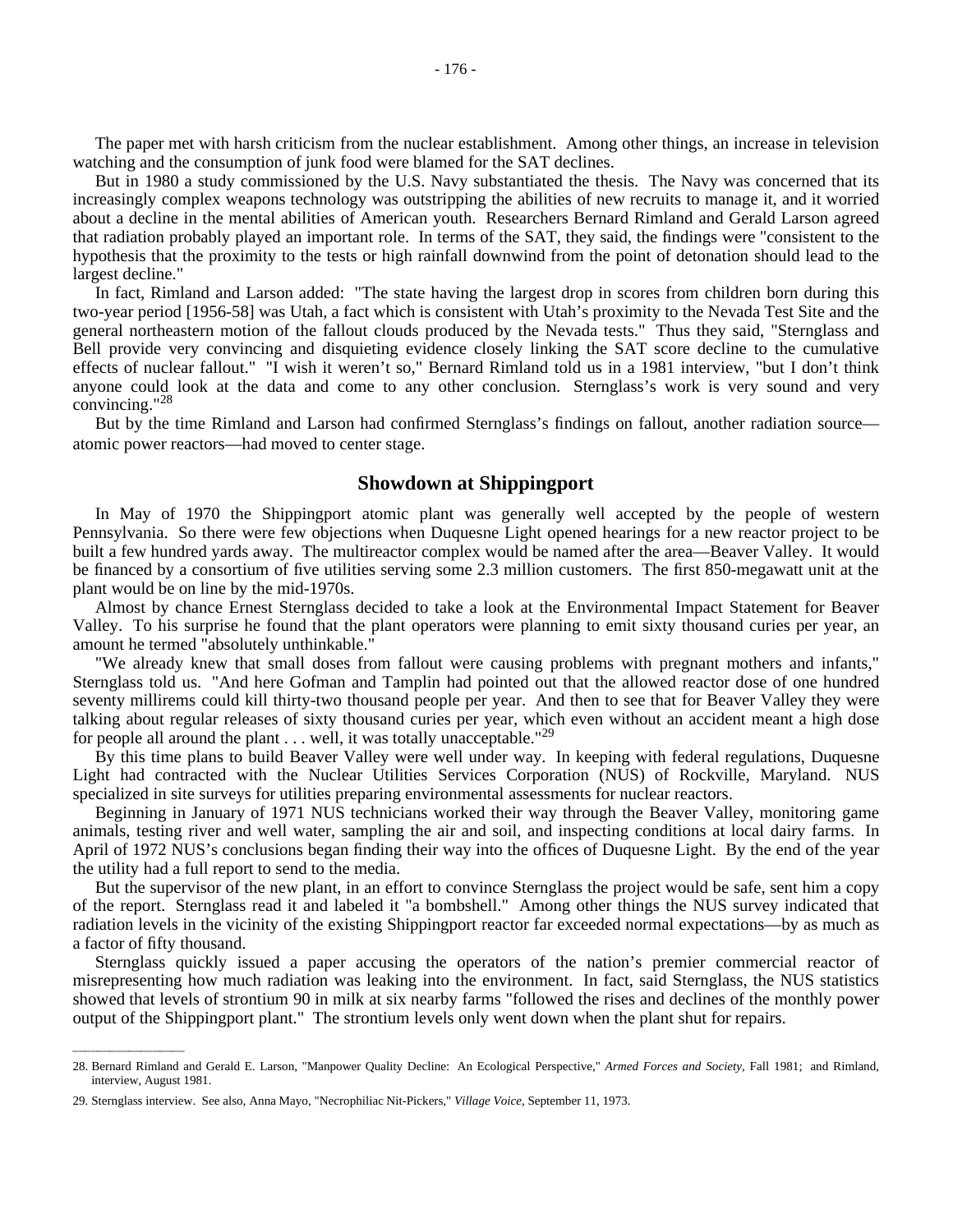Sternglass also charged that the NUS study showed iodine 131 levels in local milk to be 21 percent above federal standards, a factor of at least ten above what was being found anywhere else in the eastern United States. Radiation levels in Ohio River bottom sediment also "rose and subsequently declined after the plant was shut for repairs."

And perhaps most significant of all, one monitoring station inside the town of Shippingport had shown radiation levels as high as 375 millirems per year—more than twice what Gofman and Tamplin had just predicted would create extraordinary cancer and leukemia deaths nationwide. Thus, said Sternglass, radiation from the Shippingport plant was killing people, lots of them.<sup>30</sup>

Sternglass's paper shocked Duquesne Light into drastic action. Significantly the company did not attack his mathematics. After all, as put by Joel Griffiths who covered the story for the *Beaver County Times,* NUS had done a "thorough job. They found radioactivity in the air, milk, soil, drinking water and just about everywhere."<sup>31</sup>

Duquesne did not challenge the presence of the radiation. Instead they blamed it on bomb fallout.

However the only recent tests had been staged by the Chinese. That fallout went everywhere, not just Shippingport. And Shippingport's radiation levels were far above the national average.

Thus the AEC's own Earth Sciences Branch, which conducted an in-depth investigation, soon concluded that "it is highly unlikely that the radioactivity was of Chinese origin. Most likely it was either of local origin or the result of inadequate sampling procedure."<sup>32</sup>

Until Sternglass released his paper, Duquesne Light had enjoyed the reputation of operating "the safest nuclear power plant in the world" at Shippingport. In 1971, the year previous, it had actually recorded zero radiation releases from the plant stacks, the first time any commercial reactor had claimed such an accomplishment.

But NUS had contradicted that record and had thrown the multimillion-dollar Beaver Valley project into a political morass. Something had to be done. As Griffiths put it, "a sharp divergence of opinion" soon emerged between NUS, Duquesne Light, and the AEC. "Faced with a choice between attributing the radioactivity to Shippingport or NUS' incompetence, the AEC and others picked incompetence and began levelling various technical charges against the NUS reports."<sup>33</sup>

And that, wrote Griffiths, put NUS "in a delicate position"—not unlike that of so many other atomic scientists whose data had somehow unearthed conclusions the nuclear industry did not want to hear.

NUS was an established and respected operation. It was staffed with scientific experts, and it had done radiation monitoring for more than thirty other reactor sites. To undercut their credibility was to jeopardize the licenses of many other expensive projects already under way, with potentially enormous political and financial consequences.

Under tremendous pressure NUS reevaluated its findings. In March of 1973 it reported that its high readings around Shippingport were accurate. But they said the radiation had come from Chinese bomb fallout.

That conclusion was rejected out of hand by none other than Dr. John Harley, director of the AEC's Health and Safety Laboratory. Harley promptly labeled NUS's work "incompetent" and said an investigation "would certainly turn up gross calculation errors or even that some doctoring of numbers had occurred. . . .

"I believe," he added, "the situation is very serious."<sup>34</sup>

Three months later NUS had a startling new revelation to disclose. Throughout the entire controversy it had maintained that it was standard NUS policy to discard all samples. But now the company announced that somehow, in this one case, some of the soil originally tested around Shippingport had been unexpectedly found in a basement in Maryland. NUS "restudied" the samples.

Soon thereafter it "admitted" that its original sampling techniques—which had been applied at thirty-four other reactor sites—were simply in error. They said there was, after all, no extraordinary radiation around Shippingport.

hh<del>ahaa ka badaa ka badaa ka badaa ka badaa ka badaa ka badaa ka badaa ka badaa ka badaa ka badaa ka badaa ka bada</del>

34. Ibid.

<sup>30.</sup> Ernest Sternglass, "Significance of Radiation Monitoring Results for the Shippingport Nuclear Reactor," Pittsburgh: January 21, 1973 (hereafter cited as "Shippingport").

<sup>31.</sup> Joel Griffiths, "State Panel Questions Radiation Safety," *Beaver County* (Pa.) *Times,* June 7, 1974 (hereafter cited as "Safety").

<sup>32.</sup> Ibid.

<sup>33.</sup> Ibid.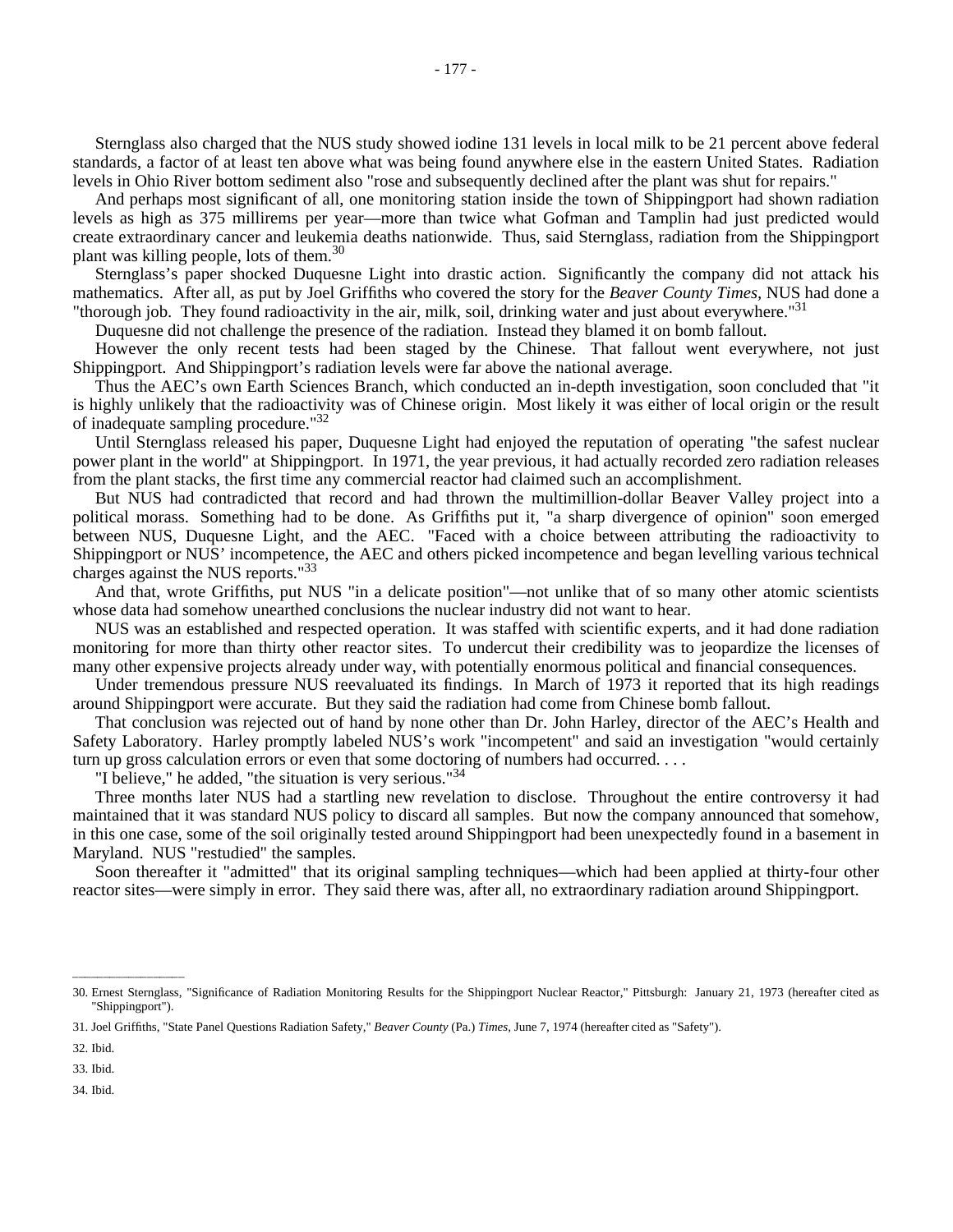#### **The Shapp Commission**

But Ernest Sternglass had not merely publicized the news of NUS's original radiation readings. He had also charged that an extraordinary rate of infant deaths had surfaced in communities around the reactor. It was not the first time he had made such a charge.

In the fall of 1970—a year after Gofman and Tamplin published their findings linking cancer deaths to radiation releases from reactors—Sternglass had begun to look at infant-mortality rates near a number of plants. He soon found that the area around the Dresden reactor near Chicago had experienced a significant rise in infant deaths in nearby counties and in the huge urban area downwind. Surveys of the populations near reactors at Hanford, California's Humboldt plant, and Indian Point, near New York City, showed similar impacts, as did a study of the environs of the West Valley reprocessing and waste storage facility in upstate New York.<sup>35</sup>

In July of 1971 the pattern of Sternglass's initial findings was given substantiation by Dr. Morris DeGroot, then chairman of the Department of Statistics at Pittsburgh's Carnegie-Mellon Institute. In his papers, and in interviews with us, DeGroot emphasized that his findings were only preliminary. But his statistics indicated a tentative correlation between reactor emissions and health problems at Dresden, Indian Point, and around the Brookhaven reactor on Long Island, New York.36

DeGroot also studied the reactor at Shippingport, and did notice a rise in infant-mortality rates there. But they did not seem to be directly correlated to the recorded radioactive emissions.

Now, however, Ernest Sternglass charged that the revelations from the NUS findings confirmed that the emissions must have been larger than Duquesne Light was publicly acknowledging. And that there was, in fact, a correlation to infant-death rates nearby.

Nine miles downwind in the town of Aliquippa, Sternglass found a twenty-year high in infant-mortality rates. Rises in fetal mortality, underweight births, and leukemia were also evident. And communities down the Ohio River had suffered infant-mortality rises that corresponded with emissions from both Shippingport and the nearby Waltz Mills reactor.<sup>37</sup>

Shippingport had now become front-page news. By April of 1973 Pennsylvania governor Milton Shapp was appointing a high-level commission to look into the affair. The commissioners included DeGroot, Dr. Karl Z. Morgan and Dr. Edward Radford, an expert in the health effects of radiation who would later chair the National Academy of Sciences Committee on the Biological Effects of Ionizing Radiation (the BEIR committee). Also on the Shapp Commission were Dr. Paul Kotin, of Temple University's School of Medicine, and Dr. Harry Smith, dean of the School of Management at Rensselaer Polytechnic Institute.

Perhaps more important, the commission also had three staff members, all of them attached to the state of Pennsylvania. One was Thomas Gerusky, chief of the state's Department of Radiological Health. The second was his assistant, Margaret Reilly, who headed that department's Office for Environmental Survey. And the third was Dr. George Tokuhata, director of the state's Bureau of Epidemiological Research. All three would later become key figures in defending the nuclear industry at Three Mile Island.

The Shapp Commissioners concerned themselves first with the question of abnormal releases of radiation from the plant. Once the NUS findings had been revised, there was "no substantial evidence" that emissions had been greater than Duquesne Light had reported. But an "absence of comprehensive off-site monitoring" meant that Sternglass's assertions could not be denied, either.

Indeed Duquesne Light had been "derelict" in its radiation monitoring duties. Its programs were "inadequately designed" and a precise determination of how much radiation was leaking from Shippingport simply "was not possible."

<sup>35.</sup> Ernest Sternglass, "Environmental Radiation and Human Health," in *Proceedings of the Sixth Berkeley Symposium on Mathematical Statistics and Probability* (held at the University of California, Berkeley, April-July 1971), pp. 145-221.

<sup>36.</sup> Morris DeGroot, "Statistical Studies of the Effect of Low-Level Radiation from Nuclear Reactors on Human Health," in *Proceedings of the Sixth Berkeley Symposium on Mathematical Statistics and Probability,* presented at the Conference on "Planning an Epidemiological Study of Pollution Effects," University of California, Berkeley, July 19-22, 1971. In a letter to Senator Edwin G. Holl (October 20, 1970), DeGroot wrote: "At the present time, a certain segment of the scientific community maintains the hypothesis that exposure of a population to radioactive gaseous discharges at the levels currently being observed for the Dresden plant increases the infant mortality rate for that population. After having carried out the statistical analysis mentioned here, I believe that there is substantial probability that increased exposure to radioactive discharges does cause an increase in the infant mortality rate."

<sup>37.</sup> Sternglass, "Shippingport."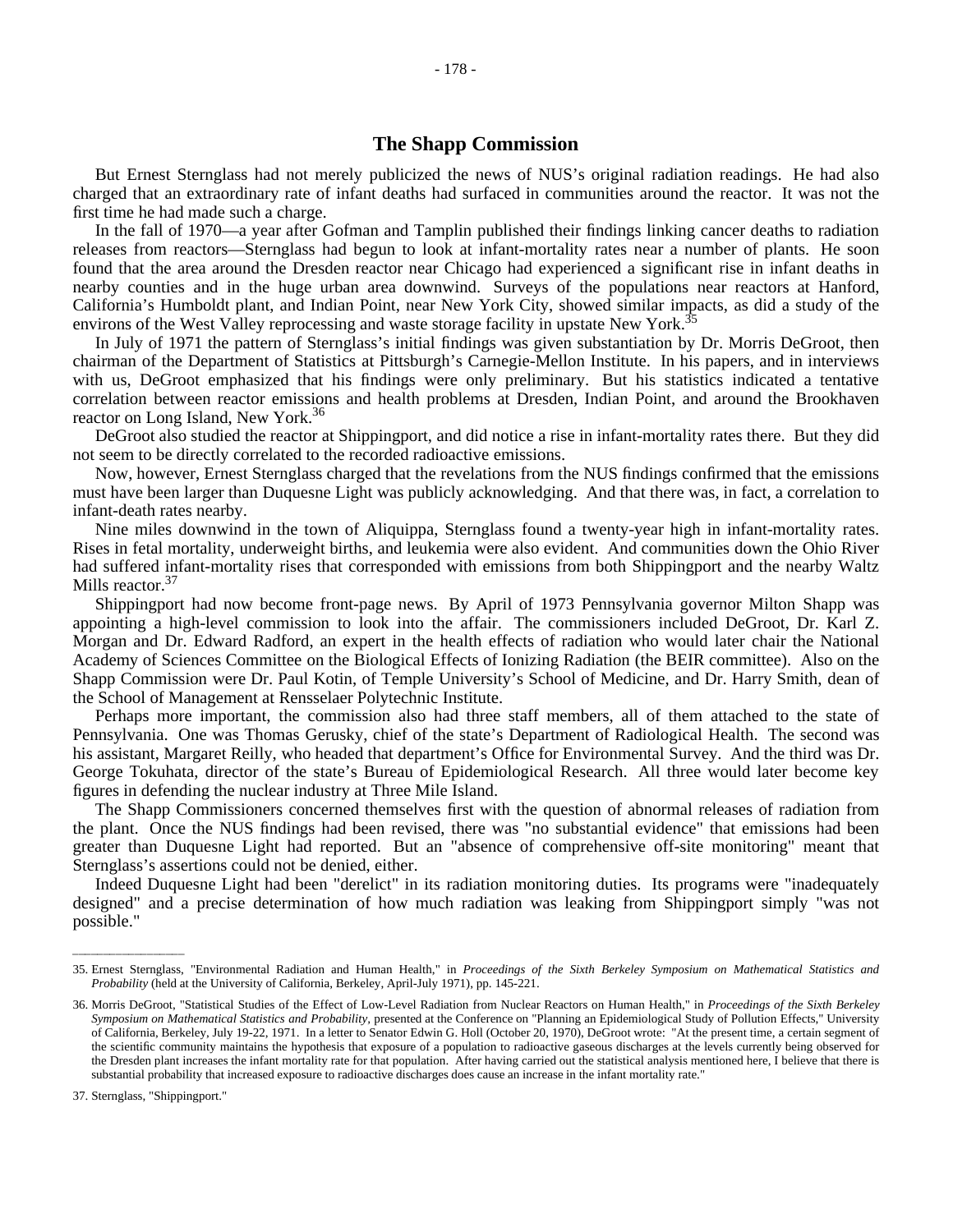As for NUS, the commission charged the company with "inadequate and careless methods" and found it "difficult to understand why at this late date NUS now finds its early reported high values were false when several different and independent types of analyses were involved."

In fact, reported the commission, there were indications from federal network studies that the initial "uncorrected" NUS figures may have been accurate. The federal studies had shown "high levels of Sr-90 in milk and of Sr-90 and Cs-137 in total diets of Pittsburgh residents."<sup>38</sup> Commissioner DeGroot said it was "highly unlikely that NUS could have made systematic errors, all in one direction, in several different analytical techniques."

Commissioner Morgan was more direct. "There appears to be," he said, "a strong suspicion of dishonesty." He later added, "For a long period now the radioactivity levels in milk in that general area have been high according to the public health agency surveys, which are completely separate from the NUS survey. This has never been explained."<sup>39</sup>

As for infant-mortality and cancer rates, the commission also reported mixed conclusions. And this may have been a function of the staff.

As deliberation on Sternglass's figures began, Dr. Tokuhata shifted the numbers according to DeGroot. He told the commissioners that some of the crucial local health statistics were "inaccurate" and reflected higher numbers of infant mortalities than actually existed. Some communities, he said, listed infant deaths that did not belong there because people came from elsewhere to use the hospitals, and were thus not actually town residents. After finding other "inadequacies" in the official data, Tokuhata vastly reduced the numbers on which Sternglass had based his conclusions.<sup>40</sup>

Tokuhata then repeated the method of adjusting the statistical base for cancer death rates. Sternglass had charged that after a five-year latency period following the opening of the reactor, cancer death rates had increased in the Shippingport environs. But when Tokuhata presented the numbers to the commission, they included the entire decade of the 1960s, averaging in the first five years of reactor operations—when no latency period had passed—with the second five, when cancer rates did start to rise.

Thus the revised statistics gave the impression that the reactor had had no effects. And thus the commission concluded that there was no "systematic pattern" of deaths increasing with proximity to the plant.<sup>41</sup>

There were other criticisms of Sternglass as well. Dr. Radford stressed that rising infant-mortality rates could have been attributable to additional social and environmental factors. In a letter to us Radford characterized Sternglass's methods as "quite incorrect."<sup>42</sup>

But the commission remained deeply divided. DeGroot, for example, acknowledged the validity of Tokuhata's initial changes in the infant-mortality statistics. But he warned that the key comparisons were being made year-byyear and town-by-town. Thus he outlined to us in a series of letters and interviews that it was wrong for Tokuhata to subtract deaths for one year in one community without making similar corrections for other years and other communities that were serving as controls. Changing the numbers for just some towns, and just for 1971, would result in statistical changes going all one direction—down.

In a letter to us Tokuhata denied comparing altered 1971 Aliquippa-area numbers with unaltered figures for other areas in other years. He acknowledged that "time and staff constraints" did not allow making such changes for times or places other than the Aliquippa area in 1971.

But there was then some question as to what purpose the Aliquippa-area alterations could possibly serve. DeGroot worried that Tokuhata had only done "half the job" of correcting the statistics. He said that throwing infant deaths out of Aliquippa without correcting for area children born in nearby Pittsburgh hospitals—which were attractive to Aliquippa residents because they were generally believed to be of higher quality than local hospitals would make the Aliquippa-area infant-death problem seem less serious than it really was.<sup>43</sup>

<sup>38.</sup> Governor's Fact Finding Committee, "*Shippingport Nuclear Power Station Alleged Health Effects*" (State of Pennsylvania, 1974) (hereafter cited as *Shapp Report*).

<sup>39.</sup> Griffiths, "Safety," Dr. Karl Z. Morgan told Griffiths he thought Duquesne Light's radiation monitoring program was "worse than none at all" because whenever a high reading would surface, the utility "sat on it."

<sup>40.</sup> Ibid.

<sup>41.</sup> *Shapp Report*. See also, Sternglass, *Secret Fallout,* pp. 139-177.

<sup>42.</sup> Edward Radford, letter to authors, February 4, 1981.

<sup>43.</sup> Morris DeGroot, interviews, April and July 1981; DeGroot, letter to authors, May 13, 1981; and George Tokuhata, letter to authors, June 4, 1981.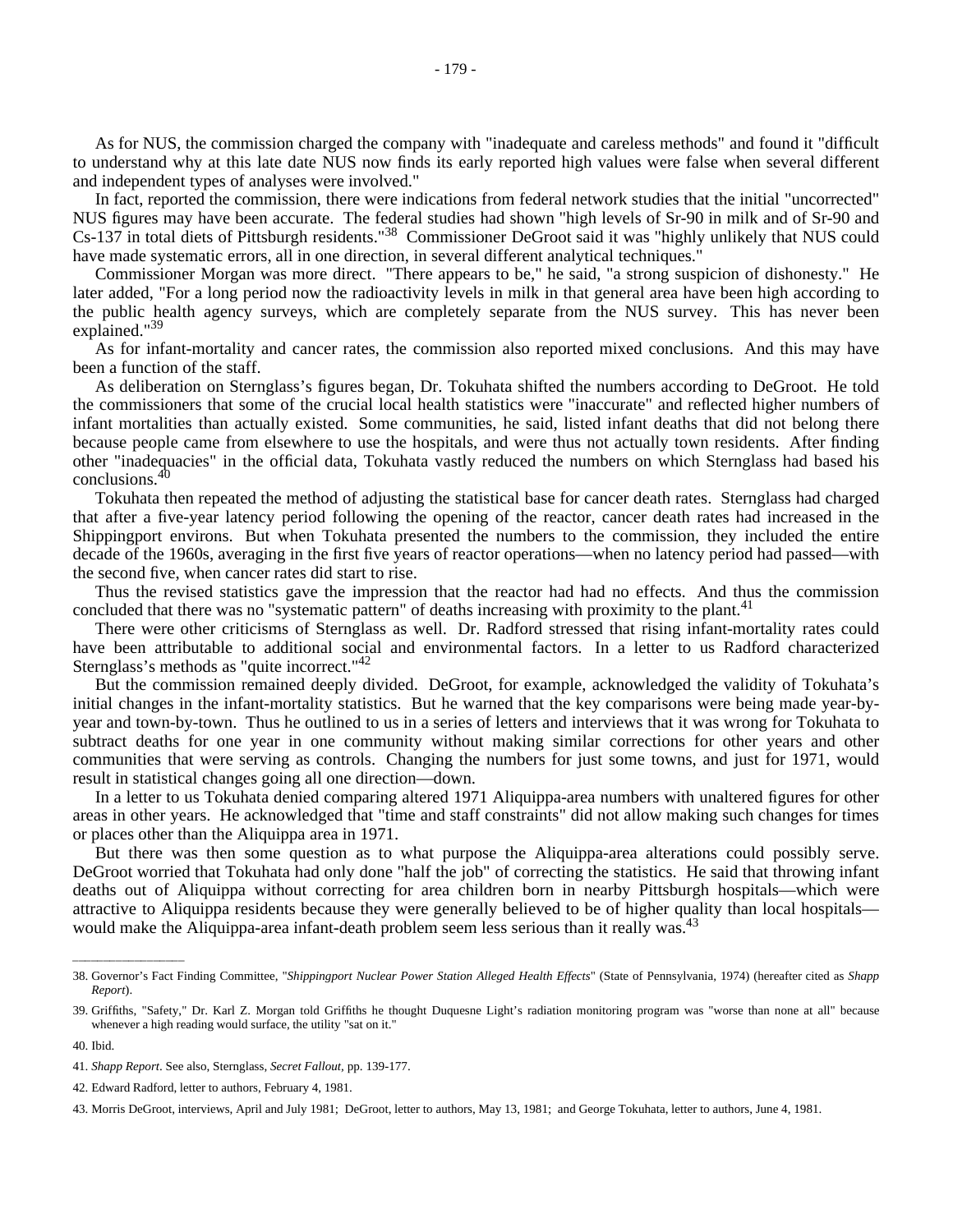Tokuhata had also made a point of comparing health statistics in the Shippingport area with the state averages. But infant-death rates around Shippingport had been significantly *lower* than the state average before the plant opened. Thus their correspondence to the state average actually represented a *rise* that could be attributed to the opening of the reactor. It was a statistical deception that would surface again at Three Mile Island.

Overall, the commissioners concluded that "no sufficient evidence" could be found to confirm charges of an escalated infant-death rate, but "neither can they be refuted from available data." The commissioners also said it was impossible to determine "whether the infant-mortality rate in Aliquippa is or is not higher than would be expected." But there was a "considerably higher" death rate there "when white infants are considered separately" from nonwhite infants.

And though the leukemia death rate for the five-mile area around the plant seemed to correspond to the state average, the death rate from other neoplasms was "slightly higher than the state average for the five-mile area and for the 'on-river' communities."<sup>44</sup>

In general the industry and the media took the Shapp report as a refutation of Sternglass's charges. "We found," Tokuhata told us in a 1981 interview, "that his allegations just were not true. The data simply did not back up his conclusions."<sup>45</sup>

But two of the commissioners saw it differently. Sternglass had been criticized for basing his conclusions "only on crude published mortality data," said DeGroot in an appendix to the commission's final report. "But those are the only data available." The criticism, he said, "should more properly fall" on public-health agencies "that have neither collected nor published" the necessary statistics.<sup>46</sup>

Dr. Morgan later told a congressional hearing that "some members of the public, perhaps even some members of the panel, interpreted our report to say that we had refuted the allegations of Dr. Sternglass. However, I did not put that interpretation on our report. And I think it is only fair to say that it is a fact that the levels of strontium and cesium in and about Pittsburgh and neighboring counties were higher than in other parts of the state and in other parts of the nation."

Morgan emphasized that he did not believe those levels were necessarily associated with Shippingport. But it was also clear that "the illnesses and infant mortality [were] higher than in other parts of the state and in other parts of the nation in these populations. One can attempt to give reasons for it, but I don't think a satisfactory answer was found."47

One thing the commissioners did agree on was that Duquesne Light's radiation monitoring apparatus was totally inadequate. It thus recommended that "the government carry out comprehensive evaluation of radiation exposure of the public around nuclear facilities. Where the possibility of significant exposure exists, appropriate epidemiologic evaluation of the health of these populations should be undertaken."<sup>48</sup> Toward that end it presented a long list of changes to make it possible to determine exactly how much radiation was leaking from Pennsylvania's nuclear power plants, and what effect it might be having on the public.

But six years later, just after the accident at Three Mile Island, Dr. Thomas Gerusky—who was in charge of radiation monitoring for the state and who had served on the staff of the Shapp Commission—admitted that "to the best of my knowledge, not a single one of those recommendations was implemented. There just wasn't enough money for the program."<sup>49</sup>

Meanwhile Duquesne Light began building two reactors at the Beaver Valley site.

hh<del>ahaa ka badaa ka badaa ka badaa ka badaa ka badaa ka badaa ka badaa ka badaa ka badaa ka badaa ka badaa ka bada</del> 44. *Shapp Report*.

<sup>45.</sup> George Tokuhata, interview, February 1981.

<sup>46.</sup> Morris DeGroot, "Comments," in *Shapp Report*.

<sup>47.</sup> *Radiation Standards and Public Health: Proceedings of a Second Congressional Seminar on Low-Level Ionizing Radiation* (sponsored by the Congressional Environmental Study Conference, the Environmental Policy Institute, and the Atomic Industrial Forum, Washington, D.C., February 10, 1978), p. 46.

<sup>48.</sup> *Shapp Report*.

<sup>49.</sup> Richard Pollock, "Business as Usual in Pennsylvania," *Critical Mass Journal,* December 1979, p. 7.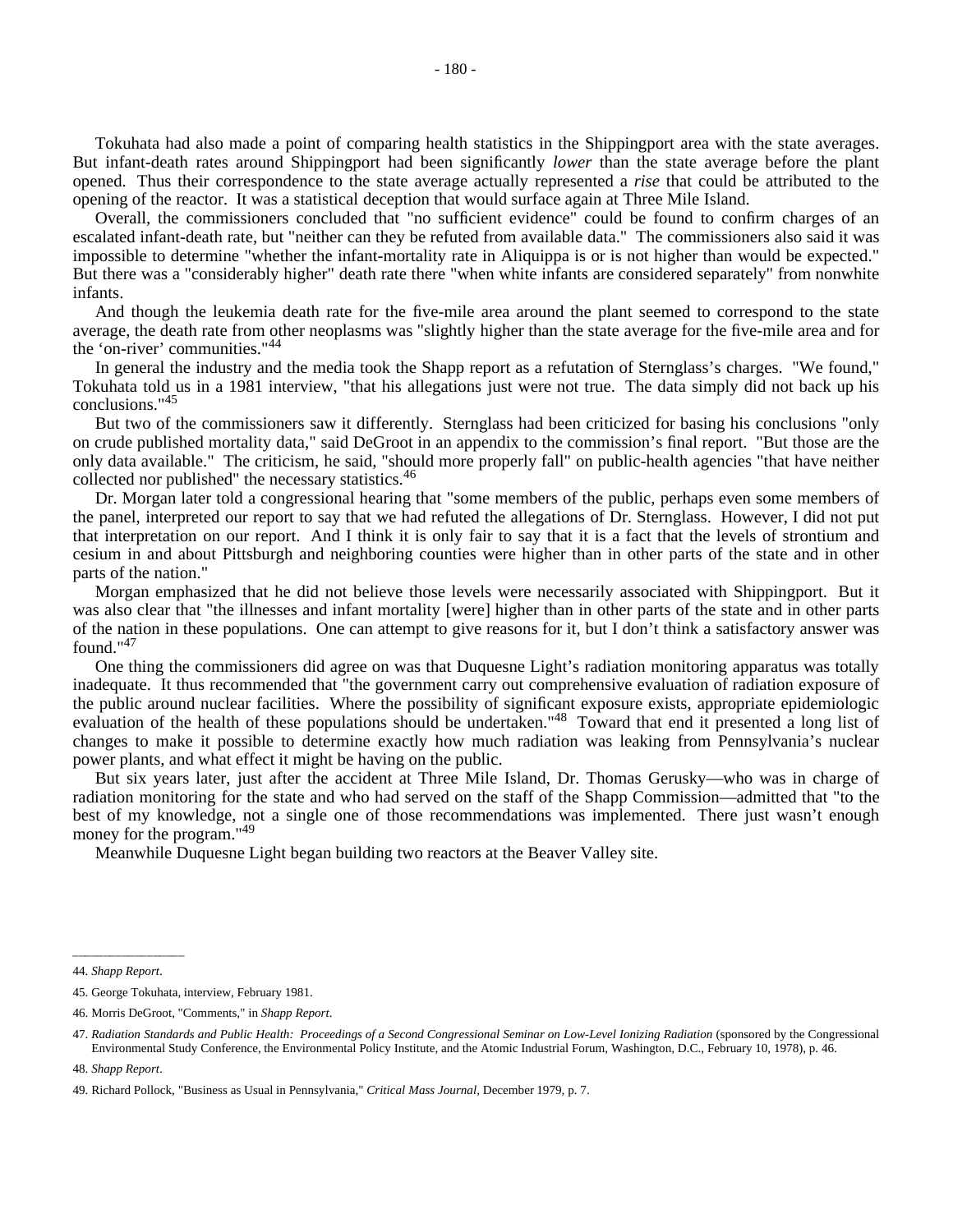## **12** How Much Radiation?

Jane Lee is a tough-talking widow in her forties. From the kitchen of her family's stone farmhouse in Etters, a tiny town in central Pennsylvania, Lee has watched the quiet countryside around her undergo some dramatic changes.

Few rural areas in the United States have remained as well kept as the hill country around Harrisburg, a town of fifty thousand some 125 miles west of Philadelphia. With a large population of conservative, slow-moving "plain folk" from the Amish and Mennonite tradition the farm regions of the Susquehanna Valley still boast some of the most beautiful and bountiful acreage in the world. Lush, deeply cultivated fields and sturdy, well-kept barns are hallmarks of an area where traditional Dutch folk symbols still mean much more than mere souvenirs.

The deepest changes in this countryside of Jane Lee's have been the invisible kind—stemming from radiation. In the mid-1960s Metropolitan Edison, a subsidiary of the General Public Utilities (GPU) holding company, decided to build a massive atomic power complex. The plant would be at Three Mile Island, a narrow piece of land in the middle of the Susquehanna River, ten miles southeast of Harrisburg. The first 819-megawatt unit was ordered from Babcock & Wilcox reactor producers in 1966. By 1974 it was on line.

There was little opposition to TMI-1. But Jane Lee had spoken out about it. The state had already tried to put a toxic-waste dump on a nearby hilltop, where runoff would pollute the water table. "If the authorities were dumb enough to want to do something like that," Lee told us, "then I didn't think they could be trusted with a nuclear power plant either."

#### **Living Next to Reactors**

Lee's opposition to the project had made her visible. Two years after TMI-1 opened, she began to get complaints from her neighbors that strange things were happening to their animals. "We're all accustomed to having an animal die here and there, or some birthing problems, or an off-year with crops and the like," she told us. "But this seemed very new. All of a sudden we were being plagued with a whole lot of bizarre things. And when you have farmers telling you their animals are falling down and can't get up, or there are miscarriages, eggs not hatching, calves being born deformed, hair falling out and cows dying, and that people who have been farming here for decades can't find any explanation for it, well, you start to wonder."

The "wondering" led just one place—Three Mile Island. In a room behind her kitchen, three miles from the plant, Lee began accumulating files, collecting signed statements from those of her neighbors who were willing to put their animals' problems down on paper. "This isn't an area where people are used to speaking out," she told us. "It hasn't been easy to get people to come forward."

As we talked in the chilly dampness of early spring, Lee showed us photographs of a badly deformed litter of kittens, born in 1978. One appeared normal, a second was born with its hair in splotches, the final two were hairless runts, born dead. "The cats get a triple dose of radiation," Lee said. "They get it when they breathe and drink like the rest of us. They get it again when they eat wild animals like field mice. And they get it a third time when they lick themselves down after running in the fields."<sup>1</sup>

Nor were the cats the only animals to suffer. Duck eggs failed to hatch, and those ducklings that made it were often deformed. Rabbits and goats were stillborn. Cats dropped dead for no apparent reason. Trees lost their bark and gardens wilted overnight.

<sup>1.</sup> Jane Lee, interview, March 1980.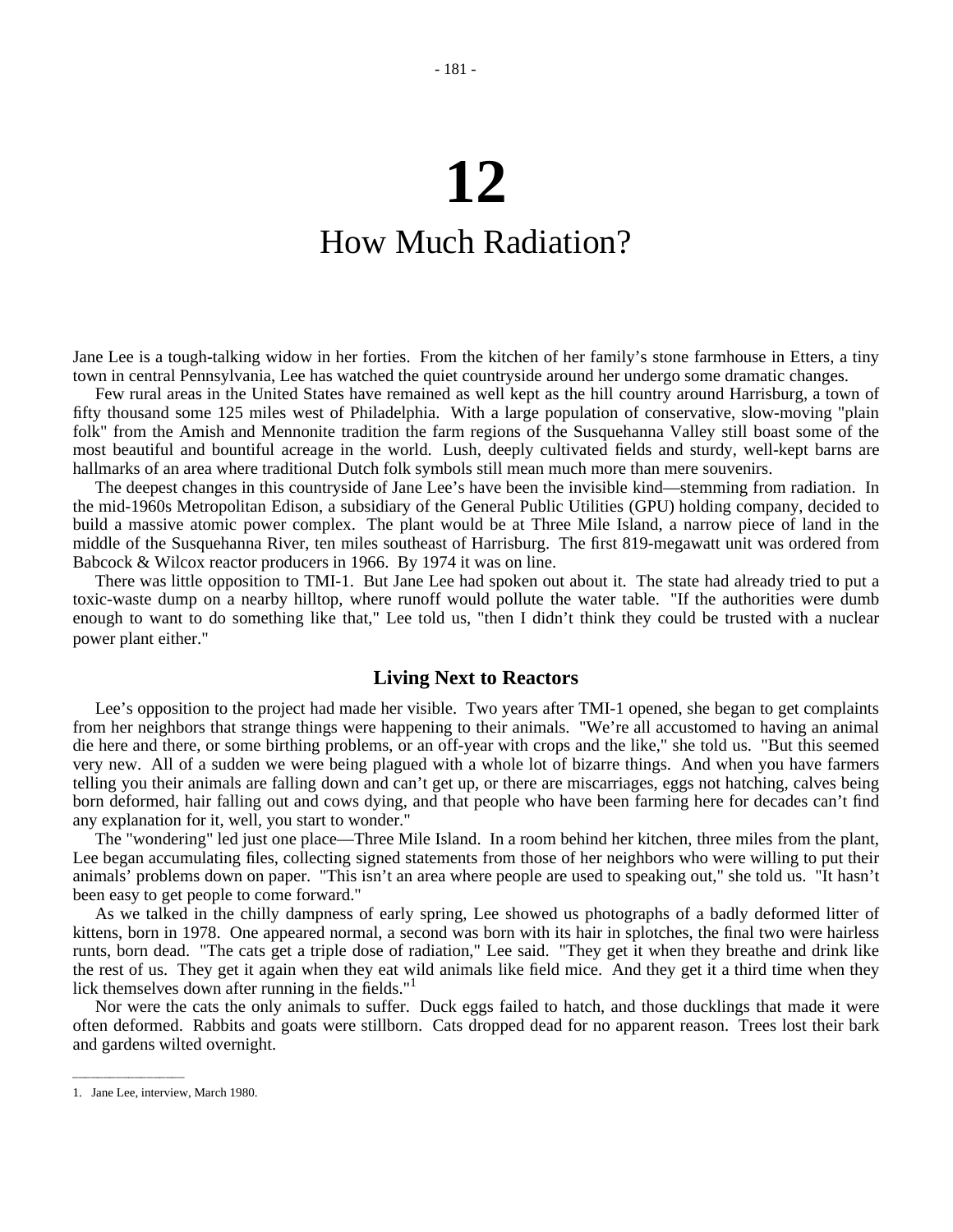Emma Whitehall, who lived at the same farm within four miles of TMI for all of her seventy years, told Lee that in 1978 her ducks laid 290 eggs, not one of which hatched. She also lost a milk cow and her calf.

On the same road James Fitzgerald reported two calves born blind, with unnaturally soft bones. Across the river in Middletown, less than five miles from the reactor, Mary Ann Fisher saw a three-week-old litter of kittens drop dead overnight. One hundred eggs laid by twelve geese produced just one hatchling, which died.

In January of 1979, just after the opening of a second, larger nuclear unit at Three Mile Island, Fisher lost four litters of kittens to spontaneous abortions, had one full-term litter stillborn, and complained of four heifers being unable to conceive. Her geese laid eggs again with no hatchlings, then stopped setting.<sup>2</sup>

Charles Conley, who lives within eyesight of the TMI towers, also had complaints. Ever since the plant opened, he said, rainfall would wash a milky-white substance off his roof and into the cisterns from which his cows would drink. If the cows drank it, "they would get down and not be able to get up." If he dumped the white substance out of the cisterns, "the grass would die."

Other neighbors also complained of the mysterious white substance, and pointed to runoff lines below their roofs where something had created a trough of dead grass.

Conley had no proof the white substance was coming from the power plant. But he told us that "whenever it would shut down, why, the powder would disappear. And when it would fire up, the powder would come back."<sup>3</sup>

Born in 1914, within a half-mile of his farm, Conley readily conceded that country life is full of ups and downs, and that plants and animals get sick and die, sometimes for inexplicable reasons. "Any farmer with livestock knows you'll have a history of trouble," added Gary Huntsberger, owner of four hundred acres near the plant. "Just as you get one thing licked, you'll have another crop up."<sup>4</sup>

Indeed it is virtually impossible to nail down firm statistics on a "normal" rate of birth defects and reproductive problems among farm animals. Dr. Horst Leipold of Kansas State University, one of the nation's leading experts on animal husbandry, told us that a 1 percent stillbirth rate among beef and dairy cows was considered normal, and that the rate might be twice that for goats and pigs. "If I hear about two stillbirths, or malformations, at the same farm, I consider that serious enough to go out there," Leipold told us.<sup>5</sup>

For farmers and many observers there seemed obvious reasons why radiation around TMI, at Lloyd Mixon's ranch near Rocky Flats, and at other nuclear facilities would cause an abnormal number of symptoms to appear in animals before they would in humans. Some of them—particularly cats and rabbits—are much smaller and reproduce far more quickly, at a much earlier age, than humans. Most farm and wild animals also keep their mouths and noses constantly to the ground, for grazing and hunting. That means they absorb more heavy fallout particles from the air they breathe, the water they drink, and the plants and animals they eat. They may also receive more gamma doses from emitters on the ground.

Some animals also may be more radiation-sensitive than adult humans. In fact animals have been used as radiation monitors during abnormal emissions at the Oak Ridge National Laboratory. And it is well known that pine trees are more sensitive to radiation than grown humans.<sup>6</sup>

Humans, on the other hand, usually wash their vegetables. They stand farther off the ground than most other animals, and thus breathe in fewer heavy particulates. Their meat and fish are often not freshly slaughtered, giving some of the radiation time to decompose.

But ultimately, we are also susceptible. "Watch the animals," Helen Caldicott, a Boston pediatrician and radiation expert, told us in 1980. "What happens to them first will be happening to people soon enough."<sup>7</sup>

<sup>2.</sup> Affidavits at Fisher Farm, Etters, Pennsylvania.

<sup>3.</sup> Charles Conley, interview, March 1980.

<sup>4.</sup> Laura T. Hammel, "Three Mile Island's Second Accident: How Government Failed," *Baltimore News-American,* July 20, 1980 (hereafter cited as "Second Accident").

<sup>5.</sup> Horst Leipold, interview, May 1981; See also, L. O. Gilmore and N. S. Feccheimer, "Congenital Abnormalities in Cattle and Their General Etiological Factors," *Journal of Dairy Science* 52, No. 11, pp. 1831-1836.

<sup>6.</sup> Karl Z. Morgan, interview, May 1981.

<sup>7.</sup> Helen Caldicott, interview, March 1980. We talked with Dr. Caldicott just before her appearance on a nationally televised panel in Harrisburg. The occasion was the accident's first anniversary. When asked about the general rash of animal problems in the area, one pronuclear panelist blamed "milk fever" and advised giving the cows in question "a swift kick."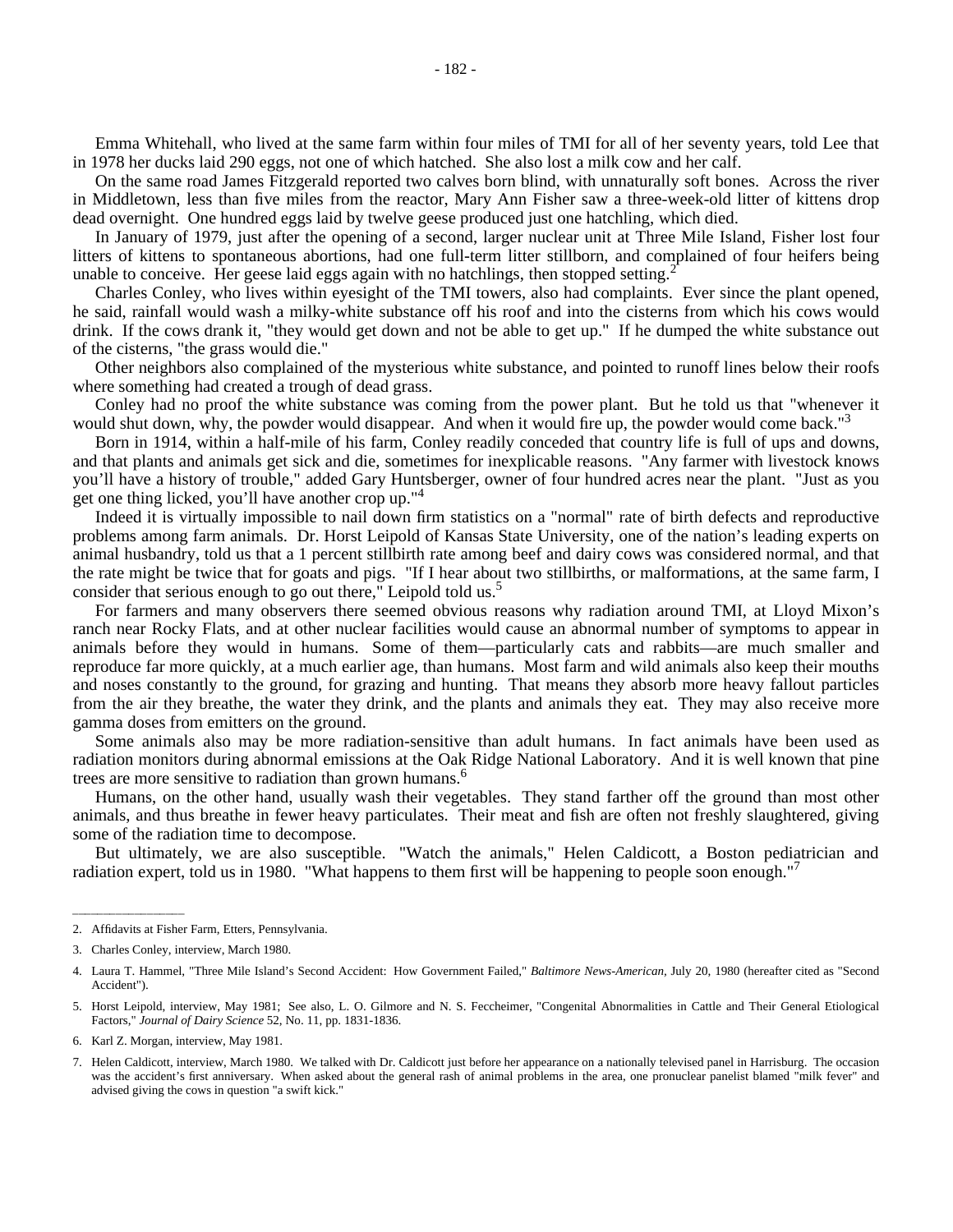And what was happening to animals during normal operations at Three Mile Island also seemed to be happening near other reactor sites. At Hinsdale, New Hampshire, just across the Connecticut River from the Vermont Yankee reactor, sixty-seven-year-old Annie Fostyck was seeing things in her cows she'd never seen before. After the plant opened, she said, there was a rash of "cows miscarrying, aborting. Cows with boils, tumors, lameness. Cows eating clay even in winter." She also complained of a "white, milky film" that floated in the air and would "fly off when the corn was cut."

Neighbor John Solacz found that cows "have been harder to breed" since the plant opened. "Right after freshening," he said, "some have run a high fever, stopped eating and died within a week. They're aborting too."

Steve Stoll, a public-relations man for Vermont Yankee, had heard similar charges before. There was "nothing to substantiate" claims the reactor was harming animals. "We have people calling us up all the time with these complaints. But most of the time, it's just generalities," he told *Vermonter* reporter Susan Green. "These people do not know anything about radiation, so when anything is out of the ordinary, it's easy to blame Vermont [Yankee]."

Mildred Zywna's complaints were not so easily dismissed. As a Hinsdale town selectwoman, she had reported a general disappearance of squirrels, rabbits, and birds after Vermont Yankee opened. A number of trees had died mysteriously, and the bark was peeling off some on the sides facing the plant. A grandmother in her late fifties, Zywna had noticed a rise in thyroid cancers in town. She also knew that Dr. Rosalie Bertell of the Roswell Park Memorial Cancer Research Institute in Buffalo had noted a high rate of heart problems requiring hospitalization in Vernon, where Vermont Yankee was located. Disturbed by such findings, Zywna and her fellow town officers had asked the state for statistics on cancer rates in Hinsdale. The state never responded.<sup>8</sup>

Farmers in upstate New York near the Nine Mile Point and Fitzpatrick power reactors got similar treatment. "We've been trying to get a study done here for years," we were told by Nancy Weber, a dairy farmer in the town of Mexico. "But we haven't been able to get anybody to listen to us."

Weber's dairy farm has been in her husband's family for thirty-five years, and is situated near both plants. The area also has toxic-waste dumps. However, according to Weber NRC documents indicated that emissions from the nearby reactors were peaking at the same time a score of local farmers had experienced "more than normal abortions among our animals" plus "extreme difficulty in getting cows bred."

Some calves that made it were coming out deformed, including several born at 150 pounds, twice normal. "It was like a science fiction movie," she said. "One calf came out staring at me with giant red eyes." Among other things, the oversized calves were causing pelvic separations among the mothers. For about a year, Weber told us, there were instances of calves being born with two tails and three front legs, with brain and liver tumors, and with severe deformations in their internal organs. A goat farmer reported "mummified kids born left and right." Reproductive problems among cats became rampant.

The NUS Corporation, which did the controversial environmental monitoring at Shippingport in the early 1970s, also surveyed the Fitzpatrick/Nine Mile Point area in 1980. They found abnormal cesium levels at one nearby farm, but blamed it on bomb fallout. "Nobody quite believed that," said Weber.<sup>9</sup>

Columnist Jack Anderson also reported some similar problems at Shippingport. In his nationally syndicated column he said that the new Beaver Valley plant had contaminated the drinking water supply at the site, and had dumped nine thousand gallons of radioactive liquids into the Ohio River without warning towns downstream that drew drinking water from it.

Shippingport residents told journalist Howard Rosenberg, an investigator for Jack Anderson, of "white dust that sometimes covered their roofs and filled their cisterns. They charged that their water wells and backyard gardens had occasionally been contaminated. They showed him chunks of calcium sulfate that had fallen on their property. He brought one plate-sized chunk of pollution back as a souvenir."

Rosenberg also reported strange goings-on among area wildlife, including "tales of birds that walked backwards." Hunters and woodsmen said that "the lush foliage along the riverbank has turned brown and sickly. The deer long ago abandoned their former haunts." In an interview Rosenberg also told us that small animals like rabbits, squirrels,

<sup>8.</sup> Susan Green, "Yankee: The People and the Plant," *Vermonter,* December 7, 1980 (hereafter cited as "Vermont Yankee"); and David Riley, "Big Power in a Small Town," *Country Journal,* April 1980. We did follow-up interviews with most of the people mentioned in these articles and found the accounts to be quite similar to those around

<sup>9.</sup> Nancy Weber, interview, April 1981. See also, "Bovine Blues," *The Waste Paper,* the Sierra Club, spring 1980, and "Radioactive Milk?" winter 1981.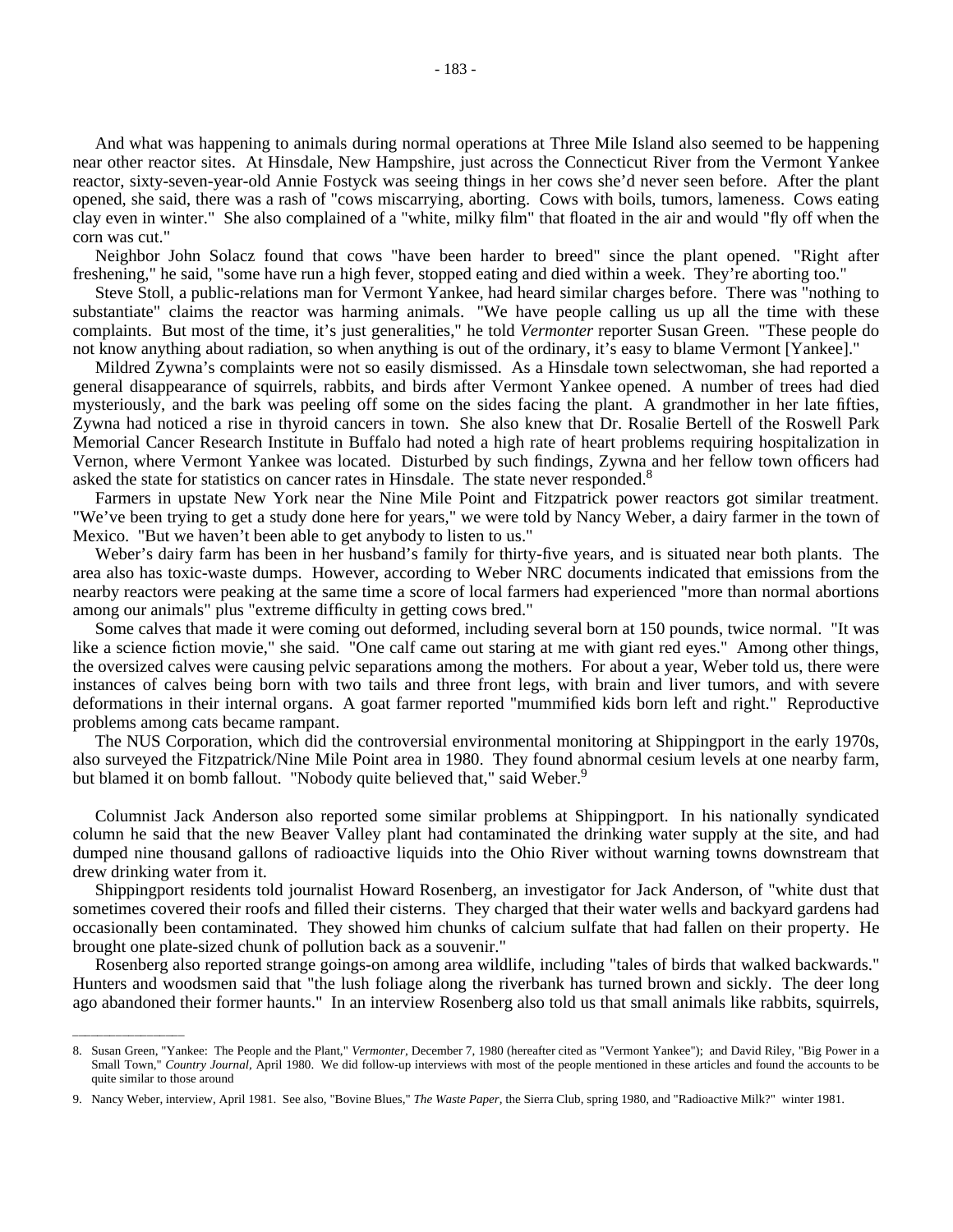and sparrows had disappeared from the woods.<sup>10</sup>

One of Anderson's columns on the situation at Shippingport was banned by a number of western Pennsylvania newspapers.

But reports of similar symptoms in Arkansas surfaced on the national wire of the Associated Press. In that case a farmer named Herschel Bennett said the 850-megawatt Arkansas Nuclear One was destroying his farm, which was just a quarter mile away.

Owned by Arkansas Power and Light Company (AP&L), Nuclear One is seventy miles from Little Rock, in the town of Russellville. It was granted its operating license in 1974. In the late winter of 1977 Bennett reported a calf born on his farm with no eyeballs. "One lid was growed shut," he told the *Arkansas Gazette*. "The lid didn't open, but you could feel there was nothing back there. The other eyelid would open and close and there was no eyeball at all. $n<sup>11</sup>$ 

The eyeless calf died on March 1, 1977. Another calf was born around the same time with no tail. "Nothing like that calf being born deformed ever happened here before," Bennett told us in a 1980 interview. Bennett and his wife had been on the same farm since the 1940s. The place had been owned by Bennett's grandfather before him.

Along with his thirty head of cattle Bennett managed a twenty-acre peach orchard. Soon after the eyeless calf succumbed, a quarter of Bennett's peach orchard also died. Bennett called the operators of Nuclear One, who soon visited his farm with a representative of the local agricultural extension service. They told him his problems were from winterkill. According to Bennett, a Louisiana State University horticulturist named Dr. Earl Puls added "poor management" and "an extremely high population of nematodes" to the list of causes. Puls, who visited the farm "for about one hour," said his findings were "conclusive in ruling out any type of nuclear radiation."<sup>12</sup>

Puls's report was reminiscent of official studies done of animal problems at Lloyd Mixon's ranch near Rocky Flats and of official disclaimers at Vermont Yankee and Nine Mile Point. "I've been raising peaches for more than thirty years now," Bennett told us in an interview, "and there was just one year, back in the 1950s, when we had no crop. Now this fellow comes from some university, spends an hour here and tells me I'm mismanaging my orchards and don't know what I'm talking about. Well, I'll tell you this. We haven't lost anything in this heat and drought. And that plant's been shut down for a long time now [for repairs] and ever since it's been shut down, why, we've had as good a year as any."

After the death of his eyeless calf, Bennett reported a rash of reproductive problems in his cow herd, and a drop in the hatching rate of chicken eggs laid at his farm. A laboratory confirmed the problem with the eggs, but declined to name a cause.

There were no monitoring devices at Bennett's farm. But NRC records did confirm that Nuclear One dumped an abnormal amount of radioactive liquid into nearby Lake Dardanelle in the summer and fall of 1976, when the eyeless calf might have been most vulnerable. "Their problems corresponded to mine as far as time was concerned," Bennett told us. "Leaks and spills and releases and filtering problems. . . . They did everything wrong about the time the calf was born without any eyeballs."<sup>13</sup>

NRC records confirmed the releases. But the commission's Jack Donohew said the levels were "a fraction" of what could cause "biological mutations." He told the *Arkansas Gazette* the fact that Bennett's animal problems surfaced at the same time as the radioactive releases was "probably just a coincidence."<sup>14</sup>

<sup>10.</sup> Jack Anderson and Les Whitten, "Washington Merry-Go-Round," November 1, 1977, November 16, 1977, and April 17, 1979 (hereafter cited as "Merry-Go-Round"). Also, Howard Rosenberg, interview, May 1981. Anderson and Whitten's November 1, 1977, column, entitled "White Clouds Over Pa.," was the one banned in some western Pennsylvania newspapers.

<sup>11.</sup> Carol Matlack, and Ginger Shiras, "Farmer Near Plant Reports Calf Deformed, Trees Died," *Arkansas Gazette,* June 2, 1979, p. 1-A (hereafter cited as "Farmer"). (We first found Bennett's story in an Associated Press story, "Farmer Thinks Nuclear Plant Is Cause of His Plight," *Columbus Dispatch,* September 23, 1979. Our thanks to Phyllis Wasserman for sending us that and many other clippings.)

<sup>12.</sup> *Arkansas Gazette,* October 17 and November 1, 1979.

<sup>13.</sup> Herschel Bennett interview, October 1980. Herschel Bennett died under mysterious circumstances as we were writing this book. He was investigating the outtake pipes at Nuclear One and somehow fell into twelve feet of water and drowned. There was just one witness to the drowning. No autopsy was performed. Bill Peters, letter to authors, November 13, 1980; and, Bill Peters, interview, November 1980.

<sup>14.</sup> Matlack and Shiras, "Farmer"; See also, *On the Record: Operations and Reported Incidents of Arkansas Nuclear One* (People's Action for Safe Energy, 401 Watson, Fayetteville, AR 72701).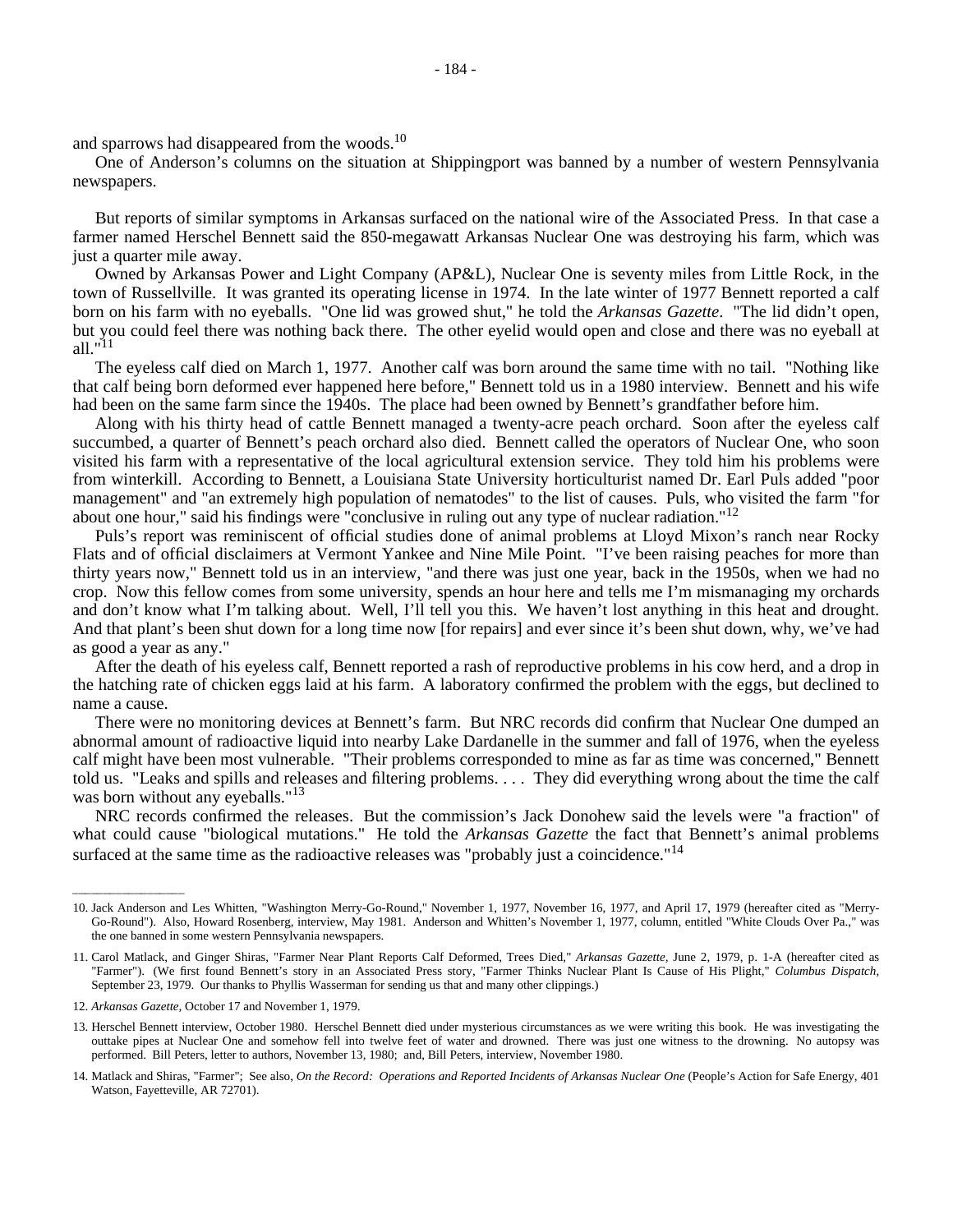The spreading fear among farmers had its political costs. Such fears—plus economic concerns—prompted the town of Eugene, Oregon, to vote down, in 1966, a reactor project planned nearby.

Through the late sixties and early seventies a small but dedicated group of concerned citizens around the country devoted thousands of dollars and years of effort to dragging the industry through the licensing process and the courts, trying to stop the reactors or at least make them safer. In so doing they laid the foundation for a social movement.

By the early seventies concern had spread, particularly in areas where the plants were being built. An amalgam of traditionally conservative farmers, fishing people, and small-town residents joined with nationally organized nuclear opponents. In 1976 the first coordinated civil disobedience actions took place at the Seabrook reactor site on the New Hampshire seacoast. Operating with nonviolent tactics, a coalition called the Clamshell Alliance helped organize a series of occupations that captured the imagination of environmental activists around the U.S. By the summer of 1978, when the Clamshell attracted some twenty thousand nuclear opponents to the Seabrook site, scores of occupations had taken place around the country, and a national antinuclear network was in place. A movement had grown to stop the reactor industry that echoed the one aimed at atmospheric testing two decades earlier.<sup>15</sup>

By the spring of 1979 the peaceful atom was in serious financial straits. The Arab oil embargo of 1973 had sent fuel prices soaring, which by all expectations should have made atomic energy more competitive. Instead it sent the cost of the reactors themselves soaring, at a rate far higher than the cost increases in coal burners. Electricity prices also rose sharply, prompting American consumers to use far less. That, in turn, helped undercut the demand for new reactors, which fell further because of public pressure and a loss of faith in the technology.<sup>16</sup> Orders fell drastically, from forty-one in 1973 and twenty-six in 1974, to four in 1975, three in 1976, four in 1977, and two in 1978. Cancellations quickly outnumbered orders. In 1978 the number of domestic reactors on line, on order or under construction dropped to 197, lowest since 1972.17

And there were other problems. In 1966 the Fermi fast breeder, which the UAW had fought to the Supreme Court, very nearly caused a devastating radioactive release. Starting on October 5, 1966, the reactor hovered on the brink of a catastrophic meltdown for an entire month. Its operators secretly alerted local police and officials in Detroit, forty miles north, that a mass evacuation might be necessary. The disaster was barely averted.<sup>18</sup>

Eleven years later two workmen at the Tennessee Valley Authority's Browns Ferry plant near Decatur, Alabama, set the plant's wiring system on fire. The workers had been using a candle to check for air leaks and had set some insulation into flames. By the time the fire was out, \$100 million in damage had been done.<sup>19</sup>

By 1979 sloppy reactor construction, poor design, and inept operation had become a national scandal. That year's NRC records revealed more than twenty-three hundred operating errors, including a failure of control rods at Browns Ferry; a temporary blackout in the control room of a power plant in Florida; the surprise development of a steam bubble in another Florida reactor; and the blowout of a coolant pump at Arkansas Nuclear One, near Herschel Bennett's farm. New York's Fitzpatrick II—where Nancy Weber's cows were dying—listed eighty-eight incidents of its own.<sup>20</sup> There were other incidents as well: one reactor cooling system had been hooked up to the plant's drinking supply. At another plant a basketball wrapped in tape had been used to plug a defective pipe.<sup>21</sup>

Through the end of 1979, the allowable average dose to residents near the plants remained at 170 millirems per year, a rate Drs. Gofman and Tamplin calculated would guarantee an extra thirty-two thousand deaths per year. And methods of measuring radioactive releases had not been systematically improved despite the recommendations of the Shapp Commission. If anything, standards were regressing.

In 1975, for example, excessive strontium 90 radiation was found in milk at a farm near the Shippingport plant.

<sup>15.</sup> For a documentary history of the early antireactor movement see Harvey Wasserman, *Energy War: Reports from the Front* (Westport, Conn: Lawrence Hill, 1979).

<sup>16.</sup> Charles Komonoff, *Power Plant Cost Escalation* (New York: Komonoff Energy Associates, 1981).

<sup>17.</sup> A good reference for the history of reactor orders is the Atomic Industrial Forum's "Historical Profile of U.S. Nuclear Power Development," which can be gotten from the AIF at 7101 Wisconsin Ave., Washington, D.C. 20014.

<sup>18.</sup> Fuller, *We Almost Lost Detroit*.

<sup>19.</sup> U.S. Congress, Senate and House Joint Committee on Atomic Energy, *Browns Ferry Nuclear Plant Fire,* 94th Cong., September 16, 1975.

<sup>20.</sup> *New York Times,* July 14, 1980, p. 26; see also, *1979: 2000 Nuclear Mishaps* (Washington, D.C.: Critical Mass Energy Project, 1980).

<sup>21.</sup> Robert Pollard, ed., *The Nugget File* (Cambridge, Mass.: Union of Concerned Scientists, 1979).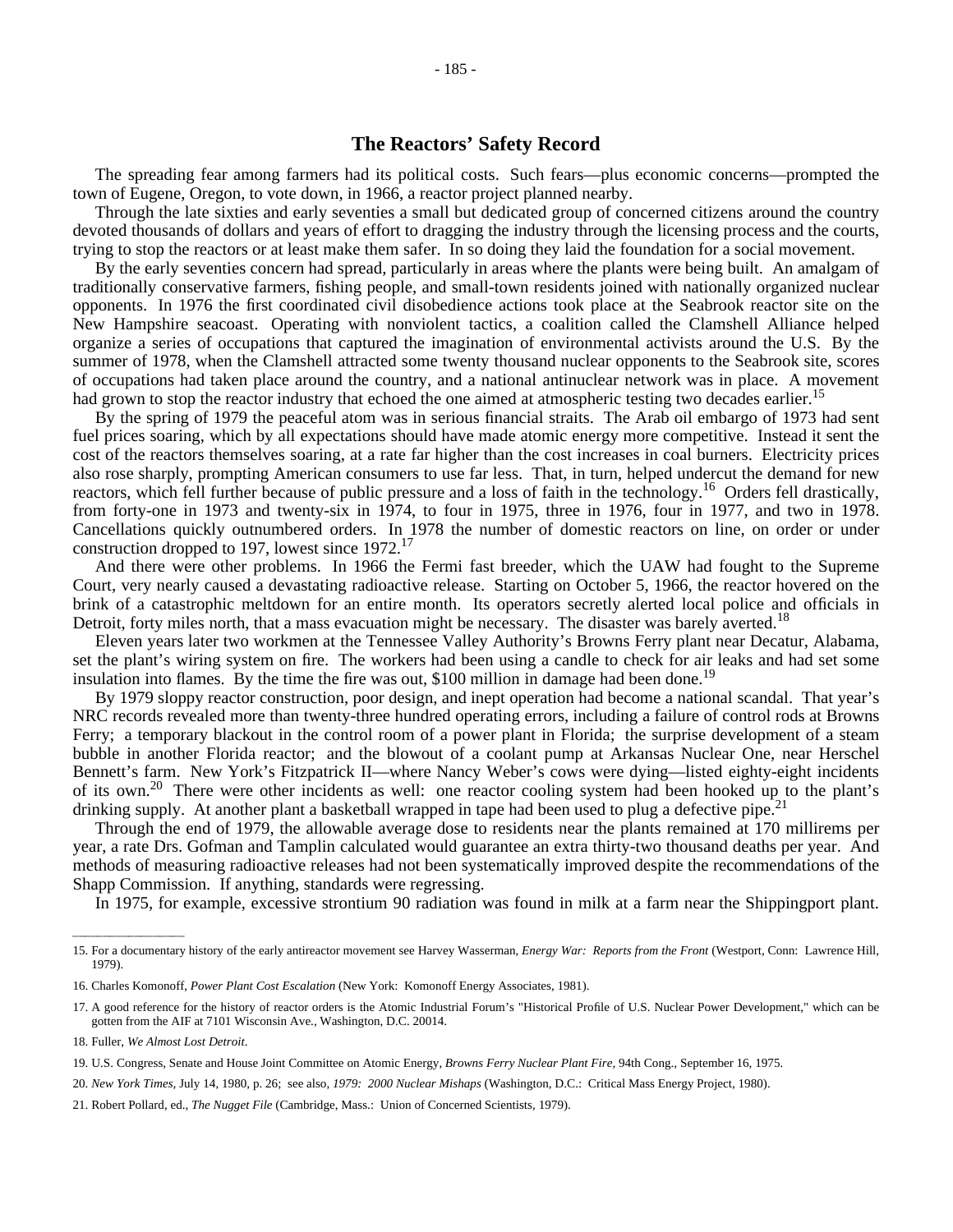The following year, monitoring at that farm was discontinued. $^{22}$ 

In October of 1977 Ernest Sternglass charged that strontium emissions from the Millstone Nuclear Power Station at Waterford, Connecticut, were extraordinarily high, and had led to an increased rate of cancer.<sup>23</sup> Soon thereafter the NRC eliminated the requirement that utilities collect strontium 90 data. Budgetary reasons were cited.<sup>24</sup>

Also that fall the General Accounting Office released a report charging that the EPA's national radiation monitoring program did not measure exposure for 40 percent of the American people, "and provides only educated guesses for the remaining 60%." The GAO warned that "levels of radiation are increasing which affect not only the health of the current population, but of future generations because of genetic damage." Federal agencies lacked resources, staff, and know-how to deal with the problem, said the GAO. Environmental Protection Agency policy "may not be the result of public need, but rather reflects a crisis-oriented approach to the problem."<sup>25</sup> Despite the warning, the Reagan administration in 1981 drastically cut the EPA's radiation monitoring program well below the levels cited as inadequate by the GAO.

But crisis was something the industry was saying could not happen. Despite the near-catastrophes at Fermi and Browns Ferry, reactor manufacturers, utilities, and their supporters in government continued to assure the public that an accident was next to impossible. In 1976 an MIT professor named Norman Rasmussen issued a major study indicating that the odds against a major meltdown by 1980 were on the order of one in twenty thousand. Sponsored by the NRC, his report was hailed by the industry as the ultimate confirmation of nuclear reactor safety.<sup>26</sup>

But in January of 1979, under public attack, the NRC renounced the Rasmussen report and in essence admitted that it did not know what the odds on a reactor accident really were. $27$ 

In the spring of 1979 the GAO issued another study on radiation, this one entitled *Areas Around Nuclear Facilities Should Be Better Prepared for Radiological Emergencies*. Among other things the report warned that evacuation plans around military and commercial plants were deficient. "There does not appear to be a Federal policy on providing nuclear accident response information to the general public," charged the report. There was thus "only limited assurance that the people near most fixed nuclear facilities will be adequately protected from the radiological consequences of a serious nuclear accident."

In fact part of the problem seemed to be active hostility on the part of the utilities. At several locations, complained the GAO, "facilities' operators were reluctant to provide public information for fear of creating public alarm that could result in new or prolonged current protest activities."<sup>28</sup> The GAO report, which had been months in preparation, was dated March 30, 1979.

Two days earlier the "impossible" had begun to happen at Pennsylvania's Three Mile Island Unit Two. The reactor had been rushed into operation by its owners—The Metropolitan Edison Company—on December 28, 1978, apparently for tax purposes. Critics charged it was not fully prepared to go into operation, and its early record proved it. Within weeks after it opened, Unit Two had two valves break during a turbine test. On February 1 a throttle valve began to leak. A day later a pump blew a seal. Then another pump tripped off.

Finally, at 3:58 A.M. on March 28, 1979, alarms in the control room began to flash. Feedwater pumps went off line. Control-room operators misread their instruments and began making wrong decisions. As the core lost water, heat and pressure began to rise. A valve opened and didn't close. Radioactive water gushed onto the floor of the

<sup>22.</sup> Anderson and Whitten, "Merry-Go-Round," November 16, 1977.

<sup>23.</sup> Ernest Sternglass, "Strontium-90 Levels in the Milk and Diet Near Connecticut Nuclear Power Plants," October 27, 1977, and Sternglass, "Cancer Mortality Changes Around Nuclear Facilities in Connecticut," presented at a congressional seminar on low-level radiation, Washington, D.C., February 10, 1978. Sternglass's charge that high emissions from the Millstone plant might have caused a rise in cancer rates in nearby communities was given preliminary confirmation by early indicators from a Connecticut State study. See Steve Fagin, "Radiation Study Group Gets Preliminary Report on Cancer," New London *Day,* June 10, 1981, p. 2.

<sup>24.</sup> Joseph Hendrie, Chairman, NRC, letter to Dorothy B. Jones, First Vice-President, Another Mother for Peace, December 3, 1978. In the letter Hendrie says that by monitoring for Cs-137 the NRC could also determine how much Sr-90 was being released. "The omission of radiostrontium from the recommended program is not a monitoring issue," he said.

<sup>25.</sup> *New York Times,* September 15, 1977, p. A-1.

<sup>26.</sup> NRC, WASH-1400, October 1975.

<sup>27.</sup> NRC, "Statement on Risk Assessment and the Reactor Safety Study Report," WASH-1400, in *Light of Risk Assessment Group Report* (Washington, D.C.: NRC January 18, 1979).

<sup>28.</sup> GAO, *Areas Around Nuclear Facilities Should be Better Prepared for Radiological Emergencies,* EMD-78-110 (Washington, D.C.: GAO, March 30, 1979), pp. 28-31.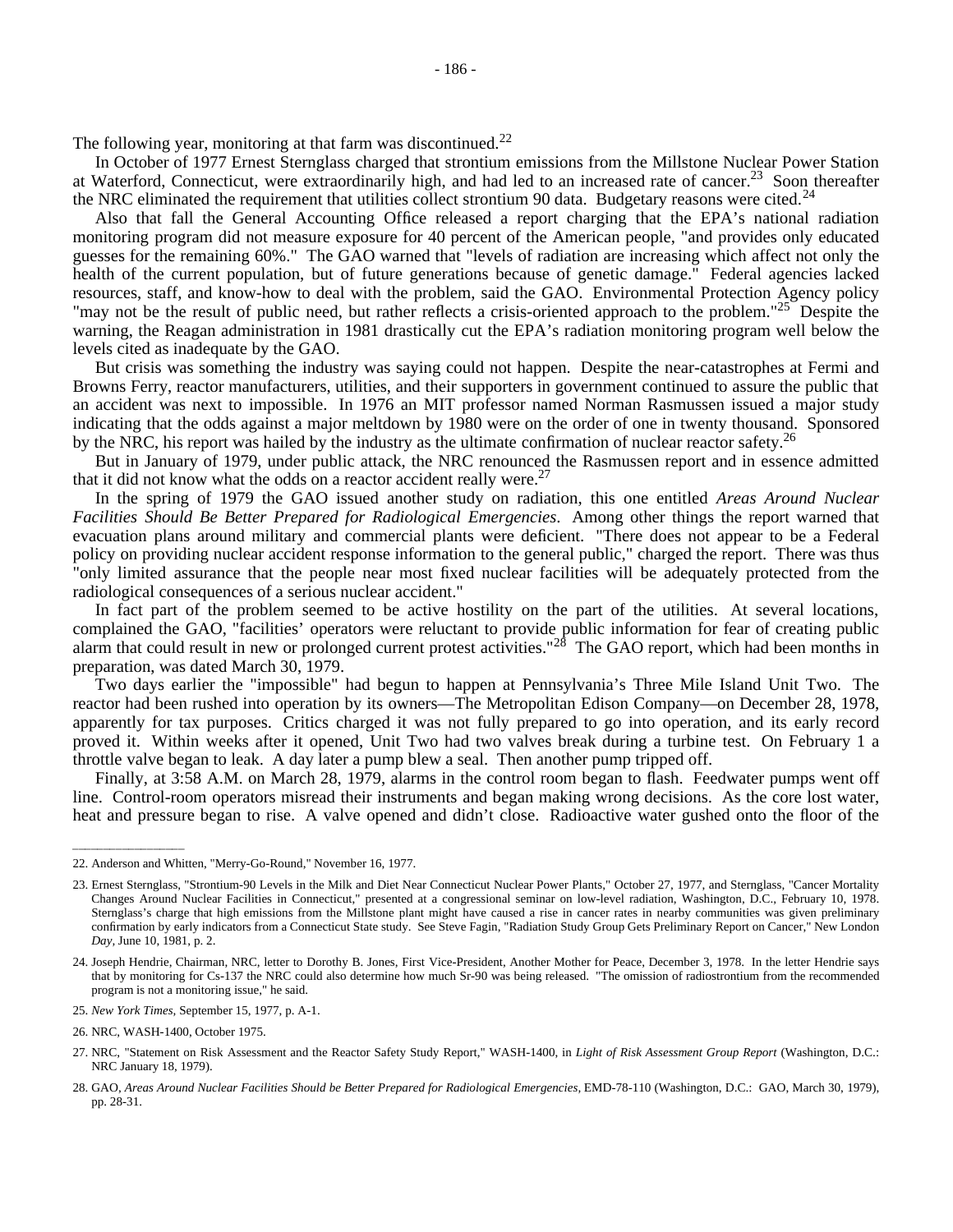containment building. The emergency core cooling system kicked in, but an operator shut it off. A pump flooded an auxiliary building with contaminated water, causing a steam release. Radiation escaped through the containment. Radioactive water leaked into the Susquehanna River.

Finally, a hydrogen bubble developed in the core, apparently threatening an explosion. While America—and the world—hung with bated breath, unknown quantities of radiation escaped into the air of central Pennsylvania.<sup>29</sup>

#### **How Much Radiation?**

First and foremost the utility, the NRC, and the industry strove to minimize the public impression of how much radiation had escaped at Three Mile Island and how dangerous it might be. As the AEC had done in more than 250 bomb tests, and as the operators of the Windscale and Rocky Flats facilities had also done, the owners of TMI now hastened to assure the public that only negligible amounts of radiation had escaped to the atmosphere, and that there was no reason to believe anyone would be harmed.

The total emission from the accident, said Margaret Reilly of Pennsylvania's Department of Radiation Protection, amounted to "a gnat's eyelash." Despite the order from Pennsylvania governor Richard Thornburgh—two days after the accident—that pregnant women and small children abandon the immediate area, official press releases compared the maximum possible exposure to a single X ray.<sup>30</sup>

But there was no denying that some reactor by-products had escaped. Through a series of complex mathematical formulas the NRC estimated that sixteen million curies of noble gases and fourteen curies of radioactive iodine 131 had been added to the atmosphere. With complex calculations involving the two million people within a fifty-mile radius of TMI it was decided that each individual had received an average dose of 1.4 millirems, a bare fraction of normal background radiation. The maximum dose anyone could have gotten, added Reilly, was seventy millirems—and that was "only for someone standing stark naked at the plant gates for seven days."<sup>31</sup> Reilly's estimates did not apply to inhalation or ingestion of radioactive gases or particles.

Within months a presidential commission under the leadership of Dartmouth College president George Kemeny confirmed the NRC findings. "On the basis of present scientific knowledge," said the commission, the radiation doses "were so small that there will be no detectable additional cases of cancer, developmental abnormalities, or genetic ill-health as a consequence of the accident at TMI." At worst just one of the 325,000 people in the area who were eventually expected to die of cancer could be said to have a "reasonable chance" of having been affected by TMI radiation.<sup>32</sup>

Active supporters of atomic power went even further. In a series of national advertisements Dr. Edward Teller claimed to have been "the only victim of Three Mile Island." The nervous stress he suffered from attacks by nuclear opponents on his favored industry, he said, had led to a heart attack. As for fallout, Teller charged that the risk was no different from living in a high mountain area near Denver, where natural background radiation is higher than it is in central Pennsylvania.

Teller did not specify whether this was calculated on living upwind or downwind from Rocky Flats. But his point was clear. "There is a *possibility* but not a probability that due to the TMI accident one single person years from now might develop cancer.<sup>"33</sup>

That conclusion was not universally shared. Karl Z. Morgan and others soon charged that the amount of emissions had been underestimated, and that specific pockets of population may well have received very heavy doses—particularly in the town of Harrisburg, which was downwind at key times during the accident.

The means of measuring plant emissions at TMI were essentially four: monitors in the stacks to gauge how much radiation was escaping; charcoal filters in the stacks which trapped some of that material for later measurement; monitors nearby to estimate how much radiation had reached into the general environment; and samplings of

<sup>29.</sup> There are numerous accounts of the TMI meltdown. One appears in *Washington Post, Crisis: Three Mile Island* (Washington, D.C.: *The Washington Post,* 1979) (hereafter: *Crisis*).

<sup>30.</sup> Hammel, "Second Accident."

<sup>31.</sup> Margaret Reilly, interview, March 1981. In a June 1980 interview Reilly told us the 1.4 millirem average dose estimate was "vague" and "probably meaningless. Nonetheless it was used by Edward Teller and numerous utilities in pronuclear advertising.

<sup>32.</sup> Kemeny Report, p. 34.

<sup>33.</sup> Edward Teller, "The Overblown Fear of Radiation," *Philadelphia Inquirer,* 1979.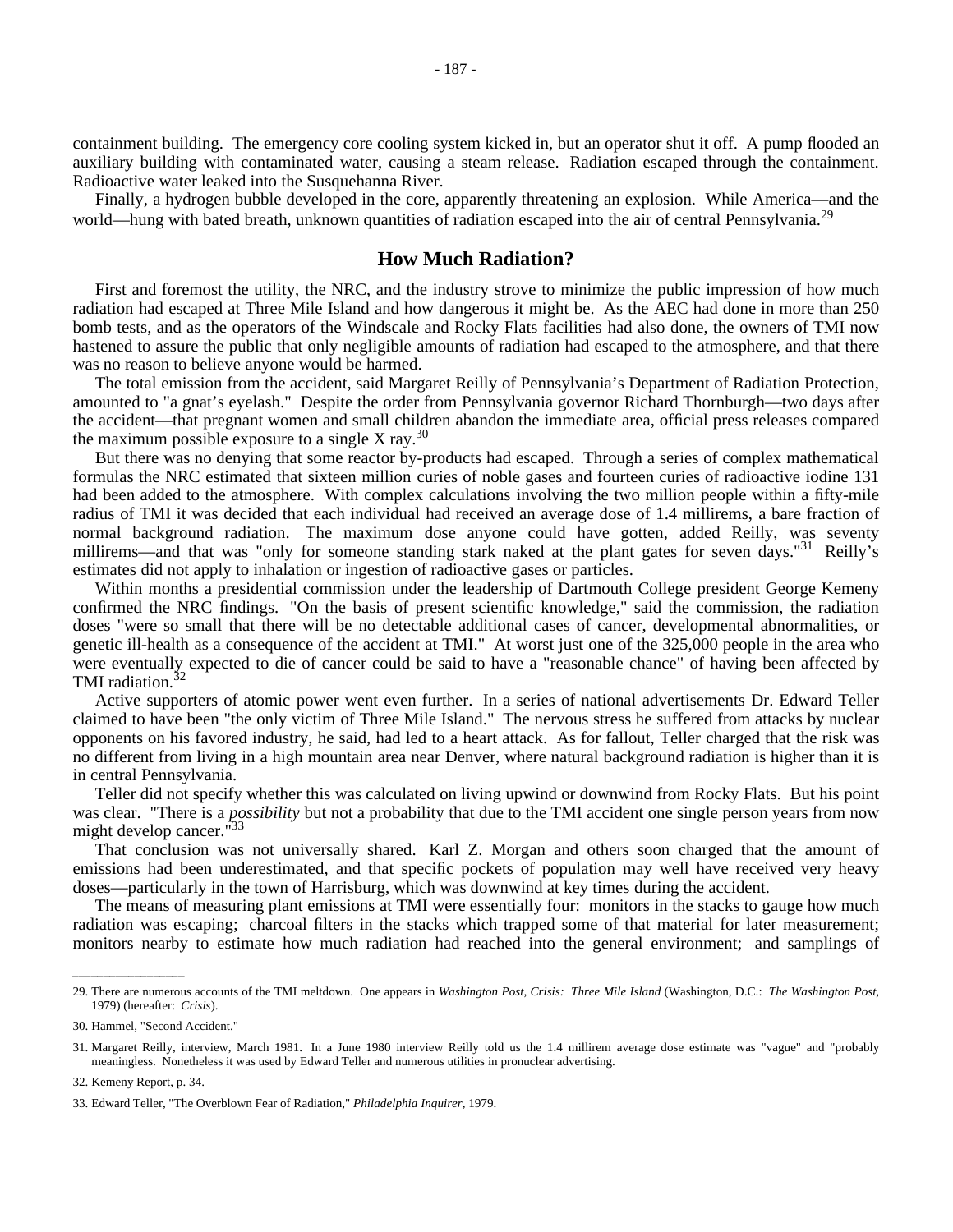vegetation, milk, and animal tissue from area farms and forests to estimate how much radiation was being ingested by local animals. The definitive results from each of these indicators is very much in dispute.

On April 12, for example, in the midst of the crisis, an NRC official named Lake Barrett conceded that monitors in the plant stacks "did not provide accurate readings of absolute quantities of radioactivity released during the accident." High radiation levels, said Barrett, had driven monitors "off scale" and rendered them useless.<sup>34</sup>

In June, Albert Gibson, a Radiation Support section chief who coauthored the NRC's final report on TMI emissions, confirmed the problem. Testifying in front of the five NRC commissioners, Gibson said, "All the radiation monitors in the vent stack, where as much as 80 percent of the radiation escaped, went off scale the morning of the accident. The trouble with those monitors is they were never contemplated for use in monitoring accidents like Three Mile Island."

Gibson explained there were three monitors in the vent stack and five more in the pathways leading to it. All eight were at their maximum levels the morning of the accident. It was impossible to tell how much radiation really escaped. The monitors merely recorded a minimum amount.

"So," asked Commissioner Victor Gilinsky, "we don't really know what went up there? Up through the vent stack?"

"That's correct," Gibson confirmed.

Inside the building readings showed a minimum of a million millirems per hour, a lethal dose. On site, the day of the accident, monitors 1000 feet from the vent stack showed levels of 365 millirems of beta and gamma rays per hour. A helicopter directly over the vent stack measured emissions three times as high. Even those measurements were "very inconclusive," said Gibson. They showed dose rates "only at the moments the measurements were made." Without full knowledge of weather patterns, he admitted, "we don't know if they were made at the appropriate locations."<sup>35</sup>

Thus Gibson had told his NRC superiors that one of the key methods of measuring emissions—the stack monitors—had been essentially useless during and after the accident.

But in a 1981 interview with us Gibson backtracked. "I don't want your book to read too much into what I said to the commissioners," he told us. "What I meant to say then was that *at the time of the accident* we didn't know how much radiation was escaping. But later, by measuring the charcoal filters in the stacks, we could estimate the totals."

The NRC's second line of defense, Gibson told us, did work as it should have. Charcoal filters in the plant stacks trapped a certain percentage of the iodine 131 and other isotopes that were released during the accident. "Had we known the accident was going to occur, we would have had many more monitors in operation," Gibson said. "But I have confidence the iodine concentrations released were reasonable."<sup>36</sup>

However one preaccident NRC study had already questioned the filters' performance and predictability under conditions involving large quantities of moisture and noble gases.<sup>37</sup> A fall 1978 DOE conference also discussed poor filter performance where moisture was involved, predicting such problems as corrosion which could allow radioactive material to escape and thus go undetected by later measurement of the filters.<sup>38</sup> A later article in *Nuclear Engineering* magazine said the filters may not have been of much use anyway. Because of "an unusual amount of aqueous vapor," wrote Seo Takeshi of Kyoto University's Nuclear Reactor Laboratory, "the adsorbent capacity of the cartridges must have been rapidly minimized." Their saturation resulted in low readings, for which the NRC and the utility "did not make any corrections," a failure Takeshi termed "inexcusable."<sup>39</sup>

The Kemeny commissioners were also concerned. "Due to improper use before the accident," they concluded, filters in the auxiliary and fuel handling buildings "did not perform as designed."<sup>40</sup>

<sup>34.</sup> Lake Barrett, "Preliminary Estimates of Radioactivity Releases from Three Mile Island," memorandum for distribution, NRC, April 12, 1979, p. 1.

<sup>35.</sup> Thomas O'Toole, "NRC Told Radiation Leak at A-Plant Off the Gauges," *Washington Post,* June 22, 1979. p. A-3.

<sup>36.</sup> Albert Gibson, interview, February 1981.

<sup>37.</sup> D. W. Underhill and D. W. Moeller, *The Effects of Temperature, Moisture, Concentration, Pressure and Mass Transfer on the Absorption of Krypton and Xenon on Activated Carbon,* NUREG-0678 (Washington, D.C.: Nuclear Regulatory Commission).

<sup>38.</sup> C. E. Graves, et al., "Operational Maintenance Problems with Iodine Adsorbers in Nuclear Power Plant Service," in *Proceedings,* 15th DOE Nuclear Air Cleaning Conference, Boston, August 7-10, 1978, pp. 428-444.

<sup>39.</sup> Seo Takeshi, "NRC's Gross Underestimation of the Radioactive Releases and Population Doses During the TMI-2 Accident" (hereafter cited as "NRC's Underestimation"). We saw this article, a version of which later appeared in *Nuclear Engineering,* magazine, as an unpublished manuscript.

<sup>40.</sup> *Kemeny Report,* p. 30.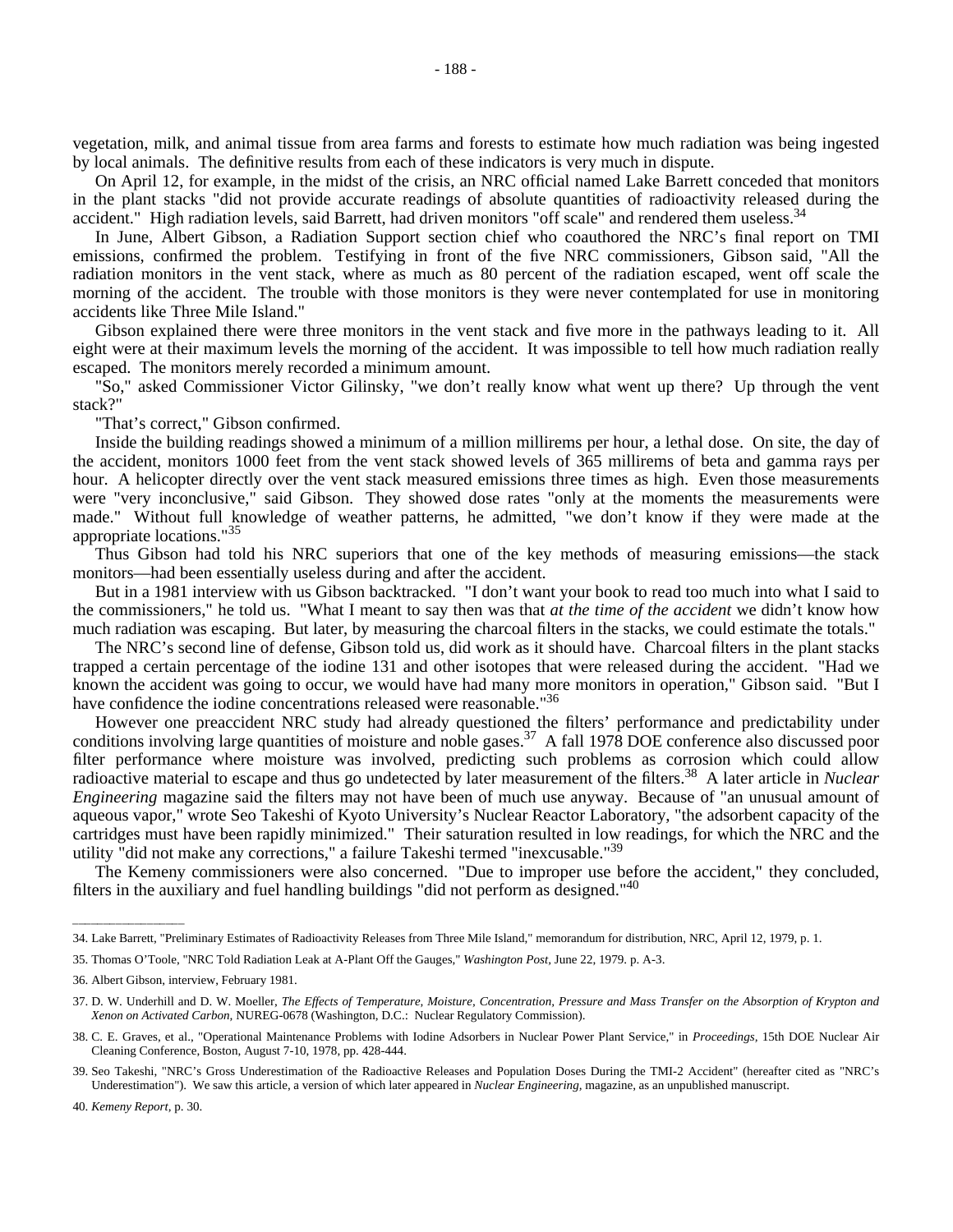And in fact, in April of 1979, the NRC's Harold Denton told a Middletown news conference that at one point at least twenty stack filters had been removed without being replaced. Thus "there was a potential for bypass leakage through the filter space getting out without being filtered." In other words radiation escaped because the filters were not there to stop it. $41$ 

Thus the stack monitors and filters were almost completely unreliable. But there was still the third line of defense—environmental monitoring systems operated by Met Ed and the NRC. These networks were built around a radiation reading device known as a thermo-luminescent dosimeter (TLD) designed to measure gamma radiation. The TLDs, said Albert Gibson, "gave us confirmation of the levels we estimated to be leaking from the plant."<sup>42</sup>

But by all accounts the TLD program was also ineffective. For one thing, they are designed to measure radiation exposures over a period of months. "Real-time" monitors, which can more accurately measure how much radiation is being released over shorter periods of time, were not in use during the TMI accident, and had not been deployed by the time of this writing, more than two years later. Second, the TLDs read only gamma radiation. But large quantities of unrelated alpha- and beta-emitters were also escaping from TMI, and there was no equipment to monitor them. According to Dr. Carl Johnson of Colorado, who worked for months to get information on alpha releases to compare with those at Rocky Flats, "no data are to be found."<sup>43</sup>

The TLDs themselves were irregularly placed and unreliable. Because of "poor maintenance," wrote Seo Takeshi, data for the crucial period of March 31 to April 1 were "not reliable." From many sectors around TMI "there are no data at all." And overall "estimates of the collective dose and quantity of released radioactivity based on this poor data cannot be accurate and should be considered under the actual level."

In fact, Takeshi added, based on an August 1979 study by the NRC, as much as sixty-four thousand curies of I-131 had been released, a figure four thousand times what the public had been told, and a dose capable of endangering the health of the local population.<sup>44</sup>

Thomas Gerusky, head of the state's Bureau of Radiation Protection, confirmed that the monitoring equipment at TMI was "geared mainly for routine accidents—little things. I think the thought was at the time that if a major accident occurred, the monitoring could always be extended. Of course, they found it couldn't."<sup>45</sup>

Both state and federal authorities acknowledged that in the first two days of the accident—when approximately 80 percent of the radiation was released—there were nowhere near enough TLDs around. "We don't know if there were other releases early on, other than from the stacks," Gerusky told *The* (Baltimore) *News-American*. "There are still some questions of just how much I-131 was released early in the accident." Next time, added Margaret Reilly, the authorities would know that "it is nice to be lavish with TLDs." After all, she said, TMI was a "dress rehearsal for an accident."<sup>46</sup>

The TLDs were sent primarily to two companies to be evaluated. One was the Radiation Monitoring Corporation, a subsidiary of Philadelphia Electric—one of the nation's most ardent promoters of atomic power. The other was Teledyne Isotopes, a subsidiary of Teledyne Inc.—a Los Angeles-based multinational corporation with some \$400 million in contracts with the nuclear-committed U.S. military. Both companies thus had clear financial interests in defending atomic power.<sup>47</sup>

Doses read on Metropolitan Edison TLDs showed less radiation than those from the NRC, a discrepancy the Kemeny Commission discussed but could not explain.<sup>48</sup>

<sup>41.</sup> Richard Roberts, "Iodine Level from N-Plant Exceeds Limit," Harrisburg *Patriot,* April 18, 1979.

<sup>42.</sup> Gibson interview.

<sup>43.</sup> Carl Johnson, interview, May 1980. In a June 1981 interview Margaret Reilly confirmed the lack of alpha monitoring, but said that since "zip radiation" had been found in reactor coolant, it was unlikely any had escaped. Reilly also told us that methods of gauging how much radiation had escaped by taking an inventory of the core were "essentially worthless."

<sup>44.</sup> Takeshi, "NRC's Underestimation"; and Bruce Mulholt, "Testimony in Support of Off-Site Contentions of the Environmental Coalition of Nuclear Power," NRC, TMI-1 Restart Hearings, Docket 50-289, March 16, 1981, Table 5.

<sup>45.</sup> Hammel, "Second Accident."

<sup>46.</sup> Ibid.

<sup>47.</sup> Information on the corporate underpinnings of Teledyne Isotopes and Radiation Management came from the Corporate Responsibility Project, 475 Riverside Dr., Room 566, New York City 10115. Teledyne's defense contracts were cited in David Gold, "Defense Department's Top 100," *CEP Newsletter,* November 1980. Ownership of Radiation Management can be traced through Standard and Poor's 1981 index. The president of Philadelphia Electric is also the president of Radiation Management.

<sup>48.</sup> Health Physics and Dosimetry Task Group, Kemeny Commission, *Report of the Public Health and Safety Task Force on Health Physics and Dosimetry* (Washington, D.C., October 1979), p. 133.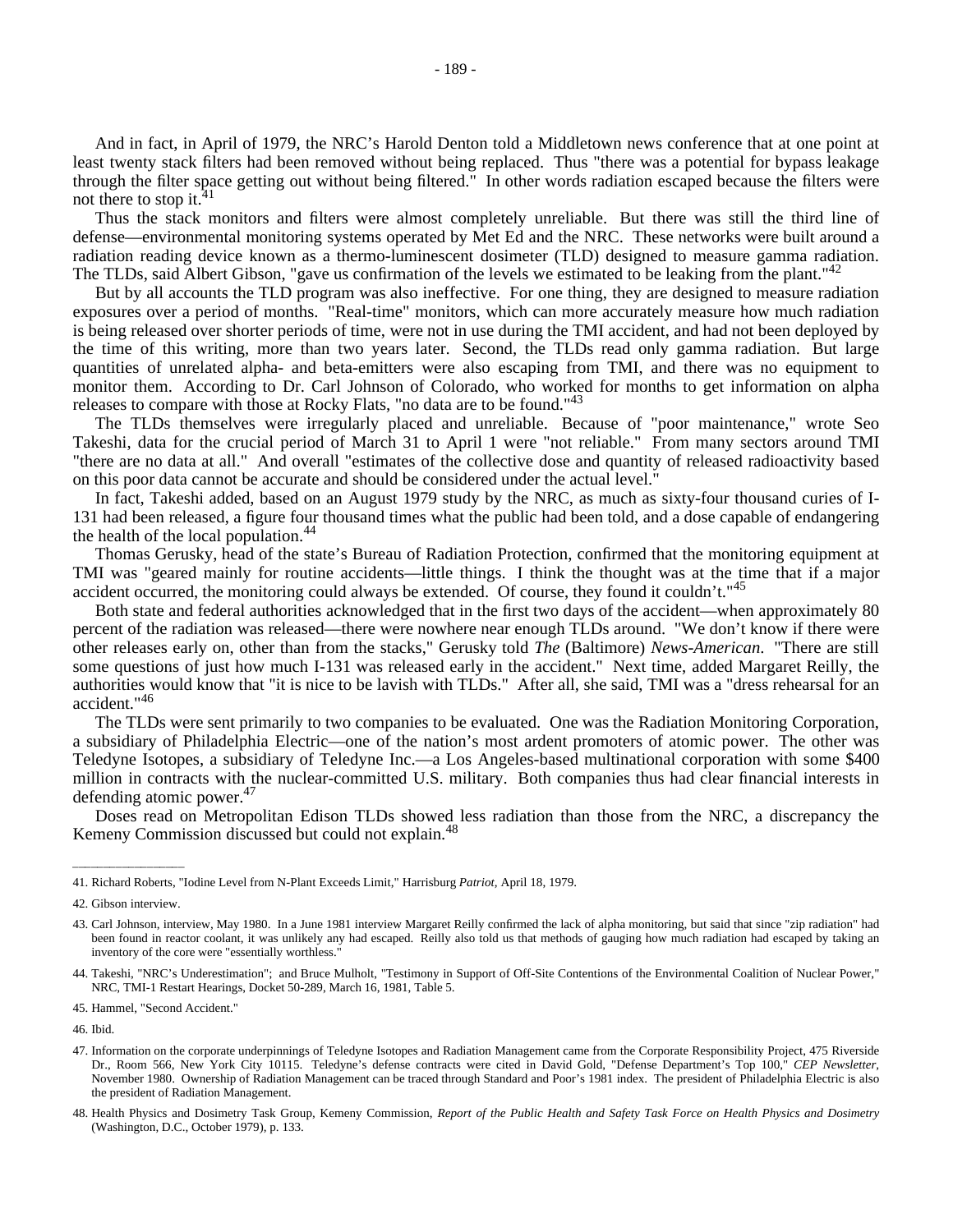And one particular reading threw a shadow over the entire evaluation. In the course of sifting through the measurements, the Kemeny staff found a station 96 miles to the northwest of TMI with comparatively high readings. The absolute dose was very small, but in comparative terms it seemed to indicate an abnormal radiation level in Harrisburg. The commission dismissed the high reading as inaccurate, theorizing that the dose had accumulated on that particular TLD because of improper handling. They labeled it the "northwest anomaly."<sup>49</sup>

But in fact the "anomaly" seemed to confirm one of the most crucial charges of all—that the radiation from the plant had not spread evenly over the area, but had in fact blown in a narrow path to the northwest, toward Harrisburg—some ten miles away.

The last line of official monitoring rested with vegetation, milk, and animal surveys. According to John Nikoloff, a spokesman for the state Agriculture Department, "hundreds" of milk samples were taken after the accident. Overall, he told us, no concentrations were found exceeding forty-one picocuries per liter of radioactive iodine—far below the state's maximum limit of 100 picocuries per liter. "Nothing we saw indicated any serious problem," Nikoloff said.<sup>50</sup>

But Metropolitan Edison's own readings indicated a finding of 105 picocuries per liter in goats' milk at the Louise Hardison farm, less than two miles from the plant.<sup>51</sup> And *The* (Baltimore) *News-American* reported that an independent survey conducted by an associate professor of nuclear engineering at nearby Pennsylvania State University produced seven readings of twelve hundred picocuries or more per liter.<sup>52</sup> The findings led Thomas Gerusky to tell *The News American* that "there might have been more iodine out there than we thought."<sup>53</sup>

There were other contradictions. Margaret Reilly told us the state tested a number of animals for radioactivity and "found nothing."<sup>54</sup> But the U.S. Bureau of Fish and Wildlife at Harrisburg also conducted a survey and reported levels of I-131 in rabbit thyroids considerably higher than what had been previously recorded. "We put our trust in the NRC and Met Ed," said the bureau's Norman Chupp, "and it seems like they're not interested in the animals we're interested in. . . . Who knows if the results would have been more significant if we had gotten out earlier?"<sup>55</sup>

A second study, conducted by four faculty members of the nearby Millersville State College around the same time as the DOA survey, seemed to confirm the high iodine findings elsewhere. The study used meadow voles—a small rodent—as a control and found high levels of I-131 in the thyroids of animals caught near the plant.<sup>56</sup>

Meanwhile an article in *Science* indicated that extraordinary readings had been registered as far away as Albany-Troy.<sup>57</sup> Another independent monitor noted high readings in Maine following the accident.<sup>58</sup>

Throughout the TMI area local residents complained of a strange, "metallic" taste in their mouths. "You can tell it's in the air," Charles Conley told us at his farm near TMI. "You can taste it. We all did."<sup>59</sup>

TMI's unhappy neighbors also created a run on Geiger counters, which many soon claimed were showing abnormal levels throughout central Pennsylvania. The trend prompted Margaret Reilly to "joke" to *The* (Baltimore) *News-American* that the state had been considering buying the instruments off the shelves to stop the flow of alarmed complaints about high releases. $60$ 

In an April 1980 panel sponsored by the New York Academy of Sciences, Pennsylvania's Thomas Gerusky

hh<del>ahaa ka badaa ka badaa ka badaa ka badaa ka badaa ka badaa ka badaa ka badaa ka badaa ka badaa ka badaa ka bada</del>

58. Thomas Pawlick, "The Silent Toll," *Harrowsmith,* June 1980.

60. Hammel, "Second Accident."

<sup>49.</sup> Ibid., p. 136.

<sup>50.</sup> John Nikoloff, interview, March 1980.

<sup>51.</sup> Metropolitan Edison Company, "Three Mile Island Nuclear Station Radiological Environmental Monitoring Program: Annual Report for 1979," April 1980, p. 19.

<sup>52.</sup> Hammel, "Second Accident."

<sup>53.</sup> Ibid.

<sup>54.</sup> Reilly interview.

<sup>55.</sup> Hammel, "Second Accident."

<sup>56.</sup> R. William Field, et al., "Iodine 131 in Thyroids of the Meadow Vole (*Microtus Pennsylvanicus*) in the Vicinity of the Three Mile Island Nuclear Generating Plant." We used an unpublished version of this article.

<sup>57.</sup> Martin Wahlen, et al., "Radioactive Plume From the Three Mile Island Accident: Xenon 133 in Air at a Distance of 375 Kilometers," *Science,* February 8, 1980, Vol. 207 pp. 639-640.

<sup>59.</sup> Conley interview.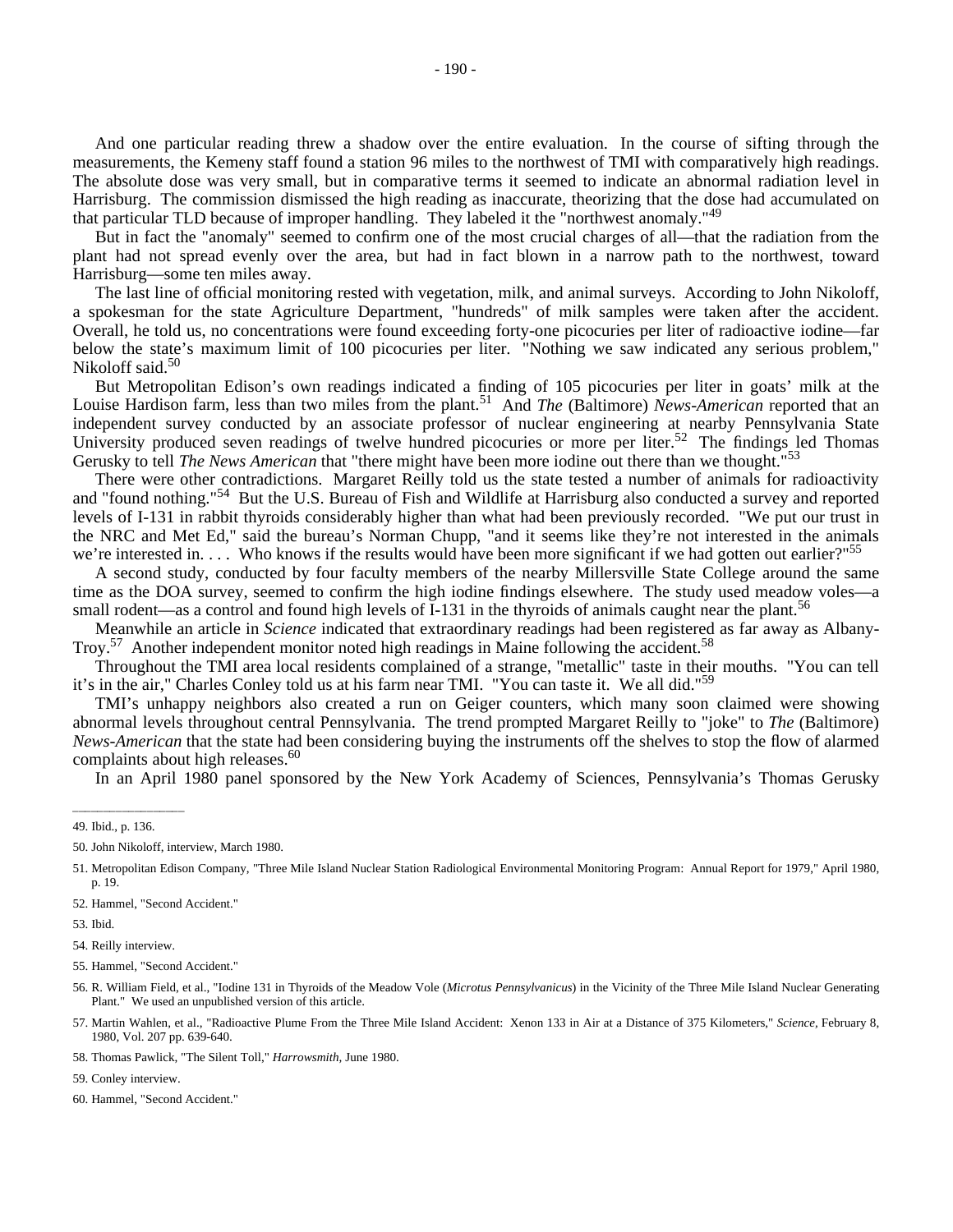emphasized that "thousands of samples of milk, air, water, produce, soil, vegetation, fish, river sediment, and silt in the TMI vicinity were analyzed." But precise dose estimates were "valid only for individuals living within three miles of TMI," he said, "because most of the sampling took place within that area."<sup>61</sup> Reilly added in a June 1981 interview that though they "posed no health hazard," noble gas releases pouring out of TMI on Thursday, the night after the accident began, were so heavy that radiological experiments being conducted at a building in Harrisburg had to be discontinued because of radioactive interference.<sup>62</sup>

Few people were more worried about those releases than NRC chairman Joseph Hendrie. On Friday morning, March 30, at the height of the crisis, Hendrie got word of a burst release over the stacks. It indicated emissions of "about 1200 millirem per hour which seems to calculate out, by the time the plume comes to the ground, where people would get it, would be about 120 millirem per hour. Now that is still below EPA evacuation trigger levels; on the other hand, it certainly is a pretty husky dose rate to be having off-site."63

At least a portion of that "husky dose rate" was apparently coming down in Harrisburg, where its effects on local babies would be lethal.

<sup>61.</sup> Thomas H. Moss and David L. Sills, eds., "The Three Mile Island Nuclear Accident: Lessons and Implications," in *Annals* of the New York Academy of Sciences, April 24, 1981, pp. 56-57.

<sup>62.</sup> Margaret Reilly, interview, June 1981. Reilly said the building affected was the Evangelical Press Building, where the state maintained a laboratory.

<sup>63.</sup> *Pittsburgh Post-Gazette,* April 16, 1979, p. 1.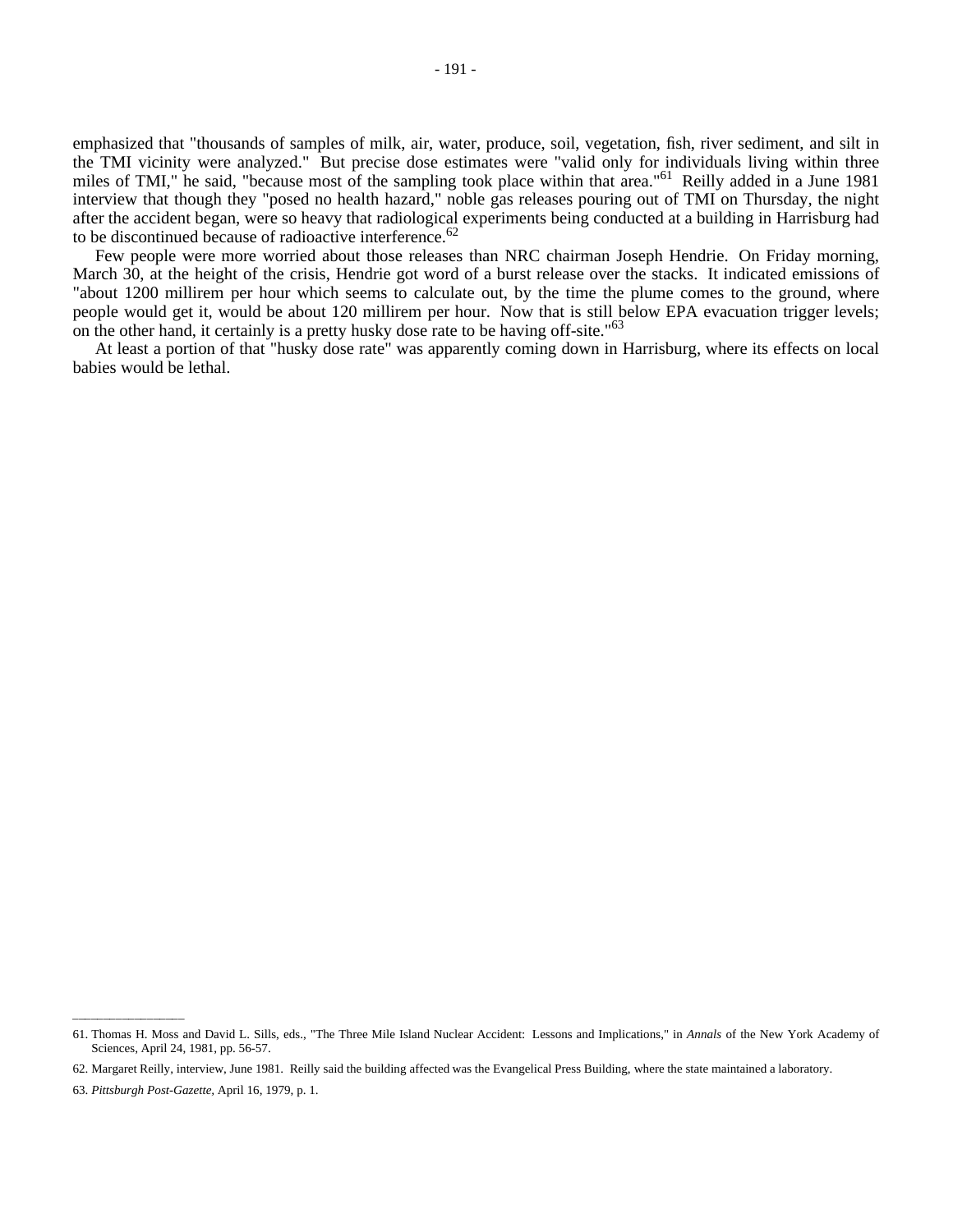## **13**

### Animals Died at Three Mile Island

Dr. Robert Weber fits the Norman Rockwell image of a country veterinarian. Of gentle countenance but powerfully built, Weber wore his western-style hat and handlebar mustache into the lavishly paneled hearing room of the Pennsylvania Public Utilities Commission, where, in March of 1980, public testimony was being heard on the accident at TMI.

Though the intricacies of debate over curies, millirems, and isotopes meant little to Weber, he had a pretty clear idea of what was happening to the animals of his clients. And when the PUC finally held hearings, just shy of a year after the accident, Weber came straight to the point. Ever since the accident, he said, he was getting calls to treat stillbirths among pigs near TMI at the rate of two per week. Normally he treated two such cases per year. He had been practicing out of Mechanicsburg since the 1940s and had never seen an epidemic like it. Hormones that usually aided the pigs in dilation had failed to work.

And that spring of 1980 he was having to do two caesarean sections per week on local goats and sheep, also an extraordinary rate.

Weber was immediately challenged by a lawyer from Metropolitan Edison, who demanded to know if Weber was saying that radiation from TMI had caused the problem.

"I am not prepared to say it is radiation," the veterinarian replied. "I do not know what the cause is."

But outside in the hall Weber told us that if ever animals had served as radiation monitors in a nuclear accident, this was the time. "A lot of these problems are happening right in the path of TMI," he said. "I won't say for sure it's the power plant that's causing it. But I can't imagine what else is going on down there." In fact the "heavy run" of birthing problems among pigs came "right after the plant went bad. I don't know if we were in some kind of streak. The samples haven't come up with any particular diseases that might be causing it.

Weber also told us he had seen plenty of cases to support the affidavits Jane Lee had accumulated. "Since 1976 I've been noticing cows that have gone down after they had their calves and couldn't walk. They didn't have typical milk fever, but we don't know what they did have. They were just down and we had to get rid of at least two of them. Everything I used just wouldn't work." He added that things had gotten significantly worse after the accident, including an increase in Hodgkin's disease among dogs, and widespread complaints that deer, pheasant, and other game had all but disappeared from the area.<sup>1</sup>

Charles Conley confirmed that pattern. "My daddy bought this farm in 1912," he told *The* (Baltimore) *News-American*. "I've had more trouble in two years than he had in all the years he farmed."<sup>2</sup>

Conley noted that soon after the accident the bark peeled off a maple tree in his front yard. "My wheat crop was not good that year," he complained. "The fruit's been small and some of the vegetables just plain curled up. Birds disappeared too. After the accident, there wouldn't be any of them swarming around behind the plows like they always do. We used to have all kinds here. Used to be you'd have twenty-five robins out there in the backyard. This year [1980] I've only seen one. I found a bunch of starlings that just flew into the hay mow and died. And my brother, he found a robin that just keeled over in a peach basket. That thing killed the snakes, too. We don't have any copperheads around here, but the garter and black snakes, you used to see a lot of them. Now you don't."<sup>3</sup>

At Jane Lee's house the number of complaints from farmers reporting animal problems increased dramatically

<sup>1.</sup> Robert Weber, interview, March 1980.

<sup>2.</sup> Hammel, "Second Accident."

<sup>3.</sup> Charles Conley, interview, March 1980.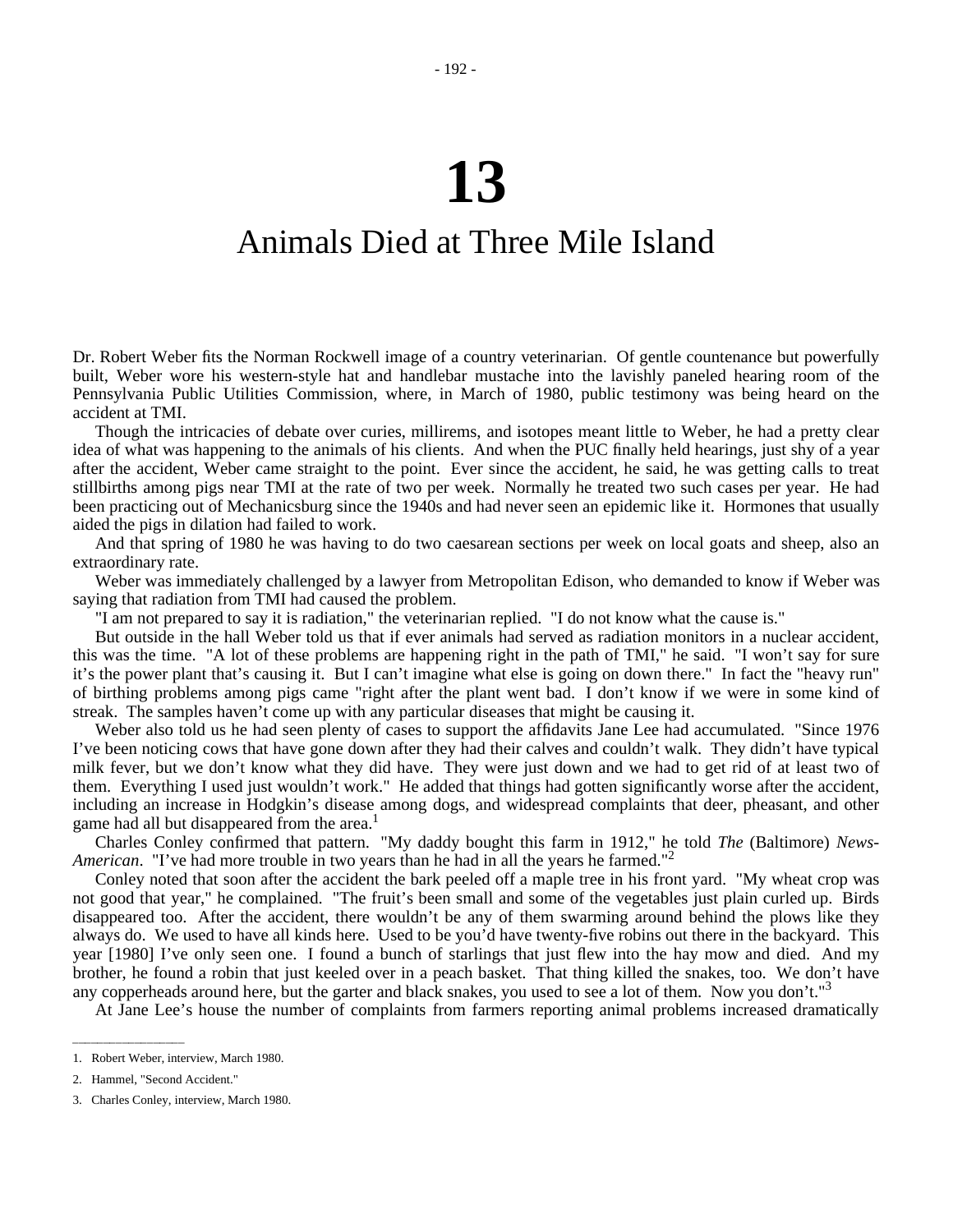after the accident. Down the road at Emma Whitehall's—which in 1978 had reported 290 duck eggs that would not hatch—a nanny goat inexplicably aborted twins eight days after the accident. Located less than three miles from TMI, the farm soon thereafter saw two other pregnant nannies die mysteriously, along with twenty-six newborn rabbits and nineteen guinea pigs.

At the nearby James Fitzgerald farm, a colt was born deformed. At the Mary Ann Fisher place, across the river in Middletown, a litter of kittens inexplicably died. At Fran Cain's dog kennel, a quarter mile from the reactor, a poodle was born with no eyes.4

One after another the complaints of sterility; stillbirths; malformations; disease; unexplained deaths; disappearance of game, snakes, and wild insects; and wilting of vegetation arrived in increasing numbers in the wake of the accident.

#### **Pennsylvania's Official Findings**

In mid-May the Pennsylvania Department of Agriculture (DOA) decided to conduct a study of its own. The department's information director, John Nikoloff, told us that the survey was done in two days—May 23 and 24 and that it involved ten department staff, two of whom were veterinarians. Nikoloff said that one hundred personhours were devoted to interviewing one hundred farmers. According to the survey only five of them complained of abnormal problems.

Nikoloff emphasized that the study, which was untitled, was informal and "for internal use only." It was not sophisticated or thorough, but rather a "spot check" that was done by compiling a rough list of the dairy farms within five miles of the plant and arranging for interviewers to stop off—unannounced—at other farms along the way "if they had time."

Nikoloff added that the department had done a few autopsies, but not as many as they would have liked. "In a way we're stuck," he said, "because most of the animals that get reported with problems are dead and gone before we can autopsy them." The dozen-odd animals the state had tested had shown no evidence of radiation damage. Thus on the basis of that and the small number of complaints Nikoloff and the DOA had concluded that there was "no evidence that would indicate any animal problems in the area that had anything to do with radiation from TMI."<sup>5</sup>

In April of 1980, more than a year after the accident, *The New York Times* editorial board relied on the DOA survey in a strongly worded opinion piece called "Nuclear Fabulists," which dealt largely with the growing controversy over human infant-mortality rates near TMI. The "reports of bizarre deformities among farm animals and wildlife" had been discredited, they wrote. The problems "were attributed to viral infections or to feed and poor nutrition; there was no evidence of radiation damage."<sup>6</sup>

<sup>4.</sup> Jane Lee, interview, March 1980.

<sup>5.</sup> John Nikoloff, interview, March 1981; and Hammel, "Second Accident."

<sup>6.</sup> *New York Times,* "Nuclear Fabulists," April 18, 1980. The editorial read in full:

<sup>&</sup>quot;Those scare stories about radiation damage from the accident at Three Mile Island look increasingly far-fetched. Federal officials have said all along that little radiation escaped, posing virtually no threat to public health. Their judgment has been supported by all major investigations of the accident. But rumors of frightening physical damage to human and animal infants persist.

<sup>&</sup>quot;None of these allegations have held up under careful scrutiny by disinterested authorities. The only real health damage detected so far has been psychological. For example a report made public yesterday says that many of the community's residents remained distressed for months and resorted to sedatives and alcohol for relief. Their anxiety could only have been heightened by the 'experts' and critics who have issued alarming statements about radiation hazards based on scant or distorted data.

<sup>&</sup>quot;The most worrisome charge has been that radiation from the crippled reactor has already caused an increase in infant mortality and thyroid defects in newborn babies. Those fears were effectively laid to rest by state and Federal health investigators, as reported in *The Times* by Jane Brody. The concern about infant mortality was based largely on raw statistics showing an increase in the number of infant deaths within a ten-mile radius of the reactor after the accident. But those numbers in themselves are meaningless; there was also an increase in the total number of births. The *rate* of infant deaths remained normal.

<sup>&</sup>quot;Similarly, the concern over thyroid disease was based on unevaluated statistics showing, in three counties, a possibly abnormal number of children born with thyroid defects. But on investigation, most of these cases were attributed to hereditary defects or other circumstances predating the nuclear accident. Four counties equally close to the reactor, or closer, had no such cases at all.

<sup>&</sup>quot;Reports of bizarre deformities among farm animals and wildlife have also circulated. Worried farmers and at least one veterinarian have described animals born with legs or eyes missing, stillbirths, spontaneous abortions, defective bone structures and sudden deaths. Many blame the reactor. But the Pennsylvania Department of Agriculture investigated 100 farms within five miles of the reactor last May and found only five with any unusual problems among livestock. These were attributed to viral infections or to feed and poor nutrition; there was no evidence of radiation damage.

<sup>&</sup>quot;Several long-term studies are still under way. But for now the public can draw considerable reassurance from these negative findings. It is not only apologists for the nuclear industry who say that radiation damage has been negligible; so do health officials whose main concern is the public's safety, and agriculture officials whose mission is protecting farmers and livestock.

<sup>&</sup>quot;What is not at all reassuring is the behavior of 'experts' who have inflamed fears by dealing recklessly with statistics. Dr. Gordon MacLeod, who was Pennsylvania's Secretary of Health at the time of the accident but was later forced to resign by the governor, irresponsibly publicized some of the raw data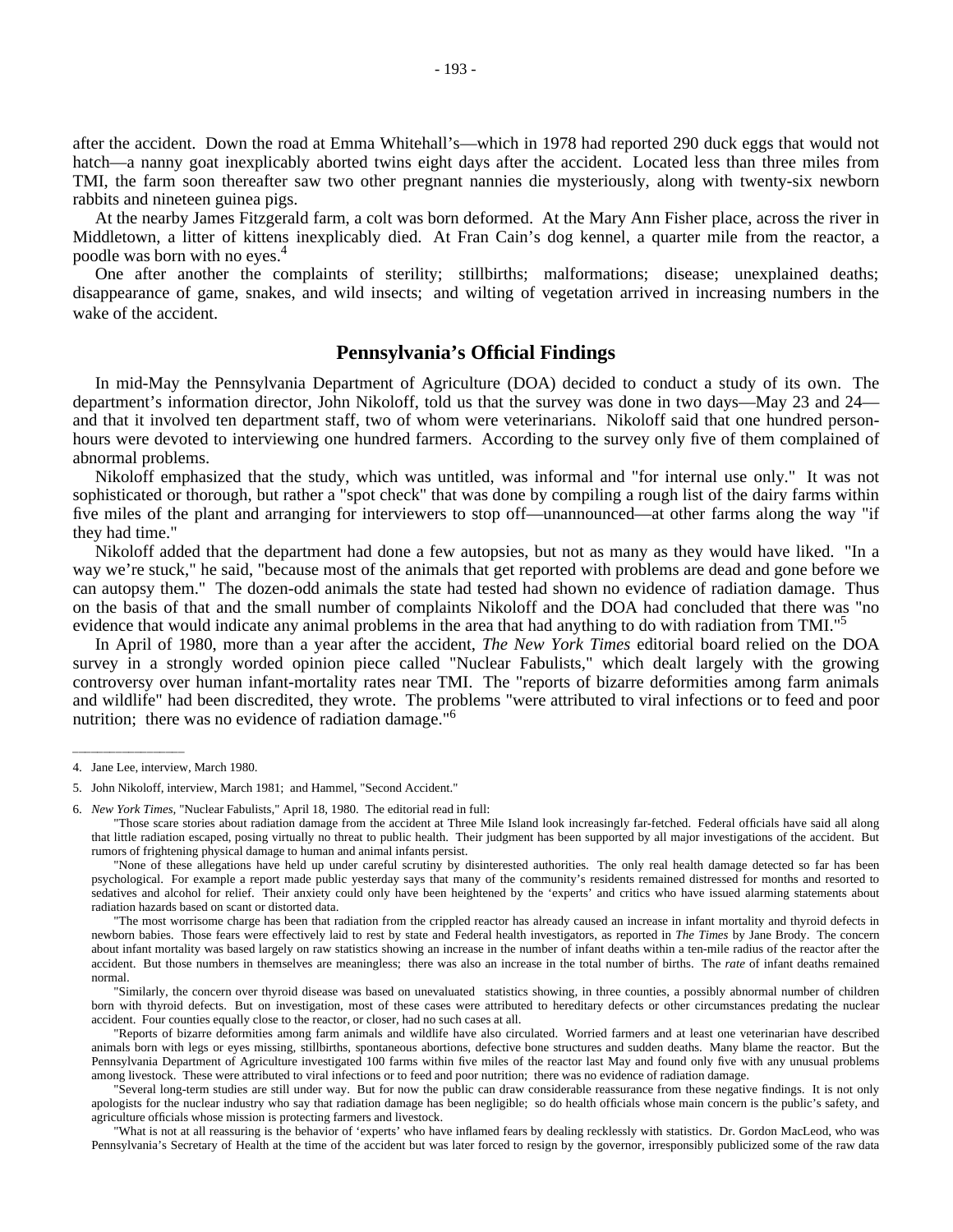But three months after the editorial appeared, an investigative team from *The* (Baltimore) *News-American* reported that the DOA study was "worthless." The concerns of local farmers had been "vastly underreported." The state's "data erred. Their conclusions were wrong."

In a four-page feature written primarily by investigative reporter Laura T. Hammel, *The News-American* charged that not 5 percent, but at least 40 percent of the farmers listed in the DOA survey complained of problems with plants and animals that dated not just after the accident, but to the opening of TMI-1.

Dairy farmer Joseph Conley (a cousin to Charles, whom we interviewed earlier) told *The News-American* that beginning in 1974, the leaves on his grape arbor turned white, limbs on his walnut trees shriveled and died, and, in late 1978, just before the opening of TMI-2, his cattle became jumpy.

Shortly after the 1979 accident two of his cows aborted, ten of his calves died soon after birth, his cats wouldn't breed, and his own family began acting so sickly and sluggish that he packed up all his belongings and moved to another county. But the DOA listed him as having "no problems."

Richard Bailey, who raised cattle at York Haven, thirteen miles from TMI, was also listed as having no problems. But he told *The News-American* that within two months after the accident he lost six new calves in a row. A seventh was born a midget. Prior to the accident he had lost only ten calves to stillbirths in more than thirty years of farming.

Russell Whisler of Manchester, who was also listed in the DOA survey as having no problems, said he had lost two ewes and four lambs from abnormal pregnancies following the accident—and that the state knew it. "They asked us what we had, and we told them," he said.

Jane Ressler of Elizabethtown, who complained of four horses suffering stiff, swollen joints just after the accident, was also listed as having no problems. She told *The News-American,* "We've had lots of problems. I never talked to anyone from the government, and neither did my husband. But I would have liked to."<sup>7</sup>

According to reporter Hammel, at least thirty-five farmers listed in the survey said their views had been misrepresented. At least three said they told state inspectors they were having problems and were listed as having none. And a number of animal inventories in the survey were grossly inaccurate.

Several nearby farmers who had severe problems were never contacted at all. One was Robert Ziegler of Newberry Township, directly across the river from TMI. Two days after the accident Ziegler's hogs refused to leave their pen and his chickens began flying wildly around their coop. By mid-May twenty-seven chickens and eleven hogs were dead of inexplicable causes. At harvesttime his corn was mushy and half-formed, his oat crop was half its normal yield, and the bark had peeled off a twenty-three-year-old walnut tree. Yet Ziegler was not in the survey, while some farms eighty miles away were.<sup>8</sup>

The reason for that, explained secretary of agriculture, Penrose Hallowell, was to provide a "spot check" to see if "there was a difference between the farms farther away and those close in." Hallowell also said some of the faraway spreads were included because the department "wanted to hit the biggest dairy farms in the area, and they were generally outside the five-mile limit."<sup>9</sup>

Yet the survey did include eleven families who were not farmers at all, and it listed as having "no problems" the fifty-eight-acre Manchester spread of Barbara and Homer Meyers, who said they had "no contact" with state surveyors.<sup>10</sup>

Nikoloff explained that the survey did include some animal owners who were not farmers. And that some farmers who were being surveyed may not have known it, because the work was being done by inspectors who also routinely test milk, feed, and fertilizer in the area.

As for the large numbers of farmers who complained about additional problems, Nikoloff told us he suspected that many of them might have come to mind in the year between the state's survey and *The News-American* investigation.

hhhhhhhhhhhhhhhhhhhhhhhhhhhhhhhhhhhhhhhhhhhhhhhhhhhhhhhhhhhhhhhhhhhhhhhhhhhhhhhhhhhhhhhhhhhhhhhhhhhhhhhhhhhhhhhhhhhhhhhhhhhhhhhhhh

So we asked him why the DOA had not done a follow-up. "We requested no funding for further study," he

7. Hammel, "Second Accident."

8. Ibid.

9. Ibid.

10. Ibid.

suggesting the existence of health problems. And Dr. Ernest Sternglass, a perennial campaigner against nuclear power, is accused by neutral health authorities of mishandling data to demonstrate health damage. Even in nuclear fables there are people who cry wolf."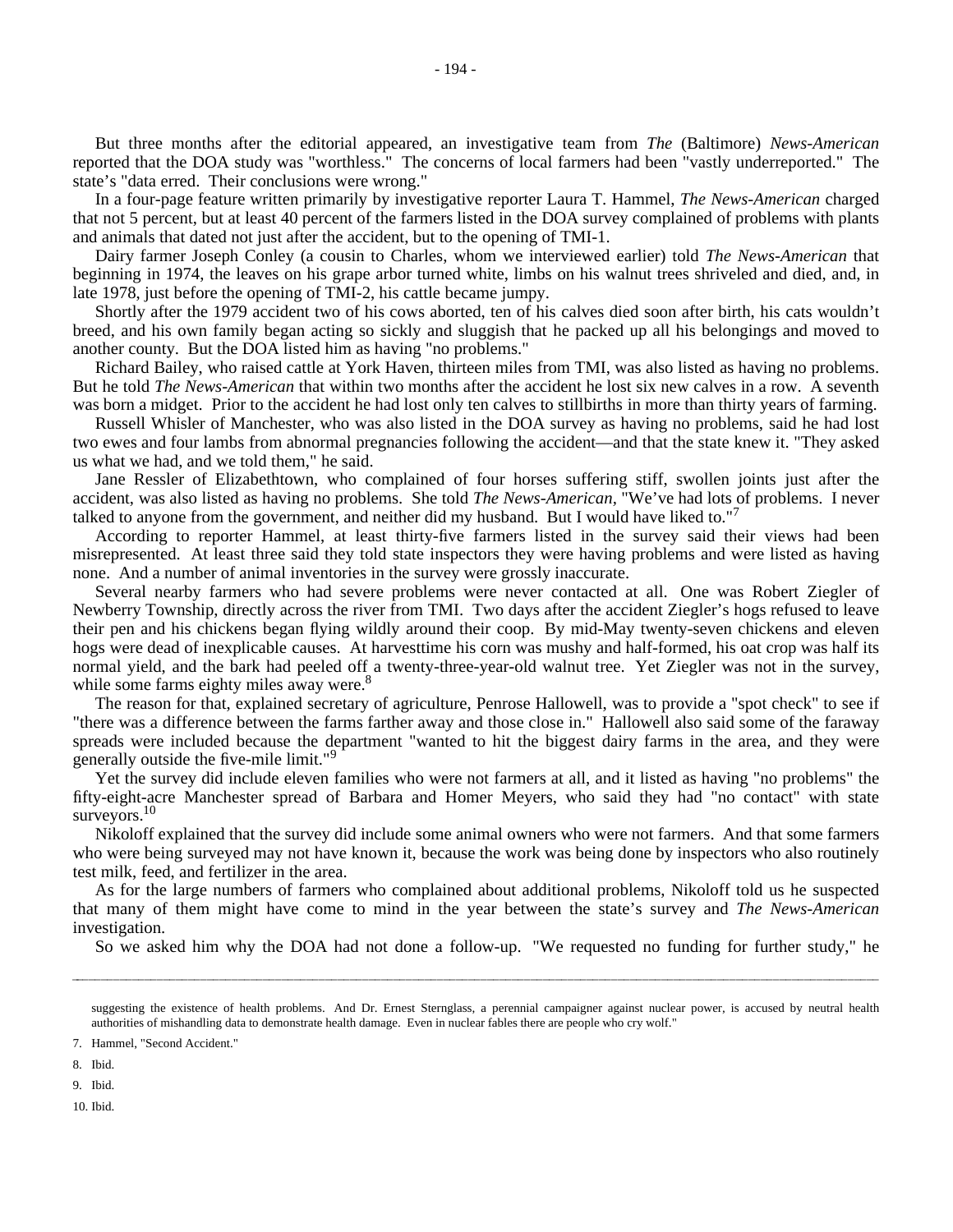replied. "The radiation experts advised us there was no need to do it based on the amount of radiation in the air. They told us we'd be wasting the taxpayers' time and money."<sup>11</sup>

Among the farmers themselves there was disbelief and anger. "We aren't going to get any answers," concluded Vance Fisher, a sixty-year-old Etters cattle farmer whose livestock had been dying. "Anyone who works for the state is afraid to say anything against TMI."

"I have trouble believing anything they say," added Pat Baum, a dairy farmer from Elizabethtown. "They didn't know what they were doing when it all began, and I don't think they know what they're doing now."<sup>12</sup>

"By the time we came around," *News-American* reporter Hammel told us, "the hostility was so bad that I had to prove I was not from the state before the farmers would talk to us."

Once they did, Hammel said she encountered "a lot of people who didn't know each other who were telling us startlingly similar stories."<sup>13</sup>

#### **The NRC Steps In**

By the summer of 1980 stories about Dr. Weber, Jane Lee, Charles Conley, and other area farmers had begun to seep into the media.<sup>14</sup> It was precisely the kind of publicity the industry could least stand. The reactors were operating at roughly 65 percent of full capacity; originally the industry had promised 80 percent. And with just seventy plants on line, atomic power was producing a net of just 9 percent of the U.S. electricity supply, and less than 2 percent of all U.S. energy. After thirty-five years of research and development, \$40 billion in taxpayer subsidies, and more than \$100 billion in utility investments, commercial reactors were providing American consumers with less usable energy than firewood.<sup>15</sup>

In the wake of TMI came a federal moratorium on licensing. With no new orders coming in, construction costs soaring, electricity demand on the downswing, and the waste question still unresolved, the economic underpinnings of the peaceful atom seemed shakier than ever.

And now the political pillars were crumbling as well. On May 6, just five weeks after the TMI accident, more than 100,000 nuclear opponents gathered at the national capital in Washington to protest the radioactive dangers highlighted by the mishap. On September 23 more than 200,000 gathered in lower Manhattan for an antinuclear rally and concert that was the biggest American political gathering of the 1970s. Wherever atomic reactors were operating or being built, local citizens were working against them.

But nuclear power was not being abandoned. Those still in the industry had billions of dollars invested. First and foremost, it seemed necessary to dispel the idea that TMI had caused anyone any harm. And that meant the animal question. Just as Nevada sheep had become the first visible victims of the 1950s bomb tests, so the goats, pigs, cows, and cats of central Pennsylvania seemed destined to play the role at the dawn of the 1980s.

And like the AEC before it, the state of Pennsylvania stood firm. "There's not a shred of evidence that there's been a radiation-connected problem," Governor Richard Thornburgh said of the farmers' complaints. "If you could tell me of a single instance of a radiation-connected problem, then we'd want to take a look."<sup>16</sup>

But resistance at the state level to pursue the question further than the limited DOA study remained firm. "There

hhhhhhhhhhhhhhhhhh 11. Nikoloff interview.

<sup>12.</sup> Hammel, "Second Accident."

<sup>13.</sup> Laura T. Hammel, interview, January 1981.

<sup>14.</sup> *The Progressive,* June 1980; *Village Voice,* March 1980; Pacific News Service, March 25, 1980; *Valley Advocate,* March 26, 1980; Pawlick, "Silent Toll"; *New York Times,* March 27, 1980. There were also numerous radio reports dealing with the animal problems around TMI.

<sup>15.</sup> For information on rising capital costs of atomic reactors versus coal-fired plants, see Komonoff, *Power Plant Cost Escalation*. For a table of falling reactor orders, see the Atomic Industrial Forum, *The Nuclear Industry in 1980: A Rocky Road to Recovery* (Washington, D.C.: Atomic Industrial Forum), January 19, 1981. The release, full of optimism for "some good years," was characterized as "whistling past the graveyard" by Anthony Parisi, in "Hard Times for Nuclear Power," *New York Times Magazine,* April 12, 1981. According to the AIF, in 1980 there were sixteen reactors canceled in the U.S. against no new orders. There were sixty-nine postponements.

The comparison of nuclear energy output to firewood comes from Tim Glidden, project manager of the Resource Policy Center, Dartmouth College. In a June 1981 interview Glidden said he calculated the 1980 usable energy output of U.S. nuclear power plants at 0.868 quads; that of wood was 1.351 quads. The nuclear figure did not account for energy consumed in the enrichment of uranium for reactor use, which could lower it by 25 percent, or for energy used in attempting to deal with nuclear waste.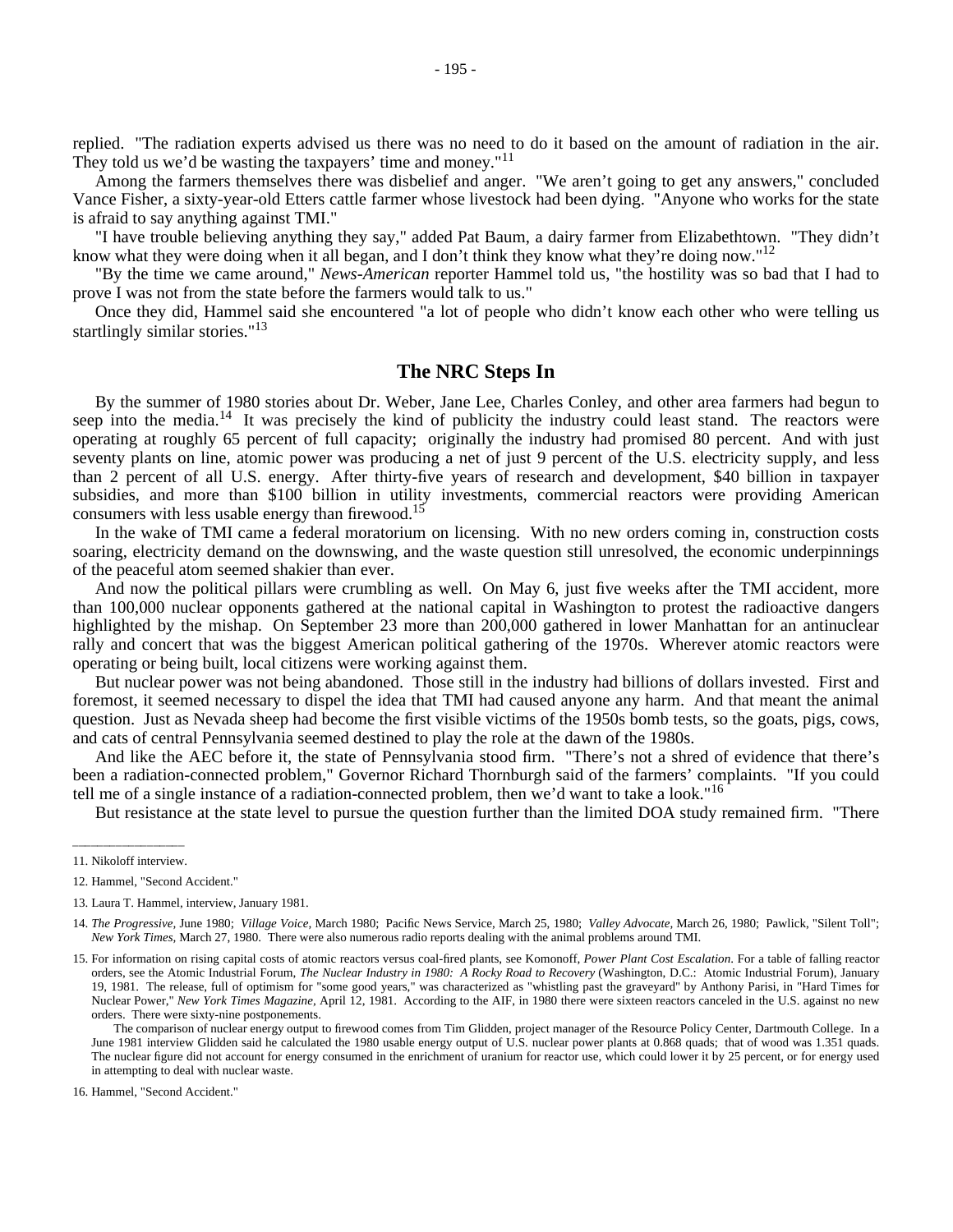was not enough radiation to give any evidence of any need to do such a study," said Robert Furrer, a management analyst for the DOA. "To do more study would have been chasing a ghost," added Nunzio Palladino, dean of Pennsylvania State College of Engineering. "I wouldn't put a nickel toward more study."<sup>17</sup> In 1981 Palladino became chairman of the Nuclear Regulatory Commission.

Despite such opinions the NRC teamed up with the EPA to study the animals around Three Mile Island in the spring of 1980. Headed by the NRC's Germain LaRoche, the task force set about contacting those farmers who had complained of problems with their animals. By the fall of 1980 their investigation was complete and their conclusions firm—"no reasonable connection" could be made between radiation from TMI and damage to any nearby animals.

Among other things, the report said symptoms in cat and kitten deaths and reproductive problems "suggest infectious diseases." Problems in sheep, goats, and cows "suggest a nutritional deficiency." The tendency of local cows to fall down also seemed to be a dietary problem. Hatching problems with duck and goose eggs "could have come about because of fluctuation in incubator temperatures where incubators were used."

Overall the report concluded that "while many of the symptoms reported are characteristic of radiation sickness," many were also "diagnosed as common occurrences in domestic and wild animals." As a whole "no relationship can be established between the operation of TMI or the accidental releases of radioactivity and the reported health effects."<sup>18</sup>

Published in October of 1980, the study immediately became national news. *The New York Times* accepted it as definitive proof that the farmers' claims were without basis. In November the *Times* printed an editorial entitled "Goat Stories from Three Mile Island," which stated with confidence that the "findings are clear. None of the plant or animal defects can be attributed either to the accident or to normal nuclear operations at Three Mile Island. Many of the animal defects, in fact, were traced to the carelessness of the protesting farmers." Unequivocally revealing the paper's point of view, the editorial said reproductive problems in one goat had been solved with "a new buck." Horses that failed to breed had "a chronic infection." Calves that "could not stand or walk without staggering" suffered "nutritional deficiencies." Damage to plants and trees was "traced to disease and insects, not radiation."

Thus, said the *Times,* "the horror stories evaporate." The TMI accident was "highly dramatic and frightening," but it "caused no defects in Pennsylvania's woods and barnyards."19 The *Times*'s editorial was reproduced and distributed by nuclear-committed utilities around the country. It was taken by many as a final word that the farmers near TMI were simply off base.

But apparently neither the *Times*'s editorial board nor much of the major media had read the NRC/EPA report carefully. Its authors had warned in their introduction that the survey "should in no way be thought of as an epidemiological study." There were, they said, numerous cases "that could not be investigated in depth because not

<sup>17.</sup> Ibid.

<sup>18.</sup> G. E. Gears, et al., *Investigations of Report Plant and Animal Health Effects in the Three Mile Island Area* NRC and EPA, NUREG-0738 and EPA 600/4-80- 049 (Washington,D.C.: NRC and EPA, October l980), p.31 (hereafter cited as *NRC/EPA Animal Study*).

<sup>19.</sup> *New York Times,* "Goat Stories from Three Mile Island," November 23, 1980. The editorial read in full:

<sup>&</sup>quot;Remember those frightening stories about deformed animals and dead vegetation around the nuclear plant at Three Mile Island? Not just the antinuclear crowd spread the tales of unusual animal deaths, stillbirths, broken bones, missing eyes—even a glowing fish. Reports came from farmers, housewives and a veterinarian who had long practiced in the area. Here was the evidence, some said, that the radiation from nuclear power plants, including even normal releases, can cause devastating biological injury.

<sup>&</sup>quot;Well, the results of a thorough investigation of plant and animal defects are now in. The inquiry was run by the Nuclear Regulatory Commission with the help of two agencies that are highly sensitive to biological harm—the Pennsylvania Department of Agriculture, looking out for farmers and livestock, and the Federal Environmental Protection Agency, which safeguards the public.

<sup>&</sup>quot;The findings are clear. None of the plant or animal defects can be attributed either to the accident or to normal nuclear operations at Three Mile Island. Many of the animal defects, in fact, were traced to the carelessness of the protesting farmers.

<sup>&</sup>quot;Calves that could not stand, or walk without staggering, turned out to be suffering nutritional deficiences; when fed mineral and vitamin supplements, their problems disappeared. Goats that failed to produce offspring were found to be victims of genetic infertility; when a new buck was tried, reproduction soared. Horses that failed to breed were found to have a chronic infection. A group of 500 parakeets, canaries and other birds succumbed to toxic fumes or an overheated aviary; they showed no signs of radiation injury. A decline in the sightings of toads was hardly peculiar to Three Mile Island; it had been recorded all over the East, and for two decades, and may be attributable to pesticides. Suspicious damage to plants and trees was traced to disease and insects, not radiation. A few cases of animal anemia were nowhere near the radioactive plume.

<sup>&</sup>quot;So the horror stories evaporate. That is not unusual. People often blame a highly dramatic and frightening event for unrelated difficulties. The wise citizen withholds judgment until hysteria subsides and dispassionate investigators assemble the facts. Three Mile Island taught a lot about the defects of nuclear plants, but it caused no defects in Pennsylvania's woods and barnyards."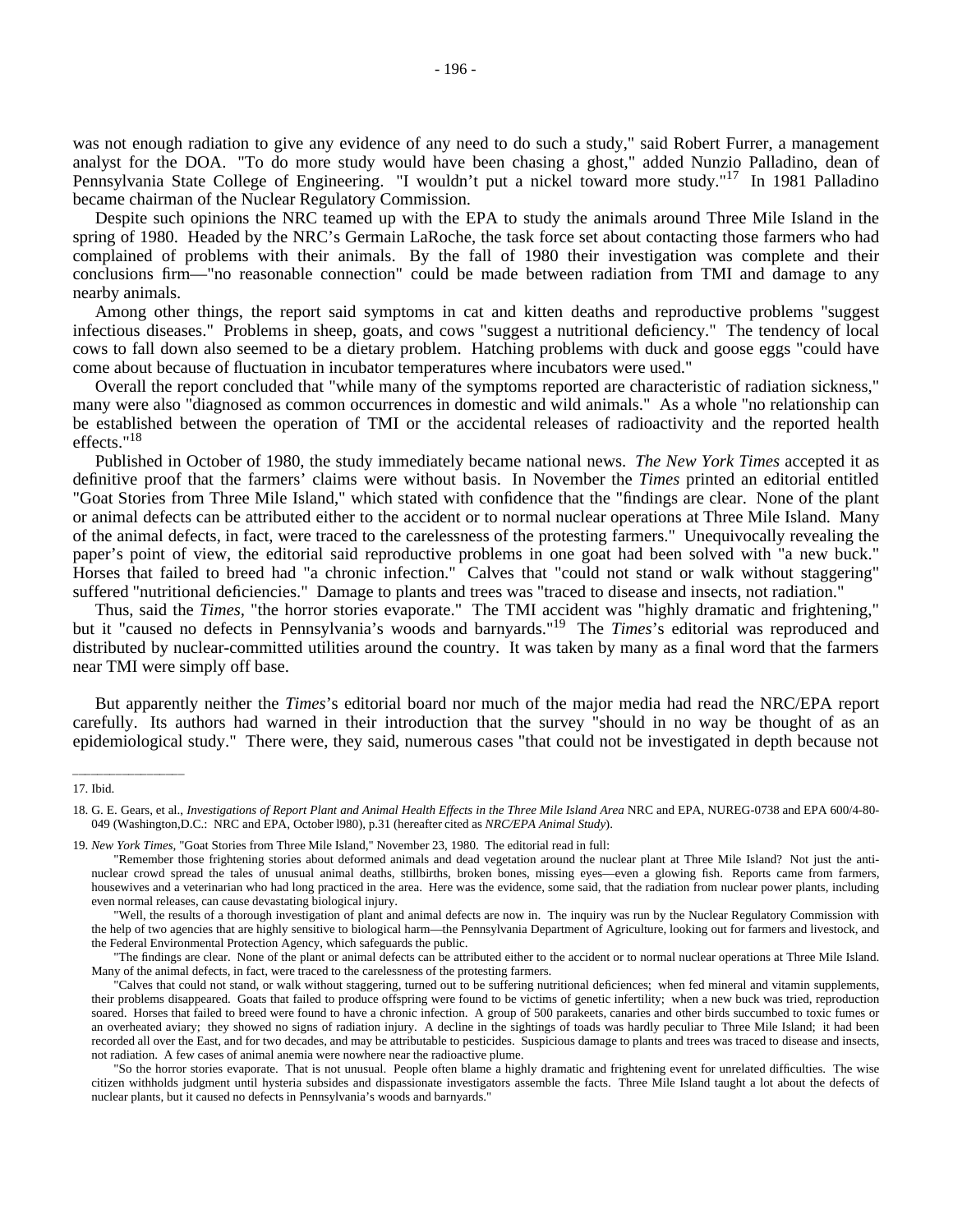enough data were available." There was also a "lack of background information" on many diseases in the area.

According to Germain LaRoche, whom we contacted by telephone in early 1981, the authors of the report "did not survey animals. We surveyed people and reports from the lab. We got a list of problems from the state and contacted as many of the farmers as we could."

In other words the Pennsylvania DOA's sketchy 1979 survey, which had been labeled "worthless" by *The* (Baltimore) *News-American,* had served as the basis for the "definitive" federal study of animal problems around the nation's biggest reactor accident. And in fact the NRC had contacted even fewer farmers—a year later—than had the state. "We did not go to all those people," LaRoche told us. "But we did go to quite a few."

Nor was there any improvement in actual testing of livestock. "We did not see any animals," LaRoche explained. "We did not do any autopsies. This [study] was done over a year after the accident. By the time we did our survey, all those animals had died or had been disposed of." $^{20}$ 

In fact the final NRC/EPA report listed fewer than thirty-five cases involving animal problems near TMI. In more than half of them the investigators conceded that there were insufficient data to draw any conclusions about radiation poisoning one way or the other. Under the category of farm animal reproductive problems, for example, the report listed fourteen different cases. In ten of them the researchers acknowledged having either no data, insufficient data, or "cause unknown."21

As for the reports of Dr. Robert Weber that stillbirths and malformations among area pigs were epidemic, there was no survey or interview. The authors simply noted that "episodes of farm animals requiring caesarean delivery of young were reported after the accident." A repeat of "this specific problem was not evident in 1980; however, an increase of stillbirths in pigs was reported during the spring of 1980." There was no systematic poll of local veterinarians, no tabulated survey of area pig farmers.

"Similar problems in goats and sheep were also reported," said the authors. "But increases in the number of stillbirths in these animals were not observed. Again, these problems do not appear to be recurring events. Sterility and lower reproductive rates, especially in ducks and goats, have been reported but not confirmed. $122$ 

The study went on to note that an "oral report by a private citizen" had indicated a poodle was born in an unspecified location "without one eye socket." In fact the dog—as John Nikoloff of the state DOA later confirmed—was born with two eye sockets but no eyeballs at Fran Cain's kennel near the plant. Its case had been widely reported in the media, but the NRC never visited the kennel. Instead it concluded that the problem "was probably a developmental malformation, cause unknown."<sup>23</sup> In a cross section of nine other cases the findings were similarly inconclusive. In half of the remaining cases shipping fever, foot rot, nutritional deficiencies, virus, and several other diseases were mentioned. "Insufficient data" and "no diagnosis" accounted for the majority.

As for the widely reported disappearance of wildlife, the report blamed pesticides and the weather. There was no mention of independent studies showing high radiation levels in local rabbits, meadow voles, and milk.

To support one of the most crucial official health contentions in American history, the NRC and EPA had cited less than two dozen year-old autopsies and performed none on its own; presented no systematic survey of area hunters, farmers, gardeners, veterinarians, doctors, breeders, or fishermen; and made no substantial contributions to the very brief two-day survey done a year before by the state. "I was disappointed in the NRC's report," said Pennsylvania's John Nikoloff. "I felt with their resources they could have done a better job."<sup>24</sup>

Still the commission was prepared to promise that "concerned citizens may be assured that in keeping with its mission to safeguard the public health and safety, the staff of the Nuclear Regulatory Commission will continue to investigate reports of unusual problems experienced with plants and animals, and any pertinent findings will be made available."<sup>25</sup>

Had the NRC investigated more thoroughly, it might have found some important evidence. In early 1981, two years after the accident, Dr. Robert Weber, the Mechanicsburg vet, told us the plague of birthing problems among

<sup>20.</sup> Germain LaRoche, interview, February 1981.

<sup>21.</sup> *NRC/EPA Animal Study,* pp. 19-26.

<sup>22.</sup> Ibid., pp. 19-20.

<sup>23.</sup> Ibid., p. 8; and Nikoloff interview.

<sup>24.</sup> Nikoloff, interview, March 1981.

<sup>25.</sup> *NRC/EPA Animal Study,* p. 1.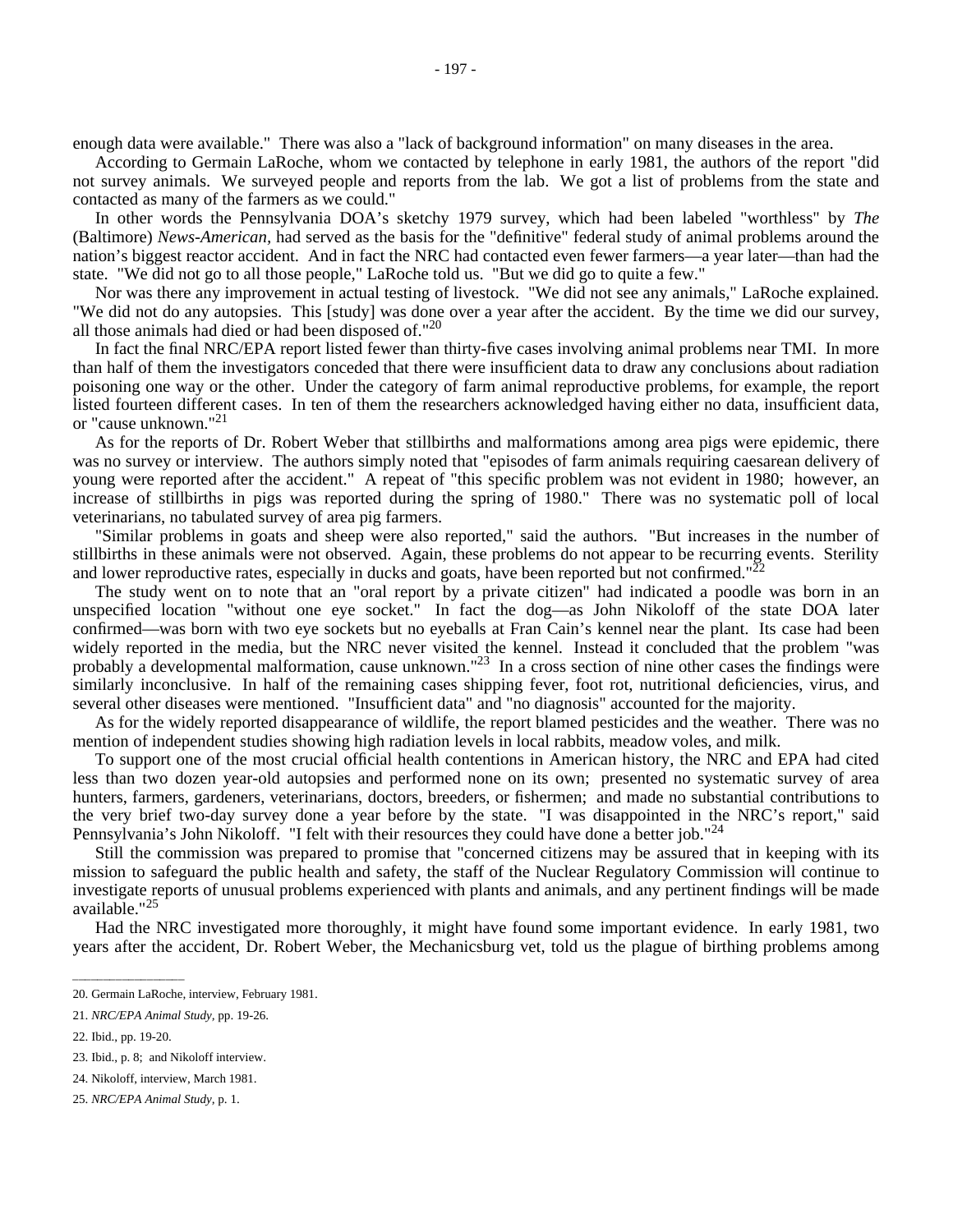pigs, goats, and sheep had come to an end. "Since the plant's been shut," he said, "there are no down cows or animals with hypertension or mental conditions over there. There's been a decline in everything that we had a lot of last year. I hardly get a call to go over there any more."<sup>26</sup>

"Since they shut the place down," added Charles Conley, "why, things have been much better. Had a good crop, and some of the birds are back."<sup>27</sup> Conley was one of many local farmers to claim a noticeable improvement in the health of his animals in the wake of the TMI shutdown. He also told us the mysterious white powder that had been plaguing his rainwater had not reappeared since the plant shutdown.

In fact the NRC/EPA investigators spent a good deal of time tracing tales of the powder. But with TMI shut, none was to be found. "We asked all over for farmers to bring us in a sample of that white powder," said Germain LaRoche. "The only thing we got was some stuff from a woman that turned out to be mildew."<sup>28</sup>

On a broader scale a survey of "fresh water cooling towers throughout the country has not shown any evidence of white powder," said the report. But somehow they missed a white residue reported by residents as close as Shippingport, reports that were nationally syndicated by Jack Anderson in 1977. Statements of strange residues coming from the sky near Vermont Yankee also went uninvestigated.

Nor, apparently, did the government give much credence to a broad cross section of experienced, deeply rooted, conservative Pennsylvania farmers who were—like sheepherders downwind from the Nevada Test Site, like Herschel Bennett in Arkansas, like Nancy Weber in upstate New York, like Lloyd Mixon at Rocky Flats, like Mildred Zywna at Vermont Yankee, like Emil Zimmerman at West Valley, like Clarence Ransome near Canon City—simply unable to find any other possible explanation for the unprecedented plague of diseases among their animals except nearby sources of human-made atomic radiation.

<sup>26.</sup> Weber, interview, February 1981.

<sup>27.</sup> Conley, interview, October 1980.

<sup>28.</sup> LaRoche interview.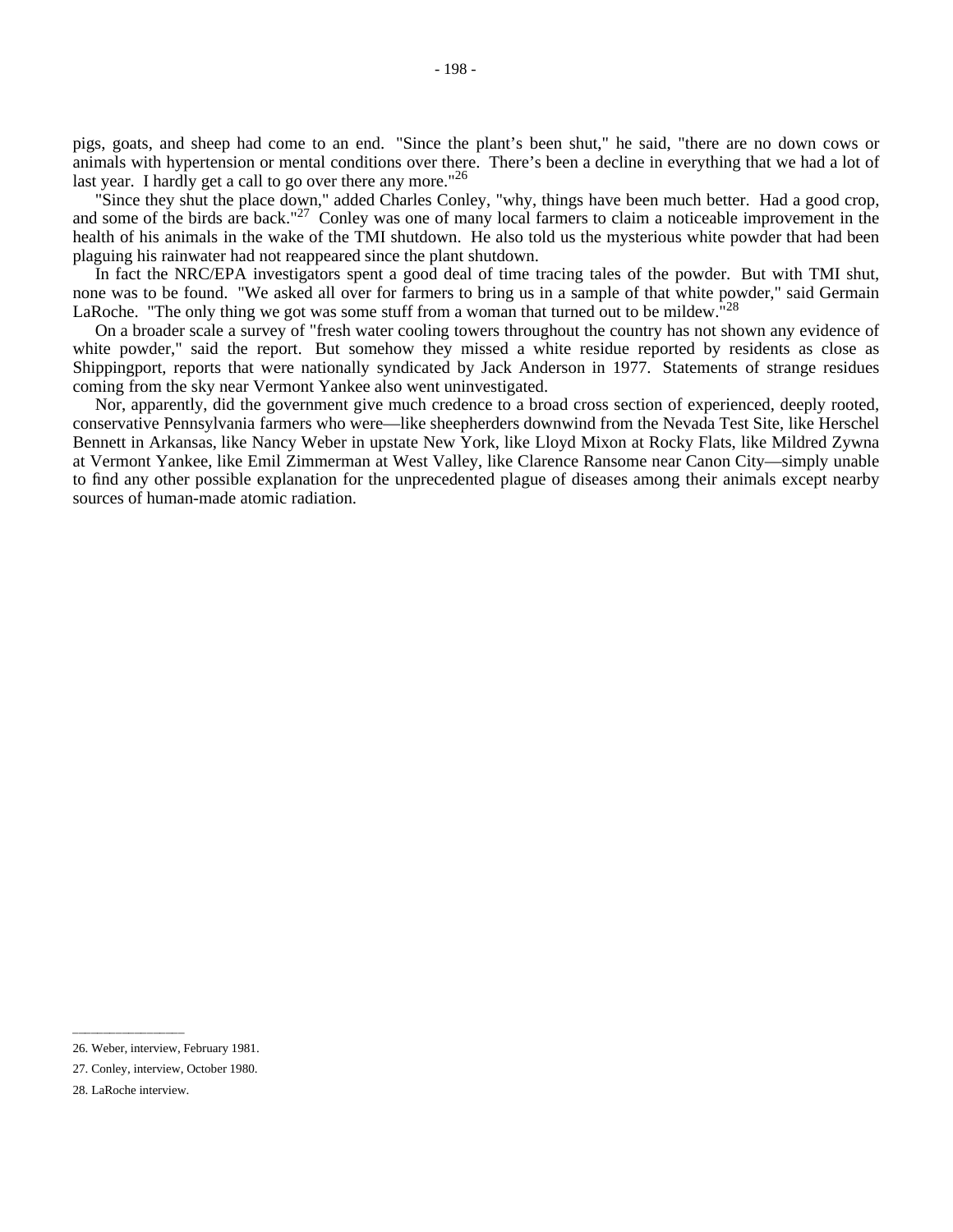## **14**

## People Died at Three Mile Island

Gordon MacLeod sat across from the governor of Pennsylvania. It was October 9, 1979. MacLeod had been state secretary of health since twelve days prior to the accident at Three Mile Island.

A tall, trim Bostonian, MacLeod was a lifelong Republican who had served in Richard Nixon's Department of Health, Education, and Welfare. As both a medical doctor and an engineer he had moved from a research fellowship at Harvard Medical School to a chairmanship at the University of Pittsburgh's Graduate School of Public Health.

In 1979 Governor Richard Thornburgh, a neighbor of MacLeod's, had urged him to take charge of the state's Department of Health, which was in disarray. MacLeod had resisted, but finally agreed, with the understanding he would serve just two years, then return to academia.

Now, eight months later, as controversy still raged over how much radiation had been released at Three Mile Island, the governor's office called the secretary of health for a conference. The meeting began with some small talk, MacLeod told us a year later. And then Thornburgh got to the point. "'Gordon,' the governor said, 'I'm going to have to ask for your resignation.'"

"I just sat there," MacLeod told us, "stunned. After going to all that trouble to get me to come on board, he was now telling me to leave after just eight months because things were 'just not working out.'"<sup>1</sup>

Thornburgh's public explanation for MacLeod's firing was a "difference in institutional style." But the state media had other ideas. As the UPI reported it, MacLeod had been "state government's harshest critic of the way the Thornburgh administration responded to the Three Mile Island accident. And that may have been why he was fired." $^2$ 

Indeed, MacLeod's problems with Thornburgh had begun on March 29, the day after news of radioactive releases from TMI began to spread. MacLeod had, in his words, "recommended and, on the next day, urged the governor in the strongest possible terms to call for the departure of pregnant women and young children from an area within five miles of the Three Mile Island plant." MacLeod told us later that if he had a chance to do it over, he would also have urged the departure of children in puberty, who are also extraordinarily radiation-sensitive.

But the state's nuclear engineers and radiation health physicists disagreed with MacLeod, and they told the governor there was no need for an evacuation. Initially Thornburgh advised area residents to stay indoors, but said nothing about evacuating.<sup>3</sup>

Meanwhile Dr. Ernest Sternglass had gone to Harrisburg the day after the accident. After testing on his own and finding high radiation levels, he urged that the state evacuate pregnant women and small children. He was worried in particular that I-131 doses could prove devastating to the small children and infants *in utero* who were particularly vulnerable to miscarriages, stillbirths, malformations, childhood leukemias, and other radiation-linked problems. Thornburgh publicly charged Sternglass with being an alarmist and stood firm in his refusal to call for an evacuation.

That night the state's Department of Environmental Resources announced that because the holding tanks at TMI were overloaded with radioactive liquids, Met Ed had been flushing them for hours into the Susquehanna River. No one had bothered to notify communities downstream that were continuing to draw their drinking water from the

<sup>1.</sup> Gordon MacLeod, interview, October 1980; see also, Anna Mayo, "The Nuclear State in Ascendancy," *Village Voice,* October 22-28, 1980.

<sup>2.</sup> *York Daily Record,* November 5, 1979, p. 4-A.

<sup>3.</sup> MacLeod interview, and Gordon MacLeod, "Three Mile Island and the Politics of Public Health," prepared for presentation for the New York City and Old Westbury chapters of Physicians for Social Responsibility, Columbia University, New York, November 22, 1980 (hereafter cited as "Politics"); see also, Gordon MacLeod, "Some Public Health Lessons from Three Mile Island: A Case Study in Chaos," *Ambio* 10, No. 1 (1981).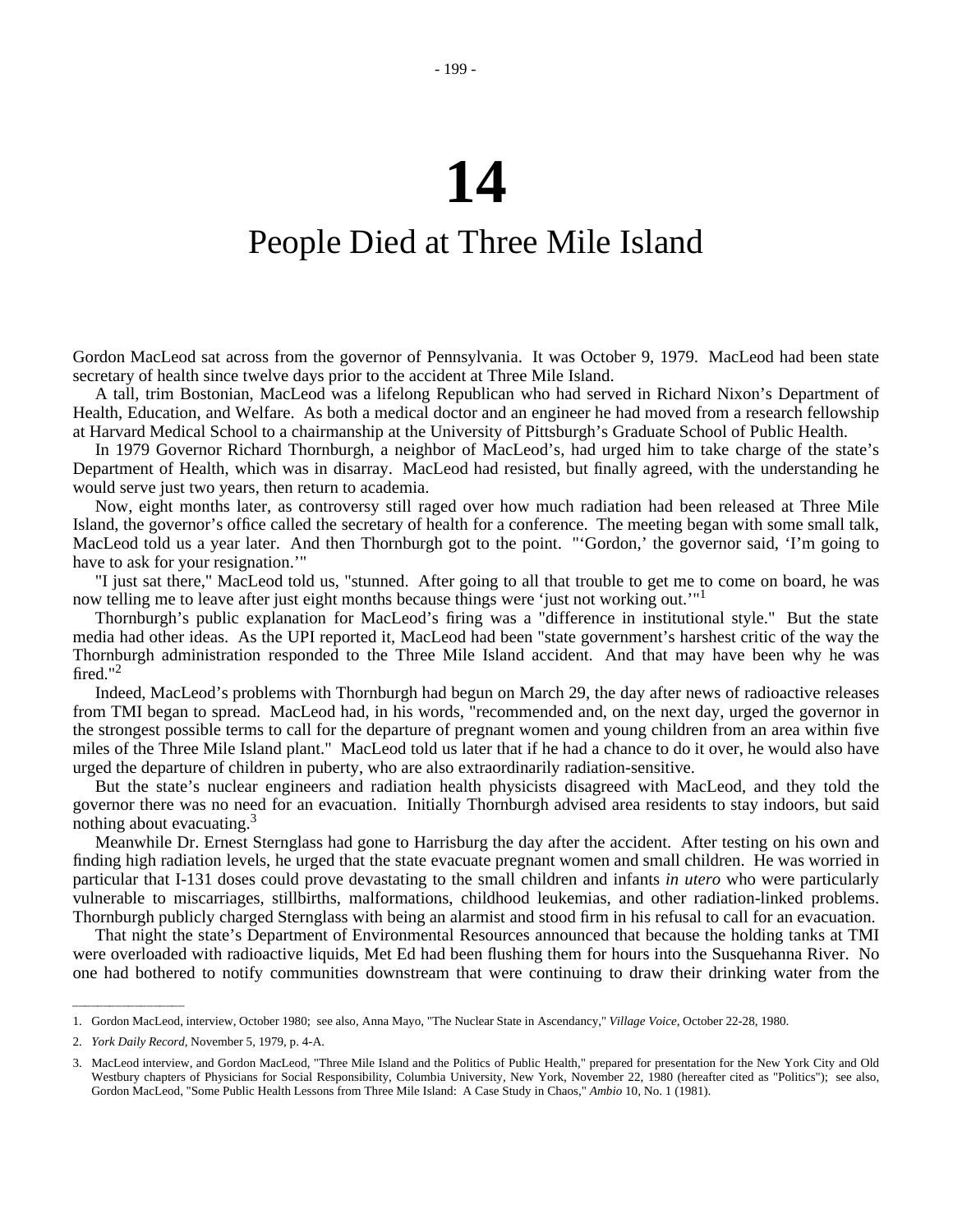river.4

Finally Thornburgh asked NRC chairman Joseph Hendrie, a nuclear engineer, what he would do if he had a pregnant wife in the area. Hendrie replied that he would get her out "because we don't know what is going to happen."<sup>5</sup>

Thornburgh then decided to do what MacLeod had quietly urged and what he had attacked Ernest Sternglass for publicly suggesting. At noon on March 30—two days after the start of the accident—he announced that he was "advising those who may be particularly susceptible to the effects of radiation, that is, pregnant Women and preschool-age children, to leave the area within a 5-mile radius of the Three Mile Island facility until further notice."<sup>6</sup>

#### **Public Health in Crisis**

Meanwhile Gordon MacLeod was desperately trying to choreograph an official health response. Despite the recommendations of the Shapp Commission at Shippingport six years earlier MacLeod found the state woefully unprepared for a nuclear incident. "There was not even a book on radiation medicine in the department," he said. "Nor was there a single physician specially trained in radiation medicine anywhere in the Pennsylvania state government."

Apparently the NRC was equally unprepared. As the accident progressed, MacLeod asked the commission to send in a doctor trained in the field of radiation health. "I was told," MacLeod said, "that the NRC had no physicians on its staff, much less a physician trained in the field of radiation medicine."

The commonwealth also tried to get from the federal government a supply of potassium iodide, a liquid that may be taken to block the ingestion of radioactive iodine from the atmosphere, and thus prevent harm to the thyroid.<sup>8</sup> Finally, five days after the accident—far too late for it to do much good—eleven thousand "little brown vials" arrived. According to MacLeod, six thousand of them were unlabeled. Many of the droppers yielded only half the correct dose. Other droppers did not fit the vials at all. And many of the vials contained "hairlike filamentous material and other particulate matter."<sup>9</sup>

Despite his belief that the official health response to the accident had been grossly inadequate, MacLeod remained a supporter of atomic energy. "I personally believe," he told a conference at Columbia University eighteen months after the accident, "that nuclear power can be made relatively safe if we don't ignore the public health lessons of the past." $10$ 

But MacLeod worried that those "health lessons" were being ignored. Several months after the accident he clashed with Thomas Gerusky, chief of radiation monitoring at the state's Department of Environmental Resources, who had opposed the early evacuation of pregnant women and small children from the area. MacLeod found Gerusky's testimony to the Kemeny Commission inquiry into the accident to be misleading. In the fall he wrote a letter to Commission chairman John Kemeny outlining his objections to what Gerusky had said.<sup>11</sup>

That, apparently, was the last straw for the Thornburgh administration. Word soon spread that MacLeod's behavior during the accident had been "erratic." By mid-October he had been removed from his position.<sup>12</sup> The state media interpreted MacLeod's dismissal as a concession to the nuclear industry. Some atomic backers had deeply resented the call for the TMI evacuation, saying it had been unnecessary, unwarranted, and had served only to frighten the population.

hhhhhhhhhhhhhhhhhh

6. *Washington Post, Crisis*.

- 9. MacLeod interview.
- 10. MacLeod, "Politics."
- 11. MacLeod interview.
- 12. Pawlick, "Silent Toll. "

<sup>4.</sup> *Washington Post, Crisis*.

<sup>5.</sup> *Kemeny Report,* p. 118.

<sup>7.</sup> MacLeod,"Politics."

<sup>8.</sup> A discussion of the efficacy of potassium iodide in preventing harm during a nuclear accident appears in Jan Beyea, *Some Long-Term Consequences of Hypothetical Major Releases of Radioactivity to the Atmosphere from Three Mile Island* (Princeton, N.J.: Center for Energy and Environmental Studies, 1979).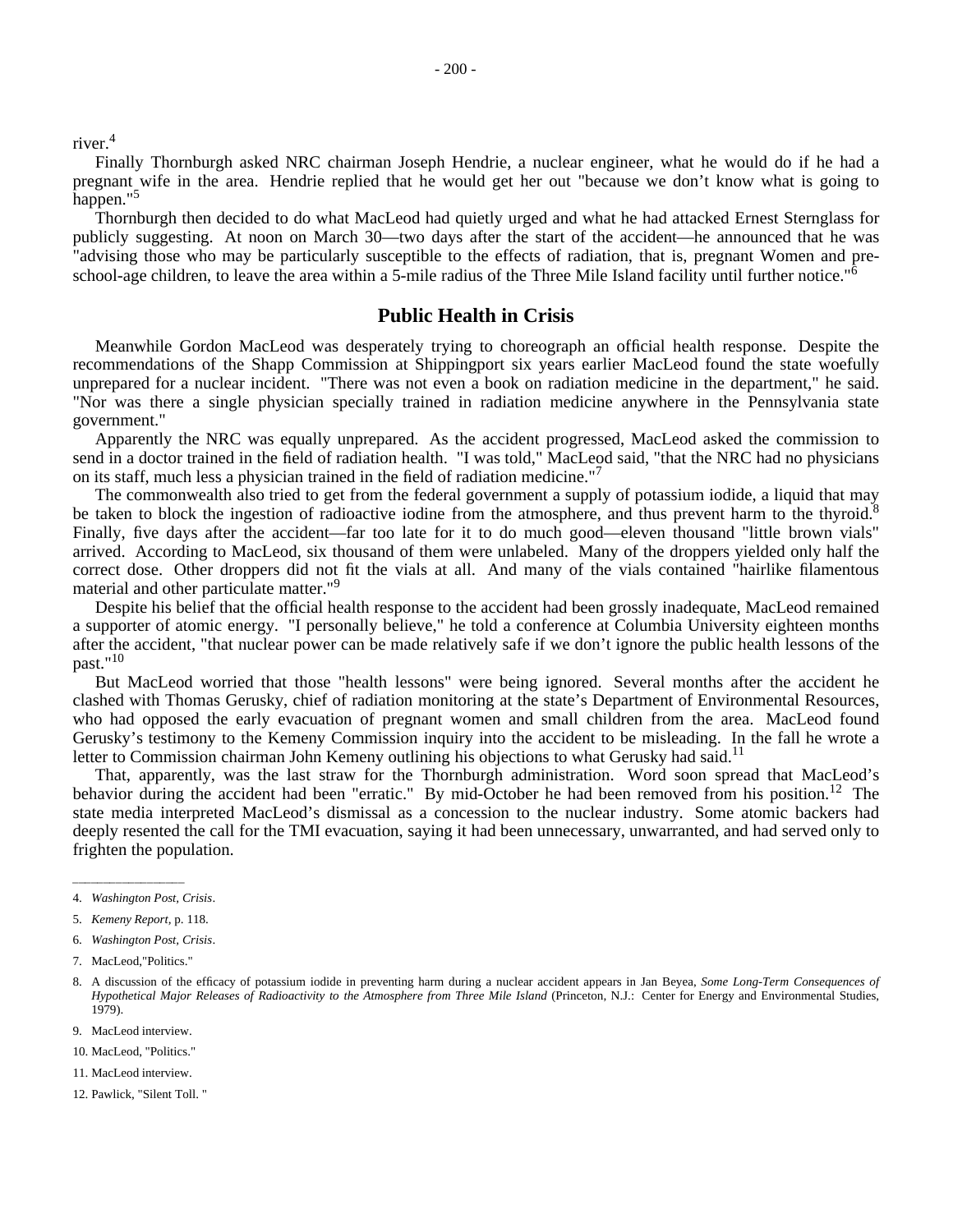But the firing of Gordon MacLeod hardly ended the controversy over the health impact of the accident and how it had been handled. In November, Ernest Sternglass charged that figures from the nearby Harrisburg and Holy Spirit hospitals indicated that infant deaths there had doubled from six during February through April of 1979 to twelve in May through July. Only one infant had died at the Harrisburg Hospital in May through July of 1978; seven had died there in those same three months following the accident. The statistics seemed tragically reminiscent of the era of nuclear bomb testing. The NRC, the state, and the utility had all claimed—as had the AEC after so many atomic explosions—that radiation releases had been too small to have more than a very marginal health impact, if any at all. Sternglass asserted the authorities had failed to account for the extreme sensitivities of fetuses *in utero* in claiming a very marginal health impact from the accident's releases.<sup>13</sup>

He also pointed out a crucial shortcoming in the method of calculating estimated doses from a nuclear accident. An average population dose had been set by estimating how much radiation had been released and making calculations around the two million people in the fifty-mile radius around TMI. But, he said, the winds during the most crucial hours of the accident—when most of the radiation was released—generally headed to the west, northwest, and north. Thus the real doses were impacting not the vast surrounding population, but the people specifically in the path of the plume. And as Chairman Joseph Hendrie had confirmed on March 30, in the midst of the accident, the doses to individual areas where the plume touched the ground were "husky" and in the range of 120 millirems per hour and more, quantities easily large enough to cause severe damage to fetuses in the womb.<sup>14</sup>

Sternglass now charged that the doses had in fact impacted people in the path of the plume, and with visible effect. Syracuse, Rochester, and Albany had all received windblown doses from the plant, he said, and had suffered rising infant deaths. A preliminary study by the Canadian journal *Harrowsmith* indicated a possibly similar pattern emerging among infants born at eastern Ontario and western Quebec hospitals, due to radiation from nearby Nine Mile Point.<sup>15</sup>

In December of 1979, Sternglass carried his conclusions much further. In a paper delivered to the Fifth World Congress of Engineers and Architects at Tel Aviv, he said that data from the U.S. Bureau of Vital Statistics showed that there were "242 [infant] deaths above the normally expected number in Pennsylvania and a total of 430 in the entire northeastern area of the United States," a rise of clear statistical significance. The linkage with TMI was clear because "large amounts of radioactive Iodine-131 were released from the plant" and the peak of infant mortality came within a matter of months thereafter. The greatest rises took place near the plant, with effects decreasing as a function of distance away from Harrisburg.

He backed up his case by analyzing the amount of radiation to which pregnant women downwind might have been subjected. Accepting minimum official estimates, Sternglass calculated that the doses of radioactive I-131 alone could have been on the order of one hundred millirems to individual pregnant women in the path of the plume. Such doses, he said, were clearly capable of causing rises in infant mortality.<sup>16</sup>

Using federal statistics, Sternglass then demonstrated that Pennsylvania's infant death rate in July was the highest of any state east of the Mississippi that month (except for Washington, D.C.), although Pennsylvania usually has one of the lowest rates in the nation. He went on to say that a similar rise was evident in infant-mortality rates in northern New England—where wind had carried fallout from the plant—as opposed to southern New England, where it had not. $17$ 

The hypothesis was confirmed by the fact that infant-death rates began to fall again after the accident. This, he said, was predictable because embryos *in utero* who were too small to have developed a thyroid, or who were conceived after the accident, would not have been affected by their mothers' ingestion of radioactive iodine.

But I-131 was not the only radioactive element released from TMI—nor were infants the only humans likely to be harmed. Strontium 90, cesium 137, noble gases, and other disease-causing isotopes may also have escaped. Overall, said Sternglass, increases in cancers, leukemia, and a wide range of other diseases were "likely to occur." The Three

<sup>13.</sup> Ernest Sternglass, "Infant Mortality Changes Following the Three Mile Island Accident," presented at the 5th World Congress of Engineers and Architects, Tel Aviv, Israel, 1980 (hereafter cited as "Infant Mortality Changes"); and Pawlick, "Silent Toll."

<sup>14.</sup> *Pittsburgh Post-Gazette,* April 16, 1979, p. 1.

<sup>15.</sup> Pawlick, "Silent Toll," and Sternglass, "Infant Mortality Changes."

<sup>16.</sup> Ibid.; and Sternglass interview.

<sup>17.</sup> Sternglass, "Infant Mortality Changes"; see also, Sternglass, "TMI Update," *Nation,* April 25, 1981.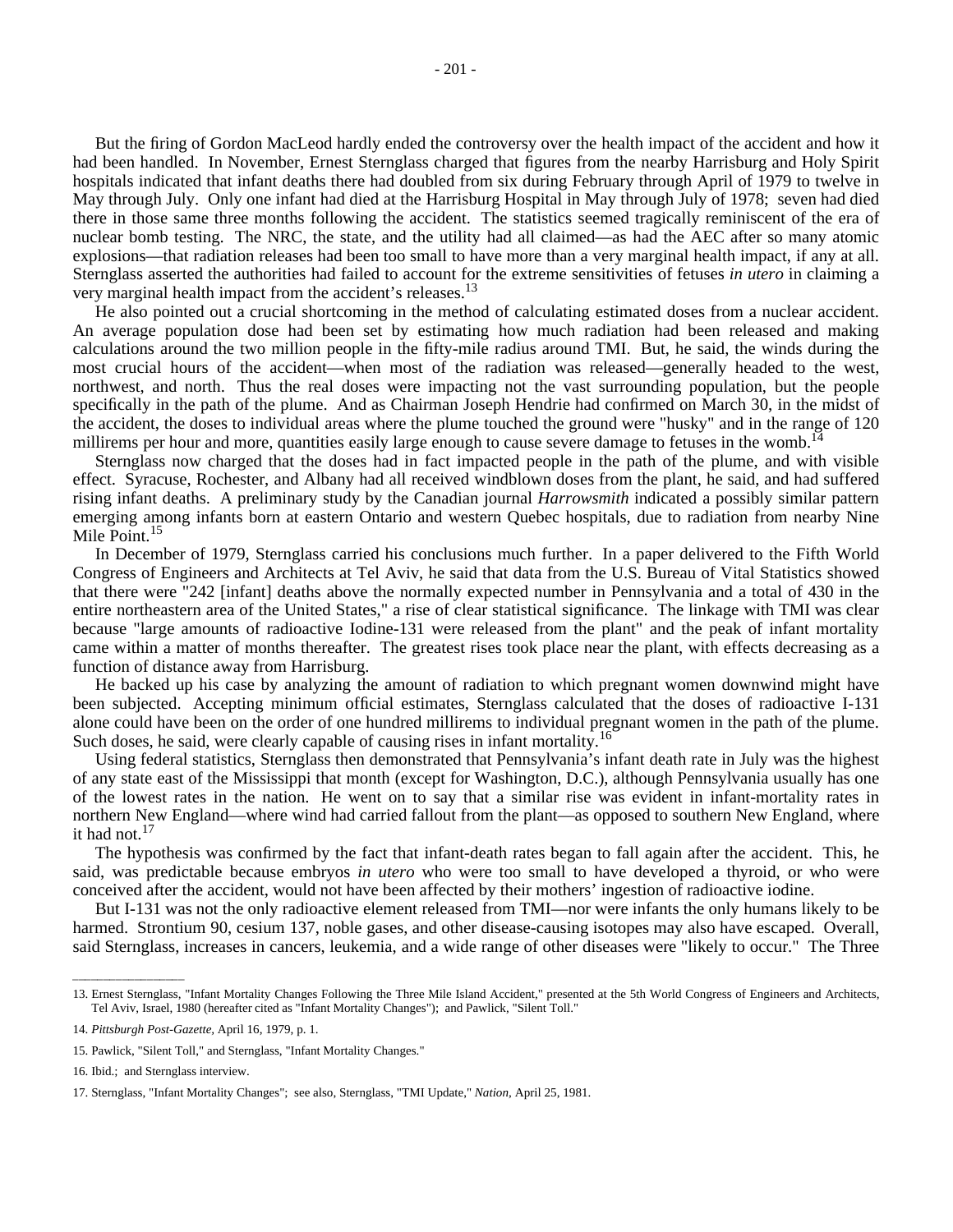Mile Island accident, he predicted, "will turn out to have produced the largest death toll ever resulting from an industrial accident, with total deaths from all causes likely to reach many thousands over the next 10 to 20 years."<sup>18</sup>

#### **Pennsylvania Denies Infant Deaths**

The charge that TMI had actually killed area infants provoked a storm of outrage from the government of Pennsylvania. The state responded—as it had at Shippingport six years earlier—that the official statistics Ernest Sternglass had used were, after all, inaccurate. Dr. George Tokuhata, director of the state's Department of Epidemiological Research, said a "printing error" on the part of the U.S. Bureau of Vital Statistics had skewed the state's infant-mortality figures. There were thus eighty-eight fewer infant deaths in Pennsylvania in the summer of 1979 than originally recorded.<sup>19</sup>

Sternglass, however, held his ground. Discrepancies between state and federal data are not uncommon. But this particular case seemed "suspicious." The discrepancy in infant deaths between the two sources for the period of April 1 through June 30, 1979, had been two; from October 1 through December 31 it had also been two. For eighty-eight to surface between July 1 and September 30, precisely in the controversial summer months after the TMI accident, seemed unlikely.<sup>20</sup>

But even after subtracting those eighty-eight infant deaths, Sternglass said, Pennsylvania's infant-mortality rate still exceeded the average U.S. rate—contrary to normal patterns—"and also exceeded it for every month following the accident up to December." He thus maintained that his overall conclusions about infant deaths in the Northeast remained unchanged.<sup>21</sup>

Tokuhata nonetheless told *The New York Times,* which accepted his remarks uncritically, that Sternglass's analysis had been based on "the wrong number." Tokuhata further charged that Sternglass's reports were "full of problems" and had been built around "methodologies inconsistent with standard epidemiological procedures." He had, said Tokuhata, "selected areas for analysis that fit his hypothesis ignoring those close to the reactor where the infant mortality rate was very low." $^{22}$ 

Sternglass replied—though not in *The New York Times*—that he had not initially studied those close-in areas in his Tel Aviv report "because Tokuhata himself had refused to make [those figures] available to me at the time I was doing my study." $^{23}$ 

In an interview with us Tokuhata denied having ever refused to give Sternglass the data. "He must have asked some other department," Tokuhata said. "We never refused."<sup>24</sup>

But in fact the infant-mortality statistics around TMI only became public in the winter of 1980, when Dr. MacLeod—who had since returned to the University of Pittsburgh—began receiving calls from his former colleagues. Anonymous members of the department told MacLeod that the state was suppressing statistics that indicated a rise in infant-mortality rates near TMI. Alarmed by what MacLeod termed a "restrictive policy" on health data, he released the numbers in a pulpit address at Pittsburgh's First Unitarian Church. That, in turn, forced the Department of Health to make the figures officially public.<sup>25</sup>

And the numbers apparently confirmed the public's worst fears. In the six-month period following the accident, in a ten-mile radius around TMI, thirty-one infants had died. In 1978 the number was only fourteen; in 1977 it had been twenty.

Tokuhata told the *Times* the apparently sharp rise in infant deaths in 1979 was not significant because that was an

<sup>18.</sup> Sternglass, "Infant Mortality Changes."

<sup>19.</sup> George Tokuhata, interview, February 1981.

<sup>20.</sup> Pawlick, "Silent Toll"; and MacLeod, "Politics."

<sup>21.</sup> Pawlick, "Silent Toll."

<sup>22.</sup> Brody, "3 Mile Island."

<sup>23.</sup> Pawlick, "Silent Toll."

<sup>24.</sup> Tokuhata interview. In this February 1981 interview Tokuhata denied having refused to send Sternglass the data in question. Later in the interview, however, we asked him for infant-mortality data for 1975 and 1976. He said he could not send it to us. We also asked him about Gordon MacLeod's remark to us (in our October 1980 interview) that Tokuhata had called MacLeod at 7:00.A.M. one morning in the winter of 1979-80 to discuss the hypothyroid cases that had surfaced in southeastern Pennsylvania. Tokuhata denied having made the call.

<sup>25.</sup> MacLeod interview.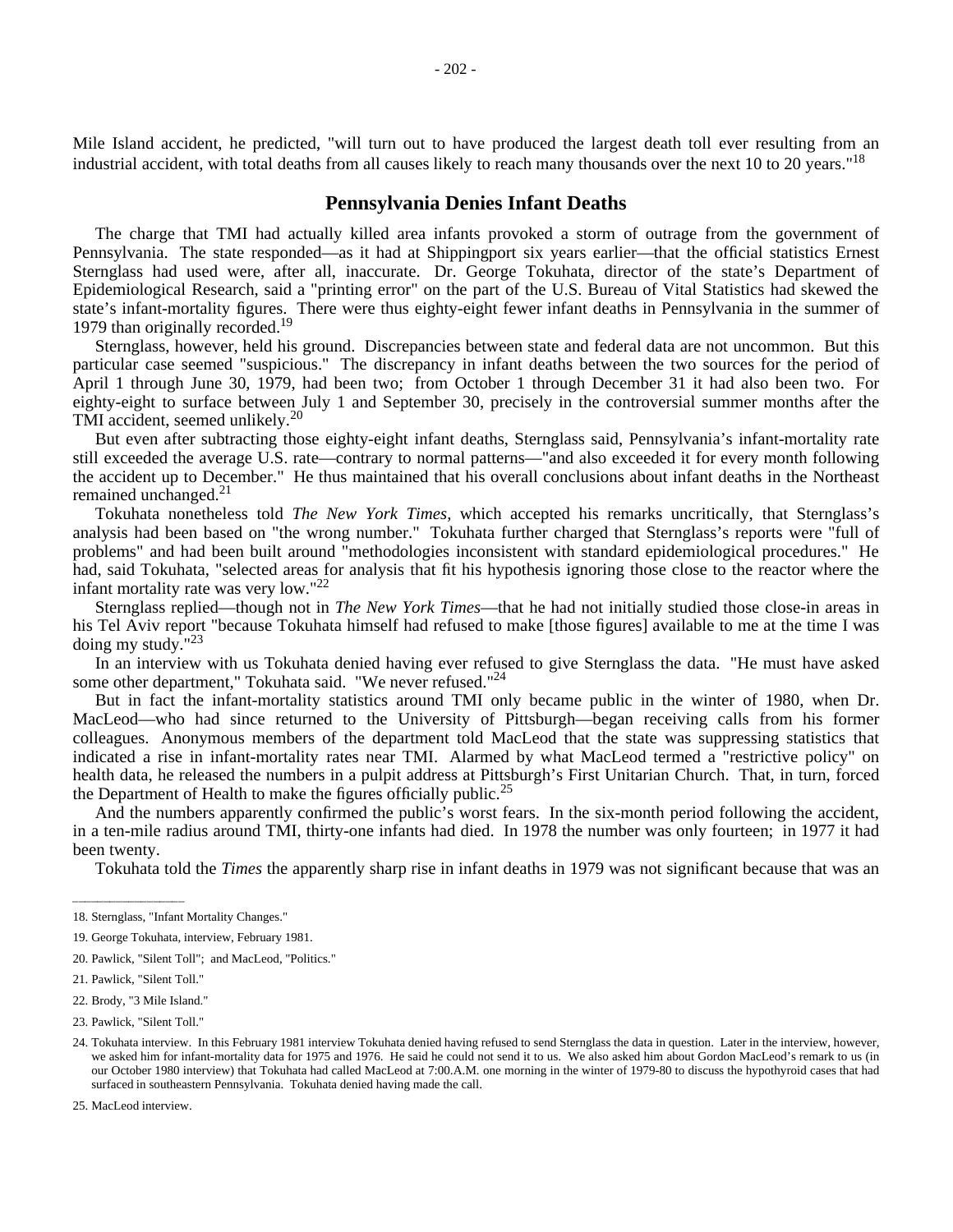absolute number, not a rate of deaths against live births. *Times* reporter Jane Brody paraphrased him thusly: "When the 31 infant deaths were considered in relation to the number of live births, no statistically meaningful difference was found."<sup>26</sup>

But in fact, said Sternglass, these "preliminary" figures showed an infant-death *rate* within that ten-mile radius of 7.2 per 1000 live births in 1978; in 1979, after the accident, the number had risen to 15.7 per 1000—a more than doubling.

The numbers for infant-death rates within a five-mile radius of TMI—though small—were even more damning. In 1978 the rate had been 2.3 infant deaths per 1000 live births; in 1979, after the accident, it was 16.2—a jump by a factor of seven.<sup>27</sup>

But the state had an explanation. At a press conference in April of 1980 Dr. H. Arnold Muller, who had taken MacLeod's place as secretary of health, announced that the TMI-area infant-death rates showed "no statistically significant difference in the mortality rate than for the state as a whole."<sup>28</sup> To support its case the state introduced a racial factor. Black people, it said, are known to suffer a higher rate of infant mortality than whites. Thus the presence of large numbers of blacks in Harrisburg—some of whom had been counted into the figures for the ten-mile radius around TMI—had made the local infant-mortality rates seem unduly large. As Tokuhata was paraphrased by Jane Brody in the *Times*: ". . . when analyzed without taking into account Harrisburg, where the large black population ordinarily has a much higher infant mortality rate than the rest of the region, the rate for the population living within 10 miles of the plant was the same as that *for the state as a whole*" (our emphasis).<sup>29</sup>

The analysis was deceptive.

The charge that TMI had killed nearby infants had nothing to do with a comparison with the state average. It had been based on comparing death rates *in the same area* from the spring and summer of 1977 and 1978—before the accident—against those of the spring and summer of 1979—after the accident.

To subtract the figures for black people from the 1979 statistics without doing the same for 1978 and 1977 would have made sense only if they had all moved into Harrisburg the day of the accident.

And in fact, prior to the accident, the infant-mortality rate in the TMI area had been generally *lower* than the state average. If it now equaled the state average, that would really mean a significant *rise* in the normal local infantmortality rate.

But the state's own statistics showed the local rates were actually *above* the state average anyway. From April 1 to September 30, 1979, the state infant-mortality rate was put at 13.3 per 1000. For that period in the ten-mile radius around TMI it was 15.7; for the five-mile radius (which excluded Harrisburg's blacks) it was 16.2. Thus in the same press release in which the state had claimed preliminary proof that the TMI accident had harmed no babies, its own figures indicated precisely the opposite.<sup>30</sup>

Meanwhile, another controversy had erupted over an unexpected outbreak of thyroid-deficiency problems among infants born to the southeast of the plant. Again Gordon MacLeod was responsible for making the information public. Having been informed by colleagues still within the Department of Health that the numbers had surfaced, MacLeod privately asked the state—four times—to release the data. The state refused all four times. So MacLeod alerted a UPI reporter that "there's a story over there," and it was soon in the newspapers.<sup>31</sup>

The problem focused around thirteen cases of infant hypothyroidism in an area where normally three such cases would be expected. MacLeod was particularly sensitive to the state's withholding data on hypothyroidism because it is a disorder that can be easily treated at birth with the administration of iodine supplements. Untreated, it can cause

31. MacLeod interview.

hh<del>ahaa ka badaa ka badaa ka badaa ka badaa ka badaa ka badaa ka badaa ka badaa ka badaa ka badaa ka badaa ka bada</del> 26. Brody, "3 Mile Island."

<sup>27.</sup> Sternglass, "Infant Mortality Changes"; and Pawlick, "Silent Toll." See also, Sternglass, *Secret Fallout,* pp. 241-275.

<sup>28.</sup> Pennsylvania Department of Health, *Health Department Releases Preliminary Study on Infant Deaths in TMI Area* (Harrisburg: Department of Health, April 2, 1980) (hereafter cited as *State Preliminary Study*).

<sup>29.</sup> Brody, "3 Mile Island."

<sup>30.</sup> *State Preliminary Study*. This press statement also included a long discussion of infant-death rates in the January 1-September 30, 1979, period and the October 1, 1978-March 31, 1979, period, neither of which was particularly relevant to the question of what the accident did or did not do to local infant-death rates. Both sets of figures included seasonal changes and neither offered the year-to-year comparisons that were the heart of the matter. See Pawlick, "Silent Toll," for a lengthy discussion of which periods were relevant and which were not.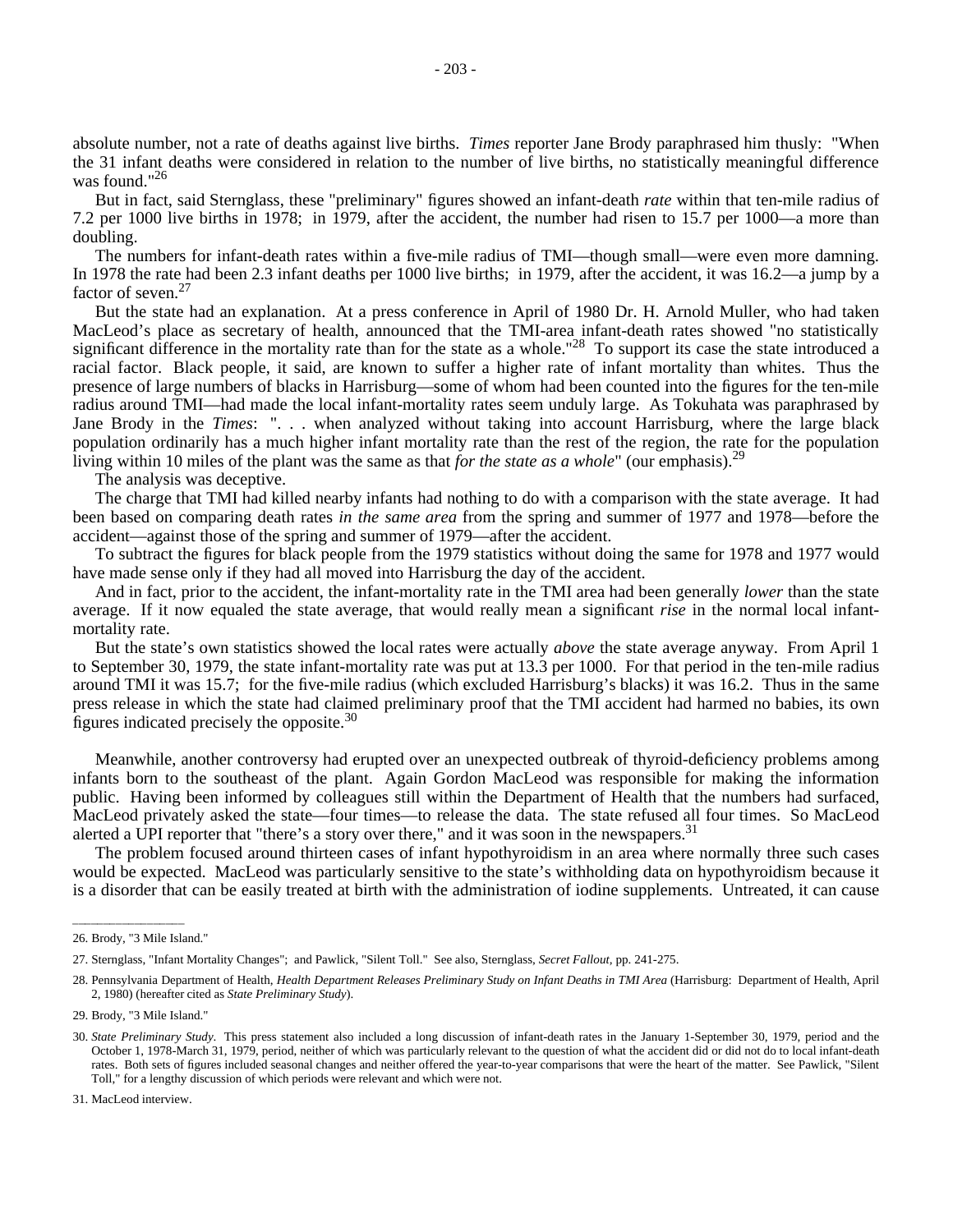brain damage and a wide variety of other serious defects. "The most important thing was that there be some opportunity to prevent the disease," MacLeod told us. Warning the public "might help pick up any case that might otherwise slip through the cracks."32

But the question raised a sensitive issue. Thyroid problems were well known to have surfaced among Marshall Islanders downwind from atomic tests. To imply an outbreak downwind of TMI was potentially to indict the reactor.

Industry response was thus immediate and sharp. "There cannot be any connection" between TMI and the disease, said Dr. Victor Bond of the Brookhaven National Laboratory. "I can say that unequivocally. For thyroid effects, the doses would have to have been thousands of times higher than they were." "A link just cannot be there," added William Dornsife, a nuclear engineer with the state Bureau of Radiation Safety.<sup>33</sup>

Tokuhata later told us that a case-by-case investigation in Lancaster County, where seven of the hypothyroid cases had surfaced, showed "no evidence" to link TMI to the disease. One case, he said, had surfaced "before the accident." Another was "inherited" and a third baby was "born three months after the accident and could not have been affected." Two others "had the thyroid in the wrong locations, which is a developmental disorder and highly unlikely to have anything to do with TMI." The final two cases were "unexplained." But having eliminated five of the seven victims, Tokuhata said the remaining two fitted the "normal pattern" of two hypothyroids per fifty-five hundred live births.  $34$ 

By culling the cases Tokuhata brought the hypothyroid statistics down to what the state termed a "normal" rate. But Gordon MacLeod charged that even while accepting Tokuhata's subtractions, the extraordinary concentration of cases in a short period of time after the accident still reflected a five- to tenfold increase in the expected number.<sup>35</sup>

*The New York Times,* however, accepted Tokuhata's analysis without question. In Jane Brody's April 15, 1980, report—entitled "Three Mile Island: No Health Impact Found"—the paper definitively exonerated the crippled reactor. In the instance of the hypothyroids a "potentially biased selection of cases led to the conclusion that radiation had damaged fetal thyroid glands."

The article dismissed the infant mortalities, saying incomplete figures and incorrect survey methods were the real culprits. Relying on statements from Tokuhata, other Pennsylvania officials, and the Atlanta-based Center for Disease Control—and without interviewing Gordon MacLeod—Brody concluded that "health officials say that thus far data do not support" claims of any extraordinary health problems among infants downwind.<sup>36</sup>

Unfortunately, in taking utility, state, and federal officials' word at face value, Brody had failed to notice a middle ground developing. Dr. Thomas Foley of the Pittsburgh Children's Hospital told *The Washington Post* that no cause-and-effect relationship had been definitely proven linking TMI to the hypothyroids. But "the fact that it did follow the accident raises an issue," he said. The timing was "peculiar and curious." $37$ 

The *Times* also overlooked the possibility that radiation from TMI might have been only partially at fault, and that emissions from normal operations at the nearby Peach Bottom reactor might also have contributed to the problem. A survey of cases in nearby Maryland might have helped clear up the issue, but none was done.<sup>38</sup>

Three days after Jane Brody's story appeared, the staff editorial "Nuclear Fabulists" appeared in the *Times*. It charged that "those scare stories about radiation damage from the accident at Three Mile Island look increasingly far fetched." Just as "reports of bizarre deformities among farm animals and wildlife" had been squelched by the Department of Agriculture, so concerns about infant mortality and hypothyroidism had been "effectively laid to rest by state and Federal health investigators." Findings that "little radiation escaped, posing virtually no threat to public health" had been "supported by all major investigations of the accident," said the *Times* editorial board.

<sup>32.</sup> Ibid., and MacLeod, "Politics."

<sup>33.</sup> *Philadelphia Inquirer,* February 22, 1980.

<sup>34.</sup> Tokuhata, interview, April 1980.

<sup>35.</sup> Gordon MacLeod, interview, June 1981. MacLeod explained to us that the state had averaged the two "accepted" hypothyroid cases over a full year's period, when in fact they had both occurred in a matter of months after the accident. One might also question Tokuhata's methods of culling the cases. Overall hypothyroid incidence rates are calculated on a total number of reported cases. For the state to cull the count in this single instance was to give it special treatment not given the method of calculating the "normal" rate.

<sup>36.</sup> Brody, "3 Mile Island." Among other things Brody's article incorrectly stated there had been twenty infant deaths in the ten-mile area around TMI in 1978; in fact state statistics showed fourteen for that year, and twenty for 1977.

<sup>37.</sup> Victor Cohn, "A-Plant Involved in Probe of Thyroid Ills," *Washington Post,* February 21, 1980.

<sup>38.</sup> The suggestion that Maryland infant-mortality rates be investigated came from Dr. Alice Stewart.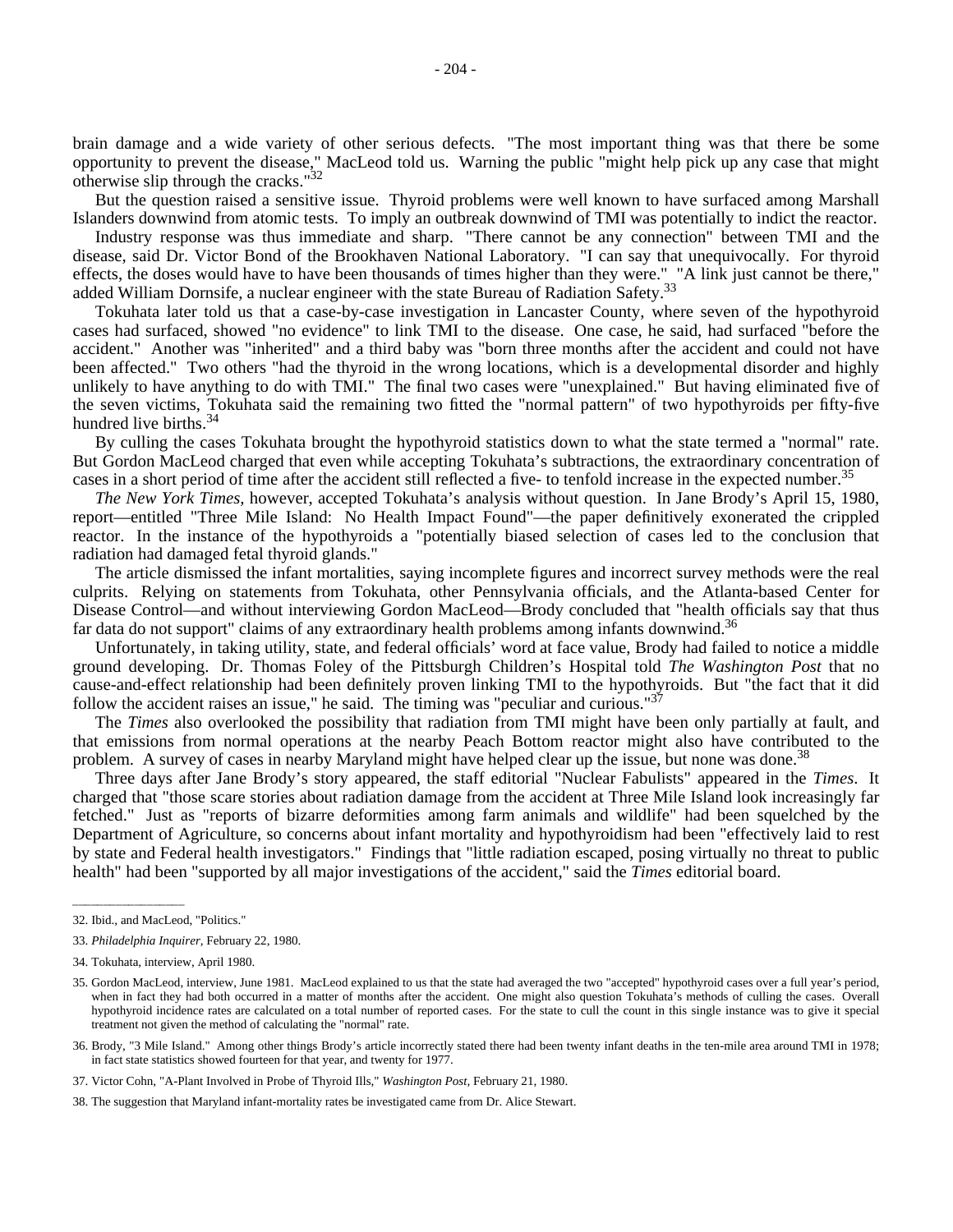In fact the real problem was "experts" who had "inflamed public fears by dealing recklessly with statistics." Among them was Dr. MacLeod, who "irresponsibly publicized some of the raw data suggesting the existence of health problems," and Dr. Sternglass, who was "accused by neutral [!] health authorities of mishandling data to demonstrate health damage. . . . Even in nuclear fables," concluded America's journal of record, "there are people who cry wolf."<sup>39</sup>

#### **Infants Died at TMI**

As debate over hypothyroids and infant deaths intensified, so did the anger and fears of the people around Three Mile Island. In March of 1980, at the first anniversary of the accident, some eleven thousand people gathered at the state house in Harrisburg to demand a permanent shutdown at TMI. The controversy largely focused on Met Ed's "other" reactor, Three Mile Island Unit One.

At the time of the 1979 accident TMI-1 had been just about to come back on line after a refueling shutdown. Ironically TMI-1 had one of the best operating records of any reactor in the U.S. The accident at TMI-2 had kept it shut. Now Metropolitan Edison, operating at the brink of bankruptcy, facing a bill of at least one billion dollars for cleaning up TMI-2, wanted desperately to get TMI-1 reopened and back in its rate base.

Increasingly fierce local opposition was in the way. In March of 1981 local citizens burned fifty thousand dollars in Met Ed electric bills on the state-house steps. The next day, on the accident's second anniversary, fifteen thousand people gathered to demand a permanent shutdown. The latter rally marked a major turning point in public attitudes toward nuclear power because it had been sponsored by eleven international trade unions—representing some seven million workers. For years organized labor had been portrayed as a staunch, unified supporter of atomic energy. But now increasing concern over health, safety, and economic issues had helped change that.

At the same time, however, the newly inaugurated Reagan administration was pushing ahead to restart atomic licensing. Through the last months of the Carter administration industry supporters had been lobbying hard to call the post-TMI moratorium to an end. The industry had learned much about safety, they said and it was time to build more plants. Led by NRC chairman Joseph Hendrie a strong drive to shorten the licensing process, and limit public participation in it, gained momentum.

But critics charged that this was precisely the time the reactors were proving more dangerous than ever. One particularly harsh fight was developing over the Diablo Canyon Nuclear Station, a double-reactor project on the coast of California that sat just three miles from a major earthquake fault. The plant had been tied up in legal battles since it was completed in 1976. Hundreds of arrests had taken place at the site, and in 1981 a national-scale confrontation erupted there.

And in the midst of increasing polarization evidence continued to surface that nuclear power was far more dangerous than anyone had believed, and that the "wolf" Gordon MacLeod and Ernest Sternglass were pointing to was in fact very real.

As early as October of 1979—six months after the TMI accident, and the same month in which Gordon MacLeod was fired—the Arkansas Department of Health issued a study indicating a sharp rise in stillbirths in Pope County, where Arkansas Power and Light's Nuclear One is located. The infant-mortality rate had dropped slightly. But the stillbirth rate had soared so significantly that the combined total had climbed from 20.3 per 1000 live births in 1974, when Nuclear One opened, to 25.4 in 1975, 27.6 in 1976, and 26.8 in 1977. The combined rate in control counties farther from the site had, by contrast, dropped sharply.

Arkansas Power and Light quickly denied any likelihood that Nuclear One "would have any effect on the health of newborns. We have worked closely with the hospital there," said AP&L vice-president, Charles Kelly, "and every indication we've had in monitoring the health effects is that there is none." The study, added Director Robert Young of the Arkansas Health Department, was "inconclusive" and offered no evidence that Nuclear One was to blame for the escalating stillbirth rate.

But Drs. George Carlo and Carol Hogue, the epidemiologists at the University of Arkansas Medical Sciences campus who prepared the study, warned that "a pattern of risk" seemed to be developing. "The situation should be monitored closely," they said, because "we may be detecting a weak signal."<sup>40</sup>

<sup>39.</sup> *New York Times,* "Nuclear Fabulists."

<sup>40.</sup> *Arkansas Gazette,* October 31, 1979, p. 8-A.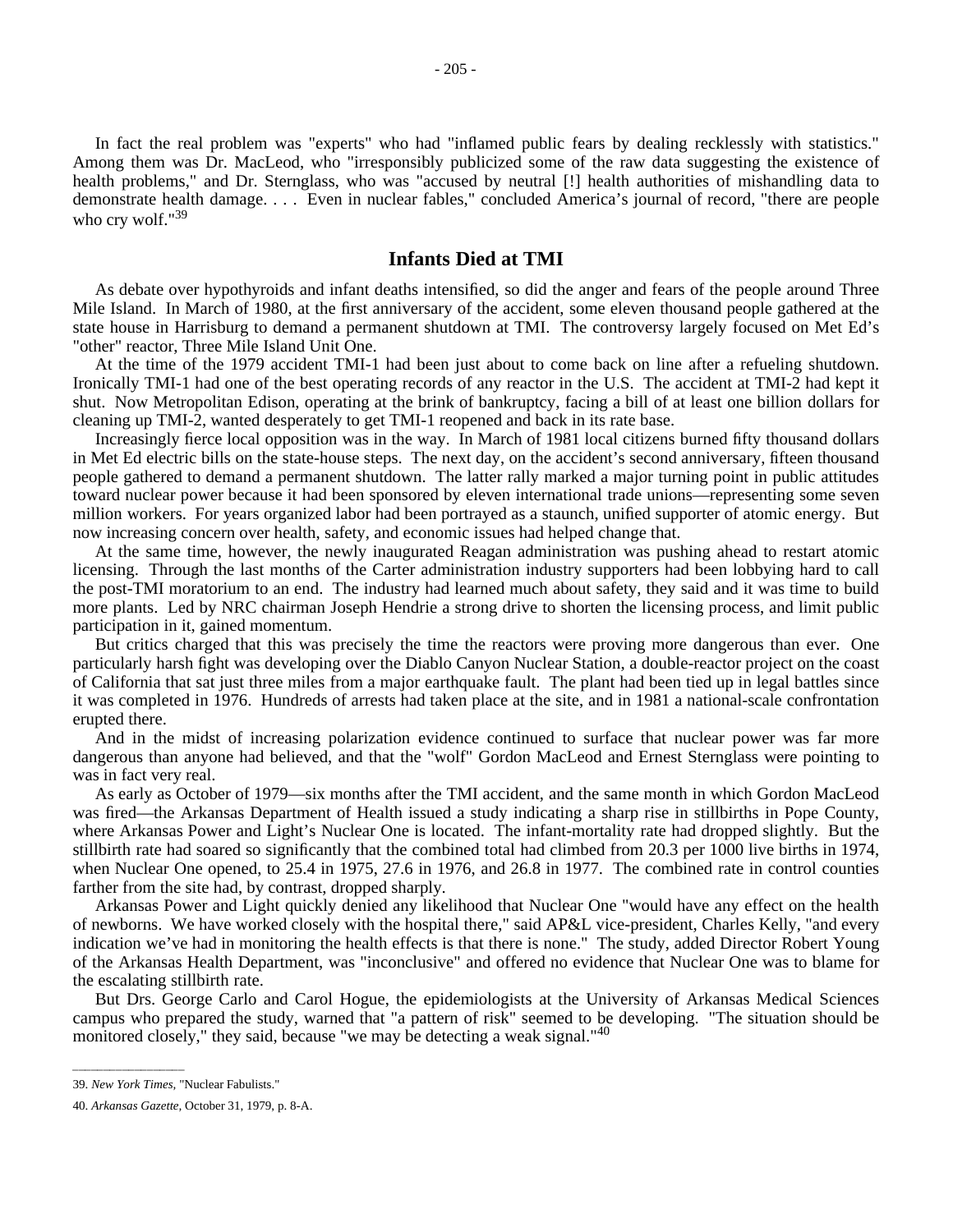The signal from TMI seemed considerably stronger. In February of 1981 Pennsylvania released its 1979 vital statistics—seven months later than normally expected. Missing from the data for the first time were general disease figures from the town of Aliquippa, near Shippingport. Also omitted were county-by-county tallies of congenital malformations, and information on how many infants had been born under a weight of fifteen hundred grams. "This key information," charged Ernest Sternglass, "is needed to study the possible effects of radioactive iodine from the release of TMI or the other large reactors in the state of Pennsylvania.

"The pattern is clear," he said in an angry article in *The Nation*. "Two years after the TMI accident, the nuclear industry and the state of Pennsylvania continue to mislead the public about its adverse effects on human health."<sup>41</sup>

Just prior to the 1981 union-sponsored rally at the state capital, the Department of Health released what it termed a "final" report on infant deaths near the plant. On March 20, Dr. George Tokuhata told the media that the rate of infants dying in their first year of life had definitely not gone up after the accident. In fact, he said, in a ten-mile radius around TMI, the infant death rate per 1000 live births was an identical 19.3 in the quarter before the accident and in the quarter after it. There was "no difference" in the infant-mortality rate in January through March 1979 as opposed to April through June. If the accident had killed any area infants, "a significant increase in infant deaths during the last six months of 1979 would have occurred." Rather the death rate dropped to 12.7 in July through September of 1979 and 13.4 in October through December.

Thus, Tokuhata concluded, "there is no evidence to date that radiation from the nuclear power plant influenced the rise or fall of statistics."<sup>42</sup> An aide in the Department of Epidemiological Research told us that Sternglass and others had erred by relying on "provisional data," and that this latest, "definitive" report would settle all that.<sup>43</sup>

In general the state and nuclear industry focused their defense of TMI on attacking Ernest Sternglass. But as in the past Sternglass's primary role had been to call attention to the issue. Ultimately it was the state's own numbers that would indicate whether or not TMI had harmed local infants.

In this case, as he had done in years previous, Dr. Tokuhata had compared time frames that were essentially irrelevant to each other. In his public analysis he had emphasized that the 1979 infant-death rates near TMI in the winter months of January through March—before the accident—had been the same as in the spring months of April through June—after the accident.

But infant-death rates usually drop in the spring. The fact that they were as high in the spring of 1979 as they had been that winter was extremely significant.

Indeed, a strong case could be made that the December 1978 opening of TMI-2—not just the accident—could have been related to a significant increase in infant mortality. The 1979 winter death rates were far higher than those of 1977 and 1978.

In the winter of 1977 state figures showed that 14.7 infants had died per 1000 live births in the ten-mile TMI radius. The figure was equal to the state average for that period of that year. In 1978 the figure was 14.0—less than the state average for that period of that year. But in 1979, after the opening of TMI-2, the number had soared to 19.3—far above the state average for that period of that year, and far above the rate for that period of the previous two years in the same area. Something had caused a jump in infant deaths in TMI area the winter of 1979.

As for the spring of 1979—the three months after the accident—the contrasts were even more striking. In April through June of 1977, infants had died in the ten-mile TMI area at the rate of 11.7 per 1000 live births, less than the state average. In 1978 the figure was 9.8, again less than the state average. But in 1979 the number jumped to 19.3, far above the state average, and nearly doubling the rate of the previous two years.

<sup>41.</sup> Sternglass, "TMI Update"; see also, "The First Casualty at T.M.I." and "The Lethal Path of T.M.I. Fallout," *Nation,* February 28 and March 7, 1981.

<sup>42.</sup> Pennsylvania Department of Health, *TMI Area Infant Death Rates No Higher Than Statewide Averages, Health Department Report Says* (Harrisburg: Department of Health, March 20, 1981) (hereafter cited as *State Final Report*).

<sup>43.</sup> Ed Degan, Pennsylvania Department of Health, interview, March 1981.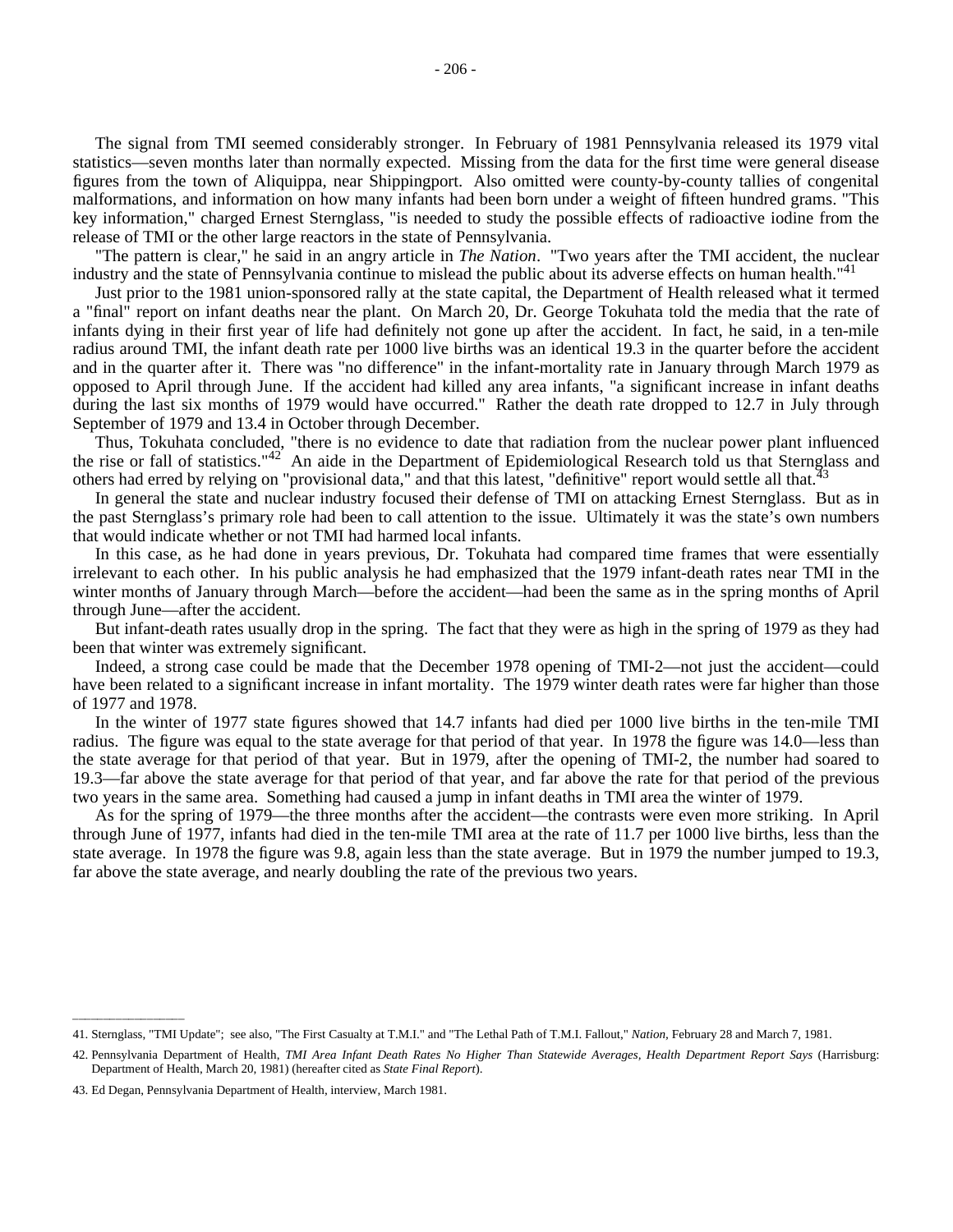#### **Infant Death Rate per 1000 Live Births**

\_\_\_\_\_\_\_\_\_\_\_\_\_\_\_\_\_\_\_\_\_\_\_\_\_\_\_\_\_\_\_\_\_\_\_\_\_\_\_\_\_\_\_\_\_\_\_\_\_\_\_\_\_\_\_\_\_\_\_\_

|               |       |                                                                                                                           | Excluding         | <b>State</b> |
|---------------|-------|---------------------------------------------------------------------------------------------------------------------------|-------------------|--------------|
| Winter        | Total | Harrisburg                                                                                                                | <b>Harrisburg</b> | Average      |
| 1977          | 14.7  | 24.8                                                                                                                      | 10.9              | 14.7         |
| 1978          | 14.0  | 30.7                                                                                                                      | 7.5               | 14.3         |
| 1979          | 19.3  | 33.8                                                                                                                      | 12.6              | 13.3         |
| <b>Spring</b> |       |                                                                                                                           |                   |              |
| 1977          | 11.7  | 8.1                                                                                                                       | 13.1              | 14.4         |
| 1978          | 9.8   | 11.5                                                                                                                      | 9.1               | 14.0         |
| 1979          | 19.3  | 29.7                                                                                                                      | 14.7              | 14.0         |
| <b>Summer</b> |       |                                                                                                                           |                   |              |
| 1977          | 9.2   | 10.9                                                                                                                      | 8.5               | 12.9         |
| 1978          | 4.9   | 3.3                                                                                                                       | 5.5               | 11.8         |
| 1979          | 12.7  | 9.9                                                                                                                       | 13.9              | 12.1         |
| Fall          |       |                                                                                                                           |                   |              |
| 1977          | 14.7  | 16.9                                                                                                                      | 14.0              | 13.7         |
| 1978          | 15.1  | 25.9                                                                                                                      | 11.5              | 13.6         |
| 1979          | 13.4  | 31.7                                                                                                                      | 5.9               | 14.4         |
|               |       | Source: Pennsylvania Department of Health, "TMI Area Death<br>Rates No Higher than State Average Health Department Report |                   |              |

#### **Ten-Mile Radius Around Three Mile Island**

er than State Average, Health Department Report Says," Harrisburg, March 20, 1981, Table 5.

The figures for the July through September summer months were also striking. Though fewer infants died in the summer of 1979 than in the spring of 1979, the rate was clearly higher than it had been in the summers of 1977 and 1978. The numbers were 12.7 in 1979 as opposed to 9.2 in 1977 and 4.9 in 1978. The figures then leveled off for the fall months of October through December, with infant-death rates actually lower in 1979 than they had been for the same period in 1977 and 1978.

The numbers were small in absolute terms, but of clear statistical significance in the time periods that were most crucial. Overall the pattern seemed to fit the worst-case scenario for a radioactive accident. Comparative infantdeath rates in a ten-mile radius around TMI had risen when the second reactor opened there and had skyrocketed in precisely those critical first three months after the accident. The figures for Harrisburg itself—where some argued that the worst of the plant's radioactive emissions had set down—seemed even more frightening.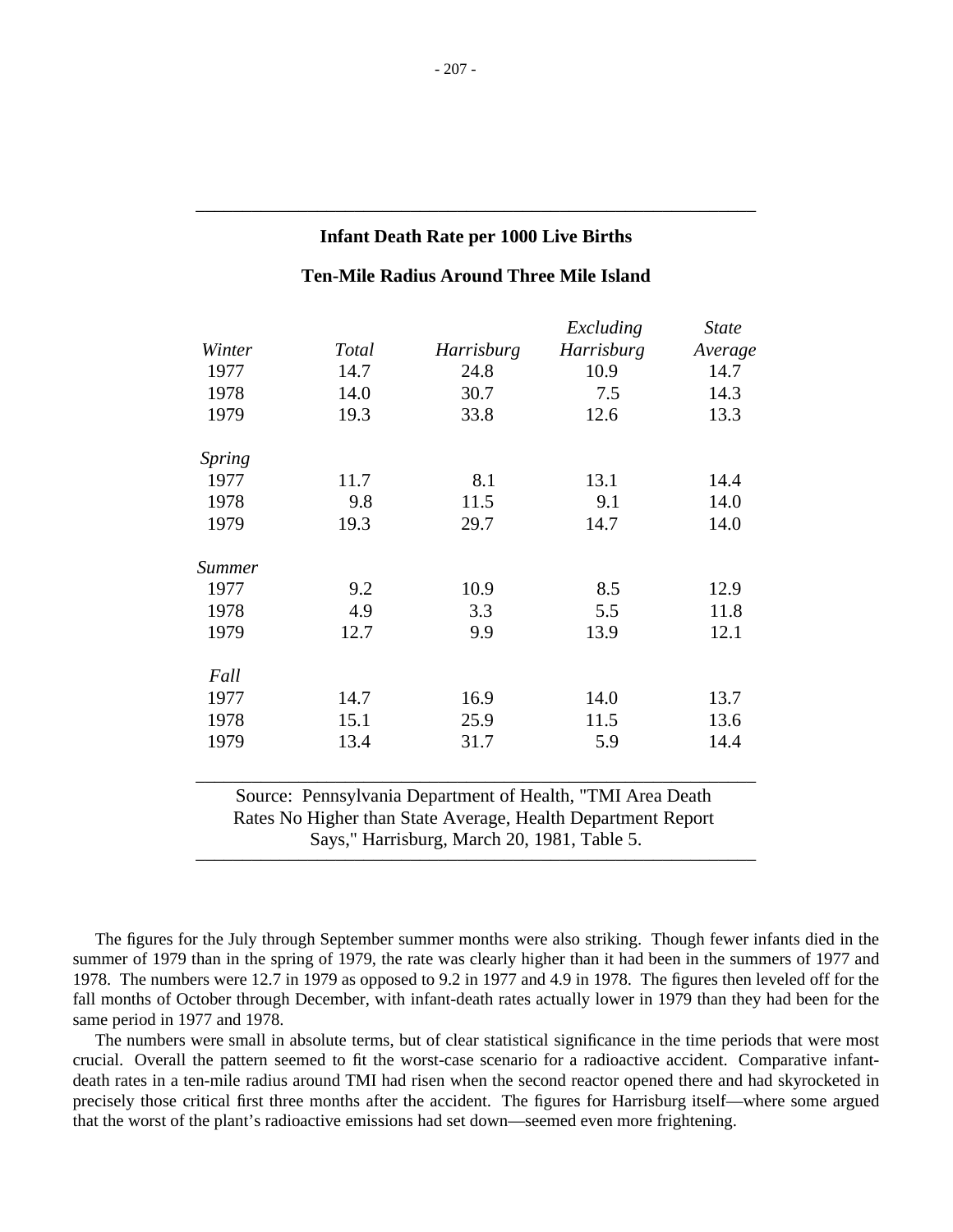|                                             |       |                                                                                                                            | Excluding         | <i>State</i> |  |  |
|---------------------------------------------|-------|----------------------------------------------------------------------------------------------------------------------------|-------------------|--------------|--|--|
| Winter                                      | Total | <b>Harrisburg</b>                                                                                                          | <i>Harrisburg</i> | Average      |  |  |
| 1977                                        | 12.4  | 20.7                                                                                                                       | 9.3               | 10.7         |  |  |
| 1978                                        | 8.6   | 19.2                                                                                                                       | 4.5               | 9.9          |  |  |
| 1979                                        | 17.2  | 33.8                                                                                                                       | 9.4               | 9.3          |  |  |
| <i>Spring</i>                               |       |                                                                                                                            |                   |              |  |  |
| 1977                                        | 8.5   | $-0-$                                                                                                                      | 11.6              | 11.1         |  |  |
| 1978                                        | 7.6   | 7.6                                                                                                                        | 7.6               | 11.1         |  |  |
| 1979                                        | 19.3  | 29.7                                                                                                                       | 14.7              | 10.5         |  |  |
| Summer                                      |       |                                                                                                                            |                   |              |  |  |
| 1977                                        | 6.1   | 7.3                                                                                                                        | 5.7               | 10.1         |  |  |
| 1978                                        | 1.0   | $-0-$                                                                                                                      | 1.4               | 9.3          |  |  |
| 1979                                        | 7.8   | 6.6                                                                                                                        | 8.3               | 9.3          |  |  |
| Fall                                        |       |                                                                                                                            |                   |              |  |  |
| 1977                                        | 10.5  | 12.7                                                                                                                       | 9.8               | 10.1         |  |  |
| 1978                                        | 10.8  | 17.2                                                                                                                       | 8.6               | 10.5         |  |  |
| 1979                                        | 9.3   | 21.1                                                                                                                       | 4.4               | 10.1         |  |  |
|                                             |       | Source: Pennsylvania Department of Health, "TMI Area Death<br>Rates No Higher than State Average, Health Department Report |                   |              |  |  |
| Says," Harrisburg, March 20, 1981, Table 4. |       |                                                                                                                            |                   |              |  |  |

#### **Neonatal Death Rate per 1000 Live Births**

\_\_\_\_\_\_\_\_\_\_\_\_\_\_\_\_\_\_\_\_\_\_\_\_\_\_\_\_\_\_\_\_\_\_\_\_\_\_\_\_\_\_\_\_\_\_\_\_\_\_\_\_\_\_\_\_\_\_\_\_

#### **Ten-Mile Radius Around Three Mile Island**

In 1977, in the April through June spring quarter, infants in Harrisburg died at the rate of 8.1 per 1000 live births, well below the contemporary state average. In 1978 the figure was 11.5, again well below the state average. But in 1979 it reached a horrifying 29.7, more than doubling the state average and nearly tripling the Harrisburg figures for the two previous years. Though the absolute numbers were small, the changes were of clear statistical significance.<sup>44</sup> Nor did the figures account for any of the pregnant women who fled the area during the accident to have their babies elsewhere, and who might well have been affected by the emissions of those terrifying first two days.

But the fiercest toll of all seemed to be taken on infants born in Harrisburg right after the accident, who then died within twenty-eight days. Infant-mortality rates—on which most of the public debate on TMI health impacts centered—are based on infants' dying in their first year of life. Neonatal death rates, a subsection of infant-mortality statistics, focus on infants who die in their first month of life. And in those tragic three months after the TMI accident every Harrisburg baby listed as an infant-mortality statistic had in fact died in the first twenty-eight days of

<sup>44.</sup> *State Final Report,* Table 5.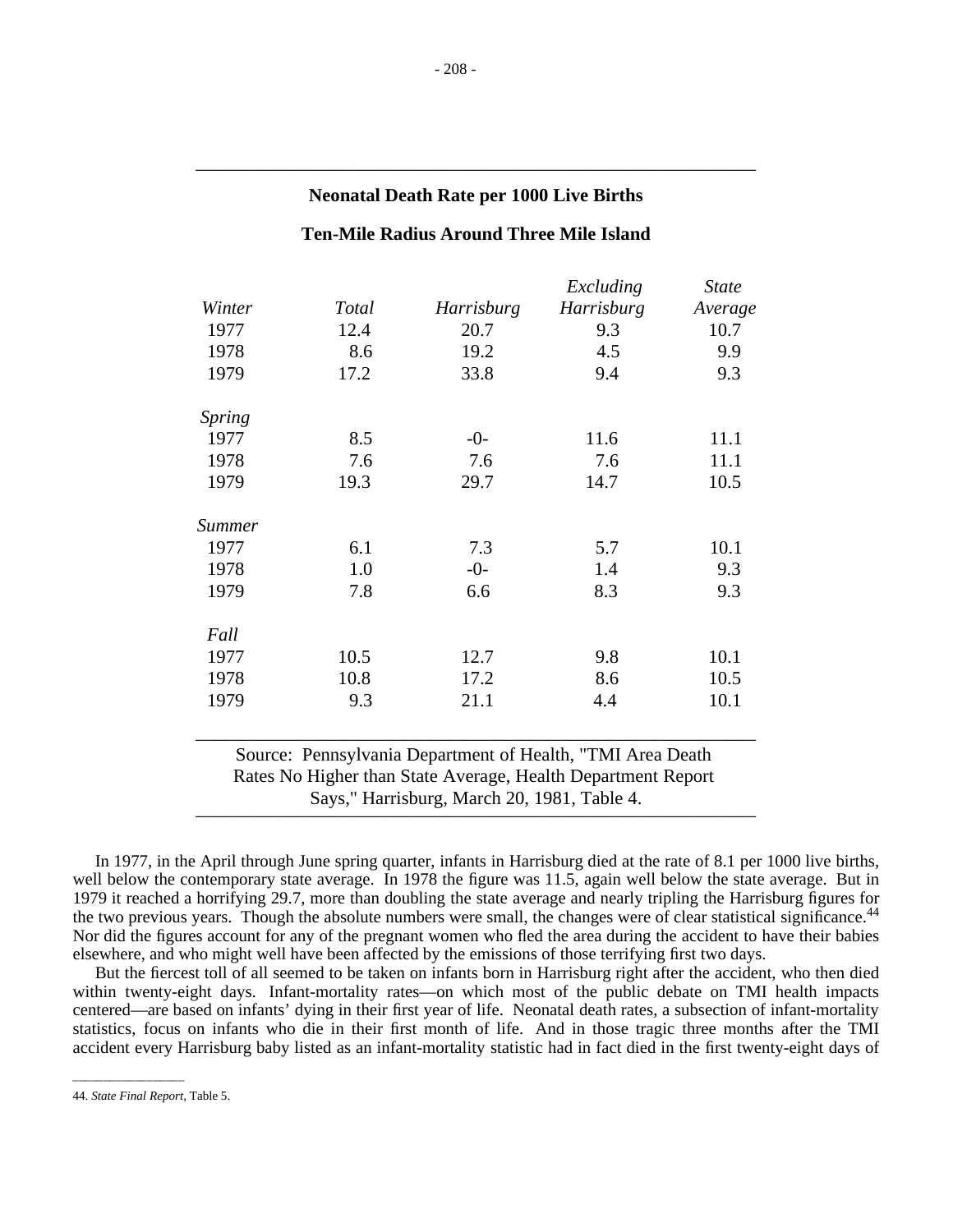life. Thus, in April through June of 1979, state neonatal statistics indicated that infants one month old or less died in Harrisburg at a rate of 29.7 per 1000 live births. In 1978 the number had been 7.6. In 1977 it had been zero. Though the absolute numbers were again small, the changes were of even greater statistical significance than those in the infant-mortality rate. $45$ 

#### **The Mental Fallout**

In those frightening first days of the accident at Three Mile Island fifth and sixth graders in nearby Middletown had gotten together to write their last wills and testaments.<sup>46</sup> The terror was at the gut and instinctual levels, and it dated all the way back to Hiroshima. "The first application of nuclear energy was the atomic bombs which destroyed two major Japanese cities," explained the Kemeny Commission in 1979. "The fear of radiation has been with us ever since, and is made worse by the fact that, unlike floods or tornadoes, we can neither hear nor see nor smell radiation."

Thus, predicted the commissioners, the "major health effect of the accident" appeared to be "mental distress" felt by "certain groups" living near the reactor. The problem, they said, was "short lived."<sup>47</sup> But nine months later state researchers confirmed a 113 percent jump in the number of TMI neighbors using sleeping pills and an 88 percent rise in those using tranquilizers. The use of alcohol was up by 14 percent and cigarette smoking had increased by nearly a third.

As documented by one thousand telephone interviews, a wide range of "psychosomatic illnesses" had surfaced, including chronic headaches, diarrhea, loss of appetite, sweating, rashes, and hypertension.<sup>48</sup> "The symptoms people are suffering are similar to those suffered by people who work at dangerous jobs," we were told by Dr. Robert Holt, a New York University psychologist who studied the TMI area. "In those situations you expect an increase of tension, shortened tempers, mood swings and more physical symptoms like hyperventilations, ulcers, and asthma."<sup>49</sup>

In addition to finding stress they also discovered that the population had become somewhat politicized. Fierce debate raged over such issues as the venting of krypton gas from TMI-2, the dumping of more radioactive water into the Susquehanna, the reopening of TMI-1, who should pay for the cleanup of the site, and whether or not Metropolitan Edison should be allowed to go bankrupt.

Meanwhile news continued to surface of abnormal radiation levels in test wells around the plant site, and in area groundwater.50 Such reports had an effect. "I am scared to death," Mary Enterline told *The New York Times*. "I have a two-year-old son and every night when I pull his shade down at bedtime, and look out the window and see the cooling towers, I nearly cry."51

"I live in fear every day," Donna Umholtz told the state Public Utilities Commission. "I am ready to evacuate on a second's notice."

"I won't allow my children to be exposed to low-level radiation," added Joanne Topolsky, who—like many others—was trying to sell her home and move out of the area. "We had so many dreams, and they are shattered now because of TMI."<sup>52</sup>

As the 1980s began, rallies, marches, and a utility-rate revolt continued to rock what had long been a quiet, staunchly conservative area. Dislike and distrust of Met Ed, the state, and the NRC continued to grow. Some public forums had degenerated into bitter shouting matches. "We will never forgive or forget what you have done here," twenty-six-year-old Michelle Stewart yelled at an NRC panel in the spring of 1980. "You have created tension between husbands and wives. You have turned us into cynical people...."<sup>53</sup>

hhhhhhhhhhhhhhhhhh 45. Ibid., Table 4.

<sup>46.</sup> Mayor Robert Reid of Middletown, quoted in Robert Del Tredici, *The People of Three Mile Island* (San Francisco: Sierra Club Books, 1981) (hereafter cited as *People*).

<sup>47.</sup> *Kemeny Report,* p 35.

<sup>48.</sup> Pennsylvania Department of Health, *Health Department Releases TMI Stress Study* (Harrisburg: Department of Health, April 17, 1980) (hereafter cited as *State Stress Study*); and Tokuhata, interview, April 1980.

<sup>49.</sup> Robert Holt, interview, April 1980.

<sup>50.</sup> *New York Times,* February 21, 1981.

<sup>51.</sup> *New York Times,* March 27, 1980.

<sup>52.</sup> Jim Hill, "Residents Still Fearful of TMI, Survey Reports," *York Daily Record,* March 13, 1980, p. 1.

<sup>53.</sup> Steve Lawrence, "'We'll Never Forgive or Forget,'" *Daily News* (New York), March 27, 1980.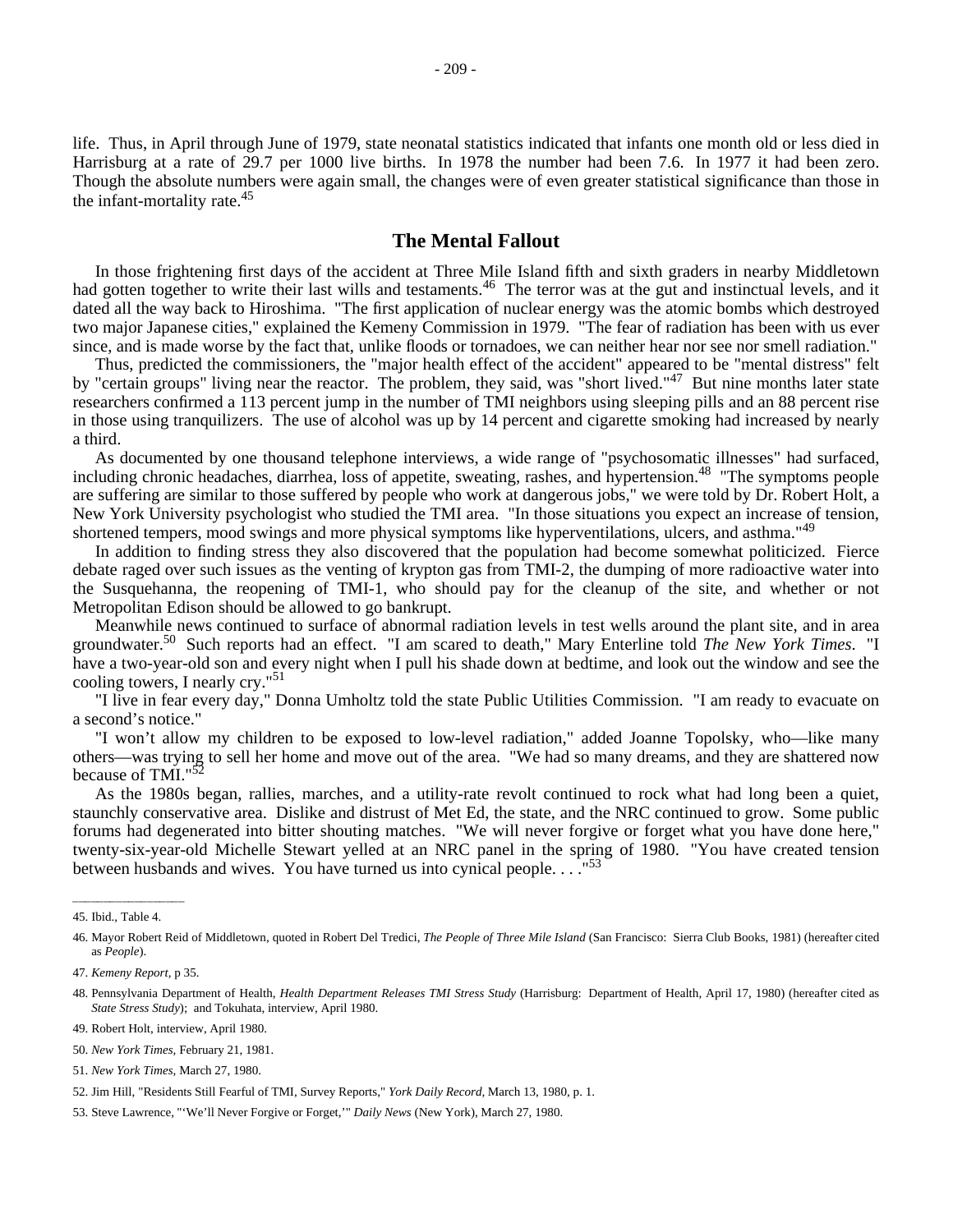"My husband is a construction worker who helped build both those reactors, and now he's damned sorry for it," one local housewife told us in 1980. "No one in the world can possibly understand what we have lived through here."

We asked what, of all problems, bothered her the most. She thought a moment. "I'm tired," she then replied, "of having my children's health used in an experiment."<sup>54</sup>

Meanwhile some TMI neighbors questioned the fact that so much attention had been given to the mental fallout from the accident, and so little to its physical health effects. According to *The New York Times,* at least fourteen psychological surveys were taken of area residents in the wake of the accident, based in part on grants of \$375,000 from the National Institute of Mental Health and another \$52,000 from the utility industry. The state of Pennsylvania, which had mustered a bare hundred work hours to study area animals and which had established no systematic ongoing survey for possible physical damage from TMI radiation, did conduct a one-thousand-person telephone poll on the mental impact of the accident.<sup>55</sup> "It makes you wonder," Jane Lee told us, "how they can get so much money to study the psychological effects of this accident when they can't seem to pull it together to look at the physical effects on animal and human health."<sup>56</sup>

#### **The Taste of Tragedy**

For many in the TMI area the outcome of the reactor accident now seemed as obvious as it had become at Bikini Island, St. George, Utah, and other communities downwind from years of nuclear bomb testing; among the GIs who had helped clean up Hiroshima and Nagasaki; among the 300,000 who had served as guinea pigs at the tests in Nevada and the Pacific; among millions of citizens exposed to too many medical X rays; among workers in the uranium mines and mills such as Church Rock and Shiprock, and at nuclear facilities such as Hanford, Portsmouth, Paducah, Piketon, U.S. Radium Dial, American Atomics, and Rocky Flats; among citizens living downwind of Windscale, Kyshtym, American Atomics, Rocky Flats, and downriver from Church Rock, Durango, and other milltailing sites; among thousands of Americans living near those tailings piles, some of whom built homes with them, others of whom suffer from them in their water supply and air; among millions of Americans near low- and highlevel waste dumps with reason to fear for their own and their children's long-term health; among farmers near the Shippingport, Arkansas Nuclear One, West Valley, Vermont Yankee, Rocky Flats, and Fitzpatrick and Nine Mile Point facilities with reason to believe that their animals are coming to the same ugly end as the sheep caught in the "Dirty Harry" bomb fallout of 1953; and among citizens near the Dresden, Humboldt, Indian Point, Shippingport, Millstone, Arkansas One, and seventy-odd other American reactors with reason to fear that their babies are being killed by radiation before they live even a month.

Now, in the wake of TMI, the patterns were repeating themselves in central Pennsylvania. In the fall of 1979 one York couple sued Metropolitan Edison over the August stillbirth of their daughter. A Hershey engineer named Steven Scholly saw his daughter born with Down's syndrome the summer following the accident. The state, he said, had assured him the reactor emissions could not have caused it. But, he told us, "We know radiation causes genetic defects."<sup>57</sup> "It's unbelievable," noted Diane McCleary of Valley Green, less than five miles from the site. "I've talked to so many people in just this area who have lost their babies, miscarried or carried them almost full term then lost them. I've lived in different places and never heard of anything like this." "It's like I was saying last night," added her neighbor Deborah Frey in an interview with *Harrowsmith,* "reading the death columns in the paper, I've never seen so many babies that live a day or two and then they're dead."<sup>58</sup> "I've been seeing a lot of strange things," Dr. Joseph Leaser told us a year after the accident. "It's nothing you can pin down, exactly. But there are symptoms surfacing here that just can't be explained by nerves alone."

A general practitioner in Middletown, Leaser is a father of four children, a part-time horse breeder and a longtime

<sup>54.</sup> Anonymous, interview, March 1980.

<sup>55.</sup> *State Stress Study*; Ben Franklin, "Researchers Find Anxiety in the Air Near 3 Mile Island," *New York Times,* March 27, 1980; and Ben Franklin, "Long Distress Found Over Atom Incident," *New York Times,* April 18, 1980.

<sup>56.</sup> Jane Lee, interview, March 1980.

<sup>57.</sup> Steven Scholly, interview, March 1980.

<sup>58.</sup> Pawlick, "Silent Toll,"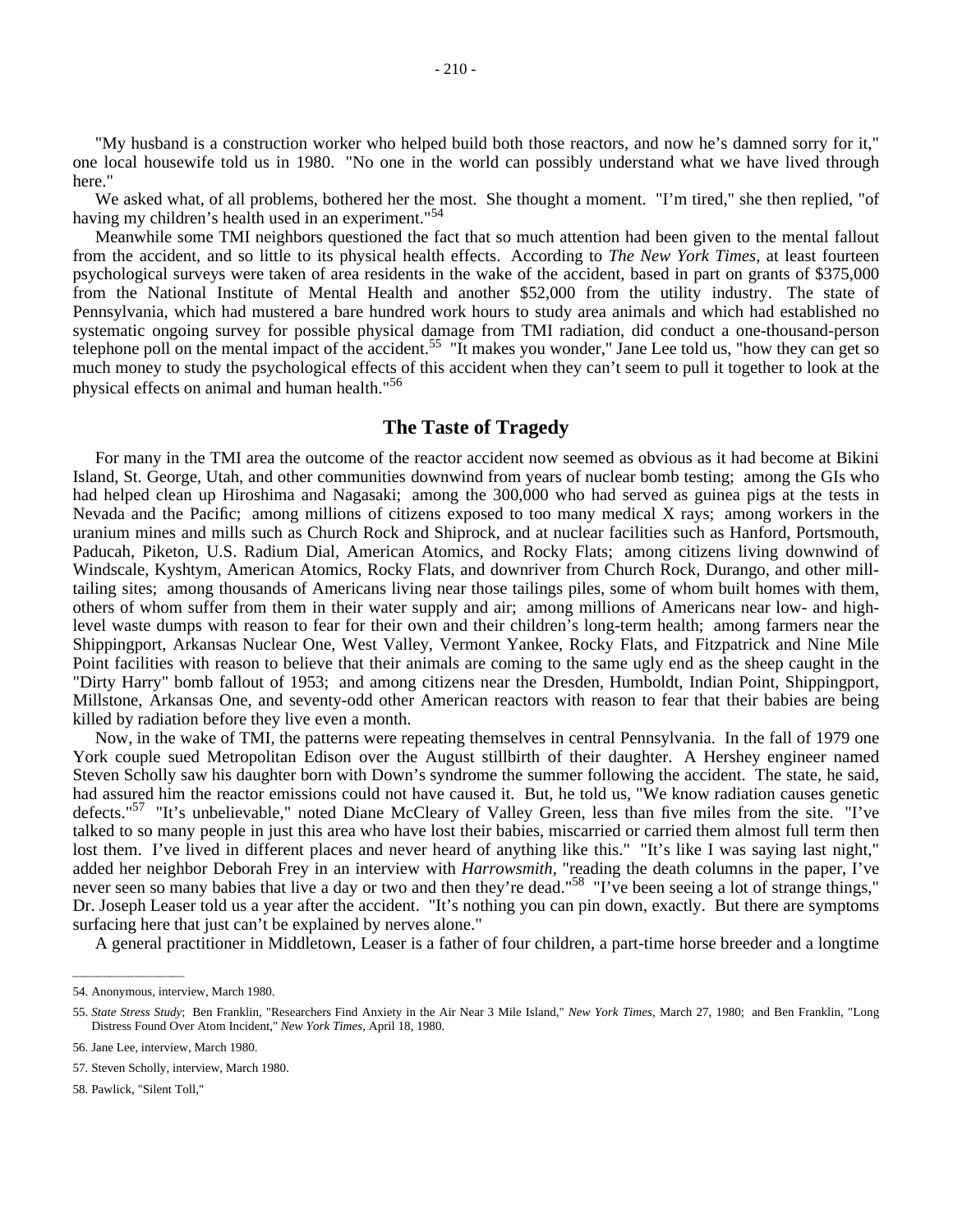resident of the area. "We've had a real run on unusual rashes, allergic reactions, dermatitis, skin lesions, itch, and people complaining of a funny taste in their mouths," Leaser told us in 1980.

He also wondered about an uncommon aberration he had noticed among his patients. "We have found abnormal counts of eosinophils—that's a type of white blood cell—in what I would say is a significant number of patients," he told us. "It isn't a scientifically controlled study. But I'd say that when I review blood smears, it seems to me I see more." A high count of eosinophils, he added, was a "well-known symptom of excessive radiation exposure."<sup>59</sup>

The mysterious, scientifically unexplained "funny taste" Leaser said his patients mentioned was cited by numerous residents of both sides of the Susquehanna—as it had been by Utah residents after the 1953 "Dirty Harry" shot. "We had very bad tastes in our mouths, like an iron or metal taste," said Fran Cain, the dog breeder living within eyesight of the plant. "It came right in the house to us. We had it three or four times."<sup>60</sup>

"It tasted like, you know, like when you're a kid and you put money in your mouth?" said Jane Lee. "And we all had it."<sup>61</sup>

"It was like having a penny in your mouth," said Bill Whittock, a retired engineer in his seventies living a quarter mile from the plant. "I'd be curious to know what degree of radioactivity I was exposed to."<sup>62</sup>

There were some other symptoms as well. "I got kind of scorched the first day," said Vance Fisher, a local farmer. "I didn't know what was going on and I had outdoor work to do, so I was out most of the day. Got a little burn out of it. Well, it wasn't a sunburn, anyhow. My face got red."<sup>63</sup>

In the midst of the accident Celeste Crownover of nearby Londonderry began suffering an unexplained twitch in her leg, which—as of our June 1980 interview—had not entirely gone away. During the worst of the radioactive emissions tears began to gush from her eyes, she suffered a bad metallic taste in her mouth, a burning sensation covered her arms and legs, and a "fiery blister" broke out on her shoulder. In the summer her hair fell out "by the hands full." "I am fifty-one years old," she told us, "and nothing like that has ever happened to me before or since."<sup>64</sup>

"My daughter got real sick," Becky Mease of Middletown told an NRC panel. "She had diarrhea for three days straight and headaches and she became anemic. I didn't know what to do. My little girl is still getting colds and sinus problems," Mease added. "Now if that's not because of that power plant, you tell me what it is."<sup>65</sup>

"I haven't felt myself since about three months after the accident," we were told by Louise Hardison, whose goats—at 1.2 miles from the reactor—produced milk with high radiation counts. "I've been tired all the time. Maybe it's all in my head. But maybe it isn't."<sup>66</sup>

Hardison's complaints of tiredness came nearly two years after the accident, and were echoed by others in the TMI area, as well as by people living near Vermont Yankee and Rocky Flats.<sup>67</sup>

Dr. Joseph Leaser told us in early 1981 that "since about six months after the meltdown, I've noticed that the problem with the white blood cells has disappeared and hasn't come back."

He added that during the fall 1980 venting of krypton gas from the TMI-2 core, "a number of patients who didn't know it was happening came in independently complaining about the funny taste in their mouths. I hadn't heard of that since the accident, and I haven't heard any of it again since the venting."

Leaser said he thought it all indicated something very frightening and dangerous. "These are a rock-ribbed, churchgoing, Bible-thumping lot of people. They are not the kind who will go off running at the mouth. Some of these symptoms you can explain away from psychological stress, there's no doubt about it.

"But some you just can't."<sup>68</sup>

<sup>59.</sup> Joseph Leaser, interview, March 1980.

<sup>60.</sup> Del Tredici, *People*.

<sup>61.</sup> Ibid.

<sup>62.</sup> Bill Whittock, interview, March 1981; and Del Tredici, *People*.

<sup>63.</sup> Del Tredici, *People*.

<sup>64.</sup> *Paxton Herald,* March 26, 1980; and Celeste Crownover, interview, June 1980.

<sup>65.</sup> Lawrence, "We'll Never Forgive."

<sup>66.</sup> Louise Hardison, interview, February 1981.

<sup>67.</sup> Green, "Vermont Yankee"; and Mixon, interview, May 1981.

<sup>68.</sup> Leaser, interview, February 1981.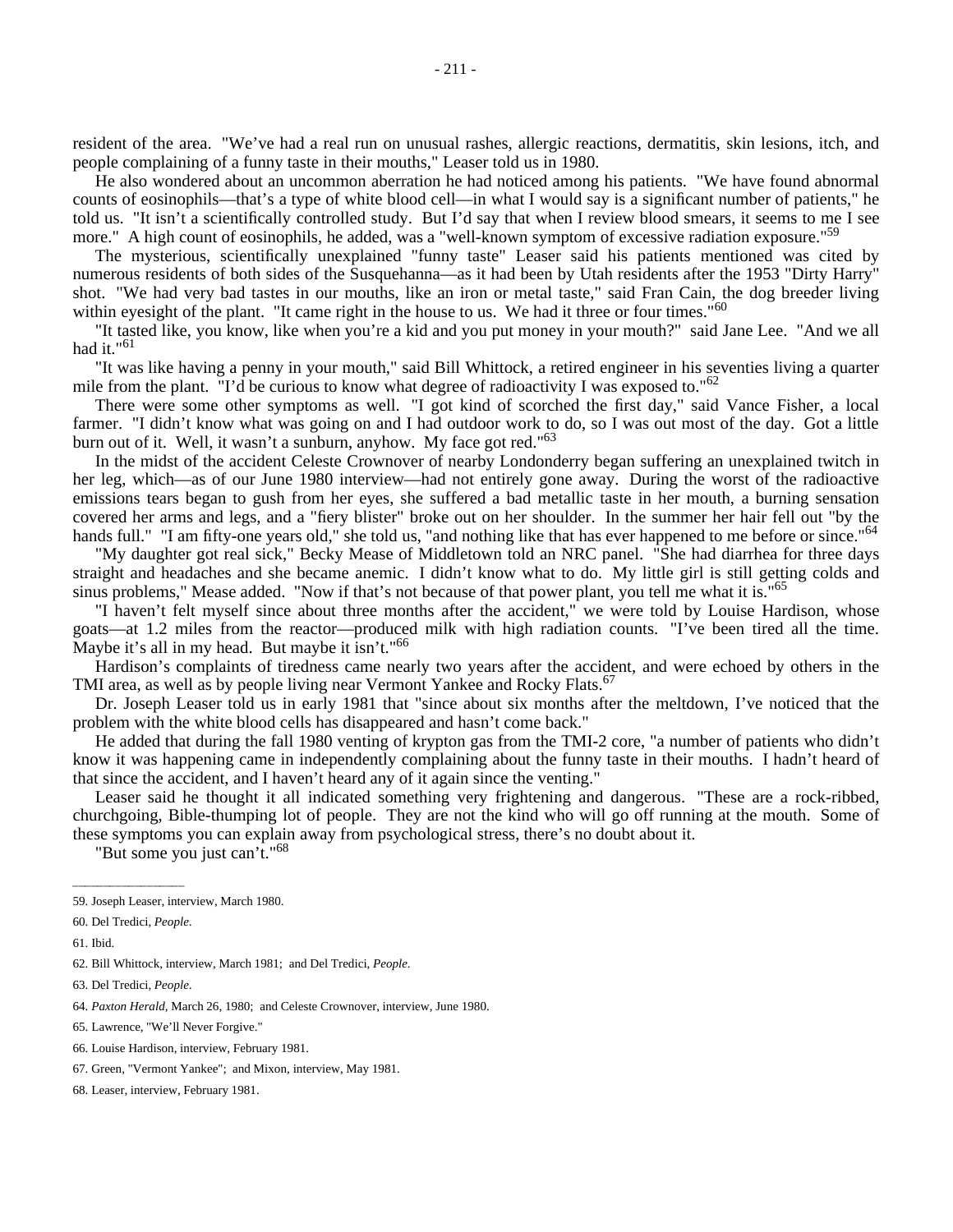# **15**

## Conclusion: Surviving the New Fire

Soon after Dr. Gordon MacLeod was fired as Pennsylvania's secretary of health, he warned that "if another Three Mile Island were to happen tomorrow, we still would not be ready to deal with the health concerns involved in a nuclear accident.<sup>1</sup> And one year later he told an audience at Columbia University that in terms of preparation for a nuclear emergency, "the people of Pennsylvania are not better off today, and are perhaps worse off, than they were the day before the radiation release at TMI."2

By April of 1981 he informed the American College of Physicians that there was still "no radiation health unit anywhere in Pennsylvania," and thus "no way to manage the medical aspects of any future accident." And, he added, "we shall almost surely have one."<sup>3</sup>

That inevitability was underscored the following July when a high-level DOE study group concluded that two years after the accident the safety lessons of TMI had not been applied to the thirty-five reactors being operated by the DOE. Nor warned the panel, did the department have adequate personnel to operate them safely in the future.<sup>4</sup> The same charge was made about the nation's commercial plants when the Presidential Nuclear Safety and Oversight Committee told Ronald Reagan it doubted the NRC or any other federal agency "has the experience or the competence to manage atomic power plants."<sup>5</sup> Congressman Edward Markey (D-Mass.) added that the majority of the nation's seventy-odd operating commercial power reactors still did not have federally approved evacuation plans in place.<sup>6</sup> And the staff of the House Interior Committee concluded in February of 1981 that the managers of TMI had withheld information on the severity of the accident and had made misleading statements to state and federal officials. Victor Stello, director of the NRC's Office of Inspections and Enforcement, had already called for Metropolitan Edison to be cited for failing to issue proper reports.<sup>7</sup>

Met Ed in turn was suing the NRC for four billion dollars in damages, charging the commission had failed to inform them of an accident at a reactor similar to TMI, thus depriving them of vital knowledge. The NRC was also attacked by President Carter's Kemeny Commission on TMI. Their final report concluded, "The evidence suggests that the NRC has sometimes erred on the side of the industry's convenience rather than carrying out its primary mission of assuring safety."8

Inherent in that mission has been the responsibility to protect Americans from radiation. In December of 1979 the NRC lowered the allowable dose for populations around atomic reactors from 170 millirem per year to 25 millirem. The regulatory change came nine months after the TMI accident and a full decade after John Gofman and Arthur Tamplin were viciously attacked and then forced from their jobs for urging a similar action.

But the new standard may have been just academic. As the GAO reported in December of 1979, a review of

<sup>1.</sup> *York Daily Record,* November 5, 1979.

<sup>2.</sup> Gordon MacLeod, "Politics."

<sup>3.</sup> Gordon MacLeod, "Reflections on Three Mile Island—Two Years Later," prepared for presentation at the American College of Physicians Sixty-second Annual Meeting, Kansas City, Missouri, April 7, 1981.

<sup>4.</sup> Irwin Molotsky, "Study of Energy Department's 35 Reactors Finds Safety Deficiencies," *New York Times,* July 7, 1981, p. A-14.

<sup>5.</sup> James Foster, "Presidential Task Force Claims Utility Executives Lack Nuclear Knowledge," *Columbus Citizen-Journal,* May 11, 1981, p. 10.

<sup>6.</sup> Edward J. Markey, "One Year After TMI, And Danger Remains," *Boston Globe,* March 28, 1980.

<sup>7.</sup> Philip Shabecoff, "Reactor Data Said Withheld," New York Times News Service, February 10, 1981.

<sup>8.</sup> *Kemeny Report,* p. 19.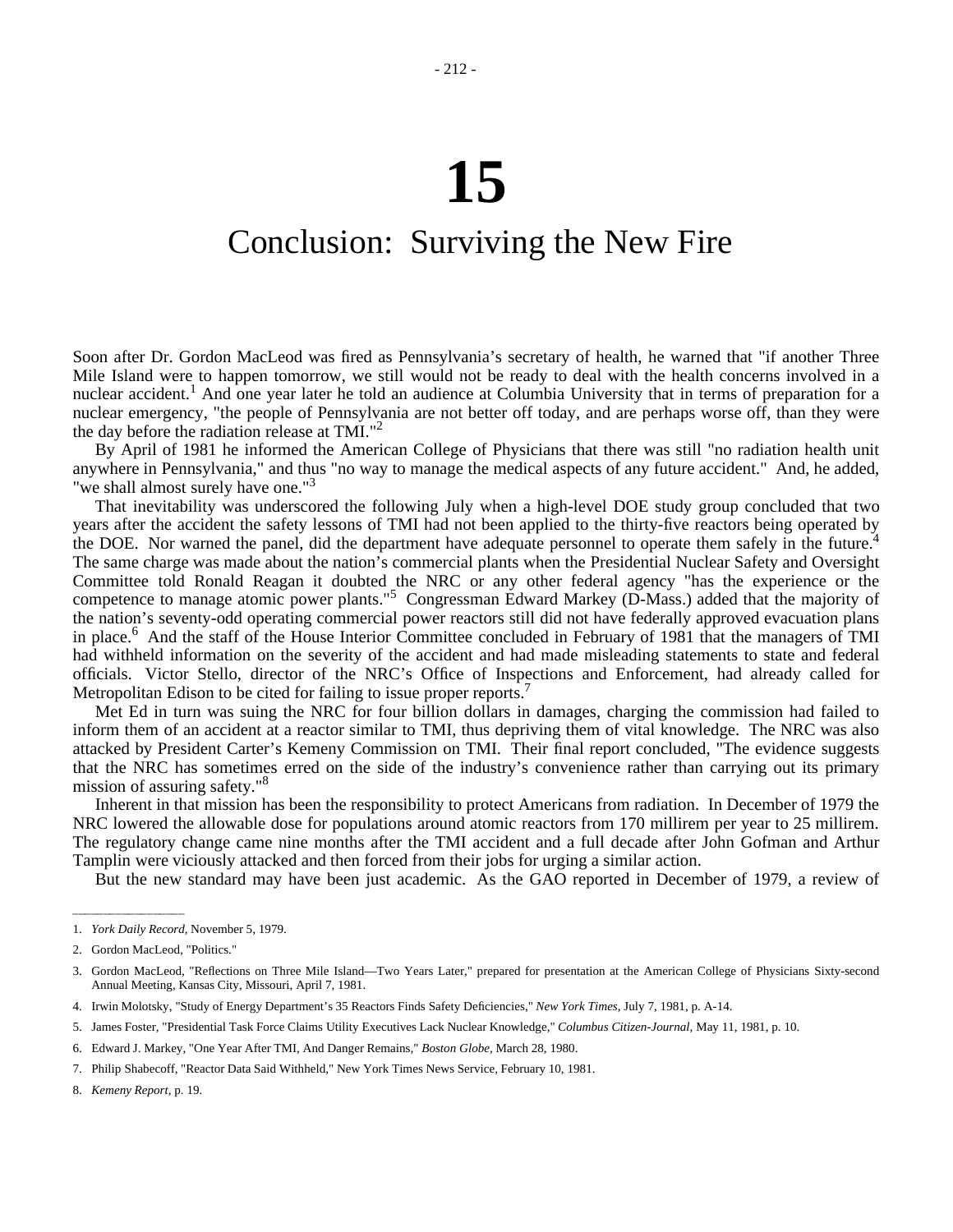radiation monitoring programs in eight key states indicated that "many sources of radiation were not regulated, the coverage of regulated sources was limited, and there was limited assurance that identified hazards were corrected."<sup>9</sup> And as the budget-cutting Reagan administration took office in 1981, the NRC and industry backers moved to speed the licensing process and gut the monitoring programs around atomic reactors.

Similar trends were evident in the study of public health. Despite the findings of Gofman, Tamplin, Pauling, Sakharov, Caldwell, Knapp, Lyon, Weiss, Martell, Livingston, Pendleton, Sternglass, Caldicott, Rimland, Larson, Dyson, Morgan, Stewart, Kneale, Bross, Blumenson, Bertell, Abrams, Kushner, Matanowski, Mancuso, Cobb, Najarian, Drinker, Flinn, Martland, Wagoner, Archer, Eisenbud, Johnson, Radford, Winterer, Gottleib, Odin, Goodman, Franke, Steinhilber-Schwab, Talbott, Jordan, Kepford, Pohl, Lochstet, Resnikoff, Medvedev, MacLeod, Takeshi, and a host of other "dissident" scientists, doctors, and researchers in the radiation field, no major systematic steps had been taken to survey public-health trends around America's nuclear facilities.

By attacking these experts on an *ad hominum* basis, by ignoring the findings of "nonprofessional" farmers and private citizens, and by failing to provide independent studies of their own, the nuclear industry and public-health authorities have denied thousands of victims of radiation poisoning access to speedy treatment, and millions of Americans the right to make an informed decision on this nation's nuclear policies. Official statistics have been uniformly sketchy or nonexistent. Nine years after Pennsylvania's Shapp Commission made its recommendations for modernizing radiation and health monitoring around nuclear facilities, and more than two years after TMI, none of the high-level recommendations had been put into law. "Regrettably," George Tokuhata told us in early 1981, "the legislature simply has not voted the money."<sup>10</sup>

Nor does the problem end with atomic reactors. Two decades after it was commissioned by the Atomic Energy Commission, the largest systematic study of the health of nuclear workers—the Mancuso Report—remains shrouded in bitter controversy and attempts at outright suppression. Three decades after the first GIs were marched up to nuclear bomb testing sites, the military steadfastly refuses to allow public access to the names of those involuntary "guinea pigs."

Thus the soldiers remain uninformed about the health risks they incurred, and the public has no knowledge of what the radiation really did to the 300,000 Americans deliberately exposed in those blasts. Thirty-five years after the first "tests" of massive radiation releases on the human populations of Hiroshima and Nagasaki, many of the health statistics surrounding those bombings remain cloaked in secrecy and prone to consistent revisions that indicate that the damage was far worse than the global community has been led to believe.

In fact all signs indicate that radiation from bomb tests, power reactors, uranium mines, mills and tailings piles, bomb production factories, "rear-end" waste dumps, commercial production facilities, and X-ray machines are far more dangerous than previously expected. Soon after the TMI accident, for example, a team of fourteen West German scientists from Heidelberg University estimated that official judgments by the U.S. Nuclear Regulatory Commission on how much plutonium, cesium, and strontium are picked up by plant vegetation may be as much as one thousand times too low. Thus the doses coming from production plants, power reactors, bomb tests, and a possible nuclear war may be far deadlier than previously believed.<sup>11</sup>

The danger is to all living creatures. But perhaps the most significant toll is levied on the unborn, whose fetal size and vulnerability make them infinitely susceptible to even the tiniest doses of radiation. And since all humans must go through the fetal stage, the whole species is at risk—even to doses heretofore considered "low."

These dangers have not been lost on the American public. Since the mid-1970s a movement to stop construction of atomic power reactors has made a marked impact on American energy planning. Years of costly legal interventions, hundreds of demonstrations, and thousands of arrests at nuclear sites around the country have transformed the peaceful atom from a quiet miracle into a bitter political issue. Had those demonstrations not taken place, it is unlikely TMI would have elicited much more than a few passing paragraphs in the national press.

Now atomic power plants seem very much on the decline. The reasons are partly financial, partly political. With soaring construction costs and a stabilizing level of energy demand atomic power is simply no longer a reasonable investment—if it ever was. Since energy costs have skyrocketed in the wake of the 1973 Arab oil embargo, the

<sup>9.</sup> GAO, *Radiation Control Programs Provide Limited Protection,* HRD-80-25 (Washington, D.C.: GAO, December 4, 1979).

<sup>10.</sup> Tokuhata, interview, February 1981.

<sup>11.</sup> Dick Brukenfeld, "A New German Study Challenges the NRC's Assurances," *Washington Post,* November 11, 1979.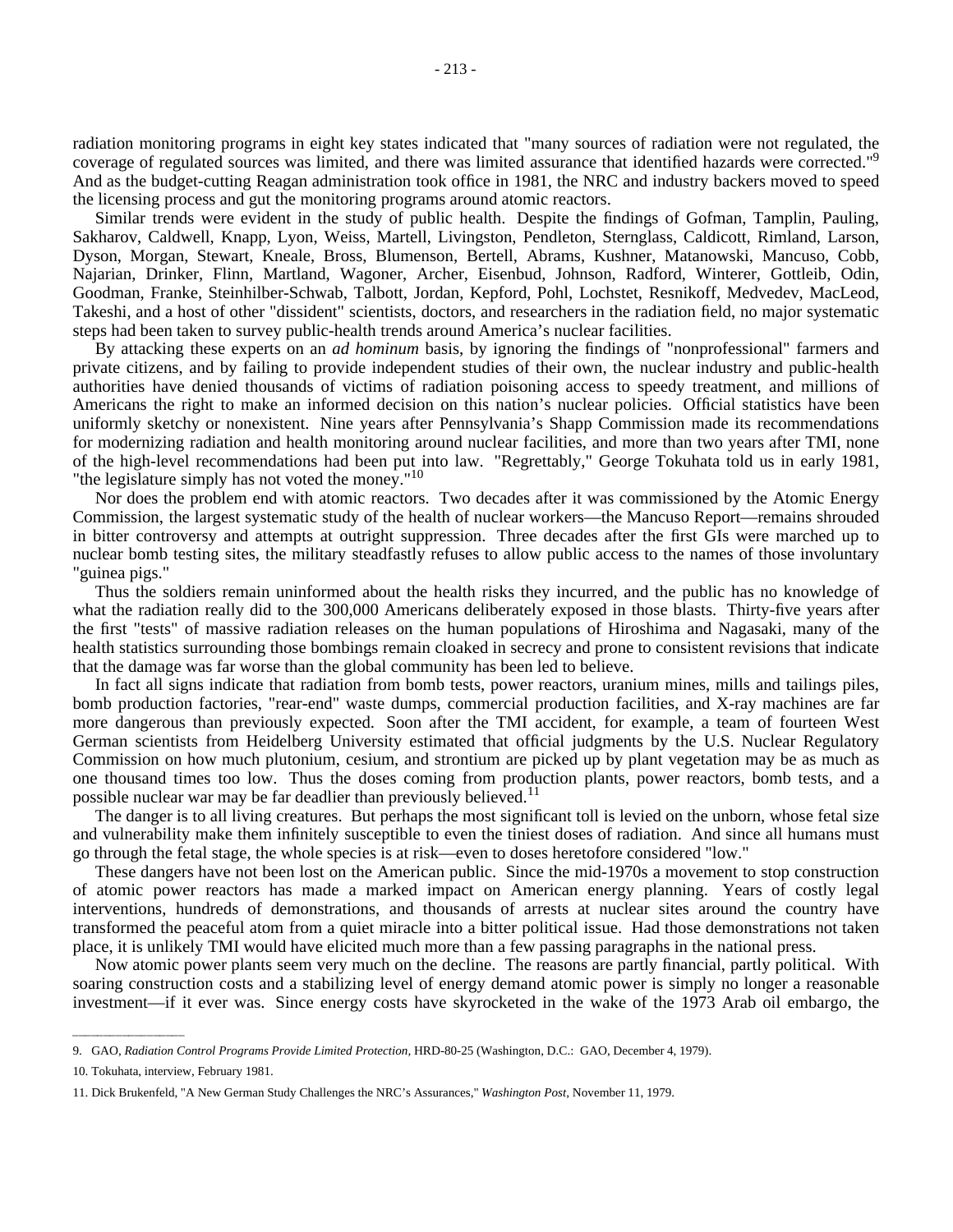American public has found it can conserve large quantities of energy and still survive quite nicely. Utilities that were essentially coerced into going nuclear at the outset now find that conservation can ultimately increase profits and cause fewer headaches than the wonders of atomic fission.<sup>12</sup>

In 1976 there were 219 reactors on line, on order, or under construction in the U.S. Four years later, after fierce combat in the neighborhoods, courts, banks, legislatures, and at the plant sites, the number has slipped to less than 180. In 1980 alone, 16 reactors were canceled—against no new orders—and 69 plants under construction were postponed.<sup>13</sup> Several plants have already been permanently shut at great expense, including Michigan's Fermi I, which suffered a major accident in 1966; New York's Indian Point I, which lacked a basic emergency core cooling system; and California's Humboldt reactor, which was found to be operating directly on top of an earthquake fault.

In 1981 the builders of the Diablo Canyon nuclear plant, on the California coast, were forced to admit the facility had been built with the wrong set of plans, and that it might not be as earthquake-resistant as promised. Major questions also arose over the viability of reactor pressure vessels and cooling systems at plants nationwide, raising the specter of mass shutdowns and abandonments across the board. Also in 1981 an Israeli air raid against an Iraqi reactor raised serious new questions about the wisdom of exporting nuclear technology.

Nonetheless, the Reagan administration moved to allow spent fuel reprocessing and to slash basic safety requirements to allow quick reactor licensing. The move raised concern that even minimum design and construction standards in domestic and exported plants were being abandoned.

Doubts were also raised as to whether the lax regulations could save atomic power. With high interest rates, slumping demand, and growing skepticism over reactor performance, the administration's regulatory carte blanche offered no guaranteed rescue from the industry's economic morass.

Ultimately the "peaceful atom" may be remembered less for its ability to generate electricity than for its function as a radioactive warning beacon. If the health indicators at Three Mile Island and other nuclear facilities are correct, it may take far less radiation to damage human and animal health than anyone ever imagined. And that, in turn, may have basic implications for atomic energy's most visible application—as a tool of war.

For as British historian E. P. Thompson has argued, a hostile nuclear exchange could "make the worst possible outcome of Three Mile Island appear as no more than a pistol shot." Not only would entire cities be destroyed, but the lingering effects of radioactive fallout would be incalculable, almost beyond our imagination.<sup>14</sup>

The threat of such a holocaust has become increasingly real. In 1980 George Bush, once the U.S. ambassador to China and head of the CIA, at this writing Vice-president of the United States, was asked by *Los Angeles Times* reporter Robert Scheer: "How do you win a nuclear war?" Bush replied: "You have a survivability of command in control, survivability of industrial potential, protection of a percentage of your citizens, and you have a capability that inflicts more damage on the opposition than it can inflict upon you."<sup>15</sup>

Bush later protested that his assessment applied to the minds of Soviet, not American, war planners. But whosesoever's mind it came from, the assessment overlooked one all-encompassing factor: though there may be temporary survivability of some top generals and politicians, industrial potential, and a few other random survivors, there will almost certainly be no children or grandchildren left on this planet to tell about it. A human embryo in its second month of development weighs 0.1 gram, one 600,000th the weight of its mother. Radiation doses received by the mother can have enormous impact on the unborn fetus. Few, if any, could survive the shock of an atmosphere laden with the amounts of radiation likely to be released in a nuclear war. And those that did survive might be so thoroughly mutated as to scarcely warrant the label "human."<sup>16</sup>

In that respect TMI, Kyshtym, Windscale, American Atomics, Church Rock, Rocky Flats, the radiation industry, the X-ray controversy—they all serve as vital warning signs. And the hundreds of American bomb tests in the 1950s and early 1960s offered indicators not originally intended by the military. If those explosions—now considered relatively "small" in light of the power of today's warheads—harmed thousands of GIs and nearby residents, killed thousands of infants and impaired the growth of thousands more, one can only shudder at what any atomic

<sup>12.</sup> Jay Mathews, "A New Energy Strategy—Conservation," *Washington Post,* June 2, 1981, p. 1.

<sup>13.</sup> AIF, "A Rocky Road to Recovery."

<sup>14.</sup> E. P. Thompson, "A Letter to America," *Nation,* January 24, 1981.

<sup>15.</sup> Bill Stahl, "Bush Explains Views on 'Winning' A-War," *Los Angeles Times,* February 6, 1980.

<sup>16.</sup> Griffiths and Ballantine, *Silent Slaughter,* p. 147.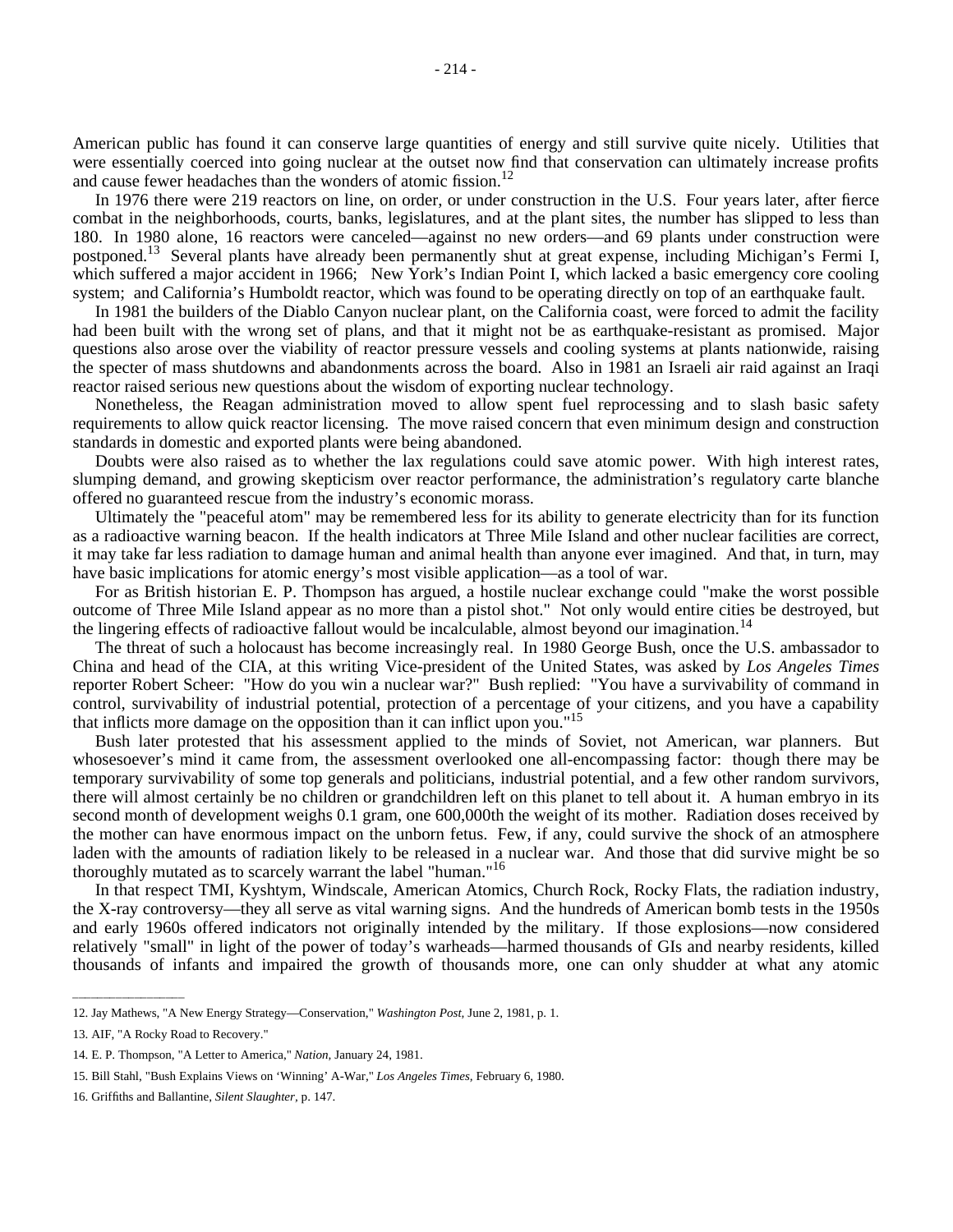exchange—"limited" or otherwise—would do to life on earth.

Nor would it make much difference where the bombs landed. Four days after the Chinese exploded a bomb on their own soil in September of 1976, dangerous levels of radiation were recorded in milk throughout New England. The radioactive cloud then circled the globe and was monitored as it passed over the East Coast of the United States a second time, several days later.<sup>17</sup> An American attack on the Soviet Union or a Soviet attack on America would ultimately have the same basic impact on future generations in each country. And bombs manufactured and used, or reactors blown up in smaller countries, will ultimately kill and maim the children of the nation that sold them the technology.

This catalogue of radioactive disaster has been neither happy reading nor pleasant writing. Its conclusion is inescapable—except for a far more prudent application of medical X rays and other health aids, the vast bulk of nuclear technology is simply too dangerous for safe use. There is no "peaceful atom"—only a failed, expensive experiment that has become far too hot to handle. There is also no such thing as nuclear war—only radioactive suicide. One nation might emerge from the holocaust a temporary victor, with those who conspired to push the button hidden deep in their special shelters. But ultimately the human race as a whole would not survive.

Citizen action has already drastically changed the course of atomic planning. Energy conservation and political organizing have led to the cancellation of scores of atomic reactors. Numerous attempts to mine and mill uranium in the U.S., Canada, and Australia have been stopped by public protest. The transportation of nuclear materials and storage of radioactive waste have been forcefully resisted all over North America. And despite fierce military pressure, an atmospheric test ban treaty was signed in 1963—an act that saved millions of human lives, American and otherwise.

At the dawn of the 1980s, continued underground testing and talk by the Reagan/Bush regime of "limited" nuclear war and the "winnability" of a global confrontation sparked major protests in the U.S., Europe, and Japan. A worldwide campaign to do away with nuclear weapons altogether rapidly gained steam.

That campaign may become the most vital social force of the 1980s, and it may also hold the key to all of human history. When Albert Einstein, in 1947, compared the discovery of nuclear fission to the discovery of fire, he did not note how long it took primitive human society to learn to keep that fire from destroying it, or what kinds of conscious changes were required of the species.

Nor did he calculate how long it would take, or what changes in consciousness would be necessary, for modern society to survive the splitting of the atom. He clearly suspected the time allowed for this second job was short, and that the future of the human race was at stake. But he also believed that given an informed populace, it could be done.

<sup>17.</sup> Wasserman, *Energy War*.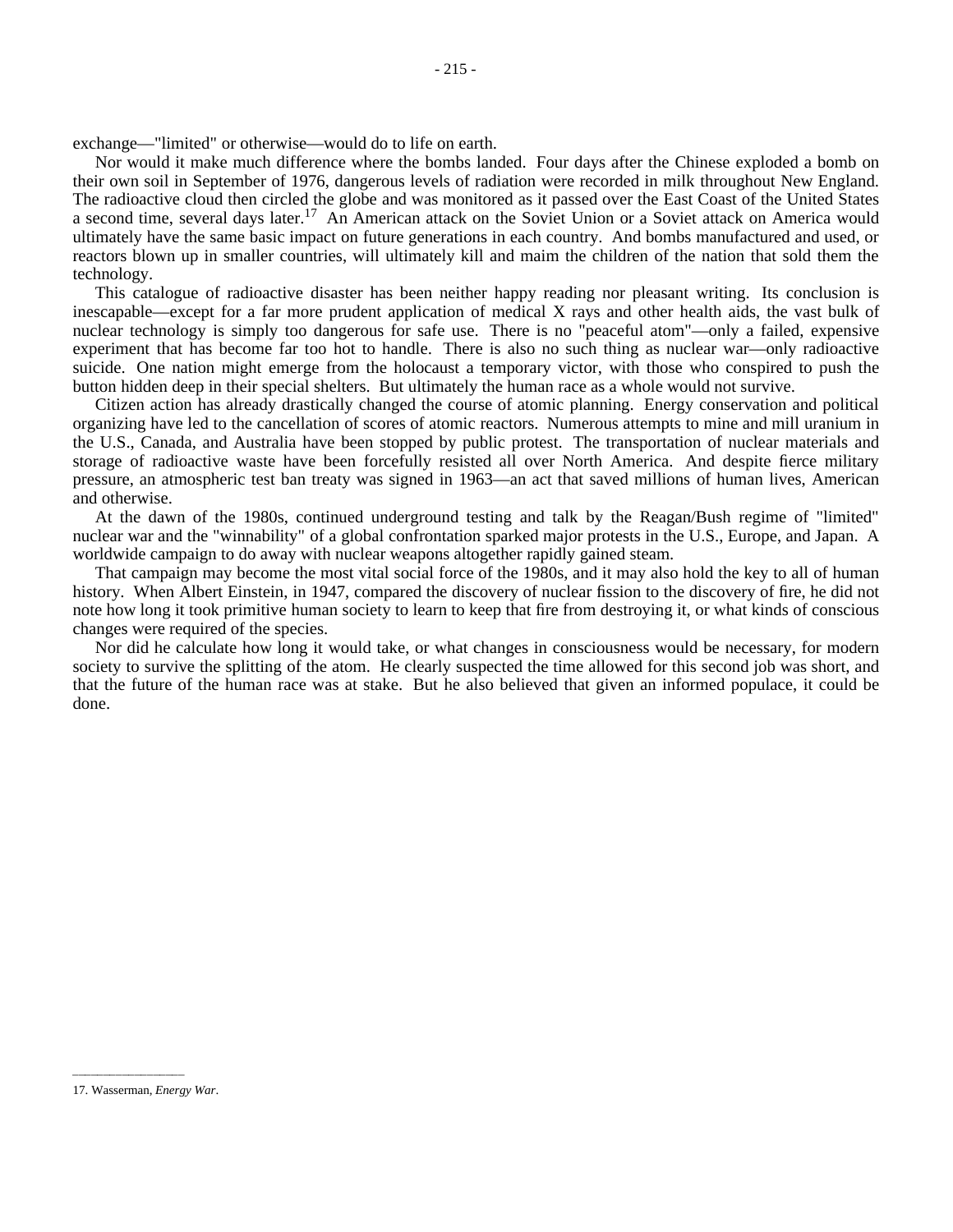### The Basics of Radiation and Health

Ionizing radiation comes from an instability in the fundamental building block of all matter—the atom. It is a phenomenon involving the interchangeability of matter and energy first described by Einstein's Theory of Relativity. Einstein understood that small amounts of mass can be converted to very large amounts of energy—with the conversion ratio described by the very large number of the speed of light squared.

This energy, in turn, can be lethal to the human body—in particular the cell structure.

A stable atom is made up of negatively charged electrons that revolve in orbit around a nucleus composed of an equal number of protons. Also contained in the nucleus are neutrons, which have no electrical charge but which are endowed with a "binding energy" that keeps the nucleus together. Protons and neutrons account for more than 99.9 percent of the atom's weight and determine the basic properties of the element involved.

When an atom has an imbalance between protons and electrons it is considered unstable, or radioactive. Unstable atoms are called *radioisotopes* or *radionuclides*. In the process of achieving stability a part of the nucleus of a radioisotope disintegrates and emits particles and energy. It does this until it reaches stable equilibrium and is no longer radioactive. Thus radioactive elements travel through a "decay chain," emitting particles and energy until they transform into lighter, stable elements at the end of their chain.

The *half-life* of a radioactive substance describes the time it takes for one half of any quantity of it to decay into the next lighter element along its decay chain. Often, complete radioactive decay involves very long periods of time. For example, uranium 238 takes about twenty-eight billion years for half of it to decay into a stable form of lead.

Radiation is *ionizing* when it has enough energy to remove one or more electrons from an atom with which it comes in contact. When this occurs, the ionized atom is made chemically reactive and capable of damaging living tissue. Nonionizing radiation—as in the form of microwaves—falls on the other end of the electromagnetic spectrum and does not have sufficient energy to physically displace electrons of atoms. It can also, however, be damaging to human health.

#### **Types of Radiation**

There are essentially five types of ionizing radiation with which we are concerned here:

1. *Alpha radiation* is created when two protons and two neutrons are emitted from the nucleus of an atom. Alpha particles have the same nucleus as the helium atom but lack the two electrons that make helium stable. Alpha particles travel at speeds up to ten thousand miles per second. Because they are so large in "subatomic" terms, alpha particles have been likened to large-caliber bullets. They tend to collide with molecules in the air and are easily slowed down. A thin sheet of paper or two inches of air can usually stop an alpha particle.

Unfortunately so can a human cell. When alpha-emitting elements are inhaled or ingested into the body, the high-energy particles they emit can rip into the cells of sensitive internal soft tissues, creating serious damage.

Alpha particles are emitted by a wide array of heavy elements, including plutonium, a by-product of nuclear fission; and radon, which seeps into the environment from the uranium-mining and -milling process; and radon gas, whose decay or "daughter" elements are carried into the atmosphere from uranium-mining wastes.

2. *Beta radiation* is composed of streams of electrons that often travel at close to the speed of light. In some cases beta particles are emitted from a nucleus when a neutron breaks down into a proton and electron. The proton stays in the atom's core while the electron shoots out. Because they move faster than alpha particles, and weigh much less, beta particles are far more penetrating than alpha particles. Sheets of metal and heavy clothing are required to stop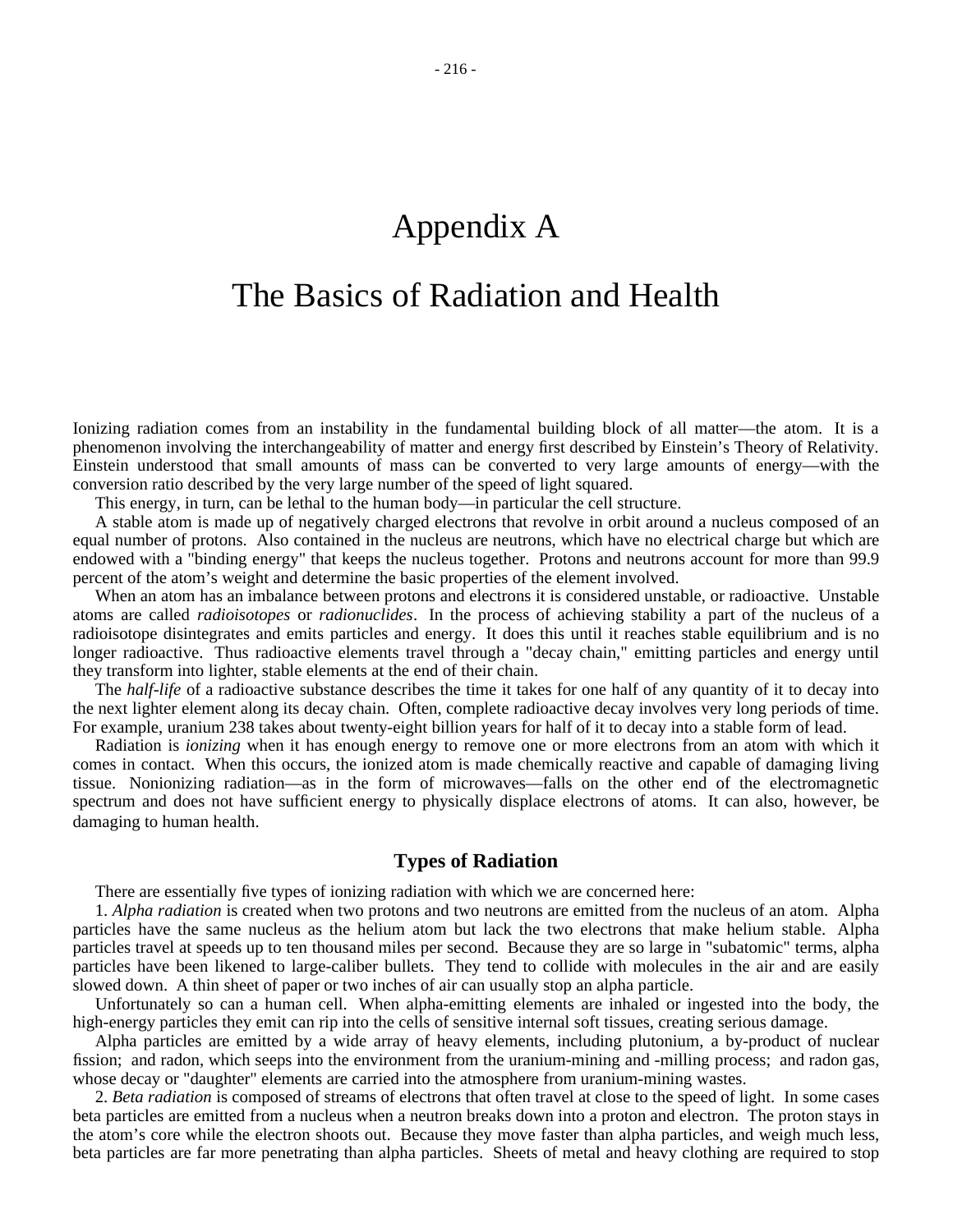them.

Beta emissions to the skin can lead to skin cancer. And like elements that emit alpha particles, beta-emitters can be very dangerous when inhaled or ingested into the body. Beta radiation can be emitted from many substances released by nuclear bombs and power plants, including strontium 90 and tritium.

3. *Neutron emissions* occur when the nucleus of an atom is struck by a particle that causes the unsticking of the "binding energy" in the atom's core. The resulting disequilibrium causes neutron particles to be shot out in a way that makes them capable of penetrating solid steel walls. Several feet of water or concrete are required to stop most of them.

Because of their tremendous penetrating ability, neutrons can be very damaging to the human body, a fact well known by the U.S. military, which is developing a bomb designed to kill people (but preserve property) by emitting large quantities of lethal neutron fragments. When neutrons strike atoms of elements that are not fissionable, they can render them radioactive by changing their atomic structure. For example, in a building near a neutron bomb explosion, the neutrons can change stable cobalt in the steel girders to cobalt 60, an emitter of highly penetrating gamma radiation.

4. *Gamma radiation* is a form of electromagnetic or wave energy similar in some respects to X rays, radio waves, and light. Like X rays, gamma radiation is highly energetic and can penetrate matter much more easily than alpha or beta particles. Gamma rays are usually emitted from the nucleus when it undergoes transformations. An inch of lead or iron, eight inches of heavy concrete, or three feet of sod may be required to stop most of the gamma rays from an intense source.

5. *X rays* are produced whenever high-energy electrons are accelerated or decelerated as they penetrate matter. X rays are produced by machine when electrons are accelerated to extremely high speed and are then crashed into a solid target. They are also produced in nuclear fission when electrons are accelerated out of the fissioning nucleus and are then slowed down by air and other materials. The energy released in the collision is a form of electromagnetic radiation, and is comparable in penetrating power to gamma rays. Because X rays can expose film after passing through some substances—such as human flesh and some building materials—they have been widely used in medicine and some industrial processes.

It is believed by many that because they are directly applied to the human body, medical X rays are at present the single greatest source of external exposure to human-made radiation. But unlike radioactive products that can escape into the environment and concentrate in the food chain, X-ray exposure can be controlled more easily than the fallout from a nuclear bomb or power plant.

### **Radiation and Human Health**

Radiation attacks the human body at its most basic level—the cell structure.

Cells carry out the vital functions necessary to sustain and develop all living creatures. Over ten trillion cells make up the human body. The cell takes in food, gets rid of wastes, produces protein vital to life, and reproduces itself. Just as all living things are made up of cells, so every new cell is produced from another cell.

The nature of the cell is determined by the genetic material in its nucleus. Enormously complex, and not fully understood as yet, the genetic "coding" in each nucleus is carried by a complex protein called DNA deoxyribonucleic acid. This DNA is tightly coiled in the forty-six chromosomes, which are stored in the cell nucleus. Surrounding the nucleus is the cytoplasm, the "factory" that carries out the directions of the DNA intelligence center. The cytoplasm in turn is contained by a semipermeable membrane, the cell wall. It is the whole of this cell mechanism—cell wall, cytoplasm, and nucleus—that forms the basis of human life.

When a radioactive particle or ray strikes a cell, one of at least four things can happen:

- 1. It may pass through the cell without doing any damage;
- 2. It may damage the cell, but in a way that the cell can recover and repair itself before it divides;
- 3. It may kill the cell;
- 4. Or, worst of all, it may damage the cell in such a way that the damage is repeated when the cell divides.

Three of those four circumstances can have health effects. The issue of what happens to a cell once it repairs itself, for example, is the subject of scientific debate. Dr. Alice Stewart has compared the radiation-damaged cell to a broken plate. Though the plate can be glued together again, its original integrity will never be the same. Every time it is stressed, it can be more prone to break. The repaired cell may not react to disease or physical injury as well as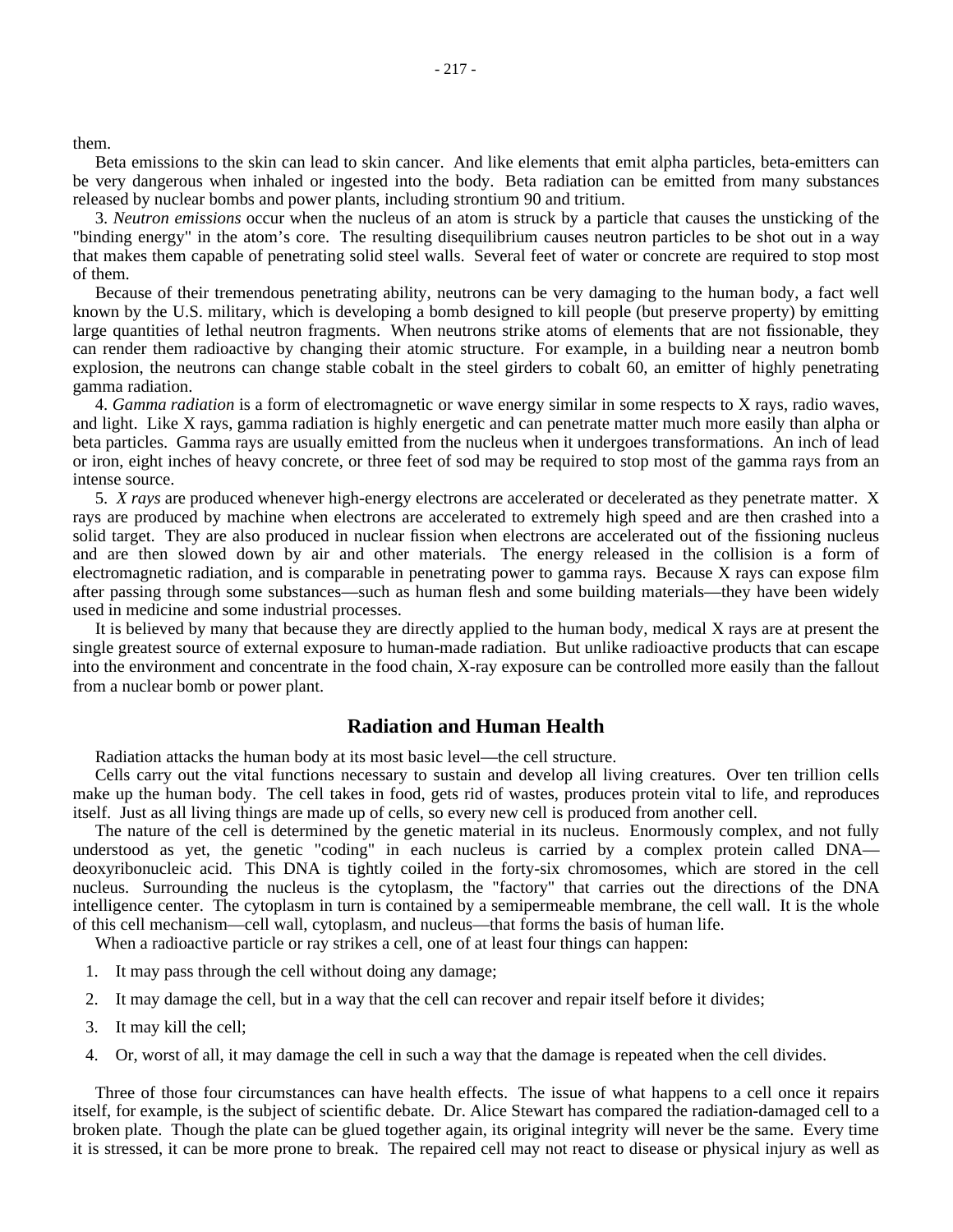an undamaged cell; when it reproduces, this defect may be passed on.

Cell killing can also be harmful. Thousands of dead cells are eliminated from the human body every day, and thus the body has a certain tolerance for it when radiation adds to the natural toll. In fact radiation is used in some forms of therapy to kill cancerous cells, to prevent their reproducing. But if enough cells are killed by radiation, it can seriously impair bodily functions or cause blockages in the body's circulatory system.

The prime danger from radiation striking a cell, however, comes from the potential for damage to the DNA coding and the creation of cancerous cells. If the DNA is damaged by a ray or particle, it may reproduce itself in an abnormal manner that is, in essence, the basis of radiation-induced cancer. It is still not fully understood how radiation actually induces cancer or genetic damage in cells. Drs. John Gofman and Arthur Tamplin theorized in the early 1970s that when radiation damages a cell "a massive nonspecific disorganization" and destruction of chemical bonds occurs that is similar to "the effect of a jagged piece of shrapnel passing through a tissue."

Damage can occur to the cell wall, cytoplasm, and nucleus. It is most serious, however, when the DNA or genetic coding in the nucleus is harmed. Dr. Karl Z. Morgan has likened the disorganization by radiation of the cell DNA structure to a madman loose in a vast library, randomly tearing out pages of ancient, irreplaceable manuscripts. Once the DNA is damaged, distorted messages can be transmitted to the cell and passed on through reproduction. Thus thousands of mutated clone cells can reproduce themselves, forming the basis for tumors and a devastated bodily system. By the time a tumor can be seen or felt by the touch, it is composed of several million of these abnormal cells.

There has been considerable debate among radiobiologists about how often a cell must be hit by radiation to mutate into a cancer. Dr. E. B. Lewis in 1957 advanced the idea that it took just one "hit" to produce irreversible cell damage. Others believe it may take two or more. There is little dispute, however, over the fact that the cell is most vulnerable when it is dividing. The human fetus, infants, and young children—whose cells are multiplying most frequently—are thus the most sensitive to radiation damage; blood-forming organs such as the bone marrow are also particularly vulnerable.

Radiation can also damage the body's immune system and cause a general degeneration in the health of the cell structures. Thus radiation may cause illness and premature aging without actually bringing on the more easily isolated diseases of cancer and leukemia.

#### **Susceptible Groups**

In recent years controversy has arisen over the particular vulnerability of infants *in utero* and small children to the ill-effects of radiation. Exposure of the fetus to radiation during all stages of pregnancy increases the chances of developing leukemia and childhood cancers. Because their cells are dividing so rapidly, and because there are relatively so few of them involved in the vital functions of the body in the early stages, embryos are most vulnerable to radiation in the first trimester—particularly in the first two weeks after conception. This period carries the highest risk of radiation-induced abortion and adverse changes in organ development. During this stage of development the tiny fetus can be fifteen times more sensitive to radiation-induced cancer than in its last trimester of development, and up to a thousand or more times more sensitive than an adult. In general it is believed that fetuses in the very early stages of development are most vulnerable to penetrating radiation such as X rays and gamma rays.

In all stages, they are vulnerable to emitting isotopes ingested by the mother. For example, if a pregnant mother inhales or ingests radioiodine, it can be carried through the placenta to the fetus, where it can lodge in the fetal thyroid and where its gamma and beta emissions can cause serious damage to the developing organ. Once the fetal thyroid is damaged, changes in the hormonal balance of the body may result in serious—possibly fatal consequences for the development of the child through pregnancy, early childhood, and beyond. Such effects include underweight and premature birth, poorly developed lungs causing an inability to breathe upon delivery, mental retardation, and general ill-health.

Other emitters can lodge in other fetal organs. For example, yttrium-90, a decay product of strontium 90, can gravitate toward the pituitary gland. Overall, fetal irradiation during the second and third trimester has been linked to microcephaly (small head size), stunted growth and mental retardation, central nervous system defects, and behavioral changes. Exposure of the fetus to radiation during all stages of pregnancy increases the chances of developing leukemia and childhood cancers.

Young children also undergo more rapid cell division than adults, as do children in puberty. This rapid growth makes them very susceptible to radiation damage. Also at high risk are the elderly and chronically ill. These groups have weakened immune systems because of less active red bone marrow. Healthy immune systems can often isolate and remove damaged cells before malignancies develop. Older people generally have less vigorous immune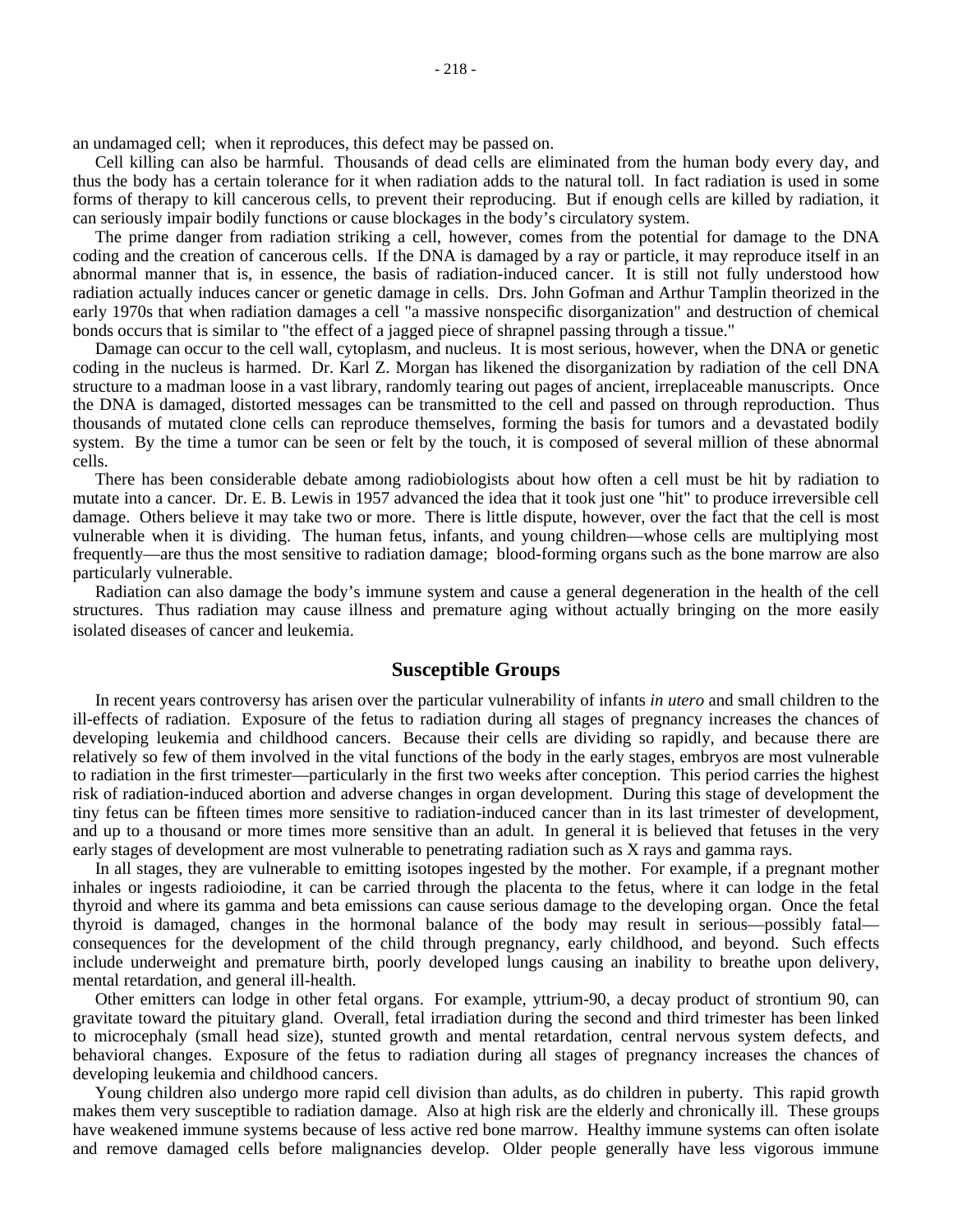systems; they have also generally experienced more radiation from both natural and human-made sources than young people, and thus may be more susceptible to additional exposure.

Women are also considered to be twice as sensitive to radiation as men because of their predominance in contracting breast and thyroid cancers.

Cancers shown to be initiated by radiation include leukemia, and cancers of the pancreas, lung, large intestine, thyroid, liver, and breast. Life-shortening anemia and other blood abnormalities, benign tumors, cataracts, and lowered fertility are other random effects attributed to radiation exposure.

#### **Genetic Effects**

The health effects of radiation with the greatest long-term implications are those centered on damage to the genes. Radiation is known to increase genetic mutations that can be passed on from generation to generation. Natural background radiation contributes some genetic mutations, and has been labeled by some as a factor in the evolutionary process. Some inherited mutations change a plant or animal so that it is better equipped to live in its surroundings.

But problems arise with artificially produced mutations. No mutation randomly produced by human-made radiation has been known to be beneficial. And mutations may not surface for generations. In 1972 the National Academy of Sciences Advisory Committee on the Biological Effects of Ionizing Radiation (BEIR committee) stated that "the spectrum of radiation-caused genetic disease is almost as wide as the spectrum from all causes." They added that "a genetic death may be the death of an embryo that no one ever knows about, or it may be the failure to reproduce. On the other hand, it may be a lingering and painful death in early adult life that causes great distress."

Based on the BEIR committee's assumptions of genetic risk from ionizing radiation, the risks to future generations can multiply enormously through time. If a single exposed radiation worker produces two children, who in turn have two children each, and so on through the generations, by the twentieth generation there may be as many as 2,097,152 human beings put at risk from the single exposed worker.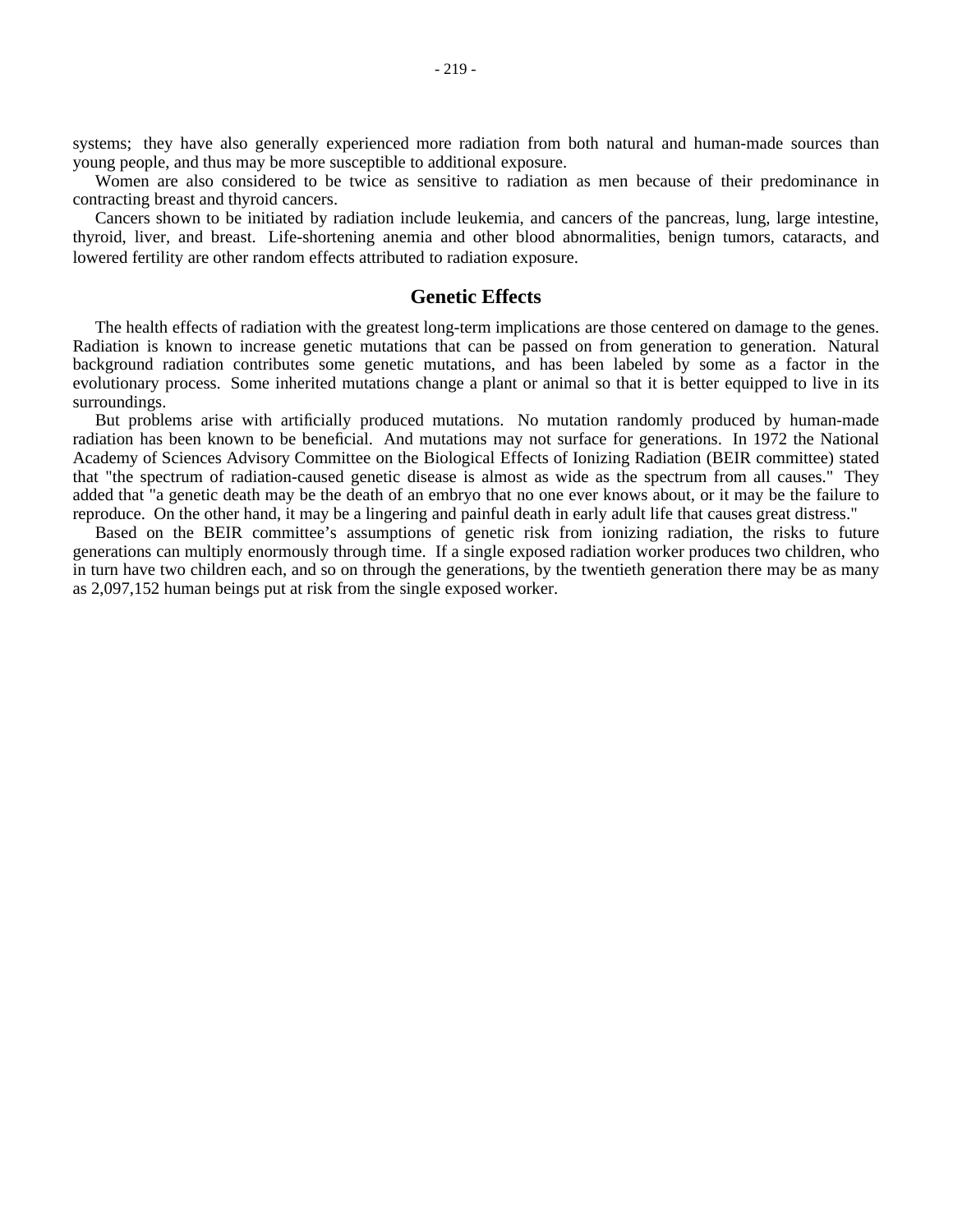|                                                                              | Spontaneous<br>Incidence | Relative Sensitivity to<br><b>Radiation Induction</b> |                                                                  |
|------------------------------------------------------------------------------|--------------------------|-------------------------------------------------------|------------------------------------------------------------------|
| Site or Type of Cancer                                                       | of Cancer                | of Cancer                                             | Remarks                                                          |
| Major radiation-induced cancers                                              |                          |                                                       |                                                                  |
| Female breast                                                                | Very high                | High                                                  | Puberty increases sensitivity                                    |
| Thyroid                                                                      | Low                      | Very high, especially<br>females                      | Low mortality rate                                               |
| Lung (bronchus)                                                              | Very high                | Moderate                                              | Quantitative effect of smoking<br>uncertain                      |
| Leukemia                                                                     | Moderate                 | Very high                                             | Especially myeloid leukemia                                      |
| Alimentary tract                                                             | High                     | Moderate to low                                       | Occurs especially in colon                                       |
| Minor radiation-induced cancers                                              |                          |                                                       |                                                                  |
| Pharynx                                                                      | Low                      | Moderate                                              |                                                                  |
| Liver and biliary tract                                                      | Low                      | Moderate                                              |                                                                  |
| Pancreas                                                                     | Moderate                 | Moderate                                              |                                                                  |
| Lymphomas                                                                    | Moderate                 | Moderate                                              | Lymphosarcoma and multiple myeloma,<br>but not Hodgkin's disease |
| Kidney and bladder                                                           | Moderate                 | Low                                                   |                                                                  |
| Brain and nervous system                                                     | Low                      | Low                                                   |                                                                  |
| Salivary glands                                                              | Very low                 | Low                                                   |                                                                  |
| <b>B</b> one                                                                 | Very low                 | Low                                                   |                                                                  |
| Skin                                                                         | High                     | Low                                                   | Low mortality. High dose necessary?                              |
| Sites or tissues in which magnitude of radiation-induced cancer is uncertain |                          |                                                       |                                                                  |
| Larynx                                                                       | Moderate                 | Low                                                   |                                                                  |
| Nasal sinuses                                                                | Very low                 | Low                                                   |                                                                  |
| Parathyroid                                                                  | Very low                 | Low                                                   |                                                                  |
| Ovary                                                                        | Moderate                 | Low                                                   |                                                                  |
| Connective tissues                                                           | Very low                 | Low                                                   |                                                                  |
| Sites or tissues in which radiation-induced cancer has not been observed     |                          |                                                       |                                                                  |
| Prostate                                                                     | Very high                | Absent?                                               |                                                                  |
| Uterus and cervix                                                            | Very high                | Absent?                                               |                                                                  |
| <b>Testis</b>                                                                | Low                      | Absent?                                               |                                                                  |
| Mesentery and mesothelium                                                    | Very low                 | Absent?                                               |                                                                  |
| Chronic lymphatic leukemia                                                   | Low                      | Absent?                                               |                                                                  |

#### **Sensitivity of Various Tissues to Cancer Induction by Radiation**

\_\_\_\_\_\_\_\_\_\_\_\_\_\_\_\_\_\_\_\_\_\_\_\_\_\_\_\_\_\_\_\_\_\_\_\_\_\_\_\_\_\_\_\_\_\_\_\_\_\_\_\_\_\_\_\_\_\_\_\_\_\_\_\_\_\_\_\_\_\_\_\_\_\_\_\_\_\_\_\_\_\_\_\_\_\_

Source: 1980 BEIR Report

### **High- and Low-Level Radiation**

Growing controversy has focused on what levels of radiation exposure are capable of doing the most harm. It has long been assumed that the most serious harm came from high-level exposures, such as those produced by the flash of the explosions at Hiroshima and Nagasaki, or those endured by scientists killed at the Los Alamos Laboratory while experimenting with primitive fission reactions. One of the most serious effects of high-level exposure to the body is the destruction of the red bone marrow. Once this occurs, a person's ability to resist infection is seriously compromised and can lead to chronic illness and early death. Other high-dose effects include skin burns, cataracts, loss of hair, loss of appetite, nausea, vomiting, sterility, and fatigue.

It now appears that constant exposure to small doses of radiation may also be extremely dangerous. A 1972 study by Dr. Abram Petkau found that prolonged exposures of low-dose radiation could do more damage to cell membranes than short flashes of intense doses. This insight, along with studies of fetal irradiation over long periods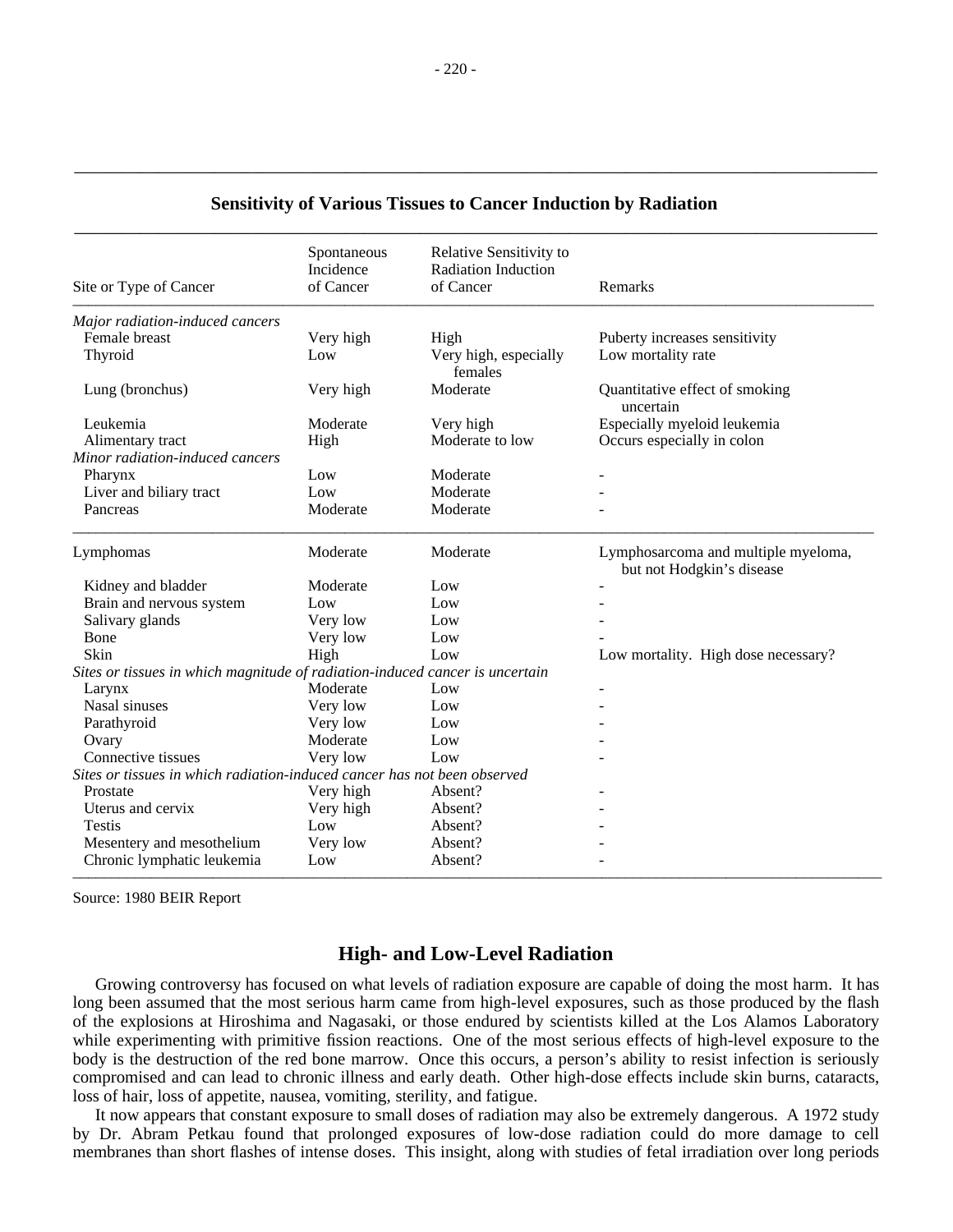of time, has lent weight to a body of evidence indicating that such doses may be causing unexpected disease among far more people than previously believed.

#### **Radiation Measurements**

Some of the units used to measure radiation are *curies, rads,* and *rems*.

The *curie* (Ci) is so named to honor Marie Curie, who discovered radium. A curie refers to the amount of radioactivity in a gram of radium: twenty-seven billion disintegrations per second. There are many billion curies of radioactivity in an atomic reactor. The curie is often broken down into smaller units, with one curie equaling one thousand millicuries (mCi), one million microcuries (uCi), or one trillion pico-curies (pCi). The curie is a measurement of gross radioactivity and does not refer to biological damage.

The *rad* (radiation absorbed dose) measures the amount of radiation absorbed by body tissues. Rads usually describe doses from both external penetrating radiation and from radionuclides contained within the body, but do not measure specific biological damage. A rad to the hand, for example, is not considered as dangerous as a rad distributed over the whole body.

The *rem* (radiation equivalent man) is currently considered the most appropriate for measuring biological damage from radiation. It reflects the fact that some forms of radiation create more damage in a given exposure than others. The rem is calculated by multiplying the rad dose by modifying factors calculated on considerations of ionization and radiosensitivity of the tissues involved.

In terms of measuring X and gamma rays, the rad and the rem are the same relative to their biological damage potential. But alpha- and beta-emitters do much more biological damage when they are taken inside the body and lodged in sensitive tissues than when there is exposure just from outside the body. The rem measurement factors in these differences.

Because the units are too large for many uses, the prefix milli (m) is often used with roentgens, rads, and rems to signify smaller quantities. One rad or rem equals one thousand millirads (mrad) or one thousand millirems (mrems).

When radiation doses are measured for large populations, the unit *person rem* is used. This is calculated by multiplying the total number of people exposed times their average dose in rems. Or it can be the actual sum of all the doses they receive. For example, ten thousand person rems is a dose received by five thousand people exposed to two rems each; or by ten thousand people exposed to one rem each. According to Dr. John Gofman, at least one death will result for every 300 person-rem dose. The nuclear industry says some 2000 person rems escaped at Three Mile Island.

#### **Fission and Fusion**

Radioactive rays and fallout from atomic weapons and power plants are created in the nuclear fission process, adding to global radiation levels. In fission a heavy radioactive element—usually uranium 235 or plutonium 239—is struck with a slow-moving neutron. The neutron trips a reaction within the fissionable nuclei that causes them to split apart, releasing large quantities of energy, radioactive particles, and large numbers of fission by-products radioactive isotopes of different elements.

When there is a sufficient quantity of fissionable material present—called a *critical mass*—a *chain reaction* occurs. Here atoms are struck by particles and energy from other fissioning atoms, leading to more releases and collisions until a self-generating explosive situation is created. In a bomb it is this explosive power that is used to inflict damage. In a reactor the power is modified by "control rods"—usually made of boron—which absorb some of the particles and energy and allow reactor operators to manipulate the speed of the chain reaction. The energy from the fissioning core is then converted to steam, by the circulation of water through it, which is then used to turn turbines to generate electricity.

In the course of the reaction, nuclear fission creates a wide array of radioactive by-products emitting gamma rays, alpha, beta, and neutron radiation—plus several hundred radioisotopes created by the fission process. These include fission products such as cobalt 60, strontium 90, iodine 131, xenon 133, cesium 137, and plutonium 239.

The other principal human-made source of atomic energy is nuclear fusion, which is in a sense the opposite of fission. In fusion, light atoms such as hydrogen are brought together under conditions of enormous heat and pressure. Hydrogen atoms then "fuse" together into helium. But in the process additional mass is lost—the helium atom weighs less than the hydrogen atoms that created it—and this excessive mass is released as energy.

Fusion is the process by which the sun creates heat and light. It is also the basis of the hydrogen bomb. The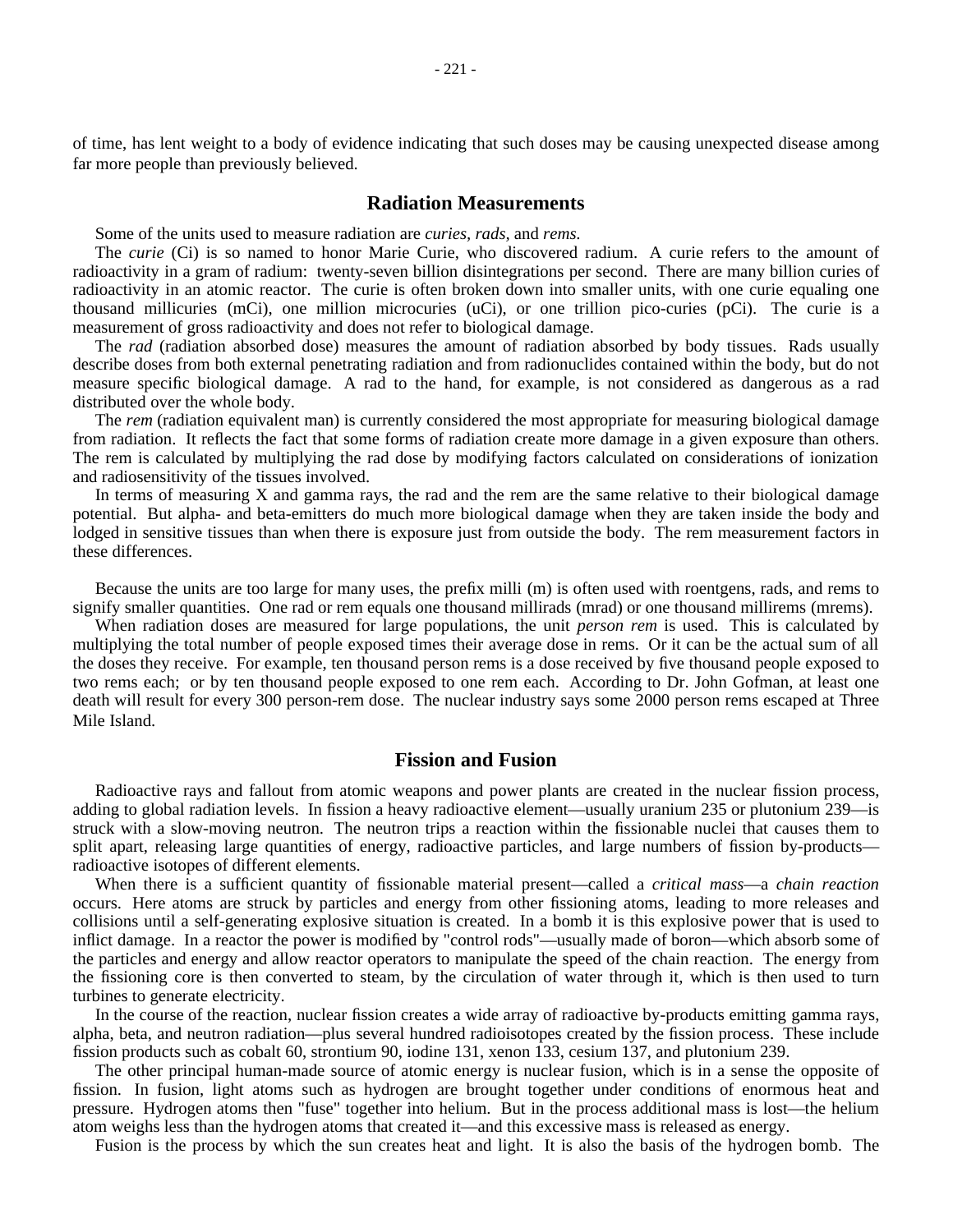federal government is actively pursuing the use of fusion energy to produce electricity. But the process is not entirely "clean." Radioactive tritium is one by-product of fusion; so are large quantities of neutrons which could render a fusion-reactor building highly radioactive after a short period of time.

In nuclear weaponry a fission explosion is required to create the conditions under which a fusion—hydrogen explosion can take place. Thus the plutonium "triggers" built at Rocky Flats serve as the basis of hydrogen weaponry. This weaponry is sometimes called "thermonuclear" because of the huge amounts of heat involved.

#### **Other Sources of Ionizing Radiation**

It is generally acknowledged that the amount of radioactive bomb debris now lacing the air flow of the earth's atmosphere is in the tens of tons. Scientists now estimate that everyone living in the Northern Hemisphere carries some fallout debris—including plutonium—in their bodies. New York City residents, for example, eat plutonium in their bread every day.

It is also true that each of us is exposed every day to certain quantities of *background radiation* that are naturally produced. Some of this comes from *cosmic radiation* from outer space. Two forms of this radiation are speeding protons and neutrons, which enter the earth's atmosphere and collide with the air we breathe. Carbon 14, which can cause long-term biological damage including genetic mutations, is created when a cosmic neutron collides with nitrogen in the atmosphere. People who live in higher altitudes generally receive more cosmic radiation than those in the lowlands because there is less protective atmosphere for shielding.

Radiation exposures also result from the natural radioactivity in many of the earth's minerals. There are some extreme examples: thorium-bearing sands in Kerala, India, and soils in Brazil measure as much as twenty times above average background levels. Isotopes present in the body, such as potassium 40 and radium 226, also contribute to background levels.

Overall, background radiation levels in the United States are estimated to range from 100 to 150 millirem per year. These amounts are not harmless; background radiation is generally acknowledged to cause thousands of cancer deaths every year and even more genetic mutations in the United States, and far more globally.

Human-made radiation can add to that toll. Fallout from nuclear weapons testing, atomic reactor emissions, the mining and milling of uranium, the creation and storage of nuclear wastes, the transportation and use of radioactive materials in industry, and the exposure of millions of people to medical X rays all have their costs in terms of human health.

In recent years knowledge that radiation tends to concentrate through the food chain far more intensively than previously believed has contributed to growing fears of human-made ionizing radiation. That, in turn, has coupled with a basic acknowledgment on the part of the global medical community that the human body is far more sensitive to radiation than previously believed. As the 1980 edition of the *Encyclopaedia Britannica* notes, "it can be concluded that there is no 'safe' level of radiation exposure, and no dose set so low that the risk is zero."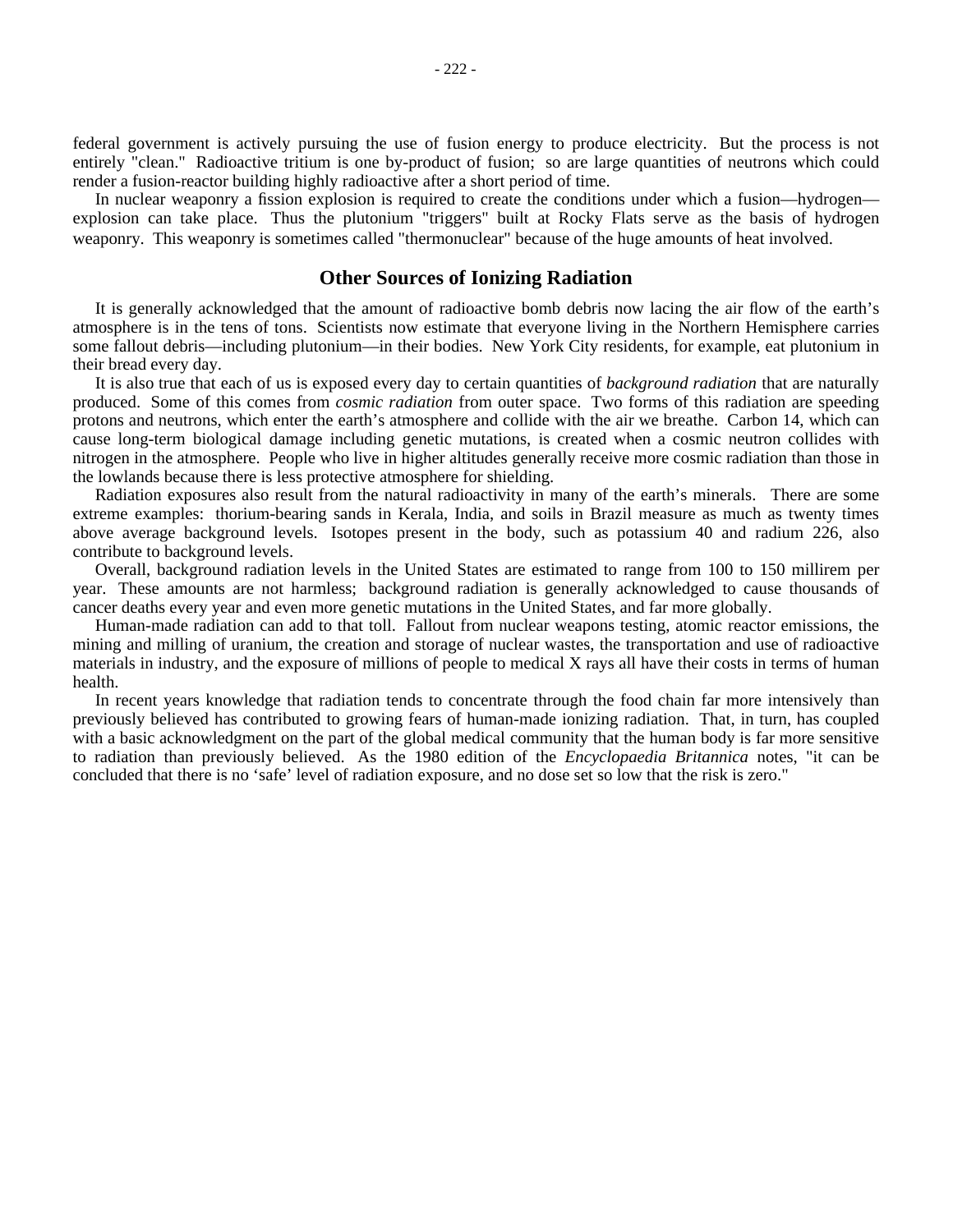# Appendix B Summary of Atomic Bomb Tests

**"Summary of Announced United States Nuclear Tests"**

(Source: U.S. Department of Energy)

\_\_\_\_\_\_\_\_\_\_\_\_\_\_\_\_\_\_\_\_\_\_\_\_\_\_\_\_\_\_\_\_\_\_\_\_\_\_\_\_\_\_\_\_\_\_\_\_\_\_\_\_\_\_\_\_\_\_\_\_\_\_\_\_\_\_

| Totals by Year | $1966 - 40$      |
|----------------|------------------|
| $1945 - 3$     | $1967 - 28$      |
| $1946 - 2$     | $1968 - 33$      |
| $1947 - 0$     | $1969 - 29$      |
| $1948 - 3$     | $1970 - 30$      |
| $1949 - 0$     | $1971 - 11$      |
| $1950 - 0$     | $1972 - 8$       |
| $1951 - 16$    | $1973 - 9$       |
| $1952 - 10$    | $1974 - 8$       |
| $1953 - 11$    | $1975 - 16$      |
| $1954 - 6$     | $1976 - 16$      |
| $1955 - 18$    | $1977 - 12$      |
| $1956 - 18$    | $1978 - 13$      |
| $1957 - 32$    | $1979 - 15$      |
| $1958 - 77$    | $1980 - 17$      |
| $1959 - 0$     |                  |
| $1960 - 0$     | TOTAL: 691       |
| $1961 - 10$    | (Total includes  |
| $1962 - 98$    | 12 joint         |
| $1963 - 43$    | American-British |
| $1964 - 30$    | tests since      |
| $1965 - 29$    | 1962.)           |
|                |                  |

\_\_\_\_\_\_\_\_\_\_\_\_\_\_\_\_\_\_\_\_\_\_\_\_\_\_\_\_\_\_\_\_\_\_\_\_\_\_\_\_\_\_\_\_\_\_\_\_\_\_\_\_\_\_\_\_\_\_\_\_\_\_\_\_\_\_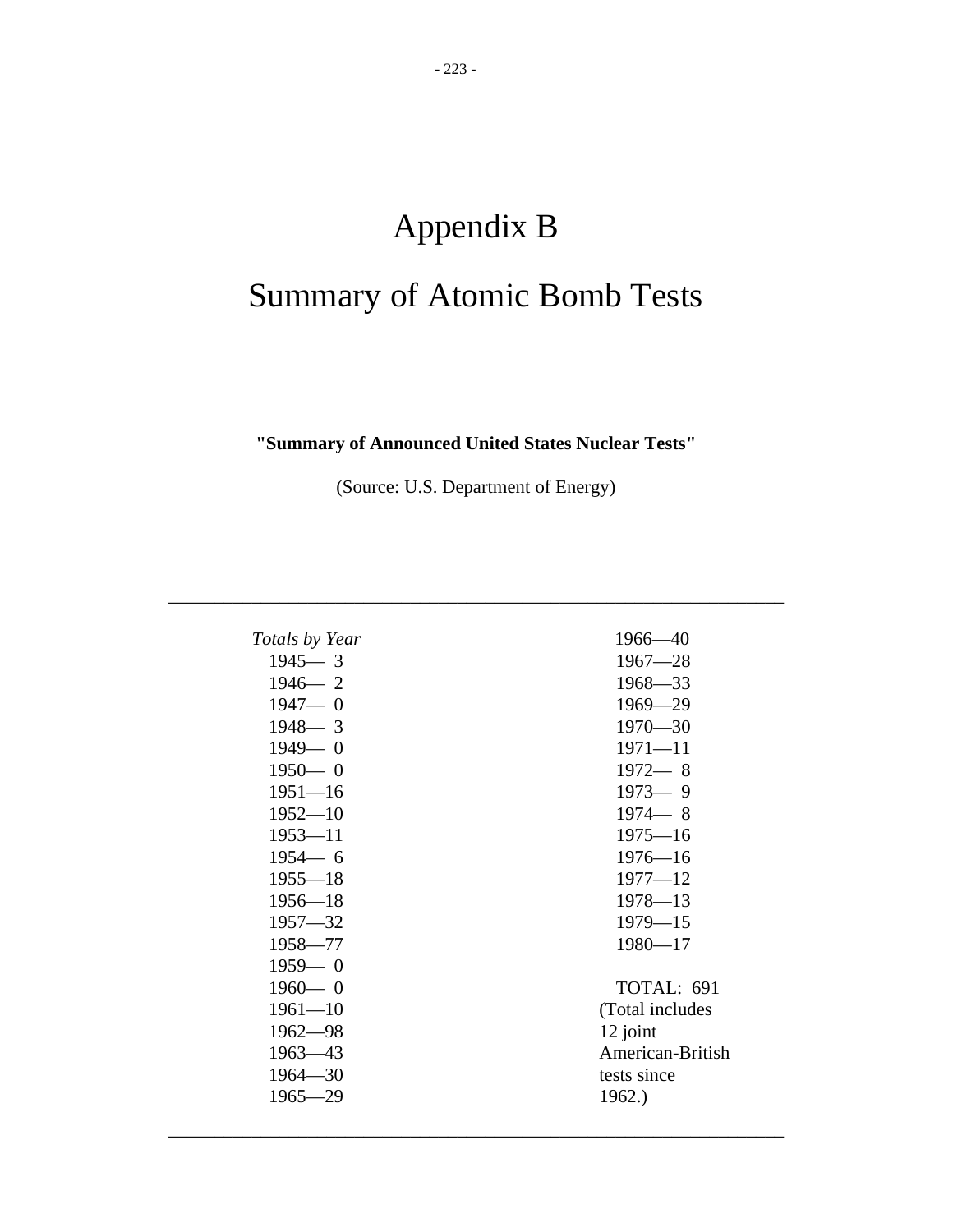| Totals by Type                |     | <b>Totals by Purpose</b>                                    |                |
|-------------------------------|-----|-------------------------------------------------------------|----------------|
| Airdrop/Airburst<br>(mid-air) | 55  | Warhead Development/Assessment<br>(more than 85 percent for | 606            |
| Tower                         | 56  | new weapons design testing)                                 |                |
| Barge                         | 36  | "Safety Experiments"                                        | 33             |
| (in shallow lagoon)           |     | Plowshare                                                   | 27             |
| Surface                       | 28  | ("Peaceful uses" program)                                   |                |
| (sea-level or                 |     | Joint US-UK                                                 | 12             |
| ground-level)                 |     | "Vela Uniform"                                              | $\overline{7}$ |
| <b>Balloon</b>                | 25  | (Detection tests)                                           |                |
| Rocket                        | 15  | Storage/Transportation                                      | 4              |
|                               |     | Combat                                                      | 2              |
| TOTAL ATMOSPHERIC:<br>212     |     | (Hiroshima and Nagasaki)                                    |                |
| <b>Shaft or Tunnel</b>        | 465 |                                                             |                |
| Crater                        | 9   |                                                             |                |
| TOTAL UNDERGROUND:<br>474     |     |                                                             |                |
| TOTAL UNDERWATER:<br>5        |     |                                                             |                |

# *Totals by Location*

|

TOTAL PACIFIC: 106

| Eniwetok              | 43 |
|-----------------------|----|
| Christmas Island Area | 24 |
| <b>Bikini</b>         | 23 |
| Johnson Island Area   | 12 |
| Elsewhere in Pacific  |    |

# TOTAL NEVADA TEST SITE: 563

## TOTAL SOUTH ATLANTIC: 3

# MISC. TOTAL: 19

| Nevada, outside NTS      |   |
|--------------------------|---|
| Amchitka, Alaska         | 3 |
| Alamogordo, New Mexico   | 1 |
| Japan                    | 2 |
| Carlsbad, New Mexico     | 1 |
| Hattiesburg, Mississippi | 2 |
| Farmington, New Mexico   | 1 |
| Grand Valley, Colorado   |   |
| Rifle, Colorado          |   |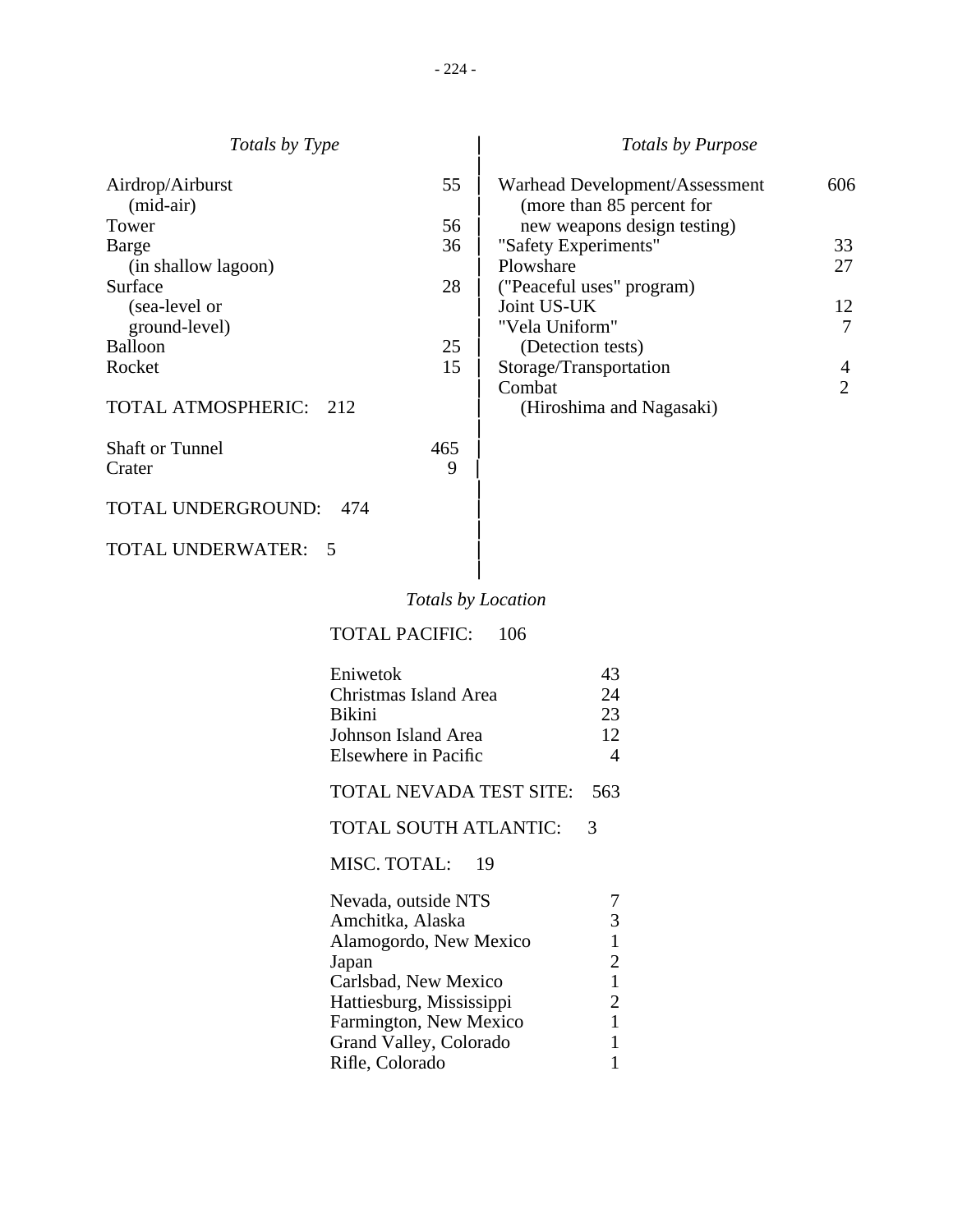# Appendix C

# Commercial Nuclear Power Reactors in the U.S.

#### **December 31, 1980**

This list includes only commercial nuclear reactors on order, with limited work authorizations, construction permits or operating licenses. Status is indicated by: O—order; LWA—limited work authorization; C—construction permit, and bold face type—operating license.

A single asterisk indicates that the estimated commercial operation date of the unit has been deferred indefinitely and the new date has not been announced. A double asterisk indicates that no start-up date has yet been established.

| <i>State and Utility</i>                     | Plant                         | Location              | <b>Net</b><br>M/We | Comm'l<br>Operation |
|----------------------------------------------|-------------------------------|-----------------------|--------------------|---------------------|
| <b>ALABAMA</b>                               |                               |                       |                    |                     |
| Alabama Power Co.                            | <b>Joseph M. Farley 1</b>     | <b>Houston County</b> | 860                | 12/77               |
| Alabama Power Co.                            | <b>Joseph M. Farley 2</b>     | <b>Houston County</b> | 860                | 10/80a              |
| <b>Tennessee Valley Authority</b>            | <b>Browns Ferry 1</b>         | <b>Decatur</b>        | 1,067              | 8/74                |
| <b>Tennessee Valley Authority</b>            | <b>Browns Ferry 2</b>         | <b>Decatur</b>        | 1,067              | 3/75                |
| <b>Tennessee Valley Authority</b>            | <b>Browns Ferry 3</b>         | <b>Decatur</b>        | 1,067              | 12/85               |
| <b>Tennessee Valley Authority</b>            | Bellefonte $1(C)$             | Scottsboro            | 1,213              | 9/86                |
| Tennessee Valley Authority                   | Bellefonte $2(C)$             | Scottsboro            | 1,213              | 6/84                |
| <b>ARIZONA</b>                               |                               |                       |                    |                     |
| Arizona Public Service Co.                   | Palo Verde 1(C)               | Wintersburg           | 1,270              | 5/83                |
| Arizona Public Service Co.                   | Palo Verde 2(C)               | Wintersburg           | 1,270              | 5/84                |
| Arizona Public Service Co.                   | Palo Verde 3(C)               | Wintersburg           | 1,270              | 5/86                |
| <b>ARKANSAS</b>                              |                               |                       |                    |                     |
| Arkansas Power & Light Co.                   | <b>Arkansas Nuclear One-1</b> | <b>Russellville</b>   | 850                | 12/74               |
| Arkansas Power & Light Co.                   | <b>Arkansas Nuclear One-2</b> | <b>Russellville</b>   | 912                | 3/80b               |
| <b>CALIFORNIA</b>                            |                               |                       |                    |                     |
| Pacific Gas & Electric Co.                   | Humboldt Bayc                 | <b>Humboldt Bay</b>   | 65                 | 8/63                |
| Pacific Gas & Electric Co.                   | Diablo Canyon $1(C)$          | Avila Beach           | 1,084              | 0/81                |
| Pacific Gas & Electric Co.                   | Diablo Canyon $2(C)$          | Avila Beach           | 1,106              | 0/81                |
| Pacific Gas & Electric Co.                   | unit $1(O)$                   |                       | 1,168              | $\ast$              |
| Pacific Gas & Electric Co.                   | unit $2(O)$                   |                       | 1,168              | $\ast$              |
| <b>Sacramento Municipal Utility District</b> | <b>Rancho Seco 1</b>          | <b>Clay Station</b>   | 918                | 4/75                |
| Southern California Edison Co.               | <b>San Onofre 1</b>           | <b>San Clemente</b>   | 436                | 1/68                |
| Southern California Edison Co.               | San Onofre 2(C)               | San Clemente          | 1,100              | 12/81               |
| Southern California Edison Co.               | San Onofre 3(C)               | San Clemente          | 1,100              | 2/83                |

*a* On 10/23/80 received limited operating license to load fuel, reach criticality and do power testing.

*b* Received operating license 9/1/78 and went into commercial operation 3/26/80.

*c* Shut down 7/2/76 for seismic modifications. Operational date uncertain.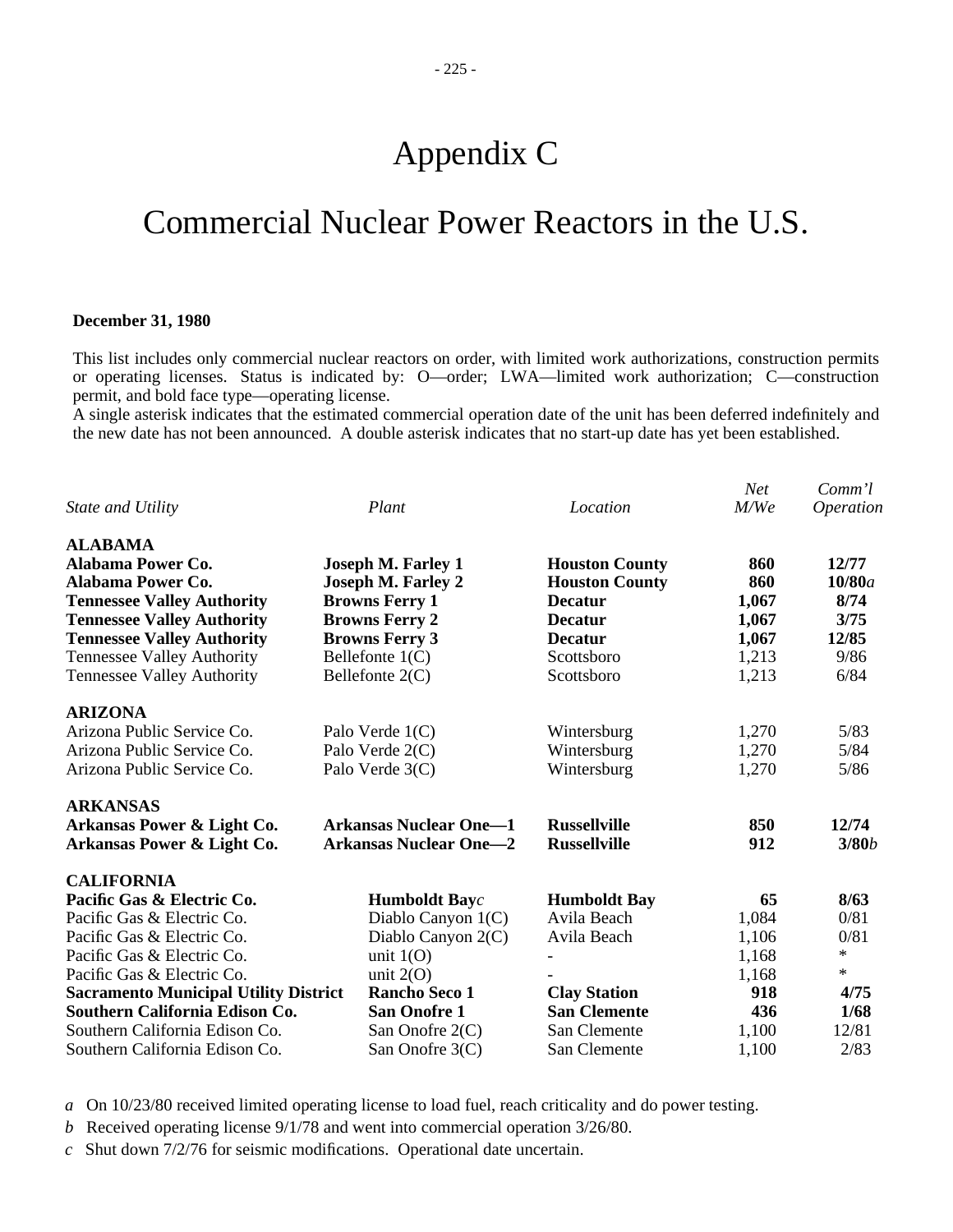| State and Utility                                                                                                                                                              | Plant                                                                                                       | Location                                                                                                      | Net<br>M/We                           | Comm'l<br>Operation                       |
|--------------------------------------------------------------------------------------------------------------------------------------------------------------------------------|-------------------------------------------------------------------------------------------------------------|---------------------------------------------------------------------------------------------------------------|---------------------------------------|-------------------------------------------|
| <b>COLORADO</b><br><b>Public Service Co. of Colorado</b>                                                                                                                       | <b>Fort St. Vrain</b>                                                                                       | <b>Platteville</b>                                                                                            | 330                                   | 1/79                                      |
| <b>CONNECTICUT</b><br><b>Connecticut Yankee Atomic Power Co.</b><br><b>Northeast Nuclear Energy Co.</b><br><b>Northeast Nuclear Energy Co.</b><br>Northeast Nuclear Energy Co. | <b>Haddam Neck</b><br><b>Millstone 1</b><br><b>Millstone 2</b><br>Millstone $3(C)$                          | <b>Haddam Neck</b><br>Waterford<br>Waterford<br>Waterford                                                     | 575<br>660<br>870<br>1,150            | 1/68<br>3/71<br>12/75<br>$5/86$           |
| <b>FLORIDA</b><br><b>Florida Power Corp.</b><br>Florida Power & Light Co.<br>Florida Power & Light Co.<br>Florida Power & Light Co.<br>Florida Power & Light Co.               | <b>Crystal River 3</b><br><b>Turkey Point 3</b><br><b>Turkey Point 4</b><br>St. Lucie 1<br>St. Lucie $2(C)$ | <b>Red Level</b><br><b>Turkey Point</b><br><b>Turkey Point</b><br><b>St. Lucie County</b><br>St. Lucie County | 825<br>666<br>666<br>777<br>777       | 3/77<br>12/72<br>9/73<br>12/76<br>5/83    |
| <b>GEORGIA</b><br>Georgia Power Co.<br>Georgia Power Co.<br>Georgia Power Co.<br>Georgia Power Co.                                                                             | <b>Edwin I. Hatch 1</b><br><b>Edwin I. Hatch 2</b><br>Alvin W. Vogtle $1(C)$<br>Alvin W. Vogtle $2(C)$      | <b>Baxley</b><br><b>Baxley</b><br>Waynesboro<br>Waynesboro                                                    | 786<br>790<br>1,100<br>1,100          | 12/75<br>9/79<br>$5/85$<br>11/87          |
| <b>ILLINOIS</b><br><b>Commonwealth Edison Co.</b><br><b>Commonwealth Edison Co.</b><br><b>Commonwealth Edison Co.</b>                                                          | Dresden 1a<br><b>Dresden 2</b><br>Dresden 3                                                                 | <b>Morris</b><br><b>Morris</b><br><b>Morris</b>                                                               | 200<br>794<br>794                     | 7/60<br>7/70<br>11/71                     |
| <b>Commonwealth Edison Co.</b><br><b>Commonwealth Edison Co.</b><br><b>Commonwealth Edison Co.</b><br><b>Commonwealth Edison Co.</b><br>Commonwealth Edison Co.                | Zion 1<br>Zion 2<br><b>Quad Cities 1</b><br><b>Quad Cities 2</b><br>LaSalle $1(C)$                          | Zion<br>Zion<br>Cordova<br>Cordova<br>Seneca                                                                  | 1,040<br>1,040<br>789<br>789<br>1,078 | 12/73<br>9/74<br>2/73<br>3/73<br>6/81     |
| Commonwealth Edison Co.<br>Commonwealth Edison Co.<br>Commonwealth Edison Co.<br>Commonwealth Edison Co.                                                                       | LaSalle $2(C)$<br>Braidwood 1(C)<br>Braidwood 2(C)<br>Byron $1(C)$                                          | Seneca<br>Braidwood<br>Braidwood<br><b>Byron</b>                                                              | 1,078<br>1,120<br>1,120<br>1,120      | 6/82<br>10/85<br>10/86<br>10/83           |
| Commonwealth Edison Co.<br>Commonwealth Edison Co.<br>Commonwealth Edison Co.<br>Illinois Power Co.<br>Illinois Power Co.                                                      | Byron $2(C)$<br>Carroll County 1(O)<br>Carroll County 2(O)<br>Clinton $1(C)$<br>Clinton $2(C)$              | <b>Byron</b><br>Savanna<br>Savanna<br>Clinton<br>Clinton                                                      | 1,120<br>1,150<br>1,150<br>950<br>950 | 10/84<br>10/92<br>10/93<br>8/83<br>$\ast$ |
| <b>INDIANA</b><br>Northern Indiana Public Service Co.<br>Public Service Indiana<br>Public Service Indiana                                                                      | Bailly Nuclear 1(C)b<br>Marble Hill $1(C)$                                                                  | <b>Dunes Acres</b><br>Madison<br>Madison                                                                      | 644<br>1,130<br>1,130                 | 12/89<br>12/86<br>12/87                   |
| <b>IOWA</b><br>Iowa Electric Light & Power Co.<br>Iowa Power & Light Co.                                                                                                       | Marble Hill $2(C)$<br><b>Duane Arnold</b><br>Vandalia(O)                                                    | Palo<br>Vandalia                                                                                              | 538<br>1,270                          | 2/75<br>$\ast$                            |

*a* Shut down 10/31/78 to upgrade ECCS chemical clean and refuel. Estimated startup 6/86.

*b* Canceled, 1981.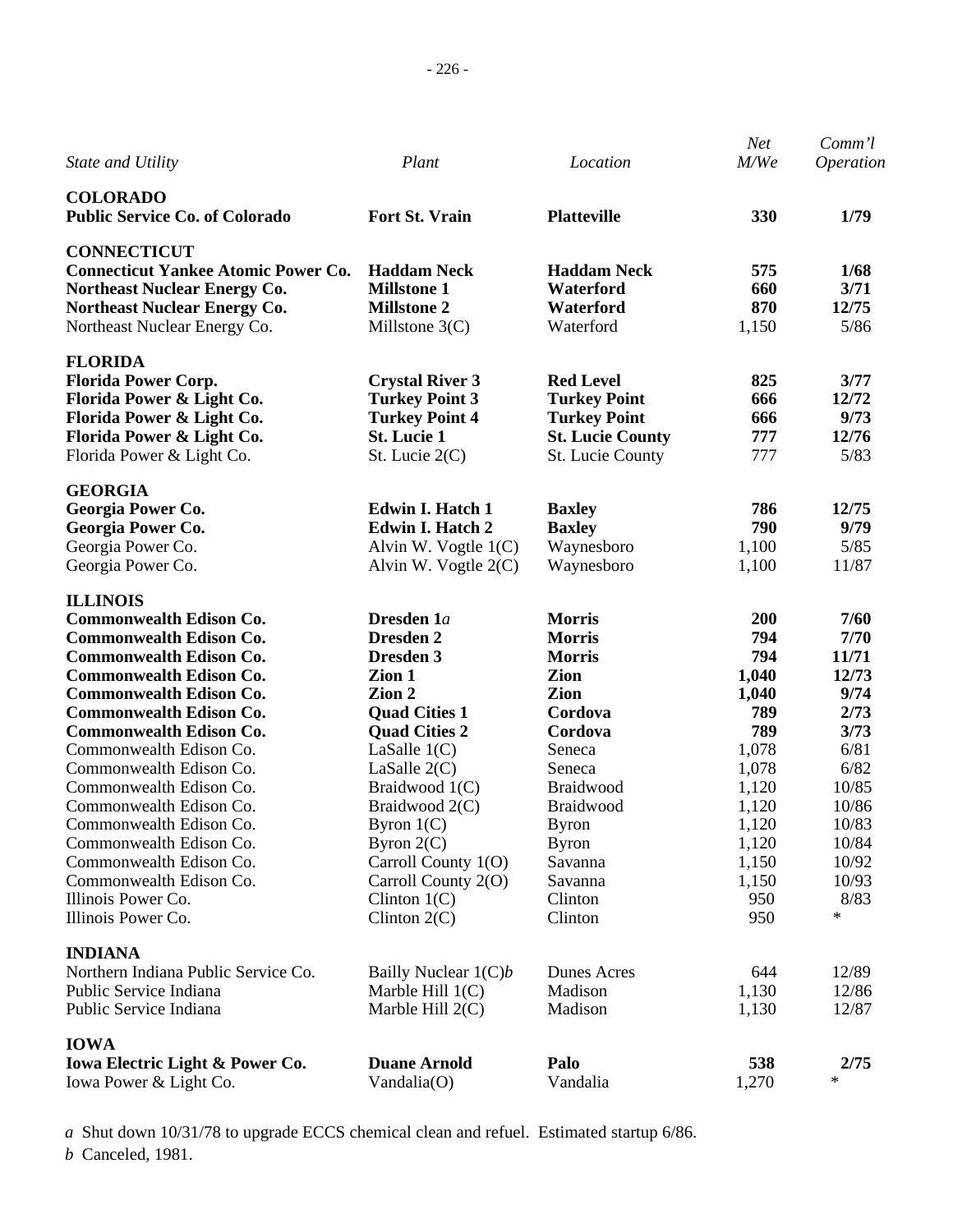| State and Utility                                              | Plant                                     | Location                                | Net<br>M/We    | Comm'l<br>Operation |
|----------------------------------------------------------------|-------------------------------------------|-----------------------------------------|----------------|---------------------|
| <b>KANSAS</b>                                                  |                                           |                                         |                |                     |
| Kansas Gas & Electric Co.                                      | Wolf $Creek(C)$                           | <b>Burlington</b>                       | 1,150          | 4/84                |
| <b>LOUISIANA</b>                                               |                                           |                                         |                |                     |
| Gulf States Utilities Co.                                      | River Bend $1(C)$                         | St. Francisville                        | 934            | 4/84                |
| Gulf States Utilities Co.                                      | River Bend $2(C)$                         | St. Francisville                        | 934            | $\ast$              |
| Louisiana Power & Light Co.                                    | Waterford 3(C)                            | Taft                                    | 1,165          | 3/83                |
| <b>MAINE</b><br><b>Maine Yankee Atomic Power Co.</b>           | <b>Maine Yankee</b>                       | <b>Wiscasset</b>                        | 825            | 12/72               |
| <b>MARYLAND</b>                                                |                                           |                                         |                |                     |
| Baltimore Gas & Electric Co.                                   | <b>Calvert Cliffs 1</b>                   | Lusby                                   | 845            | 5/75                |
| Baltimore Gas & Electric Co.                                   | <b>Calvert Cliffs 2</b>                   | Lusby                                   | 845            | 4/77                |
| <b>MASSACHUSETTS</b>                                           |                                           |                                         |                |                     |
| <b>Boston Edison Co.</b>                                       | Pilgrim 1                                 | <b>Plymouth</b>                         | 655            | 12/72               |
| Boston Edison Co.<br><b>Yankee Atomic Electric Co.</b>         | Pilgrim $2(O)$<br><b>Yankee Rowe</b>      | Plymouth<br>Rowe                        | 1,150<br>175   | $\ast$<br>7/61      |
|                                                                |                                           |                                         |                |                     |
| <b>MICHIGAN</b>                                                |                                           |                                         |                |                     |
| <b>Consumers Power Co.</b><br><b>Consumers Power Co.</b>       | <b>Big Rock Point</b><br><b>Palisades</b> | <b>Charlevoix</b><br><b>South Haven</b> | 63<br>740      | 3/63<br>12/71       |
| Consumers Power Co.                                            | Midland $1(C)$                            | Midland                                 | 522            | 7/84                |
| Consumers Power Co.                                            | Midland $2(C)$                            | Midland                                 | 807            | 12/83               |
| Detroit Edison Co.                                             | Enrico Fermi 2(C)                         | Lagoona Beach                           | 1,093          | 11/83               |
| Indiana & Michigan Electric Co.                                | Donald C. Cook 1                          | <b>Bridgman</b>                         | 1,054          | 8/75                |
| Indiana & Michigan Electric Co.                                | Donald C. Cook 2                          | <b>Bridgman</b>                         | 1,100          | 7/78                |
| <b>MINNESOTA</b>                                               |                                           |                                         |                |                     |
| Northern States Power Co.                                      | <b>Monticello</b>                         | Monticello                              | 545            | 6/71                |
| Northern States Power Co.                                      | <b>Prairie Island 1</b>                   | <b>Red Wing</b>                         | 530            | 12/73<br>12/74      |
| Northern States Power Co.                                      | <b>Prairie Island 2</b>                   | <b>Red Wing</b>                         | 530            |                     |
| <b>MISSISSIPPI</b>                                             |                                           |                                         |                |                     |
| Mississippi Power & Light Co.<br>Mississippi Power & Light Co. | Grand Gulf 1(C)<br>Grand Gulf 2(C)        | Port Gibson<br>Port Gibson              | 1,250<br>1,250 | 4/82<br>4/86        |
| <b>Tennessee Valley Authority</b>                              | Yellow Creek 1(C)                         | Luka                                    | 1,285          | 4/88                |
| Tennessee Valley Authority                                     | Yellow Creek 2(C)                         | Luka                                    | 1,285          | $\ast$              |
| <b>MISSOURI</b>                                                |                                           |                                         |                |                     |
| Union Electric Co.                                             | Callaway $1(C)$                           | Callaway County                         | 1,150          | 10/82               |
| Union Electric Co.                                             | Callaway 2(C)                             | Callaway County                         | 1,150          | 4/88                |
| <b>NEBRASKA</b>                                                |                                           |                                         |                |                     |
| Nebraska Public Power District                                 | Cooper                                    | <b>Brownville</b>                       | 778            | 7/74                |
| <b>Omaha Public Power District</b>                             | <b>Fort Calhoun 1</b>                     | <b>Fort Calhoun</b>                     | 490            | 9/73                |
| <b>NEW HAMPSHIRE</b>                                           |                                           |                                         |                |                     |
| Public Service Co. of New Hampshire                            | Seabrook 1(C)                             | Seabrook                                | 1,150          | 0/83                |
| Public Service Co. of New Hampshire                            | Seabrook 2(C)                             | Seabrook                                | 1,150          | 0/85                |
|                                                                |                                           |                                         |                |                     |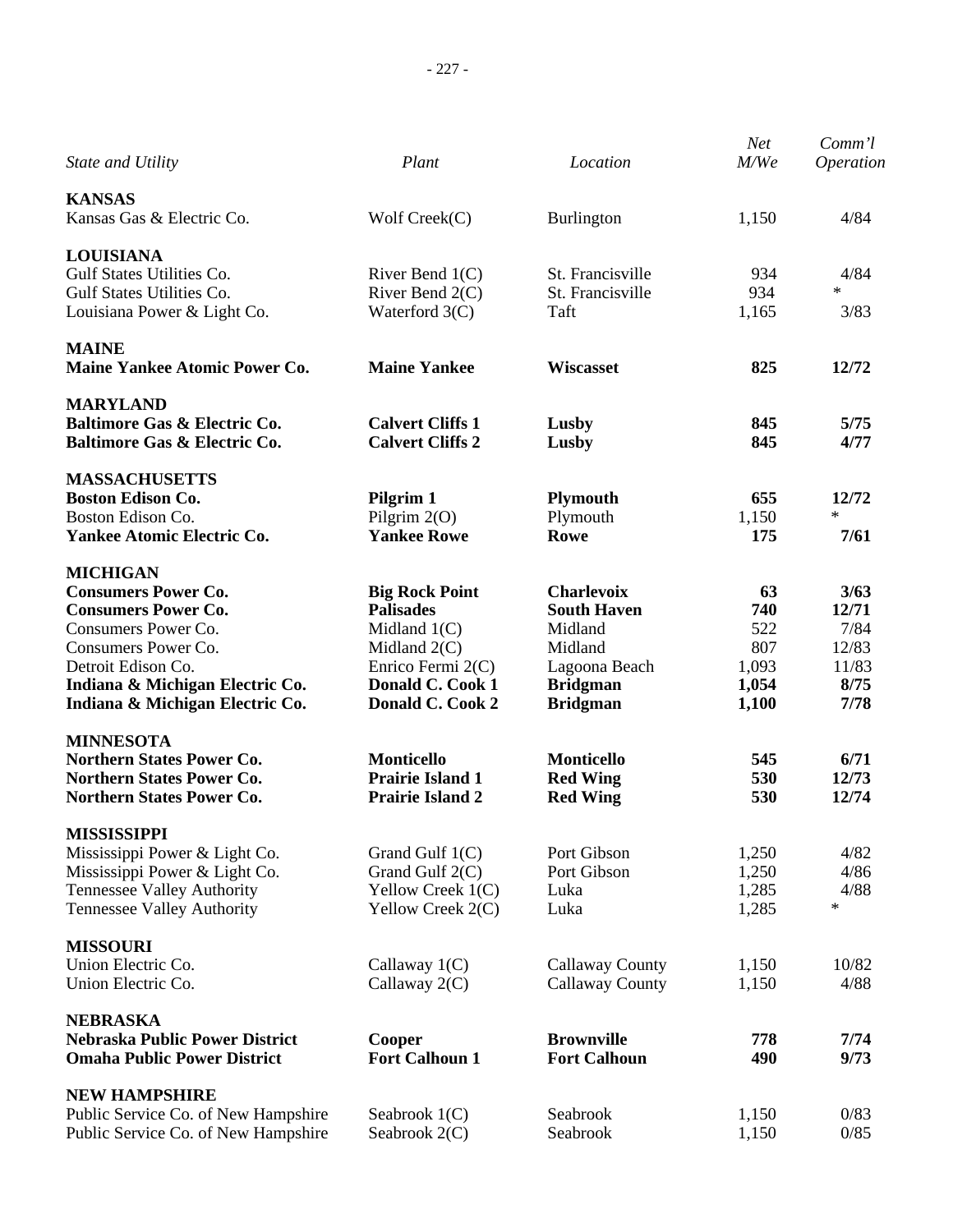| State and Utility                                                                                                                                                                                                                                                                                   | Plant                                                                               |                                                                                                                                                                                                                                    | Location                                                                   |                                                                                                                                                                     | <b>Net</b><br>M/We                                                                  | Comm'l<br>Operation                                                                         |
|-----------------------------------------------------------------------------------------------------------------------------------------------------------------------------------------------------------------------------------------------------------------------------------------------------|-------------------------------------------------------------------------------------|------------------------------------------------------------------------------------------------------------------------------------------------------------------------------------------------------------------------------------|----------------------------------------------------------------------------|---------------------------------------------------------------------------------------------------------------------------------------------------------------------|-------------------------------------------------------------------------------------|---------------------------------------------------------------------------------------------|
| <b>NEW JERSEY</b><br>Jersey Central Power & Light Co.<br><b>Public Service Electric &amp; Gas Co.</b><br>Public Service Electric & Gas Co.<br>Public Service Electric & Gas Co.<br>Public Service Electric & Gas Co.                                                                                | <b>Oyster Creek</b><br>Salem 1<br>Salem 2<br>Hope Creek $1(C)$<br>Hope Creek $2(C)$ |                                                                                                                                                                                                                                    | <b>Salem</b><br><b>Salem</b><br><b>Salem County</b><br><b>Salem County</b> | <b>Lacey Township</b>                                                                                                                                               | 650<br>1,090<br>1,115<br>1,067<br>1,067                                             | 12/69<br>6/77<br>4/80a<br>12/86<br>12/89                                                    |
| <b>NEW YORK</b><br><b>Consolidated Edison Co. of New York, Inc.</b><br><b>Power Authority of the State of New York</b><br><b>Power Authority of the State of New York</b><br>Long Island Lighting Co.<br>Niagara Mohawk Power Corp.<br>Niagara Mohawk Power Corp.<br>Rochester Gas & Electric Corp. | Shoreham(C)                                                                         | <b>Indian Point 2</b><br><b>Indian Point 3</b><br><b>James A. FitzPatrick</b><br><b>Nine Mile Point 1</b><br>Nine Mile Point $2(C)$<br><b>Robert E. Ginna</b>                                                                      |                                                                            | <b>Buchanan</b><br><b>Buchanan</b><br><b>Scriba</b><br>Brookhaven<br><b>Oswego</b><br>Oswego<br>Rochester                                                           | 873<br>965<br>821<br>854<br>620<br>1,080<br>470                                     | 8/73<br>8/76<br>7/75<br>1/83<br>12/69<br>10/86<br>7/70                                      |
| <b>NORTH CAROLINA</b><br>Carolina Power & Light Co.<br>Carolina Power & Light Co.<br>Carolina Power & Light Co.<br>Carolina Power & Light Co.<br>Carolina Power & Light Co.<br>Carolina Power & Light Co.<br>Duke Power Co.<br>Duke Power Co.<br>Duke Power Co.<br>Duke Power Co.<br>Duke Power Co. | <b>Brunswick 1</b><br><b>Brunswick 2</b>                                            | Shearon Harris 1(C)<br>Shearon Harris $2(C)$<br>Shearon Harris $3(C)$<br>Shearon Harris 4(C)<br>William McGuire $1(C)$<br>William McGuire 2(C)<br>Thomas L. Perkins $1(O)$<br>Thomas L. Perkins $2(0)$<br>Thomas L. Perkins $3(0)$ |                                                                            | Southport<br>Southport<br>New Hill<br>New Hill<br>New Hill<br>New Hill<br>Cowans Ford Dam<br><b>Cowans Ford Dam</b><br>Davie County<br>Davie County<br>Davie County | 821<br>821<br>900<br>900<br>900<br>900<br>1,180<br>1,180<br>1,280<br>1,280<br>1,280 | 3/77<br>11/75<br>3/85<br>3/88<br>3/94<br>3/92<br>7/81<br>6/83<br>$\ast$<br>$\ast$<br>$\ast$ |
| <b>OHIO</b><br>Cincinnati Gas & Electric Co.<br>Central Area Power Coordination Group(CAPCO)<br>Central Area Power Coordination Group(CAPCO)<br><b>Central Area Power Coordination Group(CAPCO)</b>                                                                                                 |                                                                                     | Wm. H. Zimmer $1(C)$<br>Perry $1(C)$<br>Perry $2(C)$<br>Davis-Besse 1                                                                                                                                                              |                                                                            | <b>Moscow</b><br>North Perry<br>North Perry<br><b>Oak Harbor</b>                                                                                                    | 810<br>1,205<br>1,205<br>890                                                        | 6/82<br>5/84<br>5/88<br>11/77                                                               |
| <b>OKLAHOMA</b><br>Public Service Co. of Oklahoma<br>Public Service Co. of Oklahoma                                                                                                                                                                                                                 |                                                                                     | Black Fox 1(LWA)<br>Black Fox 2(LWA)                                                                                                                                                                                               |                                                                            | Inola<br>Inola                                                                                                                                                      | 1,150<br>1,150                                                                      | 7/85<br>7/88                                                                                |
| <b>OREGON</b><br><b>Portland General Electric Co.</b><br>Portland General Electric Co.<br>Portland General Electric Co.                                                                                                                                                                             |                                                                                     | Trojan<br>Pebble Springs 1(O)<br>Pebble Springs 2(O)                                                                                                                                                                               |                                                                            | Rainier<br>Arlington<br>Arlington                                                                                                                                   | 1,130<br>1,260<br>1,260                                                             | 5/76<br>1990s<br>1990s                                                                      |
| <b>PENNSYLVANIA</b><br><b>Department of Energy</b><br><b>Central Area Power Coordination Group(CAPCO)</b><br>Central Area Power Coordination Group(CAPCO)                                                                                                                                           |                                                                                     | <b>Shippingport</b><br><b>Beaver Valley 1</b><br>Beaver Valley 2(C)                                                                                                                                                                |                                                                            | Shippingport<br>Shippingport<br>Shippingport                                                                                                                        | 60<br>833<br>833                                                                    | 12/57<br>10/76<br>$5/86$                                                                    |

*a* 4/21/80 received limited operating license to load fuel, reach criticality and do power testing.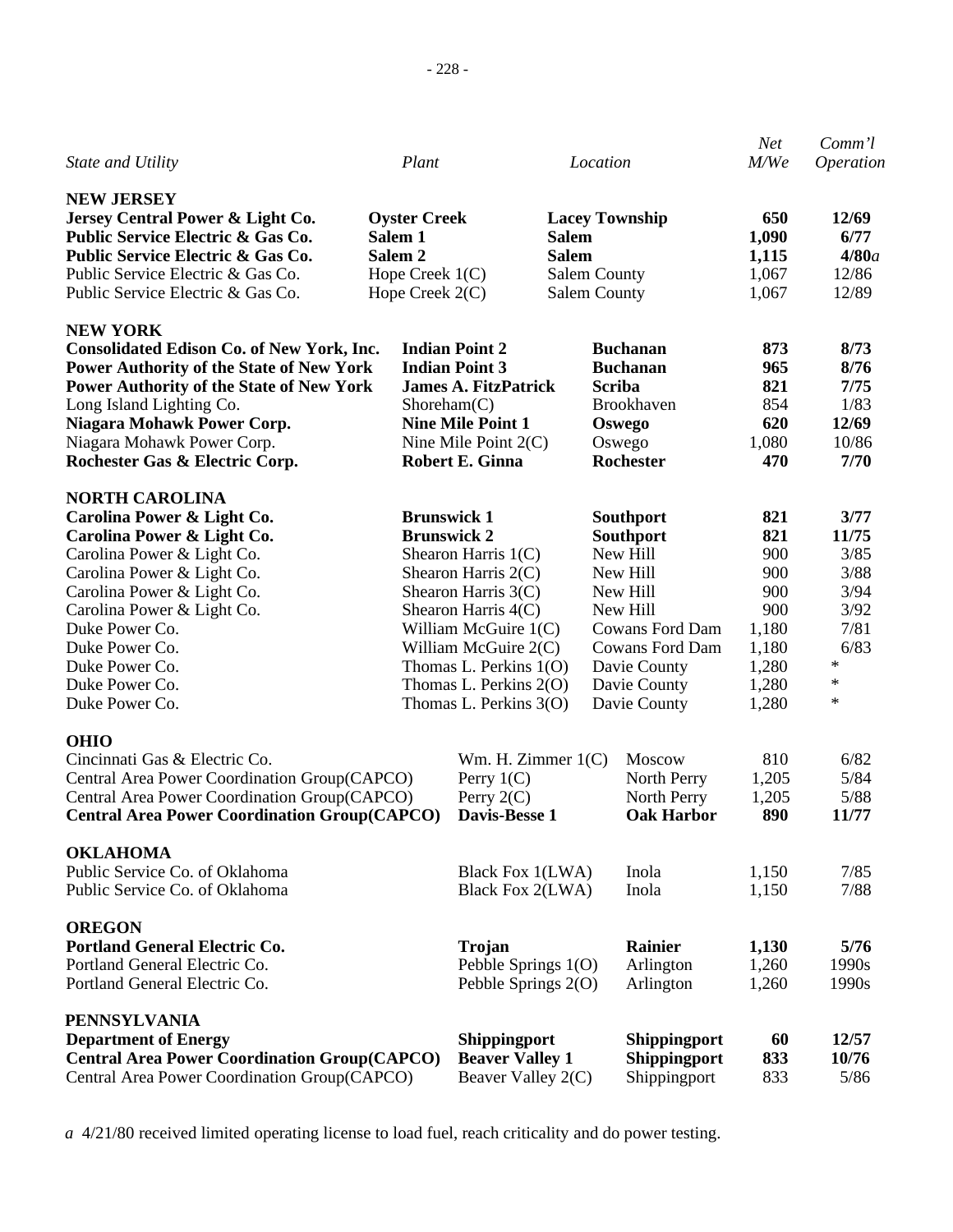| State and Utility                                                                                                                    | Plant                                                                                  | Location                                                                                       | Net <sub></sub><br>M/We      | Comm'l<br><i><b>Operation</b></i> |
|--------------------------------------------------------------------------------------------------------------------------------------|----------------------------------------------------------------------------------------|------------------------------------------------------------------------------------------------|------------------------------|-----------------------------------|
| <b>Metropolitan Edison Co.</b><br><b>Metropolitan Edison Co.</b><br>Pennsylvania Power & Light Co.<br>Pennsylvania Power & Light Co. | Three Mile Island 1a<br>Three Mile Island 2b<br>Susquehanna $1(C)$<br>Susquehanna 2(C) | <b>Londonderry Township</b><br><b>Londonderry Township</b><br><b>Berwick</b><br><b>Berwick</b> | 819<br>906<br>1,050<br>1,050 | 9/74<br>12/78<br>5/82<br>5/83     |
| Philadelphia Electric Co.                                                                                                            | <b>Peach Bottom 2</b>                                                                  | <b>Peach Bottom Township</b>                                                                   | 1,065                        | 7/74                              |
| Philadelphia Electric Co.                                                                                                            | <b>Peach Bottom 3</b>                                                                  | <b>Peach Bottom Township</b>                                                                   | 1,065                        | 12/74                             |
| Philadelphia Electric Co.                                                                                                            | Limerick $1(C)$                                                                        | Limerick Township                                                                              | 1,055                        | 4/85                              |
| Philadelphia Electric Co.                                                                                                            | Limerick $2(C)$                                                                        | Limerick Township                                                                              | 1,055                        | 4/87                              |
| <b>SOUTH CAROLINA</b>                                                                                                                |                                                                                        |                                                                                                |                              |                                   |
| Carolina Power & Light Co.                                                                                                           | H.B. Robinson 2                                                                        | <b>Hartsville</b>                                                                              | 700                          | 3/71                              |
| Duke Power Co.                                                                                                                       | Oconee 1                                                                               | <b>Lake Keowee</b>                                                                             | 860                          | 7/73                              |
| Duke Power Co.                                                                                                                       | Oconee 2                                                                               | <b>Lake Keowee</b>                                                                             | 860                          | 9/74                              |
| <b>Duke Power Co.</b>                                                                                                                | Oconee 3                                                                               | <b>Lake Keowee</b>                                                                             | 860                          | 12/74                             |
| Duke Power Co.                                                                                                                       | Catawba $1(C)$                                                                         | <b>York County</b>                                                                             | 1,145                        | 3/84                              |
| Duke Power Co.                                                                                                                       | Catawba $2(C)$                                                                         | <b>York County</b>                                                                             | 1,145                        | 9/85                              |
| Duke Power Co.                                                                                                                       | Cherokee $1(C)$                                                                        | Cherokee County                                                                                | 1,280                        | 1/90                              |
| Duke Power Co.                                                                                                                       | Cherokee $2(C)$                                                                        | <b>Cherokee County</b>                                                                         | 1,280                        | 1/92                              |
| Duke Power Co.                                                                                                                       | Cherokee $3(C)$                                                                        | <b>Cherokee County</b>                                                                         | 1,280                        | $\ast$                            |
| South Carolina Electric & Gas Co.                                                                                                    | Virgil C. Summer $1(C)$                                                                | Parr                                                                                           | 900                          | 6/81                              |
| <b>TENNESSEE</b>                                                                                                                     |                                                                                        |                                                                                                |                              |                                   |
| <b>Tennessee Valley Authority</b>                                                                                                    | Sequoyah 1                                                                             | <b>Daisy</b>                                                                                   | 1,148                        | 9/80c                             |
| Tennessee Valley Authority                                                                                                           | Sequoyah 2(C)                                                                          | Daisy                                                                                          | 1,148                        | 7/82                              |
| Tennessee Valley Authority                                                                                                           | Watts Bar $1(C)$                                                                       | <b>Spring City</b>                                                                             | 1,177                        | 11/82                             |
| Tennessee Valley Authority                                                                                                           | Watts Bar $2(C)$                                                                       | <b>Spring City</b>                                                                             | 1,177                        | 8/83                              |
| Tennessee Valley Authority                                                                                                           | Hartsville $A-1(C)$                                                                    | Hartsville                                                                                     | 1,233                        | 7/88                              |
| Tennessee Valley Authority                                                                                                           | Hartsville $A-2(C)$                                                                    | Hartsville                                                                                     | 1,233                        | 4/89                              |
| Tennessee Valley Authority                                                                                                           | Hartsville $B-1(C)$                                                                    | Hartsville                                                                                     | 1,233                        | $\ast$                            |
| Tennessee Valley Authority                                                                                                           | Hartsville $B-2(C)$                                                                    | Hartsville                                                                                     | 1,233                        | $\ast$                            |
| Tennessee Valley Authority                                                                                                           | Phipps Bend $1(C)$                                                                     | Surgoinsville                                                                                  | 1,233                        | 2/89                              |
| Tennessee Valley Authority                                                                                                           | Phipps Bend $2(C)$                                                                     | Surgoinsville                                                                                  | 1,233                        | $\ast$                            |
| <b>Tennessee Valley Authority</b>                                                                                                    | Clinch River Breeder Reactor Plant(O)                                                  | Oak Ridge                                                                                      | 350                          | 9/88d                             |
| <b>TEXAS</b>                                                                                                                         |                                                                                        |                                                                                                |                              |                                   |
| Houston Lighting & Power Co.                                                                                                         | Allens Creek 1(O)                                                                      | <b>Wallis</b>                                                                                  | 1,200                        | 2/88                              |
| South Texas Project                                                                                                                  | South Texas Project 1(C)                                                               | Matagorda County                                                                               | 1,250                        | 2/84                              |
| South Texas Project                                                                                                                  | South Texas Project 2(C)                                                               | Matagorda County                                                                               | 1,250                        | 2/86                              |
| Texas Utilities Generating Co.                                                                                                       | Comanche Peak 1(C)                                                                     | Somervell County                                                                               | 1,150                        | 0/82                              |
| Texas Utilities Generating Co.                                                                                                       | Comanche Peak 2(C)                                                                     | Somervell County                                                                               | 1,150                        | 0/84                              |
| <b>VERMONT</b><br>Vermont Yankee Nuclear Power Corp.                                                                                 | <b>Vermont Yankee</b>                                                                  | <b>Vernon</b>                                                                                  | 514                          | 11/72                             |
|                                                                                                                                      |                                                                                        |                                                                                                |                              |                                   |

*a* Shut down owing to NRC order pending re-start hearings.

*b* Shut down since 3/28/79 accident which caused core damage.

*c* Received full-power operating license 9/16/80.

*d* Subject to resolution of national policy debate.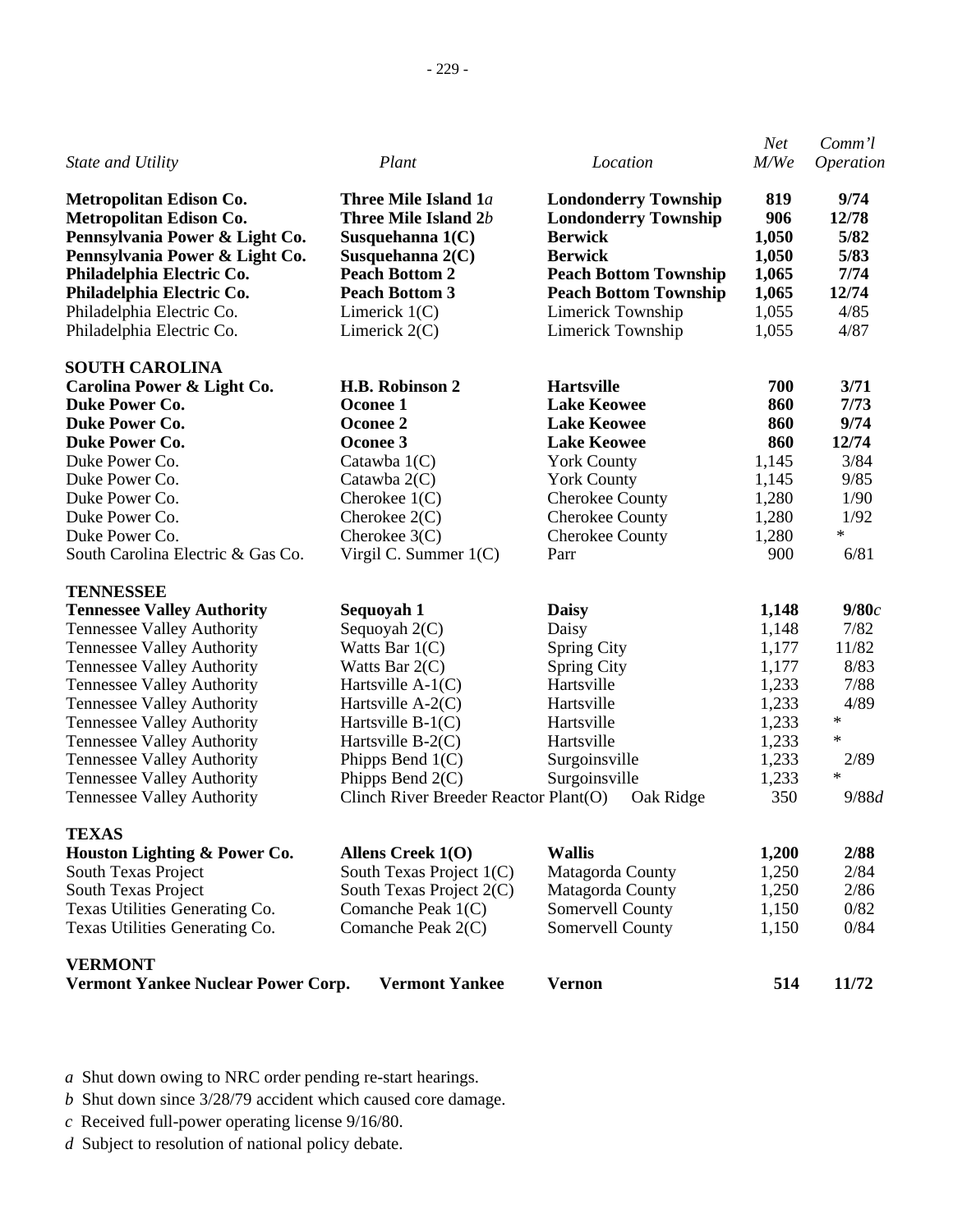| State and Utility                                                                                                                                                                                                                                                                                                                                           | Plant                                                                                                                       | Location                                                                                      | <b>Net</b><br>M/We                                                 | Comm'l<br>Operation                                          |
|-------------------------------------------------------------------------------------------------------------------------------------------------------------------------------------------------------------------------------------------------------------------------------------------------------------------------------------------------------------|-----------------------------------------------------------------------------------------------------------------------------|-----------------------------------------------------------------------------------------------|--------------------------------------------------------------------|--------------------------------------------------------------|
| <b>VIRGINIA</b><br>Virginia Electric & Power Co.<br>Virginia Electric & Power Co.<br>Virginia Electric & Power Co.<br>Virginia Electric & Power Co.<br>Virginia Electric & Power Co.                                                                                                                                                                        | Surry 1<br>Surry 2<br>North Anna 1<br><b>North Anna 2</b><br>North Anna 3(C)                                                | <b>Gravel Neck</b><br><b>Gravel Neck</b><br><b>Mineral</b><br><b>Mineral</b><br>Mineral       | 775<br>775<br>850<br>850<br>907                                    | 12/72<br>5/73<br>6/78<br>12/80a<br>0/89                      |
| <b>WASHINGTON</b><br>Puget Sound Power & Light Co.<br>Puget Sound Power & Light Co.<br><b>Department of Energy</b><br><b>Washington Public Power Supply System</b><br><b>Washington Public Power Supply System</b><br>Washington Public Power Supply System<br><b>Washington Public Power Supply System</b><br><b>Washington Public Power Supply System</b> | Skagit $1(O)$<br>Skagit $2(O)$<br>Hanford-N<br>WPPSS $1(C)$<br>WPPSS $2(C)$<br>WPPSS $3(C)$<br>WPPSS $4(C)$<br>WPPSS $5(C)$ | Hanford<br>Hanford<br><b>Richland</b><br>Richland<br>Richland<br>Satsop<br>Richland<br>Satsop | 1,288<br>1,288<br>800<br>1,267<br>1,093<br>1,240<br>1,267<br>1,240 | 1/91<br>1/93<br>9/66<br>2/86<br>9/83<br>9/86<br>2/87<br>9/87 |
| <b>WISCONSIN</b><br><b>Dairyland Power Coop.</b><br><b>Wisconsin Electric Power Co.</b><br><b>Wisconsin Electric Power Co.</b><br><b>Wisconsin Public Service Corp.</b>                                                                                                                                                                                     | <b>LaCrosse</b><br><b>Point Beach 1</b><br><b>Point Beach 2</b><br><b>Kewaunee</b>                                          | Genoa<br><b>Two Creeks</b><br><b>Two Creeks</b><br><b>Carlton Township</b>                    | 50<br>497<br>497<br>535                                            | 11/69<br>12/70<br>10/72<br>6/74                              |

*a* Received full-power operating license 8/20/80 and went into commercial operation 12/14/80.

### **OPERATING LICENSES ISSUED IN 1980**

**\_\_\_\_\_\_\_\_\_\_\_\_\_\_\_\_\_\_\_\_\_\_\_\_\_\_\_\_\_\_\_\_\_\_\_\_\_\_\_\_\_\_\_\_\_\_\_\_\_\_\_\_\_\_\_\_\_\_\_\_\_\_\_\_\_\_\_\_\_\_\_\_\_\_\_\_\_\_\_\_\_\_\_\_\_\_\_\_\_\_\_\_\_\_\_\_**

| <b>Plant</b>          | Location           | <b>MWe</b> | <b>Utility</b>                    |
|-----------------------|--------------------|------------|-----------------------------------|
| North Anna 2 <i>a</i> | Mineral, VA        | 850        | Virginia Electric & Power Co.     |
| Sequoyah 1 <i>b</i>   | Daisy, TN          | 1,148      | <b>Tennessee Valley Authority</b> |
| Salem $2c$            | Salem, NJ          | 1,115      | Public Service Electric & Gas Co. |
| Joseph M. Farley $2c$ | Houston County, AL | 860        | Alabama Power Co.                 |
|                       |                    |            |                                   |

Total:  $4$  reactors = 3,973 MWe

*a* Received full-power operating license and went into commercial operation.

*b* Received full-power operating license only.

*c* Received limited operating license to load fuel, reach criticality and do power testing only.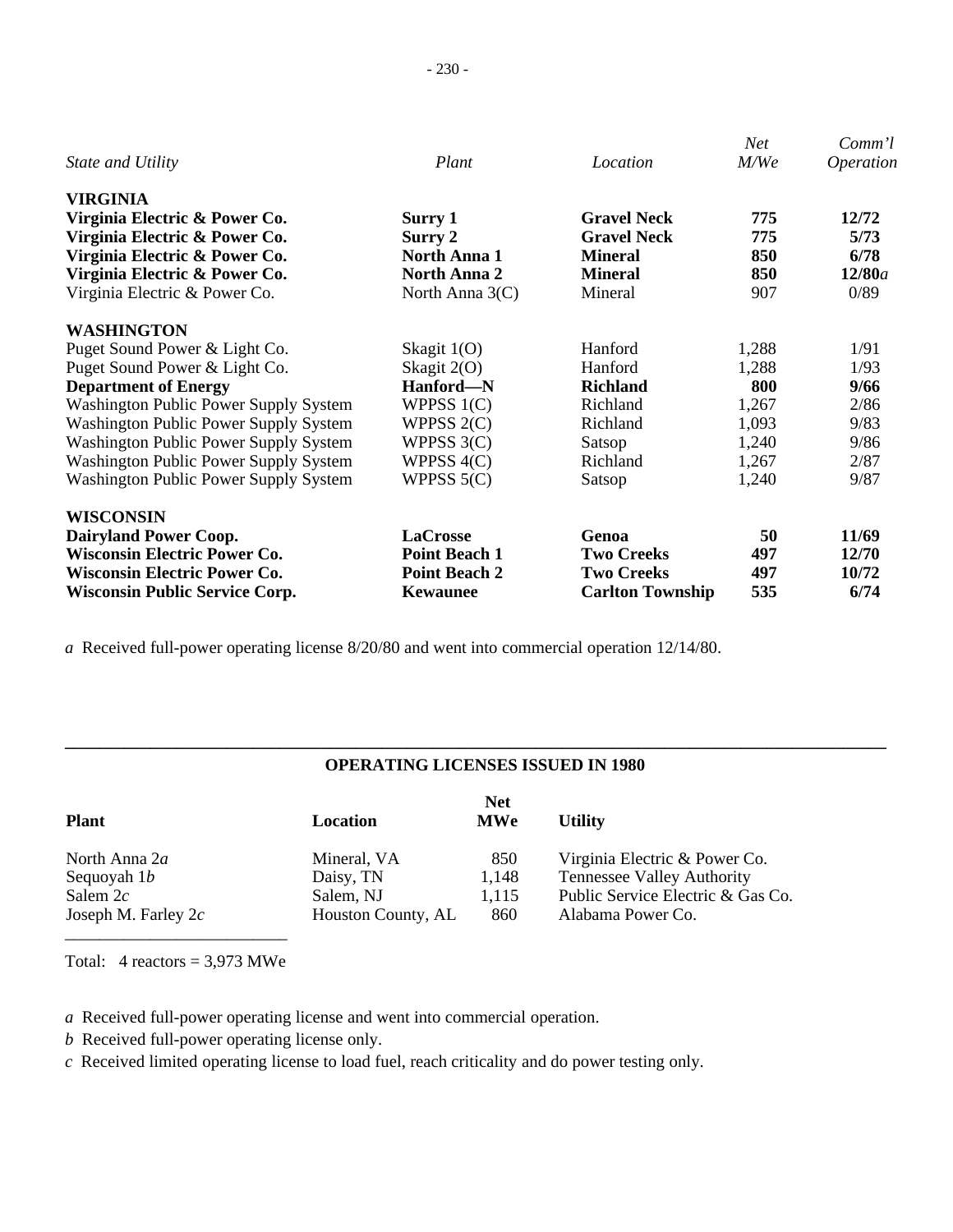### **REACTOR RETIRED IN 1980**

**\_\_\_\_\_\_\_\_\_\_\_\_\_\_\_\_\_\_\_\_\_\_\_\_\_\_\_\_\_\_\_\_\_\_\_\_\_\_\_\_\_\_\_\_\_\_\_\_\_\_\_\_\_\_\_\_\_\_\_\_\_\_\_\_\_\_\_\_\_\_\_\_\_\_\_\_\_\_\_\_\_\_\_\_\_\_\_\_\_\_\_\_\_\_\_\_**

| <b>Plant</b>   | Location     | Net<br><b>MWe</b> | Utility                             | Comm'l<br><b>Operation</b> |
|----------------|--------------|-------------------|-------------------------------------|----------------------------|
| Indian Point 1 | Buchanan. NY | 265               | Consolidated Edison Co. of New York | 10/62                      |

### **CANCELLATIONS IN 1980**

**\_\_\_\_\_\_\_\_\_\_\_\_\_\_\_\_\_\_\_\_\_\_\_\_\_\_\_\_\_\_\_\_\_\_\_\_\_\_\_\_\_\_\_\_\_\_\_\_\_\_\_\_\_\_\_\_\_\_\_\_\_\_\_\_\_\_\_\_\_\_\_\_\_\_\_\_\_\_\_\_\_\_\_\_\_\_\_\_\_\_\_\_\_\_\_\_**

|                     |                      | <b>Net</b> |                                     | Comm'l    |
|---------------------|----------------------|------------|-------------------------------------|-----------|
| <b>Plant</b>        | <b>Location</b>      | <b>MWe</b> | <b>Utility</b>                      | Operation |
| Davis-Besse 2(LWA)  | Oak Harbor, OH       | 906        | Toledo Edison Co.                   | 4/85      |
| Davis-Besse 3(LWA)  | Oak Harbor, OH       | 906        | Toledo Edison Co.                   | 4/87      |
| Erie $1(O)$         | Berlin Heights, OH   | 1,260      | Ohio Edison Co.                     | 4/86      |
| Erie $2(O)$         | Berlin Heights, OH   | 1,260      | Ohio Edison Co.                     | 4/88      |
| Forked River $1(C)$ | Lacey Township, NJ   | 1,168      | Jersey Control Power & Light Co.    | 5/86      |
| Greenwood $2(O)$    | St. Clair County, MI | 1,264      | Detroit Edison Co.                  | 9/90      |
| Greenwood $3(0)$    | St. Clair County, MI | 1,264      | Detroit Edison Co.                  | 9/92      |
| Haven $1(O)$        | Haven, WI            | 900        | Wisconsin Electric Power Co.        | 6/89      |
| Jamesport $1(C)$    | Riverhead, NY        | 1,150      | Long Island Lighting Co.            | 6/89      |
| Jamesport $2(C)$    | Riverhead, NY        | 1,150      | Long Island Lighting Co.            | 6/91      |
| Montague $1(O)$     | Montague, MA         | 1,150      | Northeast Nuclear Energy Co.        | $\ast$    |
| Montague $2(0)$     | Montague, MA         | 1,150      | Northeast Nuclear Energy Co.        | $\ast$    |
| New Haven $1(0)$    | New Haven, NY        | 1,250      | New York State Electric & Gas Corp. | 5/93      |
| New Haven $2(0)$    | New Haven, NY        | 1,250      | New York State Electric & Gas Corp. | 5/94      |
| North Anna $4(C)$   | Mineral, VA          | 907        | Virginia Electric & Power Co.       | 0/92      |
| Sterling(C)         | Sterling, NY         | 1,150      | Rochester Gas & Electric Corp.      | 5/88      |

Total:  $16$  reactors = 18,085 MWe

Source: **Atomic Industrial Forum, Inc., Washington, D.C.**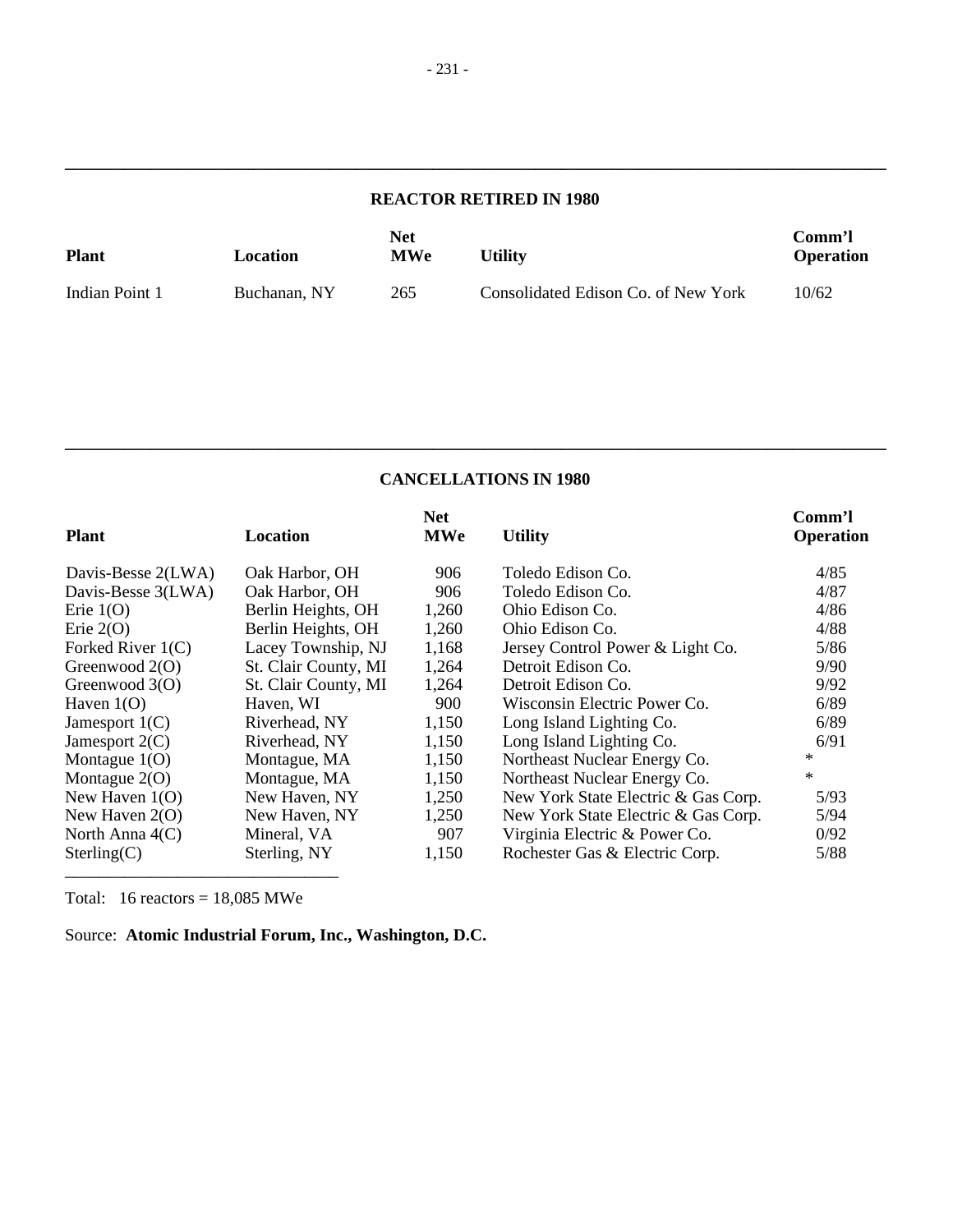# Appendix D

# **Organizations**

Committee of the Atomic Bomb Survivors in the U.S. 1109 Shell Gate Place Alameda, CA 94501

Committee for Nuclear Responsibility P.O. Box 11207 San Francisco, CA 92401

American Friends Service Committee/Rocky Flats Project 1660 Lafayette Street, Suite D Denver, CO 80218

Oil, Chemical and Atomic Workers P.O. Box 2812 Denver, CO 80201

Rocky Flats Coalition 1315 Broadway, # 1 Boulder, CO 80302

Micronesia Support Committee 1212 University Avenue Honolulu, HI 96826

National Association of Atomic Veterans 1109 Franklin Street Burlington, IA 52601

Union of Concerned Scientists 1208 Massachusetts Ave. Cambridge, MA 02138

Nevada Test Site Radiation Victims Association P.O. Box 18414-192 Las Vegas, NV 89114

American Indian Environmental Council 3812 Central S.E. Albuquerque, NM 87106

Southwest Research and Information Center P.O. Box 4524 Albuquerque, NM 87106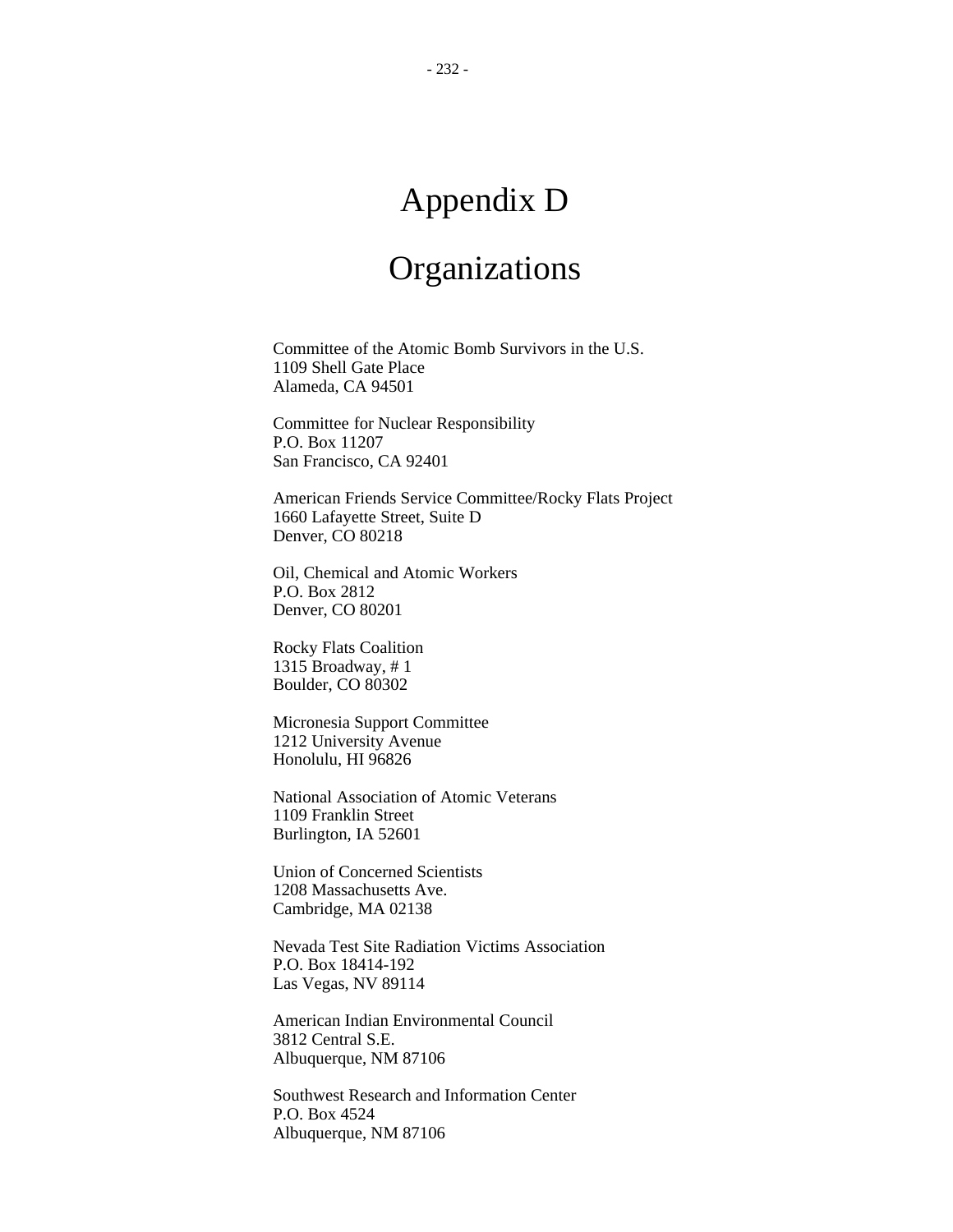Focus on Micronesia Coalition 475 Riverside Drive, Room 616 New York, NY 10115

Fellowship of Reconciliation/Nuclear Weapons Facilities Project Box 271 Nyack, NY 10960

Committee for U.S. Veterans of Hiroshima and Nagasaki P.O. Box 14424 Portland, OR 97214

TMI Alert 315 Peiffer Street Harrisburg, PA 17102

Citizens' Call 126 South 1400 West Cedar City, UT 84720

Center for Renewable Resources Room 1100 1028 Connecticut Ave., NW Washington, D.C. 20036

Critical Mass Energy Project P.O. Box 1538 Washington, D.C. 20013

Environmental Policy Center 317 Pennsylvania Avenue, SE Washington, D.C. 20003

Health and Energy Learning Project 236 Massachusetts Avenue, NE, # 506 Washington, D.C. 20002

International Association of Machinists and Aerospace Workers 1300 Connecticut Avenue, NW Washington, D.C. 20036

Natural Resources Defense Council 1725 I Street, NW Washington, D.C. 20002

Nuclear Information & Resource Service 1536 16th Street, NW Washington, D.C. 20036

SANE 514 C Street, NE Washington, D.C. 20002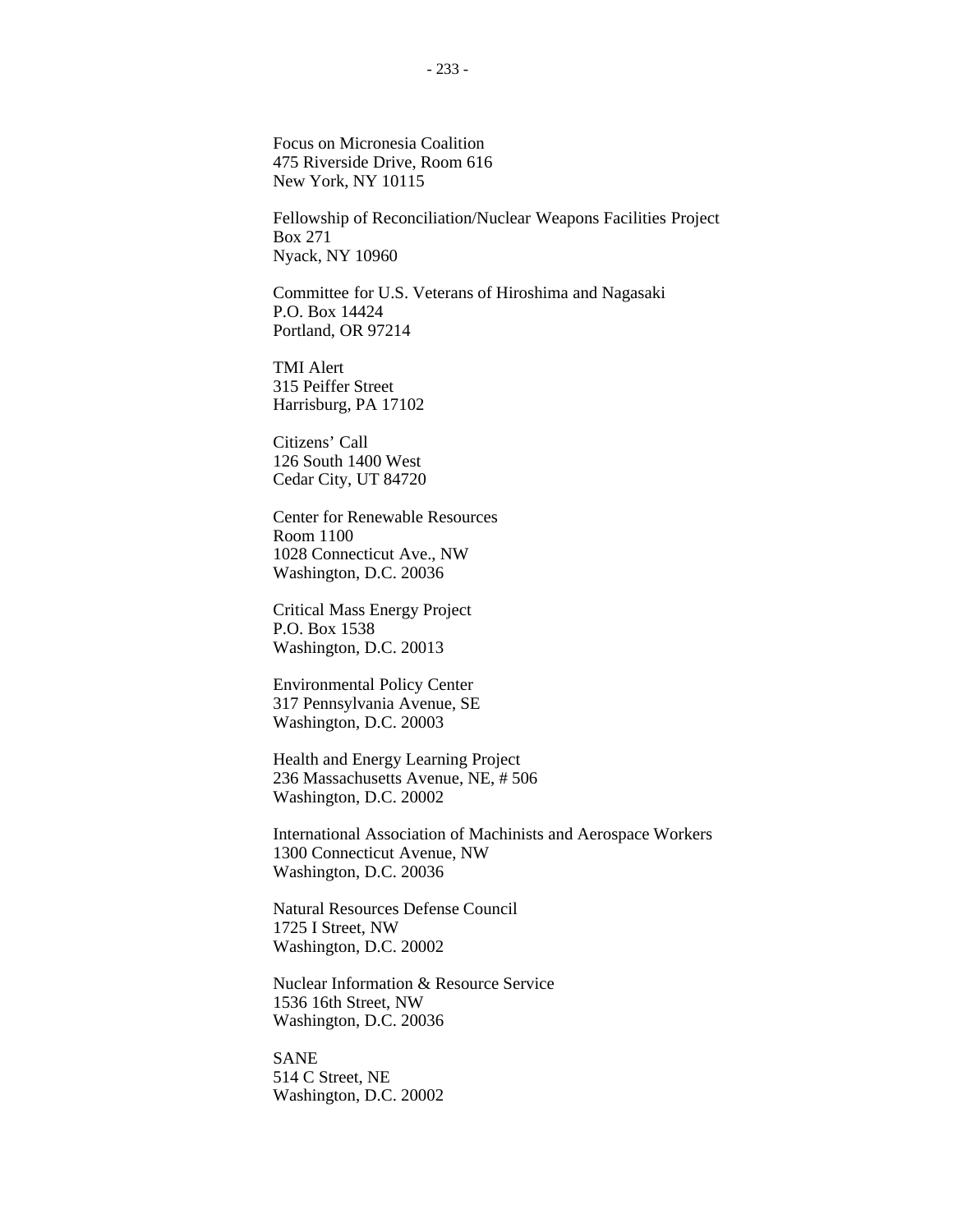[The index has been included verbatim from the original book. Although the page numbers are not correct for this copy of the book, it was felt the subjects noted here would still be useful as reference. The original chapter page numbers are listed below to facilitate cross-referencing —ratitor]

|    | Acknowledgments                                          | ix  |
|----|----------------------------------------------------------|-----|
|    | <b>Notes</b>                                             | 297 |
|    | Introduction by Dr. Benjamin Spock                       | X   |
|    | The First Atomic Veterans                                | 3   |
| 2  | 300,000 GIs Under the Mushroom Clouds                    | 31  |
| 3  | Bringing the Bombs Home                                  | 58  |
| 4  | Test Fallout, Political Fallout                          | 82  |
| 5  | Continued Testing: Tragic Repetitions                    | 102 |
| 6  | The Use and Misuse of Medical X Rays                     | 125 |
|    | Nuclear Workers: Radiation on the Job                    | 140 |
| 8  | Bomb Production at Rocky Flats: Death Downwind           | 165 |
| 9  | Uranium Milling and the Church Rock Disaster             | 177 |
| 10 | Tritium in Tucson, Wastes Worldwide                      | 190 |
| 11 | The Battle of Shippingport                               | 207 |
| 12 | How Much Radiation?                                      | 223 |
| 13 | Animals Died at Three Mile Island                        | 237 |
| 14 | People Died at Three Mile Island                         | 246 |
| 15 | Conclusion: Surviving the New Fire                       | 264 |
|    | Appendix A The Basics of Radiation and Health            | 270 |
|    | Appendix B Summary of Atomic Bomb Tests                  | 280 |
|    | Appendix C Commercial Nuclear Power Reactors in the U.S. | 282 |
|    | Appendix D Organizations                                 | 295 |
|    | Index                                                    | 359 |
|    |                                                          |     |

# Index

A-bomb. *See* Nuclear weapons tests Aiken (SC), 167, 196 Alabama, 229 Alaska, 210 Albany (NY), 73, 96, 108-10, 236, 249 Albuquerque (NM), 180 Aliquippa (PA), 219-21, 255 Alpha Radiation. *See* Radiation Amarillo (TX), 83, 166 American Association for the Advancement of Science (AAAS), 88, 95, 211 American Atomics Corporation, 153, 190-94, 261, 268 American Cancer Society, 132-33 American College of Radiology, 132, 136 American Medical Association (AMA), 137 American Physical Society, 48, 56 American Society of Radiologic Technologists, 128 Americium, 161 Amish, 223 Anaconda Company, 180, 183 Anderson, lack, 23, 226-27, 244 Animal Mutations. *See* Radiation Antiballistic Missile System (ABM), 214 Argonne National Laboratory, 48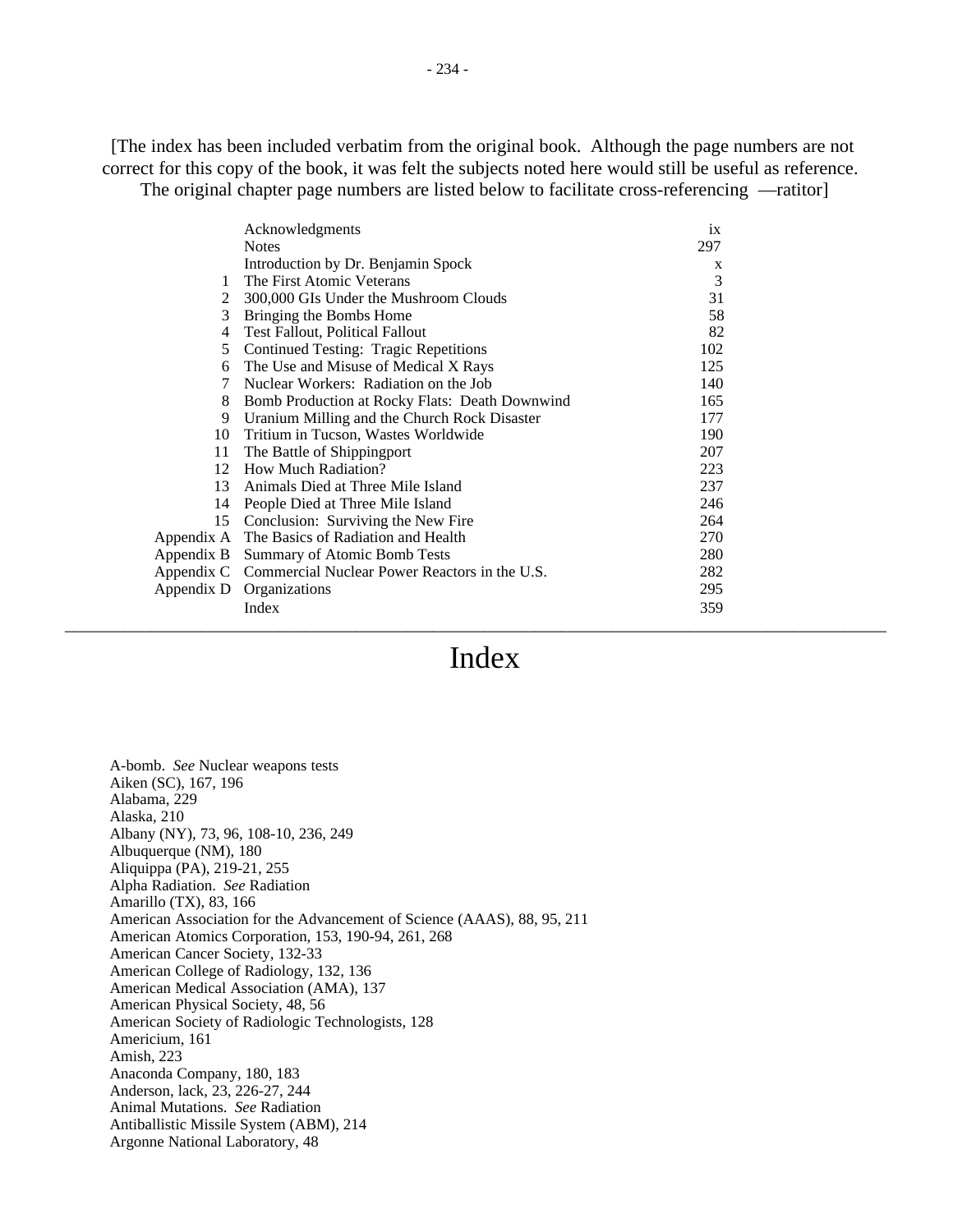Arizona, 43, 62-66, 111-13, 118, 177-78, 180-83 birth defects in, 186 Center for Occupational Safety and Health, 193 fallout on, 72, 92 radioactive wastes in, 192-93 *Arizona Daily Star, The,* 191-93 Arkansas, 173, 227, 245, 255 *Arkansas Gazette, The,* 227-28 Arkansas Nuclear One. *See* Nuclear power plants Arkansas Power and Light, 227 255, 261 Associated Press (AP), 16, 20, 27, 92, 111, 122, 227 Atlantic Ocean, 171, 195-96, 253 Atomic Bomb Casualty Commission (ABCC), 88, 145-46 Atomic Energy Act, 80 Atomic Energy Commission. *See* United States Government *Atomic Establishment, The,* 184 Atomic Industrial Forum, 112 Atomic Safety and Licensing Board, 185 *Atomic Tests in Nevada,* 105 "Atoms for Peace," 56, 71, 111, 207-08, 267-68 Australia, 3, 268 Babcock and Wilcox, 223 (Baltimore) *News-American, The,* 234-36, 248-40, 243 Barnwell Nuclear Center, 198 Barrett, Lake, 232 Battelle Laboratory, 143-44 *Beaver County Times, The,* 217 Beaver Valley (PA), 216-17, 222, 226 Beaver Valley. *See* Nuclear power plants BEIR Committee. *See* National Academy of Sciences Bell Laboratories, 56 Bennett, Herschel, 227-29, 245 Berkeley (CA), 48 Berkeley Radiation Laboratory, 48, 153 Berlin (FRG), 99, 107 Bertell, Rosalie, 133-34, 226, 265 Berwyn (IL), 10 Bethe, Hans, 56 Bikini Islands, 31-32, 37-47, 85-87, 99, 102-103, 260. *See also,* Nuclear weapons tests Birth defects. *See* Radiation Bismuth, 147 Black, Hugo, 209 Blumenson, Leslie, 132, 265 Bond, Victor, 252 Bonebrake, Richard W., 24-25, 30 Boston (MA), 25, 127, 138, 211 *Boston Globe, The,* 155-56 Boston Veterans' Hospital, 155 Boulder (CO), 154 Bradbury, Norris, 50, 84 Bradley, David, 31-32, 38-42 Brafford, Chris 187; Neil, 187 Brody, Jane, 251-53 Broken Arrows, 166 Brookhaven National Laboratories, 218, 252 Brooklyn (WI), 43 Broomfield (CO), 173 Bross, Irwin, 132, 134, 136, 156, 265 Broudy, Charles, 105; Pat, 105-106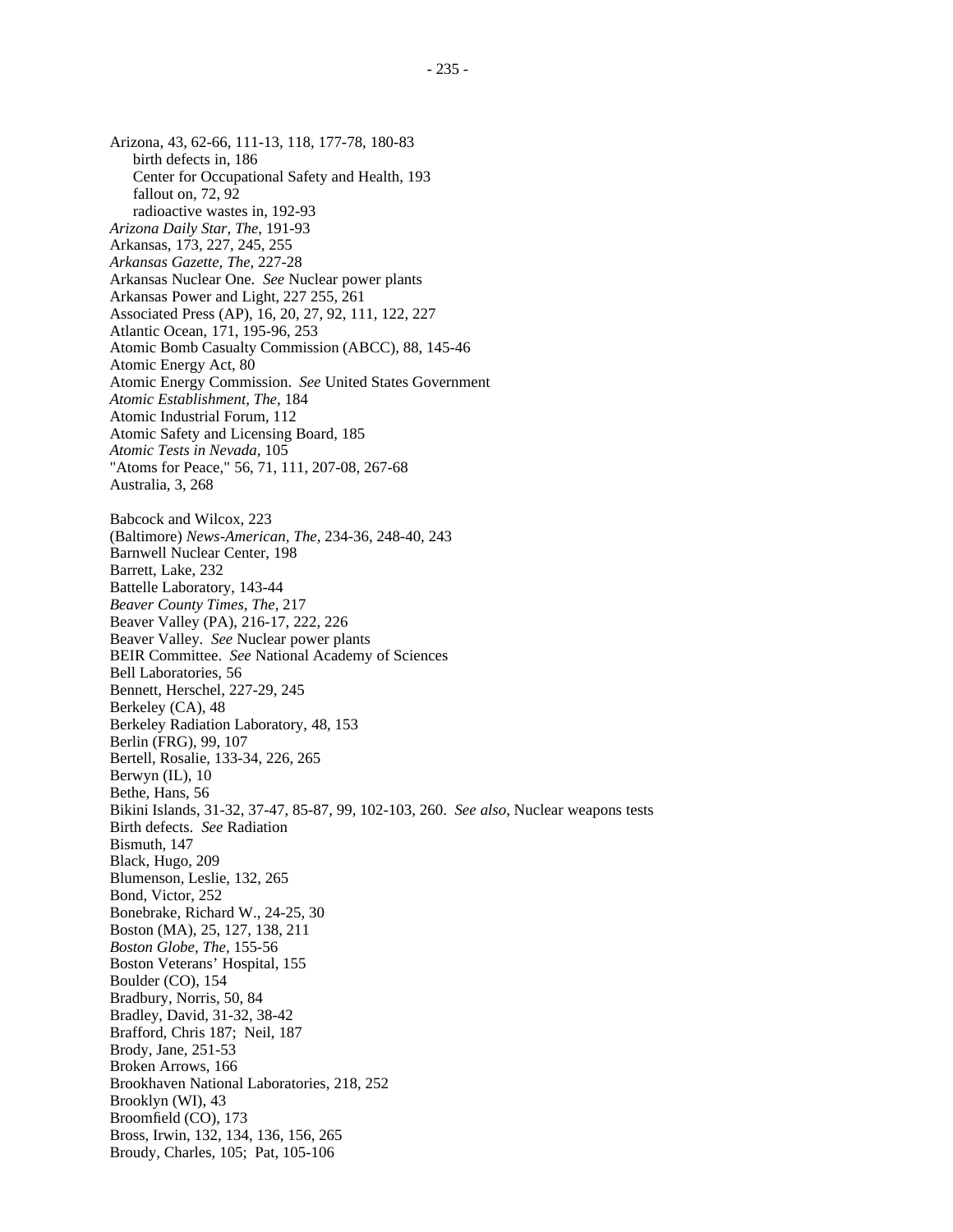Brower, Stephen, 75, 77-78 Brown's Ferry. *See* Nuclear power plants Buffalo (NY), 132, 159, 226 *Bulletin of the Atomic Scientists, The,* 53, 106, 110, 208, 212, 214 Bulloch, Kern, 76; McRae, 79 Burlington (IA), 35, 166 Bush, George, 267, 269 Cadmium, 177 Cain, Fran, 238, 242, 262 Caldicott, Helen, 225, 265 Caldwell, Glyn C., 33, 265 California, 3, 14, 21, 42, 46, 50, 73, 90-91, 105 Radiation and, 64, 66, 121, 128, 183 California Institute of Technology, 88, 95 California, University of, 48-49, 53, 81, 94 Camp Desert Rock, 67, 70, 90 Camp Mercury, 58 Canada, 14, 116-17, 159, 249, 268 Cancer. *See* Radiation Canon City (CO), 186, 245 Canonsburg (PA) 188-90 Carbon-14, 56-57, 97, 210, 213, 279 Carlsbad (NM), 122 Carnegie-Mellon Institute, 218 Carter, Jimmy, 21, 136, 156, 159-60, 162, 198, 202, 254, 264 Calder Hall. *See* Nuclear power plants Cedar City (UT), 59-60, 76, 79 Center for Disease Control, 33-34, 36, 156, 181, 186, 253 Center for Investigative Reporting, 103 Central Intelligence Agency (CIA), 102, 200-203, 267 Cesium-137, 9, 87, 114, 171, 195, 249, 266, 278 badges and, 36 escape from plants, 210 ocean dumping, 196 Pittsburgh residents and, 219 Chalk River (Canada), 159 *Charlotte Observer, The,* 13 Chicago (IL), 126, 151, 184, 203, 218 Chicago, University of, 48, 57 China, 217-18, 267 68 Christmas Island 104 Church Rock (NM), 177 80, 182-84, 190, 197, 261, 268 Clamshell Alliance, 228 Clapp, Delores, 12; Ralph, 11-14 Cleland, Max, 17-18, 21, 26 Cobalt-60, 190, 210, 272, 278 Cobb, John C., 156-57, 169, 175, 265 Colorado, 65, 122, 149, 162, 168, 182-3, 186, 234 birth defects in, 173, 186-88 fallout in, 72, 92-93 Colorado, University of, 92, 156, 169, 175 Colorado River, 118, 178, 183 Columbia Broadcasting System (CBS), 36 Columbia River, 11, 196 Columbia University, 56, 152, 248, 264 Committee for Nuclear Information, 97-99 Committee for U.S Veterans of Hiroshima and Nagasaki, 18 Commoner, Barry, 97 Commonwealth Edison, 151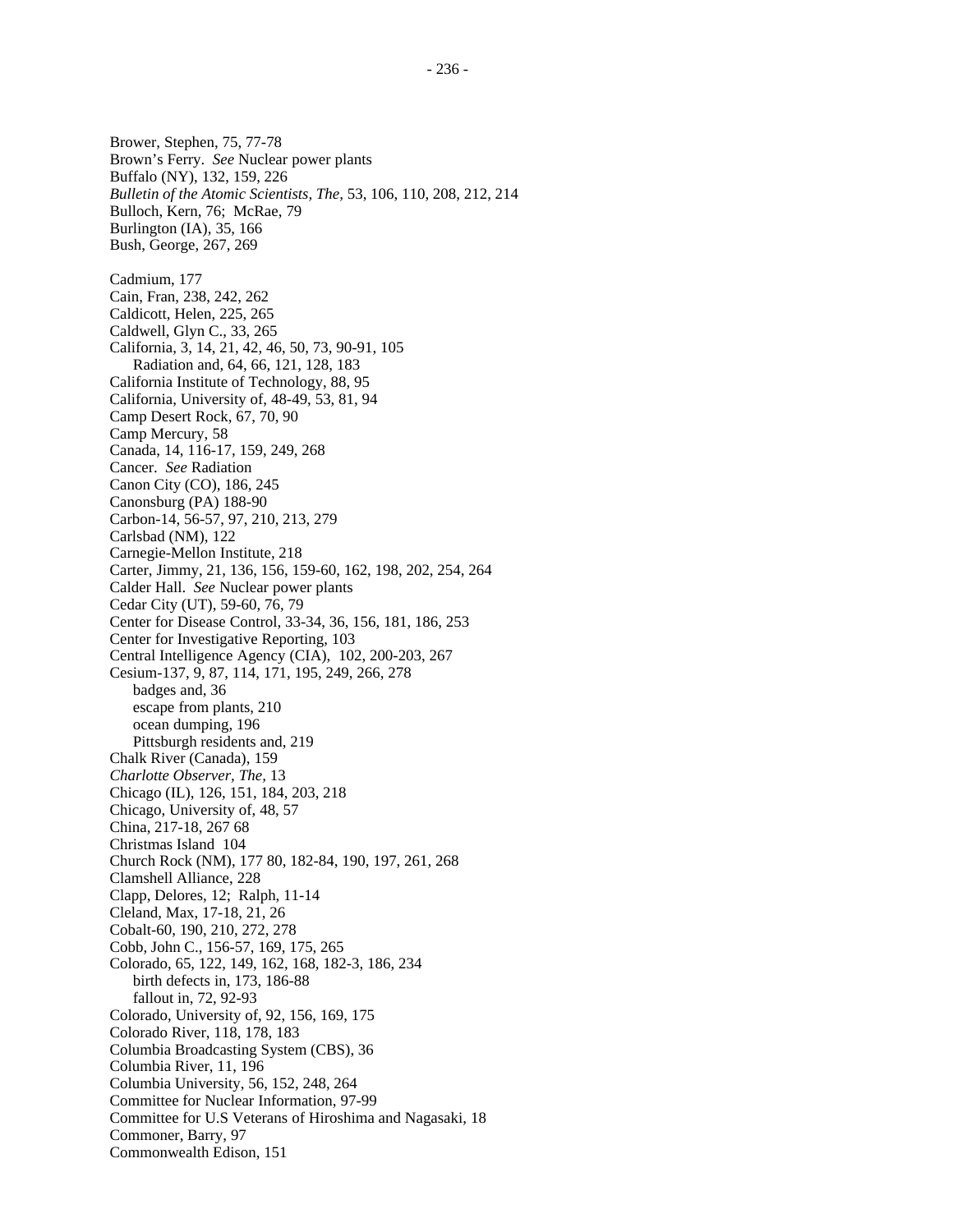*Congressional Record,* 215 Conley, Charles, 224, 236, 238, 241; Joseph, 239 Connecticut, 230 *Conqueror, The,* 80-81 Coppola, Anna, 20, 22; Harry, 14-15, 18-23, 25, 30, 36 Cornell University, 56, 185, 212 Critical mass, defined, 278 Critical Mass Energy Project, 203 Cuba, 107 Curie, 237, 277 Curie, Marie, 140, 277; Pierre, 140 Czechoslovakia, 140, 147 48 *Dark Circle,* 165, 173-75 Day, Sam, 208 Dean, Gordon, 69-70, 75 Decatur (AL), 229 Defense Nuclear Agency (DNA), 13, 16, 19, 23-24, 27-30, 35-37, 81, 104, 147 DeGroot, Morris, 218-221 Denmark, 166 Denver (CO), 10, 92, 109, 149, 160, 165, 232 Rocky Flats and, 162, 168, 172-73 *Denver Post, The,* 201 Detroit (MI), 208, 229 Detroit Edison, 209 Diablo Canyon. *See* Nuclear power plants Dillon, Read and Company, 55 Dine (Navajo) Nation, 177 Dosimeter. *See* Radiation Dow Chemical Co., 56, 160-62, 169, 172 Down's Syndrome. *See* Radiation Douglas, William O., 209 Dresden. *See* Nuclear power plants Drinker, Cecil, 152, 265 Duckwater Shoshones, 65 DuPont, 56 Duquesne Light, 208, 216-19, 222 Durango (CO), 183, 185, 261 Dyson, Freeman, 214, 265 Edison, Thomas, 127 Eisenbud, Merrill, 96, 100, 148-49, 150, 265 Eisenhower, Dwight, 62, 75, 84, 98-99, 103, 107 "Atoms for Peace" program, 71, 207 Einstein, Albert, 52, 269-70 Elugelab Island, 83 *Encyclopaedia Britannica,* 143, 279 Eniwetok, 49-50, 82-85, 99, 104. *See also,* Nuclear weapons tests Enterprise (UT), 59, 65 Environmental Protection Agency (EPA). *See* U.S. Government Eskimos, 210 Espionage Act, 32 Europe, 150, 171, 269 *Face the Nation,* 95 Fallout, 3-122, 268. *See also,* Radiation Federal Bureau of Investigation (FBI), 84, 157

Federal Republic of Germany (FRC), 181, 266 Federation of Atomic Scientists (FAS), 37, 47, 93, 110

Fermi. *See* Nuclear power plants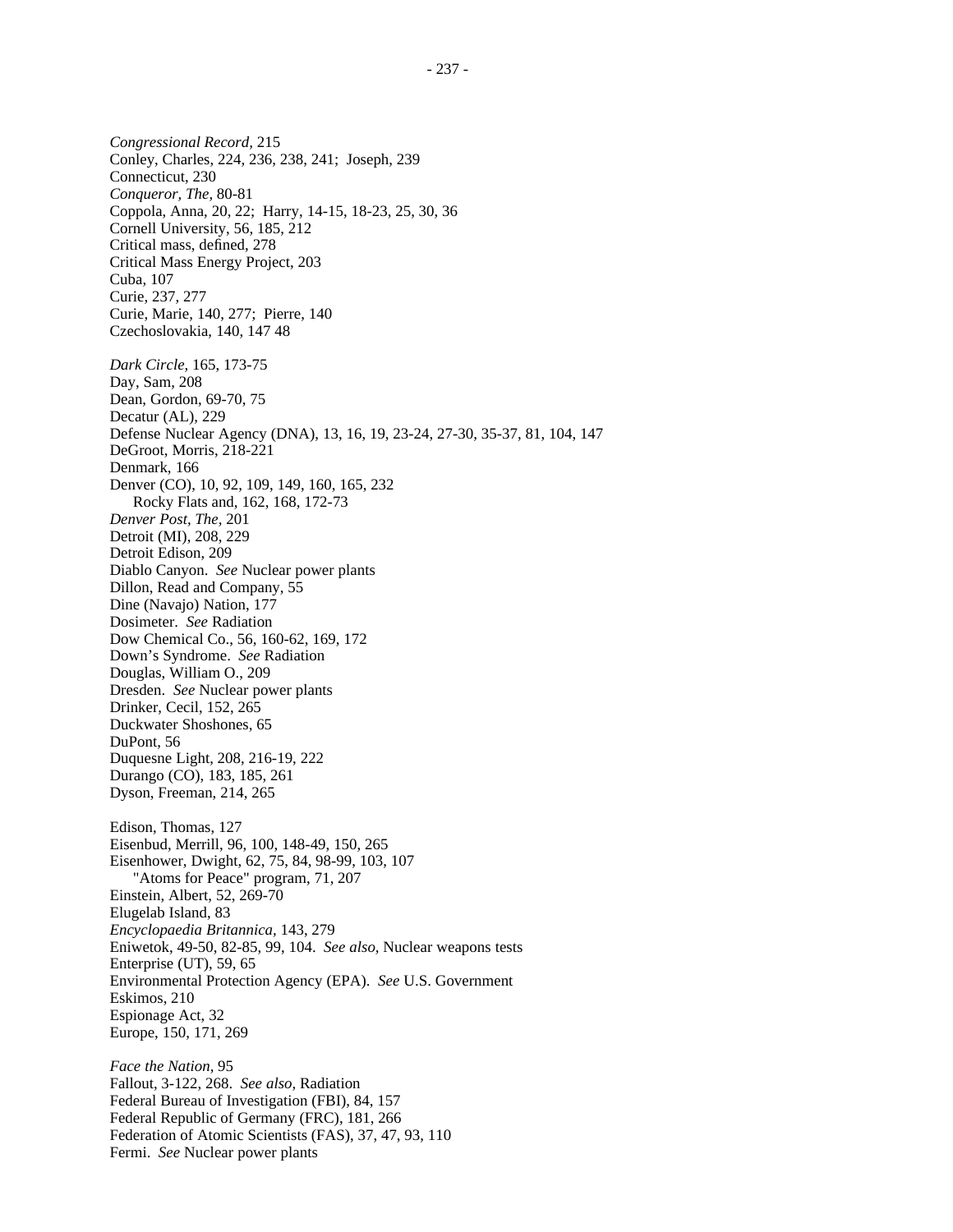Fermi, Enrico, 52, 58 Fission, defined, 278 Fitzpatrick. *See* Nuclear power plants Flagstaff (AZ), 193-94 Florida, 20-22, 44-45, 49, 71, 196, 229 Ford Administration, 202 Ford, Betty, 132 *Foreign Policy Bulletin, The,* 96 Fort Bragg (NC), 70 Fort Lauderdale (FL), 19 France, 49, 107, 148 Franck Report, 5-6 Fredonia (AZ), 62-65, 111, 113 Freedom of Information Act, 202 Fusion, defined, 278 Gallup (AZ), 177, 180 Gamma Ray. *See* Radiation Geiger Counter. *See* Radiation General Accounting Office (GAO), 25, 158, 184, 194, 230, 265 General Advisory Committee, 52, 100 General Dynamics Corporation, 155 General Electric, 56, 79, 190 General Public Utilities (GPU), 223 Genetic defects. *See* Radiation Geneva (Switzerland), 94, 171 George Washington University, 67 Georgia, 152-53, 166, 196 Gerusky, Thomas, 219, 222, 234-36, 248 Getty Oil, 198 Gilinsky, Victor, 178, 184-85, 233 Glendale (AZ), 63 Gofman, John W., 111, 145, 153, 209-13, 218, 265 on radiation, 216-17, 229, 273, 278 Goodman, Leo, 209 Goodyear Corporation, 158 Grand Junction (CO), 187-89 Great Britain. *See* United Kingdom Greenland, 166 Guadalcanal, 21-23 Guam, 23 Gulf of Mexico, 195 Haag, Kristen, 165, 171, 175; Rex, 162, 165, 175-76, 190 half-life, definition of, 270 Hammarskjold, Dag, 98 Hammel, Laura T., 239-41 Hanford Nuclear Reservation (WA), 78-79, 141-44, 196-97, 200, 203, 218, 261 Harrisburg (PA), 223, 232, 235-36, 247-249, 251, 254 fetal and infant mortality in, 252-59 *Harrowsmith* magazine, 249, 261 Harvard University, 52, 109, 130, 149, 152 Medical School, 128, 246 Hawaii, 31, 46, 49, 83, 86, 99, 165 Hayward, Susan, 81 H-Bomb. *See* Nuclear weapons tests Health Insurance Plan of New York, 132 *Health Physics* magazine, 141-43 Health Physics Society, 109-160 Helms, Clifford, 13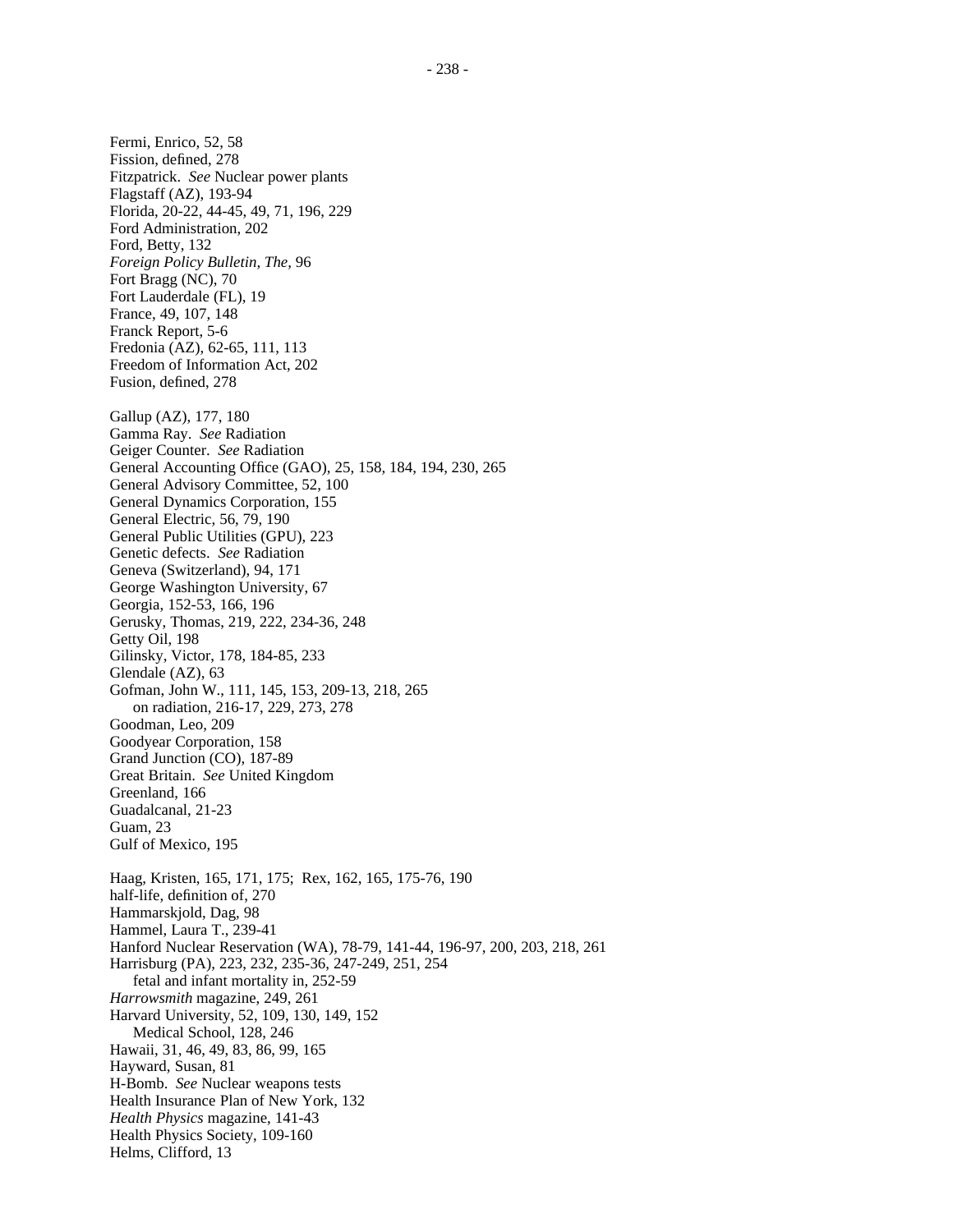Hendrie, Joseph, 236, 247, 249, 254 Hiroshima, 3-7, 54, 103, 142, 209, 212, 259, 261, 266 ABCC study and, 145-47 radiation and, 95, 276 size of bomb, 59, 71, 83, 103 U.S veterans and, 3-33 *Hiroshima and Nagasaki Physical, Medical, and Social Effects of Atomic Bombing,* 46 Hodgkin's Disease. *See* Radiation Hollywood (CA), 80-81 Hong Kong, 152 Honolulu (HI), 103 Hughes, Howard, 80 Human Resources Research Office, 67 Humboldt. *See* Nuclear power plants Hyaline membrane disease. *See* Radiation Hypothyroidism. *See* Radiation Idaho, 54, 73, 108, 118 Idaho Nuclear Engineering Laboratory (INEL), 167-68, 196, 200, 203 *Idaho Statesman, The,* 168 Illinois 3, 21, 24-26, 45, 72, 198 Radium Dial Co. and, 152-53 Indian Health Service, 180, 186 Indian Point. *See* Nuclear power plants Indiana, 24, 72 Infant mortality. *See* Radiation Iodine, 74, 100, 167, 209-10, 249, 278 TMI and, 231-36 prenatal development and, 110, 213, 217, 247 weapons tests and, 76, 89, 101, 114-17, 171 Ionizing radiation. *See* Radiation Iowa, 35, 166 Iraq, 196, 267 Isotopes, 110, 183, 196; defined, 237 Israel, 196, 267 Jacobs, Paul, 112 Japan, 3, 23-26, 29, 34, 38, 44, 57, 195, 212 ABCC Study and, 145 fallout and, 96 fishing industry and, 87-88 protests and, 98, 269 Jefferson County (CO), 174-75, 182 Jesus Christ of the Latter-Day Saints, Church of (Mormon), 60-64, 215 Johns Hopkins University, 127, 133 Johnson, Carl, 174-76, 182, 234, 265 Johnson, Lyndon, 208 Joint Committee on Atomic Energy (JCAE). *See* U. S. Congress *Journal of the American Medical Association* (JAMA), 33, 134 Kansas, 49, 72 Karkenan, Dan, 161; Miriam, 161 Kellex Corporation, 56 Kelly, Orville, 34-36; Wanda, 34-36 Kemeny Commission, 160, 181, 232-233, 235, 248, 259, 264 Kennedy, Edward M., 65, 118, 151 Kennedy, John F., 107, 208 Kentucky, 157-58, 197 Kerr-McGee Corporation, 180, 183 Knapp, Harold, 77, 100, 209, 265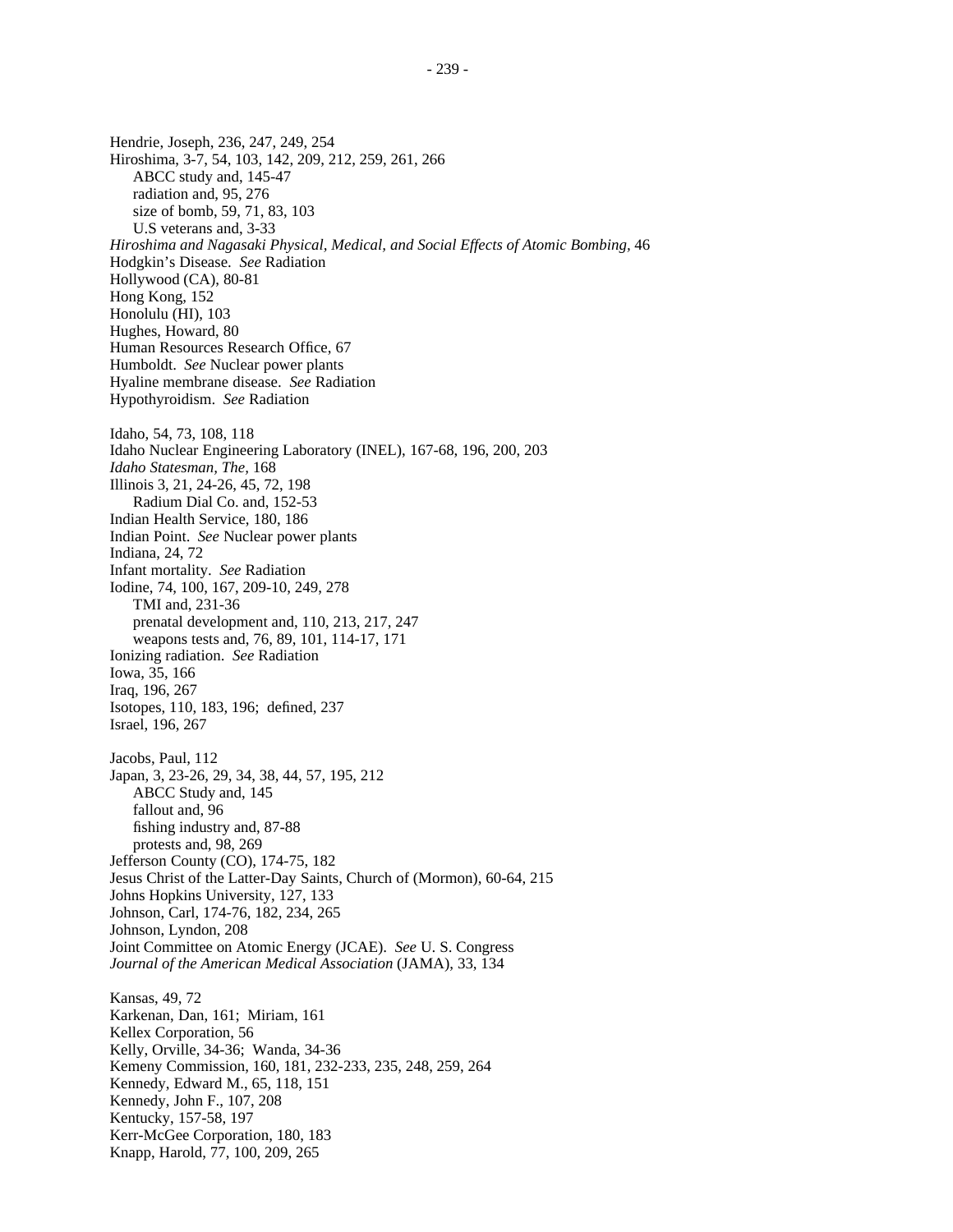Knapp Report, 77, 100-101 Kneale, George, 141-43, 265 Korea, 43, 58, 73 Krumback, Florence, 162-5; Leroy, 162-5 Krypton gas, 167, 260, 262 Kyshtym (USSR), 200, 203, 261, 268 Lake Mead (AZ), 178, 183-84 Lake Ontario Ordnance Works, 198-99 Lapp, Ralph, 9, 88, 96, 100 Lasky, Alvin, 24-25, 30 Las Vegas (NV), 58, 64, 67, 73, 91-92, 118, 178, 183 *Las Vegas Review Journal The,* 91-92 Lawrence Livermore Laboratory, 52, 84, 146, 209-212, 214 Lead, 147, 177-78 Lebanon (OR), 10 Lee, Jane, 223-24, 237-38, 241, 260-62 Leukemia. *See* Radiation Lewis, E. B., 95-96, 109, 127, 274 Lewiston (NY), 199-200, 203 Libby, Willard F., 89-90, 93-97, 104 Lifton, Robert Jay, 6 Lilienthal, David, 57 Limited Test Ban Treaty, 112 Little Rock (AK), 227 Liverman, James, 144 London (UK), 170 Los Alamos (NM), 6, 48, 141 Los Alamos County (NM), 154 Los Alamos Laboratory, 184, 276 Operation Sandstone and, 50, 56, 58, 74 studies and, 78, 84, 153-54 Los Angeles (CA), 64, 73, 107, 178, 184, 235 *Los Angeles Times, The,* 201, 267 *Los Angeles Herald Examiner, The,* 93, 121 Love Canal (NY), 199-200 Low-level radiation. *See* Radiation Lloyd, David, 49, Scotty, 49 Luminous Processes Co., 152-53 Lymphoma. *See* Radiation Mackelprang, Gayneld, 62-63, 113; Rose, 62-63, 113 MacLeod, Gordon, 246-48, 251-55, 264-65 MacMahon, Brian, 109, 130, 142 Maine, 118, 236 Mancuso, Thomas, 141-47, 156, 159, 265 Manhattan Project, 5-6, 47, 109-10, 153-55, 199 Mariana Islands, 3 Martell, Edward, 36, 115, 154, 172, 265 Maryland, 37, 54, 133, 138, 195, 216, 218, 253 Marshall Islands, 75, 99, 207, 252. *See also* Nuclear weapons tests Massachusetts, 72 Matayoshi, Almira, 86 Matheson, Scott M., 121 Maughan, Alan, 186; Dale, 186 Mechanicsburg (PA), 237, 244 Medina Weapons Plant (TX), 166 Mediterranean, 166 Medvedev, Zhores, 200-201, 265 Mennonites, 223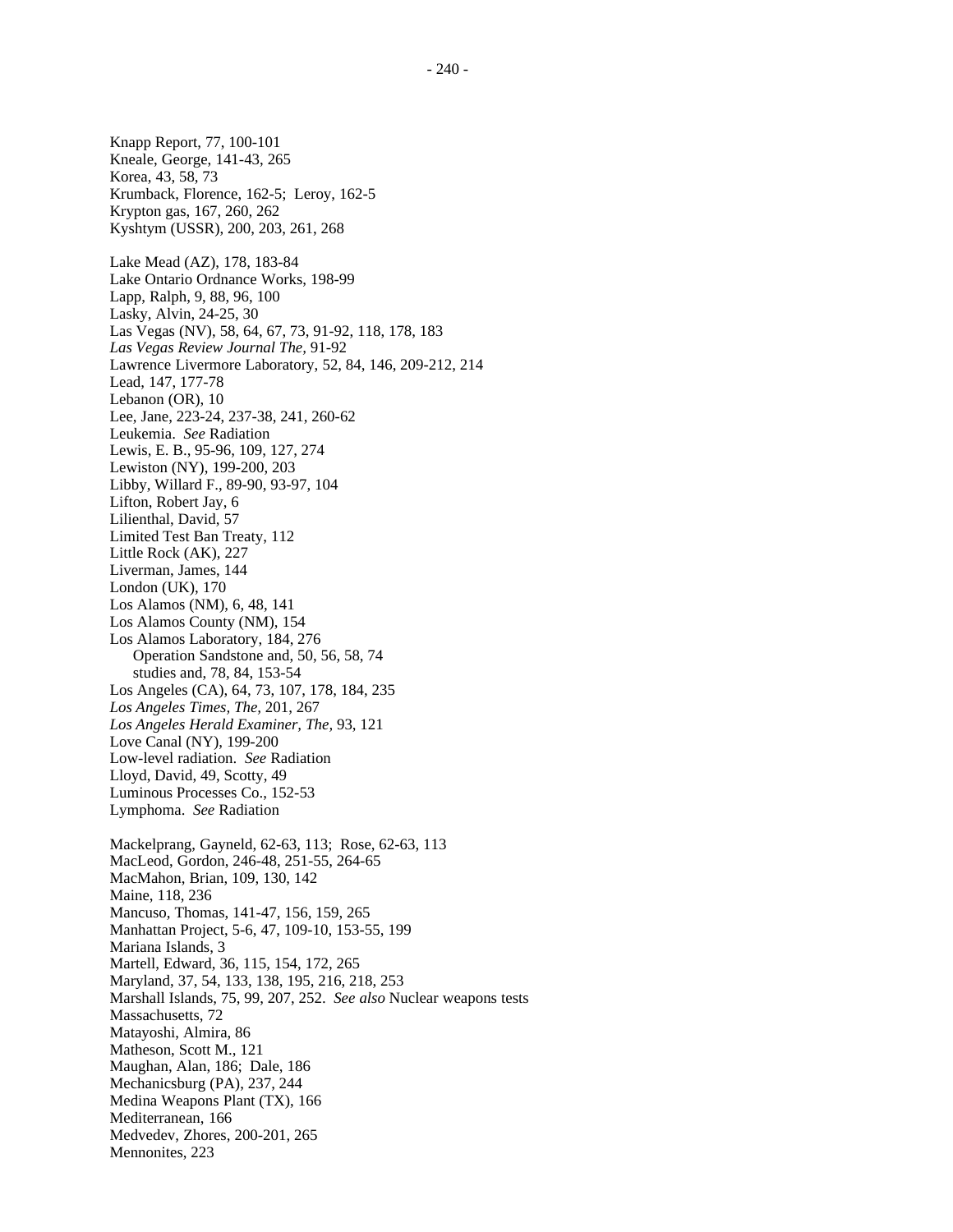Mesa (AZ), 43, 187 Metropolitan Edison Company, 223, 231, 234-35, 247 264 citizen opposition to, 237, 254, 260-61 Miami (FL), 184, 203 Michigan, 19, 24, 194, 215, 267 Michigan, University of, 159-60 Middletown (PA), 224, 233, 238, 259, 261-62 Milham, Samuel, 142-43 Military Liaison Committee, 47-48, 53, 68 Millirems, 237, 249; defined, 277 Millstone. *See* Nuclear power plants Milk. *See* Radiation Milliroentgens, 72-73, 92 defined, 277 Minnesota, 43, 46, 118, 133 Miscarriage. *See* Radiation Mississippi, 116, 122, 188, 249 Missouri, 72, 97, 99-100 Mixon, Lloyd, 173-76, 186, 190, 225, 228, 245 Monsanto Chemical Co., 56 Montana, 118, 137 Moorehead, Agnes, 81 Morgan, Karl Z, 93, 97, 128-30, 162, 220-21, 232 Mormons. *See* Jesus Christ of Latter-Day Saints, Church of Multiple myeloma. *See* Radiation Myelofibrosis. *See* Radiation Nagasaki, 3-33, 169, 203, 261, 266, 276 production of bomb, 142, 153, 207 studies of, 145-47, 209 Najarian, Thomas, 25, 155-56, 265 *Nation* magazine, *The,* 54, 255 National Academy of Sciences, 127, 275 Advisory Committee on the Biological Effects of Ionizing Radiation (BEIR), 146, 219, 275 National Association of Atomic Veterans (NAAV), 34-37 National Broadcasting Company (NBC), 56-57, 91 National Cancer Institute, 30, 132-34, 138, 141, 147 National Center for Atmospheric Research, 36, 154, 172 National Council on Radiation Protection (NCRP), 97, 148 National Institute for Occupational Safety and Health (NIOSH), 144, 156 Native Americans, 65-66, 81, 148, 177, 179, 182 Nebraska, 118, 126 Nevada Test Site, 58-59, 67, 113, 116-18, 215, 245 fallout and, 72-73, 75, 89, 100-101, 116 health effects, 59, 64-65, 68, 104, 120 public and, 62, 66, 80-81, 90, 111 *New England Journal of Medicine, The,* 25, 65, 127 New Hampshire, 155, 173, 225, 228 New Jersey, 112, 151, 184 New Mexico, 48, 50, 58, 89, 161, 179, 181 health studies, 141, 154, 181 bomb tests in, 5, 84, 89-90, 122, 178 uranium mining in, 177-84, 186 *New Scientist, The,* 200, 202 *Newsweek* magazine, 16, 38, 42, 54 New York (state), 21, 24, 56, 167, 226, 245, 267 cancer rates in, 100, 109 fallout in, 72-73, 96s, 109 infant mortality in, 110, 215, 218 radiation doses and, 108, 126, 133-35, 159, 173, 249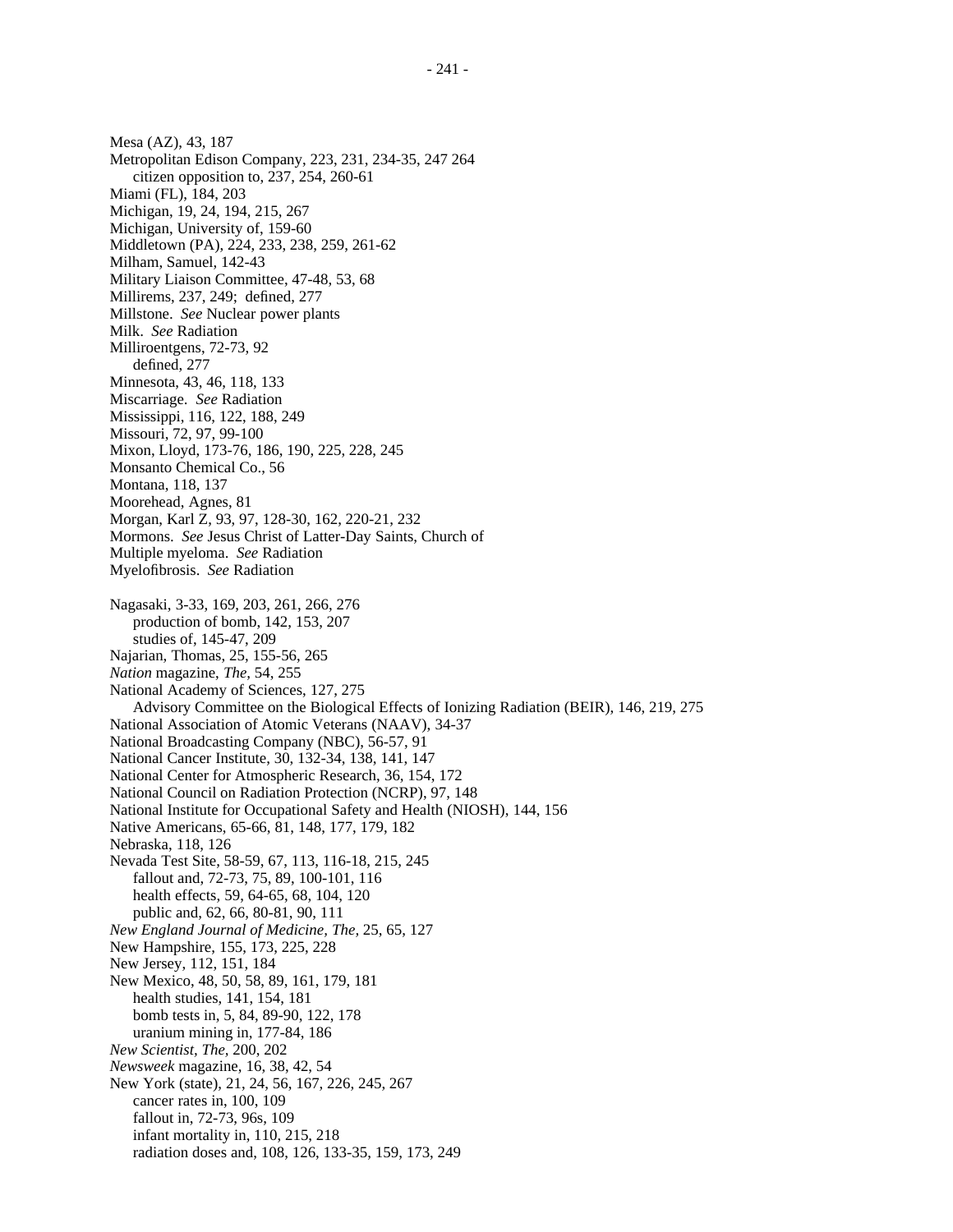wastes and, 72-73, 96, 109 New York, State University of, 100, 197 New York City (NY), 57, 99, 133, 184, 218, 229, 241 fallout and, 279 wastes and, 194 *New York Times, The,* 47, 54, 106, 214, 250-51 radiation reports in, 116, 199, 260 TMI and, 239, 242, 253 *New York Times* News Service, 87 New York Public Interest Group (NYPIRG), 130, 135 New York University, 100, 259 New Zealand, 3 Nikoloff, John, 235, 238-40, 243 44 Nine Mile Point. *See* Nuclear power plants Nixon, Richard M., 149, 211, 246 Noble gases; defined, 249 North Carolina, 13, 21, 58, 70, 166 North Dakota, 97 Nuclear Fuel Services (NFS), 159, 198 Nuclear power plants, 12, 134, 266 Arkansas Nuclear One, 228-29 Beaver Valley (PA), 160 Browns Ferry (AL), 229-30 Calder Hall (UK), 170 Diablo Canyon (CA), 254, 267, 268 Dresden (IL), 54, 218, 261 Fermi I (MI), 208, 229-30, 267 Fitzpatrick (NY), 226, 229, 261 Humboldt (CA), 218, 261, 267 Indian Point (NY), 218, 261, 267 Millstone (CT), 230, 261 Nine Mile Point (NY), 226-28, 249, 261 Peach Bottom (PA), 253 Seabrook (NH), 228 Shippingport (PA), 156, 159-60, 207-23, 244, 250, 255, 261 contamination around, 226-27 statistical deception and, 221. *See also* Shapp Report Three Mile Island (PA), 177, 179, 190, 214, 246-56, 261, 267-68 Animals and, 64, 222-25, 239-43 infant mortality and, 255-63 licensing of, 184 public reaction to, 236-37 radiation and, 74, 160, 169, 171, 231-32, 278 Vermont Yankee, 225-28, 244-45, 261-62 Waltz Mills (PA), 219 Nuclear Utilities Services (NUS), 216-26 Nuclear weapons tests, 3-122, 134, 190, 194, 269, 274 Bikini Islands Able, 31-33, 39, 42, 45-46 Baker, 2, 39-45, 67, 102 Operation Castle, 84-87 Operation Crossroads, 31, 37-38, 40-49, 104 Hiroshima, 6. *See also* Hiroshima Marshall Islands Bravo, 84-88 George, 82 Mike, 83-84 Oak, 104 Operation Greenhouse, 82-83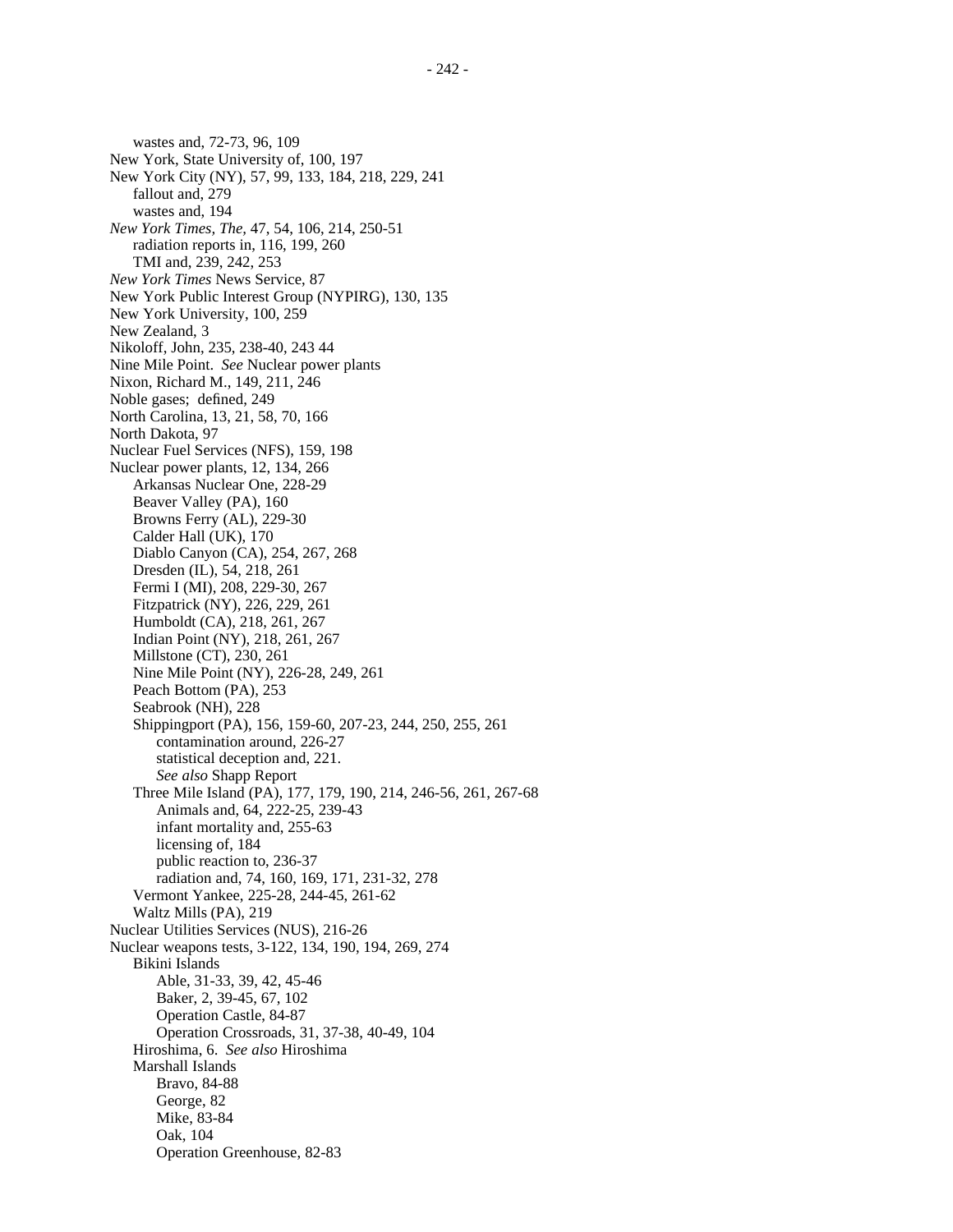Operation Sandstone, 49-50 Yoke, 50 Nagasaki, 6. *See also* Nagasaki Nevada Test Site Baker, 11, 67 Baneberry, 117-18, 120 Bee, 90 Buster Jangle, 67 Climax, 71 Easy, 68 Exercise Desert Rock, 67 Harry ("Dirty Harry"), 73-74 Hood, 105-106 Operation Knothole, 70-72 Operation Plumbbob, 105 Operation Ranger, 67 Operation Teapot, 89-90 Operation Tumbler-Snapper, 69-70 Priscilla, 106 Schooner, 116 Sedan, 114-15 Simon, 72-73, 96, 108 Smoky, 33, 36 Turk, 90 New Mexico (Gnome), 122 Project Plowshare, 115-16, 210 Underwater Swordfish, 104 Wigwam, 103-1 04 Oak Ridge (TN), 141, 157, 162 Oak Ridge Associated University, 144 Oak Ridge Health Physics Lab., 93 Oak Ridge National Lab., 146, 183, 202, 225 Occupational Safety and Health Administration, 158 Ohio, 72, 131, 141, 157 Ohio River, 217, 219, 227 Oil, Chemical and Atomic Workers Union, 158 Okajima, Shungo, 29 Okinawa (Japan), 3, 11 Oklahoma, 85 Ontario (Canada), 249 Oppenheimer, Robert, 49, 51-52, 84, 93, 153 Oregon, 44, 118, 228 Oxford University (UK), 25, 96, 129 Pacific Ocean, 3, 82, 84, 89, 212 dump sites in, 195 nuclear tests in, 31, 58, 67, 103-104, 107, 207, 261 Paducah (KY), 157-58, 261 Palladino, Nunzio, 242, 268 Pantex Weapons Plant (TX), 166 Pauling, Linus, 94-98, 209, 213, 265 Peach Bottom. *See* Nuclear power plants Pearl Harbor (HI), 3, 44, 118 Pendleton, Robert, 81, 108, 114-17, 265 Pennsylvania, 65, 72, 136, 210, 223, 232, 241, 246 Nuclear reactors in. *See* Nuclear power plants Uranium in, 178, 184, 188

Pennsylvania, Government of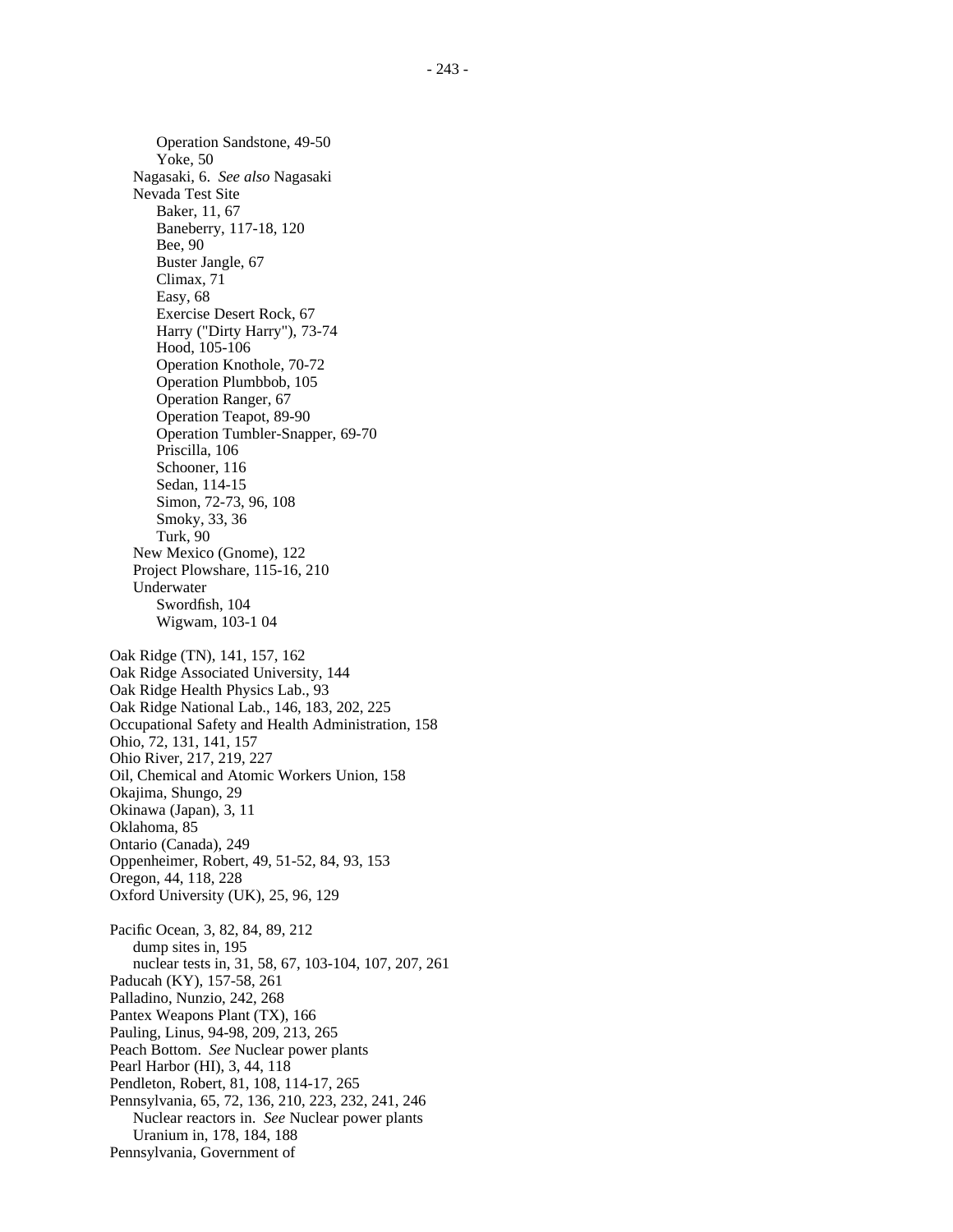Department of Agriculture, 235, 238-43 Department of Energy, 235-36, 238-42 Department of Epidemiological Research, 219, 250 Department of Health, 246, 251-59, 264 Department of Radiation Protection, 231 Department of Radiological Health, 219 Medical College, 136 Public Utilities Commission, 237 State College, 184 State College of Engineering, 242 State University, 126, 184, 235 Pensacola (FL), 71 Philadelphia (PA), 139, 223 Philadelphia Electric Co., 235 Philippines, 44, 49 Piketon (OH), 157-58, 261 Pittsburgh (PA), 10, 188, 197, 208, 212, 218 strontium in, 110, 137, 219 Pittsburgh, University of, 141, 144, 189, 212, 251, 253 Medical School, 108 School of Public Health, 246 *Pittsburgh Press, The,* 188 Plutonium, 79, 111, 181, 194, 196-197 airborne, 165, 172 bombs, 6, 9, 31, 41, 166 concentration of, 29, 175, 266 defined, 271 exposure to, 36, 119, 153-54, 160-62, 176 half-life, 171, 196 health effects, 12, 22, 271 ocean dumping, 196 at Rocky Flats, 168-70, 173 wastes, 194, 197, 203 Polonium, 147, 177 Polycythemia vera, 10 Portland (OR), 7, 9-11 Portsmouth Naval Shipyard, 155-57, 261 Potassium-40, 279 Potassium iodide, 247 Potomac River, 69 Powell, Dick, 81; Ellen 81 Princeton University, 106, 214 Provo (UT), 115 Public Health Service, 114, 117, 136, 149-50, Quigley, Bernice, 8, 11; Linda, 8; Lyman, 3, 7-9, 11-13, 27-28; Ron, 8 Radford, Edward, 146, 219, 265 Radiation animal mutations and, 198, 223-27, 237-40, 243-44 food chain and, 40, 78, 227-28 human diseases and analyzed, 270-79 aplastic anemia, 127 bladder cancer, 154 bone cancer, 14, 26 133, 152 breast cancer, 131-33, 152-54, 158 cancer of the colon, 152, 154, 158, 162 Down's Syndrome, 131, 187, 261 "Factor VIII," 12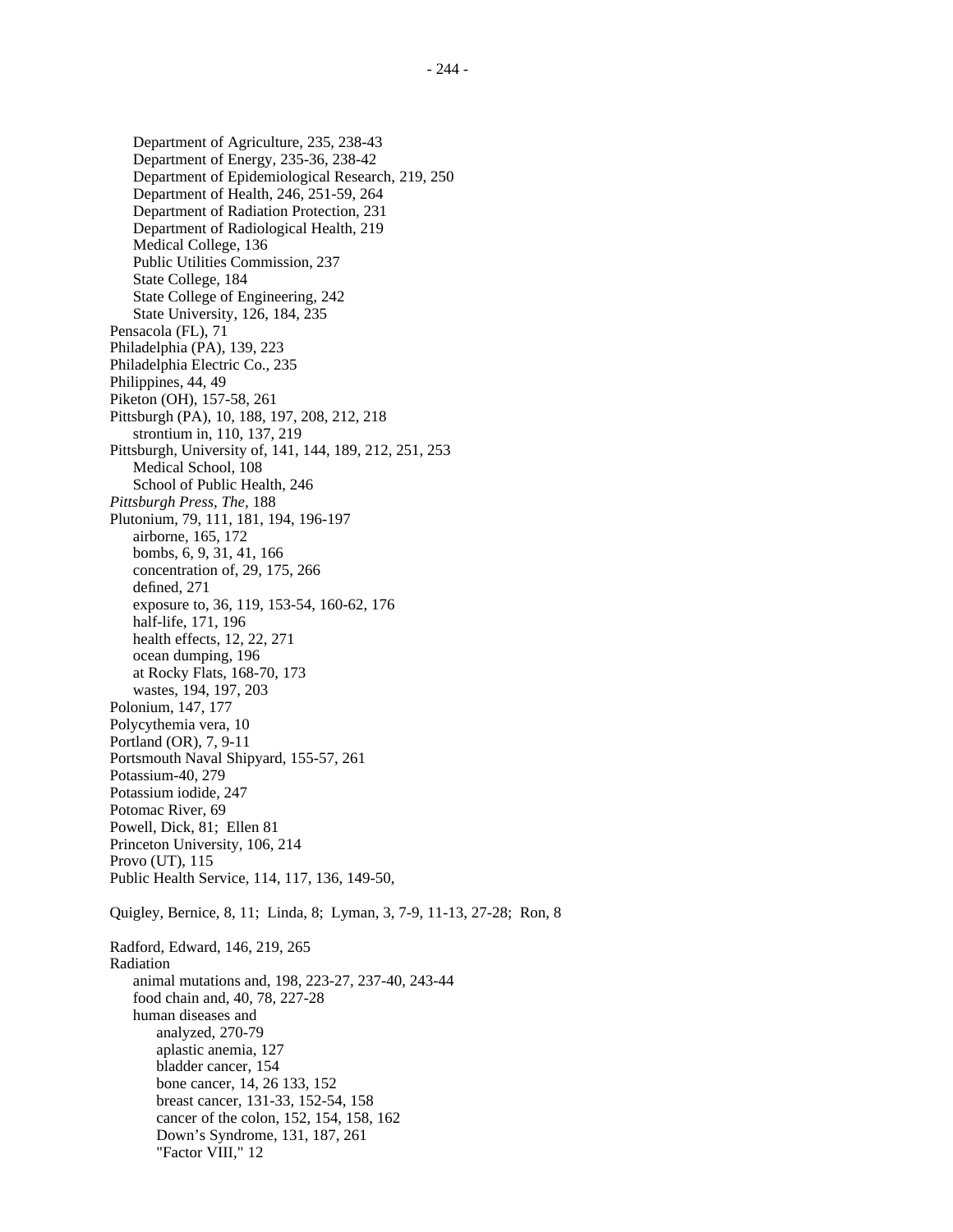genetic defects, 45-46, 60-61, 70, 94, 97, 134, 230, 274-75 Hodgkin's Disease, 7, 25-26, 238 hyaline membrane disease, 213 hypothyroidism, 252-54 infant mortality, 212-15, 218-20, 249-68 leukemia, 96, 104, 109, 133-34, 155, 217 exposure levels and, 211 immune systems and, 274 Nagasaki and, 25-26 Portsmouth Naval Shipyard and, 155-56 radiologists and, 127 Rocky Flats and, 65, 175 Shippingport and, 160, 221 Sternglass and, 219 Three Mile Island and, 249 thorium and, 181 uranium and, 185-86 weapons tests and, 36, 60, 63, 75, 86, 120 veterans and, 7, 33, 37 X rays and, 130 lung cancer, 133, 136, 147-51, 156-58 lymphoma, 33, 59, 106, 175 miscarriages, 46, 86, 130 multiplemyeloma, 127, 142, 152, 160, 175 veterans and, 7, 14, 19-25, 30 myelofibrosis, 7, 25-26 necrosis of the jaw, 151-52 oat-cell carcinoma, 25 pancreatic cancer, 154 prostate cancer, 158 skin cancer, 138 stomach cancer, 154 rectal cancer, 154 rheumatism, 188 thyroid cancer, 133 tuberculosis, 44, 188 measurement of, 277-78 dosimeters, 36, 41, 45-46, 71, 90, 159-60, 234 film badge, 170 Geiger counter, 60, 66, 76, 93, 119, 151 153, 236 bomb tests and, 39, 44-45, 70-72, 87 milk and, 74, 97, 100-101, 117, 268 poisoning, symptoms of, 22, 41, 49, 59-64, 69-74, 81, 83, 202, 213 types of, 270-79 alpha, 29, 36, 77, 93, 148, 152, 157, 234, 271 background, 279 beta, 36, 77-78, 93, 157, 233-34, 271 cosmic, 279 gamma, 92, 152, 157, 272-74 measurement of, 159, 210, 233-34, 277 ionizing, 25 143, 270, 275 neutron, 147, 210 low-level, 36, 95, 133-34, 147, 151 X ray, 109, 212, 266-72, 277 dose comparisons, 17-18, 27, 77, 79, 89, 93 genetic damage and, 94-96, 108, 130, 274 medical use of, 125-62, 279 workers and, 140-62, 268 veterans and, 4, 9, 13-14, 16, 23, 30 Radioisotopes, 9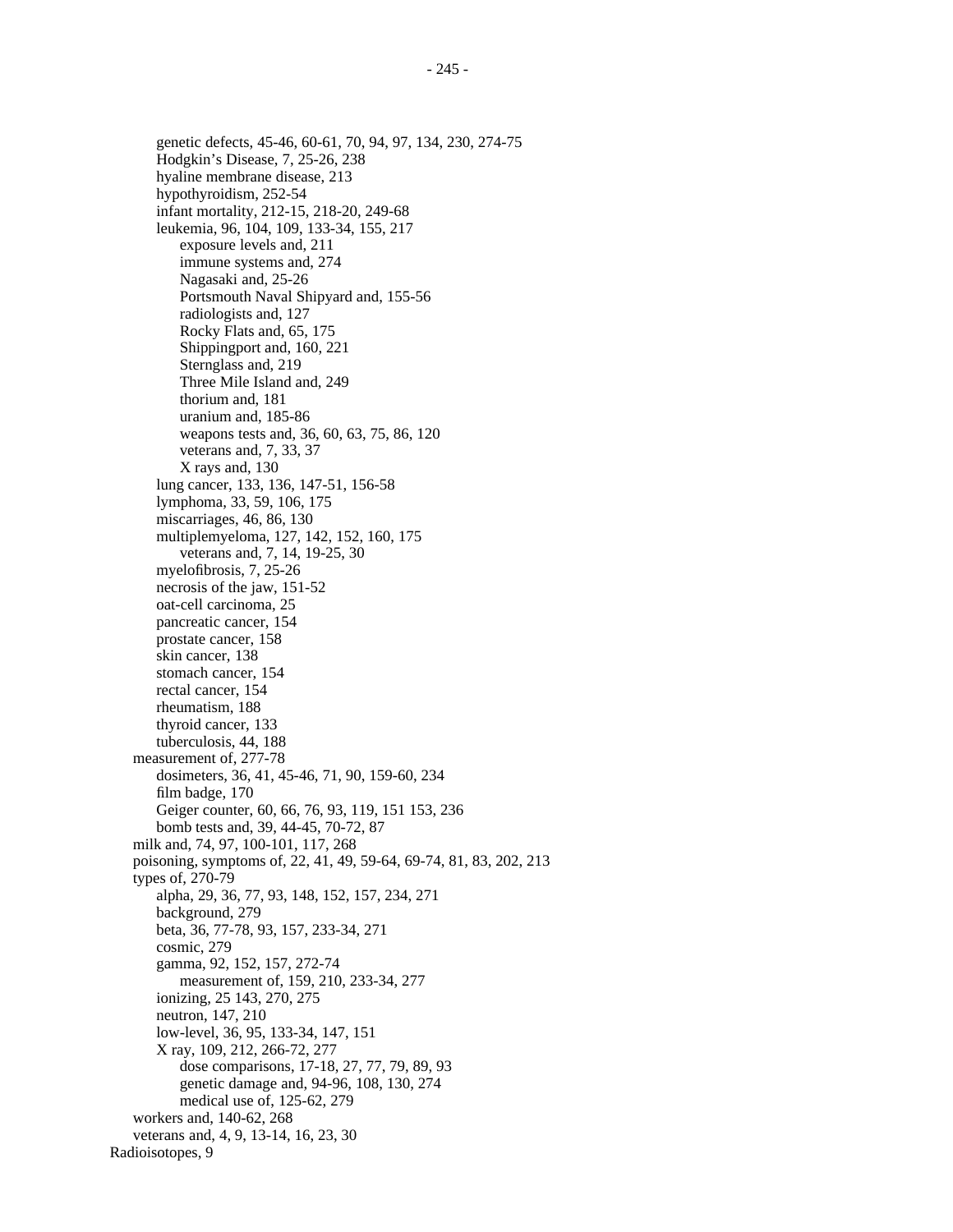defined, 270 Radionuclides, defined, 270 Radium, 40, 177-78, 180-82, 196, 222, 226, deepwater tests and, 103 rivers and, 183 sediment samples of, 184 treatment with, 137 watch-dial painters and, 151-53 Radium Dial Co., 152 Radon daughters, 147-48, 185, 271 Radon gas, 137, 147-50, 184, 271 Ralph, Harold, 14-15, 22, 25, 30; Mike, 15; Virginia, 14-16, 18, 21-22, 27 Rasmussen Report, 230 Reagan, Ronald, 122, 136, 194-95, 264, 269 Reagan Administration, 113, 230, 254, 265, 267 Reilly, Margaret, 219, 231, 234-36 Rem (radiation equivalent man), defined, 277 Rensselaer Polytechnic Institute, 72, 219 Resnikoff, Marvin, 159, 197-99, 265 Rhode Island, 26 Richmond (VA), 70 Rickover, Hyman, 155-56, 208 Rimland, Bernard, 215, 265 Rio Puerco (NM), 177-78, 180-82 Rochester (NY), 249 Rockefeller, Happy, 132 Rockville (MD), 216 Rockwell International, 160-61 Rocky Flats (CO) Nuclear Weapons Facility, 65, 160-62, 165, 175-76, 231-32, 279 accidents and, 168-72, 190, 200-201, 234, 261-62, 268 animal mutations and, 174, 186, 225, 228, 245 human diseases and, 160-62, 165-76 Rocky Mountains, 168-70 Roentgen, Wilhelm, 125-26, 129 Rongelap Atoll, 85-87 Rongerik Atoll, 87 Roosevelt, Franklin D., 122 Roswell Park Memorial Cancer Research Institute (Buffalo), 132, 226 Russellville (AK), 227 Saint George (UT), 81, 89, 100, 111-13, 260 cancer and, 86 Nevada fallout and, 61-65, 73-74, 86 *Saint Louis Post-Dispatch, The,* 112 Saint Paul (MN), 46 Sakharov, Andrei, 213, 265 Salt Lake City (UT), 80, 107, 114, 149 San Antonio (TX), 166 San Diego (CA), 103 San Francisco (CA), 32, 85, 195, 210 Savannah Beach (GA), 166 Savannah River (SC), 141, 167, 196, 200-03 Scholastic Aptitude Test (SAT), 215 Schroeder, Patricia, 15-17, 25-26, 122 Schweitzer, Albert, 97 *Science* magazine, 95-96, 108-110, 115, 126, 147, 236 Tamplin, article by, 214 *Science Digest,* 102, 115 *Science News Letter,* 38, 40 Scott, Helena, 46; Thomas, 46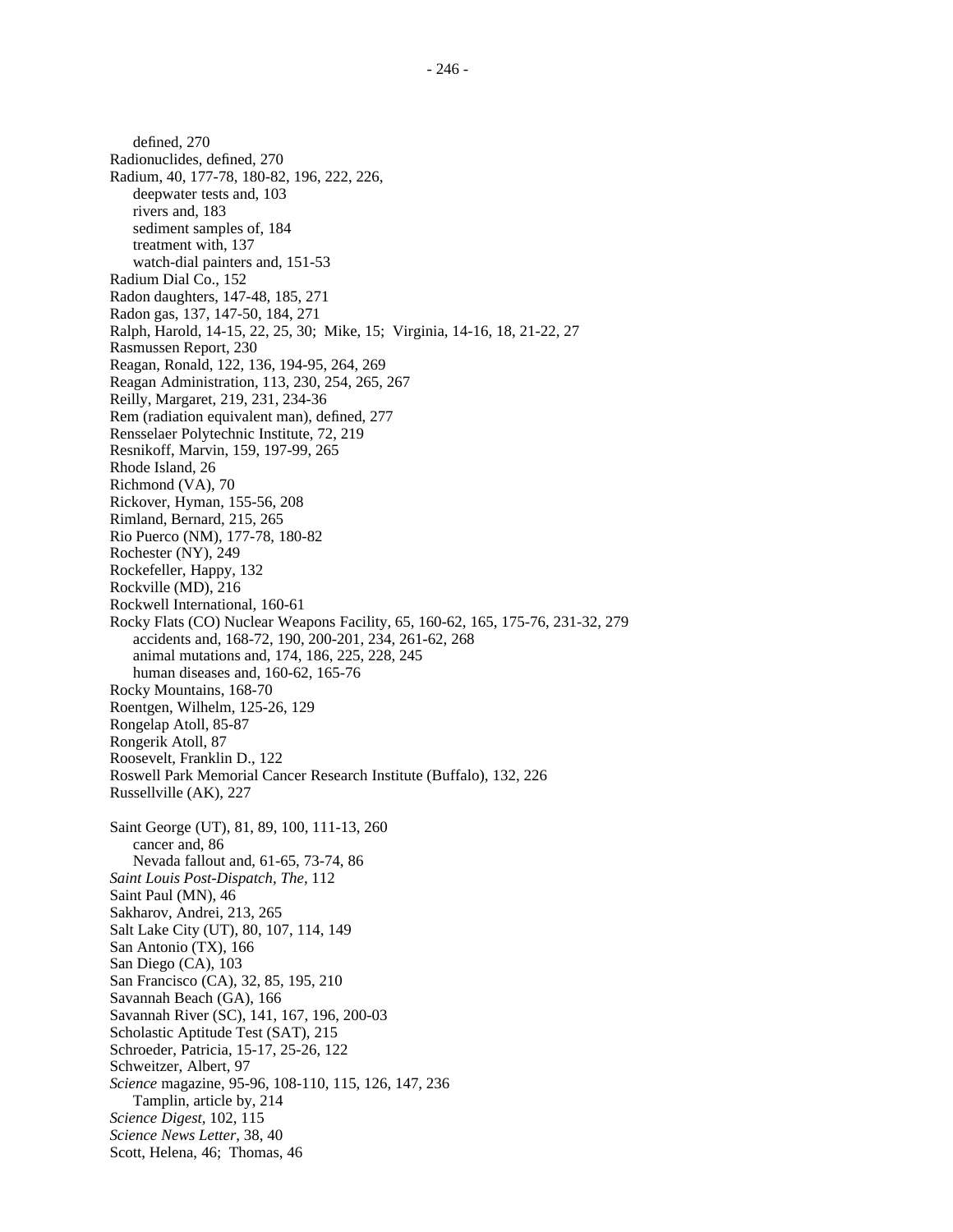Seabrook. *See* Nuclear power plants Seattle (WA), 194, 203 Selenium, 177 Shapp, Milton, 219, 231 Shapp Commission, 219-22, 229, 231, 247, 265 Shippingport. *See* Nuclear power plants Shiprock (NM), 186-87, 261 *60 Minutes,* 36-37 Snake River (ID) Aquifer, 167, 196 Sodium-24, 153, 177 Sohio, 180 South Carolina, 141, 166-67, 194-98 South Dakota, 187 Southern Piutes, 65 Spain, 166 Standard Chemical Company, 188 Standard Oil Development Co., 56 Sternglass Ernest, 108-10, 117-18, 171, 212-14, 218-19, 230, 247-55, 265 Stevenson, Adlai, 95 Stewart, Alice, 95-96, 108-109, 129-30, 134, 141-43, 146, 162, 265, 273 Strauss, Lewis, 53, 56, 84, 88-90, 94-95, 105, 108 Strontium, 9, 36, 65, 86-89, 95-99, 114, 171, 196, 210, 216, 219, 230, 249, 266 Health effects explained, 271 Structural Ironworkers Union, 118 Susquehanna Corporation, 188 Susquehanna River, 223, 247, 260-62 Switzerland, 152 Syracuse (NY), 249 Tailings (uranium), 178, 187, 197 Tampa (FL), 44, 49 *Tampa Tribune, The,* 22 Tamplin, Arthur, 172, 209-11, 213, 216-18, 229, 265, 273 Teledyne Inc., 235 Teledyne Isotopes, 235 Teller, Edward, 50-53, 58, 80-84, 95, 97, 106, 108, 110, 232 Tennessee, 17 141, 146-47, 157 Tennessee Valley Authority, 17, 208, 229 Texas, 83, 166, 173 Theory of Relativity, 270 Thomas, Irma, 61, 113 Thorium, 177-78, 180, 183, 196 Thornburgh, Richard, 231, 241, 246-48 Three Mile Island. *See* Nuclear power plants *Time* magazine, 38, 51 Tinian, 3 Tokuhata, George, 219-21, 250-56, 265 Tokyo (Japan), 6, 54, 146 Toledo (OH), 10 Tonawanda (NY), 199-200 Tonopah (NV), 65, 111 Tonopah Bombing and Gunnery Range, 58 Topeka (KS), 49 Transuranic wastes, 197 Trinity (NM), 178 *Tri-State Leukemia Study,* 133-34 Tritium, 153, 167, 190-207, 210, 270, 274 Troy (NY), 72-73, 96, 108-10, 236 Truman, Harry, 5-6, 20, 47-56, 67, 105 Tuberculosis. *See* Radiation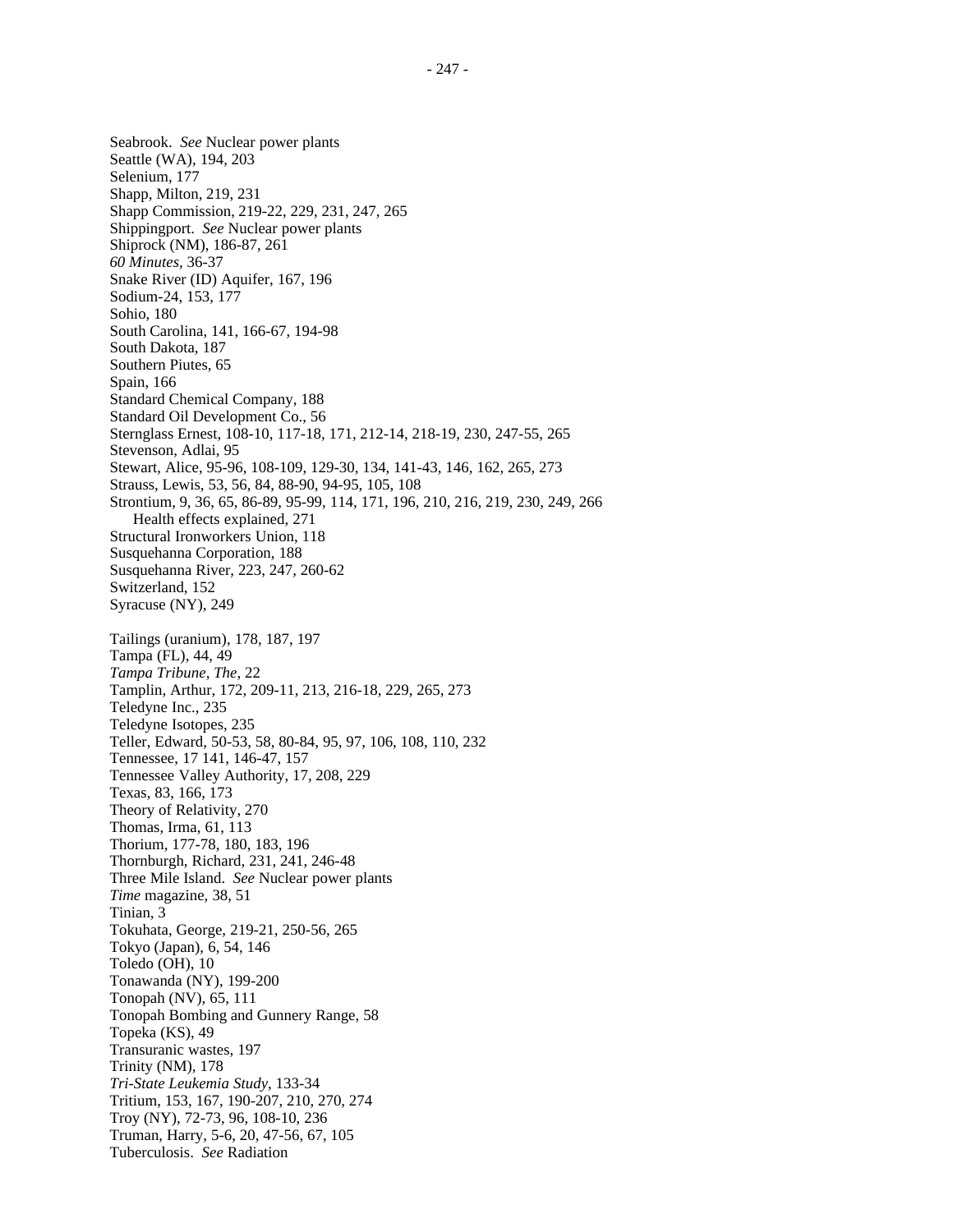- 248 -

Tucson (AZ), 153, 190-94

Udall, Morris 179-82 Union Carbide Co., 56, 157 USSR, 84, 98-99, 200-202, 213-14, 267-68 tests and, 53, 56, 96, 107 United Auto Workers, 208-209, 229 United Kingdom (UK), 98, 101, 107, 129, 141, 143, 158, 170-71, 268 Atomic Energy Authority, 96, 171, 200 scientists in, 25, 49, 147 United Nations (UN), 49, 86, 94-98, 171, 207 United Nuclear Co. (UNC), 178-82 United Press International (UPI), 29, 246, 252 United States, 2, 6, 11-12, 15-17, 20, 23-24, 28 censorship in, 134 electricity and, 229, 241 evacuation and, 87 fallout and, 112, 116 nuclear wastes and, 166, 199, 268 off-site venting and, 117-18, 120 radiation and, 99, 108, 115, 141, 172, 203, 279 test subjects and, 111 veterans and, 3-102 United States, Government of Air Force, 36, 51, 75, 116, 118 veterans and, 49-50, 69, 83 Army, 4, 7, 24, 31, 50-51, 70 Army Corps of Engineers, 179 Army Reserve, 174 Atomic Bomb Casualty Commission (ABCC), 145-47 Atomic Energy Commission (AEC), 47, 51-54, 57, 62, 68, 71, 78, 86, 99, 116, 121, 141-43, 166, 173, 208-10 animals and, 65, 78-79 Division of Biology and Medicine, 75, 80, 89, 96, 100, 105, 144 Division of Military Application, 118 Earth Sciences Branch, 217 fallout and, 75, 77, 88, 92, 94-95, 105, 110, 248 Fallout Studies Branch, 100 General Advisory Committee, 109 Gofman Study and, 211 H-bombs and, 51-54 Health and Safety Laboratory, 218 Knapp Report and, 101 Mancuso Report and, 265 Martell and, 36 milk confiscation and, 74, 97 mine tailings and, 187-88 Office of Raw Materials Operations, 148 ocean dumping and, 172, 195 psychological effects of bomb and, 69 Public Health Service and, 80 Rocky Flats and, 169, 171, 174 Sternglass and, 212-2 Truman and, 56 uranium mining and, 148-50 WASH-1520, 203 weapons production and, 186 weapons tests and, 58, 66, 73-74, 89, 90- 93, 102-104, 119, 231, 268 Bureau of Animal Industry, 78 Bureau of Fish and Wildlife, 235 Bureau of Radiation Safety, 252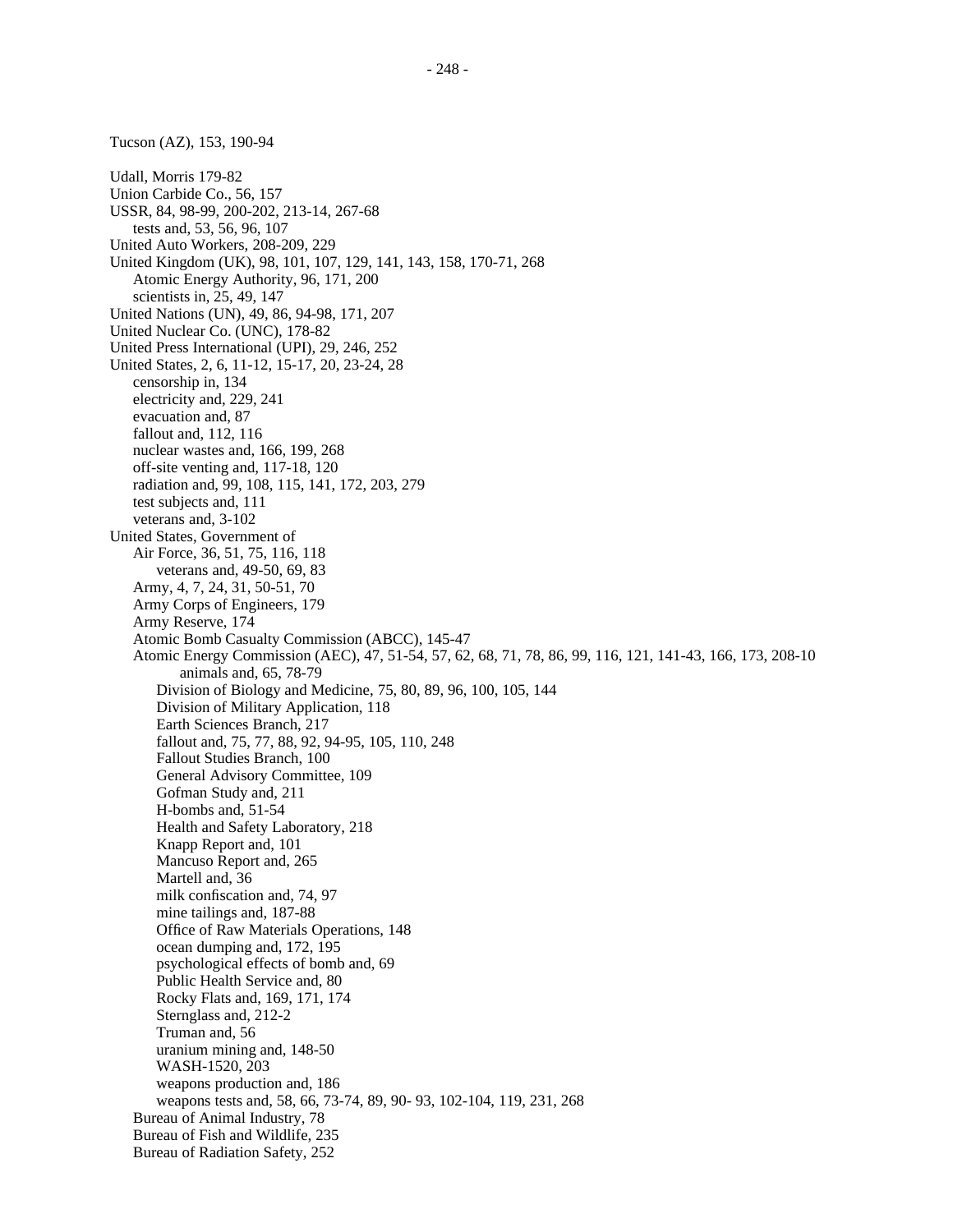Bureau of Radiological Health (BRH), 129, 131, 192 Bureau of Vital Statistics, 118, 249-50 Coast Guard, 99 Congress, 17, 54-55, 108, 130, 144, 149-50 ABM and, 214 Armed Services Committee, 15 FAS and, 47 Hanford and, 203 House, 67, 76-77, 98, 116, 128, 264 Joint Committee on Atomic Energy (JCAE), 48, 53, 89, 96, 98, 100, 108, 150 nuclear wastes and, 194, 196 radiation and, 34, 129 Nuclear Safety and Oversight Committee, 264 Senate, 196 Tamplin and, 211 Department of Agriculture, 64, 78, 222-25, 236, 239-43, 253 Department of Defense, 8, 12-13, 23-25, 34-37, 48-53, 67-70, 99 Defense Nuclear Agency (DNA), 28, 81 fallout and, 18, 74 Hiroshima and, 18, 21, 28 Department of Energy (DOE), 41, 111, 158, 168, 233, 264 nuclear waste and, 188, 195-96, 199 Rocky Flats and, 172, 174-75 subsidies of, 208 test sites, 87, 113, 117, 120-21 Department of Interior, 199 Department of Health, Education, and Welfare (HEW), 246 Department of Health Services, 76 Department of Justice, 62, 66, 121, 194 Department of State, 55 Department of Transportation, 40-41, 194 Environmental Protection Agency (EPA), 1, 121, 141, 159, 180, 192, 230, 236 Nuclear wastes and, 183, 187, 195 TMI and, 242-44 Federal Commission on Medical Malpractice, 135, 137 Federal Radiation Council, 99, 128, 212 Federal Water Pollution Control Administration, 183 General Accounting Office (GAO), 230, 265 Interagency Radiation Research Committee, 29, 65 Joint Chiefs of Staff, 53 Navy, 33, 51, 155-57, 212, 215 Bikini tests and, 31 40, 42-46, 50, 85-86, 104 Nagasaki and, 24, 26-27 Seabees, 7, 13, 19, 21, 40 U.S.S. *Coucal,* 44 U.S.S. *Dawson,* 46 U.S.S. *Haven,* 31-32 U.S.S. *Hughes,* 43 U.S.S. *Moctobi,* 104 U.S.S. *Nevada,* 44 U.S.S. *Ottawa,* 45 U.S.S. *Pensacola,* 42 U.S.S. *Phoenix,* 99 U.S.S. *Quartz,* 43 U.S.S. *Salt Lake City,* 45 Nuclear Regulatory Commission (NRC), 77, 152-53, 159-60, 167, 231-34, 242-44, 260, 262 nuclear plants and, 160, 229, 231-36, 254, 264 nuclear wastes and, 194-95, 228, 230 radiation and, 101, 247-48, 266 Public Health Service (PHS), 63, 65, 72, 78, 114, 149-50